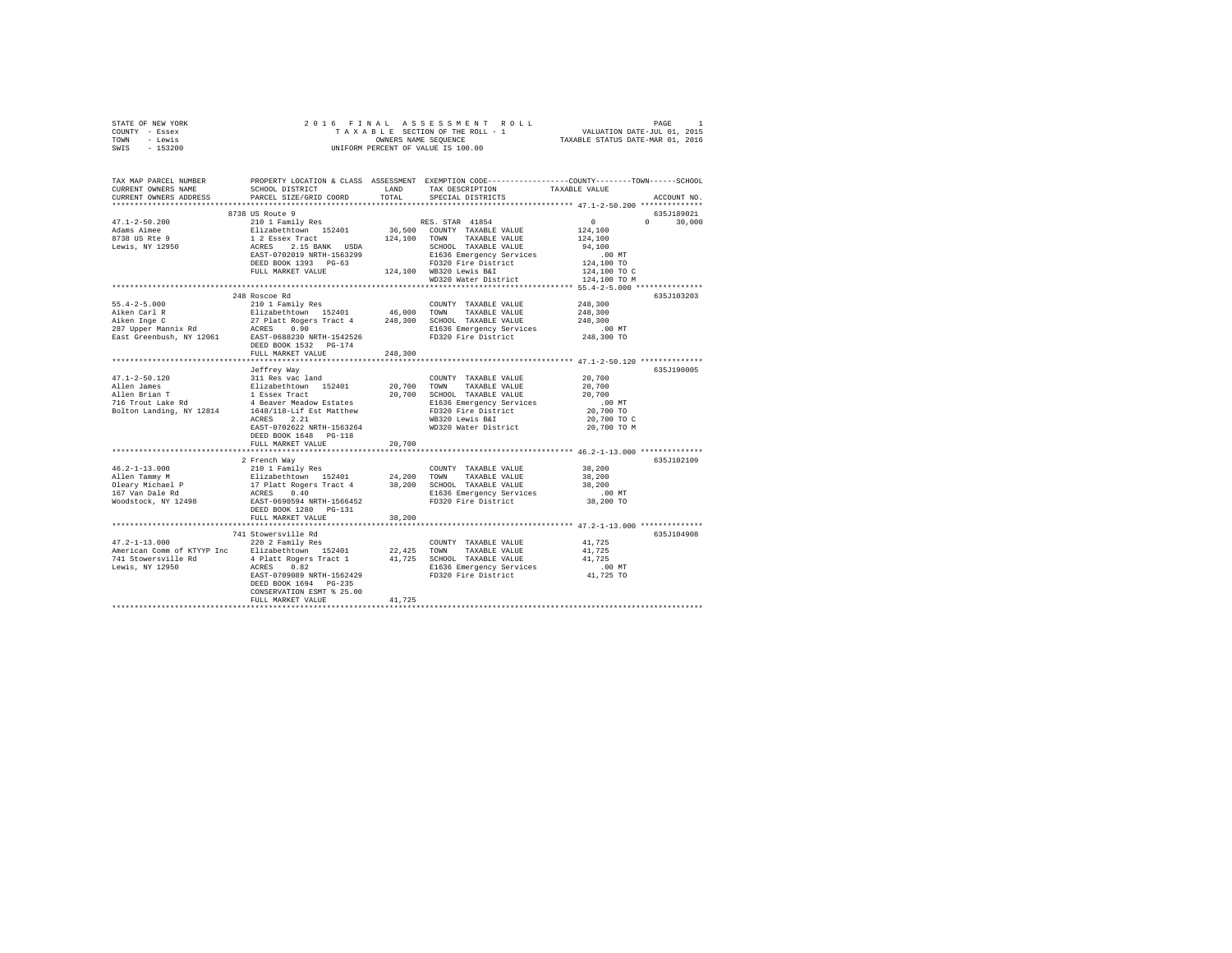| STATE OF NEW YORK                                              |                                                                                                                                                                                                                                                                                                                                                                                                                                                                                       |         |                                                                   |                                                       |               |  |  |  |
|----------------------------------------------------------------|---------------------------------------------------------------------------------------------------------------------------------------------------------------------------------------------------------------------------------------------------------------------------------------------------------------------------------------------------------------------------------------------------------------------------------------------------------------------------------------|---------|-------------------------------------------------------------------|-------------------------------------------------------|---------------|--|--|--|
| COUNTY - Essex                                                 |                                                                                                                                                                                                                                                                                                                                                                                                                                                                                       |         |                                                                   |                                                       |               |  |  |  |
| TOWN - Lewis                                                   |                                                                                                                                                                                                                                                                                                                                                                                                                                                                                       |         |                                                                   |                                                       |               |  |  |  |
| SWIS - 153200                                                  |                                                                                                                                                                                                                                                                                                                                                                                                                                                                                       |         |                                                                   |                                                       |               |  |  |  |
|                                                                |                                                                                                                                                                                                                                                                                                                                                                                                                                                                                       |         |                                                                   |                                                       |               |  |  |  |
|                                                                |                                                                                                                                                                                                                                                                                                                                                                                                                                                                                       |         |                                                                   |                                                       |               |  |  |  |
|                                                                |                                                                                                                                                                                                                                                                                                                                                                                                                                                                                       |         |                                                                   |                                                       |               |  |  |  |
|                                                                |                                                                                                                                                                                                                                                                                                                                                                                                                                                                                       |         |                                                                   |                                                       |               |  |  |  |
|                                                                | TAX MAP PARCEL NUMBER PROPERTY LOCATION & CLASS ASSESSMENT EXEMPTION CODE-------------COUNTY-------TOWN-----SCHOOL                                                                                                                                                                                                                                                                                                                                                                    |         |                                                                   |                                                       |               |  |  |  |
| CURRENT OWNERS NAME                                            | SCHOOL DISTRICT                                                                                                                                                                                                                                                                                                                                                                                                                                                                       | LAND    | TAX DESCRIPTION                                                   | TAXABLE VALUE                                         |               |  |  |  |
| CURRENT OWNERS ADDRESS                                         | PARCEL SIZE/GRID COORD                                                                                                                                                                                                                                                                                                                                                                                                                                                                | TOTAL   | SPECIAL DISTRICTS                                                 |                                                       | ACCOUNT NO.   |  |  |  |
|                                                                |                                                                                                                                                                                                                                                                                                                                                                                                                                                                                       |         |                                                                   |                                                       |               |  |  |  |
|                                                                | 9111 US Route 9<br>% 111 US Route 9<br>210 1 Family Res RES. STAR 41854<br>211 zabethrown 152401 38,200 COUNTY TAXABLE VALUE 97,700<br>11 ESsex Tr 97,700 TOWN TAXABLE VALUE 97,700<br>200 ACRES 8.06 BANK1STARSG SCHOOL TAXABLE VALUE 97,700<br>200 REST-                                                                                                                                                                                                                            |         |                                                                   |                                                       | 635J193001    |  |  |  |
| $38.3 - 1 - 6.200$                                             |                                                                                                                                                                                                                                                                                                                                                                                                                                                                                       |         |                                                                   |                                                       | $0 \t 30.000$ |  |  |  |
| Anderson Gail R                                                |                                                                                                                                                                                                                                                                                                                                                                                                                                                                                       |         |                                                                   |                                                       |               |  |  |  |
|                                                                |                                                                                                                                                                                                                                                                                                                                                                                                                                                                                       |         |                                                                   |                                                       |               |  |  |  |
| 9111 US Rte 9<br>Lewis, NY 12950                               |                                                                                                                                                                                                                                                                                                                                                                                                                                                                                       |         |                                                                   |                                                       |               |  |  |  |
|                                                                |                                                                                                                                                                                                                                                                                                                                                                                                                                                                                       |         |                                                                   |                                                       |               |  |  |  |
|                                                                |                                                                                                                                                                                                                                                                                                                                                                                                                                                                                       |         |                                                                   |                                                       |               |  |  |  |
|                                                                |                                                                                                                                                                                                                                                                                                                                                                                                                                                                                       |         |                                                                   |                                                       |               |  |  |  |
|                                                                |                                                                                                                                                                                                                                                                                                                                                                                                                                                                                       |         |                                                                   |                                                       |               |  |  |  |
|                                                                |                                                                                                                                                                                                                                                                                                                                                                                                                                                                                       |         |                                                                   |                                                       |               |  |  |  |
|                                                                | 521 Deerhead-Reber Rd                                                                                                                                                                                                                                                                                                                                                                                                                                                                 |         |                                                                   |                                                       | 635J189013    |  |  |  |
| 38.2-1-14.001                                                  | 210 1 Family Res                                                                                                                                                                                                                                                                                                                                                                                                                                                                      |         | RES. STAR 41854                                                   | $\sim$ 0                                              | $0 \t 30,000$ |  |  |  |
|                                                                |                                                                                                                                                                                                                                                                                                                                                                                                                                                                                       |         |                                                                   | 160,700                                               |               |  |  |  |
|                                                                | 38.2-1-14.001 E 210 1 Family Resp.<br>Anderson Deborah L 210 1 Party Bay Tract 152401<br>5240 Banderson Deborah L 25 31 Dever Bay Tract 1576545<br>521 Deerhead Reber Rd ACRES 8.54 BANK DITECH<br>Lewis, NY 12950 BAST-0716977 NRTH-1576<br>210 1 Family Res 2010 138, 600 COUNTY TAXABLE VALUE<br>25 31 Peru Bay Tract 160, 700 TWN TAXABLE VALUE<br>25 31 Peru Bay Tract 160, 700 TWN TAXABLE VALUE<br>25 354 BANK DITECH<br>25 26 2600 2000 TAXABLE VALUE<br>25 26 26 27 255 PO-1 |         |                                                                   |                                                       |               |  |  |  |
|                                                                |                                                                                                                                                                                                                                                                                                                                                                                                                                                                                       |         |                                                                   | 160,700                                               |               |  |  |  |
|                                                                |                                                                                                                                                                                                                                                                                                                                                                                                                                                                                       |         |                                                                   | 130,700                                               |               |  |  |  |
|                                                                |                                                                                                                                                                                                                                                                                                                                                                                                                                                                                       |         |                                                                   | .00 MT                                                |               |  |  |  |
|                                                                |                                                                                                                                                                                                                                                                                                                                                                                                                                                                                       |         |                                                                   | 160,700 TO                                            |               |  |  |  |
|                                                                |                                                                                                                                                                                                                                                                                                                                                                                                                                                                                       |         |                                                                   |                                                       |               |  |  |  |
|                                                                |                                                                                                                                                                                                                                                                                                                                                                                                                                                                                       |         |                                                                   |                                                       |               |  |  |  |
|                                                                | 265 Fox Run Rd                                                                                                                                                                                                                                                                                                                                                                                                                                                                        |         |                                                                   |                                                       | 635J105004    |  |  |  |
| $55.2 - 1 - 28.000$                                            | 210 1 Family Res<br>RES. STAR 41854                                                                                                                                                                                                                                                                                                                                                                                                                                                   |         |                                                                   | $\sim$ 0                                              | $0 \t 30,000$ |  |  |  |
|                                                                | $\begin{tabular}{l c c c c c} \multicolumn{2}{c}{\textbf{A}rdrade Gilbert $C$} & \multicolumn{2}{c}{\textbf{E}rlzabethown} & \multicolumn{2}{c}{\textbf{E}rlzabethown} & \multicolumn{2}{c}{\textbf{A}rdrade Gilbert $C$} \\ \multicolumn{2}{c}{\textbf{Andrade Galbert $C$} & \multicolumn{2}{c}{\textbf{E}rlzabethown} & \multicolumn{2}{c}{\textbf{D}rlzabethown} & \multicolumn{2}{c}{\textbf{D}rlzabethown} & \multicolumn{2}{c}{\textbf{A}rdrade$                               |         |                                                                   | 161,600                                               |               |  |  |  |
|                                                                |                                                                                                                                                                                                                                                                                                                                                                                                                                                                                       |         |                                                                   |                                                       |               |  |  |  |
|                                                                |                                                                                                                                                                                                                                                                                                                                                                                                                                                                                       |         |                                                                   | 161,600                                               |               |  |  |  |
|                                                                |                                                                                                                                                                                                                                                                                                                                                                                                                                                                                       |         | SCHOOL TAXABLE VALUE                                              | 131,600                                               |               |  |  |  |
|                                                                |                                                                                                                                                                                                                                                                                                                                                                                                                                                                                       |         | E1636 Emergency Services .00 MT<br>FD320 Fire District 161,600 TO |                                                       |               |  |  |  |
|                                                                | EAST-0693455 NRTH-1545534                                                                                                                                                                                                                                                                                                                                                                                                                                                             |         |                                                                   |                                                       |               |  |  |  |
|                                                                | DEED BOOK 970 PG-92                                                                                                                                                                                                                                                                                                                                                                                                                                                                   |         |                                                                   |                                                       |               |  |  |  |
|                                                                | FULL MARKET VALUE                                                                                                                                                                                                                                                                                                                                                                                                                                                                     | 161,600 |                                                                   |                                                       |               |  |  |  |
|                                                                |                                                                                                                                                                                                                                                                                                                                                                                                                                                                                       |         |                                                                   |                                                       |               |  |  |  |
|                                                                | 181 Cutting Rd                                                                                                                                                                                                                                                                                                                                                                                                                                                                        |         |                                                                   |                                                       | 635J178545    |  |  |  |
| $56.1 - 2 - 6.000$                                             | 210 1 Family Res                                                                                                                                                                                                                                                                                                                                                                                                                                                                      |         | RES. STAR 41854                                                   | $\sim$ 0                                              | $0 \t 30,000$ |  |  |  |
|                                                                |                                                                                                                                                                                                                                                                                                                                                                                                                                                                                       |         |                                                                   | 120,800                                               |               |  |  |  |
|                                                                |                                                                                                                                                                                                                                                                                                                                                                                                                                                                                       |         |                                                                   |                                                       |               |  |  |  |
| Angelicola Steve<br>Koop Rosemary<br>RD1 Box 141<br>Cutting Rd | 210 I Family Res 200 COUNTY TAXABLE VALUE<br>Elizabethtown 152401 34,200 COUNTY TAXABLE VALUE<br>33 Platt Rogers Tract 4 120,800 TOWN TAXABLE VALUE<br>ACEROS 3.60 SCHOOL TAXABLE VALUE<br>RAST-0698431 RTH-1547546 E1636 Emergency Se                                                                                                                                                                                                                                                |         |                                                                   | 120,800                                               |               |  |  |  |
|                                                                |                                                                                                                                                                                                                                                                                                                                                                                                                                                                                       |         | SCHOOL TAXABLE VALUE                                              | 90,800                                                |               |  |  |  |
|                                                                |                                                                                                                                                                                                                                                                                                                                                                                                                                                                                       |         |                                                                   | .00 MT                                                |               |  |  |  |
| Elizabethtown, NY 12932                                        |                                                                                                                                                                                                                                                                                                                                                                                                                                                                                       |         |                                                                   | 120,800 TO                                            |               |  |  |  |
|                                                                | FULL MARKET VALUE                                                                                                                                                                                                                                                                                                                                                                                                                                                                     | 120,800 |                                                                   |                                                       |               |  |  |  |
|                                                                |                                                                                                                                                                                                                                                                                                                                                                                                                                                                                       |         |                                                                   | ************************ 57.1-3-10.200 ************** |               |  |  |  |
|                                                                |                                                                                                                                                                                                                                                                                                                                                                                                                                                                                       |         |                                                                   |                                                       | 635J178557    |  |  |  |
|                                                                | Eqqleston Ln                                                                                                                                                                                                                                                                                                                                                                                                                                                                          |         |                                                                   |                                                       |               |  |  |  |
|                                                                |                                                                                                                                                                                                                                                                                                                                                                                                                                                                                       |         |                                                                   |                                                       |               |  |  |  |
|                                                                |                                                                                                                                                                                                                                                                                                                                                                                                                                                                                       |         |                                                                   |                                                       |               |  |  |  |
|                                                                |                                                                                                                                                                                                                                                                                                                                                                                                                                                                                       |         |                                                                   |                                                       |               |  |  |  |
|                                                                |                                                                                                                                                                                                                                                                                                                                                                                                                                                                                       |         |                                                                   | 00 MT.<br>22,900 TO                                   |               |  |  |  |
|                                                                |                                                                                                                                                                                                                                                                                                                                                                                                                                                                                       |         |                                                                   |                                                       |               |  |  |  |
|                                                                |                                                                                                                                                                                                                                                                                                                                                                                                                                                                                       |         |                                                                   |                                                       |               |  |  |  |
|                                                                |                                                                                                                                                                                                                                                                                                                                                                                                                                                                                       |         |                                                                   |                                                       |               |  |  |  |
|                                                                | DEED BOOK 1817 PG-315                                                                                                                                                                                                                                                                                                                                                                                                                                                                 |         |                                                                   |                                                       |               |  |  |  |
|                                                                |                                                                                                                                                                                                                                                                                                                                                                                                                                                                                       | 22,900  |                                                                   |                                                       |               |  |  |  |
|                                                                | FULL MARKET VALUE                                                                                                                                                                                                                                                                                                                                                                                                                                                                     |         |                                                                   |                                                       |               |  |  |  |
|                                                                |                                                                                                                                                                                                                                                                                                                                                                                                                                                                                       |         |                                                                   |                                                       |               |  |  |  |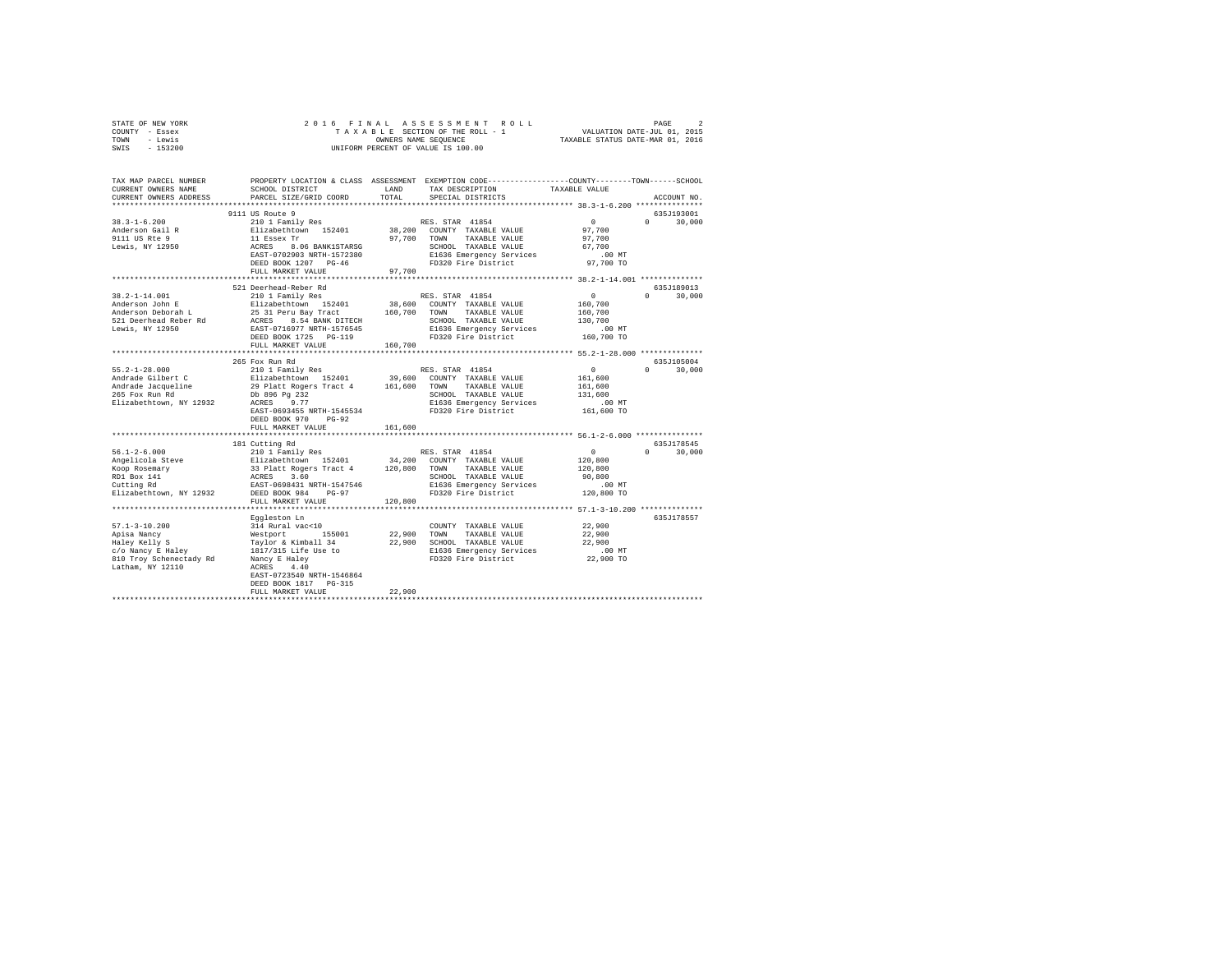| - Lewis<br>TOWN        | OWNERS NAME SEQUENCE<br>TAXABLE STATUS DATE-MAR 01, 2016 |             |                                                                                                 |               |                                 |  |
|------------------------|----------------------------------------------------------|-------------|-------------------------------------------------------------------------------------------------|---------------|---------------------------------|--|
| $-153200$<br>SWIS      | UNIFORM PERCENT OF VALUE IS 100.00                       |             |                                                                                                 |               |                                 |  |
|                        |                                                          |             |                                                                                                 |               |                                 |  |
|                        |                                                          |             |                                                                                                 |               |                                 |  |
| TAX MAP PARCEL NUMBER  |                                                          |             | PROPERTY LOCATION & CLASS ASSESSMENT EXEMPTION CODE---------------COUNTY-------TOWN------SCHOOL |               |                                 |  |
| CURRENT OWNERS NAME    | SCHOOL DISTRICT                                          | LAND        | TAX DESCRIPTION                                                                                 | TAXABLE VALUE |                                 |  |
| CURRENT OWNERS ADDRESS | PARCEL SIZE/GRID COORD                                   | TOTAL       | SPECIAL DISTRICTS                                                                               |               | ACCOUNT NO.                     |  |
|                        |                                                          |             |                                                                                                 |               |                                 |  |
|                        | Carlott Rd                                               |             |                                                                                                 |               | 635J190019                      |  |
| $46.4 - 1 - 6.400$     | 311 Res vac land                                         |             | COUNTY TAXABLE VALUE                                                                            | 21,700        |                                 |  |
| Archibold Judith M     | Elizabethtown 152401                                     | 21,700 TOWN | TAXABLE VALUE                                                                                   | 21,700        |                                 |  |
| 14 Saratoga Farm Rd    | 22 Platt Rogers Tr 4                                     | 21,700      | SCHOOL TAXABLE VALUE                                                                            | 21,700        |                                 |  |
| Ballston Spa, NY 12020 | ACRES 3.20                                               |             | E1636 Emergency Services                                                                        | .00MT         |                                 |  |
|                        | EAST-0691731 NRTH-1557583                                |             | FD320 Fire District                                                                             | 21,700 TO     |                                 |  |
|                        | DEED BOOK 947 PG-305                                     |             |                                                                                                 |               |                                 |  |
|                        | FULL MARKET VALUE                                        | 21,700      |                                                                                                 |               |                                 |  |
|                        |                                                          |             |                                                                                                 |               |                                 |  |
|                        | Reber Rd                                                 |             |                                                                                                 |               | 635J180016                      |  |
| $29.4 - 1 - 22.000$    | 322 Rural vac>10                                         |             | COUNTY TAXABLE VALUE                                                                            | 4,200         |                                 |  |
| Arnold Eric J          | Elizabethtown 152401                                     | 4,200 TOWN  | TAXABLE VALUE                                                                                   | 4,200         |                                 |  |
| Arnold Pamela R        | 66 Essex Tract                                           | 4,200       | SCHOOL TAXABLE VALUE                                                                            | 4,200         |                                 |  |
| 605 Reber Rd           | 6.06ac                                                   |             | E1636 Emergency Services                                                                        | .00 MT        |                                 |  |
| Willsboro, NY 12996    | ACRES 4.20<br>EAST-0720402 NRTH-1583756                  |             | FD320 Fire District                                                                             | 4,200 TO      |                                 |  |
|                        | DEED BOOK 1301 PG-128                                    |             |                                                                                                 |               |                                 |  |
|                        | FULL MARKET VALUE                                        | 4,200       |                                                                                                 |               |                                 |  |
|                        |                                                          |             |                                                                                                 |               |                                 |  |
|                        | Hyde Rd                                                  |             |                                                                                                 |               | 635J100108                      |  |
| $47.2 - 1 - 36.000$    | 322 Rural vac>10                                         |             | COUNTY TAXABLE VALUE                                                                            | 15,700        |                                 |  |
| Arsenault Philip       | Elizabethtown 152401                                     | 15,700      | TOWN<br>TAXABLE VALUE                                                                           | 15,700        |                                 |  |
| 1003 Cty Rte 10        | 38 Platt Rogers                                          | 15,700      | SCHOOL TAXABLE VALUE                                                                            | 15,700        |                                 |  |
| PO Box 57              | 40ac                                                     |             | E1636 Emergency Services                                                                        | $.00$ MT      |                                 |  |
| Lewis, NY 12950        | ACRES 21.40                                              |             | FD320 Fire District                                                                             | 15,700 TO     |                                 |  |
|                        | EAST-0718234 NRTH-1560732                                |             |                                                                                                 |               |                                 |  |
|                        | DEED BOOK 1079 PG-178                                    |             |                                                                                                 |               |                                 |  |
|                        | FULL MARKET VALUE                                        | 15,700      |                                                                                                 |               |                                 |  |
|                        |                                                          |             |                                                                                                 |               |                                 |  |
|                        | 1003 County Route 10                                     |             |                                                                                                 |               | 635J100109                      |  |
| $47.3 - 2 - 3.000$     | 210 1 Family Res                                         |             | RES. STAR 41854                                                                                 | 0             | $\Omega$ and $\Omega$<br>30,000 |  |
| Arsenault Philip       | Elizabethtown 152401<br>2 Platt Rogers Tract 1           |             | 36,400 COUNTY TAXABLE VALUE                                                                     | 127,900       |                                 |  |
| Arsenault Marilyn      |                                                          | 127,900     | TAXABLE VALUE<br>TOWN                                                                           | 127,900       |                                 |  |
| 1003 Ctv Rte 10        | 4ac                                                      |             | SCHOOL TAXABLE VALUE                                                                            | 97,900        |                                 |  |
| PO Box 57              | ACRES<br>5.80                                            |             | E1636 Emergency Services                                                                        | $.00$ MT      |                                 |  |
| Lewis, NY 12950        | EAST-0702483 NRTH-1558397                                |             | FD320 Fire District                                                                             | 127,900 TO    |                                 |  |
|                        | $PG-212$<br>DEED BOOK 435                                |             | WB320 Lewis B&I                                                                                 | 127,900 TO C  |                                 |  |
|                        | FULL MARKET VALUE                                        |             | 127.900 WD320 Water District                                                                    | 127,900 TO M  |                                 |  |
|                        |                                                          |             |                                                                                                 |               |                                 |  |

STATE OF NEW YORK 2 0 1 6 F I N A L A S S E S S M E N T R O L L PAGE 3 COUNTY - Essex T A X A B L E SECTION OF THE ROLL - 1 VALUATION DATE-JUL 01, 2015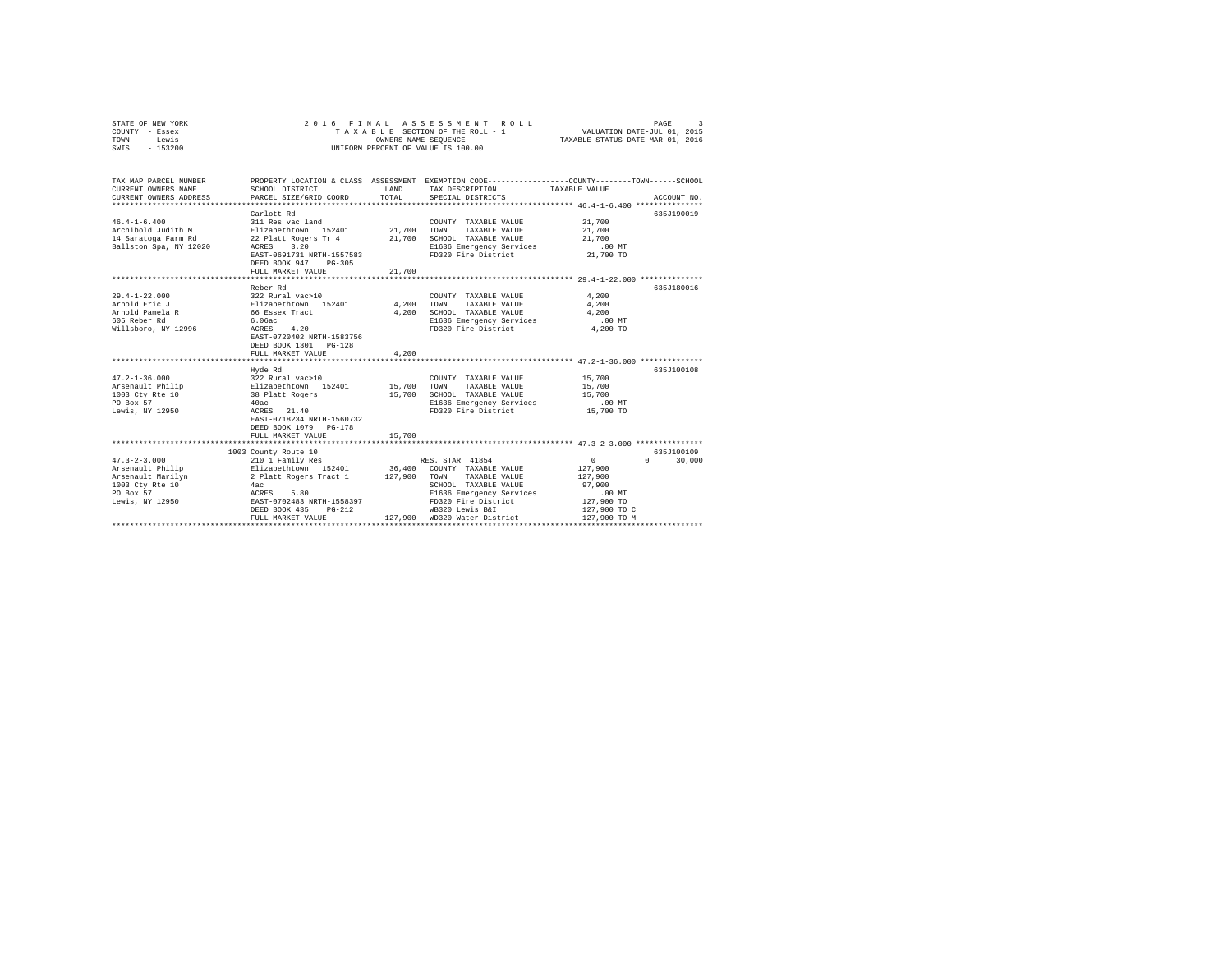|      | STATE OF NEW YORK |  |  | 2016 FINAL ASSESSMENT ROLL         | PAGE                             | 4 |
|------|-------------------|--|--|------------------------------------|----------------------------------|---|
|      | COUNTY - Essex    |  |  | TAXABLE SECTION OF THE ROLL - 1    | VALUATION DATE-JUL 01, 2015      |   |
| TOWN | - Lewis           |  |  | OWNERS NAME SEOUENCE               | TAXABLE STATUS DATE-MAR 01, 2016 |   |
| SWIS | $-153200$         |  |  | UNIFORM PERCENT OF VALUE IS 100.00 |                                  |   |

| TAX MAP PARCEL NUMBER<br>CURRENT OWNERS NAME<br>CURRENT OWNERS ADDRESS | SCHOOL DISTRICT<br>PARCEL SIZE/GRID COORD                                              | LAND<br>TOTAL | TAX DESCRIPTION<br>SPECIAL DISTRICTS          | PROPERTY LOCATION & CLASS ASSESSMENT EXEMPTION CODE---------------COUNTY-------TOWN-----SCHOOL<br>TAXABLE VALUE<br>ACCOUNT NO. |
|------------------------------------------------------------------------|----------------------------------------------------------------------------------------|---------------|-----------------------------------------------|--------------------------------------------------------------------------------------------------------------------------------|
|                                                                        |                                                                                        |               |                                               |                                                                                                                                |
|                                                                        | 8562 US Route 9                                                                        |               |                                               | 635J105305                                                                                                                     |
|                                                                        |                                                                                        |               | COUNTY TAXABLE VALUE                          | 11,700                                                                                                                         |
|                                                                        |                                                                                        |               |                                               | 11,700                                                                                                                         |
|                                                                        |                                                                                        |               |                                               | 11,700                                                                                                                         |
|                                                                        |                                                                                        |               | E1636 Emergency Services                      | $.00$ MT                                                                                                                       |
|                                                                        | ACRES 0.10                                                                             |               | FD320 Fire District                           | 11,700 TO                                                                                                                      |
|                                                                        | EAST-0701339 NRTH-1558830                                                              |               |                                               | 11,700 TO C                                                                                                                    |
|                                                                        | DEED BOOK 1768 PG-307                                                                  |               | WB320 Lewis B&I<br>WD320 Water District       | 11,700 TO M                                                                                                                    |
|                                                                        | FULL MARKET VALUE                                                                      | 11,700        |                                               |                                                                                                                                |
|                                                                        |                                                                                        |               |                                               |                                                                                                                                |
|                                                                        | County Route 10                                                                        |               |                                               | 635J101002                                                                                                                     |
| $47.13 - 2 - 19.000$                                                   | 311 Res vac land                                                                       |               | COUNTY TAXABLE VALUE                          | 3,000                                                                                                                          |
|                                                                        |                                                                                        | 3,000 TOWN    | TAXABLE VALUE                                 | 3,000                                                                                                                          |
|                                                                        |                                                                                        | 3,000         | SCHOOL TAXABLE VALUE                          | 3,000                                                                                                                          |
|                                                                        |                                                                                        |               | E1636 Emergency Services                      | $.00$ MT                                                                                                                       |
|                                                                        |                                                                                        |               | FD320 Fire District                           | 3,000 TO                                                                                                                       |
|                                                                        |                                                                                        |               |                                               | 3,000 TO C                                                                                                                     |
|                                                                        | FULL MARKET VALUE                                                                      |               | WB320 Lewis B&I<br>3,000 WD320 Water District | 3,000 TO M                                                                                                                     |
|                                                                        |                                                                                        |               |                                               |                                                                                                                                |
|                                                                        | 963 County Route 10                                                                    |               |                                               | 635J101308                                                                                                                     |
| $47.13 - 2 - 23.000$                                                   | 210 1 Family Res                                                                       |               | COUNTY TAXABLE VALUE                          | 87,400                                                                                                                         |
| Arsenault Philip E II Blizabethtown 152401 30,800 TOWN                 |                                                                                        |               | TAXABLE VALUE                                 | 87,400                                                                                                                         |
| Arsenault Marilyn M                                                    | 2 Platt Rogers Tract 1<br>ACRES 0.39<br>EAST-0701160 NRTH-1558773                      |               | 87,400 SCHOOL TAXABLE VALUE                   | 87,400                                                                                                                         |
| PO Box 57                                                              |                                                                                        |               | E1636 Emergency Services                      | $.00$ MT                                                                                                                       |
| Lewis, NY 12950                                                        |                                                                                        |               | FD320 Fire District                           | 87,400 TO                                                                                                                      |
|                                                                        | DEED BOOK 989<br>$PG-98$                                                               |               | WB320 Lewis B&I                               | 87,400 TO C                                                                                                                    |
|                                                                        | FULL MARKET VALUE                                                                      | 87,400        | WD320 Water District                          | 87,400 TO M                                                                                                                    |
|                                                                        |                                                                                        |               |                                               |                                                                                                                                |
|                                                                        | Hale Hill Ln                                                                           |               |                                               | 6379978518                                                                                                                     |
| $38.1 - 1 - 8.000$                                                     |                                                                                        |               | COUNTY TAXABLE VALUE                          | 5,400                                                                                                                          |
| Arthur Dennis                                                          |                                                                                        |               | 5,400 TOWN TAXABLE VALUE                      | 5,400                                                                                                                          |
| 476 Moss Rd                                                            | 314 Rural vac<10<br>Elizabethtown 152401<br>Essex Tract Lot 15&18<br>ACRES 3.29        |               | 5,400 SCHOOL TAXABLE VALUE                    | 5,400                                                                                                                          |
| Lewis, NY 12950                                                        |                                                                                        |               | E1636 Emergency Services                      | $.00$ MT                                                                                                                       |
|                                                                        | EAST-0704003 NRTH-1580776                                                              |               | FD320 Fire District                           | 5,400 TO                                                                                                                       |
|                                                                        | DEED BOOK 1618 PG-116                                                                  |               |                                               |                                                                                                                                |
|                                                                        | FULL MARKET VALUE                                                                      | 5,400         |                                               |                                                                                                                                |
|                                                                        |                                                                                        |               |                                               | 6379979039                                                                                                                     |
| $38.1 - 1 - 32.000$                                                    |                                                                                        |               | COUNTY TAXABLE VALUE                          | 4,500                                                                                                                          |
| Arthur Dennis                                                          |                                                                                        | 4,500         | TOWN<br>TAXABLE VALUE                         | 4,500                                                                                                                          |
| 476 Moss Rd                                                            | Hale Hill<br>311 Ras vac land<br>Elizabethcown 152401<br>18 Essex Tract<br>****** 0.71 | 4,500         | SCHOOL TAXABLE VALUE                          | 4,500                                                                                                                          |
| Lewis, NY 12950                                                        |                                                                                        |               | E1636 Emergency Services                      | $.00$ MT                                                                                                                       |
|                                                                        | EAST-0703936 NRTH-1580191                                                              |               | FD320 Fire District                           | 4,500 TO                                                                                                                       |
|                                                                        | DEED BOOK 1618    PG-116                                                               |               |                                               |                                                                                                                                |
|                                                                        | FULL MARKET VALUE                                                                      | 4,500         |                                               |                                                                                                                                |
|                                                                        |                                                                                        |               |                                               |                                                                                                                                |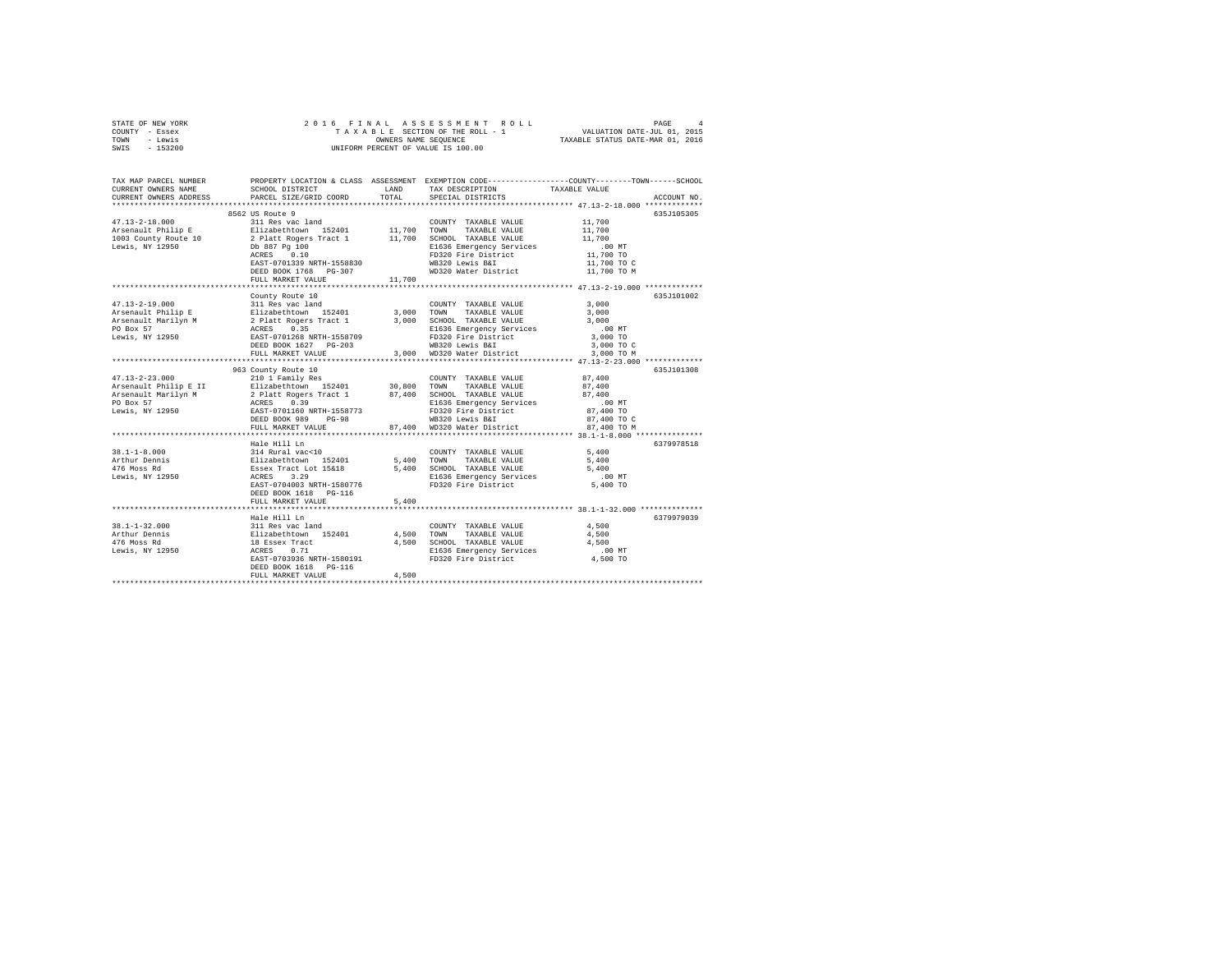| STATE OF NEW YORK<br>COUNTY - Essex<br>- Lewis<br>TOWN | 2016 FINAL<br>ASSESSMENT<br>ROLL<br>PAGE<br>VALUATION DATE-JUL 01, 2015<br>TAXABLE STATUS DATE-MAR 01, 2016<br>TAXABLE SECTION OF THE ROLL - 1<br>OWNERS NAME SEQUENCE<br>UNIFORM PERCENT OF VALUE IS 100.00 |             |                                                  |                                                                                                                 |  |  |
|--------------------------------------------------------|--------------------------------------------------------------------------------------------------------------------------------------------------------------------------------------------------------------|-------------|--------------------------------------------------|-----------------------------------------------------------------------------------------------------------------|--|--|
| SWIS<br>$-153200$                                      |                                                                                                                                                                                                              |             |                                                  |                                                                                                                 |  |  |
| TAX MAP PARCEL NUMBER<br>CURRENT OWNERS NAME           | SCHOOL DISTRICT                                                                                                                                                                                              | LAND        | TAX DESCRIPTION                                  | PROPERTY LOCATION & CLASS ASSESSMENT EXEMPTION CODE---------------COUNTY-------TOWN-----SCHOOL<br>TAXABLE VALUE |  |  |
| CURRENT OWNERS ADDRESS                                 | PARCEL SIZE/GRID COORD                                                                                                                                                                                       | TOTAL       | SPECIAL DISTRICTS                                | ACCOUNT NO.                                                                                                     |  |  |
|                                                        |                                                                                                                                                                                                              |             |                                                  |                                                                                                                 |  |  |
|                                                        | Fox Run Rd                                                                                                                                                                                                   |             |                                                  | 635J100110                                                                                                      |  |  |
| $55.2 - 1 - 17.110$<br>Arthur Dennis L II              | 322 Rural vac>10<br>Elizabethtown 152401                                                                                                                                                                     | 40,600      | COUNTY TAXABLE VALUE<br>TOWN<br>TAXABLE VALUE    | 40,600<br>40,600                                                                                                |  |  |
| 476 Moss Rd                                            | 30 Platt Rogers Tract 4                                                                                                                                                                                      | 40,600      | SCHOOL TAXABLE VALUE                             | 40,600                                                                                                          |  |  |
| Lewis, NY 12950                                        | ACRES 38.30                                                                                                                                                                                                  |             | E1636 Emergency Services                         | .00MT                                                                                                           |  |  |
|                                                        | EAST-0694960 NRTH-1548731                                                                                                                                                                                    |             | FD320 Fire District                              | 40,600 TO                                                                                                       |  |  |
|                                                        | DEED BOOK 1534 PG-82                                                                                                                                                                                         |             |                                                  |                                                                                                                 |  |  |
|                                                        | FULL MARKET VALUE                                                                                                                                                                                            | 40,600      |                                                  |                                                                                                                 |  |  |
|                                                        |                                                                                                                                                                                                              |             |                                                  | *********************** 55.2-1-17.131 **************                                                            |  |  |
|                                                        | 370 Fox Run Rd                                                                                                                                                                                               |             |                                                  | 635Z000004                                                                                                      |  |  |
| $55.2 - 1 - 17.131$                                    | 312 Vac w/imprv                                                                                                                                                                                              |             | COUNTY TAXABLE VALUE                             | 35,700                                                                                                          |  |  |
| Arthur Dennis L II                                     | Elizabethtown 152401                                                                                                                                                                                         | 35,600      | TOWN<br>TAXABLE VALUE                            | 35,700                                                                                                          |  |  |
| 476 Moss Rd                                            | 30 Platt Rogers Tr 4                                                                                                                                                                                         | 35,700      | SCHOOL TAXABLE VALUE                             | 35,700                                                                                                          |  |  |
| Lewis, NY 12950                                        | ACRES<br>5.00                                                                                                                                                                                                |             | E1636 Emergency Services                         | $.00$ MT                                                                                                        |  |  |
|                                                        | EAST-0694016 NRTH-1548203                                                                                                                                                                                    |             | FD320 Fire District                              | 35,700 TO                                                                                                       |  |  |
|                                                        | DEED BOOK 1534 PG-82<br>FULL MARKET VALUE                                                                                                                                                                    | 35,700      |                                                  |                                                                                                                 |  |  |
|                                                        |                                                                                                                                                                                                              | *********** |                                                  |                                                                                                                 |  |  |
|                                                        | 476 Moss Rd                                                                                                                                                                                                  |             |                                                  | 635J105113                                                                                                      |  |  |
| $38.4 - 1 - 25.000$                                    | 210 1 Family Res                                                                                                                                                                                             |             | COUNTY TAXABLE VALUE                             | 117,900                                                                                                         |  |  |
| Arthur Nancy L                                         | Elizabethtown 152401                                                                                                                                                                                         | 33,300      | TOWN<br>TAXABLE VALUE                            | 117,900                                                                                                         |  |  |
| 1237 Sunset Dr                                         | 18 Peru Bay Tract                                                                                                                                                                                            | 117,900     | SCHOOL TAXABLE VALUE                             | 117,900                                                                                                         |  |  |
| Willsboro, NY 12996                                    | Db 936 Pg 085                                                                                                                                                                                                |             | E1636 Emergency Services                         | $.00$ MT                                                                                                        |  |  |
|                                                        | ACRES<br>2.67                                                                                                                                                                                                |             | FD320 Fire District                              | 117,900 TO                                                                                                      |  |  |
|                                                        | EAST-0712967 NRTH-1571274                                                                                                                                                                                    |             |                                                  |                                                                                                                 |  |  |
|                                                        | DEED BOOK 1380 PG-140                                                                                                                                                                                        |             |                                                  |                                                                                                                 |  |  |
|                                                        | FULL MARKET VALUE                                                                                                                                                                                            | 117,900     |                                                  |                                                                                                                 |  |  |
|                                                        |                                                                                                                                                                                                              |             |                                                  | 635J104408                                                                                                      |  |  |
| $46.2 - 1 - 7.100$                                     | 111 Seventy Ln<br>270 Mfg housing                                                                                                                                                                            |             | RES. STAR 41854                                  | $\Omega$<br>$\Omega$<br>30,000                                                                                  |  |  |
| Ashline Betheny A                                      | Elizabethtown 152401                                                                                                                                                                                         | 25,000      | COUNTY TAXABLE VALUE                             | 34,100                                                                                                          |  |  |
| 11 Seventy Ln                                          | 17 Platt Rogers Tract 4                                                                                                                                                                                      | 34,100      | TOWN<br>TAXABLE VALUE                            | 34,100                                                                                                          |  |  |
| Lewis, NY 12950                                        | 2.71<br>ACRES                                                                                                                                                                                                |             | SCHOOL TAXABLE VALUE                             | 4,100                                                                                                           |  |  |
|                                                        | EAST-0690159 NRTH-1566590                                                                                                                                                                                    |             | E1636 Emergency Services                         | $.00$ MT                                                                                                        |  |  |
|                                                        | DEED BOOK 1094 PG-274                                                                                                                                                                                        |             | FD320 Fire District                              | 34,100 TO                                                                                                       |  |  |
|                                                        | FULL MARKET VALUE                                                                                                                                                                                            | 34,100      |                                                  |                                                                                                                 |  |  |
|                                                        |                                                                                                                                                                                                              |             |                                                  | *********************************** 38.3-1-18.200 **************                                                |  |  |
|                                                        | 9154 US Route 9                                                                                                                                                                                              |             |                                                  | 635J100914                                                                                                      |  |  |
| $38.3 - 1 - 18.200$                                    | 210 1 Family Res                                                                                                                                                                                             |             | COUNTY TAXABLE VALUE                             | 86,500                                                                                                          |  |  |
| Ashline Wayne M                                        | Elizabethtown 152401                                                                                                                                                                                         | 33,800      | TOWN<br>TAXABLE VALUE                            | 86,500                                                                                                          |  |  |
| Ashline Yvonne M<br>1168 Middle Rd                     | 11 Essex Tract<br>ACRES 3.20                                                                                                                                                                                 | 86,500      | SCHOOL TAXABLE VALUE<br>E1636 Emergency Services | 86,500<br>$.00$ MT                                                                                              |  |  |
| Willsboro, NY 12996                                    | EAST-0703982 NRTH-1572721                                                                                                                                                                                    |             | FD320 Fire District                              | 86,500 TO                                                                                                       |  |  |
|                                                        | DEED BOOK 1631 PG-100                                                                                                                                                                                        |             |                                                  |                                                                                                                 |  |  |
|                                                        | FULL MARKET VALUE                                                                                                                                                                                            | 86,500      |                                                  |                                                                                                                 |  |  |
|                                                        |                                                                                                                                                                                                              |             |                                                  |                                                                                                                 |  |  |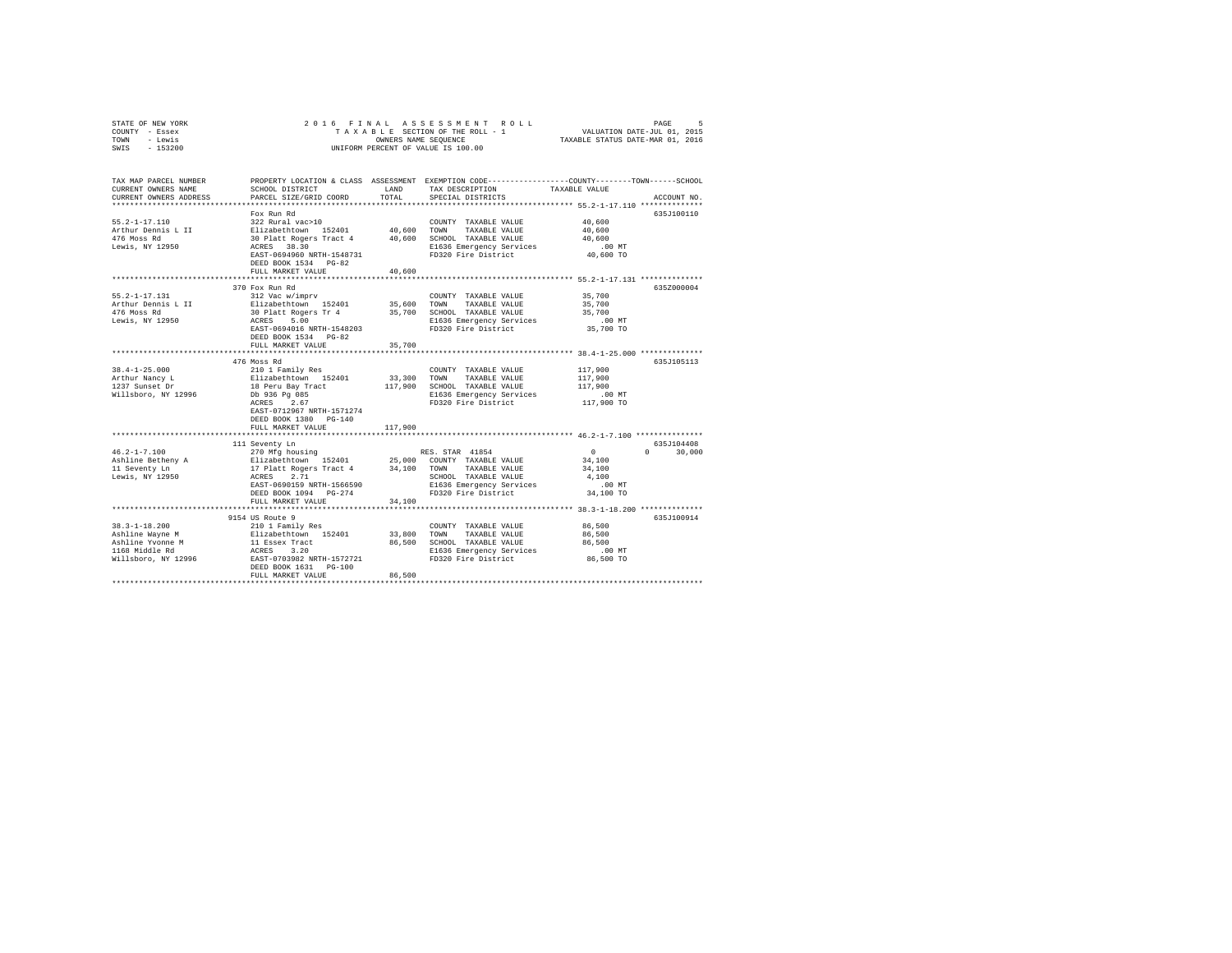| STATE OF NEW YORK | 2016 FINAL ASSESSMENT ROLL         | б.<br>PAGE                       |
|-------------------|------------------------------------|----------------------------------|
| COUNTY - Essex    | TAXABLE SECTION OF THE ROLL - 1    | VALUATION DATE-JUL 01, 2015      |
| TOWN<br>- Lewis   | OWNERS NAME SEOUENCE               | TAXABLE STATUS DATE-MAR 01, 2016 |
| $-153200$<br>SWIS | UNIFORM PERCENT OF VALUE IS 100.00 |                                  |

| TAX MAP PARCEL NUMBER<br>CURRENT OWNERS NAME<br>CURRENT OWNERS ADDRESS | SCHOOL DISTRICT<br>PARCEL SIZE/GRID COORD                                                                                                                                                                                               | LAND<br>TOTAL | PROPERTY LOCATION & CLASS ASSESSMENT EXEMPTION CODE---------------COUNTY-------TOWN-----SCHOOL<br>TAX DESCRIPTION<br>SPECIAL DISTRICTS | TAXABLE VALUE | ACCOUNT NO. |
|------------------------------------------------------------------------|-----------------------------------------------------------------------------------------------------------------------------------------------------------------------------------------------------------------------------------------|---------------|----------------------------------------------------------------------------------------------------------------------------------------|---------------|-------------|
|                                                                        |                                                                                                                                                                                                                                         |               |                                                                                                                                        |               |             |
|                                                                        | 8712 US Route 9                                                                                                                                                                                                                         |               |                                                                                                                                        |               | 635J102205  |
|                                                                        |                                                                                                                                                                                                                                         |               | COUNTY TAXABLE VALUE 37,500                                                                                                            |               |             |
|                                                                        |                                                                                                                                                                                                                                         |               |                                                                                                                                        |               |             |
|                                                                        |                                                                                                                                                                                                                                         |               |                                                                                                                                        |               |             |
|                                                                        |                                                                                                                                                                                                                                         |               |                                                                                                                                        |               |             |
|                                                                        | EAST-0701885 NRTH-1562618                                                                                                                                                                                                               |               | FD320 Fire District<br>WB320 Lewis B&I                                                                                                 |               |             |
|                                                                        | $PG-344$<br>DEED BOOK 915                                                                                                                                                                                                               |               |                                                                                                                                        | 37,500 TO C   |             |
|                                                                        | FULL MARKET VALUE                                                                                                                                                                                                                       |               | 37,500 WD320 Water District 37,500 TO M                                                                                                |               |             |
|                                                                        |                                                                                                                                                                                                                                         |               |                                                                                                                                        |               |             |
|                                                                        | US Route 9                                                                                                                                                                                                                              |               |                                                                                                                                        |               | 635J181003  |
| $47.1 - 2 - 45.200$                                                    |                                                                                                                                                                                                                                         |               |                                                                                                                                        |               |             |
| Aszmus Garry                                                           |                                                                                                                                                                                                                                         |               |                                                                                                                                        |               |             |
| 334 Lake Dr                                                            |                                                                                                                                                                                                                                         |               |                                                                                                                                        |               |             |
| Lake Peekskill, NY 10537 ACRES 0.20                                    |                                                                                                                                                                                                                                         |               |                                                                                                                                        |               |             |
|                                                                        |                                                                                                                                                                                                                                         |               |                                                                                                                                        |               |             |
|                                                                        |                                                                                                                                                                                                                                         |               |                                                                                                                                        | 200 TO C      |             |
|                                                                        |                                                                                                                                                                                                                                         |               |                                                                                                                                        | 200 TO M      |             |
|                                                                        |                                                                                                                                                                                                                                         |               |                                                                                                                                        |               |             |
|                                                                        | 27 Cutting Rd                                                                                                                                                                                                                           |               |                                                                                                                                        |               | 635J179004  |
|                                                                        |                                                                                                                                                                                                                                         |               |                                                                                                                                        |               |             |
|                                                                        |                                                                                                                                                                                                                                         |               |                                                                                                                                        |               |             |
|                                                                        | 55.2-1-24.200 – 240 Rural res COUNTY TAXABLE VALUE 99,600<br>Attri Cynthia J 210 Rural res 152401 40,100 TOWN TAXABLE VALUE 99,600<br>344 Fox Run Rd 30 Platt Rogers Tract 4 99,600 SCHOOL TAXABLE VALUE 99,600<br>211 Rural Recens 12. |               |                                                                                                                                        |               |             |
|                                                                        |                                                                                                                                                                                                                                         |               |                                                                                                                                        |               |             |
|                                                                        |                                                                                                                                                                                                                                         |               |                                                                                                                                        |               |             |
|                                                                        | DEED BOOK 1085 PG-107                                                                                                                                                                                                                   |               |                                                                                                                                        |               |             |
|                                                                        |                                                                                                                                                                                                                                         |               |                                                                                                                                        |               |             |
|                                                                        | FULL MARKET VALUE                                                                                                                                                                                                                       | 99,600        |                                                                                                                                        |               |             |
|                                                                        |                                                                                                                                                                                                                                         |               |                                                                                                                                        |               | 635.T186010 |
|                                                                        | 349 Fox Run Rd                                                                                                                                                                                                                          |               |                                                                                                                                        |               |             |
|                                                                        |                                                                                                                                                                                                                                         |               |                                                                                                                                        |               |             |
|                                                                        |                                                                                                                                                                                                                                         |               |                                                                                                                                        |               |             |
|                                                                        |                                                                                                                                                                                                                                         |               |                                                                                                                                        |               |             |
|                                                                        |                                                                                                                                                                                                                                         |               |                                                                                                                                        |               |             |
|                                                                        | EAST-0693773 NRTH-1547581                                                                                                                                                                                                               |               | FD320 Fire District                                                                                                                    | 23,500 TO     |             |
|                                                                        | DEED BOOK 1085 PG-107                                                                                                                                                                                                                   |               |                                                                                                                                        |               |             |
|                                                                        | FULL MARKET VALUE                                                                                                                                                                                                                       | 23,500        |                                                                                                                                        |               |             |
|                                                                        |                                                                                                                                                                                                                                         |               |                                                                                                                                        |               |             |
|                                                                        | Hulbert Rd                                                                                                                                                                                                                              |               |                                                                                                                                        |               | 635Z008011  |
| $47.2 - 2 - 6.120$                                                     |                                                                                                                                                                                                                                         |               | COUNTY TAXABLE VALUE 9,600                                                                                                             |               |             |
| Aubin Leslie                                                           |                                                                                                                                                                                                                                         |               |                                                                                                                                        |               |             |
| Aubin Leslie<br>Aubin Linnie<br>5225 Main St<br>Huntington, VT 05462   | 322 Rural vac>10<br>Blizabethcwn 152401 9,600 TOWN<br>35 Platt Rogers 9,600 SCHOO<br>ACRES 11.00<br>EAST-0713654 NRTH-1561599 11636<br>EAST-0713654 NRTH-1561599 116360                                                                 |               |                                                                                                                                        |               |             |
|                                                                        |                                                                                                                                                                                                                                         |               |                                                                                                                                        |               |             |
|                                                                        |                                                                                                                                                                                                                                         |               |                                                                                                                                        |               |             |
|                                                                        | DEED BOOK 1558 PG-34                                                                                                                                                                                                                    |               |                                                                                                                                        |               |             |
|                                                                        | FULL MARKET VALUE                                                                                                                                                                                                                       | 9,600         |                                                                                                                                        |               |             |
|                                                                        |                                                                                                                                                                                                                                         |               |                                                                                                                                        |               |             |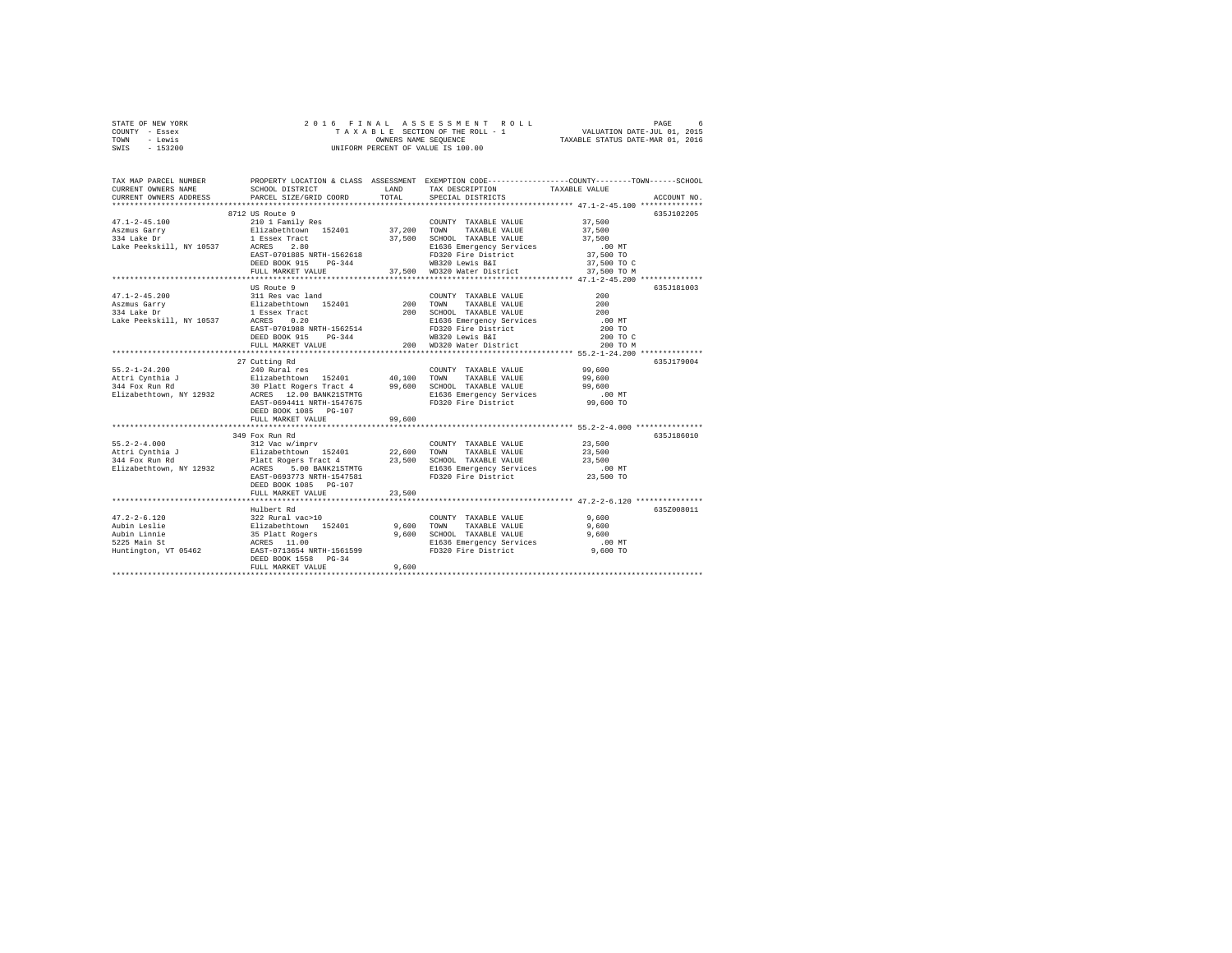| STATE OF NEW YORK |  |  | 2016 FINAL ASSESSMENT ROLL         | PAGE                             |  |
|-------------------|--|--|------------------------------------|----------------------------------|--|
| COUNTY - Essex    |  |  | TAXABLE SECTION OF THE ROLL - 1    | VALUATION DATE-JUL 01, 2015      |  |
| TOWN<br>- Lewis   |  |  | OWNERS NAME SEOUENCE               | TAXABLE STATUS DATE-MAR 01, 2016 |  |
| $-153200$<br>SWIS |  |  | UNIFORM PERCENT OF VALUE IS 100.00 |                                  |  |

| TAX MAP PARCEL NUMBER<br>CURRENT OWNERS NAME<br>CURRENT OWNERS ADDRESS                                     | SCHOOL DISTRICT<br>PARCEL SIZE/GRID COORD                                                                                                                                                           | <b>T.AND</b><br>TOTAL             | PROPERTY LOCATION & CLASS ASSESSMENT EXEMPTION CODE---------------COUNTY-------TOWN-----SCHOOL<br>TAX DESCRIPTION<br>SPECIAL DISTRICTS                                                                         | TAXABLE VALUE                                                                                                       | ACCOUNT NO.                       |
|------------------------------------------------------------------------------------------------------------|-----------------------------------------------------------------------------------------------------------------------------------------------------------------------------------------------------|-----------------------------------|----------------------------------------------------------------------------------------------------------------------------------------------------------------------------------------------------------------|---------------------------------------------------------------------------------------------------------------------|-----------------------------------|
| $47.2 - 1 - 56.000$<br>Aubin Leslie A<br>c/o Claude & Sonja Aubin<br>PO Box 592<br>Elizabethtown, NY 12932 | 69 Hulbert Rd<br>260 Seasonal res<br>Elizabethtown 152401<br>35 Platt Rogers<br>ACRES<br>1.80<br>EAST-0713802 NRTH-1563113<br>DEED BOOK 1152 PG-274<br>FULL MARKET VALUE<br>.                       | 32,400<br>45,800<br>45,800<br>    | COUNTY TAXABLE VALUE<br>TOWN<br>TAXABLE VALUE<br>SCHOOL TAXABLE VALUE<br>E1636 Emergency Services<br>FD320 Fire District                                                                                       | 45,800<br>45,800<br>45,800<br>$.00$ MT<br>45,800 TO<br>****************** 47.1-1-2.100 **********                   | 635J100113                        |
| $47.1 - 1 - 2.100$<br>Aubin Patricia A<br>PO Box 533<br>Lewis, NY 12950                                    | 77 Pulsifer Ln<br>270 Mfg housing<br>Elizabethtown 152401<br>15 Platt Rogers<br>1260/66 Easement<br>ACRES<br>0.43<br>EAST-0699831 NRTH-1568056<br>DEED BOOK 804<br>$PG-167$<br>FULL MARKET VALUE    | 30,300<br>30,300                  | SR STAR 41834<br>25,000 COUNTY TAXABLE VALUE<br>TAXABLE VALUE<br>TOWN<br>SCHOOL TAXABLE VALUE<br>E1636 Emergency Services<br>FD320 Fire District                                                               | $\sim$ 0<br>30,300<br>30,300<br>$\Omega$<br>$.00$ MT<br>30,300 TO                                                   | 635.7101712<br>$\Omega$<br>30,300 |
| $47.2 - 1 - 14.000$<br>Aubin Tammie<br>Aubin<br>Aubin Michael<br>322 Moss Rd<br>Lewis, NY 12950            | 322 Moss Rd<br>210 1 Family Res<br>Elizabethtown 152401<br>2 Peru Bay Tract<br>ACRES 1.80<br>EAST-0712363 NRTH-1567538<br>DEED BOOK 1489 PG-215<br>FULL MARKET VALUE<br>************************    | 32,400<br>100,600 TOWN<br>100,600 | RES. STAR 41854<br>COUNTY TAXABLE VALUE<br>TAXABLE VALUE<br>SCHOOL TAXABLE VALUE<br>E1636 Emergency Services<br>FD320 Fire District                                                                            | $\circ$<br>100,600<br>100,600<br>70,600<br>.00 MT<br>100,600 TO                                                     | 635J100201<br>30,000<br>$\cap$    |
| $56.1 - 2 - 12.000$<br>Aubin Wendy<br>Aubin Alan<br>257 Cutting Rd<br>Elizabethtown, NY 12932              | 257 Cutting Rd<br>210 1 Family Res<br>Elizabethtown 152401 31,600<br>33 Platt Rogers Tract 4 93,100<br>ACRES 1.00<br>EAST-0700111 NRTH-1546501<br>DEED BOOK 1188 PG-48<br>FULL MARKET VALUE         | 93,100                            | ***************************** 56.1-2-12.000 **************<br>SR STAR 41834<br>31,600 COUNTY TAXABLE VALUE<br>TOWN<br>TAXABLE VALUE<br>SCHOOL TAXABLE VALUE<br>E1636 Emergency Services<br>FD320 Fire District | $\mathbf{0}$<br>93,100<br>93,100<br>27,800<br>$.00$ MT<br>93,100 TO<br>*************** 47.2-2-6.200 *************** | 635J174022<br>$\Omega$<br>65,300  |
| $47.2 - 2 - 6.200$<br>Aubin Wesley<br>PO Box 558<br>Lewis, NY 12950                                        | 68 Hulbert Rd<br>68 Hulbert Ro<br>312 Vac W/imprv<br>Elizabethtown 152401<br>35 & 36 Platt Rogers<br>35 & 36 Platt Rogers<br>EAST-0713628 NRTH-1562458<br>DEED BOOK 1556 PG-37<br>FULL MARKET VALUE | 32,400<br>35,400<br>35,400        | COUNTY TAXABLE VALUE<br>TOWN<br>TAXABLE VALUE<br>SCHOOL TAXABLE VALUE<br>E1636 Emergency Services<br>FD320 Fire District                                                                                       | 35,400<br>35,400<br>35,400<br>$.00$ MT<br>35,400 TO                                                                 | 635Z008010                        |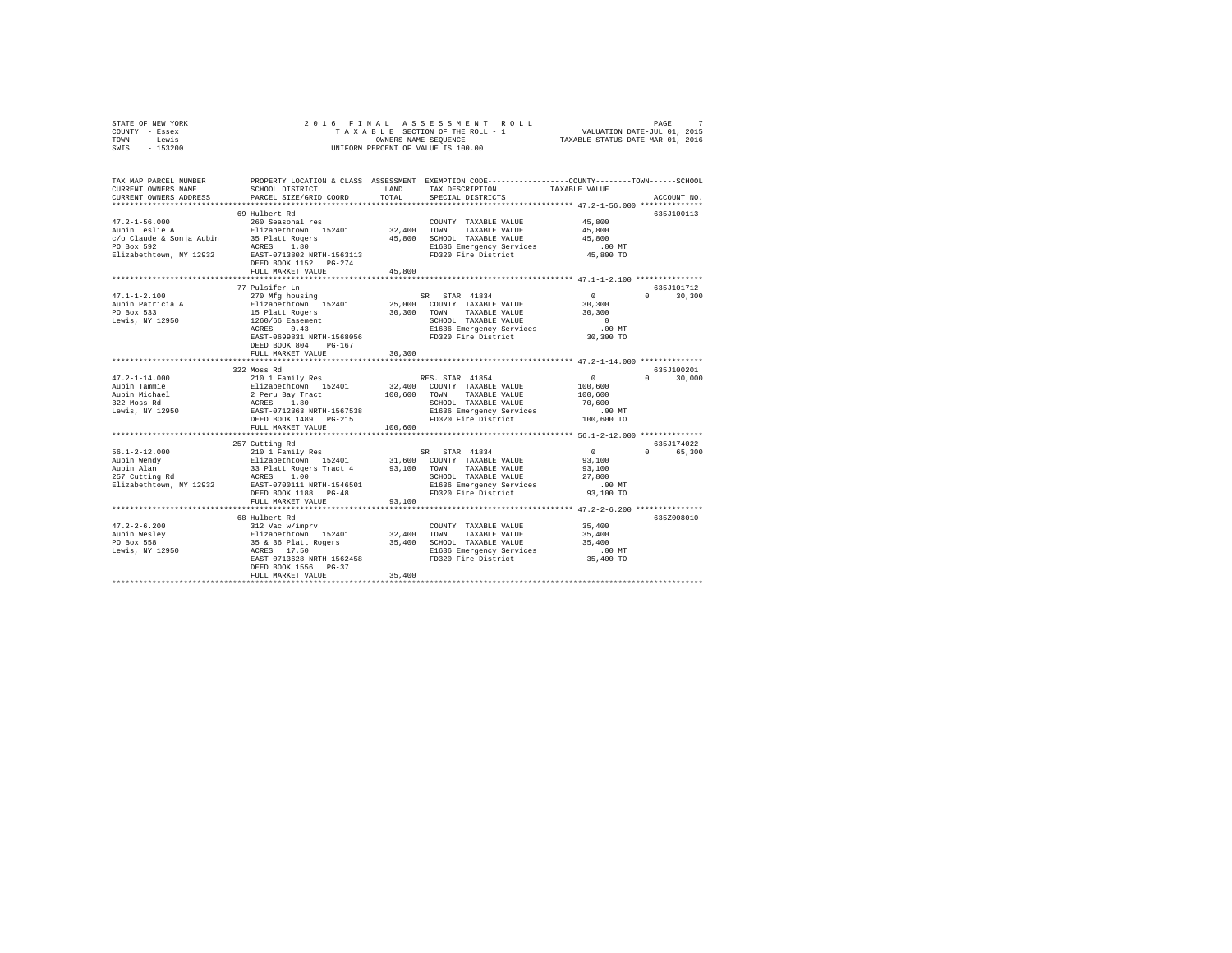| STATE OF NEW YORK | 2016 FINAL ASSESSMENT ROLL         | 8<br>PAGE                        |
|-------------------|------------------------------------|----------------------------------|
| COUNTY - Essex    | TAXABLE SECTION OF THE ROLL - 1    | VALUATION DATE-JUL 01, 2015      |
| TOWN<br>- Lewis   | OWNERS NAME SEOUENCE               | TAXABLE STATUS DATE-MAR 01, 2016 |
| $-153200$<br>SWIS | UNIFORM PERCENT OF VALUE IS 100.00 |                                  |

| TAX MAP PARCEL NUMBER<br>CURRENT OWNERS NAME<br>CURRENT OWNERS ADDRESS                                                                                                                                                                                                                                | SCHOOL DISTRICT<br>PARCEL SIZE/GRID COORD                                                                                                                                                      | LAND<br>TOTAL | TAX DESCRIPTION<br>SPECIAL DISTRICTS                                                    | PROPERTY LOCATION & CLASS ASSESSMENT EXEMPTION CODE----------------COUNTY-------TOWN-----SCHOOL<br>TAXABLE VALUE<br>ACCOUNT NO. |
|-------------------------------------------------------------------------------------------------------------------------------------------------------------------------------------------------------------------------------------------------------------------------------------------------------|------------------------------------------------------------------------------------------------------------------------------------------------------------------------------------------------|---------------|-----------------------------------------------------------------------------------------|---------------------------------------------------------------------------------------------------------------------------------|
|                                                                                                                                                                                                                                                                                                       |                                                                                                                                                                                                |               |                                                                                         |                                                                                                                                 |
|                                                                                                                                                                                                                                                                                                       | 86 Osawentha Dr                                                                                                                                                                                |               |                                                                                         | 635.T174009                                                                                                                     |
| $17.13-4-17.000$ $18.0210 Mfg_{\text{1}}$ $19.000 Mfg_{\text{2}}$ $27.00 Mfg_{\text{2}}$ $27.00 Mfg_{\text{2}}$ $27.00 Mfg_{\text{2}}$ $27.00 Mfg_{\text{2}}$ $27.00 Mfg_{\text{2}}$ $27.00 Mfg_{\text{2}}$ $27.00 Mfg_{\text{2}}$ $27.00 Mfg_{\text{2}}$ $27.00 Mfg_{\text{2}}$ $27.00 Mfg_{\text{2$ |                                                                                                                                                                                                |               |                                                                                         |                                                                                                                                 |
|                                                                                                                                                                                                                                                                                                       |                                                                                                                                                                                                |               |                                                                                         |                                                                                                                                 |
|                                                                                                                                                                                                                                                                                                       |                                                                                                                                                                                                |               |                                                                                         |                                                                                                                                 |
|                                                                                                                                                                                                                                                                                                       |                                                                                                                                                                                                |               |                                                                                         | $.00$ MT                                                                                                                        |
|                                                                                                                                                                                                                                                                                                       | EAST-0700943 NRTH-1560552                                                                                                                                                                      |               | FD320 Fire District<br>WB320 Lewis B&I                                                  | 35,000 TO                                                                                                                       |
|                                                                                                                                                                                                                                                                                                       | DEED BOOK 1428 PG-143                                                                                                                                                                          |               |                                                                                         | 35,000 TO C                                                                                                                     |
|                                                                                                                                                                                                                                                                                                       | FULL MARKET VALUE                                                                                                                                                                              |               | 35,000 WD320 Water District                                                             | 35,000 TO M                                                                                                                     |
|                                                                                                                                                                                                                                                                                                       |                                                                                                                                                                                                |               |                                                                                         |                                                                                                                                 |
|                                                                                                                                                                                                                                                                                                       | US Route 9                                                                                                                                                                                     |               |                                                                                         | 635J102713                                                                                                                      |
|                                                                                                                                                                                                                                                                                                       |                                                                                                                                                                                                |               | COUNTY TAXABLE VALUE 39,500                                                             |                                                                                                                                 |
|                                                                                                                                                                                                                                                                                                       |                                                                                                                                                                                                |               |                                                                                         | 39,500                                                                                                                          |
|                                                                                                                                                                                                                                                                                                       |                                                                                                                                                                                                |               |                                                                                         | 39,500                                                                                                                          |
|                                                                                                                                                                                                                                                                                                       |                                                                                                                                                                                                |               | E1636 Emergency Services .00 MT<br>FD320 Fire District 39,500 TO                        |                                                                                                                                 |
|                                                                                                                                                                                                                                                                                                       |                                                                                                                                                                                                |               |                                                                                         |                                                                                                                                 |
|                                                                                                                                                                                                                                                                                                       |                                                                                                                                                                                                |               |                                                                                         |                                                                                                                                 |
|                                                                                                                                                                                                                                                                                                       | FULL MARKET VALUE                                                                                                                                                                              | 39,500        |                                                                                         |                                                                                                                                 |
|                                                                                                                                                                                                                                                                                                       |                                                                                                                                                                                                |               |                                                                                         |                                                                                                                                 |
|                                                                                                                                                                                                                                                                                                       | 498 Moss Rd                                                                                                                                                                                    |               |                                                                                         | 635J105108                                                                                                                      |
| $38.4 - 1 - 24.110$                                                                                                                                                                                                                                                                                   |                                                                                                                                                                                                |               |                                                                                         |                                                                                                                                 |
|                                                                                                                                                                                                                                                                                                       |                                                                                                                                                                                                |               |                                                                                         |                                                                                                                                 |
|                                                                                                                                                                                                                                                                                                       |                                                                                                                                                                                                |               |                                                                                         |                                                                                                                                 |
|                                                                                                                                                                                                                                                                                                       |                                                                                                                                                                                                |               |                                                                                         |                                                                                                                                 |
|                                                                                                                                                                                                                                                                                                       | EAST-0713086 NRTH-1571528                                                                                                                                                                      |               | FD320 Fire District 23,900 TO                                                           |                                                                                                                                 |
|                                                                                                                                                                                                                                                                                                       | DEED BOOK 943 PG-274                                                                                                                                                                           |               |                                                                                         |                                                                                                                                 |
|                                                                                                                                                                                                                                                                                                       | FULL MARKET VALUE                                                                                                                                                                              | 23,900        |                                                                                         |                                                                                                                                 |
|                                                                                                                                                                                                                                                                                                       |                                                                                                                                                                                                |               |                                                                                         |                                                                                                                                 |
|                                                                                                                                                                                                                                                                                                       | Redmond Rd                                                                                                                                                                                     |               |                                                                                         | 635J100204                                                                                                                      |
| $47.4 - 1 - 2.000$                                                                                                                                                                                                                                                                                    | 322 Rural vac>10                                                                                                                                                                               |               | COUNTY TAXABLE VALUE                                                                    | 51,100                                                                                                                          |
|                                                                                                                                                                                                                                                                                                       |                                                                                                                                                                                                |               |                                                                                         |                                                                                                                                 |
|                                                                                                                                                                                                                                                                                                       |                                                                                                                                                                                                |               |                                                                                         |                                                                                                                                 |
|                                                                                                                                                                                                                                                                                                       |                                                                                                                                                                                                |               |                                                                                         |                                                                                                                                 |
|                                                                                                                                                                                                                                                                                                       |                                                                                                                                                                                                |               |                                                                                         |                                                                                                                                 |
|                                                                                                                                                                                                                                                                                                       | DEED BOOK 1459 PG-324                                                                                                                                                                          |               |                                                                                         |                                                                                                                                 |
|                                                                                                                                                                                                                                                                                                       | FULL MARKET VALUE                                                                                                                                                                              | 51,100        |                                                                                         |                                                                                                                                 |
|                                                                                                                                                                                                                                                                                                       |                                                                                                                                                                                                |               |                                                                                         |                                                                                                                                 |
|                                                                                                                                                                                                                                                                                                       | 981 County Route 10                                                                                                                                                                            |               |                                                                                         | 635J191002                                                                                                                      |
| $47.13 - 2 - 11.001$                                                                                                                                                                                                                                                                                  |                                                                                                                                                                                                |               | COUNTY TAXABLE VALUE                                                                    | 29,000                                                                                                                          |
| Barrieau Pierre                                                                                                                                                                                                                                                                                       |                                                                                                                                                                                                |               | TAXABLE VALUE                                                                           | 29,000                                                                                                                          |
| Richard Genevieve                                                                                                                                                                                                                                                                                     | 981 County Average 2012<br>29,000 TOWN 29,000 TOWN<br>29,000 TOWN 29,000 SCHOC<br>29,000 SCHOC<br>29,000 SCHOC<br>29,000 SCHOC<br>29,000 SCHOC<br>29,000 SCHOC<br>29,000 SCHOC<br>29,000 SCHOC |               | 29,000 SCHOOL TAXABLE VALUE                                                             | 29,000                                                                                                                          |
| 2-1745 St Denis                                                                                                                                                                                                                                                                                       |                                                                                                                                                                                                |               | E1636 Emergency Services .00 MT<br>FD320 Fire District 29,000 TO                        |                                                                                                                                 |
|                                                                                                                                                                                                                                                                                                       |                                                                                                                                                                                                |               |                                                                                         |                                                                                                                                 |
|                                                                                                                                                                                                                                                                                                       | DEED BOOK 1665 PG-230                                                                                                                                                                          |               | 30 <b>WB320</b> Lewis B&I 29,000 TO C<br>29,000 <b>WD320</b> Water District 29,000 TO M |                                                                                                                                 |
|                                                                                                                                                                                                                                                                                                       | FULL MARKET VALUE                                                                                                                                                                              |               |                                                                                         |                                                                                                                                 |
|                                                                                                                                                                                                                                                                                                       |                                                                                                                                                                                                |               |                                                                                         |                                                                                                                                 |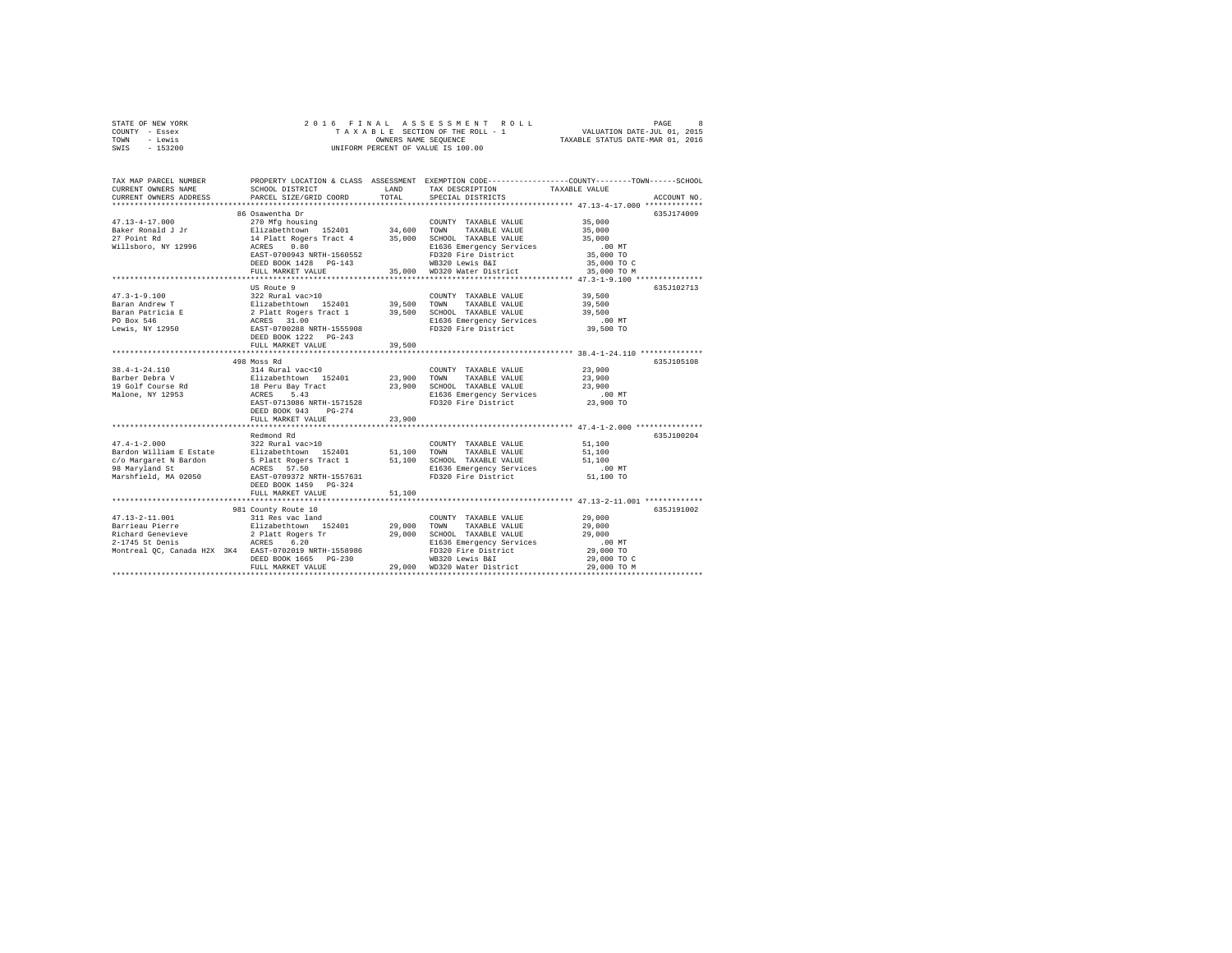| STATE OF NEW YORK |         |                      |  |  |  |  |  | 2016 FINAL ASSESSMENT ROLL         |                             | PAGE | -9 |
|-------------------|---------|----------------------|--|--|--|--|--|------------------------------------|-----------------------------|------|----|
| COUNTY - Essex    |         |                      |  |  |  |  |  | TAXABLE SECTION OF THE ROLL - 1    | VALUATION DATE-JUL 01, 2015 |      |    |
| TOWN              | - Lewis | OWNERS NAME SEOUENCE |  |  |  |  |  | TAXABLE STATUS DATE-MAR 01, 2016   |                             |      |    |
| SWIS - 153200     |         |                      |  |  |  |  |  | UNIFORM PERCENT OF VALUE IS 100.00 |                             |      |    |

| TAX MAP PARCEL NUMBER |                                                              | LAND<br>TAX DESCRIPTION TAXABLE VALUE<br>TOTAL SPECIAL DISTRICTS                                          | PROPERTY LOCATION & CLASS ASSESSMENT EXEMPTION CODE---------------COUNTY-------TOWN------SCHOOL<br>ACCOUNT NO.                                                                                                                                       |
|-----------------------|--------------------------------------------------------------|-----------------------------------------------------------------------------------------------------------|------------------------------------------------------------------------------------------------------------------------------------------------------------------------------------------------------------------------------------------------------|
|                       | 140 Moss Rd                                                  |                                                                                                           | 635J100115<br>1991 12330-3707, 2000 12330-2011<br>ERST-0711094 NRTH-1567795 5CHOOL TAXABLE VALUE<br>ERED BOOK 604 PG-282 E1636 Emergency Services .00 MT<br>FULL MARKET VALUE . 135,100 FD320 Field Emergency Services .00 MT<br>FULL MARKET VALUE . |
|                       | 8546 US Route 9<br>DEED BOOK 1037 PG-14<br>FULL MARKET VALUE | FD320 Fire District<br>97,300 WB320 Lewis B&I                                                             | 635J100207<br>$0 \qquad \qquad$<br>30,000<br>97,300 TO<br>97,300 TO C<br>WD320 Water District 97,300 TO M                                                                                                                                            |
|                       | 408 Fox Run Rd<br>DEED BOOK 481<br>FULL MARKET VALUE         | RTH-1549164 E1636 Emergency Services .00 MT<br>PG-438 PD320 Fire District 213,000 TO<br>213,000           | 635J100206<br>$\sim$ 0 $\sim$<br>0 65,300<br>213,000<br>TAXABLE VALUE 213,000<br>147,700                                                                                                                                                             |
|                       | Fox Run Rd<br>DEED BOOK 1206 PG-328<br>FULL MARKET VALUE     | SCHOOL TAXABLE VALUE 22,000<br>E1636 Emergency Services .00 MT<br>FD320 Fire District 22,000 TO<br>22,000 | 635Z000003<br>22,000<br>22,000                                                                                                                                                                                                                       |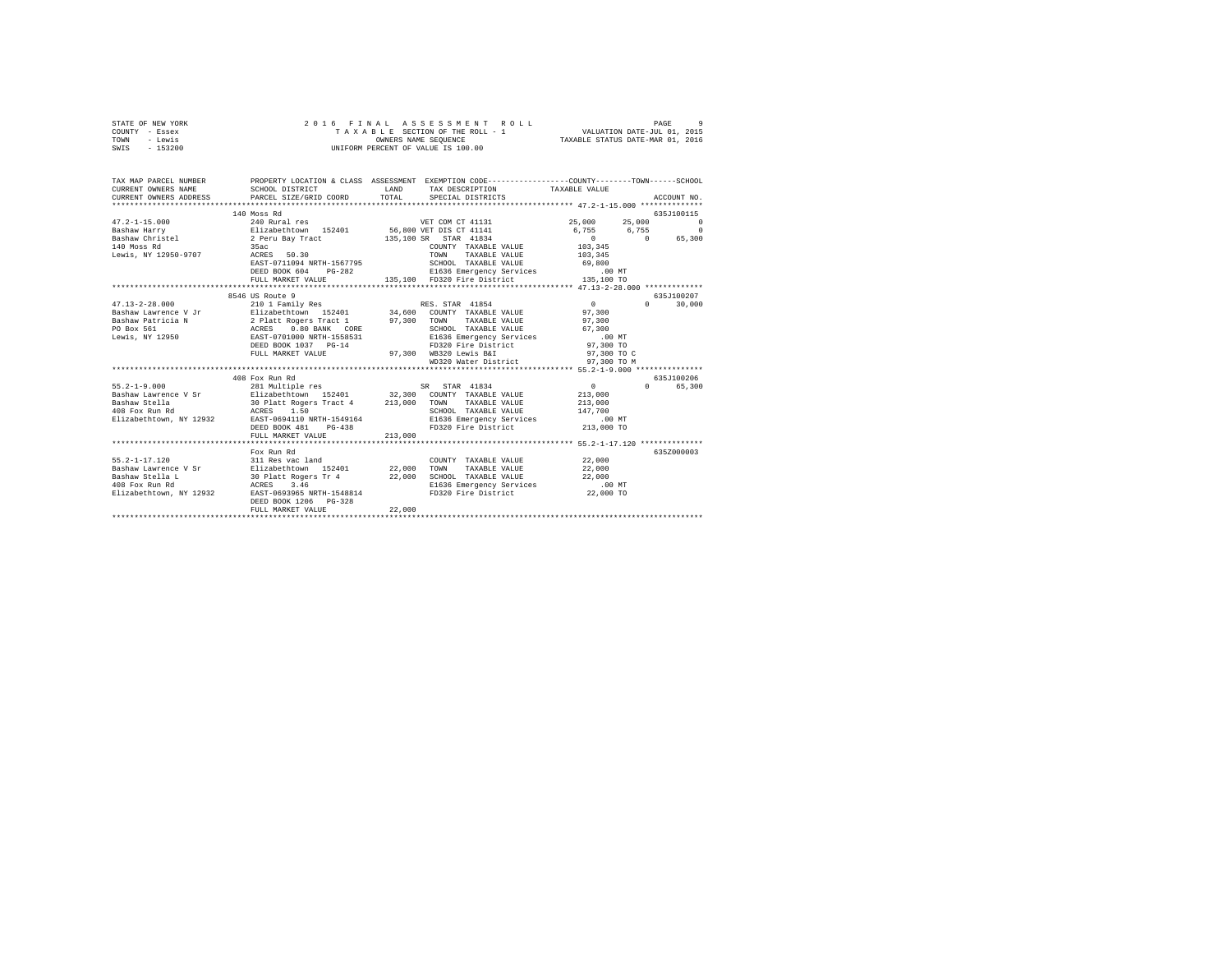| STATE OF NEW YORK                                                                                                                                                                                                                                                                                                                                                                                                                    |                      |         |                      |        |               |  |
|--------------------------------------------------------------------------------------------------------------------------------------------------------------------------------------------------------------------------------------------------------------------------------------------------------------------------------------------------------------------------------------------------------------------------------------|----------------------|---------|----------------------|--------|---------------|--|
| COUNTY - Essex                                                                                                                                                                                                                                                                                                                                                                                                                       |                      |         |                      |        |               |  |
| TOWN - Lewis                                                                                                                                                                                                                                                                                                                                                                                                                         |                      |         |                      |        |               |  |
| SWIS - 153200                                                                                                                                                                                                                                                                                                                                                                                                                        |                      |         |                      |        |               |  |
|                                                                                                                                                                                                                                                                                                                                                                                                                                      |                      |         |                      |        |               |  |
|                                                                                                                                                                                                                                                                                                                                                                                                                                      |                      |         |                      |        |               |  |
|                                                                                                                                                                                                                                                                                                                                                                                                                                      |                      |         |                      |        |               |  |
| TAX MAP PARCEL NUMBER     PROPERTY LOCATION & CLASS ASSESSMENT EXEMPTION CODE---------------COUNTY-------TOWN------SCHOOL DISTRICT     LAND   TAX DESCRIPTION     TAXABLE VALUE                                                                                                                                                                                                                                                      |                      |         |                      |        |               |  |
|                                                                                                                                                                                                                                                                                                                                                                                                                                      |                      |         |                      |        |               |  |
| CURRENT OWNERS ADDRESS PARCEL SIZE/GRID COORD                                                                                                                                                                                                                                                                                                                                                                                        |                      | TOTAL   | SPECIAL DISTRICTS    |        | ACCOUNT NO.   |  |
|                                                                                                                                                                                                                                                                                                                                                                                                                                      |                      |         |                      |        |               |  |
|                                                                                                                                                                                                                                                                                                                                                                                                                                      |                      |         |                      |        | 635J103715    |  |
|                                                                                                                                                                                                                                                                                                                                                                                                                                      |                      |         |                      |        | $0 \t 30,000$ |  |
|                                                                                                                                                                                                                                                                                                                                                                                                                                      |                      |         |                      |        |               |  |
|                                                                                                                                                                                                                                                                                                                                                                                                                                      |                      |         |                      |        |               |  |
|                                                                                                                                                                                                                                                                                                                                                                                                                                      |                      |         |                      |        |               |  |
|                                                                                                                                                                                                                                                                                                                                                                                                                                      |                      |         |                      |        |               |  |
|                                                                                                                                                                                                                                                                                                                                                                                                                                      |                      |         |                      |        |               |  |
|                                                                                                                                                                                                                                                                                                                                                                                                                                      |                      |         |                      |        |               |  |
|                                                                                                                                                                                                                                                                                                                                                                                                                                      |                      |         |                      |        |               |  |
|                                                                                                                                                                                                                                                                                                                                                                                                                                      |                      |         |                      |        |               |  |
|                                                                                                                                                                                                                                                                                                                                                                                                                                      |                      |         |                      |        |               |  |
|                                                                                                                                                                                                                                                                                                                                                                                                                                      | 213 Fox Run Rd       |         |                      |        | 635Z005004    |  |
|                                                                                                                                                                                                                                                                                                                                                                                                                                      |                      |         |                      |        |               |  |
|                                                                                                                                                                                                                                                                                                                                                                                                                                      |                      |         |                      |        |               |  |
|                                                                                                                                                                                                                                                                                                                                                                                                                                      |                      |         |                      |        |               |  |
|                                                                                                                                                                                                                                                                                                                                                                                                                                      |                      |         |                      |        |               |  |
|                                                                                                                                                                                                                                                                                                                                                                                                                                      |                      |         |                      |        |               |  |
|                                                                                                                                                                                                                                                                                                                                                                                                                                      |                      |         |                      |        |               |  |
|                                                                                                                                                                                                                                                                                                                                                                                                                                      |                      |         |                      |        |               |  |
|                                                                                                                                                                                                                                                                                                                                                                                                                                      |                      |         |                      |        |               |  |
| $\begin{tabular}{lllllllllllll} 55.2-1-29.200 & 213\, \, \mathrm{FOX} \, \mathrm{Rm} \, \mathrm{Rd} & \mathrm{E14} \, \mathrm{Rd} \, \mathrm{D10} & 6352005004 \\ \text{Bashaw Noint} & \mathrm{Ell11} \, \mathrm{Rm} \, \mathrm{Rd} & 210 \, \mathrm{I} \, \mathrm{Family} \, \mathrm{Res} & \mathrm{VET} \, \mathrm{DIS} \, \mathrm{CT} \, \mathrm{41131} & 50,000 & 50,000 & 50,000 \\ \text{B$                                   |                      |         |                      |        |               |  |
|                                                                                                                                                                                                                                                                                                                                                                                                                                      |                      |         |                      |        |               |  |
|                                                                                                                                                                                                                                                                                                                                                                                                                                      | 229 Fox Run Rd       |         |                      |        | 635Z011002    |  |
| 55.2-1-29.120<br>Bashaw Oril R<br>Bashaw Sharon D<br>213 Fox Run Rd                                                                                                                                                                                                                                                                                                                                                                  | 311 Res vac land     |         | COUNTY TAXABLE VALUE | 25,900 |               |  |
|                                                                                                                                                                                                                                                                                                                                                                                                                                      |                      |         |                      |        |               |  |
|                                                                                                                                                                                                                                                                                                                                                                                                                                      |                      |         |                      |        |               |  |
|                                                                                                                                                                                                                                                                                                                                                                                                                                      |                      |         |                      |        |               |  |
|                                                                                                                                                                                                                                                                                                                                                                                                                                      |                      |         |                      |        |               |  |
|                                                                                                                                                                                                                                                                                                                                                                                                                                      | DEED BOOK 1639 PG-48 |         |                      |        |               |  |
|                                                                                                                                                                                                                                                                                                                                                                                                                                      | FULL MARKET VALUE    | 25,900  |                      |        |               |  |
|                                                                                                                                                                                                                                                                                                                                                                                                                                      |                      |         |                      |        |               |  |
| $\begin{tabular}{l c c c c c} \multicolumn{2}{c}{\textbf{47.1--1-10.120}} & \multicolumn{2}{c}{\textbf{13 Pulsifer In}} & \multicolumn{2}{c}{\textbf{270 Mg basis}} & \multicolumn{2}{c}{\textbf{C10.13 Dulsifer In}} & \multicolumn{2}{c}{\textbf{28.145 MUDF}} & \multicolumn{2}{c}{\textbf{47.1--1-10.120}} & \multicolumn{2}{c}{\textbf{13 Pulsider In}} & \multicolumn{2}{c}{\textbf{28.15 MUDF}} & \multicolumn{2}{c}{\textbf$ |                      |         |                      |        |               |  |
|                                                                                                                                                                                                                                                                                                                                                                                                                                      |                      |         |                      |        | 635Z002006    |  |
|                                                                                                                                                                                                                                                                                                                                                                                                                                      |                      |         |                      |        |               |  |
|                                                                                                                                                                                                                                                                                                                                                                                                                                      |                      |         |                      |        |               |  |
|                                                                                                                                                                                                                                                                                                                                                                                                                                      |                      |         |                      |        |               |  |
|                                                                                                                                                                                                                                                                                                                                                                                                                                      |                      |         |                      |        |               |  |
|                                                                                                                                                                                                                                                                                                                                                                                                                                      |                      |         |                      |        |               |  |
|                                                                                                                                                                                                                                                                                                                                                                                                                                      |                      |         |                      |        |               |  |
|                                                                                                                                                                                                                                                                                                                                                                                                                                      | FULL MARKET VALUE    | 64,900  |                      |        |               |  |
|                                                                                                                                                                                                                                                                                                                                                                                                                                      |                      |         |                      |        |               |  |
|                                                                                                                                                                                                                                                                                                                                                                                                                                      | 116 Cutting Rd       |         |                      |        | 635J180029    |  |
|                                                                                                                                                                                                                                                                                                                                                                                                                                      |                      |         |                      |        | 0 65,300      |  |
|                                                                                                                                                                                                                                                                                                                                                                                                                                      |                      |         |                      |        |               |  |
|                                                                                                                                                                                                                                                                                                                                                                                                                                      |                      |         |                      |        |               |  |
|                                                                                                                                                                                                                                                                                                                                                                                                                                      |                      |         |                      |        |               |  |
|                                                                                                                                                                                                                                                                                                                                                                                                                                      |                      |         |                      |        |               |  |
|                                                                                                                                                                                                                                                                                                                                                                                                                                      |                      |         |                      |        |               |  |
|                                                                                                                                                                                                                                                                                                                                                                                                                                      |                      |         |                      |        |               |  |
|                                                                                                                                                                                                                                                                                                                                                                                                                                      | DEED BOOK 729 PG-126 |         |                      |        |               |  |
|                                                                                                                                                                                                                                                                                                                                                                                                                                      | FULL MARKET VALUE    | 126,400 |                      |        |               |  |
|                                                                                                                                                                                                                                                                                                                                                                                                                                      |                      |         |                      |        |               |  |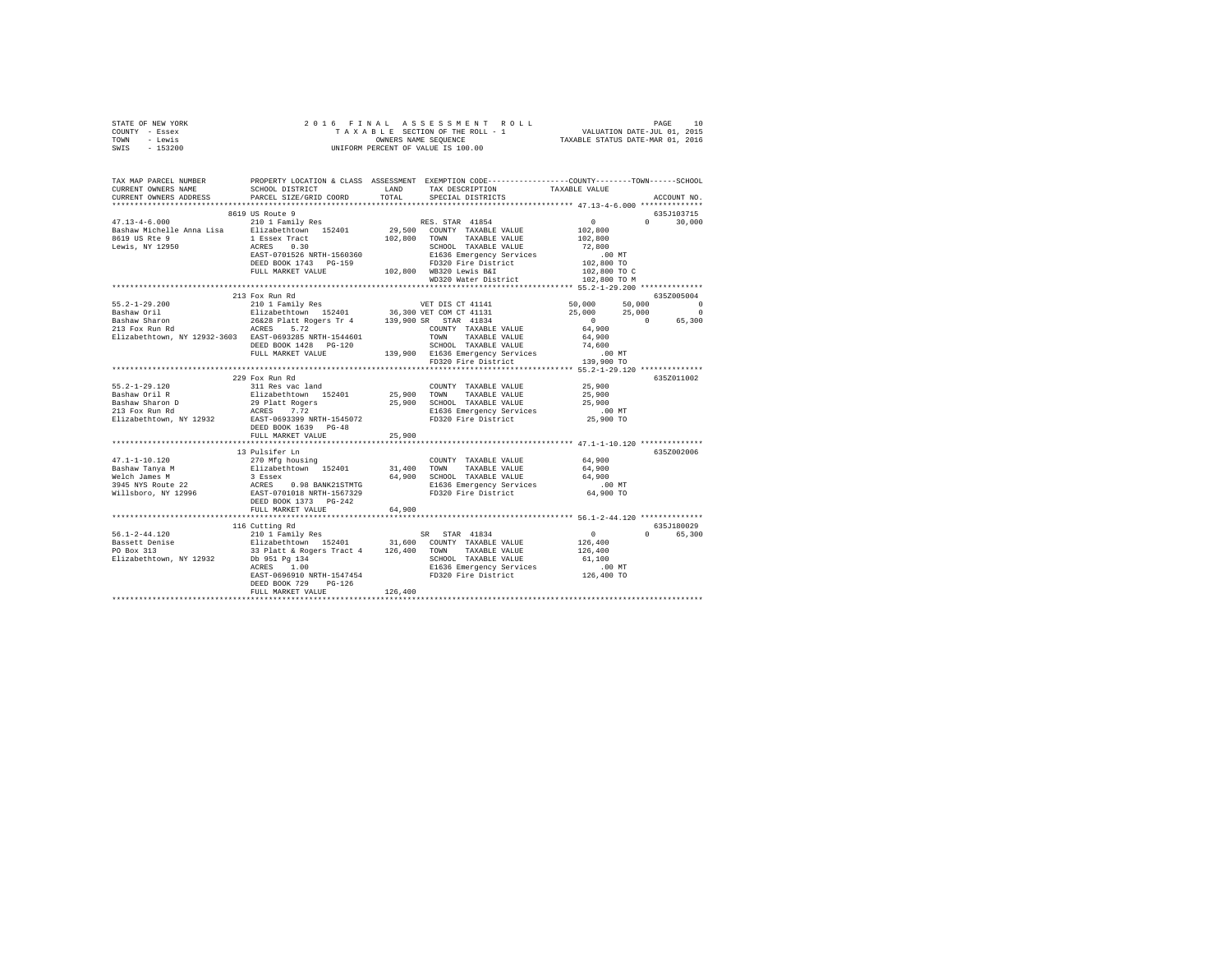| TOWN<br>- Lewis<br>$-153200$<br>SWIS                   |                                                                                               | OWNERS NAME SEQUENCE | UNIFORM PERCENT OF VALUE IS 100.00                                                              | TAXABLE STATUS DATE-MAR 01, 2016              |                                 |
|--------------------------------------------------------|-----------------------------------------------------------------------------------------------|----------------------|-------------------------------------------------------------------------------------------------|-----------------------------------------------|---------------------------------|
| TAX MAP PARCEL NUMBER                                  |                                                                                               |                      | PROPERTY LOCATION & CLASS ASSESSMENT EXEMPTION CODE---------------COUNTY-------TOWN------SCHOOL |                                               |                                 |
| CURRENT OWNERS NAME                                    | SCHOOL DISTRICT                                                                               | LAND                 | TAX DESCRIPTION                                                                                 | TAXABLE VALUE                                 |                                 |
| CURRENT OWNERS ADDRESS                                 | PARCEL SIZE/GRID COORD                                                                        | TOTAL                | SPECIAL DISTRICTS                                                                               |                                               | ACCOUNT NO.                     |
|                                                        |                                                                                               |                      |                                                                                                 |                                               |                                 |
|                                                        | 256 Wells Hill Rd                                                                             |                      |                                                                                                 |                                               | 635J195003                      |
| $47.1 - 1 - 47.200$                                    | 270 Mfg housing                                                                               |                      | RES. STAR 41854                                                                                 | $\Omega$                                      | $\Omega$<br>30,000              |
| Bassett Floyd Jr                                       | Elizabethtown 152401                                                                          |                      | 32,600 COUNTY TAXABLE VALUE                                                                     | 40,800                                        |                                 |
| 256 Wells Hill Rd                                      | 14 Platt Rogers Tr 4                                                                          | 40,800               | TAXABLE VALUE<br>TOWN                                                                           | 40,800                                        |                                 |
| Lewis, NY 12950                                        | ACRES 2.00<br>EAST-0697848 NRTH-1562922                                                       |                      | SCHOOL TAXABLE VALUE                                                                            | 10,800<br>$.00$ MT                            |                                 |
|                                                        | DEED BOOK 1070 PG-214                                                                         |                      | E1636 Emergency Services<br>FD320 Fire District                                                 | 40,800 TO                                     |                                 |
|                                                        | FULL MARKET VALUE                                                                             | 40,800               |                                                                                                 |                                               |                                 |
|                                                        |                                                                                               | ***********          |                                                                                                 | **************** 47.2-1-16.100 ************** |                                 |
|                                                        | 130 Moss Rd                                                                                   |                      |                                                                                                 |                                               | 635J105413                      |
| $47.2 - 1 - 16.100$                                    | 210 1 Family Res                                                                              |                      | RES. STAR 41854                                                                                 | $\Omega$                                      | $\Omega$ and $\Omega$<br>30,000 |
| Bassett Ricky                                          |                                                                                               |                      | 35,000 COUNTY TAXABLE VALUE                                                                     | 152,200                                       |                                 |
| Bassett Katherine                                      |                                                                                               | 152,200              | TOWN TAXABLE VALUE                                                                              | 152,200                                       |                                 |
| 130 Moss Rd                                            | Elizabethtown 152401<br>2 Peru Bay Tract<br>ACRES 5.70 BANK CORE<br>EAST-0710727 NRTH-1566559 |                      | SCHOOL TAXABLE VALUE                                                                            | 122,200                                       |                                 |
| Lewis, NY 12950                                        |                                                                                               |                      | E1636 Emergency Services                                                                        | $.00$ MT                                      |                                 |
|                                                        | DEED BOOK 759<br>$PG-50$<br>FULL MARKET VALUE                                                 | 152,200              | FD320 Fire District                                                                             | 152,200 TO                                    |                                 |
|                                                        |                                                                                               |                      |                                                                                                 |                                               |                                 |
|                                                        | 86 Carlott Rd                                                                                 |                      |                                                                                                 |                                               | 635J100408                      |
| $46.4 - 1 - 7.000$                                     | 910 Priv forest                                                                               |                      | COUNTY TAXABLE VALUE                                                                            | 108,100                                       |                                 |
| Beaton Donald                                          | Elizabethtown 152401                                                                          | 107,900              | TOWN<br>TAXABLE VALUE                                                                           | 108,100                                       |                                 |
| Beaton Brooke AL                                       | 22 Platt Rogers Tract 4                                                                       | 108,100              | SCHOOL TAXABLE VALUE                                                                            | 108,100                                       |                                 |
| 702 Mitchell Hill Rd                                   | ACRES 170.00                                                                                  |                      | E1636 Emergency Services                                                                        | $.00$ MT                                      |                                 |
| Elizabethtown, NY 12932                                | EAST-0693781 NRTH-1557656<br>DEED BOOK 1597 PG-142                                            |                      | FD320 Fire District                                                                             | 108,100 TO                                    |                                 |
| MAY BE SUBJECT TO PAYMENT<br>UNDER RPTL480A UNTIL 2018 | FULL MARKET VALUE                                                                             | 108,100              |                                                                                                 |                                               |                                 |
|                                                        |                                                                                               |                      |                                                                                                 |                                               |                                 |
|                                                        | 672 Mitchell Hill Rd                                                                          |                      |                                                                                                 |                                               | 635J104715                      |
| $46.4 - 1 - 10.000$                                    | 210 1 Family Res                                                                              |                      | COUNTY TAXABLE VALUE                                                                            | 87,800                                        |                                 |
| Beaton Donald                                          | Elizabethtown 152401                                                                          | 37,400               | TOWN<br>TAXABLE VALUE                                                                           | 87,800                                        |                                 |
| 702 Mitchell Hill Rd                                   | 22&31 Platt Rogers Tr 4                                                                       | 87,800               | SCHOOL TAXABLE VALUE                                                                            | 87,800                                        |                                 |
| Elizabethtown, NY 12932                                | 2016 BAR Decision<br>ACRES 7.92                                                               |                      | E1636 Emergency Services<br>FD320 Fire District                                                 | $.00$ MT<br>87,800 TO                         |                                 |
|                                                        | EAST-0694112 NRTH-1555210                                                                     |                      |                                                                                                 |                                               |                                 |
|                                                        | DEED BOOK 1383 PG-98                                                                          |                      |                                                                                                 |                                               |                                 |
|                                                        | FULL MARKET VALUE                                                                             | 87,800               |                                                                                                 |                                               |                                 |
|                                                        |                                                                                               |                      |                                                                                                 | ************ 46.4-1-11.200 **************     |                                 |
|                                                        | 702 Mitchell Hill Rd                                                                          |                      |                                                                                                 |                                               | 635J176004                      |
| $46.4 - 1 - 11.200$                                    | 210 1 Family Res                                                                              |                      | RES. STAR 41854                                                                                 | $\sim$ 0                                      | $\Omega$<br>30,000              |
| Beaton Donald<br>Beaton Brooke A                       | Elizabethtown 152401                                                                          | 35,700               | COUNTY TAXABLE VALUE                                                                            | 189,000                                       |                                 |
|                                                        | 22 Platt Rogers Tract 4                                                                       | 189,000              | TAXABLE VALUE<br>TOWN                                                                           | 189,000                                       |                                 |
| 702 Mitchell Hill Rd                                   | ACRES 5.07<br>EAST-0694613 NRTH-1554994                                                       |                      | SCHOOL TAXABLE VALUE                                                                            | 159,000                                       |                                 |
| Elizabethtown, NY 12932                                | DEED BOOK 830<br>$PG-47$                                                                      |                      | E1636 Emergency Services<br>FD320 Fire District                                                 | $.00$ MT<br>189,000 TO                        |                                 |
|                                                        | FULL MARKET VALUE                                                                             | 189,000              |                                                                                                 |                                               |                                 |
|                                                        |                                                                                               |                      |                                                                                                 |                                               |                                 |

STATE OF NEW YORK 2 0 1 6 F I N A L A S S E S S M E N T R O L L PAGE 11 COUNTY - Essex T A X A B L E SECTION OF THE ROLL - 1 VALUATION DATE-JUL 01, 2015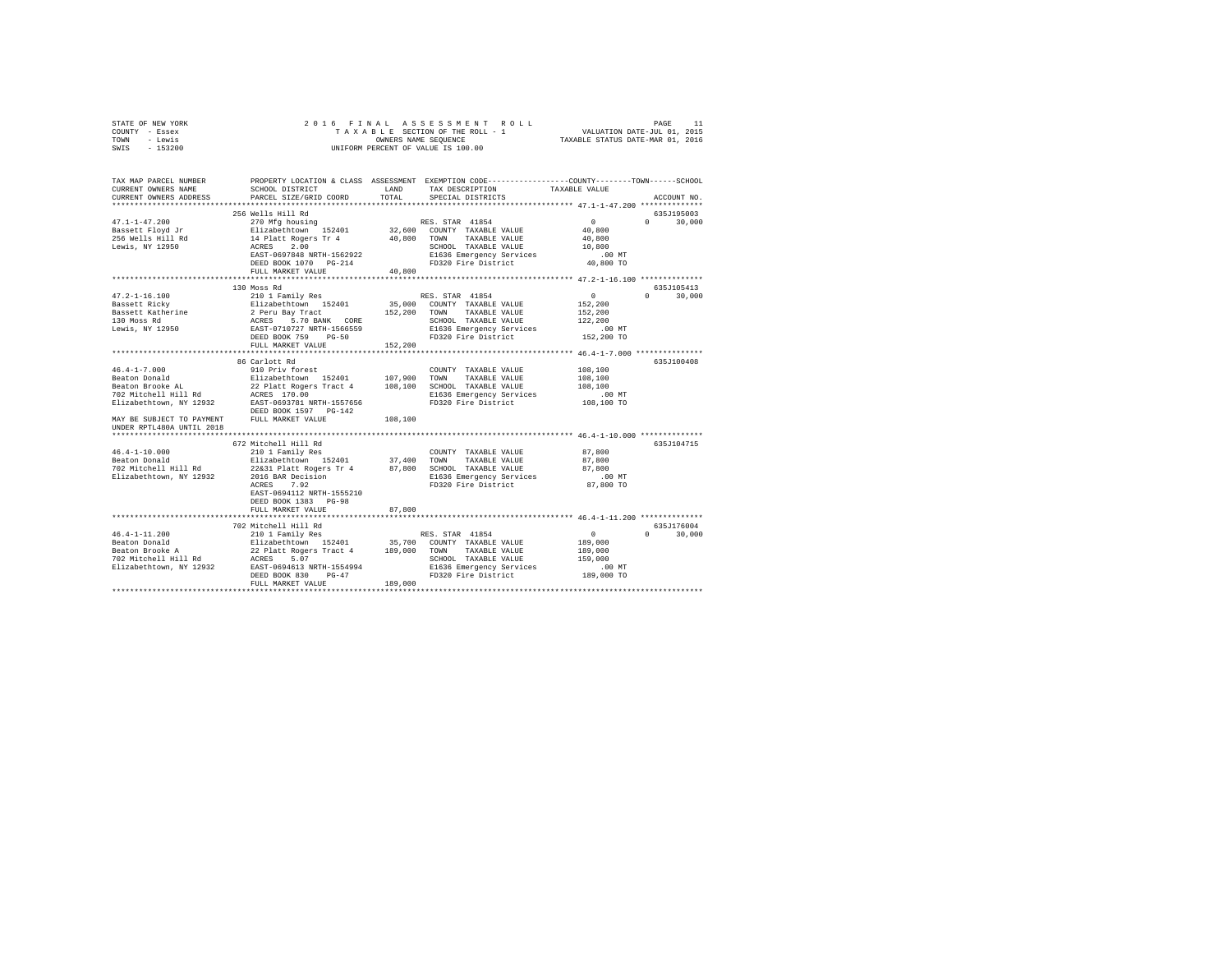| STATE OF NEW YORK       | 2016 FINAL                           |         | ASSESSMENT ROLL                                                                                |                                  | PAGE<br>12         |
|-------------------------|--------------------------------------|---------|------------------------------------------------------------------------------------------------|----------------------------------|--------------------|
| COUNTY - Essex          |                                      |         | TAXABLE SECTION OF THE ROLL - 1                                                                | VALUATION DATE-JUL 01, 2015      |                    |
| TOWN<br>- Lewis         |                                      |         | OWNERS NAME SEQUENCE                                                                           | TAXABLE STATUS DATE-MAR 01, 2016 |                    |
| SWIS<br>$-153200$       |                                      |         | UNIFORM PERCENT OF VALUE IS 100.00                                                             |                                  |                    |
|                         |                                      |         |                                                                                                |                                  |                    |
|                         |                                      |         |                                                                                                |                                  |                    |
| TAX MAP PARCEL NUMBER   |                                      |         | PROPERTY LOCATION & CLASS ASSESSMENT EXEMPTION CODE---------------COUNTY-------TOWN-----SCHOOL |                                  |                    |
| CURRENT OWNERS NAME     | SCHOOL DISTRICT                      | LAND    | TAX DESCRIPTION                                                                                | TAXABLE VALUE                    |                    |
| CURRENT OWNERS ADDRESS  | PARCEL SIZE/GRID COORD               | TOTAL   | SPECIAL DISTRICTS                                                                              |                                  | ACCOUNT NO.        |
|                         |                                      |         |                                                                                                |                                  |                    |
|                         | 287 Old Military Ln                  |         |                                                                                                |                                  | 635J100209         |
| $55.2 - 1 - 1.000$      | 312 Vac w/imprv                      |         | COUNTY TAXABLE VALUE                                                                           | 95,600                           |                    |
| Beaton Donald F         | Elizabethtown 152401                 | 93,600  | TOWN<br>TAXABLE VALUE                                                                          | 95,600                           |                    |
| Beaton James B          |                                      | 95,600  |                                                                                                | 95,600                           |                    |
| c/o Donald Beaton       | 30 Omt Twp 1<br>ACRES 148.89         |         | SCHOOL TAXABLE VALUE                                                                           |                                  |                    |
|                         |                                      |         | E1636 Emergency Services                                                                       | .00MT                            |                    |
| 702 Mitchell Hill Rd    | EAST-0684696 NRTH-1551076            |         | FD320 Fire District                                                                            | 95,600 TO                        |                    |
| Elizabethtown, NY 12932 | DEED BOOK 1105 PG-228                |         |                                                                                                |                                  |                    |
|                         | FULL MARKET VALUE                    | 95,600  |                                                                                                |                                  |                    |
|                         |                                      |         |                                                                                                |                                  |                    |
|                         | 80 Seventy Ln                        |         |                                                                                                |                                  | 635J197006         |
| $46.2 - 1 - 20.200$     | 281 Multiple res                     |         | SR STAR 41834                                                                                  | $\circ$                          | $\Omega$<br>65,300 |
| Beaton James B          | Elizabethtown 152401                 |         | 32,400 COUNTY TAXABLE VALUE                                                                    | 235,500                          |                    |
| Beaton Heather M        | 17 Platt Rogers Tr 4                 | 235,500 | TAXABLE VALUE<br>TOWN                                                                          | 235,500                          |                    |
| Wells Hill Rd           | ACRES 10.40                          |         | SCHOOL TAXABLE VALUE                                                                           | 170,200                          |                    |
| Lewis, NY 12950         | EAST-0691188 NRTH-1566513            |         | E1636 Emergency Services                                                                       | $.00$ MT                         |                    |
|                         | DEED BOOK 1130 PG-183                |         | FD320 Fire District                                                                            | 235,500 TO                       |                    |
|                         | FULL MARKET VALUE                    | 235,500 |                                                                                                |                                  |                    |
|                         |                                      |         |                                                                                                |                                  |                    |
|                         | Blood Hill Rd                        |         |                                                                                                |                                  | 635.T189008        |
| $46.4 - 1 - 3.200$      | 322 Rural vac>10                     |         | COUNTY TAXABLE VALUE                                                                           | 11,200                           |                    |
| Beaton James B          | Elizabethtown 152401                 | 11,200  | TOWN<br>TAXABLE VALUE                                                                          | 11,200                           |                    |
| Beaton Robert           | 32 Omt Twp 1                         | 11,200  | SCHOOL TAXABLE VALUE                                                                           | 11,200                           |                    |
| PO Box 474              | 37ac                                 |         | E1636 Emergency Services                                                                       | $.00$ MT                         |                    |
| Lewis, NY 12950         | ACRES 13.70                          |         | FD320 Fire District                                                                            | 11,200 TO                        |                    |
|                         | EAST-0683370 NRTH-1554881            |         |                                                                                                |                                  |                    |
|                         | DEED BOOK 915 PG-91                  |         |                                                                                                |                                  |                    |
|                         | FULL MARKET VALUE                    | 11,200  |                                                                                                |                                  |                    |
|                         |                                      |         |                                                                                                |                                  |                    |
|                         | Carlott Rd                           |         |                                                                                                |                                  | 635J191013         |
| $46.4 - 1 - 6.150$      | 311 Res vac land                     |         | COUNTY TAXABLE VALUE                                                                           | 16,900                           |                    |
| Beaton James B          | Elizabethtown 152401                 | 16,900  | TOWN<br>TAXABLE VALUE                                                                          | 16,900                           |                    |
| Beaton Robert           |                                      | 16,900  | SCHOOL TAXABLE VALUE                                                                           | 16,900                           |                    |
| PO Box 474              | 22 Platt & Rogers Tr 4<br>ACRES 3.26 |         | E1636 Emergency Services                                                                       | .00 MT                           |                    |
| Lewis, NY 12950         | EAST-0691409 NRTH-1558242            |         | FD320 Fire District                                                                            | 16,900 TO                        |                    |
|                         | DEED BOOK 1022 PG-177                |         |                                                                                                |                                  |                    |
|                         | FULL MARKET VALUE                    | 16,900  |                                                                                                |                                  |                    |
|                         |                                      |         |                                                                                                |                                  |                    |
|                         | 569 Blood Hill Rd                    |         |                                                                                                |                                  | 635J190013         |
| $46.4 - 1 - 6.300$      | 210 1 Family Res                     |         | COUNTY TAXABLE VALUE                                                                           | 182,700                          |                    |
| Beaton Margaret C       | Elizabethtown 152401                 | 34,700  | TOWN<br>TAXABLE VALUE                                                                          | 182,700                          |                    |
| Alexander Robert C      | 22 Platt Rogers Tr 4                 | 182,700 | SCHOOL TAXABLE VALUE                                                                           | 182,700                          |                    |
| 569 Blood Hill Rd       | ACRES 4.05                           |         | E1636 Emergency Services                                                                       | $.00$ MT                         |                    |
| Elizabethtown, NY 12932 | EAST-0691983 NRTH-1556655            |         | FD320 Fire District                                                                            | 182,700 TO                       |                    |
|                         | DEED BOOK 1800 PG-153                |         |                                                                                                |                                  |                    |
|                         | FULL MARKET VALUE                    | 182,700 |                                                                                                |                                  |                    |
|                         |                                      |         |                                                                                                |                                  |                    |
|                         |                                      |         |                                                                                                |                                  |                    |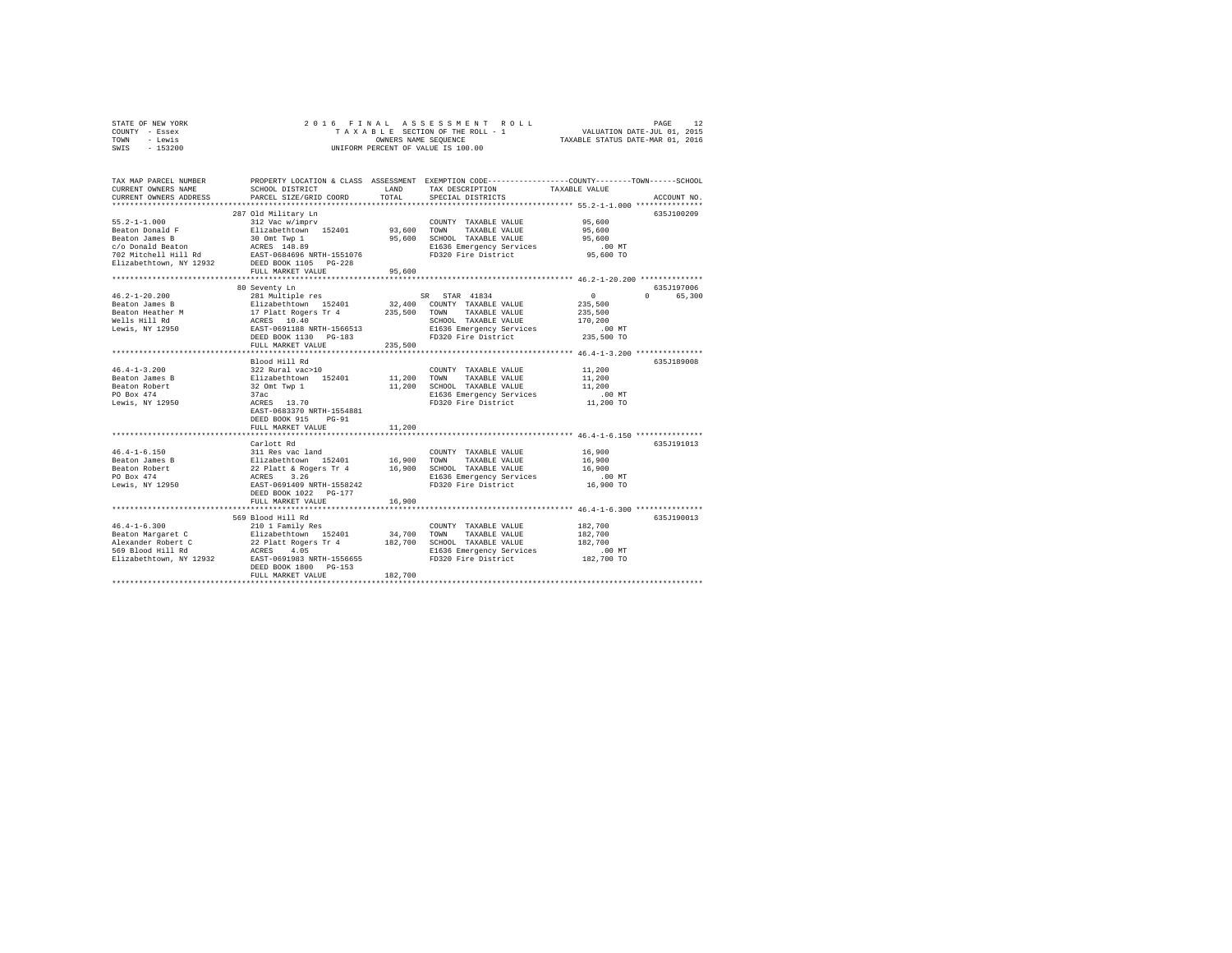| STATE OF NEW YORK | 2016 FINAL ASSESSMENT ROLL         | PAGE                             |
|-------------------|------------------------------------|----------------------------------|
| COUNTY - Essex    | TAXABLE SECTION OF THE ROLL - 1    | VALUATION DATE-JUL 01, 2015      |
| TOWN<br>- Lewis   | OWNERS NAME SEOUENCE               | TAXABLE STATUS DATE-MAR 01, 2016 |
| $-153200$<br>SWIS | UNIFORM PERCENT OF VALUE IS 100.00 |                                  |

| TAX MAP PARCEL NUMBER<br>CURRENT OWNERS NAME<br>CURRENT OWNERS ADDRESS                                                                                       | SCHOOL DISTRICT<br>PARCEL SIZE/GRID COORD                                                                           | LAND<br>TOTAL. | TAX DESCRIPTION<br>SPECIAL DISTRICTS                      | PROPERTY LOCATION & CLASS ASSESSMENT EXEMPTION CODE---------------COUNTY-------TOWN-----SCHOOL<br>TAXABLE VALUE<br>ACCOUNT NO. |
|--------------------------------------------------------------------------------------------------------------------------------------------------------------|---------------------------------------------------------------------------------------------------------------------|----------------|-----------------------------------------------------------|--------------------------------------------------------------------------------------------------------------------------------|
|                                                                                                                                                              |                                                                                                                     |                |                                                           |                                                                                                                                |
|                                                                                                                                                              | 1214 County Route 10                                                                                                |                |                                                           | 635J186003                                                                                                                     |
| $47.3 - 2 - 15.200$                                                                                                                                          | 240 Rural res                                                                                                       |                | COUNTY TAXABLE VALUE                                      | 252,300                                                                                                                        |
|                                                                                                                                                              |                                                                                                                     |                | 84,800 TOWN TAXABLE VALUE<br>252,300 SCHOOL TAXABLE VALUE | 252,300                                                                                                                        |
|                                                                                                                                                              |                                                                                                                     |                |                                                           | 252,300                                                                                                                        |
|                                                                                                                                                              |                                                                                                                     |                | E1636 Emergency Services                                  | $.00$ MT<br>00 MT.<br>252,300 TO                                                                                               |
|                                                                                                                                                              |                                                                                                                     |                | FD320 Fire District                                       |                                                                                                                                |
|                                                                                                                                                              | DEED BOOK 1818    PG-103                                                                                            |                | OT902 Omitted tax C<br>252,300 OT903 Omitted tax T        | 47.61 MT                                                                                                                       |
|                                                                                                                                                              | FULL MARKET VALUE                                                                                                   |                |                                                           | 50.26 MT                                                                                                                       |
|                                                                                                                                                              | 701 Mitchell Hill Rd                                                                                                |                |                                                           | 635L101602                                                                                                                     |
| $46.4 - 1 - 11.100$                                                                                                                                          | 312 Vac w/imprv                                                                                                     |                | COUNTY TAXABLE VALUE                                      | 27,800                                                                                                                         |
| Beaton Robert O                                                                                                                                              | Elizabethtown 152401 19,500 TOWN                                                                                    |                | TAXABLE VALUE                                             | 27,800                                                                                                                         |
| 681 Mitchell Hill Rd                                                                                                                                         |                                                                                                                     |                |                                                           |                                                                                                                                |
| Elizabethtown, NY 12932                                                                                                                                      | 22 Platt Rogers Tract 4 27,800 SCHOOL TAXABLE VALUE<br>ACRES 1.00 E1636 Emergency Services                          |                |                                                           | 27,800<br>.00 MT                                                                                                               |
|                                                                                                                                                              | EAST-0694725 NRTH-1555401                                                                                           |                | FD320 Fire District                                       | 27,800 TO                                                                                                                      |
|                                                                                                                                                              | DEED BOOK 1531 PG-5                                                                                                 |                |                                                           |                                                                                                                                |
|                                                                                                                                                              | FULL MARKET VALUE                                                                                                   | 27,800         |                                                           |                                                                                                                                |
|                                                                                                                                                              |                                                                                                                     |                |                                                           |                                                                                                                                |
|                                                                                                                                                              | 681 Mitchell Hill Rd                                                                                                |                |                                                           | 635J102803                                                                                                                     |
| $46.4 - 1 - 12.000$                                                                                                                                          | 240 Rural res                                                                                                       |                | RES. STAR 41854                                           | $0 \qquad \qquad$<br>$\Omega$<br>30,000                                                                                        |
|                                                                                                                                                              |                                                                                                                     |                |                                                           | 248,300                                                                                                                        |
| Beaton Robert O<br>Blizabethtown 152401 45,600 COUNTY TAXABLE VALUE<br>681 Mitchell Hill Rd         22 Platt Rogers Tract 4       248,300 TOWN TAXABLE VALUE |                                                                                                                     |                |                                                           | 248,300                                                                                                                        |
| Elizabethtown, NY 12932                                                                                                                                      | Survey K Kratz Map 3236                                                                                             |                | SCHOOL TAXABLE VALUE                                      | 218,300                                                                                                                        |
|                                                                                                                                                              | ACRES 17.53                                                                                                         |                | E1636 Emergency Services                                  | $.00$ MT                                                                                                                       |
|                                                                                                                                                              | EAST-0694588 NRTH-1555835                                                                                           |                | FD320 Fire District                                       | 248,300 TO                                                                                                                     |
|                                                                                                                                                              | DEED BOOK 1354 PG-216                                                                                               |                |                                                           |                                                                                                                                |
|                                                                                                                                                              | FULL MARKET VALUE                                                                                                   | 248,300        |                                                           |                                                                                                                                |
|                                                                                                                                                              |                                                                                                                     |                |                                                           |                                                                                                                                |
|                                                                                                                                                              | Clark Ln                                                                                                            |                |                                                           | 6357004001                                                                                                                     |
| $46.2 - 2 - 2.000$                                                                                                                                           |                                                                                                                     |                | COUNTY TAXABLE VALUE                                      | 27,000                                                                                                                         |
| Beaton Taylor A                                                                                                                                              |                                                                                                                     |                |                                                           | 27,000                                                                                                                         |
|                                                                                                                                                              |                                                                                                                     |                | 21 Platt Rogers Tract 4 27,000 SCHOOL TAXABLE VALUE       | 27,000                                                                                                                         |
| Elizabethtown, NY 12932                                                                                                                                      |                                                                                                                     |                | E1636 Emergency Services                                  | .00MT                                                                                                                          |
|                                                                                                                                                              | EAST-0695735 NRTH-1560094                                                                                           |                | FD320 Fire District 27,000 TO                             |                                                                                                                                |
|                                                                                                                                                              | DEED BOOK 1806 PG-178                                                                                               |                |                                                           |                                                                                                                                |
|                                                                                                                                                              | FULL MARKET VALUE                                                                                                   | 27,000         |                                                           |                                                                                                                                |
|                                                                                                                                                              |                                                                                                                     |                |                                                           |                                                                                                                                |
|                                                                                                                                                              | 76 Moss Rd                                                                                                          |                |                                                           | 635J100302                                                                                                                     |
| $47.2 - 1 - 17.000$                                                                                                                                          |                                                                                                                     |                | COUNTY TAXABLE VALUE                                      | 41,900                                                                                                                         |
| Beaton Thomas A                                                                                                                                              |                                                                                                                     |                | TOWN<br>TAXABLE VALUE<br>41,900 SCHOOL TAXABLE VALUE      | 41,900                                                                                                                         |
| Beaton Cathy J<br>5599 US Rte 9                                                                                                                              |                                                                                                                     |                |                                                           | 41,900<br>$.00$ MT                                                                                                             |
| New Russia, NY 12964                                                                                                                                         | 270 Mfg housing<br>Elizabethtown 152401 32,300<br>36 Platt Rogers 41,900<br>ACRES 1.70<br>EAST-0710604 NRTH-1565200 |                | E1636 Emergency Services<br>FD320 Fire District           | 41,900 TO                                                                                                                      |
|                                                                                                                                                              | DEED BOOK 1356 PG-203                                                                                               |                |                                                           |                                                                                                                                |
|                                                                                                                                                              | FULL MARKET VALUE                                                                                                   | 41,900         |                                                           |                                                                                                                                |
|                                                                                                                                                              |                                                                                                                     |                |                                                           |                                                                                                                                |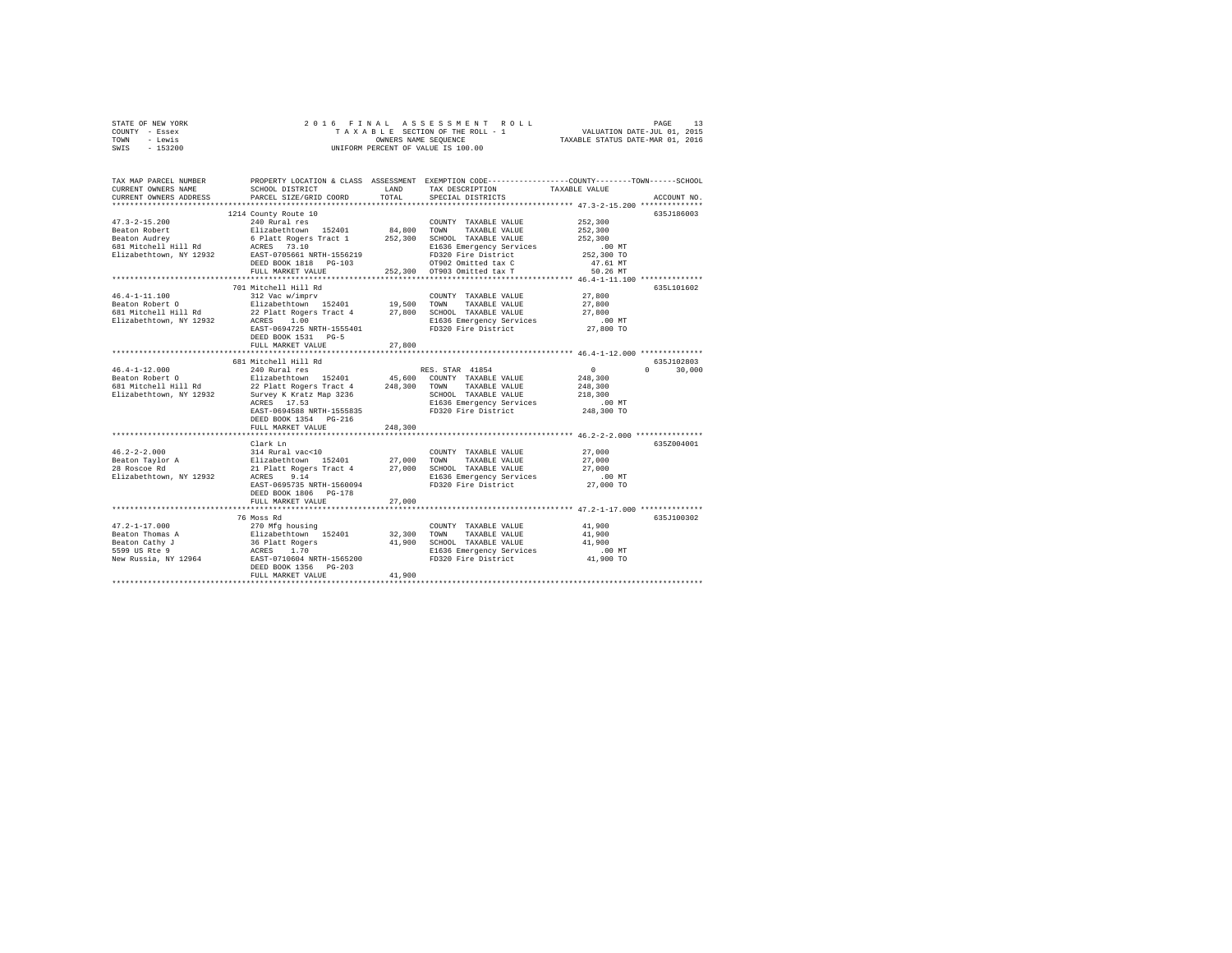| TOWN<br>- Lewis<br>$-153200$<br>SWIS                |                                                                                                         | OWNERS NAME SEQUENCE | UNIFORM PERCENT OF VALUE IS 100.00                                                              | TAXABLE STATUS DATE-MAR 01, 2016                     |                    |
|-----------------------------------------------------|---------------------------------------------------------------------------------------------------------|----------------------|-------------------------------------------------------------------------------------------------|------------------------------------------------------|--------------------|
|                                                     |                                                                                                         |                      |                                                                                                 |                                                      |                    |
| TAX MAP PARCEL NUMBER                               |                                                                                                         |                      | PROPERTY LOCATION & CLASS ASSESSMENT EXEMPTION CODE---------------COUNTY-------TOWN------SCHOOL |                                                      |                    |
| CURRENT OWNERS NAME                                 | SCHOOL DISTRICT                                                                                         | LAND<br>TOTAL        | TAX DESCRIPTION                                                                                 | TAXABLE VALUE                                        |                    |
| CURRENT OWNERS ADDRESS<br>************************* | PARCEL SIZE/GRID COORD                                                                                  |                      | SPECIAL DISTRICTS                                                                               |                                                      | ACCOUNT NO.        |
|                                                     | 9617 US Route 9                                                                                         |                      |                                                                                                 |                                                      | 635J175001         |
| $38.1 - 1 - 12.000$                                 | 240 Rural res                                                                                           |                      | RES. STAR 41854                                                                                 | $\Omega$                                             | $\Omega$<br>30,000 |
| Behm Keith                                          |                                                                                                         | 58,600               | COUNTY TAXABLE VALUE                                                                            | 263,200                                              |                    |
| Behm Sarah                                          |                                                                                                         | 263,200              | TAXABLE VALUE<br>TOWN                                                                           | 263,200                                              |                    |
| 9617 US Route 9                                     | Elizabethtown 152401<br>Essex Tract Peru Bay Tr<br>ACRES 45.00 BANK WFARGO<br>EAST-0705365 NRTH-1583123 |                      | SCHOOL TAXABLE VALUE                                                                            | 233,200                                              |                    |
| Lewis, NY 12950                                     |                                                                                                         |                      | E1636 Emergency Services                                                                        | $.00$ MT                                             |                    |
|                                                     | DEED BOOK 1546 PG-100                                                                                   |                      | FD320 Fire District                                                                             | 263,200 TO                                           |                    |
|                                                     | FULL MARKET VALUE                                                                                       | 263,200              |                                                                                                 |                                                      |                    |
|                                                     |                                                                                                         |                      |                                                                                                 | ************ 47.1-4-6.000 ****************           |                    |
|                                                     | 49 Pulsifer Ln                                                                                          |                      |                                                                                                 |                                                      | 635Z011007         |
| $47.1 - 4 - 6.000$                                  | 314 Rural vac<10                                                                                        | 25,400               | COUNTY TAXABLE VALUE<br>TOWN                                                                    | 25,400<br>25,400                                     |                    |
| Belanger Kenneth R                                  | Elizabethtown 152401                                                                                    | 25,400               | TAXABLE VALUE<br>SCHOOL TAXABLE VALUE                                                           | 25,400                                               |                    |
| Belanger Kelly A<br>207 Old Warren Rd               | 15 Platt Rogers Tr 4<br>ACRES 7.10                                                                      |                      | E1636 Emergency Services                                                                        | .00MT                                                |                    |
| Palmer, MA 01069                                    | EAST-0700419 NRTH-1566794                                                                               |                      | FD320 Fire District                                                                             | 25,400 TO                                            |                    |
|                                                     | DEED BOOK 1662 PG-180                                                                                   |                      |                                                                                                 |                                                      |                    |
|                                                     | FULL MARKET VALUE                                                                                       | 25,400               |                                                                                                 |                                                      |                    |
|                                                     | *************************                                                                               |                      | ********************************* 47.1-4-10.000 ***************                                 |                                                      |                    |
|                                                     | 25 Sandys Way                                                                                           |                      |                                                                                                 |                                                      | 635Z011008         |
| $47.1 - 4 - 10.000$                                 | 270 Mfg housing                                                                                         |                      | COUNTY TAXABLE VALUE                                                                            | 48,100                                               |                    |
| Belanger Kenneth R                                  | Elizabethtown 152401                                                                                    | 31,600               | TOWN<br>TAXABLE VALUE                                                                           | 48,100                                               |                    |
| Belanger Kelly A                                    | 15 Platt Rogers Tr 4<br>ACRES 1.02                                                                      | 48,100               | SCHOOL TAXABLE VALUE                                                                            | 48,100                                               |                    |
| 207 Old Warren Rd                                   | ACRES 1.02                                                                                              |                      | E1636 Emergency Services                                                                        | .00 MT                                               |                    |
| Palmer, MA 01069                                    | EAST-0699700 NRTH-1567154                                                                               |                      | FD320 Fire District                                                                             | 48,100 TO                                            |                    |
|                                                     | DEED BOOK 1662 PG-180<br>FULL MARKET VALUE                                                              | 48,100               |                                                                                                 |                                                      |                    |
|                                                     | **************************                                                                              |                      |                                                                                                 | *********************** 38.4-1-12.300 ************** |                    |
|                                                     | 684 Moss Rd                                                                                             |                      |                                                                                                 |                                                      | 635Z001006         |
| $38.4 - 1 - 12.300$                                 | 210 1 Family Res                                                                                        |                      | RES. STAR 41854                                                                                 | $\overline{0}$                                       | $\Omega$<br>30,000 |
| Benway Alexander A                                  | Elizabethtown 152401                                                                                    | 34,300               | COUNTY TAXABLE VALUE                                                                            | 95,000                                               |                    |
| 684 Moss Rd                                         | 24 & 25 Peru Bay Tract                                                                                  | 95,000               | TAXABLE VALUE<br>TOWN                                                                           | 95,000                                               |                    |
| Lewis, NY 12950                                     | ACRES 3.69 BANK SELENE                                                                                  |                      | SCHOOL TAXABLE VALUE                                                                            | 65,000                                               |                    |
|                                                     | EAST-0714865 NRTH-1575034                                                                               |                      | E1636 Emergency Services                                                                        | .00MT                                                |                    |
|                                                     | DEED BOOK 1583 PG-101                                                                                   |                      | FD320 Fire District                                                                             | 95,000 TO                                            |                    |
|                                                     | FULL MARKET VALUE                                                                                       | 95,000               |                                                                                                 |                                                      |                    |
|                                                     | **********************                                                                                  |                      | **************************** 47.1-2-17.100 *************                                        |                                                      |                    |
|                                                     | US Route 9                                                                                              |                      |                                                                                                 |                                                      | 635J100301         |
| $47.1 - 2 - 17.100$                                 | 322 Rural vac>10                                                                                        |                      | COUNTY TAXABLE VALUE                                                                            | 32,100                                               |                    |
| Bergeron Andre Estate<br>Bergeron Gerard Estate     | Elizabethtown 152401<br>2&3 Platt Rogers Tract 1                                                        | 32,100<br>32,100     | TAXABLE VALUE<br>TOWN<br>SCHOOL TAXABLE VALUE                                                   | 32,100<br>32,100                                     |                    |
| c/o Sabrina Pratt                                   | 1241/149 Release Of                                                                                     |                      | E1636 Emergency Services                                                                        | .00MT                                                |                    |
| 3683 E 17th St                                      | Estate Tax Lien                                                                                         |                      | FD320 Fire District                                                                             | 32,100 TO                                            |                    |
| Idaho Falls, ID 83406                               | ACRES 19.70                                                                                             |                      | WB320 Lewis B&I                                                                                 | 32,100 TO C                                          |                    |
|                                                     | EAST-0702199 NRTH-1559795                                                                               |                      | WD320 Water District                                                                            | 32,100 TO M                                          |                    |
|                                                     | DEED BOOK 1039 PG-179                                                                                   |                      |                                                                                                 |                                                      |                    |
|                                                     | FULL MARKET VALUE                                                                                       | 32,100               |                                                                                                 |                                                      |                    |
|                                                     |                                                                                                         |                      |                                                                                                 |                                                      |                    |

STATE OF NEW YORK THE SATE OF A SEXURE OF A STAIL AS SECTION OF THE ROLL OF A DAS THE 14 AS 2015<br>COUNTY – Essex The Sate of The A Section of The ROLL – 1 VALUATION DATE-JUL 01, 2015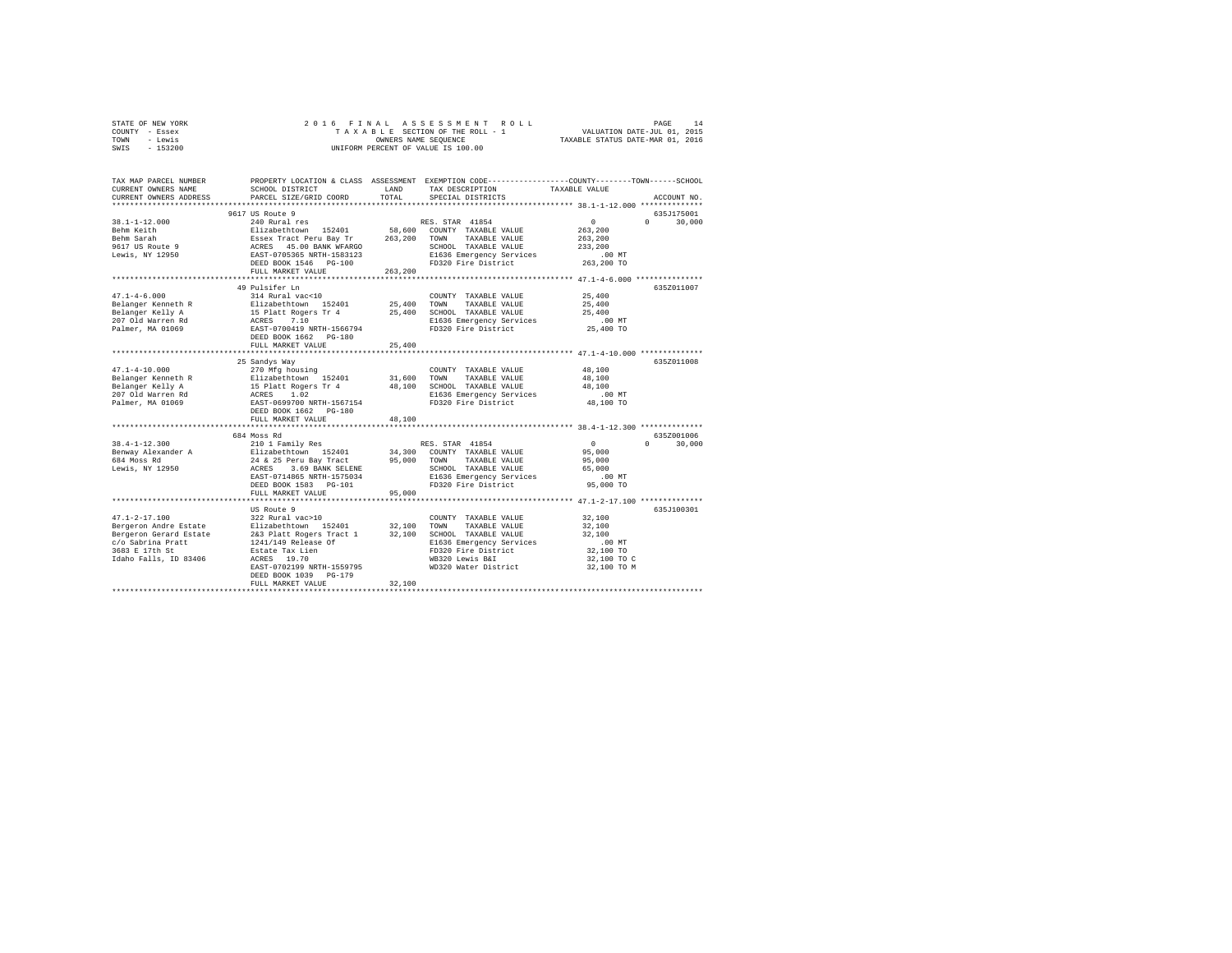| STATE OF NEW YORK | 2016 FINAL ASSESSMENT ROLL         | 15<br>PAGE                       |
|-------------------|------------------------------------|----------------------------------|
| COUNTY - Essex    | TAXABLE SECTION OF THE ROLL - 1    | VALUATION DATE-JUL 01, 2015      |
| - Lewis<br>TOWN   | OWNERS NAME SEOUENCE               | TAXABLE STATUS DATE-MAR 01, 2016 |
| $-153200$<br>SWIS | UNIFORM PERCENT OF VALUE IS 100.00 |                                  |

| TAX MAP PARCEL NUMBER<br>CURRENT OWNERS NAME       | SCHOOL DISTRICT                                                                                                              | LAND       | TAX DESCRIPTION              | PROPERTY LOCATION & CLASS ASSESSMENT EXEMPTION CODE----------------COUNTY-------TOWN------SCHOOL<br>TAXABLE VALUE |
|----------------------------------------------------|------------------------------------------------------------------------------------------------------------------------------|------------|------------------------------|-------------------------------------------------------------------------------------------------------------------|
| CURRENT OWNERS ADDRESS<br>************************ | PARCEL SIZE/GRID COORD                                                                                                       | TOTAL      | SPECIAL DISTRICTS            | ACCOUNT NO.                                                                                                       |
|                                                    |                                                                                                                              |            |                              |                                                                                                                   |
| $47.1 - 2 - 20.000$                                | 8616 US Route 9<br>230 3 Family Res                                                                                          |            | COUNTY TAXABLE VALUE         | 635J100214<br>202,500                                                                                             |
| Bergeron Andre Estate                              | Elizabethtown 152401                                                                                                         |            | 37,100 TOWN TAXABLE VALUE    | 202,500                                                                                                           |
| c/o Sabrina Pratt                                  | 2 Platt Rogers Tract 1                                                                                                       |            | 202,500 SCHOOL TAXABLE VALUE | 202,500                                                                                                           |
| 3683 E 17th St                                     | 2 Platt Rogers<br>ACRES 2.10                                                                                                 |            | E1636 Emergency Services     | $.00$ MT                                                                                                          |
|                                                    | Idaho Falls, ID 83406 EAST-0701789 NRTH-1560282                                                                              |            | FD320 Fire District          | 202,500 TO                                                                                                        |
|                                                    | DEED BOOK 1437 PG-147                                                                                                        |            | WB320 Lewis B&I              | 202,500 TO C                                                                                                      |
|                                                    | FULL MARKET VALUE                                                                                                            |            | 202,500 WD320 Water District | 202,500 TO M                                                                                                      |
|                                                    |                                                                                                                              |            |                              | **************** 47.1-2-23.000 **************                                                                     |
|                                                    | 8632 US Route 9                                                                                                              |            |                              | 635J100215                                                                                                        |
| $47.1 - 2 - 23.000$                                | 210 1 Family Res                                                                                                             |            | AGED ALL 41800               | 47.150<br>47.150<br>47.150                                                                                        |
| Bergeron Joan                                      |                                                                                                                              |            | 36,600 SR STAR 41834         | $^{\circ}$<br>47,150<br>$\circ$                                                                                   |
| US Rte 9                                           |                                                                                                                              |            | 94,300 COUNTY TAXABLE VALUE  | 47,150                                                                                                            |
| PO Box 55                                          |                                                                                                                              |            | TOWN<br>TAXABLE VALUE        | 47.150                                                                                                            |
| Lewis, NY 12950-0055                               | 210 1 ramliy Res<br>Elizabethtown 152401<br>1 Essex Tract<br>ACRES 1.60<br>ERST-0701999 NRTH-1560630<br>DEED BOOK 403 PG-070 |            | SCHOOL TAXABLE VALUE         | $\sim$ 0                                                                                                          |
|                                                    |                                                                                                                              |            | E1636 Emergency Services     | $.00$ MT                                                                                                          |
|                                                    | FULL MARKET VALUE                                                                                                            |            | 94,300 FD320 Fire District   | 94,300 TO                                                                                                         |
|                                                    |                                                                                                                              |            | WB320 Lewis B&I              | 94,300 TO C                                                                                                       |
|                                                    |                                                                                                                              |            | WD320 Water District         | 94,300 TO M                                                                                                       |
|                                                    |                                                                                                                              |            |                              | *************** 55.2-1-23.000 ************                                                                        |
|                                                    | Cutting Rd                                                                                                                   |            |                              | 635J103613                                                                                                        |
|                                                    |                                                                                                                              |            | COUNTY TAXABLE VALUE         | 200                                                                                                               |
|                                                    |                                                                                                                              | 200 TOWN   | TAXABLE VALUE                | 200                                                                                                               |
|                                                    |                                                                                                                              |            | 200 SCHOOL TAXABLE VALUE     | 200                                                                                                               |
|                                                    |                                                                                                                              |            | E1636 Emergency Services     | $.00$ MT                                                                                                          |
|                                                    |                                                                                                                              |            | FD320 Fire District          | 200 TO                                                                                                            |
|                                                    | DEED BOOK 1396 PG-65                                                                                                         |            |                              |                                                                                                                   |
|                                                    | FULL MARKET VALUE                                                                                                            | 200        |                              |                                                                                                                   |
|                                                    | Denton Rd                                                                                                                    |            |                              | 635J179036                                                                                                        |
|                                                    |                                                                                                                              |            | COUNTY TAXABLE VALUE         | 8,200                                                                                                             |
|                                                    |                                                                                                                              | 8,200 TOWN | TAXABLE VALUE                | 8,200                                                                                                             |
|                                                    |                                                                                                                              |            | 8,200 SCHOOL TAXABLE VALUE   | 8,200                                                                                                             |
|                                                    |                                                                                                                              |            | E1636 Emergency Services     | .00MT                                                                                                             |
|                                                    |                                                                                                                              |            | FD320 Fire District          | 8,200 TO                                                                                                          |
|                                                    | DEED BOOK 1396 PG-65                                                                                                         |            |                              |                                                                                                                   |
|                                                    | FULL MARKET VALUE                                                                                                            | 8,200      |                              |                                                                                                                   |
|                                                    |                                                                                                                              |            |                              |                                                                                                                   |
|                                                    | 369 Fox Run Rd                                                                                                               |            |                              | 635J101004                                                                                                        |
|                                                    |                                                                                                                              |            |                              | 132,700                                                                                                           |
|                                                    |                                                                                                                              |            |                              | 132,700                                                                                                           |
|                                                    |                                                                                                                              |            |                              | 132,700                                                                                                           |
|                                                    |                                                                                                                              |            | E1636 Emergency Services     | $.00$ MT                                                                                                          |
|                                                    |                                                                                                                              |            | FD320 Fire District          | 132,700 TO                                                                                                        |
|                                                    | DEED BOOK 1396 PG-65                                                                                                         |            |                              |                                                                                                                   |
|                                                    | FULL MARKET VALUE                                                                                                            | 132,700    |                              |                                                                                                                   |
|                                                    |                                                                                                                              |            |                              |                                                                                                                   |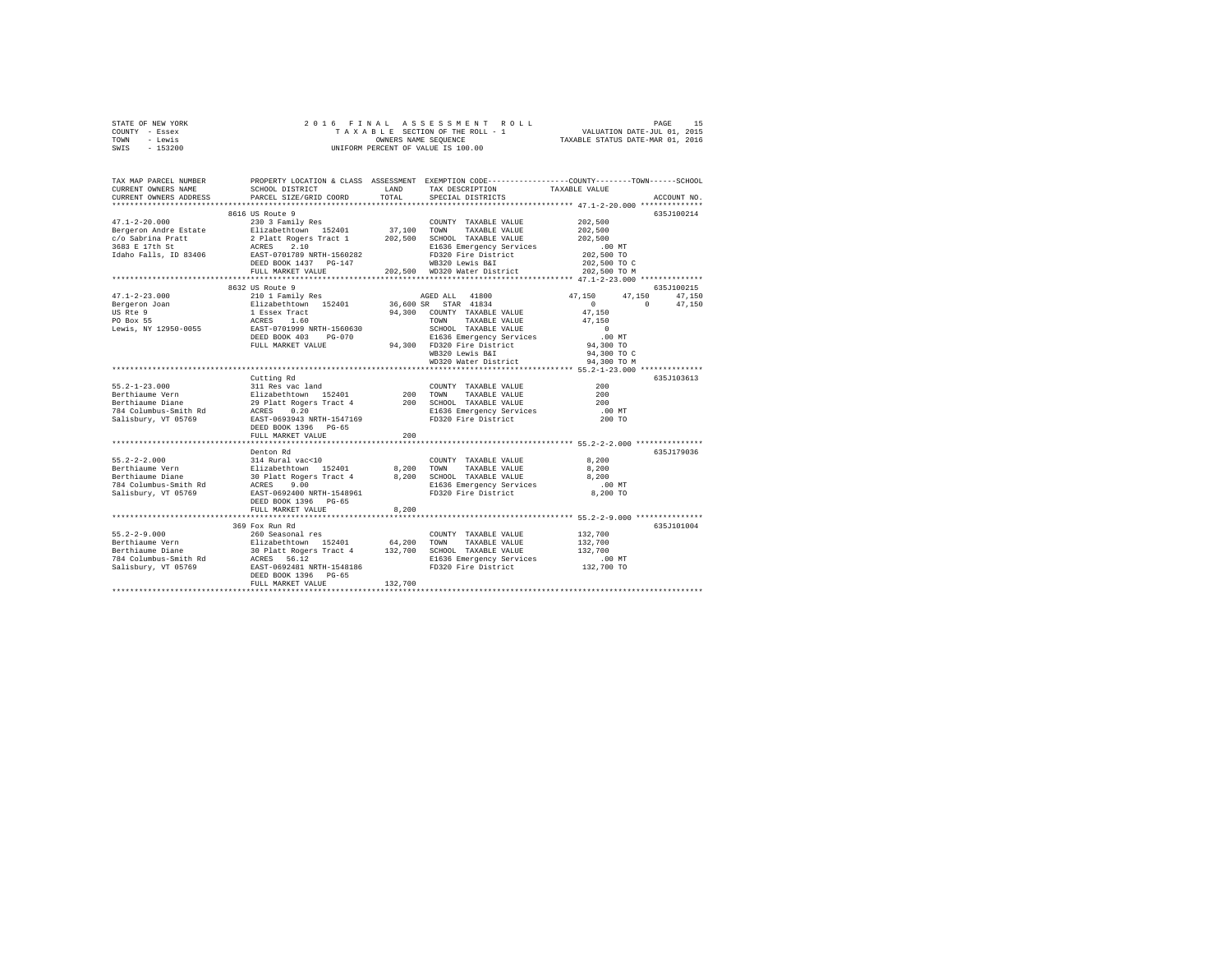| STATE OF NEW YORK<br>COUNTY - Essex<br>- Lewis<br>TOWN                 | 2016 FINAL                                                                  | OWNERS NAME SEQUENCE | ASSESSMENT ROLL<br>TAXABLE SECTION OF THE ROLL - 1                                                                                     | VALUATION DATE-JUL 01, 2015<br>TAXABLE STATUS DATE-MAR 01, 2016 | PAGE        | 16     |
|------------------------------------------------------------------------|-----------------------------------------------------------------------------|----------------------|----------------------------------------------------------------------------------------------------------------------------------------|-----------------------------------------------------------------|-------------|--------|
| SWIS<br>$-153200$                                                      |                                                                             |                      | UNIFORM PERCENT OF VALUE IS 100.00                                                                                                     |                                                                 |             |        |
| TAX MAP PARCEL NUMBER<br>CURRENT OWNERS NAME<br>CURRENT OWNERS ADDRESS | SCHOOL DISTRICT<br>PARCEL SIZE/GRID COORD                                   | LAND<br>TOTAL        | PROPERTY LOCATION & CLASS ASSESSMENT EXEMPTION CODE---------------COUNTY-------TOWN-----SCHOOL<br>TAX DESCRIPTION<br>SPECIAL DISTRICTS | TAXABLE VALUE                                                   | ACCOUNT NO. |        |
|                                                                        |                                                                             |                      |                                                                                                                                        |                                                                 | 635J174018  |        |
| $47.3 - 2 - 9.100$                                                     | 2 Discovery Way<br>312 Vac w/imprv                                          |                      | 41730<br>AG. DIST                                                                                                                      | 40,457                                                          | 40.457      | 40,457 |
| Bessette Todd                                                          | Elizabethtown 152401                                                        |                      | 53,100 COUNTY TAXABLE VALUE                                                                                                            | 12,643                                                          |             |        |
| 1221 County Rte 10                                                     | 6 Platt Rogers Tract 1                                                      | 53,100               | TOWN<br>TAXABLE VALUE                                                                                                                  | 12,643                                                          |             |        |
| Lewis, NY 12950                                                        | ACRES 34.02                                                                 |                      | SCHOOL TAXABLE VALUE                                                                                                                   | 12,643                                                          |             |        |
|                                                                        | EAST-0707049 NRTH-1557642                                                   |                      | E1636 Emergency Services                                                                                                               | $.00$ MT                                                        |             |        |
| MAY BE SUBJECT TO PAYMENT                                              | DEED BOOK 1373 PG-245                                                       |                      | FD320 Fire District                                                                                                                    | 53,100 TO                                                       |             |        |
| UNDER AGDIST LAW TIL 2023                                              | FULL MARKET VALUE                                                           | 53,100               |                                                                                                                                        |                                                                 |             |        |
|                                                                        |                                                                             |                      |                                                                                                                                        |                                                                 |             |        |
| $47.3 - 2 - 10.100$                                                    | 1221 County Route 10                                                        |                      | COUNTY TAXABLE VALUE                                                                                                                   | 265,100                                                         | 635J177010  |        |
| Bessette Todd W                                                        | 210 1 Family Res<br>Elizabethtown 152401                                    | 37,100               | TOWN<br>TAXABLE VALUE                                                                                                                  | 265,100                                                         |             |        |
| Bessette Dawn M                                                        | 6 Platt Rogers Tract 1                                                      | 265,100              | SCHOOL TAXABLE VALUE                                                                                                                   | 265,100                                                         |             |        |
| 1221 County Route 10                                                   | ACRES 6.60 BANK CORE                                                        |                      | E1636 Emergency Services                                                                                                               | $.00$ MT                                                        |             |        |
| Lewis, NY 12950                                                        | EAST-0707279 NRTH-1556945                                                   |                      | FD320 Fire District                                                                                                                    | 265,100 TO                                                      |             |        |
|                                                                        | DEED BOOK 1823 PG-1                                                         |                      |                                                                                                                                        |                                                                 |             |        |
| MAY BE SUBJECT TO PAYMENT FULL MARKET VALUE                            |                                                                             | 265,100              |                                                                                                                                        |                                                                 |             |        |
| UNDER AGDIST LAW TIL 2021                                              |                                                                             |                      |                                                                                                                                        |                                                                 |             |        |
|                                                                        |                                                                             |                      |                                                                                                                                        |                                                                 |             |        |
|                                                                        | 9469 US Route 9                                                             |                      |                                                                                                                                        |                                                                 | 635J179007  |        |
| $38.1 - 1 - 24.100$                                                    | 210 1 Family Res                                                            |                      | COUNTY TAXABLE VALUE<br>TAXABLE VALUE                                                                                                  | 105,600<br>105,600                                              |             |        |
| Bethlehem Gary A<br>9469 US Rte 9                                      | Elizabethtown 152401<br>Essex Tract Lot 18                                  | 33,500<br>105,600    | TOWN<br>SCHOOL TAXABLE VALUE                                                                                                           | 105,600                                                         |             |        |
| Lewis, NY 12950                                                        | ACRES 2.90                                                                  |                      | E1636 Emergency Services                                                                                                               | $.00$ MT                                                        |             |        |
|                                                                        | EAST-0706034 NRTH-1580094                                                   |                      | FD320 Fire District                                                                                                                    | 105,600 TO                                                      |             |        |
|                                                                        | DEED BOOK 1568 PG-244                                                       |                      |                                                                                                                                        |                                                                 |             |        |
|                                                                        | FULL MARKET VALUE                                                           | 105,600              |                                                                                                                                        |                                                                 |             |        |
|                                                                        |                                                                             |                      |                                                                                                                                        |                                                                 |             |        |
|                                                                        | 205 Cutting Rd                                                              |                      |                                                                                                                                        |                                                                 | 635J105104  |        |
| $56.1 - 2 - 8.000$                                                     | 210 1 Family Res                                                            |                      | RES. STAR 41854                                                                                                                        | $\mathbf{0}$                                                    | $\Omega$    | 30,000 |
| Bethlehem Joyce E                                                      | Elizabethtown 152401 31,600 COUNTY TAXABLE VALUE                            |                      | TOWN                                                                                                                                   | 116,400                                                         |             |        |
| 205 Cutting Rd<br>Elizabethtown, NY 12932                              | 33 Platt Rogers Tract 4<br>ACRES 1.00                                       | 116,400              | TAXABLE VALUE<br>SCHOOL TAXABLE VALUE                                                                                                  | 116,400<br>86,400                                               |             |        |
|                                                                        | EAST-0698960 NRTH-1547077                                                   |                      | E1636 Emergency Services                                                                                                               | $.00$ MT                                                        |             |        |
|                                                                        | DEED BOOK 1427 PG-122                                                       |                      | FD320 Fire District                                                                                                                    | 116,400 TO                                                      |             |        |
|                                                                        | FULL MARKET VALUE                                                           | 116,400              |                                                                                                                                        |                                                                 |             |        |
|                                                                        |                                                                             |                      |                                                                                                                                        |                                                                 |             |        |
|                                                                        | 87 Wells Hill Rd                                                            |                      |                                                                                                                                        |                                                                 | 635J105106  |        |
| $46.2 - 1 - 32.000$                                                    | 210 1 Family Res                                                            |                      | RES. STAR 41854                                                                                                                        | $\sim$ 0                                                        | $\cap$      | 30,000 |
| Bettis Deborah A                                                       | Elizabethtown 152401 31,600<br>16 Platt Rogers Tract 4 56,000<br>ACRES 1.00 |                      | COUNTY TAXABLE VALUE                                                                                                                   | 56,000                                                          |             |        |
| 87 Wells Hill Rd                                                       |                                                                             |                      | TOWN<br>TAXABLE VALUE                                                                                                                  | 56,000                                                          |             |        |
| Lewis, NY 12950                                                        | EAST-0694227 NRTH-1564984                                                   |                      | SCHOOL TAXABLE VALUE<br>E1636 Emergency Services                                                                                       | 26,000<br>$.00$ MT                                              |             |        |
|                                                                        | DEED BOOK 1427 PG-133                                                       |                      | FD320 Fire District                                                                                                                    | 56,000 TO                                                       |             |        |
|                                                                        | FULL MARKET VALUE                                                           | 56,000               |                                                                                                                                        |                                                                 |             |        |
|                                                                        |                                                                             |                      |                                                                                                                                        |                                                                 |             |        |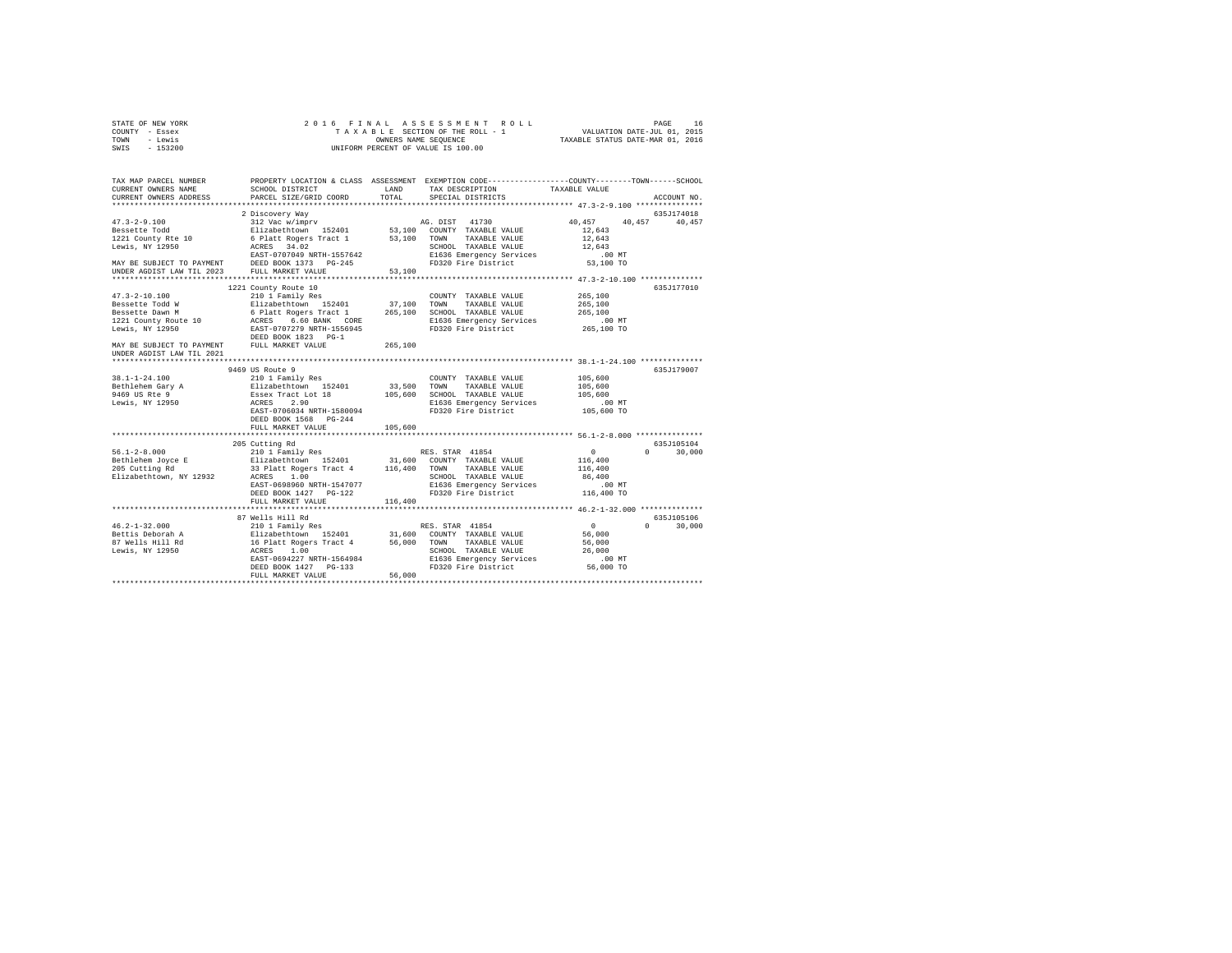|      | STATE OF NEW YORK |  |  | 2016 FINAL ASSESSMENT ROLL         | PAGE                             | 17 |
|------|-------------------|--|--|------------------------------------|----------------------------------|----|
|      | COUNTY - Essex    |  |  | TAXABLE SECTION OF THE ROLL - 1    | VALUATION DATE-JUL 01, 2015      |    |
| TOWN | - Lewis           |  |  | OWNERS NAME SEOUENCE               | TAXABLE STATUS DATE-MAR 01, 2016 |    |
|      | SWIS - 153200     |  |  | UNIFORM PERCENT OF VALUE IS 100.00 |                                  |    |

| TAX MAP PARCEL NUMBER<br>CURRENT OWNERS NAME<br>CURRENT OWNERS ADDRESS PARCEL SIZE/GRID COORD                                     | SCHOOL DISTRICT                                                                                                                                              | LAND<br>TOTAL         | PROPERTY LOCATION & CLASS ASSESSMENT EXEMPTION CODE---------------COUNTY-------TOWN------SCHOOL<br>TAX DESCRIPTION TAXABLE VALUE<br>SPECIAL DISTRICTS                                                                               |                                                                           | ACCOUNT NO.                       |
|-----------------------------------------------------------------------------------------------------------------------------------|--------------------------------------------------------------------------------------------------------------------------------------------------------------|-----------------------|-------------------------------------------------------------------------------------------------------------------------------------------------------------------------------------------------------------------------------------|---------------------------------------------------------------------------|-----------------------------------|
| $47.2 - 1 - 62.000$<br>Bezio Pauline W<br>8 Christmas Tree Ln<br>PO Box 458<br>Lewis, NY 12950                                    | 8 Christmas Tree Ln<br>210 1 Family Res<br>36 Platt Rogers<br>ACRES 0.40<br>EAST-0712223 NRTH-1563008<br>DEED BOOK 388<br>$PG-41$<br>FULL MARKET VALUE       | 89,500 TOWN<br>89,500 | SR STAR 41834<br>Elizabethtown 152401 24,200 COUNTY TAXABLE VALUE<br>TAXABLE VALUE<br>SCHOOL TAXABLE VALUE<br>E1636 Emergency Services .00 MT<br>FD320 Fire District 89,500 TO                                                      | 0<br>89,500<br>89,500<br>24,200                                           | 635.T100303<br>$\Omega$<br>65,300 |
| $47.13 - 2 - 8.000$<br>Bhist Raje<br>234 Redmond Rd<br>Lewis, NY 12950                                                            | 8582 US Route 9<br>210 1 Family Res<br>2 Platt Rogers Tract 1 79,600<br>ACRES 0.60<br>EAST-0701429 NRTH-1559383<br>DEED BOOK 1592 PG-84<br>FULL MARKET VALUE |                       | RES. STAR 41854<br>Elizabethtown 152401 33,100 COUNTY TAXABLE VALUE<br>TOWN<br>TAXABLE VALUE<br>SCHOOL TAXABLE VALUE<br>E1636 Emergency Services<br>FD320 Fire District 79,600 TO<br>79,600 WB320 Lewis B&I<br>WD320 Water District | 0<br>79,600<br>79,600<br>49,600<br>$.00$ MT<br>79,600 TO C<br>79,600 TO M | 635.7103409<br>$\Omega$<br>30,000 |
|                                                                                                                                   |                                                                                                                                                              |                       |                                                                                                                                                                                                                                     |                                                                           |                                   |
| $38.1 - 1 - 25.210$<br>Bigelow Frank<br>Bigelow Christina M<br>ACRES<br>9423 US Rt 9<br>Lewis, NY 12950 EAST-0705785 NRTH-1579060 | 9423 US Route 9<br>3.21<br>DEED BOOK 990<br>$PG-129$                                                                                                         |                       | 33,800 COUNTY TAXABLE VALUE<br>TAXABLE VALUE<br>SCHOOL TAXABLE VALUE<br>E1636 Emergency Services<br>FD320 Fire District                                                                                                             | 0<br>165,100<br>165,100<br>135,100<br>$.00$ MT<br>165,100 TO              | 635J179015<br>$\Omega$<br>30,000  |
|                                                                                                                                   | FULL MARKET VALUE                                                                                                                                            | 165,100               |                                                                                                                                                                                                                                     |                                                                           |                                   |
| $29. - 2 - 27.400$<br>Bigelow Kenneth<br>Bigelow Jessica<br>35 Fields Way Lot D<br>PO Box 44<br>Lewis, NY 12950                   | 35 Fields Way<br>210 1 Family Res<br>Elizabethtown 152401<br>37 Essex Tract<br>ACRES 4.06<br>EAST-0705608 NRTH-1583981<br>DEED BOOK 1762 PG-242              | 34,700<br>118,000     | COUNTY TAXABLE VALUE<br>TOWN<br>TAXABLE VALUE<br>SCHOOL TAXABLE VALUE<br>E1636 Emergency Services<br>FD320 Fire District 118,000 TO                                                                                                 | 118,000<br>118,000<br>118,000<br>$.00$ MT                                 | 635Z004011                        |
|                                                                                                                                   | FULL MARKET VALUE                                                                                                                                            | 118,000               |                                                                                                                                                                                                                                     |                                                                           |                                   |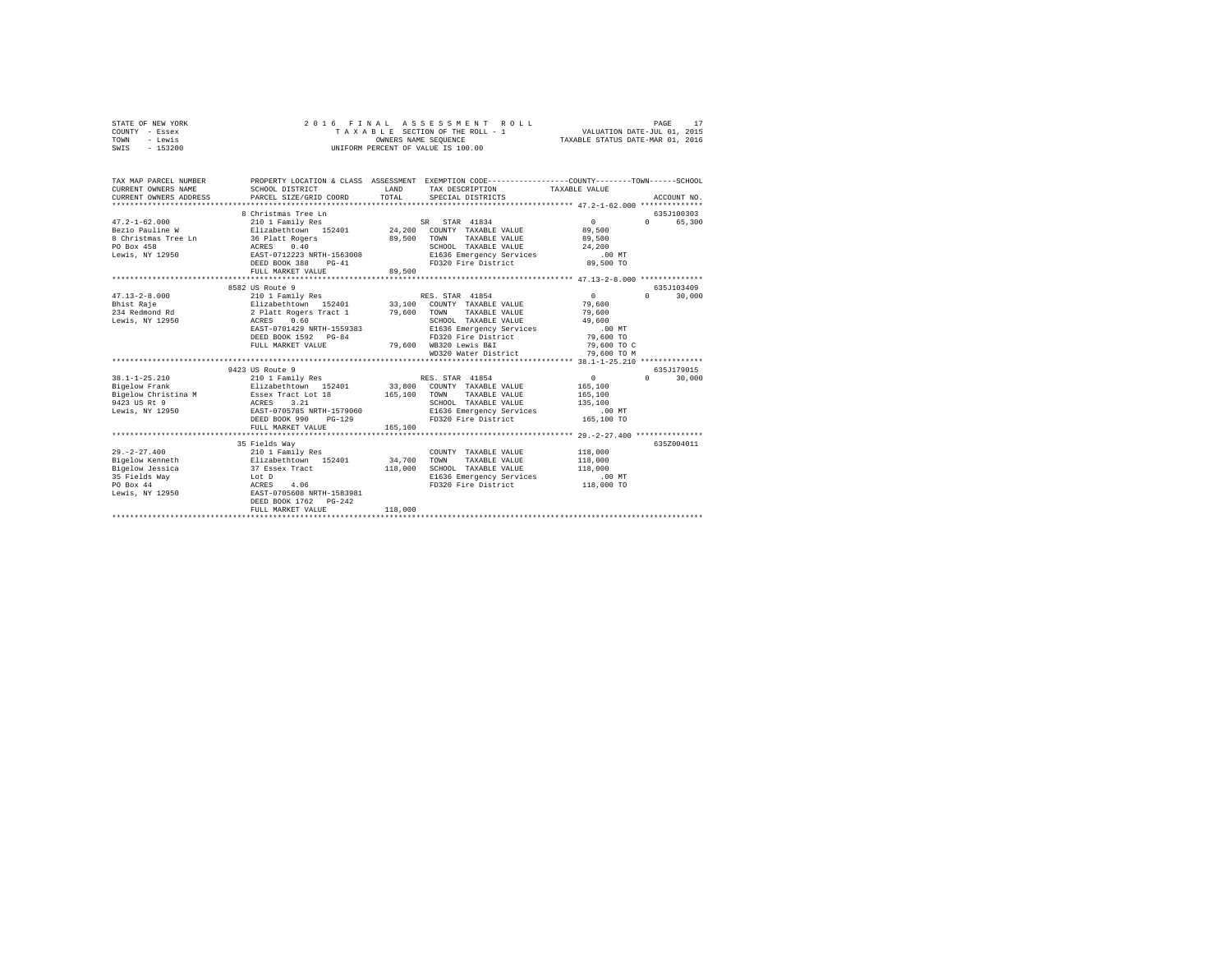| STATE OF NEW YORK                                                                                                                                                                                                                                                                                                                                                                                           |                                                    |  |                   |            |               |  |  |  |
|-------------------------------------------------------------------------------------------------------------------------------------------------------------------------------------------------------------------------------------------------------------------------------------------------------------------------------------------------------------------------------------------------------------|----------------------------------------------------|--|-------------------|------------|---------------|--|--|--|
| COUNTY - Essex                                                                                                                                                                                                                                                                                                                                                                                              |                                                    |  |                   |            |               |  |  |  |
| TOWN - Lewis                                                                                                                                                                                                                                                                                                                                                                                                |                                                    |  |                   |            |               |  |  |  |
| SWIS - 153200                                                                                                                                                                                                                                                                                                                                                                                               |                                                    |  |                   |            |               |  |  |  |
|                                                                                                                                                                                                                                                                                                                                                                                                             |                                                    |  |                   |            |               |  |  |  |
|                                                                                                                                                                                                                                                                                                                                                                                                             |                                                    |  |                   |            |               |  |  |  |
|                                                                                                                                                                                                                                                                                                                                                                                                             |                                                    |  |                   |            |               |  |  |  |
| TAX MAP PARCEL NUMBER PROPERTY LOCATION & CLASS ASSESSMENT EXEMPTION CODE--------------COUNTY-------TOWN------SCHOOL<br>CURRENT OWNERS NAME SCHOOL DISTRICT LAND TAX DESCRIPTION TAVARER VALUE                                                                                                                                                                                                              |                                                    |  |                   |            |               |  |  |  |
|                                                                                                                                                                                                                                                                                                                                                                                                             | SCHOOL DISTRICT TAND TAX DESCRIPTION TAXABLE VALUE |  |                   |            |               |  |  |  |
| CURRENT OWNERS ADDRESS                                                                                                                                                                                                                                                                                                                                                                                      | PARCEL SIZE/GRID COORD TOTAL                       |  | SPECIAL DISTRICTS |            | ACCOUNT NO.   |  |  |  |
|                                                                                                                                                                                                                                                                                                                                                                                                             |                                                    |  |                   |            |               |  |  |  |
|                                                                                                                                                                                                                                                                                                                                                                                                             | 8522 US Route 9                                    |  |                   |            | 635J100315    |  |  |  |
|                                                                                                                                                                                                                                                                                                                                                                                                             |                                                    |  |                   |            | $0 \t 30,000$ |  |  |  |
|                                                                                                                                                                                                                                                                                                                                                                                                             |                                                    |  |                   |            |               |  |  |  |
|                                                                                                                                                                                                                                                                                                                                                                                                             |                                                    |  |                   |            |               |  |  |  |
|                                                                                                                                                                                                                                                                                                                                                                                                             |                                                    |  |                   |            |               |  |  |  |
| $\begin{tabular}{l c c c c} \multicolumn{1}{c}{\textbf{47.13--2-32.000}} & \multicolumn{1}{c}{\textbf{52.2000}} & \multicolumn{1}{c}{\textbf{53.2000}} & \multicolumn{1}{c}{\textbf{63.200}} & \multicolumn{1}{c}{\textbf{64.200}} & \multicolumn{1}{c}{\textbf{65.200}} & \multicolumn{1}{c}{\textbf{65.200}} & \multicolumn{1}{c}{\textbf{66.200}} & \multicolumn{1}{c}{\textbf{67.200}} & \multicolumn{$ |                                                    |  |                   |            |               |  |  |  |
|                                                                                                                                                                                                                                                                                                                                                                                                             |                                                    |  |                   |            |               |  |  |  |
|                                                                                                                                                                                                                                                                                                                                                                                                             |                                                    |  |                   |            |               |  |  |  |
|                                                                                                                                                                                                                                                                                                                                                                                                             |                                                    |  |                   |            |               |  |  |  |
|                                                                                                                                                                                                                                                                                                                                                                                                             |                                                    |  |                   |            |               |  |  |  |
|                                                                                                                                                                                                                                                                                                                                                                                                             | 113 Johnson Ln                                     |  |                   |            | 635J104614    |  |  |  |
|                                                                                                                                                                                                                                                                                                                                                                                                             |                                                    |  |                   |            |               |  |  |  |
|                                                                                                                                                                                                                                                                                                                                                                                                             |                                                    |  |                   |            |               |  |  |  |
|                                                                                                                                                                                                                                                                                                                                                                                                             |                                                    |  |                   |            |               |  |  |  |
|                                                                                                                                                                                                                                                                                                                                                                                                             |                                                    |  |                   |            |               |  |  |  |
|                                                                                                                                                                                                                                                                                                                                                                                                             |                                                    |  |                   |            |               |  |  |  |
|                                                                                                                                                                                                                                                                                                                                                                                                             |                                                    |  |                   |            |               |  |  |  |
|                                                                                                                                                                                                                                                                                                                                                                                                             | FULL MARKET VALUE 52.700                           |  |                   |            |               |  |  |  |
|                                                                                                                                                                                                                                                                                                                                                                                                             |                                                    |  |                   |            |               |  |  |  |
|                                                                                                                                                                                                                                                                                                                                                                                                             |                                                    |  |                   |            |               |  |  |  |
|                                                                                                                                                                                                                                                                                                                                                                                                             |                                                    |  |                   |            | 635Z000024    |  |  |  |
|                                                                                                                                                                                                                                                                                                                                                                                                             |                                                    |  |                   |            |               |  |  |  |
|                                                                                                                                                                                                                                                                                                                                                                                                             |                                                    |  |                   |            |               |  |  |  |
|                                                                                                                                                                                                                                                                                                                                                                                                             |                                                    |  |                   |            |               |  |  |  |
|                                                                                                                                                                                                                                                                                                                                                                                                             |                                                    |  |                   |            |               |  |  |  |
|                                                                                                                                                                                                                                                                                                                                                                                                             |                                                    |  |                   |            |               |  |  |  |
|                                                                                                                                                                                                                                                                                                                                                                                                             |                                                    |  |                   |            |               |  |  |  |
|                                                                                                                                                                                                                                                                                                                                                                                                             |                                                    |  |                   |            |               |  |  |  |
|                                                                                                                                                                                                                                                                                                                                                                                                             |                                                    |  |                   |            |               |  |  |  |
|                                                                                                                                                                                                                                                                                                                                                                                                             | 45 Osawentha Dr                                    |  |                   | 635J100304 |               |  |  |  |
|                                                                                                                                                                                                                                                                                                                                                                                                             |                                                    |  |                   | $25,000$ 0 |               |  |  |  |
|                                                                                                                                                                                                                                                                                                                                                                                                             |                                                    |  |                   |            | 30,000        |  |  |  |
|                                                                                                                                                                                                                                                                                                                                                                                                             |                                                    |  |                   |            |               |  |  |  |
|                                                                                                                                                                                                                                                                                                                                                                                                             |                                                    |  |                   |            |               |  |  |  |
|                                                                                                                                                                                                                                                                                                                                                                                                             |                                                    |  |                   |            |               |  |  |  |
|                                                                                                                                                                                                                                                                                                                                                                                                             |                                                    |  |                   |            |               |  |  |  |
|                                                                                                                                                                                                                                                                                                                                                                                                             |                                                    |  |                   |            |               |  |  |  |
|                                                                                                                                                                                                                                                                                                                                                                                                             |                                                    |  |                   |            |               |  |  |  |
|                                                                                                                                                                                                                                                                                                                                                                                                             |                                                    |  |                   |            |               |  |  |  |
| $\begin{tabular}{l c c c c} \multicolumn{3}{c}{\textbf{47.13--1-6.000}} & \multicolumn{3}{c}{\textbf{49.04} & \textbf{52.000}} & \multicolumn{3}{c}{\textbf{52.000}} & \multicolumn{3}{c}{\textbf{53.000}} & \multicolumn{3}{c}{\textbf{53.000}} & \multicolumn{3}{c}{\textbf{54.000}} & \multicolumn{3}{c}{\textbf{55.000}} & \multicolumn{3}{c}{\textbf{56.000}} & \multicolumn{3}{c}{\textbf{57.00$      |                                                    |  |                   |            |               |  |  |  |
|                                                                                                                                                                                                                                                                                                                                                                                                             |                                                    |  |                   |            |               |  |  |  |
|                                                                                                                                                                                                                                                                                                                                                                                                             | Goff Rd                                            |  |                   |            | 635J178015    |  |  |  |
|                                                                                                                                                                                                                                                                                                                                                                                                             |                                                    |  |                   |            |               |  |  |  |
|                                                                                                                                                                                                                                                                                                                                                                                                             |                                                    |  |                   |            |               |  |  |  |
|                                                                                                                                                                                                                                                                                                                                                                                                             |                                                    |  |                   |            |               |  |  |  |
|                                                                                                                                                                                                                                                                                                                                                                                                             |                                                    |  |                   |            |               |  |  |  |
|                                                                                                                                                                                                                                                                                                                                                                                                             |                                                    |  |                   |            |               |  |  |  |
|                                                                                                                                                                                                                                                                                                                                                                                                             |                                                    |  |                   |            |               |  |  |  |
|                                                                                                                                                                                                                                                                                                                                                                                                             |                                                    |  |                   |            |               |  |  |  |
|                                                                                                                                                                                                                                                                                                                                                                                                             |                                                    |  |                   |            |               |  |  |  |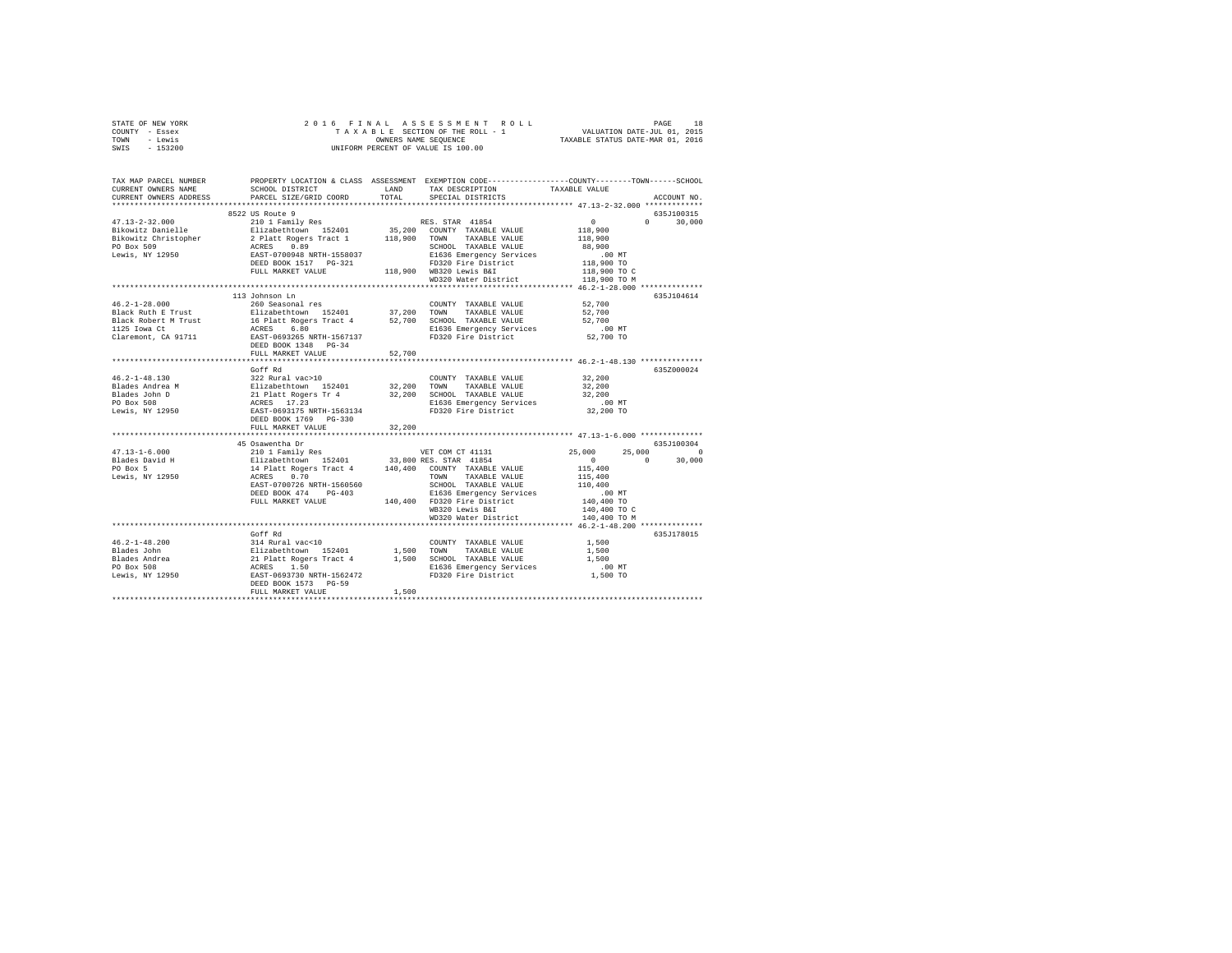|      | STATE OF NEW YORK |  | 2016 FINAL ASSESSMENT ROLL         |                                  | PAGE | 19 |
|------|-------------------|--|------------------------------------|----------------------------------|------|----|
|      | COUNTY - Essex    |  | TAXABLE SECTION OF THE ROLL - 1    | VALUATION DATE-JUL 01, 2015      |      |    |
| TOWN | - Lewis           |  | OWNERS NAME SEOUENCE               | TAXABLE STATUS DATE-MAR 01, 2016 |      |    |
| SWIS | - 153200          |  | UNIFORM PERCENT OF VALUE IS 100.00 |                                  |      |    |

| TAX MAP PARCEL NUMBER<br>CURRENT OWNERS NAME                                                                                                                                                                                                 | SCHOOL DISTRICT                                                                                                                                                                                                                   | LAND    | PROPERTY LOCATION & CLASS ASSESSMENT EXEMPTION CODE---------------COUNTY-------TOWN-----SCHOOL<br>TAX DESCRIPTION | TAXABLE VALUE                                  |                             |
|----------------------------------------------------------------------------------------------------------------------------------------------------------------------------------------------------------------------------------------------|-----------------------------------------------------------------------------------------------------------------------------------------------------------------------------------------------------------------------------------|---------|-------------------------------------------------------------------------------------------------------------------|------------------------------------------------|-----------------------------|
| CURRENT OWNERS ADDRESS                                                                                                                                                                                                                       | PARCEL SIZE/GRID COORD                                                                                                                                                                                                            | TOTAL   | SPECIAL DISTRICTS                                                                                                 |                                                | ACCOUNT NO.                 |
|                                                                                                                                                                                                                                              | 83 Goff Rd                                                                                                                                                                                                                        |         |                                                                                                                   |                                                | 6357000025                  |
| $46.2 - 1 - 48.140$                                                                                                                                                                                                                          |                                                                                                                                                                                                                                   |         |                                                                                                                   | $\sim$ 0                                       | $0 \qquad \qquad$<br>30,000 |
|                                                                                                                                                                                                                                              |                                                                                                                                                                                                                                   |         |                                                                                                                   | 266,600                                        |                             |
|                                                                                                                                                                                                                                              |                                                                                                                                                                                                                                   |         | 45,300 COUNTY TAXABLE VALUE<br>266,600 TOWN TAXABLE VALUE<br>SCHOOL TAXABLE VALUE                                 | 266,600                                        |                             |
|                                                                                                                                                                                                                                              |                                                                                                                                                                                                                                   |         | SCHOOL TAXABLE VALUE                                                                                              | 236,600                                        |                             |
| Riades John D<br>Blades Andrea M<br>PO Box 508 M 21 Platt Rogers Tr 4<br>PO Box 508 M 21 20550 BAST-0693825 NRTH-1563110                                                                                                                     |                                                                                                                                                                                                                                   |         | E1636 Emergency Services                                                                                          | .00MT                                          |                             |
|                                                                                                                                                                                                                                              | DEED BOOK 1583 PG-106                                                                                                                                                                                                             |         | FD320 Fire District                                                                                               | 266,600 TO                                     |                             |
|                                                                                                                                                                                                                                              | FULL MARKET VALUE                                                                                                                                                                                                                 | 266,600 |                                                                                                                   |                                                |                             |
|                                                                                                                                                                                                                                              | *************************************                                                                                                                                                                                             |         | ***********************************                                                                               | **************** 46.2-1-6.000 **************** |                             |
|                                                                                                                                                                                                                                              | 90 Wriggly Way                                                                                                                                                                                                                    |         |                                                                                                                   |                                                | 635J102805                  |
| $46.2 - 1 - 6.000$                                                                                                                                                                                                                           | 260 Seasonal res                                                                                                                                                                                                                  |         | COUNTY TAXABLE VALUE                                                                                              | 70,500                                         |                             |
|                                                                                                                                                                                                                                              |                                                                                                                                                                                                                                   |         |                                                                                                                   | 70,500                                         |                             |
| челенного компания в дельших согред на 27,200 TOWN ТАХАВЫЕ VALUE<br>Blair Anchony M — Bilizabethtown IS2401 — 27,200 TOWN TAXABыE VALUE<br>Blair Anchony M — IBPlatt Rogers Tract 4 70,500 SCHOOL TAXABЫE VALUE<br>4630 Cascade Rd —         |                                                                                                                                                                                                                                   |         |                                                                                                                   | 70,500                                         |                             |
|                                                                                                                                                                                                                                              |                                                                                                                                                                                                                                   |         |                                                                                                                   | .00 MT                                         |                             |
| Lake Placid, NY 12946                                                                                                                                                                                                                        | ACRES 1.30                                                                                                                                                                                                                        |         | FD320 Fire District                                                                                               | 70,500 TO                                      |                             |
|                                                                                                                                                                                                                                              | EAST-0688383 NRTH-1566741                                                                                                                                                                                                         |         |                                                                                                                   |                                                |                             |
|                                                                                                                                                                                                                                              | DEED BOOK 1663 PG-8                                                                                                                                                                                                               |         |                                                                                                                   |                                                |                             |
|                                                                                                                                                                                                                                              | FULL MARKET VALUE                                                                                                                                                                                                                 | 70,500  |                                                                                                                   |                                                |                             |
|                                                                                                                                                                                                                                              |                                                                                                                                                                                                                                   |         |                                                                                                                   |                                                |                             |
|                                                                                                                                                                                                                                              | 199 Blood Hill Rd                                                                                                                                                                                                                 |         |                                                                                                                   |                                                | 635J102814                  |
| $55.2 - 1 - 4.000$                                                                                                                                                                                                                           | 240 Rural res                                                                                                                                                                                                                     |         | COUNTY TAXABLE VALUE                                                                                              | 597,200                                        |                             |
| Blood Hill Road Farm LLC                                                                                                                                                                                                                     |                                                                                                                                                                                                                                   |         | TOWN TAXABLE VALUE                                                                                                | 597,200                                        |                             |
| 700 Oak Tree Rd                                                                                                                                                                                                                              |                                                                                                                                                                                                                                   |         |                                                                                                                   | 597,200                                        |                             |
| $\frac{1}{2}$<br>PO Box 622                                                                                                                                                                                                                  |                                                                                                                                                                                                                                   |         | E1636 Emergency Services<br>FD320 Fire District                                                                   | 00 MT.<br>597,200 TO                           |                             |
| Palisades, NY 10964                                                                                                                                                                                                                          | Elizabethrown 152401 87,700 TOWN TAXABLE VALUE 24625 Platt Rogers Tr 4 597,200 SCROL TAXABLE VALUE 24625 Platt Rogers Tr 4 597,200 SCROL TAXABLE VALUE RATE-1549982<br>ACRES 104.80 Platt Rogers Tr 4 597,200 SCROL TAXABLE VALUE |         |                                                                                                                   |                                                |                             |
|                                                                                                                                                                                                                                              |                                                                                                                                                                                                                                   |         |                                                                                                                   |                                                |                             |
|                                                                                                                                                                                                                                              | FULL MARKET VALUE                                                                                                                                                                                                                 | 597.200 |                                                                                                                   |                                                |                             |
|                                                                                                                                                                                                                                              | 29 Brookside Way                                                                                                                                                                                                                  |         |                                                                                                                   |                                                | 635J187014                  |
|                                                                                                                                                                                                                                              |                                                                                                                                                                                                                                   |         |                                                                                                                   | 181,100                                        |                             |
|                                                                                                                                                                                                                                              |                                                                                                                                                                                                                                   |         |                                                                                                                   | 181,100                                        |                             |
|                                                                                                                                                                                                                                              |                                                                                                                                                                                                                                   |         |                                                                                                                   | 181,100                                        |                             |
|                                                                                                                                                                                                                                              |                                                                                                                                                                                                                                   |         |                                                                                                                   | $.00$ MT                                       |                             |
|                                                                                                                                                                                                                                              |                                                                                                                                                                                                                                   |         |                                                                                                                   | 181,100 TO                                     |                             |
|                                                                                                                                                                                                                                              | DEED BOOK 1820 PG-23                                                                                                                                                                                                              |         |                                                                                                                   |                                                |                             |
|                                                                                                                                                                                                                                              | FULL MARKET VALUE                                                                                                                                                                                                                 | 181,100 |                                                                                                                   |                                                |                             |
|                                                                                                                                                                                                                                              |                                                                                                                                                                                                                                   |         |                                                                                                                   |                                                |                             |
|                                                                                                                                                                                                                                              |                                                                                                                                                                                                                                   |         |                                                                                                                   |                                                | 635J100308                  |
|                                                                                                                                                                                                                                              |                                                                                                                                                                                                                                   |         |                                                                                                                   | $\sim$ 0                                       | 65,300<br>$0 \qquad \qquad$ |
|                                                                                                                                                                                                                                              |                                                                                                                                                                                                                                   |         |                                                                                                                   | 25,000                                         | 25,000<br>$^{\circ}$        |
|                                                                                                                                                                                                                                              |                                                                                                                                                                                                                                   |         |                                                                                                                   | 158,800                                        |                             |
|                                                                                                                                                                                                                                              |                                                                                                                                                                                                                                   |         | TOWN TAXABLE VALUE                                                                                                | 158,800                                        |                             |
|                                                                                                                                                                                                                                              |                                                                                                                                                                                                                                   |         | SCHOOL TAXABLE VALUE                                                                                              | 138,800<br>118,500                             |                             |
|                                                                                                                                                                                                                                              |                                                                                                                                                                                                                                   |         | E1636 Emergency Services                                                                                          | $.00$ MT<br>183,800 TO.<br>183,800 TO          |                             |
| Boone Margaret<br>7964 US Rte 9<br>7964 US Rte 9<br>Elizabethtown, NY 12932-9613 RAST-0700268 NRTH-1544422<br>REED BOOK 360 PG-90 183,800 PG-90<br>PRED BOOK 360 PG-90 183,800 PG-90<br>PRED BOOK 360 PG-90 183,800 PG-91<br>PRED BOOK 360 P |                                                                                                                                                                                                                                   |         |                                                                                                                   |                                                |                             |
|                                                                                                                                                                                                                                              |                                                                                                                                                                                                                                   |         |                                                                                                                   |                                                |                             |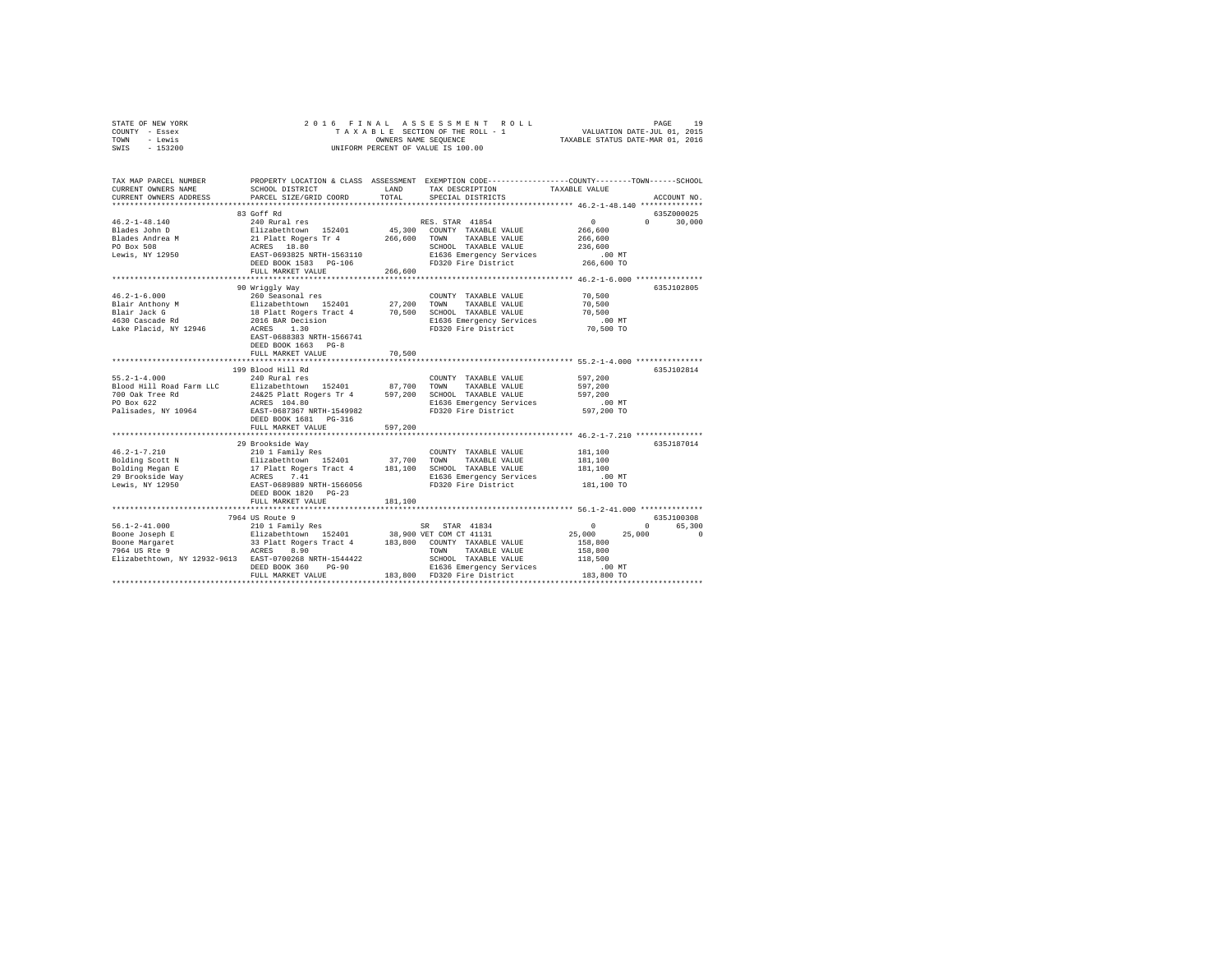|      | STATE OF NEW YORK |  |  |  | 2016 FINAL ASSESSMENT ROLL         |  |  |  |                                  | PAGE | 20 |
|------|-------------------|--|--|--|------------------------------------|--|--|--|----------------------------------|------|----|
|      | COUNTY - Essex    |  |  |  | TAXABLE SECTION OF THE ROLL - 1    |  |  |  | VALUATION DATE-JUL 01, 2015      |      |    |
| TOWN | - Lewis           |  |  |  | OWNERS NAME SEOUENCE               |  |  |  | TAXABLE STATUS DATE-MAR 01, 2016 |      |    |
| SWIS | $-153200$         |  |  |  | UNIFORM PERCENT OF VALUE IS 100.00 |  |  |  |                                  |      |    |

| TAX MAP PARCEL NUMBER<br>CURRENT OWNERS NAME<br>CURRENT OWNERS ADDRESS                                                | SCHOOL DISTRICT<br>PARCEL SIZE/GRID COORD                                                                                                                                                   | LAND<br>TOTAL.                | PROPERTY LOCATION & CLASS ASSESSMENT EXEMPTION CODE---------------COUNTY-------TOWN------SCHOOL<br>TAX DESCRIPTION<br>SPECIAL DISTRICTS                                                 | TAXABLE VALUE                                                                               | ACCOUNT NO.                      |
|-----------------------------------------------------------------------------------------------------------------------|---------------------------------------------------------------------------------------------------------------------------------------------------------------------------------------------|-------------------------------|-----------------------------------------------------------------------------------------------------------------------------------------------------------------------------------------|---------------------------------------------------------------------------------------------|----------------------------------|
|                                                                                                                       |                                                                                                                                                                                             |                               |                                                                                                                                                                                         |                                                                                             |                                  |
| $56.1 - 2 - 39.000$<br>Boone Patricia M<br>7130 Golden View Pl<br>Lake Worth, FL 33467<br>PRIOR OWNER ON 3/01/2016    | US Route 9<br>314 Rural vac<10<br>Elizabethtown 152401<br>33 Platt Rogers Tract 4<br>6.70<br>ACRES<br>EAST-0700248 NRTH-1545649<br>DEED BOOK 1060 PG-295                                    | 25,100 TOWN<br>25,100         | COUNTY TAXABLE VALUE<br>TAXABLE VALUE<br>SCHOOL TAXABLE VALUE<br>E1636 Emergency Services<br>FD320 Fire District                                                                        | 25,100<br>25,100<br>25,100<br>$.00$ MT<br>25,100 TO                                         | 635J105111                       |
| Boone Patricia M                                                                                                      | FULL MARKET VALUE<br>*******************                                                                                                                                                    | 25,100                        |                                                                                                                                                                                         |                                                                                             |                                  |
| $57.1 - 3 - 13.000$<br>Boquet Land Trust<br>244 Wadhams Heights Ln<br>Westport, NY 12993                              | Pierce Ln<br>314 Rural vac<10<br>Westport 155001<br>37 & 40 Taylor & Kimball<br>4.6ac<br>ACRES<br>2.70<br>EAST-0721489 NRTH-1548689<br>DEED BOOK 1659 PG-317<br>FULL MARKET VALUE           | 2,700                         | COUNTY TAXABLE VALUE<br>2.700 TOWN<br>TAXABLE VALUE<br>2,700 SCHOOL TAXABLE VALUE<br>E1636 Emergency Services<br>FD320 Fire District                                                    | ************* 57.1-3-13.000 ************<br>2,700<br>2,700<br>2,700<br>$.00$ MT<br>2,700 TO | 635J104802                       |
|                                                                                                                       |                                                                                                                                                                                             |                               |                                                                                                                                                                                         |                                                                                             |                                  |
| $56.1 - 2 - 34.111$<br>Boquet River Forests LLC<br>c/o Fountains Forestry<br>PO Box 1002<br>Tupper Lake, NY 12986     | US Route 9<br>322 Rural vac>10<br>Elizabethtown 152401<br>33 Platt Rogers Tract 4<br>Successor<br>Testamentary Trustee<br>ACRES 45.58<br>EAST-0701107 NRTH-1545536<br>DEED BOOK 1800 PG-214 | 56,500 TOWN                   | COUNTY TAXABLE VALUE<br>TAXABLE VALUE<br>56,500 SCHOOL TAXABLE VALUE<br>E1636 Emergency Services<br>FD320 Fire District                                                                 | 56,500<br>56,500<br>56,500<br>.00 MT<br>56,500 TO                                           | 635J104912                       |
|                                                                                                                       | FULL MARKET VALUE                                                                                                                                                                           | 56,500                        |                                                                                                                                                                                         |                                                                                             |                                  |
| $56.1 - 2 - 34.112$<br>Boquet River Forests LLC<br>c/o Fountains Forestry Inc<br>PO Box 1002<br>Tupper Lake, NY 12986 | Steele Woods Rd<br>322 Rural vac>10<br>Elizabethtown 152401<br>9 Platt Rogers Tract 1<br>ACRES 195.02<br>EAST-0702756 NRTH-1546812<br>DEED BOOK 1534 PG-103<br>FULL MARKET VALUE            | 139,100<br>139,100<br>139,100 | ****************************** 56.1-2-34.112 **************<br>COUNTY TAXABLE VALUE<br>TOWN<br>TAXABLE VALUE<br>SCHOOL TAXABLE VALUE<br>E1636 Emergency Services<br>FD320 Fire District | 139,100<br>139,100<br>139,100<br>.00 MT<br>139,100 TO                                       | 635Z008003                       |
|                                                                                                                       | ****************************                                                                                                                                                                |                               |                                                                                                                                                                                         |                                                                                             |                                  |
| $38.3 - 1 - 42.000$<br>Bosley Rebecca L<br>PO Box 519<br>Lewis, NY 12950                                              | 9177 US Route 9<br>220 2 Family Res<br>Elizabethtown 152401<br>11 & 12 Essex Tract<br>ACRES 8.50 BANK GFNB&T<br>EAST-0704191 NRTH-1573811<br>DEED BOOK 1362 PG-287<br>FULL MARKET VALUE     | 157,400 TOWN<br>157,400       | RES. STAR 41854<br>38,600 COUNTY TAXABLE VALUE<br>TAXABLE VALUE<br>SCHOOL TAXABLE VALUE<br>E1636 Emergency Services<br>FD320 Fire District                                              | $\sim$ 0<br>157,400<br>157,400<br>127,400<br>.00 MT<br>157,400 TO                           | 635J188009<br>30,000<br>$\Omega$ |
|                                                                                                                       |                                                                                                                                                                                             |                               |                                                                                                                                                                                         |                                                                                             |                                  |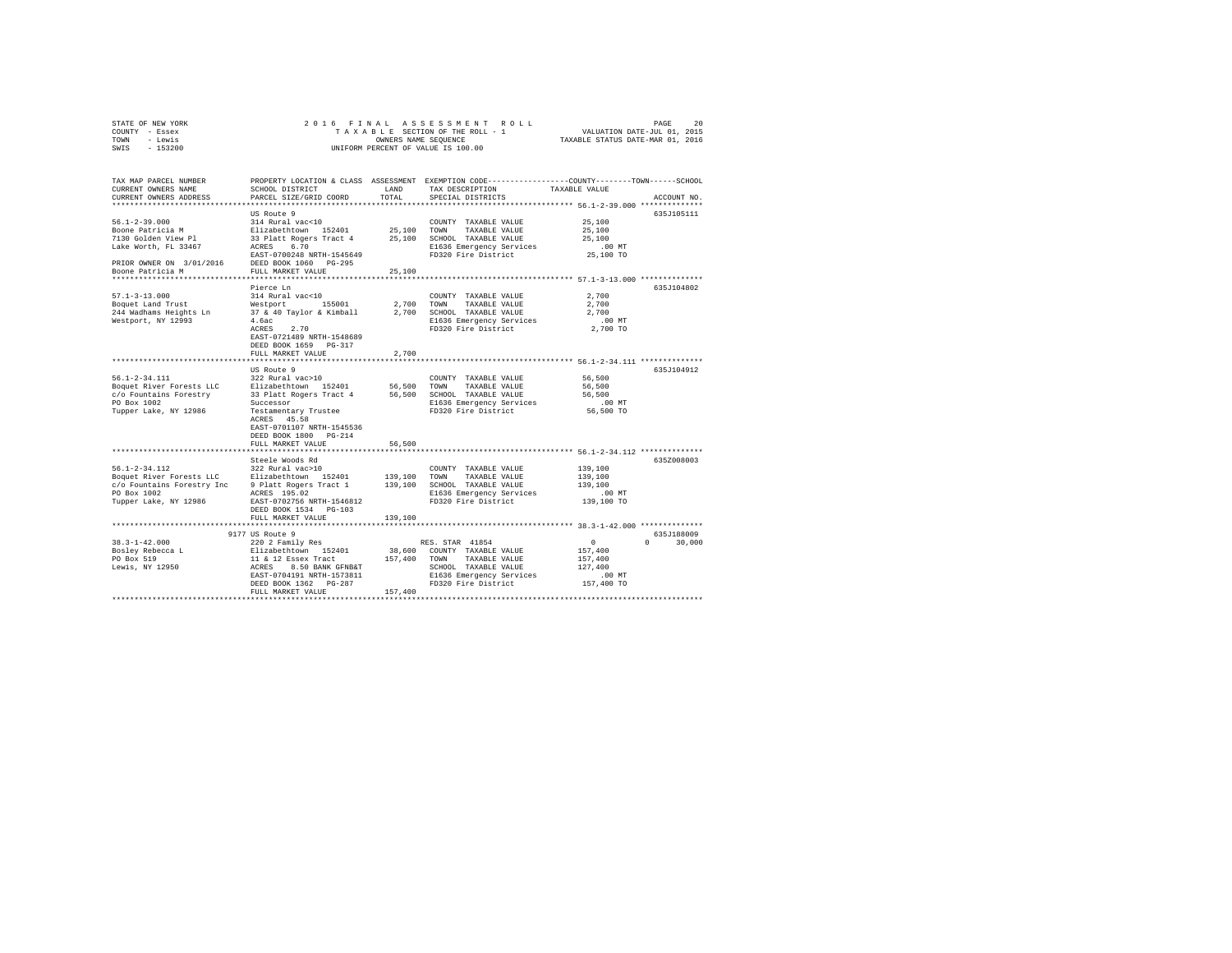| STATE OF NEW YORK                                                                                                                                                                                                                    | 2016 FINAL                                                                                                                                               |         |                                                                                                                                                                       |                      |               |  |  |
|--------------------------------------------------------------------------------------------------------------------------------------------------------------------------------------------------------------------------------------|----------------------------------------------------------------------------------------------------------------------------------------------------------|---------|-----------------------------------------------------------------------------------------------------------------------------------------------------------------------|----------------------|---------------|--|--|
| COUNTY - Essex                                                                                                                                                                                                                       | 5 FINAL ASSESSMENT ROLL (2015)<br>TAXABLE SECTION OF THE ROLL - 1 VALUATION DATE-JUL 01, 2015<br>OWNERS NAME SEQUENCE  TAXABLE STATUS DATE-MAR 01, 2016  |         |                                                                                                                                                                       |                      |               |  |  |
| TOWN - Lewis                                                                                                                                                                                                                         | OWNERS NAME SEQUENCE<br>UNIFORM PERCENT OF VALUE IS 100.00                                                                                               |         |                                                                                                                                                                       |                      |               |  |  |
| SWIS - 153200                                                                                                                                                                                                                        |                                                                                                                                                          |         |                                                                                                                                                                       |                      |               |  |  |
|                                                                                                                                                                                                                                      |                                                                                                                                                          |         |                                                                                                                                                                       |                      |               |  |  |
|                                                                                                                                                                                                                                      |                                                                                                                                                          |         |                                                                                                                                                                       |                      |               |  |  |
|                                                                                                                                                                                                                                      |                                                                                                                                                          |         |                                                                                                                                                                       |                      |               |  |  |
| TAX MAP PARCEL NUMBER PROPERTY LOCATION & CLASS ASSESSMENT EXEMPTION CODE--------------COUNTY--------TOWN------SCHOOL                                                                                                                |                                                                                                                                                          |         |                                                                                                                                                                       |                      |               |  |  |
| CURRENT OWNERS NAME                                                                                                                                                                                                                  | SCHOOL DISTRICT LAND                                                                                                                                     |         | TAX DESCRIPTION                                                                                                                                                       | TAXABLE VALUE        |               |  |  |
| CURRENT OWNERS ADDRESS                                                                                                                                                                                                               | PARCEL SIZE/GRID COORD                                                                                                                                   | TOTAL   | SPECIAL DISTRICTS                                                                                                                                                     |                      | ACCOUNT NO.   |  |  |
|                                                                                                                                                                                                                                      |                                                                                                                                                          |         |                                                                                                                                                                       |                      |               |  |  |
|                                                                                                                                                                                                                                      | 108 Blood Hill Rd                                                                                                                                        |         |                                                                                                                                                                       |                      | 635J103009    |  |  |
|                                                                                                                                                                                                                                      |                                                                                                                                                          |         |                                                                                                                                                                       | $\sim$ 0             | $0 \t 30,000$ |  |  |
|                                                                                                                                                                                                                                      |                                                                                                                                                          |         |                                                                                                                                                                       | 283,800              |               |  |  |
|                                                                                                                                                                                                                                      |                                                                                                                                                          |         |                                                                                                                                                                       | 283,800              |               |  |  |
|                                                                                                                                                                                                                                      |                                                                                                                                                          |         |                                                                                                                                                                       | 253,800              |               |  |  |
|                                                                                                                                                                                                                                      |                                                                                                                                                          |         |                                                                                                                                                                       |                      |               |  |  |
|                                                                                                                                                                                                                                      |                                                                                                                                                          |         |                                                                                                                                                                       | 00 MT.<br>283,800 TO |               |  |  |
|                                                                                                                                                                                                                                      | DEED BOOK 1355 PG-292                                                                                                                                    |         |                                                                                                                                                                       |                      |               |  |  |
|                                                                                                                                                                                                                                      | FULL MARKET VALUE                                                                                                                                        | 283,800 |                                                                                                                                                                       |                      |               |  |  |
|                                                                                                                                                                                                                                      |                                                                                                                                                          |         |                                                                                                                                                                       |                      |               |  |  |
|                                                                                                                                                                                                                                      | 8610 US Route 9                                                                                                                                          |         |                                                                                                                                                                       |                      | 635Z001002    |  |  |
| $47.1 - 2 - 17.200$                                                                                                                                                                                                                  |                                                                                                                                                          |         | - - - - - - RES. STAR 41854<br>210 1 Family Res<br>2123 Platt Rogers Trans 36,300 COUNTY TAXABLE VALUE<br>223 Platt Rogers Trans 90,900 TOWN TAXABLE VALUE<br>Apt 122 | $\sim$ 0             | $0 \t 30.000$ |  |  |
|                                                                                                                                                                                                                                      |                                                                                                                                                          |         |                                                                                                                                                                       | 90,900               |               |  |  |
| Bowman Tabitha M<br>8610 US Rte 9<br>Lewis, NY 12950                                                                                                                                                                                 |                                                                                                                                                          |         |                                                                                                                                                                       |                      |               |  |  |
|                                                                                                                                                                                                                                      |                                                                                                                                                          |         |                                                                                                                                                                       | 90,900               |               |  |  |
|                                                                                                                                                                                                                                      | Apt 1&2<br>ACRES 1.31                                                                                                                                    |         | SCHOOL TAXABLE VALUE                                                                                                                                                  | 60,900               |               |  |  |
|                                                                                                                                                                                                                                      |                                                                                                                                                          |         | E1636 Emergency Services<br>FD320 Fire District<br>WB320 Lewis B&I                                                                                                    | .00MT                |               |  |  |
|                                                                                                                                                                                                                                      | EAST-0701746 NRTH-1559958                                                                                                                                |         |                                                                                                                                                                       | 90,900 TO            |               |  |  |
|                                                                                                                                                                                                                                      | DEED BOOK 1451 PG-42                                                                                                                                     |         | FULL MARKET VALUE 72 90,900 MD320 Mater District 90,900 TO M                                                                                                          | 90,900 TO C          |               |  |  |
|                                                                                                                                                                                                                                      |                                                                                                                                                          |         |                                                                                                                                                                       |                      |               |  |  |
|                                                                                                                                                                                                                                      |                                                                                                                                                          |         |                                                                                                                                                                       |                      |               |  |  |
|                                                                                                                                                                                                                                      | 9112 US Route 9                                                                                                                                          |         |                                                                                                                                                                       |                      | 635J100508    |  |  |
|                                                                                                                                                                                                                                      | 210 1 Family Res                                                                                                                                         |         | RES. STAR 41854                                                                                                                                                       | $\sim$ 0             | $0 \t 30.000$ |  |  |
|                                                                                                                                                                                                                                      |                                                                                                                                                          |         |                                                                                                                                                                       |                      |               |  |  |
| 38.3-1-16.000<br>Breeyear Thomas R<br>9112 US Rt 9                                                                                                                                                                                   |                                                                                                                                                          |         | 130,200 TOWN TAXABLE VALUE                                                                                                                                            | 130,200              |               |  |  |
| Lewis, NY 12950                                                                                                                                                                                                                      | 11 Essex Tract<br>Apt 1                                                                                                                                  |         | SCHOOL TAXABLE VALUE<br>E1636 Emergency Services<br>FD320 Fire District                                                                                               | 100,200              |               |  |  |
|                                                                                                                                                                                                                                      | ACRES 2.50 BANK1STARSG                                                                                                                                   |         |                                                                                                                                                                       | .00 MT               |               |  |  |
|                                                                                                                                                                                                                                      | EAST-0703271 NRTH-1572087                                                                                                                                |         |                                                                                                                                                                       | 130,200 TO           |               |  |  |
|                                                                                                                                                                                                                                      | DEED BOOK 1739 PG-36                                                                                                                                     |         |                                                                                                                                                                       |                      |               |  |  |
|                                                                                                                                                                                                                                      | FULL MARKET VALUE                                                                                                                                        | 130,200 |                                                                                                                                                                       |                      |               |  |  |
|                                                                                                                                                                                                                                      |                                                                                                                                                          |         |                                                                                                                                                                       |                      |               |  |  |
|                                                                                                                                                                                                                                      |                                                                                                                                                          |         |                                                                                                                                                                       |                      | 635Z013003    |  |  |
| $46.2 - 2 - 6.200$                                                                                                                                                                                                                   |                                                                                                                                                          |         |                                                                                                                                                                       |                      | $0 \t 30,000$ |  |  |
|                                                                                                                                                                                                                                      |                                                                                                                                                          |         |                                                                                                                                                                       |                      |               |  |  |
| Bridge Justin R<br>48 Clark Ln                                                                                                                                                                                                       |                                                                                                                                                          |         |                                                                                                                                                                       |                      |               |  |  |
| Elizabethtown, NY 12932                                                                                                                                                                                                              |                                                                                                                                                          |         |                                                                                                                                                                       |                      |               |  |  |
|                                                                                                                                                                                                                                      |                                                                                                                                                          |         |                                                                                                                                                                       |                      |               |  |  |
|                                                                                                                                                                                                                                      |                                                                                                                                                          |         |                                                                                                                                                                       |                      |               |  |  |
|                                                                                                                                                                                                                                      |                                                                                                                                                          |         |                                                                                                                                                                       |                      |               |  |  |
|                                                                                                                                                                                                                                      |                                                                                                                                                          |         |                                                                                                                                                                       |                      |               |  |  |
|                                                                                                                                                                                                                                      | Clark Ln                                                                                                                                                 |         |                                                                                                                                                                       |                      | 635J199006    |  |  |
|                                                                                                                                                                                                                                      | 311 Res vac land                                                                                                                                         |         | COUNTY TAXABLE VALUE 23,400                                                                                                                                           |                      |               |  |  |
| 46.2-2-4.000<br>Bridge Robert                                                                                                                                                                                                        |                                                                                                                                                          |         |                                                                                                                                                                       | 23,400               |               |  |  |
|                                                                                                                                                                                                                                      | 311 aab var 11 12401 123,400 TOWN TAXABLE VALUE<br>21 Platt Rogers Tr 4 123,400 SCHOOL TAXABLE VALUE<br>21 Platt Rogers Tr 4 23,400 SCHOOL TAXABLE VALUE |         |                                                                                                                                                                       | 23,400               |               |  |  |
|                                                                                                                                                                                                                                      |                                                                                                                                                          |         |                                                                                                                                                                       |                      |               |  |  |
|                                                                                                                                                                                                                                      |                                                                                                                                                          |         |                                                                                                                                                                       | .00 MT.<br>23,400 TO |               |  |  |
| Bridge Sheila M 21 Platt Rogers Tr 4 23,400 SCHOOL TAXABLE VALUE<br>49 Clark Ln 21 Platt Rogers Tr 4 23,400 SCHOOL TAXABLE VALUE<br>49 Clark Ln 2032 EAST-0697147 NETH-1559604 PD320 Fire District<br>Elizabethtown, NY 12932 EAST-0 |                                                                                                                                                          |         |                                                                                                                                                                       |                      |               |  |  |
|                                                                                                                                                                                                                                      | DEED BOOK 1198 PG-53                                                                                                                                     |         |                                                                                                                                                                       |                      |               |  |  |
|                                                                                                                                                                                                                                      | FULL MARKET VALUE                                                                                                                                        | 23,400  |                                                                                                                                                                       |                      |               |  |  |
|                                                                                                                                                                                                                                      |                                                                                                                                                          |         |                                                                                                                                                                       |                      |               |  |  |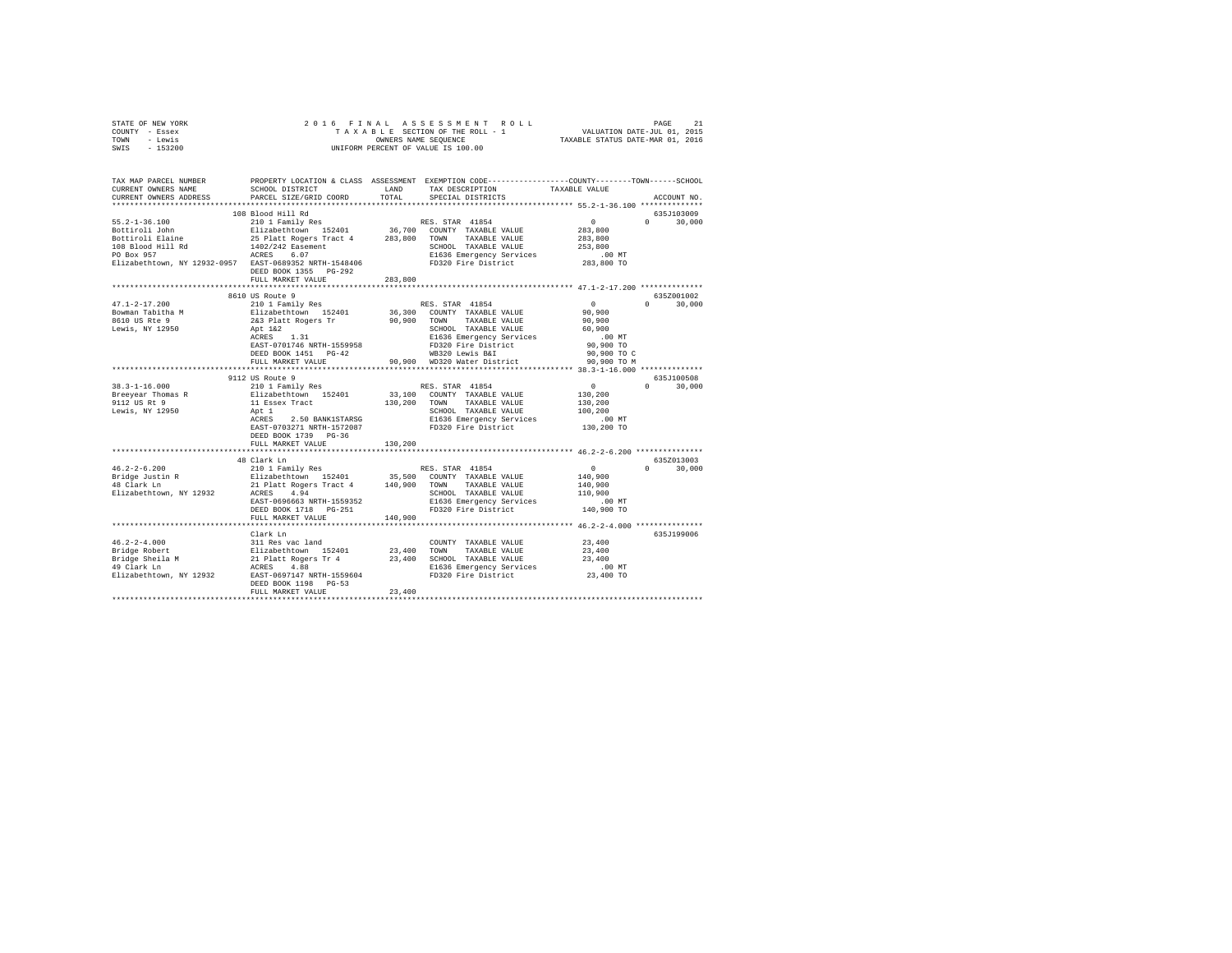| STATE OF NEW YORK | 2016 FINAL ASSESSMENT ROLL         | 22<br>PAGE                       |
|-------------------|------------------------------------|----------------------------------|
| COUNTY - Essex    | TAXABLE SECTION OF THE ROLL - 1    | VALUATION DATE-JUL 01, 2015      |
| TOWN<br>- Lewis   | OWNERS NAME SEOUENCE               | TAXABLE STATUS DATE-MAR 01, 2016 |
| $-153200$<br>SWIS | UNIFORM PERCENT OF VALUE IS 100.00 |                                  |

| TAX MAP PARCEL NUMBER<br>CURRENT OWNERS NAME<br>CURRENT OWNERS ADDRESS                | SCHOOL DISTRICT<br>PARCEL SIZE/GRID COORD                                                  | LAND<br>TOTAL | PROPERTY LOCATION & CLASS ASSESSMENT EXEMPTION CODE----------------COUNTY-------TOWN-----SCHOOL<br>TAX DESCRIPTION TAXABLE VALUE<br>SPECIAL DISTRICTS |                   | ACCOUNT NO.                 |
|---------------------------------------------------------------------------------------|--------------------------------------------------------------------------------------------|---------------|-------------------------------------------------------------------------------------------------------------------------------------------------------|-------------------|-----------------------------|
|                                                                                       | 49 Clark Ln                                                                                |               |                                                                                                                                                       |                   | 635J197002                  |
|                                                                                       |                                                                                            |               |                                                                                                                                                       | $0 \qquad \qquad$ | 30,000<br>$0 \qquad \qquad$ |
|                                                                                       |                                                                                            |               |                                                                                                                                                       | 206,500           |                             |
|                                                                                       |                                                                                            |               |                                                                                                                                                       | 206,500           |                             |
|                                                                                       |                                                                                            |               | SCHOOL TAXABLE VALUE 176,500                                                                                                                          |                   |                             |
|                                                                                       |                                                                                            |               | E1636 Emergency Services                                                                                                                              | .00 MT            |                             |
|                                                                                       | DEED BOOK 1115 PG-327                                                                      |               | FD320 Fire District                                                                                                                                   | $206,500$ TO      |                             |
|                                                                                       | FULL MARKET VALUE                                                                          | 206,500       |                                                                                                                                                       |                   |                             |
|                                                                                       |                                                                                            |               |                                                                                                                                                       |                   |                             |
|                                                                                       | 87 Mason Rd                                                                                |               |                                                                                                                                                       |                   | 635J105203                  |
| $47.2 - 1 - 29.000$                                                                   | 281 Multiple res                                                                           |               | VET WAR CT 41121                                                                                                                                      | 15,000<br>15,000  | $\Omega$                    |
| Brinckmann Richard               Elizabethtown 152401         99,300 SR   STAR  41834 |                                                                                            |               |                                                                                                                                                       | $\sim$ 0          | $\Omega$<br>65,300          |
|                                                                                       |                                                                                            |               |                                                                                                                                                       | 305,500           |                             |
|                                                                                       |                                                                                            |               |                                                                                                                                                       | 305,500           |                             |
| Westport, NY 12993 EAST-0718158 NRTH-1565074                                          |                                                                                            |               | SCHOOL TAXABLE VALUE                                                                                                                                  | 255,200           |                             |
|                                                                                       | DEED BOOK 602<br>PG-175                                                                    |               | E1636 Emergency Services .00 MT                                                                                                                       |                   |                             |
|                                                                                       | FULL MARKET VALUE                                                                          |               | 320,500 FD320 Fire District                                                                                                                           | 320,500 TO        |                             |
|                                                                                       |                                                                                            |               |                                                                                                                                                       |                   |                             |
|                                                                                       | Hulbert Rd                                                                                 |               |                                                                                                                                                       |                   | 635J105202                  |
| $47.2 - 1 - 40.000$                                                                   |                                                                                            |               | COUNTY TAXABLE VALUE                                                                                                                                  | 17,700            |                             |
| Brinckmann Richard                                                                    |                                                                                            |               | TAXABLE VALUE                                                                                                                                         | 17,700            |                             |
| Brinckmann Karen                                                                      | COUNT וMUS22 Rural vac<br>Elizabethtown 152401 17,700 TOWN<br>37 Platt Rogers 17,700 SCHOC |               | SCHOOL TAXABLE VALUE                                                                                                                                  | 17,700            |                             |
| 87 Mason Rd                                                                           | 30ac                                                                                       |               | E1636 Emergency Services .00 MT                                                                                                                       |                   |                             |
| Westport, NY 12993                                                                    | ACRES 26.50                                                                                |               | FD320 Fire District                                                                                                                                   | 17,700 TO         |                             |
|                                                                                       | EAST-0717407 NRTH-1564035                                                                  |               |                                                                                                                                                       |                   |                             |
|                                                                                       | $PG-175$<br>DEED BOOK 602                                                                  |               |                                                                                                                                                       |                   |                             |
|                                                                                       | FULL MARKET VALUE                                                                          | 17,700        |                                                                                                                                                       |                   |                             |
|                                                                                       |                                                                                            |               |                                                                                                                                                       |                   |                             |
|                                                                                       | 8641 US Route 9                                                                            |               |                                                                                                                                                       |                   | 635J100906                  |
| $47.1 - 1 - 29.100$                                                                   | 210 1 Family Res                                                                           |               | COUNTY TAXABLE VALUE                                                                                                                                  | 258,400           |                             |
|                                                                                       |                                                                                            | 41,500        | TOWN TAXABLE VALUE                                                                                                                                    | 258,400           |                             |
|                                                                                       |                                                                                            | 258,400       | SCHOOL TAXABLE VALUE                                                                                                                                  | 258,400           |                             |
| Saratoga Springs, NY 12866 Life Use Wh & Barbara                                      |                                                                                            |               | E1636 Emergency Services                                                                                                                              | .00 MT            |                             |
|                                                                                       | Cornwright By 1177/271                                                                     |               | FD320 Fire District 258,400 TO                                                                                                                        |                   |                             |
|                                                                                       | ACRES<br>6.60                                                                              |               | WB320 Lewis B&I                                                                                                                                       | 258,400 TO C      |                             |
|                                                                                       | EAST-0701496 NRTH-1561101                                                                  |               | WD320 Water District                                                                                                                                  | 258,400 TO M      |                             |
|                                                                                       | DEED BOOK 1177 PG-271                                                                      |               |                                                                                                                                                       |                   |                             |
|                                                                                       | FULL MARKET VALUE                                                                          | 258,400       |                                                                                                                                                       |                   |                             |
|                                                                                       | ***************************                                                                |               |                                                                                                                                                       |                   |                             |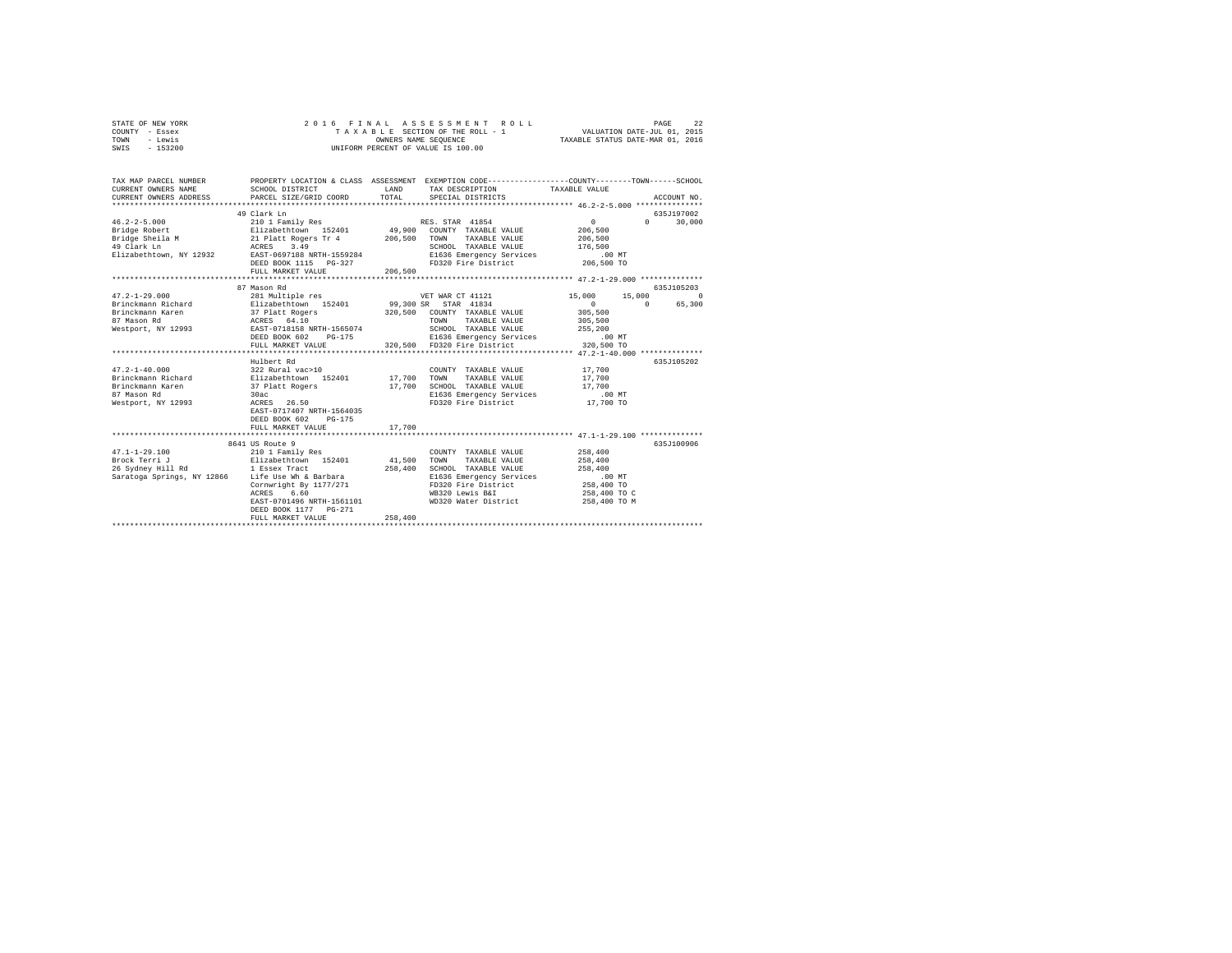| STATE OF NEW YORK | 2016 FINAL ASSESSMENT ROLL         | PAGE                             |
|-------------------|------------------------------------|----------------------------------|
| COUNTY - Essex    | TAXABLE SECTION OF THE ROLL - 1    | VALUATION DATE-JUL 01, 2015      |
| TOWN<br>- Lewis   | OWNERS NAME SEOUENCE               | TAXABLE STATUS DATE-MAR 01, 2016 |
| $-153200$<br>SWIS | UNIFORM PERCENT OF VALUE IS 100.00 |                                  |

| TAX MAP PARCEL NUMBER<br>CURRENT OWNERS NAME<br>CURRENT OWNERS ADDRESS | SCHOOL DISTRICT<br>PARCEL SIZE/GRID COORD                                                                                            | LAND<br>TOTAL               | TAX DESCRIPTION<br>SPECIAL DISTRICTS                                     | PROPERTY LOCATION & CLASS ASSESSMENT EXEMPTION CODE---------------COUNTY-------TOWN-----SCHOOL<br>TAXABLE VALUE<br>ACCOUNT NO. |          |
|------------------------------------------------------------------------|--------------------------------------------------------------------------------------------------------------------------------------|-----------------------------|--------------------------------------------------------------------------|--------------------------------------------------------------------------------------------------------------------------------|----------|
|                                                                        |                                                                                                                                      |                             |                                                                          |                                                                                                                                |          |
|                                                                        | 427 Stowersville Rd                                                                                                                  |                             |                                                                          | 635J101812                                                                                                                     |          |
| $47.1 - 2 - 41.000$                                                    | 210 1 Family Res                                                                                                                     |                             | COUNTY TAXABLE VALUE 73,200                                              |                                                                                                                                |          |
| Bronson Chad S                                                         | Elizabethtown 152401 33,800 TOWN TAXABLE-VALUE<br>1 Essex Tract 73,200 SCHOOL TAXABLE-VALUE<br>ACRES 0.70 - El636 Emergency Services |                             |                                                                          | 73,200                                                                                                                         |          |
| Bronson Shawn D                                                        |                                                                                                                                      |                             | 73,200 SCHOOL TAXABLE VALUE                                              | 73,200                                                                                                                         |          |
| 5 Sonva Way                                                            |                                                                                                                                      |                             |                                                                          | $.00$ MT                                                                                                                       |          |
| Plattsburgh, NY 12901 EAST-0701949 NRTH-1562162                        |                                                                                                                                      |                             | E1636 Emergency Services<br>FD320 Fire District                          | 73,200 TO                                                                                                                      |          |
|                                                                        | DEED BOOK 1716 PG-303                                                                                                                |                             | WB320 Lewis B&I                                                          | 73,200 TO C                                                                                                                    |          |
|                                                                        | FULL MARKET VALUE                                                                                                                    |                             | 73,200 WD320 Water District                                              | 73,200 TO M                                                                                                                    |          |
|                                                                        | **********************                                                                                                               | *************************** |                                                                          | ******************* 47.13-1-3.000 **************                                                                               |          |
|                                                                        | 21 Osawentha Dr                                                                                                                      |                             |                                                                          | 635J101205                                                                                                                     |          |
| $47.13 - 1 - 3.000$                                                    | 210 1 Family Res                                                                                                                     |                             | SR STAR 41834                                                            | 0 65,300<br>$\mathbf{0}$                                                                                                       |          |
| Bronson Corey                                                          |                                                                                                                                      |                             | 35,300 COUNTY TAXABLE VALUE<br>116,300 TOWN TAXABLE VALUE                | $116\,,\,300$                                                                                                                  |          |
| 21 Osawentha Dr                                                        |                                                                                                                                      |                             |                                                                          | 116,300                                                                                                                        |          |
| PO Box 93                                                              | Elizabethtown 152401<br>14 Platt Rogers Tract 4<br>1774/30 L Use to Otis Gra<br>1793/221 L/U to Betty Bro                            |                             | SCHOOL TAXABLE VALUE<br>SCHOOL TAXABLE VALUE<br>E1636 Emergency Services | 51,000                                                                                                                         |          |
| Lewis, NY 12950                                                        |                                                                                                                                      |                             |                                                                          | $.00$ MT                                                                                                                       |          |
|                                                                        | 0.90<br>ACRES                                                                                                                        |                             | FD320 Fire District<br>WB320 Lewis B&I                                   | 116,300 TO<br>116,300 TO C                                                                                                     |          |
|                                                                        | EAST-0700835 NRTH-1560098<br>DEED BOOK 1793 PG-221                                                                                   |                             |                                                                          | 116,300 TO M                                                                                                                   |          |
|                                                                        | FULL MARKET VALUE                                                                                                                    | 116,300                     | WD320 Water District                                                     |                                                                                                                                |          |
|                                                                        |                                                                                                                                      |                             |                                                                          |                                                                                                                                |          |
|                                                                        | 281 Hyde Rd                                                                                                                          |                             |                                                                          | 635J100405                                                                                                                     |          |
|                                                                        |                                                                                                                                      |                             |                                                                          | $\sim$ 0<br>0 65,300                                                                                                           |          |
|                                                                        |                                                                                                                                      |                             |                                                                          | 95,000                                                                                                                         |          |
|                                                                        |                                                                                                                                      |                             |                                                                          | 95,000                                                                                                                         |          |
|                                                                        |                                                                                                                                      |                             | SCHOOL TAXABLE VALUE                                                     | 29,700                                                                                                                         |          |
|                                                                        | EAST-0714896 NRTH-1559457                                                                                                            |                             |                                                                          | $.00$ MT                                                                                                                       |          |
|                                                                        | DEED BOOK 1415 PG-124                                                                                                                |                             | SCHOOL IMANDER WERT<br>E1636 Emergency Services<br>FD320 Fire District   | 95,000 TO                                                                                                                      |          |
|                                                                        | FULL MARKET VALUE                                                                                                                    | 95,000                      |                                                                          |                                                                                                                                |          |
|                                                                        | ***************************                                                                                                          |                             |                                                                          |                                                                                                                                |          |
|                                                                        | 8872 US Route 9                                                                                                                      |                             |                                                                          | 635J103908                                                                                                                     |          |
| $47.1 - 2 - 2.000$                                                     | 270 Mfg housing                                                                                                                      |                             | COUNTY TAXABLE VALUE                                                     | 26,700                                                                                                                         |          |
| Bronson Susan                                                          | Elizabethtown 152401 24,200<br>3 Essex Tract 26,700                                                                                  |                             | TOWN TAXABLE VALUE                                                       | 26,700<br>26,700                                                                                                               |          |
| 168 Brookfield Rd                                                      |                                                                                                                                      |                             | 26,700 SCHOOL TAXABLE VALUE                                              |                                                                                                                                |          |
| Essex, NY 12936                                                        | ACRES 0.40                                                                                                                           |                             | E1636 Emergency Services .00 MT<br>FD320 Fire District 26,700 TO         |                                                                                                                                |          |
|                                                                        | EAST-0701372 NRTH-1566439                                                                                                            |                             |                                                                          |                                                                                                                                |          |
|                                                                        | DEED BOOK 1106 PG-203                                                                                                                |                             |                                                                          |                                                                                                                                |          |
|                                                                        | FULL MARKET VALUE                                                                                                                    | 26,700                      |                                                                          |                                                                                                                                |          |
|                                                                        |                                                                                                                                      |                             |                                                                          |                                                                                                                                |          |
|                                                                        | 8391 US Route 9                                                                                                                      |                             |                                                                          | 635J100414<br>15,000<br>15,000                                                                                                 | $\Omega$ |
|                                                                        |                                                                                                                                      |                             |                                                                          | 194,300                                                                                                                        |          |
|                                                                        |                                                                                                                                      |                             |                                                                          | 194,300                                                                                                                        |          |
|                                                                        |                                                                                                                                      |                             | SCHOOL TAXABLE VALUE                                                     | 209,300                                                                                                                        |          |
|                                                                        |                                                                                                                                      |                             |                                                                          |                                                                                                                                |          |
|                                                                        |                                                                                                                                      |                             | E1636 Emergency Services 6 00 MT<br>FD320 Fire District 209,300 TO       |                                                                                                                                |          |
|                                                                        |                                                                                                                                      |                             |                                                                          |                                                                                                                                |          |
|                                                                        |                                                                                                                                      |                             |                                                                          |                                                                                                                                |          |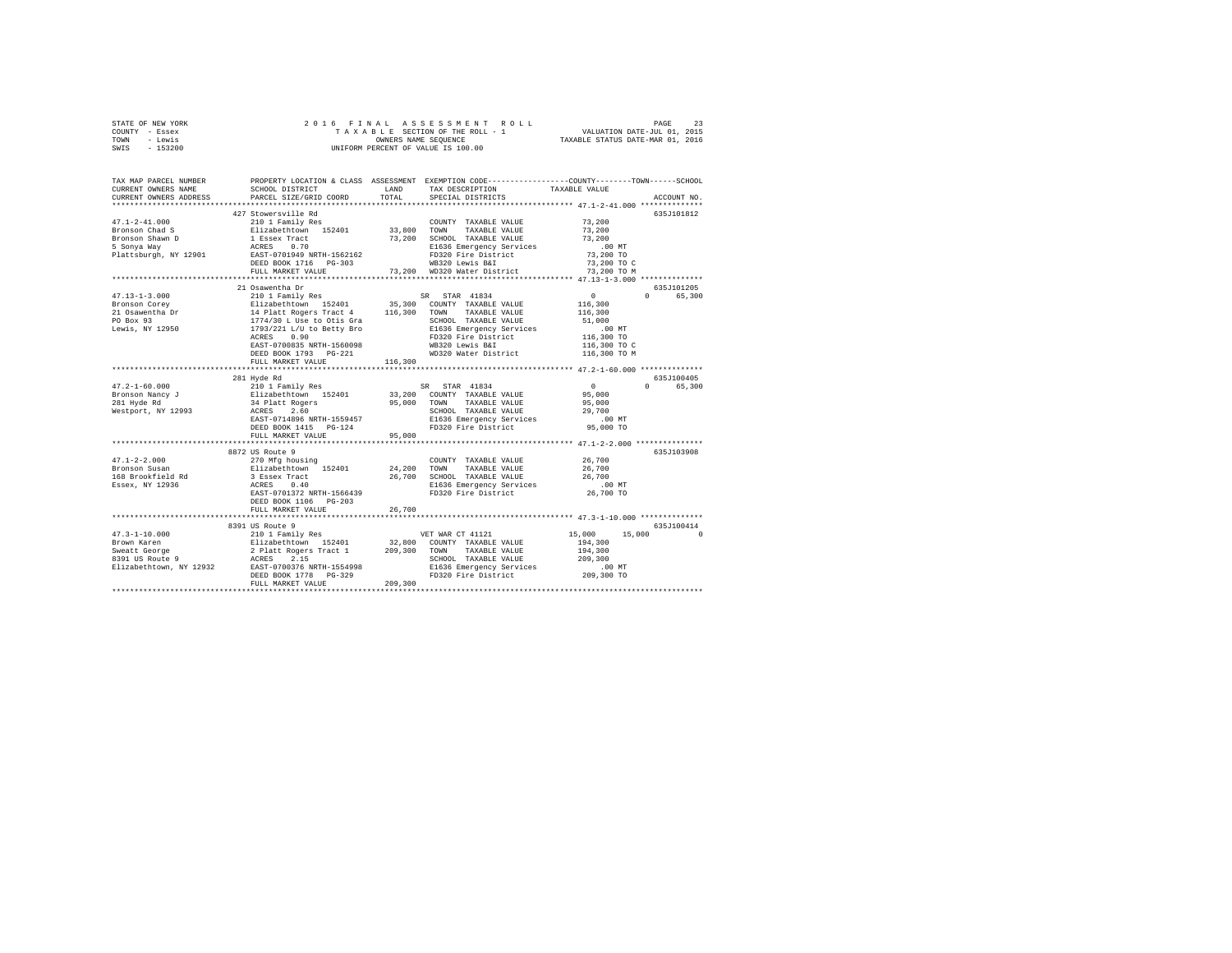| STATE OF NEW YORK | 2016 FINAL ASSESSMENT ROLL         | 2.4<br>PAGE                      |
|-------------------|------------------------------------|----------------------------------|
| COUNTY - Essex    | TAXABLE SECTION OF THE ROLL - 1    | VALUATION DATE-JUL 01, 2015      |
| TOWN<br>- Lewis   | OWNERS NAME SEOUENCE               | TAXABLE STATUS DATE-MAR 01, 2016 |
| $-153200$<br>SWIS | UNIFORM PERCENT OF VALUE IS 100.00 |                                  |

| TAX MAP PARCEL NUMBER<br>CURRENT OWNERS NAME<br>CURRENT OWNERS ADDRESS | SCHOOL DISTRICT<br>PARCEL SIZE/GRID COORD                                                                                                                                                                                                                                          | TOTAL   | PROPERTY LOCATION & CLASS ASSESSMENT EXEMPTION CODE----------------COUNTY-------TOWN-----SCHOOL<br>LAND TAX DESCRIPTION<br>SPECIAL DISTRICTS | TAXABLE VALUE                                               | ACCOUNT NO.                     |
|------------------------------------------------------------------------|------------------------------------------------------------------------------------------------------------------------------------------------------------------------------------------------------------------------------------------------------------------------------------|---------|----------------------------------------------------------------------------------------------------------------------------------------------|-------------------------------------------------------------|---------------------------------|
|                                                                        | Fox Run Rd                                                                                                                                                                                                                                                                         |         | COUNTY TAXABLE VALUE 42.500<br>E1636 Emergency Services<br>FD320 Fire District 22,500 TO                                                     | 22,500<br>22,500<br>$.00$ MT                                | 635J102906                      |
|                                                                        | FULL MARKET VALUE<br>**************************                                                                                                                                                                                                                                    | 22,500  |                                                                                                                                              |                                                             |                                 |
|                                                                        | EAST-0700863 NRTH-1558875<br>DEED BOOK 1570 PG-74<br>FULL MARKET VALUE                                                                                                                                                                                                             | 71,000  | E1636 Emergency Services<br>FD320 Fire District<br>WB320 Lewis B&I 71,000 TO C<br>WD320 Water District 71,000 TO M                           | 71,000<br>71,000<br>71,000<br>$.00$ MT<br>71,000 TO         | 635J105114                      |
| $37. - 2 - 47.000$<br>Brown Ronald R<br>PO Box 14<br>Lewis, NY 12950   | Seventy Ln<br>COUNTY TAXABLE VALUE<br>2114 Rural vac<10<br>214 Rural vac<10<br>400 TOMN TAXABLE VALUE<br>4 South Tract Stowers Sur<br>1762/129 Release Est Tx L<br>21636 Emergency Services<br>ACRES 0.17<br>EAST-0689478 NRTH-1570565<br>DEED BOOK 889 PG-45<br>FULL MARKET VALUE | 400     | FD320 Fire District                                                                                                                          | 400<br>400<br>400<br>.00MT<br>400 TO                        | 635J105301                      |
| Elizabethtown, NY 12932                                                | 384 Fox Run Rd<br>ACRES 6.97 BANK DFCU<br>EAST-0694334 NRTH-1548610<br>DEED BOOK 1627 PG-18<br>FULL MARKET VALUE                                                                                                                                                                   | 113,200 | SCHOOL TAXABLE VALUE 183,200<br>E1636 Emergency Services 183,200<br>FD320 Fire District 113,200 TO                                           | $\sim$ 0                                                    | 635J199007<br>$0 \t 30,000$     |
|                                                                        | 122 Cutting Rd                                                                                                                                                                                                                                                                     |         | TOWN TAXABLE VALUE                                                                                                                           | 15,000 15,000<br>$\sim$ 0<br>$\sim$ 0<br>136,600<br>136,600 | 635J186006<br>$\circ$<br>30,000 |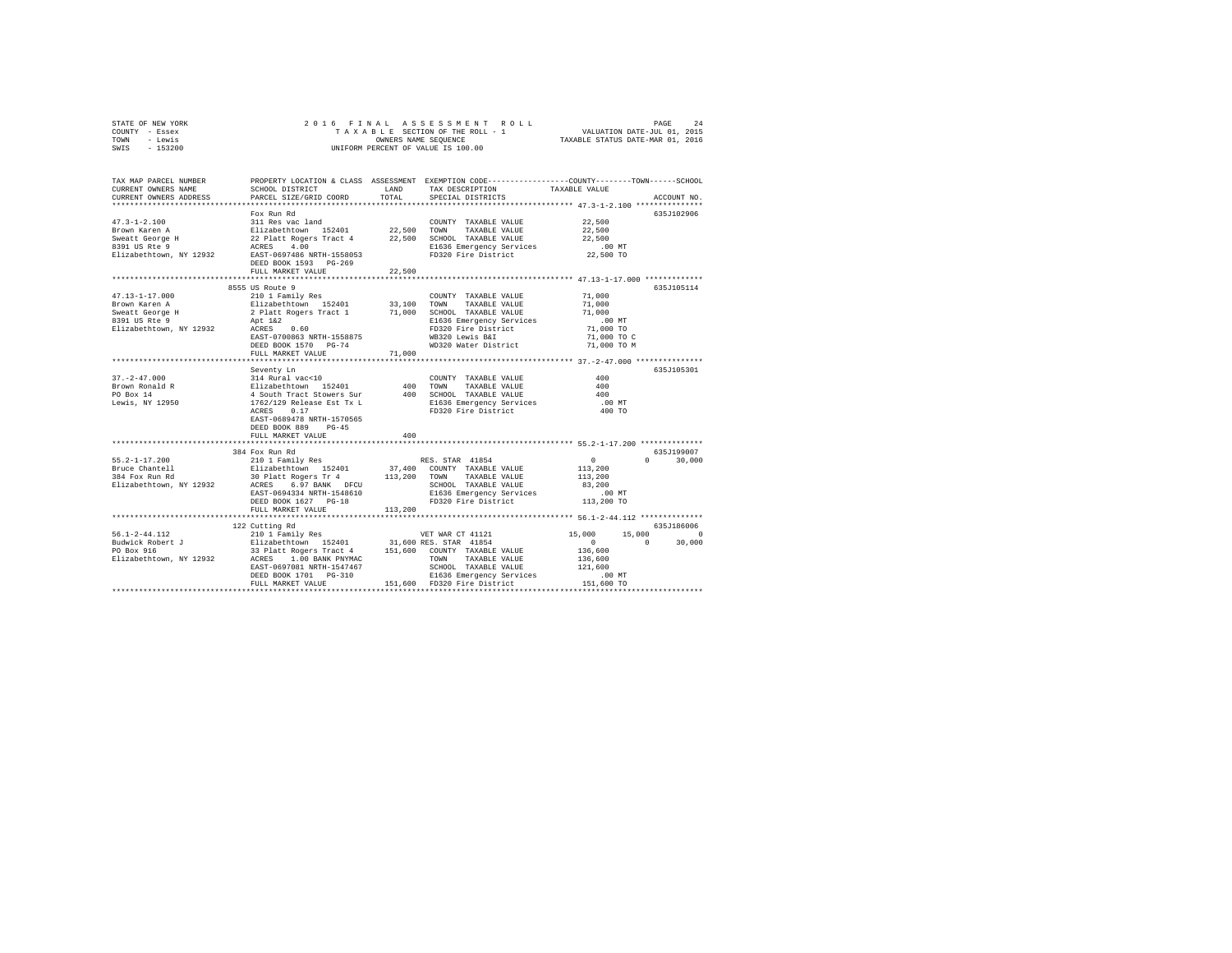|                | STATE OF NEW YORK |  |  |  |  |                                    |  | 2016 FINAL ASSESSMENT ROLL |                                  | PAGE | 25 |
|----------------|-------------------|--|--|--|--|------------------------------------|--|----------------------------|----------------------------------|------|----|
| COUNTY - Essex |                   |  |  |  |  | TAXABLE SECTION OF THE ROLL - 1    |  |                            | VALUATION DATE-JUL 01, 2015      |      |    |
| TOWN           | - Lewis           |  |  |  |  | OWNERS NAME SEOUENCE               |  |                            | TAXABLE STATUS DATE-MAR 01, 2016 |      |    |
| SWIS           | - 153200          |  |  |  |  | UNIFORM PERCENT OF VALUE IS 100.00 |  |                            |                                  |      |    |

| TAX MAP PARCEL NUMBER                               |                           |         | PROPERTY LOCATION & CLASS ASSESSMENT EXEMPTION CODE---------------COUNTY-------TOWN-----SCHOOL |                                              |                    |
|-----------------------------------------------------|---------------------------|---------|------------------------------------------------------------------------------------------------|----------------------------------------------|--------------------|
| CURRENT OWNERS NAME                                 | SCHOOL DISTRICT           | LAND    | TAX DESCRIPTION                                                                                | TAXABLE VALUE                                |                    |
| CURRENT OWNERS ADDRESS                              | PARCEL SIZE/GRID COORD    |         | TOTAL SPECIAL DISTRICTS                                                                        |                                              | ACCOUNT NO.        |
|                                                     |                           |         |                                                                                                |                                              |                    |
|                                                     | 150 Muzzy Rd              |         |                                                                                                |                                              | 635J196002         |
| $47.1 - 1 - 47.130$                                 |                           |         |                                                                                                | $\sim$ 0                                     | $\Omega$<br>30,000 |
|                                                     |                           |         |                                                                                                | 197,300                                      |                    |
| 47.1-1-47.1.1.<br>Burdo Stephen E<br>-- ******** Rd |                           |         |                                                                                                | 197,300                                      |                    |
| Elizabethtown, NY 12932                             |                           |         |                                                                                                | 167,300                                      |                    |
|                                                     | EAST-0698049 NRTH-1562337 |         | E1636 Emergency Services                                                                       | .00 MT                                       |                    |
|                                                     | DEED BOOK 1305 PG-75      |         | FD320 Fire District                                                                            | 197,300 TO                                   |                    |
|                                                     | FULL MARKET VALUE         | 197,300 |                                                                                                |                                              |                    |
|                                                     |                           |         | **********************************                                                             | **************** 38.4-1-22.300 ************* |                    |
|                                                     | Moss Rd                   |         |                                                                                                |                                              | 635Z000020         |
| $38.4 - 1 - 22.300$                                 | 314 Rural vac<10          |         | COUNTY TAXABLE VALUE                                                                           | 17,300                                       |                    |
| Burke Blanche C                                     |                           |         | TAXABLE VALUE                                                                                  | 17,300                                       |                    |
| Deerhead Corners                                    |                           |         | 17,300 SCHOOL TAXABLE VALUE                                                                    | 17,300                                       |                    |
| 9503 US Rte 9                                       |                           |         | E1636 Emergency Services<br>FD320 Fire District 17,300 TO                                      |                                              |                    |
| Lewis, NY 12950                                     |                           |         |                                                                                                |                                              |                    |
|                                                     | EAST-0713191 NRTH-1572607 |         |                                                                                                |                                              |                    |
|                                                     | DEED BOOK 1307 PG-95      |         |                                                                                                |                                              |                    |
|                                                     | FULL MARKET VALUE         | 17,300  |                                                                                                |                                              |                    |
|                                                     | ************************  |         |                                                                                                | **************** 38.4-1-32.200 ************* |                    |
|                                                     | Moss Rd                   |         |                                                                                                |                                              | 635Z002008         |
|                                                     |                           |         |                                                                                                | 39,300                                       |                    |
|                                                     |                           |         |                                                                                                |                                              |                    |
|                                                     |                           |         |                                                                                                |                                              |                    |
|                                                     |                           |         | E1636 Emergency Services .00 MT<br>FD320 Fire District 39,300 TO                               |                                              |                    |
|                                                     |                           |         |                                                                                                |                                              |                    |
| Lewis, NY 12950                                     | DEED BOOK 1307 PG-72      |         |                                                                                                |                                              |                    |
|                                                     | FULL MARKET VALUE         | 39,300  |                                                                                                |                                              |                    |
|                                                     | **********************    |         |                                                                                                | ************ 38.3-1-13.100 ************      |                    |
|                                                     | 9084 US Route 9           |         |                                                                                                |                                              | 635J100413         |
|                                                     |                           |         |                                                                                                |                                              |                    |
|                                                     |                           |         |                                                                                                |                                              |                    |
|                                                     |                           |         |                                                                                                |                                              |                    |
|                                                     |                           |         |                                                                                                |                                              |                    |
|                                                     |                           |         |                                                                                                |                                              |                    |
|                                                     | DEED BOOK 1247 PG-162     |         |                                                                                                |                                              |                    |
|                                                     | FULL MARKET VALUE         | 24,500  |                                                                                                |                                              |                    |
|                                                     |                           |         |                                                                                                |                                              |                    |
|                                                     | 163 Denton Rd             |         |                                                                                                |                                              | 635J100506         |
|                                                     |                           |         |                                                                                                | 118,800                                      |                    |
|                                                     |                           |         | TAXABLE VALUE                                                                                  | 118,800                                      |                    |
|                                                     |                           |         |                                                                                                | 118,800                                      |                    |
|                                                     |                           |         | E1636 Emergency Services                                                                       | 00 MT.<br>118,800 TO                         |                    |
|                                                     |                           |         | FD320 Fire District                                                                            |                                              |                    |
|                                                     |                           |         |                                                                                                |                                              |                    |
|                                                     | FULL MARKET VALUE         | 118,800 |                                                                                                |                                              |                    |
|                                                     |                           |         |                                                                                                |                                              |                    |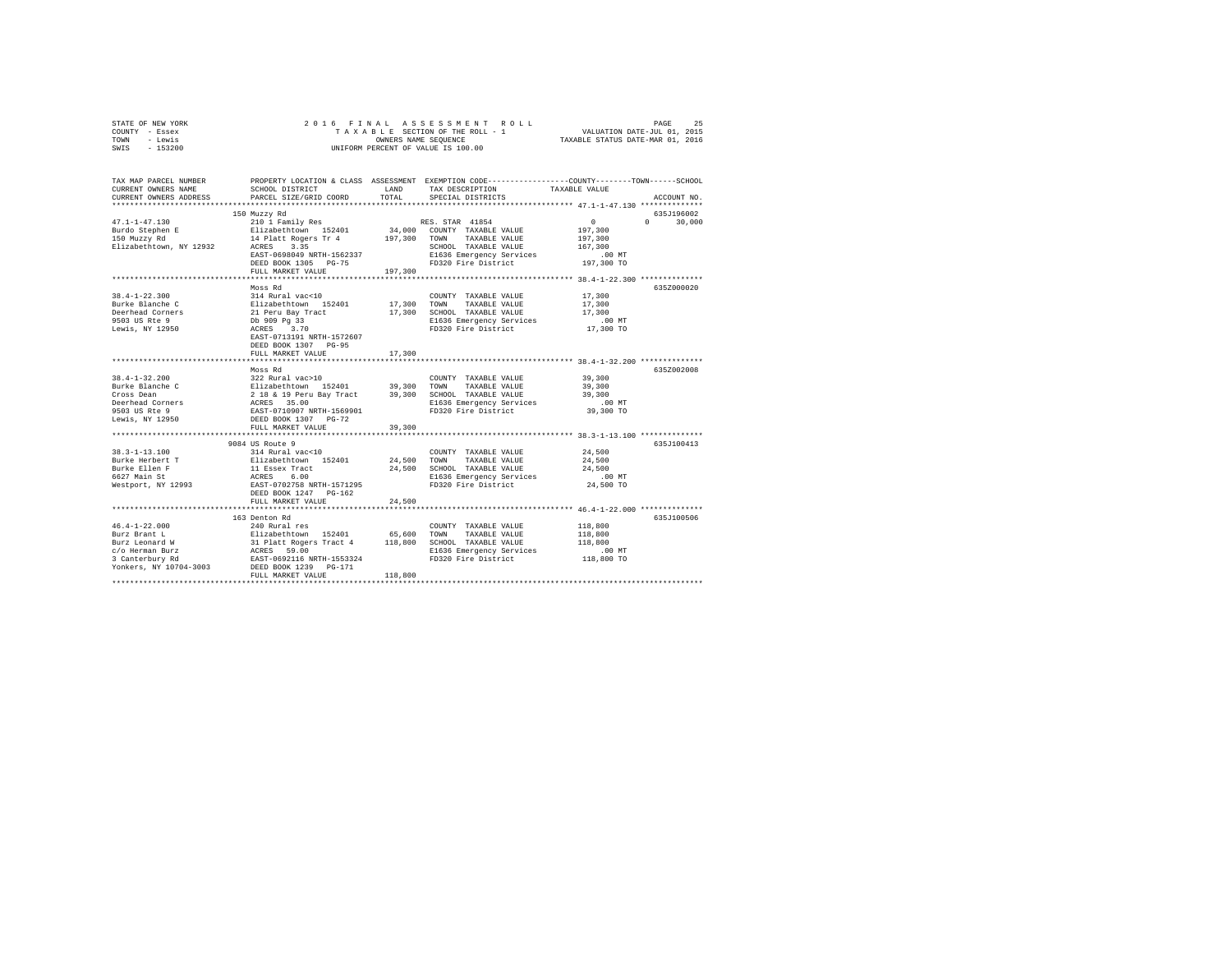| STATE OF NEW YORK | 2016 FINAL ASSESSMENT ROLL         | 26<br>PAGE                       |
|-------------------|------------------------------------|----------------------------------|
| COUNTY - Essex    | TAXABLE SECTION OF THE ROLL - 1    | VALUATION DATE-JUL 01, 2015      |
| TOWN<br>- Lewis   | OWNERS NAME SEOUENCE               | TAXABLE STATUS DATE-MAR 01, 2016 |
| $-153200$<br>SWIS | UNIFORM PERCENT OF VALUE IS 100.00 |                                  |

| TAX MAP PARCEL NUMBER<br>CURRENT OWNERS NAME<br>CURRENT OWNERS ADDRESS | SCHOOL DISTRICT<br>PARCEL SIZE/GRID COORD                                                            | LAND<br>TOTAL. | PROPERTY LOCATION & CLASS ASSESSMENT EXEMPTION CODE---------------COUNTY-------TOWN-----SCHOOL<br>TAX DESCRIPTION<br>SPECIAL DISTRICTS | TAXABLE VALUE                                                   | ACCOUNT NO. |
|------------------------------------------------------------------------|------------------------------------------------------------------------------------------------------|----------------|----------------------------------------------------------------------------------------------------------------------------------------|-----------------------------------------------------------------|-------------|
|                                                                        |                                                                                                      |                |                                                                                                                                        |                                                                 |             |
|                                                                        | Denton Rd                                                                                            |                |                                                                                                                                        |                                                                 | 635J105204  |
| $46.4 - 1 - 23.000$                                                    | 910 Priv forest                                                                                      |                | COUNTY TAXABLE VALUE                                                                                                                   | 30,000                                                          |             |
| Burz Brant L                                                           | Elizabethtown 152401                                                                                 |                | 30,000 TOWN<br>TAXABLE VALUE                                                                                                           | 30,000                                                          |             |
| Burz Leonard W                                                         | 11 Platt Rogers Tract 4 30,000 SCHOOL TAXABLE VALUE<br>ACRES 50.00 RAKER SERIES ACRES                |                |                                                                                                                                        | 30,000                                                          |             |
| c/o Herman Burz                                                        |                                                                                                      |                | E1636 Emergency Services                                                                                                               | $.00$ MT                                                        |             |
| 3 Canterbury Rd                                                        | EAST-0692064 NRTH-1554171<br>DEED BOOK 1239 - DO 105                                                 |                | FD320 Fire District                                                                                                                    | 30,000 TO                                                       |             |
| Yonkers, NY 10704-3003                                                 |                                                                                                      |                |                                                                                                                                        |                                                                 |             |
|                                                                        | FULL MARKET VALUE                                                                                    | 30,000         |                                                                                                                                        |                                                                 |             |
|                                                                        |                                                                                                      |                |                                                                                                                                        | ********************************* 47.13-4-12.000 ************** |             |
|                                                                        | 8 Osawentha Dr                                                                                       |                |                                                                                                                                        |                                                                 | 635J105315  |
| $47.13 - 4 - 12.000$                                                   | 270 Mfg housing                                                                                      |                | SR STAR 41834                                                                                                                          | $\Omega$<br>$\Omega$                                            | 32,500      |
| Calkins Betty                                                          | Elizabethtown 152401                                                                                 |                | 29,500 COUNTY TAXABLE VALUE                                                                                                            | 32,500                                                          |             |
| 8 Osawentha Dr                                                         | $22$ plt Rogers $1762/45$ eas $32,500$ TOWN TAXABLE VALUE $1334/65$ Life use to SCHOOL TAXABLE VALUE |                |                                                                                                                                        | 32,500                                                          |             |
| PO Box 100                                                             |                                                                                                      |                | SCHOOL TAXABLE VALUE                                                                                                                   | $\sim$ 0                                                        |             |
| Lewis, NY 12950                                                        | Marie Whittemore                                                                                     |                | E1636 Emergency Services                                                                                                               | $.00$ MT                                                        |             |
|                                                                        | ACRES<br>0.30                                                                                        |                | FD320 Fire District                                                                                                                    | 32,500 TO                                                       |             |
|                                                                        | EAST-0701165 NRTH-1559963                                                                            |                | WB320 Lewis B&I                                                                                                                        | 32,500 TO C                                                     |             |
|                                                                        | DEED BOOK 1334 PG-65                                                                                 |                | WD320 Water District                                                                                                                   | 32,500 TO M                                                     |             |
|                                                                        | FULL MARKET VALUE                                                                                    | 32,500         |                                                                                                                                        |                                                                 |             |
|                                                                        |                                                                                                      |                |                                                                                                                                        | ************************ 47.3-2-10.200 ***********              |             |
|                                                                        | 1213 County Route 10                                                                                 |                |                                                                                                                                        |                                                                 | 635J189017  |
| $47.3 - 2 - 10.200$                                                    | 210 1 Family Res                                                                                     |                | COUNTY TAXABLE VALUE                                                                                                                   | 55,200                                                          |             |
| Canabush Rock                                                          | Elizabethtown 152401                                                                                 | 27,800 TOWN    | TAXABLE VALUE                                                                                                                          | 55,200                                                          |             |
| c/o Ashli Canabush                                                     | 6 Platt Rogers Tr 1                                                                                  |                | 55,200 SCHOOL TAXABLE VALUE                                                                                                            | 55,200                                                          |             |
| 5 Hope St                                                              | ACRES 6.60                                                                                           |                | E1636 Emergency Services                                                                                                               | $.00$ MT                                                        |             |
| Lisbon Falls, ME 04252                                                 | EAST-0707694 NRTH-1557512                                                                            |                | FD320 Fire District                                                                                                                    | 55,200 TO                                                       |             |
|                                                                        | DEED BOOK 1048 PG-231                                                                                |                |                                                                                                                                        |                                                                 |             |
|                                                                        | FULL MARKET VALUE                                                                                    | 55,200         |                                                                                                                                        |                                                                 |             |
|                                                                        |                                                                                                      |                |                                                                                                                                        |                                                                 |             |
|                                                                        | 9581 US Route 9                                                                                      |                |                                                                                                                                        |                                                                 | 635J177009  |
| $38.1 - 1 - 13.000$                                                    | 240 Rural res                                                                                        |                | RES. STAR 41854                                                                                                                        | $\Omega$<br>$\Omega$                                            | 30,000      |
| Canavan Daniel S                                                       | Elizabethtown 152401                                                                                 | 44,300         | COUNTY TAXABLE VALUE                                                                                                                   | 205,900                                                         |             |
| Smith Lanita L                                                         | 19 33 Essex Tract                                                                                    |                | 205,900 TOWN<br>TAXABLE VALUE                                                                                                          | 205,900                                                         |             |
| PO Box 804                                                             | Peru Bay Tract                                                                                       |                | SCHOOL TAXABLE VALUE                                                                                                                   | 175,900                                                         |             |
| Elizabethtown, NY 12932                                                | ACRES 19.00                                                                                          |                | E1636 Emergency Services                                                                                                               | .00 MT                                                          |             |
|                                                                        | EAST-0705801 NRTH-1582621                                                                            |                | FD320 Fire District                                                                                                                    | 205,900 TO                                                      |             |
|                                                                        | DEED BOOK 1723 PG-324                                                                                |                |                                                                                                                                        |                                                                 |             |
|                                                                        | FULL MARKET VALUE                                                                                    | 205,900        |                                                                                                                                        |                                                                 |             |
|                                                                        | *************************                                                                            |                |                                                                                                                                        |                                                                 |             |
|                                                                        | 270 Wells Hill Rd                                                                                    |                |                                                                                                                                        |                                                                 | 635J101306  |
| $47.1 - 1 - 46.000$                                                    | 210 1 Family Res                                                                                     |                | COUNTY TAXABLE VALUE                                                                                                                   | 156,000                                                         |             |
| Canavan Lanita                                                         | Elizabethtown 152401                                                                                 | 31,600         | TOWN<br>TAXABLE VALUE                                                                                                                  | 156,000                                                         |             |
| PO Box 804                                                             | 14 Platt Rogers Tract 4 156,000 SCHOOL TAXABLE VALUE                                                 |                |                                                                                                                                        | 156,000                                                         |             |
| Elizabethtown, NY 12932                                                | ACRES<br>1.00                                                                                        |                | E1636 Emergency Services                                                                                                               | .00MT                                                           |             |
|                                                                        | EAST-0698200 NRTH-1562744                                                                            |                | FD320 Fire District                                                                                                                    | 156,000 TO                                                      |             |
|                                                                        | DEED BOOK 1157 PG-320                                                                                |                |                                                                                                                                        |                                                                 |             |
|                                                                        | FULL MARKET VALUE                                                                                    | 156,000        |                                                                                                                                        |                                                                 |             |
|                                                                        |                                                                                                      |                |                                                                                                                                        |                                                                 |             |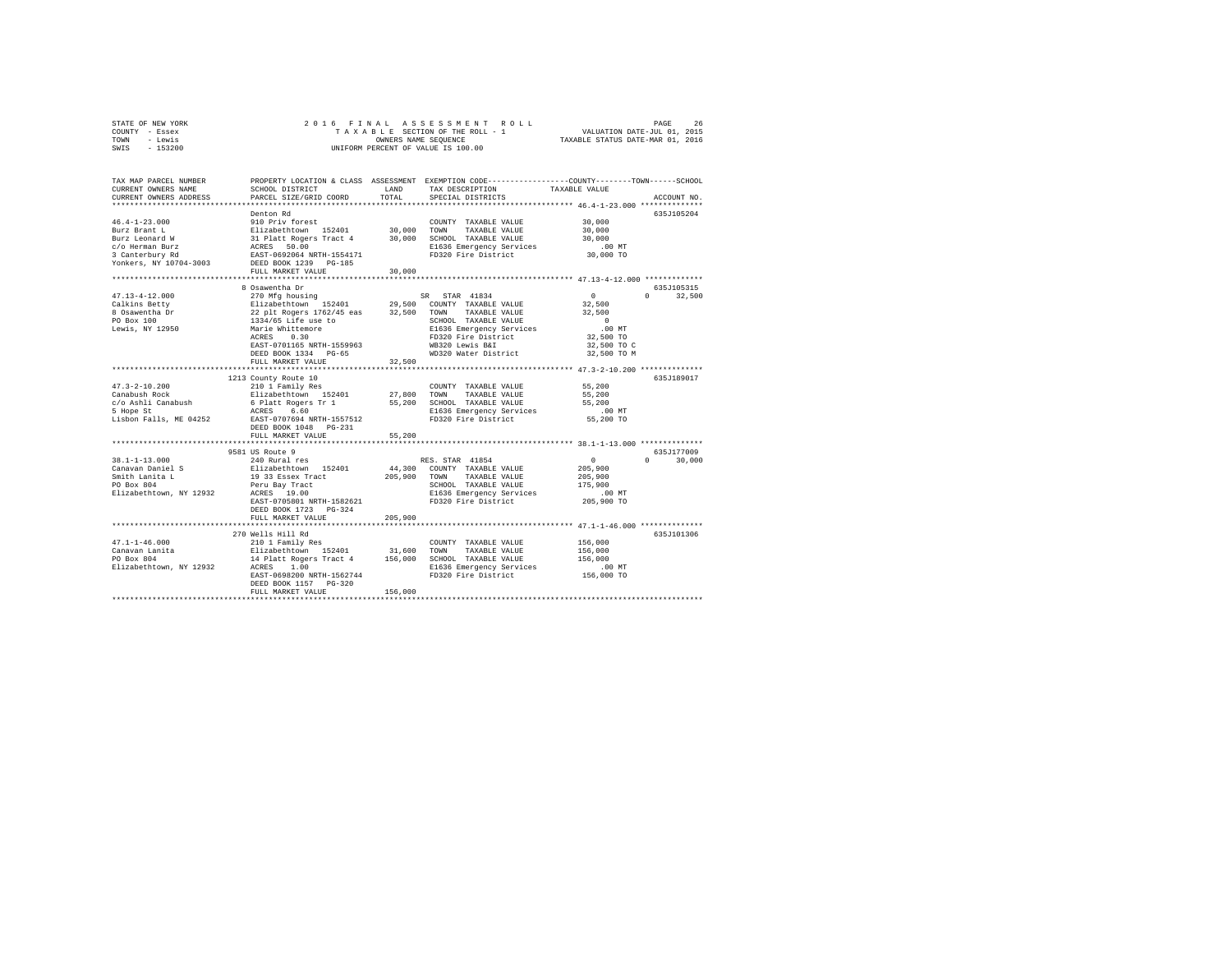| STATE OF NEW YORK                                            | 2016 FINAL<br>ASSESSMENT ROLL<br>PAGE<br>27                  |                                                                 |                                                                                                |               |                                 |  |  |  |
|--------------------------------------------------------------|--------------------------------------------------------------|-----------------------------------------------------------------|------------------------------------------------------------------------------------------------|---------------|---------------------------------|--|--|--|
| COUNTY - Essex                                               | TAXABLE SECTION OF THE ROLL - 1                              | VALUATION DATE-JUL 01, 2015<br>TAXABLE STATUS DATE-MAR 01, 2016 |                                                                                                |               |                                 |  |  |  |
| - Lewis<br>TOWN                                              |                                                              |                                                                 |                                                                                                |               |                                 |  |  |  |
| SWIS<br>$-153200$                                            | UNIFORM PERCENT OF VALUE IS 100.00                           |                                                                 |                                                                                                |               |                                 |  |  |  |
|                                                              |                                                              |                                                                 |                                                                                                |               |                                 |  |  |  |
|                                                              |                                                              |                                                                 |                                                                                                |               |                                 |  |  |  |
|                                                              |                                                              |                                                                 |                                                                                                |               |                                 |  |  |  |
| TAX MAP PARCEL NUMBER                                        |                                                              |                                                                 | PROPERTY LOCATION & CLASS ASSESSMENT EXEMPTION CODE---------------COUNTY-------TOWN-----SCHOOL |               |                                 |  |  |  |
| CURRENT OWNERS NAME                                          | SCHOOL DISTRICT                                              | LAND                                                            | TAX DESCRIPTION                                                                                | TAXABLE VALUE |                                 |  |  |  |
| CURRENT OWNERS ADDRESS                                       | PARCEL SIZE/GRID COORD                                       | TOTAL                                                           | SPECIAL DISTRICTS                                                                              |               | ACCOUNT NO.                     |  |  |  |
|                                                              |                                                              |                                                                 |                                                                                                |               |                                 |  |  |  |
|                                                              | 8565 US Route 9                                              |                                                                 |                                                                                                |               | 635J100213                      |  |  |  |
| $47.13 - 1 - 14.000$                                         | 482 Det row bldg                                             |                                                                 | COUNTY TAXABLE VALUE                                                                           | 88,000        |                                 |  |  |  |
| Candido Michael                                              |                                                              |                                                                 | TOWN<br>TAXABLE VALUE                                                                          | 88,000        |                                 |  |  |  |
|                                                              | Elizabethtown 152401 30,600<br>2 Platt Rogers Tract 1 88,000 | 30,600                                                          |                                                                                                |               |                                 |  |  |  |
| Candido Kim M                                                |                                                              |                                                                 | SCHOOL TAXABLE VALUE                                                                           | 88,000        |                                 |  |  |  |
| PO Box 468<br>Lewis, NY 12950                                | 1.5ac<br>ACRES 1.25<br>EAST-0700831 NRTH-1559210             |                                                                 | E1636 Emergency Services                                                                       | .00MT         |                                 |  |  |  |
|                                                              |                                                              |                                                                 | FD320 Fire District                                                                            | 88,000 TO     |                                 |  |  |  |
|                                                              |                                                              |                                                                 | WB320 Lewis B&I                                                                                | 88,000 TO C   |                                 |  |  |  |
|                                                              | DEED BOOK 1299 PG-17                                         |                                                                 | WD320 Water District                                                                           | 88,000 TO M   |                                 |  |  |  |
|                                                              | FULL MARKET VALUE                                            | 88,000                                                          |                                                                                                |               |                                 |  |  |  |
|                                                              |                                                              |                                                                 |                                                                                                |               |                                 |  |  |  |
|                                                              | 593 Roscoe Rd                                                |                                                                 |                                                                                                |               | 635J199005                      |  |  |  |
| $55.2 - 2 - 5.000$                                           | 240 Rural res                                                |                                                                 | RES. STAR 41854                                                                                | 0             | 30,000<br>$\Omega$ and $\Omega$ |  |  |  |
| Cannamela David A                                            | Elizabethtown 152401                                         |                                                                 | 56,900 COUNTY TAXABLE VALUE                                                                    | 223,500       |                                 |  |  |  |
|                                                              |                                                              |                                                                 |                                                                                                |               |                                 |  |  |  |
| Cannamela Patricia A                                         | 30 Platt Rogers Tr 4 223,500 TOWN                            |                                                                 | TAXABLE VALUE                                                                                  | 223,500       |                                 |  |  |  |
| 593 Roscoe Rd                                                | ACRES 12.87                                                  |                                                                 | SCHOOL TAXABLE VALUE                                                                           | 193,500       |                                 |  |  |  |
| Elizabethtown, NY 12932                                      | EAST-0693292 NRTH-1547583                                    |                                                                 | E1636 Emergency Services                                                                       | .00 MT        |                                 |  |  |  |
|                                                              | DEED BOOK 1189 PG-50                                         |                                                                 | FD320 Fire District                                                                            | 223,500 TO    |                                 |  |  |  |
|                                                              | FULL MARKET VALUE                                            | 223,500                                                         |                                                                                                |               |                                 |  |  |  |
|                                                              |                                                              |                                                                 |                                                                                                |               |                                 |  |  |  |
|                                                              | 29 Cutting Rd                                                |                                                                 |                                                                                                |               | 635J191008                      |  |  |  |
| $55.2 - 1 - 19.220$                                          | 210 1 Family Res                                             |                                                                 | COUNTY TAXABLE VALUE                                                                           | 84,700        |                                 |  |  |  |
| Carlough Jerry D                                             | Elizabethtown 152401                                         | 33,500                                                          | TAXABLE VALUE<br>TOWN                                                                          | 84,700        |                                 |  |  |  |
|                                                              | 30 Platt Rogers Tr 4                                         |                                                                 | 84,700 SCHOOL TAXABLE VALUE                                                                    | 84,700        |                                 |  |  |  |
| Carlough Lynnann<br>4 Dorsman Dr                             | ACRES 2.89                                                   |                                                                 | E1636 Emergency Services                                                                       | $.00$ MT      |                                 |  |  |  |
| Clifton Park, NY 12065                                       | EAST-0694912 NRTH-1548170                                    |                                                                 | FD320 Fire District                                                                            | 84,700 TO     |                                 |  |  |  |
|                                                              | DEED BOOK 974 PG-232                                         |                                                                 |                                                                                                |               |                                 |  |  |  |
|                                                              |                                                              |                                                                 |                                                                                                |               |                                 |  |  |  |
|                                                              | FULL MARKET VALUE                                            | 84,700                                                          |                                                                                                |               |                                 |  |  |  |
|                                                              |                                                              |                                                                 |                                                                                                |               |                                 |  |  |  |
|                                                              | 8530 US Route 9                                              |                                                                 |                                                                                                |               | 635J103102                      |  |  |  |
| $47.13 - 2 - 30.031$                                         | 210 1 Family Res                                             |                                                                 | COUNTY TAXABLE VALUE                                                                           | 99,400        |                                 |  |  |  |
| Carson Kevin J                                               | Elizabethtown 152401                                         | 36,200                                                          | TOWN<br>TAXABLE VALUE                                                                          | 99,400        |                                 |  |  |  |
| 49 Greenough Rd                                              |                                                              |                                                                 | 99,400 SCHOOL TAXABLE VALUE                                                                    | 99,400        |                                 |  |  |  |
| North Hudson, NY 12855                                       |                                                              |                                                                 | E1636 Emergency Services                                                                       | $.00$ MT      |                                 |  |  |  |
|                                                              |                                                              |                                                                 | FD320 Fire District                                                                            | 99,400 TO     |                                 |  |  |  |
|                                                              | DEED BOOK 1294 PG-198                                        |                                                                 | WB320 Lewis B&I                                                                                | 99,400 TO C   |                                 |  |  |  |
|                                                              | FULL MARKET VALUE                                            |                                                                 | 99,400 WD320 Water District                                                                    | 99,400 TO M   |                                 |  |  |  |
|                                                              |                                                              |                                                                 |                                                                                                |               |                                 |  |  |  |
|                                                              | 41 Hulbert Rd                                                |                                                                 |                                                                                                |               | 635Z005001                      |  |  |  |
|                                                              |                                                              |                                                                 |                                                                                                |               |                                 |  |  |  |
| $47.2 - 1 - 58.120$                                          | 210 1 Family Res                                             |                                                                 | RES. STAR 41854                                                                                | $\sim$ 0      | $0 \t 30.000$                   |  |  |  |
| Cassavaugh Andrew J                                          | Elizabethtown 152401                                         |                                                                 | 34.700 COUNTY TAXABLE VALUE                                                                    | 158,000       |                                 |  |  |  |
|                                                              | 36 Platt Rogers                                              | 158,000                                                         | TOWN TAXABLE VALUE                                                                             | 158,000       |                                 |  |  |  |
|                                                              | ACRES 4.14                                                   |                                                                 | SCHOOL TAXABLE VALUE                                                                           | 128,000       |                                 |  |  |  |
| Cassavaugh Jennifer L<br>41 Hulbert Rd<br>Westport, NY 12993 | EAST-0713170 NRTH-1563320                                    |                                                                 | E1636 Emergency Services                                                                       | $.00$ MT      |                                 |  |  |  |
|                                                              | DEED BOOK 1404 PG-145                                        |                                                                 | FD320 Fire District                                                                            | 158,000 TO    |                                 |  |  |  |
|                                                              | FULL MARKET VALUE                                            | 158,000                                                         |                                                                                                |               |                                 |  |  |  |
|                                                              |                                                              |                                                                 |                                                                                                |               |                                 |  |  |  |
|                                                              |                                                              |                                                                 |                                                                                                |               |                                 |  |  |  |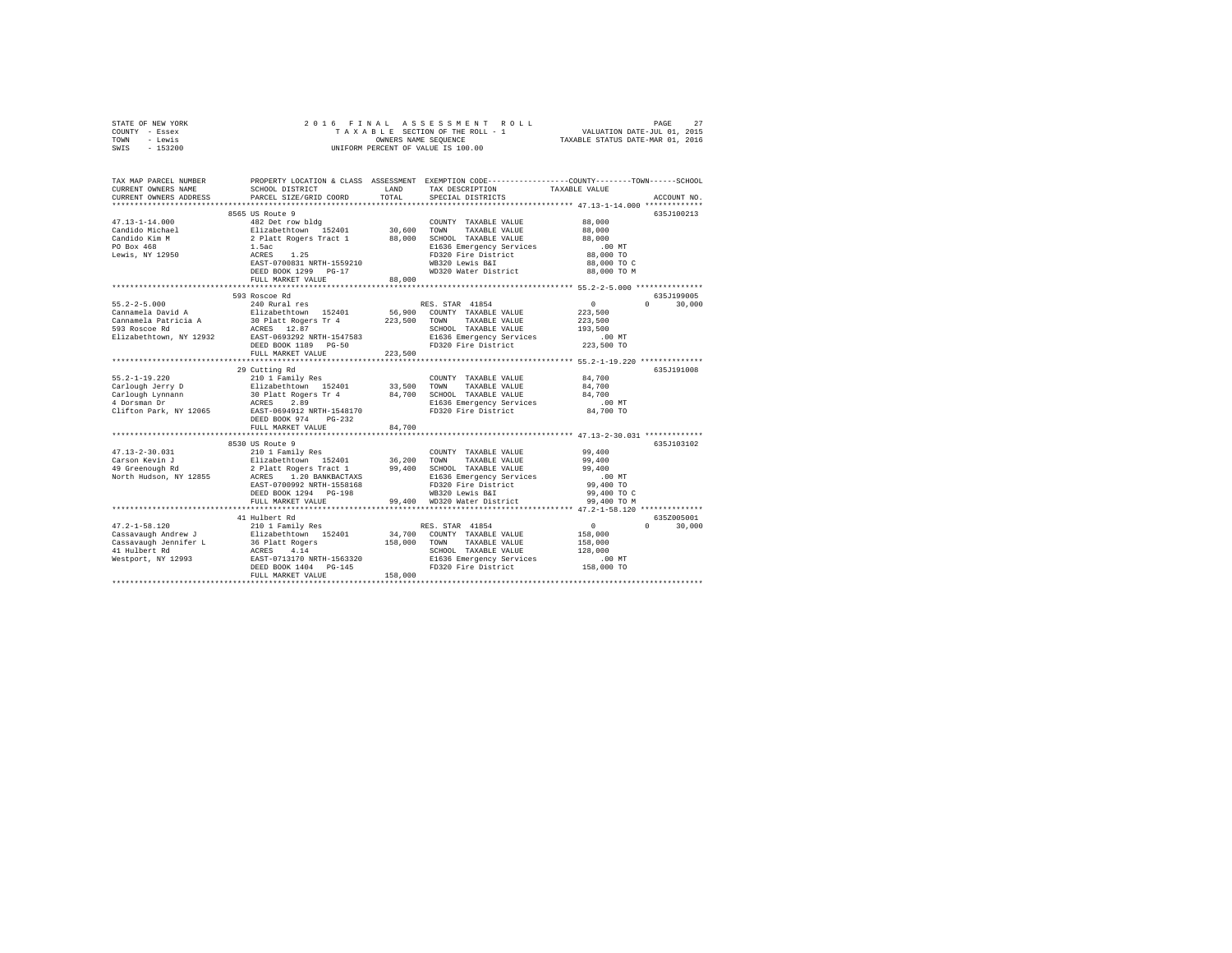| STATE OF NEW YORK<br>COUNTY - Essex<br>TOWN - Lewis<br>$-153200$<br>SWIS                                                                     | 2016 FINAL                                                                                            | UNIFORM PERCENT OF VALUE IS 100.00 | PAGE 28 בESSMENT ROLL PAGE 28 בESSMENT ROLL<br>TAXABLE SECTION OF THE ROLL - 1 VALUATION DATE-JUL 01, 2015<br>OWNERS NAME SEQUENCE TAXABLE STATUS DATE-MAR 01, 2016 |                      |                            |  |
|----------------------------------------------------------------------------------------------------------------------------------------------|-------------------------------------------------------------------------------------------------------|------------------------------------|---------------------------------------------------------------------------------------------------------------------------------------------------------------------|----------------------|----------------------------|--|
| TAX MAP PARCEL NUMBER PROPERTY LOCATION & CLASS ASSESSMENT EXEMPTION CODE---------------COUNTY-------TOWN------SCHOOL<br>CURRENT OWNERS NAME | SCHOOL DISTRICT LAND                                                                                  |                                    | TAX DESCRIPTION                                                                                                                                                     | TAXABLE VALUE        |                            |  |
| CURRENT OWNERS ADDRESS                                                                                                                       | PARCEL SIZE/GRID COORD                                                                                | TOTAL                              | SPECIAL DISTRICTS                                                                                                                                                   |                      | ACCOUNT NO.                |  |
|                                                                                                                                              |                                                                                                       |                                    |                                                                                                                                                                     |                      |                            |  |
|                                                                                                                                              | 159 Hulbert Rd                                                                                        |                                    |                                                                                                                                                                     | $\mathbf{0}$         | 635J100513<br>$\mathsf{n}$ |  |
| $47.2 - 1 - 41.000$<br>Cassavaugh Carmen R                                                                                                   | 240 Rural res<br>Elizabethtown 152401                                                                 |                                    | RES. STAR 41854<br>65,400 COUNTY TAXABLE VALUE                                                                                                                      | 142,000              | 30,000                     |  |
| 159 Hulbert Rd                                                                                                                               |                                                                                                       |                                    | 142,000 TOWN TAXABLE VALUE                                                                                                                                          | 142,000              |                            |  |
| Westport, NY 12993                                                                                                                           | 37 Platt Rogers<br>ACRES 58.60                                                                        |                                    | SCHOOL TAXABLE VALUE                                                                                                                                                | 112,000              |                            |  |
|                                                                                                                                              |                                                                                                       |                                    | EAST-0716345 NRTH-1563158<br>DEED BOOK 1035 PG-264 PD320 Fire District                                                                                              | $.00$ MT             |                            |  |
|                                                                                                                                              |                                                                                                       |                                    |                                                                                                                                                                     | 142,000 TO           |                            |  |
|                                                                                                                                              | FULL MARKET VALUE                                                                                     | 142,000                            |                                                                                                                                                                     |                      |                            |  |
|                                                                                                                                              | Hulbert Rd                                                                                            |                                    |                                                                                                                                                                     |                      | 635J178541                 |  |
| $47.2 - 1 - 42.000$                                                                                                                          | 314 Rural vac<10                                                                                      |                                    | COUNTY TAXABLE VALUE                                                                                                                                                | 19,800               |                            |  |
| Cassavaugh Carmen R                                                                                                                          | Elizabethtown 152401                                                                                  |                                    | 19,800 TOWN TAXABLE VALUE                                                                                                                                           | 19,800               |                            |  |
| 159 Hulbert Rd                                                                                                                               |                                                                                                       |                                    | 19,800 SCHOOL TAXABLE VALUE                                                                                                                                         | 19,800               |                            |  |
| Westport, NY 12993                                                                                                                           | 37 Platt Rogers<br>ACRES 1.30                                                                         |                                    | E1636 Emergency Services                                                                                                                                            | 00 MT.<br>19,800 TO  |                            |  |
|                                                                                                                                              | EAST-0715840 NRTH-1563316                                                                             |                                    | FD320 Fire District                                                                                                                                                 |                      |                            |  |
|                                                                                                                                              | DEED BOOK 1035 PG-264                                                                                 |                                    |                                                                                                                                                                     |                      |                            |  |
|                                                                                                                                              | FULL MARKET VALUE<br>************************                                                         | 19,800                             | ******************************** 47.2-1-55.000 ***************                                                                                                      |                      |                            |  |
|                                                                                                                                              | 51 Hulbert Rd                                                                                         |                                    |                                                                                                                                                                     |                      | 635J174012                 |  |
| $47.2 - 1 - 55.000$                                                                                                                          | 210 1 Family Res                                                                                      |                                    | SR STAR 41834                                                                                                                                                       | $\Omega$             | 0 65,300                   |  |
|                                                                                                                                              |                                                                                                       |                                    | 32,900 COUNTY TAXABLE VALUE                                                                                                                                         | 110,100              |                            |  |
|                                                                                                                                              |                                                                                                       |                                    | 110,100 TOWN TAXABLE VALUE                                                                                                                                          | 110,100              |                            |  |
|                                                                                                                                              |                                                                                                       |                                    |                                                                                                                                                                     | 44,800               |                            |  |
|                                                                                                                                              | DEED BOOK 555 PG-142                                                                                  |                                    |                                                                                                                                                                     | .00MT<br>110,100 TO  |                            |  |
|                                                                                                                                              | FULL MARKET VALUE                                                                                     | 110,100                            |                                                                                                                                                                     |                      |                            |  |
|                                                                                                                                              |                                                                                                       |                                    |                                                                                                                                                                     |                      |                            |  |
|                                                                                                                                              | Hulbert Rd                                                                                            |                                    |                                                                                                                                                                     |                      | 635Z005002                 |  |
| $47.2 - 1 - 58.131$                                                                                                                          | 314 Rural vac<10                                                                                      |                                    | COUNTY TAXABLE VALUE                                                                                                                                                | 1,400                |                            |  |
| Cassavaugh Eugene                                                                                                                            |                                                                                                       |                                    | 1,400 TOWN TAXABLE VALUE                                                                                                                                            | 1,400                |                            |  |
| Aubin Sonja                                                                                                                                  |                                                                                                       |                                    | 1,400 SCHOOL TAXABLE VALUE                                                                                                                                          | 1,400                |                            |  |
| 51 Hulbert Rd<br>Westport, NY 12993                                                                                                          | 314 Rural vac<10<br>Elizabethtown 152401<br>36 Platt Rogers<br>1438/323<br>ACRES 1.42                 |                                    | E1636 Emergency Services<br>FD320 Fire District                                                                                                                     | $.00$ MT<br>1,400 TO |                            |  |
|                                                                                                                                              | EAST-0713291 NRTH-1563535                                                                             |                                    |                                                                                                                                                                     |                      |                            |  |
|                                                                                                                                              | DEED BOOK 1435 PG-218                                                                                 |                                    |                                                                                                                                                                     |                      |                            |  |
|                                                                                                                                              | FULL MARKET VALUE                                                                                     | 1,400                              |                                                                                                                                                                     |                      |                            |  |
|                                                                                                                                              | ************************                                                                              |                                    | ********************************* 47.2-1-58.133 ***************                                                                                                     |                      |                            |  |
|                                                                                                                                              | Hulbert Rd                                                                                            |                                    |                                                                                                                                                                     |                      | 6352015004                 |  |
| 47.2-1-58.133                                                                                                                                | 314 Rural vac<10                                                                                      |                                    | COUNTY TAXABLE VALUE                                                                                                                                                | 2,400                |                            |  |
| Cassavaugh Eugene<br>Aubin Sonja<br>51 Hulbert Rd                                                                                            |                                                                                                       |                                    | 2,400 TOWN TAXABLE VALUE<br>2,400 SCHOOL TAXABLE VALUE                                                                                                              | 2,400<br>2,400       |                            |  |
|                                                                                                                                              |                                                                                                       |                                    |                                                                                                                                                                     | $.00$ MT             |                            |  |
| Westport, NY 12993                                                                                                                           | 311<br>Elizabethtown 152401<br>36 Platt Rogers<br>1438/323<br>ACRES 2.44<br>EAST-0713705 NRTH-1563429 |                                    | E1636 Emergency Services<br>FD320 Fire District                                                                                                                     | 2,400 TO             |                            |  |
|                                                                                                                                              |                                                                                                       |                                    |                                                                                                                                                                     |                      |                            |  |
|                                                                                                                                              | DEED BOOK 1435 PG-218                                                                                 |                                    |                                                                                                                                                                     |                      |                            |  |
|                                                                                                                                              | FULL MARKET VALUE                                                                                     | 2,400                              |                                                                                                                                                                     |                      |                            |  |
|                                                                                                                                              |                                                                                                       |                                    |                                                                                                                                                                     |                      |                            |  |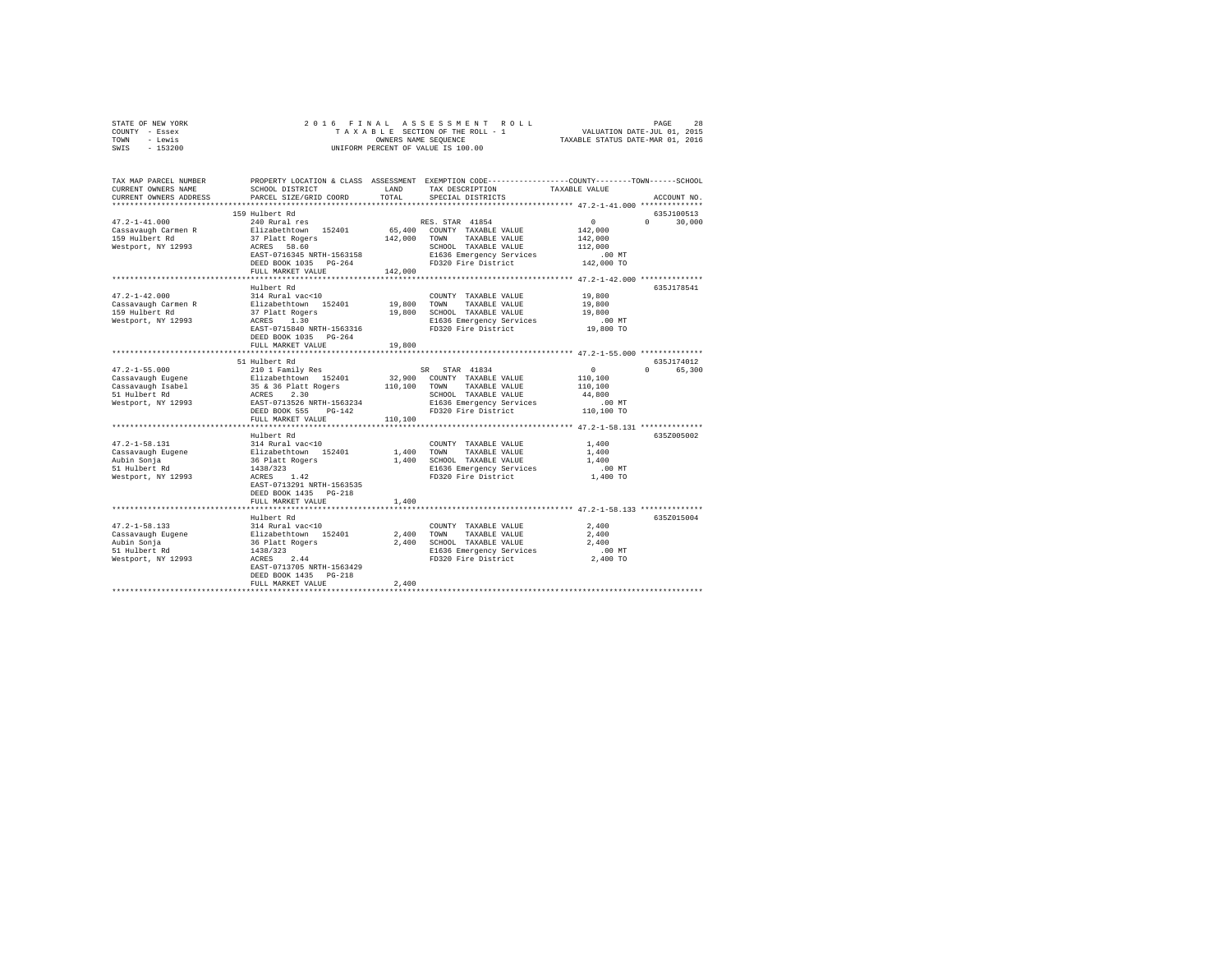| STATE OF NEW YORK      | 2016 FINAL                                                     |                                    | ASSESSMENT ROLL                                                                                |               | 29<br>PAGE  |  |  |  |  |
|------------------------|----------------------------------------------------------------|------------------------------------|------------------------------------------------------------------------------------------------|---------------|-------------|--|--|--|--|
| COUNTY - Essex         | TAXABLE SECTION OF THE ROLL - 1<br>VALUATION DATE-JUL 01, 2015 |                                    |                                                                                                |               |             |  |  |  |  |
| - Lewis<br>TOWN        | TAXABLE STATUS DATE-MAR 01, 2016<br>OWNERS NAME SEQUENCE       |                                    |                                                                                                |               |             |  |  |  |  |
| SWIS<br>$-153200$      |                                                                | UNIFORM PERCENT OF VALUE IS 100.00 |                                                                                                |               |             |  |  |  |  |
|                        |                                                                |                                    |                                                                                                |               |             |  |  |  |  |
|                        |                                                                |                                    |                                                                                                |               |             |  |  |  |  |
|                        |                                                                |                                    |                                                                                                |               |             |  |  |  |  |
| TAX MAP PARCEL NUMBER  |                                                                |                                    | PROPERTY LOCATION & CLASS ASSESSMENT EXEMPTION CODE---------------COUNTY-------TOWN-----SCHOOL |               |             |  |  |  |  |
| CURRENT OWNERS NAME    | SCHOOL DISTRICT                                                | LAND                               | TAX DESCRIPTION                                                                                | TAXABLE VALUE |             |  |  |  |  |
| CURRENT OWNERS ADDRESS | PARCEL SIZE/GRID COORD                                         | TOTAL                              | SPECIAL DISTRICTS                                                                              |               | ACCOUNT NO. |  |  |  |  |
|                        |                                                                |                                    |                                                                                                |               |             |  |  |  |  |
|                        | 122 Hulbert Rd                                                 |                                    |                                                                                                |               | 635J100704  |  |  |  |  |
| $47.2 - 2 - 6.110$     | 322 Rural vac>10                                               |                                    | COUNTY TAXABLE VALUE                                                                           | 54,000        |             |  |  |  |  |
| Cassavaugh Eugene      | Elizabethtown 152401                                           | 54,000                             | TOWN<br>TAXABLE VALUE                                                                          | 54,000        |             |  |  |  |  |
| Aubin Sonja            | 35 & 36 Platt Rogers                                           | 54,000                             | SCHOOL TAXABLE VALUE                                                                           | 54,000        |             |  |  |  |  |
| 51 Hulbert Rd          | 1438/323                                                       |                                    | E1636 Emergency Services                                                                       | .00MT         |             |  |  |  |  |
| Westport, NY 12993     | ACRES 60.00                                                    |                                    | FD320 Fire District                                                                            | 54,000 TO     |             |  |  |  |  |
|                        | EAST-0714738 NRTH-1562108                                      |                                    |                                                                                                |               |             |  |  |  |  |
|                        |                                                                |                                    |                                                                                                |               |             |  |  |  |  |
|                        | DEED BOOK 1435 PG-218                                          |                                    |                                                                                                |               |             |  |  |  |  |
|                        | FULL MARKET VALUE                                              | 54,000                             |                                                                                                |               |             |  |  |  |  |
|                        |                                                                |                                    | ********************************* 47.2-3-1.000 ****************                                |               |             |  |  |  |  |
|                        | Hulbert Rd                                                     |                                    |                                                                                                |               | 635Z006003  |  |  |  |  |
| $47.2 - 3 - 1.000$     | 314 Rural vac<10                                               |                                    | COUNTY TAXABLE VALUE                                                                           | 1,200         |             |  |  |  |  |
| Cassavaugh Eugene      | Elizabethtown 152401                                           | 1,200                              | TOWN<br>TAXABLE VALUE                                                                          | 1,200         |             |  |  |  |  |
| Aubin Sonja            | Platt Rogers                                                   | 1,200                              | SCHOOL TAXABLE VALUE                                                                           | 1,200         |             |  |  |  |  |
| 51 Hulbert Rd          | 1438/313                                                       |                                    | E1636 Emergency Services                                                                       | $.00$ MT      |             |  |  |  |  |
| Westport, NY 12993     | $ACRES$ 1.20                                                   |                                    | FD320 Fire District                                                                            | 1,200 TO      |             |  |  |  |  |
|                        | EAST-0714710 NRTH-1563852                                      |                                    |                                                                                                |               |             |  |  |  |  |
|                        | DEED BOOK 1435 PG-218                                          |                                    |                                                                                                |               |             |  |  |  |  |
|                        | FULL MARKET VALUE                                              | 1,200                              |                                                                                                |               |             |  |  |  |  |
|                        | ********************************                               |                                    | **************************** 47.2-3-2.000 **************                                       |               |             |  |  |  |  |
|                        | 115 Hulbert Rd                                                 |                                    |                                                                                                |               | 635Z006002  |  |  |  |  |
| $47.2 - 3 - 2.000$     | 312 Vac w/imprv                                                |                                    | COUNTY TAXABLE VALUE                                                                           | 24,000        |             |  |  |  |  |
| Cassavaugh Eugene      | Elizabethtown 152401                                           | 23,900                             | TOWN<br>TAXABLE VALUE                                                                          | 24,000        |             |  |  |  |  |
| 51 Hulbert Rd          | Platt Rogers                                                   | 24,000                             | SCHOOL TAXABLE VALUE                                                                           | 24,000        |             |  |  |  |  |
| Westport, NY 12993     | ACRES 5.40                                                     |                                    | E1636 Emergency Services                                                                       | .00MT         |             |  |  |  |  |
|                        | EAST-0714880 NRTH-1563240                                      |                                    | FD320 Fire District                                                                            | 24,000 TO     |             |  |  |  |  |
|                        | FULL MARKET VALUE                                              | 24,000                             |                                                                                                |               |             |  |  |  |  |
|                        |                                                                |                                    |                                                                                                |               |             |  |  |  |  |
|                        | Wells Hill Rd                                                  |                                    |                                                                                                |               | 635Z008007  |  |  |  |  |
|                        |                                                                |                                    |                                                                                                |               |             |  |  |  |  |
| $47.1 - 3 - 3.000$     | 311 Res vac land                                               |                                    | COUNTY TAXABLE VALUE                                                                           | 20,100        |             |  |  |  |  |
| Cassavaugh Glen        | Elizabethtown 152401                                           | 20,100                             | TOWN<br>TAXABLE VALUE                                                                          | 20,100        |             |  |  |  |  |
| 122 Hulbert Rd         | 14 Platt Rogers Tract                                          | 20,100                             | SCHOOL TAXABLE VALUE                                                                           | 20,100        |             |  |  |  |  |
| Westport, NY 12993     | ACRES 1.63                                                     |                                    | E1636 Emergency Services                                                                       | $.00$ MT      |             |  |  |  |  |
|                        | EAST-0699370 NRTH-1562810                                      |                                    | FD320 Fire District                                                                            | 20,100 TO     |             |  |  |  |  |
|                        | DEED BOOK 1815 PG-211                                          |                                    |                                                                                                |               |             |  |  |  |  |
|                        | FULL MARKET VALUE                                              | 20,100                             |                                                                                                |               |             |  |  |  |  |
|                        |                                                                |                                    |                                                                                                |               |             |  |  |  |  |
|                        | Hulbert Rd                                                     |                                    |                                                                                                |               | 635J197003  |  |  |  |  |
| $47.2 - 3 - 3.000$     | 311 Res vac land                                               |                                    | COUNTY TAXABLE VALUE                                                                           | 23,900        |             |  |  |  |  |
| Cassavaugh Julie A     | Elizabethtown 152401                                           | 23,900                             | TOWN<br>TAXABLE VALUE                                                                          | 23,900        |             |  |  |  |  |
| 101 Hulburt Rd         | 35 Platt Rogers                                                | 23,900                             | SCHOOL TAXABLE VALUE                                                                           | 23,900        |             |  |  |  |  |
| Westport, NY 12993     | ACRES 5.40                                                     |                                    | E1636 Emergency Services                                                                       | .00MT         |             |  |  |  |  |
|                        | EAST-0714561 NRTH-1563191                                      |                                    | FD320 Fire District                                                                            | 23,900 TO     |             |  |  |  |  |
|                        | DEED BOOK 1705 PG-265                                          |                                    |                                                                                                |               |             |  |  |  |  |
|                        | FULL MARKET VALUE                                              | 23,900                             |                                                                                                |               |             |  |  |  |  |
|                        |                                                                |                                    |                                                                                                |               |             |  |  |  |  |
|                        |                                                                |                                    |                                                                                                |               |             |  |  |  |  |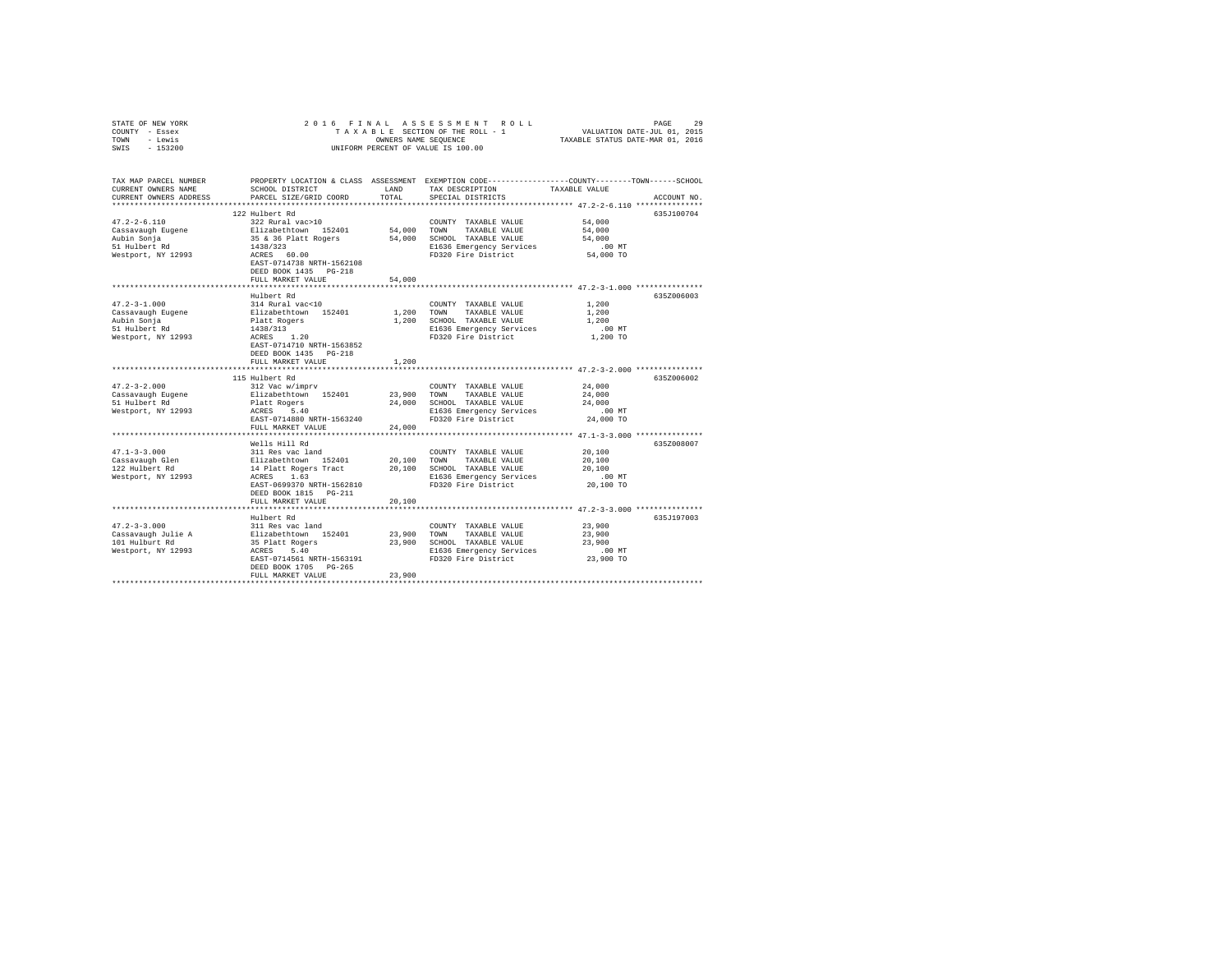| STATE OF NEW YORK<br>COUNTY - Essex<br>- Lewis<br>TOWN<br>SWIS<br>$-153200$ | 2016 FINAL                                         | OWNERS NAME SEQUENCE | ASSESSMENT ROLL<br>TAXABLE SECTION OF THE ROLL - 1<br>UNIFORM PERCENT OF VALUE IS 100.00        | VALUATION DATE-JUL 01, 2015<br>TAXABLE STATUS DATE-MAR 01, 2016 | 30<br>PAGE         |
|-----------------------------------------------------------------------------|----------------------------------------------------|----------------------|-------------------------------------------------------------------------------------------------|-----------------------------------------------------------------|--------------------|
| TAX MAP PARCEL NUMBER                                                       |                                                    |                      | PROPERTY LOCATION & CLASS ASSESSMENT EXEMPTION CODE---------------COUNTY-------TOWN------SCHOOL |                                                                 |                    |
| CURRENT OWNERS NAME                                                         | SCHOOL DISTRICT                                    | LAND                 | TAX DESCRIPTION                                                                                 | TAXABLE VALUE                                                   |                    |
| CURRENT OWNERS ADDRESS                                                      | PARCEL SIZE/GRID COORD                             | TOTAL                | SPECIAL DISTRICTS                                                                               |                                                                 | ACCOUNT NO.        |
|                                                                             | 101 Hulbert Rd                                     |                      |                                                                                                 |                                                                 | 635J100603         |
| $47.2 - 3 - 4.000$                                                          | 210 1 Family Res                                   |                      | RES. STAR 41854                                                                                 | $\circ$                                                         | $\Omega$<br>30,000 |
| Cassavaugh Julie A                                                          | Elizabethtown 152401                               |                      | 32,600 COUNTY TAXABLE VALUE                                                                     | 127,500                                                         |                    |
| 101 Hulburt Rd                                                              | 35 & 36 Platt Rogers                               | 127,500              | TOWN<br>TAXABLE VALUE                                                                           | 127,500                                                         |                    |
| Westport, NY 12993                                                          | ACRES<br>2.00                                      |                      | SCHOOL TAXABLE VALUE                                                                            | 97.500                                                          |                    |
|                                                                             | EAST-0714548 NRTH-1563771<br>DEED BOOK 1705 PG-265 |                      | E1636 Emergency Services<br>FD320 Fire District                                                 | $.00$ MT<br>127,500 TO                                          |                    |
|                                                                             | FULL MARKET VALUE                                  | 127,500              |                                                                                                 |                                                                 |                    |
|                                                                             | *********************                              |                      |                                                                                                 |                                                                 |                    |
|                                                                             | Carlott Rd                                         |                      |                                                                                                 |                                                                 | 635J190020         |
| $46.4 - 1 - 6.500$                                                          | 314 Rural vac<10                                   |                      | COUNTY TAXABLE VALUE                                                                            | 21,500                                                          |                    |
| Cassimeris Lynne U                                                          | Elizabethtown 152401                               | 21,500               | TOWN<br>TAXABLE VALUE                                                                           | 21,500                                                          |                    |
| 1708 Watkins St                                                             | 22 Platt Rogers Tr 4                               | 21,500               | SCHOOL TAXABLE VALUE                                                                            | 21,500                                                          |                    |
| Bethlehem, PA 18017                                                         | ACRES<br>2.99<br>EAST-0691721 NRTH-1557349         |                      | E1636 Emergency Services<br>FD320 Fire District                                                 | $.00$ MT<br>21,500 TO                                           |                    |
|                                                                             | DEED BOOK 947 PG-307                               |                      |                                                                                                 |                                                                 |                    |
|                                                                             | FULL MARKET VALUE                                  | 21,500               |                                                                                                 |                                                                 |                    |
|                                                                             |                                                    |                      |                                                                                                 |                                                                 |                    |
|                                                                             | US Route 9                                         |                      |                                                                                                 |                                                                 | 635J178513         |
| 29.4-1-15.000                                                               | 322 Rural vac>10                                   |                      | COUNTY TAXABLE VALUE                                                                            | 44,800                                                          |                    |
| Chabert Nicholas G<br>15 Brookside Ln                                       | 155201<br>Willsboro<br>69 Peru Bay Tract           | 44,800<br>44,800     | TOWN<br>TAXABLE VALUE<br>SCHOOL TAXABLE VALUE                                                   | 44,800<br>44,800                                                |                    |
| Dobbs Ferry, NY 10522                                                       | 40ac                                               |                      | E1636 Emergency Services                                                                        | $.00$ MT                                                        |                    |
|                                                                             | ACRES 43.50                                        |                      | FD320 Fire District                                                                             | 44,800 TO                                                       |                    |
|                                                                             | EAST-0719212 NRTH-1588097                          |                      | WB320 Lewis B&I                                                                                 | 44,800 TO C                                                     |                    |
|                                                                             | DEED BOOK 1706 PG-26                               |                      | WD320 Water District                                                                            | 44,800 TO M                                                     |                    |
|                                                                             | FULL MARKET VALUE                                  | 44,800               |                                                                                                 |                                                                 |                    |
|                                                                             | Moss Rd                                            |                      |                                                                                                 |                                                                 | 635J101408         |
| $38.4 - 1 - 7.000$                                                          | 322 Rural vac>10                                   |                      | COUNTY TAXABLE VALUE                                                                            | 60,000                                                          |                    |
| Chadwick William K                                                          | Elizabethtown 152401                               | 60,000               | TAXABLE VALUE<br>TOWN                                                                           | 60,000                                                          |                    |
| Chadwick Carole A                                                           | 21 Peru Bay Tract                                  | 60,000               | SCHOOL TAXABLE VALUE                                                                            | 60,000                                                          |                    |
| 17 Kirker Dr                                                                | ACRES 76.20                                        |                      | E1636 Emergency Services                                                                        | $.00$ MT                                                        |                    |
| Lake George, NY 12845-6918                                                  | EAST-0712700 NRTH-1573739                          |                      | FD320 Fire District                                                                             | 60,000 TO                                                       |                    |
|                                                                             | DEED BOOK 971 PG-342<br>FULL MARKET VALUE          | 60,000               |                                                                                                 |                                                                 |                    |
|                                                                             | ************************                           |                      |                                                                                                 |                                                                 |                    |
|                                                                             | 556 Roscoe Rd                                      |                      |                                                                                                 |                                                                 | 635J175011         |
| $55.2 - 1 - 26.000$                                                         | 240 Rural res                                      |                      | RES. STAR 41854                                                                                 | 0                                                               | $\cap$<br>30,000   |
| Chapla John                                                                 | Elizabethtown 152401                               | 72.400               | COUNTY TAXABLE VALUE                                                                            | 136,000                                                         |                    |
| Chapia www.<br>Chapla Betty A                                               | 29 Platt Rogers Tract 4                            | 136,000              | TOWN<br>TAXABLE VALUE                                                                           | 136,000                                                         |                    |
| Elizabethtown, NY 12932                                                     | ACRES 25.20<br>EAST-0692662 NRTH-1546159           |                      | SCHOOL TAXABLE VALUE<br>E1636 Emergency Services                                                | 106,000<br>$.00$ MT                                             |                    |
|                                                                             | DEED BOOK 808<br>$PG-140$                          |                      | FD320 Fire District                                                                             | 136,000 TO                                                      |                    |
|                                                                             | FULL MARKET VALUE                                  | 136,000              |                                                                                                 |                                                                 |                    |
|                                                                             |                                                    |                      |                                                                                                 |                                                                 |                    |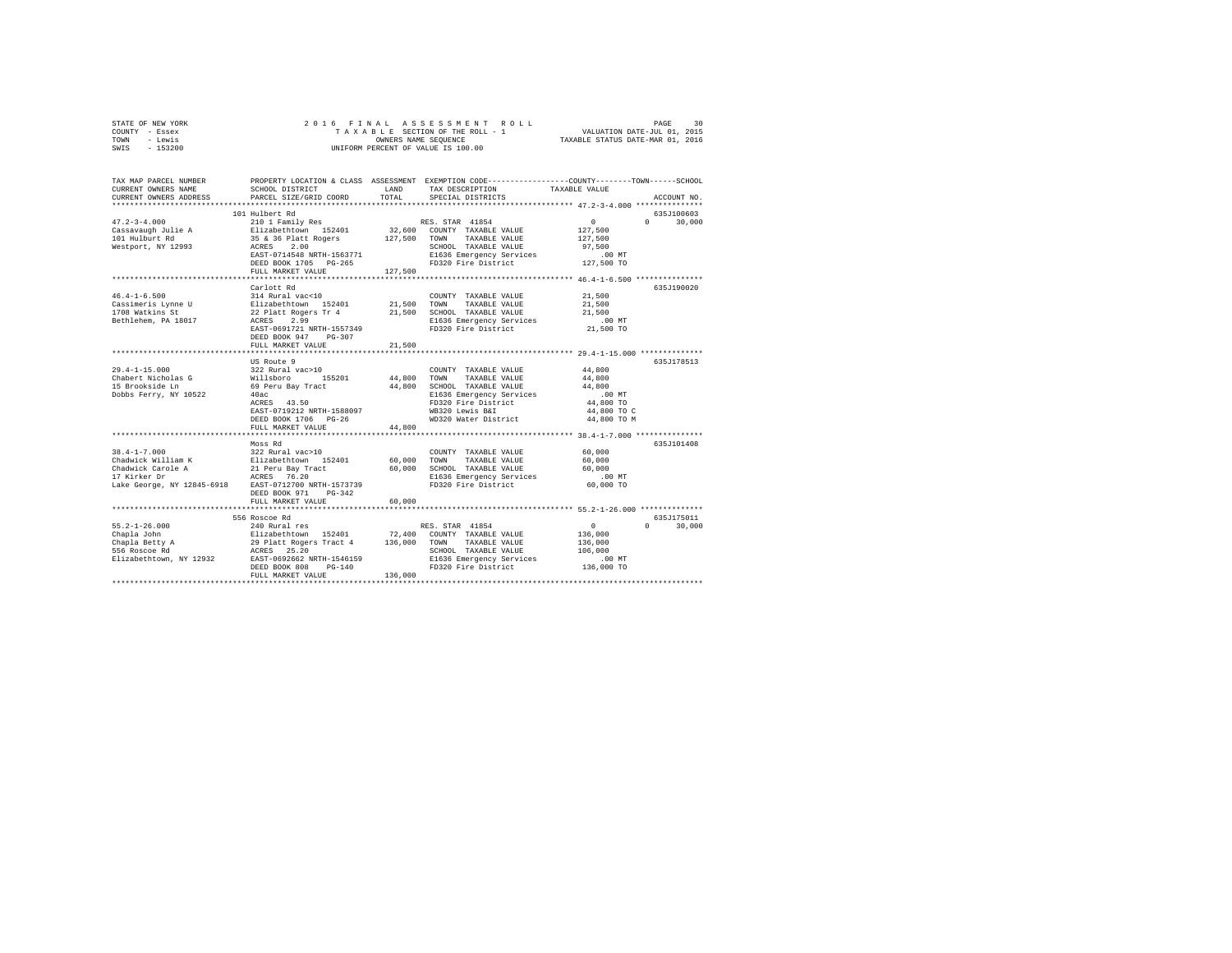| STATE OF NEW YORK       |                                                                                                                                                                                                                                                                                                                                                  |                                                                                                  | 2016 FINAL ASSESSMENT ROLL                      |                      |               |               |  |
|-------------------------|--------------------------------------------------------------------------------------------------------------------------------------------------------------------------------------------------------------------------------------------------------------------------------------------------------------------------------------------------|--------------------------------------------------------------------------------------------------|-------------------------------------------------|----------------------|---------------|---------------|--|
| COUNTY - Essex          |                                                                                                                                                                                                                                                                                                                                                  | FINAL ASSESSMENT ROLL PAGE 31<br>TAXABLE SECTION OF THE ROLL - 1 VALUATION DATE-JUL 01, 2015     |                                                 |                      |               |               |  |
| TOWN - Lewis            |                                                                                                                                                                                                                                                                                                                                                  |                                                                                                  |                                                 |                      |               |               |  |
| SWIS - 153200           |                                                                                                                                                                                                                                                                                                                                                  | OWNERS NAME SEQUENCE $$\tt TXABLE$ STATUS DATE–MAR 01, 2016 UNIFORM PERCENT OF VALUE IS $100.00$ |                                                 |                      |               |               |  |
|                         |                                                                                                                                                                                                                                                                                                                                                  |                                                                                                  |                                                 |                      |               |               |  |
| TAX MAP PARCEL NUMBER   | PROPERTY LOCATION & CLASS ASSESSMENT EXEMPTION CODE----------------COUNTY-------TOWN-----SCHOOL                                                                                                                                                                                                                                                  |                                                                                                  |                                                 |                      |               |               |  |
| CURRENT OWNERS NAME     | SCHOOL DISTRICT                                                                                                                                                                                                                                                                                                                                  |                                                                                                  | LAND TAX DESCRIPTION TAXABLE VALUE              |                      |               |               |  |
| CURRENT OWNERS ADDRESS  | PARCEL SIZE/GRID COORD                                                                                                                                                                                                                                                                                                                           |                                                                                                  | TOTAL SPECIAL DISTRICTS                         |                      |               | ACCOUNT NO.   |  |
|                         |                                                                                                                                                                                                                                                                                                                                                  |                                                                                                  |                                                 |                      |               |               |  |
|                         | 8583 US Route 9                                                                                                                                                                                                                                                                                                                                  |                                                                                                  |                                                 |                      |               | 635J102107    |  |
|                         | 47.13-1-10.000 $\begin{array}{cccccc} & 200 \text{ Nucle} & 210 & 1 \text{ Family Res} & & & & \text{RES. STAR} & 41854 \\ \text{Chapuk Amy E} & & 210 & 1 \text{ Family Res} & & & 36,300 & \text{COMTY TAXABLE VALUE} \\ \text{PO Box 901} & & 2 \text{ Plant Roger Tract 1} & & 124,900 & \text{TOWN TAXABLE VALUE} \end{array}$              |                                                                                                  |                                                 | $\sim$ 0             |               | $0 \t 30.000$ |  |
|                         |                                                                                                                                                                                                                                                                                                                                                  |                                                                                                  |                                                 | 124,900              |               |               |  |
|                         |                                                                                                                                                                                                                                                                                                                                                  |                                                                                                  |                                                 | 124,900              |               |               |  |
| Elizabethtown, NY 12932 | 1244/117 Release Of Lien                                                                                                                                                                                                                                                                                                                         |                                                                                                  | SCHOOL TAXABLE VALUE 94,900                     |                      |               |               |  |
|                         | ACRES 1.30                                                                                                                                                                                                                                                                                                                                       |                                                                                                  |                                                 | .00MT                |               |               |  |
|                         | EAST-0701134 NRTH-1559620                                                                                                                                                                                                                                                                                                                        |                                                                                                  | E1636 Emergency Services<br>FD320 Fire District | 124,900 TO           |               |               |  |
|                         | DEED BOOK 1739 PG-66                                                                                                                                                                                                                                                                                                                             |                                                                                                  | WB320 Lewis B&I                                 | 124,900 TO C         |               |               |  |
|                         |                                                                                                                                                                                                                                                                                                                                                  |                                                                                                  | FULL MARKET VALUE 124,900 WD320 Water District  | 124,900 TO M         |               |               |  |
|                         |                                                                                                                                                                                                                                                                                                                                                  |                                                                                                  |                                                 |                      |               |               |  |
|                         | Deerhead-Reber Rd                                                                                                                                                                                                                                                                                                                                |                                                                                                  |                                                 |                      |               | 635J104013    |  |
|                         | $\texttt{38.2-1-22.000}\quad \texttt{311} \text{ Res vac land}\quad \texttt{22.500}\quad \texttt{CONTITY} \texttt{TXABLE VALUE}\quad \texttt{CAJUE}\quad \texttt{22.500}\quad \texttt{22.500}\quad \texttt{TCNNN} \texttt{TXABLE VALUE}\quad \texttt{VALUE}\quad \texttt{22.500}\quad \texttt{SCHOOL} \texttt{TXABLE VALUE}\quad \texttt{CALUE}$ |                                                                                                  |                                                 | 22,500               |               |               |  |
|                         |                                                                                                                                                                                                                                                                                                                                                  |                                                                                                  |                                                 | 22,500               |               |               |  |
|                         |                                                                                                                                                                                                                                                                                                                                                  |                                                                                                  |                                                 | 22,500               |               |               |  |
|                         | 8300 Windsor Dr ACRES 4.00                                                                                                                                                                                                                                                                                                                       |                                                                                                  | E1636 Emergency Services                        | .00 MT               |               |               |  |
|                         | Mechanicsville, VA 23111 EAST-0708038 NRTH-1579845                                                                                                                                                                                                                                                                                               |                                                                                                  | FD320 Fire District                             | 22,500 TO            |               |               |  |
|                         | DEED BOOK 1237 PG-285                                                                                                                                                                                                                                                                                                                            |                                                                                                  |                                                 |                      |               |               |  |
|                         | FULL MARKET VALUE                                                                                                                                                                                                                                                                                                                                | 22,500                                                                                           |                                                 |                      |               |               |  |
|                         |                                                                                                                                                                                                                                                                                                                                                  |                                                                                                  |                                                 |                      |               |               |  |
|                         | 8 Clark Ln                                                                                                                                                                                                                                                                                                                                       |                                                                                                  |                                                 |                      |               | 635Z000015    |  |
| $47.1 - 1 - 39.200$     |                                                                                                                                                                                                                                                                                                                                                  |                                                                                                  |                                                 |                      | 25.000 0      |               |  |
|                         |                                                                                                                                                                                                                                                                                                                                                  |                                                                                                  |                                                 | 40,600 40,600 53,100 |               |               |  |
|                         |                                                                                                                                                                                                                                                                                                                                                  |                                                                                                  |                                                 | $\mathbf{0}$         | $0 \t 53,100$ |               |  |
|                         |                                                                                                                                                                                                                                                                                                                                                  |                                                                                                  | COUNTY TAXABLE VALUE                            | 40,600               |               |               |  |
| Elizabethtown, NY 12932 | Lot 2                                                                                                                                                                                                                                                                                                                                            |                                                                                                  | TAXABLE VALUE 40,600<br>TOWN                    |                      |               |               |  |
|                         | 5.00                                                                                                                                                                                                                                                                                                                                             |                                                                                                  |                                                 | $\overline{0}$       |               |               |  |
|                         |                                                                                                                                                                                                                                                                                                                                                  |                                                                                                  |                                                 |                      |               |               |  |
|                         |                                                                                                                                                                                                                                                                                                                                                  |                                                                                                  |                                                 |                      |               |               |  |
|                         |                                                                                                                                                                                                                                                                                                                                                  |                                                                                                  |                                                 |                      |               |               |  |
|                         |                                                                                                                                                                                                                                                                                                                                                  |                                                                                                  |                                                 |                      |               |               |  |
|                         | Muzzy Rd                                                                                                                                                                                                                                                                                                                                         |                                                                                                  |                                                 |                      |               | 635Z000016    |  |
| $47.1 - 1 - 39.300$     | 311 Res vac land                                                                                                                                                                                                                                                                                                                                 |                                                                                                  | COUNTY TAXABLE VALUE 21,700                     |                      |               |               |  |
| Christian Daniel E      | Elizabethtown 152401                                                                                                                                                                                                                                                                                                                             |                                                                                                  | 21,700 TOWN TAXABLE VALUE                       | 21,700               |               |               |  |

| Christian Daniel E      | Elizabethtown 152401      | 21,700 | TOWN                     | TAXABLE VALUE | 21,700    |  |
|-------------------------|---------------------------|--------|--------------------------|---------------|-----------|--|
| Christian Judith P      | 21 Platt Rogers Tract 4   | 21,700 | SCHOOL TAXABLE VALUE     |               | 21,700    |  |
| 8 Clark Rd              | Cole Lot Subdivision      |        | E1636 Emergency Services |               | $.00$ MT  |  |
| Elizabethtown, NY 12932 | Lot 2                     |        | FD320 Fire District      |               | 21,700 TO |  |
|                         | 3.20<br>ACRES             |        |                          |               |           |  |
|                         | EAST-0697590 NRTH-1559572 |        |                          |               |           |  |
|                         | DEED BOOK 1369 PG-79      |        |                          |               |           |  |
|                         | FULL MARKET VALUE         | 21,700 |                          |               |           |  |
| ***************         |                           |        |                          |               |           |  |
|                         |                           |        |                          |               |           |  |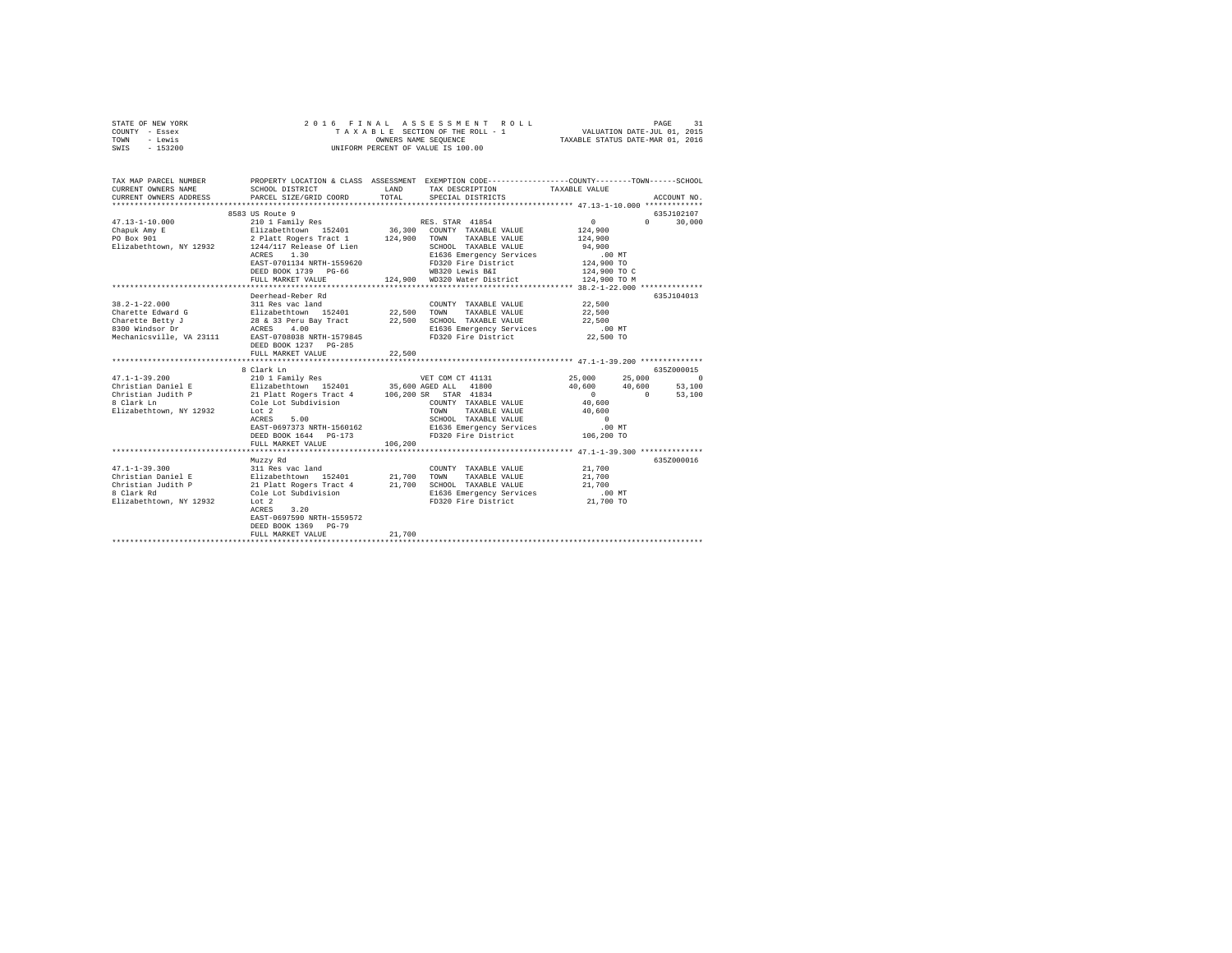| STATE OF NEW YORK         |                                                                                                                                                                                                                                                                                          |                                                       | 2016 FINAL ASSESSMENT ROLL                                         | PAGE                                                                                            | 32 |  |  |  |
|---------------------------|------------------------------------------------------------------------------------------------------------------------------------------------------------------------------------------------------------------------------------------------------------------------------------------|-------------------------------------------------------|--------------------------------------------------------------------|-------------------------------------------------------------------------------------------------|----|--|--|--|
| COUNTY - Essex            |                                                                                                                                                                                                                                                                                          |                                                       |                                                                    |                                                                                                 |    |  |  |  |
| TOWN<br>- Lewis           |                                                                                                                                                                                                                                                                                          | OWNERS NAME SEQUENCE TAXABLE STATUS DATE-MAR 01, 2016 |                                                                    |                                                                                                 |    |  |  |  |
| SWIS - 153200             |                                                                                                                                                                                                                                                                                          |                                                       | UNIFORM PERCENT OF VALUE IS 100.00                                 |                                                                                                 |    |  |  |  |
|                           |                                                                                                                                                                                                                                                                                          |                                                       |                                                                    |                                                                                                 |    |  |  |  |
|                           |                                                                                                                                                                                                                                                                                          |                                                       |                                                                    |                                                                                                 |    |  |  |  |
| TAX MAP PARCEL NUMBER     |                                                                                                                                                                                                                                                                                          |                                                       |                                                                    | PROPERTY LOCATION & CLASS ASSESSMENT EXEMPTION CODE----------------COUNTY-------TOWN-----SCHOOL |    |  |  |  |
| CURRENT OWNERS NAME       | SCHOOL DISTRICT                                                                                                                                                                                                                                                                          |                                                       | LAND TAX DESCRIPTION TAXABLE VALUE                                 |                                                                                                 |    |  |  |  |
|                           | CURRENT OWNERS ADDRESS . PARCEL SIZE/GRID COORD TOTAL SPECIAL DISTRICTS                                                                                                                                                                                                                  |                                                       |                                                                    | ACCOUNT NO.                                                                                     |    |  |  |  |
|                           |                                                                                                                                                                                                                                                                                          |                                                       |                                                                    |                                                                                                 |    |  |  |  |
|                           | 317 Wells Hill Rd                                                                                                                                                                                                                                                                        |                                                       |                                                                    | 635J193004                                                                                      |    |  |  |  |
|                           |                                                                                                                                                                                                                                                                                          |                                                       | COUNTY TAXABLE VALUE                                               |                                                                                                 |    |  |  |  |
|                           | $\begin{array}{cccccc} 47.1\texttt{-}1\texttt{-}4.251 & \texttt{210} & \texttt{1 Family Res} & \texttt{COUNT} & \texttt{TAXABLE VALUE} \\ \texttt{Christian Gloria A} & \texttt{Elizabethtown} & \texttt{152401} & \texttt{31,900} & \texttt{TONN} & \texttt{TAXABLE VALUE} \end{array}$ |                                                       |                                                                    | 95,800<br>95,800                                                                                |    |  |  |  |
|                           | Christian Danny E 14 Platt Rogers Tract 4 95,800 SCHOOL TAXABLE VALUE 95,800                                                                                                                                                                                                             |                                                       |                                                                    |                                                                                                 |    |  |  |  |
| 1010 Patch Dr             | ACRES 1.32                                                                                                                                                                                                                                                                               |                                                       | E1636 Emergency Services                                           | .00MT                                                                                           |    |  |  |  |
| Newport, NC 28570         | EAST-0699169 NRTH-1562735                                                                                                                                                                                                                                                                |                                                       | FD320 Fire District 95,800 TO                                      |                                                                                                 |    |  |  |  |
|                           | DEED BOOK 1498    PG-110                                                                                                                                                                                                                                                                 |                                                       |                                                                    |                                                                                                 |    |  |  |  |
|                           | FULL MARKET VALUE                                                                                                                                                                                                                                                                        | 95,800                                                |                                                                    |                                                                                                 |    |  |  |  |
|                           |                                                                                                                                                                                                                                                                                          |                                                       |                                                                    |                                                                                                 |    |  |  |  |
|                           | 687 Fox Run Rd                                                                                                                                                                                                                                                                           |                                                       |                                                                    | 635J188005                                                                                      |    |  |  |  |
|                           | $\begin{array}{cccccccc} 47.3\text{--}1-23.000 & 210 & 1\textrm{ Family Res} & \textrm{COUNTY TAXABLE VALUE} & 82,000 \\ \textrm{Christian Todd M} & \textrm{Elizabethtown} & 152401 & 34,400 & \textrm{TONN} & \textrm{TXABLE VALUE} & 82,000 \\ \end{array}$                           |                                                       |                                                                    |                                                                                                 |    |  |  |  |
|                           |                                                                                                                                                                                                                                                                                          |                                                       |                                                                    |                                                                                                 |    |  |  |  |
|                           | RR1 Box 109A Lot 1 Platt Rogers Tr 1 82,000                                                                                                                                                                                                                                              |                                                       | SCHOOL TAXABLE VALUE 82,000                                        |                                                                                                 |    |  |  |  |
| Elizabethtown, NY 12932   | 3.78<br>ACRES                                                                                                                                                                                                                                                                            |                                                       | E1636 Emergency Services                                           | .00MT                                                                                           |    |  |  |  |
|                           | EAST-0696500 NRTH-1555023                                                                                                                                                                                                                                                                |                                                       | FD320 Fire District                                                | 82,000 TO                                                                                       |    |  |  |  |
|                           | DEED BOOK 1063 PG-162                                                                                                                                                                                                                                                                    |                                                       |                                                                    |                                                                                                 |    |  |  |  |
|                           | FULL MARKET VALUE                                                                                                                                                                                                                                                                        | 82,000                                                |                                                                    |                                                                                                 |    |  |  |  |
|                           |                                                                                                                                                                                                                                                                                          |                                                       |                                                                    |                                                                                                 |    |  |  |  |
|                           | 8121 US Route 9                                                                                                                                                                                                                                                                          |                                                       |                                                                    | 635.7102914                                                                                     |    |  |  |  |
| $56.1 - 2 - 36.100$       |                                                                                                                                                                                                                                                                                          |                                                       |                                                                    | 197,900                                                                                         |    |  |  |  |
| Clark F Thomas            |                                                                                                                                                                                                                                                                                          |                                                       |                                                                    | 197,900                                                                                         |    |  |  |  |
| 1289 Anmer Rd             | 9 Platt Rogers Tract 1 197,900 SCHOOL TAXABLE VALUE                                                                                                                                                                                                                                      |                                                       |                                                                    | 197,900                                                                                         |    |  |  |  |
| Rock City Falls, NY 12863 | ACRES 7.54                                                                                                                                                                                                                                                                               |                                                       | E1636 Emergency Services .00 MT<br>FD320 Fire District  197,900 TO |                                                                                                 |    |  |  |  |
|                           | EAST-0700282 NRTH-1548290                                                                                                                                                                                                                                                                |                                                       | FD320 Fire District                                                |                                                                                                 |    |  |  |  |
|                           | DEED BOOK 1756 PG-197                                                                                                                                                                                                                                                                    |                                                       |                                                                    |                                                                                                 |    |  |  |  |
|                           | FULL MARKET VALUE                                                                                                                                                                                                                                                                        | 197,900                                               |                                                                    |                                                                                                 |    |  |  |  |
|                           |                                                                                                                                                                                                                                                                                          |                                                       |                                                                    |                                                                                                 |    |  |  |  |
|                           | Wells Hill Rd                                                                                                                                                                                                                                                                            |                                                       |                                                                    | 635J100511                                                                                      |    |  |  |  |
| $47.1 - 1 - 45.100$       |                                                                                                                                                                                                                                                                                          |                                                       | COUNTY TAXABLE VALUE                                               | 32,800                                                                                          |    |  |  |  |
| Clark Herbert             |                                                                                                                                                                                                                                                                                          |                                                       | TAXABLE VALUE                                                      | 32,800                                                                                          |    |  |  |  |
| PO Box 477<br>.           | 14 Platt Rogers Tract 4 32,800                                                                                                                                                                                                                                                           |                                                       | SCHOOL TAXABLE VALUE                                               | 32,800                                                                                          |    |  |  |  |

|                     | Wells Hill Rd                                     |        |                          |           | 635J100511 |
|---------------------|---------------------------------------------------|--------|--------------------------|-----------|------------|
| $47.1 - 1 - 45.100$ | 322 Rural vac>10                                  |        | COUNTY<br>TAXABLE VALUE  | 32,800    |            |
| Clark Herbert       | Elizabethtown 152401                              | 32,800 | TOWN<br>TAXABLE VALUE    | 32,800    |            |
| PO Box 477          | 14 Platt Rogers Tract 4                           | 32,800 | SCHOOL TAXABLE VALUE     | 32,800    |            |
| Lewis, NY 12950     | ACRES 33.17                                       |        | E1636 Emergency Services | $.00$ MT  |            |
|                     | EAST-0698087 NRTH-1563678<br>DEED BOOK 1518 PG-9  |        | FD320 Fire District      | 32,800 TO |            |
|                     | FULL MARKET VALUE                                 | 32,800 |                          |           |            |
|                     |                                                   |        |                          |           |            |
|                     | Moss Rd                                           |        |                          |           | 635J179019 |
| $38.4 - 1 - 37.200$ | 314 Rural vac<10                                  |        | TAXABLE VALUE<br>COUNTY  | 14,900    |            |
| Clark Herbert J     | Elizabethtown 152401                              | 14,900 | TOWN<br>TAXABLE VALUE    | 14,900    |            |
| 239 Mason Rd        | Peru Bay Tract Lot 1                              | 14,900 | SCHOOL TAXABLE VALUE     | 14,900    |            |
| PO Box 477          | ACRES 1.26                                        |        | E1636 Emergency Services | $.00$ MT  |            |
| Lewis, NY 12950     | EAST-0710186 NRTH-1569028<br>DEED BOOK 1594 PG-48 |        | FD320 Fire District      | 14,900 TO |            |
|                     | FULL MARKET VALUE                                 | 14,900 |                          |           |            |
|                     |                                                   |        |                          |           |            |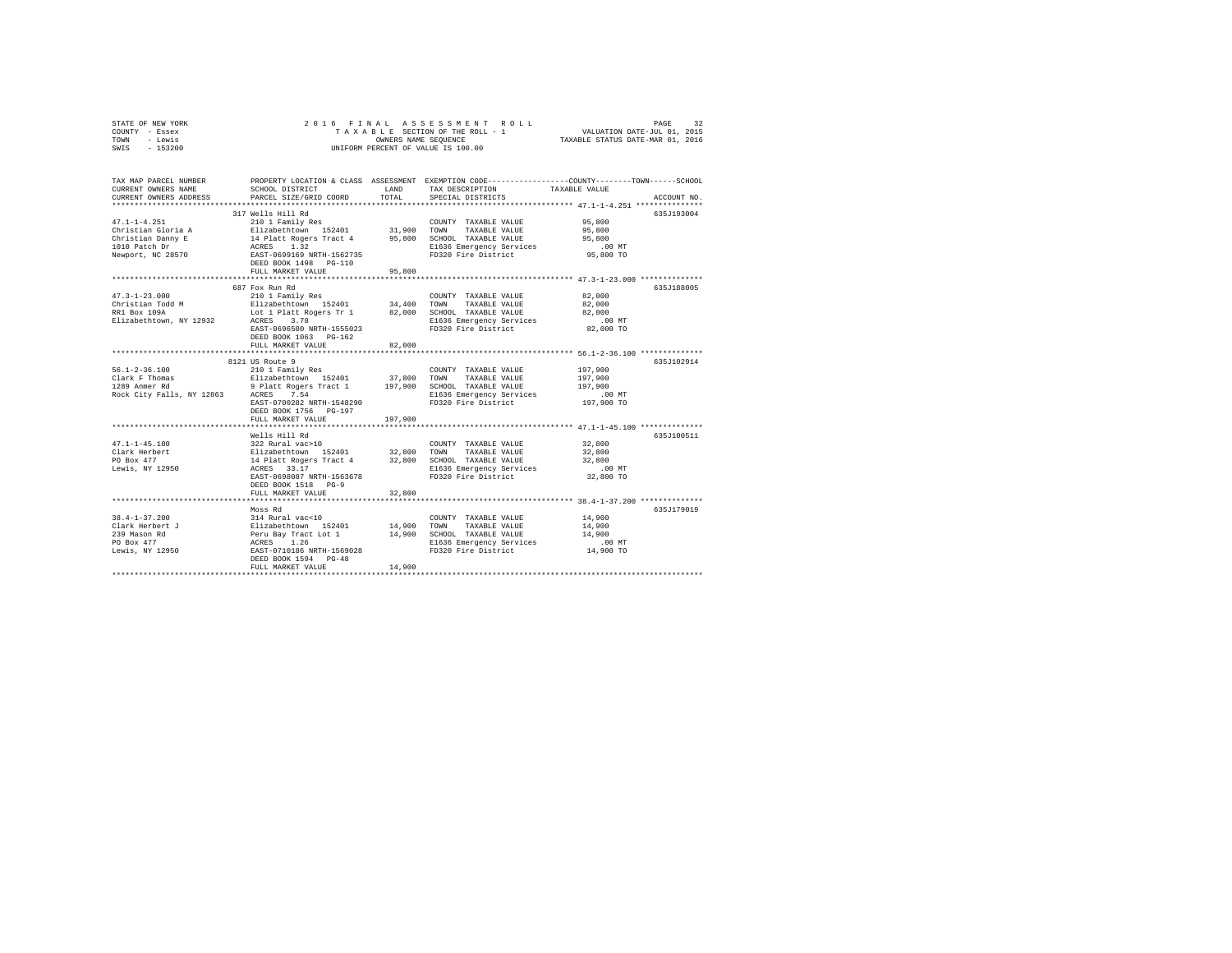| STATE OF NEW YORK | 2016 FINAL ASSESSMENT ROLL         | 33<br>PAGE                       |
|-------------------|------------------------------------|----------------------------------|
| - Essex<br>COUNTY | TAXABLE SECTION OF THE ROLL - 1    | VALUATION DATE-JUL 01, 2015      |
| - Lewis<br>TOWN   | OWNERS NAME SEOUENCE               | TAXABLE STATUS DATE-MAR 01, 2016 |
| $-153200$<br>SWIS | UNIFORM PERCENT OF VALUE IS 100.00 |                                  |

| TAX MAP PARCEL NUMBER<br>CURRENT OWNERS NAME<br>CURRENT OWNERS ADDRESS                             | SCHOOL DISTRICT<br>PARCEL SIZE/GRID COORD                                                                                                                                      | LAND<br>TOTAL                | PROPERTY LOCATION & CLASS ASSESSMENT EXEMPTION CODE----------------COUNTY-------TOWN------SCHOOL<br>TAX DESCRIPTION<br>SPECIAL DISTRICTS                                                    | TAXABLE VALUE                                                                                                              | ACCOUNT NO.                    |
|----------------------------------------------------------------------------------------------------|--------------------------------------------------------------------------------------------------------------------------------------------------------------------------------|------------------------------|---------------------------------------------------------------------------------------------------------------------------------------------------------------------------------------------|----------------------------------------------------------------------------------------------------------------------------|--------------------------------|
| $47.4 - 1 - 29.000$<br>Clark Herbert J<br>PO Box 477<br>Lewis, NY 12950                            | Hyde Rd<br>311 Res vac land<br>Elizabethtown 152401 20,800 TOWN<br>5 Platt Rogers<br>ACRES<br>2.30<br>EAST-0710241 NRTH-1556313<br>DEED BOOK 1454 PG-187<br>FULL MARKET VALUE  | 20,800<br>************       | COUNTY TAXABLE VALUE<br>TAXABLE VALUE<br>20,800 SCHOOL TAXABLE VALUE<br>E1636 Emergency Services<br>FD320 Fire District                                                                     | 20,800<br>20,800<br>20,800<br>$.00$ MT<br>20,800 TO<br>********************* 48.1-2-6.000 ****************                 | 635J103714                     |
| $48.1 - 2 - 6.000$<br>Clark Herbert J<br>PO Box 477<br>Lewis, NY 12950                             | 243 Mason Rd<br>240 Rural res<br>Elizabethtown 152401<br>40 Platt & Rogers<br>ACRES 49.20<br>EAST-0721125 NRTH-1566948<br>DEED BOOK 1138 PG-306<br>FULL MARKET VALUE<br>       | 183,900 TOWN<br>183,900<br>. | RES. STAR 41854<br>60,700 COUNTY TAXABLE VALUE<br>TAXABLE VALUE<br>SCHOOL TAXABLE VALUE<br>E1636 Emergency Services<br>FD320 Fire District                                                  | $\sim$ 0<br>183,900<br>183,900<br>153,900<br>.00 MT<br>183,900 TO<br>*********************** 46.2-1-26.000 *************** | 635J191020<br>$\cap$<br>30,000 |
| Lewis, NY 12950                                                                                    | 169 Seventy Ln<br>EAST-0689314 NRTH-1567905<br>DEED BOOK 1097 PG-213<br>FULL MARKET VALUE                                                                                      | 55,000                       | RES. STAR 41854<br>22,600 COUNTY TAXABLE VALUE<br>TAXABLE VALUE<br>SCHOOL TAXABLE VALUE<br>E1636 Emergency Services<br>FD320 Fire District                                                  | $\sim$ 0<br>55,000<br>55,000<br>25,000<br>.00 MT<br>55,000 TO                                                              | 635J102614<br>$\cap$<br>30,000 |
| $47.4 - 1 - 7.120$<br>Cline Gerald P<br>Cline Todd G<br>1212 Edenville Ave<br>Clearwater, FL 33764 | Redmond Rd<br>314 Rural vac<10<br>Elizabethtown 152401<br>4 Platt Rogers<br>ACRES<br>8.00<br>EAST-0709672 NRTH-1560830<br>DEED BOOK 1469 PG-87<br>FULL MARKET VALUE            | 23,500<br>23,500<br>23,500   | COUNTY TAXABLE VALUE<br>TOWN<br>TAXABLE VALUE<br>SCHOOL TAXABLE VALUE<br>E1636 Emergency Services<br>FD320 Fire District<br>********************************** 47.2-1-51.100 ************** | 23,500<br>23,500<br>23,500<br>$.00$ MT<br>23,500 TO                                                                        | 635J192004                     |
| $47.2 - 1 - 51.100$<br>Coffin Deborah<br>1018 Curtis St<br>Albany, CA 94706                        | 906 Stowersville Rd<br>210 1 Family Res<br>Elizabethtown 152401<br>36 Platt Rogers<br>ACRES<br>2.10<br>EAST-0713026 NRTH-1563545<br>DEED BOOK 1462 PG-162<br>FULL MARKET VALUE | 32,700<br>50,000<br>50,000   | COUNTY TAXABLE VALUE<br>TAXABLE VALUE<br>TOWN<br>SCHOOL TAXABLE VALUE<br>E1636 Emergency Services<br>FD320 Fire District                                                                    | 50,000<br>50,000<br>50,000<br>$.00$ MT<br>50,000 TO                                                                        | 635J104706                     |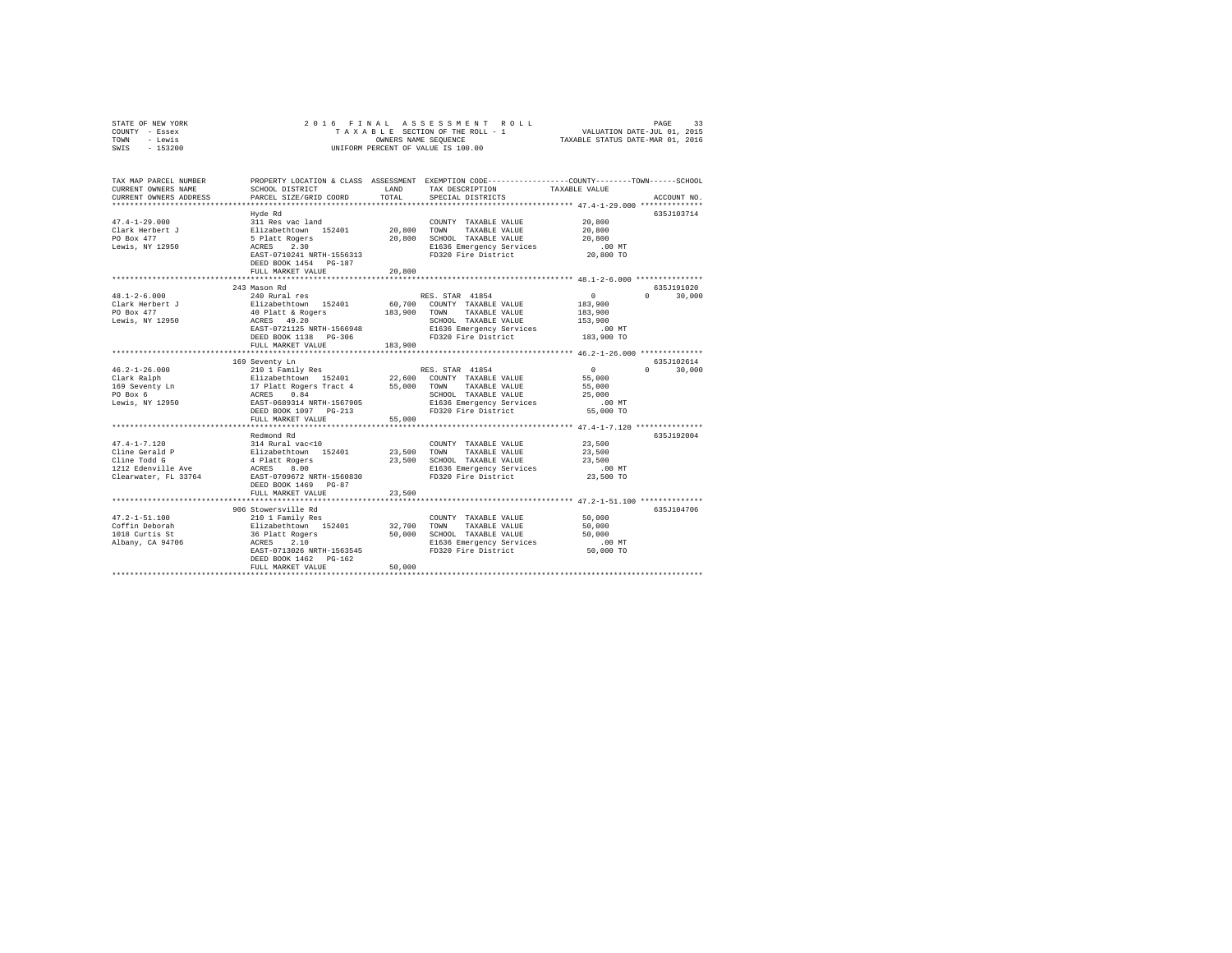| STATE OF NEW YORK<br>COUNTY - Essex<br>- Lewis<br>TOWN<br>SWIS - 153200 | 2016 FINAL                                                                                        |         | ASSESSMENT ROLL<br>TAXABLE SECTION OF THE ROLL - 1<br>UNIFORM PERCENT OF VALUE IS 100.00 | PAGE<br>VALUATION DATE-JUL 01, 2015<br>TAXABLE STATUS DATE-MAR 01, 2016 | 34          |
|-------------------------------------------------------------------------|---------------------------------------------------------------------------------------------------|---------|------------------------------------------------------------------------------------------|-------------------------------------------------------------------------|-------------|
|                                                                         |                                                                                                   |         |                                                                                          |                                                                         |             |
| TAX MAP PARCEL NUMBER                                                   | PROPERTY LOCATION & CLASS ASSESSMENT EXEMPTION CODE---------------COUNTY-------TOWN-----SCHOOL    |         |                                                                                          |                                                                         |             |
| CURRENT OWNERS NAME                                                     | SCHOOL DISTRICT                                                                                   |         | LAND TAX DESCRIPTION                                                                     | TAXABLE VALUE                                                           |             |
| CURRENT OWNERS ADDRESS                                                  | PARCEL SIZE/GRID COORD                                                                            | TOTAL   | SPECIAL DISTRICTS                                                                        |                                                                         | ACCOUNT NO. |
|                                                                         | 1579 County Route 10                                                                              |         |                                                                                          |                                                                         | 635J100702  |
| $56.2 - 3 - 6.100$                                                      | $240$ Rural res                                                                                   |         | COUNTY TAXABLE VALUE                                                                     | 152,800                                                                 |             |
| Coffin Linda                                                            |                                                                                                   | 51,600  | TOWN<br>TAXABLE VALUE                                                                    | 152,800                                                                 |             |
| 1793 Lakeshore Rd                                                       | Elizabethtown 152401<br>41 Mccormick                                                              | 152,800 | SCHOOL TAXABLE VALUE                                                                     | 152,800                                                                 |             |
| Essex, NY 12936                                                         | ACRES 32.70                                                                                       |         | E1636 Emergency Services                                                                 | $.00$ MT                                                                |             |
|                                                                         | EAST-0714821 NRTH-1552202                                                                         |         | FD320 Fire District                                                                      | 152,800 TO                                                              |             |
|                                                                         | DEED BOOK 1538 PG-292                                                                             |         |                                                                                          |                                                                         |             |
|                                                                         | FULL MARKET VALUE                                                                                 | 152,800 |                                                                                          |                                                                         |             |
|                                                                         |                                                                                                   |         |                                                                                          |                                                                         |             |
|                                                                         | 1558 County Route 10                                                                              |         |                                                                                          |                                                                         | 635J103501  |
| $56.2 - 3 - 3.100$                                                      | 210 1 Family Res<br>Elizabethtown 152401 32,500 TOWN                                              |         | COUNTY TAXABLE VALUE                                                                     | 95,200                                                                  |             |
| Coffin Linda L                                                          |                                                                                                   |         | TAXABLE VALUE                                                                            | 95,200                                                                  |             |
| 1793 Lakeshore Rd                                                       | 43 Mccormick<br>Db 981 Pg 218                                                                     | 95,200  | SCHOOL TAXABLE VALUE                                                                     | 95,200                                                                  |             |
| Essex, NY 12936                                                         | ACRES 1.90                                                                                        |         | E1636 Emergency Services<br>FD320 Fire District                                          | $.00$ MT<br>95,200 TO                                                   |             |
|                                                                         | EAST-0713580 NRTH-1551920                                                                         |         |                                                                                          |                                                                         |             |
|                                                                         | DEED BOOK 1440 PG-255                                                                             |         |                                                                                          |                                                                         |             |
|                                                                         | FULL MARKET VALUE                                                                                 | 95,200  |                                                                                          |                                                                         |             |
|                                                                         |                                                                                                   |         |                                                                                          |                                                                         |             |
|                                                                         | County Route 10                                                                                   |         |                                                                                          |                                                                         | 635J187001  |
| $56.2 - 3 - 3.211$                                                      |                                                                                                   |         | COUNTY TAXABLE VALUE                                                                     | 29,200                                                                  |             |
| Coffin Linda L                                                          |                                                                                                   |         | TOWN<br>TAXABLE VALUE                                                                    | 29,200                                                                  |             |
| 1793 Lakeshore Rd                                                       | 105 Vac farmland<br>Elizabethtown 152401 29,200<br>40 4243 Mccormick 29,200<br>ACRES 26.50 29,200 |         | SCHOOL TAXABLE VALUE                                                                     | 29,200                                                                  |             |
| Essex, NY 12936                                                         |                                                                                                   |         | E1636 Emergency Services                                                                 | .00MT                                                                   |             |
|                                                                         | EAST-0712833 NRTH-1551756                                                                         |         | FD320 Fire District                                                                      | 29,200 TO                                                               |             |
|                                                                         | DEED BOOK 1500 PG-267                                                                             |         |                                                                                          |                                                                         |             |
|                                                                         | FULL MARKET VALUE                                                                                 | 29,200  |                                                                                          |                                                                         |             |
|                                                                         | 1568 County Route 10                                                                              |         |                                                                                          |                                                                         | 635J103412  |
| $56.2 - 3 - 4.000$                                                      | 270 Mfg housing                                                                                   |         | COUNTY TAXABLE VALUE 34,200                                                              |                                                                         |             |
| Coffin Linda L                                                          |                                                                                                   | 29,500  | TOWN<br>TAXABLE VALUE                                                                    | 34,200                                                                  |             |
| 1793 Lakeshore Rd                                                       | Elizabethtown 152401<br>40 & 43 Mccormick                                                         | 34,200  | SCHOOL TAXABLE VALUE                                                                     | 34,200                                                                  |             |
| Essex, NY 12936                                                         |                                                                                                   |         | E1636 Emergency Services                                                                 | $.00$ MT                                                                |             |
|                                                                         | 1600/78 Land Contract Lif<br>Carroll & Frances B Mitch                                            |         | FD320 Fire District                                                                      | 34,200 TO                                                               |             |
|                                                                         | ACRES 0.78                                                                                        |         |                                                                                          |                                                                         |             |
|                                                                         | EAST-0713575 NRTH-1551712                                                                         |         |                                                                                          |                                                                         |             |
|                                                                         | DEED BOOK 1440 PG-223                                                                             |         |                                                                                          |                                                                         |             |
|                                                                         | FULL MARKET VALUE                                                                                 | 34,200  |                                                                                          |                                                                         |             |
|                                                                         |                                                                                                   |         |                                                                                          |                                                                         |             |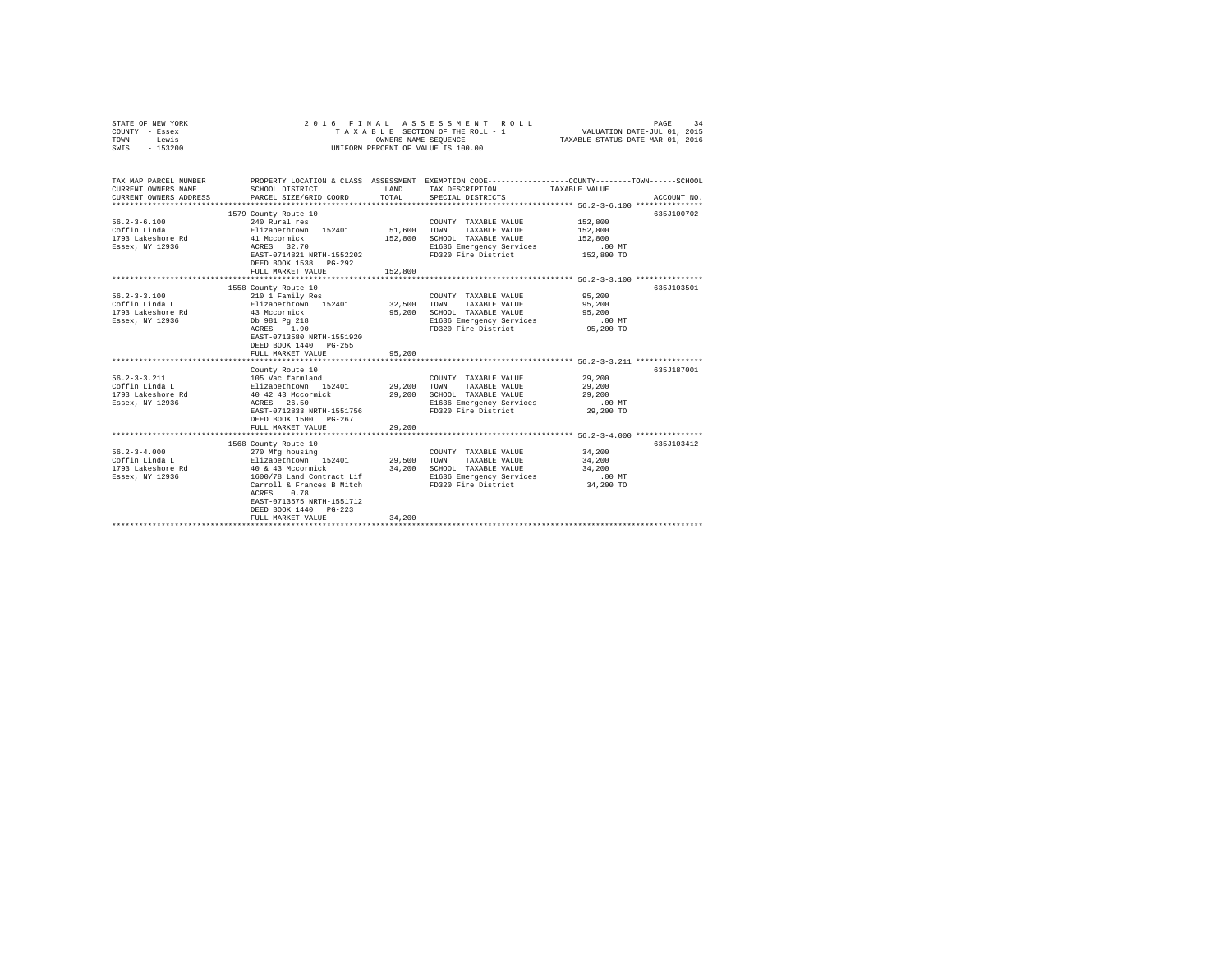| STATE OF NEW YORK                                                                                                                                                                                                                                                                                                                                                                                       |                                                                                                                                                                                                                                                                      |         |                                                                                                                     |                                                                                                                                                                                                                                                                                                                                                                                                |  |
|---------------------------------------------------------------------------------------------------------------------------------------------------------------------------------------------------------------------------------------------------------------------------------------------------------------------------------------------------------------------------------------------------------|----------------------------------------------------------------------------------------------------------------------------------------------------------------------------------------------------------------------------------------------------------------------|---------|---------------------------------------------------------------------------------------------------------------------|------------------------------------------------------------------------------------------------------------------------------------------------------------------------------------------------------------------------------------------------------------------------------------------------------------------------------------------------------------------------------------------------|--|
| COUNTY - Essex                                                                                                                                                                                                                                                                                                                                                                                          |                                                                                                                                                                                                                                                                      |         |                                                                                                                     |                                                                                                                                                                                                                                                                                                                                                                                                |  |
| TOWN - Lewis                                                                                                                                                                                                                                                                                                                                                                                            |                                                                                                                                                                                                                                                                      |         |                                                                                                                     | $\begin{tabular}{ccccc} 2 & 0 & 1 & 6 & F & I & N & A & S & S & E & S & S & M & E & N & T & R & O & L & L & P \end{tabular} \begin{tabular}{ccccc} PAGE & SFGTION OF THE ROLL - 1 & & & VALUATION DATE-JUL 01, 2015 \\ T A X A B L E S TOTION OF THE ROLL - 1 & & & VALUATION DATE-JUL 01, 2016 \\ ONIFORM PERCENT OF VALUE IS 100.00 & & & TAXABLE STATUS DATE-MAR 01, 2016 \\ \end{tabular}$ |  |
| SWIS - 153200                                                                                                                                                                                                                                                                                                                                                                                           |                                                                                                                                                                                                                                                                      |         |                                                                                                                     |                                                                                                                                                                                                                                                                                                                                                                                                |  |
|                                                                                                                                                                                                                                                                                                                                                                                                         |                                                                                                                                                                                                                                                                      |         |                                                                                                                     |                                                                                                                                                                                                                                                                                                                                                                                                |  |
|                                                                                                                                                                                                                                                                                                                                                                                                         |                                                                                                                                                                                                                                                                      |         |                                                                                                                     |                                                                                                                                                                                                                                                                                                                                                                                                |  |
|                                                                                                                                                                                                                                                                                                                                                                                                         |                                                                                                                                                                                                                                                                      |         |                                                                                                                     | TAX MAP PARCEL NUMBER PROPERTY LOCATION & CLASS ASSESSMENT EXEMPTION CODE---------------COUNTY-------TOWN-----SCHOOL                                                                                                                                                                                                                                                                           |  |
| CURRENT OWNERS NAME                                                                                                                                                                                                                                                                                                                                                                                     |                                                                                                                                                                                                                                                                      |         | SCHOOL DISTRICT LAND TAX DESCRIPTION TAXABLE VALUE                                                                  |                                                                                                                                                                                                                                                                                                                                                                                                |  |
| CURRENT OWNERS ADDRESS                                                                                                                                                                                                                                                                                                                                                                                  | PARCEL SIZE/GRID COORD                                                                                                                                                                                                                                               | TOTAL   | SPECIAL DISTRICTS                                                                                                   | ACCOUNT NO.                                                                                                                                                                                                                                                                                                                                                                                    |  |
|                                                                                                                                                                                                                                                                                                                                                                                                         |                                                                                                                                                                                                                                                                      |         |                                                                                                                     |                                                                                                                                                                                                                                                                                                                                                                                                |  |
|                                                                                                                                                                                                                                                                                                                                                                                                         | 2 Fire House Ln                                                                                                                                                                                                                                                      |         |                                                                                                                     | 635J100212                                                                                                                                                                                                                                                                                                                                                                                     |  |
|                                                                                                                                                                                                                                                                                                                                                                                                         |                                                                                                                                                                                                                                                                      |         |                                                                                                                     |                                                                                                                                                                                                                                                                                                                                                                                                |  |
|                                                                                                                                                                                                                                                                                                                                                                                                         |                                                                                                                                                                                                                                                                      |         |                                                                                                                     |                                                                                                                                                                                                                                                                                                                                                                                                |  |
|                                                                                                                                                                                                                                                                                                                                                                                                         |                                                                                                                                                                                                                                                                      |         |                                                                                                                     |                                                                                                                                                                                                                                                                                                                                                                                                |  |
|                                                                                                                                                                                                                                                                                                                                                                                                         |                                                                                                                                                                                                                                                                      |         |                                                                                                                     |                                                                                                                                                                                                                                                                                                                                                                                                |  |
|                                                                                                                                                                                                                                                                                                                                                                                                         |                                                                                                                                                                                                                                                                      |         |                                                                                                                     |                                                                                                                                                                                                                                                                                                                                                                                                |  |
|                                                                                                                                                                                                                                                                                                                                                                                                         |                                                                                                                                                                                                                                                                      |         |                                                                                                                     |                                                                                                                                                                                                                                                                                                                                                                                                |  |
|                                                                                                                                                                                                                                                                                                                                                                                                         |                                                                                                                                                                                                                                                                      |         |                                                                                                                     |                                                                                                                                                                                                                                                                                                                                                                                                |  |
|                                                                                                                                                                                                                                                                                                                                                                                                         |                                                                                                                                                                                                                                                                      |         |                                                                                                                     |                                                                                                                                                                                                                                                                                                                                                                                                |  |
|                                                                                                                                                                                                                                                                                                                                                                                                         |                                                                                                                                                                                                                                                                      |         |                                                                                                                     |                                                                                                                                                                                                                                                                                                                                                                                                |  |
|                                                                                                                                                                                                                                                                                                                                                                                                         |                                                                                                                                                                                                                                                                      |         |                                                                                                                     |                                                                                                                                                                                                                                                                                                                                                                                                |  |
|                                                                                                                                                                                                                                                                                                                                                                                                         | 15 Pine Wood Way                                                                                                                                                                                                                                                     |         | RES. STAR 41854                                                                                                     | 635J174007                                                                                                                                                                                                                                                                                                                                                                                     |  |
| 38.1-1-21.100                                                                                                                                                                                                                                                                                                                                                                                           | 210 1 Family Res                                                                                                                                                                                                                                                     |         |                                                                                                                     | $0$<br>147,200<br>147,200<br>$0 \t 30,000$                                                                                                                                                                                                                                                                                                                                                     |  |
| Colegrove Tina M<br>15 Pinewood Way<br>16 Pinewood Way<br>147,200<br>147,200<br>148 Pinewood Way<br>147,200<br>1922<br>2.90<br>2.92<br>2.90<br>2.90<br>2.90<br>2.90<br>2.90<br>2.90<br>2.90<br>2.90<br>2.90                                                                                                                                                                                             |                                                                                                                                                                                                                                                                      |         | $34,400 \qquad \text{COUNTY} \qquad \text{TAXABLE VALUE} \\ 147,200 \qquad \text{TONN} \qquad \text{TAXABLE VALUE}$ |                                                                                                                                                                                                                                                                                                                                                                                                |  |
|                                                                                                                                                                                                                                                                                                                                                                                                         |                                                                                                                                                                                                                                                                      |         |                                                                                                                     |                                                                                                                                                                                                                                                                                                                                                                                                |  |
|                                                                                                                                                                                                                                                                                                                                                                                                         |                                                                                                                                                                                                                                                                      |         | CHOOL TAXABLE VALUE<br>SCHOOL TAXABLE VALUE<br>E1636 Emergency Services 117,200<br>FD320 Fire District 147,200 TO   |                                                                                                                                                                                                                                                                                                                                                                                                |  |
|                                                                                                                                                                                                                                                                                                                                                                                                         |                                                                                                                                                                                                                                                                      |         |                                                                                                                     |                                                                                                                                                                                                                                                                                                                                                                                                |  |
|                                                                                                                                                                                                                                                                                                                                                                                                         |                                                                                                                                                                                                                                                                      |         |                                                                                                                     |                                                                                                                                                                                                                                                                                                                                                                                                |  |
|                                                                                                                                                                                                                                                                                                                                                                                                         | EAST-0706388 NRTH-1578460                                                                                                                                                                                                                                            |         |                                                                                                                     |                                                                                                                                                                                                                                                                                                                                                                                                |  |
|                                                                                                                                                                                                                                                                                                                                                                                                         | DEED BOOK 1359 PG-96                                                                                                                                                                                                                                                 |         |                                                                                                                     |                                                                                                                                                                                                                                                                                                                                                                                                |  |
|                                                                                                                                                                                                                                                                                                                                                                                                         | FULL MARKET VALUE 147,200                                                                                                                                                                                                                                            |         |                                                                                                                     |                                                                                                                                                                                                                                                                                                                                                                                                |  |
|                                                                                                                                                                                                                                                                                                                                                                                                         |                                                                                                                                                                                                                                                                      |         |                                                                                                                     |                                                                                                                                                                                                                                                                                                                                                                                                |  |
|                                                                                                                                                                                                                                                                                                                                                                                                         |                                                                                                                                                                                                                                                                      |         |                                                                                                                     |                                                                                                                                                                                                                                                                                                                                                                                                |  |
|                                                                                                                                                                                                                                                                                                                                                                                                         | 23 Discovery Way                                                                                                                                                                                                                                                     |         |                                                                                                                     | 635Z007008                                                                                                                                                                                                                                                                                                                                                                                     |  |
|                                                                                                                                                                                                                                                                                                                                                                                                         |                                                                                                                                                                                                                                                                      |         |                                                                                                                     | $0 \t 30,000$                                                                                                                                                                                                                                                                                                                                                                                  |  |
|                                                                                                                                                                                                                                                                                                                                                                                                         |                                                                                                                                                                                                                                                                      |         |                                                                                                                     |                                                                                                                                                                                                                                                                                                                                                                                                |  |
|                                                                                                                                                                                                                                                                                                                                                                                                         |                                                                                                                                                                                                                                                                      |         |                                                                                                                     |                                                                                                                                                                                                                                                                                                                                                                                                |  |
|                                                                                                                                                                                                                                                                                                                                                                                                         |                                                                                                                                                                                                                                                                      |         |                                                                                                                     |                                                                                                                                                                                                                                                                                                                                                                                                |  |
|                                                                                                                                                                                                                                                                                                                                                                                                         |                                                                                                                                                                                                                                                                      |         |                                                                                                                     |                                                                                                                                                                                                                                                                                                                                                                                                |  |
|                                                                                                                                                                                                                                                                                                                                                                                                         |                                                                                                                                                                                                                                                                      |         |                                                                                                                     |                                                                                                                                                                                                                                                                                                                                                                                                |  |
|                                                                                                                                                                                                                                                                                                                                                                                                         |                                                                                                                                                                                                                                                                      |         |                                                                                                                     |                                                                                                                                                                                                                                                                                                                                                                                                |  |
| $\begin{tabular}{l c c c c c} \multicolumn{3}{c c c c} \multicolumn{3}{c c c} \multicolumn{3}{c c c} \multicolumn{3}{c c c} \multicolumn{3}{c c c} \multicolumn{3}{c c c} \multicolumn{3}{c c c} \multicolumn{3}{c c c} \multicolumn{3}{c c c} \multicolumn{3}{c c c} \multicolumn{3}{c c c} \multicolumn{3}{c c c} \multicolumn{3}{c c c} \multicolumn{3}{c c c} \multicolumn{3}{c c c} \multicolumn{$ |                                                                                                                                                                                                                                                                      |         |                                                                                                                     |                                                                                                                                                                                                                                                                                                                                                                                                |  |
|                                                                                                                                                                                                                                                                                                                                                                                                         |                                                                                                                                                                                                                                                                      |         |                                                                                                                     |                                                                                                                                                                                                                                                                                                                                                                                                |  |
|                                                                                                                                                                                                                                                                                                                                                                                                         | Stowersville Rd                                                                                                                                                                                                                                                      |         |                                                                                                                     | 635J100709                                                                                                                                                                                                                                                                                                                                                                                     |  |
| $47.2 - 1 - 23.110$                                                                                                                                                                                                                                                                                                                                                                                     |                                                                                                                                                                                                                                                                      |         |                                                                                                                     |                                                                                                                                                                                                                                                                                                                                                                                                |  |
|                                                                                                                                                                                                                                                                                                                                                                                                         |                                                                                                                                                                                                                                                                      |         |                                                                                                                     |                                                                                                                                                                                                                                                                                                                                                                                                |  |
| Collinson Iola<br>PO Box 116                                                                                                                                                                                                                                                                                                                                                                            |                                                                                                                                                                                                                                                                      |         |                                                                                                                     |                                                                                                                                                                                                                                                                                                                                                                                                |  |
| Lewis, NY 12950-0116                                                                                                                                                                                                                                                                                                                                                                                    |                                                                                                                                                                                                                                                                      |         |                                                                                                                     |                                                                                                                                                                                                                                                                                                                                                                                                |  |
|                                                                                                                                                                                                                                                                                                                                                                                                         |                                                                                                                                                                                                                                                                      |         |                                                                                                                     |                                                                                                                                                                                                                                                                                                                                                                                                |  |
|                                                                                                                                                                                                                                                                                                                                                                                                         | 302 Rural vac-10<br>322 Rural vac-10<br>31,400 TOWN TAXABLE VALUE 91,400<br>36 Platt Rogers 91,400 SUHOLD TAXABLE VALUE 91,400<br>36 Platt Rogers 91,400 SCHOOL TAXABLE VALUE 91,400<br>ACRES 119.13<br>RAST-0712677 NETH-1564421<br>TRESP T<br>DEED BOOK 415 PG-431 |         |                                                                                                                     |                                                                                                                                                                                                                                                                                                                                                                                                |  |
|                                                                                                                                                                                                                                                                                                                                                                                                         | FULL MARKET VALUE                                                                                                                                                                                                                                                    | 91,400  |                                                                                                                     |                                                                                                                                                                                                                                                                                                                                                                                                |  |
|                                                                                                                                                                                                                                                                                                                                                                                                         |                                                                                                                                                                                                                                                                      |         |                                                                                                                     |                                                                                                                                                                                                                                                                                                                                                                                                |  |
|                                                                                                                                                                                                                                                                                                                                                                                                         | 25 Christmas Tree Ln                                                                                                                                                                                                                                                 |         |                                                                                                                     | 635J100707                                                                                                                                                                                                                                                                                                                                                                                     |  |
|                                                                                                                                                                                                                                                                                                                                                                                                         |                                                                                                                                                                                                                                                                      |         |                                                                                                                     |                                                                                                                                                                                                                                                                                                                                                                                                |  |
|                                                                                                                                                                                                                                                                                                                                                                                                         |                                                                                                                                                                                                                                                                      |         |                                                                                                                     |                                                                                                                                                                                                                                                                                                                                                                                                |  |
| 47.2-1-63.110<br>Collinson Iola<br>PO Box 116                                                                                                                                                                                                                                                                                                                                                           |                                                                                                                                                                                                                                                                      |         |                                                                                                                     |                                                                                                                                                                                                                                                                                                                                                                                                |  |
| Lewis, NY 12950-0116                                                                                                                                                                                                                                                                                                                                                                                    |                                                                                                                                                                                                                                                                      |         |                                                                                                                     |                                                                                                                                                                                                                                                                                                                                                                                                |  |
|                                                                                                                                                                                                                                                                                                                                                                                                         |                                                                                                                                                                                                                                                                      |         |                                                                                                                     |                                                                                                                                                                                                                                                                                                                                                                                                |  |
|                                                                                                                                                                                                                                                                                                                                                                                                         |                                                                                                                                                                                                                                                                      |         |                                                                                                                     |                                                                                                                                                                                                                                                                                                                                                                                                |  |
|                                                                                                                                                                                                                                                                                                                                                                                                         | EAST-0711054 NRTH-1561720                                                                                                                                                                                                                                            |         |                                                                                                                     |                                                                                                                                                                                                                                                                                                                                                                                                |  |
|                                                                                                                                                                                                                                                                                                                                                                                                         | DEED BOOK 419 PG-347                                                                                                                                                                                                                                                 |         |                                                                                                                     |                                                                                                                                                                                                                                                                                                                                                                                                |  |
|                                                                                                                                                                                                                                                                                                                                                                                                         | FULL MARKET VALUE                                                                                                                                                                                                                                                    | 120,100 |                                                                                                                     |                                                                                                                                                                                                                                                                                                                                                                                                |  |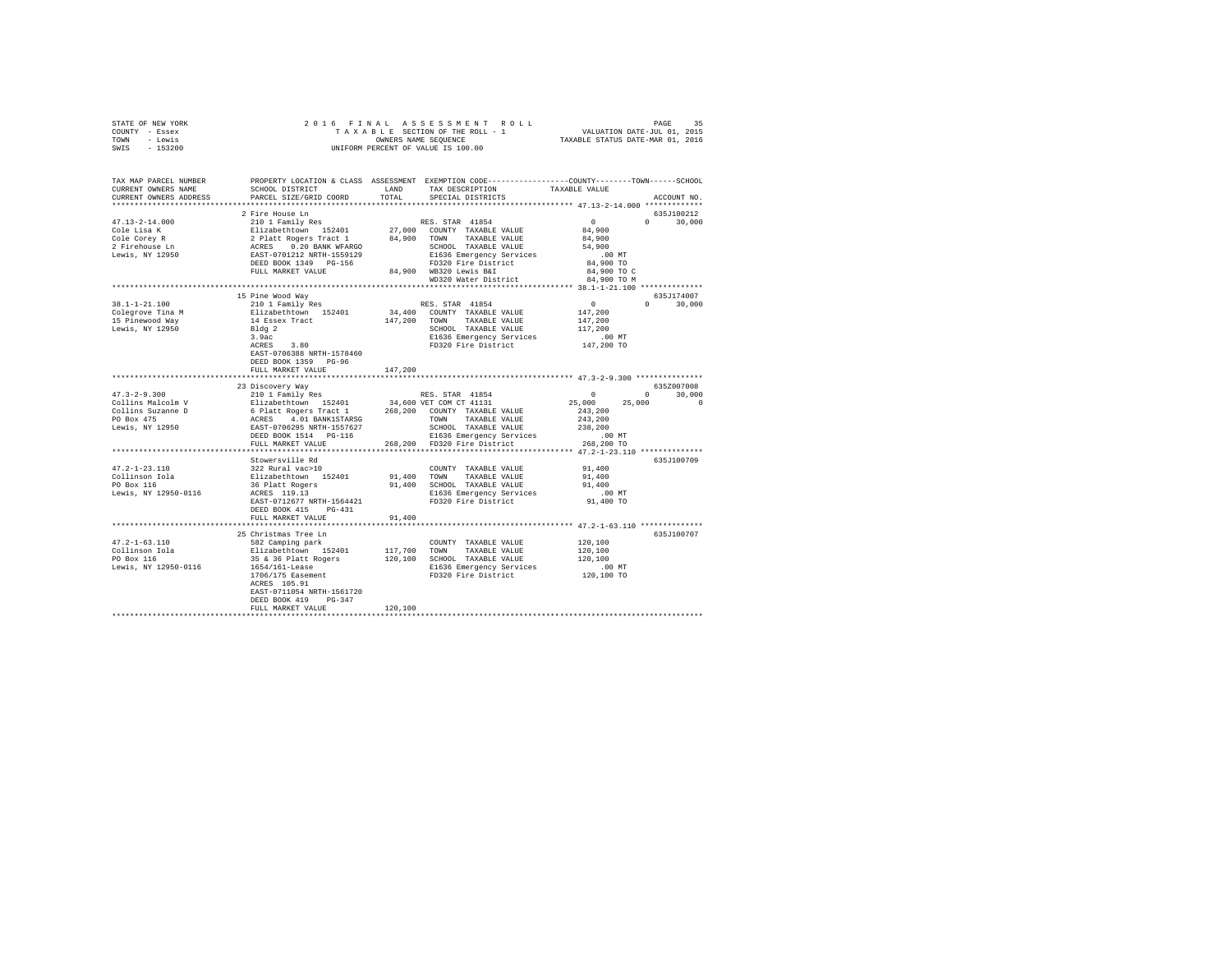| STATE OF NEW YORK<br>COUNTY - Essex                                          | 2016 FINAL                                                                                                                                                                    |               |                                                                                                                                |                                                                                                                                 |  |
|------------------------------------------------------------------------------|-------------------------------------------------------------------------------------------------------------------------------------------------------------------------------|---------------|--------------------------------------------------------------------------------------------------------------------------------|---------------------------------------------------------------------------------------------------------------------------------|--|
| TOWN<br>- Lewis<br>$-153200$<br>SWIS                                         |                                                                                                                                                                               |               | UNIFORM PERCENT OF VALUE IS 100.00                                                                                             |                                                                                                                                 |  |
| TAX MAP PARCEL NUMBER<br>CURRENT OWNERS NAME<br>CURRENT OWNERS ADDRESS       | SCHOOL DISTRICT<br>PARCEL SIZE/GRID COORD                                                                                                                                     | LAND<br>TOTAL | TAX DESCRIPTION<br>SPECIAL DISTRICTS                                                                                           | PROPERTY LOCATION & CLASS ASSESSMENT EXEMPTION CODE---------------COUNTY-------TOWN------SCHOOL<br>TAXABLE VALUE<br>ACCOUNT NO. |  |
| ************************                                                     |                                                                                                                                                                               |               |                                                                                                                                |                                                                                                                                 |  |
|                                                                              | Stowersville Rd                                                                                                                                                               |               |                                                                                                                                | 635J191023                                                                                                                      |  |
| $47.2 - 1 - 63.200$<br>Collinson Iola<br>PO Box 116                          | 311 Res vac land<br>Elizabethtown 152401<br>36 Platt Rogers<br>ACRES 3.42                                                                                                     | 780 TOWN      | COUNTY TAXABLE VALUE<br>TAXABLE VALUE<br>780 SCHOOL TAXABLE VALUE                                                              | 780<br>780<br>780                                                                                                               |  |
| Lewis, NY 12950-0116                                                         | EAST-0711139 NRTH-1563208<br>DEED BOOK 739 PG-60<br>CONSERVATION ESMT % 22.00<br>FULL MARKET VALUE                                                                            | 780           | E1636 Emergency Services<br>FD320 Fire District                                                                                | $.00$ MT<br>780 TO                                                                                                              |  |
|                                                                              |                                                                                                                                                                               |               |                                                                                                                                |                                                                                                                                 |  |
| $47.2 - 2 - 1.000$<br>Collinson Iola<br>PO Box 116<br>Lewis, NY 12950-0116   | Hulbert Rd<br>314 Rural vac<10<br>Elizabethtown 152401<br>35 & 36 Platt Rogers<br>ACRES 6.86<br>EAST-0713006 NRTH-1562518                                                     | 6,500         | COUNTY TAXABLE VALUE<br>TOWN<br>TAXABLE VALUE<br>6,500 SCHOOL TAXABLE VALUE<br>E1636 Emergency Services<br>FD320 Fire District | 635J100706<br>6,500<br>6,500<br>6.500<br>$.00$ MT<br>6,500 TO                                                                   |  |
|                                                                              | DEED BOOK 415 PG-431                                                                                                                                                          |               |                                                                                                                                |                                                                                                                                 |  |
|                                                                              | FULL MARKET VALUE                                                                                                                                                             | 6,500         |                                                                                                                                |                                                                                                                                 |  |
|                                                                              | Stowersville Rd                                                                                                                                                               |               |                                                                                                                                | 635J179043                                                                                                                      |  |
| $47.2 - 1 - 3.121$<br>Collinson Iola C<br>PO Box 116<br>Lewis, NY 12950-0116 | 314 Rural vac<10<br>Elizabethtown 152401<br>36 Platt Rogers<br>ACRES 1.40<br>EAST-0710576 NRTH-1562877<br>DEED BOOK 696 PG-42                                                 | 1,400         | COUNTY TAXABLE VALUE<br>TOWN<br>TAXABLE VALUE<br>1,400 SCHOOL TAXABLE VALUE<br>E1636 Emergency Services<br>FD320 Fire District | 1,400<br>1,400<br>1,400<br>$.00$ MT<br>1,400 TO                                                                                 |  |
|                                                                              | FULL MARKET VALUE                                                                                                                                                             | 1,400         |                                                                                                                                |                                                                                                                                 |  |
|                                                                              |                                                                                                                                                                               |               |                                                                                                                                | *********************** 47.2-1-3.122 ***************                                                                            |  |
| $47.2 - 1 - 3.122$<br>Collinson Iola C<br>PO Box 116<br>Lewis, NY 12950-0116 | Stowersville Rd<br>314 Rural vac<10<br>Elizabethtown 152401<br>36 Platt Rogers<br>ACRES 3.60<br>EAST-0710526 NRTH-1562987<br>DEED BOOK 696 PG-42<br>CONSERVATION ESMT % 22.00 | 2,808 TOWN    | COUNTY TAXABLE VALUE<br>TAXABLE VALUE<br>2,808 SCHOOL TAXABLE VALUE<br>E1636 Emergency Services<br>FD320 Fire District         | 635.T191024<br>2,808<br>2,808<br>2,808<br>$.00$ MT<br>2,808 TO                                                                  |  |
|                                                                              | FULL MARKET VALUE                                                                                                                                                             | 2,808         |                                                                                                                                |                                                                                                                                 |  |
|                                                                              |                                                                                                                                                                               |               |                                                                                                                                |                                                                                                                                 |  |
| $47.2 - 1 - 23.200$<br>Collinson Iola C<br>PO Box 116                        | 899 Stowersville Rd<br>311 Res vac land<br>Elizabethtown 152401                                                                                                               |               | COUNTY TAXABLE VALUE<br>15,800 TOWN TAXABLE VALUE<br>15,800 SCHOOL TAXABLE VALUE                                               | 635J178540<br>15,800<br>15,800<br>15,800                                                                                        |  |
| Lewis, NY 12950-0116                                                         | 36 Platt Rogers<br>ACRES 0.40<br>EAST-0712646 NRTH-1563467<br>DEED BOOK 816 PG-58                                                                                             |               | E1636 Emergency Services<br>FD320 Fire District                                                                                | $.00$ MT<br>15,800 TO                                                                                                           |  |
|                                                                              | FULL MARKET VALUE                                                                                                                                                             | 15,800        |                                                                                                                                |                                                                                                                                 |  |
|                                                                              |                                                                                                                                                                               |               |                                                                                                                                |                                                                                                                                 |  |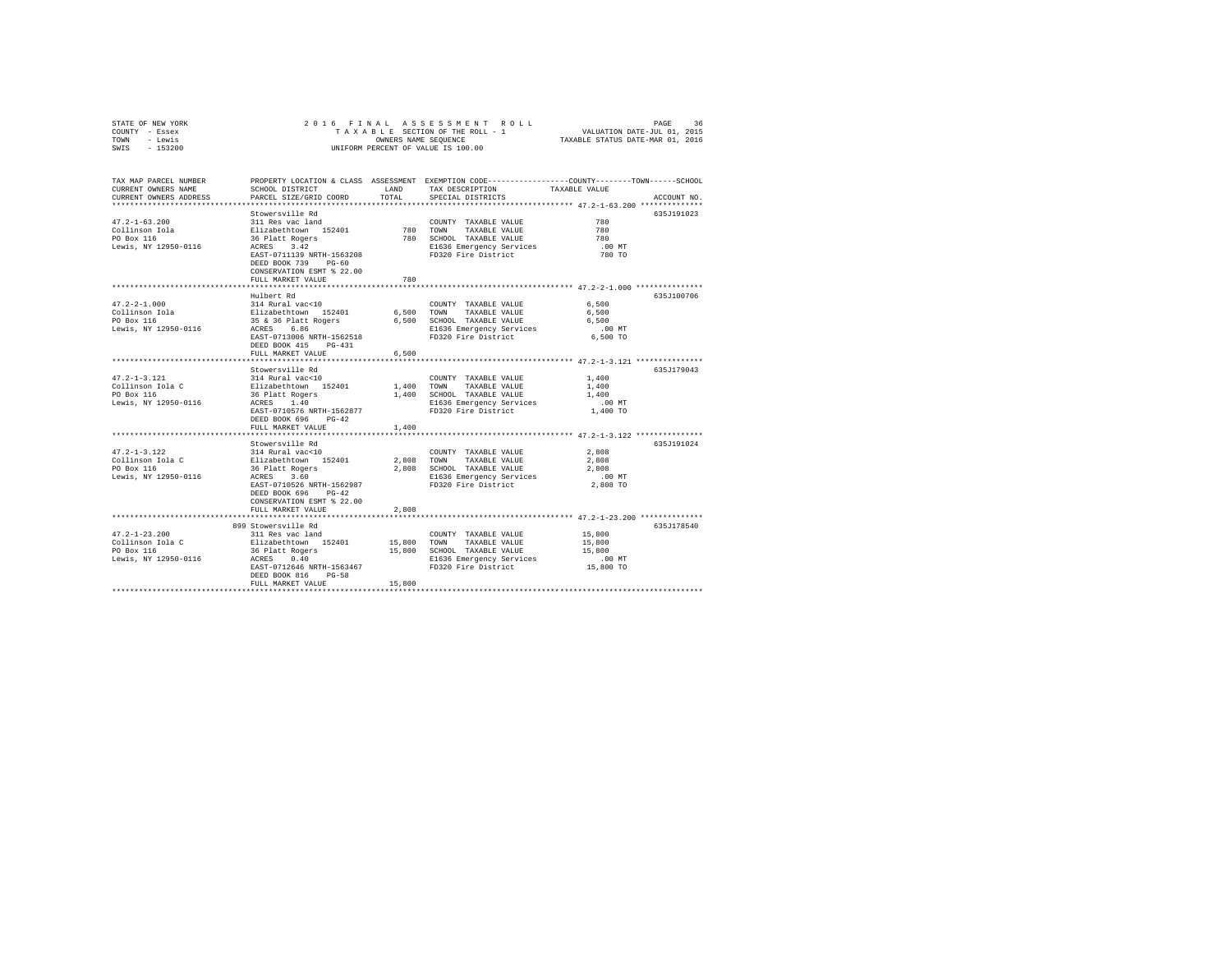| STATE OF NEW YORK | 2016 FINAL ASSESSMENT ROLL         | 37<br>PAGE                       |
|-------------------|------------------------------------|----------------------------------|
| COUNTY - Essex    | TAXABLE SECTION OF THE ROLL - 1    | VALUATION DATE-JUL 01, 2015      |
| TOWN<br>- Lewis   | OWNERS NAME SEOUENCE               | TAXABLE STATUS DATE-MAR 01, 2016 |
| $-153200$<br>SWIS | UNIFORM PERCENT OF VALUE IS 100.00 |                                  |

| TAX MAP PARCEL NUMBER<br>CURRENT OWNERS NAME                                                                                                                                                                                                  | SCHOOL DISTRICT                                                                  | T.AND   | PROPERTY LOCATION & CLASS ASSESSMENT EXEMPTION CODE----------------COUNTY-------TOWN------SCHOOL<br>TAX DESCRIPTION               | TAXABLE VALUE        |                    |
|-----------------------------------------------------------------------------------------------------------------------------------------------------------------------------------------------------------------------------------------------|----------------------------------------------------------------------------------|---------|-----------------------------------------------------------------------------------------------------------------------------------|----------------------|--------------------|
| CURRENT OWNERS ADDRESS                                                                                                                                                                                                                        | PARCEL SIZE/GRID COORD                                                           | TOTAL.  | SPECIAL DISTRICTS                                                                                                                 |                      | ACCOUNT NO.        |
|                                                                                                                                                                                                                                               | 20 Christmas Tree Ln                                                             |         |                                                                                                                                   |                      | 635Z007007         |
| $47.2 - 1 - 63.120$                                                                                                                                                                                                                           | 210 1 Family Res SR STAR 41834                                                   |         |                                                                                                                                   | $\sim$ 0             | 0 65,300           |
| Collinson Iola CT                                                                                                                                                                                                                             |                                                                                  |         | Elizabethtown 152401 57,300 COUNTY TAXABLE VALUE                                                                                  | 221,900              |                    |
| 20 Christmas Tree Ln                                                                                                                                                                                                                          |                                                                                  |         | 221,900 TOWN TAXABLE VALUE                                                                                                        | 221,900              |                    |
| PO Box 116                                                                                                                                                                                                                                    |                                                                                  |         | SCHOOL TAXABLE VALUE 156,600                                                                                                      |                      |                    |
| Lewis, NY 12950                                                                                                                                                                                                                               |                                                                                  |         | E1636 Emergency Services                                                                                                          | .00 MT               |                    |
|                                                                                                                                                                                                                                               | Platt Rogers<br>ACRES 3.04<br>EAST-0711866 NRTH-1562896<br>DEED BOOK 1496 PG-192 |         | FD320 Fire District                                                                                                               | 221,900 TO           |                    |
|                                                                                                                                                                                                                                               | FULL MARKET VALUE                                                                | 221,900 |                                                                                                                                   |                      |                    |
|                                                                                                                                                                                                                                               |                                                                                  |         |                                                                                                                                   |                      |                    |
|                                                                                                                                                                                                                                               | US Route 9                                                                       |         |                                                                                                                                   |                      | 635.7190009        |
| $29.2 - 1 - 21.001$                                                                                                                                                                                                                           | 322 Rural vac>10                                                                 |         | COUNTY TAXABLE VALUE                                                                                                              | 14,300               |                    |
| Connor Richard Malcolm Sr Trus Elizabethtown 152401                                                                                                                                                                                           |                                                                                  |         | 14,300 TOWN TAXABLE VALUE                                                                                                         | 14,300               |                    |
| 275 Shoreline Dr                                                                                                                                                                                                                              | 77 Peru Bay Tract                                                                |         | 14,300 SCHOOL TAXABLE VALUE                                                                                                       | 14,300               |                    |
| New Bern, NC 28562                                                                                                                                                                                                                            | ACRES 11.70                                                                      |         | E1636 Emergency Services<br>FD320 Fire District                                                                                   | $.00$ MT             |                    |
|                                                                                                                                                                                                                                               | EAST-0718976 NRTH-1591839                                                        |         |                                                                                                                                   | 14,300 TO            |                    |
|                                                                                                                                                                                                                                               | DEED BOOK 1740 PG-112                                                            |         |                                                                                                                                   |                      |                    |
|                                                                                                                                                                                                                                               | FULL MARKET VALUE                                                                | 14,300  |                                                                                                                                   |                      |                    |
|                                                                                                                                                                                                                                               |                                                                                  |         |                                                                                                                                   |                      |                    |
|                                                                                                                                                                                                                                               | 13 Deerhead-Reber Rd                                                             |         |                                                                                                                                   |                      | 635J102807         |
| $38.2 - 1 - 1.000$                                                                                                                                                                                                                            | 240 Rural res<br>Elizabethtown 152401                                            |         | RES. STAR 41854                                                                                                                   | $\sim$ 0<br>201,700  | $\Omega$<br>30,000 |
| Connor Tate M                                                                                                                                                                                                                                 |                                                                                  |         | 71,100 COUNTY TAXABLE VALUE                                                                                                       |                      |                    |
| 13 Deerhead-Reber Rd<br>Lewis, NY 12950                                                                                                                                                                                                       | 33 38 Peru Bay Tract 201,700 TOWN TAXABLE VALUE<br>ACRES 76.66                   |         | SCHOOL TAXABLE VALUE                                                                                                              | 201,700<br>171,700   |                    |
|                                                                                                                                                                                                                                               | EAST-0707665 NRTH-1581358                                                        |         | E1636 Emergency Services                                                                                                          |                      |                    |
|                                                                                                                                                                                                                                               | DEED BOOK 1738 PG-83                                                             |         | FD320 Fire District                                                                                                               | 00 MT.<br>201,700 TO |                    |
|                                                                                                                                                                                                                                               | FULL MARKET VALUE                                                                | 201,700 |                                                                                                                                   |                      |                    |
|                                                                                                                                                                                                                                               |                                                                                  |         |                                                                                                                                   |                      |                    |
|                                                                                                                                                                                                                                               | 117 Goff Rd                                                                      |         |                                                                                                                                   |                      | 635J100804         |
| $46.2 - 1 - 44.000$                                                                                                                                                                                                                           | 312 Vac w/imprv                                                                  |         | COUNTY TAXABLE VALUE                                                                                                              | 56,900               |                    |
|                                                                                                                                                                                                                                               |                                                                                  |         |                                                                                                                                   |                      |                    |
|                                                                                                                                                                                                                                               |                                                                                  |         |                                                                                                                                   |                      |                    |
| To the Salizabeth Contract (Separation of the Separation Coolidge John Coolidge John Coolidge John Coolidge Se<br>PO Box 425 For the Salizabeth Communication Section TaxaBLE VALUE S6,900<br>Otis, MA 02153 - ACRES 46.98 For Separ          |                                                                                  |         |                                                                                                                                   |                      |                    |
|                                                                                                                                                                                                                                               | EAST-0695069 NRTH-1563303                                                        |         | FD320 Fire District                                                                                                               | 56,900 TO            |                    |
|                                                                                                                                                                                                                                               | DEED BOOK 1706    PG-212                                                         |         |                                                                                                                                   |                      |                    |
|                                                                                                                                                                                                                                               | FULL MARKET VALUE                                                                | 56,900  |                                                                                                                                   |                      |                    |
|                                                                                                                                                                                                                                               |                                                                                  |         |                                                                                                                                   |                      |                    |
|                                                                                                                                                                                                                                               | 211 Goff Rd                                                                      |         |                                                                                                                                   |                      | 635L100803         |
|                                                                                                                                                                                                                                               |                                                                                  |         | COUNTY TAXABLE VALUE                                                                                                              | 34,700               |                    |
|                                                                                                                                                                                                                                               |                                                                                  |         |                                                                                                                                   | 34,700               |                    |
| 47.1-1-42.000<br>$270$ Mfg housing<br>$270$ Mfg housing<br>$21,900$ TOMN TAXABLE VALUE<br>$20$ Box 425<br>$25$ Platt Rogers Tr 4 Lot 21<br>$21$ 34,700 SCHOOL TAXABLE VALUE<br>$21$ 34,700 SCHOOL TAXABLE VALUE<br>$21$ 34,700 SCHOOL TAXABLE |                                                                                  |         |                                                                                                                                   | 34,700               |                    |
| Otis, MA 02153                                                                                                                                                                                                                                | ACRES 6.00                                                                       |         | SCROOM <i>Information</i> Control Control Communication CONT<br>EXAGO External Services CONT<br>Phase District Communication CONT |                      |                    |
|                                                                                                                                                                                                                                               | EAST-0696465 NRTH-1563412                                                        |         |                                                                                                                                   |                      |                    |
|                                                                                                                                                                                                                                               | DEED BOOK 1706 PG-212                                                            |         |                                                                                                                                   |                      |                    |
|                                                                                                                                                                                                                                               | FULL MARKET VALUE                                                                | 34,700  |                                                                                                                                   |                      |                    |
|                                                                                                                                                                                                                                               |                                                                                  |         |                                                                                                                                   |                      |                    |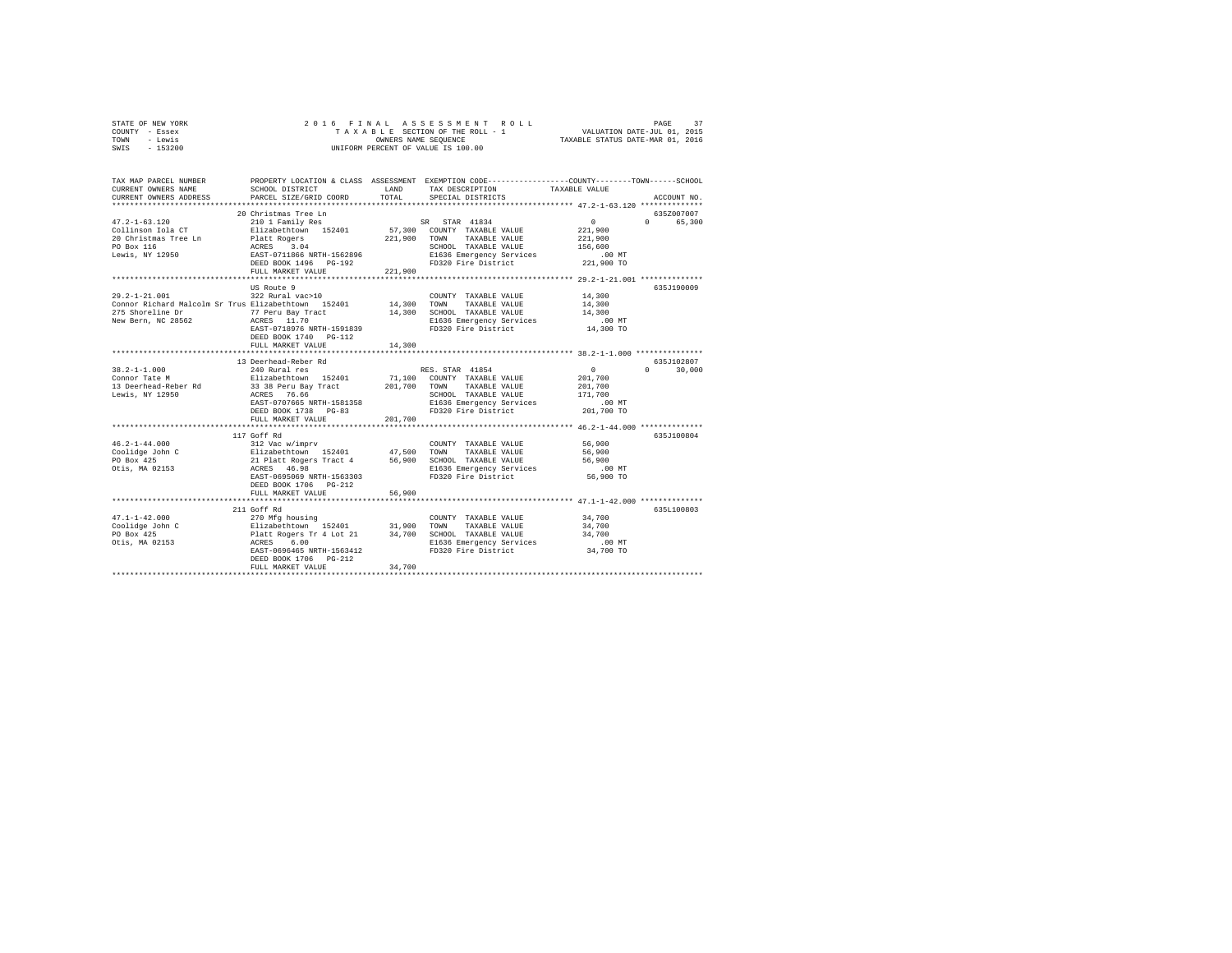| STATE OF NEW YORK | 2016 FINAL ASSESSMENT ROLL         | 38<br>PAGE                       |
|-------------------|------------------------------------|----------------------------------|
| - Essex<br>COUNTY | TAXABLE SECTION OF THE ROLL - 1    | VALUATION DATE-JUL 01, 2015      |
| - Lewis<br>TOWN   | OWNERS NAME SEOUENCE               | TAXABLE STATUS DATE-MAR 01, 2016 |
| $-153200$<br>SWIS | UNIFORM PERCENT OF VALUE IS 100.00 |                                  |

| TAX MAP PARCEL NUMBER<br>CURRENT OWNERS NAME<br>CURRENT OWNERS ADDRESS | PROPERTY LOCATION & CLASS ASSESSMENT<br>SCHOOL DISTRICT<br>PARCEL SIZE/GRID COORD                                                                                                                    | LAND<br>TOTAL | EXEMPTION CODE-----------------COUNTY-------TOWN------SCHOOL<br>TAX DESCRIPTION<br>SPECIAL DISTRICTS | TAXABLE VALUE                                  | ACCOUNT NO.        |
|------------------------------------------------------------------------|------------------------------------------------------------------------------------------------------------------------------------------------------------------------------------------------------|---------------|------------------------------------------------------------------------------------------------------|------------------------------------------------|--------------------|
|                                                                        |                                                                                                                                                                                                      |               |                                                                                                      |                                                |                    |
|                                                                        | Wells Hill Rd                                                                                                                                                                                        |               |                                                                                                      |                                                | 635J100912         |
| $47.1 - 1 - 43.000$                                                    | 314 Rural vac<10                                                                                                                                                                                     |               | COUNTY TAXABLE VALUE                                                                                 | 24,500                                         |                    |
| Coolidge John C<br>DO Boy 425                                          |                                                                                                                                                                                                      |               |                                                                                                      | 24,500                                         |                    |
|                                                                        | Elizabethtown 152401 – 24,500 TOWN TAXABLE-VALUE<br>21 Platt-Rogers Tract 4 – 24,500 SCHOOL TAXABLE-VALUE<br>ACRES 6.00                                                                              |               |                                                                                                      | 24,500                                         |                    |
| Otis, MA 02153                                                         |                                                                                                                                                                                                      |               | E1636 Emergency Services                                                                             | .00 MT                                         |                    |
|                                                                        | EAST-0696464 NRTH-1563601                                                                                                                                                                            |               | FD320 Fire District                                                                                  | 24,500 TO                                      |                    |
|                                                                        | DEED BOOK 1706 PG-212                                                                                                                                                                                |               |                                                                                                      |                                                |                    |
|                                                                        | FULL MARKET VALUE                                                                                                                                                                                    | 24,500        |                                                                                                      |                                                |                    |
|                                                                        |                                                                                                                                                                                                      |               |                                                                                                      |                                                | 635J100815         |
| $56.2 - 3 - 23.000$                                                    | 25 Cornwright Ln<br>240 Rural res                                                                                                                                                                    |               | AG DIST C 41720                                                                                      | 12,037                                         | 12,037<br>12,037   |
| Cornwright George E                                                    |                                                                                                                                                                                                      |               | 99,300 SR STAR 41834                                                                                 | $\sim$                                         | $\Omega$<br>65,300 |
| 25 Cornwright Ln                                                       | Elizabethtown 152401<br>35 36 & Mccormick                                                                                                                                                            |               | 168,600 COUNTY TAXABLE VALUE                                                                         |                                                |                    |
|                                                                        | ACRES 103.21                                                                                                                                                                                         |               | TOWN<br>TAXABLE VALUE                                                                                | 156,563                                        |                    |
| Westport, NY 12993                                                     | EAST-0715372 NRTH-1547823                                                                                                                                                                            |               |                                                                                                      | 156,563<br>91,263                              |                    |
| MAY BE SUBJECT TO PAYMENT                                              | DEED BOOK 1529 PG-188                                                                                                                                                                                |               | SCHOOL TAXABLE VALUE<br>E1636 Emergency Services                                                     | $.00$ MT                                       |                    |
| UNDER AGDIST LAW TIL 2020                                              | FULL MARKET VALUE                                                                                                                                                                                    |               | 168,600 FD320 Fire District 168,600 TO                                                               |                                                |                    |
|                                                                        |                                                                                                                                                                                                      |               |                                                                                                      |                                                |                    |
|                                                                        | 320 Wells Hill Rd                                                                                                                                                                                    |               |                                                                                                      |                                                | 635Z003004         |
| $47.1 - 1 - 33.200$                                                    | 210 1 Family Res                                                                                                                                                                                     |               | RES. STAR 41854                                                                                      | $\sim$ 0                                       | $\Omega$<br>30,000 |
|                                                                        |                                                                                                                                                                                                      |               | 38,500 COUNTY TAXABLE VALUE                                                                          | 288,800                                        |                    |
| Cornwright Todd W<br>Cornwright Laurie A                               | Elizabethtown 152401<br>14 Platt Rog<br>ACRES 3.46<br>EAST-0699312 NRTH-1562134<br>DEED BOOK 1333 PG-317                                                                                             |               | 288,800 TOWN TAXABLE VALUE                                                                           | 288,800                                        |                    |
|                                                                        |                                                                                                                                                                                                      |               | SCHOOL TAXABLE VALUE                                                                                 | 258,800                                        |                    |
| PO Box 486<br>Lewis, NY 12950                                          |                                                                                                                                                                                                      |               | E1636 Emergency Services                                                                             | .00 MT                                         |                    |
|                                                                        |                                                                                                                                                                                                      |               | FD320 Fire District                                                                                  | 288,800 TO                                     |                    |
|                                                                        | FULL MARKET VALUE                                                                                                                                                                                    | 288,800       |                                                                                                      |                                                |                    |
|                                                                        |                                                                                                                                                                                                      |               | ************************                                                                             | **************** 47.1-1-25.110 *************** |                    |
|                                                                        | 361 Wells Hill Rd                                                                                                                                                                                    |               |                                                                                                      |                                                | 635J100904         |
| $47.1 - 1 - 25.110$                                                    | 312 Vac w/imprv                                                                                                                                                                                      |               | COUNTY TAXABLE VALUE                                                                                 | 84,000                                         |                    |
|                                                                        |                                                                                                                                                                                                      |               |                                                                                                      | 84,000                                         |                    |
|                                                                        |                                                                                                                                                                                                      |               |                                                                                                      | 84,000                                         |                    |
|                                                                        | Cornwright William Silzabethtown 152401 75,000 TOWN TAXABLE VALUE<br>PO Box 63 14 Platt Rogers Tract 4 84,000 SCHOOL TAXABLE VALUE<br>Lewis, NY 12950 1 ACRES 82.45 12950 E1636 Emergency Services   |               | E1636 Emergency Services                                                                             | .00 MT                                         |                    |
|                                                                        | EAST-0700005 NRTH-1563615                                                                                                                                                                            |               | FD320 Fire District                                                                                  | 84,000 TO                                      |                    |
|                                                                        | DEED BOOK 1212 PG-246                                                                                                                                                                                |               |                                                                                                      |                                                |                    |
|                                                                        | FULL MARKET VALUE                                                                                                                                                                                    | 84,000        |                                                                                                      |                                                |                    |
|                                                                        |                                                                                                                                                                                                      |               |                                                                                                      |                                                |                    |
|                                                                        | Wells Hill Rd                                                                                                                                                                                        |               |                                                                                                      |                                                | 635J100908         |
| $47.1 - 1 - 33.110$                                                    | 314 Rural vac<10                                                                                                                                                                                     |               | COUNTY TAXABLE VALUE                                                                                 | 37,100                                         |                    |
| Cornwright William H                                                   |                                                                                                                                                                                                      |               |                                                                                                      | 37,100                                         |                    |
| Stowersville Rd                                                        | 314 Kural Vaccio – 152401 – 27,100 – COUNIT TAXABLE VALUE 14 Platt Rogers Tract 4 – 37,100 – SCHOOL TAXABLE VALUE<br>14 Platt Rogers Tract 4 – 37,100 – SCHOOL TAXABLE VALUE<br>16 E de Wh & Barbara |               |                                                                                                      | 37,100                                         |                    |
| PO Box 63                                                              |                                                                                                                                                                                                      |               |                                                                                                      | $.00$ MT                                       |                    |
| Lewis, NY 12950                                                        | Cornwright By 1177/268                                                                                                                                                                               |               | FD320 Fire District                                                                                  | 37,100 TO                                      |                    |
|                                                                        | ACRES 26.12                                                                                                                                                                                          |               |                                                                                                      |                                                |                    |
|                                                                        | EAST-0699637 NRTH-1561847                                                                                                                                                                            |               |                                                                                                      |                                                |                    |
|                                                                        | DEED BOOK 1177 PG-268                                                                                                                                                                                |               |                                                                                                      |                                                |                    |
|                                                                        | FULL MARKET VALUE                                                                                                                                                                                    | 37,100        |                                                                                                      |                                                |                    |
|                                                                        |                                                                                                                                                                                                      |               |                                                                                                      |                                                |                    |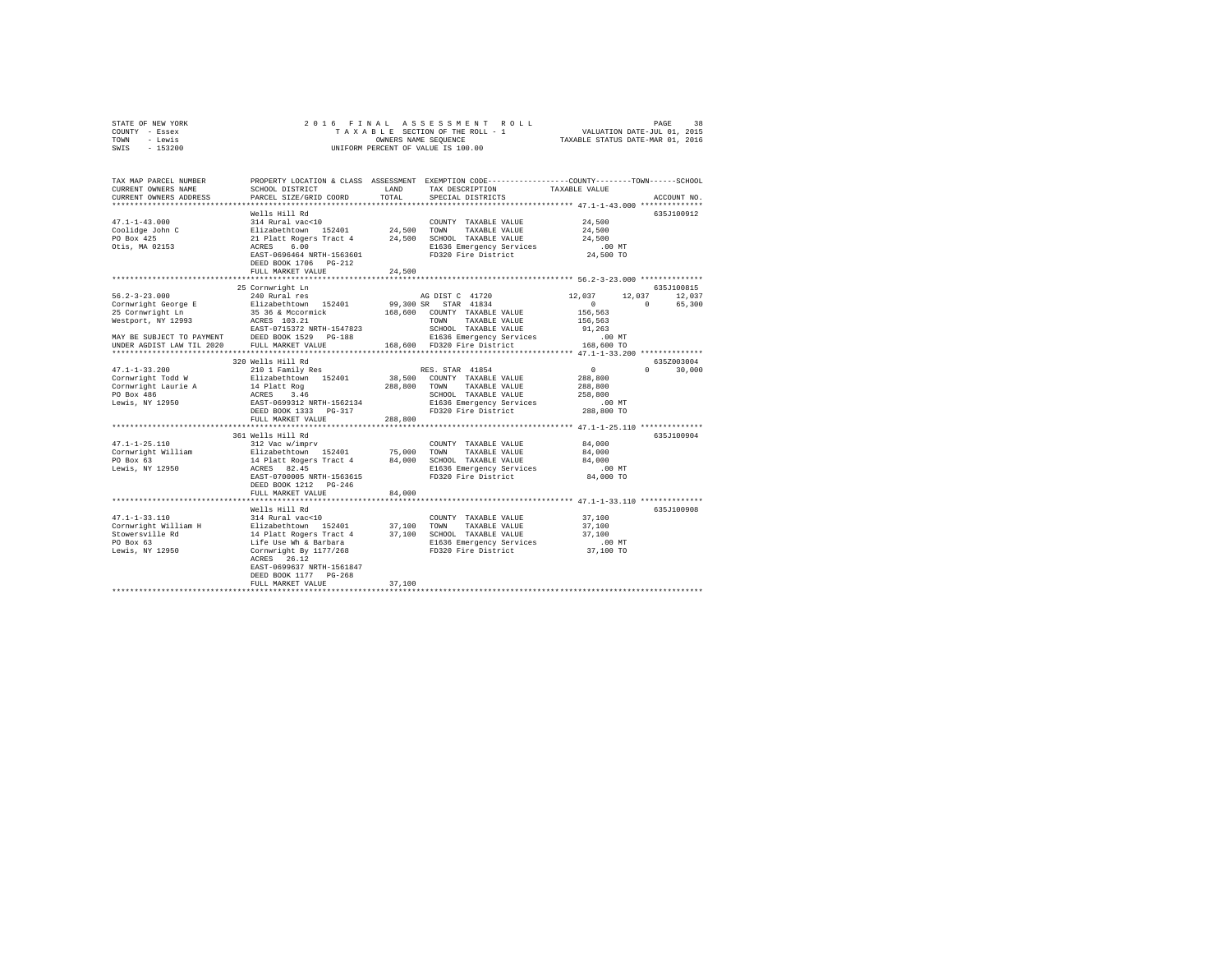| STATE OF NEW YORK<br>COUNTY - Essex<br>TOWN - Lewis<br>SWIS<br>$-153200$                                                                                                                                                                                               | 2016 FINAL<br>OWNERS NAME SEQUENCE<br>UNIFORM PERCENT OF VALUE IS 100.00                                                                                                                                                                              |                   |                                                                                                                                                                                         |                                                                                         |                             |
|------------------------------------------------------------------------------------------------------------------------------------------------------------------------------------------------------------------------------------------------------------------------|-------------------------------------------------------------------------------------------------------------------------------------------------------------------------------------------------------------------------------------------------------|-------------------|-----------------------------------------------------------------------------------------------------------------------------------------------------------------------------------------|-----------------------------------------------------------------------------------------|-----------------------------|
| TAX MAP PARCEL NUMBER PROPERTY LOCATION & CLASS ASSESSMENT EXEMPTION CODE---------------COUNTY-------TOWN------SCHOOL<br>CURRENT OWNERS NAME<br>CURRENT OWNERS ADDRESS<br>*************************                                                                    | SCHOOL DISTRICT LAND<br>PARCEL SIZE/GRID COORD                                                                                                                                                                                                        | TOTAL             | TAX DESCRIPTION<br>SPECIAL DISTRICTS                                                                                                                                                    | TAXABLE VALUE                                                                           | ACCOUNT NO.                 |
| $47.1 - 2 - 25.200$<br>Cornwright William H<br>Cornwright Elizabeth M<br>Lewis, NY 12950                                                                                                                                                                               | 474 Stowersville Rd<br>210 1 Family Res<br>Elizabethtown 152401<br>1 Essex Tract<br>3.18ac<br>ACRES 3.27 BANK1STARSG<br>EAST-0703090 NRTH-1561733<br>DEED BOOK 818 PG-49<br>FULL MARKET VALUE                                                         | 56,300<br>257,700 | COUNTY TAXABLE VALUE<br>TOWN<br>TAXABLE VALUE<br>257,700 SCHOOL TAXABLE VALUE<br>E1636 Emergency Services<br>FD320 Fire District                                                        | 257,700<br>257,700<br>257,700<br>$.00$ MT<br>257,700 TO                                 | 635J185002                  |
|                                                                                                                                                                                                                                                                        |                                                                                                                                                                                                                                                       |                   |                                                                                                                                                                                         |                                                                                         |                             |
| $47.2 - 1 - 31.000$<br>Countryside Mymnt Corp<br>Countryside Mymnt Corp<br>217,800 COMN TAXABLE VALUE<br>58 Riverside Dr<br>227,800 COMN TAXABLE VALUE<br>FO Box 335<br>227,800 COMN TAXABLE VALUE<br>FO Box 335<br>227,800 COMN TAXABLE VALUE<br>227,800 COMN TAXABLE | 682 Stowersville Rd<br>441 Fuel Store&D<br>FULL MARKET VALUE                                                                                                                                                                                          | 227,800           | COUNTY TAXABLE VALUE<br>E1636 Emergency Services<br>FD320 Fire District                                                                                                                 | 227,800<br>227,800<br>227,800<br>$.00$ MT<br>227,800 TO<br>227,800 TO C<br>227,800 TO M | 635J100202                  |
|                                                                                                                                                                                                                                                                        |                                                                                                                                                                                                                                                       |                   |                                                                                                                                                                                         |                                                                                         |                             |
|                                                                                                                                                                                                                                                                        | County Route 10                                                                                                                                                                                                                                       |                   | COUNTY TAXABLE VALUE<br>10,900 TOWN TAXABLE VALUE<br>10,900 SCHOOL TAXABLE VALUE<br>E1636 Emergency Services<br>FD320 Fire District                                                     | 10,900<br>10,900<br>10,900<br>$.00$ MT<br>10,900 TO                                     | 635J103003                  |
|                                                                                                                                                                                                                                                                        | FULL MARKET VALUE                                                                                                                                                                                                                                     | 10,900            |                                                                                                                                                                                         |                                                                                         |                             |
| $47.2 - 1 - 12.100$<br>Cox Diana M<br>Cox Gary J<br>169 Moss Rd<br>Lewis, NY 12950-9707                                                                                                                                                                                | 169 Moss Rd<br>The SR STAR (1998) SR STAR (1999)<br>26,000 COUNTY 152401 26,000 COUNTY<br>1 Peru Bay Tract (1998) 26,000 TOWN<br>1 Peru Bay Tract (1998) 26,000 TOWN<br>202001017 NRTH-1566886 S11636 Em<br>DEED BOOK 1265 PG-56<br>FULL MARKET VALUE | 124,900           | SR STAR 41834<br>26,000 COUNTY TAXABLE VALUE<br>TAXABLE VALUE<br>SCHOOL TAXABLE VALUE<br>SCHOOL TAXABLE VALUE<br>E1636 Emergency Services<br>FD320 Fire District<br>FD320 Fire District | $\sim$ 0<br>124,900<br>124,900<br>59,600<br>$.00$ MT<br>124,900 TO                      | 635J101503<br>0 65,300      |
|                                                                                                                                                                                                                                                                        |                                                                                                                                                                                                                                                       |                   |                                                                                                                                                                                         |                                                                                         |                             |
|                                                                                                                                                                                                                                                                        | 274 Hyde Rd<br>FULL MARKET VALUE                                                                                                                                                                                                                      | 80,900            |                                                                                                                                                                                         | $\sim$ 0<br>80,900<br>80,900<br>50,900<br>.00 MT<br>80,900 TO                           | 635K174016<br>$0 \t 30,000$ |
|                                                                                                                                                                                                                                                                        |                                                                                                                                                                                                                                                       |                   |                                                                                                                                                                                         |                                                                                         |                             |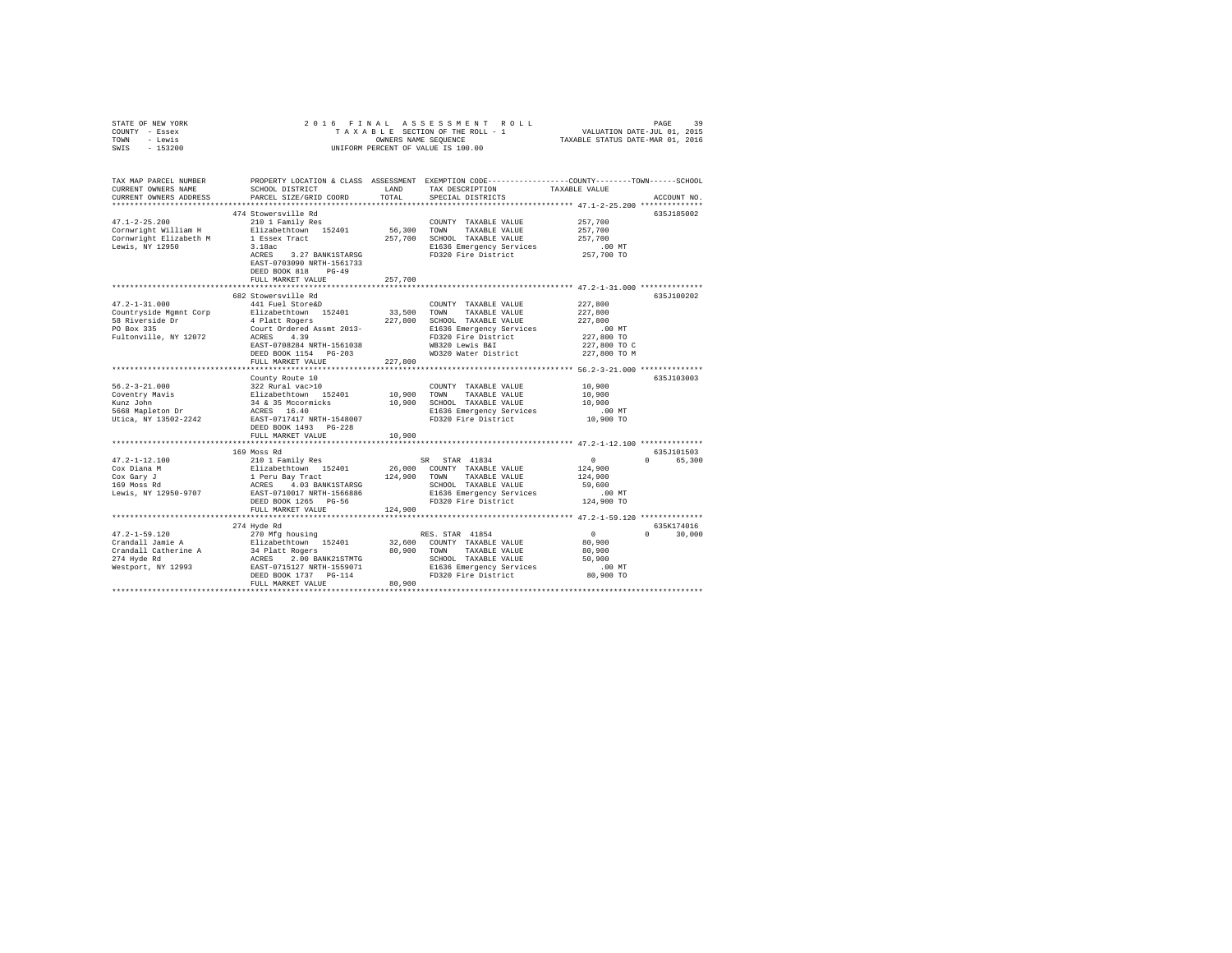| STATE OF NEW YORK | 2016 FINAL ASSESSMENT ROLL         | 40<br>PAGE                       |
|-------------------|------------------------------------|----------------------------------|
| COUNTY - Essex    | TAXABLE SECTION OF THE ROLL - 1    | VALUATION DATE-JUL 01, 2015      |
| TOWN<br>- Lewis   | OWNERS NAME SEOUENCE               | TAXABLE STATUS DATE-MAR 01, 2016 |
| SWIS - 153200     | UNIFORM PERCENT OF VALUE IS 100.00 |                                  |

| TAX MAP PARCEL NUMBER<br>CURRENT OWNERS NAME<br>CURRENT OWNERS ADDRESS                                                                                    | SCHOOL DISTRICT<br>PARCEL SIZE/GRID COORD                                                                                                                                                                                                           | LAND<br>TOTAL                          | PROPERTY LOCATION & CLASS ASSESSMENT EXEMPTION CODE----------------COUNTY-------TOWN-----SCHOOL<br>TAX DESCRIPTION<br>SPECIAL DISTRICTS                                                                                                                                   | TAXABLE VALUE                                                                                                           | ACCOUNT NO.                                   |
|-----------------------------------------------------------------------------------------------------------------------------------------------------------|-----------------------------------------------------------------------------------------------------------------------------------------------------------------------------------------------------------------------------------------------------|----------------------------------------|---------------------------------------------------------------------------------------------------------------------------------------------------------------------------------------------------------------------------------------------------------------------------|-------------------------------------------------------------------------------------------------------------------------|-----------------------------------------------|
|                                                                                                                                                           |                                                                                                                                                                                                                                                     |                                        |                                                                                                                                                                                                                                                                           |                                                                                                                         |                                               |
|                                                                                                                                                           | 81 Hulbert Rd                                                                                                                                                                                                                                       |                                        |                                                                                                                                                                                                                                                                           |                                                                                                                         | 635J100514                                    |
| $47.2 - 1 - 57.000$<br>Crandall Joel A<br>Crandall Lori M<br>81 Hulbert Rd<br>Westport, NY 12993                                                          | 210 1 Family Res<br>Elizabethtown 152401<br>35 Platt Rogers<br>ACRES 2.10 BANK CORE<br>EAST-0714166 NRTH-1563146<br>DEED BOOK 1262 PG-152<br>FULL MARKET VALUE                                                                                      | 133,000<br>133,000                     | RES. STAR 41854<br>32,700 COUNTY TAXABLE VALUE<br>TAXABLE VALUE<br>TOWN<br>SCHOOL TAXABLE VALUE<br>E1636 Emergency Services<br>FD320 Fire District                                                                                                                        | $\sim$ 0<br>133,000<br>133,000<br>103,000<br>.00 MT<br>133,000 TO                                                       | $\Omega$<br>30,000                            |
|                                                                                                                                                           | *********************                                                                                                                                                                                                                               |                                        |                                                                                                                                                                                                                                                                           |                                                                                                                         |                                               |
| $47.4 - 1 - 9.000$<br>Cross Arthur II<br>251 Hyde Rd<br>251 Hyde Rd<br>Westport, NY 12993                                                                 | 251 Hyde Rd<br>210 1 Family Res<br>Elizabethtown 152401<br>34 Platt Rogers<br>ACRES<br>4.70<br>EAST-0714544 NRTH-1559309<br>DEED BOOK 1350 PG-290                                                                                                   | 98,400                                 | RES. STAR 41854<br>34,100 COUNTY TAXABLE VALUE<br>TAXABLE VALUE<br>TOWN<br>SCHOOL TAXABLE VALUE<br>E1636 Emergency Services<br>FD320 Fire District                                                                                                                        | $\mathbf{0}$<br>98,400<br>98,400<br>68,400<br>.00 MT<br>98,400 TO                                                       | 635J101801<br>$\Omega$ and $\Omega$<br>30,000 |
|                                                                                                                                                           | FULL MARKET VALUE                                                                                                                                                                                                                                   | 98,400                                 |                                                                                                                                                                                                                                                                           |                                                                                                                         |                                               |
| $47.2 - 1 - 43.000$<br>Cross Arthur T<br>Cross Earlynn A<br>$47.2 - 1 - 33.200$<br>Cross Arthur T II<br>Mesec Jody A<br>251 Hyde Rd<br>Westport, NY 12993 | 137 Hulbert Rd<br>210 1 Family Res<br>DEED BOOK 513 PG-169<br>FULL MARKET VALUE<br>226 Hulbert Rd<br>270 Mfg housing<br>Elizabethtown 152401<br>38 Platt Rogers<br>ACRES 13.45<br>ACRES 13.45<br>EAST-0717907 NRTH-1562038<br>DEED BOOK 1830 PG-141 | 110,400<br>110,400<br>41,800<br>70,500 | SR STAR 41834<br>32,000 COUNTY TAXABLE VALUE<br>TOWN TAXABLE VALUE<br>SCHOOL TAXABLE VALUE<br>E1636 Emergency Services<br>FD320 Fire District<br>COUNTY TAXABLE VALUE<br>TOWN<br>TAXABLE VALUE<br>SCHOOL TAXABLE VALUE<br>E1636 Emergency Services<br>FD320 Fire District | $\sim$ 0<br>110,400<br>110,400<br>45,100<br>.00 MT<br>110,400 TO<br>70,500<br>70,500<br>70,500<br>$.00$ MT<br>70,500 TO | 635J101001<br>0 65,300<br>635J192002          |
| PRIOR OWNER ON 3/01/2016 FULL MARKET VALUE<br>Stringham Sherman W                                                                                         |                                                                                                                                                                                                                                                     | 70,500                                 |                                                                                                                                                                                                                                                                           |                                                                                                                         |                                               |
|                                                                                                                                                           |                                                                                                                                                                                                                                                     |                                        |                                                                                                                                                                                                                                                                           |                                                                                                                         | 635J105109                                    |
| $47.1 - 2 - 28.000$<br>Cross Bessie J<br>458 Stowersville Rd<br>Lewis, NY 12950                                                                           | 458 Stowersville Rd<br>270 Mfg housing<br>Elizabethtown 152401<br>1 Essex Tract<br>ACRES 0.28<br>EAST-0702648 NRTH-1561805<br>DEED BOOK 795<br>PG-257<br>FULL MARKET VALUE                                                                          | 32,500                                 | RES. STAR 41854<br>29.200 COUNTY TAXABLE VALUE<br>TAXABLE VALUE<br>TOWN<br>SCHOOL TAXABLE VALUE<br>E1636 Emergency Services<br>FD320 Fire District<br>32,500 WB320 Lewis B&I<br>WD320 Water District                                                                      | $\sim$ 0<br>32,500<br>32,500<br>2,500<br>$.00$ MT<br>32,500 TO<br>32,500 TO C<br>32,500 TO M                            | $\Omega$<br>30,000                            |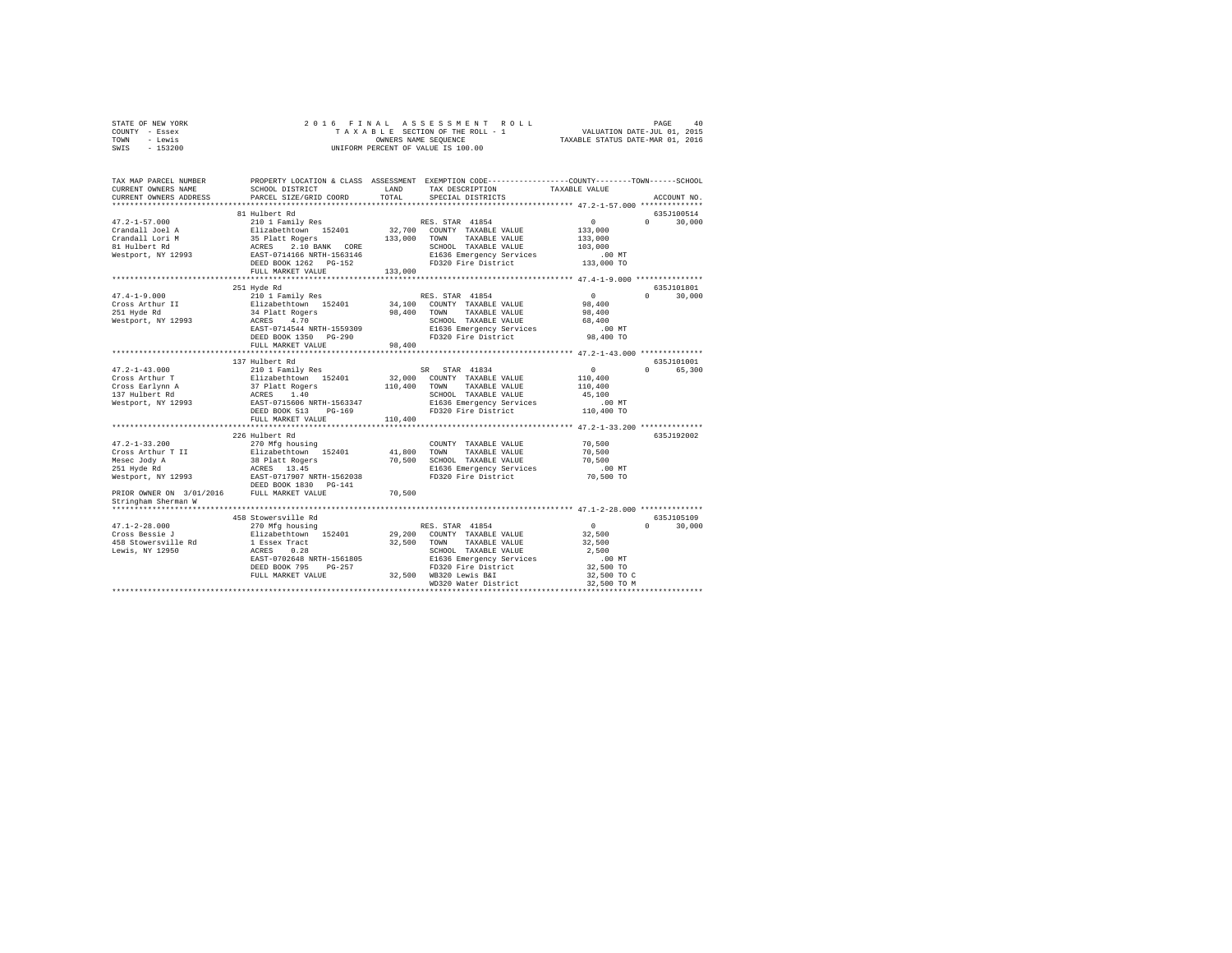| STATE OF NEW YORK<br>COUNTY - Essex<br>TOWN - Lewis<br>SWIS - 153200                                                                                                   | 2016 FINAL                                                                                                                                                                                                                                                               | OWNERS NAME SEOUENCE | ASSESSMENT ROLL<br>TAXABLE SECTION OF THE ROLL - 1<br>UNIFORM PERCENT OF VALUE IS 100.00                                                                                                  | VALUATION DATE-JUL 01, 2015<br>TAXABLE STATUS DATE-MAR 01, 2016      | PAGE<br>41             |
|------------------------------------------------------------------------------------------------------------------------------------------------------------------------|--------------------------------------------------------------------------------------------------------------------------------------------------------------------------------------------------------------------------------------------------------------------------|----------------------|-------------------------------------------------------------------------------------------------------------------------------------------------------------------------------------------|----------------------------------------------------------------------|------------------------|
| TAX MAP PARCEL NUMBER PROPERTY LOCATION & CLASS ASSESSMENT EXEMPTION CODE---------------COUNTY-------TOWN------SCHOOL<br>CURRENT OWNERS NAME<br>CURRENT OWNERS ADDRESS | SCHOOL DISTRICT<br>PARCEL SIZE/GRID COORD                                                                                                                                                                                                                                | LAND<br>TOTAL        | TAX DESCRIPTION<br>SPECIAL DISTRICTS                                                                                                                                                      | TAXABLE VALUE                                                        | ACCOUNT NO.            |
|                                                                                                                                                                        |                                                                                                                                                                                                                                                                          |                      |                                                                                                                                                                                           |                                                                      |                        |
|                                                                                                                                                                        | 462 Stowersville Rd                                                                                                                                                                                                                                                      |                      |                                                                                                                                                                                           |                                                                      | 635J101302             |
| $47.1 - 2 - 29.003$                                                                                                                                                    | 210 1 Family Res                                                                                                                                                                                                                                                         |                      | VET COM CT 41131                                                                                                                                                                          | 14,825 14,825 0                                                      |                        |
| Cross Bessie J<br>462 Stowersville Rd<br>Lewis, NY 12950                                                                                                               | ElizabethCown 152401 36,200 SR STAR 41834<br>1 Sasex Tract 59,300 COUNTY TAXABLE VALUE<br>1578/38 Life use to TOWN TAXABLE VALUE<br>Stanley & Thelma Cross<br>ACRES 1.18<br>EAST-0702798 NRTH-1561791<br>DEED BOOK 1578 PG-38<br>FULL MARKET VALUE                       |                      | 59,300 COUNTY TAXABLE VALUE<br>TOWN TAXABLE VALUE<br>SCHOOL TAXABLE VALUE<br>E1636 Emergency Services<br>FD320 Fire District<br>--00 towie B&T<br>59.300 WD320 Water District 59.300 TO M | 44,475<br>44,475<br>$\sim$ 0<br>$.00$ MT<br>59,300 TO<br>59,300 TO C | $0 \t 59,300$          |
|                                                                                                                                                                        |                                                                                                                                                                                                                                                                          |                      |                                                                                                                                                                                           |                                                                      |                        |
|                                                                                                                                                                        | 219 Moss Rd                                                                                                                                                                                                                                                              |                      |                                                                                                                                                                                           |                                                                      | 635Z000018             |
| $38.4 - 1 - 31.200$<br>Cross Daniel<br>219 Moss Rd<br>Lewis, NY 12950                                                                                                  | 270 Mfg housing<br>Elizabethtown 152401 39,300<br>Call Mill Lot 39,400<br>Db 907 Pg 172<br>ACRES 9.40<br>EAST-0710440 NRTH-1569154<br>DEED BOOK 1307 PG-78                                                                                                               |                      | COUNTY TAXABLE VALUE<br>TOWN<br>TAXABLE VALUE<br>39,400 SCHOOL TAXABLE VALUE<br>E1636 Emergency Services<br>FD320 Fire District                                                           | 39,400<br>39,400<br>39,400<br>$.00$ MT<br>$39,400$ TO                |                        |
|                                                                                                                                                                        | FULL MARKET VALUE<br>**********************                                                                                                                                                                                                                              | 39,400               |                                                                                                                                                                                           | ********************** 38.4-1-32.100 **************                  |                        |
| $38.4 - 1 - 32.100$<br>Cross Dean<br>Deerhead Corners<br>9503 US Rte 9<br>Lewis, NY 12950                                                                              | Moss Rd<br>Noss AM<br>Filizabethrown 152401 65,300 TOWN TAXABLE VALUE<br>Elizabethrown 152401 65,300 TOWN TAXABLE VALUE<br>2,18&19 Peru Bay Tract 65,300 SCHOOL TAXABLE VALUE<br>ACRES 135.00 E1636 Emergency Services<br>BAST-D711217 NRTH-1571469<br>FULL MARKET VALUE | 65,300               |                                                                                                                                                                                           | 65,300<br>65,300<br>65,300<br>$.00$ MT<br>65,300 TO                  | 635J101011             |
|                                                                                                                                                                        |                                                                                                                                                                                                                                                                          |                      |                                                                                                                                                                                           |                                                                      |                        |
| 38.1-1-16.000<br>Cross Dean A                                                                                                                                          | 9503 US Route 9<br>210 1 Family Res<br>Elizabethtown 152401 32,000 COUNTY TAXABLE VALUE<br>EAST-0706384 NRTH-1580788<br>DEED BOOK 1671 PG-238<br>FULL MARKET VALUE                                                                                                       | 121,400              | SR STAR 41834<br>SCHOOL TAXABLE VALUE<br>E1636 Emergency Services<br>FD320 Fire District 121,400 TO                                                                                       | $\sim$ 0<br>121,400<br>121,400<br>56,100<br>$.00$ MT                 | 635J100507<br>0 65,300 |
|                                                                                                                                                                        |                                                                                                                                                                                                                                                                          |                      |                                                                                                                                                                                           |                                                                      |                        |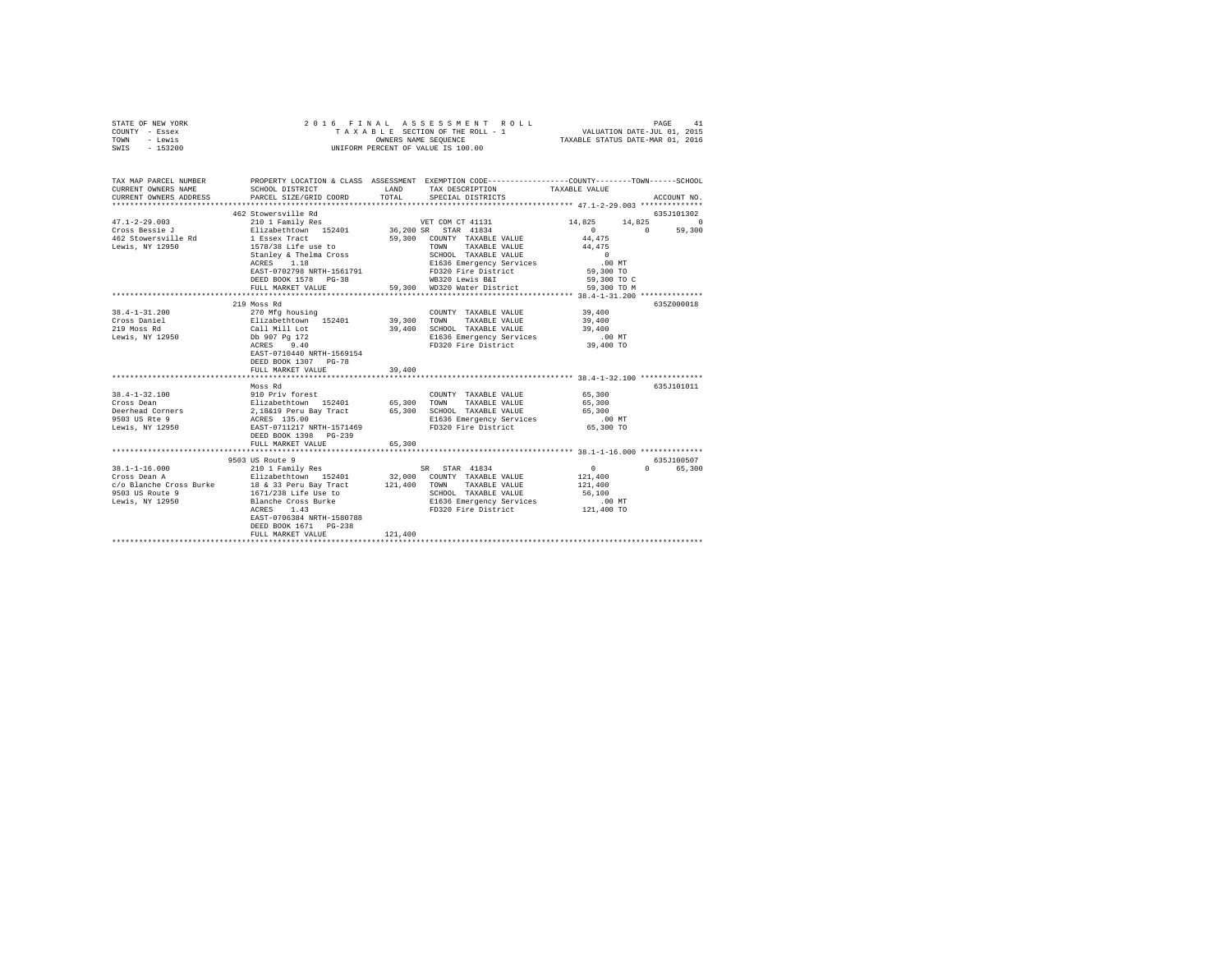|      | STATE OF NEW YORK |  | 2016 FINAL ASSESSMENT ROLL         |                                  | PAGE                        | 42 |
|------|-------------------|--|------------------------------------|----------------------------------|-----------------------------|----|
|      | COUNTY - Essex    |  | TAXABLE SECTION OF THE ROLL - 1    |                                  | VALUATION DATE-JUL 01, 2015 |    |
| TOWN | - Lewis           |  | OWNERS NAME SEOUENCE               | TAXABLE STATUS DATE-MAR 01, 2016 |                             |    |
| SWIS | - 153200          |  | UNIFORM PERCENT OF VALUE IS 100.00 |                                  |                             |    |

| TAX MAP PARCEL NUMBER<br>CURRENT OWNERS NAME | SCHOOL DISTRICT                                                                                             | LAND          | PROPERTY LOCATION & CLASS ASSESSMENT EXEMPTION CODE---------------COUNTY-------TOWN-----SCHOOL<br>TAX DESCRIPTION | TAXABLE VALUE         |                        |
|----------------------------------------------|-------------------------------------------------------------------------------------------------------------|---------------|-------------------------------------------------------------------------------------------------------------------|-----------------------|------------------------|
| CURRENT OWNERS ADDRESS                       | PARCEL SIZE/GRID COORD                                                                                      | TOTAL         | SPECIAL DISTRICTS                                                                                                 |                       | ACCOUNT NO.            |
|                                              | ***************************                                                                                 |               |                                                                                                                   |                       |                        |
|                                              | Deerhead-Reber Rd                                                                                           |               |                                                                                                                   |                       | 635J191006             |
| $38.4 - 1 - 8.112$                           | 322 Rural vac>10                                                                                            |               | COUNTY TAXABLE VALUE                                                                                              | 27,700                |                        |
| Cross Dean A                                 | Elizabethtown 152401<br>24 Peru Bay Tract<br>ACRES 10.00<br>EAST-0712218 NRTH-1575541                       | 27.700 TOWN   | TAXABLE VALUE                                                                                                     | 27,700                |                        |
| Deerhead Corners                             |                                                                                                             |               | 27,700 SCHOOL TAXABLE VALUE                                                                                       | 27,700                |                        |
| 9503 US Rte 9<br>Lewis, NY 12950             |                                                                                                             |               | E1636 Emergency Services<br>FD320 Fire District                                                                   | $.00$ MT<br>27,700 TO |                        |
|                                              | DEED BOOK 1398 PG-235                                                                                       |               |                                                                                                                   |                       |                        |
|                                              | FULL MARKET VALUE                                                                                           | 27,700        |                                                                                                                   |                       |                        |
|                                              | 523 Moss Rd                                                                                                 |               |                                                                                                                   |                       | 635Z000022             |
| $38.4 - 1 - 22.500$                          | 210 1 Family Res                                                                                            |               | RES. STAR 41854                                                                                                   | $\circ$               | 30,000<br>$\mathbf{a}$ |
| Cross Debrah M                               |                                                                                                             |               | 39,100 COUNTY TAXABLE VALUE                                                                                       | 119,100               |                        |
| 523 Moss Rd                                  | Elizabethtown 152401<br>21 Peru Bay Tract<br>Db 909 Pg 33                                                   | 119,100 TOWN  | TAXABLE VALUE                                                                                                     | 119,100               |                        |
| Lewis, NY 12950                              |                                                                                                             |               | SCHOOL TAXABLE VALUE                                                                                              | 89,100                |                        |
|                                              | 9.10<br>ACRES                                                                                               |               | E1636 Emergency Services                                                                                          | .00 MT                |                        |
|                                              | EAST-0712395 NRTH-1572341                                                                                   |               | FD320 Fire District                                                                                               | 119,100 TO            |                        |
|                                              | DEED BOOK 1307 PG-84                                                                                        |               |                                                                                                                   |                       |                        |
|                                              | FULL MARKET VALUE                                                                                           | 119,100       |                                                                                                                   |                       |                        |
|                                              | **************************                                                                                  | ************* | ********************************* 46.2-1-10.000 ***************                                                   |                       |                        |
|                                              | 12 French Wav                                                                                               |               |                                                                                                                   |                       | 635.T101111            |
| $46.2 - 1 - 10.000$                          | 210 1 Family Res                                                                                            |               | COUNTY TAXABLE VALUE                                                                                              | 41,100                |                        |
| Cross Edward                                 | Elizabethtown 152401                                                                                        | 27,300        | TOWN<br>TAXABLE VALUE                                                                                             | 41,100                |                        |
| PO Box 501                                   | 17 Platt Rogers Tract 4 $\frac{41,100}{41,100}$ SCHOOL TAXABLE VALUE<br>ACRES 0.54 R1636 Emergency Services |               |                                                                                                                   | 41,100                |                        |
| Elizabethtown, NY 12932                      |                                                                                                             |               |                                                                                                                   | $.00$ MT              |                        |
|                                              | EAST-0690355 NRTH-1566559                                                                                   |               | FD320 Fire District                                                                                               | 41,100 TO             |                        |
|                                              | DEED BOOK 509<br>$PG-58$                                                                                    |               |                                                                                                                   |                       |                        |
|                                              | FULL MARKET VALUE                                                                                           | 41,100        |                                                                                                                   |                       |                        |
|                                              |                                                                                                             |               |                                                                                                                   |                       |                        |
|                                              | 81 Wells Hill Rd                                                                                            |               |                                                                                                                   |                       | 635J103505             |
| $46.2 - 1 - 31.000$                          | 270 Mfg housing<br>Elizabethtown 152401                                                                     |               | RES. STAR 41854                                                                                                   | $\Omega$              | 30,000                 |
| Cross Jane                                   |                                                                                                             |               | 31,600 COUNTY TAXABLE VALUE                                                                                       | 36,300                |                        |
| PO Box 507                                   | 16 Platt Rogers Tract 4 36,300 TOWN<br>ACRES 1.00 SCHOOL                                                    |               | TAXABLE VALUE                                                                                                     | 36,300                |                        |
| Lewis, NY 12950                              |                                                                                                             |               | SCHOOL TAXABLE VALUE                                                                                              | 6,300                 |                        |
|                                              | EAST-0693969 NRTH-1564977                                                                                   |               | E1636 Emergency Services                                                                                          | $.00$ MT              |                        |
|                                              | DEED BOOK 808<br>$PG-39$                                                                                    |               | FD320 Fire District                                                                                               | 36,300 TO             |                        |
|                                              | FULL MARKET VALUE                                                                                           | 36,300        |                                                                                                                   |                       |                        |
|                                              |                                                                                                             |               |                                                                                                                   |                       |                        |
|                                              | 8899 US Route 9                                                                                             |               |                                                                                                                   |                       | 635J102606             |
| $47.1 - 1 - 11.000$                          |                                                                                                             |               | VET WAR CT 41121                                                                                                  | 11,625<br>11,625      | $\Omega$<br>$\Omega$   |
| Cross Leona                                  |                                                                                                             |               | 32,200 RES. STAR 41854                                                                                            | $\overline{0}$        | 30,000                 |
| Cross Tammy L                                | Db 900 Pg 179                                                                                               |               | 77,500 COUNTY TAXABLE VALUE<br>TOWN                                                                               | 65,875                |                        |
| 8899 US Rte 9<br>Lewis, NY 12950             | ACRES<br>1.60                                                                                               |               | TAXABLE VALUE<br>SCHOOL TAXABLE VALUE                                                                             | 65,875<br>47.500      |                        |
|                                              | EAST-0701202 NRTH-1567353                                                                                   |               | E1636 Emergency Services                                                                                          | $.00$ MT              |                        |
|                                              | DEED BOOK 900<br>$PG-183$                                                                                   |               | FD320 Fire District 77,500 TO                                                                                     |                       |                        |
|                                              | FULL MARKET VALUE                                                                                           | 77,500        |                                                                                                                   |                       |                        |
|                                              |                                                                                                             |               |                                                                                                                   |                       |                        |
|                                              |                                                                                                             |               |                                                                                                                   |                       |                        |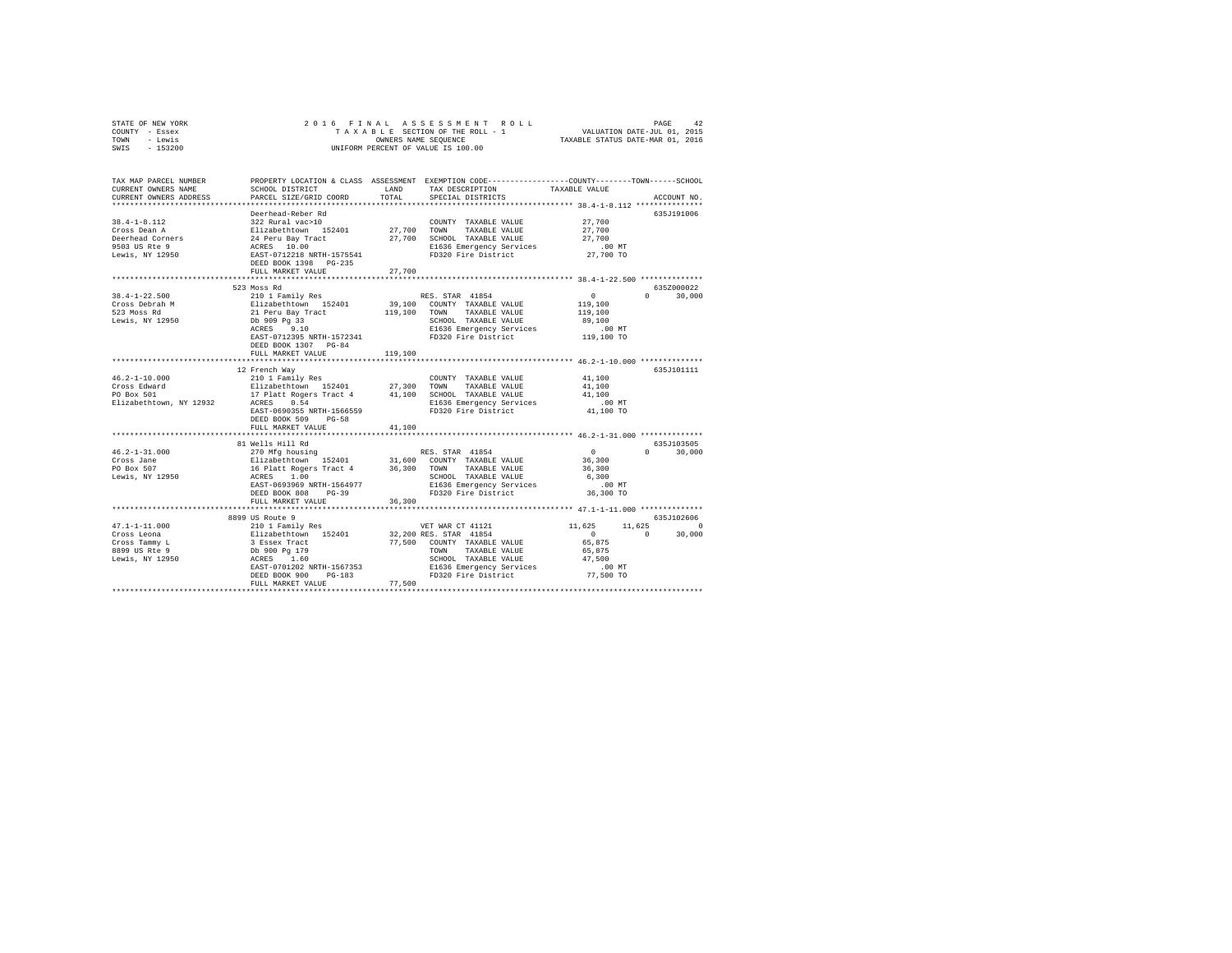| STATE OF NEW YORK                      | 2016 FINAL                                                                                 |         | 6 FINAL ASSESSMENT ROLL (1975)<br>TAXABLE SECTION OF THE ROLL - 1 VALUATION DATE-JUL 01, 2015<br>OWNERS NAME SEQUENCE  TAXABLE STATUS DATE-MAR 01, 2016 |               |               |
|----------------------------------------|--------------------------------------------------------------------------------------------|---------|---------------------------------------------------------------------------------------------------------------------------------------------------------|---------------|---------------|
| COUNTY - Essex                         |                                                                                            |         |                                                                                                                                                         |               |               |
| - Lewis<br>TOWN                        |                                                                                            |         |                                                                                                                                                         |               |               |
| $-153200$<br>SWIS                      |                                                                                            |         | UNIFORM PERCENT OF VALUE IS 100.00                                                                                                                      |               |               |
|                                        |                                                                                            |         |                                                                                                                                                         |               |               |
|                                        |                                                                                            |         |                                                                                                                                                         |               |               |
| TAX MAP PARCEL NUMBER                  |                                                                                            |         | PROPERTY LOCATION & CLASS ASSESSMENT EXEMPTION CODE----------------COUNTY-------TOWN-----SCHOOL                                                         |               |               |
| CURRENT OWNERS NAME                    | SCHOOL DISTRICT                                                                            | LAND    | TAX DESCRIPTION                                                                                                                                         | TAXABLE VALUE |               |
| CURRENT OWNERS ADDRESS                 | PARCEL SIZE/GRID COORD                                                                     | TOTAL   | SPECIAL DISTRICTS                                                                                                                                       |               | ACCOUNT NO.   |
| ************************               |                                                                                            |         |                                                                                                                                                         |               |               |
|                                        | 8579 US Route 9                                                                            |         |                                                                                                                                                         |               | 635J101204    |
| $47.13 - 1 - 11.000$                   | 210 1 Family Res                                                                           |         | COUNTY TAXABLE VALUE                                                                                                                                    | 70,600        |               |
| Cross Richard H                        |                                                                                            |         | TOWN<br>TAXABLE VALUE                                                                                                                                   | 70,600        |               |
| Bronson Betty                          |                                                                                            |         | 70,600 SCHOOL TAXABLE VALUE                                                                                                                             | 70,600        |               |
| PO Box 93                              |                                                                                            |         | E1636 Emergency Services                                                                                                                                | $.00$ MT      |               |
| Lewis, NY 12950                        |                                                                                            |         | FD320 Fire District                                                                                                                                     | 70,600 TO     |               |
|                                        |                                                                                            |         | WB320 Lewis B&I                                                                                                                                         | 70,600 TO C   |               |
|                                        | EAST-0700999 NRTH-1559479                                                                  |         | WD320 Water District                                                                                                                                    | 70,600 TO M   |               |
|                                        | DEED BOOK 558 PG-190                                                                       |         |                                                                                                                                                         |               |               |
|                                        | FULL MARKET VALUE                                                                          | 70,600  |                                                                                                                                                         |               |               |
|                                        |                                                                                            |         |                                                                                                                                                         |               |               |
|                                        | 8630 US Route 9                                                                            |         |                                                                                                                                                         |               | 635J103508    |
|                                        | 210 1 Family Res                                                                           |         | COUNTY TAXABLE VALUE                                                                                                                                    | 50,800        |               |
| $47.1 - 2 - 21.000$<br>Cross Thomas    | Elizabethtown 152401                                                                       | 32,400  | TOWN<br>TAXABLE VALUE                                                                                                                                   | 50,800        |               |
| 487 Stowersville Rd                    |                                                                                            | 50,800  | SCHOOL TAXABLE VALUE                                                                                                                                    | 50,800        |               |
| Lewis, NY 12950                        | 1 Essex Tract<br>ACRES 0.50                                                                |         | E1636 Emergency Services                                                                                                                                | $.00$ MT      |               |
|                                        | EAST-0702027 NRTH-1560513                                                                  |         | FD320 Fire District                                                                                                                                     | 50,800 TO     |               |
|                                        | DEED BOOK 979 PG-6                                                                         |         | WB320 Lewis B&I                                                                                                                                         | 50,800 TO C   |               |
|                                        | FULL MARKET VALUE                                                                          |         | 50,800 WD320 Water District                                                                                                                             | 50,800 TO M   |               |
|                                        | **************************                                                                 |         |                                                                                                                                                         |               |               |
|                                        | 487 Stowersville Rd                                                                        |         |                                                                                                                                                         |               | 635J103107    |
| $47.1 - 2 - 35.000$                    | 210 1 Family Res                                                                           |         | RES. STAR 41854                                                                                                                                         | $\sim$ 0      | $0 \t 30,000$ |
| Cross Thomas                           | Elizabethtown 152401                                                                       |         | 38,300 COUNTY TAXABLE VALUE                                                                                                                             | 202,400       |               |
| $Cross$ Vanessa                        | 1 Essex Tract<br>ACRES 3.25<br>EAST-0703415 NRTH-1562210                                   |         | 202,400 TOWN TAXABLE VALUE                                                                                                                              | 202,400       |               |
|                                        |                                                                                            |         | SCHOOL TAXABLE VALUE                                                                                                                                    | 172,400       |               |
| 487 Stowersville Rd<br>Lewis, NY 12950 |                                                                                            |         | E1636 Emergency Services                                                                                                                                | $.00$ MT      |               |
|                                        | DEED BOOK 1078 PG-315                                                                      |         | Elboo Bmergency Correspondent<br>FD320 Fire District                                                                                                    | 202,400 TO    |               |
|                                        | FULL MARKET VALUE                                                                          | 202,400 |                                                                                                                                                         |               |               |
|                                        |                                                                                            |         |                                                                                                                                                         |               |               |
|                                        | 125 Seventy Ln                                                                             |         |                                                                                                                                                         |               | 635J102706    |
| $46.2 - 1 - 9.100$                     | 210 1 Family Res                                                                           |         | COUNTY TAXABLE VALUE                                                                                                                                    | 53,700        |               |
| Cross Tracy C                          | Elizabethtown 152401                                                                       | 21,000  | TOWN<br>TAXABLE VALUE                                                                                                                                   | 53,700        |               |
| 9743 US Route 9<br>Lewis, NY 12950     | 17 Platt Rogers Tract 4 53,700 SCHOOL TAXABLE VALUE<br>ACRES 0.62 R1636 Emergency Services |         |                                                                                                                                                         | 53,700        |               |
|                                        |                                                                                            |         | E1636 Emergency Services                                                                                                                                | $.00$ MT      |               |
|                                        | EAST-0689972 NRTH-1566863                                                                  |         | FD320 Fire District                                                                                                                                     | 53,700 TO     |               |
|                                        | DEED BOOK 1806 PG-52                                                                       |         |                                                                                                                                                         |               |               |
|                                        | FULL MARKET VALUE                                                                          | 53,700  |                                                                                                                                                         |               |               |
|                                        |                                                                                            |         |                                                                                                                                                         |               |               |
|                                        | 9764 US Route 9                                                                            |         |                                                                                                                                                         |               | 635J104807    |
| 29.-2-21.000<br>Cross Wyman            | 312 Vac w/imprv                                                                            |         | COUNTY TAXABLE VALUE                                                                                                                                    | 34,600        |               |
|                                        | Elizabethtown 152401                                                                       | 34,200  | TOWN<br>TAXABLE VALUE                                                                                                                                   | 34,600        |               |
| Cross Deborah<br>106 55W 750S          | 21 Essex Tract                                                                             |         | 34,600 SCHOOL TAXABLE VALUE                                                                                                                             | 34,600        |               |
|                                        | ACRES 20.57                                                                                |         | E1636 Emergency Services                                                                                                                                | $.00$ MT      |               |
| Wolcottville, IN 46795                 | EAST-0706933 NRTH-1586419                                                                  |         | FD320 Fire District                                                                                                                                     | 34,600 TO     |               |
|                                        | DEED BOOK 1332 PG-62                                                                       |         |                                                                                                                                                         |               |               |
|                                        | FULL MARKET VALUE                                                                          | 34,600  |                                                                                                                                                         |               |               |
|                                        |                                                                                            |         |                                                                                                                                                         |               |               |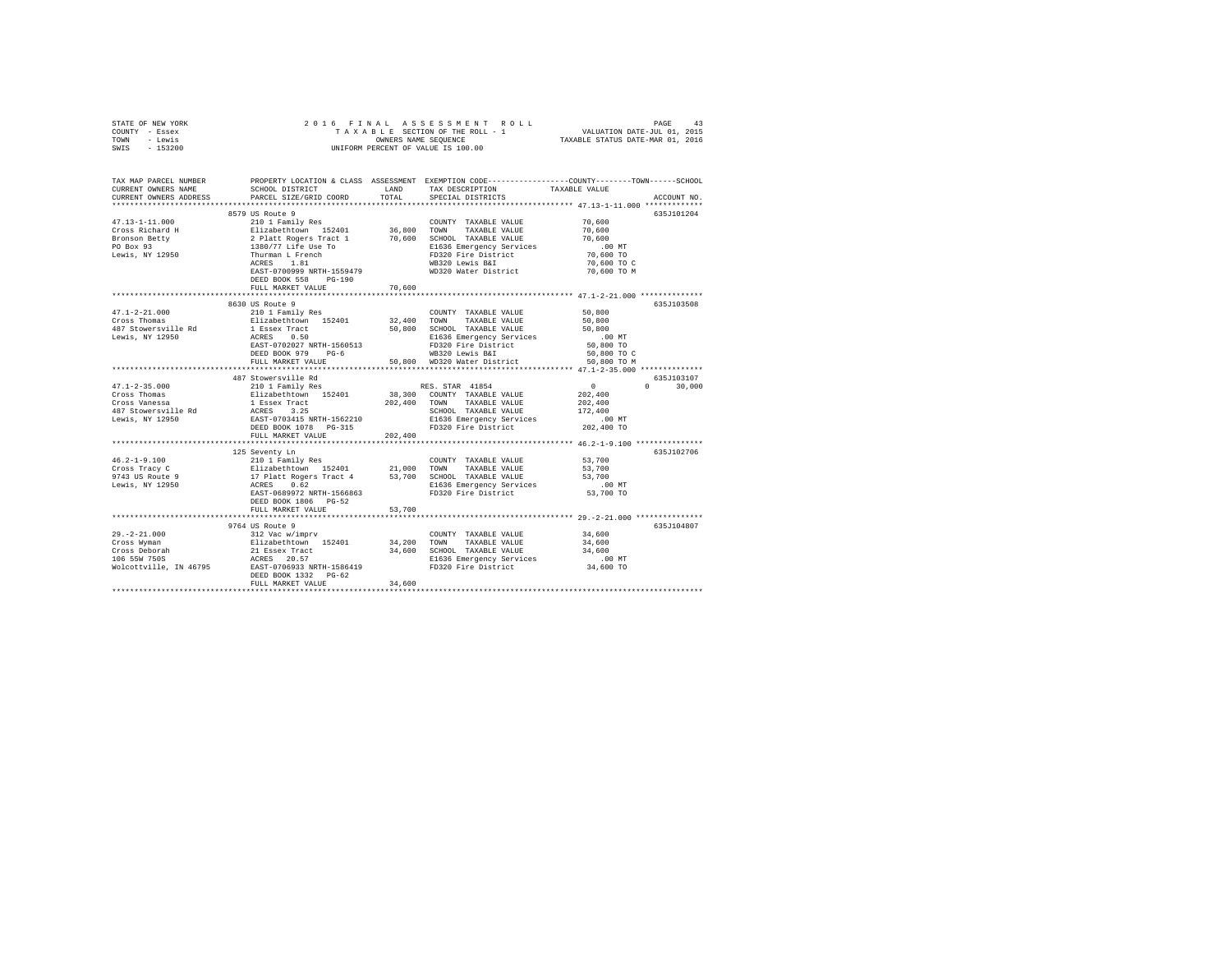| STATE OF NEW YORK | 2016 FINAL ASSESSMENT ROLL         | 44<br>PAGE                       |
|-------------------|------------------------------------|----------------------------------|
| COUNTY - Essex    | TAXABLE SECTION OF THE ROLL - 1    | VALUATION DATE-JUL 01, 2015      |
| TOWN<br>- Lewis   | OWNERS NAME SEOUENCE               | TAXABLE STATUS DATE-MAR 01, 2016 |
| $-153200$<br>SWIS | UNIFORM PERCENT OF VALUE IS 100.00 |                                  |

| TAX MAP PARCEL NUMBER<br>CURRENT OWNERS NAME<br>CURRENT OWNERS ADDRESS | SCHOOL DISTRICT<br>PARCEL SIZE/GRID COORD          | LAND<br>TOTAL. | PROPERTY LOCATION & CLASS ASSESSMENT EXEMPTION CODE---------------COUNTY-------TOWN-----SCHOOL<br>TAX DESCRIPTION<br>SPECIAL DISTRICTS | TAXABLE VALUE                                         | ACCOUNT NO.        |
|------------------------------------------------------------------------|----------------------------------------------------|----------------|----------------------------------------------------------------------------------------------------------------------------------------|-------------------------------------------------------|--------------------|
|                                                                        |                                                    |                |                                                                                                                                        |                                                       |                    |
|                                                                        | 9039 US Route 9                                    |                |                                                                                                                                        |                                                       | 635Z007012         |
| $38.3 - 1 - 36.200$                                                    | 210 1 Family Res                                   |                | RES. STAR 41854                                                                                                                        | $\circ$                                               | $\Omega$<br>30,000 |
| Crowningshield Brian A                                                 | Elizabethtown 152401                               | 35,300         | COUNTY TAXABLE VALUE                                                                                                                   | 190,900                                               |                    |
| Crowningshield Rhonda L                                                | 4 Essex Tract                                      | 190,900        | TAXABLE VALUE<br>TOWN                                                                                                                  | 190,900                                               |                    |
| 9039 US Rte 9                                                          | 4.71<br>ACRES                                      |                | SCHOOL TAXABLE VALUE                                                                                                                   | 160,900                                               |                    |
| Lewis, NY 12950                                                        | EAST-0701597 NRTH-1570603                          |                | E1636 Emergency Services                                                                                                               | $.00$ MT                                              |                    |
|                                                                        | DEED BOOK 1545 PG-207                              |                | FD320 Fire District                                                                                                                    | 190,900 TO                                            |                    |
|                                                                        | FULL MARKET VALUE                                  | 190,900        |                                                                                                                                        |                                                       |                    |
|                                                                        |                                                    |                |                                                                                                                                        |                                                       |                    |
|                                                                        | 9037 US Route 9                                    |                |                                                                                                                                        |                                                       | 635Z007013         |
| $38.3 - 1 - 36.300$                                                    | 210 1 Family Res                                   |                | COUNTY TAXABLE VALUE                                                                                                                   | 75,400                                                |                    |
| Crowningshield Brian A                                                 | Elizabethtown 152401                               | 31,900         | TOWN<br>TAXABLE VALUE                                                                                                                  | 75,400                                                |                    |
| Crowningshield Rhonda L<br>9039 US Route 9                             | 4 Essex Tract                                      | 75,400         | SCHOOL TAXABLE VALUE                                                                                                                   | 75,400                                                |                    |
|                                                                        | 1.28<br>ACRES<br>EAST-0701820 NRTH-1570411         |                | E1636 Emergency Services<br>FD320 Fire District                                                                                        | .00MT                                                 |                    |
| Lewis, NY 12950                                                        | DEED BOOK 1821   PG-190                            |                | OT902 Omitted tax C                                                                                                                    | 75,400 TO<br>312.62 MT                                |                    |
|                                                                        | FULL MARKET VALUE                                  | 75,400         | OT903 Omitted tax T                                                                                                                    | 330.01 MT                                             |                    |
|                                                                        |                                                    |                | OT908 Omitted tax FD1                                                                                                                  | 78.29 MT                                              |                    |
|                                                                        |                                                    |                |                                                                                                                                        |                                                       |                    |
|                                                                        | Deerhead-Reber Rd                                  |                |                                                                                                                                        |                                                       | 635J190010         |
| $38.2 - 1 - 11.200$                                                    | 322 Rural vac>10                                   |                | COUNTY TAXABLE VALUE                                                                                                                   | 57,800                                                |                    |
| Crowningshield Chad                                                    | Elizabethtown 152401                               | 57,800         | TOWN<br>TAXABLE VALUE                                                                                                                  | 57,800                                                |                    |
| Crowningshield Danielle M                                              | 31 Peru Bay Tract                                  | 57,800         | SCHOOL TAXABLE VALUE                                                                                                                   | 57,800                                                |                    |
| 549 State Route 9B                                                     | ACRES 105.52                                       |                | E1636 Emergency Services                                                                                                               | .00MT                                                 |                    |
| Rouses Point, NY 12979                                                 | EAST-0714997 NRTH-1578425                          |                | FD320 Fire District                                                                                                                    | 57,800 TO                                             |                    |
|                                                                        | DEED BOOK 1471   PG-127                            |                |                                                                                                                                        |                                                       |                    |
|                                                                        | FULL MARKET VALUE                                  | 57,800         |                                                                                                                                        |                                                       |                    |
|                                                                        | *******************************                    |                |                                                                                                                                        |                                                       |                    |
|                                                                        | 9045 US Route 9                                    |                |                                                                                                                                        |                                                       | 635J101307         |
| $38.3 - 1 - 36.100$                                                    | 210 1 Family Res                                   |                | STAR 41834<br>SR                                                                                                                       | $\Omega$                                              | $\Omega$<br>65,300 |
| Crowningshield Florence                                                | Elizabethtown 152401                               | 29,300         | COUNTY TAXABLE VALUE                                                                                                                   | 94,400                                                |                    |
| Crowningshield Harold                                                  | 4 Essex Tract                                      | 94,400         | TAXABLE VALUE<br>TOWN                                                                                                                  | 94,400                                                |                    |
| 9045 US Route 9                                                        | ACRES<br>0.76                                      |                | SCHOOL TAXABLE VALUE                                                                                                                   | 29,100                                                |                    |
| Lewis, NY 12950                                                        | EAST-0702073 NRTH-1570704<br>DEED BOOK 1623 PG-320 |                | E1636 Emergency Services<br>FD320 Fire District                                                                                        | .00MT<br>94,400 TO                                    |                    |
|                                                                        |                                                    | 94,400         |                                                                                                                                        |                                                       |                    |
|                                                                        | FULL MARKET VALUE<br>**********************        |                |                                                                                                                                        | *********************** 38.2-1-19.100 *************** |                    |
|                                                                        | Deerhead-Reber Rd                                  |                |                                                                                                                                        |                                                       | 635J101401         |
| $38.2 - 1 - 19.100$                                                    | 322 Rural vac>10                                   |                | COUNTY TAXABLE VALUE                                                                                                                   | 28,400                                                |                    |
| Crowningshield L Trust                                                 | Elizabethtown 152401                               | 28,400         | TOWN<br>TAXABLE VALUE                                                                                                                  | 28,400                                                |                    |
| Crowningshield C Trust                                                 | 28 Peru Bay Tract                                  | 28,400         | SCHOOL TAXABLE VALUE                                                                                                                   | 28,400                                                |                    |
| 3342 Lathrop Ave                                                       | 35.00<br>ACRES                                     |                | E1636 Emergency Services                                                                                                               | $.00$ MT                                              |                    |
| Simi Valley, CA 93063                                                  | EAST-0709237 NRTH-1579012                          |                | FD320 Fire District                                                                                                                    | 28,400 TO                                             |                    |
|                                                                        | DEED BOOK 1079<br>$PG-258$                         |                |                                                                                                                                        |                                                       |                    |
|                                                                        | FULL MARKET VALUE                                  | 28,400         |                                                                                                                                        |                                                       |                    |
|                                                                        |                                                    |                |                                                                                                                                        |                                                       |                    |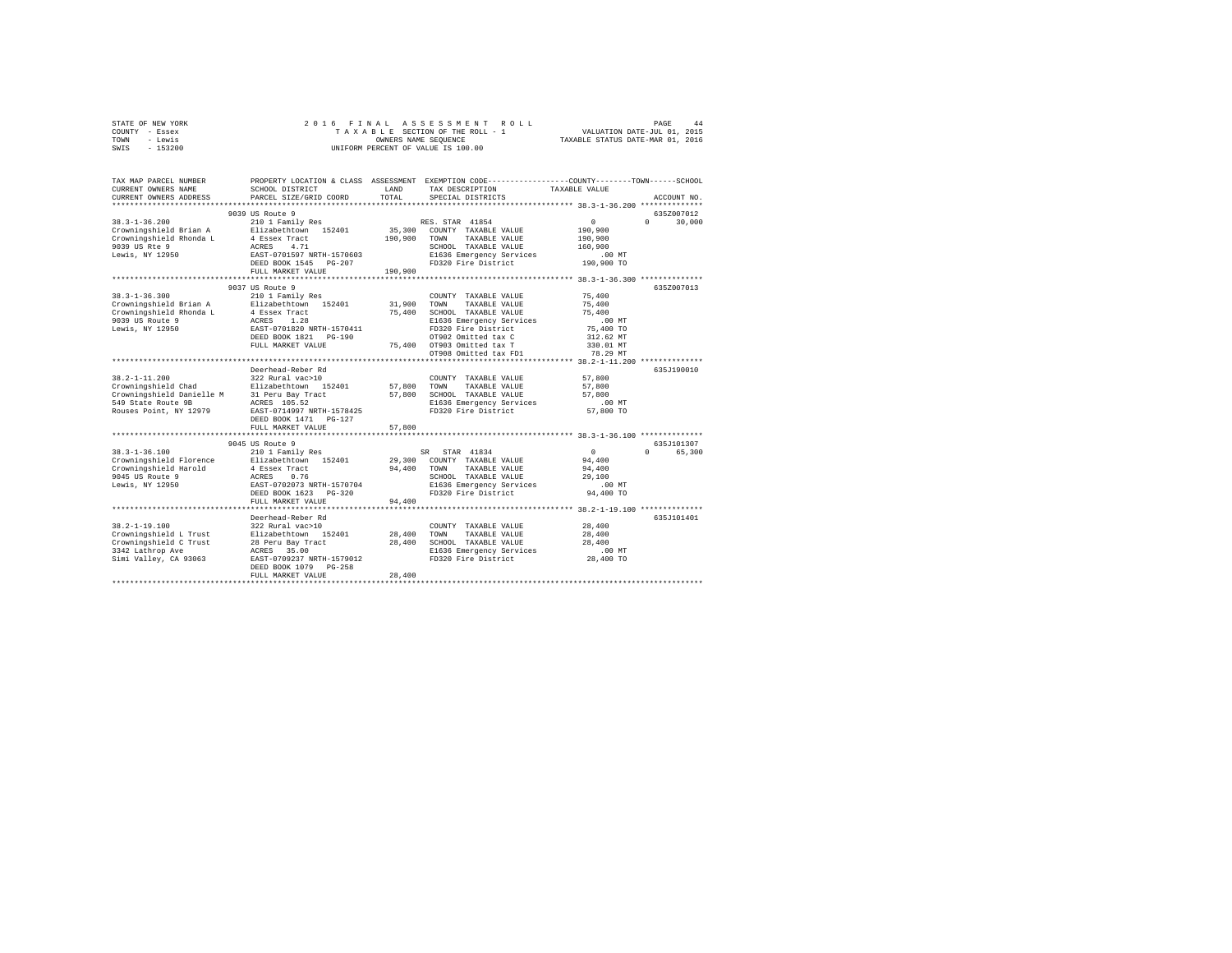| STATE OF NEW YORK                                                                                                                                |                                           |        |                                                                                                 |                                  |             |
|--------------------------------------------------------------------------------------------------------------------------------------------------|-------------------------------------------|--------|-------------------------------------------------------------------------------------------------|----------------------------------|-------------|
| COUNTY - Essex                                                                                                                                   |                                           |        |                                                                                                 |                                  |             |
| TOWN - Lewis                                                                                                                                     |                                           |        | OWNERS NAME SEQUENCE                                                                            | TAXABLE STATUS DATE-MAR 01, 2016 |             |
| SWIS - 153200                                                                                                                                    |                                           |        | UNIFORM PERCENT OF VALUE IS 100.00                                                              |                                  |             |
|                                                                                                                                                  |                                           |        |                                                                                                 |                                  |             |
| TAX MAP PARCEL NUMBER                                                                                                                            |                                           |        | PROPERTY LOCATION & CLASS ASSESSMENT EXEMPTION CODE---------------COUNTY-------TOWN------SCHOOL |                                  |             |
| CURRENT OWNERS NAME                                                                                                                              | SCHOOL DISTRICT                           | LAND   | TAX DESCRIPTION                                                                                 | TAXABLE VALUE                    |             |
| CURRENT OWNERS ADDRESS                                                                                                                           | PARCEL SIZE/GRID COORD                    | TOTAL  | SPECIAL DISTRICTS                                                                               |                                  | ACCOUNT NO. |
|                                                                                                                                                  |                                           |        |                                                                                                 |                                  |             |
|                                                                                                                                                  | 351 Deerhead-Reber Rd                     |        |                                                                                                 |                                  | 635J190011  |
| $38.4 - 1 - 8.120$                                                                                                                               | 210 1 Family Res                          |        | SR STAR 41834                                                                                   | $\sim$ 0                         | 0 65,300    |
| So. 4-1-0.11.<br>Crowningshield Leon R                                                                                                           | Elizabethtown 152401                      |        | 38,600 COUNTY TAXABLE VALUE                                                                     | 93,700                           |             |
| Burke Blanche M                                                                                                                                  | 24 Peru Bay Tract                         |        | 93,700 TOWN TAXABLE VALUE                                                                       | 93,700                           |             |
|                                                                                                                                                  |                                           |        | SCHOOL TAXABLE VALUE                                                                            | 28,400                           |             |
| $c$ /o Wilma Crowningshield 1639/52-Life Use to<br>351 Deerhead Reber Rd Wilma R Crowningshield                                                  |                                           |        |                                                                                                 | $.00$ MT                         |             |
|                                                                                                                                                  | Wilma R Crowningshield                    |        | SCHOOD<br>E1636 Emergency Services<br><u>mn220 Fire District</u>                                |                                  |             |
| Lewis, NY 12950-9706                                                                                                                             | ACRES 8.50                                |        |                                                                                                 | 93,700 TO                        |             |
|                                                                                                                                                  | EAST-0713379 NRTH-1576239                 |        |                                                                                                 |                                  |             |
|                                                                                                                                                  | DEED BOOK 1639 PG-52                      |        |                                                                                                 |                                  |             |
|                                                                                                                                                  | FULL MARKET VALUE                         | 93,700 |                                                                                                 |                                  |             |
|                                                                                                                                                  |                                           |        |                                                                                                 |                                  |             |
|                                                                                                                                                  | Deerhead-Reber Rd                         |        |                                                                                                 |                                  | 635J101405  |
| $38.2 - 1 - 11.100$                                                                                                                              | 321 Abandoned ag                          |        | COUNTY TAXABLE VALUE                                                                            | 44,500                           |             |
|                                                                                                                                                  |                                           |        | 44,500 TOWN TAXABLE VALUE                                                                       | 44,500                           |             |
| 38.2-1-11.100<br>Crowningshield Leon Trust<br>Elizabethtown 152401<br>Crowningshield C Trust<br>25 & 31 Peru Bay Tract<br>25 & 31 Peru Bay Tract |                                           |        | 44,500 SCHOOL TAXABLE VALUE                                                                     | 44,500                           |             |
| 3342 Lathrop Ave                                                                                                                                 | ACRES 41.00                               |        | E1636 Emergency Services                                                                        | $.00$ MT                         |             |
| Simi Valley, CA 93063                                                                                                                            | EAST-0715254 NRTH-1576330                 |        | E1636 Emergency Services<br>FD320 Fire District                                                 | 44,500 TO                        |             |
|                                                                                                                                                  | DEED BOOK 1106 PG-199                     |        |                                                                                                 |                                  |             |
|                                                                                                                                                  | FULL MARKET VALUE                         | 44,500 |                                                                                                 |                                  |             |
|                                                                                                                                                  |                                           |        |                                                                                                 |                                  |             |
|                                                                                                                                                  | Deerhead-Reber Rd                         |        |                                                                                                 |                                  | 635J101315  |
| $38.2 - 1 - 17.000$                                                                                                                              | 322 Rural vac>10                          |        | COUNTY TAXABLE VALUE                                                                            | 27,700                           |             |
|                                                                                                                                                  |                                           |        |                                                                                                 | 27,700                           |             |
|                                                                                                                                                  |                                           |        |                                                                                                 | 27,700                           |             |
|                                                                                                                                                  |                                           |        |                                                                                                 |                                  |             |
|                                                                                                                                                  |                                           |        | E1636 Emergency Services                                                                        | $.00$ MT                         |             |
|                                                                                                                                                  |                                           |        | FD320 Fire District                                                                             | 27,700 TO                        |             |
|                                                                                                                                                  | EAST-0708658 NRTH-1577993                 |        |                                                                                                 |                                  |             |
|                                                                                                                                                  | DEED BOOK 1079 PG-258                     |        |                                                                                                 |                                  |             |
|                                                                                                                                                  | FULL MARKET VALUE                         | 27,700 |                                                                                                 |                                  |             |
|                                                                                                                                                  |                                           |        |                                                                                                 |                                  |             |
|                                                                                                                                                  | Deerhead-Reber Rd                         |        |                                                                                                 |                                  | 635J101314  |
| $38.2 - 1 - 18.000$                                                                                                                              | 314 Rural vac<10                          |        | COUNTY TAXABLE VALUE                                                                            | 16,800                           |             |
|                                                                                                                                                  |                                           | 16,800 | TOWN<br>TAXABLE VALUE                                                                           | 16,800                           |             |
| 38.2-1-18.000 314 Rurai vac<10<br>Crowningshield Leon Trust Blizabethtown 152401<br>Crowningshield C Trust 28 Peru Bay Tract                     |                                           |        | 16,800 SCHOOL TAXABLE VALUE                                                                     | 16,800                           |             |
| 3342 Lathrop Ave                                                                                                                                 | 9.5ac                                     |        | E1636 Emergency Services                                                                        | $.00$ MT                         |             |
| Simi Valley, CA 93063                                                                                                                            | $ACRES$ 5.50                              |        | FD320 Fire District                                                                             | 16,800 TO                        |             |
|                                                                                                                                                  | EAST-0708866 NRTH-1578752                 |        |                                                                                                 |                                  |             |
|                                                                                                                                                  | DEED BOOK 1079 PG-258                     |        |                                                                                                 |                                  |             |
|                                                                                                                                                  | FULL MARKET VALUE                         | 16,800 |                                                                                                 |                                  |             |
|                                                                                                                                                  |                                           |        |                                                                                                 |                                  |             |
|                                                                                                                                                  |                                           |        |                                                                                                 |                                  | 635J101406  |
| $38.4 - 1 - 8.111$                                                                                                                               | 351 Deerhead-Reber Rd<br>322 Rural vac>10 |        |                                                                                                 |                                  |             |
|                                                                                                                                                  |                                           |        | COUNTY TAXABLE VALUE                                                                            | 78,400                           |             |
| Crowningshield Leon Trust Elizabethtown 152401<br>Crowningshield C Trust 24 Peru Bay Tract                                                       |                                           |        | 78,400 TOWN TAXABLE VALUE                                                                       | 78,400                           |             |
|                                                                                                                                                  |                                           |        | 78,400 SCHOOL TAXABLE VALUE                                                                     | 78,400                           |             |
| 3342 Lathrop Ave                                                                                                                                 | ACRES 84.70                               |        | E1636 Emergency Services                                                                        | $.00$ MT                         |             |
| Simi Valley, CA 93063                                                                                                                            | EAST-0712996 NRTH-1574970                 |        | FD320 Fire District                                                                             | 78,400 TO                        |             |
|                                                                                                                                                  | DEED BOOK 1106 PG-199                     |        |                                                                                                 |                                  |             |
|                                                                                                                                                  | FULL MARKET VALUE                         | 78,400 |                                                                                                 |                                  |             |
|                                                                                                                                                  |                                           |        |                                                                                                 |                                  |             |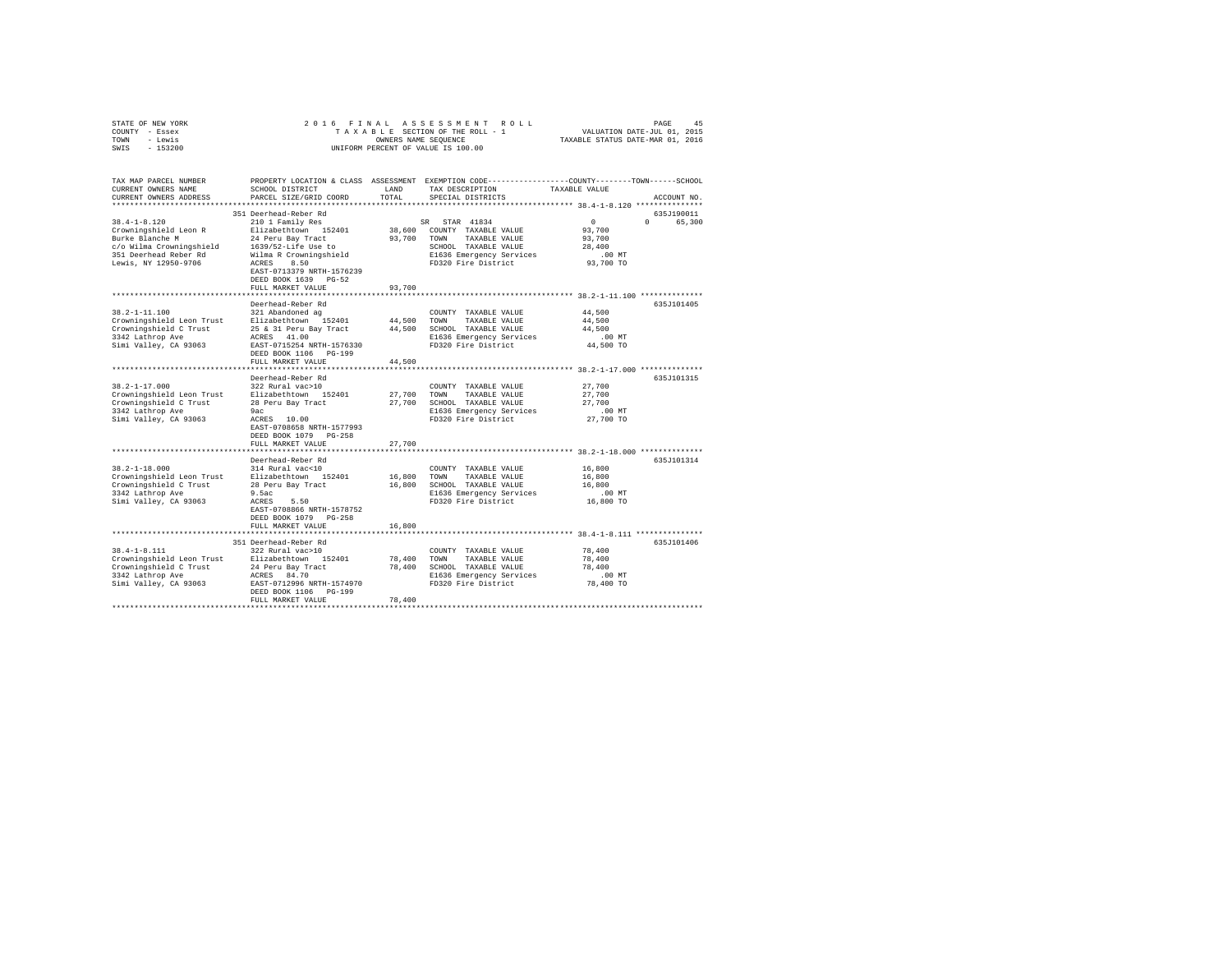| PROPERTY LOCATION & CLASS ASSESSMENT EXEMPTION CODE---------------COUNTY-------TOWN-----SCHOOL<br>TAX MAP PARCEL NUMBER<br>TAX DESCRIPTION<br>TAXABLE VALUE<br>SCHOOL DISTRICT<br>LAND<br>CURRENT OWNERS NAME<br>TOTAL<br>CURRENT OWNERS ADDRESS<br>PARCEL SIZE/GRID COORD<br>SPECIAL DISTRICTS<br>ACCOUNT NO.<br>432 Deerhead-Reber Rd<br>635J101402<br>78,500<br>$38.4 - 1 - 12.100$<br>240 Rural res<br>AGED ALL 41800<br>78,500<br>78,500<br>Elizabethtown 152401<br>47,100 SR STAR 41834<br>$\sim$ 0<br>Crowningshield Mary Ann<br>$\Omega$<br>65,300<br>432 Deerhead Rd<br>157,000 COUNTY TAXABLE VALUE<br>24 & 25 Peru Bay Tract<br>78,500<br>Lewis, NY 12950<br>78,500<br>25ac<br>TOWN<br>TAXABLE VALUE<br>ACRES 22.00<br>SCHOOL TAXABLE VALUE<br>13,200<br>E1636 Emergency Services<br>FD320 Fire District<br>EAST-0715295 NRTH-1575050<br>.00 MT<br>DEED BOOK 456 PG-120<br>157,000 TO<br>FULL MARKET VALUE<br>157,000<br>99 Redmond Rd<br>635J101715<br>210 1 Family Res<br>$\sim$ 0<br>$47.4 - 1 - 1.100$<br>$0 \t 30.000$<br>RES. STAR 41854<br>252,300<br>252,300<br>222,300<br>$.00$ MT<br>252,300 TO<br>252,300<br>FULL MARKET VALUE<br>37 Osawentha Dr<br>635J102004<br>210 1 Family Res<br>RES. STAR 41854<br>$47.13 - 1 - 5.000$<br>$\mathbf{0}$<br>30,000<br>$\Omega$<br>31,000 COUNTY TAXABLE VALUE<br>131,500<br>TAXABLE VALUE<br>131,500<br>SCHOOL TAXABLE VALUE<br>101,500<br>E1636 Emergency Services<br>FD320 Fire District<br>$.00$ MT<br>131,500 TO<br>131,500 WB320 Lewis B&I<br>FULL MARKET VALUE<br>131,500 TO C<br>WD320 Water District<br>131,500 TO M<br>375 Deerhead-Reber Rd<br>635J187012<br>$38.4 - 1 - 8.200$<br>15,000<br>$\sim$ 0<br>240 Rural res<br>VET WAR CT 41121<br>15,000<br>Elizabethtown 152401<br>46,300 SR STAR 41834<br>$\sim$ 0<br>65,300<br>$\circ$<br>Crowningshield Wilford Blizabethtown 152401<br>Crowningshield Donalda 24 Peru Bay Tract<br>375 Deerhead Reber Rd ACRES 20.43<br>168,400 COUNTY TAXABLE VALUE<br>153,400<br>TOWN<br>TAXABLE VALUE<br>153,400<br>Lewis, NY 12950<br>EAST-0713992 NRTH-1576279<br>103,100<br>SCHOOL TAXABLE VALUE<br>DEED BOOK 873 PG-331<br>E1636 Emergency Services<br>$.00$ MT<br>168,400 FD320 Fire District<br>168,400 TO<br>FULL MARKET VALUE<br>Deerhead-Reber Rd<br>635J101409<br>$38.4 - 1 - 9.000$<br>700<br>COUNTY TAXABLE VALUE<br>700 TOWN<br>700<br>TAXABLE VALUE<br>700 SCHOOL TAXABLE VALUE<br>700<br>E1636 Emergency Services<br>FD320 Fire District<br>$.00$ MT<br>700 TO<br>Lewis, NY 12950<br>EAST-0713509 NRTH-1575712<br>DEED BOOK 1730 PG-245<br>700<br>FULL MARKET VALUE | STATE OF NEW YORK<br>COUNTY - Essex<br>- Lewis<br>TOWN<br>$-153200$<br>SWIS | 2016 FINAL | UNIFORM PERCENT OF VALUE IS 100.00 |  |  |
|---------------------------------------------------------------------------------------------------------------------------------------------------------------------------------------------------------------------------------------------------------------------------------------------------------------------------------------------------------------------------------------------------------------------------------------------------------------------------------------------------------------------------------------------------------------------------------------------------------------------------------------------------------------------------------------------------------------------------------------------------------------------------------------------------------------------------------------------------------------------------------------------------------------------------------------------------------------------------------------------------------------------------------------------------------------------------------------------------------------------------------------------------------------------------------------------------------------------------------------------------------------------------------------------------------------------------------------------------------------------------------------------------------------------------------------------------------------------------------------------------------------------------------------------------------------------------------------------------------------------------------------------------------------------------------------------------------------------------------------------------------------------------------------------------------------------------------------------------------------------------------------------------------------------------------------------------------------------------------------------------------------------------------------------------------------------------------------------------------------------------------------------------------------------------------------------------------------------------------------------------------------------------------------------------------------------------------------------------------------------------------------------------------------------------------------------------------------------------------------------------------------------------------------------------------------------------------------------|-----------------------------------------------------------------------------|------------|------------------------------------|--|--|
|                                                                                                                                                                                                                                                                                                                                                                                                                                                                                                                                                                                                                                                                                                                                                                                                                                                                                                                                                                                                                                                                                                                                                                                                                                                                                                                                                                                                                                                                                                                                                                                                                                                                                                                                                                                                                                                                                                                                                                                                                                                                                                                                                                                                                                                                                                                                                                                                                                                                                                                                                                                             |                                                                             |            |                                    |  |  |
|                                                                                                                                                                                                                                                                                                                                                                                                                                                                                                                                                                                                                                                                                                                                                                                                                                                                                                                                                                                                                                                                                                                                                                                                                                                                                                                                                                                                                                                                                                                                                                                                                                                                                                                                                                                                                                                                                                                                                                                                                                                                                                                                                                                                                                                                                                                                                                                                                                                                                                                                                                                             |                                                                             |            |                                    |  |  |
|                                                                                                                                                                                                                                                                                                                                                                                                                                                                                                                                                                                                                                                                                                                                                                                                                                                                                                                                                                                                                                                                                                                                                                                                                                                                                                                                                                                                                                                                                                                                                                                                                                                                                                                                                                                                                                                                                                                                                                                                                                                                                                                                                                                                                                                                                                                                                                                                                                                                                                                                                                                             |                                                                             |            |                                    |  |  |
|                                                                                                                                                                                                                                                                                                                                                                                                                                                                                                                                                                                                                                                                                                                                                                                                                                                                                                                                                                                                                                                                                                                                                                                                                                                                                                                                                                                                                                                                                                                                                                                                                                                                                                                                                                                                                                                                                                                                                                                                                                                                                                                                                                                                                                                                                                                                                                                                                                                                                                                                                                                             |                                                                             |            |                                    |  |  |
|                                                                                                                                                                                                                                                                                                                                                                                                                                                                                                                                                                                                                                                                                                                                                                                                                                                                                                                                                                                                                                                                                                                                                                                                                                                                                                                                                                                                                                                                                                                                                                                                                                                                                                                                                                                                                                                                                                                                                                                                                                                                                                                                                                                                                                                                                                                                                                                                                                                                                                                                                                                             |                                                                             |            |                                    |  |  |
|                                                                                                                                                                                                                                                                                                                                                                                                                                                                                                                                                                                                                                                                                                                                                                                                                                                                                                                                                                                                                                                                                                                                                                                                                                                                                                                                                                                                                                                                                                                                                                                                                                                                                                                                                                                                                                                                                                                                                                                                                                                                                                                                                                                                                                                                                                                                                                                                                                                                                                                                                                                             |                                                                             |            |                                    |  |  |
|                                                                                                                                                                                                                                                                                                                                                                                                                                                                                                                                                                                                                                                                                                                                                                                                                                                                                                                                                                                                                                                                                                                                                                                                                                                                                                                                                                                                                                                                                                                                                                                                                                                                                                                                                                                                                                                                                                                                                                                                                                                                                                                                                                                                                                                                                                                                                                                                                                                                                                                                                                                             |                                                                             |            |                                    |  |  |
|                                                                                                                                                                                                                                                                                                                                                                                                                                                                                                                                                                                                                                                                                                                                                                                                                                                                                                                                                                                                                                                                                                                                                                                                                                                                                                                                                                                                                                                                                                                                                                                                                                                                                                                                                                                                                                                                                                                                                                                                                                                                                                                                                                                                                                                                                                                                                                                                                                                                                                                                                                                             |                                                                             |            |                                    |  |  |
|                                                                                                                                                                                                                                                                                                                                                                                                                                                                                                                                                                                                                                                                                                                                                                                                                                                                                                                                                                                                                                                                                                                                                                                                                                                                                                                                                                                                                                                                                                                                                                                                                                                                                                                                                                                                                                                                                                                                                                                                                                                                                                                                                                                                                                                                                                                                                                                                                                                                                                                                                                                             |                                                                             |            |                                    |  |  |
|                                                                                                                                                                                                                                                                                                                                                                                                                                                                                                                                                                                                                                                                                                                                                                                                                                                                                                                                                                                                                                                                                                                                                                                                                                                                                                                                                                                                                                                                                                                                                                                                                                                                                                                                                                                                                                                                                                                                                                                                                                                                                                                                                                                                                                                                                                                                                                                                                                                                                                                                                                                             |                                                                             |            |                                    |  |  |
|                                                                                                                                                                                                                                                                                                                                                                                                                                                                                                                                                                                                                                                                                                                                                                                                                                                                                                                                                                                                                                                                                                                                                                                                                                                                                                                                                                                                                                                                                                                                                                                                                                                                                                                                                                                                                                                                                                                                                                                                                                                                                                                                                                                                                                                                                                                                                                                                                                                                                                                                                                                             |                                                                             |            |                                    |  |  |
|                                                                                                                                                                                                                                                                                                                                                                                                                                                                                                                                                                                                                                                                                                                                                                                                                                                                                                                                                                                                                                                                                                                                                                                                                                                                                                                                                                                                                                                                                                                                                                                                                                                                                                                                                                                                                                                                                                                                                                                                                                                                                                                                                                                                                                                                                                                                                                                                                                                                                                                                                                                             |                                                                             |            |                                    |  |  |
|                                                                                                                                                                                                                                                                                                                                                                                                                                                                                                                                                                                                                                                                                                                                                                                                                                                                                                                                                                                                                                                                                                                                                                                                                                                                                                                                                                                                                                                                                                                                                                                                                                                                                                                                                                                                                                                                                                                                                                                                                                                                                                                                                                                                                                                                                                                                                                                                                                                                                                                                                                                             |                                                                             |            |                                    |  |  |
|                                                                                                                                                                                                                                                                                                                                                                                                                                                                                                                                                                                                                                                                                                                                                                                                                                                                                                                                                                                                                                                                                                                                                                                                                                                                                                                                                                                                                                                                                                                                                                                                                                                                                                                                                                                                                                                                                                                                                                                                                                                                                                                                                                                                                                                                                                                                                                                                                                                                                                                                                                                             |                                                                             |            |                                    |  |  |
|                                                                                                                                                                                                                                                                                                                                                                                                                                                                                                                                                                                                                                                                                                                                                                                                                                                                                                                                                                                                                                                                                                                                                                                                                                                                                                                                                                                                                                                                                                                                                                                                                                                                                                                                                                                                                                                                                                                                                                                                                                                                                                                                                                                                                                                                                                                                                                                                                                                                                                                                                                                             |                                                                             |            |                                    |  |  |
|                                                                                                                                                                                                                                                                                                                                                                                                                                                                                                                                                                                                                                                                                                                                                                                                                                                                                                                                                                                                                                                                                                                                                                                                                                                                                                                                                                                                                                                                                                                                                                                                                                                                                                                                                                                                                                                                                                                                                                                                                                                                                                                                                                                                                                                                                                                                                                                                                                                                                                                                                                                             |                                                                             |            |                                    |  |  |
|                                                                                                                                                                                                                                                                                                                                                                                                                                                                                                                                                                                                                                                                                                                                                                                                                                                                                                                                                                                                                                                                                                                                                                                                                                                                                                                                                                                                                                                                                                                                                                                                                                                                                                                                                                                                                                                                                                                                                                                                                                                                                                                                                                                                                                                                                                                                                                                                                                                                                                                                                                                             |                                                                             |            |                                    |  |  |
|                                                                                                                                                                                                                                                                                                                                                                                                                                                                                                                                                                                                                                                                                                                                                                                                                                                                                                                                                                                                                                                                                                                                                                                                                                                                                                                                                                                                                                                                                                                                                                                                                                                                                                                                                                                                                                                                                                                                                                                                                                                                                                                                                                                                                                                                                                                                                                                                                                                                                                                                                                                             |                                                                             |            |                                    |  |  |
|                                                                                                                                                                                                                                                                                                                                                                                                                                                                                                                                                                                                                                                                                                                                                                                                                                                                                                                                                                                                                                                                                                                                                                                                                                                                                                                                                                                                                                                                                                                                                                                                                                                                                                                                                                                                                                                                                                                                                                                                                                                                                                                                                                                                                                                                                                                                                                                                                                                                                                                                                                                             |                                                                             |            |                                    |  |  |
|                                                                                                                                                                                                                                                                                                                                                                                                                                                                                                                                                                                                                                                                                                                                                                                                                                                                                                                                                                                                                                                                                                                                                                                                                                                                                                                                                                                                                                                                                                                                                                                                                                                                                                                                                                                                                                                                                                                                                                                                                                                                                                                                                                                                                                                                                                                                                                                                                                                                                                                                                                                             |                                                                             |            |                                    |  |  |
|                                                                                                                                                                                                                                                                                                                                                                                                                                                                                                                                                                                                                                                                                                                                                                                                                                                                                                                                                                                                                                                                                                                                                                                                                                                                                                                                                                                                                                                                                                                                                                                                                                                                                                                                                                                                                                                                                                                                                                                                                                                                                                                                                                                                                                                                                                                                                                                                                                                                                                                                                                                             |                                                                             |            |                                    |  |  |
|                                                                                                                                                                                                                                                                                                                                                                                                                                                                                                                                                                                                                                                                                                                                                                                                                                                                                                                                                                                                                                                                                                                                                                                                                                                                                                                                                                                                                                                                                                                                                                                                                                                                                                                                                                                                                                                                                                                                                                                                                                                                                                                                                                                                                                                                                                                                                                                                                                                                                                                                                                                             |                                                                             |            |                                    |  |  |
|                                                                                                                                                                                                                                                                                                                                                                                                                                                                                                                                                                                                                                                                                                                                                                                                                                                                                                                                                                                                                                                                                                                                                                                                                                                                                                                                                                                                                                                                                                                                                                                                                                                                                                                                                                                                                                                                                                                                                                                                                                                                                                                                                                                                                                                                                                                                                                                                                                                                                                                                                                                             |                                                                             |            |                                    |  |  |
|                                                                                                                                                                                                                                                                                                                                                                                                                                                                                                                                                                                                                                                                                                                                                                                                                                                                                                                                                                                                                                                                                                                                                                                                                                                                                                                                                                                                                                                                                                                                                                                                                                                                                                                                                                                                                                                                                                                                                                                                                                                                                                                                                                                                                                                                                                                                                                                                                                                                                                                                                                                             |                                                                             |            |                                    |  |  |
|                                                                                                                                                                                                                                                                                                                                                                                                                                                                                                                                                                                                                                                                                                                                                                                                                                                                                                                                                                                                                                                                                                                                                                                                                                                                                                                                                                                                                                                                                                                                                                                                                                                                                                                                                                                                                                                                                                                                                                                                                                                                                                                                                                                                                                                                                                                                                                                                                                                                                                                                                                                             |                                                                             |            |                                    |  |  |
|                                                                                                                                                                                                                                                                                                                                                                                                                                                                                                                                                                                                                                                                                                                                                                                                                                                                                                                                                                                                                                                                                                                                                                                                                                                                                                                                                                                                                                                                                                                                                                                                                                                                                                                                                                                                                                                                                                                                                                                                                                                                                                                                                                                                                                                                                                                                                                                                                                                                                                                                                                                             |                                                                             |            |                                    |  |  |
|                                                                                                                                                                                                                                                                                                                                                                                                                                                                                                                                                                                                                                                                                                                                                                                                                                                                                                                                                                                                                                                                                                                                                                                                                                                                                                                                                                                                                                                                                                                                                                                                                                                                                                                                                                                                                                                                                                                                                                                                                                                                                                                                                                                                                                                                                                                                                                                                                                                                                                                                                                                             |                                                                             |            |                                    |  |  |
|                                                                                                                                                                                                                                                                                                                                                                                                                                                                                                                                                                                                                                                                                                                                                                                                                                                                                                                                                                                                                                                                                                                                                                                                                                                                                                                                                                                                                                                                                                                                                                                                                                                                                                                                                                                                                                                                                                                                                                                                                                                                                                                                                                                                                                                                                                                                                                                                                                                                                                                                                                                             |                                                                             |            |                                    |  |  |
|                                                                                                                                                                                                                                                                                                                                                                                                                                                                                                                                                                                                                                                                                                                                                                                                                                                                                                                                                                                                                                                                                                                                                                                                                                                                                                                                                                                                                                                                                                                                                                                                                                                                                                                                                                                                                                                                                                                                                                                                                                                                                                                                                                                                                                                                                                                                                                                                                                                                                                                                                                                             |                                                                             |            |                                    |  |  |
|                                                                                                                                                                                                                                                                                                                                                                                                                                                                                                                                                                                                                                                                                                                                                                                                                                                                                                                                                                                                                                                                                                                                                                                                                                                                                                                                                                                                                                                                                                                                                                                                                                                                                                                                                                                                                                                                                                                                                                                                                                                                                                                                                                                                                                                                                                                                                                                                                                                                                                                                                                                             |                                                                             |            |                                    |  |  |
|                                                                                                                                                                                                                                                                                                                                                                                                                                                                                                                                                                                                                                                                                                                                                                                                                                                                                                                                                                                                                                                                                                                                                                                                                                                                                                                                                                                                                                                                                                                                                                                                                                                                                                                                                                                                                                                                                                                                                                                                                                                                                                                                                                                                                                                                                                                                                                                                                                                                                                                                                                                             |                                                                             |            |                                    |  |  |
|                                                                                                                                                                                                                                                                                                                                                                                                                                                                                                                                                                                                                                                                                                                                                                                                                                                                                                                                                                                                                                                                                                                                                                                                                                                                                                                                                                                                                                                                                                                                                                                                                                                                                                                                                                                                                                                                                                                                                                                                                                                                                                                                                                                                                                                                                                                                                                                                                                                                                                                                                                                             |                                                                             |            |                                    |  |  |
|                                                                                                                                                                                                                                                                                                                                                                                                                                                                                                                                                                                                                                                                                                                                                                                                                                                                                                                                                                                                                                                                                                                                                                                                                                                                                                                                                                                                                                                                                                                                                                                                                                                                                                                                                                                                                                                                                                                                                                                                                                                                                                                                                                                                                                                                                                                                                                                                                                                                                                                                                                                             |                                                                             |            |                                    |  |  |
|                                                                                                                                                                                                                                                                                                                                                                                                                                                                                                                                                                                                                                                                                                                                                                                                                                                                                                                                                                                                                                                                                                                                                                                                                                                                                                                                                                                                                                                                                                                                                                                                                                                                                                                                                                                                                                                                                                                                                                                                                                                                                                                                                                                                                                                                                                                                                                                                                                                                                                                                                                                             |                                                                             |            |                                    |  |  |
|                                                                                                                                                                                                                                                                                                                                                                                                                                                                                                                                                                                                                                                                                                                                                                                                                                                                                                                                                                                                                                                                                                                                                                                                                                                                                                                                                                                                                                                                                                                                                                                                                                                                                                                                                                                                                                                                                                                                                                                                                                                                                                                                                                                                                                                                                                                                                                                                                                                                                                                                                                                             |                                                                             |            |                                    |  |  |
|                                                                                                                                                                                                                                                                                                                                                                                                                                                                                                                                                                                                                                                                                                                                                                                                                                                                                                                                                                                                                                                                                                                                                                                                                                                                                                                                                                                                                                                                                                                                                                                                                                                                                                                                                                                                                                                                                                                                                                                                                                                                                                                                                                                                                                                                                                                                                                                                                                                                                                                                                                                             |                                                                             |            |                                    |  |  |
|                                                                                                                                                                                                                                                                                                                                                                                                                                                                                                                                                                                                                                                                                                                                                                                                                                                                                                                                                                                                                                                                                                                                                                                                                                                                                                                                                                                                                                                                                                                                                                                                                                                                                                                                                                                                                                                                                                                                                                                                                                                                                                                                                                                                                                                                                                                                                                                                                                                                                                                                                                                             |                                                                             |            |                                    |  |  |
|                                                                                                                                                                                                                                                                                                                                                                                                                                                                                                                                                                                                                                                                                                                                                                                                                                                                                                                                                                                                                                                                                                                                                                                                                                                                                                                                                                                                                                                                                                                                                                                                                                                                                                                                                                                                                                                                                                                                                                                                                                                                                                                                                                                                                                                                                                                                                                                                                                                                                                                                                                                             |                                                                             |            |                                    |  |  |
|                                                                                                                                                                                                                                                                                                                                                                                                                                                                                                                                                                                                                                                                                                                                                                                                                                                                                                                                                                                                                                                                                                                                                                                                                                                                                                                                                                                                                                                                                                                                                                                                                                                                                                                                                                                                                                                                                                                                                                                                                                                                                                                                                                                                                                                                                                                                                                                                                                                                                                                                                                                             |                                                                             |            |                                    |  |  |
|                                                                                                                                                                                                                                                                                                                                                                                                                                                                                                                                                                                                                                                                                                                                                                                                                                                                                                                                                                                                                                                                                                                                                                                                                                                                                                                                                                                                                                                                                                                                                                                                                                                                                                                                                                                                                                                                                                                                                                                                                                                                                                                                                                                                                                                                                                                                                                                                                                                                                                                                                                                             |                                                                             |            |                                    |  |  |
|                                                                                                                                                                                                                                                                                                                                                                                                                                                                                                                                                                                                                                                                                                                                                                                                                                                                                                                                                                                                                                                                                                                                                                                                                                                                                                                                                                                                                                                                                                                                                                                                                                                                                                                                                                                                                                                                                                                                                                                                                                                                                                                                                                                                                                                                                                                                                                                                                                                                                                                                                                                             |                                                                             |            |                                    |  |  |
|                                                                                                                                                                                                                                                                                                                                                                                                                                                                                                                                                                                                                                                                                                                                                                                                                                                                                                                                                                                                                                                                                                                                                                                                                                                                                                                                                                                                                                                                                                                                                                                                                                                                                                                                                                                                                                                                                                                                                                                                                                                                                                                                                                                                                                                                                                                                                                                                                                                                                                                                                                                             |                                                                             |            |                                    |  |  |
|                                                                                                                                                                                                                                                                                                                                                                                                                                                                                                                                                                                                                                                                                                                                                                                                                                                                                                                                                                                                                                                                                                                                                                                                                                                                                                                                                                                                                                                                                                                                                                                                                                                                                                                                                                                                                                                                                                                                                                                                                                                                                                                                                                                                                                                                                                                                                                                                                                                                                                                                                                                             |                                                                             |            |                                    |  |  |
|                                                                                                                                                                                                                                                                                                                                                                                                                                                                                                                                                                                                                                                                                                                                                                                                                                                                                                                                                                                                                                                                                                                                                                                                                                                                                                                                                                                                                                                                                                                                                                                                                                                                                                                                                                                                                                                                                                                                                                                                                                                                                                                                                                                                                                                                                                                                                                                                                                                                                                                                                                                             |                                                                             |            |                                    |  |  |
|                                                                                                                                                                                                                                                                                                                                                                                                                                                                                                                                                                                                                                                                                                                                                                                                                                                                                                                                                                                                                                                                                                                                                                                                                                                                                                                                                                                                                                                                                                                                                                                                                                                                                                                                                                                                                                                                                                                                                                                                                                                                                                                                                                                                                                                                                                                                                                                                                                                                                                                                                                                             |                                                                             |            |                                    |  |  |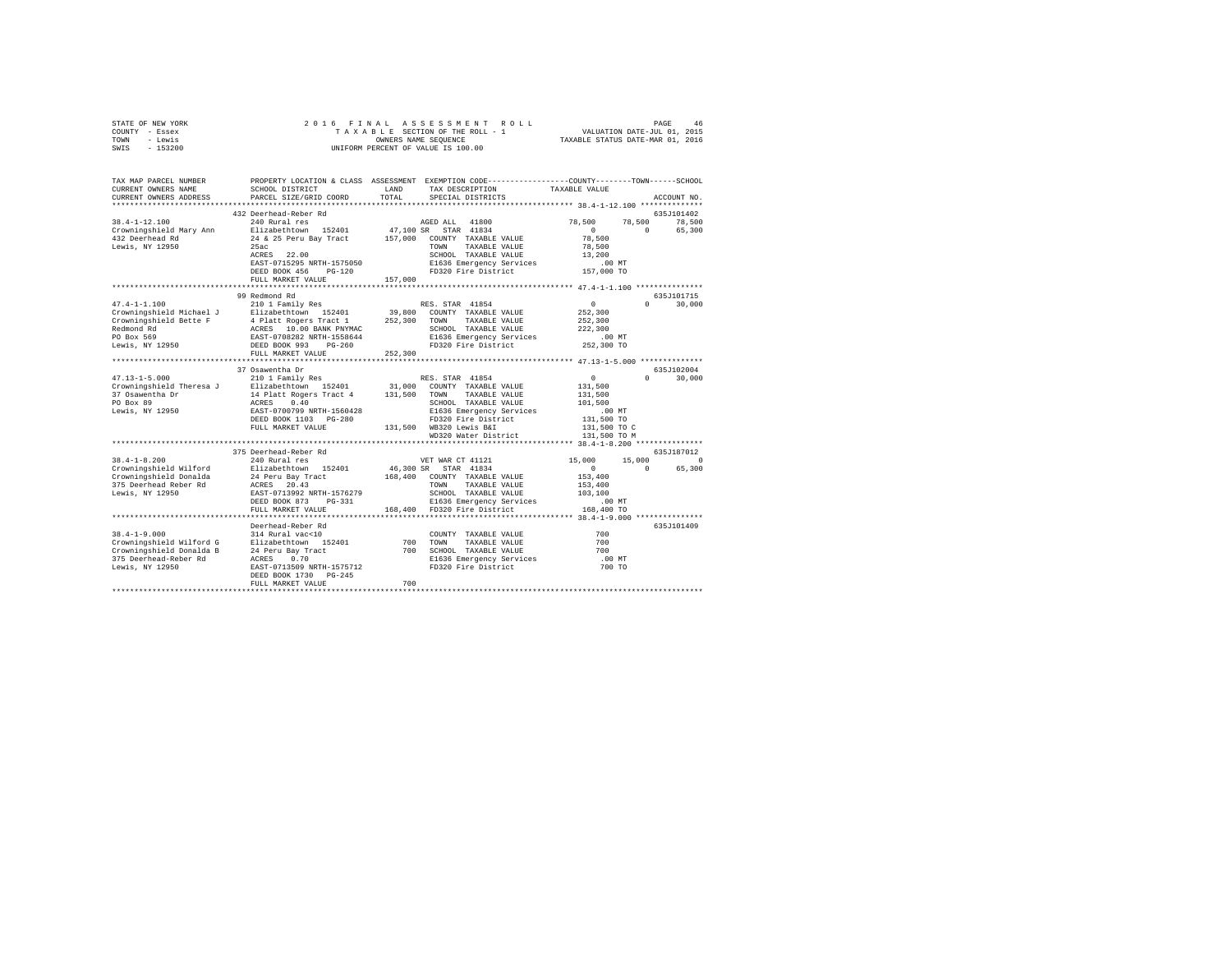| COUNTY - Essex<br>TOWN<br>- Lewis<br>SWIS - 153200                                                                      |                                                                                                                                                                                                |                              | TAXABLE SECTION OF THE ROLL - 1<br>OWNERS NAME SEQUENCE<br>UNIFORM PERCENT OF VALUE IS 100.00                                                                                      | VALUATION DATE-JUL 01, 2015<br>TAXABLE STATUS DATE-MAR 01, 2016                 |                             |
|-------------------------------------------------------------------------------------------------------------------------|------------------------------------------------------------------------------------------------------------------------------------------------------------------------------------------------|------------------------------|------------------------------------------------------------------------------------------------------------------------------------------------------------------------------------|---------------------------------------------------------------------------------|-----------------------------|
| TAX MAP PARCEL NUMBER<br>CURRENT OWNERS NAME<br>CURRENT OWNERS ADDRESS                                                  | SCHOOL DISTRICT<br>PARCEL SIZE/GRID COORD                                                                                                                                                      | LAND<br>TOTAL                | PROPERTY LOCATION & CLASS ASSESSMENT EXEMPTION CODE---------------COUNTY-------TOWN------SCHOOL<br>TAX DESCRIPTION<br>SPECIAL DISTRICTS                                            | TAXABLE VALUE<br>******************* 38.4-1-21.000 **************               | ACCOUNT NO.                 |
| $38.4 - 1 - 21.000$<br>Crowningshield Wilford G<br>Crowningshield Donalda D<br>375 Deerhead Reber Rd<br>Lewis, NY 12950 | Moss Rd<br>910 Priv forest<br>Elizabethtown 152401<br>17 Peru Bay Tract<br>Db 951 Pg 148 (Corr Deed)<br>ACRES 102.60<br>EAST-0714053 NRTH-1571152<br>DEED BOOK 951 PG-148<br>FULL MARKET VALUE | 70,400<br>70,400             | COUNTY TAXABLE VALUE<br>TOWN<br>TAXABLE VALUE<br>70,400 SCHOOL TAXABLE VALUE<br>E1636 Emergency Services<br>FD320 Fire District                                                    | 70,400<br>70,400<br>70,400<br>.00MT<br>70,400 TO                                | 635J101407                  |
| $38.4 - 1 - 22.400$<br>Crowningshield Wilford G<br>Crowningshield Donalda D<br>375 Deerhead Reber Rd<br>Lewis, NY 12950 | 568 Moss Rd<br>322 Rural vac>10<br>Elizabethtown 152401<br>21 Peru Bay Tract<br>Db 909 Pg 33<br>ACRES 37.80<br>EAST-0713752 NRTH-1572605<br>DEED BOOK 1307 PG-89<br>FULL MARKET VALUE          | 38,000<br>38,000<br>38,000   | COUNTY TAXABLE VALUE<br>TOWN<br>TAXABLE VALUE<br>SCHOOL TAXABLE VALUE<br>E1636 Emergency Services<br>FD320 Fire District                                                           | 38,000<br>38,000<br>38,000<br>$.00$ MT<br>38,000 TO                             | 635Z000021                  |
|                                                                                                                         | 395 Deerhead-Reber Rd                                                                                                                                                                          |                              |                                                                                                                                                                                    |                                                                                 | 635J100112                  |
| $38.4 - 1 - 11.000$<br>Crumley William<br>Crumley Barbara<br>395 Deerhead-Reber Rd<br>Lewis, NY 12950                   | 210 1 Family Res<br>Elizabethtown 152401<br>24 Peru Bay Tract<br>ACRES 4.00<br>EAST-0714356 NRTH-1575766<br>DEED BOOK 848 PG-181                                                               |                              | VET WAR CT 41121<br>34,600 SR STAR 41834<br>97,000 COUNTY TAXABLE VALUE<br>TOWN<br>TAXABLE VALUE<br>SCHOOL TAXABLE VALUE<br>E1636 Emergency Services<br>97,000 FD320 Fire District | 14,550<br>14,550<br>$\sim$ 0<br>$\sim$ 0<br>82,450<br>82,450<br>31,700<br>.00MT | $\Omega$<br>65,300          |
|                                                                                                                         | FULL MARKET VALUE                                                                                                                                                                              |                              |                                                                                                                                                                                    | 97,000 TO                                                                       |                             |
| $56.1 - 2 - 29.000$<br>Curran Scott<br>Curran Susan<br>PO Box 453<br>Lewis, NY 12950                                    | 135 Ray Woods Rd<br>210 1 Family Res<br>DEED BOOK 967 PG-170<br>FULL MARKET VALUE                                                                                                              | 277,500                      | RES. STAR 41854<br>SCHOOL TAXABLE VALUE<br>E1636 Emergency Services<br>FD320 Fire District                                                                                         | $\sim$ 0<br>277,500<br>277,500<br>247.500<br>.00 MT<br>277,500 TO               | 635J102206<br>$0 \t 30,000$ |
|                                                                                                                         |                                                                                                                                                                                                |                              |                                                                                                                                                                                    |                                                                                 |                             |
| $55.2 - 1 - 19.110$<br>Cutting Farm LLC<br>161 Madison Ave 8NE<br>New York, NY 10016                                    | 74 Cutting Rd<br>240 Rural res<br>Elizabethtown 152401<br>29&30 Platt Rogers Tr 4<br>ACRES 58.46<br>EAST-0695895 NRTH-1546601<br>DEED BOOK 1683 PG-70<br>FULL MARKET VALUE                     | 84,100<br>205,400<br>205,400 | COUNTY TAXABLE VALUE<br>TOWN<br>TAXABLE VALUE<br>SCHOOL TAXABLE VALUE<br>E1636 Emergency Services<br>FD320 Fire District                                                           | 205,400<br>205,400<br>205,400<br>$.00$ MT<br>205,400 TO                         | 635J101413                  |
|                                                                                                                         |                                                                                                                                                                                                |                              |                                                                                                                                                                                    |                                                                                 |                             |

STATE OF NEW YORK 2 0 1 6 F I N A L A S S E S S M E N T R O L L PAGE 47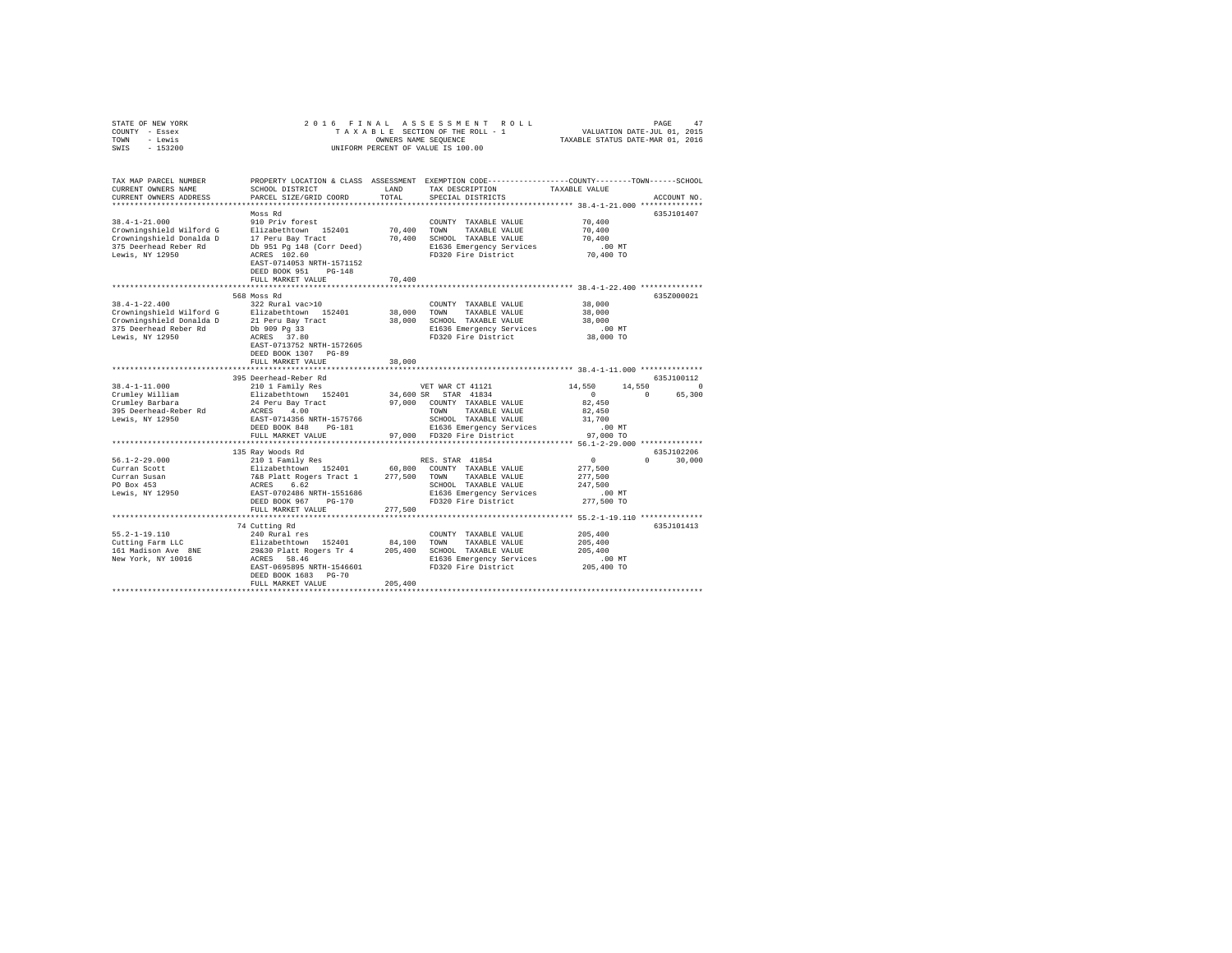| STATE OF NEW YORK<br>COUNTY - Essex<br>TOWN<br>- Lewis<br>$-153200$<br>SWIS                                               | 2016 FINAL                                                                                                                                                                                                             | OWNERS NAME SEQUENCE       | ASSESSMENT ROLL<br>TAXABLE SECTION OF THE ROLL - 1<br>UNIFORM PERCENT OF VALUE IS 100.00                                                                           | VALUATION DATE-JUL 01, 2015<br>TAXABLE STATUS DATE-MAR 01, 2016             | PAGE<br>48                             |
|---------------------------------------------------------------------------------------------------------------------------|------------------------------------------------------------------------------------------------------------------------------------------------------------------------------------------------------------------------|----------------------------|--------------------------------------------------------------------------------------------------------------------------------------------------------------------|-----------------------------------------------------------------------------|----------------------------------------|
| TAX MAP PARCEL NUMBER<br>CURRENT OWNERS NAME<br>CURRENT OWNERS ADDRESS                                                    | SCHOOL DISTRICT<br>PARCEL SIZE/GRID COORD                                                                                                                                                                              | LAND<br>TOTAL              | PROPERTY LOCATION & CLASS ASSESSMENT EXEMPTION CODE---------------COUNTY-------TOWN-----SCHOOL<br>TAX DESCRIPTION<br>SPECIAL DISTRICTS                             | TAXABLE VALUE                                                               | ACCOUNT NO.                            |
| $55.2 - 1 - 20.000$<br>Cutting Farm LLC<br>161 Madison Ave 8NE<br>New York, NY 10016                                      | Cutting Rd<br>322 Rural vac>10<br>Elizabethtown 152401<br>29 Platt Rogers Tract 4<br>1348/201 Life Use To<br>Evelyn P Cutting<br>ACRES 54.40<br>EAST-0695909 NRTH-1544946<br>DEED BOOK 1683 PG-70<br>FULL MARKET VALUE | 32,200<br>32,200<br>32,200 | COUNTY TAXABLE VALUE<br>TOWN<br>TAXABLE VALUE<br>SCHOOL TAXABLE VALUE<br>E1636 Emergency Services<br>FD320 Fire District                                           | 32,200<br>32,200<br>32,200<br>$.00$ MT<br>32,200 TO                         | 635J101414                             |
|                                                                                                                           |                                                                                                                                                                                                                        |                            |                                                                                                                                                                    |                                                                             |                                        |
|                                                                                                                           | 1169 County Route 10                                                                                                                                                                                                   |                            |                                                                                                                                                                    |                                                                             | 635J103214                             |
| $47.3 - 2 - 15.100$<br>Daby Donald<br>Daby Dianna<br>Lewis Wadhams Rd<br>PO Box 534<br>Lewis, NY 12950                    | 210 1 Family Res<br>Elizabethtown 152401<br>6 Platt Rogers Tract 1<br>Life Use Mildred E Mason<br>By 1200/156<br>ACRES 3.50<br>EAST-0705728 NRTH-1557274<br>DEED BOOK 1200 PG-156<br>FULL MARKET VALUE                 | 61,800<br>61,800           | AGED ALL 41800<br>34,100 SR STAR 41834<br>COUNTY TAXABLE VALUE<br>TAXABLE VALUE<br>TOWN<br>SCHOOL TAXABLE VALUE<br>E1636 Emergency Services<br>FD320 Fire District | 30,900<br>$\Omega$<br>30,900<br>30,900<br>$\Omega$<br>$.00$ MT<br>61,800 TO | 30,900<br>30,900<br>$\Omega$<br>30,900 |
|                                                                                                                           |                                                                                                                                                                                                                        |                            |                                                                                                                                                                    |                                                                             |                                        |
| $55.2 - 1 - 18.100$<br>Daffinee Raymond W Trust<br>Weider Loretta M Trust<br>7 Betty Spring Rd<br>East Freetown, MA 02717 | 75 Cutting Rd<br>322 Rural vac>10<br>Elizabethtown 152401<br>30 Platt Rogers Tract 4<br>ACRES 14.65<br>EAST-0695948 NRTH-1547944<br>DEED BOOK 1671 PG-214                                                              | 30,300<br>30,300           | COUNTY TAXABLE VALUE<br>TOWN<br>TAXABLE VALUE<br>SCHOOL TAXABLE VALUE<br>E1636 Emergency Services<br>FD320 Fire District                                           | 30,300<br>30,300<br>30,300<br>$.00$ MT<br>30,300 TO                         | 635J101412                             |
|                                                                                                                           | FULL MARKET VALUE                                                                                                                                                                                                      | 30,300                     |                                                                                                                                                                    |                                                                             |                                        |
|                                                                                                                           |                                                                                                                                                                                                                        |                            |                                                                                                                                                                    |                                                                             |                                        |
| $55.2 - 1 - 19.120$<br>Daffinee Raymond W Trust<br>Weider Loretta M Trust<br>7 Betty Spring Rd<br>East Freetown, MA 02717 | Cutting Rd<br>322 Rural vac>10<br>Elizabethtown 152401<br>30 Platt Rogers Tr 4<br>ACRES 10.71<br>ACRES 10.71<br>EAST-0695320 NRTH-1547820<br>DEED BOOK 1671 PG-214<br>FULL MARKET VALUE<br>*************************** | 28,300<br>28,300<br>28,300 | COUNTY TAXABLE VALUE<br>TOWN<br>TAXABLE VALUE<br>SCHOOL TAXABLE VALUE<br>E1636 Emergency Services<br>FD320 Fire District                                           | 28,300<br>28,300<br>28,300<br>.00MT<br>28,300 TO                            | 635Z012001                             |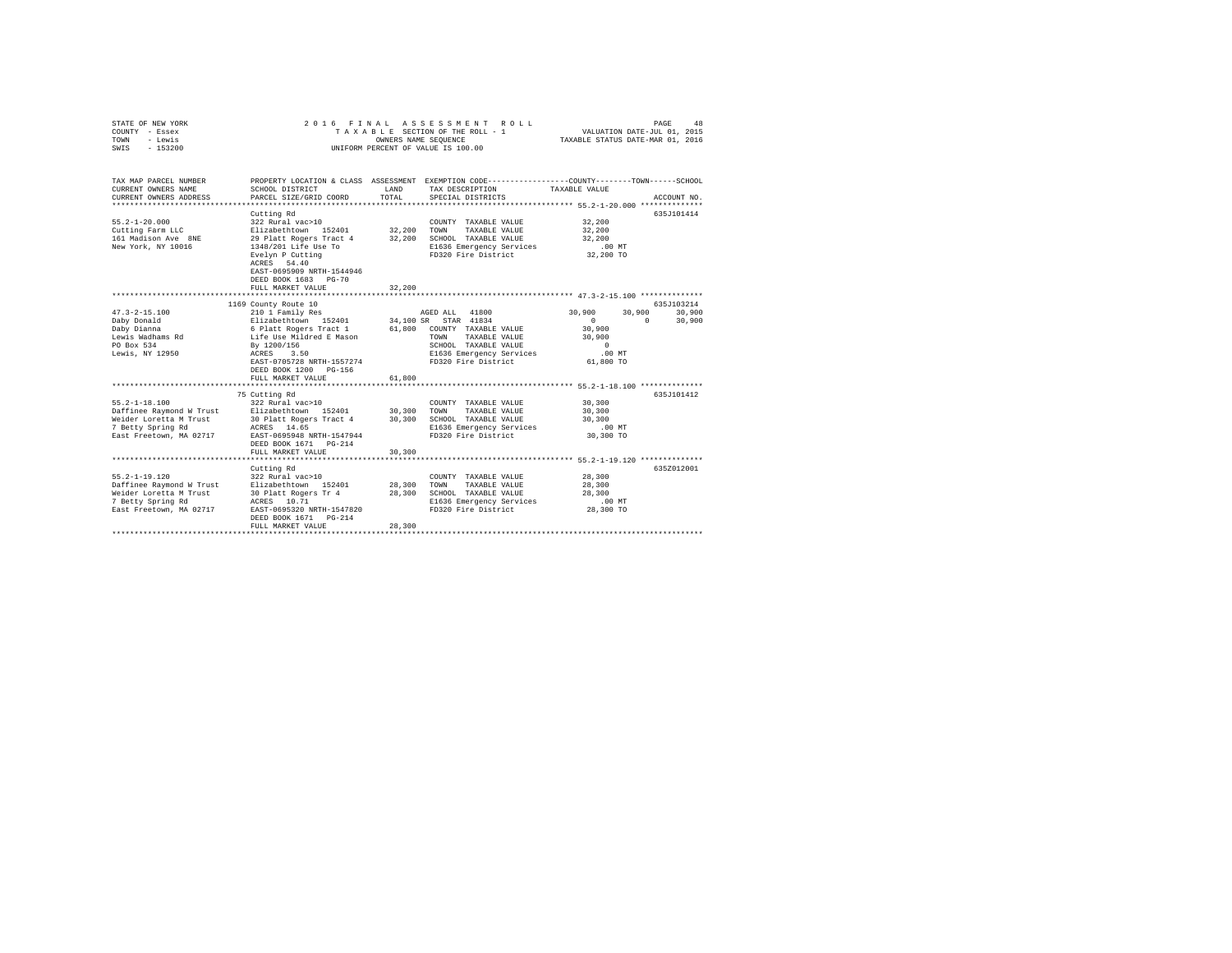| STATE OF NEW YORK | 2016 FINAL ASSESSMENT ROLL         | 49<br>PAGE                       |
|-------------------|------------------------------------|----------------------------------|
| COUNTY - Essex    | TAXABLE SECTION OF THE ROLL - 1    | VALUATION DATE-JUL 01, 2015      |
| TOWN<br>- Lewis   | OWNERS NAME SEOUENCE               | TAXABLE STATUS DATE-MAR 01, 2016 |
| $-153200$<br>SWIS | UNIFORM PERCENT OF VALUE IS 100.00 |                                  |

| TAX MAP PARCEL NUMBER<br>CURRENT OWNERS NAME                         | SCHOOL DISTRICT                                                                            | LAND    | PROPERTY LOCATION & CLASS ASSESSMENT EXEMPTION CODE----------------COUNTY-------TOWN-----SCHOOL<br>TAX DESCRIPTION | TAXABLE VALUE                                |                        |
|----------------------------------------------------------------------|--------------------------------------------------------------------------------------------|---------|--------------------------------------------------------------------------------------------------------------------|----------------------------------------------|------------------------|
| CURRENT OWNERS ADDRESS                                               | PARCEL SIZE/GRID COORD                                                                     | TOTAL   | SPECIAL DISTRICTS                                                                                                  |                                              | ACCOUNT NO.            |
|                                                                      | 1711 County Route 10                                                                       |         |                                                                                                                    |                                              | 635J103012             |
| $56.2 - 3 - 25.000$                                                  | 210 1 Family Res                                                                           |         | VET COM CT 41131                                                                                                   | 17,650                                       |                        |
|                                                                      | Elizabethtown 152401 31,900 RES. STAR 41854<br>36 38 Mccormick 70,600 COUNTY TAXABLE VALUE |         |                                                                                                                    | $\sim$ 0                                     | $17,650$ 0<br>0 30,000 |
| Daly Robert T<br>1711 County Rte 10<br>PO Box 461<br>Lewis, NY 12950 |                                                                                            |         | 70,600 COUNTY TAXABLE VALUE                                                                                        | 52,950                                       |                        |
|                                                                      | ACRES 1.30<br>EAST-0715746 NRTH-1549619                                                    |         | TOWN<br>TAXABLE VALUE                                                                                              | 52,950                                       |                        |
|                                                                      |                                                                                            |         | SCHOOL TAXABLE VALUE                                                                                               | 40,600                                       |                        |
|                                                                      | DEED BOOK 855 PG-255                                                                       |         | E1636 Emergency Services<br>FD320 Fire District                                                                    | $.00$ MT                                     |                        |
|                                                                      | FULL MARKET VALUE                                                                          |         | 70,600 FD320 Fire District                                                                                         | 70,600 TO                                    |                        |
|                                                                      |                                                                                            |         |                                                                                                                    |                                              |                        |
|                                                                      | 645 Hyde Rd                                                                                |         |                                                                                                                    |                                              | 635J103211             |
| $48.1 - 2 - 2.000$                                                   | 210 1 Family Res                                                                           |         | RES. STAR 41854                                                                                                    | $\sim$ 0                                     | $\Omega$<br>30,000     |
| Daniels George                                                       | Elizabethtown 152401 38,800 COUNT<br>39 & 40 Platt Rogers 192,700 TOWN<br>10ac SCHOC       |         | 38,800 COUNTY TAXABLE VALUE                                                                                        | 192,700                                      |                        |
| Daniels Pennv                                                        |                                                                                            |         | TAXABLE VALUE                                                                                                      | 192,700                                      |                        |
| 645 Hyde Rd                                                          |                                                                                            |         | SCHOOL TAXABLE VALUE                                                                                               | 162,700                                      |                        |
| Westport, NY 12993                                                   | ACRES<br>8.80                                                                              |         | E1636 Emergency Services                                                                                           | $.00$ MT                                     |                        |
|                                                                      | EAST-0721433 NRTH-1565735                                                                  |         | FD320 Fire District                                                                                                | 192,700 TO                                   |                        |
|                                                                      | DEED BOOK 877<br>$PG-89$                                                                   |         |                                                                                                                    |                                              |                        |
|                                                                      | FULL MARKET VALUE                                                                          | 192,700 |                                                                                                                    |                                              |                        |
|                                                                      |                                                                                            |         |                                                                                                                    |                                              |                        |
|                                                                      | Wadhams Heights Ln                                                                         |         |                                                                                                                    |                                              | 635Z008014             |
| $56.2 - 3 - 18.220$                                                  | 311 Res vac land                                                                           |         | COUNTY TAXABLE VALUE                                                                                               | 25,300                                       |                        |
| Davis Harry A<br>PO Box D4                                           | Elizabethtown 152401 25,300<br>30 33 McCormicks 25,300                                     |         | TOWN<br>TAXABLE VALUE<br>SCHOOL TAXABLE VALUE                                                                      | 25,300<br>25,300                             |                        |
| Elizabethtown, NY 12932                                              | ACRES<br>6.99                                                                              |         | E1636 Emergency Services                                                                                           | $.00$ MT                                     |                        |
|                                                                      | EAST-0719287 NRTH-1546065                                                                  |         | FD320 Fire District                                                                                                | 25,300 TO                                    |                        |
|                                                                      | DEED BOOK 1577 PG-277                                                                      |         |                                                                                                                    |                                              |                        |
|                                                                      | FULL MARKET VALUE                                                                          | 25,300  |                                                                                                                    |                                              |                        |
|                                                                      |                                                                                            |         |                                                                                                                    |                                              |                        |
|                                                                      | 2049 County Route 10                                                                       |         |                                                                                                                    |                                              | 635J179041             |
| $57.1 - 3 - 4.200$                                                   | ta a shekara                                                                               |         | SR STAR 41834                                                                                                      | $\sim$ 0                                     | $\Omega$<br>65,300     |
| Davis Lyman G                                                        |                                                                                            |         | 48,100 COUNTY TAXABLE VALUE                                                                                        | 161,800                                      |                        |
| Davis Faylene                                                        |                                                                                            |         | TAXABLE VALUE<br>TOWN                                                                                              | 161,800                                      |                        |
| 2049 County Rte 10                                                   | SR<br>Westport 155001 48,100<br>39 Taylor & Kimball 161,800<br>ACRES 21.60                 |         | SCHOOL TAXABLE VALUE                                                                                               | 96,500                                       |                        |
|                                                                      | Westport, NY 12993 EAST-0723685 NRTH-1550629                                               |         | E1636 Emergency Services                                                                                           | $.00$ MT                                     |                        |
|                                                                      | DEED BOOK 713<br>$PG-135$                                                                  |         | FD320 Fire District                                                                                                | 161,800 TO                                   |                        |
|                                                                      | FULL MARKET VALUE                                                                          | 161,800 |                                                                                                                    |                                              |                        |
|                                                                      |                                                                                            |         |                                                                                                                    | *************** 47.4-1-6.000 *************** |                        |
|                                                                      | Hyde Rd                                                                                    |         |                                                                                                                    |                                              | 635J101506             |
| $47.4 - 1 - 6.000$                                                   |                                                                                            |         | COUNTY TAXABLE VALUE                                                                                               | 30,700                                       |                        |
| Davis Rodney C                                                       | 311 Res vac land<br>Elizabethtown 152401<br>5 Platt Rogers                                 | 30,700  | TOWN<br>TAXABLE VALUE                                                                                              | 30,700                                       |                        |
| 213 Hyde Rd                                                          | 5 Platt Rogers<br>ACRES 14.60                                                              | 30,700  | SCHOOL TAXABLE VALUE                                                                                               | 30,700                                       |                        |
| Westport, NY 12993-9631                                              |                                                                                            |         | E1636 Emergency Services                                                                                           | $.00$ MT                                     |                        |
|                                                                      | EAST-0712134 NRTH-1557952                                                                  |         | FD320 Fire District                                                                                                | 30,700 TO                                    |                        |
|                                                                      | DEED BOOK 1318 PG-268                                                                      |         |                                                                                                                    |                                              |                        |
|                                                                      | FULL MARKET VALUE                                                                          | 30,700  |                                                                                                                    |                                              |                        |
|                                                                      |                                                                                            |         |                                                                                                                    |                                              |                        |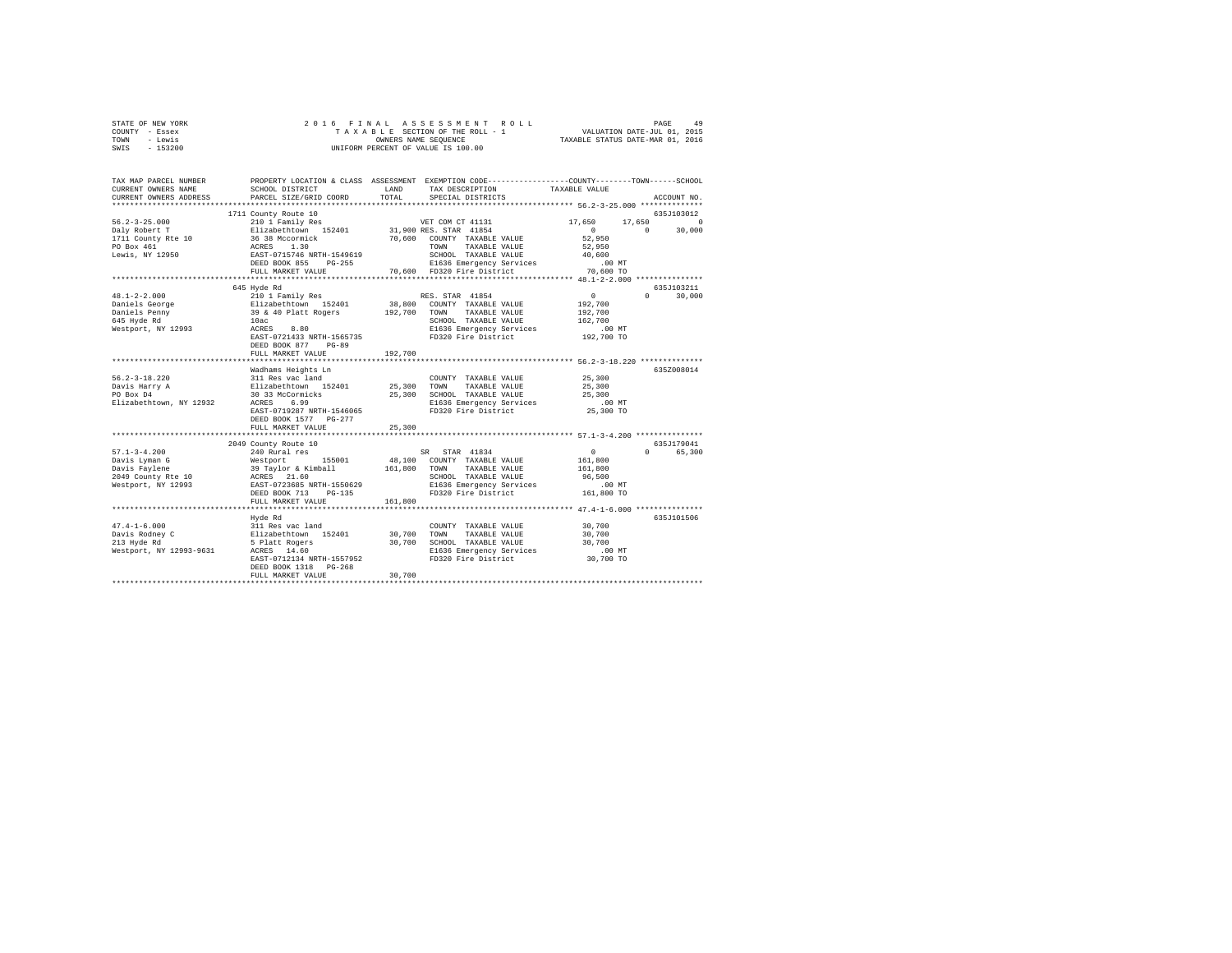|      | STATE OF NEW YORK |  | 2016 FINAL ASSESSMENT ROLL         | 50<br>PAGE                       |  |
|------|-------------------|--|------------------------------------|----------------------------------|--|
|      | COUNTY - Essex    |  | TAXABLE SECTION OF THE ROLL - 1    | VALUATION DATE-JUL 01, 2015      |  |
| TOWN | - Lewis           |  | OWNERS NAME SEOUENCE               | TAXABLE STATUS DATE-MAR 01, 2016 |  |
| SWIS | - 153200          |  | UNIFORM PERCENT OF VALUE IS 100.00 |                                  |  |

| TAX MAP PARCEL NUMBER<br>CURRENT OWNERS NAME<br>CURRENT OWNERS ADDRESS                      | PROPERTY LOCATION & CLASS ASSESSMENT<br>SCHOOL DISTRICT<br>PARCEL SIZE/GRID COORD                                                                                                          | LAND<br>TOTAL                   | EXEMPTION CODE----------------COUNTY-------TOWN------SCHOOL<br>TAX DESCRIPTION<br>SPECIAL DISTRICTS                                                                                   | TAXABLE VALUE                                                                           | ACCOUNT NO.                                    |
|---------------------------------------------------------------------------------------------|--------------------------------------------------------------------------------------------------------------------------------------------------------------------------------------------|---------------------------------|---------------------------------------------------------------------------------------------------------------------------------------------------------------------------------------|-----------------------------------------------------------------------------------------|------------------------------------------------|
| $47.4 - 1 - 10.100$<br>Davis Rodnev C<br>Davis Jason R<br>213 Hyde Rd<br>Westport, NY 12993 | 177 Hyde Rd<br>210 1 Family Res<br>Elizabethtown 152401<br>34 Platt Rogers<br>ACRES 3.10<br>EAST-0712923 NRTH-1558207<br>DEED BOOK 1318 PG-273<br>FULL MARKET VALUE                        | 33,700 TOWN<br>64,200<br>64,200 | COUNTY TAXABLE VALUE<br>TAXABLE VALUE<br>SCHOOL TAXABLE VALUE<br>E1636 Emergency Services<br>FD320 Fire District                                                                      | 64,200<br>64,200<br>64,200<br>$.00$ MT<br>64,200 TO                                     | 635J101507                                     |
| $47.4 - 1 - 10.200$<br>Davis Rodney C<br>213 Hyde Rd<br>Westport, NY 12993                  | 213 Hyde Rd<br>240 Rural res<br>Elizabethtown 152401<br>5 Platt Rogers<br>ACRES 86.70<br>EAST-0714161 NRTH-1558232<br>DEED BOOK 1318 PG-268<br>FULL MARKET VALUE                           |                                 | VET COM CT 41131<br>110,100 SR STAR 41834<br>212,000 COUNTY TAXABLE VALUE<br>TOWN<br>TAXABLE VALUE<br>SCHOOL TAXABLE VALUE<br>E1636 Emergency Services<br>212,000 FD320 Fire District | 25,000<br>25,000<br>$\sim$ 0<br>187,000<br>187,000<br>146,700<br>$.00$ MT<br>212,000 TO | 635Z003001<br>$^{\circ}$<br>$\Omega$<br>65,300 |
| $47.4 - 1 - 11.000$<br>De Lise Timothy Charles<br>28 Lighthouse Rd<br>Plattsburgh, NY 12901 | County Route 10<br>105 Vac farmland<br>Elizabethtown 152401<br>34 Platt Rogers Tract 1<br>ACRES 51.50<br>EAST-0714654 NRTH-1555684<br>DEED BOOK 1691   PG-221<br>FULL MARKET VALUE         | 45,800 TOWN<br>45,800           | COUNTY TAXABLE VALUE<br>TAXABLE VALUE<br>45,800 SCHOOL TAXABLE VALUE<br>E1636 Emergency Services<br>FD320 Fire District                                                               | 45,800<br>45,800<br>45,800<br>.00 MT<br>45,800 TO                                       | 635J100806                                     |
| $47.4 - 1 - 24.000$<br>De Lise Timothy Charles<br>28 Lighthouse Rd<br>Plattsburgh, NY 12901 | Hurley Rd<br>322 Rural vac>10<br>Elizabethtown 152401<br>Gore Taylor & Kimball<br>ACRES 35.25<br>EAST-0716142 NRTH-1555851<br>DEED BOOK 1691 PG-221<br>FULL MARKET VALUE                   | 22,600<br>22,600<br>22,600      | COUNTY TAXABLE VALUE<br>TOWN<br>TAXABLE VALUE<br>SCHOOL TAXABLE VALUE<br>E1636 Emergency Services<br>FD320 Fire District                                                              | 22,600<br>22,600<br>22,600<br>.00MT<br>22,600 TO<br>******** 47.4-1-27.100 ***********  | 635J100811                                     |
| $47.4 - 1 - 27.100$<br>De Lise Timothy Charles<br>28 Lighthouse Rd<br>Plattsburgh, NY 12901 | Hurley Rd<br>322 Rural vac>10<br>Elizabethtown 152401<br>45 Mccormicks Patent<br>49 T&k Patent<br>ACRES 23.25<br>EAST-0715310 NRTH-1554553<br>DEED BOOK 1691   PG-221<br>FULL MARKET VALUE | 16,600<br>16,600                | COUNTY TAXABLE VALUE<br>16,600 TOWN<br>TAXABLE VALUE<br>SCHOOL TAXABLE VALUE<br>E1636 Emergency Services<br>FD320 Fire District                                                       | 16,600<br>16,600<br>16,600<br>$.00$ MT<br>16,600 TO                                     | 635J178508                                     |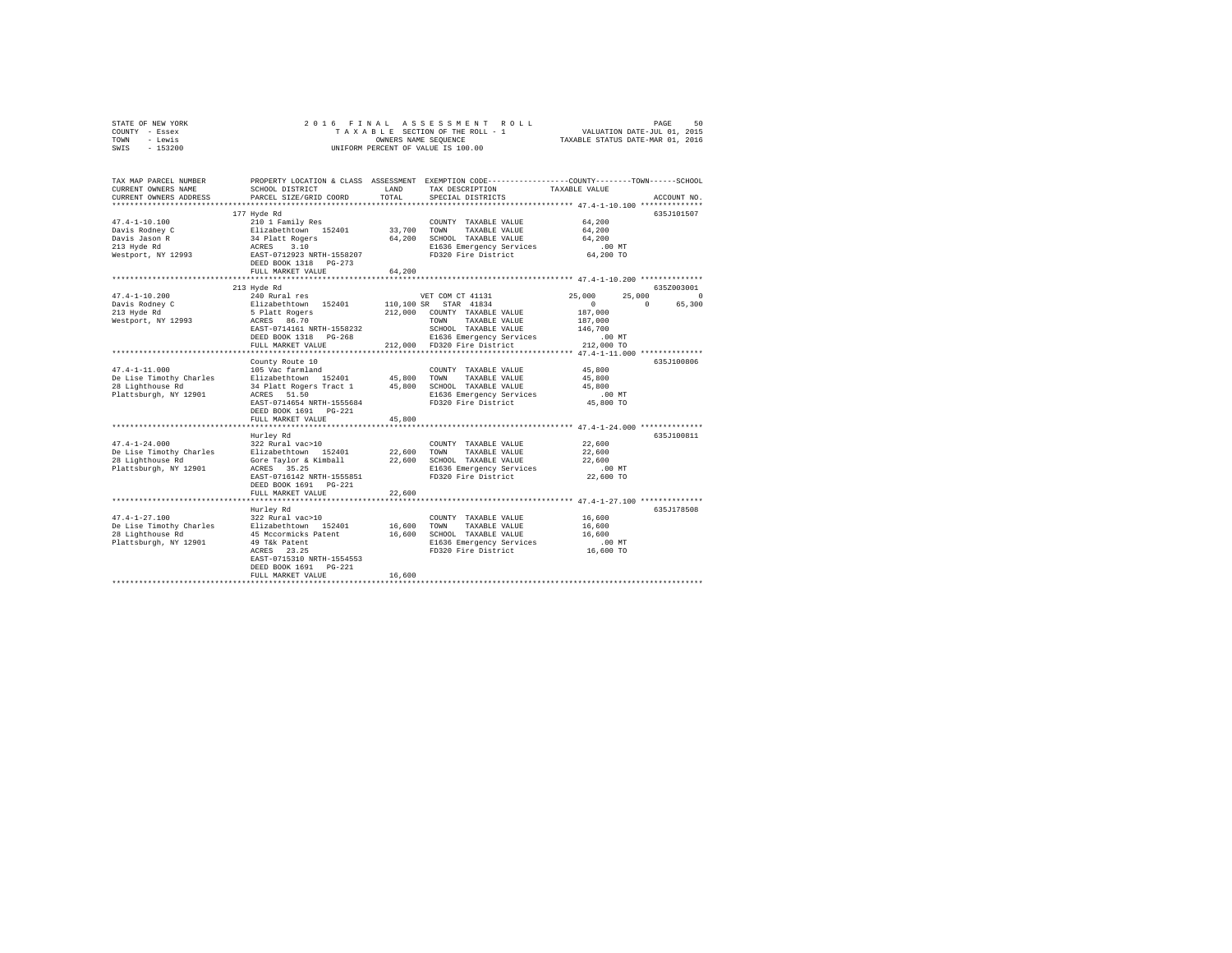| STATE OF NEW YORK                |                                                                                                                                                                             |         |                                                                                                                 |                      |             |
|----------------------------------|-----------------------------------------------------------------------------------------------------------------------------------------------------------------------------|---------|-----------------------------------------------------------------------------------------------------------------|----------------------|-------------|
| COUNTY - Essex                   |                                                                                                                                                                             |         |                                                                                                                 |                      |             |
| TOWN - Lewis                     |                                                                                                                                                                             |         |                                                                                                                 |                      |             |
| SWIS - 153200                    |                                                                                                                                                                             |         |                                                                                                                 |                      |             |
|                                  |                                                                                                                                                                             |         |                                                                                                                 |                      |             |
|                                  | TAX MAP PARCEL NUMBER PROPERTY LOCATION & CLASS ASSESSMENT EXEMPTION CODE--------------COUNTY-------TOWN------SCHOOL                                                        |         |                                                                                                                 |                      |             |
| CURRENT OWNERS NAME              | SCHOOL DISTRICT                                                                                                                                                             |         | LAND TAX DESCRIPTION                                                                                            | TAXABLE VALUE        |             |
| CURRENT OWNERS ADDRESS           | PARCEL SIZE/GRID COORD                                                                                                                                                      | TOTAL   | SPECIAL DISTRICTS                                                                                               |                      | ACCOUNT NO. |
|                                  |                                                                                                                                                                             |         |                                                                                                                 |                      |             |
|                                  | 1112 County Route 10                                                                                                                                                        |         |                                                                                                                 |                      | 635J101702  |
| $47.3 - 2 - 6.000$               | 240 Rural res                                                                                                                                                               |         | COUNTY TAXABLE VALUE 84,500                                                                                     |                      |             |
| Degroff Cheri L                  | Elizabethtown 152401                                                                                                                                                        |         | 36,800 TOWN TAXABLE VALUE                                                                                       | 84,500               |             |
| Degroff Jeremy A<br>4 Kellog Way | 3 Platt Rogers Tract 1 84,500 SCHOOL TAXABLE VALUE                                                                                                                          |         |                                                                                                                 | 84,500               |             |
|                                  | 14ac                                                                                                                                                                        |         | E1636 Emergency Services                                                                                        |                      |             |
|                                  | Elizabethtown, NY 12932 ACRES 11.40 BANK CORE                                                                                                                               |         | FD320 Fire District                                                                                             | 00 MT.<br>84,500 TO  |             |
|                                  | EAST-0704313 NRTH-1556756                                                                                                                                                   |         |                                                                                                                 |                      |             |
|                                  | DEED BOOK 1797 PG-21                                                                                                                                                        |         |                                                                                                                 |                      |             |
|                                  | FULL MARKET VALUE                                                                                                                                                           | 84,500  |                                                                                                                 |                      |             |
|                                  |                                                                                                                                                                             |         |                                                                                                                 |                      |             |
|                                  | Wadhams Heights Ln                                                                                                                                                          |         |                                                                                                                 |                      | 635J192008  |
| $56.2 - 3 - 18.210$              | 311 Res vac land                                                                                                                                                            |         |                                                                                                                 | 23,900               |             |
|                                  |                                                                                                                                                                             |         | COUNTY TAXABLE VALUE                                                                                            |                      |             |
|                                  |                                                                                                                                                                             |         | 23,900 TOWN TAXABLE VALUE<br>23,900 SCHOOL TAXABLE VALUE                                                        | 23,900               |             |
|                                  |                                                                                                                                                                             |         |                                                                                                                 | 23,900               |             |
|                                  | % -2-16.410<br>Delia Charles 311 Metodian 152401<br>137 Woods Rd 30 331 Metodian 152401<br>137 Woods Rd 30 313 Moormicks<br>Port Jervis, NY 12771 RAST-0719380 NRTH-1546488 |         | E1636 Emergency Services .00 MT<br>FD320 Fire District 23,900 TO                                                |                      |             |
|                                  |                                                                                                                                                                             |         |                                                                                                                 |                      |             |
|                                  | DEED BOOK 1572 PG-80                                                                                                                                                        |         |                                                                                                                 |                      |             |
|                                  | FULL MARKET VALUE                                                                                                                                                           | 23,900  |                                                                                                                 |                      |             |
|                                  | ******************************                                                                                                                                              |         |                                                                                                                 |                      |             |
|                                  | 174 Wadhams Heights Ln                                                                                                                                                      |         |                                                                                                                 |                      | 635J178549  |
|                                  |                                                                                                                                                                             |         |                                                                                                                 |                      |             |
|                                  |                                                                                                                                                                             |         |                                                                                                                 |                      |             |
|                                  |                                                                                                                                                                             |         |                                                                                                                 |                      |             |
|                                  |                                                                                                                                                                             |         |                                                                                                                 | 133,015              |             |
|                                  |                                                                                                                                                                             |         |                                                                                                                 | 133,015              |             |
|                                  |                                                                                                                                                                             |         | AND ANN AND TAXABLE VALUE<br>SCHOOL TAXABLE VALUE<br>E1636 Emergency Services<br>FD320 Fire District<br>185,900 | 120,600              |             |
|                                  |                                                                                                                                                                             |         |                                                                                                                 | $.00$ MT             |             |
|                                  |                                                                                                                                                                             |         |                                                                                                                 | 185,900 TO           |             |
|                                  | FULL MARKET VALUE                                                                                                                                                           | 185,900 |                                                                                                                 |                      |             |
|                                  |                                                                                                                                                                             |         |                                                                                                                 |                      |             |
|                                  | Mason Rd                                                                                                                                                                    |         |                                                                                                                 |                      | 635J100306  |
|                                  |                                                                                                                                                                             |         |                                                                                                                 | 42,600               |             |
|                                  |                                                                                                                                                                             |         |                                                                                                                 | 42,600               |             |
|                                  |                                                                                                                                                                             |         |                                                                                                                 | 42,600               |             |
|                                  |                                                                                                                                                                             |         |                                                                                                                 | $.00$ MT             |             |
|                                  |                                                                                                                                                                             |         |                                                                                                                 | 42,600 TO            |             |
|                                  | EAST-0722188 NRTH-1567472                                                                                                                                                   |         |                                                                                                                 |                      |             |
|                                  | DEED BOOK 1775 PG-317                                                                                                                                                       |         |                                                                                                                 |                      |             |
|                                  | FULL MARKET VALUE                                                                                                                                                           | 42,600  |                                                                                                                 |                      |             |
|                                  |                                                                                                                                                                             |         |                                                                                                                 |                      |             |
|                                  | Roscoe Rd                                                                                                                                                                   |         |                                                                                                                 |                      | 635J101212  |
|                                  |                                                                                                                                                                             |         |                                                                                                                 | 128,400              |             |
|                                  |                                                                                                                                                                             |         |                                                                                                                 |                      |             |
|                                  |                                                                                                                                                                             |         |                                                                                                                 | 128,400<br>128,400   |             |
|                                  |                                                                                                                                                                             |         |                                                                                                                 |                      |             |
|                                  |                                                                                                                                                                             |         | E1636 Emergency Services<br>FD320 Fire District                                                                 | 00 MT.<br>128,400 TO |             |
|                                  | DEED BOOK 857 PG-10                                                                                                                                                         |         |                                                                                                                 |                      |             |
|                                  |                                                                                                                                                                             | 128,400 |                                                                                                                 |                      |             |
|                                  | FULL MARKET VALUE                                                                                                                                                           |         |                                                                                                                 |                      |             |
|                                  |                                                                                                                                                                             |         |                                                                                                                 |                      |             |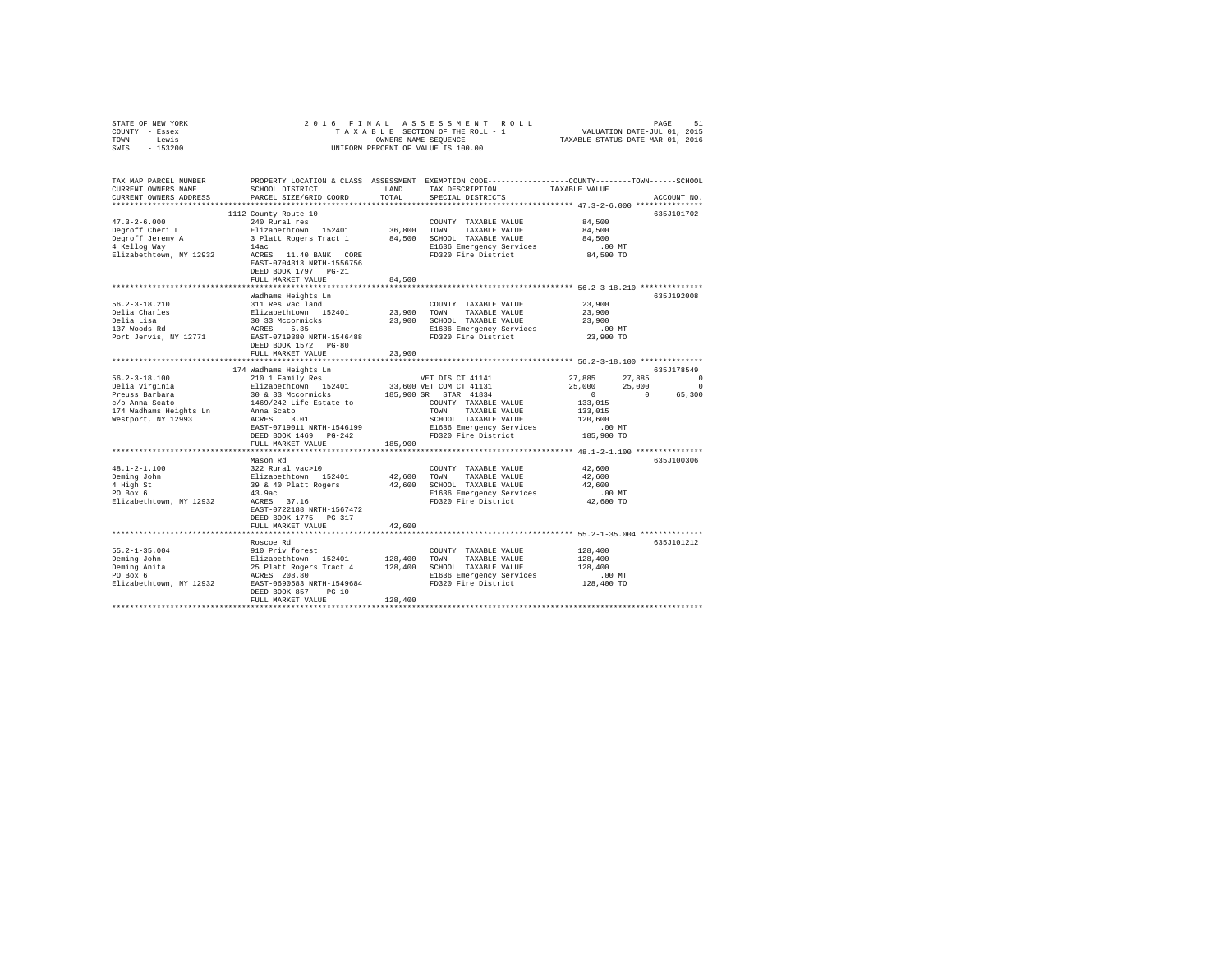| STATE OF NEW YORK                                              | 2016 FINAL                                          |             |                                                                                                 |                                           |             |
|----------------------------------------------------------------|-----------------------------------------------------|-------------|-------------------------------------------------------------------------------------------------|-------------------------------------------|-------------|
| COUNTY - Essex                                                 |                                                     |             |                                                                                                 |                                           |             |
| TOWN - Lewis                                                   |                                                     |             | OWNERS NAME SEQUENCE                                                                            |                                           |             |
| SWIS - 153200                                                  |                                                     |             | UNIFORM PERCENT OF VALUE IS 100.00                                                              |                                           |             |
|                                                                |                                                     |             |                                                                                                 |                                           |             |
|                                                                |                                                     |             |                                                                                                 |                                           |             |
| TAX MAP PARCEL NUMBER                                          |                                                     |             | PROPERTY LOCATION & CLASS ASSESSMENT EXEMPTION CODE---------------COUNTY-------TOWN------SCHOOL |                                           |             |
| CURRENT OWNERS NAME                                            | SCHOOL DISTRICT                                     | LAND        | TAX DESCRIPTION                                                                                 | TAXABLE VALUE                             |             |
| CURRENT OWNERS ADDRESS                                         | PARCEL SIZE/GRID COORD                              | TOTAL       | SPECIAL DISTRICTS                                                                               |                                           | ACCOUNT NO. |
|                                                                |                                                     |             |                                                                                                 |                                           |             |
|                                                                |                                                     |             |                                                                                                 |                                           |             |
|                                                                | US Route 9                                          |             |                                                                                                 |                                           | 635J100711  |
| $38.1 - 1 - 18.000$                                            | 322 Rural vac>10                                    |             | COUNTY TAXABLE VALUE                                                                            | 86,300                                    |             |
| Deming John A                                                  | Elizabethtown 152401<br>28&33 Peru Bay Tract        | 86,300 TOWN | TAXABLE VALUE                                                                                   | 86,300                                    |             |
| Deming Anita L<br>PO Box 6                                     |                                                     |             | 86,300 SCHOOL TAXABLE VALUE                                                                     | 86,300                                    |             |
|                                                                | Essex Tract                                         |             | E1636 Emergency Services                                                                        | .00MT                                     |             |
| Elizabethtown, NY 12932                                        | 80ac                                                |             | FD320 Fire District                                                                             | 86,300 TO                                 |             |
|                                                                | $ACRES$ 99.02                                       |             |                                                                                                 |                                           |             |
|                                                                | EAST-0707143 NRTH-1579325                           |             |                                                                                                 |                                           |             |
|                                                                | DEED BOOK 1514 PG-311                               |             |                                                                                                 |                                           |             |
|                                                                | FULL MARKET VALUE                                   | 86,300      |                                                                                                 |                                           |             |
|                                                                | ************************                            |             | ********************************* 47.1-2-16.100 ***************                                 |                                           |             |
|                                                                | Stowersville Rd                                     |             |                                                                                                 |                                           | 635J104215  |
| $47.1 - 2 - 16.100$                                            | 910 Priv forest                                     |             | COUNTY TAXABLE VALUE                                                                            | 162,500                                   |             |
| Deming John A                                                  | Elizabethtown 152401                                |             | 162,500 TOWN TAXABLE VALUE                                                                      | 162,500                                   |             |
|                                                                | 3 Platt Rogers Tract 1                              |             | 162,500 SCHOOL TAXABLE VALUE                                                                    | 162,500                                   |             |
| Deming Anita L<br>PO Box 6                                     |                                                     |             | E1636 Emergency Services                                                                        | $.00$ MT                                  |             |
| PO Box 6 bb 887 Pg 170<br>Elizabethtown, NY 12932 ACRES 277.00 |                                                     |             | FD320 Fire District                                                                             | 162,500 TO                                |             |
|                                                                | EAST-0703946 NRTH-1559824                           |             |                                                                                                 |                                           |             |
|                                                                |                                                     |             |                                                                                                 |                                           |             |
|                                                                |                                                     |             |                                                                                                 |                                           |             |
|                                                                | ,,,,,,,,,,,,,,,,,,,,,,,,,,,,,,,,                    | 162,500     |                                                                                                 |                                           |             |
|                                                                |                                                     |             |                                                                                                 | ************ 47.2-1-26.000 ************** |             |
|                                                                | 1131 Stowersville Rd                                |             |                                                                                                 |                                           | 635J101615  |
| $47.2 - 1 - 26.000$                                            | 240 Rural res                                       |             | COUNTY TAXABLE VALUE                                                                            | 268,700                                   |             |
| Deming John A<br>PO Box 6                                      | Elizabethtown 152401                                | 268,700     | TOWN TAXABLE VALUE                                                                              | 268,700                                   |             |
|                                                                | 37 & 40 Platt Rogers                                |             | 268,700 SCHOOL TAXABLE VALUE                                                                    | 268,700                                   |             |
| Elizabethtown, NY 12932                                        | 1651/105-Boundary Line Ag                           |             | E1636 Emergency Services                                                                        | .00MT                                     |             |
|                                                                | ACRES 489.30                                        |             | FD320 Fire District                                                                             | 268,700 TO                                |             |
|                                                                | EAST-0718868 NRTH-1567092                           |             |                                                                                                 |                                           |             |
|                                                                | DEED BOOK 1651 PG-110                               |             |                                                                                                 |                                           |             |
|                                                                | FULL MARKET VALUE                                   | 268,700     |                                                                                                 |                                           |             |
|                                                                | ***************************                         |             | ********************************** 47.4-1-37.000 **************                                 |                                           |             |
|                                                                | 386 Hurley Rd                                       |             |                                                                                                 |                                           | 635J104903  |
| $47.4 - 1 - 37.000$                                            | 322 Rural vac>10                                    |             | COUNTY TAXABLE VALUE                                                                            | 31,700                                    |             |
| Deming John A                                                  | Westport 155001                                     | 31,700 TOWN | TAXABLE VALUE                                                                                   | 31,700                                    |             |
|                                                                |                                                     |             | 31,700 SCHOOL TAXABLE VALUE                                                                     | 31,700                                    |             |
| 4 High St<br>PO Box 6                                          | 34 Platt Rogers Patent<br>ACRES 16.27               |             |                                                                                                 | .00MT                                     |             |
| Elizabethtown, NY 12932 EAST-0717380 NRTH-1558938              |                                                     |             | E1636 Emergency Services<br>FD320 Fire District                                                 | 31,700 TO                                 |             |
|                                                                | DEED BOOK 1712 PG-213                               |             |                                                                                                 |                                           |             |
|                                                                |                                                     |             |                                                                                                 |                                           |             |
|                                                                | FULL MARKET VALUE                                   | 31,700      |                                                                                                 |                                           |             |
|                                                                |                                                     |             |                                                                                                 |                                           |             |
|                                                                | Cutting Rd                                          |             |                                                                                                 |                                           | 635J179030  |
| $55.2 - 1 - 19.211$                                            | 314 Rural vac<10                                    |             | COUNTY TAXABLE VALUE                                                                            | 21,600                                    |             |
| Deming John A                                                  | Elizabethtown 152401                                | 21,600 TOWN | TAXABLE VALUE                                                                                   | 21,600                                    |             |
| Deming Anita L<br>Deming Anita L                               | 30 Platt Rogers Tract 4 21,600 SCHOOL TAXABLE VALUE |             |                                                                                                 | 21,600                                    |             |
|                                                                | ACRES 3.12                                          |             | E1636 Emergency Services                                                                        | .00MT                                     |             |
| Elizabethtown, NY 12932                                        | EAST-0694880 NRTH-1547934                           |             | FD320 Fire District                                                                             | 21,600 TO                                 |             |
|                                                                | DEED BOOK 951 PG-319                                |             |                                                                                                 |                                           |             |
|                                                                | FULL MARKET VALUE                                   | 21,600      |                                                                                                 |                                           |             |
|                                                                |                                                     |             |                                                                                                 |                                           |             |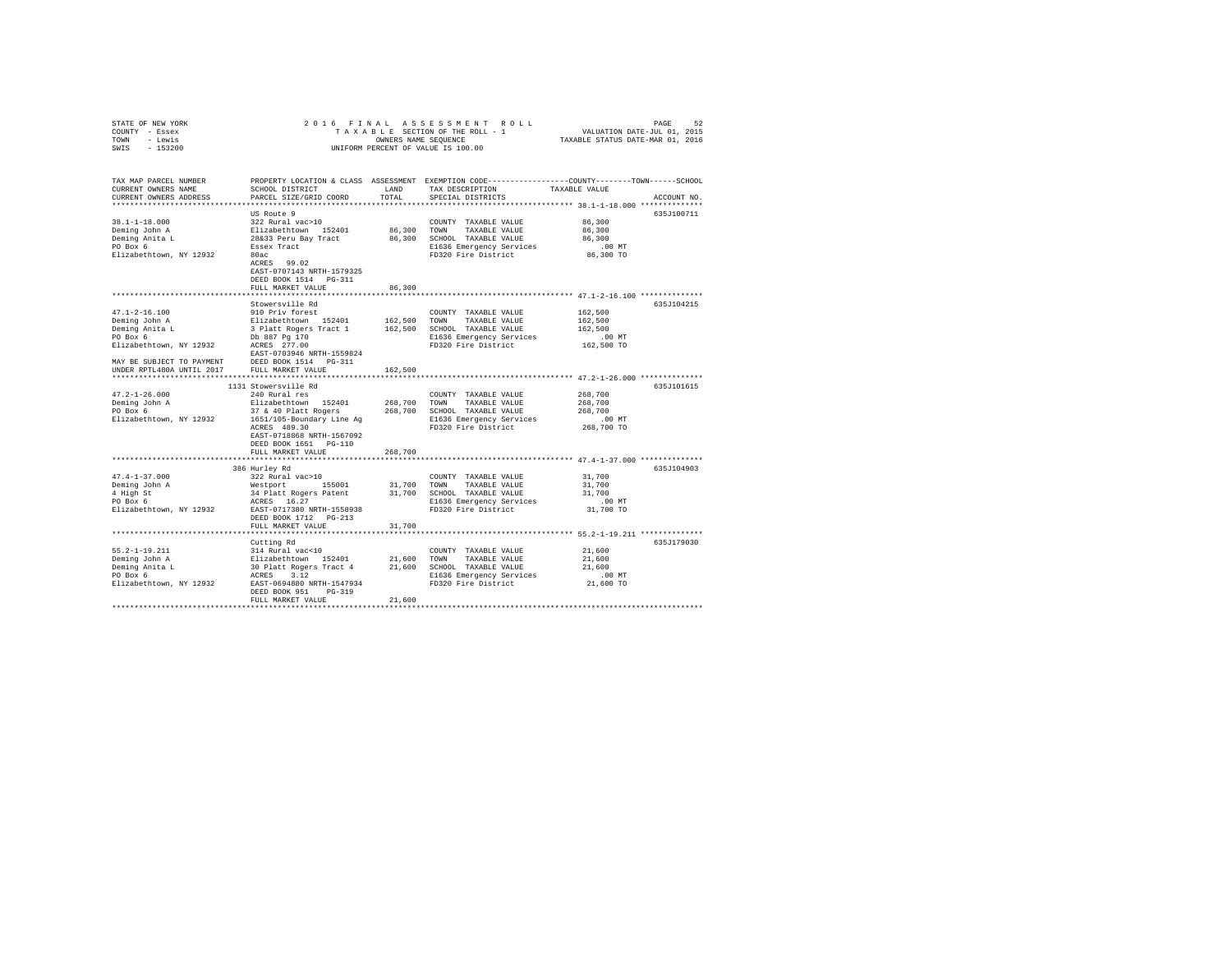|      | STATE OF NEW YORK |  | 2016 FINAL ASSESSMENT ROLL         | 53<br>PAGE                       |  |
|------|-------------------|--|------------------------------------|----------------------------------|--|
|      | COUNTY - Essex    |  | TAXABLE SECTION OF THE ROLL - 1    | VALUATION DATE-JUL 01, 2015      |  |
| TOWN | - Lewis           |  | OWNERS NAME SEOUENCE               | TAXABLE STATUS DATE-MAR 01, 2016 |  |
| SWIS | $-153200$         |  | UNIFORM PERCENT OF VALUE IS 100.00 |                                  |  |

| TAX MAP PARCEL NUMBER<br>CURRENT OWNERS NAME<br>CURRENT OWNERS ADDRESS                       | SCHOOL DISTRICT<br>PARCEL SIZE/GRID COORD                                                                                                                                              | LAND<br>TOTAL.               | PROPERTY LOCATION & CLASS ASSESSMENT EXEMPTION CODE----------------COUNTY-------TOWN------SCHOOL<br>TAX DESCRIPTION<br>SPECIAL DISTRICTS             | TAXABLE VALUE                                                                           | ACCOUNT NO.                       |
|----------------------------------------------------------------------------------------------|----------------------------------------------------------------------------------------------------------------------------------------------------------------------------------------|------------------------------|------------------------------------------------------------------------------------------------------------------------------------------------------|-----------------------------------------------------------------------------------------|-----------------------------------|
| $47.1 - 4 - 3.000$<br>Denton Allan<br>Denton Janet<br>39 Pulsifer Ln<br>Lewis, NY 12950      | 39 Pulsifer Ln<br>311 Res vac land<br>Elizabethtown 152401<br>15 Platt Rogers Tr 4<br>ACRES<br>1.00<br>EAST-0700374 NRTH-1567222<br>DEED BOOK 914<br>$PG-195$<br>FULL MARKET VALUE     | 15,600<br>15,600<br>15,600   | COUNTY TAXABLE VALUE<br>TOWN<br>TAXABLE VALUE<br>SCHOOL TAXABLE VALUE<br>E1636 Emergency Services<br>FD320 Fire District                             | 15,600<br>15,600<br>15,600<br>$.00$ MT<br>15,600 TO                                     | 635J189002                        |
| $47.1 - 4 - 4.000$<br>Denton Allen<br>Denton Janet<br>39 Pulsifer Ln<br>Lewis, NY 12950      | 39 Pulsifer Ln<br>210 1 Family Res<br>Elizabethtown 152401<br>15 Platt Rogers<br>ACRES 0.80 BANK1STARSG<br>EAST-0700483 NRTH-1567278<br>DEED BOOK 475<br>PG-486<br>FULL MARKET VALUE   | 108,900<br>108,900           | STAR 41834<br>SR.<br>29,700 COUNTY TAXABLE VALUE<br>TOWN<br>TAXABLE VALUE<br>SCHOOL TAXABLE VALUE<br>E1636 Emergency Services<br>FD320 Fire District | $\mathbf{0}$<br>108,900<br>108,900<br>43,600<br>$.00$ MT<br>108,900 TO                  | 635.T101514<br>$\Omega$<br>65,300 |
| $47.1 - 4 - 5.000$<br>Denton Allen<br>Denton Janet<br>39 Pulsifer Ln<br>Lewis, NY 12950      | Pulsifer Ln<br>311 Res vac land<br>Elizabethtown 152401<br>3 Essex Tract<br>ACRES<br>0.50<br>EAST-0700581 NRTH-1567314<br>DEED BOOK 1239 PG-238                                        | 8,300<br>8,300               | COUNTY TAXABLE VALUE<br>TOWN<br>TAXABLE VALUE<br>SCHOOL TAXABLE VALUE<br>E1636 Emergency Services<br>FD320 Fire District                             | ************* 47.1-4-5.000 *********<br>8,300<br>8,300<br>8,300<br>$.00$ MT<br>8,300 TO | 635Z000017                        |
|                                                                                              | FULL MARKET VALUE                                                                                                                                                                      | 8,300                        |                                                                                                                                                      |                                                                                         | 635Z011006                        |
| $47.1 - 4 - 8.000$<br>Denton Andrew J<br>Denton Andrea L<br>27 Sandys Way<br>Lewis, NY 12950 | Sandys Way<br>312 Vac w/imprv<br>Elizabethtown 152401<br>15 Platt Rogers Tr 4<br>ACRES 18.49 BANK1STARSG<br>EAST-0699487 NRTH-1566464<br>DEED BOOK 1662 PG-174                         | 33,000<br>35,200             | COUNTY TAXABLE VALUE<br>TOWN<br>TAXABLE VALUE<br>SCHOOL TAXABLE VALUE<br>E1636 Emergency Services<br>FD320 Fire District                             | 35,200<br>35,200<br>35,200<br>$.00$ MT<br>35,200 TO                                     |                                   |
|                                                                                              | FULL MARKET VALUE<br>************************                                                                                                                                          | 35,200                       |                                                                                                                                                      |                                                                                         |                                   |
| $47.1 - 4 - 9.000$<br>Denton Andrew J<br>Denton Andrea L<br>27 Sandys Way<br>Lewis, NY 12950 | 27 Sandys Way<br>210 1 Family Res<br>Elizabethtown 152401<br>15 Platt Rogers Tr 4<br>ACRES 3.59 BANK1STARSG<br>EAST-0699735 NRTH-1566810<br>DEED BOOK 1532 PG-126<br>FULL MARKET VALUE | 34,200<br>167.400<br>167,400 | RES. STAR 41854<br>COUNTY TAXABLE VALUE<br>TOWN<br>TAXABLE VALUE<br>SCHOOL TAXABLE VALUE<br>E1636 Emergency Services<br>FD320 Fire District          | $\circ$<br>167,400<br>167,400<br>137,400<br>$.00$ MT<br>167,400 TO                      | 635Z008001<br>$\Omega$<br>30,000  |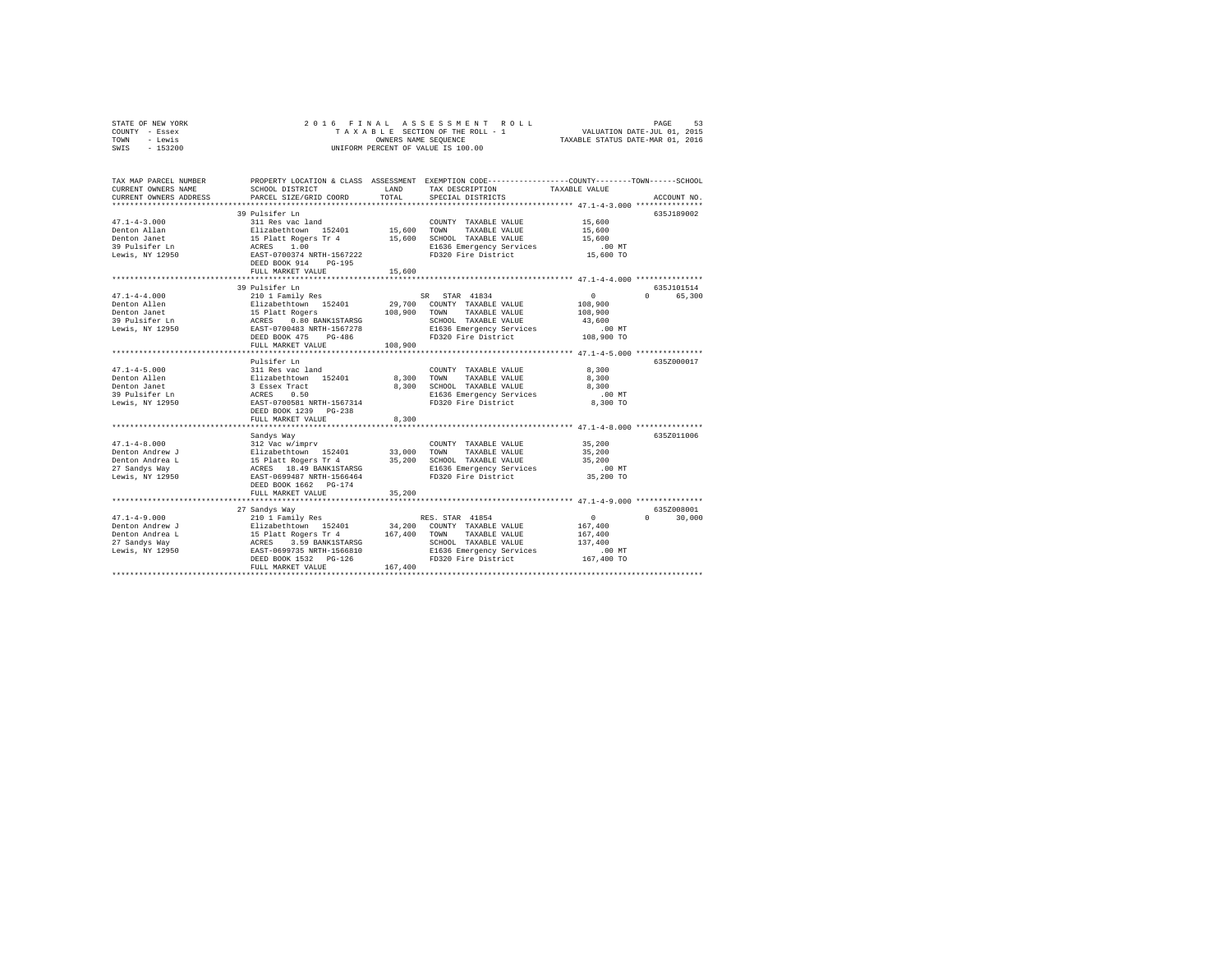| STATE OF NEW YORK<br>COUNTY - Essex<br>TOWN - Lewis<br>SWIS - 153200                                                                        |                                                                                                    |         | 2016 FINAL ASSESSMENT ROLL<br>UNIFORM PERCENT OF VALUE IS 100.00              |                             |                    |
|---------------------------------------------------------------------------------------------------------------------------------------------|----------------------------------------------------------------------------------------------------|---------|-------------------------------------------------------------------------------|-----------------------------|--------------------|
| TAX MAP PARCEL NUMBER PROPERTY LOCATION & CLASS ASSESSMENT EXEMPTION CODE--------------COUNTY-------TOWN------SCHOOL<br>CURRENT OWNERS NAME | SCHOOL DISTRICT                                                                                    | LAND    | TAX DESCRIPTION                                                               | TAXABLE VALUE               |                    |
| CURRENT OWNERS ADDRESS PARCEL SIZE/GRID COORD                                                                                               |                                                                                                    | TOTAL   | SPECIAL DISTRICTS                                                             |                             | ACCOUNT NO.        |
|                                                                                                                                             |                                                                                                    |         |                                                                               |                             |                    |
|                                                                                                                                             | 8603 US Route 9                                                                                    |         |                                                                               |                             | 635J185004         |
| $47.13 - 4 - 9.200$                                                                                                                         | 210 1 Family Res                                                                                   |         | VET DIS CT 41141                                                              | 17,300                      | 17,300<br>$\Omega$ |
|                                                                                                                                             |                                                                                                    |         |                                                                               | 17,300 17,300 0<br>$\sim$ 0 | 0 65,300           |
|                                                                                                                                             |                                                                                                    |         |                                                                               | 34,600                      |                    |
|                                                                                                                                             |                                                                                                    |         |                                                                               | 34,600                      |                    |
|                                                                                                                                             |                                                                                                    |         |                                                                               | 3,900                       |                    |
|                                                                                                                                             | FULL MARKET VALUE                                                                                  |         | SCHOOL TAXABLE VALUE<br>69,200 E1636 Emergency Services                       | .00 MT                      |                    |
|                                                                                                                                             |                                                                                                    |         | FD320 Fire District                                                           | 69,200 TO                   |                    |
|                                                                                                                                             |                                                                                                    |         | WB320 Lewis B&I                                                               | 69,200 TO C                 |                    |
|                                                                                                                                             |                                                                                                    |         | WD320 Water District                                                          | 69,200 TO M                 |                    |
|                                                                                                                                             | 41 Moss Rd                                                                                         |         |                                                                               |                             | 635J188002         |
| $47.2 - 1 - 66.000$                                                                                                                         | 311 Res vac land                                                                                   |         | COUNTY TAXABLE VALUE                                                          | 8,925                       |                    |
| Denton Kevin                                                                                                                                |                                                                                                    |         | 8,925 TOWN TAXABLE VALUE                                                      | 8,925                       |                    |
| PO Box 513<br>Lewis, NY 12950                                                                                                               | $311$ Kes var 1999<br>Elizabethtown 152401<br>36 Platt Rogers<br>ACES 8.88<br>--- $57388$ ---      |         |                                                                               | 8,925                       |                    |
|                                                                                                                                             |                                                                                                    |         |                                                                               | $.00$ MT                    |                    |
|                                                                                                                                             | EAST-0710544 NRTH-1564097                                                                          |         | 8,925 SCHOOL TAXABLE VALUE<br>E1636 Emergency Services<br>FD320 Fire District | 8,925 TO                    |                    |
|                                                                                                                                             | DEED BOOK 882 PG-335                                                                               |         |                                                                               |                             |                    |
|                                                                                                                                             | CONSERVATION ESMT % 75.00                                                                          |         |                                                                               |                             |                    |
|                                                                                                                                             | FULL MARKET VALUE                                                                                  | 8,925   |                                                                               |                             |                    |
|                                                                                                                                             | 170 Redmond Rd                                                                                     |         |                                                                               |                             | 635.7174020        |
| $47.4 - 1 - 7.200$                                                                                                                          | 240 Rural res<br>240 Rural res<br>Elizabethtown<br>19401<br>1807/28 BLA<br>ACRES 15.00 BANKCNTRLLN |         | RES. STAR 41854                                                               | $\sim$ 0                    | $0 \t 30,000$      |
| Denton Kevin                                                                                                                                |                                                                                                    |         | 38,900 COUNTY TAXABLE VALUE                                                   | 220,000                     |                    |
| Denton Colleen C                                                                                                                            |                                                                                                    |         | 220,000 TOWN TAXABLE VALUE                                                    | 220,000                     |                    |
| PO Box 513                                                                                                                                  |                                                                                                    |         | SCHOOL TAXABLE VALUE<br>E1636 Emergency Services                              | 190,000                     |                    |
| Lewis, NY 12950                                                                                                                             |                                                                                                    |         |                                                                               | 00 MT.<br>220,000 TO        |                    |
|                                                                                                                                             | EAST-0709122 NRTH-1560484<br>DEED BOOK 1616 PG-29                                                  |         | FD320 Fire District                                                           |                             |                    |
|                                                                                                                                             | FULL MARKET VALUE                                                                                  | 220,000 |                                                                               |                             |                    |
|                                                                                                                                             |                                                                                                    |         |                                                                               |                             |                    |
|                                                                                                                                             | US Route 9                                                                                         |         |                                                                               |                             | 635J100512         |
| $47.1 - 1 - 13.000$                                                                                                                         | 311 Res vac land                                                                                   |         | COUNTY TAXABLE VALUE                                                          | 17,400                      |                    |
|                                                                                                                                             |                                                                                                    |         | 17,400 TOWN TAXABLE VALUE                                                     | 17,400                      |                    |
|                                                                                                                                             |                                                                                                    |         | 17,400 SCHOOL TAXABLE VALUE                                                   | 17,400                      |                    |
|                                                                                                                                             |                                                                                                    |         | E1636 Emergency Services                                                      | $.00$ MT                    |                    |
|                                                                                                                                             | DEED BOOK 1569 PG-230                                                                              |         | FD320 Fire District                                                           | 17,400 TO                   |                    |
|                                                                                                                                             | FULL MARKET VALUE                                                                                  | 17,400  |                                                                               |                             |                    |
|                                                                                                                                             |                                                                                                    |         |                                                                               |                             |                    |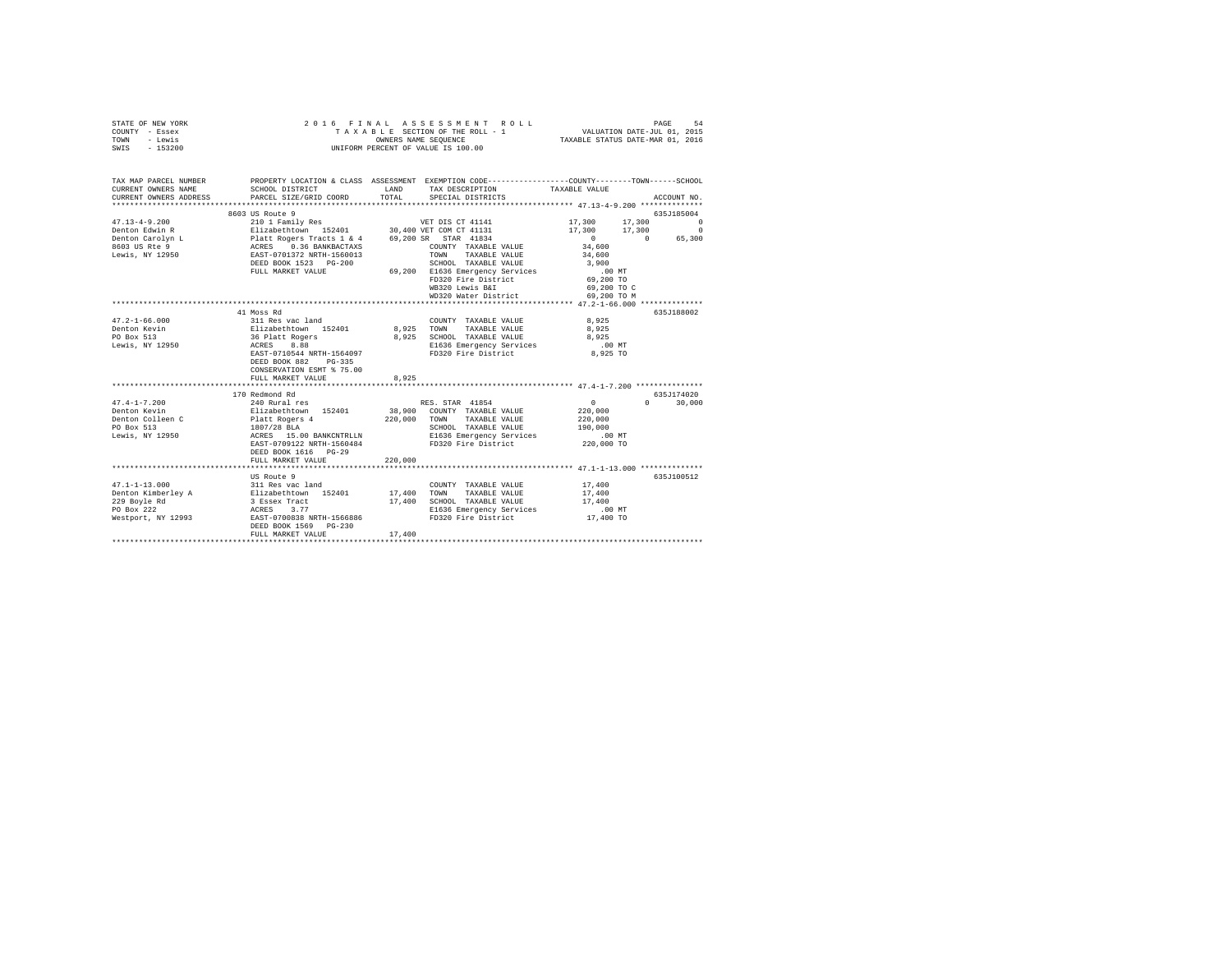| STATE OF NEW YORK | 2016 FINAL ASSESSMENT ROLL         | 55<br>PAGE                       |
|-------------------|------------------------------------|----------------------------------|
| COUNTY - Essex    | TAXABLE SECTION OF THE ROLL - 1    | VALUATION DATE-JUL 01, 2015      |
| TOWN<br>- Lewis   | OWNERS NAME SEOUENCE               | TAXABLE STATUS DATE-MAR 01, 2016 |
| $-153200$<br>SWIS | UNIFORM PERCENT OF VALUE IS 100.00 |                                  |

| TAX MAP PARCEL NUMBER<br>CURRENT OWNERS NAME                                                                   | SCHOOL DISTRICT                                                           | <b>T.AND</b> | PROPERTY LOCATION & CLASS ASSESSMENT EXEMPTION CODE----------------COUNTY-------TOWN-----SCHOOL |                      |                    |
|----------------------------------------------------------------------------------------------------------------|---------------------------------------------------------------------------|--------------|-------------------------------------------------------------------------------------------------|----------------------|--------------------|
| CURRENT OWNERS ADDRESS                                                                                         | PARCEL SIZE/GRID COORD                                                    | TOTAL        | TAX DESCRIPTION TAXABLE VALUE<br>SPECIAL DISTRICTS                                              |                      | ACCOUNT NO.        |
|                                                                                                                |                                                                           |              |                                                                                                 |                      |                    |
|                                                                                                                |                                                                           |              |                                                                                                 |                      | 635J105415         |
| $47.1 - 1 - 9.000$                                                                                             | US Route 9                                                                |              |                                                                                                 | 38,100               |                    |
|                                                                                                                | 322 Rural vac>10                                                          |              | COUNTY TAXABLE VALUE                                                                            |                      |                    |
| Denton Kimberly Ann Blizabethtown 152401 38,100                                                                |                                                                           |              | TOWN<br>TAXABLE VALUE                                                                           | 38,100               |                    |
| Stevens Brooke Denton 15 Platt Rogers Tract 4 38,100<br>c/o Russell & Barbara Denton 1733/219 Life Use to Russ |                                                                           |              | SCHOOL TAXABLE VALUE                                                                            | 38,100               |                    |
|                                                                                                                |                                                                           |              | E1636 Emergency Services                                                                        | .00 MT               |                    |
| 19 Pulsifer Ln                                                                                                 | & Barbara Denton 60ac                                                     |              | FD320 Fire District                                                                             | 38,100 TO            |                    |
| PO Box 83                                                                                                      | ACRES 66.11<br>EAST-0699745 NRTH-1565437                                  |              |                                                                                                 |                      |                    |
| Lewis, NY 12950                                                                                                |                                                                           |              |                                                                                                 |                      |                    |
|                                                                                                                | DEED BOOK 1733 PG-219                                                     |              |                                                                                                 |                      |                    |
|                                                                                                                | FULL MARKET VALUE                                                         | 38,100       |                                                                                                 |                      |                    |
|                                                                                                                |                                                                           |              |                                                                                                 |                      |                    |
|                                                                                                                | 19 Pulsifer Ln                                                            |              |                                                                                                 |                      | 635.7101604        |
| $47.1 - 1 - 10.110$                                                                                            | 210 1 Family Res                                                          |              | VET WAR CT 41121                                                                                | 15,000<br>15,000     | $\Omega$           |
|                                                                                                                |                                                                           |              |                                                                                                 | $\sim$               | $\Omega$<br>30,000 |
| Stevens Brooke Denton 3 Essex Tract                                                                            |                                                                           |              | 159,700 COUNTY TAXABLE VALUE                                                                    | 144,700              |                    |
| c/o Russell & Barbara Denton 1733/219 L Use to Russell                                                         |                                                                           |              | TOWN<br>TAXABLE VALUE                                                                           | 144,700              |                    |
| 19 Pulsifer Ln                                                                                                 | Barbara Denton                                                            |              | SCHOOL TAXABLE VALUE                                                                            | 129,700              |                    |
| PO Box 83                                                                                                      | ACRES 3.69<br>EAST-0700783 NRTH-1567256                                   |              | E1636 Emergency Services                                                                        | 00 MT.<br>159,700 TO |                    |
| Lewis, NY 12950                                                                                                |                                                                           |              | FD320 Fire District                                                                             |                      |                    |
|                                                                                                                | DEED BOOK 1733 PG-219                                                     |              |                                                                                                 |                      |                    |
|                                                                                                                | FULL MARKET VALUE                                                         | 159,700      |                                                                                                 |                      |                    |
|                                                                                                                |                                                                           |              |                                                                                                 |                      |                    |
|                                                                                                                | 128 Sandys Way                                                            |              |                                                                                                 |                      | 635.T189001        |
| $47.1 - 1 - 1.120$                                                                                             | 240 Rural res                                                             |              | VET WAR CT 41121                                                                                | 15,000<br>15,000     | $\Omega$           |
|                                                                                                                |                                                                           |              |                                                                                                 | $\sim$ 0             | 65,300<br>$\Omega$ |
|                                                                                                                |                                                                           |              | COUNTY TAXABLE VALUE                                                                            | 191,800              |                    |
|                                                                                                                |                                                                           |              | TAXABLE VALUE                                                                                   | 191,800              |                    |
|                                                                                                                |                                                                           |              | SCHOOL TAXABLE VALUE                                                                            | 141,500              |                    |
| Lewis, NY 12950 DEED BOOK 1558                                                                                 | PG-281                                                                    |              | E1636 Emergency Services .00 MT                                                                 |                      |                    |
|                                                                                                                | FULL MARKET VALUE                                                         |              | 206.800 FD320 Fire District                                                                     | 206,800 TO           |                    |
|                                                                                                                |                                                                           |              |                                                                                                 |                      |                    |
|                                                                                                                | 276 Seventy Ln                                                            |              |                                                                                                 |                      | 635J102010         |
| $37. - 2 - 48.000$                                                                                             | 260 Seasonal res                                                          |              | COUNTY TAXABLE VALUE                                                                            | 40,500               |                    |
| Denton Russell J                                                                                               | Elizabethtown 152401 40,500                                               |              | TOWN<br>TAXABLE VALUE                                                                           | 40,500               |                    |
| Denton Barbara A                                                                                               |                                                                           |              | SCHOOL TAXABLE VALUE                                                                            | 40,500               |                    |
| 19 Pulsifer Ln                                                                                                 | 4 South Tract Stowers Sur 40,500<br>Deming Survey Map 2770<br>ACRES 38.90 |              | E1636 Emergency Services .00 MT<br>FD320 Fire District 40,500 TO                                |                      |                    |
| PO Box 83                                                                                                      |                                                                           |              |                                                                                                 |                      |                    |
| Lewis, NY 12950                                                                                                | EAST-0690014 NRTH-1571142                                                 |              |                                                                                                 |                      |                    |
|                                                                                                                | DEED BOOK 1828<br>$PG-204$                                                |              |                                                                                                 |                      |                    |
|                                                                                                                | FULL MARKET VALUE                                                         | 40,500       |                                                                                                 |                      |                    |
|                                                                                                                |                                                                           |              |                                                                                                 |                      |                    |
|                                                                                                                |                                                                           |              |                                                                                                 |                      |                    |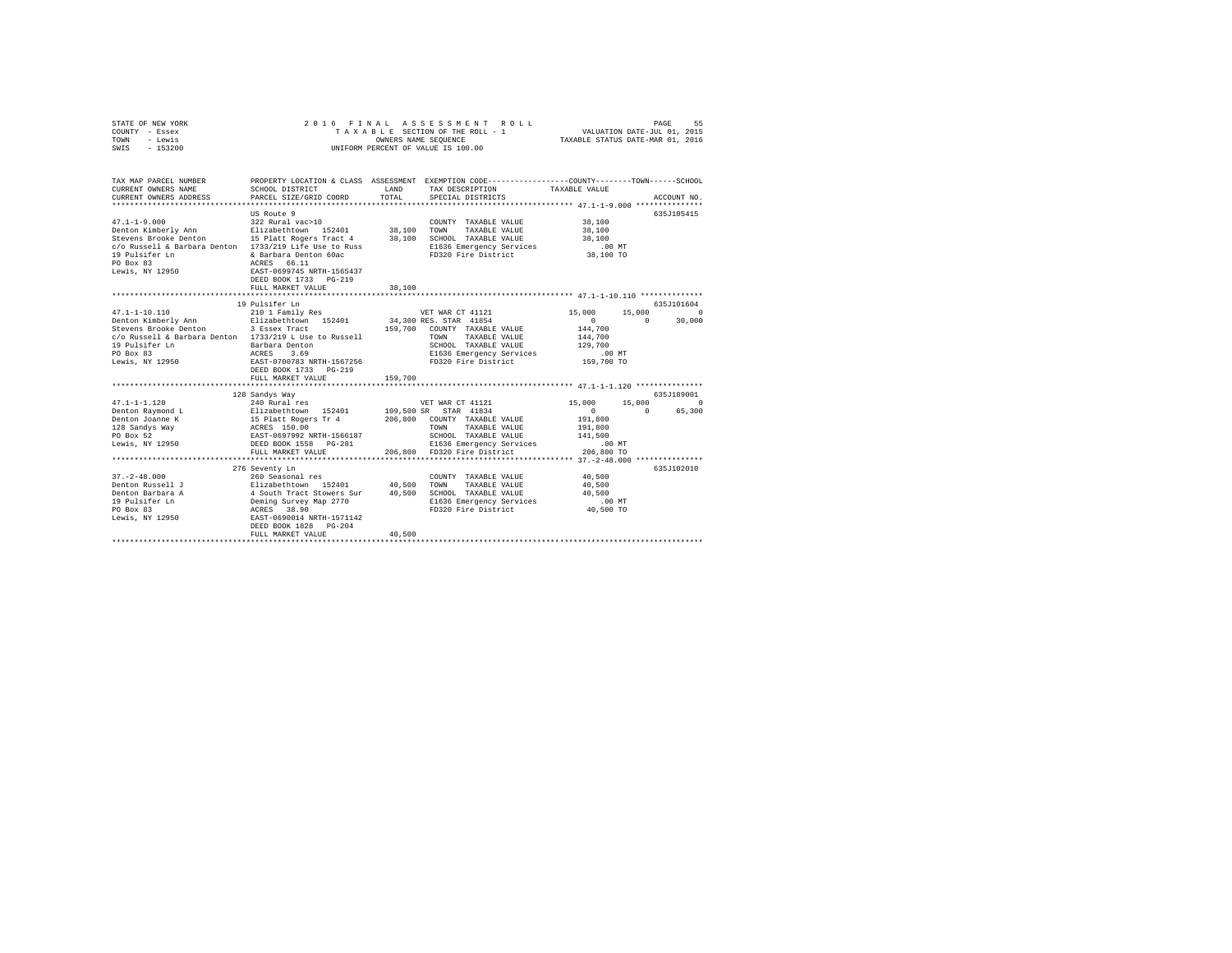| STATE OF NEW YORK | 2016 FINAL ASSESSMENT ROLL         | -56<br>PAGE                      |
|-------------------|------------------------------------|----------------------------------|
| COUNTY - Essex    | TAXABLE SECTION OF THE ROLL - 1    | VALUATION DATE-JUL 01, 2015      |
| TOWN<br>- Lewis   | OWNERS NAME SEOUENCE               | TAXABLE STATUS DATE-MAR 01, 2016 |
| SWIS<br>- 153200  | UNIFORM PERCENT OF VALUE IS 100.00 |                                  |
|                   |                                    |                                  |

| TAX MAP PARCEL NUMBER                    | PROPERTY LOCATION & CLASS ASSESSMENT EXEMPTION CODE---------------COUNTY-------TOWN------SCHOOL                                                                                                                                                    |         |                                                          |                       |                        |
|------------------------------------------|----------------------------------------------------------------------------------------------------------------------------------------------------------------------------------------------------------------------------------------------------|---------|----------------------------------------------------------|-----------------------|------------------------|
| CURRENT OWNERS NAME                      | SCHOOL DISTRICT                                                                                                                                                                                                                                    | LAND    | TAX DESCRIPTION                                          | TAXABLE VALUE         |                        |
| CURRENT OWNERS ADDRESS                   | PARCEL SIZE/GRID COORD TOTAL                                                                                                                                                                                                                       |         | SPECIAL DISTRICTS                                        |                       | ACCOUNT NO.            |
|                                          |                                                                                                                                                                                                                                                    |         |                                                          |                       |                        |
|                                          | 423 Stowersville Rd                                                                                                                                                                                                                                |         |                                                          |                       | 635J101813             |
|                                          |                                                                                                                                                                                                                                                    |         | COUNTY TAXABLE VALUE                                     | 210,100               |                        |
|                                          |                                                                                                                                                                                                                                                    |         | TAXABLE VALUE                                            | 210,100               |                        |
|                                          |                                                                                                                                                                                                                                                    |         | 210,100 SCHOOL TAXABLE VALUE<br>E1636 Emergency Services | 210,100               |                        |
|                                          |                                                                                                                                                                                                                                                    |         |                                                          | .00 MT.<br>210,100 TO |                        |
|                                          |                                                                                                                                                                                                                                                    |         | FD320 Fire District                                      |                       |                        |
|                                          |                                                                                                                                                                                                                                                    |         | WB320 Lewis B&I                                          | 210,100 TO C          |                        |
|                                          | DEED BOOK 1169 PG-47                                                                                                                                                                                                                               |         | WD320 Water District                                     | 210,100 TO M          |                        |
|                                          | FULL MARKET VALUE                                                                                                                                                                                                                                  | 210,100 |                                                          |                       |                        |
|                                          |                                                                                                                                                                                                                                                    |         |                                                          |                       |                        |
|                                          | 9 Sandys Way                                                                                                                                                                                                                                       |         |                                                          |                       | 635Z011009             |
| $47.1 - 4 - 7.000$                       | 240 Rural res                                                                                                                                                                                                                                      |         | RES. STAR 41854                                          | $\sim$ 0 $\sim$       | $0 \t 30,000$          |
|                                          |                                                                                                                                                                                                                                                    |         |                                                          |                       |                        |
|                                          |                                                                                                                                                                                                                                                    |         |                                                          |                       |                        |
|                                          | 9 Denton Sandra L<br>Elizabethtown 152401 126,100 COUNTY TAXABLE VALUE 126,100 126,100 126,100 126,100 126,100 126,100 126,100 126,100 126,100 126,100 126,100 126,100 126,100 126,100 126,100 126,100 126,100 126,100 126,1                       |         |                                                          | .00MT                 |                        |
|                                          |                                                                                                                                                                                                                                                    |         |                                                          |                       |                        |
|                                          | DEED BOOK 1662 PG-187                                                                                                                                                                                                                              | 126,100 | FD320 Fire District 126,100 TO                           |                       |                        |
|                                          | FULL MARKET VALUE                                                                                                                                                                                                                                  |         |                                                          |                       |                        |
|                                          | 104 Blood Hill Rd                                                                                                                                                                                                                                  |         |                                                          |                       | 635Z003006             |
|                                          |                                                                                                                                                                                                                                                    |         |                                                          |                       | $0 \t 30,000$          |
|                                          |                                                                                                                                                                                                                                                    |         |                                                          |                       |                        |
|                                          |                                                                                                                                                                                                                                                    |         |                                                          |                       |                        |
|                                          |                                                                                                                                                                                                                                                    |         |                                                          |                       |                        |
|                                          |                                                                                                                                                                                                                                                    |         |                                                          |                       |                        |
|                                          |                                                                                                                                                                                                                                                    |         |                                                          |                       |                        |
|                                          | FULL MARKET VALUE                                                                                                                                                                                                                                  | 349,100 |                                                          |                       |                        |
|                                          |                                                                                                                                                                                                                                                    |         |                                                          |                       |                        |
|                                          | 130 Cutting Rd                                                                                                                                                                                                                                     |         |                                                          |                       | 635J189005             |
|                                          |                                                                                                                                                                                                                                                    |         | COUNTY TAXABLE VALUE 91,200                              |                       |                        |
|                                          |                                                                                                                                                                                                                                                    |         |                                                          | 91,200                |                        |
|                                          |                                                                                                                                                                                                                                                    |         |                                                          | 91,200                |                        |
|                                          |                                                                                                                                                                                                                                                    |         |                                                          | .00 MT                |                        |
|                                          |                                                                                                                                                                                                                                                    |         |                                                          | 91,200 TO             |                        |
|                                          |                                                                                                                                                                                                                                                    |         |                                                          |                       |                        |
|                                          | FULL MARKET VALUE                                                                                                                                                                                                                                  | 91,200  |                                                          |                       |                        |
|                                          | ******************************                                                                                                                                                                                                                     |         |                                                          |                       |                        |
|                                          |                                                                                                                                                                                                                                                    |         |                                                          |                       | 635J105403             |
| $47.1 - 2 - 46.000$                      |                                                                                                                                                                                                                                                    |         |                                                          |                       | 30,000<br>$\mathbf{a}$ |
| 47.1-4-30<br>Deso Andrew E<br>De Roy 501 |                                                                                                                                                                                                                                                    |         |                                                          |                       |                        |
|                                          |                                                                                                                                                                                                                                                    |         |                                                          |                       |                        |
| Lewis, NY 12950                          |                                                                                                                                                                                                                                                    |         |                                                          |                       |                        |
|                                          |                                                                                                                                                                                                                                                    |         |                                                          |                       |                        |
|                                          |                                                                                                                                                                                                                                                    |         |                                                          |                       |                        |
|                                          |                                                                                                                                                                                                                                                    |         |                                                          |                       |                        |
|                                          | 3718 US Route 9<br>210 1 Family Res<br>210 1 Family Res<br>216 12 Family Res<br>216 12 Family Res<br>216 12 Family Res<br>216 12 Family Res<br>216 200 12 TATABLE VALUE<br>216 200 12 TATABLE VALUE<br>216 200 12 TATABLE VALUE<br>216 200 12 TATA |         |                                                          |                       |                        |
|                                          |                                                                                                                                                                                                                                                    |         |                                                          |                       |                        |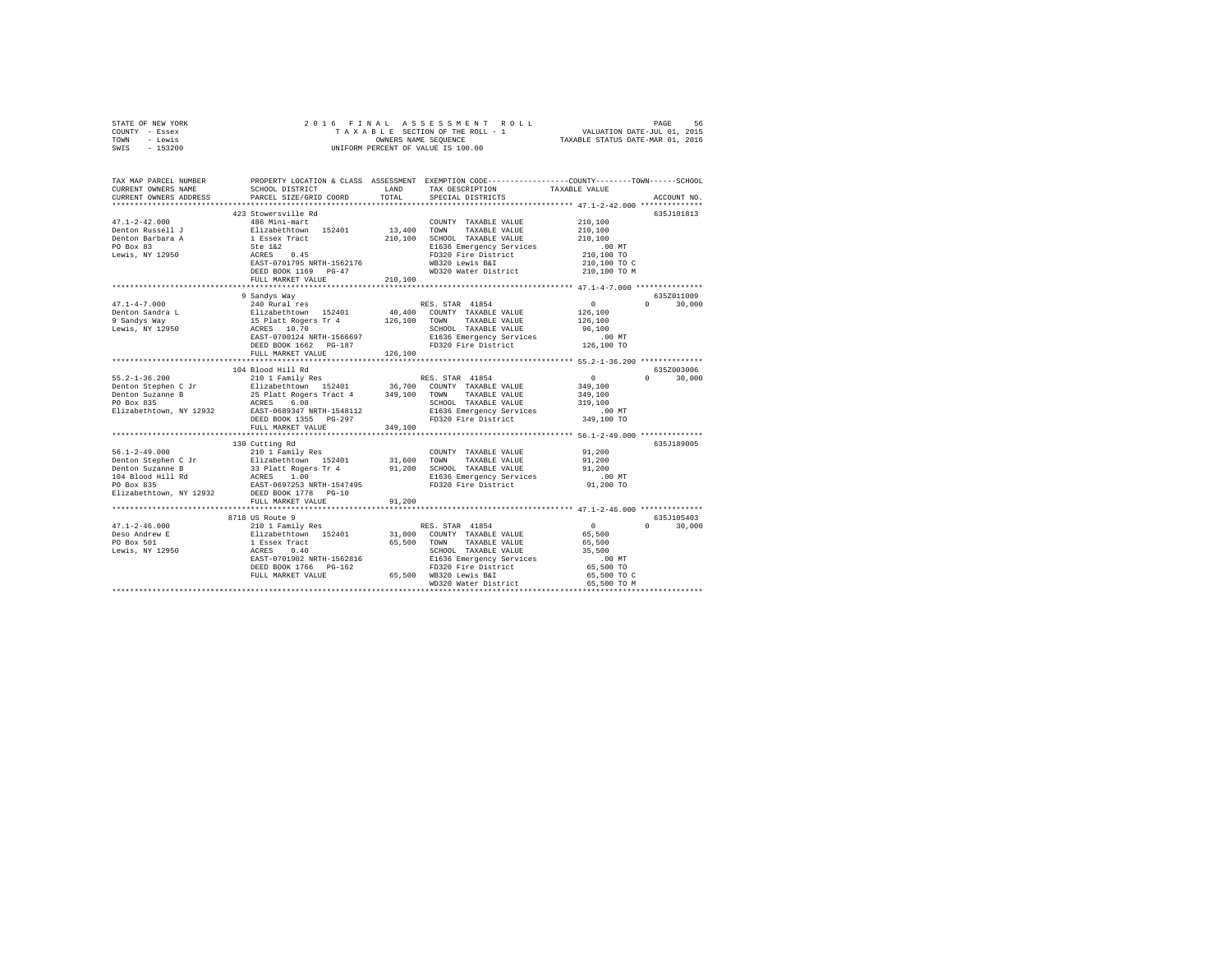| COUNTY - Essex<br>- Lewis<br>TOWN<br>SWIS<br>$-153200$                                                                                                                                                        |                                                                                                                                                                                                                                                                                                                                                                                                     | TAXABLE SECTION OF THE ROLL - 1<br>OWNERS NAME SEQUENCE<br>UNIFORM PERCENT OF VALUE IS 100.00 | VALUATION DATE-JUL 01, 2015<br>TAXABLE STATUS DATE-MAR 01, 2016                                                                                                                                                                                      |                                                                                                                                   |  |
|---------------------------------------------------------------------------------------------------------------------------------------------------------------------------------------------------------------|-----------------------------------------------------------------------------------------------------------------------------------------------------------------------------------------------------------------------------------------------------------------------------------------------------------------------------------------------------------------------------------------------------|-----------------------------------------------------------------------------------------------|------------------------------------------------------------------------------------------------------------------------------------------------------------------------------------------------------------------------------------------------------|-----------------------------------------------------------------------------------------------------------------------------------|--|
| TAX MAP PARCEL NUMBER<br>CURRENT OWNERS NAME<br>CURRENT OWNERS ADDRESS<br>*************************                                                                                                           | SCHOOL DISTRICT<br>PARCEL SIZE/GRID COORD                                                                                                                                                                                                                                                                                                                                                           | LAND<br>TOTAL                                                                                 | TAX DESCRIPTION<br>SPECIAL DISTRICTS                                                                                                                                                                                                                 | PROPERTY LOCATION & CLASS ASSESSMENT EXEMPTION CODE----------------COUNTY-------TOWN------SCHOOL<br>TAXABLE VALUE<br>ACCOUNT NO.  |  |
|                                                                                                                                                                                                               | 736 Mitchell Hill Rd                                                                                                                                                                                                                                                                                                                                                                                |                                                                                               |                                                                                                                                                                                                                                                      | 635J101905                                                                                                                        |  |
| $47.3 - 1 - 20.111$<br>DiBartolomeo Robert<br>DiBartolomeo Kathleen<br>736 Mitchell Hill Rd<br>Lewis, NY 12950                                                                                                | 240 Rural res<br>Elizabethtown 152401<br>Platt Rogers Tr 1 Lot 1<br>Db 900 Pg 324<br>ACRES 20.75 BANK CORE<br>EAST-0695910 NRTH-1554839<br>DEED BOOK 1783 PG-327                                                                                                                                                                                                                                    | 46,400<br>238,400                                                                             | COUNTY TAXABLE VALUE<br>TOWN<br>TAXABLE VALUE<br>SCHOOL TAXABLE VALUE<br>E1636 Emergency Services<br>FD320 Fire District                                                                                                                             | 238,400<br>238,400<br>238,400<br>.00 MT<br>238,400 TO                                                                             |  |
|                                                                                                                                                                                                               | FULL MARKET VALUE                                                                                                                                                                                                                                                                                                                                                                                   | 238,400                                                                                       |                                                                                                                                                                                                                                                      |                                                                                                                                   |  |
|                                                                                                                                                                                                               |                                                                                                                                                                                                                                                                                                                                                                                                     |                                                                                               |                                                                                                                                                                                                                                                      |                                                                                                                                   |  |
| $47.3 - 1 - 24.000$<br>DiBartolomeo Robert A<br>DiBartolomeo Kathleen M<br>736 Mitchell Hill Rd<br>Elizabethtown, NY 12932<br>$38.4 - 1 - 23.000$<br>Dickerson Carol A<br>303 Reber Rd<br>Willsboro, NY 12996 | 740 Mitchell Hill Rd<br>270 Mfg housing<br>Elizabethtown 152401<br>1 Platt Rogers Tr 1<br>1659/256-Life Use to<br>Irene LaVigne<br>ACRES 3.21<br>EAST-0695751 NRTH-1555184<br>DEED BOOK 1818 PG-122<br>FULL MARKET VALUE<br>Moss Rd<br>314 Rural vac<10<br>Elizabethtown 152401<br>18 Peru Bay Tract<br>5ac<br>ACRES 4.20<br>EAST-0712804 NRTH-1571750<br>DEED BOOK 1325 PG-48<br>FULL MARKET VALUE | 33,800<br>46,300<br>46,300<br>22,700<br>22,700<br>22,700                                      | COUNTY TAXABLE VALUE<br>TOWN<br>TAXABLE VALUE<br>SCHOOL TAXABLE VALUE<br>E1636 Emergency Services<br>FD320 Fire District<br>COUNTY TAXABLE VALUE<br>TOWN<br>TAXABLE VALUE<br>SCHOOL TAXABLE VALUE<br>E1636 Emergency Services<br>FD320 Fire District | 635J196010<br>46,300<br>46,300<br>46,300<br>.00MT<br>46,300 TO<br>635J101805<br>22,700<br>22,700<br>22,700<br>.00 MT<br>22,700 TO |  |
|                                                                                                                                                                                                               | ***************************                                                                                                                                                                                                                                                                                                                                                                         |                                                                                               |                                                                                                                                                                                                                                                      | ******************************* 39.3-3-6.000 ***************                                                                      |  |
| $39.3 - 3 - 6.000$<br>Dickerson Darren<br>174 Reber Rd<br>Willsboro, NY 12996                                                                                                                                 | Stowersville Rd<br>314 Rural vac<10<br>Elizabethtown 152401<br>14 Peru Bay Tract<br>1203/177 Life Use To<br>R&n Soper<br>ACRES 0.33<br>EAST-0721926 NRTH-1573059<br>DEED BOOK 1203 PG-177<br>FULL MARKET VALUE                                                                                                                                                                                      | 300<br>300<br>300                                                                             | COUNTY TAXABLE VALUE<br>TOWN<br>TAXABLE VALUE<br>SCHOOL TAXABLE VALUE<br>E1636 Emergency Services<br>FD320 Fire District                                                                                                                             | 635J195005<br>300<br>300<br>300<br>$.00$ MT<br>300 TO                                                                             |  |

STATE OF NEW YORK 2 0 1 6 F I N A L A S S E S S M E N T R O L L PAGE 57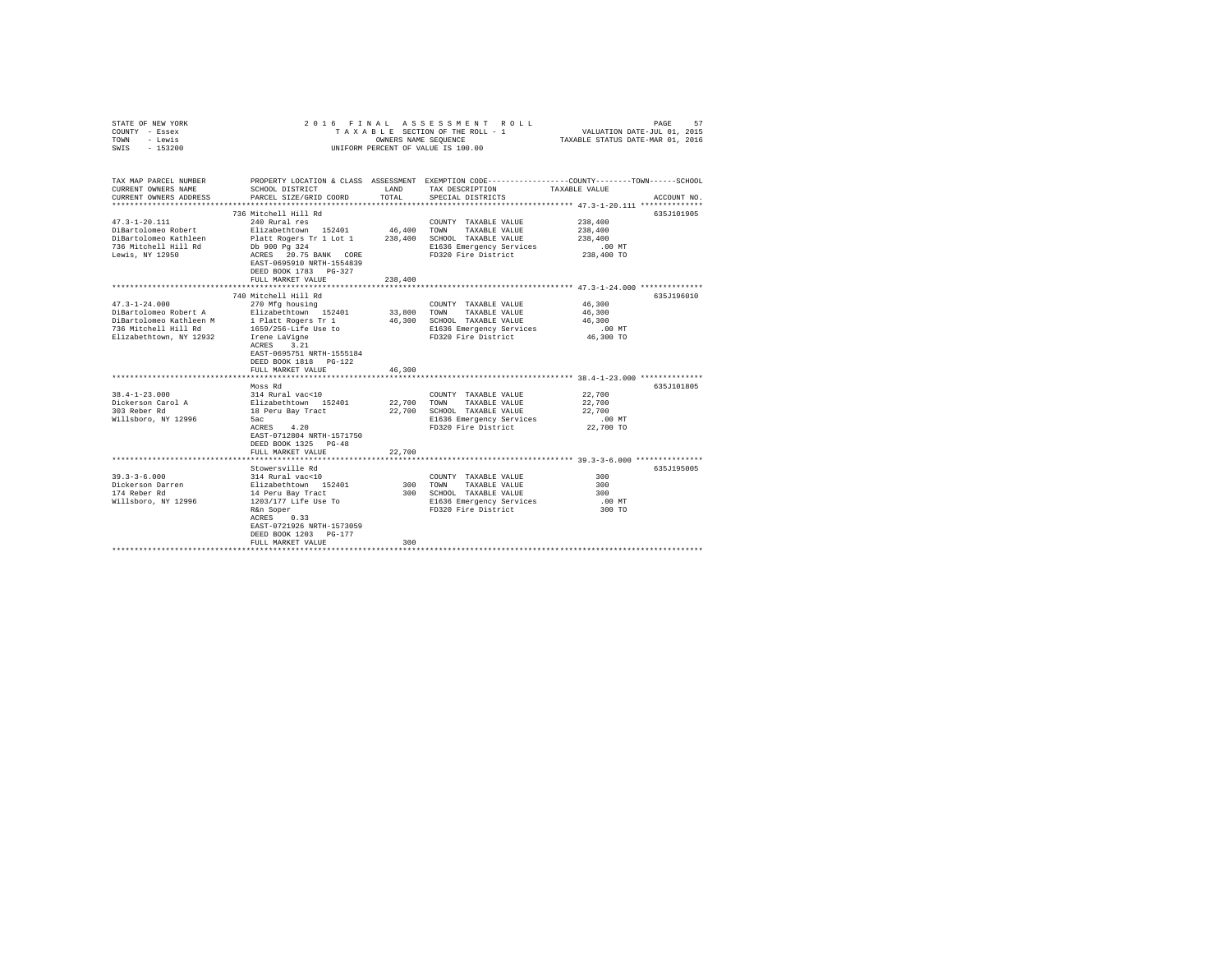|      | STATE OF NEW YORK |  |                                    | 2016 FINAL ASSESSMENT ROLL       | PAGE                        | 58 |
|------|-------------------|--|------------------------------------|----------------------------------|-----------------------------|----|
|      | COUNTY - Essex    |  |                                    | TAXABLE SECTION OF THE ROLL - 1  | VALUATION DATE-JUL 01, 2015 |    |
| TOWN | - Lewis           |  | OWNERS NAME SEOUENCE               | TAXABLE STATUS DATE-MAR 01, 2016 |                             |    |
| SWIS | $-153200$         |  | UNIFORM PERCENT OF VALUE IS 100.00 |                                  |                             |    |

| TAX MAP PARCEL NUMBER<br>CURRENT OWNERS NAME<br>CURRENT OWNERS ADDRESS | PROPERTY LOCATION & CLASS ASSESSMENT EXEMPTION CODE---------------COUNTY-------TOWN-----SCHOOL<br>SCHOOL DISTRICT<br>PARCEL SIZE/GRID COORD | <b>T.AND</b><br>TOTAL | TAX DESCRIPTION<br>SPECIAL DISTRICTS                           | TAXABLE VALUE                                                    | ACCOUNT NO  |
|------------------------------------------------------------------------|---------------------------------------------------------------------------------------------------------------------------------------------|-----------------------|----------------------------------------------------------------|------------------------------------------------------------------|-------------|
|                                                                        | ************************                                                                                                                    |                       |                                                                |                                                                  |             |
| $46.4 - 1 - 8.200$                                                     | Blood Hill Rd<br>322 Rural vac>10                                                                                                           |                       |                                                                | 28,500                                                           | 635J199002  |
|                                                                        | Elizabethtown 152401                                                                                                                        | 28,500                | COUNTY TAXABLE VALUE<br>TOWN<br>TAXABLE VALUE                  | 28,500                                                           |             |
| Dickerson Gary A<br>Dickerson Jean W                                   | 22 23 Platt Rogers Tr 4                                                                                                                     |                       | 28,500 SCHOOL TAXABLE VALUE                                    | 28,500                                                           |             |
| PO Box 58                                                              | ACRES 11.00                                                                                                                                 |                       | E1636 Emergency Services                                       | $.00$ MT                                                         |             |
| Lewis, NY 12950                                                        | EAST-0691750 NRTH-1555693                                                                                                                   |                       | FD320 Fire District                                            | 28,500 TO                                                        |             |
|                                                                        | DEED BOOK 1667 PG-5                                                                                                                         |                       |                                                                |                                                                  |             |
|                                                                        | FULL MARKET VALUE                                                                                                                           | 28,500                |                                                                |                                                                  |             |
|                                                                        | 8545 US Route 9                                                                                                                             |                       |                                                                |                                                                  | 635J101606  |
| $47.13 - 1 - 19.000$                                                   | 210 1 Family Res                                                                                                                            |                       | VET WAR CT 41121                                               | 15,000<br>15,000                                                 | $\Omega$    |
| Dickerson Gary A                                                       | Elizabethtown 152401                                                                                                                        |                       | 35,300 RES. STAR 41854                                         | $\circ$<br>$\Omega$                                              | 30,000      |
| Dickerson Jean W                                                       | 2 Platt Rogers Tract 1 179,400 COUNTY TAXABLE VALUE                                                                                         |                       |                                                                | 164,400                                                          |             |
| PO Box 58                                                              | 0.90<br>ACRES                                                                                                                               |                       | TOWN<br>TAXABLE VALUE                                          | 164,400                                                          |             |
| Lewis, NY 12950                                                        | EAST-0700784 NRTH-1558655                                                                                                                   |                       | SCHOOL TAXABLE VALUE                                           | 149,400                                                          |             |
|                                                                        | DEED BOOK 502<br>$PG-207$                                                                                                                   |                       | E1636 Emergency Services                                       | .00MT                                                            |             |
|                                                                        | FULL MARKET VALUE                                                                                                                           |                       | 179,400 FD320 Fire District                                    | 179,400 TO                                                       |             |
|                                                                        |                                                                                                                                             |                       | WB320 Lewis B&I                                                | 179,400 TO C                                                     |             |
|                                                                        |                                                                                                                                             |                       | WD320 Water District                                           | 179,400 TO M                                                     |             |
|                                                                        |                                                                                                                                             |                       | ********************************* 47.13-1-20.000 ************* |                                                                  |             |
|                                                                        | Fox Run Rd                                                                                                                                  |                       |                                                                |                                                                  | 635J104702  |
| $47.13 - 1 - 20.000$                                                   | 312 Vac w/imprv                                                                                                                             |                       | COUNTY TAXABLE VALUE                                           | 35,000                                                           |             |
| Dickerson Gary A                                                       | Elizabethtown 152401                                                                                                                        | 28,300                | TOWN<br>TAXABLE VALUE                                          | 35,000                                                           |             |
| Dickerson Jean W                                                       | 2 Platt Rogers Tract 1                                                                                                                      | 35,000                | SCHOOL TAXABLE VALUE                                           | 35,000                                                           |             |
| 8545 US Rte 9                                                          | 1409/127 Correction                                                                                                                         |                       | E1636 Emergency Services                                       | $.00$ MT                                                         |             |
| PO Box 58                                                              | ACRES<br>5.50                                                                                                                               |                       | FD320 Fire District                                            | 35,000 TO                                                        |             |
| Lewis, NY 12950                                                        | EAST-0700393 NRTH-1558595                                                                                                                   |                       | WB320 Lewis B&I                                                | 35,000 TO C                                                      |             |
|                                                                        | DEED BOOK 1409 PG-206                                                                                                                       |                       | WD320 Water District                                           | 35,000 TO M                                                      |             |
|                                                                        | FULL MARKET VALUE                                                                                                                           | 35,000                |                                                                |                                                                  |             |
|                                                                        |                                                                                                                                             |                       |                                                                | ********************************** 29.4-1-17.000 *************** |             |
|                                                                        | US Route 9                                                                                                                                  |                       |                                                                |                                                                  | 635J103512  |
| $29.4 - 1 - 17.000$                                                    | 910 Priv forest                                                                                                                             |                       | COUNTY TAXABLE VALUE                                           | 46.700                                                           |             |
| Dickerson Glenn O                                                      | Willsboro<br>155201                                                                                                                         | 46,700                | TOWN<br>TAXABLE VALUE                                          | 46,700                                                           |             |
| Dickerson Clarence B                                                   | 66 Peru Bay Tract                                                                                                                           | 46,700                | SCHOOL TAXABLE VALUE                                           | 46.700                                                           |             |
| 129 Northern Blvd                                                      | ACRES 83.30                                                                                                                                 |                       | E1636 Emergency Services                                       | $.00$ MT                                                         |             |
| Hagaman, NY 12086                                                      | EAST-0719695 NRTH-1584777<br>DEED BOOK 1160 PG-218                                                                                          |                       | FD320 Fire District                                            | 46,700 TO                                                        |             |
|                                                                        | FULL MARKET VALUE                                                                                                                           | 46.700                |                                                                |                                                                  |             |
|                                                                        | *************************                                                                                                                   |                       |                                                                |                                                                  |             |
|                                                                        | US Route 9                                                                                                                                  |                       |                                                                |                                                                  | 635.T103514 |
| $29.4 - 1 - 19.000$                                                    | 910 Priv forest                                                                                                                             |                       | COUNTY TAXABLE VALUE                                           | 45,700                                                           |             |
| Dickerson Glenn O                                                      | 155201<br>Willsboro                                                                                                                         | 45,700                | TOWN<br>TAXABLE VALUE                                          | 45,700                                                           |             |
| Dickerson Clarence B                                                   | 42 Peru Bay Tract                                                                                                                           | 45,700                | SCHOOL TAXABLE VALUE                                           | 45,700                                                           |             |
| 129 Northern Blvd                                                      | ACRES 81.30                                                                                                                                 |                       | E1636 Emergency Services                                       | $.00$ MT                                                         |             |
| Hagaman, NY 12086                                                      | EAST-0718333 NRTH-1584589                                                                                                                   |                       | FD320 Fire District                                            | 45,700 TO                                                        |             |
|                                                                        | DEED BOOK 1160 PG-218<br>FULL MARKET VALUE                                                                                                  |                       |                                                                |                                                                  |             |
|                                                                        |                                                                                                                                             | 45,700                |                                                                |                                                                  |             |
|                                                                        |                                                                                                                                             |                       |                                                                |                                                                  |             |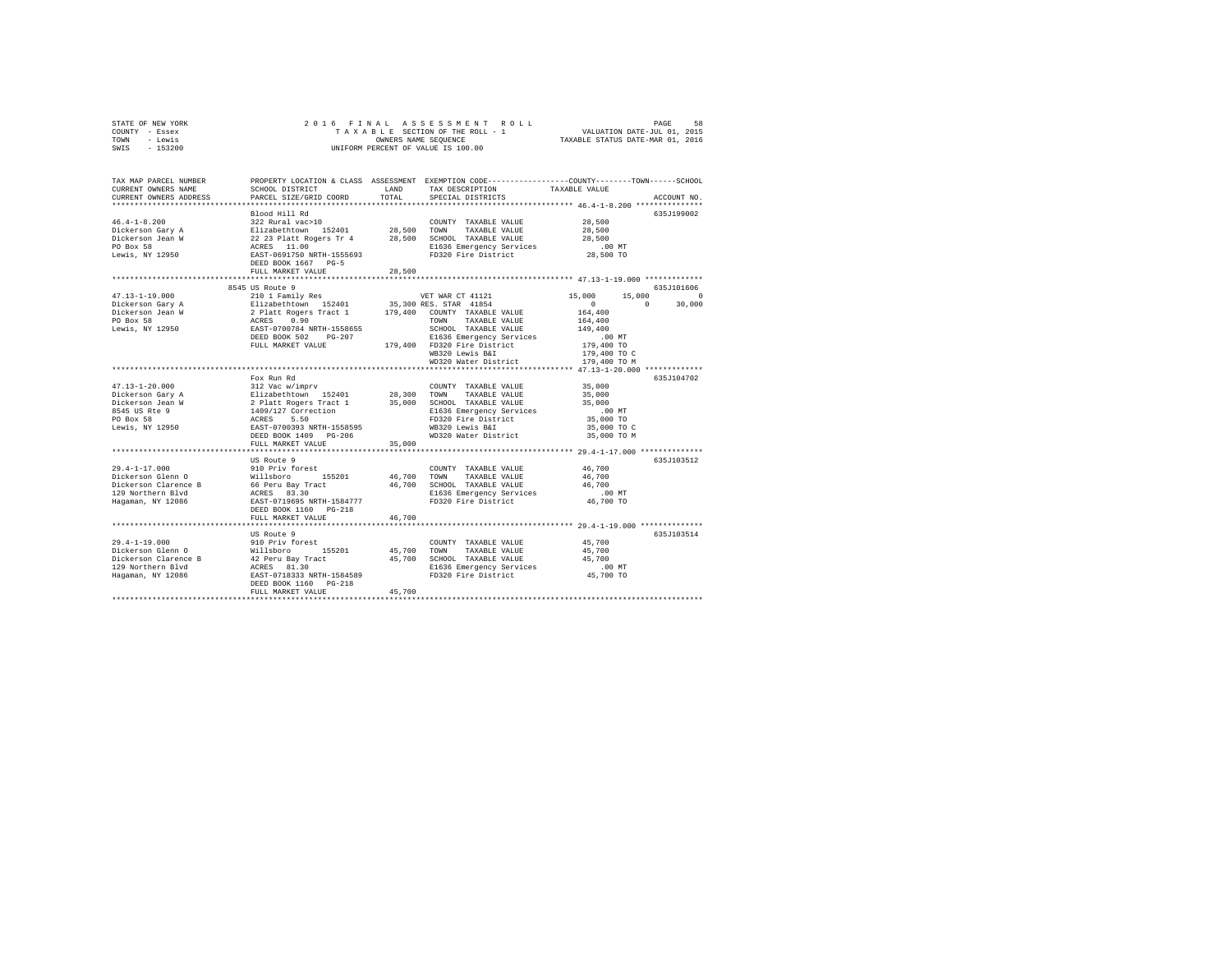| STATE OF NEW YORK<br>COUNTY - Essex          | 2016 FINAL                              |                      | ASSESSMENT ROLL<br>TAXABLE SECTION OF THE ROLL - 1 | PAGE<br>59<br>VALUATION DATE-JUL 01, 2015                                                                        |  |
|----------------------------------------------|-----------------------------------------|----------------------|----------------------------------------------------|------------------------------------------------------------------------------------------------------------------|--|
| - Lewis<br>TOWN                              |                                         | OWNERS NAME SEQUENCE | TAXABLE STATUS DATE-MAR 01, 2016                   |                                                                                                                  |  |
| $-153200$<br>SWIS                            |                                         |                      | UNIFORM PERCENT OF VALUE IS 100.00                 |                                                                                                                  |  |
|                                              |                                         |                      |                                                    |                                                                                                                  |  |
| TAX MAP PARCEL NUMBER<br>CURRENT OWNERS NAME | SCHOOL DISTRICT                         | LAND                 | TAX DESCRIPTION                                    | PROPERTY LOCATION & CLASS ASSESSMENT EXEMPTION CODE---------------COUNTY-------TOWN------SCHOOL<br>TAXABLE VALUE |  |
| CURRENT OWNERS ADDRESS                       | PARCEL SIZE/GRID COORD                  | TOTAL                | SPECIAL DISTRICTS                                  | ACCOUNT NO.                                                                                                      |  |
|                                              |                                         |                      |                                                    |                                                                                                                  |  |
|                                              | 1603 County Route 10                    |                      |                                                    | 635J191014                                                                                                       |  |
| $56.2 - 3 - 6.200$                           | 210 1 Family Res                        |                      | RES. STAR 41854                                    | $\Omega$<br>$\Omega$<br>30,000                                                                                   |  |
| Dickerson Larry                              | Elizabethtown 152401                    |                      | 36,100 COUNTY TAXABLE VALUE                        | 184,000                                                                                                          |  |
| Dickerson Jean                               | 41 Mc Cormick                           | 184,000              | TOWN<br>TAXABLE VALUE                              | 184,000                                                                                                          |  |
| 1603 County Rte 10                           | ACRES 5.50                              |                      | SCHOOL TAXABLE VALUE                               | 154,000                                                                                                          |  |
| PO Box 22                                    | EAST-0714733 NRTH-1551786               |                      | E1636 Emergency Services                           | .00 MT                                                                                                           |  |
| Lewis, NY 12950                              | DEED BOOK 981 PG-216                    |                      | FD320 Fire District                                | 184,000 TO                                                                                                       |  |
|                                              | FULL MARKET VALUE                       | 184,000              |                                                    |                                                                                                                  |  |
|                                              | Hyde Rd                                 |                      |                                                    | 635J101610                                                                                                       |  |
| $47.2 - 1 - 35.100$                          | 910 Priv forest                         |                      | COUNTY TAXABLE VALUE                               | 67,200                                                                                                           |  |
| Dickerson Larry L                            | Westport 155001                         | 67,200               | TOWN<br>TAXABLE VALUE                              | 67,200                                                                                                           |  |
| Levesque Brigitte M                          | 38 Platt Rogers                         | 67.200               | SCHOOL TAXABLE VALUE                               | 67.200                                                                                                           |  |
| c/o Katharina Coonrod                        | 1413/313 Life Use To                    |                      | E1636 Emergency Services                           | .00MT                                                                                                            |  |
| 132 Hurley Rd                                | Katharina Coonrod                       |                      | FD320 Fire District                                | 67,200 TO                                                                                                        |  |
| Westport, NY 12993                           | ACRES 124.40                            |                      |                                                    |                                                                                                                  |  |
|                                              | EAST-0719343 NRTH-1560307               |                      |                                                    |                                                                                                                  |  |
|                                              | DEED BOOK 1413 PG-313                   |                      |                                                    |                                                                                                                  |  |
|                                              | FULL MARKET VALUE                       | 67,200               |                                                    |                                                                                                                  |  |
|                                              |                                         |                      |                                                    |                                                                                                                  |  |
| $47.4 - 1 - 16.000$                          | Hurley Rd<br>322 Rural vac>10           |                      | COUNTY TAXABLE VALUE                               | 635J101609<br>36,800                                                                                             |  |
| Dickerson Larry L                            | Westport<br>155001                      | 36,800               | TOWN<br>TAXABLE VALUE                              | 36,800                                                                                                           |  |
| Levesque Brigitte M                          | 38 Platt Rogers                         | 36,800               | SCHOOL TAXABLE VALUE                               | 36,800                                                                                                           |  |
| c/o Katharina Coonrod                        | 1413/313 Life Use to                    |                      | E1636 Emergency Services                           | .00 MT                                                                                                           |  |
| 132 Hurley Rd                                | Katharina Coonrod                       |                      | FD320 Fire District                                | 36,800 TO                                                                                                        |  |
| Westport, NY 12993                           | ACRES 35.40                             |                      |                                                    |                                                                                                                  |  |
|                                              | EAST-0719391 NRTH-1558667               |                      |                                                    |                                                                                                                  |  |
|                                              | DEED BOOK 1413 PG-313                   |                      |                                                    |                                                                                                                  |  |
|                                              | FULL MARKET VALUE                       | 36,800               |                                                    |                                                                                                                  |  |
|                                              |                                         |                      |                                                    |                                                                                                                  |  |
|                                              | Hyde Rd                                 |                      |                                                    | 635J101608                                                                                                       |  |
| $48.1 - 2 - 5.000$                           | 910 Priv forest                         |                      | COUNTY TAXABLE VALUE                               | 119,400                                                                                                          |  |
| Dickerson Larry L                            | 155001<br>Westport                      | 119,400              | TOWN<br>TAXABLE VALUE                              | 119,400                                                                                                          |  |
| Levesque Brigitte M<br>c/o Katharina Coonrod | 39 Platt Rogers<br>1413/313 Life Use To | 119,400              | SCHOOL TAXABLE VALUE<br>E1636 Emergency Services   | 119,400<br>.00MT                                                                                                 |  |
| 132 Hurley Rd                                | Katharina Coonrod                       |                      | FD320 Fire District                                | 119,400 TO                                                                                                       |  |
| Westport, NY 12993                           | ACRES 228.80                            |                      |                                                    |                                                                                                                  |  |
|                                              | EAST-0722263 NRTH-1561267               |                      |                                                    |                                                                                                                  |  |
|                                              | DEED BOOK 1413 PG-313                   |                      |                                                    |                                                                                                                  |  |
|                                              | FULL MARKET VALUE                       | 119,400              |                                                    |                                                                                                                  |  |
|                                              |                                         |                      |                                                    |                                                                                                                  |  |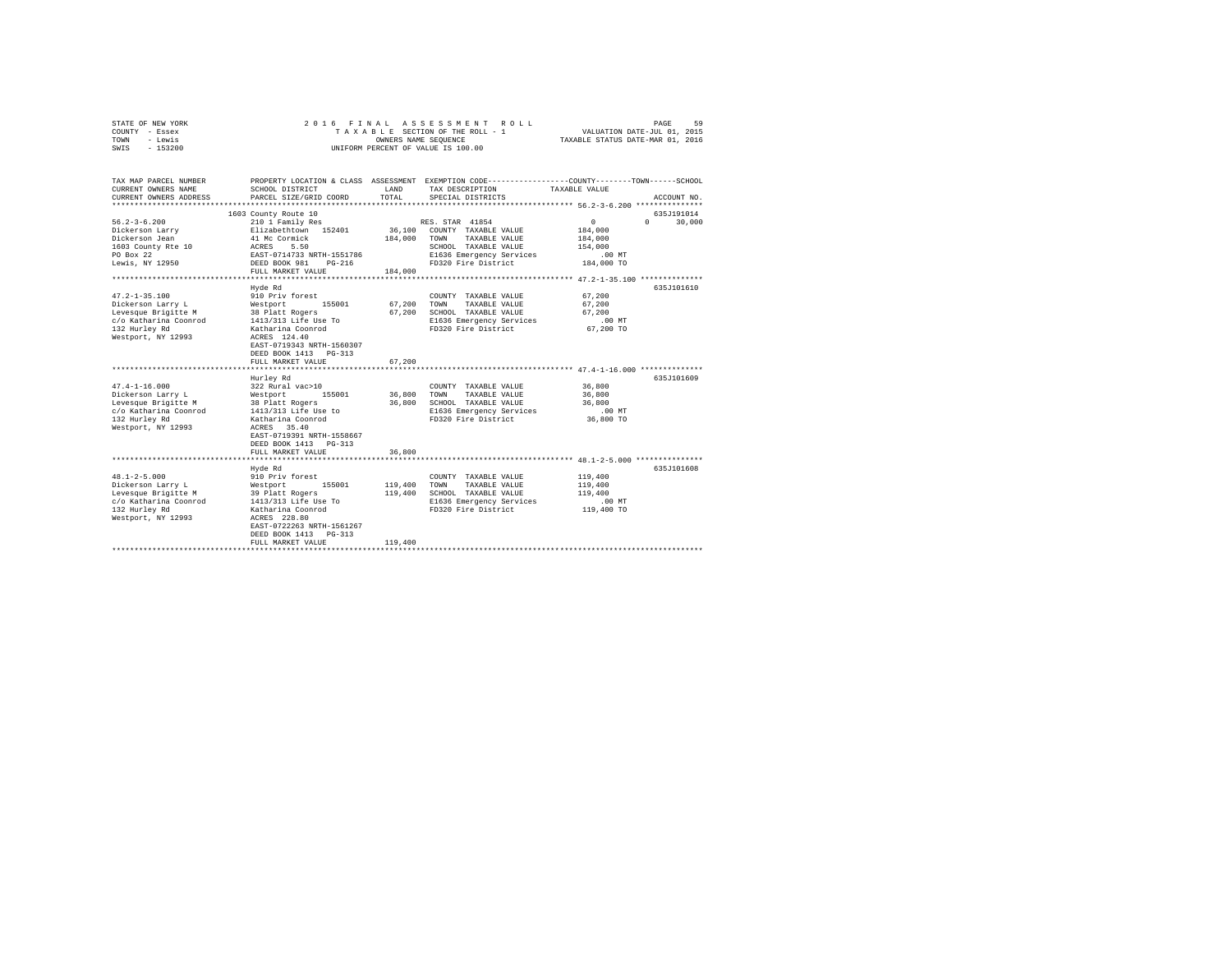| STATE OF NEW YORK<br>COUNTY - Essex<br>TOWN - Lewis<br>SWIS - 153200   | 2016 FINAL ASSESSMENT<br>TAXABLE SECTION OF THE ROLL -<br>UNIFORM PERCENT OF VALUE IS 100.00 |               | 2016 FINAL ASSESSMENT ROLL PAGE 60 PAGE 1 TAXABLE SECTION OF THE ROLL TAXABLE STAR OUR PAGE OF THE PAGE OF THE PAGE OF THE PAGE OF THE PAGE OF THE PAGE OF THE PAGE OF THE PAGE OF THE PAGE OF THE PAGE OF THE PAGE OF THE PAG |                                                                                                                      |                      |
|------------------------------------------------------------------------|----------------------------------------------------------------------------------------------|---------------|--------------------------------------------------------------------------------------------------------------------------------------------------------------------------------------------------------------------------------|----------------------------------------------------------------------------------------------------------------------|----------------------|
| TAX MAP PARCEL NUMBER<br>CURRENT OWNERS NAME<br>CURRENT OWNERS ADDRESS | SCHOOL DISTRICT<br>PARCEL SIZE/GRID COORD                                                    | LAND<br>TOTAL | PROPERTY LOCATION & CLASS ASSESSMENT EXEMPTION CODE---------------COUNTY-------TOWN------SCHOOL<br>TAX DESCRIPTION TAXABLE VALUE<br>SPECIAL DISTRICTS                                                                          |                                                                                                                      | ACCOUNT NO.          |
|                                                                        |                                                                                              |               |                                                                                                                                                                                                                                |                                                                                                                      |                      |
|                                                                        |                                                                                              |               |                                                                                                                                                                                                                                |                                                                                                                      | 635J101607           |
|                                                                        |                                                                                              |               |                                                                                                                                                                                                                                | $\sim$ 0 $\sim$                                                                                                      | 0 65,300<br>$\sim$ 0 |
|                                                                        |                                                                                              |               |                                                                                                                                                                                                                                | $15,000$ $15,000$                                                                                                    |                      |
|                                                                        |                                                                                              |               |                                                                                                                                                                                                                                | 150,400                                                                                                              |                      |
|                                                                        |                                                                                              |               |                                                                                                                                                                                                                                | 150,400<br>100,100                                                                                                   |                      |
|                                                                        |                                                                                              |               | E1636 Emergency Services                                                                                                                                                                                                       | $.00$ MT                                                                                                             |                      |
|                                                                        | EAST-0721401 NRTH-1555031                                                                    |               | FD320 Fire District                                                                                                                                                                                                            | 165,400 TO                                                                                                           |                      |
|                                                                        | DEED BOOK 1413   PG-313                                                                      |               |                                                                                                                                                                                                                                |                                                                                                                      |                      |
|                                                                        | FULL MARKET VALUE                                                                            | 165,400       |                                                                                                                                                                                                                                |                                                                                                                      |                      |
|                                                                        |                                                                                              |               |                                                                                                                                                                                                                                |                                                                                                                      |                      |
|                                                                        | County Route 10                                                                              |               |                                                                                                                                                                                                                                |                                                                                                                      | 635J195007           |
|                                                                        |                                                                                              |               | COUNTY TAXABLE VALUE 42,700                                                                                                                                                                                                    |                                                                                                                      |                      |
|                                                                        |                                                                                              |               | 42,700 TOWN TAXABLE VALUE                                                                                                                                                                                                      | 42,700                                                                                                               |                      |
|                                                                        |                                                                                              |               | 42,700 SCHOOL TAXABLE VALUE                                                                                                                                                                                                    | 42,700                                                                                                               |                      |
|                                                                        |                                                                                              |               | E1636 Emergency Services<br>FD320 Fire District                                                                                                                                                                                | $.00$ MT                                                                                                             |                      |
|                                                                        |                                                                                              |               | FD320 Fire District                                                                                                                                                                                                            | 42,700 TO                                                                                                            |                      |
|                                                                        |                                                                                              |               |                                                                                                                                                                                                                                |                                                                                                                      |                      |
|                                                                        |                                                                                              |               |                                                                                                                                                                                                                                |                                                                                                                      |                      |
|                                                                        | DEED BOOK 1491 PG-46                                                                         |               |                                                                                                                                                                                                                                |                                                                                                                      |                      |
|                                                                        | FULL MARKET VALUE                                                                            | 42,700        |                                                                                                                                                                                                                                |                                                                                                                      |                      |
|                                                                        |                                                                                              |               |                                                                                                                                                                                                                                |                                                                                                                      |                      |
|                                                                        | 1295 Stowersville Rd                                                                         |               |                                                                                                                                                                                                                                |                                                                                                                      | 635J101613           |
|                                                                        |                                                                                              |               |                                                                                                                                                                                                                                | $\begin{array}{ccc} & & & & 0 & & & 0 \ & 50\, ,000 & & & 50\, ,000 & & \ & 25\, ,000 & & & 25\, ,000 & \end{array}$ | 0 65,300             |
|                                                                        |                                                                                              |               |                                                                                                                                                                                                                                |                                                                                                                      | $\sim$ 0             |
|                                                                        |                                                                                              |               |                                                                                                                                                                                                                                |                                                                                                                      | $\sim$ 0             |
| 1267 Stowersville Rd                                                   |                                                                                              |               | TOWN TAXABLE VALUE                                                                                                                                                                                                             | 343,900<br>343,900                                                                                                   |                      |
| Westport, NY 12993                                                     | Floyd LaBombard<br>ACRES 416.63                                                              |               | SCHOOL TAXABLE VALUE                                                                                                                                                                                                           | 353,600                                                                                                              |                      |
|                                                                        | EAST-0719337 NRTH-1571216                                                                    |               |                                                                                                                                                                                                                                |                                                                                                                      |                      |
|                                                                        | DEED BOOK 1643 PG-91                                                                         |               | E1636 Emergency Services<br>FD320 Fire District<br>FD320 Fire District                                                                                                                                                         | 00 MT.<br>418,900 TO                                                                                                 |                      |
|                                                                        | FULL MARKET VALUE                                                                            | 418,900       |                                                                                                                                                                                                                                |                                                                                                                      |                      |
|                                                                        |                                                                                              |               |                                                                                                                                                                                                                                |                                                                                                                      |                      |
|                                                                        | 1217 Stowersville Rd                                                                         |               |                                                                                                                                                                                                                                |                                                                                                                      | 635Z004006           |
| $39.3 - 3 - 4.200$                                                     | 240 Rural res                                                                                |               | RES. STAR 41854                                                                                                                                                                                                                | $\sim$ 0 $\sim$ 0                                                                                                    | $0 \t 30.000$        |
| 39.3-3-4.200<br>Dickerson Maxwell Blizabethtown 152401                 |                                                                                              |               | 75,000 COUNTY TAXABLE VALUE                                                                                                                                                                                                    | 281,800                                                                                                              |                      |
| 1217 Stowersville Rd                                                   | 5 Peru Bay Tract                                                                             |               | 281,800 TOWN TAXABLE VALUE                                                                                                                                                                                                     | 281,800                                                                                                              |                      |
| Westport, NY 12993<br>1651/103-Boundary Line Ag                        |                                                                                              |               | SCHOOL TAXABLE VALUE                                                                                                                                                                                                           | 251,800                                                                                                              |                      |
|                                                                        | ACRES 16.70                                                                                  |               | E1636 Emergency Services                                                                                                                                                                                                       | .00 MT                                                                                                               |                      |
|                                                                        | EAST-0718499 NRTH-1568987                                                                    |               | FD320 Fire District                                                                                                                                                                                                            | 281,800 TO                                                                                                           |                      |
|                                                                        | DEED BOOK 1374 PG-80                                                                         |               |                                                                                                                                                                                                                                |                                                                                                                      |                      |
|                                                                        | FULL MARKET VALUE                                                                            | 281,800       |                                                                                                                                                                                                                                |                                                                                                                      |                      |
|                                                                        |                                                                                              |               |                                                                                                                                                                                                                                |                                                                                                                      |                      |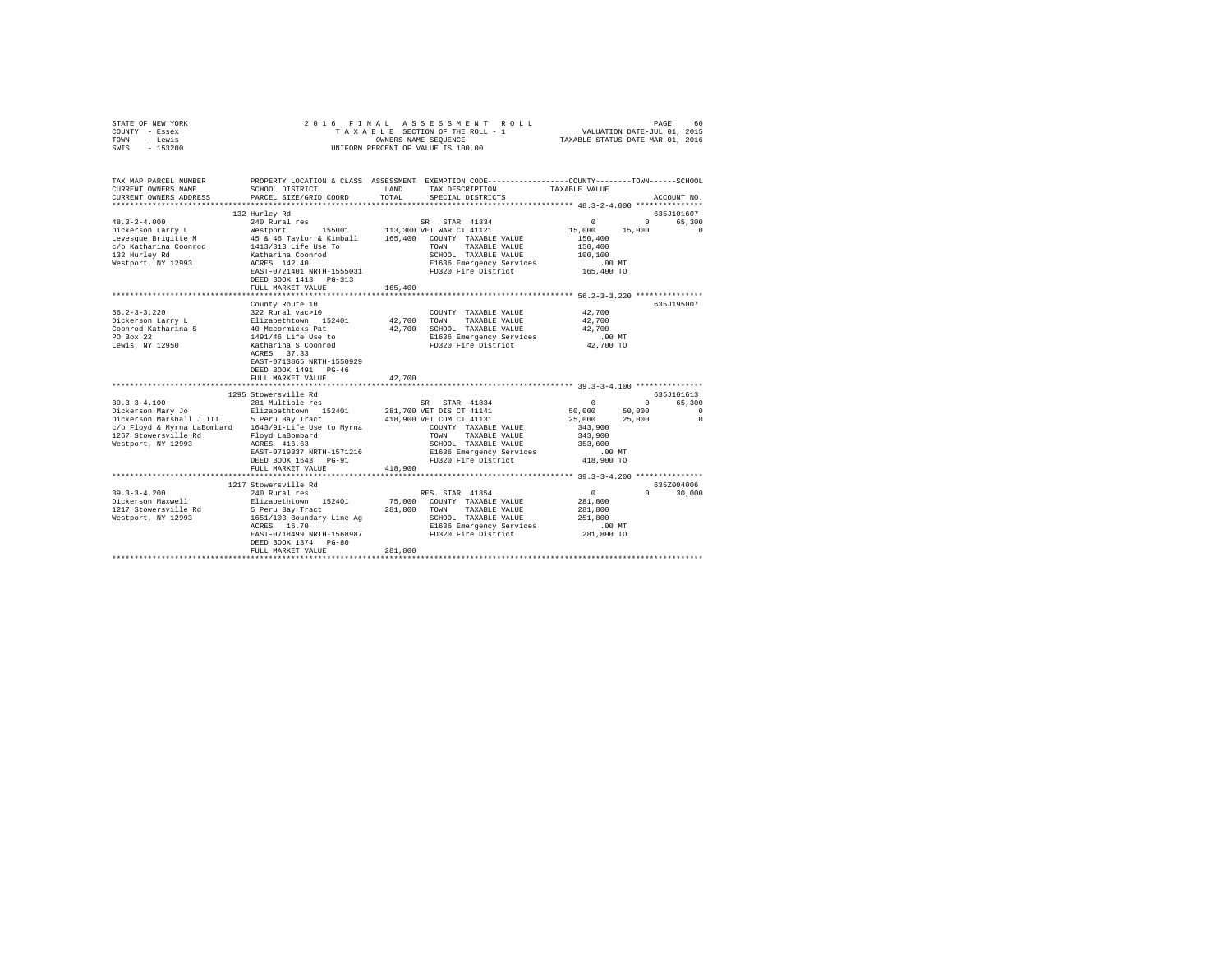|      | STATE OF NEW YORK |  |                                    | 2016 FINAL ASSESSMENT ROLL       | 61<br>PAGE                  |  |
|------|-------------------|--|------------------------------------|----------------------------------|-----------------------------|--|
|      | COUNTY - Essex    |  |                                    | TAXABLE SECTION OF THE ROLL - 1  | VALUATION DATE-JUL 01, 2015 |  |
| TOWN | - Lewis           |  | OWNERS NAME SEOUENCE               | TAXABLE STATUS DATE-MAR 01, 2016 |                             |  |
| SWIS | $-153200$         |  | UNIFORM PERCENT OF VALUE IS 100.00 |                                  |                             |  |

| ************************<br>US Route 9<br>635J178514<br>$29.4 - 1 - 16.000$<br>322 Rural vac>10<br>26,300<br>COUNTY TAXABLE VALUE<br>26,300 TOWN<br>Dickerson William<br>Willsboro<br>155201<br>TAXABLE VALUE<br>26,300<br>69 Peru Bay Tract<br>ACRES 43.50<br>26,300 SCHOOL TAXABLE VALUE<br>26,300<br>Dickerson Maura<br>542 N Sycamore St<br>E1636 Emergency Services<br>$.00$ MT<br>Fullerton, CA 92631<br>EAST-0719410 NRTH-1586777<br>FD320 Fire District<br>26,300 TO<br>DEED BOOK 1028 PG-118<br>26,300<br>FULL MARKET VALUE<br>97 Cutting Rd<br>635J189010<br>$55.2 - 1 - 18.200$<br>210 1 Family Res<br>RES. STAR 41854<br>$\circ$<br>$\Omega$<br>30,000<br>Dickinson Arthur L<br>Elizabethtown 152401<br>34,000<br>COUNTY TAXABLE VALUE<br>188,200<br>Dickinson Luanne K<br>97 Cutting Rd<br>TO Box 342 ROB RASEN 1989 2007<br>Elizabethtown, NY 12932 BESD BOOK 921 PG-331<br>TOWN<br>TAXABLE VALUE<br>188,200<br>SCHOOL TAXABLE VALUE<br>158,200<br>E1636 Emergency Services<br>.00 MT<br>FD320 Fire District<br>188,200 TO<br>FULL MARKET VALUE<br>188,200<br>**************************<br>8198 US Route 9<br>635J177007<br>210 1 Family Res<br>$^{\circ}$<br>30,000<br>RES. STAR 41854<br>$^{\circ}$<br>Elizabethtown 152401 38,000 VET DIS CT 41141<br>8 Platt Rogers Tract 1 142,100 VET WAR CT 41121<br>ACRES 8.30 BANK CORE<br>49,735<br>49.735<br>$\Omega$<br>$\Omega$<br>15,000<br>15,000<br>77.365<br>COUNTY TAXABLE VALUE<br>Elizabethtown, NY 12932<br>EAST-0700662 NRTH-1549975<br>TOWN<br>TAXABLE VALUE<br>77,365<br>SCHOOL TAXABLE VALUE<br>DEED BOOK 1343 PG-164<br>112,100<br>FULL MARKET VALUE<br>142.100 E1636 Emergency Services<br>.00MT<br>FD320 Fire District<br>142,100 TO<br>8571 US Route 9<br>635J103205<br>210 1 Family Res<br>$47.13 - 1 - 12.000$<br>$\sim$ 0<br>30,000<br>RES. STAR 41854<br>$\Omega$<br>36,500 COUNTY TAXABLE VALUE<br>Disogra Nicholas<br>Filizabethtown 152401<br>2 Platt Rogers Tract 1<br>ACRES 1.53 BANK15TARSG<br>EAST-0700878 NRTH-1559351<br>DEED BOOK 1203 PG-102<br>151,000<br>151,000 TOWN<br>Disogra Karen<br>TAXABLE VALUE<br>151,000<br>US Rte 9<br>SCHOOL TAXABLE VALUE<br>121,000<br>PO Box 84<br>E1636 Emergency Services<br>$.00$ MT<br>Lewis, NY 12950<br>FD320 Fire District<br>151,000 TO<br>FULL MARKET VALUE<br>151,000 WB320 Lewis B&I<br>151,000 TO C<br>WD320 Water District<br>151,000 TO M<br><br>***************** 38.1-1-29.000 **<br>6379979040<br>87 Hale Hill Ln<br>$38.1 - 1 - 29.000$<br>552,000<br>312 Vac w/imprv<br>COUNTY TAXABLE VALUE<br>Diversified Upstate Ent LLC Elizabethtown 152401<br>38,400<br>TOWN<br>TAXABLE VALUE<br>552,000<br>1025 Thomas Jefferson St NW St 18 Essex Tract<br>552,000<br>SCHOOL TAXABLE VALUE<br>552,000<br>Washington, DC 20007<br>Bldq 1&2<br>E1636 Emergency Services<br>$.00$ MT<br>FD320 Fire District<br>ACRES<br>8.26<br>552,000 TO<br>EAST-0703924 NRTH-1579616<br>DEED BOOK 1802 PG-83<br>552,000<br>FULL MARKET VALUE | TAX MAP PARCEL NUMBER<br>CURRENT OWNERS NAME | SCHOOL DISTRICT        | LAND  | PROPERTY LOCATION & CLASS ASSESSMENT EXEMPTION CODE----------------COUNTY-------TOWN------SCHOOL<br>TAX DESCRIPTION | TAXABLE VALUE |             |
|---------------------------------------------------------------------------------------------------------------------------------------------------------------------------------------------------------------------------------------------------------------------------------------------------------------------------------------------------------------------------------------------------------------------------------------------------------------------------------------------------------------------------------------------------------------------------------------------------------------------------------------------------------------------------------------------------------------------------------------------------------------------------------------------------------------------------------------------------------------------------------------------------------------------------------------------------------------------------------------------------------------------------------------------------------------------------------------------------------------------------------------------------------------------------------------------------------------------------------------------------------------------------------------------------------------------------------------------------------------------------------------------------------------------------------------------------------------------------------------------------------------------------------------------------------------------------------------------------------------------------------------------------------------------------------------------------------------------------------------------------------------------------------------------------------------------------------------------------------------------------------------------------------------------------------------------------------------------------------------------------------------------------------------------------------------------------------------------------------------------------------------------------------------------------------------------------------------------------------------------------------------------------------------------------------------------------------------------------------------------------------------------------------------------------------------------------------------------------------------------------------------------------------------------------------------------------------------------------------------------------------------------------------------------------------------------------------------------------------------------------------------------------------------------------------------------------------------------------------------------------------------------------------------------------------------------------------------------|----------------------------------------------|------------------------|-------|---------------------------------------------------------------------------------------------------------------------|---------------|-------------|
|                                                                                                                                                                                                                                                                                                                                                                                                                                                                                                                                                                                                                                                                                                                                                                                                                                                                                                                                                                                                                                                                                                                                                                                                                                                                                                                                                                                                                                                                                                                                                                                                                                                                                                                                                                                                                                                                                                                                                                                                                                                                                                                                                                                                                                                                                                                                                                                                                                                                                                                                                                                                                                                                                                                                                                                                                                                                                                                                                                     | CURRENT OWNERS ADDRESS                       | PARCEL SIZE/GRID COORD | TOTAL | SPECIAL DISTRICTS                                                                                                   |               | ACCOUNT NO. |
|                                                                                                                                                                                                                                                                                                                                                                                                                                                                                                                                                                                                                                                                                                                                                                                                                                                                                                                                                                                                                                                                                                                                                                                                                                                                                                                                                                                                                                                                                                                                                                                                                                                                                                                                                                                                                                                                                                                                                                                                                                                                                                                                                                                                                                                                                                                                                                                                                                                                                                                                                                                                                                                                                                                                                                                                                                                                                                                                                                     |                                              |                        |       |                                                                                                                     |               |             |
|                                                                                                                                                                                                                                                                                                                                                                                                                                                                                                                                                                                                                                                                                                                                                                                                                                                                                                                                                                                                                                                                                                                                                                                                                                                                                                                                                                                                                                                                                                                                                                                                                                                                                                                                                                                                                                                                                                                                                                                                                                                                                                                                                                                                                                                                                                                                                                                                                                                                                                                                                                                                                                                                                                                                                                                                                                                                                                                                                                     |                                              |                        |       |                                                                                                                     |               |             |
|                                                                                                                                                                                                                                                                                                                                                                                                                                                                                                                                                                                                                                                                                                                                                                                                                                                                                                                                                                                                                                                                                                                                                                                                                                                                                                                                                                                                                                                                                                                                                                                                                                                                                                                                                                                                                                                                                                                                                                                                                                                                                                                                                                                                                                                                                                                                                                                                                                                                                                                                                                                                                                                                                                                                                                                                                                                                                                                                                                     |                                              |                        |       |                                                                                                                     |               |             |
|                                                                                                                                                                                                                                                                                                                                                                                                                                                                                                                                                                                                                                                                                                                                                                                                                                                                                                                                                                                                                                                                                                                                                                                                                                                                                                                                                                                                                                                                                                                                                                                                                                                                                                                                                                                                                                                                                                                                                                                                                                                                                                                                                                                                                                                                                                                                                                                                                                                                                                                                                                                                                                                                                                                                                                                                                                                                                                                                                                     |                                              |                        |       |                                                                                                                     |               |             |
|                                                                                                                                                                                                                                                                                                                                                                                                                                                                                                                                                                                                                                                                                                                                                                                                                                                                                                                                                                                                                                                                                                                                                                                                                                                                                                                                                                                                                                                                                                                                                                                                                                                                                                                                                                                                                                                                                                                                                                                                                                                                                                                                                                                                                                                                                                                                                                                                                                                                                                                                                                                                                                                                                                                                                                                                                                                                                                                                                                     |                                              |                        |       |                                                                                                                     |               |             |
|                                                                                                                                                                                                                                                                                                                                                                                                                                                                                                                                                                                                                                                                                                                                                                                                                                                                                                                                                                                                                                                                                                                                                                                                                                                                                                                                                                                                                                                                                                                                                                                                                                                                                                                                                                                                                                                                                                                                                                                                                                                                                                                                                                                                                                                                                                                                                                                                                                                                                                                                                                                                                                                                                                                                                                                                                                                                                                                                                                     |                                              |                        |       |                                                                                                                     |               |             |
|                                                                                                                                                                                                                                                                                                                                                                                                                                                                                                                                                                                                                                                                                                                                                                                                                                                                                                                                                                                                                                                                                                                                                                                                                                                                                                                                                                                                                                                                                                                                                                                                                                                                                                                                                                                                                                                                                                                                                                                                                                                                                                                                                                                                                                                                                                                                                                                                                                                                                                                                                                                                                                                                                                                                                                                                                                                                                                                                                                     |                                              |                        |       |                                                                                                                     |               |             |
|                                                                                                                                                                                                                                                                                                                                                                                                                                                                                                                                                                                                                                                                                                                                                                                                                                                                                                                                                                                                                                                                                                                                                                                                                                                                                                                                                                                                                                                                                                                                                                                                                                                                                                                                                                                                                                                                                                                                                                                                                                                                                                                                                                                                                                                                                                                                                                                                                                                                                                                                                                                                                                                                                                                                                                                                                                                                                                                                                                     |                                              |                        |       |                                                                                                                     |               |             |
|                                                                                                                                                                                                                                                                                                                                                                                                                                                                                                                                                                                                                                                                                                                                                                                                                                                                                                                                                                                                                                                                                                                                                                                                                                                                                                                                                                                                                                                                                                                                                                                                                                                                                                                                                                                                                                                                                                                                                                                                                                                                                                                                                                                                                                                                                                                                                                                                                                                                                                                                                                                                                                                                                                                                                                                                                                                                                                                                                                     |                                              |                        |       |                                                                                                                     |               |             |
|                                                                                                                                                                                                                                                                                                                                                                                                                                                                                                                                                                                                                                                                                                                                                                                                                                                                                                                                                                                                                                                                                                                                                                                                                                                                                                                                                                                                                                                                                                                                                                                                                                                                                                                                                                                                                                                                                                                                                                                                                                                                                                                                                                                                                                                                                                                                                                                                                                                                                                                                                                                                                                                                                                                                                                                                                                                                                                                                                                     |                                              |                        |       |                                                                                                                     |               |             |
|                                                                                                                                                                                                                                                                                                                                                                                                                                                                                                                                                                                                                                                                                                                                                                                                                                                                                                                                                                                                                                                                                                                                                                                                                                                                                                                                                                                                                                                                                                                                                                                                                                                                                                                                                                                                                                                                                                                                                                                                                                                                                                                                                                                                                                                                                                                                                                                                                                                                                                                                                                                                                                                                                                                                                                                                                                                                                                                                                                     |                                              |                        |       |                                                                                                                     |               |             |
|                                                                                                                                                                                                                                                                                                                                                                                                                                                                                                                                                                                                                                                                                                                                                                                                                                                                                                                                                                                                                                                                                                                                                                                                                                                                                                                                                                                                                                                                                                                                                                                                                                                                                                                                                                                                                                                                                                                                                                                                                                                                                                                                                                                                                                                                                                                                                                                                                                                                                                                                                                                                                                                                                                                                                                                                                                                                                                                                                                     |                                              |                        |       |                                                                                                                     |               |             |
|                                                                                                                                                                                                                                                                                                                                                                                                                                                                                                                                                                                                                                                                                                                                                                                                                                                                                                                                                                                                                                                                                                                                                                                                                                                                                                                                                                                                                                                                                                                                                                                                                                                                                                                                                                                                                                                                                                                                                                                                                                                                                                                                                                                                                                                                                                                                                                                                                                                                                                                                                                                                                                                                                                                                                                                                                                                                                                                                                                     |                                              |                        |       |                                                                                                                     |               |             |
|                                                                                                                                                                                                                                                                                                                                                                                                                                                                                                                                                                                                                                                                                                                                                                                                                                                                                                                                                                                                                                                                                                                                                                                                                                                                                                                                                                                                                                                                                                                                                                                                                                                                                                                                                                                                                                                                                                                                                                                                                                                                                                                                                                                                                                                                                                                                                                                                                                                                                                                                                                                                                                                                                                                                                                                                                                                                                                                                                                     |                                              |                        |       |                                                                                                                     |               |             |
|                                                                                                                                                                                                                                                                                                                                                                                                                                                                                                                                                                                                                                                                                                                                                                                                                                                                                                                                                                                                                                                                                                                                                                                                                                                                                                                                                                                                                                                                                                                                                                                                                                                                                                                                                                                                                                                                                                                                                                                                                                                                                                                                                                                                                                                                                                                                                                                                                                                                                                                                                                                                                                                                                                                                                                                                                                                                                                                                                                     |                                              |                        |       |                                                                                                                     |               |             |
|                                                                                                                                                                                                                                                                                                                                                                                                                                                                                                                                                                                                                                                                                                                                                                                                                                                                                                                                                                                                                                                                                                                                                                                                                                                                                                                                                                                                                                                                                                                                                                                                                                                                                                                                                                                                                                                                                                                                                                                                                                                                                                                                                                                                                                                                                                                                                                                                                                                                                                                                                                                                                                                                                                                                                                                                                                                                                                                                                                     |                                              |                        |       |                                                                                                                     |               |             |
|                                                                                                                                                                                                                                                                                                                                                                                                                                                                                                                                                                                                                                                                                                                                                                                                                                                                                                                                                                                                                                                                                                                                                                                                                                                                                                                                                                                                                                                                                                                                                                                                                                                                                                                                                                                                                                                                                                                                                                                                                                                                                                                                                                                                                                                                                                                                                                                                                                                                                                                                                                                                                                                                                                                                                                                                                                                                                                                                                                     |                                              |                        |       |                                                                                                                     |               |             |
|                                                                                                                                                                                                                                                                                                                                                                                                                                                                                                                                                                                                                                                                                                                                                                                                                                                                                                                                                                                                                                                                                                                                                                                                                                                                                                                                                                                                                                                                                                                                                                                                                                                                                                                                                                                                                                                                                                                                                                                                                                                                                                                                                                                                                                                                                                                                                                                                                                                                                                                                                                                                                                                                                                                                                                                                                                                                                                                                                                     |                                              |                        |       |                                                                                                                     |               |             |
|                                                                                                                                                                                                                                                                                                                                                                                                                                                                                                                                                                                                                                                                                                                                                                                                                                                                                                                                                                                                                                                                                                                                                                                                                                                                                                                                                                                                                                                                                                                                                                                                                                                                                                                                                                                                                                                                                                                                                                                                                                                                                                                                                                                                                                                                                                                                                                                                                                                                                                                                                                                                                                                                                                                                                                                                                                                                                                                                                                     |                                              |                        |       |                                                                                                                     |               |             |
|                                                                                                                                                                                                                                                                                                                                                                                                                                                                                                                                                                                                                                                                                                                                                                                                                                                                                                                                                                                                                                                                                                                                                                                                                                                                                                                                                                                                                                                                                                                                                                                                                                                                                                                                                                                                                                                                                                                                                                                                                                                                                                                                                                                                                                                                                                                                                                                                                                                                                                                                                                                                                                                                                                                                                                                                                                                                                                                                                                     |                                              |                        |       |                                                                                                                     |               |             |
|                                                                                                                                                                                                                                                                                                                                                                                                                                                                                                                                                                                                                                                                                                                                                                                                                                                                                                                                                                                                                                                                                                                                                                                                                                                                                                                                                                                                                                                                                                                                                                                                                                                                                                                                                                                                                                                                                                                                                                                                                                                                                                                                                                                                                                                                                                                                                                                                                                                                                                                                                                                                                                                                                                                                                                                                                                                                                                                                                                     | $56.1 - 2 - 25.000$                          |                        |       |                                                                                                                     |               |             |
|                                                                                                                                                                                                                                                                                                                                                                                                                                                                                                                                                                                                                                                                                                                                                                                                                                                                                                                                                                                                                                                                                                                                                                                                                                                                                                                                                                                                                                                                                                                                                                                                                                                                                                                                                                                                                                                                                                                                                                                                                                                                                                                                                                                                                                                                                                                                                                                                                                                                                                                                                                                                                                                                                                                                                                                                                                                                                                                                                                     | Diehl Robert M                               |                        |       |                                                                                                                     |               |             |
|                                                                                                                                                                                                                                                                                                                                                                                                                                                                                                                                                                                                                                                                                                                                                                                                                                                                                                                                                                                                                                                                                                                                                                                                                                                                                                                                                                                                                                                                                                                                                                                                                                                                                                                                                                                                                                                                                                                                                                                                                                                                                                                                                                                                                                                                                                                                                                                                                                                                                                                                                                                                                                                                                                                                                                                                                                                                                                                                                                     | Diehl Jean M                                 |                        |       |                                                                                                                     |               |             |
|                                                                                                                                                                                                                                                                                                                                                                                                                                                                                                                                                                                                                                                                                                                                                                                                                                                                                                                                                                                                                                                                                                                                                                                                                                                                                                                                                                                                                                                                                                                                                                                                                                                                                                                                                                                                                                                                                                                                                                                                                                                                                                                                                                                                                                                                                                                                                                                                                                                                                                                                                                                                                                                                                                                                                                                                                                                                                                                                                                     | 8198 US Rte 9                                |                        |       |                                                                                                                     |               |             |
|                                                                                                                                                                                                                                                                                                                                                                                                                                                                                                                                                                                                                                                                                                                                                                                                                                                                                                                                                                                                                                                                                                                                                                                                                                                                                                                                                                                                                                                                                                                                                                                                                                                                                                                                                                                                                                                                                                                                                                                                                                                                                                                                                                                                                                                                                                                                                                                                                                                                                                                                                                                                                                                                                                                                                                                                                                                                                                                                                                     |                                              |                        |       |                                                                                                                     |               |             |
|                                                                                                                                                                                                                                                                                                                                                                                                                                                                                                                                                                                                                                                                                                                                                                                                                                                                                                                                                                                                                                                                                                                                                                                                                                                                                                                                                                                                                                                                                                                                                                                                                                                                                                                                                                                                                                                                                                                                                                                                                                                                                                                                                                                                                                                                                                                                                                                                                                                                                                                                                                                                                                                                                                                                                                                                                                                                                                                                                                     |                                              |                        |       |                                                                                                                     |               |             |
|                                                                                                                                                                                                                                                                                                                                                                                                                                                                                                                                                                                                                                                                                                                                                                                                                                                                                                                                                                                                                                                                                                                                                                                                                                                                                                                                                                                                                                                                                                                                                                                                                                                                                                                                                                                                                                                                                                                                                                                                                                                                                                                                                                                                                                                                                                                                                                                                                                                                                                                                                                                                                                                                                                                                                                                                                                                                                                                                                                     |                                              |                        |       |                                                                                                                     |               |             |
|                                                                                                                                                                                                                                                                                                                                                                                                                                                                                                                                                                                                                                                                                                                                                                                                                                                                                                                                                                                                                                                                                                                                                                                                                                                                                                                                                                                                                                                                                                                                                                                                                                                                                                                                                                                                                                                                                                                                                                                                                                                                                                                                                                                                                                                                                                                                                                                                                                                                                                                                                                                                                                                                                                                                                                                                                                                                                                                                                                     |                                              |                        |       |                                                                                                                     |               |             |
|                                                                                                                                                                                                                                                                                                                                                                                                                                                                                                                                                                                                                                                                                                                                                                                                                                                                                                                                                                                                                                                                                                                                                                                                                                                                                                                                                                                                                                                                                                                                                                                                                                                                                                                                                                                                                                                                                                                                                                                                                                                                                                                                                                                                                                                                                                                                                                                                                                                                                                                                                                                                                                                                                                                                                                                                                                                                                                                                                                     |                                              |                        |       |                                                                                                                     |               |             |
|                                                                                                                                                                                                                                                                                                                                                                                                                                                                                                                                                                                                                                                                                                                                                                                                                                                                                                                                                                                                                                                                                                                                                                                                                                                                                                                                                                                                                                                                                                                                                                                                                                                                                                                                                                                                                                                                                                                                                                                                                                                                                                                                                                                                                                                                                                                                                                                                                                                                                                                                                                                                                                                                                                                                                                                                                                                                                                                                                                     |                                              |                        |       |                                                                                                                     |               |             |
|                                                                                                                                                                                                                                                                                                                                                                                                                                                                                                                                                                                                                                                                                                                                                                                                                                                                                                                                                                                                                                                                                                                                                                                                                                                                                                                                                                                                                                                                                                                                                                                                                                                                                                                                                                                                                                                                                                                                                                                                                                                                                                                                                                                                                                                                                                                                                                                                                                                                                                                                                                                                                                                                                                                                                                                                                                                                                                                                                                     |                                              |                        |       |                                                                                                                     |               |             |
|                                                                                                                                                                                                                                                                                                                                                                                                                                                                                                                                                                                                                                                                                                                                                                                                                                                                                                                                                                                                                                                                                                                                                                                                                                                                                                                                                                                                                                                                                                                                                                                                                                                                                                                                                                                                                                                                                                                                                                                                                                                                                                                                                                                                                                                                                                                                                                                                                                                                                                                                                                                                                                                                                                                                                                                                                                                                                                                                                                     |                                              |                        |       |                                                                                                                     |               |             |
|                                                                                                                                                                                                                                                                                                                                                                                                                                                                                                                                                                                                                                                                                                                                                                                                                                                                                                                                                                                                                                                                                                                                                                                                                                                                                                                                                                                                                                                                                                                                                                                                                                                                                                                                                                                                                                                                                                                                                                                                                                                                                                                                                                                                                                                                                                                                                                                                                                                                                                                                                                                                                                                                                                                                                                                                                                                                                                                                                                     |                                              |                        |       |                                                                                                                     |               |             |
|                                                                                                                                                                                                                                                                                                                                                                                                                                                                                                                                                                                                                                                                                                                                                                                                                                                                                                                                                                                                                                                                                                                                                                                                                                                                                                                                                                                                                                                                                                                                                                                                                                                                                                                                                                                                                                                                                                                                                                                                                                                                                                                                                                                                                                                                                                                                                                                                                                                                                                                                                                                                                                                                                                                                                                                                                                                                                                                                                                     |                                              |                        |       |                                                                                                                     |               |             |
|                                                                                                                                                                                                                                                                                                                                                                                                                                                                                                                                                                                                                                                                                                                                                                                                                                                                                                                                                                                                                                                                                                                                                                                                                                                                                                                                                                                                                                                                                                                                                                                                                                                                                                                                                                                                                                                                                                                                                                                                                                                                                                                                                                                                                                                                                                                                                                                                                                                                                                                                                                                                                                                                                                                                                                                                                                                                                                                                                                     |                                              |                        |       |                                                                                                                     |               |             |
|                                                                                                                                                                                                                                                                                                                                                                                                                                                                                                                                                                                                                                                                                                                                                                                                                                                                                                                                                                                                                                                                                                                                                                                                                                                                                                                                                                                                                                                                                                                                                                                                                                                                                                                                                                                                                                                                                                                                                                                                                                                                                                                                                                                                                                                                                                                                                                                                                                                                                                                                                                                                                                                                                                                                                                                                                                                                                                                                                                     |                                              |                        |       |                                                                                                                     |               |             |
|                                                                                                                                                                                                                                                                                                                                                                                                                                                                                                                                                                                                                                                                                                                                                                                                                                                                                                                                                                                                                                                                                                                                                                                                                                                                                                                                                                                                                                                                                                                                                                                                                                                                                                                                                                                                                                                                                                                                                                                                                                                                                                                                                                                                                                                                                                                                                                                                                                                                                                                                                                                                                                                                                                                                                                                                                                                                                                                                                                     |                                              |                        |       |                                                                                                                     |               |             |
|                                                                                                                                                                                                                                                                                                                                                                                                                                                                                                                                                                                                                                                                                                                                                                                                                                                                                                                                                                                                                                                                                                                                                                                                                                                                                                                                                                                                                                                                                                                                                                                                                                                                                                                                                                                                                                                                                                                                                                                                                                                                                                                                                                                                                                                                                                                                                                                                                                                                                                                                                                                                                                                                                                                                                                                                                                                                                                                                                                     |                                              |                        |       |                                                                                                                     |               |             |
|                                                                                                                                                                                                                                                                                                                                                                                                                                                                                                                                                                                                                                                                                                                                                                                                                                                                                                                                                                                                                                                                                                                                                                                                                                                                                                                                                                                                                                                                                                                                                                                                                                                                                                                                                                                                                                                                                                                                                                                                                                                                                                                                                                                                                                                                                                                                                                                                                                                                                                                                                                                                                                                                                                                                                                                                                                                                                                                                                                     |                                              |                        |       |                                                                                                                     |               |             |
|                                                                                                                                                                                                                                                                                                                                                                                                                                                                                                                                                                                                                                                                                                                                                                                                                                                                                                                                                                                                                                                                                                                                                                                                                                                                                                                                                                                                                                                                                                                                                                                                                                                                                                                                                                                                                                                                                                                                                                                                                                                                                                                                                                                                                                                                                                                                                                                                                                                                                                                                                                                                                                                                                                                                                                                                                                                                                                                                                                     |                                              |                        |       |                                                                                                                     |               |             |
|                                                                                                                                                                                                                                                                                                                                                                                                                                                                                                                                                                                                                                                                                                                                                                                                                                                                                                                                                                                                                                                                                                                                                                                                                                                                                                                                                                                                                                                                                                                                                                                                                                                                                                                                                                                                                                                                                                                                                                                                                                                                                                                                                                                                                                                                                                                                                                                                                                                                                                                                                                                                                                                                                                                                                                                                                                                                                                                                                                     |                                              |                        |       |                                                                                                                     |               |             |
|                                                                                                                                                                                                                                                                                                                                                                                                                                                                                                                                                                                                                                                                                                                                                                                                                                                                                                                                                                                                                                                                                                                                                                                                                                                                                                                                                                                                                                                                                                                                                                                                                                                                                                                                                                                                                                                                                                                                                                                                                                                                                                                                                                                                                                                                                                                                                                                                                                                                                                                                                                                                                                                                                                                                                                                                                                                                                                                                                                     |                                              |                        |       |                                                                                                                     |               |             |
|                                                                                                                                                                                                                                                                                                                                                                                                                                                                                                                                                                                                                                                                                                                                                                                                                                                                                                                                                                                                                                                                                                                                                                                                                                                                                                                                                                                                                                                                                                                                                                                                                                                                                                                                                                                                                                                                                                                                                                                                                                                                                                                                                                                                                                                                                                                                                                                                                                                                                                                                                                                                                                                                                                                                                                                                                                                                                                                                                                     |                                              |                        |       |                                                                                                                     |               |             |
|                                                                                                                                                                                                                                                                                                                                                                                                                                                                                                                                                                                                                                                                                                                                                                                                                                                                                                                                                                                                                                                                                                                                                                                                                                                                                                                                                                                                                                                                                                                                                                                                                                                                                                                                                                                                                                                                                                                                                                                                                                                                                                                                                                                                                                                                                                                                                                                                                                                                                                                                                                                                                                                                                                                                                                                                                                                                                                                                                                     |                                              |                        |       |                                                                                                                     |               |             |
|                                                                                                                                                                                                                                                                                                                                                                                                                                                                                                                                                                                                                                                                                                                                                                                                                                                                                                                                                                                                                                                                                                                                                                                                                                                                                                                                                                                                                                                                                                                                                                                                                                                                                                                                                                                                                                                                                                                                                                                                                                                                                                                                                                                                                                                                                                                                                                                                                                                                                                                                                                                                                                                                                                                                                                                                                                                                                                                                                                     |                                              |                        |       |                                                                                                                     |               |             |
|                                                                                                                                                                                                                                                                                                                                                                                                                                                                                                                                                                                                                                                                                                                                                                                                                                                                                                                                                                                                                                                                                                                                                                                                                                                                                                                                                                                                                                                                                                                                                                                                                                                                                                                                                                                                                                                                                                                                                                                                                                                                                                                                                                                                                                                                                                                                                                                                                                                                                                                                                                                                                                                                                                                                                                                                                                                                                                                                                                     |                                              |                        |       |                                                                                                                     |               |             |
|                                                                                                                                                                                                                                                                                                                                                                                                                                                                                                                                                                                                                                                                                                                                                                                                                                                                                                                                                                                                                                                                                                                                                                                                                                                                                                                                                                                                                                                                                                                                                                                                                                                                                                                                                                                                                                                                                                                                                                                                                                                                                                                                                                                                                                                                                                                                                                                                                                                                                                                                                                                                                                                                                                                                                                                                                                                                                                                                                                     |                                              |                        |       |                                                                                                                     |               |             |
|                                                                                                                                                                                                                                                                                                                                                                                                                                                                                                                                                                                                                                                                                                                                                                                                                                                                                                                                                                                                                                                                                                                                                                                                                                                                                                                                                                                                                                                                                                                                                                                                                                                                                                                                                                                                                                                                                                                                                                                                                                                                                                                                                                                                                                                                                                                                                                                                                                                                                                                                                                                                                                                                                                                                                                                                                                                                                                                                                                     |                                              |                        |       |                                                                                                                     |               |             |
|                                                                                                                                                                                                                                                                                                                                                                                                                                                                                                                                                                                                                                                                                                                                                                                                                                                                                                                                                                                                                                                                                                                                                                                                                                                                                                                                                                                                                                                                                                                                                                                                                                                                                                                                                                                                                                                                                                                                                                                                                                                                                                                                                                                                                                                                                                                                                                                                                                                                                                                                                                                                                                                                                                                                                                                                                                                                                                                                                                     |                                              |                        |       |                                                                                                                     |               |             |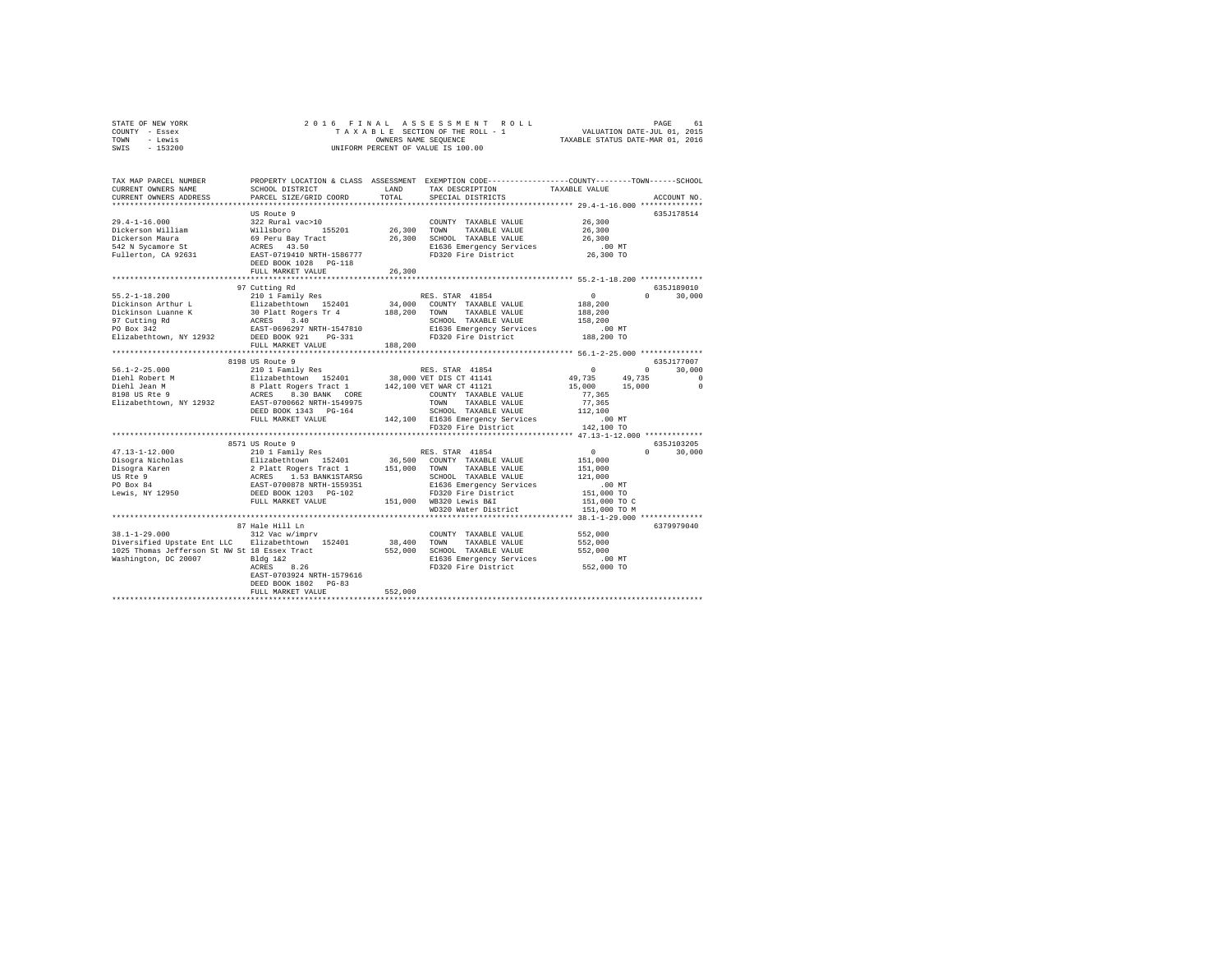| STATE OF NEW YORK<br>COUNTY - Essex<br>TOWN - Lewis<br>SWIS - 153200                                                                                                  | 2016 FINAL                                                                                                                                                                                                                                                                                                              |               | OWNERS NAME SEQUENCE<br>UNIFORM PERCENT OF VALUE IS 100.00                                                                          |                                                               |                             |
|-----------------------------------------------------------------------------------------------------------------------------------------------------------------------|-------------------------------------------------------------------------------------------------------------------------------------------------------------------------------------------------------------------------------------------------------------------------------------------------------------------------|---------------|-------------------------------------------------------------------------------------------------------------------------------------|---------------------------------------------------------------|-----------------------------|
| TAX MAP PARCEL NUMBER PROPERTY LOCATION & CLASS ASSESSMENT EXEMPTION CODE---------------COUNTY-------TOWN-----SCHOOL<br>CURRENT OWNERS NAME<br>CURRENT OWNERS ADDRESS | SCHOOL DISTRICT<br>PARCEL SIZE/GRID COORD                                                                                                                                                                                                                                                                               | LAND<br>TOTAL | TAX DESCRIPTION<br>SPECIAL DISTRICTS                                                                                                | TAXABLE VALUE                                                 | ACCOUNT NO.                 |
| $47.3 - 1 - 14.000$<br>Dodd William H<br>Dodd Diane<br>6916 NYS Rte 9N<br>Westport, NY 12993                                                                          | 56 Hillman Ln<br>281 Multiple res<br>Elizabethcown 152401 93,100 TOWN TAXABLE VALUE<br>8 Platt Rogers Tract 1 255,500 SCHOOL TAXABLE VALUE<br>1258/301 Release Of Lien<br>RCRES 69.40 FD320 Fire District<br>RCRES 69.40 FD320 Fire District<br>EAST-0698788 NRTH-1552302<br>DEED BOOK 1492 PG-133<br>FULL MARKET VALUE | 255,500       | COUNTY TAXABLE VALUE<br>E1636 Emergency Services<br>FD320 Fire District                                                             | 255,500<br>255,500<br>255,500<br>.00 MT<br>255,500 TO         | 635J102701                  |
|                                                                                                                                                                       | Carlott Rd<br>311 Res vac land                                                                                                                                                                                                                                                                                          |               | COUNTY TAXABLE VALUE 22,100                                                                                                         | 22,100                                                        | 635J191011                  |
|                                                                                                                                                                       | DEED BOOK 1775 PG-181<br>FULL MARKET VALUE                                                                                                                                                                                                                                                                              | 22,100        |                                                                                                                                     | 22,100<br>$.00$ MT<br>22,100 TO                               |                             |
|                                                                                                                                                                       |                                                                                                                                                                                                                                                                                                                         |               |                                                                                                                                     |                                                               |                             |
| $47.1 - 2 - 22.000$<br>Dougan Maureen P<br>Cole Lisa K                                                                                                                | 8626 US Route 9<br>210 1 Family Res                                                                                                                                                                                                                                                                                     |               | RES. STAR 41854<br>35,300 COUNTY TAXABLE VALUE<br>93,300 TOWN TAXABLE VALUE                                                         | $\sim$ 0<br>93,300<br>93,300                                  | 635J103812<br>$0 \t 30,000$ |
| c/o James Pierce<br>PO Box 65<br>Lewis, NY 12950                                                                                                                      | Elizabethtown 152401<br>1 Essex Tract<br>1594/195 Life Use to<br>James & Carol Pierce<br>ACRES 0.90<br>EAST-0701805 NRTH-1560504<br>DEED BOOK 1594 PG-195<br>FULL MARKET VALUE                                                                                                                                          | 93,300        | SCHOOL TAXABLE VALUE<br>E1636 Emergency Services<br>FD320 Fire District<br>WB320 Lewis B&I<br>WD320 Water District                  | 63,300<br>$.00$ MT<br>93,300 TO<br>93,300 TO C<br>93,300 TO M |                             |
|                                                                                                                                                                       |                                                                                                                                                                                                                                                                                                                         |               |                                                                                                                                     |                                                               |                             |
| $47.1 - 2 - 33.000$<br>Dowd Edward G<br>Dowd Donna W<br>241 S Pleasant Ave                                                                                            | 493 Stowersville Rd<br>210 1 Family Res<br>Elizabethtown 152401<br>DEED BOOK 701 PG-280                                                                                                                                                                                                                                 |               | COUNTY TAXABLE VALUE<br>38,000 TOWN TAXABLE VALUE<br>84,200 SCHOOL TAXABLE VALUE<br>E1636 Emergency Services<br>FD320 Fire District | 84,200<br>84,200<br>84,200<br>$.00$ MT<br>84,200 TO           | 635J101505                  |
|                                                                                                                                                                       | FULL MARKET VALUE                                                                                                                                                                                                                                                                                                       | 84,200        |                                                                                                                                     |                                                               |                             |
|                                                                                                                                                                       | 718 Fox Run Rd                                                                                                                                                                                                                                                                                                          |               |                                                                                                                                     |                                                               | 635J101501                  |
| $47.3 - 1 - 7.100$                                                                                                                                                    |                                                                                                                                                                                                                                                                                                                         |               |                                                                                                                                     | $\sim$ 0                                                      | $0 \t 30.000$               |
| Doyle Heidi D<br>Doyle meiui D<br>718 Fox Run Rd                                                                                                                      |                                                                                                                                                                                                                                                                                                                         |               |                                                                                                                                     | 169,100                                                       |                             |
| Elizabethtown, NY 12932                                                                                                                                               |                                                                                                                                                                                                                                                                                                                         |               | SCHOOL TAXABLE VALUE                                                                                                                | 169,100<br>139,100                                            |                             |
|                                                                                                                                                                       |                                                                                                                                                                                                                                                                                                                         |               |                                                                                                                                     | .00MT                                                         |                             |
|                                                                                                                                                                       | 240 Rural res<br>Elizabethcown 152401 67,500 COUNTY TAXABLE VALUE<br>1 Platt Rogers Tract 1 169,100 TOWN TAXABLE VALUE<br>1 Platt Rogers 1.30 SCHOOL TAXABLE VALUE<br>REST-0698056 NRTH-1555730 B1636 Emergency Services<br>FAST-0698056                                                                                |               |                                                                                                                                     | 169,100 TO                                                    |                             |
|                                                                                                                                                                       |                                                                                                                                                                                                                                                                                                                         | 169,100       |                                                                                                                                     |                                                               |                             |
|                                                                                                                                                                       |                                                                                                                                                                                                                                                                                                                         |               |                                                                                                                                     |                                                               |                             |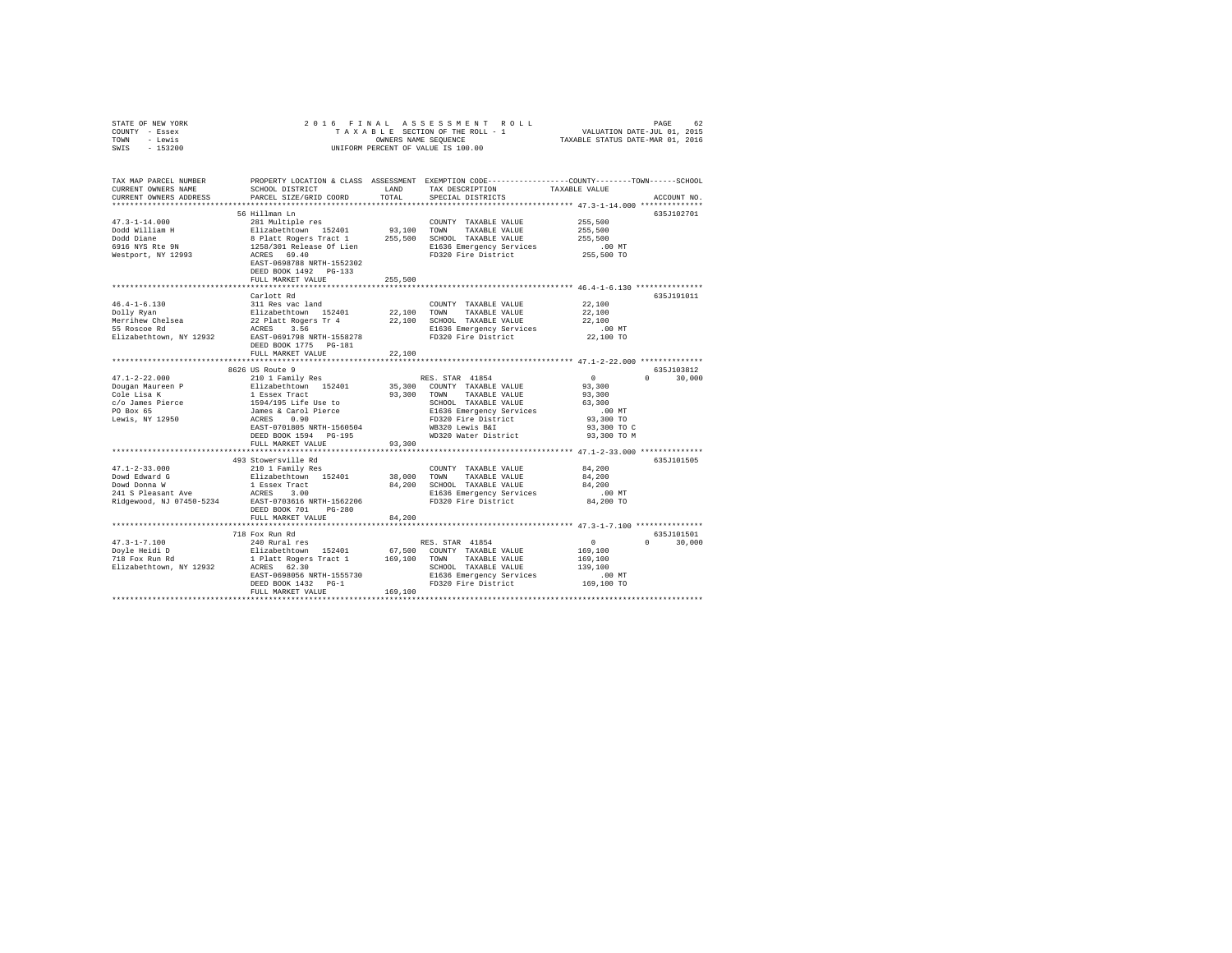| TOWN - Lewis<br>SWIS - 153200                                                                                                                                                                                                                                                                                                                                                                                                                                               | OWNERS NAME SEQUENCE<br>UNIFORM PERCENT OF VALUE IS 100.00<br>TAXABLE STATUS DATE-MAR 01, 2016        |                              |                                                                                                                                                                                                                                      |                                                        |               |
|-----------------------------------------------------------------------------------------------------------------------------------------------------------------------------------------------------------------------------------------------------------------------------------------------------------------------------------------------------------------------------------------------------------------------------------------------------------------------------|-------------------------------------------------------------------------------------------------------|------------------------------|--------------------------------------------------------------------------------------------------------------------------------------------------------------------------------------------------------------------------------------|--------------------------------------------------------|---------------|
| TAX MAP PARCEL NUMBER PROPERTY LOCATION & CLASS ASSESSMENT EXEMPTION CODE--------------COUNTY-------TOWN------SCHOOL                                                                                                                                                                                                                                                                                                                                                        |                                                                                                       |                              |                                                                                                                                                                                                                                      |                                                        |               |
| CURRENT OWNERS NAME                                                                                                                                                                                                                                                                                                                                                                                                                                                         | SCHOOL DISTRICT                                                                                       |                              | LAND TAX DESCRIPTION                                                                                                                                                                                                                 | TAXABLE VALUE                                          |               |
| CURRENT OWNERS ADDRESS                                                                                                                                                                                                                                                                                                                                                                                                                                                      | PARCEL SIZE/GRID COORD                                                                                | TOTAL                        | SPECIAL DISTRICTS                                                                                                                                                                                                                    |                                                        | ACCOUNT NO.   |
|                                                                                                                                                                                                                                                                                                                                                                                                                                                                             | 1806 County Route 10                                                                                  |                              |                                                                                                                                                                                                                                      |                                                        | 635J101806    |
| $56.2 - 3 - 15.000$                                                                                                                                                                                                                                                                                                                                                                                                                                                         | 240 Rural res                                                                                         |                              | COUNTY TAXABLE VALUE                                                                                                                                                                                                                 | 263,700                                                |               |
| Driscoll Mary                                                                                                                                                                                                                                                                                                                                                                                                                                                               | Westport 155001                                                                                       |                              | 111,200 TOWN TAXABLE VALUE                                                                                                                                                                                                           | 263,700                                                |               |
| 11 Overlook Rd                                                                                                                                                                                                                                                                                                                                                                                                                                                              |                                                                                                       |                              |                                                                                                                                                                                                                                      | 263,700                                                |               |
| Dobbs Ferry, NY 10522                                                                                                                                                                                                                                                                                                                                                                                                                                                       | 34 & 37 Mccormicks 263,700 SCHOOL TAXABLE VALUE<br>ACRES 112.70 2010 E1636 Emergency Services         |                              |                                                                                                                                                                                                                                      | .00 MT                                                 |               |
|                                                                                                                                                                                                                                                                                                                                                                                                                                                                             | EAST-0718381 NRTH-1549202                                                                             |                              | FD320 Fire District 263,700 TO                                                                                                                                                                                                       |                                                        |               |
|                                                                                                                                                                                                                                                                                                                                                                                                                                                                             | DEED BOOK 1448 PG-85                                                                                  |                              |                                                                                                                                                                                                                                      |                                                        |               |
|                                                                                                                                                                                                                                                                                                                                                                                                                                                                             | FULL MARKET VALUE                                                                                     | 263,700                      |                                                                                                                                                                                                                                      |                                                        |               |
|                                                                                                                                                                                                                                                                                                                                                                                                                                                                             | 9687 US Route 9                                                                                       |                              |                                                                                                                                                                                                                                      |                                                        | 635.T198002   |
| $29. -2 - 25.200$                                                                                                                                                                                                                                                                                                                                                                                                                                                           | 210 1 Family Res                                                                                      |                              | RES. STAR 41854                                                                                                                                                                                                                      | $\sim$ 0 $\sim$                                        | $0 \t 30.000$ |
|                                                                                                                                                                                                                                                                                                                                                                                                                                                                             |                                                                                                       |                              |                                                                                                                                                                                                                                      | 217,600                                                |               |
|                                                                                                                                                                                                                                                                                                                                                                                                                                                                             |                                                                                                       |                              |                                                                                                                                                                                                                                      | 217,600                                                |               |
|                                                                                                                                                                                                                                                                                                                                                                                                                                                                             |                                                                                                       |                              |                                                                                                                                                                                                                                      | 187,600                                                |               |
| $\begin{tabular}{l c c c c c c c} \hline $\mathsf{L} \circ \mathsf{L} \circ \mathsf{L} \circ \mathsf{L} \circ \mathsf{L} \circ \mathsf{L} \circ \mathsf{L} \circ \mathsf{L} \circ \mathsf{L} \circ \mathsf{L} \circ \mathsf{L} \circ \mathsf{L} \circ \mathsf{L} \circ \mathsf{L} \circ \mathsf{L} \circ \mathsf{L} \circ \mathsf{L} \circ \mathsf{L} \circ \mathsf{L} \circ \mathsf{L} \circ \mathsf{L} \circ \mathsf{L} \circ \mathsf{L} \circ \mathsf{L} \circ \mathsf{$ |                                                                                                       |                              | SCHOOL TAXABLE VALUE<br>E1636 Emergency Services<br>FD320 Fire District                                                                                                                                                              | $.00$ MT                                               |               |
|                                                                                                                                                                                                                                                                                                                                                                                                                                                                             |                                                                                                       |                              |                                                                                                                                                                                                                                      | 217,600 TO                                             |               |
|                                                                                                                                                                                                                                                                                                                                                                                                                                                                             | FULL MARKET VALUE<br>***********************                                                          | 217,600<br>***************** |                                                                                                                                                                                                                                      |                                                        |               |
|                                                                                                                                                                                                                                                                                                                                                                                                                                                                             | 51 Osawentha Dr                                                                                       |                              |                                                                                                                                                                                                                                      | ***************** 47.13-1-7.000 **************         | 635J101708    |
| $47.13 - 1 - 7.000$                                                                                                                                                                                                                                                                                                                                                                                                                                                         | 210 1 Family Res                                                                                      |                              |                                                                                                                                                                                                                                      |                                                        | 15,000 0      |
|                                                                                                                                                                                                                                                                                                                                                                                                                                                                             |                                                                                                       |                              | VET WAR CT 41121 15,000<br>35,300 SR STAR 41834 0                                                                                                                                                                                    | $\sim$ 0<br>$\sim$ 0                                   | 65,300        |
|                                                                                                                                                                                                                                                                                                                                                                                                                                                                             |                                                                                                       |                              |                                                                                                                                                                                                                                      | 105,700                                                |               |
|                                                                                                                                                                                                                                                                                                                                                                                                                                                                             |                                                                                                       |                              |                                                                                                                                                                                                                                      | 105,700                                                |               |
|                                                                                                                                                                                                                                                                                                                                                                                                                                                                             |                                                                                                       |                              |                                                                                                                                                                                                                                      | 55,400                                                 |               |
| $\begin{tabular}{l c c c c c} \multicolumn{1}{c}{\textbf{47.13--1--7.000}} & \multicolumn{1}{c}{210 & \textbf{Family Res}} & \multicolumn{1}{c}{\textbf{WET} \text{ WAR} & \textbf{112.4}} \\ \multicolumn{1}{c}{\textbf{D-Tummond} \text{ Wayne F}} & \multicolumn{1}{c}{\textbf{21.4}} & \multicolumn{1}{c}{\textbf{21.4}} & \multicolumn{1}{c}{\textbf{35.300 S}} & \multicolumn{1}{c}{\textbf{WET} \text{ WAR} & \textbf{121.4}} \\ \$                                  |                                                                                                       |                              | Note that the set of the set of the set of the set of the set of the set of the set of the set of the set of t<br>BAST-0700732 SARTH-1560723 PD320 Fire District the SET 120,700 TO<br>DEED BOOK 1568 PG-225 WB320 Lewis B&I 120,700 |                                                        |               |
|                                                                                                                                                                                                                                                                                                                                                                                                                                                                             |                                                                                                       |                              |                                                                                                                                                                                                                                      |                                                        |               |
|                                                                                                                                                                                                                                                                                                                                                                                                                                                                             | FULL MARKET VALUE                                                                                     |                              | 120.700 WD320 Water District                                                                                                                                                                                                         | 120,700 TO C<br>120,700 TO M                           |               |
|                                                                                                                                                                                                                                                                                                                                                                                                                                                                             |                                                                                                       |                              |                                                                                                                                                                                                                                      | ************************** 46.2-1-48.110 ************* |               |
|                                                                                                                                                                                                                                                                                                                                                                                                                                                                             | 61 Goff Rd                                                                                            |                              |                                                                                                                                                                                                                                      |                                                        | 635J101711    |
| $46.2 - 1 - 48.110$                                                                                                                                                                                                                                                                                                                                                                                                                                                         | 210 1 Family Res                                                                                      |                              | COUNTY TAXABLE VALUE                                                                                                                                                                                                                 | 87,700                                                 |               |
| Dubay Ellen I<br>61 Goff Rd                                                                                                                                                                                                                                                                                                                                                                                                                                                 | Elizabethtown 152401 35,600 TOWN TAXABLE VALUE<br>21 Platt Rogers Tract 4 87,700 SCHOOL TAXABLE VALUE |                              |                                                                                                                                                                                                                                      | 87,700                                                 |               |
|                                                                                                                                                                                                                                                                                                                                                                                                                                                                             |                                                                                                       |                              |                                                                                                                                                                                                                                      | 87,700                                                 |               |
| Elizabethtown, NY 12932                                                                                                                                                                                                                                                                                                                                                                                                                                                     | ACRES 5.00                                                                                            |                              | AP904 Apptmnt tax S                                                                                                                                                                                                                  | 430.57 MT                                              |               |
|                                                                                                                                                                                                                                                                                                                                                                                                                                                                             | EAST-0693291 NRTH-1562432<br>DEED BOOK 1276 PG-178                                                    |                              |                                                                                                                                                                                                                                      | $.00$ MT<br>87,700 TO                                  |               |
|                                                                                                                                                                                                                                                                                                                                                                                                                                                                             | FULL MARKET VALUE                                                                                     |                              | 87,700 OT902 Omitted tax C                                                                                                                                                                                                           | 173.96 MT                                              |               |
|                                                                                                                                                                                                                                                                                                                                                                                                                                                                             |                                                                                                       |                              | OT903 Omitted tax T                                                                                                                                                                                                                  | 183.64 MT                                              |               |
|                                                                                                                                                                                                                                                                                                                                                                                                                                                                             |                                                                                                       |                              |                                                                                                                                                                                                                                      | **************** 46.2-1-30.000 **************          |               |
|                                                                                                                                                                                                                                                                                                                                                                                                                                                                             | 39 Johnson Ln                                                                                         |                              |                                                                                                                                                                                                                                      | 635J102808                                             |               |
| $46.2 - 1 - 30.000$                                                                                                                                                                                                                                                                                                                                                                                                                                                         | 240 Rural res                                                                                         |                              | SR STAR 41834                                                                                                                                                                                                                        | $\sim$ 0                                               | 0 65.300      |
| 46.2-1-30.000<br>Dubay Ronald E                                                                                                                                                                                                                                                                                                                                                                                                                                             |                                                                                                       |                              |                                                                                                                                                                                                                                      | 225,400                                                |               |
|                                                                                                                                                                                                                                                                                                                                                                                                                                                                             |                                                                                                       |                              |                                                                                                                                                                                                                                      | 225,400                                                |               |
|                                                                                                                                                                                                                                                                                                                                                                                                                                                                             |                                                                                                       |                              |                                                                                                                                                                                                                                      | 160,100<br>.00 MT                                      |               |
|                                                                                                                                                                                                                                                                                                                                                                                                                                                                             |                                                                                                       |                              |                                                                                                                                                                                                                                      | 225,400 TO                                             |               |
|                                                                                                                                                                                                                                                                                                                                                                                                                                                                             | FULL MARKET VALUE                                                                                     | 225,400                      |                                                                                                                                                                                                                                      |                                                        |               |
|                                                                                                                                                                                                                                                                                                                                                                                                                                                                             |                                                                                                       |                              |                                                                                                                                                                                                                                      |                                                        |               |

STATE OF NEW YORK 2 0 1 6 F I N A L A S S E S S M E N T R O L L PAGE 63 COUNTY - Essex T A X A B L E SECTION OF THE ROLL - 1 VALUATION DATE-JUL 01, 2015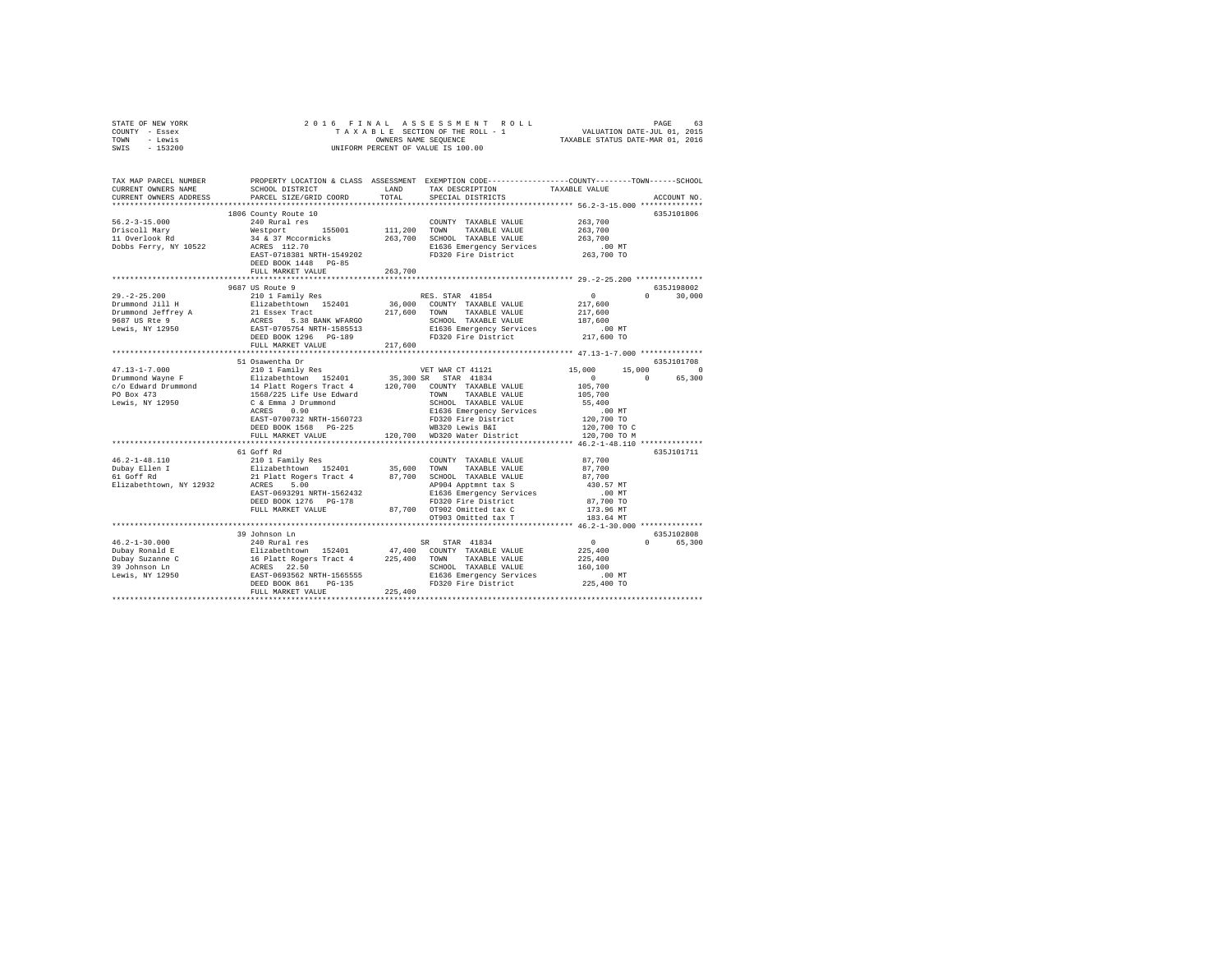| STATE OF NEW YORK<br>COUNTY - Essex<br>TOWN<br>- Lewis<br>$-153200$<br>SWIS                            | 2016 FINAL                                                                                                                                                                                                                                           | OWNERS NAME SEOUENCE       | ASSESSMENT ROLL<br>TAXABLE SECTION OF THE ROLL - 1<br>UNIFORM PERCENT OF VALUE IS 100.00                                                                                                                         | VALUATION DATE-JUL 01, 2015<br>TAXABLE STATUS DATE-MAR 01, 2016                                                             | 64<br>PAGE                       |
|--------------------------------------------------------------------------------------------------------|------------------------------------------------------------------------------------------------------------------------------------------------------------------------------------------------------------------------------------------------------|----------------------------|------------------------------------------------------------------------------------------------------------------------------------------------------------------------------------------------------------------|-----------------------------------------------------------------------------------------------------------------------------|----------------------------------|
| TAX MAP PARCEL NUMBER<br>CURRENT OWNERS NAME<br>CURRENT OWNERS ADDRESS                                 | SCHOOL DISTRICT<br>PARCEL SIZE/GRID COORD                                                                                                                                                                                                            | LAND<br>TOTAL              | PROPERTY LOCATION & CLASS ASSESSMENT EXEMPTION CODE---------------COUNTY-------TOWN------SCHOOL<br>TAX DESCRIPTION<br>SPECIAL DISTRICTS                                                                          | TAXABLE VALUE                                                                                                               | ACCOUNT NO.                      |
| $46.2 - 1 - 57.200$<br>Dunsmore Barbara<br>261 Carlott Rd<br>Elizabethtown, NY 12932                   | 261 Carlott Rd<br>210 1 Family Res<br>Elizabethtown 152401<br>20 Platt Rogers Tract 4<br>ACRES 3.20 BANK GFNB&T<br>EAST-0690831 NRTH-1561841<br>DEED BOOK 1241 PG-21<br>FULL MARKET VALUE                                                            | 33,800<br>80,600           | COUNTY TAXABLE VALUE<br>TOWN<br>TAXABLE VALUE<br>SCHOOL TAXABLE VALUE<br>E1636 Emergency Services<br>FD320 Fire District<br>OT902 Omitted tax C<br>80,600 0T903 Omitted tax T<br>OT904 Omitted tax S             | 80,600<br>80,600<br>80,600<br>.00 MT<br>80,600 TO<br>159.88 MT<br>168.77 MT<br>534.96 MT                                    | 635J180027                       |
| $47.4 - 1 - 1.211$<br>Duntley Christopher S<br>c/o Lynn Duntley<br>77 Redmond Rd<br>Westport, NY 12993 | Redmond Rd<br>314 Rural vac<10<br>Elizabethtown 152401<br>5 Platt Rogers Tract 1<br>1555/318 Life Use to<br>Lynn & Nona Duntley<br>ACRES 7.92<br>EAST-0708722 NRTH-1559149<br>DEED BOOK 1555 PG-318<br>FULL MARKET VALUE                             | 15,000<br>15,000<br>15,000 | COUNTY TAXABLE VALUE<br>TOWN<br>TAXABLE VALUE<br>SCHOOL TAXABLE VALUE<br>E1636 Emergency Services<br>FD320 Fire District                                                                                         | 15,000<br>15,000<br>15,000<br>$.00$ MT<br>15,000 TO                                                                         | 635J192003                       |
| $47.4 - 1 - 1.220$<br>Duntley Christopher S<br>82 Redmond Rd<br>PO Box 504<br>Lewis, NY 12950-0504     | ********************<br>82 Redmond Rd<br>240 Rural res<br>Elizabethtown 152401<br>5 Platt Rogers Tr 1<br>ACRES 10.39<br>EAST-0708990 NRTH-1558357<br>DEED BOOK 1229 PG-345<br>FULL MARKET VALUE                                                      | 94,700<br>94,700           | RES. STAR 41854<br>40,100 COUNTY TAXABLE VALUE<br>TOWN<br>TAXABLE VALUE<br>SCHOOL TAXABLE VALUE<br>E1636 Emergency Services<br>FD320 Fire District                                                               | *********************** 47.4-1-1.220 ***************<br>$\mathbf{0}$<br>94,700<br>94,700<br>64,700<br>$.00$ MT<br>94,700 TO | 635Z000012<br>$\Omega$<br>30,000 |
| $47.4 - 1 - 1.230$<br>Duntley Christopher S<br>c/o Lynn Duntley<br>77 Redmond Rd<br>Westport, NY 12993 | **************************<br>77 Redmond Rd<br>240 Rural res<br>Elizabethtown 152401<br>5 Platt Rogers Tr 1<br>1555/315 Life Use to<br>Lynn & Nona Duntley<br>ACRES 11.00<br>EAST-0708069 NRTH-1558131<br>DEED BOOK 1555 PG-315<br>FULL MARKET VALUE | 177,000<br>177,000         | ******************************* 47.4-1-1.230 ***************<br>SR STAR 41834<br>40,600 COUNTY TAXABLE VALUE<br>TOWN<br>TAXABLE VALUE<br>SCHOOL TAXABLE VALUE<br>E1636 Emergency Services<br>FD320 Fire District | $\sim$ 0<br>177,000<br>177,000<br>111,700<br>$.00$ MT<br>177,000 TO                                                         | 635Z000013<br>0 65,300           |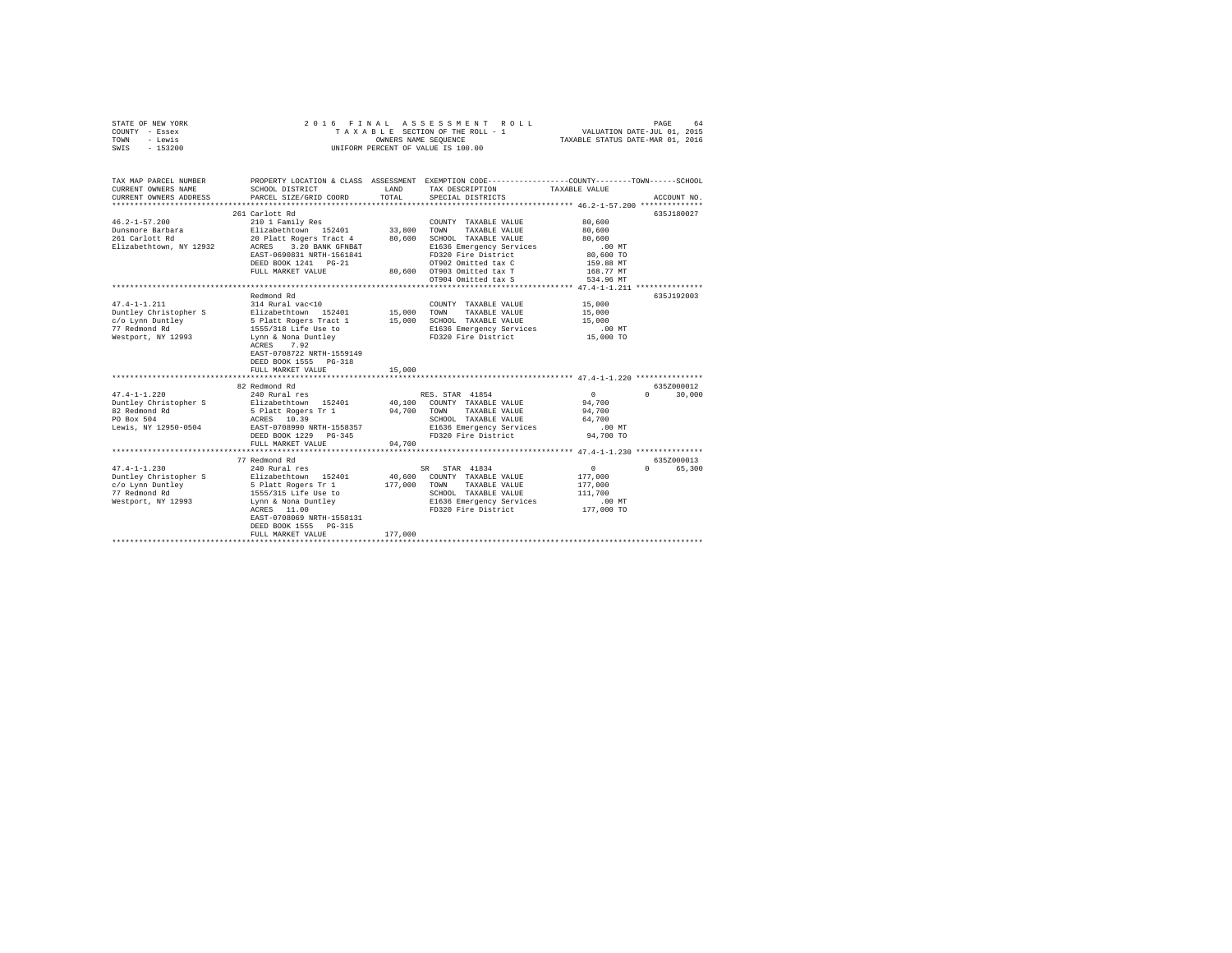| STATE OF NEW YORK                                                                                                    | 2016 FINAL                                                                                                                                                                                                                                                                                                                                                                                                                 |         |                                                            |                                         |               |
|----------------------------------------------------------------------------------------------------------------------|----------------------------------------------------------------------------------------------------------------------------------------------------------------------------------------------------------------------------------------------------------------------------------------------------------------------------------------------------------------------------------------------------------------------------|---------|------------------------------------------------------------|-----------------------------------------|---------------|
| COUNTY - Essex                                                                                                       |                                                                                                                                                                                                                                                                                                                                                                                                                            |         |                                                            |                                         |               |
| TOWN - Lewis                                                                                                         |                                                                                                                                                                                                                                                                                                                                                                                                                            |         | OWNERS NAME SEQUENCE<br>UNIFORM PERCENT OF VALUE IS 100.00 |                                         |               |
| SWIS - 153200                                                                                                        |                                                                                                                                                                                                                                                                                                                                                                                                                            |         |                                                            |                                         |               |
|                                                                                                                      |                                                                                                                                                                                                                                                                                                                                                                                                                            |         |                                                            |                                         |               |
|                                                                                                                      |                                                                                                                                                                                                                                                                                                                                                                                                                            |         |                                                            |                                         |               |
|                                                                                                                      |                                                                                                                                                                                                                                                                                                                                                                                                                            |         |                                                            |                                         |               |
| TAX MAP PARCEL NUMBER PROPERTY LOCATION & CLASS ASSESSMENT EXEMPTION CODE--------------COUNTY-------TOWN------SCHOOL |                                                                                                                                                                                                                                                                                                                                                                                                                            |         |                                                            |                                         |               |
| CURRENT OWNERS NAME                                                                                                  | SCHOOL DISTRICT                                                                                                                                                                                                                                                                                                                                                                                                            | LAND    | TAX DESCRIPTION                                            | TAXABLE VALUE                           |               |
| CURRENT OWNERS ADDRESS                                                                                               | PARCEL SIZE/GRID COORD                                                                                                                                                                                                                                                                                                                                                                                                     | TOTAL   | SPECIAL DISTRICTS                                          |                                         | ACCOUNT NO.   |
|                                                                                                                      |                                                                                                                                                                                                                                                                                                                                                                                                                            |         |                                                            |                                         |               |
|                                                                                                                      |                                                                                                                                                                                                                                                                                                                                                                                                                            |         |                                                            |                                         |               |
|                                                                                                                      | 77 Moss Rd                                                                                                                                                                                                                                                                                                                                                                                                                 |         |                                                            |                                         | 635J103902    |
| $47.2 - 1 - 3.200$                                                                                                   | 270 Mfg housing                                                                                                                                                                                                                                                                                                                                                                                                            |         | COUNTY TAXABLE VALUE                                       | 24,100                                  |               |
| Durand Gail<br>PO Box 534                                                                                            | Elizabethtown 152401                                                                                                                                                                                                                                                                                                                                                                                                       |         | 21,500 TOWN TAXABLE VALUE                                  | 24,100                                  |               |
|                                                                                                                      | 36 Platt Rogers                                                                                                                                                                                                                                                                                                                                                                                                            |         | 24,100 SCHOOL TAXABLE VALUE                                | 24,100                                  |               |
| Elizabethtown, NY 12932                                                                                              | 1593/300 B Line Agr<br>ACRES 0.30                                                                                                                                                                                                                                                                                                                                                                                          |         | E1636 Emergency Services                                   | .00 MT                                  |               |
|                                                                                                                      |                                                                                                                                                                                                                                                                                                                                                                                                                            |         | FD320 Fire District                                        | 24,100 TO                               |               |
|                                                                                                                      | EAST-0710453 NRTH-1565014                                                                                                                                                                                                                                                                                                                                                                                                  |         |                                                            |                                         |               |
|                                                                                                                      | DEED BOOK 1630 PG-205                                                                                                                                                                                                                                                                                                                                                                                                      |         |                                                            |                                         |               |
|                                                                                                                      | FULL MARKET VALUE                                                                                                                                                                                                                                                                                                                                                                                                          | 24,100  |                                                            |                                         |               |
|                                                                                                                      |                                                                                                                                                                                                                                                                                                                                                                                                                            |         |                                                            |                                         |               |
|                                                                                                                      | 139 Cutting Rd                                                                                                                                                                                                                                                                                                                                                                                                             |         |                                                            |                                         | 635Z003005    |
|                                                                                                                      |                                                                                                                                                                                                                                                                                                                                                                                                                            |         |                                                            |                                         |               |
|                                                                                                                      |                                                                                                                                                                                                                                                                                                                                                                                                                            |         |                                                            | $\begin{array}{c}0\\106,500\end{array}$ | $0 \t 30.000$ |
|                                                                                                                      |                                                                                                                                                                                                                                                                                                                                                                                                                            |         |                                                            |                                         |               |
|                                                                                                                      |                                                                                                                                                                                                                                                                                                                                                                                                                            |         |                                                            | 106,500                                 |               |
|                                                                                                                      |                                                                                                                                                                                                                                                                                                                                                                                                                            |         | SCHOOL TAXABLE VALUE                                       | 76,500                                  |               |
|                                                                                                                      |                                                                                                                                                                                                                                                                                                                                                                                                                            |         | E1636 Emergency Services                                   | $.00$ MT                                |               |
|                                                                                                                      |                                                                                                                                                                                                                                                                                                                                                                                                                            |         | FD320 Fire District                                        | 106,500 TO                              |               |
|                                                                                                                      | FULL MARKET VALUE                                                                                                                                                                                                                                                                                                                                                                                                          | 106,500 |                                                            |                                         |               |
|                                                                                                                      |                                                                                                                                                                                                                                                                                                                                                                                                                            |         |                                                            |                                         |               |
|                                                                                                                      | 8534 US Route 9                                                                                                                                                                                                                                                                                                                                                                                                            |         |                                                            |                                         | 635J100615    |
| $47.13 - 2 - 29.000$                                                                                                 | 210 1 Family Res                                                                                                                                                                                                                                                                                                                                                                                                           |         | RES. STAR 41854                                            | $\sim$ 0                                | $0 \t 30,000$ |
|                                                                                                                      |                                                                                                                                                                                                                                                                                                                                                                                                                            |         |                                                            | 93,400                                  |               |
| Duso Stephen F<br>Duso Wanda M                                                                                       |                                                                                                                                                                                                                                                                                                                                                                                                                            |         |                                                            |                                         |               |
|                                                                                                                      |                                                                                                                                                                                                                                                                                                                                                                                                                            |         |                                                            | 93,400                                  |               |
| 8534 US Route 9                                                                                                      |                                                                                                                                                                                                                                                                                                                                                                                                                            |         |                                                            | 63,400                                  |               |
| Lewis, NY 12950                                                                                                      |                                                                                                                                                                                                                                                                                                                                                                                                                            |         |                                                            | $.00$ MT                                |               |
|                                                                                                                      |                                                                                                                                                                                                                                                                                                                                                                                                                            |         |                                                            | 93,400 TO                               |               |
|                                                                                                                      |                                                                                                                                                                                                                                                                                                                                                                                                                            |         |                                                            | 93,400 TO C                             |               |
|                                                                                                                      | $\begin{tabular}{l c c c} \multicolumn{1}{c}{2101} T small & Res & RES. S1AK & 40.94 \\ \multicolumn{1}{c}{E11zabethtown} & 152401 & 36,000 & \multicolumn{1}{c}{C101T} & TAXABLE VALUE \\ \multicolumn{1}{c}{D1zabethtNorm} & 152401 & 36,000 & \multicolumn{1}{c}{TAXABLE VALUE} \\ \multicolumn{1}{c}{Unrecorded Will1} & 37,400 & TOMN & TAXABLE VALUE \\ \multicolumn{1}{c}{D1zMSE} & 1.10 & 100 \\ \multicolumn{1}{$ |         |                                                            | 93,400 TO M                             |               |
|                                                                                                                      |                                                                                                                                                                                                                                                                                                                                                                                                                            |         |                                                            |                                         |               |
|                                                                                                                      |                                                                                                                                                                                                                                                                                                                                                                                                                            |         |                                                            |                                         | 635J101703    |
| $47.13 - 2 - 26.100$                                                                                                 | 972 County Route 10<br>210 1 Family Res                                                                                                                                                                                                                                                                                                                                                                                    |         | RES. STAR 41854                                            | $\overline{0}$                          | $0 \t 30.000$ |
|                                                                                                                      |                                                                                                                                                                                                                                                                                                                                                                                                                            |         |                                                            | 90,200                                  |               |
|                                                                                                                      |                                                                                                                                                                                                                                                                                                                                                                                                                            |         |                                                            | 90,200                                  |               |
|                                                                                                                      |                                                                                                                                                                                                                                                                                                                                                                                                                            |         |                                                            |                                         |               |
|                                                                                                                      |                                                                                                                                                                                                                                                                                                                                                                                                                            |         |                                                            | 60,200                                  |               |
|                                                                                                                      |                                                                                                                                                                                                                                                                                                                                                                                                                            |         |                                                            | $.00$ MT                                |               |
|                                                                                                                      |                                                                                                                                                                                                                                                                                                                                                                                                                            |         |                                                            | 90,200 TO                               |               |
|                                                                                                                      | FULL MARKET VALUE                                                                                                                                                                                                                                                                                                                                                                                                          |         | 90,200 WB320 Lewis B&I                                     | 90,200 TO C                             |               |
|                                                                                                                      |                                                                                                                                                                                                                                                                                                                                                                                                                            |         | WD320 Water District                                       | 90,200 TO M                             |               |
|                                                                                                                      |                                                                                                                                                                                                                                                                                                                                                                                                                            |         |                                                            |                                         |               |
|                                                                                                                      |                                                                                                                                                                                                                                                                                                                                                                                                                            |         |                                                            |                                         | 635J102006    |
| 56.1-2-22.000                                                                                                        |                                                                                                                                                                                                                                                                                                                                                                                                                            |         |                                                            | 30,600                                  |               |
|                                                                                                                      |                                                                                                                                                                                                                                                                                                                                                                                                                            |         |                                                            | 30,600                                  |               |
| Dwight John K<br>700 Crosswind Dr                                                                                    |                                                                                                                                                                                                                                                                                                                                                                                                                            |         |                                                            | 30,600                                  |               |
| Charlotte, VT 05445                                                                                                  |                                                                                                                                                                                                                                                                                                                                                                                                                            |         |                                                            |                                         |               |
|                                                                                                                      | COUNTY TAXABLE VALUE<br>322 Rural Vac>10<br>Elizabethtown 152401 30,600 TOWN TAXABLE VALUE<br>8 Platt Rogers Tract 1 30,600 SCHOOL TAXABLE VALUE<br>ACRES 14.50 RURAL RACES<br>PACE 0.001100                                                                                                                                                                                                                               |         |                                                            | 00 MT.<br>30,600 TO                     |               |
|                                                                                                                      |                                                                                                                                                                                                                                                                                                                                                                                                                            |         |                                                            |                                         |               |
|                                                                                                                      | DEED BOOK 1583 PG-24                                                                                                                                                                                                                                                                                                                                                                                                       |         |                                                            |                                         |               |
|                                                                                                                      | FULL MARKET VALUE                                                                                                                                                                                                                                                                                                                                                                                                          | 30,600  |                                                            |                                         |               |
|                                                                                                                      |                                                                                                                                                                                                                                                                                                                                                                                                                            |         |                                                            |                                         |               |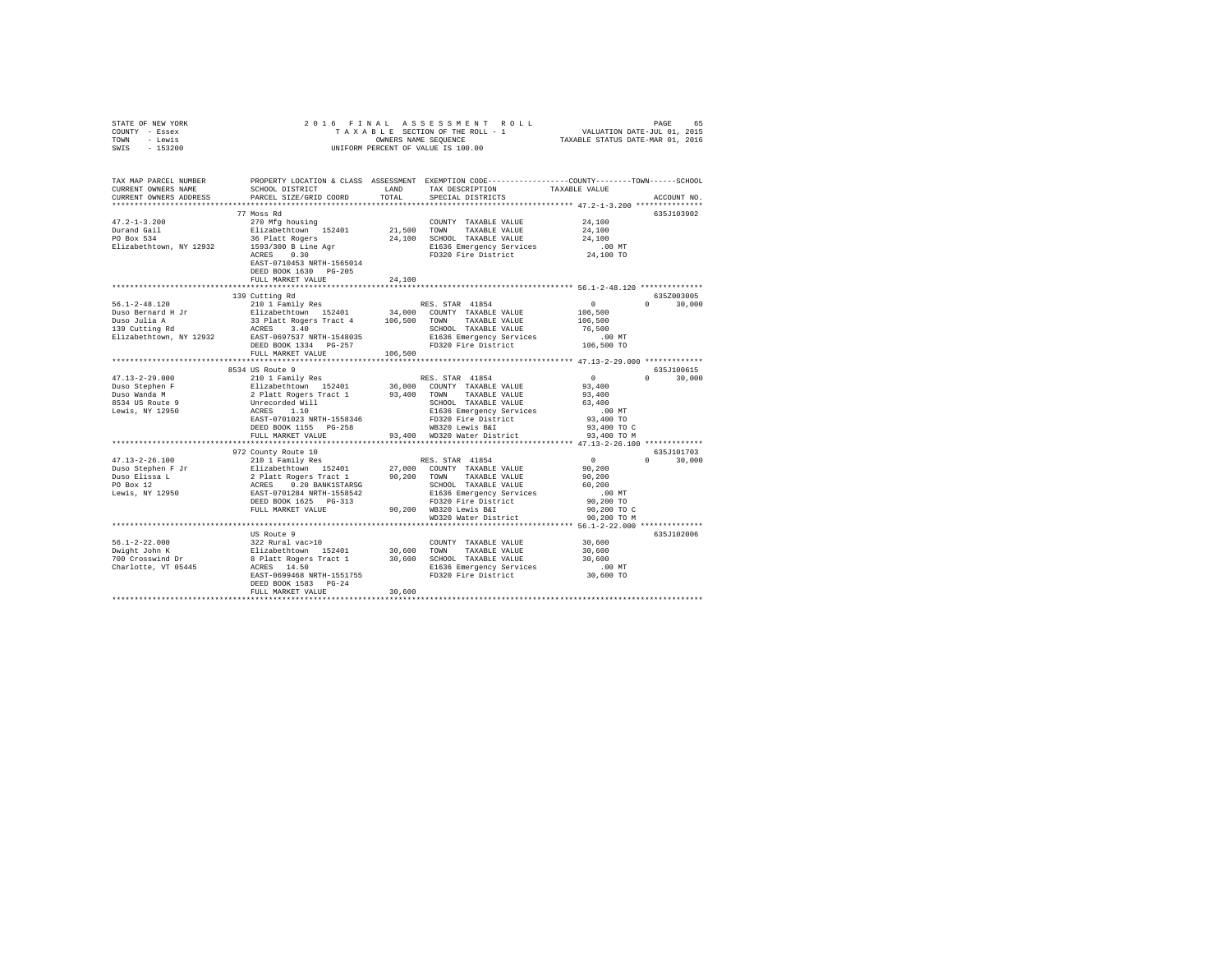| STATE OF NEW YORK                       | 2016 FINAL                                                                                                           |             |                                    |                                                                                                                                                                    |
|-----------------------------------------|----------------------------------------------------------------------------------------------------------------------|-------------|------------------------------------|--------------------------------------------------------------------------------------------------------------------------------------------------------------------|
| COUNTY - Essex                          |                                                                                                                      |             |                                    |                                                                                                                                                                    |
| TOWN<br>- Lewis                         |                                                                                                                      |             |                                    | 5 FINAL ASSESSMENT ROLL (1982 FINAL PAGE)<br>TAXABLE SECTION OF THE ROLL - 1 VALUATION DATE-JUL 01, 2015<br>OWNERS NAME SEQUENCE  TAXABLE STATUS DATE-MAR 01, 2016 |
| $-153200$<br>SWIS                       |                                                                                                                      |             | UNIFORM PERCENT OF VALUE IS 100.00 |                                                                                                                                                                    |
|                                         |                                                                                                                      |             |                                    |                                                                                                                                                                    |
|                                         |                                                                                                                      |             |                                    |                                                                                                                                                                    |
| TAX MAP PARCEL NUMBER                   |                                                                                                                      |             |                                    | PROPERTY LOCATION & CLASS ASSESSMENT EXEMPTION CODE----------------COUNTY-------TOWN------SCHOOL                                                                   |
| CURRENT OWNERS NAME                     | SCHOOL DISTRICT                                                                                                      | LAND        | TAX DESCRIPTION                    | TAXABLE VALUE                                                                                                                                                      |
| CURRENT OWNERS ADDRESS                  | PARCEL SIZE/GRID COORD                                                                                               | TOTAL       | SPECIAL DISTRICTS                  | ACCOUNT NO.                                                                                                                                                        |
|                                         |                                                                                                                      |             |                                    |                                                                                                                                                                    |
|                                         | 8263 US Route 9                                                                                                      |             |                                    | 635J102005                                                                                                                                                         |
| $56.1 - 2 - 23.000$                     | 210 1 Family Res                                                                                                     |             | COUNTY TAXABLE VALUE               | 154,800                                                                                                                                                            |
| Dwight John K                           | Elizabethtown 152401                                                                                                 | 30,700      | TOWN<br>TAXABLE VALUE              | 154,800                                                                                                                                                            |
| 700 Crosswind Dr                        | 8 Platt Rogers Tract 1 154,800 SCHOOL TAXABLE VALUE                                                                  |             |                                    | 154,800                                                                                                                                                            |
| Charlotte, VT 05445                     | 0.90<br>ACRES                                                                                                        |             | E1636 Emergency Services           | .00 MT                                                                                                                                                             |
|                                         | EAST-0699782 NRTH-1551783                                                                                            |             | FD320 Fire District                | 154,800 TO                                                                                                                                                         |
|                                         | DEED BOOK 1583 PG-24                                                                                                 |             |                                    |                                                                                                                                                                    |
|                                         | FULL MARKET VALUE                                                                                                    | 154,800     |                                    |                                                                                                                                                                    |
|                                         | 56 Johnson Ln                                                                                                        |             |                                    | 635J178529                                                                                                                                                         |
| $46.2 - 1 - 34.000$                     | 260 Seasonal res                                                                                                     |             | COUNTY TAXABLE VALUE               | 33,300                                                                                                                                                             |
| Eckert Kevin B                          | Elizabethtown 152401                                                                                                 | 17,100 TOWN | TAXABLE VALUE                      | 33,300                                                                                                                                                             |
| Cannon William R                        |                                                                                                                      |             | 33,300 SCHOOL TAXABLE VALUE        | 33,300                                                                                                                                                             |
| 8 Pearl St                              | 16 Platt Rogers<br>ACRES     0.10<br>EAST-0694056 NRTH-1565666                                                       |             | E1636 Emergency Services           | $.00$ MT                                                                                                                                                           |
| Milford, CT 06460                       |                                                                                                                      |             | FD320 Fire District                | 33,300 TO                                                                                                                                                          |
|                                         | DEED BOOK 815 PG-277                                                                                                 |             |                                    |                                                                                                                                                                    |
|                                         | FULL MARKET VALUE                                                                                                    | 33,300      |                                    |                                                                                                                                                                    |
|                                         |                                                                                                                      |             |                                    |                                                                                                                                                                    |
|                                         | 632 Moss Rd                                                                                                          |             |                                    | 635J104113                                                                                                                                                         |
| $38.4 - 1 - 15.000$                     | 312 Vac w/imprv                                                                                                      |             | COUNTY TAXABLE VALUE               | 41,200                                                                                                                                                             |
| Eddy Foundation                         |                                                                                                                      |             |                                    | 41,200                                                                                                                                                             |
| PO Box 42                               | Elizabethtown 152401 34,700 TOWN TAXABLE VALUE<br>16 Peru Bay Tract 41,200 SCHOOL TAXABLE VALUE<br>2000 CLEAR 10 140 |             |                                    | 41,200                                                                                                                                                             |
| Essex, NY 12936                         | ACRES 21.40                                                                                                          |             | E1636 Emergency Services           | $.00$ MT                                                                                                                                                           |
|                                         | EAST-0714590 NRTH-1574114                                                                                            |             | FD320 Fire District                | 41,200 TO                                                                                                                                                          |
|                                         | DEED BOOK 1408 PG-158                                                                                                |             |                                    |                                                                                                                                                                    |
|                                         | FULL MARKET VALUE                                                                                                    | 41,200      |                                    |                                                                                                                                                                    |
|                                         |                                                                                                                      |             |                                    |                                                                                                                                                                    |
|                                         | 729 Mitchell Hill Rd<br>240 Rural res                                                                                |             |                                    | 6357012002                                                                                                                                                         |
| $47.3 - 1 - 21.200$                     |                                                                                                                      |             | RES. STAR 41854                    | $\sim$ 0<br>$0 \t 30,000$                                                                                                                                          |
| Egglefield Daniel<br>Egglefield Kaitlin |                                                                                                                      |             |                                    | 273,700                                                                                                                                                            |
|                                         | Elizabethtown 152401 39,800 COUNTY TAXABLE VALUE<br>1 Platt Rogers Tract 1 273,700 TOWN TAXABLE VALUE                |             |                                    | 273,700                                                                                                                                                            |
| 729 Mitchell Hill Rd                    | 1 Flatt Royels II<br>ACRES 10.00 BANK CORE                                                                           |             | SCHOOL TAXABLE VALUE               | 243,700                                                                                                                                                            |
| Elizabethtown, NY 12932                 | EAST-0695283 NRTH-1555599                                                                                            |             | E1636 Emergency Services           | $.00$ MT                                                                                                                                                           |
|                                         | DEED BOOK 1672 PG-116                                                                                                |             | FD320 Fire District                | 273,700 TO                                                                                                                                                         |
|                                         | FULL MARKET VALUE                                                                                                    | 273,700     |                                    |                                                                                                                                                                    |
|                                         |                                                                                                                      |             |                                    |                                                                                                                                                                    |
|                                         | 51 Birch Trail Way                                                                                                   |             |                                    | 635J100701                                                                                                                                                         |
| $47.1 - 1 - 39.110$                     | 240 Rural res                                                                                                        |             | COUNTY TAXABLE VALUE               | 150,300                                                                                                                                                            |
| Eqqlefield Lew E Trust                  | Elizabethtown 152401                                                                                                 | 74,600      | TOWN<br>TAXABLE VALUE              | 150,300                                                                                                                                                            |
| Egglefield Marijane D                   | 21 Platt Rogers Tract 4                                                                                              |             | 150,300 SCHOOL TAXABLE VALUE       | 150,300                                                                                                                                                            |
| 1 Maple Ter                             | ACRES 77.00                                                                                                          |             | E1636 Emergency Services           | $.00$ MT                                                                                                                                                           |
| PO Box 155<br>Elizabethtown, NY 12932   | EAST-0696215 NRTH-1561012                                                                                            |             | FD320 Fire District                | 150,300 TO                                                                                                                                                         |
|                                         | DEED BOOK 1180 PG-234<br>FULL MARKET VALUE                                                                           | 150,300     |                                    |                                                                                                                                                                    |
|                                         |                                                                                                                      |             |                                    |                                                                                                                                                                    |
|                                         |                                                                                                                      |             |                                    |                                                                                                                                                                    |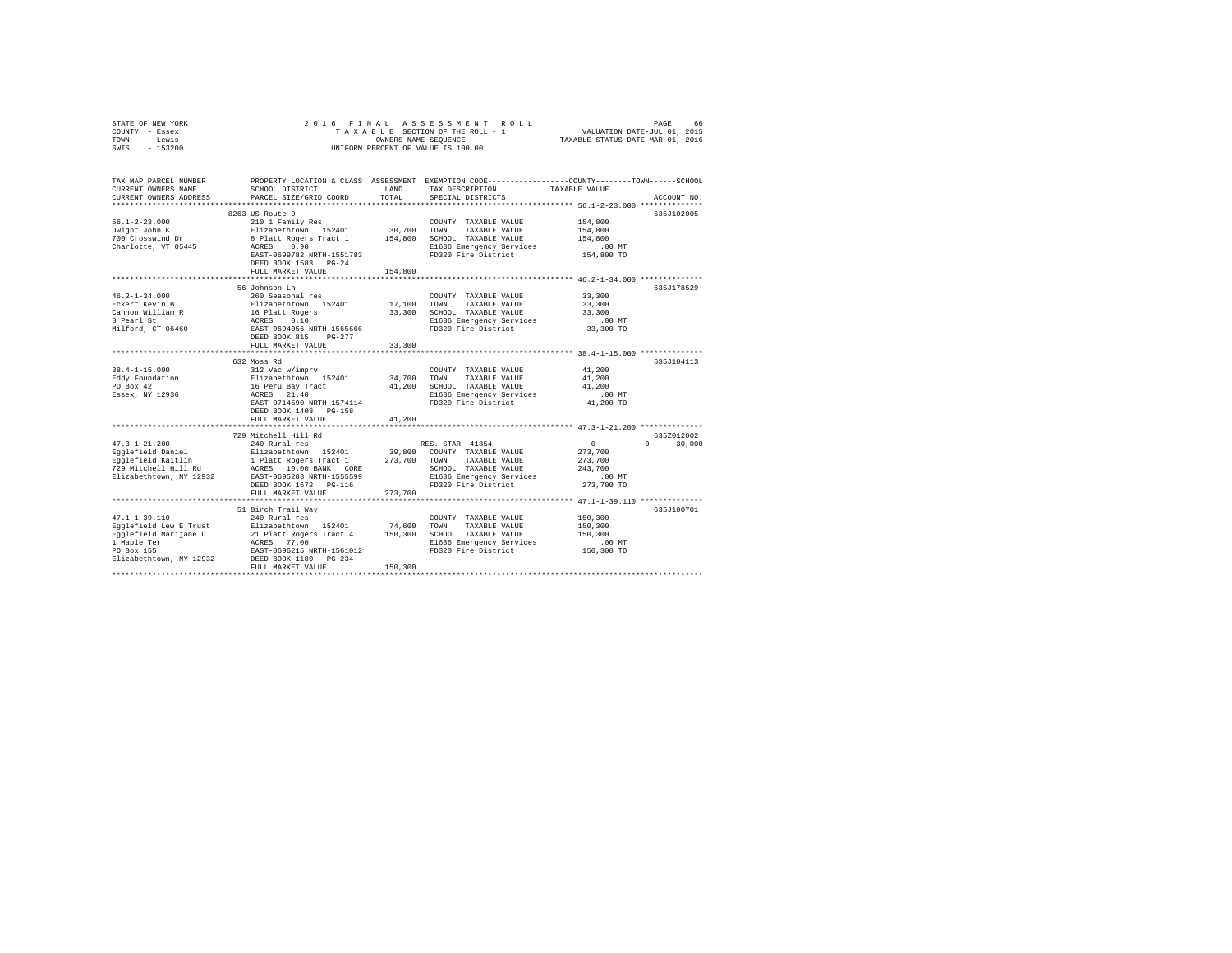| STATE OF NEW YORK |           |  | 2016 FINAL ASSESSMENT ROLL         |                                  | PAGE                        | 67 |
|-------------------|-----------|--|------------------------------------|----------------------------------|-----------------------------|----|
| COUNTY - Essex    |           |  | TAXABLE SECTION OF THE ROLL - 1    |                                  | VALUATION DATE-JUL 01, 2015 |    |
| TOWN<br>- Lewis   |           |  | OWNERS NAME SEOUENCE               | TAXABLE STATUS DATE-MAR 01, 2016 |                             |    |
| SWIS              | $-153200$ |  | UNIFORM PERCENT OF VALUE IS 100.00 |                                  |                             |    |

| TAX MAP PARCEL NUMBER<br>CURRENT OWNERS NAME                                                                                                                                                                                                                                                                              | PROPERTY LOCATION & CLASS ASSESSMENT EXEMPTION CODE---------------COUNTY-------TOWN-----SCHOOL<br>SCHOOL DISTRICT | T.AND  | TAX DESCRIPTION                               | TAXABLE VALUE       |                      |
|---------------------------------------------------------------------------------------------------------------------------------------------------------------------------------------------------------------------------------------------------------------------------------------------------------------------------|-------------------------------------------------------------------------------------------------------------------|--------|-----------------------------------------------|---------------------|----------------------|
| CURRENT OWNERS ADDRESS<br>*************************                                                                                                                                                                                                                                                                       | PARCEL SIZE/GRID COORD                                                                                            | TOTAL  | SPECIAL DISTRICTS                             |                     | ACCOUNT NO           |
|                                                                                                                                                                                                                                                                                                                           | County Route 10                                                                                                   |        |                                               |                     | 635J100305           |
| $47.13 - 2 - 37.100$                                                                                                                                                                                                                                                                                                      |                                                                                                                   |        | COUNTY TAXABLE VALUE                          |                     |                      |
| Eqqlefield Robert                                                                                                                                                                                                                                                                                                         |                                                                                                                   |        | TAXABLE VALUE                                 | 13,300<br>13,300    |                      |
| Eqqlefield Debora                                                                                                                                                                                                                                                                                                         |                                                                                                                   |        | 13,300 SCHOOL TAXABLE VALUE                   | 13,300              |                      |
| PO Box 506                                                                                                                                                                                                                                                                                                                |                                                                                                                   |        | E1636 Emergency Services                      | .00 MT              |                      |
| Lewis, NY 12950                                                                                                                                                                                                                                                                                                           |                                                                                                                   |        | FD320 Fire District                           | 13,300 TO           |                      |
|                                                                                                                                                                                                                                                                                                                           | EAST-0702121 NRTH-1558629                                                                                         |        | WB320 Lewis B&I                               | 13,300 TO C         |                      |
|                                                                                                                                                                                                                                                                                                                           | DEED BOOK 984 PG-227                                                                                              |        | WD320 Water District                          | 13,300 TO M         |                      |
|                                                                                                                                                                                                                                                                                                                           | FULL MARKET VALUE                                                                                                 | 13,300 |                                               |                     |                      |
|                                                                                                                                                                                                                                                                                                                           |                                                                                                                   |        |                                               |                     |                      |
|                                                                                                                                                                                                                                                                                                                           | 989 County Route 10                                                                                               |        |                                               |                     | 635J191001           |
| $47.13 - 2 - 37.200$                                                                                                                                                                                                                                                                                                      | 210 1 Family Res                                                                                                  |        | RES. STAR 41854                               | $\sim$ 0            | $\Omega$<br>30,000   |
| Egglefield Robert                                                                                                                                                                                                                                                                                                         | Elizabethtown 152401<br>2 Platt Rogers Tr<br>Db 968/205 Land Contract<br>ACRES 2.23<br>EAST-0701775 NRTH-1558611  |        | 37,200 COUNTY TAXABLE VALUE                   | 117,000             |                      |
| Egglefield Debora                                                                                                                                                                                                                                                                                                         |                                                                                                                   |        | 117,000 TOWN TAXABLE VALUE                    | 117,000             |                      |
| PO Box 506<br>Lewis, NY 12950                                                                                                                                                                                                                                                                                             |                                                                                                                   |        | SCHOOL TAXABLE VALUE                          | 87,000              |                      |
|                                                                                                                                                                                                                                                                                                                           |                                                                                                                   |        | E1636 Emergency Services                      |                     |                      |
|                                                                                                                                                                                                                                                                                                                           |                                                                                                                   |        | FD320 Fire District                           |                     |                      |
|                                                                                                                                                                                                                                                                                                                           | DEED BOOK 984<br>$PG-227$                                                                                         |        | WB320 Lewis B&I                               |                     |                      |
|                                                                                                                                                                                                                                                                                                                           | FULL MARKET VALUE                                                                                                 |        | 117,000 WD320 Water District                  |                     |                      |
|                                                                                                                                                                                                                                                                                                                           |                                                                                                                   |        |                                               |                     |                      |
|                                                                                                                                                                                                                                                                                                                           | Osawentha Dr                                                                                                      |        |                                               |                     | 635Z016002           |
| $47.13 - 4 - 3.120$                                                                                                                                                                                                                                                                                                       |                                                                                                                   |        |                                               | 8,700               |                      |
| Elder Daniel H                                                                                                                                                                                                                                                                                                            |                                                                                                                   |        |                                               | 8,700               |                      |
| PO Box 7                                                                                                                                                                                                                                                                                                                  |                                                                                                                   |        |                                               | 8,700               |                      |
| Lewis, NY 12950                                                                                                                                                                                                                                                                                                           |                                                                                                                   |        | E1636 Emergency Services                      | .00MT               |                      |
|                                                                                                                                                                                                                                                                                                                           | EAST-0701354 NRTH-1560720                                                                                         |        | FD320 Fire District                           | 8,700 TO            |                      |
|                                                                                                                                                                                                                                                                                                                           | DEED BOOK 1814 PG-298                                                                                             |        | WB320 Lewis B&I                               | 8,700 TO C          |                      |
|                                                                                                                                                                                                                                                                                                                           | FULL MARKET VALUE                                                                                                 |        | 8,700 WD320 Water District                    | 8,700 TO M          |                      |
|                                                                                                                                                                                                                                                                                                                           | ******************************                                                                                    |        |                                               |                     |                      |
|                                                                                                                                                                                                                                                                                                                           | 67 Osawentha Dr                                                                                                   |        |                                               |                     | 635J181002           |
| $47.13 - 4 - 3.200$                                                                                                                                                                                                                                                                                                       | 210 1 Family Res                                                                                                  |        | RES. STAR 41854                               | $\sim$ 0            | $\Omega$<br>30,000   |
|                                                                                                                                                                                                                                                                                                                           |                                                                                                                   |        |                                               | 96,500              |                      |
|                                                                                                                                                                                                                                                                                                                           |                                                                                                                   |        |                                               | 96,500              |                      |
|                                                                                                                                                                                                                                                                                                                           |                                                                                                                   |        | SCHOOL TAXABLE VALUE                          | 66,500              |                      |
|                                                                                                                                                                                                                                                                                                                           |                                                                                                                   |        | E1636 Emergency Services                      | $.00$ MT            |                      |
|                                                                                                                                                                                                                                                                                                                           |                                                                                                                   |        |                                               | 96,500 TO           |                      |
| $\begin{tabular}{l c c c c c} \hline 47.13-4-3.200 & $210$ & $210$ & $74.m11y$\,Rs$ & $16.m1$ & $16.m1$ & $16.m1$ & $16.m1$ & $16.m1$ & $16.m1$ & $16.m1$ & $16.m1$ & $16.m1$ & $16.m1$ & $16.m1$ & $16.m1$ & $16.m1$ & $16.m1$ & $16.m1$ & $16.m1$ & $16.m1$ & $16.m1$ & $16.m1$ & $16.m1$ & $16.m1$ & $16.m1$ & $16.m1$ |                                                                                                                   |        | FD320 Fire District<br>96,500 WB320 Lewis B&I | 96,500 TO C         |                      |
|                                                                                                                                                                                                                                                                                                                           |                                                                                                                   |        | WD320 Water District                          | 96,500 TO M         |                      |
|                                                                                                                                                                                                                                                                                                                           |                                                                                                                   |        |                                               |                     |                      |
|                                                                                                                                                                                                                                                                                                                           | Old Military Ln                                                                                                   |        |                                               |                     | 635N206011           |
| $55. -2 - 16.000$                                                                                                                                                                                                                                                                                                         | 322 Rural vac>10                                                                                                  |        | TOWN OWN O 13572                              | 48,800              | $\Omega$<br>$\Omega$ |
| Elizabethtown Water Dept                                                                                                                                                                                                                                                                                                  | Elizabethtown 152401                                                                                              |        | 48,800 COUNTY TAXABLE VALUE                   | $\Omega$            |                      |
| PO Box 265                                                                                                                                                                                                                                                                                                                | 24 Omt Twp 1                                                                                                      |        | 48,800 TOWN TAXABLE VALUE                     | 48,800              |                      |
| Elizabethtown, NY 12932                                                                                                                                                                                                                                                                                                   |                                                                                                                   |        | SCHOOL TAXABLE VALUE                          | 48,800              |                      |
|                                                                                                                                                                                                                                                                                                                           |                                                                                                                   |        | E1636 Emergency Services                      | 00 MT.<br>48,800 TO |                      |
|                                                                                                                                                                                                                                                                                                                           | Source of Supply<br>Source of Supply<br>ACRES 49.50<br>FRET. 00010111                                             |        | FD320 Fire District                           |                     |                      |
|                                                                                                                                                                                                                                                                                                                           | EAST-0684989 NRTH-1542556                                                                                         |        |                                               |                     |                      |
|                                                                                                                                                                                                                                                                                                                           | DEED BOOK 424 PG-146                                                                                              |        |                                               |                     |                      |
|                                                                                                                                                                                                                                                                                                                           | FULL MARKET VALUE                                                                                                 | 48,800 |                                               |                     |                      |
|                                                                                                                                                                                                                                                                                                                           |                                                                                                                   |        |                                               |                     |                      |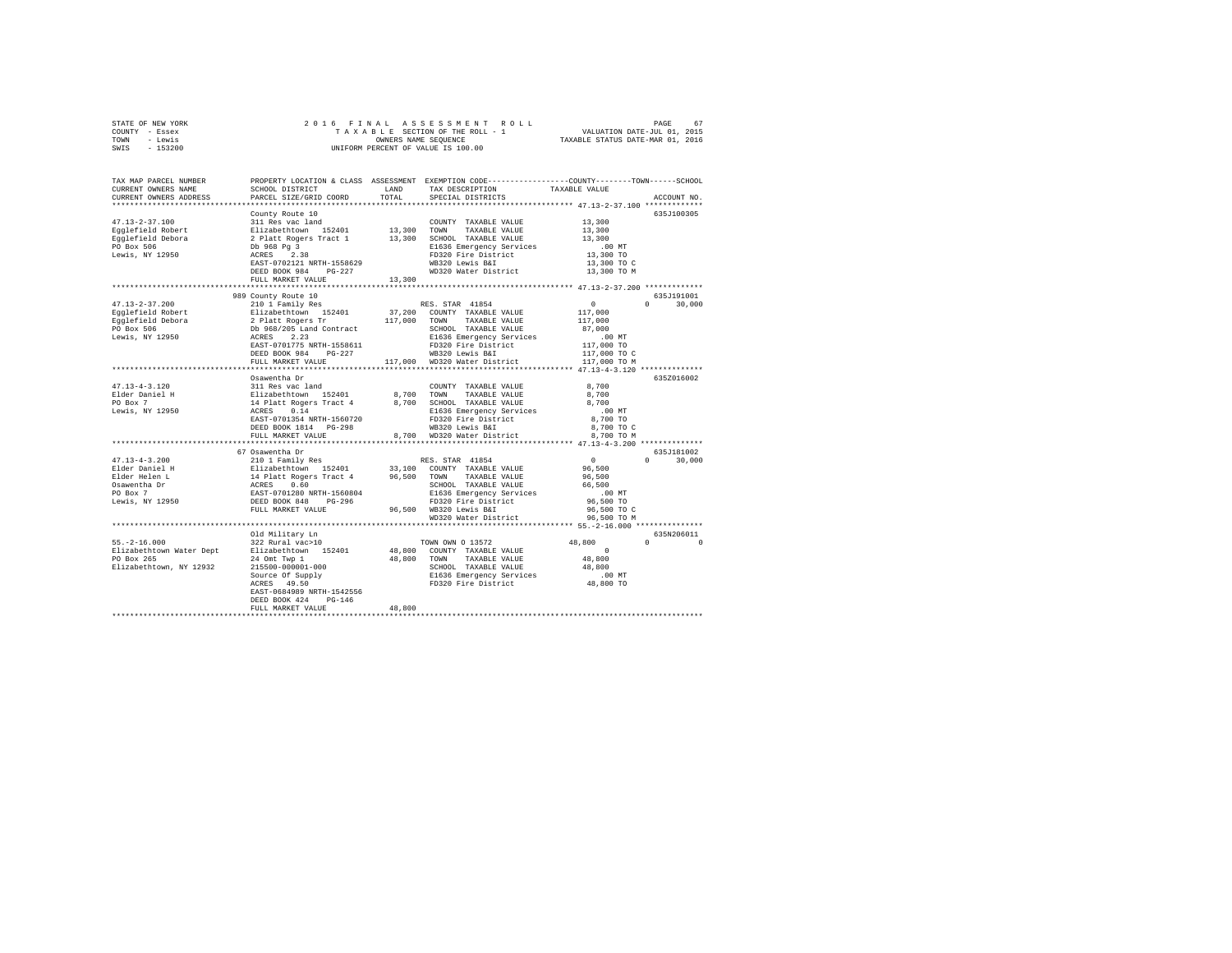| STATE OF NEW YORK<br>COUNTY - Essex<br>- Lewis<br>TOWN<br>SWIS - 153200                                                                                                                                          |                                                                                                                                                                                                                                                                                                                                                                                                             |                    | 2016 FINAL ASSESSMENT ROLL<br>TAXABLE SECTION OF THE ROLL - 1<br>OWNERS NAME SEQUENCE<br>UNIFORM PERCENT OF VALUE IS 100.00                                                                                                                                                  | VALUATION DATE-JUL 01, 2015<br>TAXABLE STATUS DATE-MAR 01, 2016                                                                        | PAGE<br>68                                                                                     |
|------------------------------------------------------------------------------------------------------------------------------------------------------------------------------------------------------------------|-------------------------------------------------------------------------------------------------------------------------------------------------------------------------------------------------------------------------------------------------------------------------------------------------------------------------------------------------------------------------------------------------------------|--------------------|------------------------------------------------------------------------------------------------------------------------------------------------------------------------------------------------------------------------------------------------------------------------------|----------------------------------------------------------------------------------------------------------------------------------------|------------------------------------------------------------------------------------------------|
| TAX MAP PARCEL NUMBER<br>CURRENT OWNERS NAME<br>CURRENT OWNERS ADDRESS                                                                                                                                           | SCHOOL DISTRICT<br>PARCEL SIZE/GRID COORD                                                                                                                                                                                                                                                                                                                                                                   | LAND<br>TOTAL      | PROPERTY LOCATION & CLASS ASSESSMENT EXEMPTION CODE---------------COUNTY-------TOWN------SCHOOL<br>TAX DESCRIPTION<br>SPECIAL DISTRICTS                                                                                                                                      | TAXABLE VALUE                                                                                                                          | ACCOUNT NO.                                                                                    |
| $47.3 - 2 - 16.000$<br>Essex County Govt Ctr<br>7551 Court St<br>PO Box 217<br>Elizabethtown, NY 12932                                                                                                           | Ray Woods Rd<br>942 Co. reforest<br>Elizabethtown 152401<br>6 Platt Rogers Tract 1 12,300<br>Reforestation<br>ACRES 15.50<br>EAST-0706068 NRTH-1555465<br>DEED BOOK 194 PG-389<br>FULL MARKET VALUE                                                                                                                                                                                                         | 12,300             | CNTY REFOR 33302<br>12,300 COUNTY TAXABLE VALUE<br>TOWN<br>TAXABLE VALUE<br>SCHOOL TAXABLE VALUE<br>E1636 Emergency Services<br>FD320 Fire District                                                                                                                          | 12,300<br>$\sim$ 0<br>12,300<br>12,300<br>$.00$ MT<br>12,300 TO                                                                        | 635K105508<br>$\sim$ 0<br>$\Omega$                                                             |
|                                                                                                                                                                                                                  |                                                                                                                                                                                                                                                                                                                                                                                                             |                    |                                                                                                                                                                                                                                                                              |                                                                                                                                        |                                                                                                |
| $47.3 - 2 - 20.000$<br>Essex County Govt Ctr<br>7551 Court St<br>PO Box 217<br>Elizabethtown, NY 12932<br>$47.3 - 2 - 21.000$<br>Essex County Govt Ctr<br>7551 Court St<br>PO Box 217<br>Elizabethtown, NY 12932 | Ray Woods Rd<br>942 Co. reforest<br>Elizabethtown 152401 154,600 COUNTY TAXABLE VALUE<br>7 Platt Rogers Tract 1 154,600<br>Reforestation<br>ACRES 261.10<br>EAST-0702998 NRTH-1554140<br>DEED BOOK 194 PG-389<br>FULL MARKET VALUE<br>US Route 9<br>942 Co. reforest<br>Elizabethtown 152401<br>1 Platt Rogers Tract 1<br>Reforestation<br>ACRES 18.60<br>EAST-0701165 NRTH-1552706<br>DEED BOOK 202 PG-356 | 154,600            | CNTY REFOR 33302<br>TOWN TAXABLE VALUE<br>SCHOOL TAXABLE VALUE<br>E1636 Emergency Services<br>FD320 Fire District<br>CNTY REFOR 33302<br>12,300 COUNTY TAXABLE VALUE<br>12,300 TOWN TAXABLE VALUE<br>SCHOOL TAXABLE VALUE<br>E1636 Emergency Services<br>FD320 Fire District | 154,600<br>$\sim$ 0<br>154,600<br>154,600<br>$.00$ MT<br>154,600 TO<br>12,300<br>$\sim$ 0<br>12,300<br>12,300<br>$.00$ MT<br>12,300 TO | 635K105503<br>$\Omega$ $\Omega$<br>635K105505<br>$\mathfrak{a}$ and $\mathfrak{a}$<br>$\Omega$ |
|                                                                                                                                                                                                                  | FULL MARKET VALUE                                                                                                                                                                                                                                                                                                                                                                                           | 12,300             |                                                                                                                                                                                                                                                                              |                                                                                                                                        |                                                                                                |
| $47.3 - 2 - 22.000$<br>Essex County Govt Ctr<br>7551 Court St<br>PO Box 217<br>Elizabethtown, NY 12932                                                                                                           | US Route 9<br>942 Co. reforest<br>Elizabethtown 152401<br>1&2 Platt Rogers Tract 1<br>Reforestation<br>ACRES 159.20<br>EAST-0702160 NRTH-1556370<br>DEED BOOK 194<br>PG-389<br>FULL MARKET VALUE                                                                                                                                                                                                            | 103,600<br>103,600 | CNTY REFOR 33302<br>103,600 COUNTY TAXABLE VALUE<br>TOWN<br>TAXABLE VALUE<br>SCHOOL TAXABLE VALUE<br>E1636 Emergency Services<br>FD320 Fire District                                                                                                                         | 103,600<br>$\Omega$<br>103,600<br>103,600<br>.00 MT<br>103,600 TO                                                                      | 635K105506<br>$\mathbf{0}$<br>$\cap$                                                           |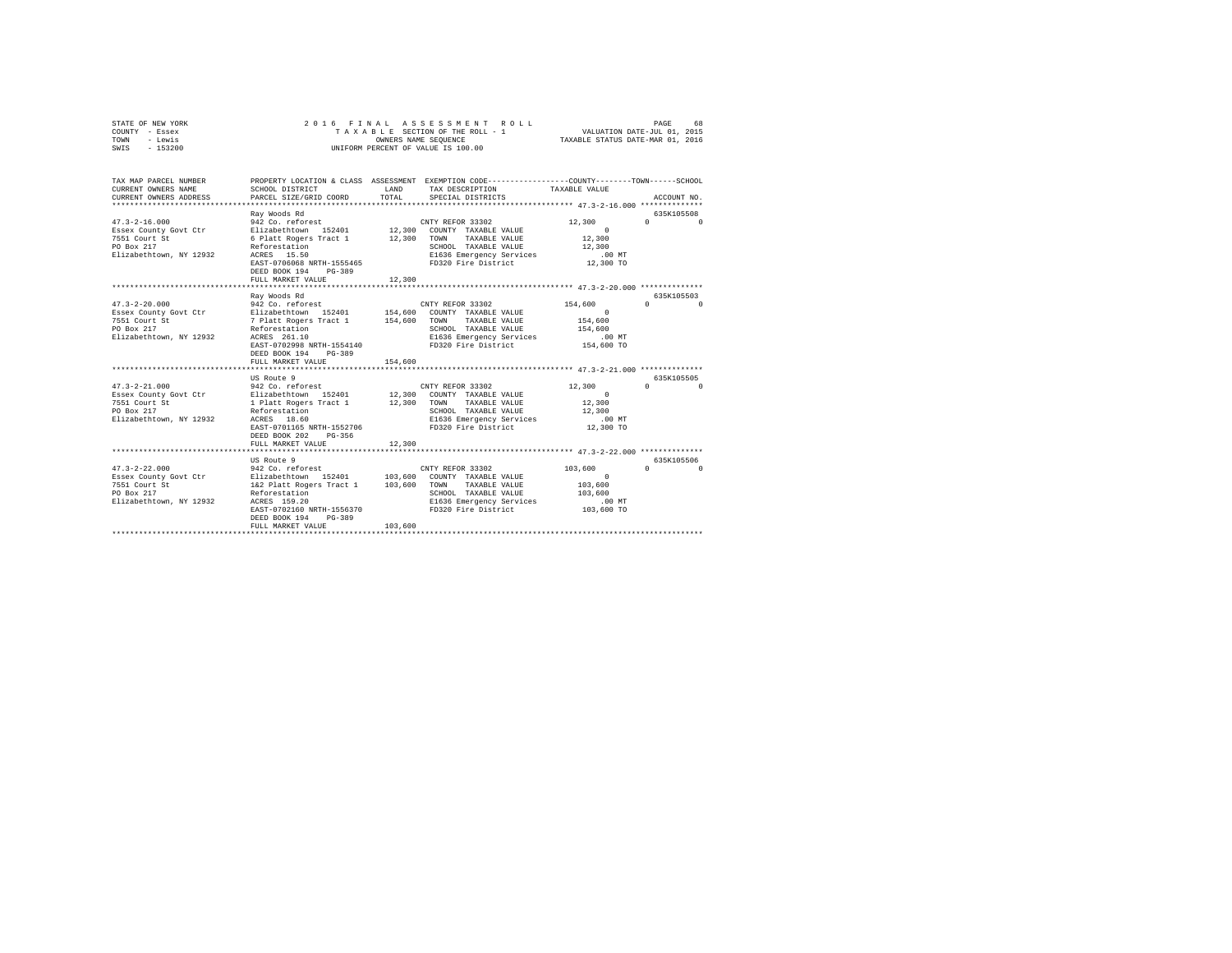| STATE OF NEW YORK<br>COUNTY - Essex<br>TOWN - Lewis<br>SWIS - 153200                                                 |                                                                                                      |         | $\begin{tabular}{lcccccc} 2 & 0 & 1 & 6 & F & H & R & S & E & S & E & S & S & E & S & F & E & F \\ \end{tabular} \begin{tabular}{lcccccc} A & E & A & E & S & E & S & E & E & F \\ T & A & A & B & E & S & E & T & E & E & F \\ & & & & & & & & & & & & & \\ \end{tabular} \begin{tabular}{lcccccc} 1 & 0 & 1 & 2015 \\ 1 & 0 & 1 & 2015 \\ 2 & 0 & 1 & 2016 \\ 3 & 0 & 1 & 2016 \\ 4 & 0 & 1 & 2016 \\ 5 & 1 & $<br>OWNERS NAME SEQUENCE<br>UNIFORM PERCENT OF VALUE IS 100.00 |                      |                             |
|----------------------------------------------------------------------------------------------------------------------|------------------------------------------------------------------------------------------------------|---------|---------------------------------------------------------------------------------------------------------------------------------------------------------------------------------------------------------------------------------------------------------------------------------------------------------------------------------------------------------------------------------------------------------------------------------------------------------------------------------|----------------------|-----------------------------|
| TAX MAP PARCEL NUMBER PROPERTY LOCATION & CLASS ASSESSMENT EXEMPTION CODE---------------COUNTY-------TOWN-----SCHOOL |                                                                                                      |         |                                                                                                                                                                                                                                                                                                                                                                                                                                                                                 |                      |                             |
| CURRENT OWNERS NAME                                                                                                  | SCHOOL DISTRICT LAND                                                                                 |         | TAX DESCRIPTION                                                                                                                                                                                                                                                                                                                                                                                                                                                                 | TAXABLE VALUE        |                             |
| CURRENT OWNERS ADDRESS                                                                                               | PARCEL SIZE/GRID COORD                                                                               | TOTAL   | SPECIAL DISTRICTS                                                                                                                                                                                                                                                                                                                                                                                                                                                               |                      | ACCOUNT NO.                 |
|                                                                                                                      |                                                                                                      |         |                                                                                                                                                                                                                                                                                                                                                                                                                                                                                 |                      |                             |
|                                                                                                                      | US Route 9                                                                                           |         |                                                                                                                                                                                                                                                                                                                                                                                                                                                                                 |                      | 635K105501                  |
| $56.1 - 2 - 24.000$                                                                                                  | 942 Co. reforest                                                                                     |         | CNTY REFOR 33302                                                                                                                                                                                                                                                                                                                                                                                                                                                                | 39,400               | $\Omega$ $\Omega$           |
| Essex County Govt Ctr                                                                                                | Elizabethtown 152401 39,400 COUNTY TAXABLE VALUE<br>8 Platt Rogers Tract 1 39,400 TOWN TAXABLE VALUE |         |                                                                                                                                                                                                                                                                                                                                                                                                                                                                                 | $\sim$ 0<br>39,400   |                             |
| 7551 Court St<br>PO Box 217                                                                                          |                                                                                                      |         | SCHOOL TAXABLE VALUE                                                                                                                                                                                                                                                                                                                                                                                                                                                            | 39,400               |                             |
| Elizabethtown, NY 12932                                                                                              | Reforestation<br>ACRES 68.85                                                                         |         | E1636 Emergency Services                                                                                                                                                                                                                                                                                                                                                                                                                                                        | $.00$ MT             |                             |
|                                                                                                                      | EAST-0701126 NRTH-1551262                                                                            |         | FD320 Fire District                                                                                                                                                                                                                                                                                                                                                                                                                                                             | 39,400 TO            |                             |
|                                                                                                                      | DEED BOOK 194 PG-389                                                                                 |         |                                                                                                                                                                                                                                                                                                                                                                                                                                                                                 |                      |                             |
|                                                                                                                      | FULL MARKET VALUE                                                                                    | 39,400  |                                                                                                                                                                                                                                                                                                                                                                                                                                                                                 |                      |                             |
|                                                                                                                      |                                                                                                      |         |                                                                                                                                                                                                                                                                                                                                                                                                                                                                                 |                      |                             |
| $46.2 - 1 - 50.100$                                                                                                  | Wells Hill Rd<br>322 Rural vac>10                                                                    |         |                                                                                                                                                                                                                                                                                                                                                                                                                                                                                 |                      | 635J102012                  |
|                                                                                                                      |                                                                                                      |         | COUNTY TAXABLE VALUE 33,100                                                                                                                                                                                                                                                                                                                                                                                                                                                     | 33,100               |                             |
| Evans Thomas H<br>48 Dixon Rd                                                                                        |                                                                                                      |         |                                                                                                                                                                                                                                                                                                                                                                                                                                                                                 | 33,100               |                             |
| Queensbury, NY 12804                                                                                                 |                                                                                                      |         | Elizabethtown 152401 33,100 TOWN TAXABLE VALUE<br>16 Platt Rogers Tract 4 33,100 SCHOOL TAXABLE VALUE<br>ACRES 18.71 The March 23,100 SCHOOL TAXABLE VALUE                                                                                                                                                                                                                                                                                                                      | $.00$ MT             |                             |
|                                                                                                                      | EAST-0693669 NRTH-1564086                                                                            |         | FD320 Fire District                                                                                                                                                                                                                                                                                                                                                                                                                                                             | 33,100 TO            |                             |
|                                                                                                                      | DEED BOOK 1826 PG-121                                                                                |         |                                                                                                                                                                                                                                                                                                                                                                                                                                                                                 |                      |                             |
|                                                                                                                      | FULL MARKET VALUE                                                                                    | 33,100  |                                                                                                                                                                                                                                                                                                                                                                                                                                                                                 |                      |                             |
|                                                                                                                      |                                                                                                      |         |                                                                                                                                                                                                                                                                                                                                                                                                                                                                                 |                      |                             |
|                                                                                                                      | 469 Hurley Rd                                                                                        |         |                                                                                                                                                                                                                                                                                                                                                                                                                                                                                 | $\sim$ 0             | 635J187009<br>$0 \t 30,000$ |
|                                                                                                                      |                                                                                                      |         |                                                                                                                                                                                                                                                                                                                                                                                                                                                                                 | 217,200              |                             |
|                                                                                                                      |                                                                                                      |         |                                                                                                                                                                                                                                                                                                                                                                                                                                                                                 | 217,200              |                             |
|                                                                                                                      |                                                                                                      |         |                                                                                                                                                                                                                                                                                                                                                                                                                                                                                 | 187,200              |                             |
|                                                                                                                      |                                                                                                      |         | E1636 Emergency Services                                                                                                                                                                                                                                                                                                                                                                                                                                                        | $.00$ MT             |                             |
|                                                                                                                      |                                                                                                      |         | FD320 Fire District                                                                                                                                                                                                                                                                                                                                                                                                                                                             | 217,200 TO           |                             |
|                                                                                                                      | FULL MARKET VALUE                                                                                    | 217,200 |                                                                                                                                                                                                                                                                                                                                                                                                                                                                                 |                      |                             |
|                                                                                                                      | Moss Rd                                                                                              |         |                                                                                                                                                                                                                                                                                                                                                                                                                                                                                 |                      | 635J179035                  |
| $38.4 - 1 - 37.100$                                                                                                  | 314 Rural vac<10                                                                                     |         | COUNTY TAXABLE VALUE 13,600                                                                                                                                                                                                                                                                                                                                                                                                                                                     |                      |                             |
| Everson Elizabeth A                                                                                                  | 314 Rural vac<10<br>Elizabethtown 152401<br>Motts & Sw Part                                          |         | 13,600 TOWN TAXABLE VALUE                                                                                                                                                                                                                                                                                                                                                                                                                                                       | 13,600               |                             |
| 33 Belcher Rd                                                                                                        |                                                                                                      |         | 13,600 SCHOOL TAXABLE VALUE                                                                                                                                                                                                                                                                                                                                                                                                                                                     | 13,600               |                             |
| Warwick, NY 10990-3008                                                                                               | Called Mill L<br>ACRES 0.70                                                                          |         | E1636 Emergency Services                                                                                                                                                                                                                                                                                                                                                                                                                                                        | .00 MT.<br>13,600 TO |                             |
|                                                                                                                      |                                                                                                      |         | FD320 Fire District                                                                                                                                                                                                                                                                                                                                                                                                                                                             |                      |                             |
|                                                                                                                      | EAST-0710063 NRTH-1568097<br>DEED BOOK 965 PG-1                                                      |         |                                                                                                                                                                                                                                                                                                                                                                                                                                                                                 |                      |                             |
|                                                                                                                      | FULL MARKET VALUE                                                                                    | 13,600  |                                                                                                                                                                                                                                                                                                                                                                                                                                                                                 |                      |                             |
|                                                                                                                      |                                                                                                      |         |                                                                                                                                                                                                                                                                                                                                                                                                                                                                                 |                      |                             |
|                                                                                                                      | 81 Moss Rd                                                                                           |         |                                                                                                                                                                                                                                                                                                                                                                                                                                                                                 |                      | 635J105406                  |
|                                                                                                                      |                                                                                                      |         |                                                                                                                                                                                                                                                                                                                                                                                                                                                                                 | 13,590 13,590 0      |                             |
|                                                                                                                      |                                                                                                      |         |                                                                                                                                                                                                                                                                                                                                                                                                                                                                                 | $\sim$ 0             | $0 \t 30.000$               |
|                                                                                                                      |                                                                                                      |         |                                                                                                                                                                                                                                                                                                                                                                                                                                                                                 | 77,010               |                             |
|                                                                                                                      |                                                                                                      |         |                                                                                                                                                                                                                                                                                                                                                                                                                                                                                 | 77,010<br>60,600     |                             |
|                                                                                                                      |                                                                                                      |         |                                                                                                                                                                                                                                                                                                                                                                                                                                                                                 | .00 MT               |                             |
|                                                                                                                      |                                                                                                      |         |                                                                                                                                                                                                                                                                                                                                                                                                                                                                                 | 90,600 TO            |                             |
|                                                                                                                      | FULL MARKET VALUE                                                                                    | 90.600  |                                                                                                                                                                                                                                                                                                                                                                                                                                                                                 |                      |                             |
|                                                                                                                      |                                                                                                      |         |                                                                                                                                                                                                                                                                                                                                                                                                                                                                                 |                      |                             |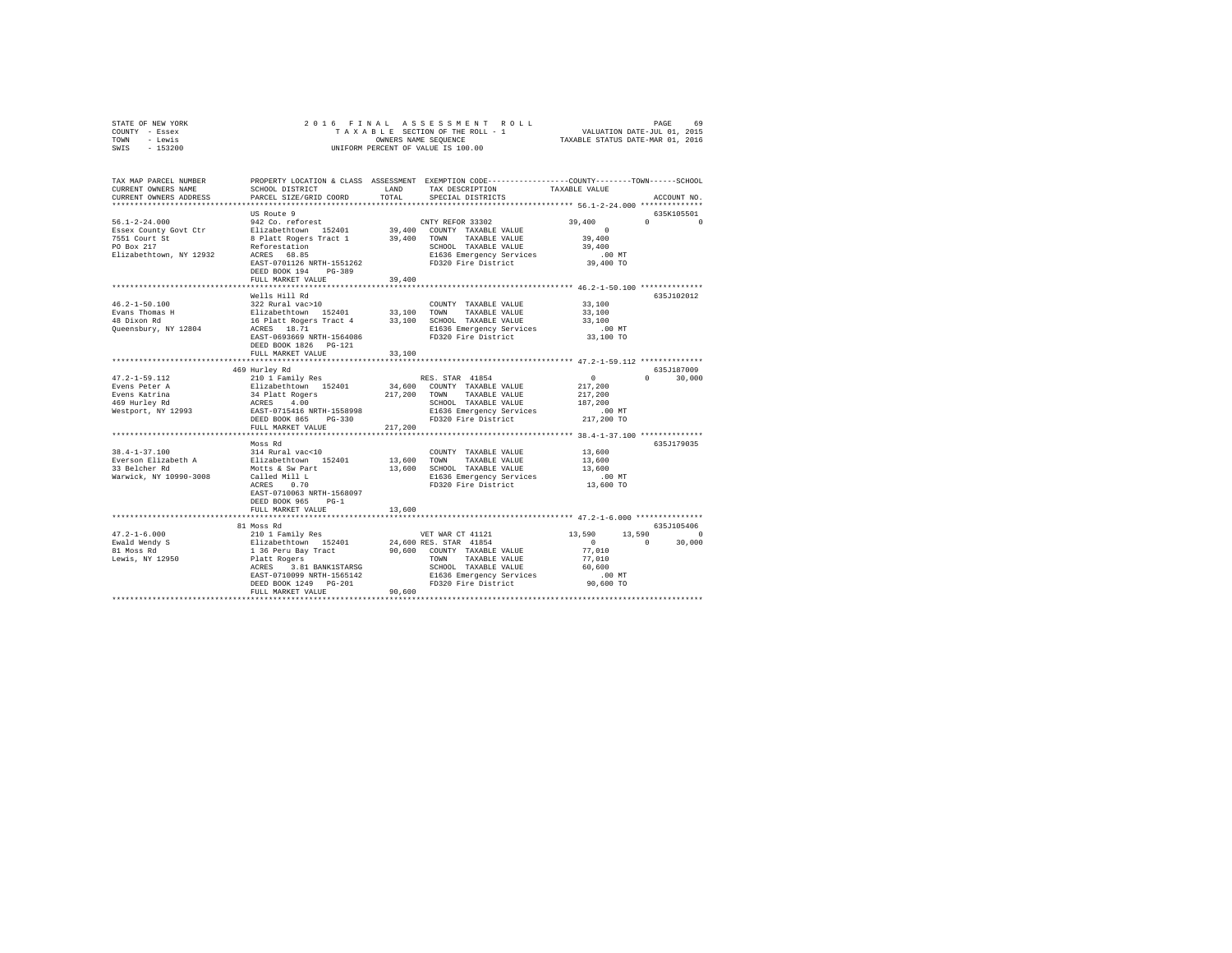| STATE OF NEW YORK | 2016 FINAL ASSESSMENT ROLL         | 70<br>PAGE                       |
|-------------------|------------------------------------|----------------------------------|
| COUNTY - Essex    | TAXABLE SECTION OF THE ROLL - 1    | VALUATION DATE-JUL 01, 2015      |
| TOWN<br>- Lewis   | OWNERS NAME SEOUENCE               | TAXABLE STATUS DATE-MAR 01, 2016 |
| $-153200$<br>SWIS | UNIFORM PERCENT OF VALUE IS 100.00 |                                  |

| TAX MAP PARCEL NUMBER<br>CURRENT OWNERS NAME<br>CURRENT OWNERS ADDRESS | SCHOOL DISTRICT<br>PARCEL SIZE/GRID COORD                                                                                                                | PROPERTY LOCATION & CLASS ASSESSMENT EXEMPTION CODE----------------COUNTY-------TOWN------SCHOOL<br>LAND<br>TAX DESCRIPTION<br>TOTAL<br>SPECIAL DISTRICTS                             | TAXABLE VALUE<br>ACCOUNT NO.                                                             |
|------------------------------------------------------------------------|----------------------------------------------------------------------------------------------------------------------------------------------------------|---------------------------------------------------------------------------------------------------------------------------------------------------------------------------------------|------------------------------------------------------------------------------------------|
| *************************                                              |                                                                                                                                                          |                                                                                                                                                                                       |                                                                                          |
| $47.13 - 1 - 24.000$<br>Ewald Wendy S<br>81 Moss Rd<br>Lewis, NY 12950 | 8515 US Route 9                                                                                                                                          | 270 Mfg housing and a AGED ALL 41800                                                                                                                                                  | 635J103704<br>7,950<br>7,950<br>7.950<br>$\Omega$<br>7,950<br>$\Omega$<br>7.950<br>7,950 |
|                                                                        | ACRES<br>0.20<br>EAST-0700720 NRTH-1557834<br>DEED BOOK 1605 PG-47<br>FULL MARKET VALUE<br>****************************                                  | SCHOOL TAXABLE VALUE<br>E1636 Emergency Services<br>FD320 Fire District<br>WB320 Lewis BCT<br>15,900 WD320 Water District                                                             | $\overline{0}$<br>$.00$ MT<br>15,900 TO<br>15,900 TO C<br>15,900 TO M                    |
|                                                                        | 8509 US Route 9                                                                                                                                          |                                                                                                                                                                                       | 635J181004                                                                               |
| $47.13 - 1 - 25.000$<br>Ewald Wendy S<br>81 Moss Rd<br>Lewis, NY 12950 | 210 1 Family Res<br>EAST-0700276 NRTH-1557697<br>DEED BOOK 1605 PG-52                                                                                    | COUNTY TAXABLE VALUE 22.100<br>E1636 Emergency Services<br>FD320 Fire District<br>WB320 Lewis B&I                                                                                     | 22,100<br>22,100<br>$.00$ MT<br>22,100 TO<br>22,100 TO C                                 |
|                                                                        | FULL MARKET VALUE                                                                                                                                        | 22,100 WD320 Water District                                                                                                                                                           | 22,100 TO M                                                                              |
|                                                                        | **********************************                                                                                                                       |                                                                                                                                                                                       | *************** 47.13-2-13.000 ***********                                               |
| $47.13 - 2 - 13.000$<br>Ewald Wendy S<br>81 Moss Rd<br>Lewis, NY 12950 | 8 Fire House Ln<br>312 Vac w/imprv<br>Elizabethtown 152401<br>2 Platt Rogers Tract 1<br>ACRES 0.25<br>EAST-0701339 NRTH-1559086<br>DEED BOOK 1650 PG-303 | COUNTY TAXABLE VALUE<br>28,800 TOWN TAXABLE VALUE<br>47,300 SCHOOL TAXABLE VALUE<br>E1636 Emergency Services<br>FD320 Fire District                                                   | 635J105110<br>47,300<br>47,300<br>47,300<br>.00 MT<br>47,300 TO                          |
|                                                                        | FULL MARKET VALUE                                                                                                                                        | WB320 Lewis B&I 47,300 TO C<br>WD320 Water District 47,300 TO M<br>47,300                                                                                                             |                                                                                          |
|                                                                        |                                                                                                                                                          |                                                                                                                                                                                       |                                                                                          |
|                                                                        | US Route 9<br>DEED BOOK 1256 PG-176                                                                                                                      | COUNTY TAXABLE VALUE<br>1,700 TOWN TAXABLE VALUE<br>1,700 SCHOOL TAXABLE VALUE<br>E1636 Emergency Services<br>FD320 Fire District                                                     | 635J104611<br>1,700<br>1,700<br>1,700<br>$.00$ MT<br>$1,700$ TO                          |
|                                                                        | FULL MARKET VALUE                                                                                                                                        | 1,700                                                                                                                                                                                 |                                                                                          |
|                                                                        |                                                                                                                                                          |                                                                                                                                                                                       |                                                                                          |
|                                                                        |                                                                                                                                                          |                                                                                                                                                                                       | 635J104610                                                                               |
|                                                                        | EAST-0703029 NRTH-1571886<br>DEED BOOK 1255 PG-176<br>FULL MARKET VALUE                                                                                  | RES. STAR 41854<br>21,700 COUNTY TAXABLE VALUE<br>98,600 TOWN<br>TAXABLE VALUE<br>SCHOOL TAXABLE VALUE<br>E1636 Emergency Services 6.00 MT<br>FD320 Fire District 98,600 TO<br>98,600 | $\sim$ 0<br>$0 \qquad \qquad$<br>30,000<br>98,600<br>98,600<br>68,600                    |
|                                                                        |                                                                                                                                                          |                                                                                                                                                                                       |                                                                                          |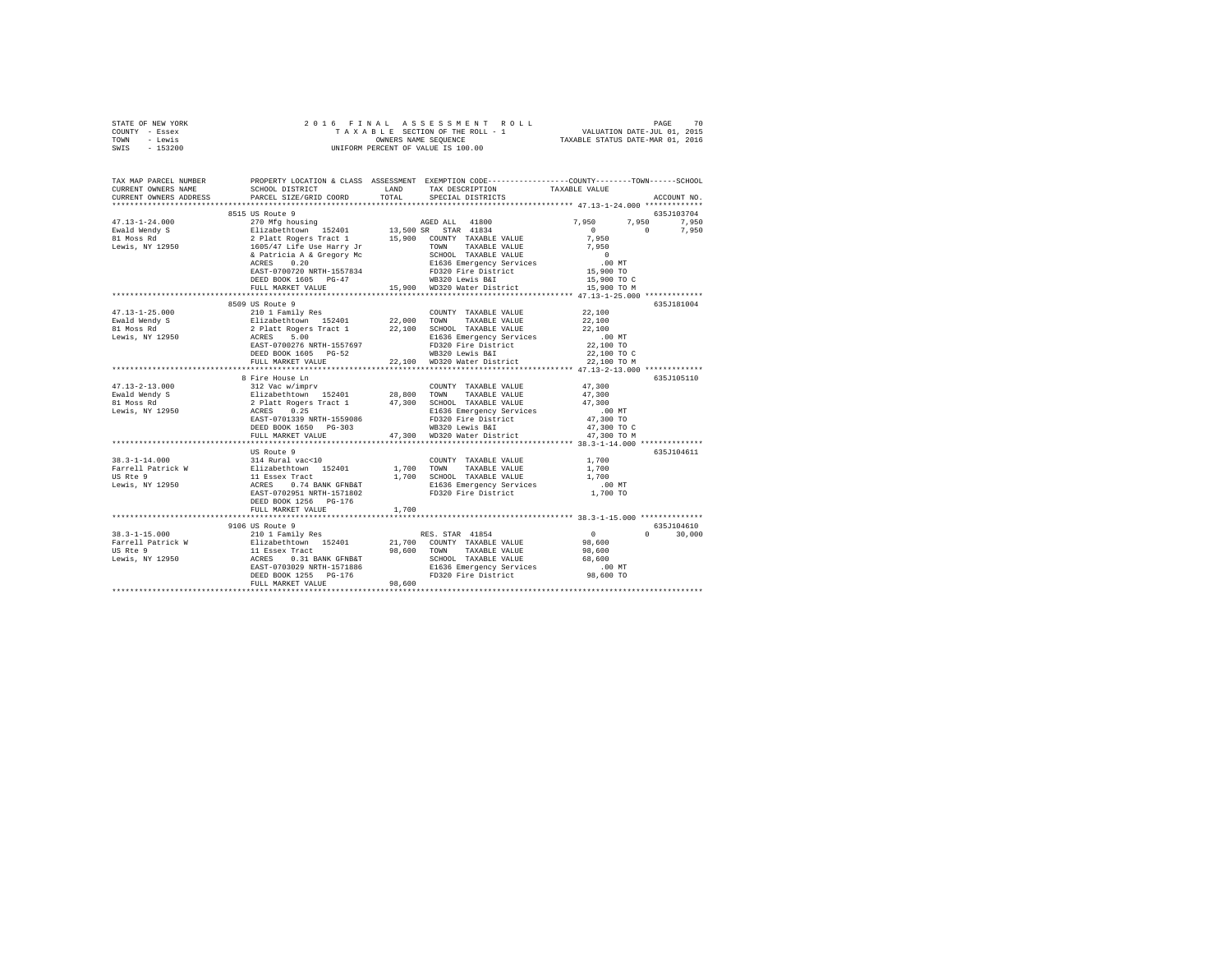| STATE OF NEW YORK                                                                                                                                                                                                                                                                                                                                                                                                                  |                   |        |                                                             |                            |               |  |  |  |
|------------------------------------------------------------------------------------------------------------------------------------------------------------------------------------------------------------------------------------------------------------------------------------------------------------------------------------------------------------------------------------------------------------------------------------|-------------------|--------|-------------------------------------------------------------|----------------------------|---------------|--|--|--|
| COUNTY - Essex                                                                                                                                                                                                                                                                                                                                                                                                                     |                   |        |                                                             |                            |               |  |  |  |
| TOWN - Lewis                                                                                                                                                                                                                                                                                                                                                                                                                       |                   |        |                                                             |                            |               |  |  |  |
| SWIS - 153200                                                                                                                                                                                                                                                                                                                                                                                                                      |                   |        |                                                             |                            |               |  |  |  |
|                                                                                                                                                                                                                                                                                                                                                                                                                                    |                   |        |                                                             |                            |               |  |  |  |
|                                                                                                                                                                                                                                                                                                                                                                                                                                    |                   |        |                                                             |                            |               |  |  |  |
| TAX MAP PARCEL NUMBER PROPERTY LOCATION & CLASS ASSESSMENT EXEMPTION CODE---------------COUNTY-------TOWN------SCHOOL                                                                                                                                                                                                                                                                                                              |                   |        |                                                             |                            |               |  |  |  |
| CURRENT OWNERS NAME                                                                                                                                                                                                                                                                                                                                                                                                                |                   |        |                                                             |                            |               |  |  |  |
| CURRENT OWNERS ADDRESS                                                                                                                                                                                                                                                                                                                                                                                                             |                   |        |                                                             |                            | ACCOUNT NO.   |  |  |  |
|                                                                                                                                                                                                                                                                                                                                                                                                                                    |                   |        |                                                             |                            |               |  |  |  |
|                                                                                                                                                                                                                                                                                                                                                                                                                                    | 8754 US Route 9   |        |                                                             |                            | 635J103414    |  |  |  |
|                                                                                                                                                                                                                                                                                                                                                                                                                                    |                   |        |                                                             |                            | $0 \t 30,000$ |  |  |  |
|                                                                                                                                                                                                                                                                                                                                                                                                                                    |                   |        |                                                             |                            |               |  |  |  |
|                                                                                                                                                                                                                                                                                                                                                                                                                                    |                   |        |                                                             |                            |               |  |  |  |
|                                                                                                                                                                                                                                                                                                                                                                                                                                    |                   |        |                                                             |                            |               |  |  |  |
|                                                                                                                                                                                                                                                                                                                                                                                                                                    |                   |        |                                                             |                            |               |  |  |  |
|                                                                                                                                                                                                                                                                                                                                                                                                                                    |                   |        |                                                             |                            |               |  |  |  |
|                                                                                                                                                                                                                                                                                                                                                                                                                                    |                   |        |                                                             |                            |               |  |  |  |
|                                                                                                                                                                                                                                                                                                                                                                                                                                    |                   |        |                                                             | 101,200 TO C               |               |  |  |  |
| $\begin{tabular}{l c c c} \multicolumn{3}{c}{\textbf{47.1-2-53.000}} & \multicolumn{3}{c}{\textbf{8754 U S R} \newline \multicolumn{3}{c}{\textbf{47.1-2-53.000}} & \multicolumn{3}{c}{\textbf{8754 U S R} \newline \multicolumn{3}{c}{\textbf{47.1-2-53.000}} & \multicolumn{3}{c}{\textbf{8754 U S R} \newline \multicolumn{3}{c}{\textbf{8754 U S R} \newline \multicolumn{3}{c}{\textbf{8754 U S R} \newline \multicolumn{3}{$ |                   |        |                                                             | 101,200 TO M               |               |  |  |  |
|                                                                                                                                                                                                                                                                                                                                                                                                                                    | Jeffrey Way       |        |                                                             |                            | 635J190007    |  |  |  |
| 47.1-2-50.140                                                                                                                                                                                                                                                                                                                                                                                                                      | 311 Res vac land  |        | COUNTY TAXABLE VALUE                                        | 16,600                     |               |  |  |  |
|                                                                                                                                                                                                                                                                                                                                                                                                                                    |                   |        |                                                             |                            |               |  |  |  |
|                                                                                                                                                                                                                                                                                                                                                                                                                                    |                   |        |                                                             |                            |               |  |  |  |
|                                                                                                                                                                                                                                                                                                                                                                                                                                    |                   |        |                                                             |                            |               |  |  |  |
|                                                                                                                                                                                                                                                                                                                                                                                                                                    |                   |        |                                                             | 00 MT.<br>16,600 TO        |               |  |  |  |
|                                                                                                                                                                                                                                                                                                                                                                                                                                    |                   |        |                                                             |                            |               |  |  |  |
|                                                                                                                                                                                                                                                                                                                                                                                                                                    |                   |        |                                                             | 16,600 TO C<br>16,600 TO M |               |  |  |  |
| $\begin{tabular}{l c c c c c} & 311\;\text{Res}\; \text{vac} & 101\;\text{Res}\; \text{vac} & 100\;\text{C} \text{UW11} & 116,600 & 1000111 & 1000111 & 1000111 & 1000111 & 1000111 & 1000111 & 1000111 & 1000111 & 1000111 & 1000111 & 1000111 & 1000111 & 1000111 & 1000111 & 1000111 & 100$                                                                                                                                     |                   |        |                                                             |                            |               |  |  |  |
|                                                                                                                                                                                                                                                                                                                                                                                                                                    | FULL MARKET VALUE | 16,600 |                                                             |                            |               |  |  |  |
|                                                                                                                                                                                                                                                                                                                                                                                                                                    |                   |        |                                                             |                            |               |  |  |  |
|                                                                                                                                                                                                                                                                                                                                                                                                                                    | 8677 US Route 9   |        |                                                             |                            | 635J188007    |  |  |  |
|                                                                                                                                                                                                                                                                                                                                                                                                                                    |                   |        |                                                             |                            |               |  |  |  |
|                                                                                                                                                                                                                                                                                                                                                                                                                                    |                   |        |                                                             |                            |               |  |  |  |
|                                                                                                                                                                                                                                                                                                                                                                                                                                    |                   |        |                                                             |                            |               |  |  |  |
|                                                                                                                                                                                                                                                                                                                                                                                                                                    |                   |        |                                                             |                            |               |  |  |  |
|                                                                                                                                                                                                                                                                                                                                                                                                                                    |                   |        |                                                             |                            |               |  |  |  |
|                                                                                                                                                                                                                                                                                                                                                                                                                                    |                   |        |                                                             |                            |               |  |  |  |
| $\begin{tabular}{l c c c c} \multicolumn{3}{c}{\textbf{47.1--1-28.200}} & \multicolumn{3}{c}{\textbf{57.1--28.200}} & \multicolumn{3}{c}{\textbf{57.1--28.200}} & \multicolumn{3}{c}{\textbf{57.1--28.200}} & \multicolumn{3}{c}{\textbf{57.1--28.200}} & \multicolumn{3}{c}{\textbf{57.1--28.200}} & \multicolumn{3}{c}{\textbf{57.1--28.200}} & \multicolumn{3}{c}{\textbf{57.1--28$                                             |                   |        |                                                             |                            |               |  |  |  |
|                                                                                                                                                                                                                                                                                                                                                                                                                                    |                   |        |                                                             |                            |               |  |  |  |
|                                                                                                                                                                                                                                                                                                                                                                                                                                    | 8608 US Route 9   |        |                                                             |                            | 635J102712    |  |  |  |
|                                                                                                                                                                                                                                                                                                                                                                                                                                    |                   |        | COUNTY TAXABLE VALUE 121,600                                |                            |               |  |  |  |
|                                                                                                                                                                                                                                                                                                                                                                                                                                    |                   |        |                                                             | 121,600                    |               |  |  |  |
| 47.1-2-18.000<br>$\text{Feeley Kim}$<br>$\text{Feeley Kim}$<br>$\text{Feeey Kim}$<br>$\text{Feeig Stot}$<br>$\text{Feig Stot}$<br>$\text{Feig Stot}$<br>$\text{Feig Stot}$<br>$\text{Feig Stot}$<br>$\text{Feig Stot}$<br>$\text{Feig Stot}$<br>$\text{Feig Stot}$<br>$\text{Feig Stot}$<br>$\text{Feig Stot}$<br>$\text{Feig Stot}$<br>$\text{Feig Stot}$<br>$\text{Feig Stot}$<br>$\text{Feig Stot}$                             |                   |        |                                                             | 121,600                    |               |  |  |  |
|                                                                                                                                                                                                                                                                                                                                                                                                                                    |                   |        |                                                             | $121,600$ TO               |               |  |  |  |
|                                                                                                                                                                                                                                                                                                                                                                                                                                    |                   |        |                                                             |                            |               |  |  |  |
|                                                                                                                                                                                                                                                                                                                                                                                                                                    |                   |        |                                                             | 121,600 TO C               |               |  |  |  |
|                                                                                                                                                                                                                                                                                                                                                                                                                                    |                   |        | FULL MARKET VALUE 121,600 WD320 Water District 121,600 TO M |                            |               |  |  |  |
|                                                                                                                                                                                                                                                                                                                                                                                                                                    |                   |        |                                                             |                            |               |  |  |  |
|                                                                                                                                                                                                                                                                                                                                                                                                                                    | 8604 US Route 9   |        |                                                             |                            | 635J103101    |  |  |  |
|                                                                                                                                                                                                                                                                                                                                                                                                                                    |                   |        |                                                             |                            |               |  |  |  |
|                                                                                                                                                                                                                                                                                                                                                                                                                                    |                   |        |                                                             |                            |               |  |  |  |
|                                                                                                                                                                                                                                                                                                                                                                                                                                    |                   |        |                                                             |                            |               |  |  |  |
|                                                                                                                                                                                                                                                                                                                                                                                                                                    |                   |        |                                                             |                            |               |  |  |  |
|                                                                                                                                                                                                                                                                                                                                                                                                                                    |                   |        |                                                             |                            |               |  |  |  |
|                                                                                                                                                                                                                                                                                                                                                                                                                                    |                   |        |                                                             |                            |               |  |  |  |
| $\begin{tabular}{l c c c c} \multicolumn{3}{c}{\textbf{47.13--2-1.000}} & \multicolumn{3}{c}{\textbf{65.900}} & \multicolumn{3}{c}{\textbf{65.900}} & \multicolumn{3}{c}{\textbf{65.900}} & \multicolumn{3}{c}{\textbf{65.900}} & \multicolumn{3}{c}{\textbf{65.900}} & \multicolumn{3}{c}{\textbf{65.900}} & \multicolumn{3}{c}{\textbf{65.900}} & \multicolumn{3}{c}{\textbf{65.900}} & \multicolumn{3}{c$                       |                   |        |                                                             |                            |               |  |  |  |
|                                                                                                                                                                                                                                                                                                                                                                                                                                    |                   |        |                                                             |                            |               |  |  |  |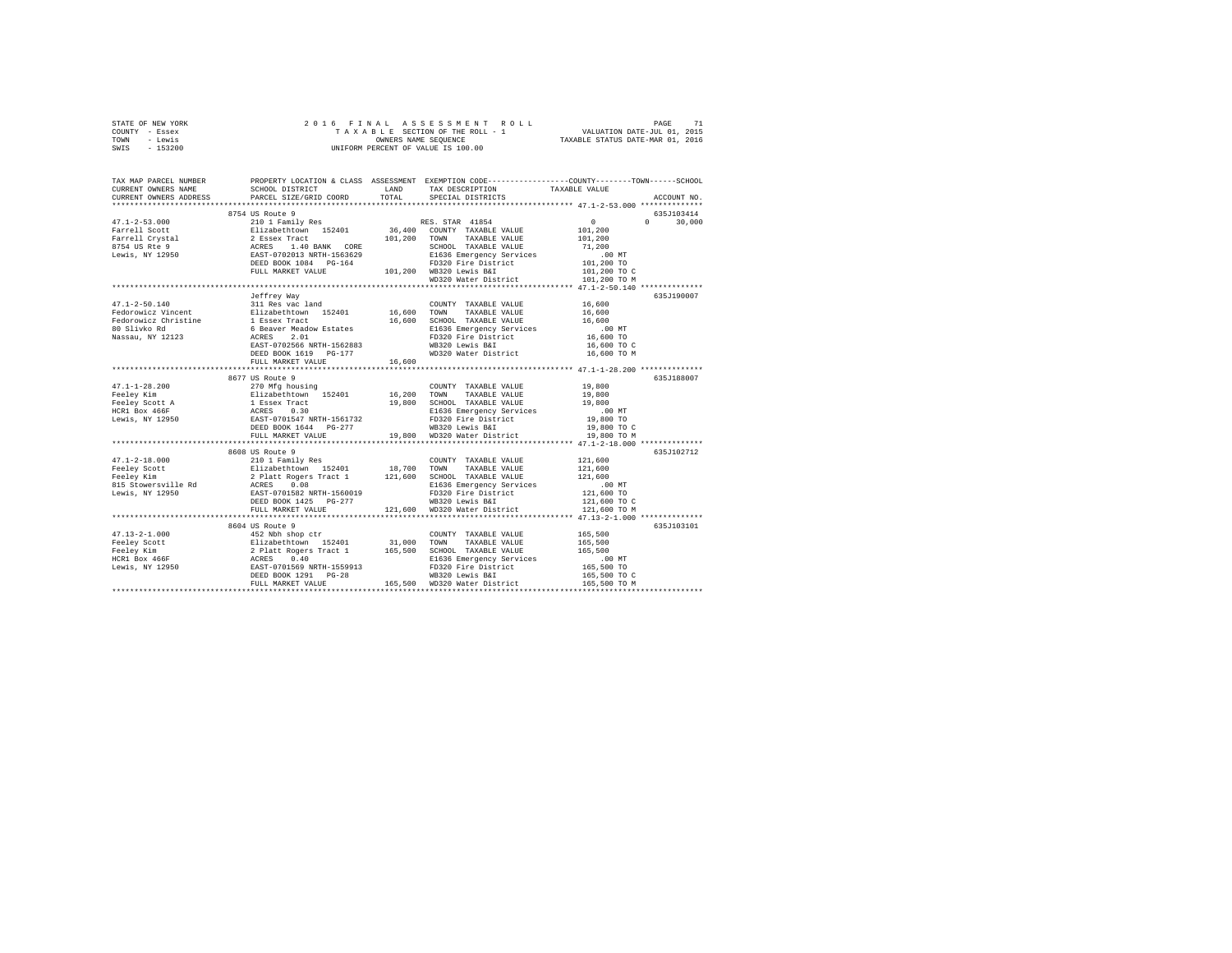| STATE OF NEW YORK                                                                                                                                                                                                                                                                                                                                                                                                                       |                                                                                                                                                                                                                                              |         |                                                                                                                   |                       |               |  |  |  |
|-----------------------------------------------------------------------------------------------------------------------------------------------------------------------------------------------------------------------------------------------------------------------------------------------------------------------------------------------------------------------------------------------------------------------------------------|----------------------------------------------------------------------------------------------------------------------------------------------------------------------------------------------------------------------------------------------|---------|-------------------------------------------------------------------------------------------------------------------|-----------------------|---------------|--|--|--|
| COUNTY - Essex                                                                                                                                                                                                                                                                                                                                                                                                                          |                                                                                                                                                                                                                                              |         |                                                                                                                   |                       |               |  |  |  |
| TOWN - Lewis                                                                                                                                                                                                                                                                                                                                                                                                                            |                                                                                                                                                                                                                                              |         |                                                                                                                   |                       |               |  |  |  |
| SWIS - 153200                                                                                                                                                                                                                                                                                                                                                                                                                           |                                                                                                                                                                                                                                              |         |                                                                                                                   |                       |               |  |  |  |
|                                                                                                                                                                                                                                                                                                                                                                                                                                         |                                                                                                                                                                                                                                              |         |                                                                                                                   |                       |               |  |  |  |
|                                                                                                                                                                                                                                                                                                                                                                                                                                         |                                                                                                                                                                                                                                              |         |                                                                                                                   |                       |               |  |  |  |
|                                                                                                                                                                                                                                                                                                                                                                                                                                         |                                                                                                                                                                                                                                              |         |                                                                                                                   |                       |               |  |  |  |
| TAX MAP PARCEL NUMBER PROPERTY LOCATION & CLASS ASSESSMENT EXEMPTION CODE--------------COUNTY-------TOWN-----SCHOOL                                                                                                                                                                                                                                                                                                                     |                                                                                                                                                                                                                                              |         |                                                                                                                   |                       |               |  |  |  |
| CURRENT OWNERS NAME                                                                                                                                                                                                                                                                                                                                                                                                                     |                                                                                                                                                                                                                                              |         | SCHOOL DISTRICT                      LAND        TAX DESCRIPTION                   TAXABLE VALUE                  |                       |               |  |  |  |
| CURRENT OWNERS ADDRESS                                                                                                                                                                                                                                                                                                                                                                                                                  | PARCEL SIZE/GRID COORD                                                                                                                                                                                                                       | TOTAL   | SPECIAL DISTRICTS                                                                                                 |                       | ACCOUNT NO.   |  |  |  |
|                                                                                                                                                                                                                                                                                                                                                                                                                                         |                                                                                                                                                                                                                                              |         |                                                                                                                   |                       |               |  |  |  |
|                                                                                                                                                                                                                                                                                                                                                                                                                                         | 815 Stowersville Rd                                                                                                                                                                                                                          |         |                                                                                                                   |                       | 635J188001    |  |  |  |
| 47.2-1-65.000<br>Feeley Scott A<br>Feeley Kim M<br>815 Stowersville Rd<br>Lewis, NY 12950                                                                                                                                                                                                                                                                                                                                               | 815 Stowersville Ku<br>2101 Family Res<br>2101 Family Res<br>216401 1200 1125401 9,125 COUNTY TAXABLE VALUE<br>36 Platt Rogers<br>8.13 BANK CORE SCHOOL TAXABLE VALUE<br>267-0710330 NETH-1563588 B1636 RESP<br>2687-0710330 NETH-1563588 B1 |         | RES. STAR 41854                                                                                                   | $\sim$ 0 $\sim$       | $0 \t 30,000$ |  |  |  |
|                                                                                                                                                                                                                                                                                                                                                                                                                                         |                                                                                                                                                                                                                                              |         |                                                                                                                   | 164,725               |               |  |  |  |
|                                                                                                                                                                                                                                                                                                                                                                                                                                         |                                                                                                                                                                                                                                              |         |                                                                                                                   | 164,725               |               |  |  |  |
|                                                                                                                                                                                                                                                                                                                                                                                                                                         |                                                                                                                                                                                                                                              |         | SCHOOL TAXABLE VALUE                                                                                              | 134,725               |               |  |  |  |
|                                                                                                                                                                                                                                                                                                                                                                                                                                         |                                                                                                                                                                                                                                              |         | E1636 Emergency Services                                                                                          | .00 MT.<br>164,725 TO |               |  |  |  |
|                                                                                                                                                                                                                                                                                                                                                                                                                                         |                                                                                                                                                                                                                                              |         | FD320 Fire District                                                                                               |                       |               |  |  |  |
|                                                                                                                                                                                                                                                                                                                                                                                                                                         |                                                                                                                                                                                                                                              |         |                                                                                                                   |                       |               |  |  |  |
|                                                                                                                                                                                                                                                                                                                                                                                                                                         | FULL MARKET VALUE                                                                                                                                                                                                                            | 164,725 |                                                                                                                   |                       |               |  |  |  |
|                                                                                                                                                                                                                                                                                                                                                                                                                                         |                                                                                                                                                                                                                                              |         |                                                                                                                   |                       |               |  |  |  |
|                                                                                                                                                                                                                                                                                                                                                                                                                                         | 8286 US Route 9                                                                                                                                                                                                                              |         |                                                                                                                   |                       | 635J100412    |  |  |  |
|                                                                                                                                                                                                                                                                                                                                                                                                                                         |                                                                                                                                                                                                                                              |         | $\begin{tabular}{lllllll} \textbf{COUNTY} & \textbf{TAXABLE} & \textbf{VALUE} & & \textbf{147,000} \end{tabular}$ |                       |               |  |  |  |
|                                                                                                                                                                                                                                                                                                                                                                                                                                         |                                                                                                                                                                                                                                              |         |                                                                                                                   | 147,000               |               |  |  |  |
|                                                                                                                                                                                                                                                                                                                                                                                                                                         |                                                                                                                                                                                                                                              |         |                                                                                                                   | 147,000               |               |  |  |  |
|                                                                                                                                                                                                                                                                                                                                                                                                                                         |                                                                                                                                                                                                                                              |         |                                                                                                                   | .00MT                 |               |  |  |  |
|                                                                                                                                                                                                                                                                                                                                                                                                                                         |                                                                                                                                                                                                                                              |         |                                                                                                                   | 147,000 TO            |               |  |  |  |
|                                                                                                                                                                                                                                                                                                                                                                                                                                         |                                                                                                                                                                                                                                              |         |                                                                                                                   |                       |               |  |  |  |
|                                                                                                                                                                                                                                                                                                                                                                                                                                         | FULL MARKET VALUE                                                                                                                                                                                                                            | 147,000 |                                                                                                                   |                       |               |  |  |  |
|                                                                                                                                                                                                                                                                                                                                                                                                                                         |                                                                                                                                                                                                                                              |         |                                                                                                                   |                       |               |  |  |  |
| $\begin{tabular}{lcccc} 56.1-2-48.110 & 147 \text{ Cutting Rd} & \text{RES. STAR } 41854 & 0 \\ 740 \text{ Rult} & 240 \text{ Rult Roger Tract } 4 & 74,700 \text{ COWTY T AXABLE VALUE} & 91,600 \\ \text{Preston Kathy A} & 33 \text{ Plat Roger Tract } 4 & 91,600 \text{ TOMN TAXABLE VALUE} & 91,600 \\ \text{P tree Top LM} & 33 \text{ Plat Roger Tract } 4 & 91,600 \text{ TOMN TAXABLE VALUE} & 91,600 \\ \text{P tree Top LM$ |                                                                                                                                                                                                                                              |         |                                                                                                                   |                       | 635J101807    |  |  |  |
|                                                                                                                                                                                                                                                                                                                                                                                                                                         |                                                                                                                                                                                                                                              |         |                                                                                                                   |                       | $0 \t 30,000$ |  |  |  |
|                                                                                                                                                                                                                                                                                                                                                                                                                                         |                                                                                                                                                                                                                                              |         |                                                                                                                   |                       |               |  |  |  |
|                                                                                                                                                                                                                                                                                                                                                                                                                                         |                                                                                                                                                                                                                                              |         |                                                                                                                   |                       |               |  |  |  |
|                                                                                                                                                                                                                                                                                                                                                                                                                                         |                                                                                                                                                                                                                                              |         |                                                                                                                   |                       |               |  |  |  |
|                                                                                                                                                                                                                                                                                                                                                                                                                                         |                                                                                                                                                                                                                                              |         |                                                                                                                   |                       |               |  |  |  |
|                                                                                                                                                                                                                                                                                                                                                                                                                                         |                                                                                                                                                                                                                                              |         |                                                                                                                   |                       |               |  |  |  |
|                                                                                                                                                                                                                                                                                                                                                                                                                                         |                                                                                                                                                                                                                                              |         |                                                                                                                   |                       |               |  |  |  |
|                                                                                                                                                                                                                                                                                                                                                                                                                                         |                                                                                                                                                                                                                                              |         |                                                                                                                   |                       |               |  |  |  |
|                                                                                                                                                                                                                                                                                                                                                                                                                                         | 1357 Stowersville Rd                                                                                                                                                                                                                         |         |                                                                                                                   |                       | 635J103305    |  |  |  |
|                                                                                                                                                                                                                                                                                                                                                                                                                                         |                                                                                                                                                                                                                                              |         |                                                                                                                   |                       | $0 \t 30,000$ |  |  |  |
|                                                                                                                                                                                                                                                                                                                                                                                                                                         |                                                                                                                                                                                                                                              |         |                                                                                                                   |                       |               |  |  |  |
|                                                                                                                                                                                                                                                                                                                                                                                                                                         |                                                                                                                                                                                                                                              |         |                                                                                                                   |                       |               |  |  |  |
|                                                                                                                                                                                                                                                                                                                                                                                                                                         |                                                                                                                                                                                                                                              |         |                                                                                                                   |                       |               |  |  |  |
|                                                                                                                                                                                                                                                                                                                                                                                                                                         |                                                                                                                                                                                                                                              |         |                                                                                                                   |                       |               |  |  |  |
|                                                                                                                                                                                                                                                                                                                                                                                                                                         |                                                                                                                                                                                                                                              |         |                                                                                                                   |                       |               |  |  |  |
|                                                                                                                                                                                                                                                                                                                                                                                                                                         |                                                                                                                                                                                                                                              |         |                                                                                                                   |                       |               |  |  |  |
|                                                                                                                                                                                                                                                                                                                                                                                                                                         |                                                                                                                                                                                                                                              |         |                                                                                                                   |                       |               |  |  |  |
|                                                                                                                                                                                                                                                                                                                                                                                                                                         | DEED BOOK 1529 PG-37                                                                                                                                                                                                                         |         |                                                                                                                   |                       |               |  |  |  |
|                                                                                                                                                                                                                                                                                                                                                                                                                                         | FULL MARKET VALUE                                                                                                                                                                                                                            | 132,200 |                                                                                                                   |                       |               |  |  |  |
|                                                                                                                                                                                                                                                                                                                                                                                                                                         |                                                                                                                                                                                                                                              |         |                                                                                                                   |                       |               |  |  |  |
|                                                                                                                                                                                                                                                                                                                                                                                                                                         | 357 Hyde Rd                                                                                                                                                                                                                                  |         |                                                                                                                   |                       | 635J103801    |  |  |  |
| $\begin{tabular}{l c c c c c} \hline $47.4-1-15.000$ & $260\text{ Seasonal res} & $260\text{Seasonal res} & $200\text{MPN}$ & $760\text{MPN}$ & $760\text{MPN}$ & $760\text{MPN}$ & $760\text{MPN}$ & $760\text{MPN}$ & $760\text{MPN}$ & $760\text{MPN}$ & $760\text{MPN}$ & $760\text{MPN}$ & $760\text{MPN}$ & $760\text{MPN}$ & $760\text{MPN}$ & $760\text{MPN}$ & $76$                                                            |                                                                                                                                                                                                                                              |         | COUNTY TAXABLE VALUE 86,100                                                                                       |                       |               |  |  |  |
|                                                                                                                                                                                                                                                                                                                                                                                                                                         |                                                                                                                                                                                                                                              |         |                                                                                                                   | 86,100                |               |  |  |  |
|                                                                                                                                                                                                                                                                                                                                                                                                                                         |                                                                                                                                                                                                                                              |         |                                                                                                                   | 86,100                |               |  |  |  |
|                                                                                                                                                                                                                                                                                                                                                                                                                                         |                                                                                                                                                                                                                                              |         |                                                                                                                   | 00 MT.<br>86,100 TO   |               |  |  |  |
|                                                                                                                                                                                                                                                                                                                                                                                                                                         |                                                                                                                                                                                                                                              |         |                                                                                                                   |                       |               |  |  |  |
|                                                                                                                                                                                                                                                                                                                                                                                                                                         | DEED BOOK 1312    PG-102                                                                                                                                                                                                                     |         |                                                                                                                   |                       |               |  |  |  |
|                                                                                                                                                                                                                                                                                                                                                                                                                                         | FULL MARKET VALUE                                                                                                                                                                                                                            | 86,100  |                                                                                                                   |                       |               |  |  |  |
|                                                                                                                                                                                                                                                                                                                                                                                                                                         |                                                                                                                                                                                                                                              |         |                                                                                                                   |                       |               |  |  |  |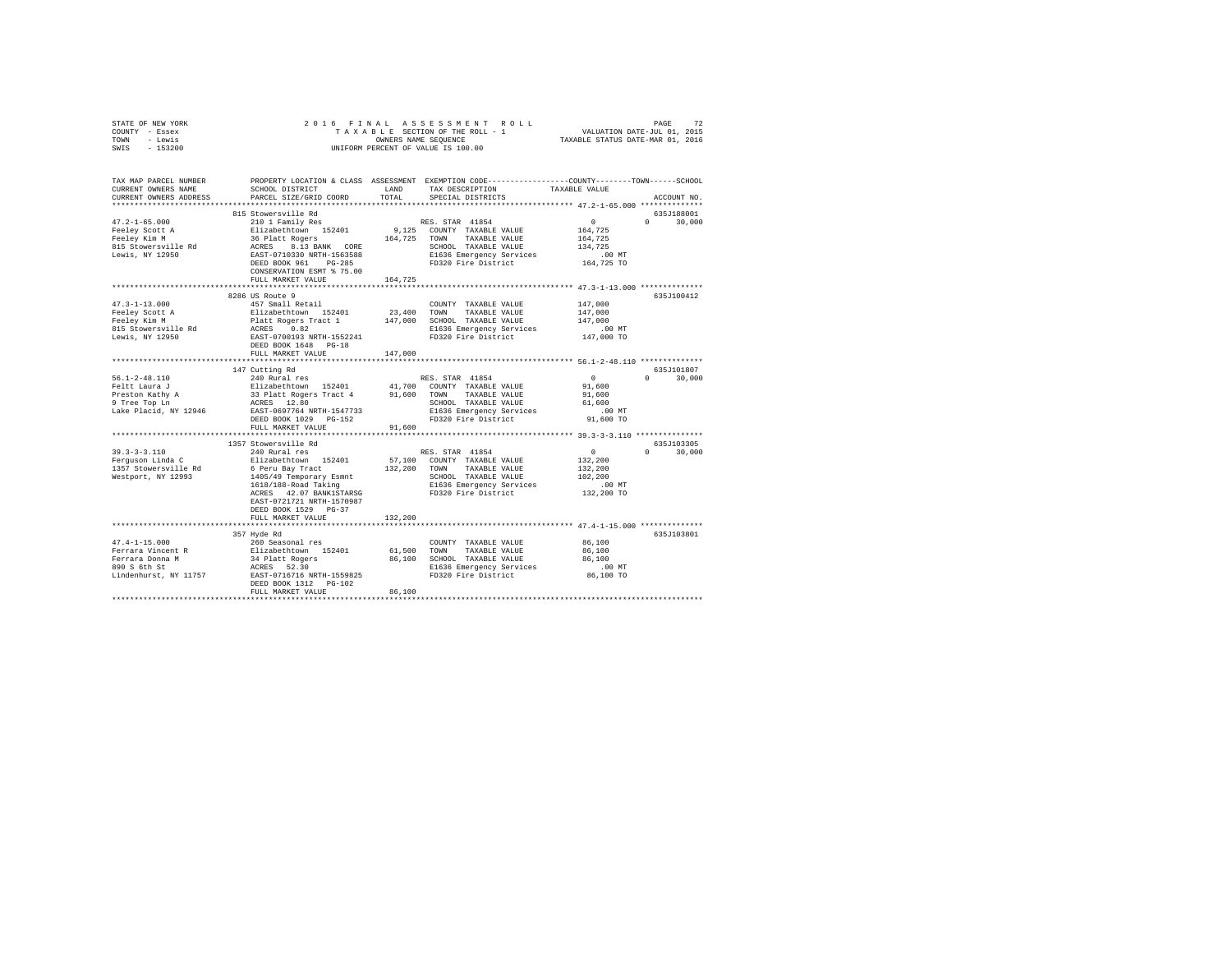| STATE OF NEW YORK<br>COUNTY - Essex<br>TOWN - Lewis<br>SWIS - 153200 | 2016 FINAL                                                                                                                                                                                                                                 |                       | ASSESSMENT ROLL<br>TAXABLE SECTION OF THE ROLL - 1<br>OWNERS NAME SEQUENCE<br>UNIFORM PERCENT OF VALUE IS 100.00   | VALUATION DATE-JUL 01, 2015<br>TAXABLE STATUS DATE-MAR 01, 2016 | PAGE<br>73         |
|----------------------------------------------------------------------|--------------------------------------------------------------------------------------------------------------------------------------------------------------------------------------------------------------------------------------------|-----------------------|--------------------------------------------------------------------------------------------------------------------|-----------------------------------------------------------------|--------------------|
| TAX MAP PARCEL NUMBER<br>CURRENT OWNERS NAME                         | SCHOOL DISTRICT                                                                                                                                                                                                                            | LAND                  | PROPERTY LOCATION & CLASS ASSESSMENT EXEMPTION CODE---------------COUNTY-------TOWN------SCHOOL<br>TAX DESCRIPTION | TAXABLE VALUE                                                   |                    |
| CURRENT OWNERS ADDRESS                                               | PARCEL SIZE/GRID COORD                                                                                                                                                                                                                     | TOTAL                 | SPECIAL DISTRICTS                                                                                                  |                                                                 | ACCOUNT NO.        |
|                                                                      |                                                                                                                                                                                                                                            |                       |                                                                                                                    |                                                                 |                    |
|                                                                      | US Route 9                                                                                                                                                                                                                                 |                       |                                                                                                                    |                                                                 | 635J185001         |
| $29.4 - 1 - 13.200$                                                  |                                                                                                                                                                                                                                            |                       | COUNTY TAXABLE VALUE                                                                                               | 28,300                                                          |                    |
| Ferris Douglas R<br>Ferris Dale E                                    |                                                                                                                                                                                                                                            | 28,300 TOWN           | TAXABLE VALUE<br>28,300 SCHOOL TAXABLE VALUE                                                                       | 28,300<br>28,300                                                |                    |
| c/o Lloyd Brockney                                                   |                                                                                                                                                                                                                                            |                       |                                                                                                                    | .00 MT                                                          |                    |
| PO Box 2                                                             | 322 Rural vac>10<br>Blizabethtown 152401<br>73 Peru Bay Tract<br>1684/40 L Use to<br>Lloyd & Barbara Brockney                                                                                                                              |                       | E1636 Emergency Services<br>FD320 Fire District                                                                    | 28,300 TO                                                       |                    |
| Willsboro, NY 12996                                                  | ACRES 51.00<br>EAST-0718621 NRTH-1590804<br>DEED BOOK 1684 PG-40                                                                                                                                                                           |                       |                                                                                                                    |                                                                 |                    |
|                                                                      | FULL MARKET VALUE                                                                                                                                                                                                                          | 28,300                |                                                                                                                    |                                                                 |                    |
|                                                                      |                                                                                                                                                                                                                                            |                       |                                                                                                                    |                                                                 |                    |
|                                                                      | 37 Fields Way                                                                                                                                                                                                                              |                       |                                                                                                                    |                                                                 | 635J198003         |
| $29. -2 - 33.000$                                                    |                                                                                                                                                                                                                                            |                       | COUNTY TAXABLE VALUE                                                                                               | 208,100                                                         |                    |
| Fields Frank J<br>Fields Tricia L                                    |                                                                                                                                                                                                                                            | 33,600                | TOWN<br>TAXABLE VALUE                                                                                              | 208,100                                                         |                    |
|                                                                      |                                                                                                                                                                                                                                            |                       | 208,100 SCHOOL TAXABLE VALUE<br>E1636 Emergency Services                                                           | 208,100<br>$.00$ MT                                             |                    |
| 37 Fields Way<br>Lewis, NY 12950                                     |                                                                                                                                                                                                                                            |                       | FD320 Fire District                                                                                                | 208,100 TO                                                      |                    |
|                                                                      | 210 1 Family Res<br>Elizabethcom<br>21 Essex Tr<br>29 Peru Bay Tr<br>ACRES 3.02 BANK CORE<br>EACRES 3.02 BANK CORE<br>EAST-0705200 NRTH-1584050<br>DEED BOOK 1456 PG-327                                                                   |                       |                                                                                                                    |                                                                 |                    |
|                                                                      | FULL MARKET VALUE<br>************************                                                                                                                                                                                              | 208,100<br>********** |                                                                                                                    | ************************ 47.3-1-8.000 ****************          |                    |
|                                                                      | 8351 US Route 9                                                                                                                                                                                                                            |                       |                                                                                                                    |                                                                 | 635J101810         |
| $47.3 - 1 - 8.000$                                                   |                                                                                                                                                                                                                                            |                       |                                                                                                                    | $\sim$ 0                                                        | 0 65,300           |
| Flagg Thomas E                                                       |                                                                                                                                                                                                                                            |                       |                                                                                                                    | 136,000                                                         |                    |
| Flagg Jane M                                                         |                                                                                                                                                                                                                                            |                       |                                                                                                                    | 136,000                                                         |                    |
| riagg cane m<br>8351 US Rte 9                                        | 240 Rural res<br>240 Rural res<br>1 Platt Rogers Tract 1 136,000 COUNTY TAXABLE VALUE<br>1 Platt Rogers Tract 1 136,000 COUNTY TAXABLE VALUE<br>2020 RATH-1554542<br>EAST-069920 NRTH-1554542<br>EMPION RURAL ENSIDE NOW TOWN TAXABLE VALU |                       | SCHOOL TAXABLE VALUE                                                                                               | 70,700                                                          |                    |
| Lewis, NY 12950                                                      |                                                                                                                                                                                                                                            |                       | E1636 Emergency Services                                                                                           | $.00$ MT                                                        |                    |
|                                                                      |                                                                                                                                                                                                                                            |                       | FD320 Fire District                                                                                                | 136,000 TO                                                      |                    |
|                                                                      | FULL MARKET VALUE                                                                                                                                                                                                                          | 136,000               |                                                                                                                    |                                                                 |                    |
|                                                                      |                                                                                                                                                                                                                                            |                       |                                                                                                                    |                                                                 |                    |
|                                                                      | 8586 US Route 9                                                                                                                                                                                                                            |                       |                                                                                                                    |                                                                 | 635J104701         |
|                                                                      |                                                                                                                                                                                                                                            |                       |                                                                                                                    | 25,000                                                          | 25,000 0<br>30,000 |
|                                                                      |                                                                                                                                                                                                                                            |                       |                                                                                                                    | $\overline{0}$                                                  | $\sim$ 0           |
|                                                                      |                                                                                                                                                                                                                                            |                       |                                                                                                                    | 117,900<br>117,900                                              |                    |
|                                                                      |                                                                                                                                                                                                                                            |                       |                                                                                                                    | 112,900                                                         |                    |
|                                                                      |                                                                                                                                                                                                                                            |                       | E1636 Emergency Services                                                                                           | .00 MT                                                          |                    |
|                                                                      |                                                                                                                                                                                                                                            |                       | 142,900 FD320 Fire District                                                                                        | 142,900 TO                                                      |                    |
|                                                                      |                                                                                                                                                                                                                                            |                       | WB320 Lewis B&I                                                                                                    | 142,900 TO C                                                    |                    |
|                                                                      |                                                                                                                                                                                                                                            |                       | WD320 Water District                                                                                               | 142,900 TO M                                                    |                    |
|                                                                      |                                                                                                                                                                                                                                            |                       |                                                                                                                    | *********************************                               |                    |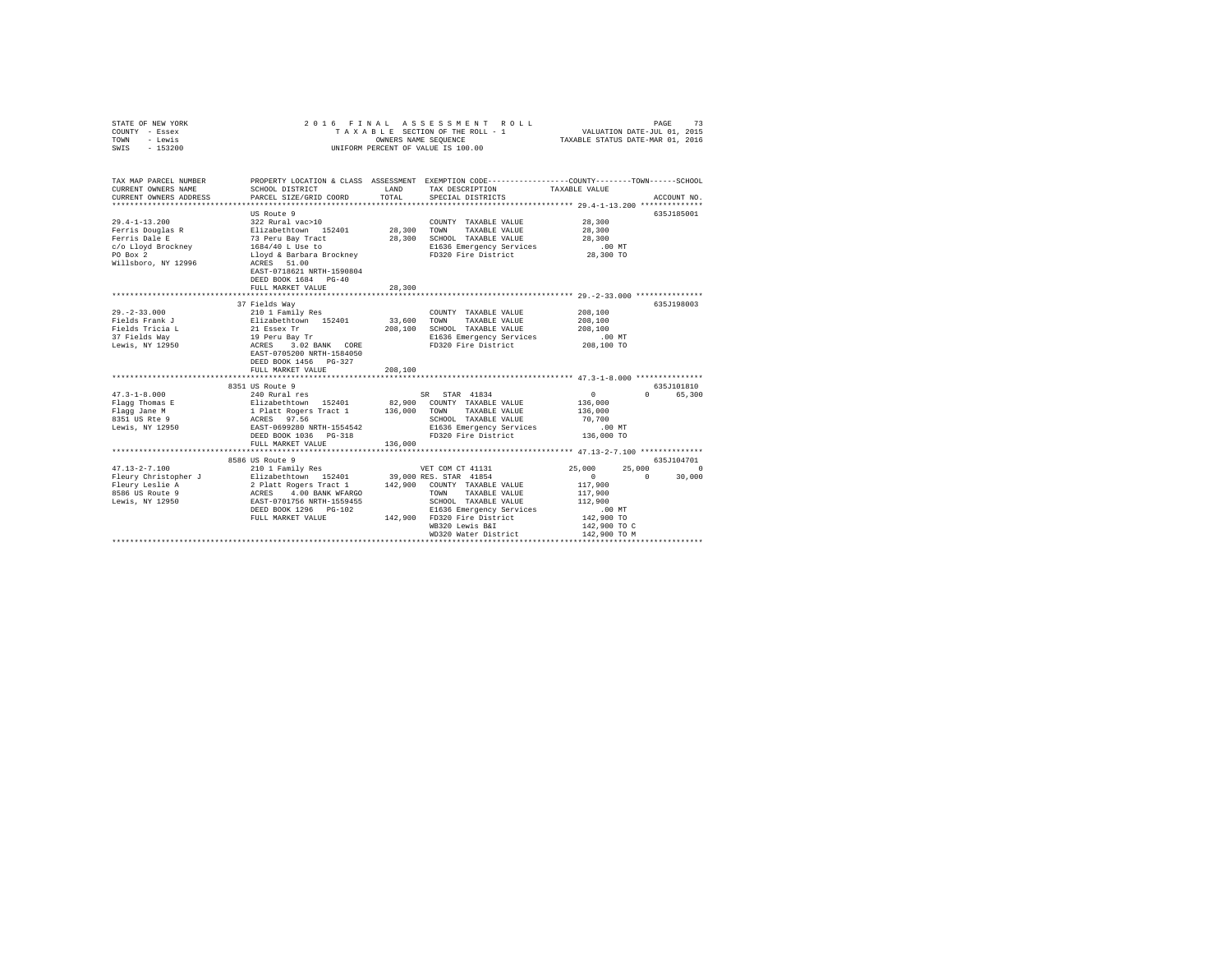| COUNTY - Essex<br>TOWN<br>- Lewis<br>$-153200$<br>SWIS                 |                                                                                 | OWNERS NAME SEQUENCE | TAXABLE SECTION OF THE ROLL - 1<br>UNIFORM PERCENT OF VALUE IS 100.00                                                                  | VALUATION DATE-JUL 01, 2015<br>TAXABLE STATUS DATE-MAR 01, 2016 |             |
|------------------------------------------------------------------------|---------------------------------------------------------------------------------|----------------------|----------------------------------------------------------------------------------------------------------------------------------------|-----------------------------------------------------------------|-------------|
| TAX MAP PARCEL NUMBER<br>CURRENT OWNERS NAME<br>CURRENT OWNERS ADDRESS | SCHOOL DISTRICT<br>PARCEL SIZE/GRID COORD                                       | LAND<br>TOTAL        | PROPERTY LOCATION & CLASS ASSESSMENT EXEMPTION CODE---------------COUNTY-------TOWN-----SCHOOL<br>TAX DESCRIPTION<br>SPECIAL DISTRICTS | TAXABLE VALUE                                                   | ACCOUNT NO. |
|                                                                        | 9770 US Route 9                                                                 |                      |                                                                                                                                        |                                                                 | 635L103604  |
| $29. -3 - 1.000$                                                       | 240 Rural res                                                                   |                      | RES. STAR 41854                                                                                                                        | 0<br>$\Omega$                                                   | 30,000      |
| Flinchum Terry<br>Flinchum Cathy                                       | Elizabethtown 152401                                                            | 159,300              | 46,000 COUNTY TAXABLE VALUE<br>TOWN<br>TAXABLE VALUE                                                                                   | 159,300<br>159,300                                              |             |
| 9770 US Rte 9                                                          | 22 Essex Tract<br>Will File 9701                                                |                      | SCHOOL TAXABLE VALUE                                                                                                                   | 129,300                                                         |             |
| Lewis, NY 12950                                                        | ACRES 20.00                                                                     |                      | E1636 Emergency Services                                                                                                               | .00 MT                                                          |             |
|                                                                        | EAST-0706819 NRTH-1587770                                                       |                      | FD320 Fire District                                                                                                                    | 159,300 TO                                                      |             |
|                                                                        | DEED BOOK 1365 PG-314                                                           |                      |                                                                                                                                        |                                                                 |             |
|                                                                        | FULL MARKET VALUE                                                               | 159,300              |                                                                                                                                        |                                                                 |             |
|                                                                        |                                                                                 |                      |                                                                                                                                        |                                                                 |             |
|                                                                        | US Route 9                                                                      |                      |                                                                                                                                        |                                                                 | 635J103603  |
| $29.4 - 1 - 2.000$                                                     | 322 Rural vac>10                                                                |                      | COUNTY TAXABLE VALUE                                                                                                                   | 65,500                                                          |             |
| Flinchum Terry                                                         | Elizabethtown 152401                                                            | 65,500               | TOWN<br>TAXABLE VALUE                                                                                                                  | 65,500                                                          |             |
| Flinchum Cathy                                                         | 28 Essex Tract<br>Will File 9701                                                | 65,500               | SCHOOL TAXABLE VALUE                                                                                                                   | 65,500                                                          |             |
| 9770 US Rte 9                                                          |                                                                                 |                      | E1636 Emergency Services                                                                                                               | $.00$ MT                                                        |             |
| Lewis, NY 12950                                                        | ACRES 100.00<br>EAST-0708150 NRTH-1590115<br>DEED BOOK 1365 PG-314              |                      | FD320 Fire District                                                                                                                    | 65,500 TO                                                       |             |
|                                                                        | FULL MARKET VALUE                                                               | 65,500               |                                                                                                                                        |                                                                 |             |
|                                                                        |                                                                                 |                      |                                                                                                                                        |                                                                 |             |
|                                                                        | US Route 9                                                                      |                      |                                                                                                                                        |                                                                 | 635J103602  |
| $29.4 - 1 - 3.000$                                                     | 322 Rural vac>10<br>Elizabethtown 152401                                        |                      | COUNTY TAXABLE VALUE                                                                                                                   | 25,400                                                          |             |
| Flinchum Terry                                                         |                                                                                 | 25,400               | TOWN<br>TAXABLE VALUE<br>SCHOOL TAXABLE VALUE                                                                                          | 25,400<br>25,400                                                |             |
| Flinchum Cathy<br>9770 US Rte 9                                        | 33 Essex Tract<br>Will File 9701                                                | 25,400               | E1636 Emergency Services                                                                                                               | $.00$ MT                                                        |             |
|                                                                        | ACRES 58.60                                                                     |                      | FD320 Fire District                                                                                                                    | 25,400 TO                                                       |             |
| Lewis, NY 12950                                                        | EAST-0709043 NRTH-1588182<br>DEED BOOK 1365 PG-314                              |                      |                                                                                                                                        |                                                                 |             |
|                                                                        | FULL MARKET VALUE                                                               | 25,400               |                                                                                                                                        |                                                                 |             |
|                                                                        |                                                                                 |                      |                                                                                                                                        |                                                                 |             |
|                                                                        | 27 Moss Rd                                                                      |                      |                                                                                                                                        |                                                                 | 635J177005  |
| $47.2 - 1 - 4.000$                                                     | 210 1 Family Res                                                                |                      | COUNTY TAXABLE VALUE                                                                                                                   | 71,720                                                          |             |
| Floyd Alan C                                                           | Elizabethtown 152401                                                            | 6,520                | TOWN<br>TAXABLE VALUE                                                                                                                  | 71,720                                                          |             |
| 89 Brainards Forge Rd                                                  | 36 Platt Rogers                                                                 | 71,720               | SCHOOL TAXABLE VALUE                                                                                                                   | 71,720                                                          |             |
| Westport, NY 12993                                                     | ACRES<br>2.00                                                                   |                      | E1636 Emergency Services                                                                                                               | $.00$ MT                                                        |             |
|                                                                        | EAST-0710788 NRTH-1563897<br>DEED BOOK 1770 PG-173<br>CONSERVATION ESMT % 80.00 |                      | FD320 Fire District                                                                                                                    | 71,720 TO                                                       |             |
|                                                                        | FULL MARKET VALUE                                                               | 71,720               |                                                                                                                                        |                                                                 |             |
|                                                                        |                                                                                 |                      |                                                                                                                                        |                                                                 |             |

STATE OF NEW YORK 2 0 1 6 F I N A L A S S E S S M E N T R O L L PAGE 74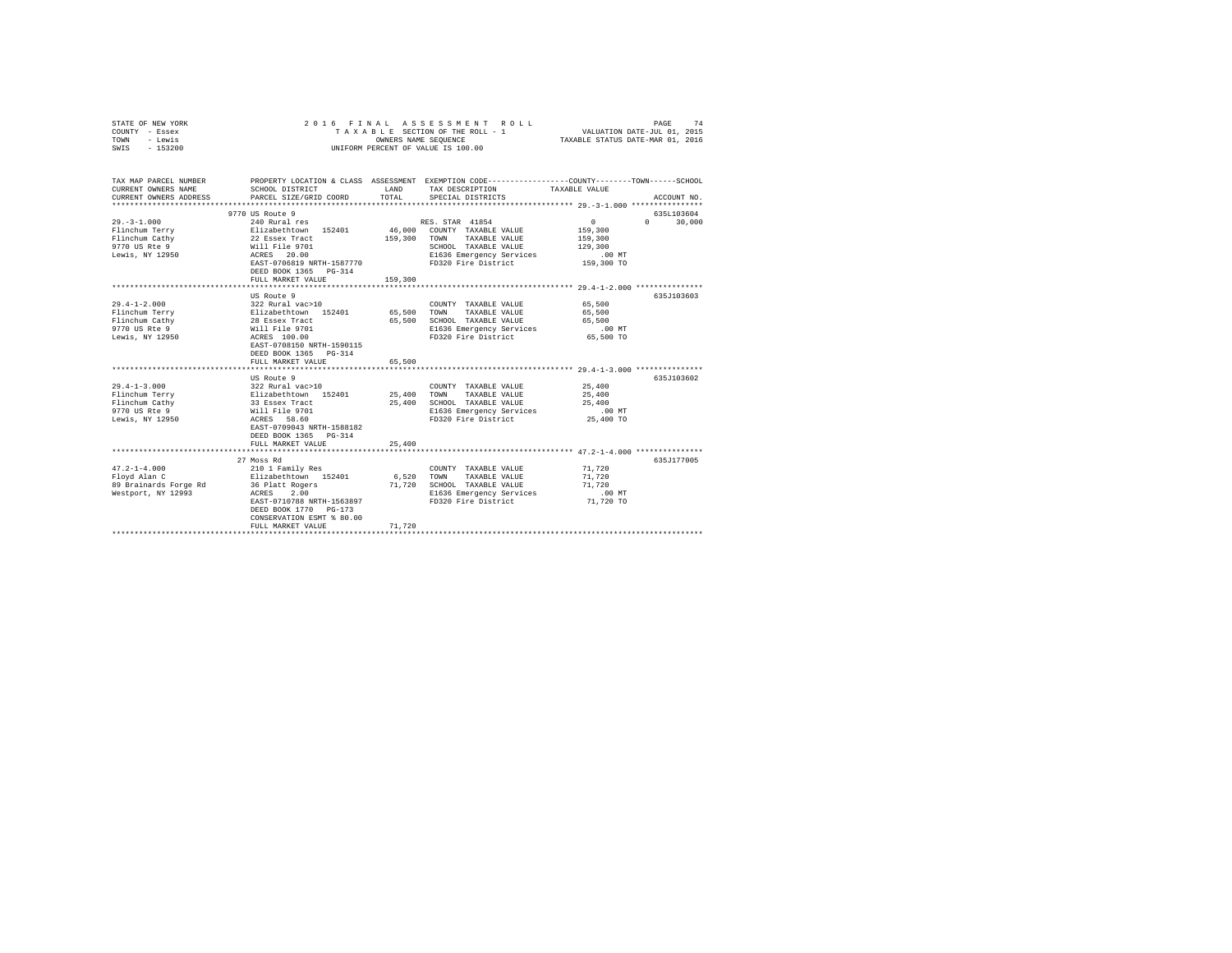| STATE OF NEW YORK                                                                                                                                                                                                                                                                                                                                                                                                                         |                        |        |                                                                                                   |            |               |
|-------------------------------------------------------------------------------------------------------------------------------------------------------------------------------------------------------------------------------------------------------------------------------------------------------------------------------------------------------------------------------------------------------------------------------------------|------------------------|--------|---------------------------------------------------------------------------------------------------|------------|---------------|
| COUNTY - Essex                                                                                                                                                                                                                                                                                                                                                                                                                            |                        |        |                                                                                                   |            |               |
| TOWN - Lewis                                                                                                                                                                                                                                                                                                                                                                                                                              |                        |        |                                                                                                   |            |               |
| SWIS - 153200                                                                                                                                                                                                                                                                                                                                                                                                                             |                        |        |                                                                                                   |            |               |
|                                                                                                                                                                                                                                                                                                                                                                                                                                           |                        |        |                                                                                                   |            |               |
|                                                                                                                                                                                                                                                                                                                                                                                                                                           |                        |        |                                                                                                   |            |               |
|                                                                                                                                                                                                                                                                                                                                                                                                                                           |                        |        |                                                                                                   |            |               |
| TAX MAP PARCEL NUMBER PROPERTY LOCATION & CLASS ASSESSMENT EXEMPTION CODE--------------COUNTY-------TOWN------SCHOOL<br>CURRENT OWNERS NAME SCHOOL DISTRICT LAND TAX DESCRIPTION TAXARLE VALUE                                                                                                                                                                                                                                            |                        |        |                                                                                                   |            |               |
|                                                                                                                                                                                                                                                                                                                                                                                                                                           |                        |        | SCHOOL DISTRICT                         LAND        TAX DESCRIPTION                 TAXABLE VALUE |            |               |
| CURRENT OWNERS ADDRESS                                                                                                                                                                                                                                                                                                                                                                                                                    | PARCEL SIZE/GRID COORD | TOTAL  | SPECIAL DISTRICTS                                                                                 |            | ACCOUNT NO.   |
|                                                                                                                                                                                                                                                                                                                                                                                                                                           |                        |        |                                                                                                   |            |               |
| $\begin{tabular}{l c c c c c} \multicolumn{1}{c}{\textbf{11: }}1-1-1-30.003 & 281 & \text{Multic}} & \text{RES. STAR 41854} & 307,600 \\ \multicolumn{1}{c}{\textbf{F1:}}1-1-30.003 & 281 & \text{Multic}} & \text{E11:} & \text{E12:} & \text{E13:} & \text{S3:} & \text{S3:} & \text{S3:} & \text{S4:} & \text{S5:} \\ \multicolumn{1}{c}{\textbf{F1:}} \textbf{F1:} & \textbf$                                                         |                        |        |                                                                                                   |            |               |
|                                                                                                                                                                                                                                                                                                                                                                                                                                           |                        |        |                                                                                                   |            | 635J104406    |
|                                                                                                                                                                                                                                                                                                                                                                                                                                           |                        |        |                                                                                                   |            | $0 \t 30,000$ |
|                                                                                                                                                                                                                                                                                                                                                                                                                                           |                        |        |                                                                                                   |            |               |
|                                                                                                                                                                                                                                                                                                                                                                                                                                           |                        |        |                                                                                                   |            |               |
|                                                                                                                                                                                                                                                                                                                                                                                                                                           |                        |        |                                                                                                   |            |               |
|                                                                                                                                                                                                                                                                                                                                                                                                                                           |                        |        |                                                                                                   |            |               |
|                                                                                                                                                                                                                                                                                                                                                                                                                                           |                        |        |                                                                                                   |            |               |
|                                                                                                                                                                                                                                                                                                                                                                                                                                           |                        |        |                                                                                                   |            |               |
|                                                                                                                                                                                                                                                                                                                                                                                                                                           |                        |        |                                                                                                   |            |               |
|                                                                                                                                                                                                                                                                                                                                                                                                                                           |                        |        |                                                                                                   |            |               |
|                                                                                                                                                                                                                                                                                                                                                                                                                                           | Fox Run Rd             |        |                                                                                                   |            | 635J101310    |
|                                                                                                                                                                                                                                                                                                                                                                                                                                           |                        |        |                                                                                                   |            |               |
|                                                                                                                                                                                                                                                                                                                                                                                                                                           |                        |        |                                                                                                   |            |               |
|                                                                                                                                                                                                                                                                                                                                                                                                                                           |                        |        |                                                                                                   |            |               |
|                                                                                                                                                                                                                                                                                                                                                                                                                                           |                        |        |                                                                                                   |            |               |
|                                                                                                                                                                                                                                                                                                                                                                                                                                           |                        |        |                                                                                                   |            |               |
|                                                                                                                                                                                                                                                                                                                                                                                                                                           |                        |        |                                                                                                   |            |               |
|                                                                                                                                                                                                                                                                                                                                                                                                                                           |                        |        |                                                                                                   |            |               |
| $\begin{array}{lcccc} \texttt{47.13--1-35.210} & \texttt{row} & \texttt{X} & \texttt{M} & \texttt{X} & \texttt{0} & \texttt{COMNTY} & \texttt{TXABLE} & \texttt{VALUE} & 27,700 \\ \texttt{Flynn Robert M} & \texttt{8121 value} & \texttt{142} & \texttt{143 value} & \texttt{143 value} & 27,700 & \texttt{T} & \texttt{Y} & \texttt{TXABLE} & \texttt{VALUE} & 27,700 \\ \texttt{Griffith} = \texttt{Flynn Charmaine H} & 22 \text{ P$ | FULL MARKET VALUE      | 27,700 |                                                                                                   |            |               |
|                                                                                                                                                                                                                                                                                                                                                                                                                                           |                        |        |                                                                                                   |            |               |
| $\begin{tabular}{l c c c c c} \multicolumn{3}{c}{\textbf{F01:12--2:5.000}} & \multicolumn{3}{c}{US Route 9} & \multicolumn{3}{c}{COUNTY} & \multicolumn{3}{c}{TAXABLE VALUE} & \multicolumn{3}{c}{200} \\ \multicolumn{3}{c}{\textbf{F01:12--2:5.000}} & \multicolumn{3}{c}{US Route 9} & \multicolumn{3}{c}{COUNTY} & \multicolumn{3}{c}{TAXABLE VALUE} & \multicolumn{3}{c}{200} \\ \multicolumn{3}{c}{\textbf{F01:12--2:5.00$          |                        |        |                                                                                                   |            | 635J104703    |
|                                                                                                                                                                                                                                                                                                                                                                                                                                           |                        |        |                                                                                                   |            |               |
|                                                                                                                                                                                                                                                                                                                                                                                                                                           |                        |        |                                                                                                   |            |               |
|                                                                                                                                                                                                                                                                                                                                                                                                                                           |                        |        |                                                                                                   |            |               |
|                                                                                                                                                                                                                                                                                                                                                                                                                                           |                        |        |                                                                                                   |            |               |
|                                                                                                                                                                                                                                                                                                                                                                                                                                           |                        |        |                                                                                                   |            |               |
|                                                                                                                                                                                                                                                                                                                                                                                                                                           |                        |        |                                                                                                   |            |               |
|                                                                                                                                                                                                                                                                                                                                                                                                                                           |                        |        |                                                                                                   |            |               |
|                                                                                                                                                                                                                                                                                                                                                                                                                                           |                        |        |                                                                                                   |            |               |
|                                                                                                                                                                                                                                                                                                                                                                                                                                           |                        |        |                                                                                                   |            |               |
|                                                                                                                                                                                                                                                                                                                                                                                                                                           | 8504 US Route 9        |        |                                                                                                   | 635J101705 |               |
|                                                                                                                                                                                                                                                                                                                                                                                                                                           |                        |        |                                                                                                   |            |               |
|                                                                                                                                                                                                                                                                                                                                                                                                                                           |                        |        |                                                                                                   |            |               |
|                                                                                                                                                                                                                                                                                                                                                                                                                                           |                        |        |                                                                                                   |            |               |
|                                                                                                                                                                                                                                                                                                                                                                                                                                           |                        |        |                                                                                                   |            |               |
|                                                                                                                                                                                                                                                                                                                                                                                                                                           |                        |        |                                                                                                   |            |               |
|                                                                                                                                                                                                                                                                                                                                                                                                                                           |                        |        |                                                                                                   |            |               |
|                                                                                                                                                                                                                                                                                                                                                                                                                                           |                        |        |                                                                                                   |            |               |
|                                                                                                                                                                                                                                                                                                                                                                                                                                           |                        |        |                                                                                                   |            |               |
|                                                                                                                                                                                                                                                                                                                                                                                                                                           |                        |        |                                                                                                   |            |               |
|                                                                                                                                                                                                                                                                                                                                                                                                                                           |                        |        |                                                                                                   |            |               |
|                                                                                                                                                                                                                                                                                                                                                                                                                                           |                        |        |                                                                                                   |            |               |
|                                                                                                                                                                                                                                                                                                                                                                                                                                           | 16 Crossman Ln         |        |                                                                                                   |            | 635J100504    |
| $46.2 - 1 - 37.000$                                                                                                                                                                                                                                                                                                                                                                                                                       | 260 Seasonal res       |        |                                                                                                   |            |               |
|                                                                                                                                                                                                                                                                                                                                                                                                                                           |                        |        |                                                                                                   |            |               |
|                                                                                                                                                                                                                                                                                                                                                                                                                                           |                        |        |                                                                                                   |            |               |
|                                                                                                                                                                                                                                                                                                                                                                                                                                           |                        |        |                                                                                                   |            |               |
|                                                                                                                                                                                                                                                                                                                                                                                                                                           |                        |        |                                                                                                   |            |               |
|                                                                                                                                                                                                                                                                                                                                                                                                                                           |                        |        |                                                                                                   |            |               |
| $\begin{tabular}{l c c c c c c c c} \hline \multicolumn{3}{c}{\textbf{Fortier Francis J III}} & \multicolumn{3}{c}{\textbf{28,600}} & \multicolumn{3}{c}{\textbf{COUNTY}} & \multicolumn{3}{c}{\textbf{YANABLE VALUES}} & 38,600 \\ \hline \multicolumn{3}{c}{\textbf{Fortier Denors N}} & 31 & 11 & 16 & 11 & 12401 & 28,300 & 700 & 7XXABLE VALUE & 38,600 \\ \hline \multicolumn{3}{c}{\textbf{Fortier Debrach}} & 16 & 11 &$          | FULL MARKET VALUE      | 38,600 |                                                                                                   |            |               |
|                                                                                                                                                                                                                                                                                                                                                                                                                                           |                        |        |                                                                                                   |            |               |
|                                                                                                                                                                                                                                                                                                                                                                                                                                           |                        |        |                                                                                                   |            |               |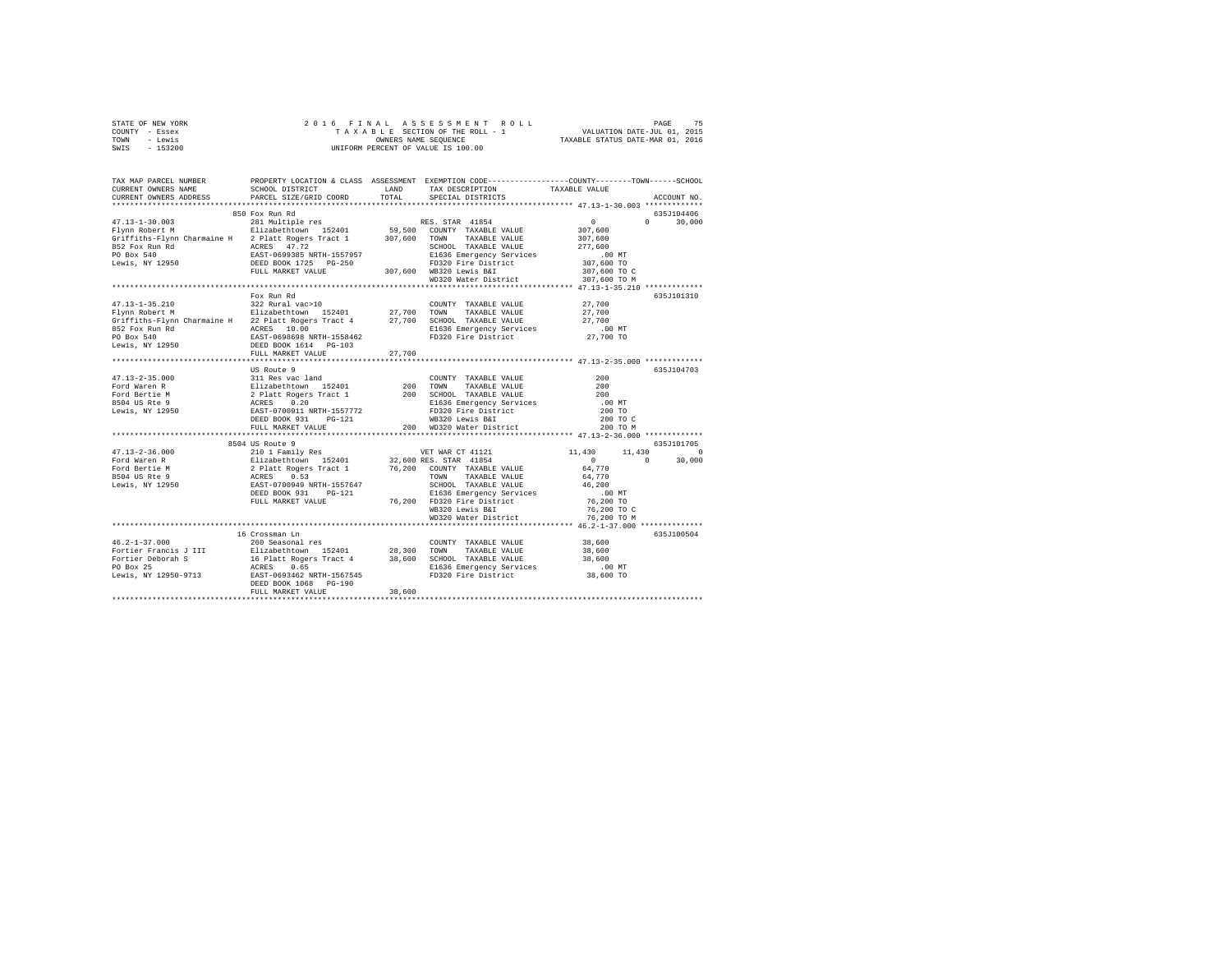| TOWN<br>- Lewis<br>$-153200$<br>SWIS                 |                                                                   | OWNERS NAME SEQUENCE | UNIFORM PERCENT OF VALUE IS 100.00                                                                                 | TAXABLE STATUS DATE-MAR 01, 2016 |                    |
|------------------------------------------------------|-------------------------------------------------------------------|----------------------|--------------------------------------------------------------------------------------------------------------------|----------------------------------|--------------------|
| TAX MAP PARCEL NUMBER<br>CURRENT OWNERS NAME         | SCHOOL DISTRICT                                                   | LAND                 | PROPERTY LOCATION & CLASS ASSESSMENT EXEMPTION CODE---------------COUNTY-------TOWN------SCHOOL<br>TAX DESCRIPTION | TAXABLE VALUE                    |                    |
| CURRENT OWNERS ADDRESS                               | PARCEL SIZE/GRID COORD                                            | TOTAL                | SPECIAL DISTRICTS                                                                                                  |                                  | ACCOUNT NO.        |
|                                                      |                                                                   |                      |                                                                                                                    |                                  | 635J103713         |
| $47.4 - 1 - 4.000$                                   | Hyde Rd<br>322 Rural vac>10                                       |                      | COUNTY TAXABLE VALUE                                                                                               | 38,400                           |                    |
| Fortin Stephen E                                     | Elizabethtown 152401                                              | 38,400               | TOWN<br>TAXABLE VALUE                                                                                              | 38,400                           |                    |
| Fortin Kelly A                                       | 5 Platt Rogers Tract 1                                            | 38,400               | SCHOOL TAXABLE VALUE                                                                                               | 38,400                           |                    |
| 10 Bear Cub Crossing                                 | 29ac                                                              |                      | E1636 Emergency Services                                                                                           | $.00$ MT                         |                    |
| Saratoga Springs, NY 12866                           | ACRES 28.80<br>EAST-0710291 NRTH-1556878<br>DEED BOOK 1448 PG-318 |                      | FD320 Fire District                                                                                                | 38,400 TO                        |                    |
|                                                      | FULL MARKET VALUE                                                 | 38,400               |                                                                                                                    |                                  |                    |
|                                                      |                                                                   |                      |                                                                                                                    |                                  |                    |
| $47.4 - 1 - 5.100$                                   | 87 Hyde Rd                                                        |                      |                                                                                                                    | 41,300                           | 635J103712         |
|                                                      | 312 Vac w/imprv<br>Elizabethtown 152401                           | 41,100               | COUNTY TAXABLE VALUE<br>TOWN<br>TAXABLE VALUE                                                                      | 41,300                           |                    |
| Fortin Stephen E<br>Fortin Kelly A                   | 5 Platt Rogers                                                    | 41,300               | SCHOOL TAXABLE VALUE                                                                                               | 41,300                           |                    |
| 10 Bear Cub Crossing                                 | ACRES 35.00                                                       |                      | E1636 Emergency Services                                                                                           | $.00$ MT                         |                    |
| Saratoga Springs, NY 12866 EAST-0711278 NRTH-1557760 | DEED BOOK 1448 PG-318                                             |                      | FD320 Fire District                                                                                                | 41,300 TO                        |                    |
|                                                      | FULL MARKET VALUE                                                 | 41,300               |                                                                                                                    |                                  |                    |
|                                                      | 2133 County Route 10                                              |                      |                                                                                                                    |                                  | 635J178551         |
| $57.1 - 3 - 6.000$                                   | 210 1 Family Res                                                  |                      | COUNTY TAXABLE VALUE                                                                                               | 83,700                           |                    |
| French Ethan L                                       | Westport 155001                                                   | 28,800               | TOWN<br>TAXABLE VALUE                                                                                              | 83,700                           |                    |
| 2133 County Rte 10                                   | 36 Taylor & Kimball                                               | 83,700               | SCHOOL TAXABLE VALUE                                                                                               | 83,700                           |                    |
| Westport, NY 12993                                   | ACRES 0.70                                                        |                      | E1636 Emergency Services                                                                                           | .00MT                            |                    |
|                                                      | EAST-0725008 NRTH-1549897                                         |                      | FD320 Fire District                                                                                                | 83,700 TO                        |                    |
|                                                      | DEED BOOK 1686 PG-87                                              |                      |                                                                                                                    |                                  |                    |
|                                                      | FULL MARKET VALUE<br>********************************             | 83,700               |                                                                                                                    |                                  |                    |
|                                                      | 2121 County Route 10                                              |                      |                                                                                                                    |                                  | 635J187010         |
| $57.1 - 3 - 5.200$                                   | 210 1 Family Res                                                  |                      | RES. STAR 41854                                                                                                    | $\sim$ 0                         | $\Omega$<br>30,000 |
| French Lennie L                                      | Westport 155001                                                   |                      | 34,600 COUNTY TAXABLE VALUE                                                                                        | 97,000                           |                    |
| French Judith P                                      | 36 Taylor & Kimball                                               | 97,000               | TOWN<br>TAXABLE VALUE                                                                                              | 97,000                           |                    |
| 2121 County Rte 10                                   | ACRES 4.00                                                        |                      | SCHOOL TAXABLE VALUE                                                                                               | 67,000                           |                    |
| Westport, NY 12993                                   | EAST-0724725 NRTH-1549940                                         |                      | E1636 Emergency Services<br>FD320 Fire District                                                                    | $.00$ MT<br>97,000 TO            |                    |
|                                                      | DEED BOOK 1191 PG-152<br>FULL MARKET VALUE                        | 97,000               |                                                                                                                    |                                  |                    |
|                                                      |                                                                   |                      | ***************************** 47.1-2-39.000 **************                                                         |                                  |                    |
|                                                      | 449 Stowersville Rd                                               |                      |                                                                                                                    |                                  | 635J102002         |
| $47.1 - 2 - 39.000$                                  | 281 Multiple res                                                  |                      | SR STAR 41834                                                                                                      | $\sim$                           | 65,300             |
| Garvey Aaran D                                       | Elizabethtown 152401                                              |                      | 62,300 COUNTY TAXABLE VALUE                                                                                        | 271,900                          |                    |
| Garvey Dina L                                        | 1 Essex Tract                                                     | 271,900              | TOWN<br>TAXABLE VALUE                                                                                              | 271,900                          |                    |
| c/o Dianne M Garvey                                  | 1785/270 Life Use to                                              |                      | SCHOOL TAXABLE VALUE                                                                                               | 206,600                          |                    |
| 449 Stowersville Rd<br>Lewis, NY 12950               | Dianne Garvey<br>ACRES 10.40                                      |                      | E1636 Emergency Services<br>FD320 Fire District                                                                    | $.00$ MT<br>271,900 TO           |                    |
|                                                      | EAST-0702438 NRTH-1562297                                         |                      | WB320 Lewis B&I                                                                                                    | 271,900 TO C                     |                    |
|                                                      | DEED BOOK 1785 PG-270                                             |                      | WD320 Water District                                                                                               | 271,900 TO M                     |                    |
|                                                      | FULL MARKET VALUE                                                 | 271,900              |                                                                                                                    |                                  |                    |
|                                                      |                                                                   |                      |                                                                                                                    |                                  |                    |

STATE OF NEW YORK 2 0 1 6 F I N A L A S S E S S M E N T R O L L PAGE 76 COUNTY - Essex T A X A B L E SECTION OF THE ROLL - 1 VALUATION DATE-JUL 01, 2015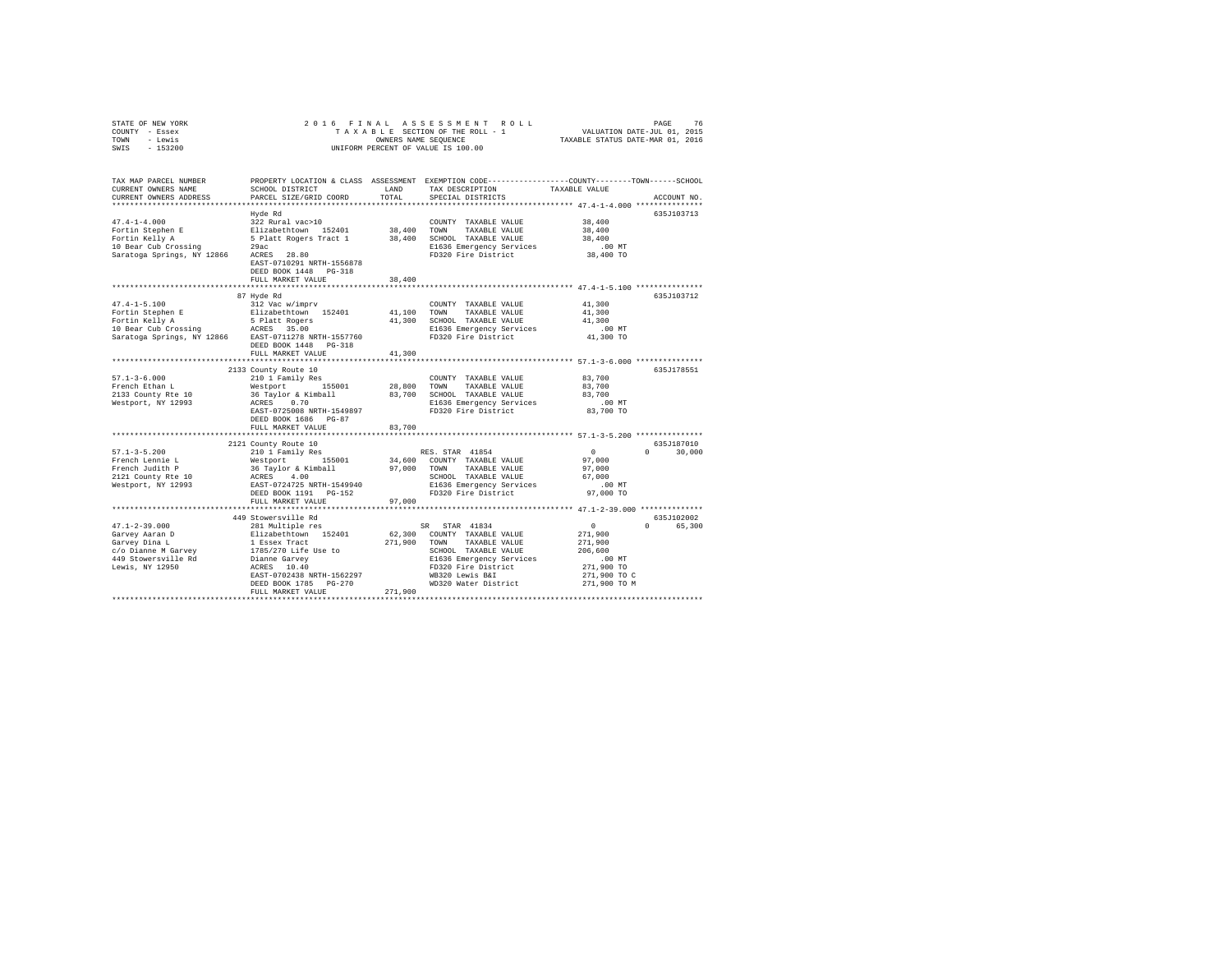|      | STATE OF NEW YORK |  | 2016 FINAL ASSESSMENT ROLL         | 77<br>PAGE                       |  |
|------|-------------------|--|------------------------------------|----------------------------------|--|
|      | COUNTY - Essex    |  | TAXABLE SECTION OF THE ROLL - 1    | VALUATION DATE-JUL 01, 2015      |  |
| TOWN | - Lewis           |  | OWNERS NAME SEOUENCE               | TAXABLE STATUS DATE-MAR 01, 2016 |  |
| SWIS | - 153200          |  | UNIFORM PERCENT OF VALUE IS 100.00 |                                  |  |

| TAX MAP PARCEL NUMBER<br>CURRENT OWNERS NAME<br>CURRENT OWNERS ADDRESS | SCHOOL DISTRICT<br>PARCEL SIZE/GRID COORD                                   | LAND<br>TOTAL | TAX DESCRIPTION<br>SPECIAL DISTRICTS                      | PROPERTY LOCATION & CLASS ASSESSMENT EXEMPTION CODE---------------COUNTY-------TOWN-----SCHOOL<br>TAXABLE VALUE<br>ACCOUNT NO. |  |
|------------------------------------------------------------------------|-----------------------------------------------------------------------------|---------------|-----------------------------------------------------------|--------------------------------------------------------------------------------------------------------------------------------|--|
|                                                                        |                                                                             |               |                                                           |                                                                                                                                |  |
|                                                                        | Deerhead-Reber Rd                                                           |               |                                                           | 635J178519                                                                                                                     |  |
| $38.2 - 1 - 2.000$                                                     | 314 Rural vac<10                                                            |               | COUNTY TAXABLE VALUE                                      | 15,100                                                                                                                         |  |
| Garvey Laurie                                                          | Elizabethtown 152401<br>33 & 38 Peru Bay Tract                              |               | 15,100 TOWN TAXABLE VALUE                                 | 15,100                                                                                                                         |  |
| 4974 N Fresno St                                                       |                                                                             |               | 15,100 SCHOOL TAXABLE VALUE                               | 15,100                                                                                                                         |  |
| Fresno, CA 93726                                                       | ACRES 20.90                                                                 |               | E1636 Emergency Services                                  | $.00$ MT                                                                                                                       |  |
|                                                                        | EAST-0708842 NRTH-1581107                                                   |               | FD320 Fire District                                       | 15,100 TO                                                                                                                      |  |
|                                                                        | DEED BOOK 1824 PG-329                                                       |               |                                                           |                                                                                                                                |  |
|                                                                        | FULL MARKET VALUE                                                           | 15,100        |                                                           |                                                                                                                                |  |
|                                                                        |                                                                             |               |                                                           |                                                                                                                                |  |
|                                                                        | 97 Moss Rd                                                                  |               |                                                           | 635J102003                                                                                                                     |  |
| $47.2 - 1 - 8.000$                                                     | 210 1 Family Res                                                            |               | COUNTY TAXABLE VALUE                                      | 73,100                                                                                                                         |  |
| Gay Jerome                                                             |                                                                             |               | TOWN<br>TAXABLE VALUE                                     | 73,100                                                                                                                         |  |
| 97 Moss Rd                                                             | Elizabethtown 152401 27,100<br>1 Peru Bay Tract 73,100<br>ACRES 1.79 73,100 |               | 73.100 SCHOOL TAXABLE VALUE                               | 73,100                                                                                                                         |  |
| Lewis, NY 12950                                                        |                                                                             |               | E1636 Emergency Services                                  | $.00$ MT                                                                                                                       |  |
|                                                                        | EAST-0710174 NRTH-1565506                                                   |               | FD320 Fire District                                       | 73,100 TO                                                                                                                      |  |
|                                                                        | DEED BOOK 1231 PG-240                                                       |               |                                                           |                                                                                                                                |  |
|                                                                        | FULL MARKET VALUE                                                           | 73,100        |                                                           |                                                                                                                                |  |
|                                                                        |                                                                             |               |                                                           |                                                                                                                                |  |
|                                                                        | Stowersville Rd                                                             |               |                                                           | 635J194004                                                                                                                     |  |
| $47.1 - 2 - 26.300$                                                    | 311 Res vac land                                                            |               | COUNTY TAXABLE VALUE                                      | 20,700                                                                                                                         |  |
| Gay Kristine M                                                         | Elizabethtown 152401 20,700 TOWN                                            |               | TAXABLE VALUE                                             | 20,700                                                                                                                         |  |
| 452 Stowersville Rd                                                    | 1 Essex Tract                                                               |               | 20,700 SCHOOL TAXABLE VALUE                               | 20,700                                                                                                                         |  |
| Lewis, NY 12950                                                        | ACRES<br>0.68                                                               |               | E1636 Emergency Services                                  | $.00$ MT                                                                                                                       |  |
|                                                                        | EAST-0702611 NRTH-1561643                                                   |               | FD320 Fire District                                       | 20,700 TO                                                                                                                      |  |
|                                                                        | DEED BOOK 1632    PG-36                                                     |               | WB320 Lewis B&I                                           | 20,700 TO C                                                                                                                    |  |
|                                                                        | FULL MARKET VALUE                                                           |               | 20.700 WD320 Water District                               | 20,700 TO M                                                                                                                    |  |
|                                                                        | ************************                                                    |               |                                                           |                                                                                                                                |  |
|                                                                        | 452 Stowersville Rd                                                         |               |                                                           | 635J104911                                                                                                                     |  |
| $47.1 - 2 - 26.100$                                                    | 210 1 Family Res<br>Elizabethtown 152401                                    |               | RES. STAR 41854                                           | $\sim$ 0<br>30,000<br>$\mathbf{r}$                                                                                             |  |
| Gay Timothy D Jr                                                       |                                                                             |               | 38,600 COUNTY TAXABLE VALUE                               | 117,400                                                                                                                        |  |
| Gav Kristine M                                                         | 1 Essex Tract<br>Successor                                                  | 117,400 TOWN  | TAXABLE VALUE                                             | 117,400                                                                                                                        |  |
| 452 Stowersville Rd                                                    |                                                                             |               | SCHOOL TAXABLE VALUE                                      | 87,400                                                                                                                         |  |
| Lewis, NY 12950                                                        | Testamentary Trustee                                                        |               | E1636 Emergency Services                                  | $.00$ MT                                                                                                                       |  |
|                                                                        | ACRES<br>3.56 BANK NBT                                                      |               | FD320 Fire District                                       | 117,400 TO                                                                                                                     |  |
|                                                                        | EAST-0702227 NRTH-1561635<br>DEED BOOK 1607 PG-169                          |               | WB320 Lewis B&I<br>WD320 Water District                   | 117,400 TO C                                                                                                                   |  |
|                                                                        | FULL MARKET VALUE                                                           |               |                                                           | 117,400 TO M                                                                                                                   |  |
|                                                                        |                                                                             | 117,400       |                                                           |                                                                                                                                |  |
|                                                                        | Stowersville Rd                                                             |               |                                                           | 635J194005                                                                                                                     |  |
| $47.1 - 2 - 26.400$                                                    |                                                                             |               | COUNTY TAXABLE VALUE                                      | 16,500                                                                                                                         |  |
|                                                                        | 311 Res vac land<br>In 152401 Elizabethtown 152401                          |               |                                                           |                                                                                                                                |  |
| Gay Timothy D Jr                                                       |                                                                             |               | 16,500 TOWN TAXABLE VALUE<br>16,500 SCHOOL TAXABLE VALUE  | 16,500<br>16,500                                                                                                               |  |
|                                                                        |                                                                             |               | E1636 Emergency Services                                  | $.00$ MT                                                                                                                       |  |
|                                                                        | EAST-0702500 NRTH-1561866                                                   |               |                                                           | 16,500 TO                                                                                                                      |  |
|                                                                        | DEED BOOK 1632 PG-41                                                        |               | FD320 Fire District<br>ND320 Louis Bil<br>WB320 Lewis B&I | 16,500 TO C                                                                                                                    |  |
|                                                                        | FULL MARKET VALUE                                                           |               | 16,500 WD320 Water District                               | 16,500 TO M                                                                                                                    |  |
|                                                                        |                                                                             |               |                                                           |                                                                                                                                |  |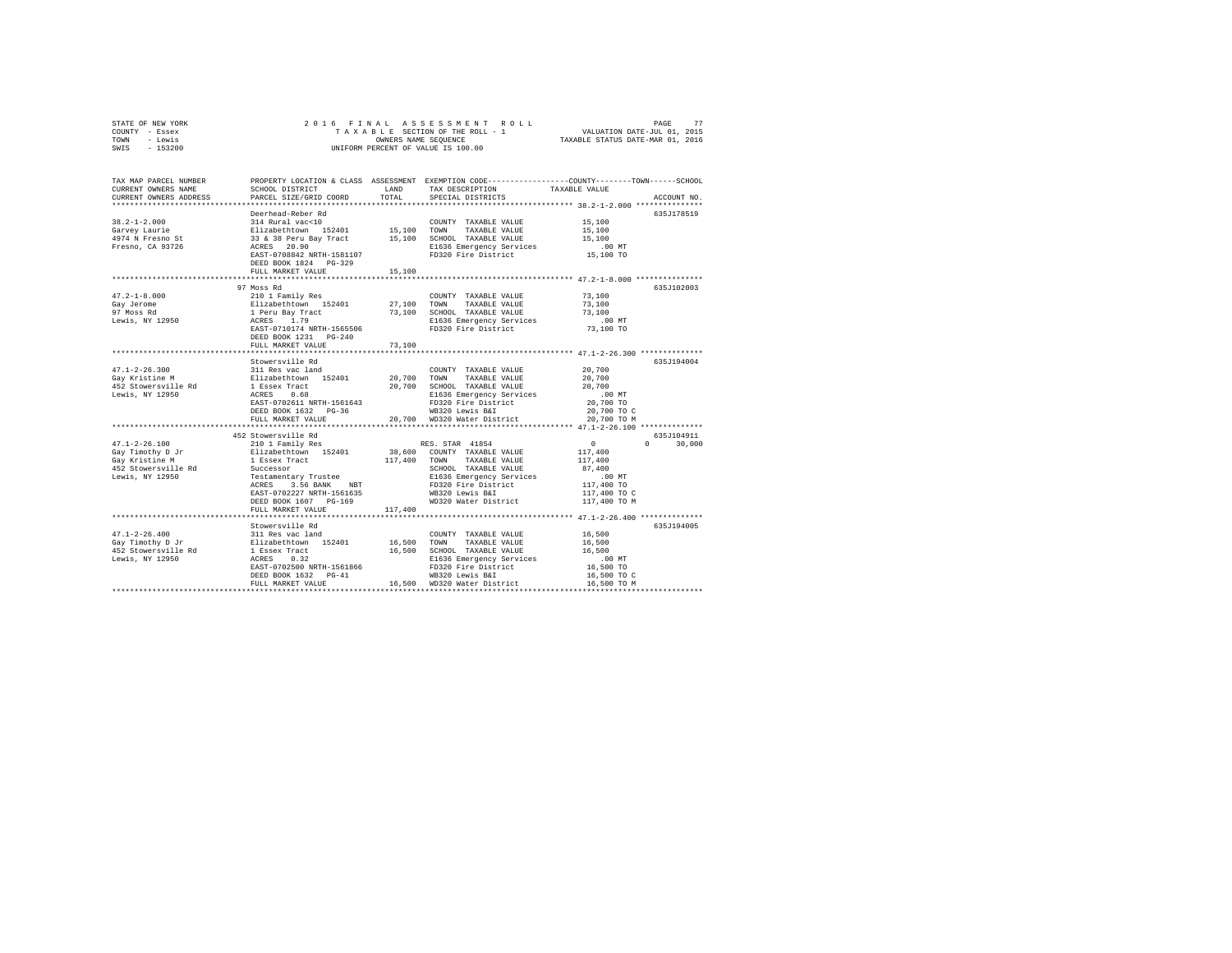| STATE OF NEW YORK                                                                                                                                                                                                                                                                                                                                                                                                            |                              |         |                         |                                                                                                                                                                                  |  |
|------------------------------------------------------------------------------------------------------------------------------------------------------------------------------------------------------------------------------------------------------------------------------------------------------------------------------------------------------------------------------------------------------------------------------|------------------------------|---------|-------------------------|----------------------------------------------------------------------------------------------------------------------------------------------------------------------------------|--|
| COUNTY - Essex                                                                                                                                                                                                                                                                                                                                                                                                               |                              |         |                         |                                                                                                                                                                                  |  |
| TOWN - Lewis                                                                                                                                                                                                                                                                                                                                                                                                                 |                              |         |                         |                                                                                                                                                                                  |  |
| SWIS - 153200                                                                                                                                                                                                                                                                                                                                                                                                                |                              |         |                         |                                                                                                                                                                                  |  |
|                                                                                                                                                                                                                                                                                                                                                                                                                              |                              |         |                         |                                                                                                                                                                                  |  |
|                                                                                                                                                                                                                                                                                                                                                                                                                              |                              |         |                         | TAX MAP PARCEL NUMBER     PROPERTY LOCATION & CLASS ASSESSMENT EXEMPTION CODE--------------C-COUNTY-------TOWN------SCHOOL DISTRICT     LAND   TAX DESCRIPTION     TAXABLE VALUE |  |
|                                                                                                                                                                                                                                                                                                                                                                                                                              |                              |         |                         |                                                                                                                                                                                  |  |
| CURRENT OWNERS ADDRESS                                                                                                                                                                                                                                                                                                                                                                                                       | PARCEL SIZE/GRID COORD       |         | TOTAL SPECIAL DISTRICTS | ACCOUNT NO.                                                                                                                                                                      |  |
|                                                                                                                                                                                                                                                                                                                                                                                                                              |                              |         |                         |                                                                                                                                                                                  |  |
|                                                                                                                                                                                                                                                                                                                                                                                                                              | 136 Cutting Rd               |         |                         | 635J180024                                                                                                                                                                       |  |
|                                                                                                                                                                                                                                                                                                                                                                                                                              |                              |         |                         |                                                                                                                                                                                  |  |
|                                                                                                                                                                                                                                                                                                                                                                                                                              |                              |         |                         |                                                                                                                                                                                  |  |
|                                                                                                                                                                                                                                                                                                                                                                                                                              |                              |         |                         |                                                                                                                                                                                  |  |
|                                                                                                                                                                                                                                                                                                                                                                                                                              |                              |         |                         |                                                                                                                                                                                  |  |
|                                                                                                                                                                                                                                                                                                                                                                                                                              |                              |         |                         |                                                                                                                                                                                  |  |
|                                                                                                                                                                                                                                                                                                                                                                                                                              | ACRES 1.00                   |         |                         |                                                                                                                                                                                  |  |
|                                                                                                                                                                                                                                                                                                                                                                                                                              |                              |         |                         |                                                                                                                                                                                  |  |
|                                                                                                                                                                                                                                                                                                                                                                                                                              |                              |         |                         |                                                                                                                                                                                  |  |
|                                                                                                                                                                                                                                                                                                                                                                                                                              | FULL MARKET VALUE            | 81,100  |                         |                                                                                                                                                                                  |  |
|                                                                                                                                                                                                                                                                                                                                                                                                                              |                              |         |                         |                                                                                                                                                                                  |  |
|                                                                                                                                                                                                                                                                                                                                                                                                                              |                              |         |                         | 635J100503                                                                                                                                                                       |  |
| $\begin{tabular}{l c c c c} \multicolumn{4}{c}{\textbf{47.13--2-21.000}} & \multicolumn{4}{c}{\textbf{55.8 UIS}} & \multicolumn{4}{c}{\textbf{55.8 UIS}} & \multicolumn{4}{c}{\textbf{55.8 UIS}} & \multicolumn{4}{c}{\textbf{55.8 UIS}} & \multicolumn{4}{c}{\textbf{55.8 UIS}} & \multicolumn{4}{c}{\textbf{55.8 UIS}} & \multicolumn{4}{c}{\textbf{55.8 UIS}} & \multicolumn{4}{c}{\textbf{55.8 UIS}} & \multicolumn{4}{$ | 8558 US Route 9              |         |                         |                                                                                                                                                                                  |  |
|                                                                                                                                                                                                                                                                                                                                                                                                                              |                              |         |                         | $0 \t 30,000$                                                                                                                                                                    |  |
|                                                                                                                                                                                                                                                                                                                                                                                                                              |                              |         |                         |                                                                                                                                                                                  |  |
|                                                                                                                                                                                                                                                                                                                                                                                                                              |                              |         |                         |                                                                                                                                                                                  |  |
|                                                                                                                                                                                                                                                                                                                                                                                                                              |                              |         |                         |                                                                                                                                                                                  |  |
|                                                                                                                                                                                                                                                                                                                                                                                                                              |                              |         |                         |                                                                                                                                                                                  |  |
|                                                                                                                                                                                                                                                                                                                                                                                                                              |                              |         |                         |                                                                                                                                                                                  |  |
|                                                                                                                                                                                                                                                                                                                                                                                                                              |                              |         |                         |                                                                                                                                                                                  |  |
|                                                                                                                                                                                                                                                                                                                                                                                                                              |                              |         |                         |                                                                                                                                                                                  |  |
|                                                                                                                                                                                                                                                                                                                                                                                                                              | **************************** |         |                         |                                                                                                                                                                                  |  |
|                                                                                                                                                                                                                                                                                                                                                                                                                              | 9689 US Route 9              |         |                         | 635Z004012                                                                                                                                                                       |  |
|                                                                                                                                                                                                                                                                                                                                                                                                                              |                              |         |                         | $0 \t 30.000$                                                                                                                                                                    |  |
|                                                                                                                                                                                                                                                                                                                                                                                                                              |                              |         |                         |                                                                                                                                                                                  |  |
|                                                                                                                                                                                                                                                                                                                                                                                                                              |                              |         |                         |                                                                                                                                                                                  |  |
|                                                                                                                                                                                                                                                                                                                                                                                                                              |                              |         |                         |                                                                                                                                                                                  |  |
|                                                                                                                                                                                                                                                                                                                                                                                                                              |                              |         |                         |                                                                                                                                                                                  |  |
|                                                                                                                                                                                                                                                                                                                                                                                                                              |                              |         |                         |                                                                                                                                                                                  |  |
|                                                                                                                                                                                                                                                                                                                                                                                                                              | DEED BOOK 1784 PG-84         |         |                         |                                                                                                                                                                                  |  |
|                                                                                                                                                                                                                                                                                                                                                                                                                              | FULL MARKET VALUE            | 181,600 |                         |                                                                                                                                                                                  |  |
|                                                                                                                                                                                                                                                                                                                                                                                                                              |                              |         |                         | ******************************* 55.2-1-31.000 *************                                                                                                                      |  |
|                                                                                                                                                                                                                                                                                                                                                                                                                              | 440 Roscoe Rd                |         |                         | 635J100211                                                                                                                                                                       |  |
|                                                                                                                                                                                                                                                                                                                                                                                                                              |                              |         |                         |                                                                                                                                                                                  |  |
|                                                                                                                                                                                                                                                                                                                                                                                                                              |                              |         |                         |                                                                                                                                                                                  |  |
|                                                                                                                                                                                                                                                                                                                                                                                                                              |                              |         |                         |                                                                                                                                                                                  |  |
| 55.2-1-31.000<br>Solomon Hoster Marily Res COUNTY TAXABLE VALUE 400,500<br>Gifis Steven H 210 1 Family Res 400,500<br>2705 Main P 26 Platt Rogers 400,500<br>2705 Main St<br>Lawrenceville, NJ 08648-1014<br>EAST-0689644 RES 4.50 BANK1ST                                                                                                                                                                                   |                              |         |                         |                                                                                                                                                                                  |  |
|                                                                                                                                                                                                                                                                                                                                                                                                                              |                              |         |                         |                                                                                                                                                                                  |  |
|                                                                                                                                                                                                                                                                                                                                                                                                                              |                              |         |                         |                                                                                                                                                                                  |  |
|                                                                                                                                                                                                                                                                                                                                                                                                                              | DEED BOOK 1270 PG-255        |         |                         |                                                                                                                                                                                  |  |
|                                                                                                                                                                                                                                                                                                                                                                                                                              | FULL MARKET VALUE            | 400,500 |                         |                                                                                                                                                                                  |  |
|                                                                                                                                                                                                                                                                                                                                                                                                                              |                              |         |                         |                                                                                                                                                                                  |  |
|                                                                                                                                                                                                                                                                                                                                                                                                                              | Fox Run Rd                   |         |                         | 635J179002                                                                                                                                                                       |  |
|                                                                                                                                                                                                                                                                                                                                                                                                                              |                              |         |                         |                                                                                                                                                                                  |  |
|                                                                                                                                                                                                                                                                                                                                                                                                                              |                              |         |                         |                                                                                                                                                                                  |  |
|                                                                                                                                                                                                                                                                                                                                                                                                                              |                              |         |                         |                                                                                                                                                                                  |  |
|                                                                                                                                                                                                                                                                                                                                                                                                                              |                              |         |                         |                                                                                                                                                                                  |  |
|                                                                                                                                                                                                                                                                                                                                                                                                                              |                              |         |                         |                                                                                                                                                                                  |  |
|                                                                                                                                                                                                                                                                                                                                                                                                                              | DEED BOOK 1270 PG-260        |         |                         |                                                                                                                                                                                  |  |
|                                                                                                                                                                                                                                                                                                                                                                                                                              | FULL MARKET VALUE            | 31,300  |                         |                                                                                                                                                                                  |  |
|                                                                                                                                                                                                                                                                                                                                                                                                                              |                              |         |                         |                                                                                                                                                                                  |  |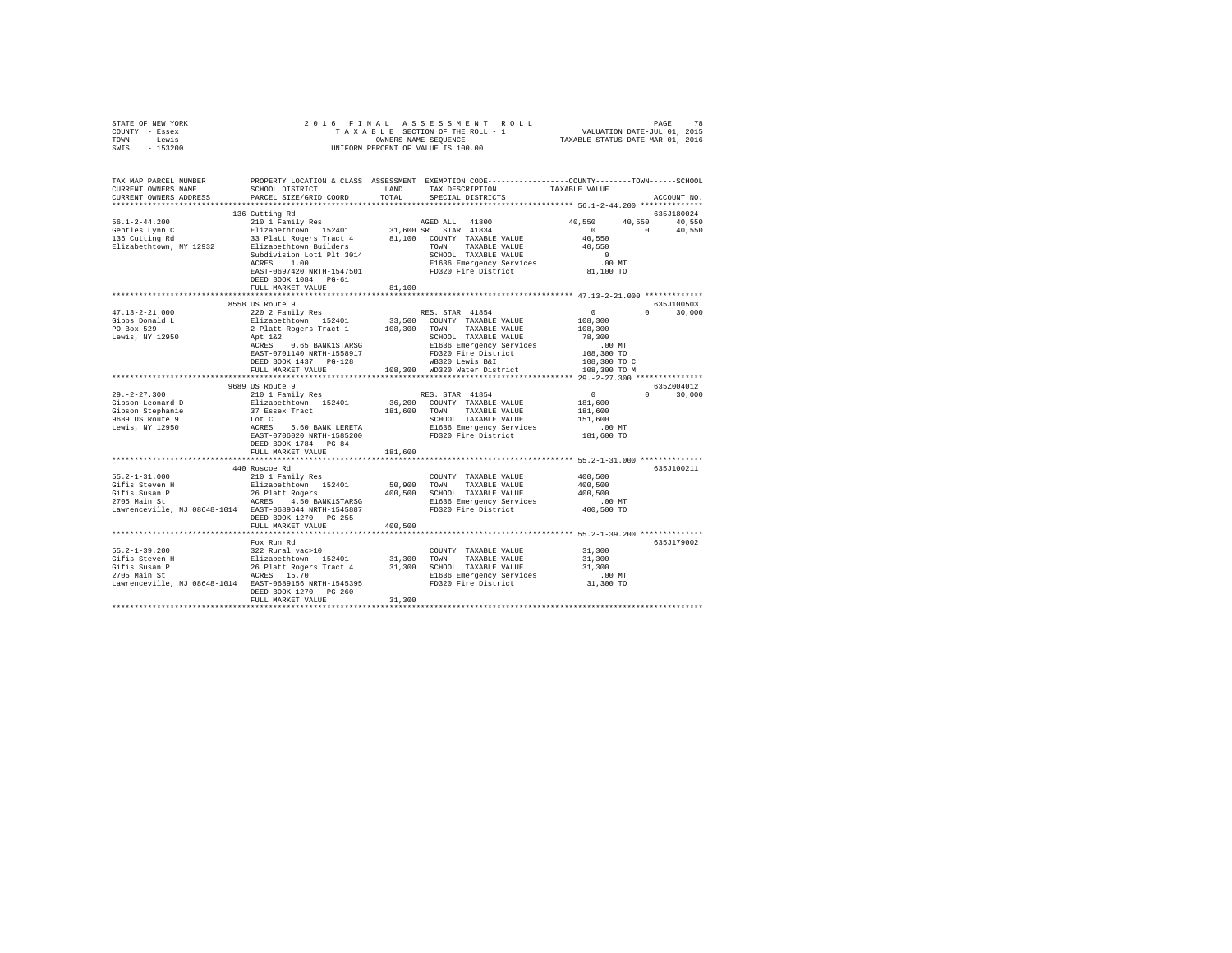| STATE OF NEW YORK | 2016 FINAL ASSESSMENT ROLL         | 79<br>PAGE                       |
|-------------------|------------------------------------|----------------------------------|
| COUNTY - Essex    | TAXABLE SECTION OF THE ROLL - 1    | VALUATION DATE-JUL 01, 2015      |
| TOWN<br>- Lewis   | OWNERS NAME SEOUENCE               | TAXABLE STATUS DATE-MAR 01, 2016 |
| $-153200$<br>SWIS | UNIFORM PERCENT OF VALUE IS 100.00 |                                  |

| Roscoe Rd<br>635J103011<br>$55.2 - 1 - 30.110$<br>322 Rural vac>10<br>67,700<br>COUNTY TAXABLE VALUE<br>67,700 TOWN TAXABLE VALUE<br>Elizabethtown 152401<br>67.700<br>Gifis Susan P<br>26 Platt Rogers Tract 4 67,700 SCHOOL TAXABLE VALUE<br>2705 Main St<br>67,700<br>Lawrenceville, NJ 08648-1014 ACRES 72.07<br>E1636 Emergency Services<br>$.00$ MT<br>67,700 TO<br>FD320 Fire District<br>EAST-0690396 NRTH-1545525<br>DEED BOOK 1272 PG-259<br>FULL MARKET VALUE<br>67,700<br>87 Carlott Rd<br>635J191010<br>25,000<br>$46.4 - 1 - 6.120$<br>210 1 Family Res<br>25,000<br>VET COM CT 41131<br>Elizabethtown 152401<br>33,500 VET DIS CT 41141<br>50,000<br>50,000<br>Girqus Gerald<br>Girgus Jeraru<br>Girgus Janice<br>22 Platt Rogers Tr 4 125,700 RES. STAR 41854<br>ACRES 2.92 COUNTY TAXABLE VALUE<br>EAST-0691809 NRTH-1557940 TOWN TAXABLE VALUE<br>DEED BOOK 979 PG-88 SCHOOL TAXABLE VALUE<br>$\sim$ 0<br>$\Omega$<br>PO Box 479<br>50,700<br>COUNTY TAXABLE VALUE<br>Lewis, NY 12950<br>TAXABLE VALUE<br>50,700<br>SCHOOL TAXABLE VALUE<br>95,700<br>125,700 E1636 Emergency Services<br>FULL MARKET VALUE<br>$.00$ MT<br>125,700 TO<br>FD320 Fire District<br>Hulbert Rd<br>635J100515<br>$47.2 - 2 - 4.000$<br>314 Rural vac<10<br>Elizabethtown 152401<br>35 & 36 Platt Rogers<br>ACRES 0.80<br>18,700<br>COUNTY TAXABLE VALUE<br>18,700 TOWN<br>47.2-2-4.000<br>Glanda J Tyler<br>Glanda Ashley L<br>** Welbert Rd<br>TAXABLE VALUE<br>18,700<br>18,700 SCHOOL TAXABLE VALUE<br>18,700<br>E1636 Emergency Services<br>FD320 Fire District<br>$.00$ MT<br>Westport, NY 12993<br>18,700 TO<br>EAST-0713109 NRTH-1562987<br>DEED BOOK 1598 PG-141<br>18,700<br>FULL MARKET VALUE<br>**************** 47.2-2-5.000 ***************<br>635-1100601<br>44 Hulbert Rd<br>210 1 Family Res<br>$47.2 - 2 - 5.000$<br>RES. STAR 41854<br>$\sim$ 0<br>$\Omega$<br>30,000<br>Glanda J Tyler<br>Glanda Ashley<br>44 Hulbert Rd<br>Elizabethtown 152401<br>28,800 COUNTY TAXABLE VALUE<br>83,600<br>2000 CONTROL CONTROL 2010 2010<br>35 & 36 Platt Rogers 83,600 TOWN<br>ACRES 0.70 BANK1STARSG SCHOO<br>TAXABLE VALUE<br>83,600<br>SCHOOL TAXABLE VALUE<br>53,600<br>E1636 Emergency Services<br>Westport, NY 12993<br>EAST-0713290 NRTH-1562920<br>.00 MT<br>FD320 Fire District<br>DEED BOOK 1606 PG-287<br>83,600 TO<br>FULL MARKET VALUE<br>83,600<br>********************************** 47.13-4-5.000 ***************<br>8621 US Route 9<br>635J178531<br>37,600<br>COUNTY TAXABLE VALUE<br>36,100 TOWN<br>TAXABLE VALUE<br>37,600<br>37,600 SCHOOL TAXABLE VALUE<br>37,600<br>E1636 Emergency Services<br>$.00$ MT<br>FD320 Fire District<br>37,600 TO<br>ACRES 1.10<br>WB320 Lewis B&I<br>Lewis, NY 12950<br>37,600 TO C<br>EAST-0701359 NRTH-1560368<br>WD320 Water District<br>37,600 TO M<br>DEED BOOK 1814    PG-302<br>37,600<br>FULL MARKET VALUE | TAX MAP PARCEL NUMBER<br>CURRENT OWNERS NAME<br>CURRENT OWNERS ADDRESS | SCHOOL DISTRICT<br>PARCEL SIZE/GRID COORD | LAND<br>TOTAL | PROPERTY LOCATION & CLASS ASSESSMENT EXEMPTION CODE---------------COUNTY-------TOWN-----SCHOOL<br>TAX DESCRIPTION<br>SPECIAL DISTRICTS | TAXABLE VALUE | ACCOUNT NO.                      |
|---------------------------------------------------------------------------------------------------------------------------------------------------------------------------------------------------------------------------------------------------------------------------------------------------------------------------------------------------------------------------------------------------------------------------------------------------------------------------------------------------------------------------------------------------------------------------------------------------------------------------------------------------------------------------------------------------------------------------------------------------------------------------------------------------------------------------------------------------------------------------------------------------------------------------------------------------------------------------------------------------------------------------------------------------------------------------------------------------------------------------------------------------------------------------------------------------------------------------------------------------------------------------------------------------------------------------------------------------------------------------------------------------------------------------------------------------------------------------------------------------------------------------------------------------------------------------------------------------------------------------------------------------------------------------------------------------------------------------------------------------------------------------------------------------------------------------------------------------------------------------------------------------------------------------------------------------------------------------------------------------------------------------------------------------------------------------------------------------------------------------------------------------------------------------------------------------------------------------------------------------------------------------------------------------------------------------------------------------------------------------------------------------------------------------------------------------------------------------------------------------------------------------------------------------------------------------------------------------------------------------------------------------------------------------------------------------------------------------------------------------------------------------------------------------------------------------------------------------------------------------|------------------------------------------------------------------------|-------------------------------------------|---------------|----------------------------------------------------------------------------------------------------------------------------------------|---------------|----------------------------------|
|                                                                                                                                                                                                                                                                                                                                                                                                                                                                                                                                                                                                                                                                                                                                                                                                                                                                                                                                                                                                                                                                                                                                                                                                                                                                                                                                                                                                                                                                                                                                                                                                                                                                                                                                                                                                                                                                                                                                                                                                                                                                                                                                                                                                                                                                                                                                                                                                                                                                                                                                                                                                                                                                                                                                                                                                                                                                           |                                                                        |                                           |               |                                                                                                                                        |               |                                  |
|                                                                                                                                                                                                                                                                                                                                                                                                                                                                                                                                                                                                                                                                                                                                                                                                                                                                                                                                                                                                                                                                                                                                                                                                                                                                                                                                                                                                                                                                                                                                                                                                                                                                                                                                                                                                                                                                                                                                                                                                                                                                                                                                                                                                                                                                                                                                                                                                                                                                                                                                                                                                                                                                                                                                                                                                                                                                           |                                                                        |                                           |               |                                                                                                                                        |               |                                  |
|                                                                                                                                                                                                                                                                                                                                                                                                                                                                                                                                                                                                                                                                                                                                                                                                                                                                                                                                                                                                                                                                                                                                                                                                                                                                                                                                                                                                                                                                                                                                                                                                                                                                                                                                                                                                                                                                                                                                                                                                                                                                                                                                                                                                                                                                                                                                                                                                                                                                                                                                                                                                                                                                                                                                                                                                                                                                           |                                                                        |                                           |               |                                                                                                                                        |               | $\Omega$<br>$^{\circ}$<br>30,000 |
|                                                                                                                                                                                                                                                                                                                                                                                                                                                                                                                                                                                                                                                                                                                                                                                                                                                                                                                                                                                                                                                                                                                                                                                                                                                                                                                                                                                                                                                                                                                                                                                                                                                                                                                                                                                                                                                                                                                                                                                                                                                                                                                                                                                                                                                                                                                                                                                                                                                                                                                                                                                                                                                                                                                                                                                                                                                                           |                                                                        |                                           |               |                                                                                                                                        |               |                                  |
|                                                                                                                                                                                                                                                                                                                                                                                                                                                                                                                                                                                                                                                                                                                                                                                                                                                                                                                                                                                                                                                                                                                                                                                                                                                                                                                                                                                                                                                                                                                                                                                                                                                                                                                                                                                                                                                                                                                                                                                                                                                                                                                                                                                                                                                                                                                                                                                                                                                                                                                                                                                                                                                                                                                                                                                                                                                                           |                                                                        |                                           |               |                                                                                                                                        |               |                                  |
|                                                                                                                                                                                                                                                                                                                                                                                                                                                                                                                                                                                                                                                                                                                                                                                                                                                                                                                                                                                                                                                                                                                                                                                                                                                                                                                                                                                                                                                                                                                                                                                                                                                                                                                                                                                                                                                                                                                                                                                                                                                                                                                                                                                                                                                                                                                                                                                                                                                                                                                                                                                                                                                                                                                                                                                                                                                                           |                                                                        |                                           |               |                                                                                                                                        |               |                                  |
|                                                                                                                                                                                                                                                                                                                                                                                                                                                                                                                                                                                                                                                                                                                                                                                                                                                                                                                                                                                                                                                                                                                                                                                                                                                                                                                                                                                                                                                                                                                                                                                                                                                                                                                                                                                                                                                                                                                                                                                                                                                                                                                                                                                                                                                                                                                                                                                                                                                                                                                                                                                                                                                                                                                                                                                                                                                                           |                                                                        |                                           |               |                                                                                                                                        |               |                                  |
|                                                                                                                                                                                                                                                                                                                                                                                                                                                                                                                                                                                                                                                                                                                                                                                                                                                                                                                                                                                                                                                                                                                                                                                                                                                                                                                                                                                                                                                                                                                                                                                                                                                                                                                                                                                                                                                                                                                                                                                                                                                                                                                                                                                                                                                                                                                                                                                                                                                                                                                                                                                                                                                                                                                                                                                                                                                                           |                                                                        |                                           |               |                                                                                                                                        |               |                                  |
|                                                                                                                                                                                                                                                                                                                                                                                                                                                                                                                                                                                                                                                                                                                                                                                                                                                                                                                                                                                                                                                                                                                                                                                                                                                                                                                                                                                                                                                                                                                                                                                                                                                                                                                                                                                                                                                                                                                                                                                                                                                                                                                                                                                                                                                                                                                                                                                                                                                                                                                                                                                                                                                                                                                                                                                                                                                                           |                                                                        |                                           |               |                                                                                                                                        |               |                                  |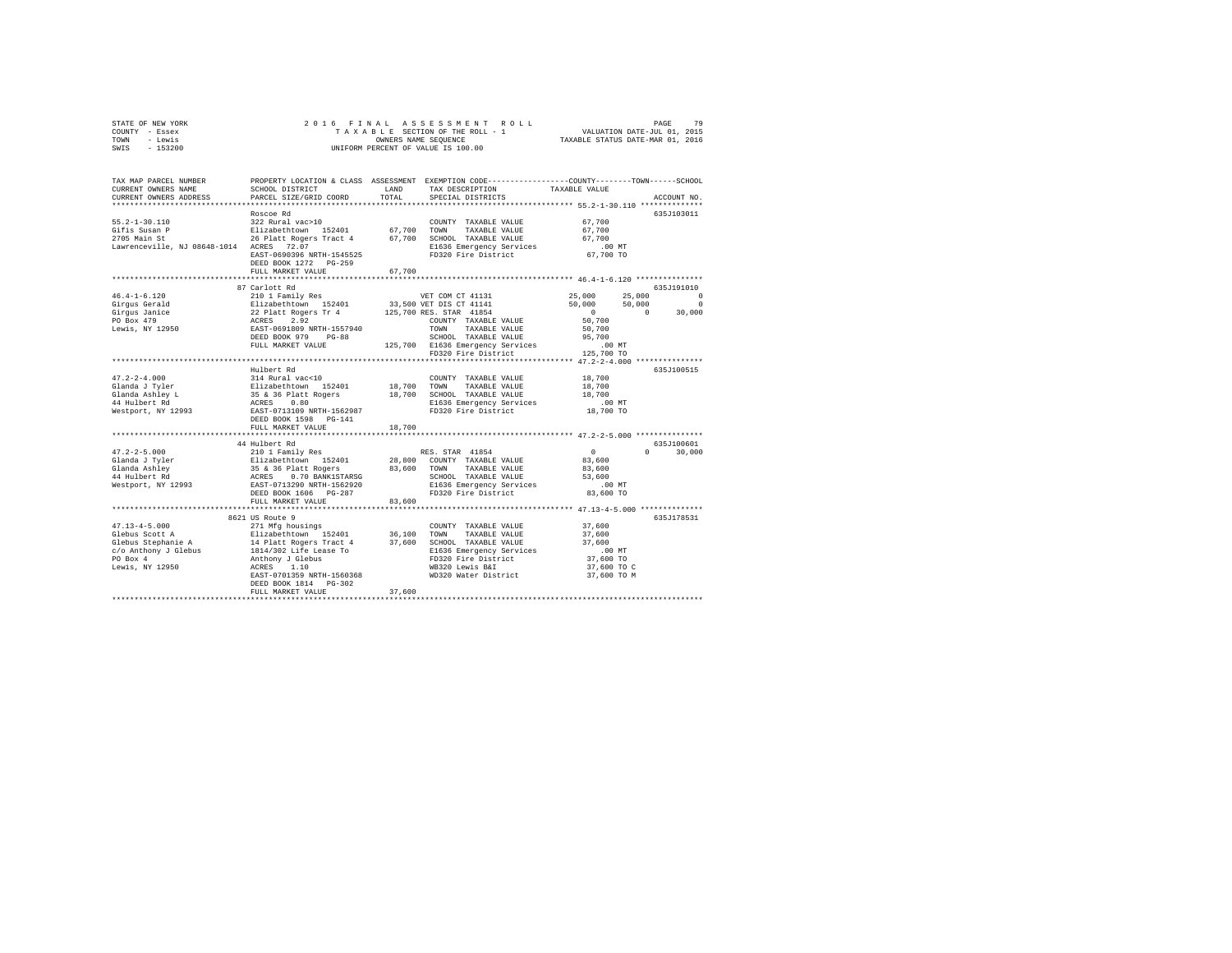|      | STATE OF NEW YORK |  | 2016 FINAL ASSESSMENT ROLL         | 80<br>PAGE                       |  |
|------|-------------------|--|------------------------------------|----------------------------------|--|
|      | COUNTY - Essex    |  | TAXABLE SECTION OF THE ROLL - 1    | VALUATION DATE-JUL 01, 2015      |  |
| TOWN | - Lewis           |  | OWNERS NAME SEOUENCE               | TAXABLE STATUS DATE-MAR 01, 2016 |  |
| SWIS | - 153200          |  | UNIFORM PERCENT OF VALUE IS 100.00 |                                  |  |

| TAX MAP PARCEL NUMBER<br>CURRENT OWNERS NAME      | SCHOOL DISTRICT                                                                                                                                                                                                                                                    | LAND        | TAX DESCRIPTION                                 | PROPERTY LOCATION & CLASS ASSESSMENT EXEMPTION CODE---------------COUNTY-------TOWN-----SCHOOL<br>TAXABLE VALUE |
|---------------------------------------------------|--------------------------------------------------------------------------------------------------------------------------------------------------------------------------------------------------------------------------------------------------------------------|-------------|-------------------------------------------------|-----------------------------------------------------------------------------------------------------------------|
| CURRENT OWNERS ADDRESS                            | PARCEL SIZE/GRID COORD                                                                                                                                                                                                                                             | TOTAL       | SPECIAL DISTRICTS                               | ACCOUNT NO.                                                                                                     |
|                                                   | 8507 US Route 9                                                                                                                                                                                                                                                    |             |                                                 | 635J105008                                                                                                      |
| $47.13 - 1 - 26.000$                              | 210 1 Family Res                                                                                                                                                                                                                                                   |             | COUNTY TAXABLE VALUE                            | 21,800                                                                                                          |
| Glebus Timothy J                                  |                                                                                                                                                                                                                                                                    | 13,100 TOWN | TAXABLE VALUE                                   | 21,800                                                                                                          |
| Glebus Scott A                                    |                                                                                                                                                                                                                                                                    |             | 21,800 SCHOOL TAXABLE VALUE                     | 21,800                                                                                                          |
| c/o Anthony J Glebus                              | 210 1 Family Res<br>Elizabethtown 152401<br>2 Platt Rogers Tract 1<br>970/111 Life Use G Thomas<br>1815/123 Lf Lease to A Gl                                                                                                                                       |             | E1636 Emergency Services                        | $.00$ MT                                                                                                        |
| PO Box 4                                          |                                                                                                                                                                                                                                                                    |             | FD320 Fire District                             | 21,800 TO                                                                                                       |
| Lewis, NY 12950                                   | ACRES<br>0.18                                                                                                                                                                                                                                                      |             | WB320 Lewis B&I                                 | 21,800 TO C                                                                                                     |
|                                                   | EAST-0700762 NRTH-1557634                                                                                                                                                                                                                                          |             | WD320 Water District                            | 21,800 TO M                                                                                                     |
|                                                   | DEED BOOK 1815 PG-123                                                                                                                                                                                                                                              |             |                                                 |                                                                                                                 |
|                                                   | FULL MARKET VALUE                                                                                                                                                                                                                                                  | 21,800      |                                                 |                                                                                                                 |
|                                                   | 75 Osawentha Dr                                                                                                                                                                                                                                                    |             |                                                 | 635J175006                                                                                                      |
| $47.13 - 4 - 3.110$                               |                                                                                                                                                                                                                                                                    |             |                                                 | 35,900                                                                                                          |
| Glebus Timothy J                                  | 270 Mfg housing                                                                                                                                                                                                                                                    |             | COUNTY TAXABLE VALUE<br>TAXABLE VALUE           | 35,900                                                                                                          |
|                                                   |                                                                                                                                                                                                                                                                    |             | 35,900 SCHOOL TAXABLE VALUE                     | 35,900                                                                                                          |
| c/o Anthony Glebus<br>PO Box 4                    | 21 Mars (1990)<br>21 Mars (1991)<br>21 Mars (1991)<br>21 Mars (1991)<br>21 Mars (1991)<br>21 Mars (1991)<br>21 Mars (1991)<br>21 Mars (1991)<br>21 Mars (1992)<br>21 Mars (1992)<br>21 Mars (1993)<br>21 Mars (1993)<br>21 Mars (1993)                             |             | E1636 Emergency Services                        | $.00$ MT                                                                                                        |
| Lewis, NY 12950                                   |                                                                                                                                                                                                                                                                    |             | FD320 Fire District                             | 35,900 TO                                                                                                       |
|                                                   | ACRES 0.79                                                                                                                                                                                                                                                         |             | WB320 Lewis B&I                                 | 35,900 TO C                                                                                                     |
|                                                   | EAST-0701244 NRTH-1560620                                                                                                                                                                                                                                          |             | WD320 Water District                            | 35,900 TO M                                                                                                     |
|                                                   | DEED BOOK 1814 PG-300                                                                                                                                                                                                                                              |             |                                                 |                                                                                                                 |
|                                                   | FULL MARKET VALUE                                                                                                                                                                                                                                                  | 35,900      |                                                 |                                                                                                                 |
|                                                   |                                                                                                                                                                                                                                                                    |             |                                                 |                                                                                                                 |
|                                                   | 245 Carlott Rd                                                                                                                                                                                                                                                     |             |                                                 | 635Z015005                                                                                                      |
| $46.2 - 1 - 57.100/1$                             | 210 1 Family Res<br>Elizabethtown 152401<br>20 Platt Rogers Tract 4<br>ACRES 1.00<br>EAST-0691105 NRTH-1561102                                                                                                                                                     |             | COUNTY TAXABLE VALUE                            | 100,400                                                                                                         |
| Goff Benjamin W                                   |                                                                                                                                                                                                                                                                    | 33,000 TOWN | TAXABLE VALUE                                   | 100,400                                                                                                         |
| Goff Kendra D                                     |                                                                                                                                                                                                                                                                    |             | 100,400 SCHOOL TAXABLE VALUE                    | 100,400                                                                                                         |
| Carlott Rd                                        |                                                                                                                                                                                                                                                                    |             | E1636 Emergency Services                        | $.00$ MT                                                                                                        |
| PO Box 22                                         |                                                                                                                                                                                                                                                                    |             | FD320 Fire District                             | 100,400 TO                                                                                                      |
| Elizabethtown, NY 12932                           | FULL MARKET VALUE                                                                                                                                                                                                                                                  | 100,400     |                                                 |                                                                                                                 |
|                                                   | 40 Goff Rd                                                                                                                                                                                                                                                         |             |                                                 | 635J102009                                                                                                      |
| $46.2 - 1 - 55.100$                               | 240 Rural res                                                                                                                                                                                                                                                      |             | RES. STAR 41854                                 | $\mathbf{0}$<br>$0 \t 30.000$                                                                                   |
|                                                   | Elizabethtown 152401                                                                                                                                                                                                                                               |             | 86,200 COUNTY TAXABLE VALUE                     | 112,700                                                                                                         |
| Goff Henry C<br>40 Goff Rd                        | $\begin{tabular}{lcccc} 20 \text{ } \texttt{Platt} & \texttt{norm} & \texttt{column} & \texttt{random} & \texttt{num} \\ \texttt{ACRES} & \texttt{102.86} & \texttt{Total} & \texttt{112,700} & \texttt{TOMN} & \texttt{TXABLE} & \texttt{VALUE} \\ \end{tabular}$ |             |                                                 | 112,700                                                                                                         |
| Elizabethtown, NY 12932                           |                                                                                                                                                                                                                                                                    |             | SCHOOL TAXABLE VALUE                            | 82,700                                                                                                          |
|                                                   | EAST-0692220 NRTH-1562654                                                                                                                                                                                                                                          |             | E1636 Emergency Services                        | $.00$ MT                                                                                                        |
|                                                   | DEED BOOK 653 PG-250                                                                                                                                                                                                                                               |             | FD320 Fire District                             | 112,700 TO                                                                                                      |
|                                                   | FULL MARKET VALUE                                                                                                                                                                                                                                                  | 112,700     |                                                 |                                                                                                                 |
|                                                   | ****************************                                                                                                                                                                                                                                       |             |                                                 |                                                                                                                 |
|                                                   | 218 Goff Rd                                                                                                                                                                                                                                                        |             |                                                 | 635Z001001                                                                                                      |
| $47.1 - 1 - 41.120$                               | 210 1 Family Res                                                                                                                                                                                                                                                   |             | RES. STAR 41854                                 | $\sim$ 0<br>$\Omega$<br>30,000                                                                                  |
| Goff Henry C                                      | Elizabethtown 152401                                                                                                                                                                                                                                               |             | 34,000 COUNTY TAXABLE VALUE                     | 72,900                                                                                                          |
| Goff Vicki H<br>218 Goff Rd                       | $21$ Platt Rog Tract 4 $72,900$ TOWN<br>ACRES 3.44                                                                                                                                                                                                                 |             | TAXABLE VALUE<br>SCHOOL TAXABLE VALUE           | 72,900<br>42,900                                                                                                |
| Elizabethtown, NY 12932 EAST-0696979 NRTH-1563280 | ACRES 3.44                                                                                                                                                                                                                                                         |             |                                                 | $.00$ MT                                                                                                        |
|                                                   | DEED BOOK 1246 PG-47                                                                                                                                                                                                                                               |             | E1636 Emergency Services<br>FD320 Fire District | 72,900 TO                                                                                                       |
|                                                   | FULL MARKET VALUE                                                                                                                                                                                                                                                  | 72,900      |                                                 |                                                                                                                 |
|                                                   |                                                                                                                                                                                                                                                                    |             |                                                 |                                                                                                                 |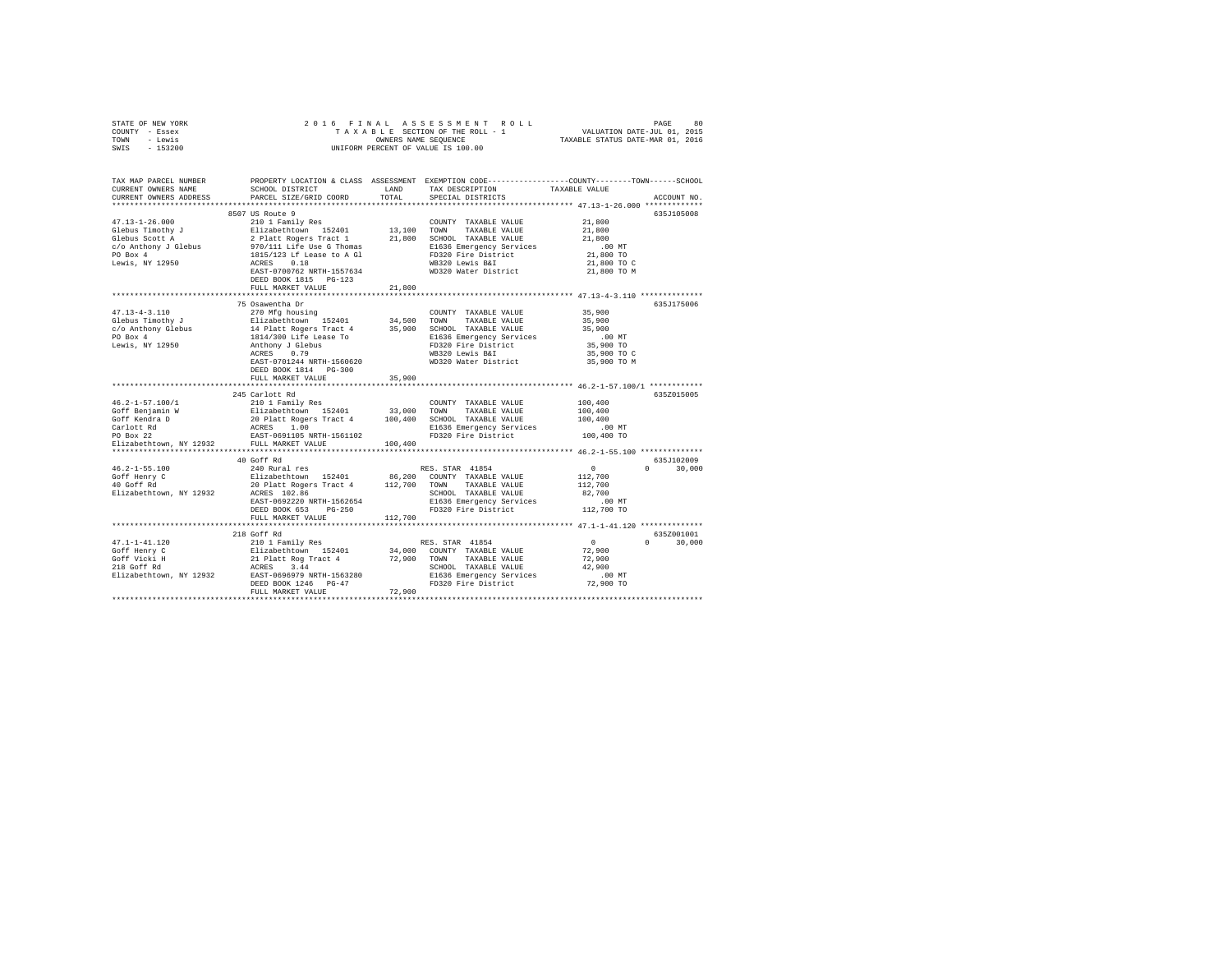| STATE OF NEW YORK | 2016 FINAL ASSESSMENT ROLL         | 81<br>PAGE                       |
|-------------------|------------------------------------|----------------------------------|
| COUNTY - Essex    | TAXABLE SECTION OF THE ROLL - 1    | VALUATION DATE-JUL 01, 2015      |
| - Lewis<br>TOWN   | OWNERS NAME SEOUENCE               | TAXABLE STATUS DATE-MAR 01, 2016 |
| $-153200$<br>SWIS | UNIFORM PERCENT OF VALUE IS 100.00 |                                  |
|                   |                                    |                                  |

| TAX MAP PARCEL NUMBER<br>CURRENT OWNERS NAME<br>CURRENT OWNERS ADDRESS                          | SCHOOL DISTRICT<br>PARCEL SIZE/GRID COORD                                                                                                                                                                                                              | LAND<br>TOTAL                 | PROPERTY LOCATION & CLASS ASSESSMENT EXEMPTION CODE----------------COUNTY-------TOWN------SCHOOL<br>TAX DESCRIPTION<br>SPECIAL DISTRICTS                                                                  | TAXABLE VALUE                                                                     | ACCOUNT NO.                                 |
|-------------------------------------------------------------------------------------------------|--------------------------------------------------------------------------------------------------------------------------------------------------------------------------------------------------------------------------------------------------------|-------------------------------|-----------------------------------------------------------------------------------------------------------------------------------------------------------------------------------------------------------|-----------------------------------------------------------------------------------|---------------------------------------------|
| $46.2 - 1 - 55.200$<br>Goff Hugh<br>Goff Laurie<br>218 Carlott Rd<br>Elizabethtown, NY 12932    | 218 Carlott Rd<br>210 1 Family Res<br>Elizabethtown 152401 29,600 COUNTY TAXABLE VALUE<br>20 Platt Rogers Tract 4 112,900 TOWN<br>0.79<br>ACRES<br>EAST-0692024 NRTH-1561268<br>DEED BOOK 1016 PG-178<br>FULL MARKET VALUE<br>************************ | 112,900                       | RES. STAR 41854<br>TAXABLE VALUE<br>SCHOOL TAXABLE VALUE<br>E1636 Emergency Services<br>FD320 Fire District                                                                                               | 0<br>112,900<br>112,900<br>82,900<br>$.00$ MT<br>112,900 TO                       | 635J193006<br>$\Omega$<br>30,000            |
| $46.2 - 1 - 54.000$<br>Goff Philip N<br>Goff Carolyn B<br>70 Goff Rd<br>Elizabethtown, NY 12932 | 70 Goff Rd<br>210 1 Family Res<br>Elizabethtown 152401<br>20 Platt Rogers Tract 4<br>ACRES<br>2.80<br>EAST-0693488 NRTH-1561990<br>DEED BOOK 548<br>PG-181<br>FULL MARKET VALUE                                                                        |                               | VET WAR CT 41121<br>33,400 SR STAR 41834<br>96,900 COUNTY TAXABLE VALUE<br>TOWN<br>TAXABLE VALUE<br>SCHOOL TAXABLE VALUE<br>E1636 Emergency Services<br>FD320 Fire District<br>96.900 FD320 Fire District | 14,535<br>14,535<br>$\sim$<br>82.365<br>82,365<br>31,600<br>$.00$ MT<br>96,900 TO | 635J102101<br>$\circ$<br>65,300<br>$\Omega$ |
|                                                                                                 | 148 Goff Rd                                                                                                                                                                                                                                            |                               |                                                                                                                                                                                                           |                                                                                   | 635J193005                                  |
|                                                                                                 | 210 1 Family Res<br>Elizabethtown 152401<br>21 Platt Rogers Tract 4 97,700 TOWN<br>ACRES 3.10 SCHOO<br>Elizabethtown, NY 12932 EAST-0695760 NRTH-1562752<br>DEED BOOK 1301 PG-83<br>FULL MARKET VALUE                                                  | 97,700                        | RES. STAR 41854<br>33,700 COUNTY TAXABLE VALUE<br>TAXABLE VALUE<br>SCHOOL TAXABLE VALUE<br>E1636 Emergency Services<br>FD320 Fire District                                                                | $\sim$ 0<br>97,700<br>97,700<br>67,700<br>$.00$ MT<br>97,700 TO                   | $\cap$<br>30,000                            |
|                                                                                                 |                                                                                                                                                                                                                                                        |                               |                                                                                                                                                                                                           |                                                                                   |                                             |
| $46.2 - 1 - 46.100$<br>Goff Philip N Sr<br>70 Goff Rd<br>Elizabethtown, NY 12932                | Goff Rd<br>322 Rural vac>10<br>Elizabethtown 152401 56,300<br>21 Platt Rogers Tract 4 56,300<br>ACRES 64.60<br>EAST-0695465 NRTH-1562159<br>DEED BOOK 1525 PG-169<br>FULL MARKET VALUE                                                                 | 56,300                        | COUNTY TAXABLE VALUE<br>TOWN<br>TAXABLE VALUE<br>SCHOOL TAXABLE VALUE<br>E1636 Emergency Services<br>FD320 Fire District                                                                                  | 56,300<br>56,300<br>56,300<br>$.00$ MT<br>56,300 TO                               | 635J102011                                  |
|                                                                                                 |                                                                                                                                                                                                                                                        |                               | ******************************** 46.2-1-57.100 **************                                                                                                                                             |                                                                                   |                                             |
| $46.2 - 1 - 57.100$<br>Goff Philip N Sr<br>70 Goff Rd<br>Elizabethtown, NY 12932                | Carlott Rd<br>322 Rural vac>10<br>Elizabethtown 152401<br>20 Platt Rogers Tract 4<br>ACRES 250.65<br>EAST-0691105 NRTH-1561102<br>DEED BOOK 1525 PG-169<br>FULL MARKET VALUE                                                                           | 147,700<br>147,700<br>147,700 | COUNTY TAXABLE VALUE<br>TOWN<br>TAXABLE VALUE<br>SCHOOL TAXABLE VALUE<br>E1636 Emergency Services<br>FD320 Fire District                                                                                  | 147,700<br>147,700<br>147,700<br>$.00$ MT<br>147,700 TO                           | 635J102008                                  |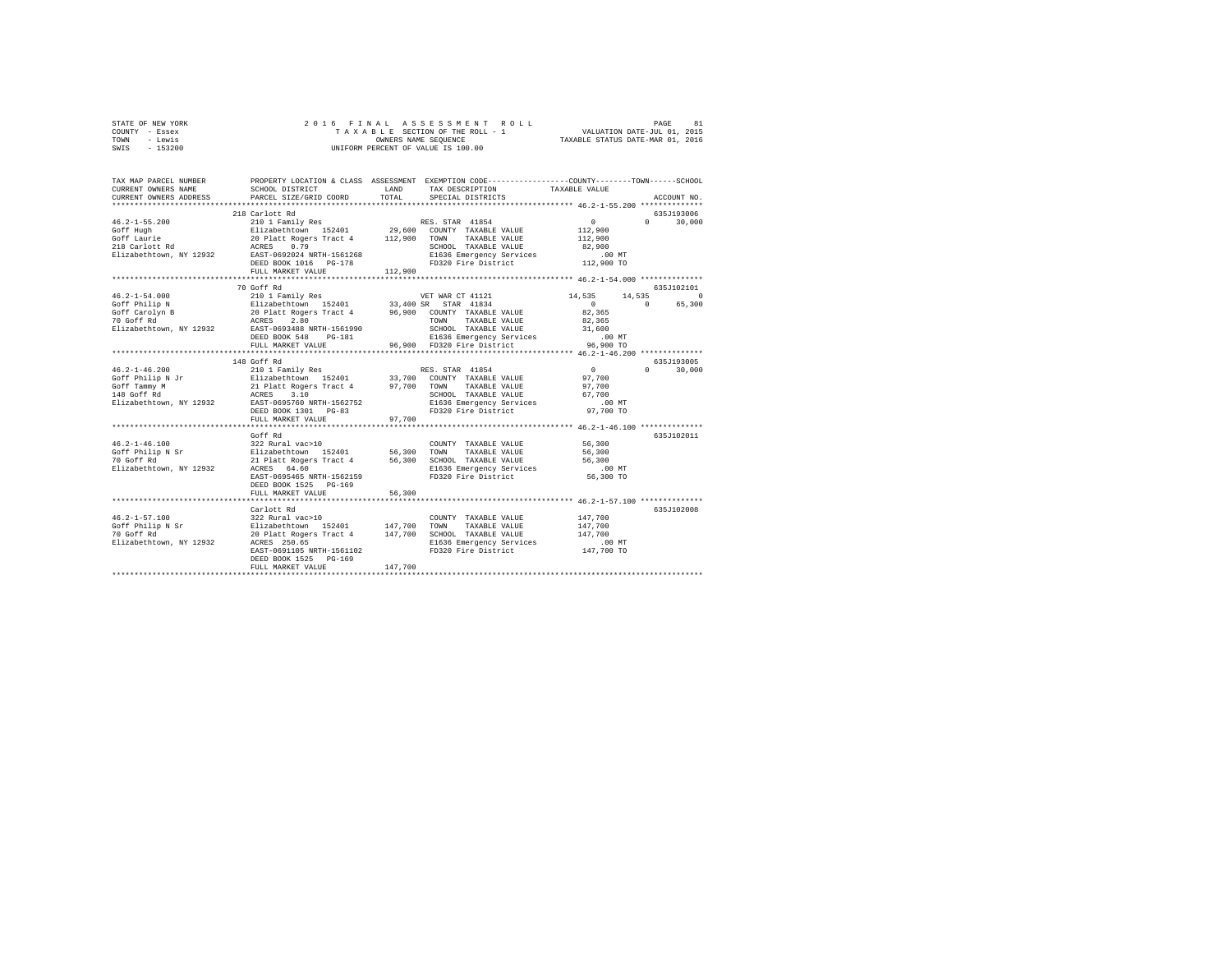| STATE OF NEW YORK<br>COUNTY - Essex<br>TOWN<br>- Lewis<br>$-153200$<br>SWIS                                                              | 2016 FINAL<br>TAXABLE SECTION OF THE ROLL - 1<br>UNIFORM PERCENT OF VALUE IS 100.00                                                                                                  | RASSESSMENT ROLL PAGE 82<br>SECTION OF THE ROLL - 1 VALUATION DATE-JUL 01, 2015<br>SE NAME SEQUENCE TRIABLE STATUS DATE-MAR 01, 2016 |                                                                                                                                                            |                                                                                                         |                             |
|------------------------------------------------------------------------------------------------------------------------------------------|--------------------------------------------------------------------------------------------------------------------------------------------------------------------------------------|--------------------------------------------------------------------------------------------------------------------------------------|------------------------------------------------------------------------------------------------------------------------------------------------------------|---------------------------------------------------------------------------------------------------------|-----------------------------|
| TAX MAP PARCEL NUMBER<br>CURRENT OWNERS NAME<br>CURRENT OWNERS ADDRESS<br>************************                                       | SCHOOL DISTRICT<br>PARCEL SIZE/GRID COORD                                                                                                                                            | LAND<br>TOTAL                                                                                                                        | PROPERTY LOCATION & CLASS ASSESSMENT EXEMPTION CODE---------------COUNTY-------TOWN------SCHOOL<br>TAX DESCRIPTION<br>SPECIAL DISTRICTS                    | TAXABLE VALUE                                                                                           | ACCOUNT NO.                 |
| $46.2 - 1 - 58.000$<br>Goff Philip N Sr<br>70 Goff Rd<br>Elizabethtown, NY 12932                                                         | Carlott Rd<br>910 Priv forest<br>Elizabethtown 152401<br>19 Platt Rogers Tract 4<br>150ac<br>ACRES 157.20<br>EAST-0687911 NRTH-1562038<br>DEED BOOK 1525 PG-169<br>FULL MARKET VALUE | 99,700<br>99,700<br>99,700                                                                                                           | COUNTY TAXABLE VALUE<br>TOWN<br>TAXABLE VALUE<br>SCHOOL TAXABLE VALUE<br>E1636 Emergency Services<br>FD320 Fire District                                   | 99,700<br>99,700<br>99,700<br>$.00$ MT<br>99,700 TO                                                     | 635J102015                  |
|                                                                                                                                          |                                                                                                                                                                                      |                                                                                                                                      |                                                                                                                                                            | ************************************ 47.1-1-41.110 **************                                       |                             |
| 47.1-1-41.110<br>Goff Philip N Sr<br>70 Goff Pd<br>70 Goff Rd<br>Elizabethtown, NY 12932                                                 | Goff Rd<br>322 Rural vac>10<br>Elizabethtown 152401 39,300<br>21 Platt Rogers Tract 4<br>ACRES 30.52<br>EAST-0696950 NRTH-1562535<br>DEED BOOK 1525 PG-169                           |                                                                                                                                      | COUNTY TAXABLE VALUE<br>TOWN<br>TAXABLE VALUE<br>39,300 SCHOOL TAXABLE VALUE<br>E1636 Emergency Services<br>FD320 Fire District                            | 39,300<br>39,300<br>39,300<br>$.00$ MT<br>39,300 TO                                                     | 635J102013                  |
|                                                                                                                                          | FULL MARKET VALUE                                                                                                                                                                    | 39,300                                                                                                                               |                                                                                                                                                            |                                                                                                         |                             |
| $55.2 - 1 - 39.111$<br>Goldman Peaks LLC<br>23801 Calabasas Rd #2026<br>Calabasas, CA 91302                                              | 359 Roscoe Rd<br>240 Rural res<br>Elizabethtown 152401<br>Platt Rogers<br>ACRES 51.80<br>EAST-0687660 NRTH-1545899<br>DEED BOOK 1653 PG-301                                          | 93,000                                                                                                                               | COUNTY TAXABLE VALUE<br>TOWN<br>TAXABLE VALUE<br>661,100 SCHOOL TAXABLE VALUE<br>E1636 Emergency Services<br>FD320 Fire District                           | 661,100<br>661,100<br>661,100<br>$.00$ MT<br>661,100 TO                                                 | 635J100310                  |
|                                                                                                                                          | FULL MARKET VALUE                                                                                                                                                                    | 661,100                                                                                                                              |                                                                                                                                                            |                                                                                                         |                             |
| $55.2 - 1 - 43.000$<br>Goldman Peaks LLC Blizabethtown 152401<br>23801 Calabasas Rd #2026 25 Platt Rogers Tract 4<br>Calabasas, CA 91302 | Roscoe Rd<br>314 Rural vac<10<br>25 Platt Rogers Tract 4<br>ACRES 2.27<br>EAST-0686742 NRTH-1546563<br>DEED BOOK 1653 PG-301<br>FULL MARKET VALUE                                    | 3,400<br>3,400                                                                                                                       | COUNTY TAXABLE VALUE<br>TOWN<br>TAXABLE VALUE<br>3,400 SCHOOL TAXABLE VALUE<br>E1636 Emergency Services<br>FD320 Fire District                             | *********************** 55.2-1-43.000 **************<br>3,400<br>3,400<br>3,400<br>$.00$ MT<br>3,400 TO | 635J100309                  |
|                                                                                                                                          | *******************                                                                                                                                                                  | *********                                                                                                                            |                                                                                                                                                            | ******************* 29.-2-27.200 ***************                                                        |                             |
| $29. -2 - 27.200$<br>$29. -2 - 2$<br>Goodroe John H<br>Drummond Jill H<br>c/o Jill Drummond<br>9687 US Route 9<br>Lewis, NY 12950        | 9 Fields Way<br>240 Rural res<br>Elizabethtown 152401<br>37 Essex Tract<br>Lot A<br>ACRES 39.69<br>EAST-0705150 NRTH-1585020<br>DEED BOOK 1635 PG-219<br>FULL MARKET VALUE           | 225,100                                                                                                                              | RES. STAR 41854<br>55,300 COUNTY TAXABLE VALUE<br>225,100 TOWN<br>TAXABLE VALUE<br>SCHOOL TAXABLE VALUE<br>E1636 Emergency Services<br>FD320 Fire District | $\sim$ 0<br>225,100<br>225,100<br>195,100<br>$.00$ MT<br>225,100 TO                                     | 635Z004010<br>$0 \t 30,000$ |
|                                                                                                                                          |                                                                                                                                                                                      |                                                                                                                                      |                                                                                                                                                            |                                                                                                         |                             |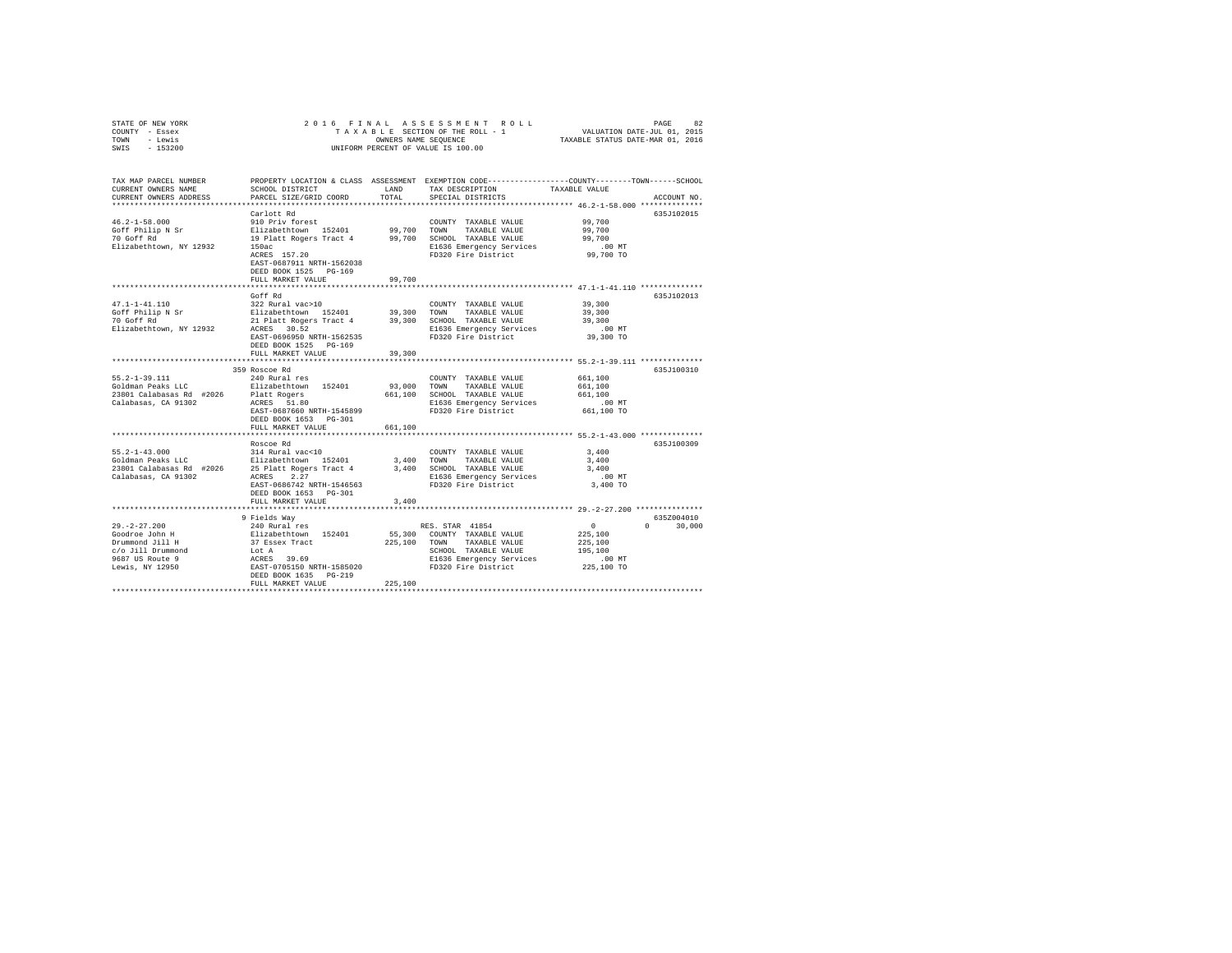| STATE OF NEW YORK                             | 2016 FINAL                                                                                             |               |                                                                                                                                                                                                                                                                                                                                                                                                                                            |                                                        |               |
|-----------------------------------------------|--------------------------------------------------------------------------------------------------------|---------------|--------------------------------------------------------------------------------------------------------------------------------------------------------------------------------------------------------------------------------------------------------------------------------------------------------------------------------------------------------------------------------------------------------------------------------------------|--------------------------------------------------------|---------------|
| COUNTY - Essex                                |                                                                                                        |               |                                                                                                                                                                                                                                                                                                                                                                                                                                            |                                                        |               |
| TOWN - Lewis                                  |                                                                                                        |               |                                                                                                                                                                                                                                                                                                                                                                                                                                            |                                                        |               |
| SWIS<br>$-153200$                             |                                                                                                        |               |                                                                                                                                                                                                                                                                                                                                                                                                                                            |                                                        |               |
|                                               |                                                                                                        |               |                                                                                                                                                                                                                                                                                                                                                                                                                                            |                                                        |               |
|                                               |                                                                                                        |               |                                                                                                                                                                                                                                                                                                                                                                                                                                            |                                                        |               |
|                                               |                                                                                                        |               |                                                                                                                                                                                                                                                                                                                                                                                                                                            |                                                        |               |
| TAX MAP PARCEL NUMBER                         |                                                                                                        |               | PROPERTY LOCATION & CLASS ASSESSMENT EXEMPTION CODE---------------COUNTY-------TOWN-----SCHOOL                                                                                                                                                                                                                                                                                                                                             |                                                        |               |
| CURRENT OWNERS NAME                           | SCHOOL DISTRICT LAND                                                                                   |               | TAX DESCRIPTION TAXABLE VALUE                                                                                                                                                                                                                                                                                                                                                                                                              |                                                        |               |
| CURRENT OWNERS ADDRESS                        | PARCEL SIZE/GRID COORD                                                                                 | TOTAL         | SPECIAL DISTRICTS                                                                                                                                                                                                                                                                                                                                                                                                                          |                                                        | ACCOUNT NO.   |
|                                               |                                                                                                        |               |                                                                                                                                                                                                                                                                                                                                                                                                                                            |                                                        |               |
|                                               | 9738 US Route 9                                                                                        |               |                                                                                                                                                                                                                                                                                                                                                                                                                                            |                                                        | 635Z007005    |
| $29. -2 - 27.500$                             | 270 Mfg housing<br>Elizabethtown 152401                                                                |               | $\begin{tabular}{lllllll} \textbf{COUNTY} & \textbf{TAXABLE} & \textbf{VALUE} & & \textbf{25,400} \end{tabular}$                                                                                                                                                                                                                                                                                                                           |                                                        |               |
| Goodroe John H                                |                                                                                                        | $19,500$ TOWN | TAXABLE VALUE                                                                                                                                                                                                                                                                                                                                                                                                                              | 25,400                                                 |               |
|                                               |                                                                                                        |               |                                                                                                                                                                                                                                                                                                                                                                                                                                            | 25,400                                                 |               |
| 572 Barney Downs Rd<br>Peru, NY 12972         | 21 Essex Tract<br>ACRES 1.00                                                                           |               | 25,400 SCHOOL TAXABLE VALUE<br>E1636 Emergency Services                                                                                                                                                                                                                                                                                                                                                                                    | $.00$ MT                                               |               |
|                                               | EAST-0706567 NRTH-1586498                                                                              |               | Elb30 Emeryency --                                                                                                                                                                                                                                                                                                                                                                                                                         | 25,400 TO                                              |               |
|                                               | DEED BOOK 1775 PG-264                                                                                  |               |                                                                                                                                                                                                                                                                                                                                                                                                                                            |                                                        |               |
|                                               | FULL MARKET VALUE                                                                                      | 25,400        |                                                                                                                                                                                                                                                                                                                                                                                                                                            |                                                        |               |
|                                               |                                                                                                        |               |                                                                                                                                                                                                                                                                                                                                                                                                                                            |                                                        |               |
|                                               | 9261 US Route 9                                                                                        |               |                                                                                                                                                                                                                                                                                                                                                                                                                                            |                                                        | 635J174003    |
|                                               |                                                                                                        |               |                                                                                                                                                                                                                                                                                                                                                                                                                                            |                                                        | $0 \t 30.000$ |
|                                               |                                                                                                        |               |                                                                                                                                                                                                                                                                                                                                                                                                                                            |                                                        |               |
|                                               |                                                                                                        |               |                                                                                                                                                                                                                                                                                                                                                                                                                                            |                                                        |               |
|                                               |                                                                                                        |               |                                                                                                                                                                                                                                                                                                                                                                                                                                            |                                                        |               |
|                                               |                                                                                                        |               |                                                                                                                                                                                                                                                                                                                                                                                                                                            |                                                        |               |
|                                               |                                                                                                        |               |                                                                                                                                                                                                                                                                                                                                                                                                                                            |                                                        |               |
|                                               |                                                                                                        |               |                                                                                                                                                                                                                                                                                                                                                                                                                                            |                                                        |               |
|                                               | FULL MARKET VALUE                                                                                      | 121,400       |                                                                                                                                                                                                                                                                                                                                                                                                                                            |                                                        |               |
|                                               |                                                                                                        |               |                                                                                                                                                                                                                                                                                                                                                                                                                                            |                                                        |               |
|                                               |                                                                                                        |               | $\begin{tabular}{c c c} \texttt{8596 US Route 9} & \texttt{5R} & \texttt{STAR} & \texttt{41834} \\ \texttt{210 1} & \texttt{52101} & \texttt{29,800} & \texttt{COUNTY} & \texttt{TAXABLE VALUE} \\ \texttt{2} & \texttt{Platt Rogers Trade 1} & \texttt{85,900} & \texttt{COUNTY} & \texttt{TAXABLE VALUE} \\ \texttt{ACRES} & \texttt{0.32} & & \texttt{85,900} & \texttt{TOMN} & \texttt{TAXABLE VALUE} \\ \texttt{RAST-0701510 NRTH-15$ |                                                        | 635J102105    |
| $47.13 - 2 - 5.000$                           |                                                                                                        |               |                                                                                                                                                                                                                                                                                                                                                                                                                                            | $\sim$ 0                                               | 0 65,300      |
| Gough Nathan<br>PO Box 3                      |                                                                                                        |               |                                                                                                                                                                                                                                                                                                                                                                                                                                            | 85,900                                                 |               |
|                                               |                                                                                                        |               |                                                                                                                                                                                                                                                                                                                                                                                                                                            | 85,900                                                 |               |
| Lewis, NY 12950                               |                                                                                                        |               |                                                                                                                                                                                                                                                                                                                                                                                                                                            | 20,600                                                 |               |
|                                               |                                                                                                        |               |                                                                                                                                                                                                                                                                                                                                                                                                                                            | $.00$ MT                                               |               |
|                                               |                                                                                                        |               |                                                                                                                                                                                                                                                                                                                                                                                                                                            | 85,900 TO                                              |               |
|                                               | FULL MARKET VALUE                                                                                      |               | 85,900 WB320 Lewis B&I                                                                                                                                                                                                                                                                                                                                                                                                                     | 85,900 TO C                                            |               |
|                                               |                                                                                                        |               | WD320 Water District                                                                                                                                                                                                                                                                                                                                                                                                                       | 85,900 TO M                                            |               |
|                                               |                                                                                                        |               |                                                                                                                                                                                                                                                                                                                                                                                                                                            |                                                        |               |
|                                               | 105 Moss Rd                                                                                            |               |                                                                                                                                                                                                                                                                                                                                                                                                                                            |                                                        | 635J101113    |
| $47.2 - 1 - 9.000$                            |                                                                                                        |               | COUNTY TAXABLE VALUE 41,400                                                                                                                                                                                                                                                                                                                                                                                                                |                                                        |               |
|                                               |                                                                                                        | 27,200 TOWN   | TAXABLE VALUE                                                                                                                                                                                                                                                                                                                                                                                                                              | 41,400                                                 |               |
|                                               |                                                                                                        |               |                                                                                                                                                                                                                                                                                                                                                                                                                                            | 41,400                                                 |               |
| Gowdy Scott<br>115 Moss Rd<br>Lewis, NY 12950 | 270 Mfg housing<br>Elizabethtown 152401<br>1 Peru Bay Tract<br>ACRES 1.96<br>EAST-0710162 NRTH-1565671 |               | 41,400 SCHOOL TAXABLE VALUE<br>E1636 Emergency Services                                                                                                                                                                                                                                                                                                                                                                                    | .00 MT                                                 |               |
|                                               |                                                                                                        |               | FD320 Fire District                                                                                                                                                                                                                                                                                                                                                                                                                        | 41,400 TO                                              |               |
|                                               | DEED BOOK 1000 PG-10                                                                                   |               |                                                                                                                                                                                                                                                                                                                                                                                                                                            |                                                        |               |
|                                               | FULL MARKET VALUE                                                                                      | 41,400        |                                                                                                                                                                                                                                                                                                                                                                                                                                            |                                                        |               |
|                                               |                                                                                                        |               |                                                                                                                                                                                                                                                                                                                                                                                                                                            |                                                        |               |
|                                               |                                                                                                        |               |                                                                                                                                                                                                                                                                                                                                                                                                                                            |                                                        | 635J100114    |
|                                               |                                                                                                        |               |                                                                                                                                                                                                                                                                                                                                                                                                                                            |                                                        | $0 \t 30,000$ |
|                                               |                                                                                                        |               |                                                                                                                                                                                                                                                                                                                                                                                                                                            | $\begin{smallmatrix}&&0\\&&115\,,500\end{smallmatrix}$ |               |
|                                               |                                                                                                        |               |                                                                                                                                                                                                                                                                                                                                                                                                                                            | 115,500                                                |               |
|                                               |                                                                                                        |               | SCHOOL TAXABLE VALUE                                                                                                                                                                                                                                                                                                                                                                                                                       | 85,500                                                 |               |
|                                               |                                                                                                        |               |                                                                                                                                                                                                                                                                                                                                                                                                                                            |                                                        |               |
|                                               |                                                                                                        |               | E1636 Emergency Services .00 MT<br>FD320 Fire District .01 115,500 TO                                                                                                                                                                                                                                                                                                                                                                      |                                                        |               |
|                                               |                                                                                                        |               |                                                                                                                                                                                                                                                                                                                                                                                                                                            |                                                        |               |
|                                               |                                                                                                        |               |                                                                                                                                                                                                                                                                                                                                                                                                                                            |                                                        |               |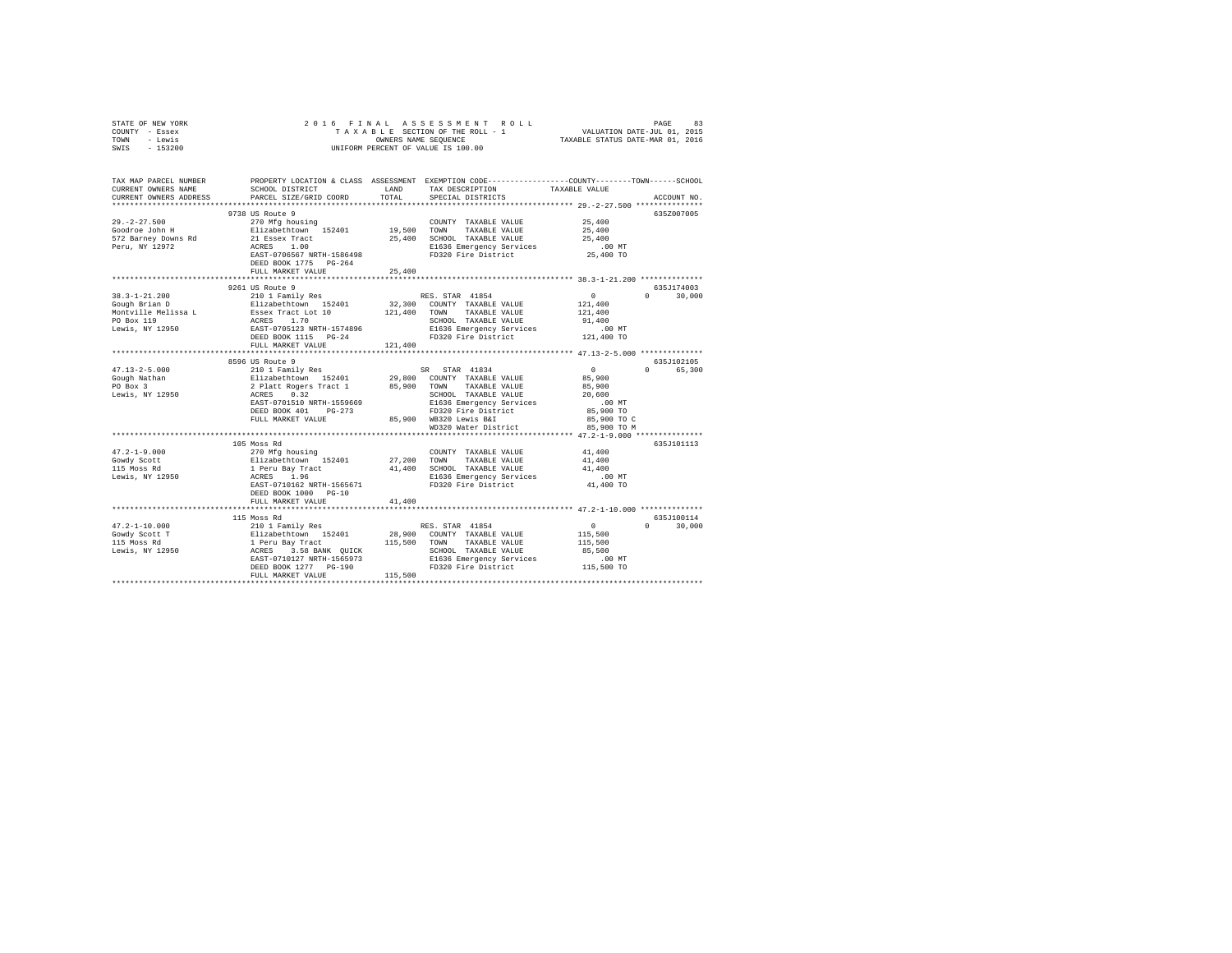| STATE OF NEW YORK<br>COUNTY - Essex<br>- Lewis<br>TOWN<br>$-153200$<br>SWIS                                                                                                                         | 2016 FINAL                                                                                                                                      |                       | 5 FINAL ASSESSMENT ROLL PAGE 84 ALUATION DATE-JULO 1968<br>TAXABLE SECTION OF THE ROLL - 1 VALUATION DATE-JULO 1, 2015<br>OWNERS NAME SEQUENCE  TAXABLE STATUS DATE-MAR 01, 2016<br>UNIFORM PERCENT OF VALUE IS 100.00                    |                                                                                             |                    |
|-----------------------------------------------------------------------------------------------------------------------------------------------------------------------------------------------------|-------------------------------------------------------------------------------------------------------------------------------------------------|-----------------------|-------------------------------------------------------------------------------------------------------------------------------------------------------------------------------------------------------------------------------------------|---------------------------------------------------------------------------------------------|--------------------|
| TAX MAP PARCEL NUMBER PROPERTY LOCATION & CLASS ASSESSMENT EXEMPTION CODE---------------COUNTY-------TOWN------SCHOOL<br>CURRENT OWNERS NAME<br>CURRENT OWNERS ADDRESS<br>************************* | SCHOOL DISTRICT LAND<br>PARCEL SIZE/GRID COORD                                                                                                  | TOTAL                 | TAX DESCRIPTION<br>SPECIAL DISTRICTS                                                                                                                                                                                                      | TAXABLE VALUE                                                                               | ACCOUNT NO.        |
|                                                                                                                                                                                                     | 8775 US Route 9                                                                                                                                 |                       |                                                                                                                                                                                                                                           |                                                                                             | 635J194001         |
| $47.1 - 1 - 18.112$<br>Graver Richard E<br>Graver Jean<br>PO Box 563<br>Lewis, NY 12950                                                                                                             | 210 1 Family Res<br>Elizabethtown 152401                                                                                                        |                       | VET WAR CT 41121<br>38,100 SR STAR 41834<br>2 Essex Tract<br>2 Essex Tract<br>2 ESSE 3.10<br>2 ESSEX 130 2000 COUNTY TAXABLE VALUE<br>REST-0701259 NRTH-1564278 SCHOOL TAXABLE VALUE<br>DEED BOOK 1430 PG-314<br>21636 Emergency Services | 15,000<br>15,000<br>$\sim$ 0 $\sim$<br>$\sim$ 0<br>103,700<br>103,700<br>53,400<br>$.00$ MT | $\Omega$<br>65,300 |
|                                                                                                                                                                                                     | FULL MARKET VALUE                                                                                                                               |                       | 118,700 FD320 Fire District<br>WB320 Lewis B&I<br>WD320 Water District                                                                                                                                                                    | 118,700 TO<br>118,700 TO C<br>118,700 TO M                                                  |                    |
|                                                                                                                                                                                                     |                                                                                                                                                 |                       |                                                                                                                                                                                                                                           |                                                                                             |                    |
| $29 - 2 - 32.000$<br>Graymont Materials (NY) Inc Elizabethtown 152401<br>111 Quarry Rd<br>21 Essex Tract<br>Plattsburgh, NY 12901 ACRES 50.00                                                       | Fields Wav<br>322 Rural vac>10<br>EAST-0703815 NRTH-1583890<br>DEED BOOK 1806 PG-219<br>FULL MARKET VALUE                                       | 30,000 TOWN<br>30,000 | COUNTY TAXABLE VALUE<br>TAXABLE VALUE<br>30,000 SCHOOL TAXABLE VALUE<br>E1636 Emergency Services<br>FD320 Fire District                                                                                                                   | 30,000<br>30,000<br>30,000<br>$.00$ MT<br>30,000 TO                                         | 635Z003007         |
|                                                                                                                                                                                                     |                                                                                                                                                 | ***********           |                                                                                                                                                                                                                                           | ********************************* 38.1-1-5.100 ****************                             |                    |
| $38.1 - 1 - 5.100$<br>Graymont Materials (NY) Inc Elizabethtown 152401<br>111 Quarry Rd<br>Plattsburgh, NY 12901                                                                                    | Hale Hill Ln<br>322 Rural vac>10<br>17 Essex Tract<br>ACRES 11.56<br>EAST-0702779 NRTH-1583415<br>DEED BOOK 1520 PG-132                         | 9,900                 | COUNTY TAXABLE VALUE<br>TOWN<br>TAXABLE VALUE<br>9,900 SCHOOL TAXABLE VALUE<br>E1636 Emergency Services<br>FD320 Fire District                                                                                                            | 9.900<br>9,900<br>9,900<br>$.00$ MT<br>9,900 TO                                             | 635J102302         |
|                                                                                                                                                                                                     | FULL MARKET VALUE                                                                                                                               | 9,900                 |                                                                                                                                                                                                                                           |                                                                                             |                    |
| 38.1-1-10.100<br>Graymont Materials (NY) Inc Elizabethtown 152401<br>111 Quarry Rd<br>Plattsburgh, NY 12901                                                                                         | 108 Hale Hill Ln<br>330 Vacant comm<br>19 Essex Tract<br>ACRES 35.21<br>EAST-0703688 NRTH-1582128<br>DEED BOOK 1520 PG-132<br>FULL MARKET VALUE | 127,700<br>127,700    | COUNTY TAXABLE VALUE<br>TAXABLE VALUE<br>TOWN<br>127,700 SCHOOL TAXABLE VALUE<br>E1636 Emergency Services<br>FD320 Fire District                                                                                                          | 127,700<br>127,700<br>127,700<br>.00MT<br>127,700 TO                                        | 635J102209         |
|                                                                                                                                                                                                     |                                                                                                                                                 |                       |                                                                                                                                                                                                                                           |                                                                                             |                    |
| $38.3 - 1 - 18.100$<br>Graymont Materials (NY) Inc Elizabethtown 152401<br>111 Quarry Rd<br>Plattsburgh, NY 12901                                                                                   | 9172 US Route 9<br>311 Res vac land<br>11 Essex Patent<br>ACRES 1.50<br>EAST-0704324 NRTH-1572998<br>DEED BOOK 1672 PG-326<br>FULL MARKET VALUE | 32,100 TOWN<br>32,100 | COUNTY TAXABLE VALUE<br>TAXABLE VALUE<br>32,100 SCHOOL TAXABLE VALUE<br>E1636 Emergency Services<br>FD320 Fire District                                                                                                                   | 32,100<br>32,100<br>32,100<br>.00MT<br>32,100 TO                                            | 635J179032         |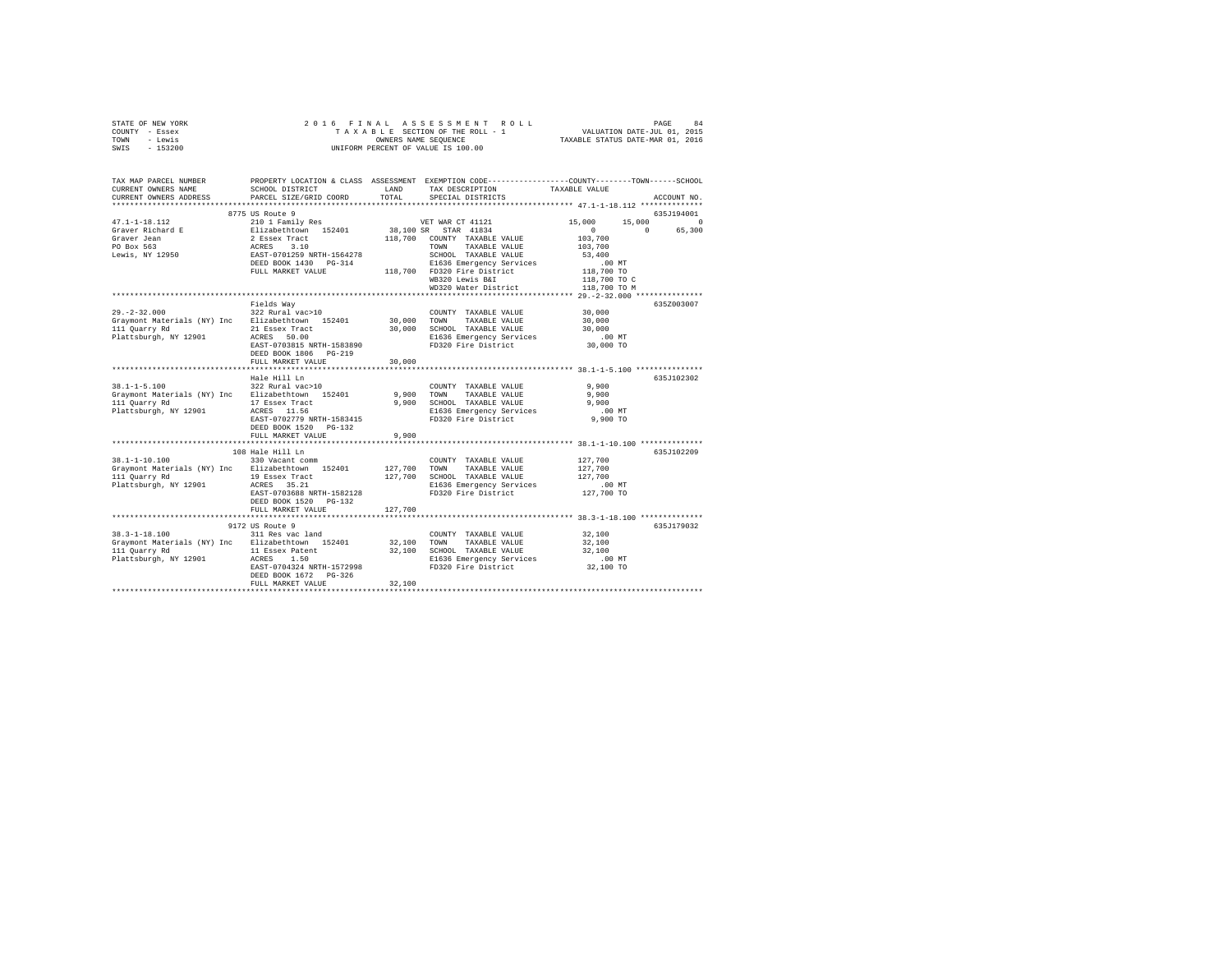| STATE OF NEW YORK | 2016 FINAL ASSESSMENT ROLL         | 85<br>PAGE                       |
|-------------------|------------------------------------|----------------------------------|
| COUNTY - Essex    | TAXABLE SECTION OF THE ROLL - 1    | VALUATION DATE-JUL 01, 2015      |
| TOWN<br>- Lewis   | OWNERS NAME SEOUENCE               | TAXABLE STATUS DATE-MAR 01, 2016 |
| - 153200<br>SWIS  | UNIFORM PERCENT OF VALUE IS 100.00 |                                  |

| TAX MAP PARCEL NUMBER<br>CURRENT OWNERS NAME<br>CURRENT OWNERS ADDRESS | SCHOOL DISTRICT<br>PARCEL SIZE/GRID COORD          | LAND<br>TOTAL | TAX DESCRIPTION<br>SPECIAL DISTRICTS            | PROPERTY LOCATION & CLASS ASSESSMENT EXEMPTION CODE---------------COUNTY-------TOWN-----SCHOOL<br>TAXABLE VALUE<br>ACCOUNT NO. |
|------------------------------------------------------------------------|----------------------------------------------------|---------------|-------------------------------------------------|--------------------------------------------------------------------------------------------------------------------------------|
|                                                                        |                                                    |               |                                                 |                                                                                                                                |
|                                                                        | US Route 9                                         |               |                                                 | 635J105210                                                                                                                     |
| $38.3 - 1 - 19.000$                                                    | 322 Rural vac>10                                   |               | COUNTY TAXABLE VALUE                            | 42,400                                                                                                                         |
|                                                                        | Graymont Materials (NY) Inc Elizabethtown 152401   | 42.400 TOWN   | TAXABLE VALUE                                   | 42,400                                                                                                                         |
| 111 Quarry Rd                                                          | 11 Essex Tract                                     | 42,400        | SCHOOL TAXABLE VALUE                            | 42,400                                                                                                                         |
| Plattsburgh, NY 12901                                                  | ACRES 44.61                                        |               | E1636 Emergency Services                        | $.00$ MT                                                                                                                       |
|                                                                        | EAST-0703950 NRTH-1571871                          |               | FD320 Fire District                             | 42,400 TO                                                                                                                      |
|                                                                        | DEED BOOK 1672 PG-326                              |               |                                                 |                                                                                                                                |
|                                                                        | FULL MARKET VALUE                                  | 42,400        |                                                 |                                                                                                                                |
|                                                                        |                                                    |               |                                                 |                                                                                                                                |
|                                                                        | 9198 US Route 9                                    |               |                                                 | 635J105102                                                                                                                     |
| $38.3 - 1 - 20.002$                                                    | 720 Mine/quarry                                    |               | COUNTY TAXABLE VALUE                            | 1200,800                                                                                                                       |
| Graymont Materials (NY) Inc Elizabethtown 152401                       |                                                    | 1100,600      | TOWN<br>TAXABLE VALUE                           | 1200,800                                                                                                                       |
| 111 Quarry Rd                                                          | 10 Essex Tract                                     | 1200.800      | SCHOOL TAXABLE VALUE                            | 1200,800                                                                                                                       |
| Plattsburgh, NY 12901                                                  | ACRES 252.20                                       |               | E1636 Emergency Services<br>FD320 Fire District | .00 MT                                                                                                                         |
|                                                                        | EAST-0705867 NRTH-1573552<br>DEED BOOK 1672 PG-326 |               |                                                 | 1200,800 TO                                                                                                                    |
|                                                                        | FULL MARKET VALUE                                  | 1200.800      |                                                 |                                                                                                                                |
|                                                                        |                                                    |               |                                                 |                                                                                                                                |
|                                                                        | US Route 9                                         |               |                                                 | 635J174004                                                                                                                     |
| $38.3 - 1 - 21.300$                                                    | 314 Rural vac<10                                   |               | COUNTY TAXABLE VALUE                            | 5,500                                                                                                                          |
|                                                                        | Graymont Materials (NY) Inc Elizabethtown 152401   | 5,500         | TOWN<br>TAXABLE VALUE                           | 5,500                                                                                                                          |
| 111 Quarry Rd                                                          | Essex Tract 10                                     | 5,500         | SCHOOL TAXABLE VALUE                            | 5,500                                                                                                                          |
| Plattsburgh, NY 12901                                                  | ACRES 1.90                                         |               | E1636 Emergency Services                        | $.00$ MT                                                                                                                       |
|                                                                        | EAST-0705007 NRTH-1574392                          |               | FD320 Fire District                             | 5,500 TO                                                                                                                       |
|                                                                        | DEED BOOK 1672 PG-326                              |               |                                                 |                                                                                                                                |
|                                                                        | FULL MARKET VALUE                                  | 5,500         |                                                 |                                                                                                                                |
|                                                                        |                                                    |               |                                                 |                                                                                                                                |
|                                                                        | US Route 9                                         |               |                                                 | 635J105103                                                                                                                     |
| $38.3 - 1 - 31.000$                                                    | 330 Vacant comm                                    |               | COUNTY TAXABLE VALUE                            | 74,700                                                                                                                         |
| Graymont Materials (NY) Inc                                            | Elizabethtown 152401                               | 74,700        | TOWN<br>TAXABLE VALUE                           | 74,700                                                                                                                         |
| 111 Quarry Rd                                                          | 9&11 Essex Tract                                   | 74,700        | SCHOOL TAXABLE VALUE                            | 74,700                                                                                                                         |
| Plattsburgh, NY 12901                                                  | Briggs Survey M                                    |               | E1636 Emergency Services                        | $.00$ MT                                                                                                                       |
|                                                                        | Ap 2410                                            |               | FD320 Fire District                             | 74,700 TO                                                                                                                      |
|                                                                        | ACRES 101.30                                       |               |                                                 |                                                                                                                                |
|                                                                        | EAST-0703602 NRTH-1570376                          |               |                                                 |                                                                                                                                |
|                                                                        | DEED BOOK 1672 PG-326                              |               |                                                 |                                                                                                                                |
|                                                                        | FULL MARKET VALUE                                  | 74,700        |                                                 |                                                                                                                                |
|                                                                        |                                                    |               |                                                 |                                                                                                                                |
|                                                                        | Moss Rd                                            |               |                                                 | 635J179033                                                                                                                     |
| $38.4 - 1 - 6.202$                                                     | 322 Rural vac>10                                   |               | COUNTY TAXABLE VALUE                            | 60,300                                                                                                                         |
|                                                                        | Graymont Materials (NY) Inc Elizabethtown 152401   | 60.300        | TOWN<br>TAXABLE VALUE                           | 60,300                                                                                                                         |
| 111 Quarry Rd                                                          | 23 Peru Bay Tract                                  | 60.300        | SCHOOL TAXABLE VALUE                            | 60,300                                                                                                                         |
| Plattsburgh, NY 12901                                                  | ACRES 72.50                                        |               | E1636 Emergency Services                        | .00 MT                                                                                                                         |
|                                                                        | EAST-0711233 NRTH-1575776<br>DEED BOOK 1672 PG-326 |               | FD320 Fire District                             | 60,300 TO                                                                                                                      |
|                                                                        | FULL MARKET VALUE                                  | 60,300        |                                                 |                                                                                                                                |
|                                                                        |                                                    |               |                                                 |                                                                                                                                |
|                                                                        |                                                    |               |                                                 |                                                                                                                                |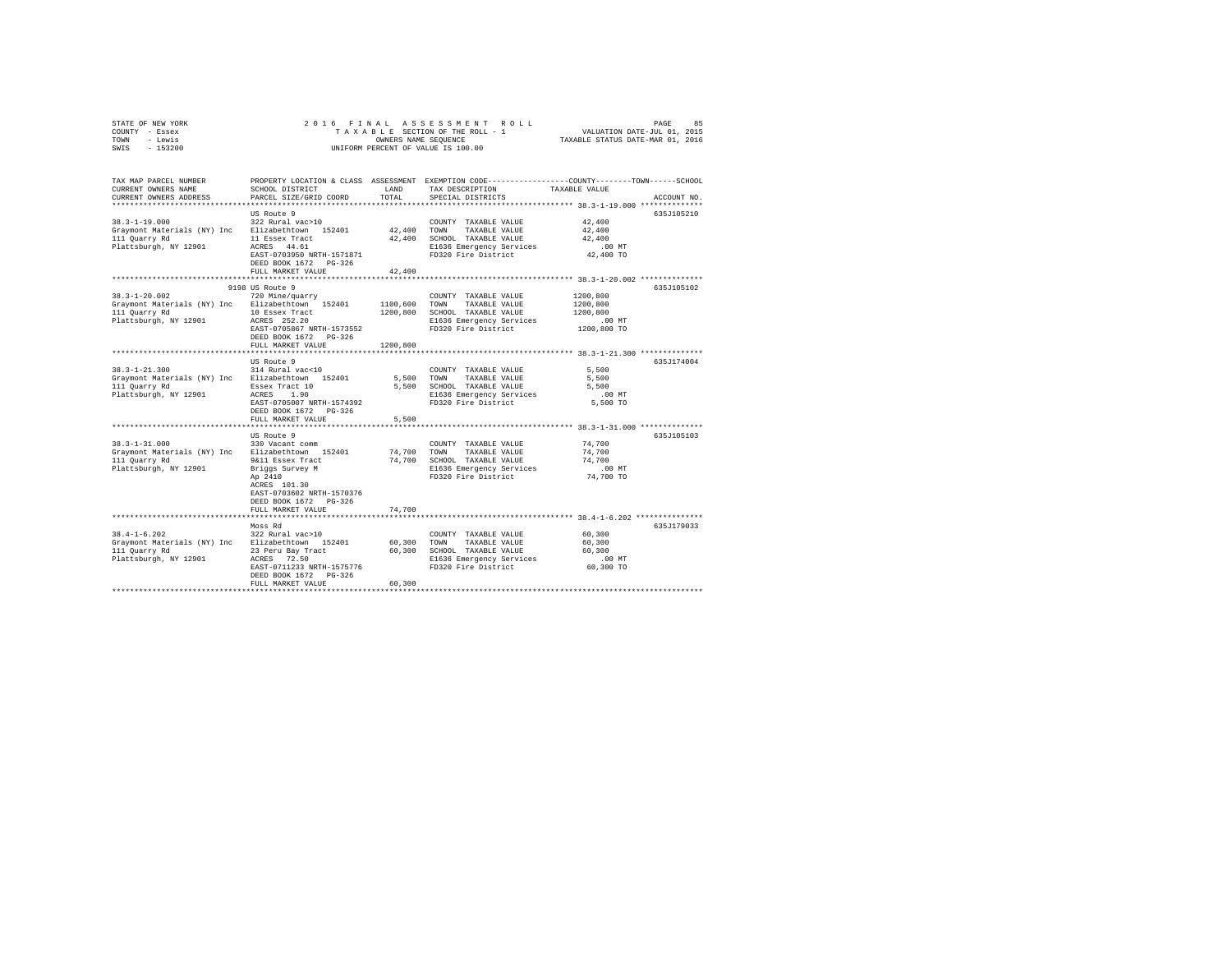|                | STATE OF NEW YORK |  |  |  |                                    |  | 2016 FINAL ASSESSMENT ROLL |                                  | PAGE | 86 |
|----------------|-------------------|--|--|--|------------------------------------|--|----------------------------|----------------------------------|------|----|
| COUNTY - Essex |                   |  |  |  | TAXABLE SECTION OF THE ROLL - 1    |  |                            | VALUATION DATE-JUL 01, 2015      |      |    |
| TOWN           | - Lewis           |  |  |  | OWNERS NAME SEOUENCE               |  |                            | TAXABLE STATUS DATE-MAR 01, 2016 |      |    |
| SWTS           | - 153200          |  |  |  | UNIFORM PERCENT OF VALUE IS 100.00 |  |                            |                                  |      |    |

| TAX MAP PARCEL NUMBER<br>CURRENT OWNERS NAME                                                                                                                                    | SCHOOL DISTRICT                  | LAND        | TAX DESCRIPTION              | PROPERTY LOCATION & CLASS ASSESSMENT EXEMPTION CODE---------------COUNTY-------TOWN-----SCHOOL<br>TAXABLE VALUE |
|---------------------------------------------------------------------------------------------------------------------------------------------------------------------------------|----------------------------------|-------------|------------------------------|-----------------------------------------------------------------------------------------------------------------|
| CURRENT OWNERS ADDRESS                                                                                                                                                          | PARCEL SIZE/GRID COORD           | TOTAL       | SPECIAL DISTRICTS            | ACCOUNT NO.                                                                                                     |
|                                                                                                                                                                                 |                                  |             |                              |                                                                                                                 |
|                                                                                                                                                                                 | US Route 9                       |             |                              | 635Z000007                                                                                                      |
| $38.4 - 1 - 2.200$                                                                                                                                                              | 910 Priv forest                  |             | COUNTY TAXABLE VALUE         | 30,000                                                                                                          |
| Graymont Materials Inc                                                                                                                                                          | Elizabethtown 152401             | 30,000 TOWN | TAXABLE VALUE                | 30,000                                                                                                          |
| 111 Quarry Rd                                                                                                                                                                   | 20 Peru Bay Tract<br>ACRES 50.02 |             | 30,000 SCHOOL TAXABLE VALUE  | 30,000                                                                                                          |
| Plattsburgh, NY 12901                                                                                                                                                           | ACRES 50.02                      |             | E1636 Emergency Services     | $.00$ MT                                                                                                        |
|                                                                                                                                                                                 | EAST-0707901 NRTH-1572854        |             | FD320 Fire District          | 30,000 TO                                                                                                       |
| MAY BE SUBJECT TO PAYMENT                                                                                                                                                       | DEED BOOK 1292 PG-166            |             |                              |                                                                                                                 |
| UNDER RPTL480A UNTIL 2019                                                                                                                                                       | FULL MARKET VALUE                | 30,000      |                              |                                                                                                                 |
|                                                                                                                                                                                 |                                  |             |                              |                                                                                                                 |
|                                                                                                                                                                                 | US Route 9                       |             |                              | 635J104801                                                                                                      |
| $29. -2 - 23.000$                                                                                                                                                               | 314 Rural vac<10                 |             | COUNTY TAXABLE VALUE         | 19,500                                                                                                          |
| Greer Richard                                                                                                                                                                   | Elizabethtown 152401             | 19,500 TOWN | TAXABLE VALUE                | 19,500                                                                                                          |
| Greer Marie                                                                                                                                                                     | 21 Essex Tract                   |             | 19,500 SCHOOL TAXABLE VALUE  | 19,500                                                                                                          |
| c/o Joan Greer Blackman ACRES                                                                                                                                                   | 1.00                             |             | E1636 Emergency Services     | $.00$ MT                                                                                                        |
| 70 Lake Simond Rd                                                                                                                                                               | EAST-0706401 NRTH-1584449        |             | FD320 Fire District          | 19,500 TO                                                                                                       |
| Tupper Lake, NY 12986                                                                                                                                                           | DEED BOOK 1256 PG-169            |             |                              |                                                                                                                 |
|                                                                                                                                                                                 | FULL MARKET VALUE                | 19,500      |                              |                                                                                                                 |
|                                                                                                                                                                                 |                                  |             |                              |                                                                                                                 |
|                                                                                                                                                                                 | US Route 9                       |             |                              | 635J178501                                                                                                      |
| $29.4 - 1 - 23.300$                                                                                                                                                             | 322 Rural vac>10                 |             | COUNTY TAXABLE VALUE         | 13,000                                                                                                          |
| Greer Richard                                                                                                                                                                   | Elizabethtown 152401             | 13,000 TOWN | TAXABLE VALUE                | 13,000                                                                                                          |
| Greer Marie                                                                                                                                                                     | 39 Peru Bay Tract                |             | 13,000 SCHOOL TAXABLE VALUE  | 13,000                                                                                                          |
| c/o Joan Greer Blackman Zitek Ed & Joan                                                                                                                                         |                                  |             |                              | .00 MT                                                                                                          |
|                                                                                                                                                                                 |                                  |             | E1636 Emergency Services     |                                                                                                                 |
| 70 Lake Simond Rd                                                                                                                                                               | Land Contract                    |             | FD320 Fire District          | 13,000 TO                                                                                                       |
| Tupper Lake, NY 12986                                                                                                                                                           | ACRES 19.20                      |             |                              |                                                                                                                 |
|                                                                                                                                                                                 | EAST-0707782 NRTH-1585365        |             |                              |                                                                                                                 |
|                                                                                                                                                                                 | DEED BOOK 1256 PG-169            |             |                              |                                                                                                                 |
|                                                                                                                                                                                 | FULL MARKET VALUE                | 13,000      |                              |                                                                                                                 |
|                                                                                                                                                                                 |                                  |             |                              |                                                                                                                 |
|                                                                                                                                                                                 | 9628 US Route 9                  |             |                              | 635J174014                                                                                                      |
| $29.4 - 1 - 23.200$<br>29.4-1-43.2.2.<br>Greer Richard E                                                                                                                        | 240 Rural res                    |             | COUNTY TAXABLE VALUE         | 247,600                                                                                                         |
|                                                                                                                                                                                 |                                  | 86,200 TOWN | TAXABLE VALUE                | 247.600                                                                                                         |
|                                                                                                                                                                                 |                                  |             | 247,600 SCHOOL TAXABLE VALUE | 247.600                                                                                                         |
| Greer Richard E<br>Greer Marie C<br>28 39 Peru Bay Tract<br>26 Joan Greer Blackman<br>20 20 30<br>20 30<br>20 30<br>20 30<br>20 30<br>20 30<br>20 30<br>20 30<br>20 30<br>20 30 |                                  |             | E1636 Emergency Services     | $.00$ MT                                                                                                        |
| 70 Lake Simond Rd                                                                                                                                                               | EAST-0708360 NRTH-1584473        |             | FD320 Fire District          | 247,600 TO                                                                                                      |
| Tupper Lake, NY 12986                                                                                                                                                           | DEED BOOK 1086 PG-55             |             |                              |                                                                                                                 |
|                                                                                                                                                                                 | FULL MARKET VALUE                | 247,600     |                              |                                                                                                                 |
|                                                                                                                                                                                 |                                  |             |                              |                                                                                                                 |
|                                                                                                                                                                                 | Seventy Ln                       |             |                              | 635J180020                                                                                                      |
| $37. - 2 - 56.000$                                                                                                                                                              | 314 Rural vac<10                 |             | COUNTY TAXABLE VALUE         | 7,700                                                                                                           |
| 31.2401<br>Gregory Maureen P<br>PO Box 166<br>106 Essex Tract                                                                                                                   |                                  |             | 7,700 TOWN TAXABLE VALUE     | 7,700                                                                                                           |
|                                                                                                                                                                                 |                                  |             | 7,700 SCHOOL TAXABLE VALUE   | 7.700                                                                                                           |
| Tahoe City, CA 96145                                                                                                                                                            | Db 1053 Pg 136 (Q Claim)         |             | E1636 Emergency Services     | .00 MT                                                                                                          |
|                                                                                                                                                                                 | 0.34<br>ACRES                    |             | FD320 Fire District          | 7,700 TO                                                                                                        |
|                                                                                                                                                                                 | EAST-0674360 NRTH-1581551        |             |                              |                                                                                                                 |
|                                                                                                                                                                                 | DEED BOOK 1053 PG-133            |             |                              |                                                                                                                 |
|                                                                                                                                                                                 | FULL MARKET VALUE                | 7,700       |                              |                                                                                                                 |
|                                                                                                                                                                                 |                                  |             |                              |                                                                                                                 |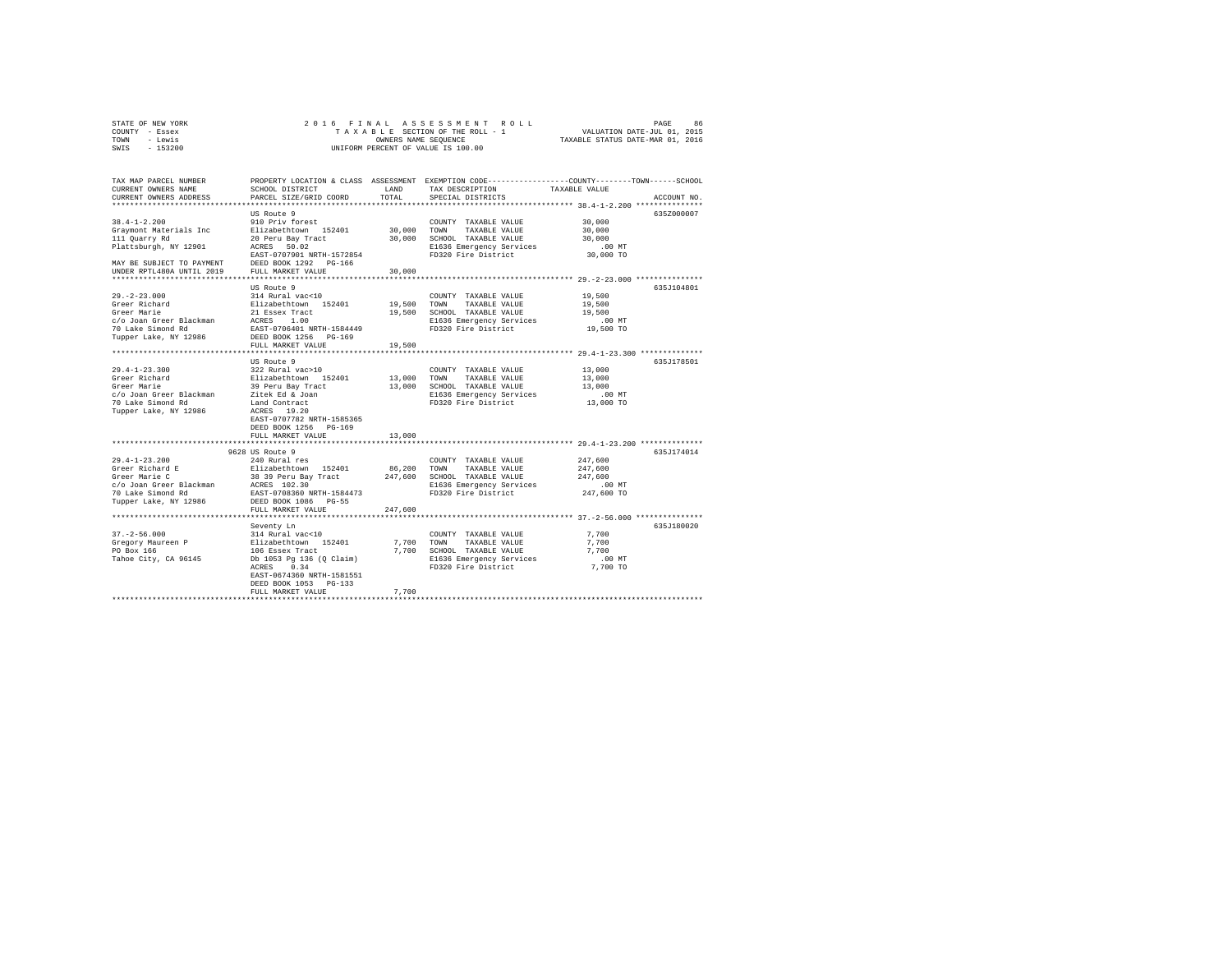| STATE OF NEW YORK | 2016 FINAL ASSESSMENT ROLL         | 87<br>PAGE                       |
|-------------------|------------------------------------|----------------------------------|
| COUNTY - Essex    | TAXABLE SECTION OF THE ROLL - 1    | VALUATION DATE-JUL 01, 2015      |
| TOWN<br>- Lewis   | OWNERS NAME SEOUENCE               | TAXABLE STATUS DATE-MAR 01, 2016 |
| - 153200<br>SWIS  | UNIFORM PERCENT OF VALUE IS 100.00 |                                  |

| TAX MAP PARCEL NUMBER<br>CURRENT OWNERS NAME<br>CURRENT OWNERS ADDRESS                                 | SCHOOL DISTRICT<br>PARCEL SIZE/GRID COORD                                                                                                                                                                                                   | LAND<br>TOTAL              | PROPERTY LOCATION & CLASS ASSESSMENT EXEMPTION CODE----------------COUNTY-------TOWN------SCHOOL<br>TAX DESCRIPTION<br>SPECIAL DISTRICTS                                  | TAXABLE VALUE                                                                     | ACCOUNT NO.                      |
|--------------------------------------------------------------------------------------------------------|---------------------------------------------------------------------------------------------------------------------------------------------------------------------------------------------------------------------------------------------|----------------------------|---------------------------------------------------------------------------------------------------------------------------------------------------------------------------|-----------------------------------------------------------------------------------|----------------------------------|
| $47.2 - 1 - 19.000$<br>Greschler Tobin<br>Greschler Susan<br>915 Stowersville Rd<br>Westport, NY 12993 | 915 Stowersville Rd<br>210 1 Family Res<br>Elizabethtown 152401 32,700 COUNTY TAXABLE VALUE<br>36 Platt Rogers<br>ACRES<br>2.10<br>EAST-0712800 NRTH-1563801<br>DEED BOOK 1653 PG-63<br>FULL MARKET VALUE<br>****************************** | 181,100 TOWN<br>181,100    | RES. STAR 41854<br>TAXABLE VALUE<br>SCHOOL TAXABLE VALUE<br>E1636 Emergency Services<br>FD320 Fire District                                                               | $\Omega$<br>181,100<br>181,100<br>151,100<br>$.00$ MT<br>181,100 TO               | 635J104202<br>30,000<br>$\Omega$ |
| $47.1 - 1 - 21.000$<br>Griffin Evelina<br>8705 US Rte 9<br>Lewis, NY 12950-9701                        | 8705 US Route 9<br>210 1 Family Res<br>Elizabethtown 152401<br>1 Essex Tract<br>6.68<br>ACRES<br>EAST-0701433 NRTH-1562650<br>$PG-120$<br>DEED BOOK 446<br>FULL MARKET VALUE                                                                | 41,500 TOWN                | COUNTY TAXABLE VALUE<br>TAXABLE VALUE<br>76,700 SCHOOL TAXABLE VALUE<br>E1636 Emergency Services<br>FD320 Fire District<br>WB320 Lewis B&I<br>76.700 WD320 Water District | 76,700<br>76,700<br>76,700<br>$.00$ MT<br>76,700 TO<br>76,700 TO C<br>76,700 TO M | 635J102204                       |
|                                                                                                        |                                                                                                                                                                                                                                             |                            |                                                                                                                                                                           |                                                                                   |                                  |
| $55.2 - 1 - 30.200$<br>Grinwis Paul D<br>Elizabethtown, NY 12932                                       | 490 Roscoe Rd<br>240 Rural res<br>zao kurai res<br>Elizabethtown 152401<br>EAST-0690417 NRTH-1546358<br>DEED BOOK 1746    PG-114                                                                                                            |                            | RES. STAR 41854<br>65,300 COUNTY TAXABLE VALUE<br>TAXABLE VALUE<br>SCHOOL TAXABLE VALUE<br>E1636 Emergency Services<br>FD320 Fire District                                | $\sim$ 0<br>233,600<br>233,600<br>203,600<br>.00 MT<br>233,600 TO                 | 635J195004<br>$\cap$<br>30,000   |
|                                                                                                        | FULL MARKET VALUE                                                                                                                                                                                                                           | 233,600                    |                                                                                                                                                                           |                                                                                   |                                  |
| $55.2 - 1 - 39.112$<br>Warner Jennifer M<br>359 Old Army Rd                                            | 343 Roscoe Rd<br>240 Rural res<br>Grisamore Jeffrey G Elizabethtown 152401<br>Platt Rogers<br>ACRES 11.60 BANK CORE                                                                                                                         | 77,200<br>234,300          | COUNTY TAXABLE VALUE<br>TOWN<br>TAXABLE VALUE<br>SCHOOL TAXABLE VALUE<br>E1636 Emergency Services                                                                         | 234,300<br>234,300<br>234,300<br>$.00$ MT                                         | 635Z008015                       |
| Bernardsville, NJ 07924                                                                                | EAST-0687251 NRTH-1544831<br>DEED BOOK 1571 PG-6<br>FULL MARKET VALUE                                                                                                                                                                       | 234,300                    | FD320 Fire District                                                                                                                                                       | 234,300 TO                                                                        |                                  |
|                                                                                                        |                                                                                                                                                                                                                                             |                            |                                                                                                                                                                           |                                                                                   |                                  |
| $19.4 - 2 - 3.000$<br>Gruetzmacher Bill<br>25 Smith St<br>Plattsburgh, NY 12901                        | US Route 9<br>322 Rural vac>10<br>Elizabethtown 152401<br>$45$ & $46$ Maules<br>ACRES 52.30<br>EAST-0714458 NRTH-1599441<br>DEED BOOK 1635 PG-264<br>FULL MARKET VALUE                                                                      | 50,200<br>50,200<br>50,200 | COUNTY TAXABLE VALUE<br>TAXABLE VALUE<br>TOWN<br>SCHOOL TAXABLE VALUE<br>E1636 Emergency Services<br>FD320 Fire District                                                  | 50,200<br>50,200<br>50,200<br>.00MT<br>50,200 TO                                  | 635J101915                       |
|                                                                                                        |                                                                                                                                                                                                                                             |                            |                                                                                                                                                                           |                                                                                   |                                  |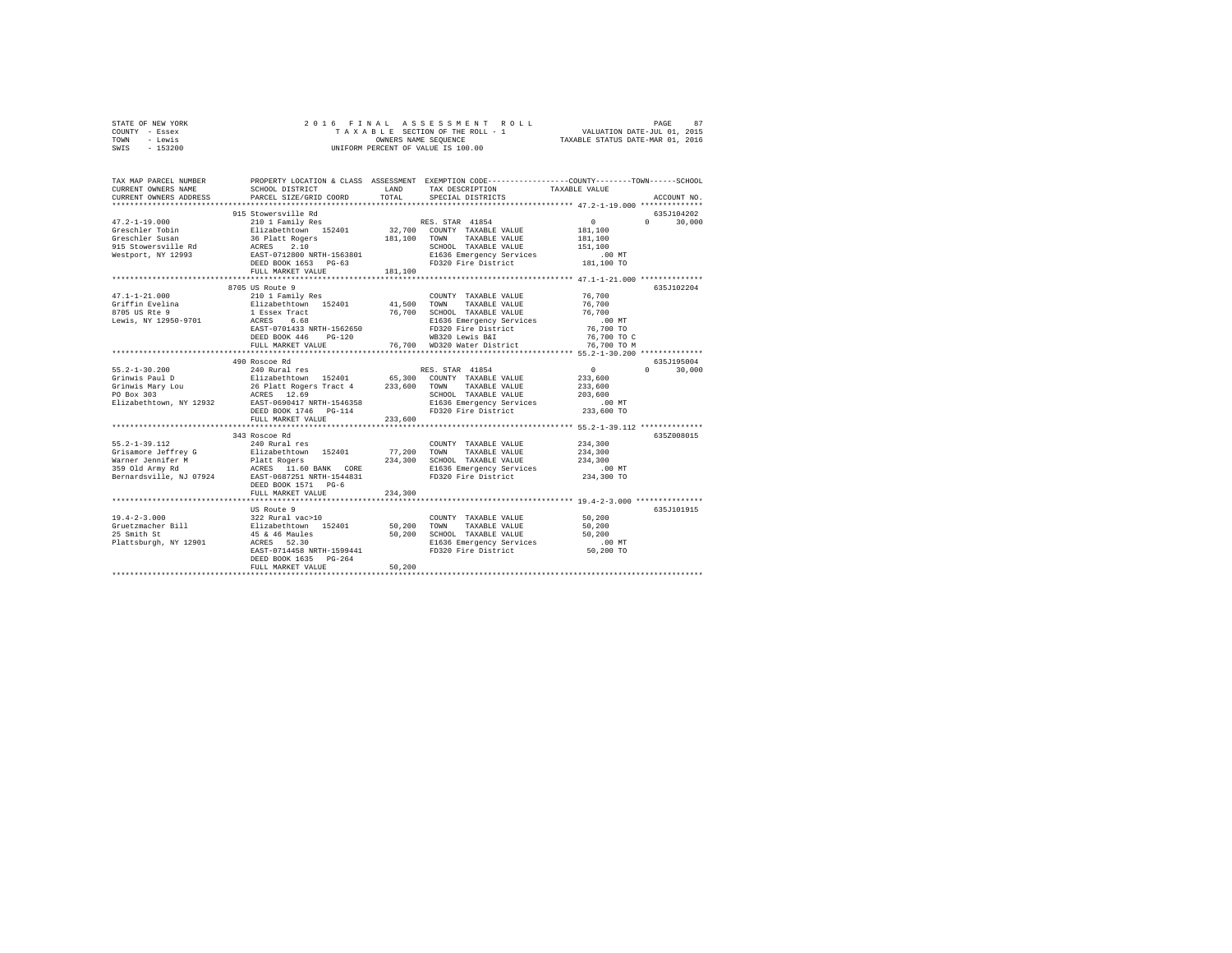| STATE OF NEW YORK<br>COUNTY - Essex<br>TOWN<br>- Lewis<br>SWIS<br>$-153200$ | 2016 FINAL                                                                                                         |               | ${\tt AS} \, \, {\tt S} \, \, {\tt B} \, \, {\tt S} \, \, {\tt S} \, \, {\tt S} \, \, {\tt S} \, \, {\tt S} \, \, {\tt S} \, \, {\tt S} \, \, {\tt N} \, \, {\tt N} \, \, {\tt N} \, \, {\tt N} \, \, {\tt N} \, \, {\tt N} \, \, {\tt N} \, \, {\tt N} \, \, {\tt N} \, \, {\tt N} \, \, {\tt N} \, \, {\tt N} \, \, {\tt N} \, \, {\tt N} \, \, {\tt N} \, \, {\tt N} \, \, {\tt N} \, \, {\tt N}$<br>TAXABLE SECTION OF THE ROLL - 1<br>OWNERS NAME SEQUENCE<br>UNIFORM PERCENT OF VALUE IS 100.00 | TAXABLE STATUS DATE-MAR 01, 2016 |             |
|-----------------------------------------------------------------------------|--------------------------------------------------------------------------------------------------------------------|---------------|-------------------------------------------------------------------------------------------------------------------------------------------------------------------------------------------------------------------------------------------------------------------------------------------------------------------------------------------------------------------------------------------------------------------------------------------------------------------------------------------------------|----------------------------------|-------------|
| TAX MAP PARCEL NUMBER<br>CURRENT OWNERS NAME<br>CURRENT OWNERS ADDRESS      | PROPERTY LOCATION & CLASS ASSESSMENT EXEMPTION CODE----------------COUNTY-------TOWN-----SCHOOL<br>SCHOOL DISTRICT | LAND<br>TOTAL | TAX DESCRIPTION                                                                                                                                                                                                                                                                                                                                                                                                                                                                                       | TAXABLE VALUE                    | ACCOUNT NO. |
|                                                                             | PARCEL SIZE/GRID COORD                                                                                             |               | SPECIAL DISTRICTS                                                                                                                                                                                                                                                                                                                                                                                                                                                                                     |                                  |             |
|                                                                             | 10374 US Route 9                                                                                                   |               |                                                                                                                                                                                                                                                                                                                                                                                                                                                                                                       |                                  | 635J102208  |
| $19.4 - 2 - 7.000$                                                          | 270 Mfg housing                                                                                                    |               | COUNTY TAXABLE VALUE                                                                                                                                                                                                                                                                                                                                                                                                                                                                                  | 33,600                           |             |
| Gruetzmacher Bill M                                                         | Elizabethtown 152401                                                                                               | 31,700 TOWN   | TAXABLE VALUE                                                                                                                                                                                                                                                                                                                                                                                                                                                                                         | 33,600                           |             |
| 25 Smith St                                                                 | 46 Maules                                                                                                          |               | 33,600 SCHOOL TAXABLE VALUE                                                                                                                                                                                                                                                                                                                                                                                                                                                                           | 33,600                           |             |
| Plattsburgh, NY 12901                                                       | Release of Lien 1406/124                                                                                           |               | E1636 Emergency Services<br>FD320 Fire District                                                                                                                                                                                                                                                                                                                                                                                                                                                       | $.00$ MT                         |             |
|                                                                             | 2ac<br>ACRES 1.10<br>EAST-0715530 NRTH-1599910<br>DEED BOOK 1406 PG-126<br>FULL MARKET VALUE                       | 33,600        |                                                                                                                                                                                                                                                                                                                                                                                                                                                                                                       | 33,600 TO                        |             |
|                                                                             |                                                                                                                    |               |                                                                                                                                                                                                                                                                                                                                                                                                                                                                                                       |                                  |             |
|                                                                             | 2304 Trout Pond Rd                                                                                                 |               |                                                                                                                                                                                                                                                                                                                                                                                                                                                                                                       |                                  | 635J189007  |
| $29. -2 - 4.202$                                                            | 240 Rural res                                                                                                      |               | COUNTY TAXABLE VALUE                                                                                                                                                                                                                                                                                                                                                                                                                                                                                  | 221,900                          |             |
| Gutknecht Luther Trust                                                      | Elizabethtown 152401                                                                                               | 104,300       | TOWN<br>TAXABLE VALUE                                                                                                                                                                                                                                                                                                                                                                                                                                                                                 | 221,900                          |             |
| Gutknecht Mary Trust                                                        | 12 Maules Patent<br>ACRES 100.10                                                                                   | 221,900       | SCHOOL TAXABLE VALUE                                                                                                                                                                                                                                                                                                                                                                                                                                                                                  | 221,900                          |             |
| 1233 Coburg Vlg<br>Rexford, NY 12148                                        |                                                                                                                    |               | E1636 Emergency Services                                                                                                                                                                                                                                                                                                                                                                                                                                                                              | $.00$ MT                         |             |
|                                                                             | EAST-0703045 NRTH-1594474<br>DEED BOOK 1819 PG-4<br>FULL MARKET VALUE                                              | 221,900       | FD320 Fire District                                                                                                                                                                                                                                                                                                                                                                                                                                                                                   | 221,900 TO                       |             |
|                                                                             | **************************                                                                                         |               |                                                                                                                                                                                                                                                                                                                                                                                                                                                                                                       |                                  |             |
|                                                                             | US Route 9                                                                                                         |               |                                                                                                                                                                                                                                                                                                                                                                                                                                                                                                       |                                  | 635J101103  |
| $29. - 3 - 5.100$                                                           | 322 Rural vac>10                                                                                                   |               | COUNTY TAXABLE VALUE                                                                                                                                                                                                                                                                                                                                                                                                                                                                                  | 34,500                           |             |
| Gutknecht Luther Trust                                                      | Elizabethtown 152401<br>22 Essex Tract<br>ACRES 21.00                                                              | 34,500        | TOWN<br>TAXABLE VALUE                                                                                                                                                                                                                                                                                                                                                                                                                                                                                 | 34,500                           |             |
| Gutknecht Mary Trust                                                        |                                                                                                                    | 34,500        | SCHOOL TAXABLE VALUE                                                                                                                                                                                                                                                                                                                                                                                                                                                                                  | 34,500                           |             |
| 1233 Coburg Vlg                                                             |                                                                                                                    |               | E1636 Emergency Services                                                                                                                                                                                                                                                                                                                                                                                                                                                                              | $.00$ MT                         |             |
| Rexford, NY 12148                                                           | EAST-0706043 NRTH-1589548<br>DEED BOOK 1819 PG-1<br>FULL MARKET VALUE                                              | 34,500        | FD320 Fire District                                                                                                                                                                                                                                                                                                                                                                                                                                                                                   | 34,500 TO                        |             |
|                                                                             |                                                                                                                    |               |                                                                                                                                                                                                                                                                                                                                                                                                                                                                                                       |                                  |             |
|                                                                             | US Route 9                                                                                                         |               |                                                                                                                                                                                                                                                                                                                                                                                                                                                                                                       |                                  | 635Z014008  |
| $29. - 3 - 5.300$                                                           | 322 Rural vac>10                                                                                                   |               | COUNTY TAXABLE VALUE                                                                                                                                                                                                                                                                                                                                                                                                                                                                                  | 28,900                           |             |
| Gutknecht Luther Trust                                                      | Elizabethtown 152401                                                                                               | 28,900        | TOWN<br>TAXABLE VALUE                                                                                                                                                                                                                                                                                                                                                                                                                                                                                 | 28,900                           |             |
| Gutknecht Mary Trust                                                        | 22 Essex Tract<br>ACRES 11.60<br>EAST-0706183 NRTH-1588551                                                         | 28,900        | SCHOOL TAXABLE VALUE                                                                                                                                                                                                                                                                                                                                                                                                                                                                                  | 28,900                           |             |
| 1233 Coburg Vlg                                                             |                                                                                                                    |               | E1636 Emergency Services                                                                                                                                                                                                                                                                                                                                                                                                                                                                              | $.00$ MT                         |             |
| Rexford, NY 12148                                                           | DEED BOOK 1819 PG-1                                                                                                |               | FD320 Fire District                                                                                                                                                                                                                                                                                                                                                                                                                                                                                   | 28,900 TO                        |             |
|                                                                             | FULL MARKET VALUE                                                                                                  | 28,900        |                                                                                                                                                                                                                                                                                                                                                                                                                                                                                                       |                                  |             |
|                                                                             | 570 Fox Run Rd                                                                                                     |               |                                                                                                                                                                                                                                                                                                                                                                                                                                                                                                       |                                  | 635J103609  |
| $56.1 - 2 - 1.000$                                                          | 270 Mfg housing                                                                                                    |               | COUNTY TAXABLE VALUE                                                                                                                                                                                                                                                                                                                                                                                                                                                                                  | 82,500                           |             |
| Guttenberg Richard N                                                        | Elizabethtown 152401 47,300 TOWN TAXABLE VALUE                                                                     |               |                                                                                                                                                                                                                                                                                                                                                                                                                                                                                                       | 82,500                           |             |
| 399 Hawley Rd                                                               | 31&33 Platt Rogers Tr 4 82,500 SCHOOL TAXABLE VALUE                                                                |               |                                                                                                                                                                                                                                                                                                                                                                                                                                                                                                       | 82,500                           |             |
| North Salem, NY 10560                                                       | ACRES 22.39                                                                                                        |               | E1636 Emergency Services                                                                                                                                                                                                                                                                                                                                                                                                                                                                              | $.00$ MT                         |             |
|                                                                             | EAST-0696485 NRTH-1551968<br>DEED BOOK 1726 PG-202                                                                 |               | FD320 Fire District                                                                                                                                                                                                                                                                                                                                                                                                                                                                                   | 82,500 TO                        |             |
|                                                                             | FULL MARKET VALUE                                                                                                  | 82,500        |                                                                                                                                                                                                                                                                                                                                                                                                                                                                                                       |                                  |             |
|                                                                             |                                                                                                                    |               |                                                                                                                                                                                                                                                                                                                                                                                                                                                                                                       |                                  |             |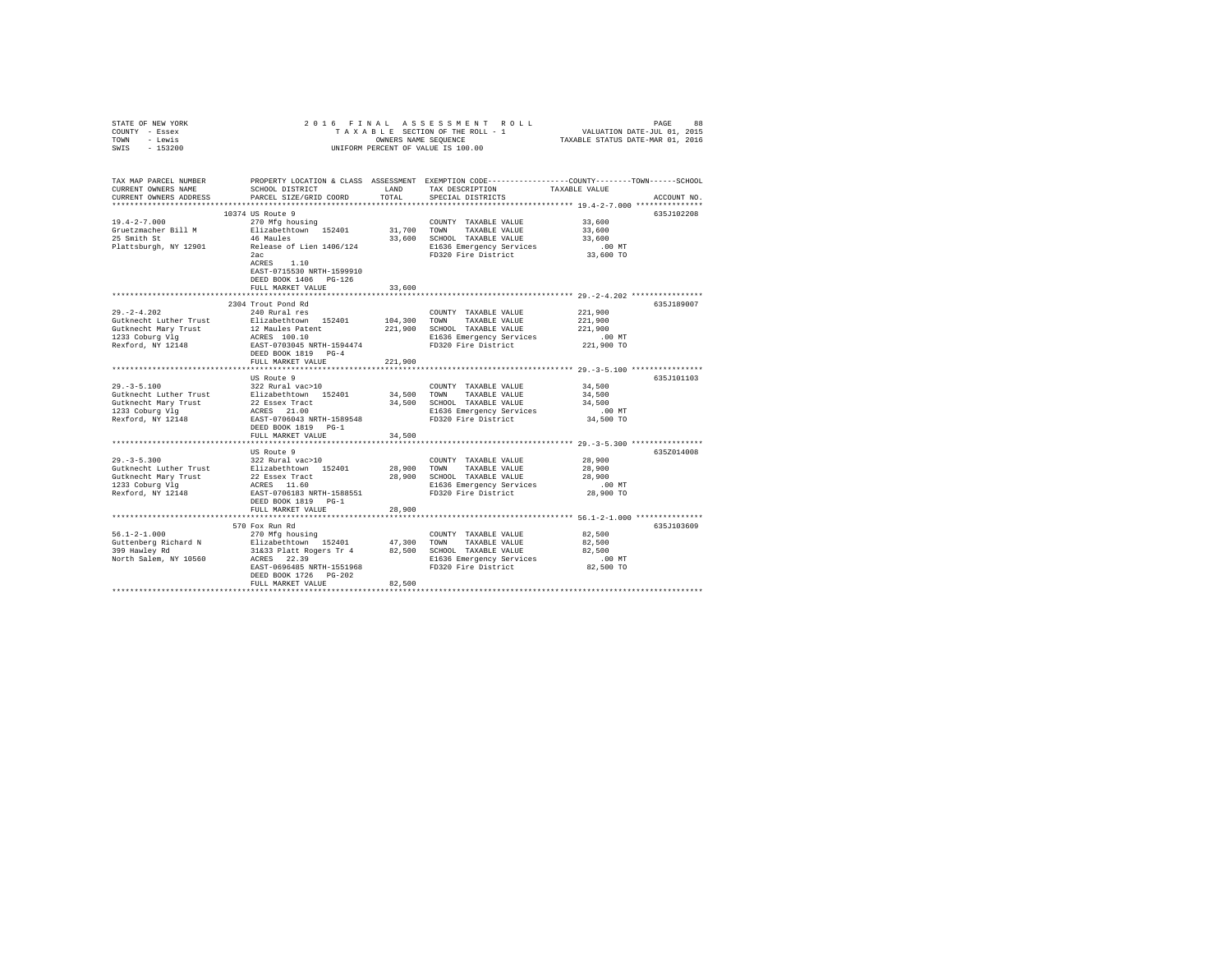| STATE OF NEW YORK<br>COUNTY - Essex<br>TOWN - Lewis<br>SWIS - 153200                                                                                                                                                                                                                                                                                                                           |                                                                                                                                                                                                                                |        | OWNERS NAME SEQUENCE<br>UNIFORM PERCENT OF VALUE IS 100.00                                                         |                                        |                             |
|------------------------------------------------------------------------------------------------------------------------------------------------------------------------------------------------------------------------------------------------------------------------------------------------------------------------------------------------------------------------------------------------|--------------------------------------------------------------------------------------------------------------------------------------------------------------------------------------------------------------------------------|--------|--------------------------------------------------------------------------------------------------------------------|----------------------------------------|-----------------------------|
| TAX MAP PARCEL NUMBER<br>CURRENT OWNERS NAME                                                                                                                                                                                                                                                                                                                                                   | SCHOOL DISTRICT                                                                                                                                                                                                                | LAND   | PROPERTY LOCATION & CLASS ASSESSMENT EXEMPTION CODE---------------COUNTY-------TOWN------SCHOOL<br>TAX DESCRIPTION | TAXABLE VALUE                          |                             |
| CURRENT OWNERS ADDRESS                                                                                                                                                                                                                                                                                                                                                                         | PARCEL SIZE/GRID COORD                                                                                                                                                                                                         | TOTAL  | SPECIAL DISTRICTS                                                                                                  |                                        | ACCOUNT NO.                 |
|                                                                                                                                                                                                                                                                                                                                                                                                |                                                                                                                                                                                                                                |        |                                                                                                                    |                                        |                             |
|                                                                                                                                                                                                                                                                                                                                                                                                | US Route 9                                                                                                                                                                                                                     |        |                                                                                                                    |                                        | 635Z014001                  |
| $56.1 - 2 - 46.220$<br>Hackett Sarah Theo                                                                                                                                                                                                                                                                                                                                                      | 322 Rural vac>10                                                                                                                                                                                                               |        | COUNTY TAXABLE VALUE                                                                                               | 23,300<br>23,300                       |                             |
| 664 Hallock Hill Rd                                                                                                                                                                                                                                                                                                                                                                            |                                                                                                                                                                                                                                |        |                                                                                                                    | 23,300                                 |                             |
| Peru, NY 12972                                                                                                                                                                                                                                                                                                                                                                                 |                                                                                                                                                                                                                                |        |                                                                                                                    |                                        |                             |
|                                                                                                                                                                                                                                                                                                                                                                                                | EAST-0698503 NRTH-1544646<br>DEED BOOK 1732 PG-110                                                                                                                                                                             |        | FD320 Fire District                                                                                                | 00 MT.<br>23,300 TO                    |                             |
|                                                                                                                                                                                                                                                                                                                                                                                                | FULL MARKET VALUE                                                                                                                                                                                                              | 23,300 |                                                                                                                    |                                        |                             |
|                                                                                                                                                                                                                                                                                                                                                                                                |                                                                                                                                                                                                                                |        |                                                                                                                    |                                        |                             |
|                                                                                                                                                                                                                                                                                                                                                                                                | 8480 US Route 9                                                                                                                                                                                                                |        |                                                                                                                    |                                        | 635L104209                  |
| $47.13 - 3 - 1.000$                                                                                                                                                                                                                                                                                                                                                                            | 210 1 Family Res RES. STAR 41854<br>Elizabethtown 152401 36,000 VET WAR CT 41121                                                                                                                                               |        |                                                                                                                    | $\sim$ 0 $\sim$<br>$15,000$ $15,000$ 0 | $0 \t 30.000$               |
| Hall Gail                                                                                                                                                                                                                                                                                                                                                                                      |                                                                                                                                                                                                                                |        |                                                                                                                    | 117,200                                |                             |
| PO Box 91<br>Lewis, NY 12950                                                                                                                                                                                                                                                                                                                                                                   | 2 Platt Rodgers Tract 1 132,200 COUNTY TAXABLE VALUE 1.3ac 2000 1.3ac 2000 1.3ac 2000 1.2ac 2000 1.3ac 2000 1.2ac 2000 1.2ac 2000 1.2ac 2000 1.2ac 2000 1.2ac 2000 1.2ac 2000 1.2ac 2000 1.2ac 2000 1.2ac 2000 1.2ac 2000 1.2a |        |                                                                                                                    | 117,200                                |                             |
|                                                                                                                                                                                                                                                                                                                                                                                                | 1.3ac<br>ACRES 1.00                                                                                                                                                                                                            |        | SCHOOL TAXABLE VALUE                                                                                               | 102,200                                |                             |
|                                                                                                                                                                                                                                                                                                                                                                                                | EAST-0701177 NRTH-1557027                                                                                                                                                                                                      |        | E1636 Emergency Services                                                                                           |                                        |                             |
|                                                                                                                                                                                                                                                                                                                                                                                                | DEED BOOK 947 PG-282                                                                                                                                                                                                           |        | FD320 Fire District                                                                                                | .00 MT<br>132,200 TO                   |                             |
|                                                                                                                                                                                                                                                                                                                                                                                                | FULL MARKET VALUE 132,200 WB320 Lewis B&I                                                                                                                                                                                      |        |                                                                                                                    | 132,200 TO C                           |                             |
|                                                                                                                                                                                                                                                                                                                                                                                                |                                                                                                                                                                                                                                |        | WD320 Water District 132,200 TO M                                                                                  |                                        |                             |
|                                                                                                                                                                                                                                                                                                                                                                                                |                                                                                                                                                                                                                                |        |                                                                                                                    |                                        |                             |
|                                                                                                                                                                                                                                                                                                                                                                                                | 2126 Trout Pond Rd<br>210 1 Family Res                                                                                                                                                                                         |        |                                                                                                                    |                                        | 635J101504<br>$0 \t 30.000$ |
| 29.-2-10.000<br>Hammond Sandra                                                                                                                                                                                                                                                                                                                                                                 |                                                                                                                                                                                                                                |        |                                                                                                                    |                                        |                             |
|                                                                                                                                                                                                                                                                                                                                                                                                |                                                                                                                                                                                                                                |        |                                                                                                                    |                                        |                             |
| 2126 Trout Pond Rd<br>Lewis, NY 12950                                                                                                                                                                                                                                                                                                                                                          |                                                                                                                                                                                                                                |        |                                                                                                                    |                                        |                             |
|                                                                                                                                                                                                                                                                                                                                                                                                |                                                                                                                                                                                                                                |        |                                                                                                                    |                                        |                             |
|                                                                                                                                                                                                                                                                                                                                                                                                |                                                                                                                                                                                                                                |        |                                                                                                                    |                                        |                             |
|                                                                                                                                                                                                                                                                                                                                                                                                |                                                                                                                                                                                                                                |        |                                                                                                                    |                                        |                             |
|                                                                                                                                                                                                                                                                                                                                                                                                | FULL MARKET VALUE                                                                                                                                                                                                              | 90,000 |                                                                                                                    |                                        |                             |
|                                                                                                                                                                                                                                                                                                                                                                                                | Trout Pond Rd                                                                                                                                                                                                                  |        |                                                                                                                    |                                        | 635J185005                  |
| $29. -2 - 7.001$                                                                                                                                                                                                                                                                                                                                                                               | 314 Rural vac<10                                                                                                                                                                                                               |        | COUNTY TAXABLE VALUE                                                                                               | 5,300                                  |                             |
|                                                                                                                                                                                                                                                                                                                                                                                                |                                                                                                                                                                                                                                |        | 5,300 TOWN TAXABLE VALUE                                                                                           | 5,300                                  |                             |
| Hammond Sandra E<br>2126 Trout Pond Rd                                                                                                                                                                                                                                                                                                                                                         |                                                                                                                                                                                                                                |        | 5,300 SCHOOL TAXABLE VALUE                                                                                         | 5,300                                  |                             |
| Lewis, NY 12950                                                                                                                                                                                                                                                                                                                                                                                | Elizabethtown 152401<br>23 Essex Tract<br>ACRES 0.18                                                                                                                                                                           |        |                                                                                                                    | .00MT                                  |                             |
|                                                                                                                                                                                                                                                                                                                                                                                                | EAST-0704747 NRTH-1589858                                                                                                                                                                                                      |        | E1636 Emergency Services<br>FD320 Fire District                                                                    | $5,300$ TO                             |                             |
|                                                                                                                                                                                                                                                                                                                                                                                                | DEED BOOK 1641 PG-243                                                                                                                                                                                                          |        |                                                                                                                    |                                        |                             |
|                                                                                                                                                                                                                                                                                                                                                                                                | FULL MARKET VALUE                                                                                                                                                                                                              | 5,300  |                                                                                                                    |                                        |                             |
|                                                                                                                                                                                                                                                                                                                                                                                                |                                                                                                                                                                                                                                |        |                                                                                                                    |                                        |                             |
|                                                                                                                                                                                                                                                                                                                                                                                                | 170 Muzzy Rd                                                                                                                                                                                                                   |        |                                                                                                                    |                                        | 635J196001                  |
| $\begin{tabular}{l c c c c c c c c} \multicolumn{3}{c c c c} \multicolumn{3}{c c c} \multicolumn{3}{c c c} \multicolumn{3}{c c c} \multicolumn{3}{c c c} \multicolumn{3}{c c c} \multicolumn{3}{c c c} \multicolumn{3}{c c c} \multicolumn{3}{c c c} \multicolumn{3}{c c c} \multicolumn{3}{c c c} \multicolumn{3}{c c c} \multicolumn{3}{c c c} \multicolumn{3}{c c c} \multicolumn{3}{c c c$ |                                                                                                                                                                                                                                |        |                                                                                                                    |                                        |                             |
|                                                                                                                                                                                                                                                                                                                                                                                                |                                                                                                                                                                                                                                |        |                                                                                                                    |                                        |                             |
|                                                                                                                                                                                                                                                                                                                                                                                                |                                                                                                                                                                                                                                |        |                                                                                                                    |                                        |                             |
|                                                                                                                                                                                                                                                                                                                                                                                                |                                                                                                                                                                                                                                |        |                                                                                                                    |                                        |                             |
|                                                                                                                                                                                                                                                                                                                                                                                                | DEED BOOK 1520 PG-189                                                                                                                                                                                                          |        |                                                                                                                    |                                        |                             |
|                                                                                                                                                                                                                                                                                                                                                                                                | FULL MARKET VALUE                                                                                                                                                                                                              | 98,600 |                                                                                                                    |                                        |                             |
|                                                                                                                                                                                                                                                                                                                                                                                                |                                                                                                                                                                                                                                |        |                                                                                                                    |                                        |                             |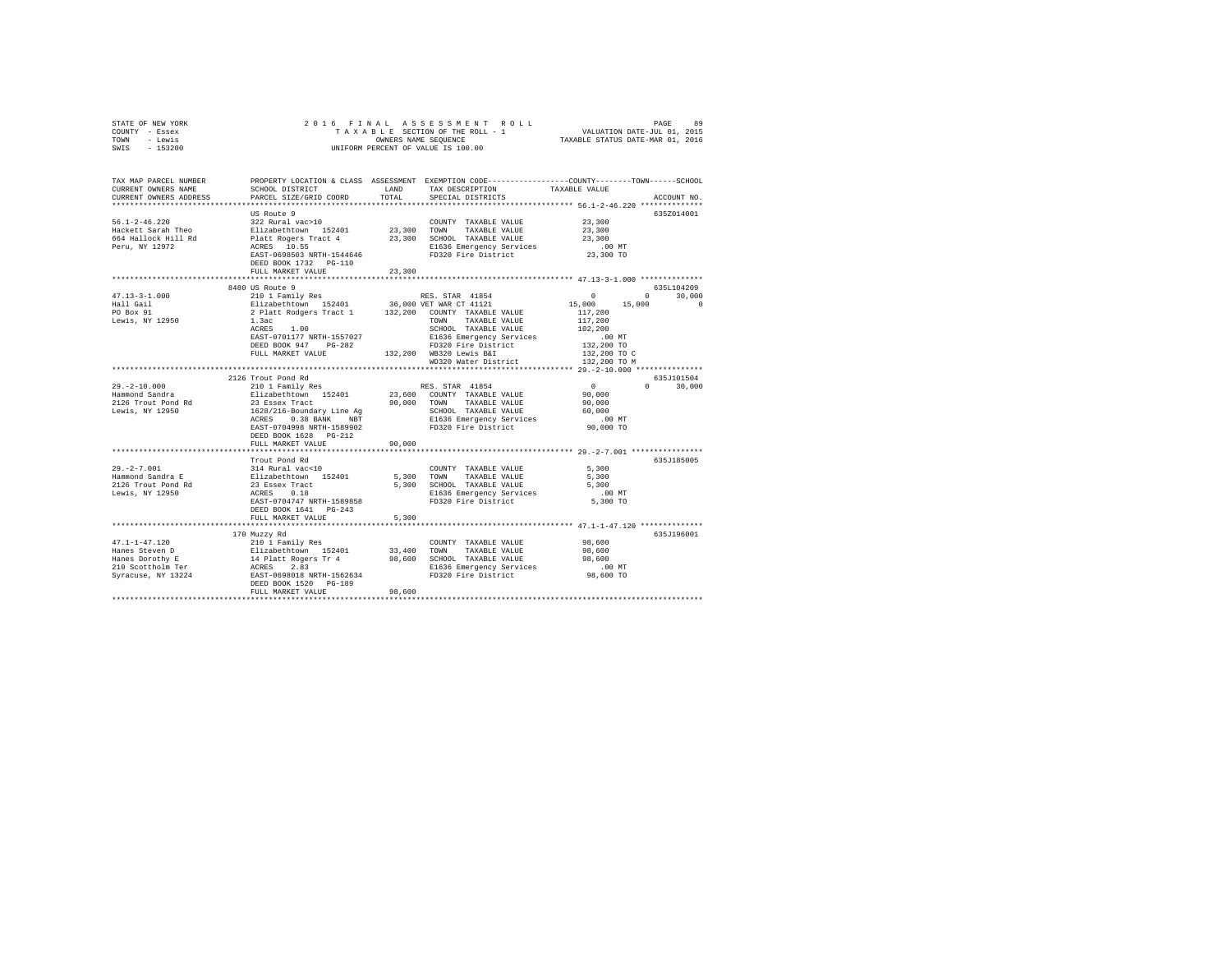| STATE OF NEW YORK | 2016 FINAL ASSESSMENT ROLL         | 90<br>PAGE                       |
|-------------------|------------------------------------|----------------------------------|
| COUNTY - Essex    | TAXABLE SECTION OF THE ROLL - 1    | VALUATION DATE-JUL 01, 2015      |
| TOWN<br>- Lewis   | OWNERS NAME SEOUENCE               | TAXABLE STATUS DATE-MAR 01, 2016 |
| - 153200<br>SWIS  | UNIFORM PERCENT OF VALUE IS 100.00 |                                  |

| TAX MAP PARCEL NUMBER<br>CURRENT OWNERS NAME<br>CURRENT OWNERS ADDRESS | SCHOOL DISTRICT<br>PARCEL SIZE/GRID COORD | LAND<br>TOTAL. | TAX DESCRIPTION<br>SPECIAL DISTRICTS            | PROPERTY LOCATION & CLASS ASSESSMENT EXEMPTION CODE----------------COUNTY-------TOWN-----SCHOOL<br>TAXABLE VALUE<br>ACCOUNT NO. |
|------------------------------------------------------------------------|-------------------------------------------|----------------|-------------------------------------------------|---------------------------------------------------------------------------------------------------------------------------------|
|                                                                        |                                           |                |                                                 |                                                                                                                                 |
|                                                                        | Brookside Wav                             |                |                                                 | 635Z007004                                                                                                                      |
| $46.2 - 1 - 7.220$                                                     | 314 Rural vac<10                          |                | COUNTY TAXABLE VALUE                            | 37,700                                                                                                                          |
| Hanson Scott M                                                         | Elizabethtown 152401                      | 37,700 TOWN    | TAXABLE VALUE                                   | 37,700                                                                                                                          |
| 466 Hallock Hill Rd                                                    | 17 Platt Rogers Tr 4                      | 37,700         | SCHOOL TAXABLE VALUE                            | 37,700                                                                                                                          |
| Peru, NY 12972                                                         | ACRES<br>7.41                             |                | E1636 Emergency Services                        | $.00$ MT                                                                                                                        |
|                                                                        | EAST-0689566 NRTH-1566315                 |                | FD320 Fire District                             | 37,700 TO                                                                                                                       |
|                                                                        | DEED BOOK 1580 PG-25                      | 37,700         |                                                 |                                                                                                                                 |
|                                                                        | FULL MARKET VALUE                         |                |                                                 | *********************** 55.2-1-5.112 ****************                                                                           |
|                                                                        | Blood Hill Rd                             |                |                                                 | 635J189019                                                                                                                      |
| $55.2 - 1 - 5.112$                                                     | 322 Rural vac>10                          |                | COUNTY TAXABLE VALUE                            | 26,100                                                                                                                          |
| Hardzog Annchen                                                        | Elizabethtown 152401                      | 26,100         | TOWN<br>TAXABLE VALUE                           | 26,100                                                                                                                          |
| 824 Styles Brook Rd                                                    | 25 Platt Rogers Tr 4                      | 26,100         | SCHOOL TAXABLE VALUE                            | 26,100                                                                                                                          |
| Jay, NY 12941                                                          | ACRES<br>8.05                             |                | E1636 Emergency Services                        | .00 MT                                                                                                                          |
|                                                                        | EAST-0689433 NRTH-1548724                 |                | FD320 Fire District                             | 26,100 TO                                                                                                                       |
| PRIOR OWNER ON 3/01/2016                                               | DEED BOOK 1828 PG-226                     |                |                                                 |                                                                                                                                 |
| Morris Matthew G                                                       | FULL MARKET VALUE                         | 26,100         |                                                 |                                                                                                                                 |
|                                                                        |                                           |                |                                                 |                                                                                                                                 |
| $46.2 - 1 - 45.000$                                                    | 112 Goff Rd<br>210 1 Family Res           |                | COUNTY TAXABLE VALUE                            | 635J102007<br>76,100                                                                                                            |
| Harrington Kelli F                                                     | Elizabethtown 152401                      | 32,300         | TOWN<br>TAXABLE VALUE                           | 76,100                                                                                                                          |
| Micoli Andrew P                                                        | 21 Platt Rogers Tract 4                   | 76,100         | SCHOOL TAXABLE VALUE                            | 76,100                                                                                                                          |
| 296 Windham Rd                                                         | 1384/238 Release of Lien                  |                | E1636 Emergency Services                        | $.00$ MT                                                                                                                        |
| Rochester, NY 14609                                                    | ACRES<br>1.65 BANK CLTAYL                 |                | FD320 Fire District                             | 76,100 TO                                                                                                                       |
|                                                                        | EAST-0694566 NRTH-1562354                 |                |                                                 |                                                                                                                                 |
|                                                                        | DEED BOOK 1741 PG-87                      |                |                                                 |                                                                                                                                 |
|                                                                        | FULL MARKET VALUE                         | 76,100         |                                                 |                                                                                                                                 |
|                                                                        | **********************                    |                |                                                 |                                                                                                                                 |
|                                                                        | 108 Hyde Rd                               |                |                                                 | 635Z006001                                                                                                                      |
| $47.4 - 1 - 5.200$<br>Harrington Robert G                              | 312 Vac w/imprv<br>Elizabethtown 152401   | 52,200         | COUNTY TAXABLE VALUE<br>TOWN                    | 59,700                                                                                                                          |
| Harrington Joanne E                                                    | 5 Platt Rogers                            | 59,700         | TAXABLE VALUE<br>SCHOOL TAXABLE VALUE           | 59,700<br>59,700                                                                                                                |
| 120 E 10th St                                                          | ACRES 32.20                               |                | E1636 Emergency Services                        | $.00$ MT                                                                                                                        |
| Oswego, NY 13126                                                       | EAST-0711870 NRTH-1556850                 |                | FD320 Fire District                             | 59,700 TO                                                                                                                       |
|                                                                        | DEED BOOK 1694 PG-267                     |                |                                                 |                                                                                                                                 |
|                                                                        | FULL MARKET VALUE                         | 59,700         |                                                 |                                                                                                                                 |
|                                                                        |                                           |                |                                                 |                                                                                                                                 |
|                                                                        | 618 Fox Run Rd                            |                |                                                 | 635J101305                                                                                                                      |
| $47.3 - 1 - 17.100$                                                    | 220 2 Family Res                          |                | COUNTY TAXABLE VALUE                            | 157,300                                                                                                                         |
| Harris Alden F                                                         | Elizabethtown 152401                      | 85,100 TOWN    | TAXABLE VALUE                                   | 157,300                                                                                                                         |
| Gill Joseph F Jr                                                       | 1 Platt Rogers Tract 1                    | 157,300        | SCHOOL TAXABLE VALUE                            | 157,300                                                                                                                         |
| 306 Lake St<br>Shrewsbury, MA 01545                                    | Apt 1&2<br>ACRES 98.00                    |                | E1636 Emergency Services<br>FD320 Fire District | $.00$ MT<br>157,300 TO                                                                                                          |
|                                                                        | EAST-0697468 NRTH-1553520                 |                |                                                 |                                                                                                                                 |
|                                                                        | DEED BOOK 880<br>$PG-289$                 |                |                                                 |                                                                                                                                 |
|                                                                        | FULL MARKET VALUE                         | 157,300        |                                                 |                                                                                                                                 |
|                                                                        |                                           |                |                                                 |                                                                                                                                 |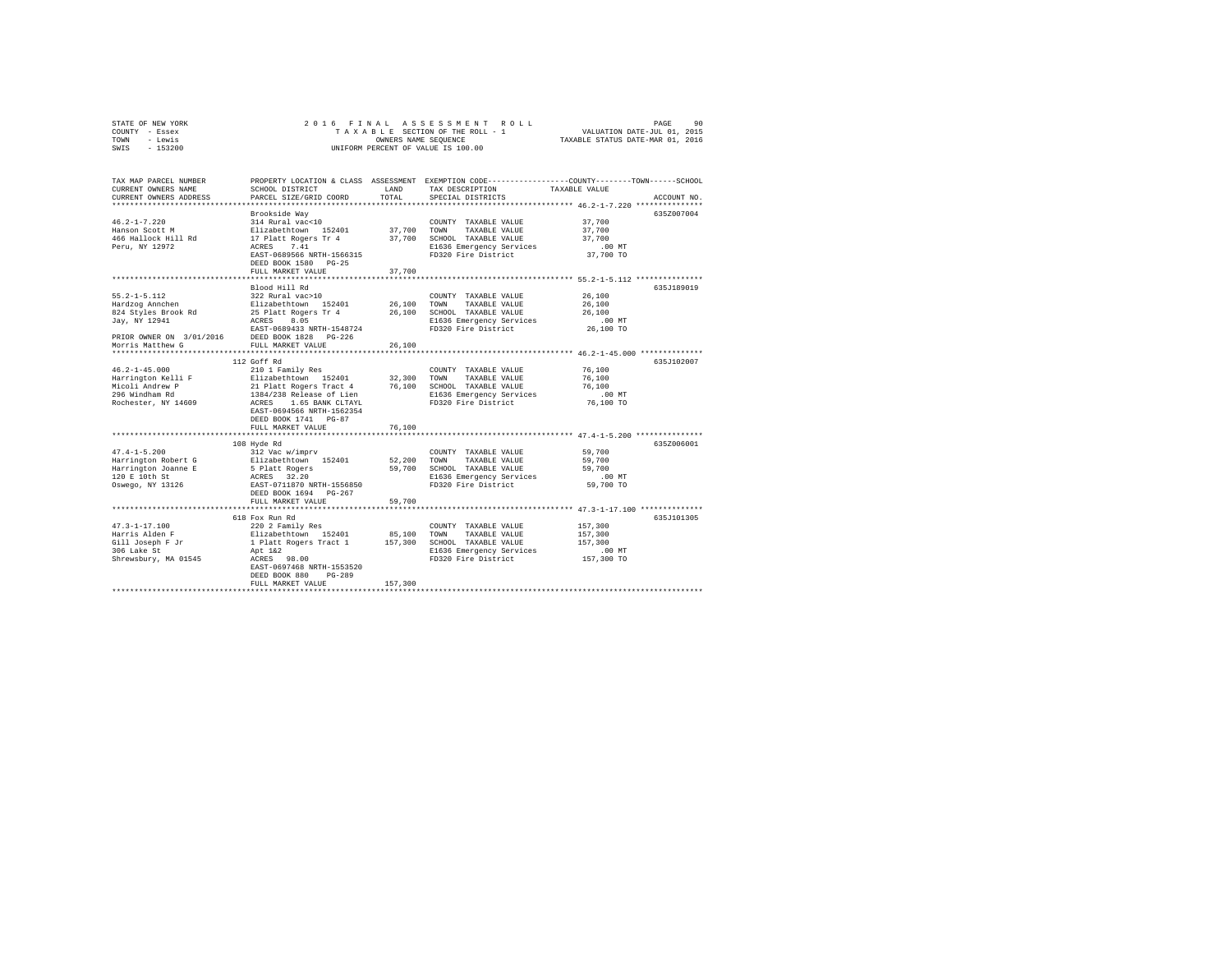| STATE OF NEW YORK<br>COUNTY - Essex<br>TOWN - Lewis<br>SWIS - 153200 |                                     |         |                                                                                                                                                                             |                                         |               |
|----------------------------------------------------------------------|-------------------------------------|---------|-----------------------------------------------------------------------------------------------------------------------------------------------------------------------------|-----------------------------------------|---------------|
| TAX MAP PARCEL NUMBER<br>CURRENT OWNERS NAME                         |                                     |         | PROPERTY LOCATION & CLASS ASSESSMENT EXEMPTION CODE---------------COUNTY-------TOWN------SCHOOL                                                                             |                                         |               |
| CURRENT OWNERS ADDRESS                                               | PARCEL SIZE/GRID COORD TOTAL        |         | SPECIAL DISTRICTS                                                                                                                                                           |                                         | ACCOUNT NO.   |
|                                                                      |                                     |         |                                                                                                                                                                             |                                         | 635J192005    |
| $46.2 - 1 - 50.200$                                                  |                                     |         |                                                                                                                                                                             | $\sim$ 0                                | $0 \t 30,000$ |
| Hart Lowell A<br>74 Wells Hill Rd<br>Lewis, NY 12950                 |                                     |         |                                                                                                                                                                             | 145,500                                 |               |
|                                                                      |                                     |         |                                                                                                                                                                             | 145,500                                 |               |
|                                                                      |                                     |         |                                                                                                                                                                             |                                         |               |
|                                                                      |                                     |         |                                                                                                                                                                             |                                         |               |
|                                                                      |                                     |         | 10 F NAMEL WALLE VALUE 115,500<br>RARES 4.10 RAST-0693943 NRTH-1564617 B1636 Emergency Services .00 MT<br>REED BOOK 1519 PG-10 PD320 Fire District 145,500 TO               |                                         |               |
|                                                                      | FULL MARKET VALUE                   | 145,500 |                                                                                                                                                                             |                                         |               |
|                                                                      | 258 Cutting Rd                      |         |                                                                                                                                                                             |                                         | 635J103104    |
|                                                                      |                                     |         |                                                                                                                                                                             |                                         | $0 \t 30.000$ |
|                                                                      |                                     |         |                                                                                                                                                                             |                                         |               |
|                                                                      |                                     |         |                                                                                                                                                                             |                                         |               |
|                                                                      |                                     |         |                                                                                                                                                                             |                                         |               |
|                                                                      |                                     |         |                                                                                                                                                                             |                                         |               |
|                                                                      |                                     |         |                                                                                                                                                                             |                                         |               |
|                                                                      | FULL MARKET VALUE                   | 103,100 |                                                                                                                                                                             |                                         |               |
|                                                                      |                                     |         |                                                                                                                                                                             |                                         |               |
|                                                                      |                                     |         |                                                                                                                                                                             |                                         | 635J178547    |
|                                                                      |                                     |         |                                                                                                                                                                             | 1,900                                   |               |
|                                                                      |                                     |         |                                                                                                                                                                             | 1,900                                   |               |
|                                                                      |                                     |         |                                                                                                                                                                             | 1,900                                   |               |
|                                                                      |                                     |         |                                                                                                                                                                             | $.00$ MT                                |               |
|                                                                      |                                     |         | $\begin{tabular}{lllllllll} \texttt{ACRES} & 0.\bar{2}2 & \texttt{E1636 Energy Services}\\ \texttt{EAST-0702432 NRTH-1544456} & \texttt{FD320 Fire District} \end{tabular}$ | 1,900 TO                                |               |
|                                                                      | DEED BOOK 328 PG-371                |         |                                                                                                                                                                             |                                         |               |
|                                                                      | FULL MARKET VALUE                   | 1,900   |                                                                                                                                                                             |                                         |               |
|                                                                      |                                     |         |                                                                                                                                                                             |                                         |               |
|                                                                      | 8702 US Route 9<br>210 1 Family Res |         |                                                                                                                                                                             |                                         | 635J101605    |
| $47.1 - 2 - 44.000$                                                  |                                     |         | COUNTY TAXABLE VALUE                                                                                                                                                        | 51,900                                  |               |
|                                                                      |                                     |         |                                                                                                                                                                             | 51,900                                  |               |
|                                                                      |                                     |         |                                                                                                                                                                             | 51,900                                  |               |
|                                                                      |                                     |         |                                                                                                                                                                             | $.00$ MT<br>51,900 TO                   |               |
|                                                                      |                                     |         |                                                                                                                                                                             |                                         |               |
|                                                                      |                                     |         |                                                                                                                                                                             | 51,900 TO C<br>51,900 TO M              |               |
|                                                                      |                                     |         |                                                                                                                                                                             |                                         |               |
|                                                                      | 433 Stowersville Rd                 |         |                                                                                                                                                                             |                                         | 635J102611    |
|                                                                      |                                     |         |                                                                                                                                                                             | 61.100                                  |               |
|                                                                      |                                     |         |                                                                                                                                                                             | 61,100                                  |               |
|                                                                      |                                     |         |                                                                                                                                                                             | 61,100                                  |               |
|                                                                      |                                     |         |                                                                                                                                                                             | $.00$ MT                                |               |
|                                                                      |                                     |         |                                                                                                                                                                             |                                         |               |
|                                                                      |                                     |         |                                                                                                                                                                             |                                         |               |
|                                                                      | FULL MARKET VALUE                   |         | 61,100 WD320 Water District                                                                                                                                                 | 61,100 TO<br>61,100 TO C<br>61,100 TO M |               |
|                                                                      |                                     |         |                                                                                                                                                                             |                                         |               |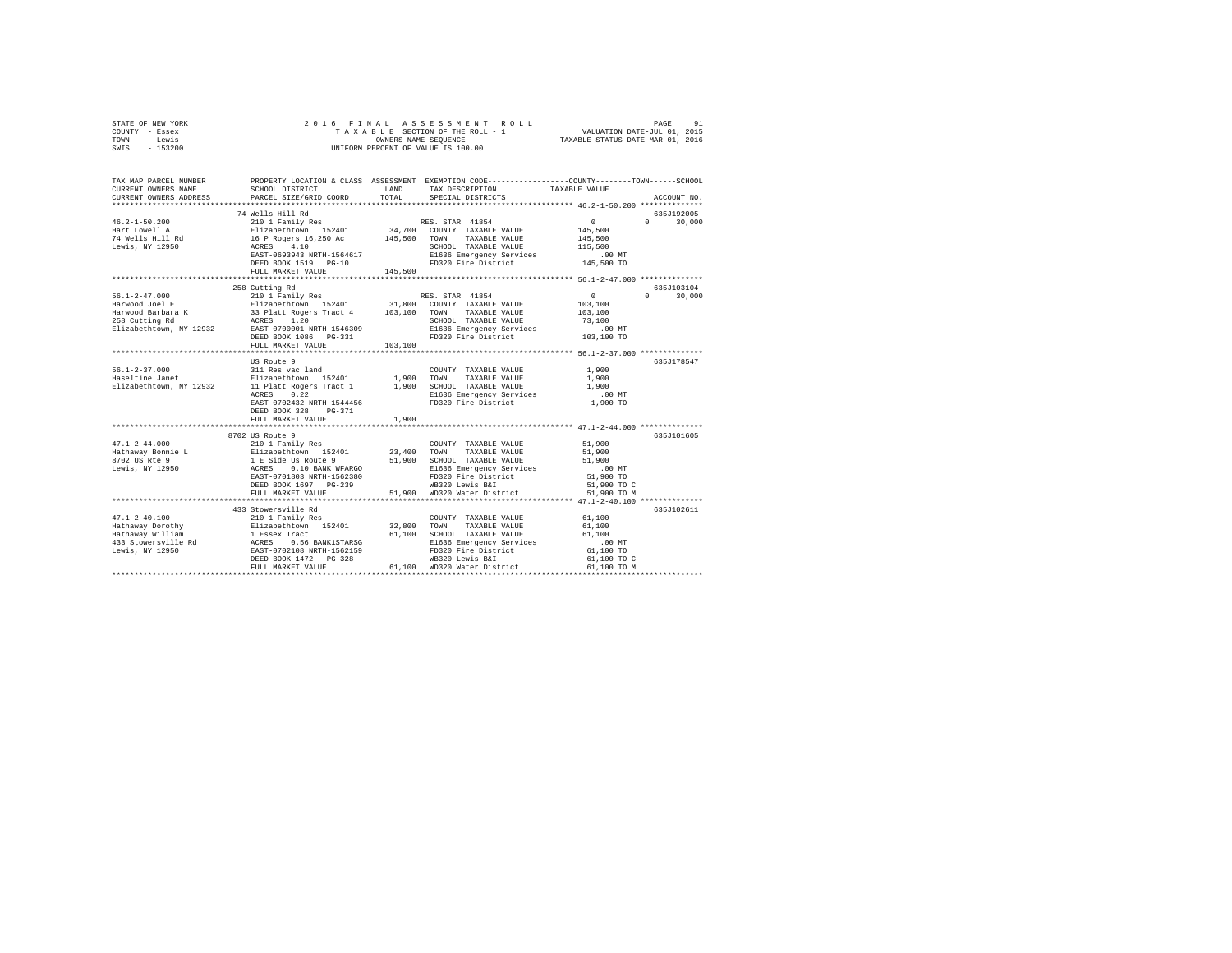| STATE OF NEW YORK<br>COUNTY - Essex<br>TOWN - Lewis<br>SWIS - 153200                                            |                                                                                                                                                                                                                                                                                                                                                                |               | 2016 FINAL ASSESSMENT ROLL<br>TAXABLE SECTION OF THE ROLL - 1<br>OWNERS NAME SEQUENCE<br>UNIFORM PERCENT OF VALUE IS 100.00           | VALUATION DATE-JUL 01, 2015<br>TAXABLE STATUS DATE-MAR 01, 2016                               | PAGE<br>92                 |
|-----------------------------------------------------------------------------------------------------------------|----------------------------------------------------------------------------------------------------------------------------------------------------------------------------------------------------------------------------------------------------------------------------------------------------------------------------------------------------------------|---------------|---------------------------------------------------------------------------------------------------------------------------------------|-----------------------------------------------------------------------------------------------|----------------------------|
| CURRENT OWNERS NAME<br>CURRENT OWNERS ADDRESS                                                                   | TAX MAP PARCEL NUMBER THE PROPERTY LOCATION & CLASS ASSESSMENT EXEMPTION CODE--------------COUNTY-------TOWN------SCHOOL<br>SCHOOL DISTRICT<br>PARCEL SIZE/GRID COORD                                                                                                                                                                                          | LAND<br>TOTAL | TAX DESCRIPTION<br>SPECIAL DISTRICTS                                                                                                  | TAXABLE VALUE                                                                                 | ACCOUNT NO.                |
|                                                                                                                 |                                                                                                                                                                                                                                                                                                                                                                |               |                                                                                                                                       |                                                                                               |                            |
|                                                                                                                 | 8612 US Route 9                                                                                                                                                                                                                                                                                                                                                |               |                                                                                                                                       |                                                                                               | 635J102612<br>$\mathbf{0}$ |
| $47.1 - 2 - 19.000$<br>Hathaway Gary A<br>US Rte 9<br>PO Box 99<br>Lewis, NY 12950                              | 210 1 Family Res<br>211zabeth.com 152401 35,300 COUNTY TAXABLE VALUE<br>2 Platt Rogers Tract 1 93,300 TOWN TAXABLE VALUE<br>2 Platt Rogers Tract 1 93,300 TOWN TAXABLE VALUE<br>1616 Earl ESS Emergency Services<br>2 Platt 1 2 Platt 162 Early Services<br>2 RCR<br>EAST-0701775 NRTH-1560110<br>FULL MARKET VALUE                                            | 93,300        | RES. STAR 41854<br>SCHOOL TAXABLE VALUE<br>E1636 Emergency Services<br>FD320 Fire District<br>WB320 Lewis B&I<br>WD320 Water District | 0<br>93,300<br>93,300<br>63,300<br>$.00$ MT<br>93,300 TO<br>93,300 TO C<br>93,300 TO M        | 30,000                     |
|                                                                                                                 |                                                                                                                                                                                                                                                                                                                                                                |               |                                                                                                                                       |                                                                                               |                            |
|                                                                                                                 | 31 Osawentha Dr                                                                                                                                                                                                                                                                                                                                                |               |                                                                                                                                       |                                                                                               | 635J100911                 |
| $47.13 - 1 - 4.000$<br>85 Hand Ave<br>PO Box 183<br>PO Box 183<br>Elizabethtown, NY 12932                       | 270 Mfg housing<br>Hathaway Ralph Trust and Bilizabethcown 152401 31,000 COUNTY TAXABLE VALUE Hathaway Lorraine Trust and Bilizabethcown 152401 31,000 COUNTY TAXABLE VALUE Hathaway Lorraine Trust 14 Platt Rogers Tract 4 44,000 TOWN TAXABLE V<br>Scott A Hathaway<br>ACRES 0.40<br>EAST-0700815 NRTH-1560275<br>DEED BOOK 1258 PG-122<br>FULL MARKET VALUE | 44,000        | RES. STAR 41854<br>SCHOOL TAXABLE VALUE<br>E1636 Emergency Services<br>FD320 Fire District<br>WB320 Lewis B&I<br>WD320 Water District | $\sim$ 0<br>44,000<br>44,000<br>14,000<br>$.00$ MT<br>44,000 TO<br>44,000 TO C<br>44,000 TO M | $0 \t 30,000$              |
|                                                                                                                 |                                                                                                                                                                                                                                                                                                                                                                |               |                                                                                                                                       |                                                                                               |                            |
|                                                                                                                 |                                                                                                                                                                                                                                                                                                                                                                |               |                                                                                                                                       |                                                                                               | 635.1193007                |
| $47.1 - 2 - 40.200$<br>Hathaway Randy C<br>Hathaway Karen J<br>Stowersville Rd<br>PO Box 517<br>Lewis, NY 12950 |                                                                                                                                                                                                                                                                                                                                                                |               | WD320 Water District                                                                                                                  | $\sim$ 0<br>58,900<br>58,900<br>28,900<br>$.00$ MT<br>58,900 TO<br>58,900 TO C<br>58,900 TO M | $0 \t 30,000$              |
|                                                                                                                 |                                                                                                                                                                                                                                                                                                                                                                |               |                                                                                                                                       |                                                                                               |                            |
| $55.2 - 1 - 44.000$<br>Hathaway Roger A<br>47 Kent St<br>Keeseville, NY 12944                                   | Old Military Ln<br>322 Rural vac>10<br>Elizabethtown 152401<br>28 Omt Twp 1<br>ACRES 63.00<br>EAST-0685830 NRTH-1547805<br>DEED BOOK 878<br>$PG-37$                                                                                                                                                                                                            | 54,600 TOWN   | COUNTY TAXABLE VALUE<br>TAXABLE VALUE<br>54,600 SCHOOL TAXABLE VALUE<br>E1636 Emergency Services<br>FD320 Fire District               | 54,600<br>54,600<br>54,600<br>$.00$ MT<br>54,600 TO                                           | 635J105107                 |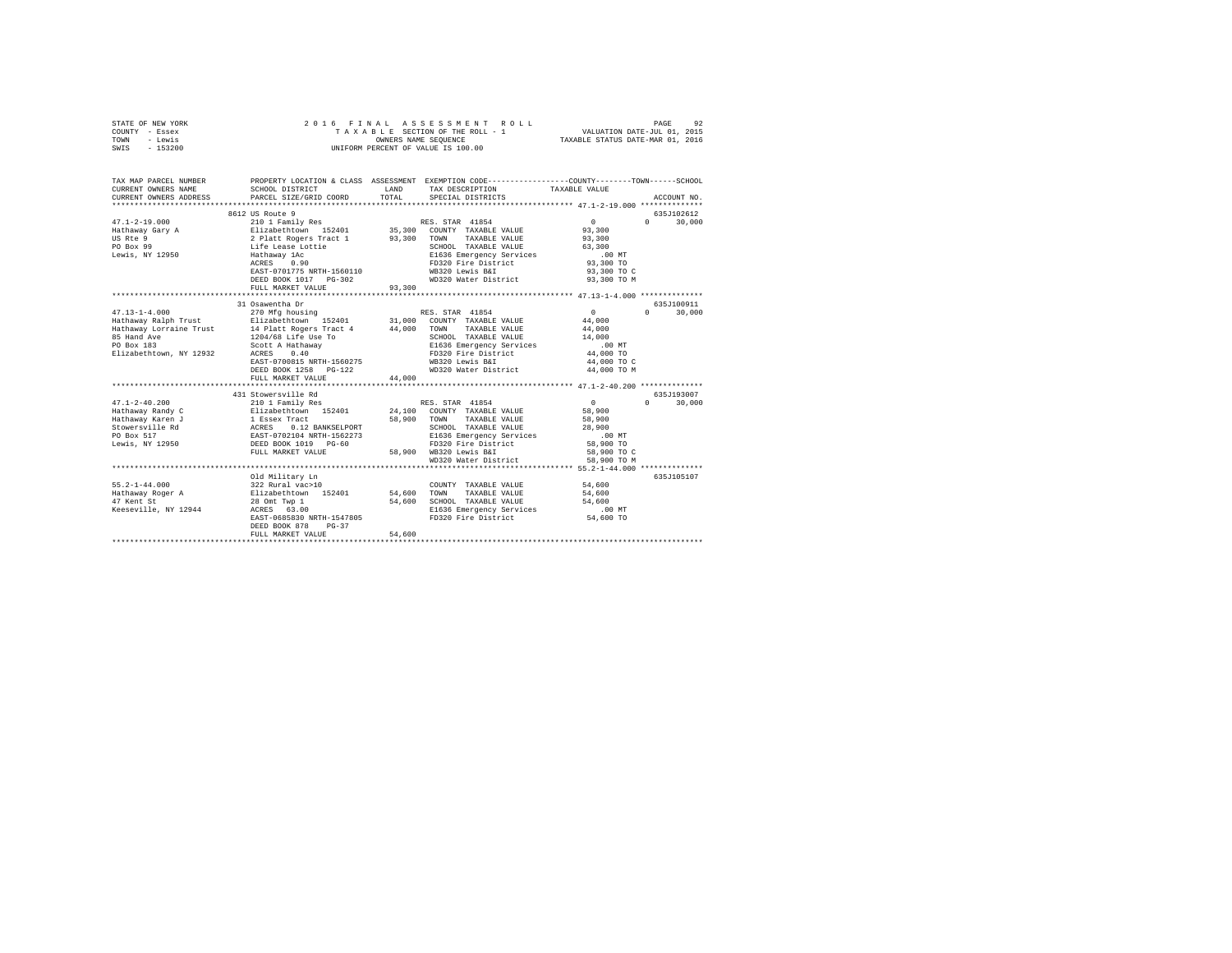| STATE OF NEW YORK | 2016 FINAL ASSESSMENT ROLL         | 93<br>PAGE                       |
|-------------------|------------------------------------|----------------------------------|
| COUNTY - Essex    | TAXABLE SECTION OF THE ROLL - 1    | VALUATION DATE-JUL 01, 2015      |
| TOWN<br>- Lewis   | OWNERS NAME SEOUENCE               | TAXABLE STATUS DATE-MAR 01, 2016 |
| $-153200$<br>SWIS | UNIFORM PERCENT OF VALUE IS 100.00 |                                  |

| TAX MAP PARCEL NUMBER<br>CURRENT OWNERS NAME                                                                            | SCHOOL DISTRICT                                                                                                                                                                                                              | LAND           | PROPERTY LOCATION & CLASS ASSESSMENT EXEMPTION CODE---------------COUNTY-------TOWN-----SCHOOL<br>TAX DESCRIPTION                                               | TAXABLE VALUE                                                              |                                               |
|-------------------------------------------------------------------------------------------------------------------------|------------------------------------------------------------------------------------------------------------------------------------------------------------------------------------------------------------------------------|----------------|-----------------------------------------------------------------------------------------------------------------------------------------------------------------|----------------------------------------------------------------------------|-----------------------------------------------|
| CURRENT OWNERS ADDRESS<br>************************                                                                      | PARCEL SIZE/GRID COORD                                                                                                                                                                                                       | TOTAL          | SPECIAL DISTRICTS                                                                                                                                               |                                                                            | ACCOUNT NO.                                   |
|                                                                                                                         | 555 Blood Hill Rd                                                                                                                                                                                                            |                |                                                                                                                                                                 |                                                                            | 635J191012                                    |
| $46.4 - 1 - 6.140$<br>Hathaway Ryan O<br>Hathaway Lorraine L<br>555 Blood Hill Rd<br>Elizabethtown, NY 12932            | 240 Rural res<br>Elizabethtown 152401 41,100 COUNTY TAXABLE VALUE<br>22 Platt & Rogers Tr 4 211,500 TOWN TAXABLE VALUE<br>ACRES 11.88 BANK1STARSG<br>EAST-0691526 NRTH-1557031<br>DEED BOOK 1697 PG-297<br>FULL MARKET VALUE | 211,500        | RES. STAR 41854<br>SCHOOL TAXABLE VALUE<br>E1636 Emergency Services<br>FD320 Fire District                                                                      | $\sim$ 0 $\sim$<br>211,500<br>211,500<br>181,500<br>$.00$ MT<br>211,500 TO | $\Omega$ and $\Omega$<br>30,000               |
|                                                                                                                         | *********************************                                                                                                                                                                                            |                |                                                                                                                                                                 |                                                                            |                                               |
| $47.3 - 1 - 22.000$<br>Hathaway Susan<br>728 Mitchell Hill Rd<br>Elizabethtown, NY 12932                                | 728 Mitchell Hill Rd<br>210 1 Family Res<br>1 Platt Rogers Tract 1 66,900 TOWN<br>ACRES 1.20 SCHOC<br>EAST-0695248 NRTH-1555109<br>DEED BOOK 1200 PG-171<br>FULL MARKET VALUE                                                | 66,900         | RES. STAR 41854<br>Elizabethtown 152401 31,800 COUNTY TAXABLE VALUE<br>TAXABLE VALUE<br>SCHOOL TAXABLE VALUE<br>E1636 Emergency Services<br>FD320 Fire District | $\overline{0}$<br>66,900<br>66,900<br>36,900<br>$.00$ MT<br>66,900 TO      | 635J187011<br>$\Omega$ and $\Omega$<br>30,000 |
|                                                                                                                         |                                                                                                                                                                                                                              |                |                                                                                                                                                                 |                                                                            |                                               |
| $19.4 - 2 - 8.000$<br>Haupt Thomas<br>Haupt Theresa<br>198 Dallas St<br>Lindenhurst, NY 11757 EAST-0717208 NRTH-1601179 | US Route 9<br>314 Rural vac<10<br>Elizabethtown 152401<br>Maules Pat<br>ACRES 8.86<br>DEED BOOK 1708 PG-144<br>FULL MARKET VALUE                                                                                             | 8,100<br>8,100 | COUNTY TAXABLE VALUE<br>8,100 TOWN<br>TAXABLE VALUE<br>SCHOOL TAXABLE VALUE<br>E1636 Emergency Services<br>FD320 Fire District                                  | 8,100<br>8,100<br>8,100<br>.00MT<br>8,100 TO                               | 635J197008                                    |
|                                                                                                                         |                                                                                                                                                                                                                              |                |                                                                                                                                                                 |                                                                            |                                               |
| $38.1 - 1 - 15.400$<br>Hayes Eugene M<br>Hayes Anne M<br>14 Edgewood Dr<br>Averill Park, NY 12018-9706 ACRES 19.60      | US Route 9<br>322 Rural vac>10<br>Elizabethtown 152401 33,700<br>18&19 Essex Tract 33,700<br>33838 Peru Bay Tract 33,700<br>33838 Peru Bay Tract<br>EAST-0705923 NRTH-1582090<br>DEED BOOK 667 PG-101                        |                | COUNTY TAXABLE VALUE<br>TOWN<br>TAXABLE VALUE<br>SCHOOL TAXABLE VALUE<br>E1636 Emergency Services<br>FD320 Fire District                                        | 33,700<br>33,700<br>33,700<br>.00 MT<br>33,700 TO                          | 635J179037                                    |
|                                                                                                                         | FULL MARKET VALUE                                                                                                                                                                                                            | 33,700         |                                                                                                                                                                 |                                                                            |                                               |
| Millstone Township, NJ 08510 EAST-0717143 NRTH-1578010                                                                  | 551 Deerhead Rd<br>DEED BOOK 1584 PG-207                                                                                                                                                                                     | 3,100          | COUNTY TAXABLE VALUE<br>TOWN<br>TAXABLE VALUE<br>3,100 SCHOOL TAXABLE VALUE<br>E1636 Emergency Services<br>FD320 Fire District                                  | 3,100<br>3,100<br>3,100<br>$.00$ MT<br>3,100 TO                            | 635J181001                                    |
|                                                                                                                         | FULL MARKET VALUE                                                                                                                                                                                                            | 3,100          |                                                                                                                                                                 |                                                                            |                                               |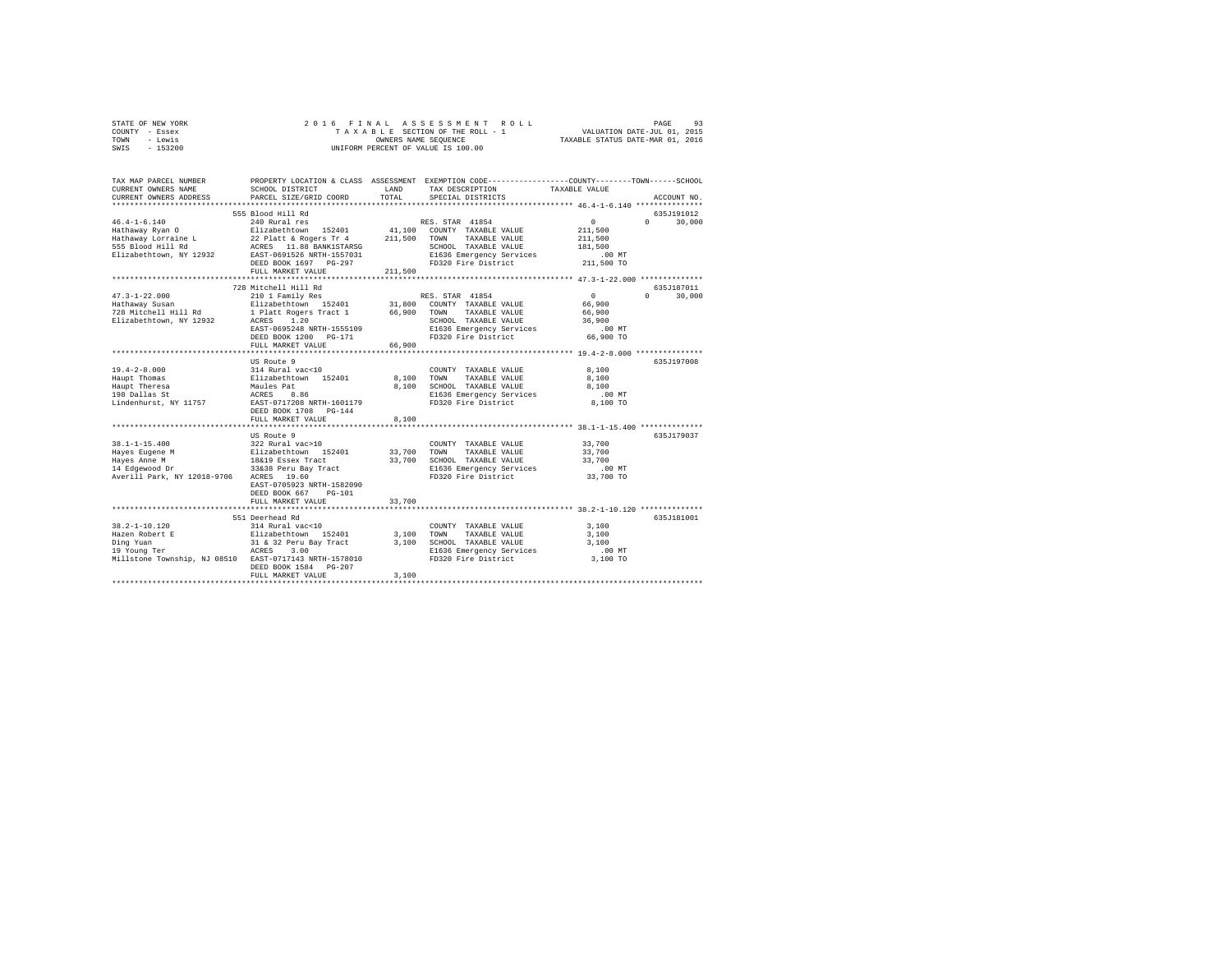| STATE OF NEW YORK<br>COUNTY - Essex<br>TOWN - Lewis<br>SWIS - 153200                                                                                                                                                                                                                                                                                                                               |                                                                                                          |         |                                                                                                          |                                                            |                             |
|----------------------------------------------------------------------------------------------------------------------------------------------------------------------------------------------------------------------------------------------------------------------------------------------------------------------------------------------------------------------------------------------------|----------------------------------------------------------------------------------------------------------|---------|----------------------------------------------------------------------------------------------------------|------------------------------------------------------------|-----------------------------|
| TAX MAP PARCEL NUMBER PROPERTY LOCATION & CLASS ASSESSMENT EXEMPTION CODE---------------COUNTY-------TOWN------SCHOOL<br>CURRENT OWNERS NAME SCHOOL DISTRICT LAND TAX DESCRIPTION TAXABLE VALUE<br>CURRENT OWNERS ADDRESS . PARCEL SIZE/GRID COORD . TOTAL SPECIAL DISTRICTS                                                                                                                       |                                                                                                          |         |                                                                                                          |                                                            | ACCOUNT NO.                 |
| $\begin{tabular}{l c c c c} \multicolumn{3}{c}{\textbf{47.2--1-64.000}} & \multicolumn{3}{c}{\textbf{51.2--0.100}} & \multicolumn{3}{c}{\textbf{51.2--0.10}} & \multicolumn{3}{c}{\textbf{51.2--0.10}} & \multicolumn{3}{c}{\textbf{51.2--0.10}} & \multicolumn{3}{c}{\textbf{51.2--0.10}} & \multicolumn{3}{c}{\textbf{51.2--0.10}} & \multicolumn{3}{c}{\textbf{61.2--0.10}} & \multicolumn{3}{$ | 312 Moss Rd                                                                                              |         |                                                                                                          |                                                            | 635J181011<br>$0 \t 30,000$ |
|                                                                                                                                                                                                                                                                                                                                                                                                    |                                                                                                          |         |                                                                                                          |                                                            |                             |
| $47.3 - 1 - 20.120$                                                                                                                                                                                                                                                                                                                                                                                | 697 Fox Run Rd<br>210 1 Family Res<br>EAST-0696640 NRTH-1555266<br>DEED BOOK 1818 PG-62                  |         | SR STAR 41834<br>COUNTY TAXABLE VALUE 78,300<br>TOWN TAXABLE VALUE 78,300<br>SCHOOL TAXABLE VALUE 13,000 | 635J184003<br>$\sim$ 0 $\sim$<br>00 MT.<br>78,300 TO       | 0 65,300                    |
|                                                                                                                                                                                                                                                                                                                                                                                                    | FULL MARKET VALUE                                                                                        | 78,300  |                                                                                                          |                                                            |                             |
|                                                                                                                                                                                                                                                                                                                                                                                                    |                                                                                                          |         |                                                                                                          |                                                            |                             |
|                                                                                                                                                                                                                                                                                                                                                                                                    | 742 Fox Run Rd<br>$1280/137$<br>25ac<br>ACRES 27.83<br>EAST-0698005 NRTH-1557036<br>DEED BOOK 1270 PG-21 |         |                                                                                                          |                                                            | 635J101311                  |
|                                                                                                                                                                                                                                                                                                                                                                                                    | FULL MARKET VALUE                                                                                        | 105,700 |                                                                                                          |                                                            |                             |
|                                                                                                                                                                                                                                                                                                                                                                                                    | 7982 US Route 9                                                                                          |         |                                                                                                          | $\overline{0}$<br>$90,700$<br>$90,700$<br>60,700<br>.00 MT | 635J104104<br>$0 \t 30,000$ |
|                                                                                                                                                                                                                                                                                                                                                                                                    | FULL MARKET VALUE 90,700                                                                                 |         |                                                                                                          | 90,700 TO                                                  |                             |
|                                                                                                                                                                                                                                                                                                                                                                                                    |                                                                                                          |         |                                                                                                          |                                                            |                             |
|                                                                                                                                                                                                                                                                                                                                                                                                    | Fox Run Rd<br>ACRES 24.00<br>EAST-0694430 NRTH-1545025<br>DEED BOOK 1476 PG-114<br>FULL MARKET VALUE     | 33,000  |                                                                                                          |                                                            | 635J101410                  |
|                                                                                                                                                                                                                                                                                                                                                                                                    |                                                                                                          |         |                                                                                                          |                                                            |                             |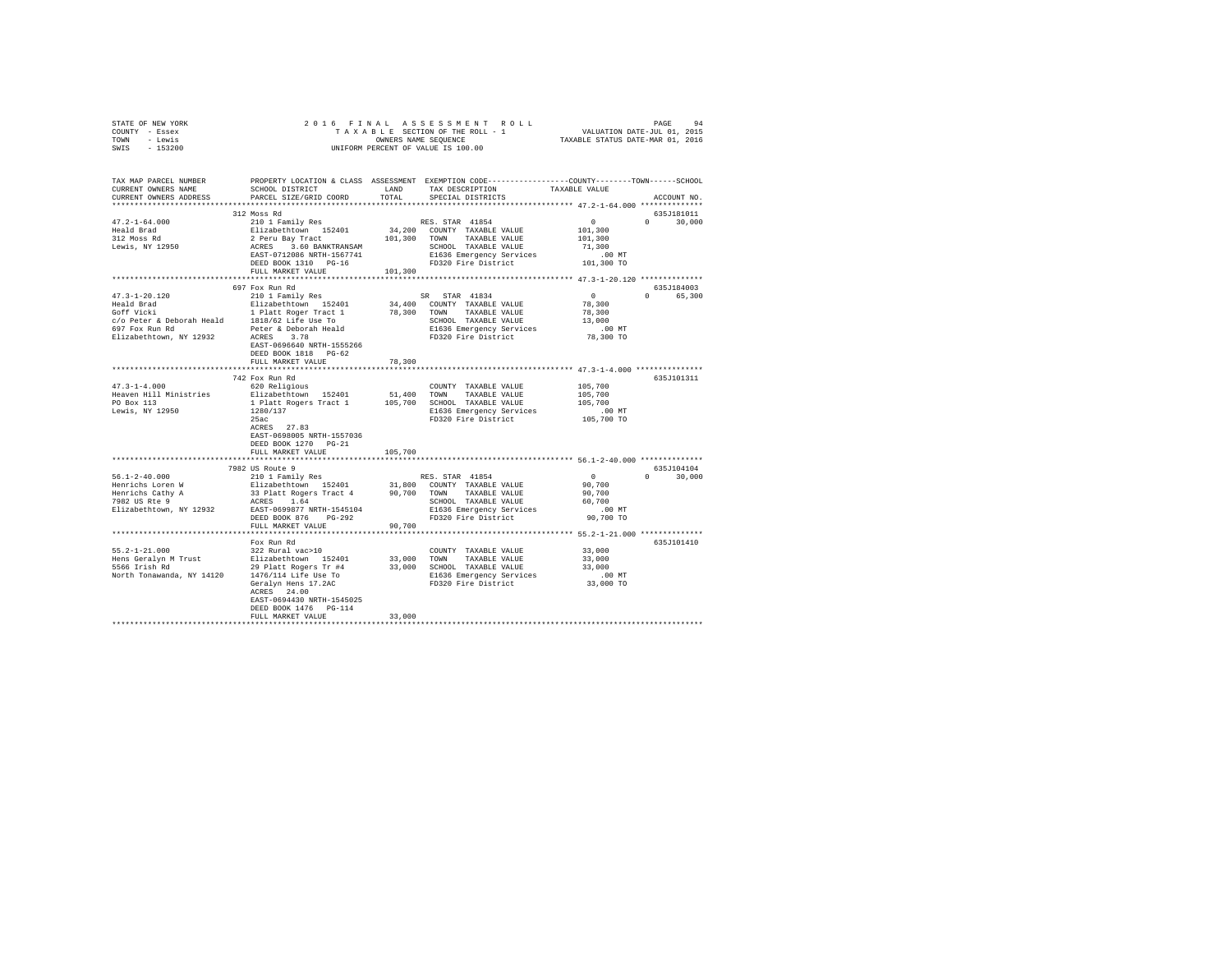| STATE OF NEW YORK<br>COUNTY - Essex<br>TOWN<br>- Lewis<br>SWIS<br>$-153200$                                                                                                                                                              | 2016 FINAL                                                                                                                                                                                                                         | OWNERS NAME SEQUENCE                          | ASSESSMENT ROLL<br>TAXABLE SECTION OF THE ROLL - 1<br>UNIFORM PERCENT OF VALUE IS 100.00                                                                                                          | 95<br>PAGE<br>VALUATION DATE-JUL 01, 2015<br>TAXABLE STATUS DATE-MAR 01, 2016                                                  |
|------------------------------------------------------------------------------------------------------------------------------------------------------------------------------------------------------------------------------------------|------------------------------------------------------------------------------------------------------------------------------------------------------------------------------------------------------------------------------------|-----------------------------------------------|---------------------------------------------------------------------------------------------------------------------------------------------------------------------------------------------------|--------------------------------------------------------------------------------------------------------------------------------|
| TAX MAP PARCEL NUMBER<br>CURRENT OWNERS NAME<br>CURRENT OWNERS ADDRESS                                                                                                                                                                   | SCHOOL DISTRICT<br>PARCEL SIZE/GRID COORD                                                                                                                                                                                          | LAND<br>TOTAL                                 | TAX DESCRIPTION<br>SPECIAL DISTRICTS                                                                                                                                                              | PROPERTY LOCATION & CLASS ASSESSMENT EXEMPTION CODE---------------COUNTY-------TOWN-----SCHOOL<br>TAXABLE VALUE<br>ACCOUNT NO. |
| $47.4 - 1 - 19.000$<br>Hernandez Mark<br>Hernandez Lauren<br>190 Garfield Pl Apt 1E<br>Brooklyn, NY 11215                                                                                                                                | 100 Hurley Rd<br>210 1 Family Res<br>Westport 155001<br>46 Taylor & Kimball<br>10ac<br>ACRES<br>7.60 BANK1STARSG<br>EAST-0719875 NRTH-1553454<br>DEED BOOK 1627 PG-246<br>FULL MARKET VALUE                                        | 37,900<br>335,000<br>335,000                  | COUNTY TAXABLE VALUE<br>TOWN<br>TAXABLE VALUE<br>SCHOOL TAXABLE VALUE<br>E1636 Emergency Services<br>FD320 Fire District                                                                          | 635J102707<br>335,000<br>335,000<br>335,000<br>$.00$ MT<br>335,000 TO                                                          |
|                                                                                                                                                                                                                                          |                                                                                                                                                                                                                                    |                                               |                                                                                                                                                                                                   |                                                                                                                                |
| $47.4 - 1 - 20.000$<br>Hernandez Mark<br>Hernandez Lauren<br>190 Garfield Pl Apt 1E<br>Brooklyn, NY 11215<br>$55.2 - 1 - 29.110$<br>Hildebrandt Claudia Trust Elizabethtown 152401<br>c/o William Bergin-Trustee 26 29 Platt Rogers Tr 4 | Hurley Rd<br>314 Rural vac<10<br>Westport<br>155001<br>46 Taylor & Kimball<br>ACRES 7.05 BANK1STARSG<br>EAST-0720148 NRTH-1553146<br>DEED BOOK 1627 PG-246<br>FULL MARKET VALUE<br>191 Fox Run Rd<br>281 Multiple res              | 3,800<br>3,800<br>3,800<br>225,300<br>424,600 | COUNTY TAXABLE VALUE<br>TAXABLE VALUE<br>TOWN<br>SCHOOL TAXABLE VALUE<br>E1636 Emergency Services<br>FD320 Fire District<br>COUNTY TAXABLE VALUE<br>TOWN<br>TAXABLE VALUE<br>SCHOOL TAXABLE VALUE | 635J103808<br>3,800<br>3,800<br>3,800<br>.00 MT<br>3,800 TO<br>635J102615<br>424,600<br>424,600<br>424,600                     |
| 915 Church St<br>Baldwin, NY 11510                                                                                                                                                                                                       | Db 990 Pq 326 (Agreement)<br>ACRES 217.46<br>EAST-0693664 NRTH-1544056<br>DEED BOOK 1052 PG-56<br>FULL MARKET VALUE                                                                                                                | 424,600                                       | E1636 Emergency Services<br>FD320 Fire District                                                                                                                                                   | $.00$ MT<br>424,600 TO                                                                                                         |
|                                                                                                                                                                                                                                          |                                                                                                                                                                                                                                    |                                               |                                                                                                                                                                                                   |                                                                                                                                |
| $47.1 - 1 - 20.100$<br>Hodgdon Marlena R<br>Pulsifer Michael R<br>493 Grubstake<br>Homer, AK 99603                                                                                                                                       | 8735 US Route 9<br>210 1 Family Res<br>Elizabethtown 152401<br>1 Essex Tract<br>Db 887 Pg 274<br>6.00 BANK1STARSG<br>ACRES<br>EAST-0701450 NRTH-1563100<br>DEED BOOK 1176 PG-44<br>FULL MARKET VALUE<br>************************** | 39,600<br>59,200<br>59,200                    | COUNTY TAXABLE VALUE<br>TOWN<br>TAXABLE VALUE<br>SCHOOL TAXABLE VALUE<br>E1636 Emergency Services<br>FD320 Fire District<br>WB320 Lewis B&I<br>WD320 Water District                               | 635.T104206<br>59,200<br>59,200<br>59,200<br>$.00$ MT<br>59,200 TO<br>59,200 TO C<br>59,200 TO M                               |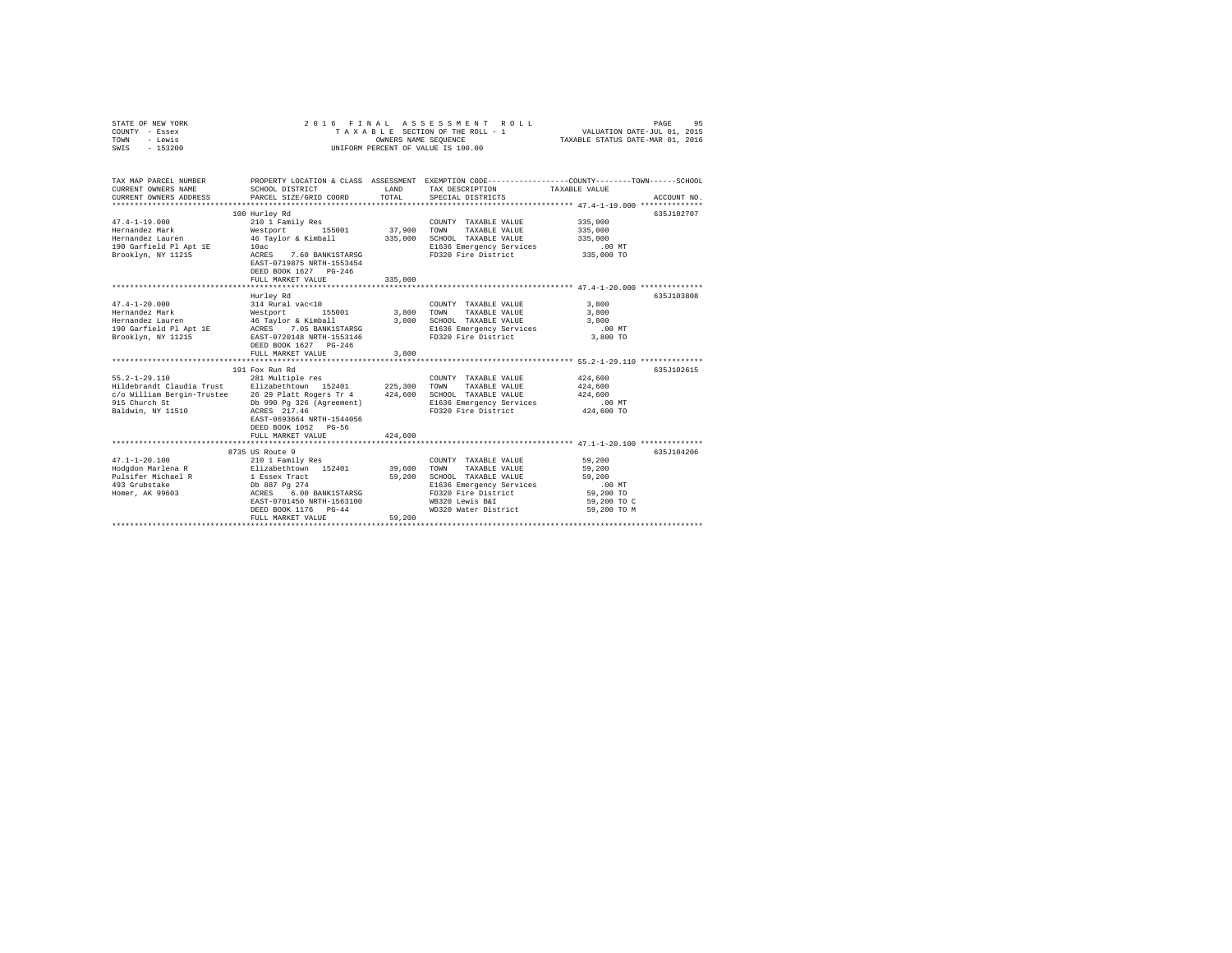| STATE OF NEW YORK | 2016 FINAL ASSESSMENT ROLL         | 96<br>PAGE                       |
|-------------------|------------------------------------|----------------------------------|
| COUNTY - Essex    | TAXABLE SECTION OF THE ROLL - 1    | VALUATION DATE-JUL 01, 2015      |
| TOWN<br>- Lewis   | OWNERS NAME SEOUENCE               | TAXABLE STATUS DATE-MAR 01, 2016 |
| $-153200$<br>SWIS | UNIFORM PERCENT OF VALUE IS 100.00 |                                  |

| TAX MAP PARCEL NUMBER<br>CURRENT OWNERS NAME<br>CURRENT OWNERS ADDRESS | SCHOOL DISTRICT<br>PARCEL SIZE/GRID COORD                          | LAND<br>TOTAL | PROPERTY LOCATION & CLASS ASSESSMENT EXEMPTION CODE----------------COUNTY-------TOWN------SCHOOL<br>TAX DESCRIPTION<br>SPECIAL DISTRICTS | TAXABLE VALUE | ACCOUNT NO.        |
|------------------------------------------------------------------------|--------------------------------------------------------------------|---------------|------------------------------------------------------------------------------------------------------------------------------------------|---------------|--------------------|
|                                                                        | ****************************                                       |               |                                                                                                                                          |               |                    |
|                                                                        | US Route 9                                                         |               |                                                                                                                                          |               | 635J104205         |
| $47.1 - 1 - 20.200$                                                    | 311 Res vac land                                                   |               | COUNTY TAXABLE VALUE                                                                                                                     | 31,600        |                    |
| Hodgdon Marlena R                                                      | Elizabethtown 152401                                               | 31,600 TOWN   | TAXABLE VALUE                                                                                                                            | 31,600        |                    |
| Pulsifer Michael R                                                     | Essex Tract                                                        |               | 31,600 SCHOOL TAXABLE VALUE                                                                                                              | 31,600        |                    |
| PO Box 3626                                                            | ACRES 9.50                                                         |               | E1636 Emergency Services                                                                                                                 | $.00$ MT      |                    |
| Homer, AK 99603                                                        | EAST-0701350 NRTH-1563660                                          |               | FD320 Fire District                                                                                                                      | 31,600 TO     |                    |
|                                                                        | DEED BOOK 1176 PG-44                                               |               | WB320 Lewis B&I                                                                                                                          | 31,600 TO C   |                    |
|                                                                        | FULL MARKET VALUE                                                  |               | 31,600 WD320 Water District                                                                                                              | 31,600 TO M   |                    |
|                                                                        |                                                                    |               |                                                                                                                                          |               |                    |
|                                                                        | 8669 US Route 9                                                    |               |                                                                                                                                          |               | 635J190014         |
| $47.1 - 1 - 29.200$                                                    | 270 Mfg housing                                                    |               | COUNTY TAXABLE VALUE                                                                                                                     | 39,700        |                    |
| Hodor Gary J                                                           | Elizabethtown 152401                                               | 33,200 TOWN   | TAXABLE VALUE                                                                                                                            | 39,700        |                    |
| c/o J & D Kohler                                                       |                                                                    |               |                                                                                                                                          | 39,700        |                    |
|                                                                        | 1 Essex Tract<br>ACRES 0.61<br>EAST-0701549 NRTH-1561545           |               | 39,700 SCHOOL TAXABLE VALUE                                                                                                              |               |                    |
| 1124 Idaho Ave                                                         |                                                                    |               | E1636 Emergency Services                                                                                                                 | $.00$ MT      |                    |
| Libby, MT 59923                                                        |                                                                    |               | FD320 Fire District                                                                                                                      | 39,700 TO     |                    |
|                                                                        | DEED BOOK 1187    PG-126                                           |               | WB320 Lewis B&I                                                                                                                          | 39,700 TO C   |                    |
|                                                                        | FULL MARKET VALUE<br>************************                      | 39,700        | WD320 Water District                                                                                                                     | 39,700 TO M   |                    |
|                                                                        |                                                                    |               | *************************** 56.1-2-34.200 ************                                                                                   |               |                    |
|                                                                        | 26 Steele Woods Rd                                                 |               |                                                                                                                                          |               | 635J189004         |
| $56.1 - 2 - 34.200$                                                    | 240 Rural res                                                      |               | COUNTY TAXABLE VALUE                                                                                                                     | 233,000       |                    |
| Holbrook Julie A Baird                                                 | Elizabethtown 152401                                               | 60,000 TOWN   | TAXABLE VALUE                                                                                                                            | 233,000       |                    |
| Holbrook Michael                                                       | 9 Platt Rogers Tr 1<br>ACRES 17.00                                 |               | 233,000 SCHOOL TAXABLE VALUE                                                                                                             | 233,000       |                    |
| c/o Morrison W & Gene Baird ACRES 17.00                                |                                                                    |               | E1636 Emergency Services                                                                                                                 | $.00$ MT      |                    |
| PO Box 236                                                             | EAST-0701289 NRTH-1547640                                          |               | FD320 Fire District                                                                                                                      | 233,000 TO    |                    |
| Elizabethtown, NY 12932                                                | DEED BOOK 1829 PG-214                                              |               |                                                                                                                                          |               |                    |
|                                                                        | FULL MARKET VALUE                                                  | 233,000       |                                                                                                                                          |               |                    |
| PRIOR OWNER ON 3/01/2016                                               |                                                                    |               |                                                                                                                                          |               |                    |
| Baird Morrison W                                                       |                                                                    |               |                                                                                                                                          |               |                    |
| *******************                                                    |                                                                    |               |                                                                                                                                          |               |                    |
|                                                                        | 28 Osawentha Dr                                                    |               |                                                                                                                                          |               | 635J100903         |
| $47.13 - 4 - 9.100$                                                    | 210 1 Family Res                                                   |               | RES. STAR 41854                                                                                                                          | $\circ$       | $\Omega$<br>30,000 |
| Hommes Michele M                                                       | Elizabethtown 152401                                               |               | 37,200 COUNTY TAXABLE VALUE                                                                                                              | 128,800       |                    |
| 28 Osawentha Dr                                                        |                                                                    |               | 128,800 TOWN TAXABLE VALUE                                                                                                               | 128,800       |                    |
| PO Box 90                                                              |                                                                    |               | SCHOOL TAXABLE VALUE                                                                                                                     | 98,800        |                    |
| Lewis, NY 12950                                                        | 14 Platt Rogers Tract 4<br>ACRES 2.24<br>EAST-0701210 NRTH-1560172 |               | E1636 Emergency Services                                                                                                                 | $.00$ MT      |                    |
|                                                                        | DEED BOOK 1400 PG-197                                              |               | FD320 Fire District                                                                                                                      | 128,800 TO    |                    |
|                                                                        | FULL MARKET VALUE                                                  |               | 128,800 WB320 Lewis B&I                                                                                                                  | 128,800 TO C  |                    |
|                                                                        |                                                                    |               | WD320 Water District                                                                                                                     | 128,800 TO M  |                    |
|                                                                        | *******************************                                    |               |                                                                                                                                          |               |                    |
|                                                                        | 9533 US Route 9                                                    |               |                                                                                                                                          |               | 635J179038         |
| $38.1 - 1 - 15.500$                                                    | 210 1 Family Res                                                   |               | COUNTY TAXABLE VALUE                                                                                                                     | 237,000       |                    |
| Hooper Justin P                                                        |                                                                    | 38,900 TOWN   | TAXABLE VALUE                                                                                                                            | 237,000       |                    |
| 9533 US Route 9                                                        |                                                                    |               | 237,000 SCHOOL TAXABLE VALUE                                                                                                             | 237,000       |                    |
| Lewis, NY 12950                                                        | Elizabethtown 152401<br>19 Essex & 33-38 Peru Bay<br>ACRES 8.90    |               | E1636 Emergency Services                                                                                                                 | $.00$ MT      |                    |
|                                                                        | EAST-0706249 NRTH-1581427                                          |               | FD320 Fire District                                                                                                                      | 237,000 TO    |                    |
|                                                                        | DEED BOOK 1799 PG-4                                                |               |                                                                                                                                          |               |                    |
|                                                                        | FULL MARKET VALUE                                                  | 237,000       |                                                                                                                                          |               |                    |
|                                                                        |                                                                    |               |                                                                                                                                          |               |                    |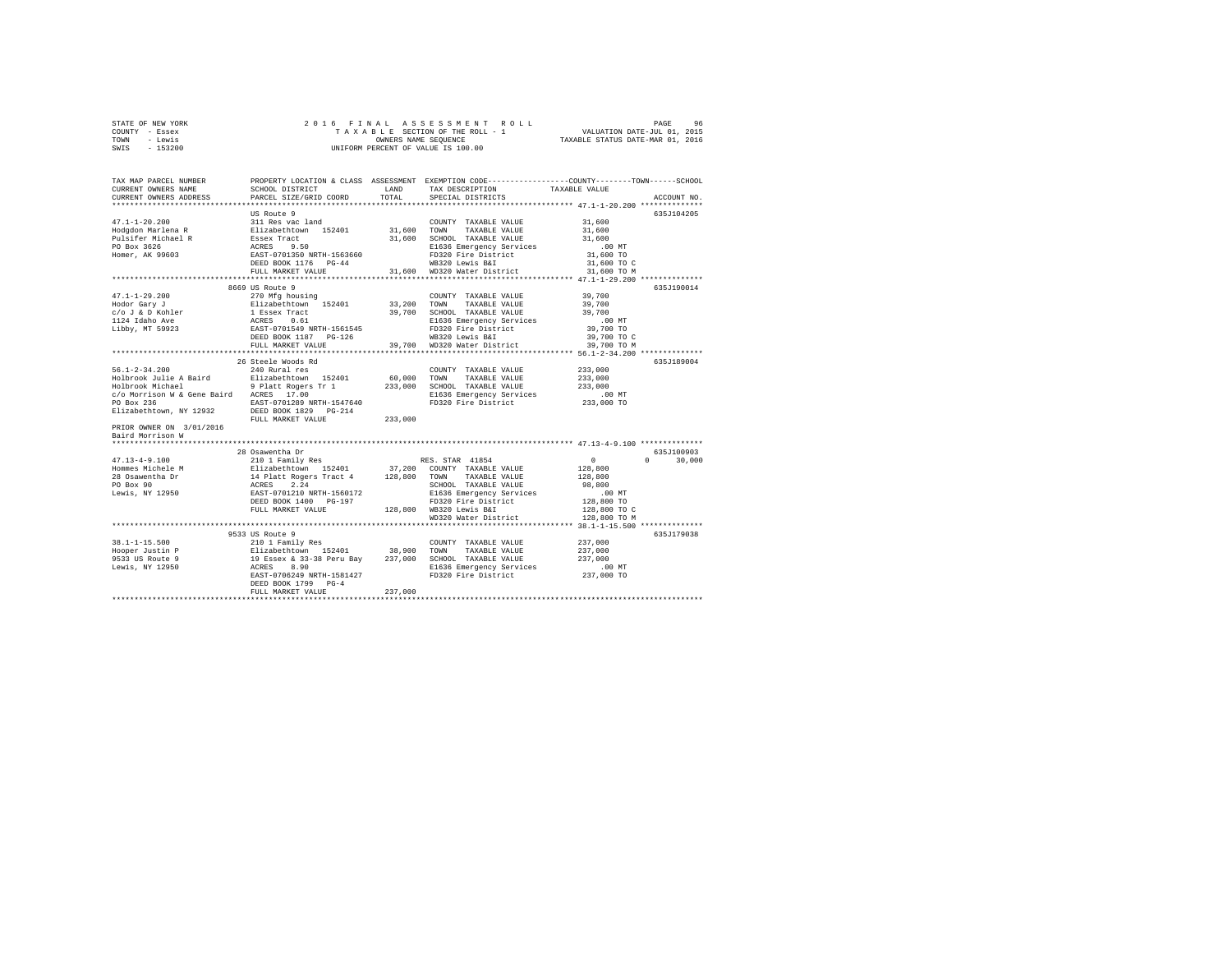|      | STATE OF NEW YORK |  |  | 2016 FINAL ASSESSMENT ROLL         |                                  | PAGE | 97 |
|------|-------------------|--|--|------------------------------------|----------------------------------|------|----|
|      | COUNTY - Essex    |  |  | TAXABLE SECTION OF THE ROLL - 1    | VALUATION DATE-JUL 01, 2015      |      |    |
| TOWN | - Lewis           |  |  | OWNERS NAME SEOUENCE               | TAXABLE STATUS DATE-MAR 01, 2016 |      |    |
| SWIS | - 153200          |  |  | UNIFORM PERCENT OF VALUE IS 100.00 |                                  |      |    |

| TAX MAP PARCEL NUMBER<br>CURRENT OWNERS NAME                                                                                                                                                                                                                                                                                                                                                                                                | SCHOOL DISTRICT LAND   |         | PROPERTY LOCATION & CLASS ASSESSMENT EXEMPTION CODE----------------COUNTY-------TOWN------SCHOOL<br>TAX DESCRIPTION TAXABLE VALUE<br>SPECIAL DISTRICTS |          |             |
|---------------------------------------------------------------------------------------------------------------------------------------------------------------------------------------------------------------------------------------------------------------------------------------------------------------------------------------------------------------------------------------------------------------------------------------------|------------------------|---------|--------------------------------------------------------------------------------------------------------------------------------------------------------|----------|-------------|
| CURRENT OWNERS ADDRESS                                                                                                                                                                                                                                                                                                                                                                                                                      | PARCEL SIZE/GRID COORD | TOTAL   | SPECIAL DISTRICTS                                                                                                                                      |          | ACCOUNT NO. |
|                                                                                                                                                                                                                                                                                                                                                                                                                                             | 289 Hyde Rd            |         |                                                                                                                                                        |          | 635J177008  |
|                                                                                                                                                                                                                                                                                                                                                                                                                                             |                        |         |                                                                                                                                                        |          |             |
|                                                                                                                                                                                                                                                                                                                                                                                                                                             |                        |         |                                                                                                                                                        |          |             |
|                                                                                                                                                                                                                                                                                                                                                                                                                                             |                        |         |                                                                                                                                                        |          |             |
|                                                                                                                                                                                                                                                                                                                                                                                                                                             |                        |         |                                                                                                                                                        |          |             |
|                                                                                                                                                                                                                                                                                                                                                                                                                                             |                        |         |                                                                                                                                                        |          |             |
|                                                                                                                                                                                                                                                                                                                                                                                                                                             |                        |         |                                                                                                                                                        |          |             |
|                                                                                                                                                                                                                                                                                                                                                                                                                                             |                        |         |                                                                                                                                                        |          |             |
|                                                                                                                                                                                                                                                                                                                                                                                                                                             | FULL MARKET VALUE      | 221,700 |                                                                                                                                                        |          |             |
|                                                                                                                                                                                                                                                                                                                                                                                                                                             |                        |         |                                                                                                                                                        |          |             |
|                                                                                                                                                                                                                                                                                                                                                                                                                                             |                        |         |                                                                                                                                                        |          | 635J100401  |
|                                                                                                                                                                                                                                                                                                                                                                                                                                             |                        |         |                                                                                                                                                        |          |             |
|                                                                                                                                                                                                                                                                                                                                                                                                                                             |                        |         |                                                                                                                                                        |          |             |
|                                                                                                                                                                                                                                                                                                                                                                                                                                             |                        |         |                                                                                                                                                        |          |             |
|                                                                                                                                                                                                                                                                                                                                                                                                                                             |                        |         |                                                                                                                                                        |          |             |
|                                                                                                                                                                                                                                                                                                                                                                                                                                             |                        |         |                                                                                                                                                        |          |             |
|                                                                                                                                                                                                                                                                                                                                                                                                                                             |                        |         |                                                                                                                                                        | 200 TO C |             |
|                                                                                                                                                                                                                                                                                                                                                                                                                                             |                        |         |                                                                                                                                                        | 200 TO M |             |
|                                                                                                                                                                                                                                                                                                                                                                                                                                             |                        |         |                                                                                                                                                        |          |             |
|                                                                                                                                                                                                                                                                                                                                                                                                                                             | 52 Rustic Wav          |         |                                                                                                                                                        |          | 635J105411  |
|                                                                                                                                                                                                                                                                                                                                                                                                                                             |                        |         |                                                                                                                                                        |          |             |
|                                                                                                                                                                                                                                                                                                                                                                                                                                             |                        |         |                                                                                                                                                        |          |             |
|                                                                                                                                                                                                                                                                                                                                                                                                                                             |                        |         |                                                                                                                                                        |          |             |
|                                                                                                                                                                                                                                                                                                                                                                                                                                             |                        |         |                                                                                                                                                        |          |             |
|                                                                                                                                                                                                                                                                                                                                                                                                                                             |                        |         |                                                                                                                                                        |          |             |
|                                                                                                                                                                                                                                                                                                                                                                                                                                             |                        |         |                                                                                                                                                        |          |             |
|                                                                                                                                                                                                                                                                                                                                                                                                                                             | DEED BOOK 1775 PG-140  |         |                                                                                                                                                        |          |             |
|                                                                                                                                                                                                                                                                                                                                                                                                                                             | FULL MARKET VALUE      | 169,500 |                                                                                                                                                        |          |             |
|                                                                                                                                                                                                                                                                                                                                                                                                                                             |                        |         |                                                                                                                                                        |          |             |
|                                                                                                                                                                                                                                                                                                                                                                                                                                             |                        |         |                                                                                                                                                        |          | 635J101706  |
|                                                                                                                                                                                                                                                                                                                                                                                                                                             |                        |         |                                                                                                                                                        |          |             |
|                                                                                                                                                                                                                                                                                                                                                                                                                                             |                        |         |                                                                                                                                                        |          |             |
|                                                                                                                                                                                                                                                                                                                                                                                                                                             |                        |         |                                                                                                                                                        |          |             |
|                                                                                                                                                                                                                                                                                                                                                                                                                                             |                        |         |                                                                                                                                                        |          |             |
| $\begin{tabular}{l c c c c} \multicolumn{4}{c}{\textbf{47.2--1-44.000}} & \multicolumn{4}{c}{\textbf{Hulbert Rd}} & \multicolumn{4}{c}{\textbf{GOLWTY}} & \multicolumn{4}{c}{\textbf{XXABLE VALUE}} & \multicolumn{4}{c}{\textbf{10.400}} \\ \multicolumn{4}{c}{\textbf{Hulbert Rd}} & \multicolumn{4}{c}{\textbf{GOLWTY}} & \multicolumn{4}{c}{\textbf{XXABLE VALUE}} & \multicolumn{4}{c}{\textbf{10.400}} \\ \multicolumn{4}{c}{\textbf$ |                        |         | SCHOOL TAXABLE VALUE 10,400<br>E1636 Emergency Services 10,400 MT<br>FD320 Fire District 10,400 TO                                                     |          |             |
|                                                                                                                                                                                                                                                                                                                                                                                                                                             |                        |         |                                                                                                                                                        |          |             |
|                                                                                                                                                                                                                                                                                                                                                                                                                                             | FULL MARKET VALUE      | 10,400  |                                                                                                                                                        |          |             |
|                                                                                                                                                                                                                                                                                                                                                                                                                                             |                        |         |                                                                                                                                                        |          |             |
|                                                                                                                                                                                                                                                                                                                                                                                                                                             |                        |         |                                                                                                                                                        |          | 635J193009  |
|                                                                                                                                                                                                                                                                                                                                                                                                                                             |                        |         |                                                                                                                                                        | $\Omega$ | 30,000      |
|                                                                                                                                                                                                                                                                                                                                                                                                                                             |                        |         |                                                                                                                                                        |          |             |
|                                                                                                                                                                                                                                                                                                                                                                                                                                             |                        |         |                                                                                                                                                        |          |             |
|                                                                                                                                                                                                                                                                                                                                                                                                                                             |                        |         |                                                                                                                                                        |          |             |
|                                                                                                                                                                                                                                                                                                                                                                                                                                             |                        |         |                                                                                                                                                        |          |             |
|                                                                                                                                                                                                                                                                                                                                                                                                                                             |                        |         |                                                                                                                                                        |          |             |
|                                                                                                                                                                                                                                                                                                                                                                                                                                             |                        |         |                                                                                                                                                        |          |             |
|                                                                                                                                                                                                                                                                                                                                                                                                                                             |                        |         |                                                                                                                                                        |          |             |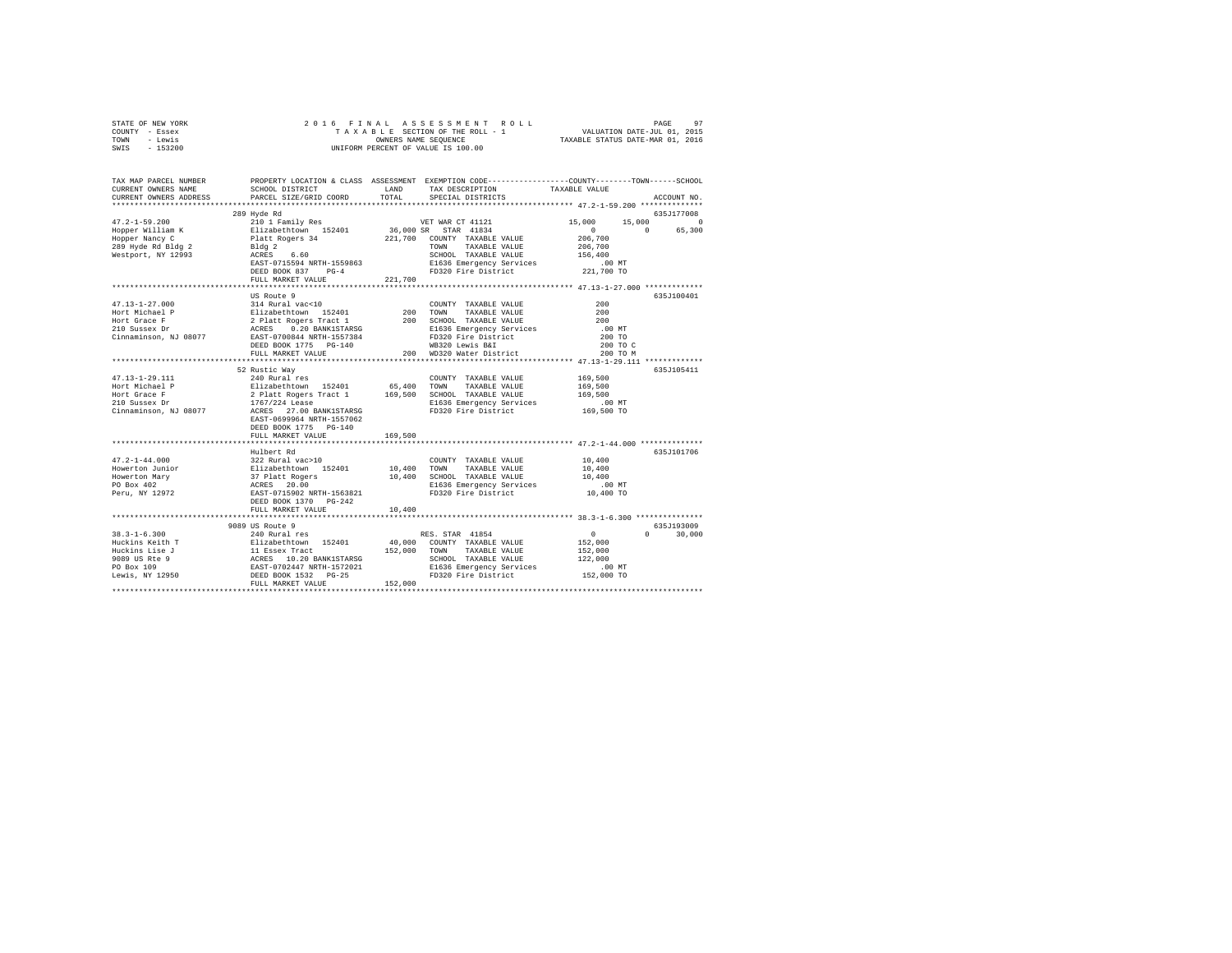| STATE OF NEW YORK<br>COUNTY - Essex                                                                                                             | 2016 FINAL                                                                                                                                                     |                      | PAGE 98 בSA BRIT ROLL PAGE 98 בPAGE 96 בPARA A SSESSMENT ROLL WALUATION DATE<br>TA XA BLE SECTION OF THE ROLL - 1 VALUATION DATE-JUL 01, 2015<br>OWNERS NAME SEQUENCE 7TAXABLE STATUS DATE-MAR 01, 2016 |                                                |             |
|-------------------------------------------------------------------------------------------------------------------------------------------------|----------------------------------------------------------------------------------------------------------------------------------------------------------------|----------------------|---------------------------------------------------------------------------------------------------------------------------------------------------------------------------------------------------------|------------------------------------------------|-------------|
| - Lewis<br>TOWN                                                                                                                                 |                                                                                                                                                                |                      |                                                                                                                                                                                                         |                                                |             |
| SWIS<br>$-153200$                                                                                                                               |                                                                                                                                                                |                      | OWNERS NAME SEQUENCE<br>UNIFORM PERCENT OF VALUE IS 100.00                                                                                                                                              |                                                |             |
|                                                                                                                                                 |                                                                                                                                                                |                      |                                                                                                                                                                                                         |                                                |             |
|                                                                                                                                                 |                                                                                                                                                                |                      |                                                                                                                                                                                                         |                                                |             |
|                                                                                                                                                 |                                                                                                                                                                |                      |                                                                                                                                                                                                         |                                                |             |
| TAX MAP PARCEL NUMBER                                                                                                                           |                                                                                                                                                                |                      | PROPERTY LOCATION & CLASS ASSESSMENT EXEMPTION CODE---------------COUNTY-------TOWN------SCHOOL                                                                                                         |                                                |             |
| CURRENT OWNERS NAME                                                                                                                             | SCHOOL DISTRICT                                                                                                                                                | LAND                 | TAX DESCRIPTION                                                                                                                                                                                         | TAXABLE VALUE                                  |             |
| CURRENT OWNERS ADDRESS                                                                                                                          | PARCEL SIZE/GRID COORD                                                                                                                                         | TOTAL                | SPECIAL DISTRICTS                                                                                                                                                                                       |                                                | ACCOUNT NO. |
|                                                                                                                                                 |                                                                                                                                                                |                      |                                                                                                                                                                                                         |                                                |             |
|                                                                                                                                                 | 9134 US Route 9                                                                                                                                                |                      |                                                                                                                                                                                                         |                                                | 635J175003  |
| 38.3-1-17.000                                                                                                                                   | 210 1 Family Res                                                                                                                                               | COUNT<br>31,700 TOWN | COUNTY TAXABLE VALUE                                                                                                                                                                                    | 114,100                                        |             |
| Hughes Charles R<br>9134 US Rt 9                                                                                                                |                                                                                                                                                                |                      | TAXABLE VALUE                                                                                                                                                                                           | 114,100                                        |             |
|                                                                                                                                                 |                                                                                                                                                                |                      | 114,100 SCHOOL TAXABLE VALUE                                                                                                                                                                            | 114,100                                        |             |
| Lewis, NY 12950                                                                                                                                 | ziu ramiry Res<br>Elizabethtown 152401<br>11 Essex Tract<br>ACRES 1.07                                                                                         |                      | E1636 Emergency Services                                                                                                                                                                                | $.00$ MT                                       |             |
|                                                                                                                                                 | EAST-0703554 NRTH-1572393                                                                                                                                      |                      | FD320 Fire District                                                                                                                                                                                     | 114,100 TO                                     |             |
|                                                                                                                                                 | DEED BOOK 1284   PG-31                                                                                                                                         |                      |                                                                                                                                                                                                         |                                                |             |
|                                                                                                                                                 | FULL MARKET VALUE                                                                                                                                              | 114,100              |                                                                                                                                                                                                         |                                                |             |
|                                                                                                                                                 |                                                                                                                                                                | **************       | **************************** 55.2-1-40.200 **************                                                                                                                                               |                                                |             |
|                                                                                                                                                 | 281 Roscoe Rd                                                                                                                                                  |                      |                                                                                                                                                                                                         |                                                | 635Z010001  |
| $55.2 - 1 - 40.200$                                                                                                                             | 240 Rural res                                                                                                                                                  |                      | COUNTY TAXABLE VALUE                                                                                                                                                                                    | 177.800                                        |             |
| Hulbert Lance W                                                                                                                                 | Elizabethtown 152401                                                                                                                                           |                      | 64,600 TOWN TAXABLE VALUE                                                                                                                                                                               | 177,800                                        |             |
| 281 Roscoe Rd                                                                                                                                   | 24 & 26 Omt Twp 1<br>ACRES 25.33                                                                                                                               |                      | 177,800 SCHOOL TAXABLE VALUE                                                                                                                                                                            | 177.800                                        |             |
| Elizabethtown, NY 12932                                                                                                                         |                                                                                                                                                                |                      | E1636 Emergency Services                                                                                                                                                                                | $.00$ MT                                       |             |
|                                                                                                                                                 | EAST-0686923 NRTH-1543103                                                                                                                                      |                      | FD320 Fire District                                                                                                                                                                                     | 177,800 TO                                     |             |
|                                                                                                                                                 | DEED BOOK 1627 PG-310                                                                                                                                          |                      |                                                                                                                                                                                                         |                                                |             |
|                                                                                                                                                 | FULL MARKET VALUE                                                                                                                                              | 177,800              |                                                                                                                                                                                                         |                                                |             |
|                                                                                                                                                 |                                                                                                                                                                |                      |                                                                                                                                                                                                         |                                                |             |
|                                                                                                                                                 | 291 Roscoe Rd                                                                                                                                                  |                      |                                                                                                                                                                                                         |                                                | 635.T102708 |
| $55.2 - 1 - 40.100$                                                                                                                             | 240 Rural res                                                                                                                                                  |                      | SR STAR 41834                                                                                                                                                                                           | $\sim$ 0                                       | 0 65,300    |
| Hulbert Lawrence W                                                                                                                              | Elizabethtown 152401                                                                                                                                           |                      | 176,100 COUNTY TAXABLE VALUE                                                                                                                                                                            | 434,200                                        |             |
| Andre Hawrence W<br>291 Roscoe Rd<br>Fliesheit                                                                                                  | 24 & 25 Omt Twp 1<br>ACRES 212.50                                                                                                                              |                      | 434,200 TOWN TAXABLE VALUE                                                                                                                                                                              | 434,200                                        |             |
| Elizabethtown, NY 12932                                                                                                                         |                                                                                                                                                                |                      | SCHOOL TAXABLE VALUE                                                                                                                                                                                    | 368.900                                        |             |
|                                                                                                                                                 | EAST-0686976 NRTH-1544062<br>DEED BOOK 1511 PG-165                                                                                                             |                      | E1636 Emergency Services                                                                                                                                                                                | $.00$ MT                                       |             |
|                                                                                                                                                 |                                                                                                                                                                |                      | FD320 Fire District                                                                                                                                                                                     | 434,200 TO                                     |             |
|                                                                                                                                                 | FULL MARKET VALUE                                                                                                                                              | 434,200              |                                                                                                                                                                                                         |                                                |             |
|                                                                                                                                                 |                                                                                                                                                                |                      |                                                                                                                                                                                                         | ***************** 55.2-1-32.000 ************** |             |
|                                                                                                                                                 | 461 Roscoe Rd                                                                                                                                                  |                      |                                                                                                                                                                                                         |                                                | 635J102806  |
| 55.2-1-32.000                                                                                                                                   | 210 1 Family Res                                                                                                                                               |                      | COUNTY TAXABLE VALUE                                                                                                                                                                                    | 108,000                                        |             |
| Hume Brent D<br>Hume Darcie L                                                                                                                   |                                                                                                                                                                |                      |                                                                                                                                                                                                         | 108,000                                        |             |
| Hume Dartic L $$\tt ACRES$$ $$\tt 0.04$$ 140 Pine Timber Ln $$\tt RAST-0689738\;NRTH-1546514$$ Pierson, FL 32180 $$\tt DEED\;BOCK$1592\;PG-35$$ | Elizabethtown IS2401 52,900 YOWN TAXABLE VALUE<br>26 Platt Rogers Tract 4 108,000 SCHOLD TAXABLE VALUE<br>26 Platt Rogers Tract 4 108,000 SCHOLD TAXABLE VALUE |                      |                                                                                                                                                                                                         | 108,000                                        |             |
|                                                                                                                                                 |                                                                                                                                                                |                      | E1636 Emergency Services                                                                                                                                                                                | $.00$ MT                                       |             |
|                                                                                                                                                 |                                                                                                                                                                |                      | FD320 Fire District                                                                                                                                                                                     | 108,000 TO                                     |             |
|                                                                                                                                                 |                                                                                                                                                                |                      |                                                                                                                                                                                                         |                                                |             |
|                                                                                                                                                 | FULL MARKET VALUE                                                                                                                                              | 108,000              |                                                                                                                                                                                                         |                                                |             |
|                                                                                                                                                 |                                                                                                                                                                |                      |                                                                                                                                                                                                         |                                                |             |
|                                                                                                                                                 | 62 Osawentha Dr                                                                                                                                                |                      |                                                                                                                                                                                                         |                                                | 635J174008  |
| $47.13 - 4 - 2.000$                                                                                                                             | 210 1 Family Res                                                                                                                                               |                      | SR STAR 41834                                                                                                                                                                                           | $\sim$ 0                                       | 0 65,300    |
| 47.13-4 According<br>Huntley Donald<br>Huntley Beverly                                                                                          |                                                                                                                                                                |                      |                                                                                                                                                                                                         | 155,100                                        |             |
|                                                                                                                                                 |                                                                                                                                                                |                      |                                                                                                                                                                                                         | 155,100                                        |             |
| PO Box 74                                                                                                                                       |                                                                                                                                                                |                      |                                                                                                                                                                                                         | 89,800                                         |             |
| Lewis, NY 12950                                                                                                                                 |                                                                                                                                                                |                      | E1636 Emergency Services<br>FD320 Fire District                                                                                                                                                         | .00 MT<br>155,100 TO                           |             |
|                                                                                                                                                 |                                                                                                                                                                |                      |                                                                                                                                                                                                         | 155,100 TO C                                   |             |
|                                                                                                                                                 |                                                                                                                                                                |                      | WD320 Water District                                                                                                                                                                                    | 155,100 TO M                                   |             |
|                                                                                                                                                 |                                                                                                                                                                |                      |                                                                                                                                                                                                         | ********************                           |             |
|                                                                                                                                                 |                                                                                                                                                                |                      |                                                                                                                                                                                                         |                                                |             |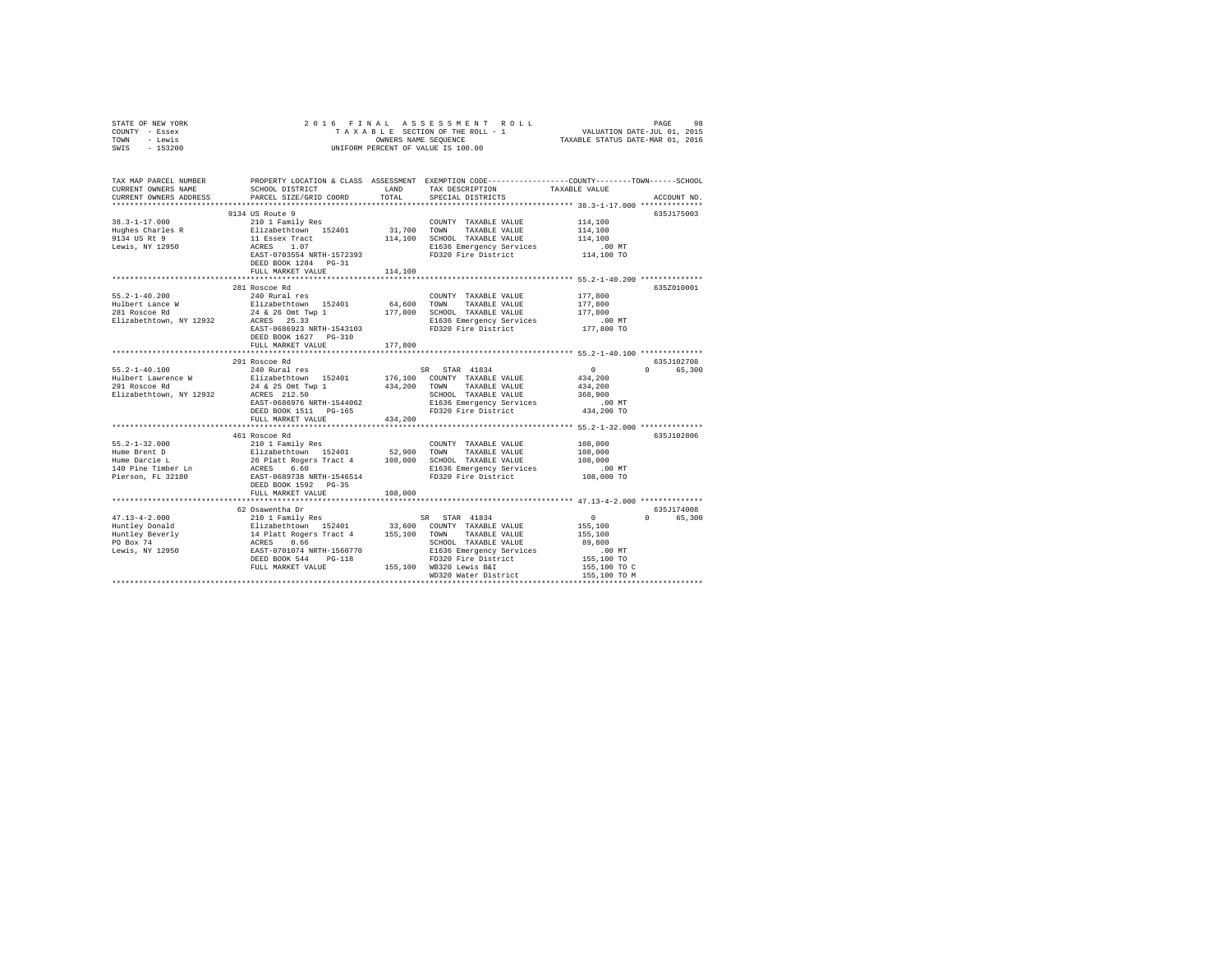| STATE OF NEW YORK | 2016 FINAL ASSESSMENT ROLL         | 99<br>PAGE                       |
|-------------------|------------------------------------|----------------------------------|
| COUNTY - Essex    | TAXABLE SECTION OF THE ROLL - 1    | VALUATION DATE-JUL 01, 2015      |
| TOWN<br>- Lewis   | OWNERS NAME SEOUENCE               | TAXABLE STATUS DATE-MAR 01, 2016 |
| SWIS - 153200     | UNIFORM PERCENT OF VALUE IS 100.00 |                                  |

| TAX MAP PARCEL NUMBER<br>CURRENT OWNERS NAME<br>CURRENT OWNERS ADDRESS | SCHOOL DISTRICT<br>PARCEL SIZE/GRID COORD | <b>T.AND</b><br>TOTAL | PROPERTY LOCATION & CLASS ASSESSMENT EXEMPTION CODE----------------COUNTY-------TOWN------SCHOOL<br>TAX DESCRIPTION<br>SPECIAL DISTRICTS | TAXABLE VALUE                   | ACCOUNT NO             |
|------------------------------------------------------------------------|-------------------------------------------|-----------------------|------------------------------------------------------------------------------------------------------------------------------------------|---------------------------------|------------------------|
|                                                                        | ***********************                   |                       |                                                                                                                                          |                                 |                        |
|                                                                        | Osawentha Dr                              |                       |                                                                                                                                          |                                 | 635.7178534            |
| $47.13 - 4 - 18.000$                                                   | 311 Res vac land                          |                       | COUNTY TAXABLE VALUE                                                                                                                     | 20,900                          |                        |
| Huntley Donald R                                                       | Elizabethtown 152401                      | 20,900                | TOWN<br>TAXABLE VALUE                                                                                                                    | 20,900                          |                        |
| Huntley Beverly K                                                      |                                           |                       | 20.900 SCHOOL TAXABLE VALUE                                                                                                              | 20,900                          |                        |
| PO Box 74                                                              | 14 Platt Rogers Tract 4<br>ACRES 0.70     |                       | E1636 Emergency Services                                                                                                                 | $.00$ MT                        |                        |
| Lewis, NY 12950                                                        | EAST-0701072 NRTH-1560627                 |                       | FD320 Fire District                                                                                                                      | 20,900 TO                       |                        |
|                                                                        | FULL MARKET VALUE                         |                       | 20,900 WB320 Lewis B&I                                                                                                                   | 20,900 TO C                     |                        |
|                                                                        |                                           |                       | WD320 Water District                                                                                                                     | 20,900 TO M                     |                        |
|                                                                        |                                           |                       |                                                                                                                                          |                                 |                        |
|                                                                        | 8615 US Route 9                           |                       |                                                                                                                                          |                                 | 635J100813             |
| $47.13 - 4 - 7.000$                                                    | 210 1 Family Res                          |                       | RES. STAR 41854                                                                                                                          | $\overline{0}$                  | 30,000<br>$\mathbf{r}$ |
| Hutchins Eldred M                                                      | Elizabethtown 152401                      |                       | 31,000 COUNTY TAXABLE VALUE                                                                                                              | 94,400                          |                        |
| Hutchins Cheryl A                                                      | 14 Platt Rogers 4                         |                       | 94,400 TOWN TAXABLE VALUE                                                                                                                | 94,400                          |                        |
| US Rte 9                                                               | 1 Essex Tract                             |                       | SCHOOL TAXABLE VALUE                                                                                                                     | 64,400                          |                        |
| PO Box 102                                                             | ACRES<br>0.40                             |                       | E1636 Emergency Services                                                                                                                 | $.00$ MT                        |                        |
| Lewis, NY 12950-0102                                                   | EAST-0701488 NRTH-1560252                 |                       | FD320 Fire District                                                                                                                      | 94,400 TO                       |                        |
|                                                                        | DEED BOOK 892<br>PG-193                   |                       | WB320 Lewis B&I                                                                                                                          | 94,400 TO C                     |                        |
|                                                                        | FULL MARKET VALUE                         |                       | 94.400 WD320 Water District                                                                                                              | 94,400 TO M                     |                        |
|                                                                        |                                           |                       |                                                                                                                                          | ***** 47.1-1-35.110 *********** |                        |
|                                                                        | 55 Osawentha Dr                           |                       |                                                                                                                                          |                                 | 635J175005             |
| $47.1 - 1 - 35.110$                                                    | 210 1 Family Res                          |                       | STAR 41834<br>SR –                                                                                                                       | $\circ$                         | $\Omega$<br>65,300     |
| Hutchins Pamela                                                        | Elizabethtown 152401                      |                       | 34,300 COUNTY TAXABLE VALUE                                                                                                              | 155,900                         |                        |
| Pierce Deborah                                                         | 14 Platt Rogers Tract 4                   | 155,900               | TOWN<br>TAXABLE VALUE                                                                                                                    | 155,900                         |                        |
| c/o Susan D Dougan                                                     | 1309/311 Life Use To                      |                       | SCHOOL TAXABLE VALUE                                                                                                                     | 90,600                          |                        |
| PO Box 35                                                              | Susan D Dougan                            |                       | E1636 Emergency Services                                                                                                                 | $.00$ MT                        |                        |
| Lewis, NY 12950                                                        | ACRES<br>0.76                             |                       | FD320 Fire District                                                                                                                      | 155,900 TO                      |                        |
|                                                                        | EAST-0700881 NRTH-1560966                 |                       | WB320 Lewis B&I                                                                                                                          | 155,900 TO C                    |                        |
|                                                                        | DEED BOOK 1543 PG-14                      |                       | WD320 Water District                                                                                                                     | 155,900 TO M                    |                        |
|                                                                        | FULL MARKET VALUE                         | 155,900               |                                                                                                                                          |                                 |                        |
|                                                                        |                                           |                       | ***************************** 55.2-1-17.132 ***************                                                                              |                                 |                        |
|                                                                        | Fox Run Rd                                |                       |                                                                                                                                          |                                 | 635Z000009             |
| $55.2 - 1 - 17.132$                                                    | 311 Res vac land                          |                       | COUNTY TAXABLE VALUE                                                                                                                     | 4.500                           |                        |
| Hutchins Todd                                                          | Elizabethtown 152401                      | 4,500                 | TOWN<br>TAXABLE VALUE                                                                                                                    | 4,500                           |                        |
| Attri Cynthia J                                                        | 30 Platt Rogers Tr 4                      | 4.500                 | SCHOOL TAXABLE VALUE                                                                                                                     | 4.500                           |                        |
| 344 Fox Run Rd                                                         | ACRES<br>0.66                             |                       | E1636 Emergency Services                                                                                                                 | $.00$ MT                        |                        |
| Elizabethtown, NY 12932                                                | EAST-0694079 NRTH-1547776                 |                       | FD320 Fire District                                                                                                                      | 4,500 TO                        |                        |
|                                                                        | DEED BOOK 1227 PG-186                     |                       |                                                                                                                                          |                                 |                        |
|                                                                        | FULL MARKET VALUE                         | 4.500                 |                                                                                                                                          |                                 |                        |
|                                                                        | *************************                 |                       | ****************************** 46.2-1-12.100 **************                                                                              |                                 |                        |
|                                                                        | 6 French Way                              |                       |                                                                                                                                          |                                 | 635.T101903            |
| $46.2 - 1 - 12.100$                                                    | 210 1 Family Res                          |                       | RES. STAR 41854                                                                                                                          | $\sim$ 0                        | 30,000<br>$\Omega$     |
| Hutchins Virginia A                                                    | Elizabethtown 152401                      |                       | 27,500 COUNTY TAXABLE VALUE                                                                                                              | 53,800                          |                        |
| Hutchins Todd P                                                        | 17 Platt Rogers Tract 4                   | 53,800 TOWN           | TAXABLE VALUE                                                                                                                            | 53,800                          |                        |
| PO Box 463                                                             | 0.56<br>ACRES                             |                       | SCHOOL TAXABLE VALUE                                                                                                                     | 23,800                          |                        |
| Elizabethtown, NY 12932                                                | EAST-0690485 NRTH-1566493                 |                       | E1636 Emergency Services                                                                                                                 | .00 MT                          |                        |
|                                                                        | DEED BOOK 1512 PG-184                     |                       | FD320 Fire District                                                                                                                      | 53,800 TO                       |                        |
|                                                                        | FULL MARKET VALUE                         | 53,800                |                                                                                                                                          |                                 |                        |
|                                                                        |                                           |                       |                                                                                                                                          |                                 |                        |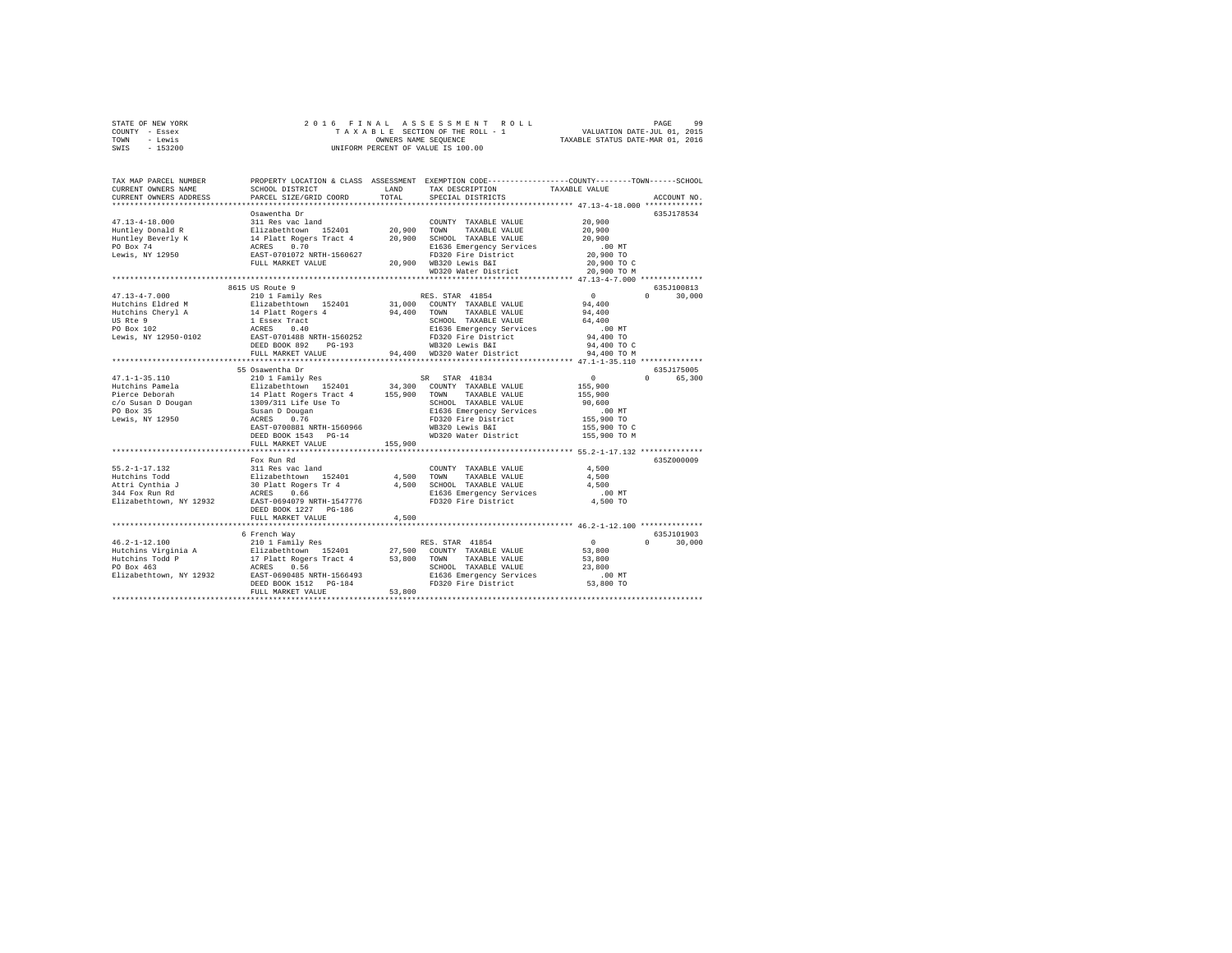| STATE OF NEW YORK                                                                                                                                                                                                                                                                              | 2016 FINAL                                                                                           |              | A S S E S S M E N T R O L L<br>SECTION OF THE ROLL - 1 VALUATION DATE-JUL 01, 2015<br>S NAME SEQUENCE TRIABLE STATUS DATE-MAR 01, 2016 |                |               |
|------------------------------------------------------------------------------------------------------------------------------------------------------------------------------------------------------------------------------------------------------------------------------------------------|------------------------------------------------------------------------------------------------------|--------------|----------------------------------------------------------------------------------------------------------------------------------------|----------------|---------------|
| COUNTY - Essex                                                                                                                                                                                                                                                                                 |                                                                                                      |              | TAXABLE SECTION OF THE ROLL - 1                                                                                                        |                |               |
| - Lewis<br>TOWN                                                                                                                                                                                                                                                                                |                                                                                                      |              | OWNERS NAME SEQUENCE                                                                                                                   |                |               |
| SWIS<br>$-153200$                                                                                                                                                                                                                                                                              |                                                                                                      |              | UNIFORM PERCENT OF VALUE IS 100.00                                                                                                     |                |               |
|                                                                                                                                                                                                                                                                                                |                                                                                                      |              |                                                                                                                                        |                |               |
|                                                                                                                                                                                                                                                                                                |                                                                                                      |              |                                                                                                                                        |                |               |
|                                                                                                                                                                                                                                                                                                |                                                                                                      |              |                                                                                                                                        |                |               |
| TAX MAP PARCEL NUMBER                                                                                                                                                                                                                                                                          |                                                                                                      |              | PROPERTY LOCATION & CLASS ASSESSMENT EXEMPTION CODE---------------COUNTY-------TOWN-----SCHOOL                                         |                |               |
| CURRENT OWNERS NAME                                                                                                                                                                                                                                                                            | SCHOOL DISTRICT                                                                                      | LAND         | TAX DESCRIPTION                                                                                                                        | TAXABLE VALUE  |               |
| CURRENT OWNERS ADDRESS                                                                                                                                                                                                                                                                         | PARCEL SIZE/GRID COORD                                                                               | TOTAL        | SPECIAL DISTRICTS                                                                                                                      |                | ACCOUNT NO.   |
|                                                                                                                                                                                                                                                                                                |                                                                                                      |              |                                                                                                                                        |                |               |
|                                                                                                                                                                                                                                                                                                | Old Military Ln                                                                                      |              |                                                                                                                                        |                | 635J104204    |
| $55. -2 - 14.000$                                                                                                                                                                                                                                                                              | 322 Rural vac>10                                                                                     |              | COUNTY TAXABLE VALUE                                                                                                                   | 13,700         |               |
| Huttig George                                                                                                                                                                                                                                                                                  | Elizabethtown 152401<br>9 Omt Twp 1                                                                  | 13,700 TOWN  | TAXABLE VALUE                                                                                                                          | 13,700         |               |
| Huttig Carl                                                                                                                                                                                                                                                                                    |                                                                                                      |              | 13,700 SCHOOL TAXABLE VALUE                                                                                                            | 13,700         |               |
| US Rte 9                                                                                                                                                                                                                                                                                       | 1381/281 Easement<br>ACRES 17.90                                                                     |              | E1636 Emergency Services                                                                                                               | .00MT          |               |
| PO Box 245                                                                                                                                                                                                                                                                                     |                                                                                                      |              | FD320 Fire District                                                                                                                    | 13,700 TO      |               |
| Elizabethtown, NY 12932                                                                                                                                                                                                                                                                        | EAST-0680304 NRTH-1543129                                                                            |              |                                                                                                                                        |                |               |
|                                                                                                                                                                                                                                                                                                | DEED BOOK 691 PG-253                                                                                 |              |                                                                                                                                        |                |               |
|                                                                                                                                                                                                                                                                                                | FULL MARKET VALUE                                                                                    | 13,700       |                                                                                                                                        |                |               |
|                                                                                                                                                                                                                                                                                                | **********************                                                                               |              |                                                                                                                                        |                |               |
|                                                                                                                                                                                                                                                                                                | 1023 Reber Rd                                                                                        |              |                                                                                                                                        |                | 635J180001    |
| $19.4 - 2 - 4.120$                                                                                                                                                                                                                                                                             | 240 Rural res                                                                                        |              | RES. STAR 41854                                                                                                                        | $\overline{0}$ | $0 \t 30.000$ |
| Iaria Darby                                                                                                                                                                                                                                                                                    | Elizabethtown 152401                                                                                 |              | 41,500 COUNTY TAXABLE VALUE                                                                                                            | 113,300        |               |
| Fogelsanger Aaron                                                                                                                                                                                                                                                                              | 47 Maules Patent                                                                                     | 113,300 TOWN | TAXABLE VALUE                                                                                                                          | 113,300        |               |
| $1023$ Reber Rd                                                                                                                                                                                                                                                                                | ACRES 12.50                                                                                          |              | SCHOOL TAXABLE VALUE                                                                                                                   | 83,300         |               |
| Willsboro, NY 12996                                                                                                                                                                                                                                                                            | EAST-0718088 NRTH-1599816                                                                            |              | E1636 Emergency Services                                                                                                               | $.00$ MT       |               |
|                                                                                                                                                                                                                                                                                                | DEED BOOK 1015 PG-45                                                                                 |              | FD320 Fire District                                                                                                                    | 113,300 TO     |               |
|                                                                                                                                                                                                                                                                                                | FULL MARKET VALUE                                                                                    | 113,300      |                                                                                                                                        |                |               |
|                                                                                                                                                                                                                                                                                                |                                                                                                      |              |                                                                                                                                        |                |               |
|                                                                                                                                                                                                                                                                                                | 9298 US Route 9                                                                                      |              |                                                                                                                                        |                | 635J104902    |
| 38.1-1-20.100                                                                                                                                                                                                                                                                                  | 416 Mfg hsing pk                                                                                     |              | RES. STAR 41854                                                                                                                        | $\sim$ 0       | 0 69,950      |
| Ingram Gordon D                                                                                                                                                                                                                                                                                |                                                                                                      |              | 253,700 COUNTY TAXABLE VALUE                                                                                                           | 467.800        |               |
| Ingram Janet L                                                                                                                                                                                                                                                                                 |                                                                                                      | 467,800 TOWN | TAXABLE VALUE                                                                                                                          | 467,800        |               |
|                                                                                                                                                                                                                                                                                                | Elizabethtown 152401<br>14 Essex Tract<br>ACRES 66.20<br>EAST-0706249 NRTH-1577281                   |              | SCHOOL TAXABLE VALUE                                                                                                                   | 397,850        |               |
| 9298 US Rte 9<br>Lewis, NY 12950                                                                                                                                                                                                                                                               |                                                                                                      |              | E1636 Emergency Services                                                                                                               | .00 MT         |               |
|                                                                                                                                                                                                                                                                                                |                                                                                                      |              | FD320 Fire District                                                                                                                    | 467,800 TO     |               |
|                                                                                                                                                                                                                                                                                                | DEED BOOK 1013 PG-163                                                                                |              |                                                                                                                                        |                |               |
|                                                                                                                                                                                                                                                                                                | FULL MARKET VALUE                                                                                    | 467.800      |                                                                                                                                        |                |               |
|                                                                                                                                                                                                                                                                                                |                                                                                                      |              |                                                                                                                                        |                |               |
|                                                                                                                                                                                                                                                                                                | Stowersville Rd                                                                                      |              |                                                                                                                                        |                | 635J102801    |
| $47.1 - 2 - 32.000$                                                                                                                                                                                                                                                                            | 311 Res vac land                                                                                     |              | COUNTY TAXABLE VALUE                                                                                                                   | 3,100          |               |
| Itzkowitz Louis                                                                                                                                                                                                                                                                                |                                                                                                      |              | 3,100 TOWN<br>TAXABLE VALUE                                                                                                            | 3,100          |               |
| Itzkowitz Jessie V                                                                                                                                                                                                                                                                             |                                                                                                      |              | 3,100 SCHOOL TAXABLE VALUE                                                                                                             | 3,100          |               |
| 108 NW 47th Ter                                                                                                                                                                                                                                                                                | 311 Res vac land<br>Elizabethtown 152401<br>1 Essex Tract<br>ACRES 0.20<br>EAST-0702944 NRTH-1561886 |              | E1636 Emergency Services                                                                                                               | $.00$ MT       |               |
| Miami, FL 33127                                                                                                                                                                                                                                                                                |                                                                                                      |              | FD320 Fire District                                                                                                                    | 3,100 TO       |               |
|                                                                                                                                                                                                                                                                                                | DEED BOOK 342 PG-313                                                                                 |              |                                                                                                                                        |                |               |
|                                                                                                                                                                                                                                                                                                | FULL MARKET VALUE                                                                                    | 3,100        |                                                                                                                                        |                |               |
|                                                                                                                                                                                                                                                                                                |                                                                                                      |              |                                                                                                                                        |                |               |
|                                                                                                                                                                                                                                                                                                | 1271 County Route 10                                                                                 |              |                                                                                                                                        |                | 635J103903    |
| $47.3 - 2 - 12.000$                                                                                                                                                                                                                                                                            | 240 Rural res                                                                                        |              | COUNTY TAXABLE VALUE                                                                                                                   | 102,300        |               |
| Ives Steven R<br>Ives Steven R<br>Ives Julie H<br>1983<br>1992 - The Britan Britan (1992)<br>1993 - The Britan (1992)<br>1993 - The Steven Research<br>1993 - The Samuel School (1993)<br>1993 - The Samuel School (1993)<br>1993 - The Samuel Samuel School (1993)<br>1993 - The Samuel Schoo |                                                                                                      |              | TOWN TAXABLE VALUE                                                                                                                     | 102,300        |               |
|                                                                                                                                                                                                                                                                                                |                                                                                                      |              | 102,300 SCHOOL TAXABLE VALUE                                                                                                           | 102,300        |               |
|                                                                                                                                                                                                                                                                                                |                                                                                                      |              | E1636 Emergency Services                                                                                                               | $.00$ MT       |               |
|                                                                                                                                                                                                                                                                                                |                                                                                                      |              | FD320 Fire District                                                                                                                    | 102,300 TO     |               |
|                                                                                                                                                                                                                                                                                                | DEED BOOK 1614 PG-192                                                                                |              |                                                                                                                                        |                |               |
|                                                                                                                                                                                                                                                                                                | FULL MARKET VALUE                                                                                    | 102,300      |                                                                                                                                        |                |               |
|                                                                                                                                                                                                                                                                                                |                                                                                                      |              |                                                                                                                                        |                |               |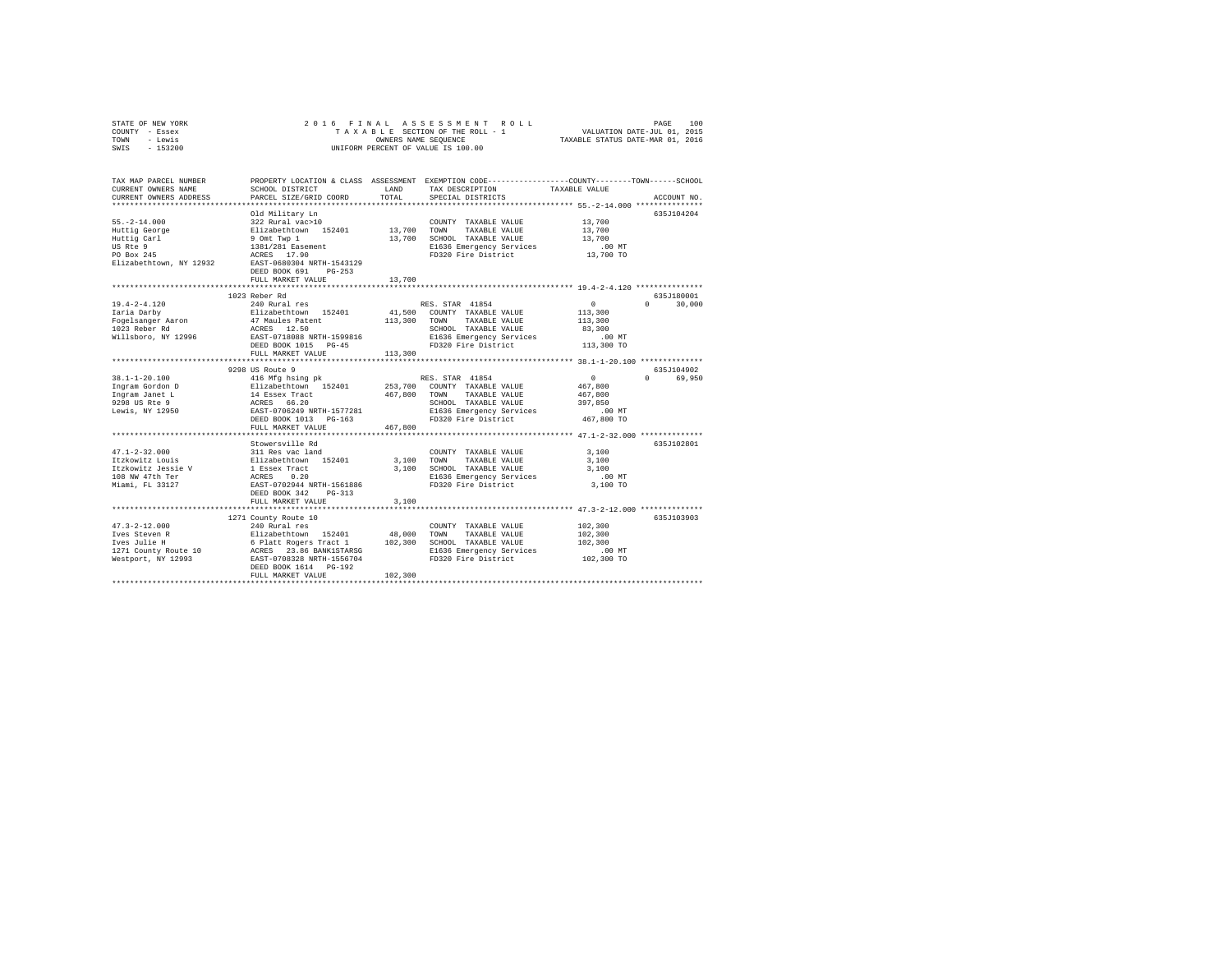|      | STATE OF NEW YORK |  |  | 2016 FINAL ASSESSMENT ROLL         | PAGE                             | 101 |
|------|-------------------|--|--|------------------------------------|----------------------------------|-----|
|      | COUNTY - Essex    |  |  | TAXABLE SECTION OF THE ROLL - 1    | VALUATION DATE-JUL 01, 2015      |     |
| TOWN | - Lewis           |  |  | OWNERS NAME SEOUENCE               | TAXABLE STATUS DATE-MAR 01, 2016 |     |
| SWIS | $-153200$         |  |  | UNIFORM PERCENT OF VALUE IS 100.00 |                                  |     |

| TAX MAP PARCEL NUMBER<br>CURRENT OWNERS NAME<br>CURRENT OWNERS ADDRESS | SCHOOL DISTRICT<br>PARCEL SIZE/GRID COORD<br>**************************                                                                                                                                                                                                                                                                                                                                                                           | LAND<br>TOTAL | PROPERTY LOCATION & CLASS ASSESSMENT EXEMPTION CODE----------------COUNTY-------TOWN-----SCHOOL<br>TAX DESCRIPTION<br>SPECIAL DISTRICTS                                                                                                   | TAXABLE VALUE                                                            | ACCOUNT NO.                      |
|------------------------------------------------------------------------|---------------------------------------------------------------------------------------------------------------------------------------------------------------------------------------------------------------------------------------------------------------------------------------------------------------------------------------------------------------------------------------------------------------------------------------------------|---------------|-------------------------------------------------------------------------------------------------------------------------------------------------------------------------------------------------------------------------------------------|--------------------------------------------------------------------------|----------------------------------|
|                                                                        | 8064 US Route 9<br>1997 11:130 11 12 2011 12 2011 12 2011 12 2011 13 2011 12 2011 12 2011 12 2011 12 2011 12 2011 136,600 12011 1<br>Jackson Rueal James 11:12 2011 12 2011 12 36,600 12000 12000 12000 12000 12000 12000 12000 12000 12000 12000 1<br>FULL MARKET VALUE<br>*****************************                                                                                                                                         | 96,500        | TAXABLE VALUE 96,500                                                                                                                                                                                                                      | 96,500<br>96,500<br>$.00$ MT<br>96,500 TO                                | 635Z004009                       |
| $47.1 - 1 - 47.140$                                                    | 284 Wells Hill Rd<br>210 1 Family Res<br>FULL MARKET VALUE                                                                                                                                                                                                                                                                                                                                                                                        | 226,700       | RES. STAR 41854<br>SCHOOL TAXABLE VALUE 196,700<br>E1636 Emergency Services 00 MT<br>E1636 Emergency Services<br>FD320 Fire District 226,700 TO                                                                                           | $\sim$ 0<br>226,700<br>226,700                                           | 635J196003<br>$\Omega$<br>30,000 |
|                                                                        | **************************<br>487 Moss Rd<br>DEED BOOK 1003 PG-246<br>FULL MARKET VALUE                                                                                                                                                                                                                                                                                                                                                           | 53,100        |                                                                                                                                                                                                                                           | ******************* 38.4-1-24.120 *************<br>$.00$ MT<br>53,100 TO | 635J180025                       |
| $55.2 - 1 - 12.000$<br>Elizabethtown, NY 12932                         | 38 Denton Rd<br>EAST-0694022 NRTH-1550077<br>DEED BOOK 1766 PG-127<br>FULL MARKET VALUE                                                                                                                                                                                                                                                                                                                                                           | 166,200       | FD320 Fire District                                                                                                                                                                                                                       | 166, 200<br>166,200 TO                                                   | 635J101906                       |
|                                                                        | Wells Hill Rd<br>$\begin{tabular}{lllllllllllll} 47.1\text{--}1\text{--}22.200 & 312\text{ Vac} & \text{v/imprv} & \text{COUNT} & \text{CODNT} \\ \text{Jennings Harold} & 312\text{ Vac} & \text{w/imprv} & 152401 & 24,100 & \text{TOMN} \\ \text{Jennings Shell a W} & 1\text{ Easer Tract} & 29,200 & \text{SCHOC} \\ \text{PO Box 608} & \text{ACRES} & 1.30 & 10 & 1000 \\ \text{E1izabethttown, NY 12932} & \text{E1$<br>FULL MARKET VALUE |               | COUNTY TAXABLE VALUE<br>TAXABLE VALUE<br>29,200 SCHOOL TAXABLE VALUE<br>E1636 Emergency Services<br>SCHOOL TAXABLE VALUE<br>E1636 Emergency Services<br>FD320 Fire District<br>WB320 Lewis B&I<br>29,200 WD320 Water District 29,200 TO M | 29,200<br>29,200<br>29,200<br>$.00$ MT<br>29,200 TO<br>29,200 TO C       | 635Z007011                       |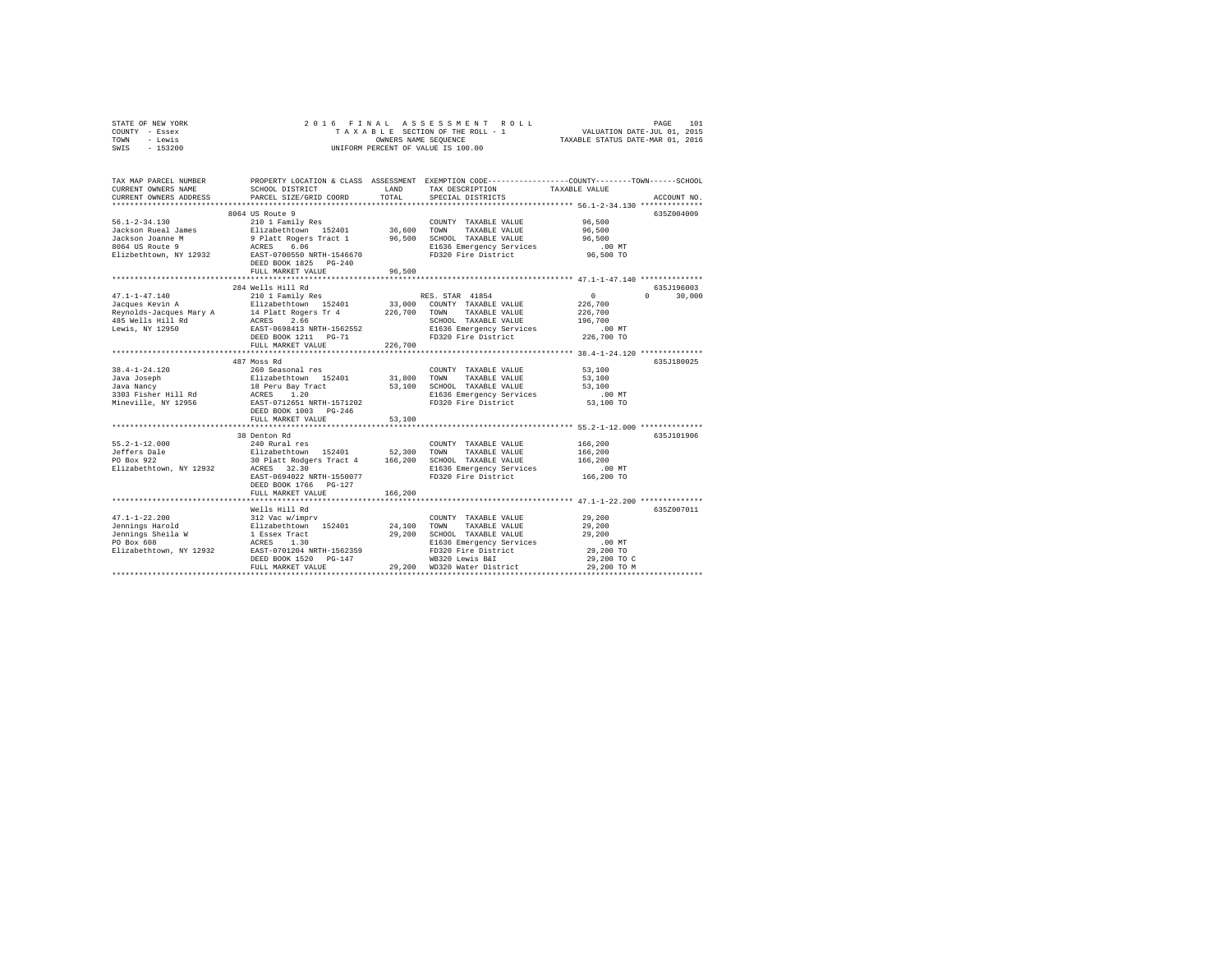|                | STATE OF NEW YORK |  |  |  |                                    |  |  |  | 2016 FINAL ASSESSMENT ROLL      |  |  |                                  |                             | PAGE | 102 |
|----------------|-------------------|--|--|--|------------------------------------|--|--|--|---------------------------------|--|--|----------------------------------|-----------------------------|------|-----|
| COUNTY - Essex |                   |  |  |  |                                    |  |  |  | TAXABLE SECTION OF THE ROLL - 1 |  |  |                                  | VALUATION DATE-JUL 01, 2015 |      |     |
| TOWN           | - Lewis           |  |  |  | OWNERS NAME SEOUENCE               |  |  |  |                                 |  |  | TAXABLE STATUS DATE-MAR 01, 2016 |                             |      |     |
| SWIS           | - 153200          |  |  |  | UNIFORM PERCENT OF VALUE IS 100.00 |  |  |  |                                 |  |  |                                  |                             |      |     |
|                |                   |  |  |  |                                    |  |  |  |                                 |  |  |                                  |                             |      |     |

| TAX MAP PARCEL NUMBER<br>CURRENT OWNERS NAME                                                                                                                                                                                                     | SCHOOL DISTRICT                               | LAND   | PROPERTY LOCATION & CLASS ASSESSMENT EXEMPTION CODE---------------COUNTY-------TOWN-----SCHOOL<br>TAX DESCRIPTION | TAXABLE VALUE                                        |             |
|--------------------------------------------------------------------------------------------------------------------------------------------------------------------------------------------------------------------------------------------------|-----------------------------------------------|--------|-------------------------------------------------------------------------------------------------------------------|------------------------------------------------------|-------------|
| CURRENT OWNERS ADDRESS                                                                                                                                                                                                                           | PARCEL SIZE/GRID COORD TOTAL                  |        | SPECIAL DISTRICTS                                                                                                 |                                                      |             |
|                                                                                                                                                                                                                                                  |                                               |        |                                                                                                                   | ************** 47.1-2-8.000 *******                  | ACCOUNT NO. |
|                                                                                                                                                                                                                                                  | US Route 9                                    |        |                                                                                                                   |                                                      | 635J102810  |
|                                                                                                                                                                                                                                                  |                                               |        |                                                                                                                   |                                                      |             |
|                                                                                                                                                                                                                                                  |                                               |        |                                                                                                                   |                                                      |             |
|                                                                                                                                                                                                                                                  |                                               |        |                                                                                                                   |                                                      |             |
|                                                                                                                                                                                                                                                  |                                               |        |                                                                                                                   |                                                      |             |
|                                                                                                                                                                                                                                                  |                                               |        | El 636 Emergency Services<br>Fig36 Emergency Services<br>FD320 Fire District 41,000 TO                            |                                                      |             |
|                                                                                                                                                                                                                                                  |                                               |        |                                                                                                                   |                                                      |             |
|                                                                                                                                                                                                                                                  | FULL MARKET VALUE                             | 41,000 |                                                                                                                   |                                                      |             |
|                                                                                                                                                                                                                                                  |                                               |        |                                                                                                                   | ***************** 47.1-2-9.000 **************        |             |
|                                                                                                                                                                                                                                                  | US Route 9                                    |        |                                                                                                                   |                                                      | 635J102812  |
| $17.1-2-9.000$ $3.22$ Solution George B<br>Solution of the Schemar Scheme and the Schemar Schemar (1940)<br>Solution Particia A<br>18.100 SCHOOL TAXABLE VALUE<br>18.100 SCHOOL TAXABLE VALUE<br>18.100 SCHOOL TAXABLE VALUE<br>18.100 SC        |                                               |        | COUNTY TAXABLE VALUE 18,100                                                                                       |                                                      |             |
|                                                                                                                                                                                                                                                  |                                               |        |                                                                                                                   |                                                      |             |
|                                                                                                                                                                                                                                                  |                                               |        |                                                                                                                   | 18,100<br>18,100                                     |             |
|                                                                                                                                                                                                                                                  |                                               |        |                                                                                                                   |                                                      |             |
|                                                                                                                                                                                                                                                  |                                               |        | E1636 Emergency Services .00 MT<br>FD320 Fire District  18,100 TO                                                 |                                                      |             |
|                                                                                                                                                                                                                                                  |                                               |        |                                                                                                                   |                                                      |             |
|                                                                                                                                                                                                                                                  | EAST-0703131 NRTH-1564925                     |        |                                                                                                                   |                                                      |             |
|                                                                                                                                                                                                                                                  | DEED BOOK 1428 PG-69                          |        |                                                                                                                   |                                                      |             |
|                                                                                                                                                                                                                                                  | FULL MARKET VALUE                             | 18,100 |                                                                                                                   |                                                      |             |
|                                                                                                                                                                                                                                                  | ***************************                   |        |                                                                                                                   | *********************** 47.1-2-30.001 ************** |             |
|                                                                                                                                                                                                                                                  | 8770 US Route 9                               |        |                                                                                                                   |                                                      | 635J102811  |
|                                                                                                                                                                                                                                                  |                                               |        |                                                                                                                   |                                                      |             |
|                                                                                                                                                                                                                                                  |                                               |        |                                                                                                                   |                                                      |             |
|                                                                                                                                                                                                                                                  |                                               |        |                                                                                                                   |                                                      |             |
|                                                                                                                                                                                                                                                  |                                               |        |                                                                                                                   |                                                      |             |
|                                                                                                                                                                                                                                                  |                                               |        |                                                                                                                   |                                                      |             |
|                                                                                                                                                                                                                                                  |                                               |        |                                                                                                                   | 45,500 TO C                                          |             |
|                                                                                                                                                                                                                                                  | DEED BOOK 1428 PG-69                          |        | WD320 Water District                                                                                              | 45,500 TO M                                          |             |
|                                                                                                                                                                                                                                                  | FULL MARKET VALUE                             | 45,500 |                                                                                                                   |                                                      |             |
|                                                                                                                                                                                                                                                  |                                               |        |                                                                                                                   |                                                      |             |
| 38.1-1-15.200<br>38.1-1-15.200<br>314 Rural vac<10<br>314 Rural vac<10<br>35,400 TONN TAXABLE VALUE 25,400<br>37 Per 25,400<br>37 Peru Bassex Tract 25,400<br>37 Peru Bassex Track E1636 Emergency Services .00 MT<br>38 Peru Bay Tract E1636 Em | Hale Hill Ln                                  |        |                                                                                                                   |                                                      | 635J178502  |
|                                                                                                                                                                                                                                                  |                                               |        |                                                                                                                   |                                                      |             |
|                                                                                                                                                                                                                                                  |                                               |        |                                                                                                                   |                                                      |             |
|                                                                                                                                                                                                                                                  |                                               |        |                                                                                                                   |                                                      |             |
|                                                                                                                                                                                                                                                  |                                               |        |                                                                                                                   |                                                      |             |
|                                                                                                                                                                                                                                                  |                                               |        |                                                                                                                   |                                                      |             |
|                                                                                                                                                                                                                                                  | EAST-0706162 NRTH-1580961                     |        |                                                                                                                   |                                                      |             |
|                                                                                                                                                                                                                                                  | DEED BOOK 1757 PG-203                         |        |                                                                                                                   |                                                      |             |
|                                                                                                                                                                                                                                                  | FULL MARKET VALUE                             | 25,400 |                                                                                                                   |                                                      |             |
|                                                                                                                                                                                                                                                  |                                               |        |                                                                                                                   | ******************* 38.1-1-15.300 ************       |             |
|                                                                                                                                                                                                                                                  | Hale Hill Ln                                  |        |                                                                                                                   |                                                      | 635J176008  |
|                                                                                                                                                                                                                                                  |                                               |        |                                                                                                                   |                                                      |             |
| 38.1-1-15.300<br>38.1-1-15.300<br>39.2 Rural Vac>10<br>27,800 TOUNTY TAXABLE VALUE 27,800<br>27,800 TOUNTY TAXABLE VALUE 27,800<br>27,800 SCHOOL TAXABLE VALUE 27,800<br>27,800 SCHOOL TAXABLE VALUE 27,800<br>27,800 SCHOOL TAXABLE VALUE 2     |                                               |        |                                                                                                                   |                                                      |             |
|                                                                                                                                                                                                                                                  |                                               |        |                                                                                                                   |                                                      |             |
|                                                                                                                                                                                                                                                  |                                               |        |                                                                                                                   |                                                      |             |
|                                                                                                                                                                                                                                                  | EAST-0705494 NRTH-1581093 FD320 Fire District |        |                                                                                                                   | 27,800 TO                                            |             |
|                                                                                                                                                                                                                                                  |                                               |        |                                                                                                                   |                                                      |             |
|                                                                                                                                                                                                                                                  | DEED BOOK 1757 PG-203<br>FULL MARKET VALUE    |        |                                                                                                                   |                                                      |             |
|                                                                                                                                                                                                                                                  |                                               | 27,800 |                                                                                                                   |                                                      |             |
|                                                                                                                                                                                                                                                  |                                               |        |                                                                                                                   |                                                      |             |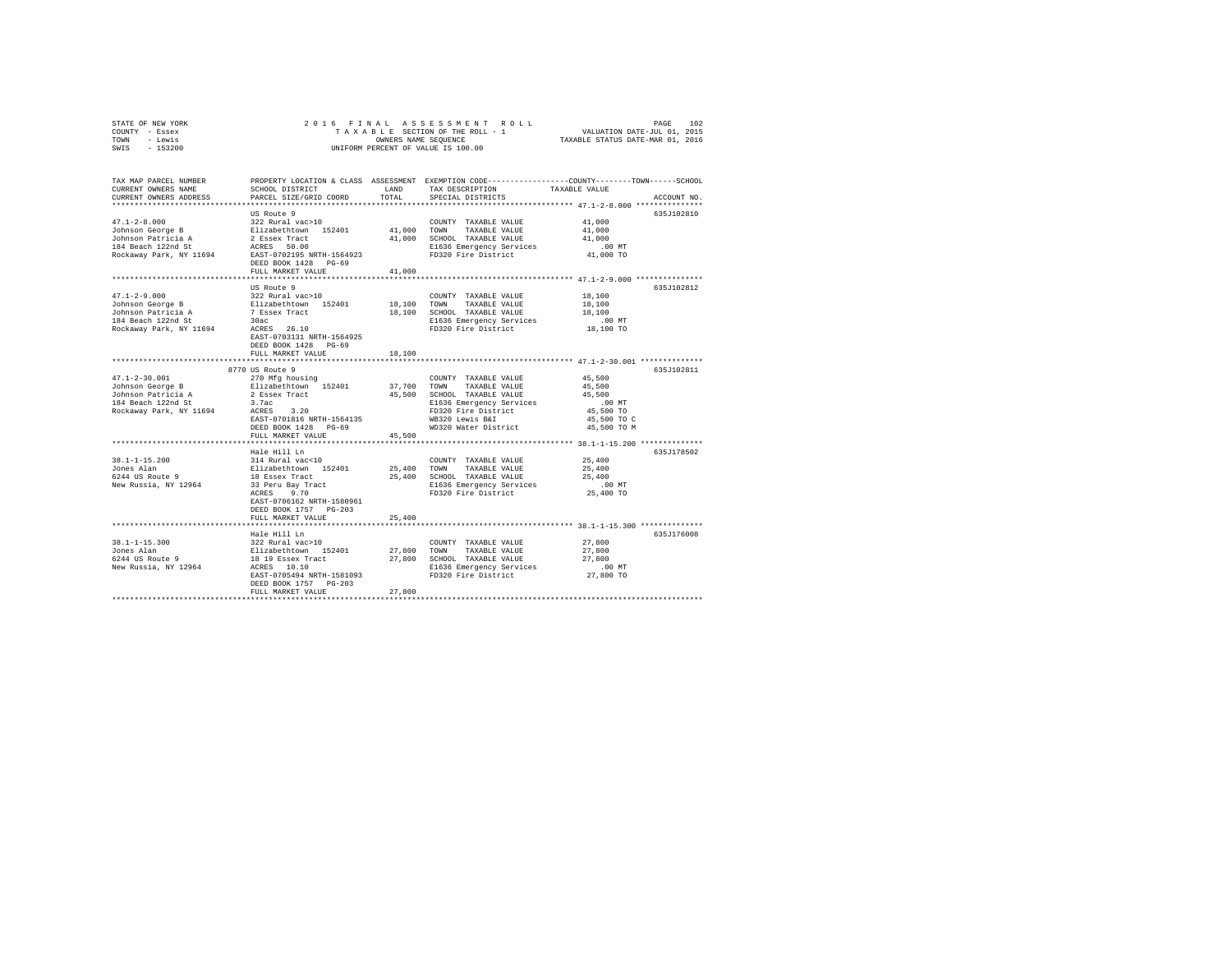| COUNTY - Essex<br>TOWN - Lewis<br>SWIS - 153200                                                                                                                              |                                                                                                                                                                                                                                                                 | OWNERS NAME SEOUENCE | TAXABLE SECTION OF THE ROLL - 1 VALUATION DATE-JUL 01, 2015<br>UNIFORM PERCENT OF VALUE IS 100.00                                            | TAXABLE STATUS DATE-MAR 01, 2016                        |             |
|------------------------------------------------------------------------------------------------------------------------------------------------------------------------------|-----------------------------------------------------------------------------------------------------------------------------------------------------------------------------------------------------------------------------------------------------------------|----------------------|----------------------------------------------------------------------------------------------------------------------------------------------|---------------------------------------------------------|-------------|
| TAX MAP PARCEL NUMBER<br>CURRENT OWNERS NAME<br>CURRENT OWNERS ADDRESS                                                                                                       | SCHOOL DISTRICT<br>PARCEL SIZE/GRID COORD                                                                                                                                                                                                                       | TOTAL                | PROPERTY LOCATION & CLASS ASSESSMENT EXEMPTION CODE---------------COUNTY-------TOWN------SCHOOL<br>LAND TAX DESCRIPTION<br>SPECIAL DISTRICTS | TAXABLE VALUE                                           | ACCOUNT NO. |
| $47.4 - 1 - 35.120$<br>Joseph Stephen E<br>Joseph Rosemary<br>313 W 4th St<br>Florence, NJ 08518                                                                             | Ray Woods Rd<br>314 Rural vac<10<br>311 Nural Value 152401 23,500 TOWN TAXABLE VALUE<br>6 Platt Rogers Tract 1 23,500 SCHOOL TAXABLE VALUE<br>File 11496<br>File 11496<br>ACRES 5.00<br>EAST-0707678 NRTH-1555769<br>DEED BOOK 1522 PG-129<br>FULL MARKET VALUE | 23,500               | COUNTY TAXABLE VALUE<br>E1636 Emergency Services<br>FD320 Fire District                                                                      | 23,500<br>23,500<br>23,500<br>00 MT.<br>23,500 TO       | 635J186007  |
|                                                                                                                                                                              |                                                                                                                                                                                                                                                                 |                      |                                                                                                                                              |                                                         |             |
| $57.1 - 3 - 9.000$<br>Kamrowski Bruce<br>172 Eqqleston Ln<br>Westport, NY 12993                                                                                              | Eggleston Ln<br>321 Abandoned ag<br>Westport 155001 3,400 TOWN TAXABLE VALUE<br>33 & 34 Taylor & Kimball 3,400 SCHOOL TAXABLE VALUE<br>ACRES 3.40<br>EAST-0724633 NRTH-1546958<br>DEED BOOK 1543 PG-305                                                         |                      | COUNTY TAXABLE VALUE<br>E1636 Emergency Services<br>FD320 Fire District                                                                      | 3,400<br>3,400<br>3,400<br>$.00$ MT<br>3,400 TO         | 635J178552  |
|                                                                                                                                                                              | FULL MARKET VALUE                                                                                                                                                                                                                                               | 3,400                |                                                                                                                                              |                                                         |             |
| $56.2 - 3 - 13.000$<br>Karatas Terry L Trust<br>18 Yearsley Dr<br>Wilmington, DE 19808<br>PRIOR OWNER ON 3/01/2016 DEED BOOK 1832 PG-196                                     | County Route 10<br>314 Rural vac<10<br>Elizabethtown 152401 7,000 TOWN TAXABLE VALUE<br>39 Mc Cormicks Patent 7,000 SCHOOL TAXABLE VALUE<br>ACRES 1.50<br>EAST-0715553 NRTH-1549731                                                                             |                      | COUNTY TAXABLE VALUE<br>E1636 Emergency Services<br>FD320 Fire District                                                                      | 7,000<br>7.000<br>7,000<br>.00MT<br>7,000 TO            | 635J178517  |
| Karatas Terry                                                                                                                                                                | FULL MARKET VALUE                                                                                                                                                                                                                                               | 7,000                |                                                                                                                                              |                                                         |             |
| $56.2 - 3 - 32.100$<br>Karatas Terry L Trust Elizabethtown 152401<br>18 Yearsley Dr<br>18 Yearsiey<br>Wilmington, DE 19808<br>PRIOR OWNER ON 3/01/2016 DEED BOOK 1832 PG-196 | 1686 County Route 10<br>240 Rural res<br>36 & 39 Mccormick 124,800 SCHOOL TAXABLE VALUE<br>ACRES 15.90<br>EAST-0714670 NRTH-1549141                                                                                                                             | 42,600 TOWN          | COUNTY TAXABLE VALUE<br>TAXABLE VALUE<br>E1636 Emergency Services<br>FD320 Fire District                                                     | 124,800<br>124,800<br>124,800<br>$.00$ MT<br>124,800 TO | 635J105010  |
| Karatas Terry                                                                                                                                                                | FULL MARKET VALUE                                                                                                                                                                                                                                               | 124,800              |                                                                                                                                              |                                                         |             |
|                                                                                                                                                                              |                                                                                                                                                                                                                                                                 |                      |                                                                                                                                              |                                                         |             |
| $56.2 - 3 - 33.000$<br>18 Italiaith --<br>Wilmington, DE 19808<br>PRIOR OWNER ON 3/01/2016 DEED BOOK 1832 PG-196<br>Karatas Terry                                            | County Route 10<br>314 Rural vac<10<br>39 Mccormick<br>ACRES 0.70<br>FULL MARKET VALUE                                                                                                                                                                          | 3,100                | COUNTY TAXABLE VALUE<br>TAXABLE VALUE<br>E1636 Emergency Services                                                                            | 3,100<br>3,100<br>3,100<br>$.00$ MT<br>3,100 TO         | 635J105009  |

STATE OF NEW YORK 2 0 1 6 F I N A L A S S E S S M E N T R O L L PAGE 103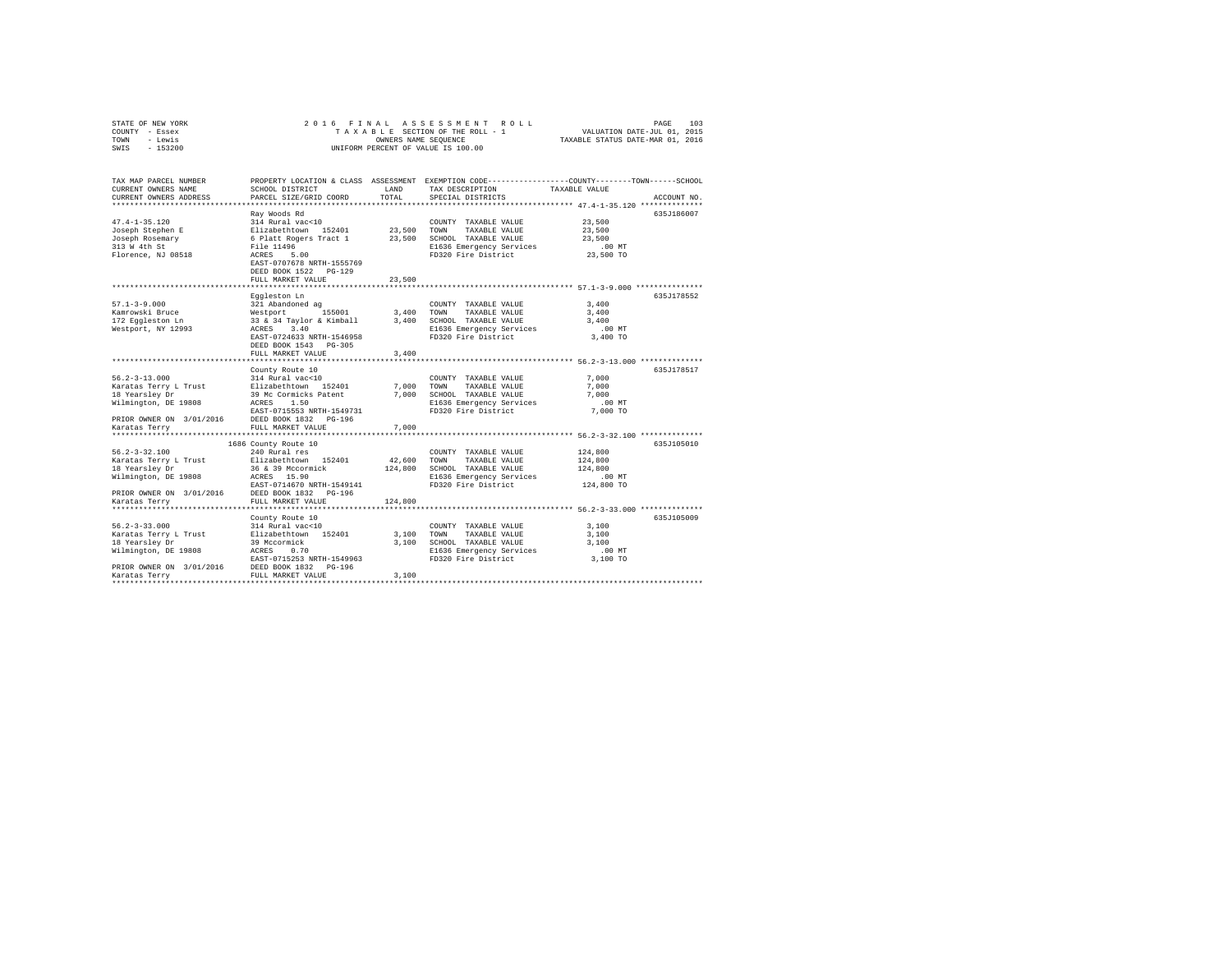| STATE OF NEW YORK | 2016 FINAL ASSESSMENT ROLL         | 104<br>PAGE                      |
|-------------------|------------------------------------|----------------------------------|
| COUNTY - Essex    | TAXABLE SECTION OF THE ROLL - 1    | VALUATION DATE-JUL 01, 2015      |
| TOWN<br>- Lewis   | OWNERS NAME SEOUENCE               | TAXABLE STATUS DATE-MAR 01, 2016 |
| $-153200$<br>SWIS | UNIFORM PERCENT OF VALUE IS 100.00 |                                  |

| TAX MAP PARCEL NUMBER<br>CURRENT OWNERS NAME<br>CURRENT OWNERS ADDRESS                                                | SCHOOL DISTRICT<br>PARCEL SIZE/GRID COORD                                                                                                                                                                     | <b>T.AND</b><br>TOTAL        | PROPERTY LOCATION & CLASS ASSESSMENT EXEMPTION CODE---------------COUNTY-------TOWN-----SCHOOL<br>TAX DESCRIPTION<br>SPECIAL DISTRICTS                                                  | TAXABLE VALUE                                                                                              | ACCOUNT NO.                                   |
|-----------------------------------------------------------------------------------------------------------------------|---------------------------------------------------------------------------------------------------------------------------------------------------------------------------------------------------------------|------------------------------|-----------------------------------------------------------------------------------------------------------------------------------------------------------------------------------------|------------------------------------------------------------------------------------------------------------|-----------------------------------------------|
| $47.1 - 2 - 50.130$<br>Keahon James<br>Keahon Barbara<br>4 Nicole Pl<br>Pearl River, NY 10965                         | Jeffrey Way<br>311 Res vac land<br>Elizabethtown 152401<br>1 Essex Tract<br>5 Beaver Meadow Estates<br>2.04<br>ACRES<br>EAST-0702553 NRTH-1563072<br>DEED BOOK 941<br>$PG-62$<br>FULL MARKET VALUE            | 16,600<br>16,600<br>16,600   | COUNTY TAXABLE VALUE<br>TOWN<br>TAXABLE VALUE<br>SCHOOL TAXABLE VALUE<br>E1636 Emergency Services<br>FD320 Fire District<br>WB320 Lewis B&I<br>WD320 Water District                     | 16,600<br>16,600<br>16,600<br>$.00$ MT<br>16,600 TO<br>16,600 TO C<br>16,600 TO M                          | 635J190006                                    |
| $47.3 - 2 - 11.000$<br>Kennedy Darby A<br>PO Box 21<br>Lewis, NY 12950                                                | 1253 County Route 10<br>240 Rural res<br>Elizabethtown 152401<br>6 Platt Rogers Tract 1<br>ACRES 10.00<br>EAST-0707792 NRTH-1556941<br>DEED BOOK 1127 PG-215<br>FULL MARKET VALUE                             | 39,800<br>128,900<br>128,900 | RES. STAR 41854<br>COUNTY TAXABLE VALUE<br>TOWN<br>TAXABLE VALUE<br>SCHOOL TAXABLE VALUE<br>E1636 Emergency Services<br>FD320 Fire District 128,900 TO                                  | $\circ$<br>128,900<br>128,900<br>98,900<br>$.00$ MT                                                        | 635J105209<br>$\Omega$ and $\Omega$<br>30,000 |
| $48.3 - 2 - 2.100$<br>Keren Jacqueline<br>69 Twin Valley Ln<br>Westport, NY 12993                                     | 69 Twin Valley Ln<br>210 1 Family Res<br>Westport<br>155001<br>38 & 39 Taylor & Kimball 142,000<br>ACRES 20.50<br>EAST-0723953 NRTH-1552542<br>DEED BOOK 1674 PG-32<br>FULL MARKET VALUE                      | 46,300<br>142,000            | RES. STAR 41854<br>COUNTY TAXABLE VALUE<br>TOWN TAXABLE VALUE<br>SCHOOL TAXABLE VALUE<br>E1636 Emergency Services<br>FD320 Fire District                                                | $\circ$<br>142,000<br>142,000<br>112,000<br>$.00$ $MT$<br>142,000 TO                                       | 635J102715<br>$\cap$<br>30,000                |
| $47.1 - 2 - 16.200$<br>Kerr Douglas<br>555 Blood Hill Rd<br>PO Box 481<br>Lewis, NY 12950                             | **************************<br>539 Stowersville Rd<br>331 Com vac w/im<br>Elizabethtown 152401<br>3 Platt Rogers Tr 1<br>ACRES 9.35<br>EAST-0704893 NRTH-1561887<br>DEED BOOK 1682 PG-226<br>FULL MARKET VALUE | 31,500<br>95,300<br>95,300   | COUNTY TAXABLE VALUE<br>TOWN<br>TAXABLE VALUE<br>SCHOOL TAXABLE VALUE<br>E1636 Emergency Services<br>FD320 Fire District                                                                | *********************** 47.1-2-16.200 ***************<br>95,300<br>95,300<br>95,300<br>.00 MT<br>95,300 TO | 635J189009                                    |
| $46.2 - 1 - 20.100$<br>Kingsley Family Trust Mabon<br>c/o William Kingsley<br>3511 King William Dr<br>Olney, MD 20832 | Seventy Ln<br>322 Rural vac>10<br>Elizabethtown 152401<br>17 Platt Rogers Tract 4<br>ACRES 113.60<br>EAST-0691467 NRTH-1567060<br>DEED BOOK 1021 PG-317<br>FULL MARKET VALUE                                  | 80,800<br>80,800<br>80,800   | ******************************* 46.2-1-20.100 *************<br>COUNTY TAXABLE VALUE<br>TAXABLE VALUE<br>TOWN<br>SCHOOL TAXABLE VALUE<br>E1636 Emergency Services<br>FD320 Fire District | 80,800<br>80,800<br>80,800<br>.00 MT<br>80,800 TO                                                          | 635J102907                                    |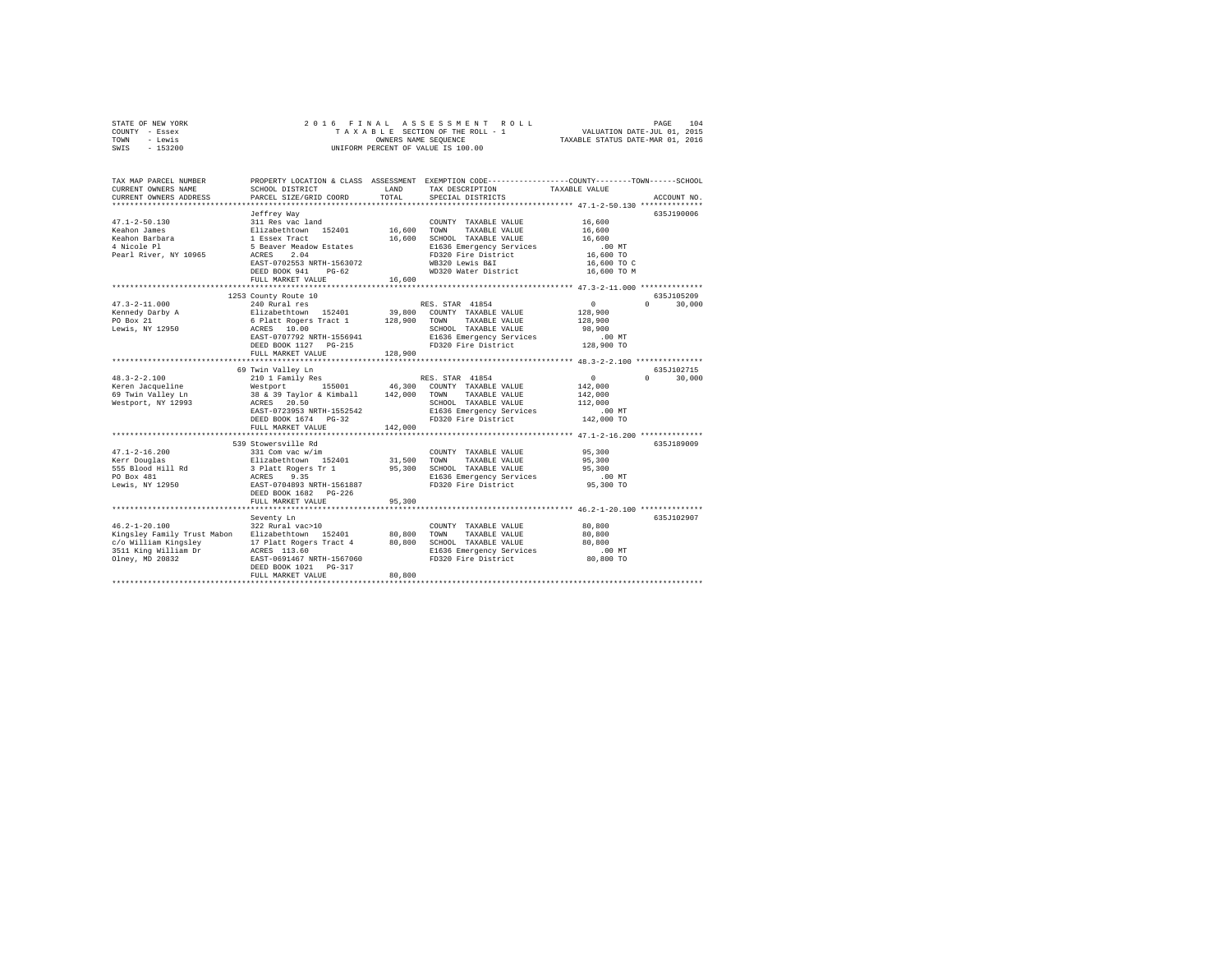| STATE OF NEW YORK                                |                                                     |                |                                                                                                 |                                                       |             |
|--------------------------------------------------|-----------------------------------------------------|----------------|-------------------------------------------------------------------------------------------------|-------------------------------------------------------|-------------|
| COUNTY - Essex                                   |                                                     |                |                                                                                                 |                                                       |             |
| TOWN - Lewis                                     |                                                     |                | OWNERS NAME SEQUENCE                                                                            | TAXABLE STATUS DATE-MAR 01, 2016                      |             |
| SWIS - 153200                                    |                                                     |                | UNIFORM PERCENT OF VALUE IS 100.00                                                              |                                                       |             |
|                                                  |                                                     |                |                                                                                                 |                                                       |             |
|                                                  |                                                     |                |                                                                                                 |                                                       |             |
|                                                  |                                                     |                |                                                                                                 |                                                       |             |
| TAX MAP PARCEL NUMBER                            |                                                     |                | PROPERTY LOCATION & CLASS ASSESSMENT EXEMPTION CODE---------------COUNTY-------TOWN------SCHOOL |                                                       |             |
| CURRENT OWNERS NAME                              | SCHOOL DISTRICT                                     | LAND           | TAX DESCRIPTION                                                                                 | TAXABLE VALUE                                         |             |
| CURRENT OWNERS ADDRESS                           | PARCEL SIZE/GRID COORD                              | TOTAL          | SPECIAL DISTRICTS                                                                               |                                                       | ACCOUNT NO. |
|                                                  |                                                     |                |                                                                                                 |                                                       |             |
|                                                  | Seventy Ln                                          |                |                                                                                                 |                                                       | 635J102909  |
| $37. - 2 - 45.000$                               | 910 Priv forest                                     |                | COUNTY TAXABLE VALUE                                                                            | 57,800                                                |             |
| Kingsley Mabon Family Trust Elizabethtown 152401 |                                                     |                | 57,800 TOWN TAXABLE VALUE                                                                       | 57,800                                                |             |
| c/o William Kingsley 54 South Tract Stowers Sur  |                                                     |                | 57,800 SCHOOL TAXABLE VALUE                                                                     | 57,800                                                |             |
| 3511 King William Dr                             | Deming Survey Map 2770                              |                | E1636 Emergency Services                                                                        | $.00$ MT                                              |             |
|                                                  | ACRES 77.35                                         |                |                                                                                                 | 57,800 TO                                             |             |
| Olney, MD 20832                                  |                                                     |                | FD320 Fire District                                                                             |                                                       |             |
|                                                  | EAST-0690592 NRTH-1569347                           |                |                                                                                                 |                                                       |             |
|                                                  | DEED BOOK 1021 PG-317                               |                |                                                                                                 |                                                       |             |
|                                                  | FULL MARKET VALUE                                   | 57,800         |                                                                                                 |                                                       |             |
|                                                  |                                                     |                |                                                                                                 |                                                       |             |
|                                                  | 165 Cutting Rd                                      |                |                                                                                                 |                                                       | 635J175004  |
| $56.1 - 2 - 5.000$                               | 240 Rural res                                       |                | COUNTY TAXABLE VALUE                                                                            | 95,600                                                |             |
| Kinnicutt Dennis                                 | Elizabethtown 152401                                |                | 54,500 TOWN TAXABLE VALUE                                                                       | 95,600                                                |             |
| Kinnicutt Melissa                                | 33 Platt Rogers Tract 4 95,600 SCHOOL TAXABLE VALUE |                |                                                                                                 | 95,600                                                |             |
| 2196 Rte 9                                       | 40ac                                                |                | E1636 Emergency Services                                                                        | $.00$ MT                                              |             |
| Kinderhook, NY 12106                             | ACRES 48.00                                         |                | FD320 Fire District                                                                             | 95,600 TO                                             |             |
|                                                  | EAST-0698217 NRTH-1549017                           |                |                                                                                                 |                                                       |             |
|                                                  | DEED BOOK 1540 PG-6                                 |                |                                                                                                 |                                                       |             |
|                                                  | FULL MARKET VALUE                                   | 95,600         |                                                                                                 |                                                       |             |
|                                                  |                                                     | ************** | ******************************** 47.3-2-13.000 **************                                   |                                                       |             |
|                                                  | 393 Ray Woods Rd                                    |                |                                                                                                 |                                                       | 635J103307  |
| $47.3 - 2 - 13.000$                              | 322 Rural vac>10                                    |                |                                                                                                 | 33,600                                                |             |
|                                                  |                                                     |                | COUNTY TAXABLE VALUE                                                                            |                                                       |             |
| Kirsch Thomas R                                  | Elizabethtown 152401                                |                | 33,600 TOWN TAXABLE VALUE                                                                       | 33,600                                                |             |
| Kirsch Donna L                                   | 6 Platt Rogers Tract 1 33,600 SCHOOL TAXABLE VALUE  |                |                                                                                                 | 33,600                                                |             |
| 95 Corlear Bay Rd                                | 10ac<br>$ACRES$ 19.50                               |                | E1636 Emergency Services                                                                        | $.00$ MT                                              |             |
| Keeseville, NY 12944                             |                                                     |                | FD320 Fire District                                                                             | 33,600 TO                                             |             |
|                                                  | EAST-0707044 NRTH-1556354                           |                |                                                                                                 |                                                       |             |
|                                                  | DEED BOOK 1777 PG-86                                |                |                                                                                                 |                                                       |             |
|                                                  | FULL MARKET VALUE                                   | 33,600         |                                                                                                 |                                                       |             |
|                                                  | *********************                               |                |                                                                                                 | ************************ 47.1-2-15.200 ************** |             |
|                                                  | Stowersville Rd                                     |                |                                                                                                 |                                                       | 635Z014014  |
| $47.1 - 2 - 15.200$                              | 311 Res vac land                                    |                | COUNTY TAXABLE VALUE                                                                            | 34,100                                                |             |
| Kiryas Vayoel Moshe Inc                          | Elizabethtown 152401                                | 34,100         | TOWN<br>TAXABLE VALUE                                                                           | 34,100                                                |             |
| 741 Stowersville Rd                              | 4 Platt Rogers Tract 1                              |                | 34,100 SCHOOL TAXABLE VALUE                                                                     | 34,100                                                |             |
| Lewis, NY 12950                                  | 50ac                                                |                | E1636 Emergency Services                                                                        | $.00$ MT                                              |             |
|                                                  | ACRES 3.50                                          |                | FD320 Fire District                                                                             | 34,100 TO                                             |             |
|                                                  | EAST-0707638 NRTH-1560979                           |                |                                                                                                 |                                                       |             |
|                                                  |                                                     |                |                                                                                                 |                                                       |             |
|                                                  | DEED BOOK 1755 PG-142                               |                |                                                                                                 |                                                       |             |
|                                                  | FULL MARKET VALUE                                   | 34,100         |                                                                                                 |                                                       |             |
|                                                  |                                                     |                |                                                                                                 |                                                       |             |
|                                                  | Stowersville Rd                                     |                |                                                                                                 |                                                       | 635J104213  |
| $47.1 - 2 - 13.000$                              | 910 Priv forest                                     |                | COUNTY TAXABLE VALUE                                                                            | 98,400                                                |             |
|                                                  |                                                     |                | 98,400 TOWN TAXABLE VALUE                                                                       | 98,400                                                |             |
|                                                  |                                                     |                | 98,400 SCHOOL TAXABLE VALUE                                                                     | 98,400                                                |             |
|                                                  |                                                     |                | E1636 Emergency Services                                                                        | $.00$ MT                                              |             |
|                                                  | ACRES 150.91                                        |                | FD320 Fire District                                                                             | 98,400 TO                                             |             |
|                                                  | EAST-0707128 NRTH-1562444                           |                |                                                                                                 |                                                       |             |
|                                                  | DEED BOOK 246 PG-494                                |                |                                                                                                 |                                                       |             |
|                                                  | FULL MARKET VALUE                                   | 98,400         |                                                                                                 |                                                       |             |
|                                                  |                                                     |                |                                                                                                 |                                                       |             |
|                                                  |                                                     |                |                                                                                                 |                                                       |             |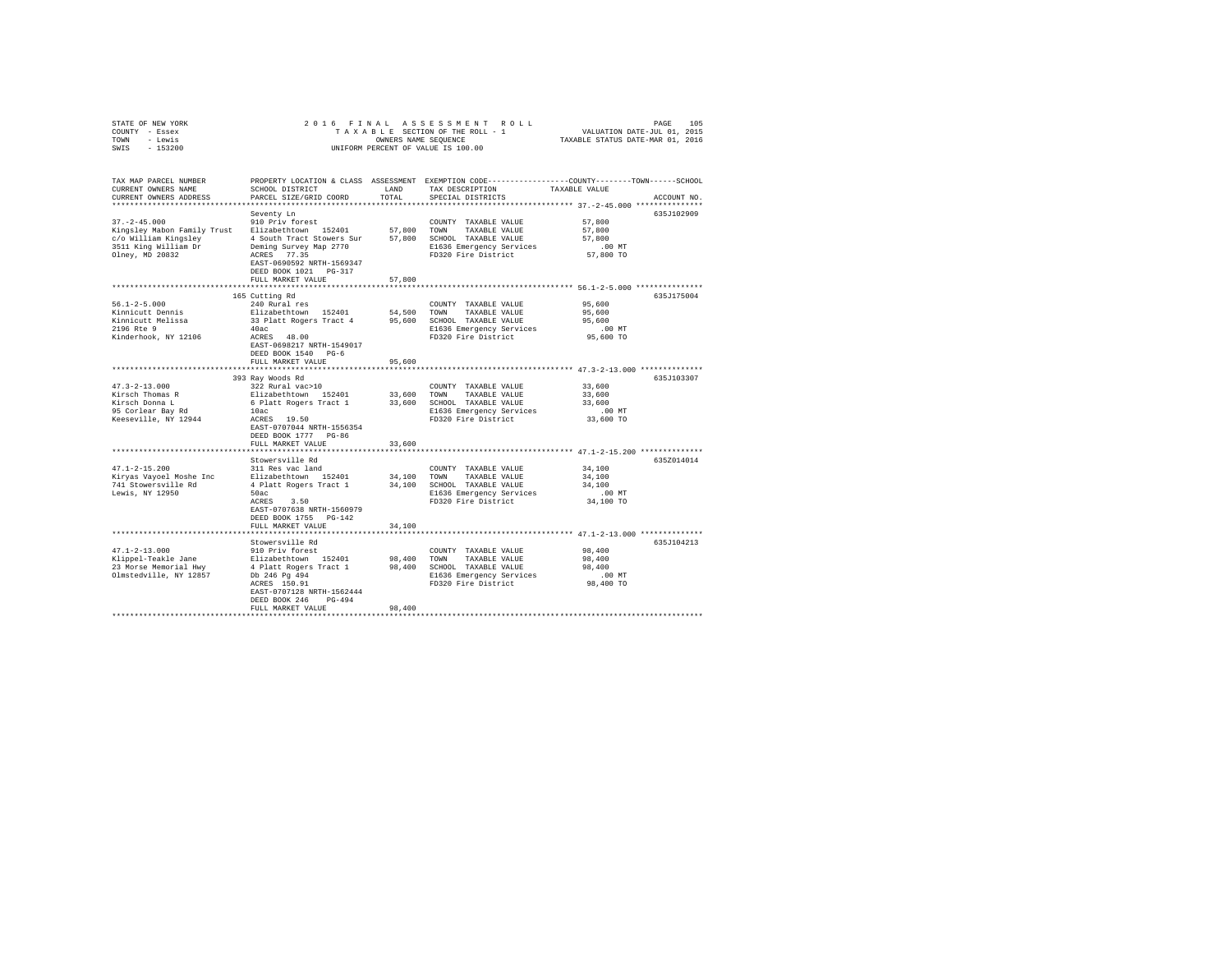| STATE OF NEW YORK<br>COUNTY - Essex<br>TOWN<br>- Lewis<br>$-153200$<br>SWIS | 2016 FINAL<br>ASSESSMENT ROLL<br>TAXABLE SECTION OF THE ROLL - 1<br>OWNERS NAME SEQUENCE<br>UNIFORM PERCENT OF VALUE IS 100.00 |         |                                                                                                                   | PAGE<br>106<br>VALUATION DATE-JUL 01, 2015<br>TAXABLE STATUS DATE-MAR 01, 2016 |                    |
|-----------------------------------------------------------------------------|--------------------------------------------------------------------------------------------------------------------------------|---------|-------------------------------------------------------------------------------------------------------------------|--------------------------------------------------------------------------------|--------------------|
| TAX MAP PARCEL NUMBER<br>CURRENT OWNERS NAME                                | SCHOOL DISTRICT                                                                                                                | LAND    | PROPERTY LOCATION & CLASS ASSESSMENT EXEMPTION CODE---------------COUNTY-------TOWN-----SCHOOL<br>TAX DESCRIPTION | TAXABLE VALUE                                                                  |                    |
| CURRENT OWNERS ADDRESS                                                      | PARCEL SIZE/GRID COORD                                                                                                         | TOTAL   | SPECIAL DISTRICTS                                                                                                 |                                                                                | ACCOUNT NO.        |
|                                                                             |                                                                                                                                |         |                                                                                                                   |                                                                                |                    |
|                                                                             | 8838 US Route 9                                                                                                                |         |                                                                                                                   |                                                                                | 635J100501         |
| $47.1 - 2 - 6.000$                                                          | 210 1 Family Res                                                                                                               |         | RES. STAR 41854                                                                                                   | $\circ$                                                                        | $\Omega$<br>19,500 |
| Koechel Daniel                                                              | Elizabethtown 152401                                                                                                           | 12,000  | COUNTY TAXABLE VALUE                                                                                              | 19,500                                                                         |                    |
| Koechel David                                                               | 3 Essex Tract                                                                                                                  | 19,500  | TOWN<br>TAXABLE VALUE                                                                                             | 19,500                                                                         |                    |
| 8838 US Route 9                                                             | 0.07<br>ACRES                                                                                                                  |         | SCHOOL TAXABLE VALUE                                                                                              | $\Omega$                                                                       |                    |
| Lewis, NY 12950                                                             | EAST-0701466 NRTH-1565748                                                                                                      |         | E1636 Emergency Services                                                                                          | $.00$ MT                                                                       |                    |
|                                                                             | DEED BOOK 1227 PG-179                                                                                                          |         | FD320 Fire District                                                                                               | 19,500 TO                                                                      |                    |
|                                                                             | FULL MARKET VALUE                                                                                                              | 19,500  |                                                                                                                   |                                                                                |                    |
|                                                                             |                                                                                                                                |         |                                                                                                                   |                                                                                |                    |
|                                                                             | US Route 9                                                                                                                     |         |                                                                                                                   |                                                                                | 635J100614         |
| $47.1 - 2 - 7.000$                                                          | 311 Res vac land                                                                                                               |         | COUNTY TAXABLE VALUE                                                                                              | 100                                                                            |                    |
| Koechel Daniel                                                              | Elizabethtown 152401                                                                                                           | 100     | TOWN<br>TAXABLE VALUE                                                                                             | 100                                                                            |                    |
| 8838 US Route 9                                                             | 3 Essex Tract                                                                                                                  | 100     | SCHOOL TAXABLE VALUE                                                                                              | 100                                                                            |                    |
| Lewis, NY 12950                                                             | ACRES<br>0.10                                                                                                                  |         | E1636 Emergency Services                                                                                          | .00 MT                                                                         |                    |
|                                                                             | EAST-0701475 NRTH-1565697                                                                                                      |         | FD320 Fire District                                                                                               | 100 TO                                                                         |                    |
|                                                                             | DEED BOOK 1308 PG-74                                                                                                           |         |                                                                                                                   |                                                                                |                    |
|                                                                             | FULL MARKET VALUE                                                                                                              | 100     |                                                                                                                   |                                                                                |                    |
|                                                                             |                                                                                                                                |         |                                                                                                                   |                                                                                |                    |
|                                                                             | 8549 US Route 9                                                                                                                |         |                                                                                                                   |                                                                                | 635.T101701        |
| $47.13 - 1 - 18.000$                                                        | 482 Det row bldg                                                                                                               |         | COUNTY TAXABLE VALUE                                                                                              | 147,000                                                                        |                    |
| Koop-Angelicola Stephen                                                     | Elizabethtown 152401                                                                                                           | 10,500  | TOWN<br>TAXABLE VALUE<br>SCHOOL TAXABLE VALUE                                                                     | 147,000<br>147,000                                                             |                    |
| Koop-Angelicola Rosemarie<br>RR1 Box 141                                    | 2 Platt Rogers Tract 1<br>Apt 1&2 Ste 1                                                                                        | 147,000 | E1636 Emergency Services                                                                                          | $.00$ MT                                                                       |                    |
| Elizabethtown, NY 12932                                                     | ACRES<br>0.20                                                                                                                  |         | FD320 Fire District                                                                                               | 147,000 TO                                                                     |                    |
|                                                                             | EAST-0700844 NRTH-1558732                                                                                                      |         | WB320 Lewis B&I                                                                                                   | 147,000 TO C                                                                   |                    |
|                                                                             |                                                                                                                                |         | WD320 Water District                                                                                              | 147,000 TO M                                                                   |                    |
|                                                                             | DEED BOOK 1328 PG-42<br>FULL MARKET VALUE                                                                                      | 147,000 |                                                                                                                   |                                                                                |                    |
|                                                                             |                                                                                                                                |         |                                                                                                                   |                                                                                |                    |
|                                                                             | 447 Hurley Rd                                                                                                                  |         |                                                                                                                   |                                                                                | 635J103612         |
| $47.4 - 1 - 14.100$                                                         | 210 1 Family Res                                                                                                               |         | RES. STAR 41854                                                                                                   | $\Omega$                                                                       | 30,000<br>$\Omega$ |
| Kullman Sarah E                                                             | Elizabethtown 152401                                                                                                           | 36,100  | COUNTY TAXABLE VALUE                                                                                              | 151,300                                                                        |                    |
| Kullman Sean K                                                              | 34 Platt Rogers                                                                                                                | 151,300 | TOWN<br>TAXABLE VALUE                                                                                             | 151,300                                                                        |                    |
| 447 Hurley Rd                                                               | ACRES<br>5.50 BANK1STARSG                                                                                                      |         | SCHOOL TAXABLE VALUE                                                                                              | 121,300                                                                        |                    |
| Westport, NY 12993                                                          | EAST-0715758 NRTH-1558356                                                                                                      |         | E1636 Emergency Services                                                                                          | $.00$ MT                                                                       |                    |
|                                                                             | DEED BOOK 1564 PG-49                                                                                                           |         | FD320 Fire District                                                                                               | 151,300 TO                                                                     |                    |
|                                                                             | FULL MARKET VALUE                                                                                                              | 151,300 |                                                                                                                   |                                                                                |                    |
|                                                                             |                                                                                                                                |         |                                                                                                                   |                                                                                |                    |
|                                                                             | Blood Hill Rd                                                                                                                  |         |                                                                                                                   |                                                                                | 635J103005         |
| $55.2 - 1 - 5.111$                                                          | 322 Rural vac>10                                                                                                               |         | COUNTY TAXABLE VALUE                                                                                              | 50,600                                                                         |                    |
| Kurtenbach Henry E                                                          | Elizabethtown 152401                                                                                                           | 50,600  | TOWN<br>TAXABLE VALUE                                                                                             | 50,600                                                                         |                    |
| c/o Coleen Kurtenbach                                                       | 25 Platt Rogers Tract 4                                                                                                        | 50,600  | SCHOOL TAXABLE VALUE                                                                                              | 50,600                                                                         |                    |
| 21 Keiths Ln                                                                | ACRES 64.60                                                                                                                    |         | E1636 Emergency Services                                                                                          | $.00$ MT                                                                       |                    |
| Elliot, ME 03903                                                            | EAST-0689341 NRTH-1549508                                                                                                      |         | FD320 Fire District                                                                                               | 50,600 TO                                                                      |                    |
|                                                                             | DEED BOOK 682<br>$PG-28$                                                                                                       |         |                                                                                                                   |                                                                                |                    |
|                                                                             | FULL MARKET VALUE                                                                                                              | 50,600  |                                                                                                                   |                                                                                |                    |
|                                                                             |                                                                                                                                |         |                                                                                                                   |                                                                                |                    |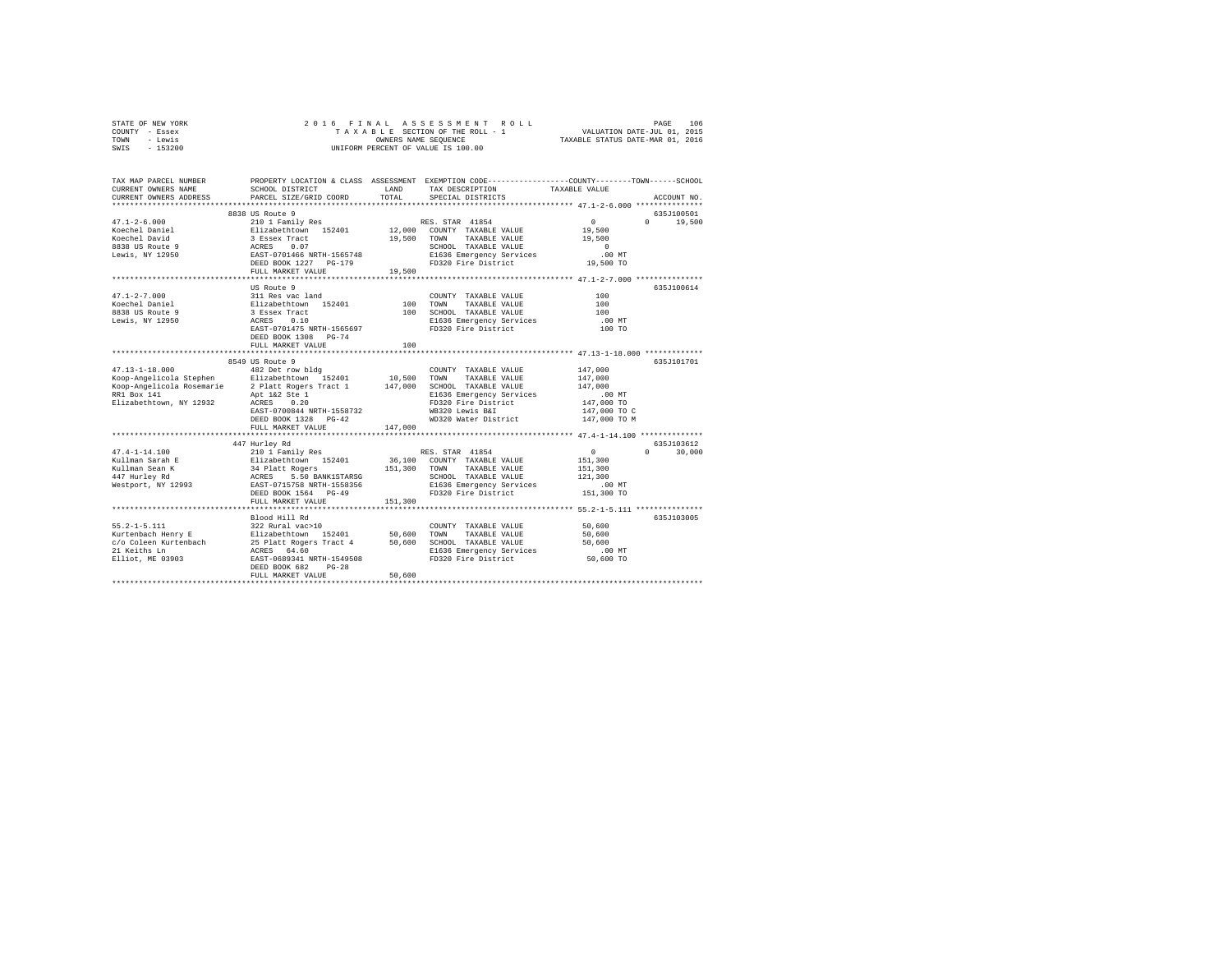| STATE OF NEW YORK | 2016 FINAL ASSESSMENT ROLL         | 107<br>PAGE                      |
|-------------------|------------------------------------|----------------------------------|
| COUNTY - Essex    | TAXABLE SECTION OF THE ROLL - 1    | VALUATION DATE-JUL 01, 2015      |
| TOWN<br>- Lewis   | OWNERS NAME SEOUENCE               | TAXABLE STATUS DATE-MAR 01, 2016 |
| $-153200$<br>SWIS | UNIFORM PERCENT OF VALUE IS 100.00 |                                  |

| TAX MAP PARCEL NUMBER<br>CURRENT OWNERS NAME<br>CURRENT OWNERS ADDRESS                       | SCHOOL DISTRICT<br>PARCEL SIZE/GRID COORD                                                                                                                                                                                                                                                                                                                  | PROPERTY LOCATION & CLASS ASSESSMENT EXEMPTION CODE----------------COUNTY-------TOWN-----SCHOOL<br><b>T.AND</b><br>TAX DESCRIPTION TAXABLE VALUE<br>TOTAL.<br>SPECIAL DISTRICTS                         | ACCOUNT NO.                                                                                                 |
|----------------------------------------------------------------------------------------------|------------------------------------------------------------------------------------------------------------------------------------------------------------------------------------------------------------------------------------------------------------------------------------------------------------------------------------------------------------|---------------------------------------------------------------------------------------------------------------------------------------------------------------------------------------------------------|-------------------------------------------------------------------------------------------------------------|
|                                                                                              | 119 Seventy Ln<br>DEED BOOK 661<br>FULL MARKET VALUE                                                                                                                                                                                                                                                                                                       | 62,200 FD320 Fire District                                                                                                                                                                              | 635J179006<br>31,100<br>31,100<br>31,100<br>$\sim$ 0<br>31,100<br>$\sim$ 0<br>31,100<br>31,100<br>62,200 TO |
| $55.4 - 2 - 8.200$<br>Lamere Thomas<br>143 Fox Run Rd<br>Elizabethtown, NY 12932 ACRES 14.84 | 143 Fox Run Rd<br>FULL MARKET VALUE                                                                                                                                                                                                                                                                                                                        | ${\tt AGED\ ALL} \qquad {\tt 41800}$<br>Lamere Shirley <b>28 Platt Rogers Tract 4</b> 88,700 COUNTY TAXABLE VALUE<br>TOWN<br>TAXABLE VALUE 44,350<br>88,700                                             | 635J185003<br>44,350<br>44,350 44,350<br>$\sim$ 0<br>$\mathbf{0}$ and $\mathbf{0}$<br>44,350<br>44,350      |
|                                                                                              | 8598 US Route 9<br>DEED BOOK 1617 PG-256<br>FULL MARKET VALUE                                                                                                                                                                                                                                                                                              | TAXABLE VALUE 69,900<br>SCHOOL TAXABLE VALUE 39,900<br>E1636 Emergency Services .00 MT<br>FD320 Fire District 69,900 TO<br>69,900 WB320 Lewis B&I 69,900 TO C<br>WD320 Water District                   | 635J103510<br>$\sim$ 0<br>$0 \qquad \qquad$<br>30,000<br>69,900<br>69,900 TO M                              |
| 211 Moss Rd<br>Lewis, NY 12950-9707                                                          | Moss Rd<br>$\begin{array}{cccccccccc} 38.4-1-5.100 & & & & 314~\text{Rural vac}<10 & & & & & \text{COUNT} \\ \text{Landon Donna J} & & & & & & \text{Elizablechtown} & 152401 & & & & 300~\text{TONN} \end{array}$<br>1301/86 Life Use To<br>Richard I Pulsifer<br>ACRES<br>0.27<br>EAST-0710120 NRTH-1568574<br>DEED BOOK 1349 PG-54<br>FULL MARKET VALUE | COUNTY TAXABLE VALUE 300<br>TAXABLE VALUE 300<br>Mott Patent Call Mill Lot 300 SCHOOL TAXABLE VALUE<br>900<br>E1636 Emergency Services 300<br>FD320 Fire District 300<br>PD320 Fire District 300<br>300 | 635J180031<br>.00 MT<br>300 TO                                                                              |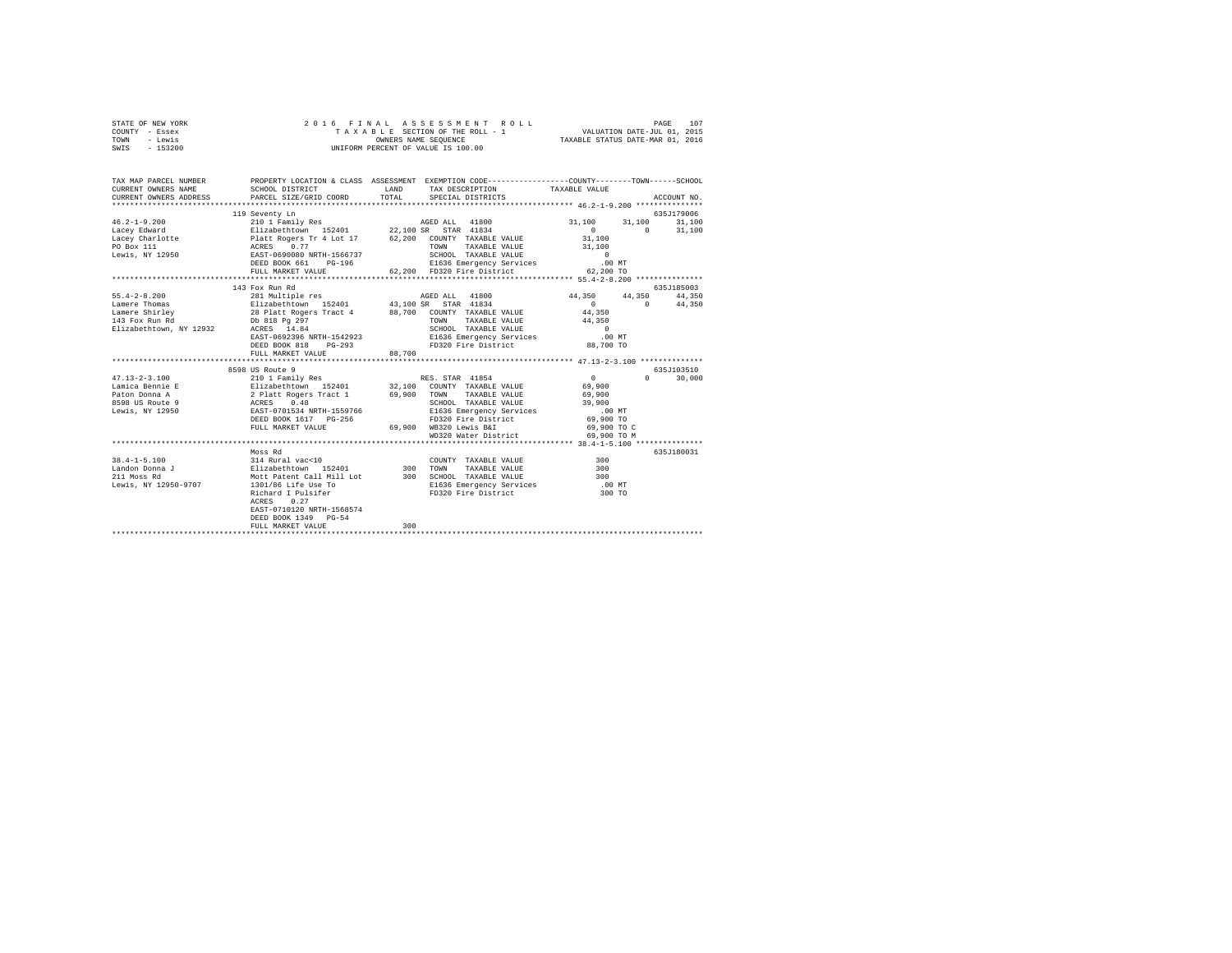| STATE OF NEW YORK                               | 2016 FINAL ASSESSMENT ROLL PAGE 108 PAGE 108 PAGE 108 PAGE SECTION OF THE ROLL TAXABLE STATE-VILL ON DATE PAGE 101, 2015                   |         |                                                                                                 |                     |                    |  |  |
|-------------------------------------------------|--------------------------------------------------------------------------------------------------------------------------------------------|---------|-------------------------------------------------------------------------------------------------|---------------------|--------------------|--|--|
| COUNTY - Essex                                  |                                                                                                                                            |         |                                                                                                 |                     |                    |  |  |
| TOWN - Lewis                                    | OWNERS NAME SEQUENCE<br>UNIFORM PERCENT OF VALUE IS 100.00                                                                                 |         |                                                                                                 |                     |                    |  |  |
| SWIS - 153200                                   |                                                                                                                                            |         |                                                                                                 |                     |                    |  |  |
|                                                 |                                                                                                                                            |         |                                                                                                 |                     |                    |  |  |
| TAX MAP PARCEL NUMBER                           |                                                                                                                                            |         | PROPERTY LOCATION & CLASS ASSESSMENT EXEMPTION CODE---------------COUNTY-------TOWN------SCHOOL |                     |                    |  |  |
| CURRENT OWNERS NAME                             | SCHOOL DISTRICT                                                                                                                            | LAND    | TAX DESCRIPTION TAXABLE VALUE                                                                   |                     |                    |  |  |
| CURRENT OWNERS ADDRESS                          | PARCEL SIZE/GRID COORD                                                                                                                     | TOTAL   | SPECIAL DISTRICTS                                                                               |                     | ACCOUNT NO.        |  |  |
|                                                 |                                                                                                                                            |         |                                                                                                 |                     |                    |  |  |
|                                                 | 211 Moss Rd                                                                                                                                |         |                                                                                                 |                     | 635J180023         |  |  |
| $38.4 - 1 - 37.300$                             | 270 Mfg housing                                                                                                                            |         | RES. STAR 41854                                                                                 | $\sim$ 0            | $0 \t 30.000$      |  |  |
| Landon Donna J<br>211 Moss Rd                   |                                                                                                                                            |         |                                                                                                 | 43,200              |                    |  |  |
|                                                 |                                                                                                                                            |         |                                                                                                 | 43,200              |                    |  |  |
| Lewis, NY 12950-9707                            | ACRES 1.20<br>MOLL FALLIL - 20<br>ACRES 1.20<br>EAST-0710101 NRTH-1568439                                                                  |         | SCHOOL TAXABLE VALUE                                                                            | 13,200              |                    |  |  |
|                                                 |                                                                                                                                            |         | E1636 Emergency Services                                                                        | .00MT               |                    |  |  |
|                                                 |                                                                                                                                            |         | FD320 Fire District                                                                             | 43,200 TO           |                    |  |  |
|                                                 | FULL MARKET VALUE                                                                                                                          | 43,200  |                                                                                                 |                     |                    |  |  |
|                                                 |                                                                                                                                            |         |                                                                                                 |                     |                    |  |  |
|                                                 | Hurley Rd                                                                                                                                  |         |                                                                                                 |                     | 635J104412         |  |  |
| $47.4 - 1 - 18.000$                             | 322 Rural vac>10                                                                                                                           |         | COUNTY TAXABLE VALUE                                                                            | 44,200              |                    |  |  |
| Larsen Richard                                  | Westport 155001 44,200 TOWN TAXABLE VALUE                                                                                                  |         |                                                                                                 | 44,200              |                    |  |  |
| Larsen Karen                                    | 46 & 49 Taylor & Kimball 44,200 SCHOOL TAXABLE VALUE<br>ACRES 40.30 BOR ENGINEERCY SESS MORE REST-0719111 NRTH-1554517 FD320 Fire District |         |                                                                                                 | 44,200              |                    |  |  |
| 2 Storms Rd                                     |                                                                                                                                            |         |                                                                                                 | $.00$ MT            |                    |  |  |
| Goshen, NY 10924                                |                                                                                                                                            |         |                                                                                                 | 44,200 TO           |                    |  |  |
|                                                 | DEED BOOK 1560 PG-319                                                                                                                      |         |                                                                                                 |                     |                    |  |  |
|                                                 | FULL MARKET VALUE                                                                                                                          | 44,200  |                                                                                                 |                     |                    |  |  |
|                                                 |                                                                                                                                            |         |                                                                                                 |                     |                    |  |  |
|                                                 | 18 Pine Wood Way<br>210 1 Family Res                                                                                                       |         |                                                                                                 |                     | 635J174006         |  |  |
| $38.1 - 1 - 21.200$                             |                                                                                                                                            |         | AGED ALL 41800                                                                                  | 71,800              | 71,800 71,800      |  |  |
| Laughlin Daniel Scott                           | Elizabethtown 152401                                                                                                                       |         | 34,300 SR STAR 41834                                                                            | $\sim$ 0            | $\sim$ 0<br>65,300 |  |  |
|                                                 | NE Auto Dealer Svcs Inc Essex Tract Lot 14 143,600 COUNTY TAXABLE VALUE                                                                    |         |                                                                                                 | 71,800              |                    |  |  |
| c/o Carol L Laughlin                            |                                                                                                                                            |         | TOWN TAXABLE VALUE                                                                              | 71,800              |                    |  |  |
| 18 Pine Wood Way                                | <br>1715/301 LU to Carol L La<br>ACRES 3.65<br>RAST-0706000                                                                                |         | SCHOOL TAXABLE VALUE                                                                            | 6,500               |                    |  |  |
| Lewis, NY 12950                                 |                                                                                                                                            |         | E1636 Emergency Services                                                                        | .00MT<br>143,600 TO |                    |  |  |
|                                                 | EAST-0706266 NRTH-1578322                                                                                                                  |         | FD320 Fire District                                                                             |                     |                    |  |  |
|                                                 | DEED BOOK 1715 PG-301                                                                                                                      |         |                                                                                                 |                     |                    |  |  |
|                                                 | FULL MARKET VALUE                                                                                                                          | 143,600 |                                                                                                 |                     |                    |  |  |
|                                                 |                                                                                                                                            |         |                                                                                                 |                     | 635J190012         |  |  |
| $46.4 - 1 - 6.200$                              | RES. STAR 41854<br>22 Platt Rogers Tr 4 190,200 COUNTY TAXABLE VALUE<br>ACRES 2.76 - 190,200 TOUNTY TAXABLE VALUE<br>RAST-0603102 ---      |         |                                                                                                 | $\sim$ 0            | $0 \t 30.000$      |  |  |
|                                                 |                                                                                                                                            |         |                                                                                                 | 190,200             |                    |  |  |
| Lee Thurland<br>Lee Susan                       |                                                                                                                                            |         |                                                                                                 | 190,200             |                    |  |  |
| 581 Blood Hill Rd                               |                                                                                                                                            |         |                                                                                                 | 160,200             |                    |  |  |
| Elizabethtown, NY 12932                         | EAST-0692192 NRTH-1556355                                                                                                                  |         | E1636 Emergency Services                                                                        | .00 MT              |                    |  |  |
|                                                 | DEED BOOK 945 PG-83                                                                                                                        |         | FD320 Fire District                                                                             | 190,200 TO          |                    |  |  |
|                                                 | FULL MARKET VALUE                                                                                                                          | 190,200 |                                                                                                 |                     |                    |  |  |
|                                                 |                                                                                                                                            |         |                                                                                                 |                     |                    |  |  |
|                                                 | 8642 US Route 9                                                                                                                            |         |                                                                                                 |                     | 635J101709         |  |  |
| $47.1 - 2 - 24.000$                             | 281 Multiple res                                                                                                                           |         | COUNTY TAXABLE VALUE                                                                            | 274,100             |                    |  |  |
|                                                 |                                                                                                                                            |         |                                                                                                 | 274,100             |                    |  |  |
|                                                 |                                                                                                                                            |         |                                                                                                 | 274,100             |                    |  |  |
|                                                 |                                                                                                                                            |         |                                                                                                 |                     |                    |  |  |
| Lee Thurland J<br>Lee Susan P                   |                                                                                                                                            |         |                                                                                                 |                     |                    |  |  |
|                                                 |                                                                                                                                            |         | E1636 Emergency Services                                                                        | $.00$ MT            |                    |  |  |
| Bee Susan<br>8642 US Route 9<br>Lewis, NY 12950 |                                                                                                                                            |         |                                                                                                 | 274,100 TO          |                    |  |  |
|                                                 |                                                                                                                                            |         |                                                                                                 | 274,100 TO C        |                    |  |  |
|                                                 |                                                                                                                                            |         |                                                                                                 | 274,100 TO M        |                    |  |  |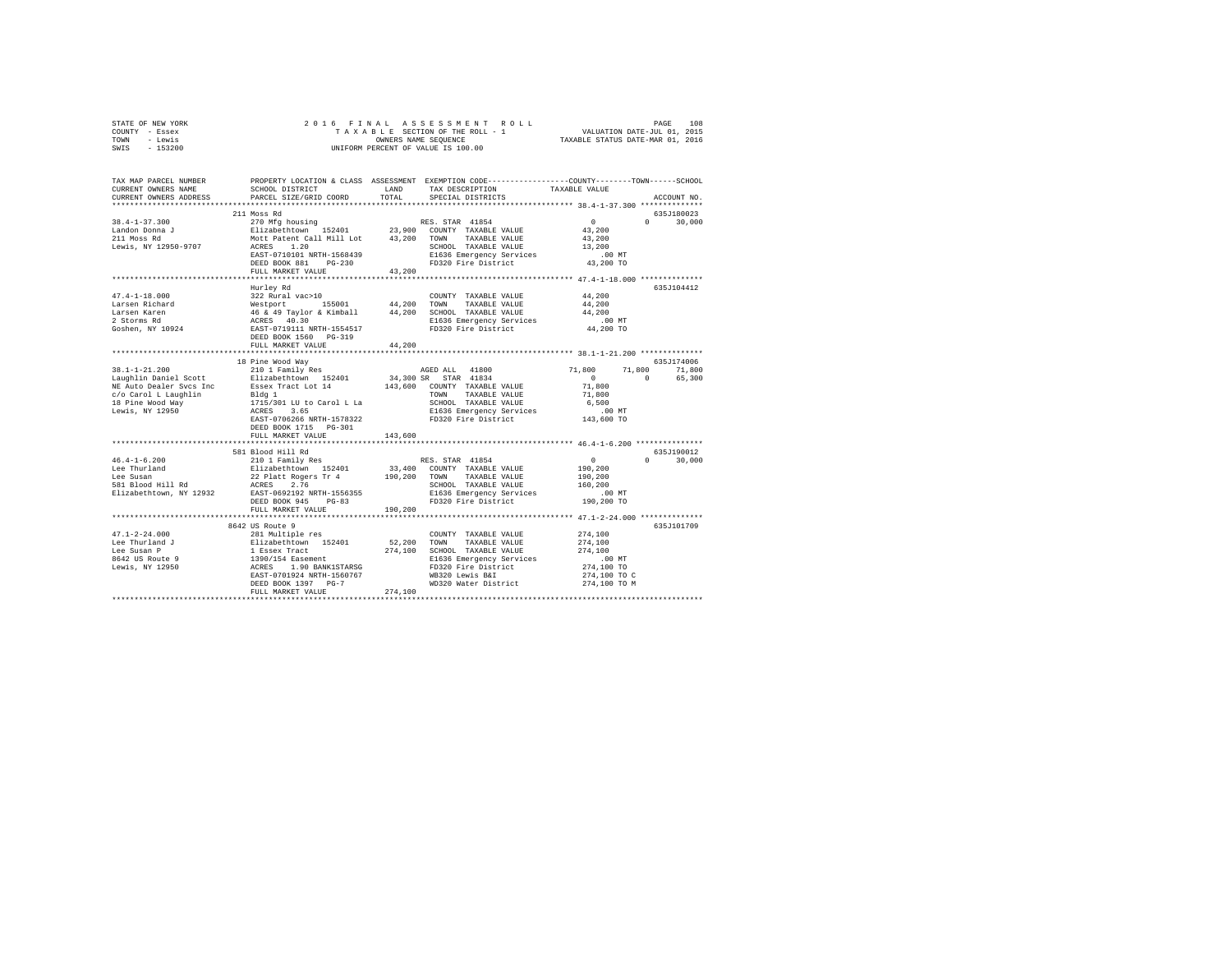| STATE OF NEW YORK<br>COUNTY - Essex<br>TOWN - Lewis<br>$-153200$<br>SWIS                                  | 2016 FINAL                                |               |                                                                                                                                                 |                          |             |
|-----------------------------------------------------------------------------------------------------------|-------------------------------------------|---------------|-------------------------------------------------------------------------------------------------------------------------------------------------|--------------------------|-------------|
|                                                                                                           |                                           |               |                                                                                                                                                 |                          |             |
| TAX MAP PARCEL NUMBER<br>CURRENT OWNERS NAME<br>CURRENT OWNERS ADDRESS                                    | SCHOOL DISTRICT<br>PARCEL SIZE/GRID COORD | LAND<br>TOTAL | PROPERTY LOCATION & CLASS ASSESSMENT EXEMPTION CODE---------------COUNTY-------TOWN-----SCHOOL<br>TAX DESCRIPTION<br>SPECIAL DISTRICTS          | TAXABLE VALUE            | ACCOUNT NO. |
|                                                                                                           |                                           |               |                                                                                                                                                 |                          |             |
|                                                                                                           | 94 Johnson Ln                             |               |                                                                                                                                                 |                          | 635L102809  |
| $46.2 - 1 - 35.000$                                                                                       |                                           |               | COUNTY TAXABLE VALUE                                                                                                                            | 208,600                  |             |
| Leerkes Richard F                                                                                         |                                           |               | TAXABLE VALUE                                                                                                                                   | 208,600                  |             |
|                                                                                                           |                                           |               |                                                                                                                                                 | 208,600                  |             |
|                                                                                                           |                                           |               | E1636 Emergency Services                                                                                                                        | $.00$ MT                 |             |
|                                                                                                           |                                           |               | FD320 Fire District                                                                                                                             | 208,600 TO               |             |
|                                                                                                           |                                           |               |                                                                                                                                                 |                          |             |
| Leerkes Richard F                                                                                         |                                           |               |                                                                                                                                                 |                          |             |
|                                                                                                           | Trout Pond Rd                             |               |                                                                                                                                                 |                          | 635J190001  |
| $29. - 3 - 3.000$                                                                                         | 314 Rural vac<10                          |               | COUNTY TAXABLE VALUE                                                                                                                            | 10,500                   |             |
| LeFort Deborah J                                                                                          |                                           |               |                                                                                                                                                 | 10,500                   |             |
| 2094 Trout Pond Rd<br>Lewis, NY 12950                                                                     |                                           |               | Elizabeth<br>Compared the Same Compared COMM TAXABLE VALUE 1988 Tract Henrys Sur 10,500 SCHOOL TAXABLE VALUE<br>ACRES 3.60 SCHOOL TAXABLE VALUE | 10,500                   |             |
|                                                                                                           |                                           |               |                                                                                                                                                 |                          |             |
|                                                                                                           | EAST-0704901 NRTH-1589418                 |               | FD320 Fire District                                                                                                                             | 00 MT.<br>10,500 TO      |             |
|                                                                                                           | DEED BOOK 1612 PG-29                      |               |                                                                                                                                                 |                          |             |
|                                                                                                           | FULL MARKET VALUE                         | 10,500        |                                                                                                                                                 |                          |             |
|                                                                                                           |                                           |               |                                                                                                                                                 |                          |             |
|                                                                                                           |                                           |               |                                                                                                                                                 |                          |             |
|                                                                                                           | 2094 Trout Pond Rd                        |               |                                                                                                                                                 |                          | 635Z006005  |
| $29. -3 - 4.000$                                                                                          | 240 Rural res                             |               |                                                                                                                                                 | 100,600<br>100,600       | 100,600     |
| LeFort Deborah J                                                                                          | Elizabethtown 152401                      |               | AGED ALL 41800<br>43,700 SR STAR 41834                                                                                                          | $\sim$ 0<br>$\sim$ 0     | 65,300      |
|                                                                                                           | 22 Essex Tract                            |               | 201,200 COUNTY TAXABLE VALUE                                                                                                                    | 100,600                  |             |
| 2094 Trout Pond Rd<br>Lewis, NY 12950                                                                     | ACRES 16.12                               |               | TOWN TAXABLE VALUE                                                                                                                              | 100,600                  |             |
|                                                                                                           | EAST-0705312 NRTH-1589396                 |               | SCHOOL TAXABLE VALUE                                                                                                                            | 35,300                   |             |
|                                                                                                           | DEED BOOK 1548 PG-224                     |               |                                                                                                                                                 | $.00$ MT                 |             |
|                                                                                                           | FULL MARKET VALUE                         |               | E1636 Emergency Services<br>201,200 FD320 Fire District                                                                                         | 201,200 TO               |             |
|                                                                                                           |                                           |               |                                                                                                                                                 |                          |             |
|                                                                                                           | 1624 County Route 10                      |               |                                                                                                                                                 |                          | 635J103408  |
| $56.2 - 3 - 5.000$                                                                                        | 210 1 Family Res                          |               | COUNTY TAXABLE VALUE                                                                                                                            | 113,000                  |             |
|                                                                                                           |                                           |               | TAXABLE VALUE<br>113,000 SCHOOL TAXABLE VALUE                                                                                                   | 113,000<br>113,000       |             |
| Leitenberger Eugene and Elizabethtown 152401 43,600 TOWN<br>Leitenberger Debra 40 Mccormick 113,000 SCHOC |                                           |               | E1636 Emergency Services                                                                                                                        | .00 MT                   |             |
|                                                                                                           |                                           |               |                                                                                                                                                 | 113,000 TO               |             |
|                                                                                                           | DEED BOOK 1727 PG-24                      |               | FD320 Fire District                                                                                                                             |                          |             |
|                                                                                                           | FULL MARKET VALUE                         | 113,000       |                                                                                                                                                 |                          |             |
|                                                                                                           |                                           |               |                                                                                                                                                 |                          |             |
|                                                                                                           |                                           |               |                                                                                                                                                 |                          | 635J177001  |
|                                                                                                           |                                           |               |                                                                                                                                                 | 24,500                   |             |
|                                                                                                           |                                           |               |                                                                                                                                                 | 24,500                   |             |
|                                                                                                           |                                           |               |                                                                                                                                                 | 24,500                   |             |
|                                                                                                           |                                           |               |                                                                                                                                                 | $.00$ MT                 |             |
|                                                                                                           |                                           |               |                                                                                                                                                 | 24,500 TO                |             |
|                                                                                                           | FULL MARKET VALUE                         |               | 24,500 WD320 Water District                                                                                                                     | 1,188 TO C<br>1,188 TO M |             |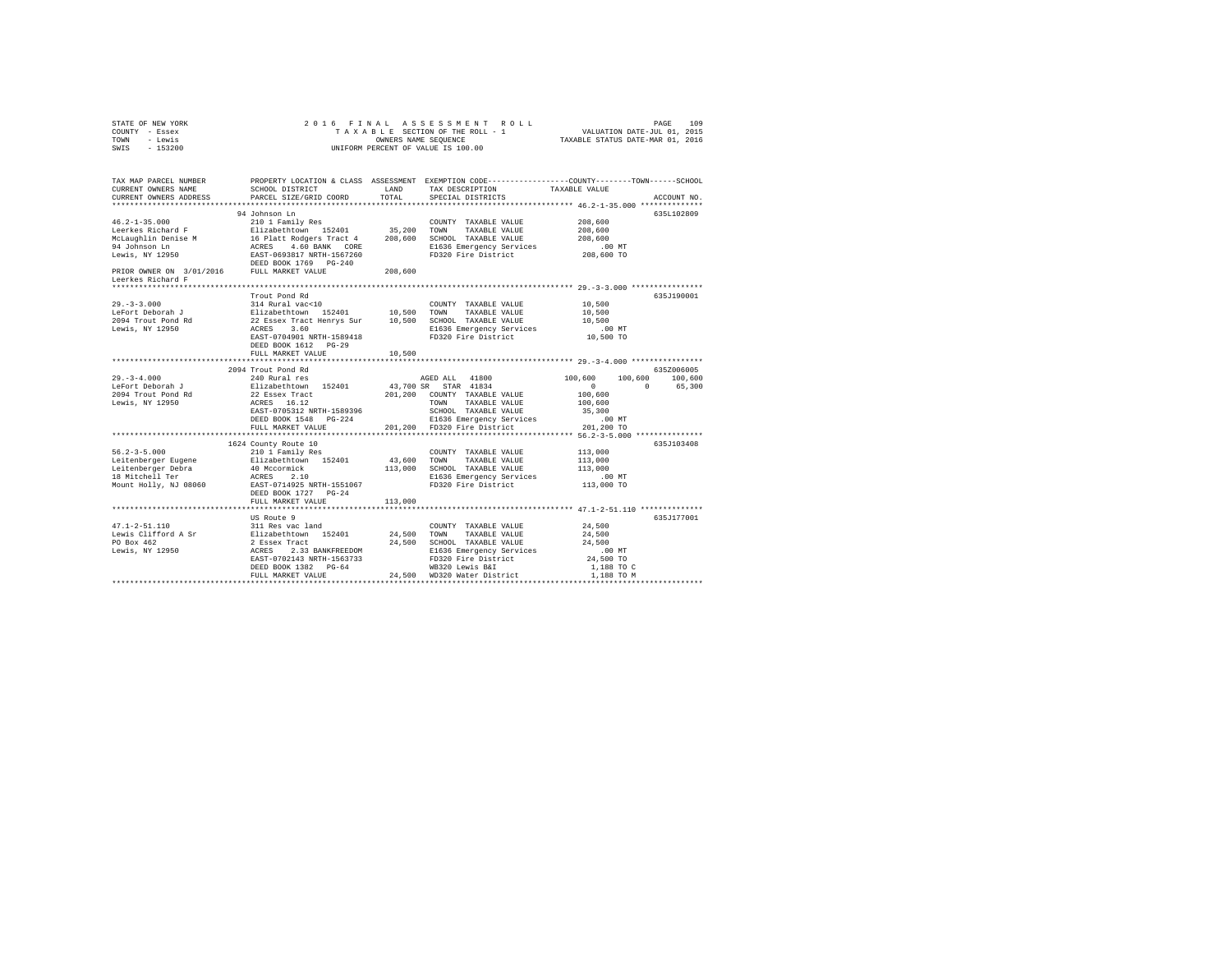| STATE OF NEW YORK<br>COUNTY - Essex<br>TOWN - Lewis<br>SWIS - 153200                                                                                                                                             | 2016 FINAL ASSESSMENT<br>TAXABLE SECTION OF THE ROLL -<br>UNIFORM PERCENT OF VALUE IS 100.00                                                  |         |                                                                         |                                                        |                                                                                                                                                                               |  |
|------------------------------------------------------------------------------------------------------------------------------------------------------------------------------------------------------------------|-----------------------------------------------------------------------------------------------------------------------------------------------|---------|-------------------------------------------------------------------------|--------------------------------------------------------|-------------------------------------------------------------------------------------------------------------------------------------------------------------------------------|--|
| TAX MAP PARCEL NUMBER<br>CURRENT OWNERS NAME<br>CURRENT OWNERS ADDRESS                                                                                                                                           | PROPERTY LOCATION & CLASS ASSESSMENT EXEMPTION CODE----------------COUNTY-------TOWN------SCHOOL<br>SCHOOL DISTRICT<br>PARCEL SIZE/GRID COORD | TOTAL   | LAND TAX DESCRIPTION TAXABLE VALUE<br>SPECIAL DISTRICTS                 |                                                        | ACCOUNT NO.                                                                                                                                                                   |  |
|                                                                                                                                                                                                                  |                                                                                                                                               |         |                                                                         |                                                        |                                                                                                                                                                               |  |
|                                                                                                                                                                                                                  | 30 Jeffrey Way                                                                                                                                |         |                                                                         |                                                        | 635J181012                                                                                                                                                                    |  |
|                                                                                                                                                                                                                  |                                                                                                                                               |         |                                                                         |                                                        | $\begin{array}{ccc} 15 \, , & 000 & \quad & 15 \, , & 000 \\ 43 \, , & 680 & \quad & 43 \, , & 680 \end{array} \qquad \qquad \begin{array}{ccc} 0 \\ 0 \\ 0 \\ 0 \end{array}$ |  |
|                                                                                                                                                                                                                  |                                                                                                                                               |         |                                                                         |                                                        |                                                                                                                                                                               |  |
|                                                                                                                                                                                                                  |                                                                                                                                               |         |                                                                         | 50,520                                                 | $\begin{array}{cccc} 0 & 0 & 65,300 \\ 50,520 & & & \end{array}$                                                                                                              |  |
|                                                                                                                                                                                                                  |                                                                                                                                               |         |                                                                         | 50.520                                                 |                                                                                                                                                                               |  |
|                                                                                                                                                                                                                  |                                                                                                                                               |         |                                                                         | 43,900                                                 |                                                                                                                                                                               |  |
|                                                                                                                                                                                                                  |                                                                                                                                               |         |                                                                         | $.00$ MT                                               |                                                                                                                                                                               |  |
|                                                                                                                                                                                                                  |                                                                                                                                               |         | FD320 Fire District                                                     | 109,200 TO                                             |                                                                                                                                                                               |  |
|                                                                                                                                                                                                                  |                                                                                                                                               |         | WB320 Lewis B&I 2,905 TO C<br>WD320 Water District 2,905 TO M           |                                                        |                                                                                                                                                                               |  |
|                                                                                                                                                                                                                  |                                                                                                                                               |         |                                                                         |                                                        |                                                                                                                                                                               |  |
|                                                                                                                                                                                                                  | 706 Brainards Forge Rd                                                                                                                        |         |                                                                         |                                                        | 635Z014009                                                                                                                                                                    |  |
| $56.2 - 3 - 8.112$                                                                                                                                                                                               | 210 1 Family Res                                                                                                                              |         | RES. STAR 41854                                                         | $\sim$ 0                                               | $0 \t 30,000$                                                                                                                                                                 |  |
|                                                                                                                                                                                                                  |                                                                                                                                               |         | 35,300 COUNTY TAXABLE VALUE                                             | 234,700                                                |                                                                                                                                                                               |  |
|                                                                                                                                                                                                                  |                                                                                                                                               |         | 234,700 TOWN TAXABLE VALUE                                              | 234,700                                                |                                                                                                                                                                               |  |
| Lewis Jeremy Law Markethrown 152401<br>Hagar Courtney M (40 Ko Cornick 170<br>Hagar Courtney M (40 Ko 470<br>Dewis , NY 12950 (2006 NRTH-1550083<br>Dewis , NY 12950 (2006 NRTH-1550083<br>DEED BOOK 1742 PG-114 |                                                                                                                                               |         | SCHOOL TAXABLE VALUE<br>E1636 Emergency Services<br>FD320 Fire District | 204,700<br>.00 MT                                      |                                                                                                                                                                               |  |
|                                                                                                                                                                                                                  |                                                                                                                                               |         |                                                                         | 234,700 TO                                             |                                                                                                                                                                               |  |
|                                                                                                                                                                                                                  | FULL MARKET VALUE                                                                                                                             | 234,700 |                                                                         |                                                        |                                                                                                                                                                               |  |
|                                                                                                                                                                                                                  |                                                                                                                                               |         |                                                                         |                                                        |                                                                                                                                                                               |  |
|                                                                                                                                                                                                                  | Brainards Forge Rd                                                                                                                            |         |                                                                         |                                                        | 635J103015                                                                                                                                                                    |  |
|                                                                                                                                                                                                                  |                                                                                                                                               |         | COUNTY TAXABLE VALUE 38,100<br>38,100 TOWN TAXABLE VALUE                | 38,100                                                 |                                                                                                                                                                               |  |
|                                                                                                                                                                                                                  |                                                                                                                                               |         |                                                                         | 38,100                                                 |                                                                                                                                                                               |  |
| Westport, NY 12993                                                                                                                                                                                               | 39 & 40 Mc Cormick 38,100 SCHOOL TAXABLE VALUE<br>1519/330 Life Use to B1636 Emergency Services                                               |         | E1636 Emergency Services                                                | $.00$ MT                                               |                                                                                                                                                                               |  |
|                                                                                                                                                                                                                  | Thaddeus & Patricia Lewis                                                                                                                     |         | FD320 Fire District                                                     | 38,100 TO                                              |                                                                                                                                                                               |  |
|                                                                                                                                                                                                                  | ACRES 28.10<br>EAST-0713747 NRTH-1549712<br>DEED BOOK 1519 PG-330                                                                             |         |                                                                         |                                                        |                                                                                                                                                                               |  |
|                                                                                                                                                                                                                  | FULL MARKET VALUE                                                                                                                             | 38,100  |                                                                         |                                                        |                                                                                                                                                                               |  |
|                                                                                                                                                                                                                  |                                                                                                                                               |         |                                                                         |                                                        |                                                                                                                                                                               |  |
|                                                                                                                                                                                                                  | 578 Steele Woods Rd                                                                                                                           |         |                                                                         |                                                        | 635J198006                                                                                                                                                                    |  |
|                                                                                                                                                                                                                  |                                                                                                                                               |         |                                                                         | $\begin{smallmatrix}&&&0\\1&5&,0&0&0\end{smallmatrix}$ | 0 65,300                                                                                                                                                                      |  |
|                                                                                                                                                                                                                  |                                                                                                                                               |         |                                                                         | 107,900                                                | 15,000<br>$\sim$ 0                                                                                                                                                            |  |
|                                                                                                                                                                                                                  |                                                                                                                                               |         |                                                                         | 107,900                                                |                                                                                                                                                                               |  |
|                                                                                                                                                                                                                  |                                                                                                                                               |         |                                                                         | 57,600                                                 |                                                                                                                                                                               |  |
|                                                                                                                                                                                                                  | ACRES 1.00                                                                                                                                    |         | E1636 Emergency Services                                                | .00 MT                                                 |                                                                                                                                                                               |  |
|                                                                                                                                                                                                                  | $\frac{1}{2000}$ EAST-0714137 NRTH-1549838<br>$\frac{1}{2000}$ FD320 Fire District                                                            |         |                                                                         | 122,900 TO                                             |                                                                                                                                                                               |  |
|                                                                                                                                                                                                                  | FULL MARKET VALUE                                                                                                                             | 122,900 |                                                                         |                                                        |                                                                                                                                                                               |  |
|                                                                                                                                                                                                                  |                                                                                                                                               |         |                                                                         |                                                        |                                                                                                                                                                               |  |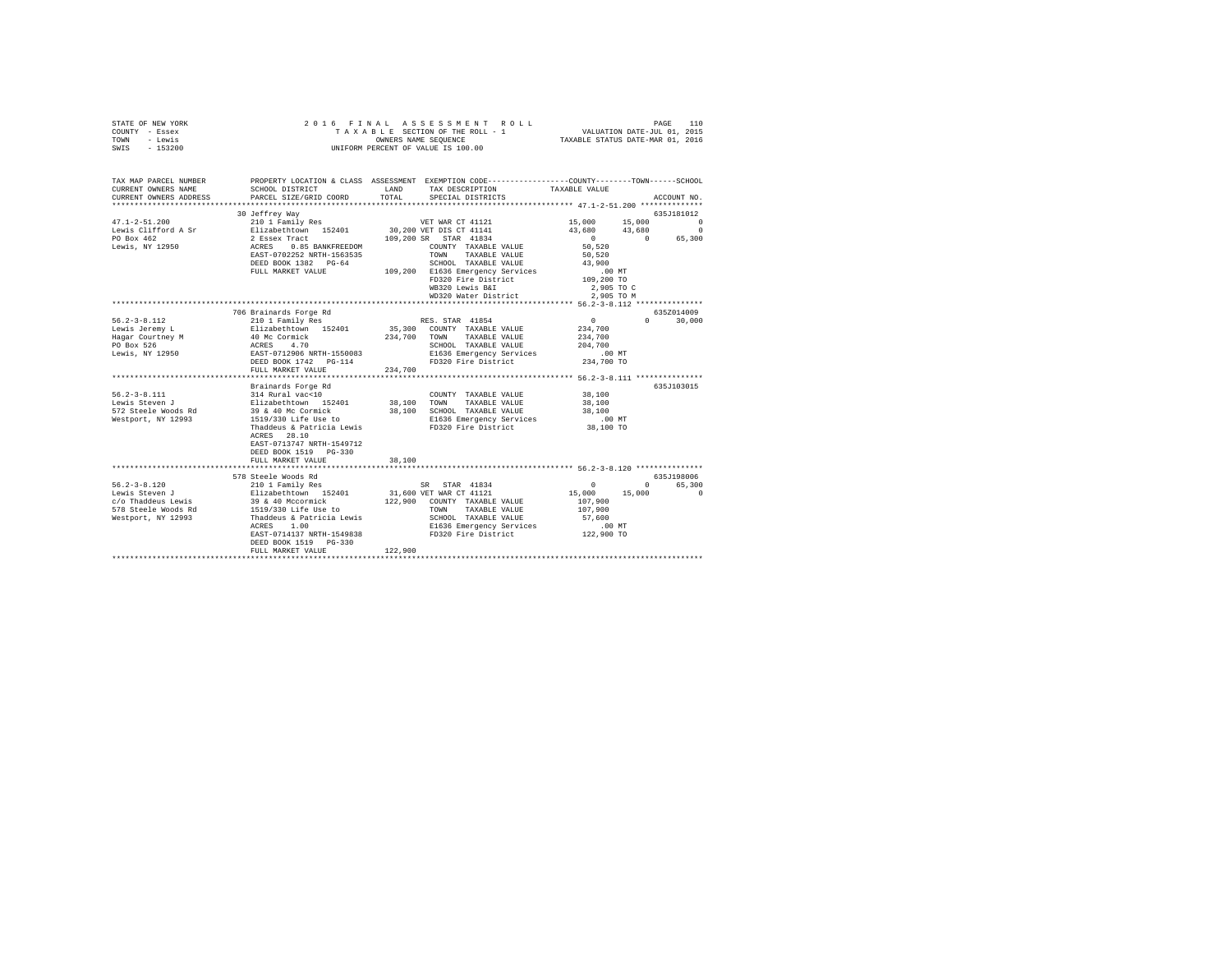| STATE OF NEW YORK |           |                      |  |  |  |  | 2016 FINAL ASSESSMENT ROLL         |                                  |                             | PAGE | 111 |
|-------------------|-----------|----------------------|--|--|--|--|------------------------------------|----------------------------------|-----------------------------|------|-----|
| COUNTY - Essex    |           |                      |  |  |  |  | TAXABLE SECTION OF THE ROLL - 1    |                                  | VALUATION DATE-JUL 01, 2015 |      |     |
| TOWN              | - Lewis   | OWNERS NAME SEOUENCE |  |  |  |  |                                    | TAXABLE STATUS DATE-MAR 01, 2016 |                             |      |     |
| SWIS              | $-153200$ |                      |  |  |  |  | UNIFORM PERCENT OF VALUE IS 100.00 |                                  |                             |      |     |

| TAX MAP PARCEL NUMBER<br>CURRENT OWNERS NAME                                                                                                                                                                                                                                                                                                                                                                             | SCHOOL DISTRICT                                        |         | PROPERTY LOCATION & CLASS ASSESSMENT EXEMPTION CODE----------------COUNTY-------TOWN------SCHOOL<br>LAND TAX DESCRIPTION | TAXABLE VALUE        |                             |
|--------------------------------------------------------------------------------------------------------------------------------------------------------------------------------------------------------------------------------------------------------------------------------------------------------------------------------------------------------------------------------------------------------------------------|--------------------------------------------------------|---------|--------------------------------------------------------------------------------------------------------------------------|----------------------|-----------------------------|
| CURRENT OWNERS ADDRESS                                                                                                                                                                                                                                                                                                                                                                                                   | PARCEL SIZE/GRID COORD<br>**************************** |         | TOTAL SPECIAL DISTRICTS                                                                                                  |                      | ACCOUNT NO.                 |
|                                                                                                                                                                                                                                                                                                                                                                                                                          |                                                        |         |                                                                                                                          |                      |                             |
|                                                                                                                                                                                                                                                                                                                                                                                                                          | 572 Steele Woods Rd                                    |         |                                                                                                                          |                      | 635J187007                  |
| $56.2 - 3 - 8.200$                                                                                                                                                                                                                                                                                                                                                                                                       | 210 1 Family Res                                       |         | RES. STAR 41854                                                                                                          | $\sim$ 0 $\sim$      | $0 \qquad \qquad$<br>30,000 |
|                                                                                                                                                                                                                                                                                                                                                                                                                          |                                                        |         | 32,600 COUNTY TAXABLE VALUE 135,600<br>135,600 TOWN TAXABLE VALUE 135,600                                                |                      |                             |
|                                                                                                                                                                                                                                                                                                                                                                                                                          |                                                        |         |                                                                                                                          |                      |                             |
|                                                                                                                                                                                                                                                                                                                                                                                                                          |                                                        |         |                                                                                                                          |                      |                             |
|                                                                                                                                                                                                                                                                                                                                                                                                                          |                                                        |         |                                                                                                                          |                      |                             |
|                                                                                                                                                                                                                                                                                                                                                                                                                          |                                                        |         |                                                                                                                          |                      |                             |
|                                                                                                                                                                                                                                                                                                                                                                                                                          | FULL MARKET VALUE                                      |         | CHOOL TAXABLE VALUE 105,600<br>E1636 Emergency Services 105,600<br>PD320 Fire District 135,600 TO 135,600                |                      |                             |
|                                                                                                                                                                                                                                                                                                                                                                                                                          |                                                        |         |                                                                                                                          |                      |                             |
|                                                                                                                                                                                                                                                                                                                                                                                                                          | 8700 US Route 9                                        |         |                                                                                                                          |                      | 635J101809                  |
| $\begin{tabular}{l c c c c} \multicolumn{3}{c}{\textbf{47.1-2-43.000}} & \multicolumn{3}{c}{\textbf{87.00 U S. Note $9$}} & \multicolumn{3}{c}{\textbf{57.00 U S. Note $9$}} & \multicolumn{3}{c}{\textbf{57.00 U S. Note $9$}} & \multicolumn{3}{c}{\textbf{67.00 U S. Note $9$}} & \multicolumn{3}{c}{\textbf{67.00 U S. Note $9$}} & \multicolumn{3}{c}{\textbf{67.00 U S. Note $9$}} & \multicolumn{3}{c}{\textbf{6$ |                                                        |         |                                                                                                                          |                      | $\Omega$<br>30,000          |
|                                                                                                                                                                                                                                                                                                                                                                                                                          |                                                        |         |                                                                                                                          |                      |                             |
|                                                                                                                                                                                                                                                                                                                                                                                                                          |                                                        |         |                                                                                                                          |                      |                             |
|                                                                                                                                                                                                                                                                                                                                                                                                                          |                                                        |         |                                                                                                                          |                      |                             |
|                                                                                                                                                                                                                                                                                                                                                                                                                          |                                                        |         |                                                                                                                          |                      |                             |
|                                                                                                                                                                                                                                                                                                                                                                                                                          |                                                        |         |                                                                                                                          |                      |                             |
|                                                                                                                                                                                                                                                                                                                                                                                                                          |                                                        |         |                                                                                                                          |                      |                             |
|                                                                                                                                                                                                                                                                                                                                                                                                                          | DEED BOOK 1734 PG-23                                   |         | WD320 Water District 95,300 TO M                                                                                         |                      |                             |
|                                                                                                                                                                                                                                                                                                                                                                                                                          | FULL MARKET VALUE                                      | 95,300  |                                                                                                                          |                      |                             |
|                                                                                                                                                                                                                                                                                                                                                                                                                          |                                                        |         |                                                                                                                          |                      |                             |
|                                                                                                                                                                                                                                                                                                                                                                                                                          | 3 Bronson Way                                          |         |                                                                                                                          |                      | 635J197005                  |
|                                                                                                                                                                                                                                                                                                                                                                                                                          |                                                        |         |                                                                                                                          | $\sim$ 0             | 0 65,300                    |
|                                                                                                                                                                                                                                                                                                                                                                                                                          |                                                        |         |                                                                                                                          | 231,800              |                             |
|                                                                                                                                                                                                                                                                                                                                                                                                                          |                                                        |         |                                                                                                                          |                      |                             |
|                                                                                                                                                                                                                                                                                                                                                                                                                          |                                                        |         |                                                                                                                          | 231,800<br>166,500   |                             |
|                                                                                                                                                                                                                                                                                                                                                                                                                          |                                                        |         |                                                                                                                          |                      |                             |
|                                                                                                                                                                                                                                                                                                                                                                                                                          |                                                        |         |                                                                                                                          | 00 MT.<br>231,800 TO |                             |
|                                                                                                                                                                                                                                                                                                                                                                                                                          | FULL MARKET VALUE                                      | 231,800 |                                                                                                                          |                      |                             |
|                                                                                                                                                                                                                                                                                                                                                                                                                          | *******************************                        |         |                                                                                                                          |                      |                             |
|                                                                                                                                                                                                                                                                                                                                                                                                                          | 8746 US Route 9                                        |         |                                                                                                                          |                      | 635J104208                  |
|                                                                                                                                                                                                                                                                                                                                                                                                                          |                                                        |         |                                                                                                                          |                      |                             |
|                                                                                                                                                                                                                                                                                                                                                                                                                          |                                                        |         |                                                                                                                          |                      |                             |
|                                                                                                                                                                                                                                                                                                                                                                                                                          |                                                        |         |                                                                                                                          |                      |                             |
|                                                                                                                                                                                                                                                                                                                                                                                                                          |                                                        |         |                                                                                                                          |                      |                             |
|                                                                                                                                                                                                                                                                                                                                                                                                                          |                                                        |         |                                                                                                                          |                      |                             |
|                                                                                                                                                                                                                                                                                                                                                                                                                          |                                                        |         |                                                                                                                          |                      |                             |
|                                                                                                                                                                                                                                                                                                                                                                                                                          |                                                        |         |                                                                                                                          |                      |                             |
|                                                                                                                                                                                                                                                                                                                                                                                                                          |                                                        |         |                                                                                                                          |                      |                             |
|                                                                                                                                                                                                                                                                                                                                                                                                                          |                                                        |         |                                                                                                                          |                      |                             |
|                                                                                                                                                                                                                                                                                                                                                                                                                          |                                                        |         |                                                                                                                          |                      |                             |
|                                                                                                                                                                                                                                                                                                                                                                                                                          | 716 Mitchell Hill Rd                                   |         |                                                                                                                          |                      | 635J179012                  |
| $46.4 - 1 - 13.300$                                                                                                                                                                                                                                                                                                                                                                                                      | 312 Vac w/imprv                                        |         | COUNTY TAXABLE VALUE                                                                                                     | 59,200               |                             |
| +e.v+-1-3.500<br>inik Robert A Blizabethrown 152401 49,500 TOWN TAXABLE VALUE<br>Link Robert A Blizabethrown 152401 49,500 TOWN TAXABLE VALUE<br>230-06 Kingsbury Ave Platt Rogers Tract 4 59,200 CCHOOL TAXABLE VALUE<br>230-06 Kin                                                                                                                                                                                     |                                                        |         |                                                                                                                          |                      |                             |
|                                                                                                                                                                                                                                                                                                                                                                                                                          |                                                        |         |                                                                                                                          |                      |                             |
|                                                                                                                                                                                                                                                                                                                                                                                                                          |                                                        |         |                                                                                                                          |                      |                             |
|                                                                                                                                                                                                                                                                                                                                                                                                                          |                                                        |         |                                                                                                                          |                      |                             |
|                                                                                                                                                                                                                                                                                                                                                                                                                          |                                                        |         |                                                                                                                          |                      |                             |
|                                                                                                                                                                                                                                                                                                                                                                                                                          | EAST-0694532 NRTH-1554328                              |         |                                                                                                                          |                      |                             |
|                                                                                                                                                                                                                                                                                                                                                                                                                          | DEED BOOK 676 PG-150                                   |         |                                                                                                                          |                      |                             |
|                                                                                                                                                                                                                                                                                                                                                                                                                          | FULL MARKET VALUE                                      | 59,200  |                                                                                                                          |                      |                             |
|                                                                                                                                                                                                                                                                                                                                                                                                                          |                                                        |         |                                                                                                                          |                      |                             |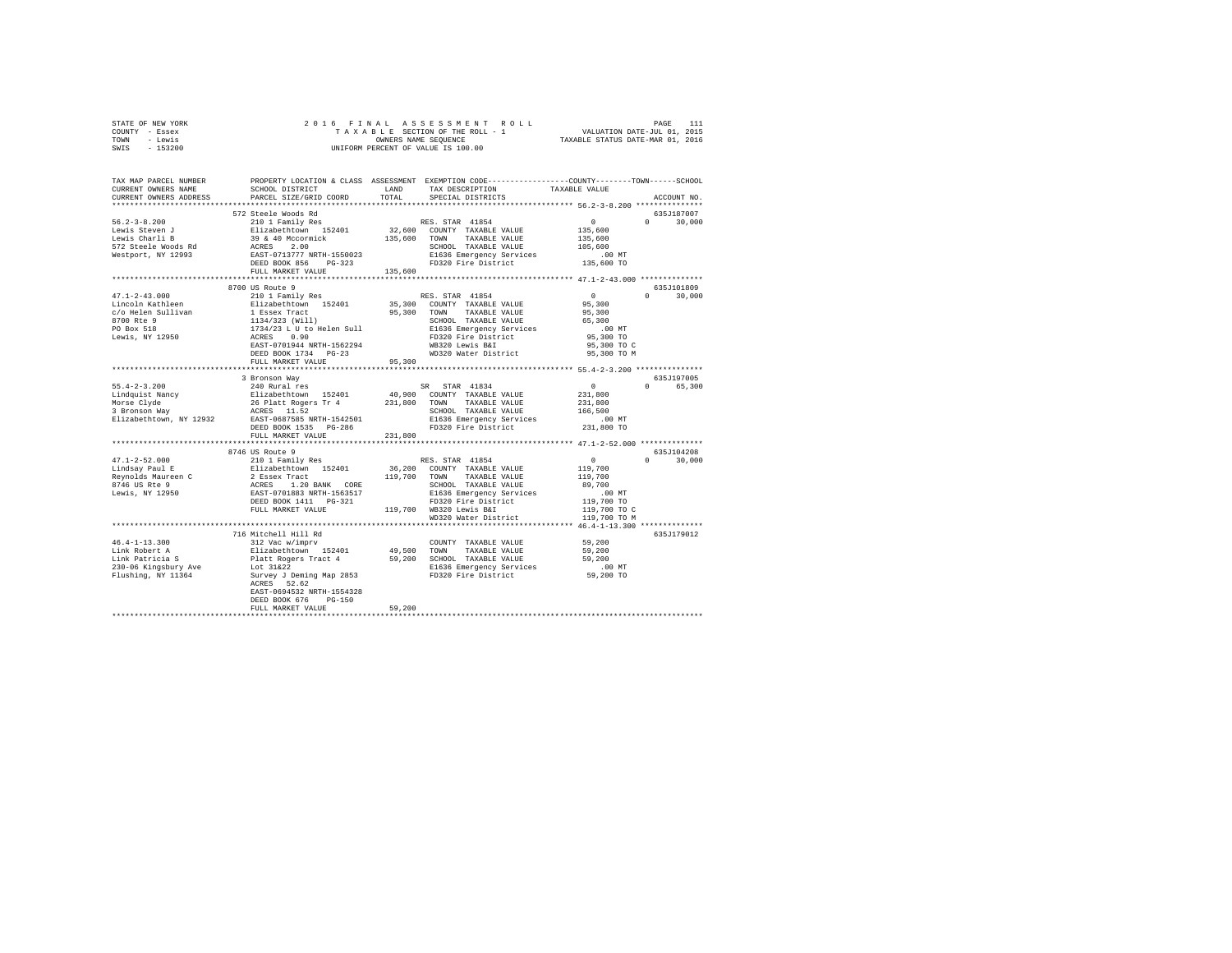| STATE OF NEW YORK | 2016 FINAL ASSESSMENT ROLL         | 112<br>PAGE                      |
|-------------------|------------------------------------|----------------------------------|
| COUNTY - Essex    | TAXABLE SECTION OF THE ROLL - 1    | VALUATION DATE-JUL 01, 2015      |
| TOWN<br>- Lewis   | OWNERS NAME SEOUENCE               | TAXABLE STATUS DATE-MAR 01, 2016 |
| $-153200$<br>SWIS | UNIFORM PERCENT OF VALUE IS 100.00 |                                  |

| TAX MAP PARCEL NUMBER<br>CURRENT OWNERS NAME<br>CURRENT OWNERS ADDRESS | SCHOOL DISTRICT<br>PARCEL SIZE/GRID COORD | <b>T.AND</b><br>TOTAL | PROPERTY LOCATION & CLASS ASSESSMENT EXEMPTION CODE---------------COUNTY-------TOWN-----SCHOOL<br>TAX DESCRIPTION<br>SPECIAL DISTRICTS | TAXABLE VALUE | ACCOUNT NO.        |
|------------------------------------------------------------------------|-------------------------------------------|-----------------------|----------------------------------------------------------------------------------------------------------------------------------------|---------------|--------------------|
| *********************                                                  | ***********************                   |                       |                                                                                                                                        |               |                    |
|                                                                        | 107 Deerhead-Reber Rd                     |                       |                                                                                                                                        |               | 635J103106         |
| $38.2 - 1 - 20.000$                                                    | 312 Vac w/imprv                           |                       | COUNTY TAXABLE VALUE                                                                                                                   | 29,700        |                    |
| Little Byron B Jr                                                      | Elizabethtown 152401                      | 20,700                | TOWN<br>TAXABLE VALUE                                                                                                                  | 29,700        |                    |
| Little Patrick R                                                       | 28 Peru Bay Tract                         | 29,700                | SCHOOL TAXABLE VALUE                                                                                                                   | 29,700        |                    |
| 80 Jenkinsville Rd                                                     | ACRES<br>2.20                             |                       | E1636 Emergency Services                                                                                                               | $.00$ MT      |                    |
| Queensbury, NY 12804                                                   | EAST-0708595 NRTH-1579121                 |                       | FD320 Fire District                                                                                                                    | 29,700 TO     |                    |
|                                                                        | DEED BOOK 1051    PG-174                  |                       |                                                                                                                                        |               |                    |
|                                                                        | FULL MARKET VALUE                         | 29,700                |                                                                                                                                        |               |                    |
|                                                                        |                                           |                       |                                                                                                                                        |               |                    |
|                                                                        | Deerhead-Reber Rd                         |                       |                                                                                                                                        |               | 635J103105         |
| $38.2 - 1 - 21.000$                                                    | 314 Rural vac<10                          |                       | COUNTY TAXABLE VALUE                                                                                                                   | 11,300        |                    |
| Little Byron B Jr                                                      | Elizabethtown 152401                      | 11,300                | TOWN<br>TAXABLE VALUE                                                                                                                  | 11,300        |                    |
| Little Patrick R                                                       | 28 Peru Bay Tract                         | 11,300                | SCHOOL TAXABLE VALUE                                                                                                                   | 11,300        |                    |
| 80 Jenkinsville Rd                                                     | бас                                       |                       | E1636 Emergency Services                                                                                                               | .00 MT        |                    |
| Queensbury, NY 12804                                                   | 6.00<br>ACRES                             |                       | FD320 Fire District                                                                                                                    | 11,300 TO     |                    |
|                                                                        | EAST-0708455 NRTH-1579401                 |                       |                                                                                                                                        |               |                    |
|                                                                        | DEED BOOK 1051 PG-174                     |                       |                                                                                                                                        |               |                    |
|                                                                        | FULL MARKET VALUE                         | 11,300                |                                                                                                                                        |               |                    |
|                                                                        |                                           |                       | *********************** 56.2-3-24.000 **************                                                                                   |               |                    |
|                                                                        | 709 Brainards Forge Rd                    |                       |                                                                                                                                        |               | 635J100502         |
| $56.2 - 3 - 24.000$                                                    | 210 1 Family Res                          |                       | RES. STAR 41854                                                                                                                        | $\circ$       | $\Omega$<br>30,000 |
| Lonqware Alta J                                                        | Elizabethtown 152401                      | 37,600                | COUNTY TAXABLE VALUE                                                                                                                   | 318,900       |                    |
| Caldwell Bradley L                                                     | 39 & 40 Mccormick                         | 318,900               | TOWN<br>TAXABLE VALUE                                                                                                                  | 318,900       |                    |
| 709 Brainards Forge Rd                                                 | 7.30<br>ACRES                             |                       | SCHOOL TAXABLE VALUE                                                                                                                   | 288,900       |                    |
| Westport, NY 12993                                                     | EAST-0712592 NRTH-1549592                 |                       | E1636 Emergency Services                                                                                                               | .00MT         |                    |
|                                                                        | DEED BOOK 1292 PG-330                     |                       | FD320 Fire District                                                                                                                    | 318,900 TO    |                    |
|                                                                        | FULL MARKET VALUE                         | 318,900               |                                                                                                                                        |               |                    |
|                                                                        | Steele Woods Rd                           |                       |                                                                                                                                        |               | 635J105115         |
| $56.2 - 3 - 9.000$                                                     | 311 Res vac land                          |                       | COUNTY TAXABLE VALUE                                                                                                                   | 16,600        |                    |
| Lopez Maribel Arce                                                     | Elizabethtown 152401                      | 16,600                | TOWN<br>TAXABLE VALUE                                                                                                                  | 16,600        |                    |
| 1001 Ave C Apt C                                                       | 39 Mccormick                              | 16,600                | SCHOOL TAXABLE VALUE                                                                                                                   | 16,600        |                    |
| Dodge City, KS 67801                                                   | ACRES<br>0.50                             |                       | E1636 Emergency Services                                                                                                               | $.00$ MT      |                    |
|                                                                        | EAST-0714588 NRTH-1550135                 |                       | FD320 Fire District                                                                                                                    | 16,600 TO     |                    |
|                                                                        | DEED BOOK 1636 PG-235                     |                       |                                                                                                                                        |               |                    |
|                                                                        | FULL MARKET VALUE                         | 16,600                |                                                                                                                                        |               |                    |
|                                                                        | ***********************                   |                       | ************************************** 47.2-1-3.111 ***************                                                                    |               |                    |
|                                                                        | 69 Moss Rd                                |                       |                                                                                                                                        |               | 635J104910         |
| $47.2 - 1 - 3.111$                                                     | 240 Rural res                             |                       | RES. STAR 41854                                                                                                                        | $\Omega$      | $\Omega$<br>30,000 |
| Lydamore Terry S                                                       | Elizabethtown 152401                      | 10,260                | COUNTY TAXABLE VALUE                                                                                                                   | 112,360       |                    |
| Lydamore Shawn H                                                       | 36 Platt Rogers                           | 112,360               | TOWN<br>TAXABLE VALUE                                                                                                                  | 112,360       |                    |
| 69 Moss Rd                                                             | 1593/300 B Line Agr                       |                       | SCHOOL TAXABLE VALUE                                                                                                                   | 82.360        |                    |
| Lewis, NY 12950                                                        | ACRES 12.76                               |                       | E1636 Emergency Services                                                                                                               | .00 MT        |                    |
|                                                                        | EAST-0710129 NRTH-1564567                 |                       | FD320 Fire District                                                                                                                    | 112,360 TO    |                    |
|                                                                        | DEED BOOK 1016 PG-257                     |                       |                                                                                                                                        |               |                    |
|                                                                        | CONSERVATION ESMT % 73.00                 |                       |                                                                                                                                        |               |                    |
|                                                                        | FULL MARKET VALUE                         | 112,360               |                                                                                                                                        |               |                    |
|                                                                        |                                           |                       |                                                                                                                                        |               |                    |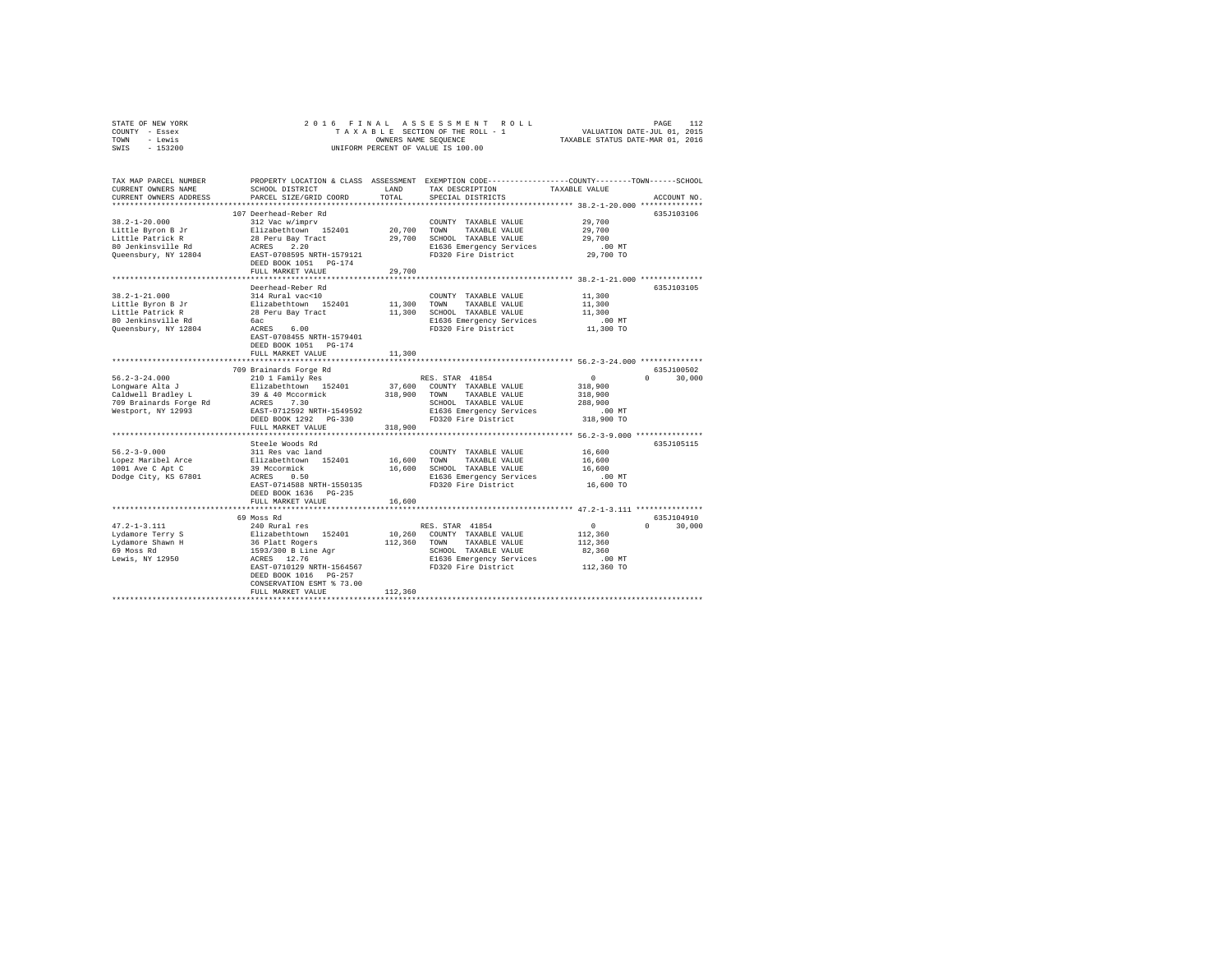|      | STATE OF NEW YORK |  | 2016 FINAL ASSESSMENT ROLL         |                                  | PAGE                        | 113 |
|------|-------------------|--|------------------------------------|----------------------------------|-----------------------------|-----|
|      | COUNTY - Essex    |  | TAXABLE SECTION OF THE ROLL - 1    |                                  | VALUATION DATE-JUL 01, 2015 |     |
| TOWN | - Lewis           |  | OWNERS NAME SEOUENCE               | TAXABLE STATUS DATE-MAR 01, 2016 |                             |     |
| SWIS | $-153200$         |  | UNIFORM PERCENT OF VALUE IS 100.00 |                                  |                             |     |

| TAX MAP PARCEL NUMBER<br>CURRENT OWNERS NAME<br>CURRENT OWNERS ADDRESS | SCHOOL DISTRICT<br>PARCEL SIZE/GRID COORD                                                             | LAND<br>TOTAL. | TAX DESCRIPTION<br>SPECIAL DISTRICTS            | PROPERTY LOCATION & CLASS ASSESSMENT EXEMPTION CODE---------------COUNTY-------TOWN-----SCHOOL<br>TAXABLE VALUE<br>ACCOUNT NO. |
|------------------------------------------------------------------------|-------------------------------------------------------------------------------------------------------|----------------|-------------------------------------------------|--------------------------------------------------------------------------------------------------------------------------------|
|                                                                        |                                                                                                       |                |                                                 |                                                                                                                                |
|                                                                        | Deerhead-Reber Rd                                                                                     |                |                                                 | 635Z011001                                                                                                                     |
| $38.2 - 1 - 19.200$                                                    | 910 Priv forest                                                                                       |                | COUNTY TAXABLE VALUE                            | 8,700                                                                                                                          |
| Lyme Adirondack Forest Co LLC Elizabethtown 152401                     |                                                                                                       | 8,700 TOWN     | TAXABLE VALUE                                   | 8,700                                                                                                                          |
| 23 So Main St                                                          | 28 Peru Bay Tract                                                                                     |                | 8,700 SCHOOL TAXABLE VALUE                      | 8,700                                                                                                                          |
| Hanover, NH 03755                                                      | ACRES 9.60                                                                                            |                | E1636 Emergency Services                        | $.00$ MT                                                                                                                       |
|                                                                        | EAST-0709731 NRTH-1579656                                                                             |                | FD320 Fire District                             | 8,700 TO                                                                                                                       |
|                                                                        | DEED BOOK 1633 PG-122                                                                                 |                |                                                 |                                                                                                                                |
|                                                                        | FULL MARKET VALUE                                                                                     | 8,700          |                                                 |                                                                                                                                |
|                                                                        | ********************************                                                                      |                |                                                 | ******************* 46.2-1-8.000 ****************                                                                              |
|                                                                        | 52 Brookside Way                                                                                      |                |                                                 | 635J105207                                                                                                                     |
| $46.2 - 1 - 8.000$                                                     | 314 Rural vac<10                                                                                      |                | COUNTY TAXABLE VALUE                            | 20,600                                                                                                                         |
| Lyon Raymond D<br>Lvon Deborah A                                       |                                                                                                       | 20,600         | TOWN<br>TAXABLE VALUE                           | 20,600                                                                                                                         |
| Lyon Deborah A                                                         |                                                                                                       | 20,600         | SCHOOL TAXABLE VALUE                            | 20,600                                                                                                                         |
| 814 Clintonville Rd                                                    | Elizabethtown 152401<br>17 Platt Rogers Tract 4<br>ACRES 2.10<br>EAST-0689573 NRTH-1566655            |                | E1636 Emergency Services                        | .00 MT                                                                                                                         |
| Peru, NY 12972                                                         |                                                                                                       |                | FD320 Fire District                             | 20,600 TO                                                                                                                      |
|                                                                        | DEED BOOK 1260 PG-9                                                                                   |                |                                                 |                                                                                                                                |
|                                                                        | FULL MARKET VALUE                                                                                     | 20,600         |                                                 |                                                                                                                                |
|                                                                        |                                                                                                       |                |                                                 |                                                                                                                                |
|                                                                        | US Route 9                                                                                            |                |                                                 | 635J101107                                                                                                                     |
| $29.4 - 1 - 18.000$                                                    | 322 Rural vac>10                                                                                      |                | COUNTY TAXABLE VALUE                            | 43,900                                                                                                                         |
| M Piette & Sons Inc                                                    | Elizabethtown 152401<br>33 Essex Tract                                                                | 43,900         | TOWN<br>TAXABLE VALUE                           | 43,900                                                                                                                         |
| 6 Towne Hwy 26                                                         |                                                                                                       |                | 43,900 SCHOOL TAXABLE VALUE                     | 43,900                                                                                                                         |
| Irasburg, VT 05845                                                     | ACRES 80.00                                                                                           |                | E1636 Emergency Services                        | $.00$ MT                                                                                                                       |
|                                                                        | EAST-0708002 NRTH-1587085                                                                             |                | FD320 Fire District                             | 43,900 TO                                                                                                                      |
|                                                                        | DEED BOOK 1455 PG-25                                                                                  |                |                                                 |                                                                                                                                |
|                                                                        | FULL MARKET VALUE                                                                                     | 43,900         |                                                 |                                                                                                                                |
|                                                                        |                                                                                                       |                |                                                 |                                                                                                                                |
|                                                                        | 487 Deerhead-Reber Rd                                                                                 |                |                                                 | 635J187015                                                                                                                     |
| $38.2 - 1 - 10.112$                                                    | 210 1 Family Res                                                                                      |                | RES. STAR 41854                                 | $\sim$ 0<br>$\cap$<br>30,000                                                                                                   |
| MacDougal Dale B                                                       | Elizabethtown 152401                                                                                  |                | 32,600 COUNTY TAXABLE VALUE                     | 63,800                                                                                                                         |
| MacDougal Sharon                                                       | 25 Peru Bay Tract                                                                                     | 63,800         | TAXABLE VALUE<br>TOWN                           | 63,800                                                                                                                         |
| 487 Deerhead Reber Rd                                                  | Db 936 Pg 195                                                                                         |                | SCHOOL TAXABLE VALUE                            | 33,800                                                                                                                         |
| Lewis, NY 12950                                                        | Land Contract                                                                                         |                | E1636 Emergency Services<br>FD320 Fire District | $.00$ MT                                                                                                                       |
|                                                                        | ACRES<br>2.00                                                                                         |                |                                                 | 63,800 TO                                                                                                                      |
|                                                                        | EAST-0716466 NRTH-1576152                                                                             |                |                                                 |                                                                                                                                |
|                                                                        | DEED BOOK 1121 PG-299                                                                                 |                |                                                 |                                                                                                                                |
|                                                                        | FULL MARKET VALUE                                                                                     | 63,800         |                                                 |                                                                                                                                |
|                                                                        |                                                                                                       |                |                                                 |                                                                                                                                |
|                                                                        | 119 Johnson Ln                                                                                        |                |                                                 | 635J105105                                                                                                                     |
| $46.2 - 1 - 27.000$                                                    | 260 Seasonal res                                                                                      |                | COUNTY TAXABLE VALUE                            | 41,900                                                                                                                         |
| MaGill Ray W                                                           | Elizabethtown 152401 32,200 TOWN TAXABLE VALUE<br>16 Platt Rogers Tract 4 41,900 SCHOOL TAXABLE VALUE |                |                                                 | 41,900                                                                                                                         |
| MaGill Susan L                                                         |                                                                                                       |                |                                                 | 41,900                                                                                                                         |
| 90 S Water St                                                          | ACRES<br>1.56                                                                                         |                | E1636 Emergency Services                        | $.00$ MT                                                                                                                       |
| Vergennes, VT 05491                                                    | EAST-0693068 NRTH-1567541                                                                             |                | FD320 Fire District                             | 41,900 TO                                                                                                                      |
|                                                                        | DEED BOOK 1165 PG-27                                                                                  |                |                                                 |                                                                                                                                |
|                                                                        | FULL MARKET VALUE                                                                                     | 41,900         |                                                 |                                                                                                                                |
|                                                                        |                                                                                                       |                |                                                 |                                                                                                                                |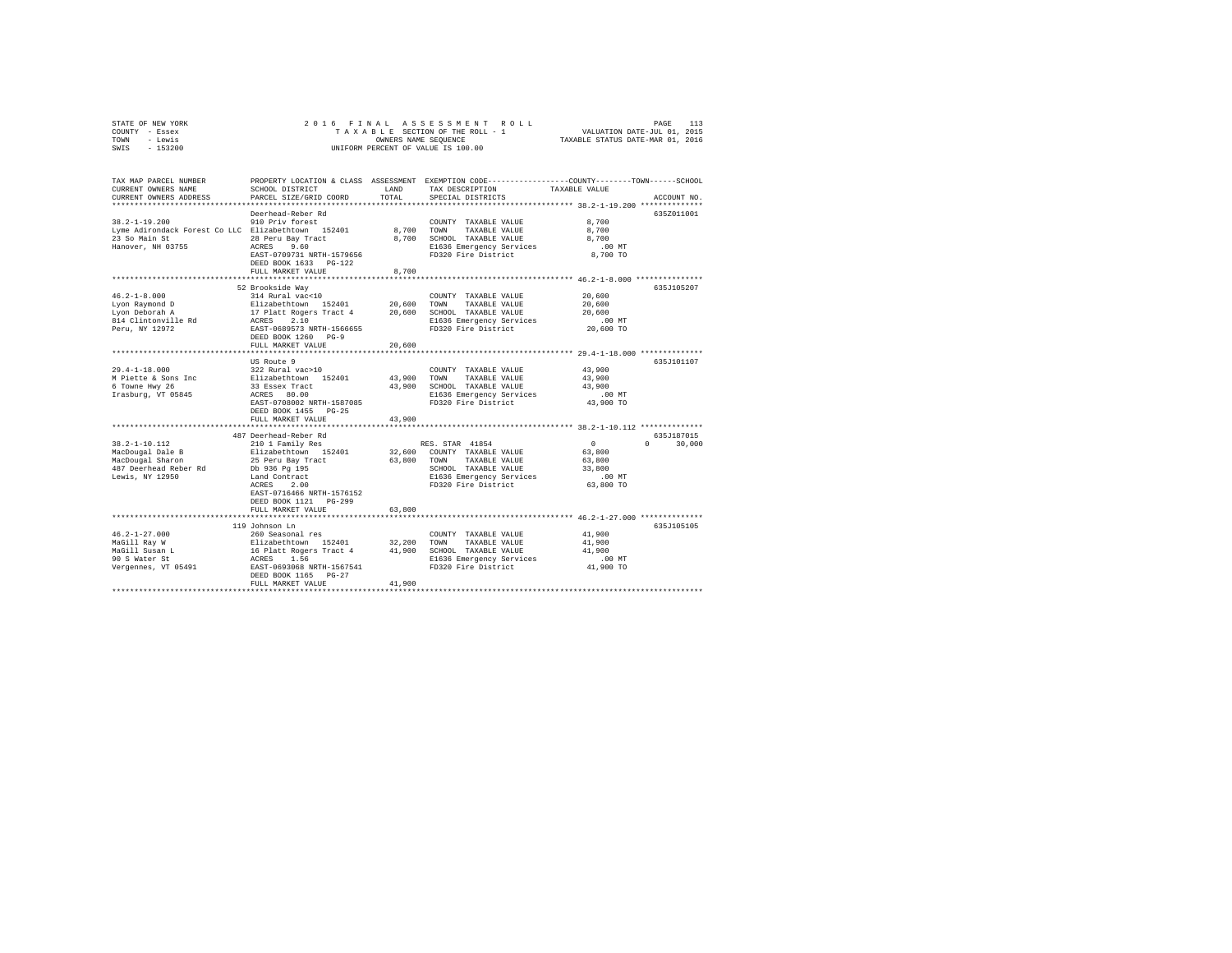| STATE OF NEW YORK                                                                                                                                                                                                                                                                                                                                                                                           |                           |         |                   |            |             |
|-------------------------------------------------------------------------------------------------------------------------------------------------------------------------------------------------------------------------------------------------------------------------------------------------------------------------------------------------------------------------------------------------------------|---------------------------|---------|-------------------|------------|-------------|
| COUNTY - Essex                                                                                                                                                                                                                                                                                                                                                                                              |                           |         |                   |            |             |
| TOWN - Lewis                                                                                                                                                                                                                                                                                                                                                                                                |                           |         |                   |            |             |
| SWIS - 153200                                                                                                                                                                                                                                                                                                                                                                                               |                           |         |                   |            |             |
|                                                                                                                                                                                                                                                                                                                                                                                                             |                           |         |                   |            |             |
|                                                                                                                                                                                                                                                                                                                                                                                                             |                           |         |                   |            |             |
|                                                                                                                                                                                                                                                                                                                                                                                                             |                           |         |                   |            |             |
| TAX MAP PARCEL NUMBER PROPERTY LOCATION & CLASS ASSESSMENT EXEMPTION CODE---------------COUNTY-------TOWN------SCHOOL<br>CURRENT OWNERS NAME SCHOOL DISTRICT LAND TAX DESCRIPTION TAXABLE VALUE                                                                                                                                                                                                             |                           |         |                   |            |             |
|                                                                                                                                                                                                                                                                                                                                                                                                             |                           |         |                   |            |             |
| CURRENT OWNERS ADDRESS PARCEL SIZE/GRID COORD                                                                                                                                                                                                                                                                                                                                                               |                           | TOTAL   | SPECIAL DISTRICTS |            | ACCOUNT NO. |
|                                                                                                                                                                                                                                                                                                                                                                                                             |                           |         |                   |            |             |
|                                                                                                                                                                                                                                                                                                                                                                                                             | 787 Brainards Forge Rd    |         |                   |            | 635J178507  |
|                                                                                                                                                                                                                                                                                                                                                                                                             |                           |         |                   |            |             |
|                                                                                                                                                                                                                                                                                                                                                                                                             |                           |         |                   |            |             |
|                                                                                                                                                                                                                                                                                                                                                                                                             |                           |         |                   |            |             |
|                                                                                                                                                                                                                                                                                                                                                                                                             |                           |         |                   |            |             |
|                                                                                                                                                                                                                                                                                                                                                                                                             |                           |         |                   |            |             |
|                                                                                                                                                                                                                                                                                                                                                                                                             |                           |         |                   |            |             |
|                                                                                                                                                                                                                                                                                                                                                                                                             |                           |         |                   |            |             |
|                                                                                                                                                                                                                                                                                                                                                                                                             | FULL MARKET VALUE         | 127,000 |                   |            |             |
|                                                                                                                                                                                                                                                                                                                                                                                                             |                           |         |                   |            |             |
|                                                                                                                                                                                                                                                                                                                                                                                                             | 396 Wells Hill Rd         |         |                   |            | 635J104613  |
|                                                                                                                                                                                                                                                                                                                                                                                                             |                           |         |                   |            | 0 65,300    |
|                                                                                                                                                                                                                                                                                                                                                                                                             |                           |         |                   |            |             |
|                                                                                                                                                                                                                                                                                                                                                                                                             |                           |         |                   |            |             |
|                                                                                                                                                                                                                                                                                                                                                                                                             |                           |         |                   |            |             |
|                                                                                                                                                                                                                                                                                                                                                                                                             |                           |         |                   |            |             |
|                                                                                                                                                                                                                                                                                                                                                                                                             |                           |         |                   |            |             |
|                                                                                                                                                                                                                                                                                                                                                                                                             |                           |         |                   |            |             |
|                                                                                                                                                                                                                                                                                                                                                                                                             |                           |         |                   |            |             |
| $\begin{tabular}{l c c c c c} \multicolumn{3}{c}{\textbf{47.1--1-26.002}} & \multicolumn{3}{c}{\textbf{39.69215}} & \multicolumn{3}{c}{\textbf{59.69215}} & \multicolumn{3}{c}{\textbf{59.69215}} & \multicolumn{3}{c}{\textbf{6.551}} & \multicolumn{3}{c}{\textbf{6.551}} & \multicolumn{3}{c}{\textbf{6.551}} & \multicolumn{3}{c}{\textbf{6.552}} & \multicolumn{3}{c}{\textbf{6.553}} & \multicolumn{$ |                           |         |                   |            |             |
|                                                                                                                                                                                                                                                                                                                                                                                                             |                           |         |                   |            |             |
|                                                                                                                                                                                                                                                                                                                                                                                                             | 1014 Stowersville Rd      |         |                   | 635J100406 |             |
|                                                                                                                                                                                                                                                                                                                                                                                                             |                           |         |                   |            |             |
|                                                                                                                                                                                                                                                                                                                                                                                                             |                           |         |                   |            |             |
|                                                                                                                                                                                                                                                                                                                                                                                                             |                           |         |                   |            |             |
|                                                                                                                                                                                                                                                                                                                                                                                                             |                           |         |                   |            |             |
|                                                                                                                                                                                                                                                                                                                                                                                                             |                           |         |                   |            |             |
|                                                                                                                                                                                                                                                                                                                                                                                                             |                           |         |                   |            |             |
|                                                                                                                                                                                                                                                                                                                                                                                                             |                           |         |                   |            |             |
|                                                                                                                                                                                                                                                                                                                                                                                                             | DEED BOOK 1788 PG-73      |         |                   |            |             |
|                                                                                                                                                                                                                                                                                                                                                                                                             | FULL MARKET VALUE         | 82,100  |                   |            |             |
|                                                                                                                                                                                                                                                                                                                                                                                                             |                           |         |                   |            |             |
|                                                                                                                                                                                                                                                                                                                                                                                                             |                           |         |                   |            | 635J100901  |
|                                                                                                                                                                                                                                                                                                                                                                                                             |                           |         |                   |            |             |
|                                                                                                                                                                                                                                                                                                                                                                                                             |                           |         |                   |            |             |
|                                                                                                                                                                                                                                                                                                                                                                                                             |                           |         |                   |            |             |
|                                                                                                                                                                                                                                                                                                                                                                                                             |                           |         |                   |            |             |
|                                                                                                                                                                                                                                                                                                                                                                                                             |                           |         |                   |            |             |
|                                                                                                                                                                                                                                                                                                                                                                                                             |                           |         |                   |            |             |
|                                                                                                                                                                                                                                                                                                                                                                                                             |                           |         |                   |            |             |
|                                                                                                                                                                                                                                                                                                                                                                                                             | FULL MARKET VALUE         | 25,100  |                   |            |             |
|                                                                                                                                                                                                                                                                                                                                                                                                             |                           |         |                   |            |             |
|                                                                                                                                                                                                                                                                                                                                                                                                             | Moss Rd                   |         |                   |            | 635J178539  |
|                                                                                                                                                                                                                                                                                                                                                                                                             |                           |         |                   |            |             |
|                                                                                                                                                                                                                                                                                                                                                                                                             |                           |         |                   |            |             |
|                                                                                                                                                                                                                                                                                                                                                                                                             |                           |         |                   |            |             |
|                                                                                                                                                                                                                                                                                                                                                                                                             |                           |         |                   |            |             |
|                                                                                                                                                                                                                                                                                                                                                                                                             |                           |         |                   |            |             |
|                                                                                                                                                                                                                                                                                                                                                                                                             | EAST-0712001 NRTH-1565481 |         |                   |            |             |
|                                                                                                                                                                                                                                                                                                                                                                                                             | DEED BOOK 1231 PG-271     |         |                   |            |             |
|                                                                                                                                                                                                                                                                                                                                                                                                             | FULL MARKET VALUE         | 26,300  |                   |            |             |
|                                                                                                                                                                                                                                                                                                                                                                                                             |                           |         |                   |            |             |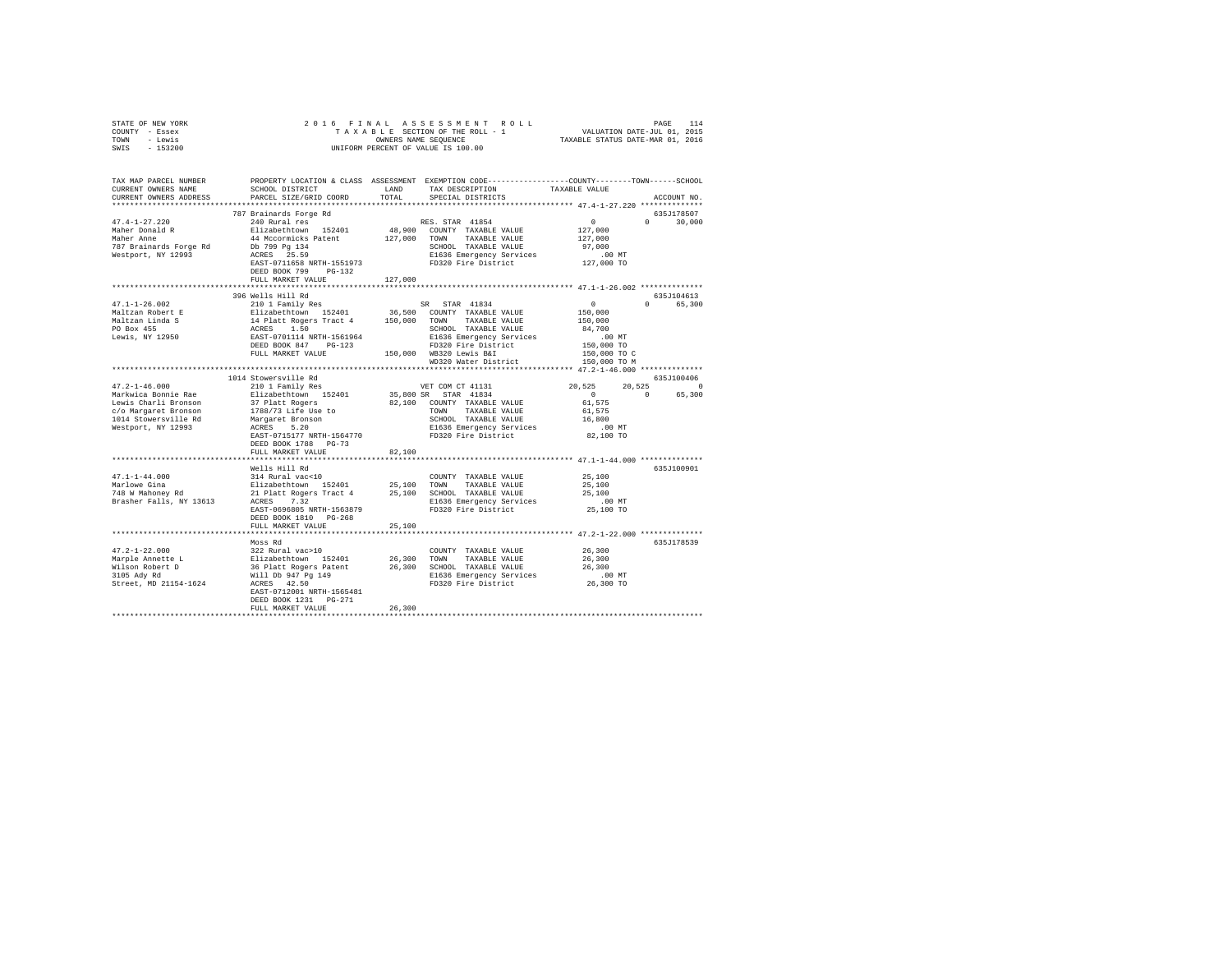| STATE OF NEW YORK<br>COUNTY - Essex<br>- Lewis<br>TOWN<br>$-153200$<br>SWIS | 2016 FINAL                                                                                                                                |               | UNIFORM PERCENT OF VALUE IS 100.00                                                              |                              |                      |
|-----------------------------------------------------------------------------|-------------------------------------------------------------------------------------------------------------------------------------------|---------------|-------------------------------------------------------------------------------------------------|------------------------------|----------------------|
| TAX MAP PARCEL NUMBER                                                       |                                                                                                                                           |               | PROPERTY LOCATION & CLASS ASSESSMENT EXEMPTION CODE---------------COUNTY-------TOWN------SCHOOL |                              |                      |
| CURRENT OWNERS NAME<br>CURRENT OWNERS ADDRESS                               | SCHOOL DISTRICT<br>PARCEL SIZE/GRID COORD                                                                                                 | LAND<br>TOTAL | TAX DESCRIPTION<br>SPECIAL DISTRICTS                                                            | TAXABLE VALUE                | ACCOUNT NO.          |
| *************************                                                   |                                                                                                                                           |               |                                                                                                 |                              |                      |
|                                                                             | 94 Moss Rd                                                                                                                                |               |                                                                                                 |                              | 635J105405           |
| $47.2 - 1 - 24.000$                                                         | 240 Rural res                                                                                                                             |               | COUNTY TAXABLE VALUE                                                                            | 146,800                      |                      |
| Marple Annette L                                                            | Elizabethtown 152401                                                                                                                      | 82,300        | TOWN<br>TAXABLE VALUE                                                                           | 146,800                      |                      |
| Wilson Robert D                                                             | 1&2 Peru Bay Tract                                                                                                                        | 146,800       | SCHOOL TAXABLE VALUE                                                                            | 146,800                      |                      |
| 3105 Ady Rd<br>Street, MD 21154-1624                                        | Will Db 947 Pg 149<br>ACRES 83.67                                                                                                         |               | E1636 Emergency Services<br>FD320 Fire District                                                 | $.00$ MT<br>146,800 TO       |                      |
|                                                                             | EAST-0711868 NRTH-1566621<br>DEED BOOK 1231 PG-271                                                                                        |               |                                                                                                 |                              |                      |
|                                                                             | FULL MARKET VALUE                                                                                                                         | 146,800       |                                                                                                 |                              |                      |
|                                                                             | 391 Hyde Rd                                                                                                                               |               |                                                                                                 |                              | 635J100606           |
| $47.2 - 1 - 34.000$                                                         | 270 Mfg housing                                                                                                                           |               | RES. STAR 41854                                                                                 | $\sim$ 0                     | $0 \t 30.000$        |
| Marsha Christine A                                                          | Elizabethtown 152401                                                                                                                      |               | 45,900 COUNTY TAXABLE VALUE                                                                     | 85,500                       |                      |
| 391 Hyde Rd                                                                 | 38 Platt Rogers                                                                                                                           | 85,500 TOWN   | TAXABLE VALUE                                                                                   | 85,500                       |                      |
| Westport, NY 12993                                                          | ACRES 19.87                                                                                                                               |               |                                                                                                 | 55,500                       |                      |
|                                                                             | EAST-0717211 NRTH-1561420<br>DEED BOOK 1427 PG-67                                                                                         |               |                                                                                                 | $.00$ MT<br>85,500 TO        |                      |
|                                                                             | FULL MARKET VALUE                                                                                                                         | 85,500        | SCHOOL IMANDER<br>E1636 Emergency Services<br>FD320 Fire District                               |                              |                      |
|                                                                             |                                                                                                                                           |               |                                                                                                 |                              |                      |
|                                                                             | 1141 County Route 10                                                                                                                      |               |                                                                                                 |                              | 635J103904           |
| $47.3 - 2 - 7.000$                                                          | 240 Rural res                                                                                                                             |               | RES. STAR 41854                                                                                 | $\sim$ 0                     | $0 \t 30.000$        |
| Martin Charles                                                              |                                                                                                                                           |               | 42,000 COUNTY TAXABLE VALUE<br>TAXABLE VALUE                                                    | 180,800<br>180,800           |                      |
| Martin Sharon<br>PO Box 62                                                  | Elizabethtown 152401 42,000 COUNT<br>3 Platt Rogers Tract 1 180,800 TOWN<br>ACRES 13.30 SECTOR SCHOOL<br>EXEST-0705333 NRTH-1557663 SI636 |               | SCHOOL TAXABLE VALUE                                                                            | 150,800                      |                      |
| Lewis, NY 12950                                                             |                                                                                                                                           |               | E1636 Emergency Services                                                                        | .00MT                        |                      |
|                                                                             | DEED BOOK 573 PG-273                                                                                                                      |               | FD320 Fire District                                                                             | 180,800 TO                   |                      |
|                                                                             | FULL MARKET VALUE                                                                                                                         | 180,800       |                                                                                                 |                              |                      |
|                                                                             | ***********************                                                                                                                   |               |                                                                                                 |                              |                      |
| $47.13 - 1 - 9.000$                                                         | 15 Osawentha Dr<br>210 1 Family Res                                                                                                       |               | RES. STAR 41854                                                                                 | $\sim$<br>$\Omega$           | 635J105306<br>30,000 |
| Martin Grant J                                                              |                                                                                                                                           |               | 36,200 COUNTY TAXABLE VALUE                                                                     | 116,200                      |                      |
| PO Box 521                                                                  | Elizabethtown 152401<br>22 Platt Rogers Tract 4                                                                                           | 116,200       | TAXABLE VALUE<br>TOWN                                                                           | 116,200                      |                      |
| Lewis, NY 12950                                                             | Db 850 Pg 53                                                                                                                              |               | SCHOOL TAXABLE VALUE                                                                            | 86,200                       |                      |
|                                                                             | ACRES 1.20                                                                                                                                |               | E1636 Emergency Services                                                                        | .00MT                        |                      |
|                                                                             | EAST-0701009 NRTH-1559806                                                                                                                 |               | FD320 Fire District                                                                             | 116,200 TO                   |                      |
|                                                                             | DEED BOOK 1670 PG-77<br>FULL MARKET VALUE                                                                                                 |               | WB320 Lewis B&I<br>116,200 WD320 Water District                                                 | 116,200 TO C<br>116,200 TO M |                      |
|                                                                             |                                                                                                                                           |               |                                                                                                 |                              |                      |
|                                                                             | US Route 9                                                                                                                                |               |                                                                                                 |                              | 6379906302           |
| 29.4-1-13.100                                                               | 322 Rural vac>10                                                                                                                          |               | COUNTY TAXABLE VALUE                                                                            | 26,800                       |                      |
| Martin John J                                                               |                                                                                                                                           | 26,800 TOWN   | TAXABLE VALUE                                                                                   | 26,800                       |                      |
| Martin Lucille M<br>1139 Middle Rd                                          |                                                                                                                                           |               | 26,800 SCHOOL TAXABLE VALUE                                                                     | 26,800                       |                      |
|                                                                             | 322 Rural vac>10<br>Elizabethtown 152401<br>73 Peru Bay Tract<br>ACRES 45.30<br>EAST-0718776 NRTH-1589556                                 |               | E1636 Emergency Services<br>FD320 Fire District                                                 | $.00$ MT<br>26,800 TO        |                      |
| Willsboro, NY 12996                                                         | DEED BOOK 825 PG-303                                                                                                                      |               |                                                                                                 |                              |                      |
|                                                                             | FULL MARKET VALUE                                                                                                                         | 26,800        |                                                                                                 |                              |                      |
|                                                                             |                                                                                                                                           |               |                                                                                                 |                              |                      |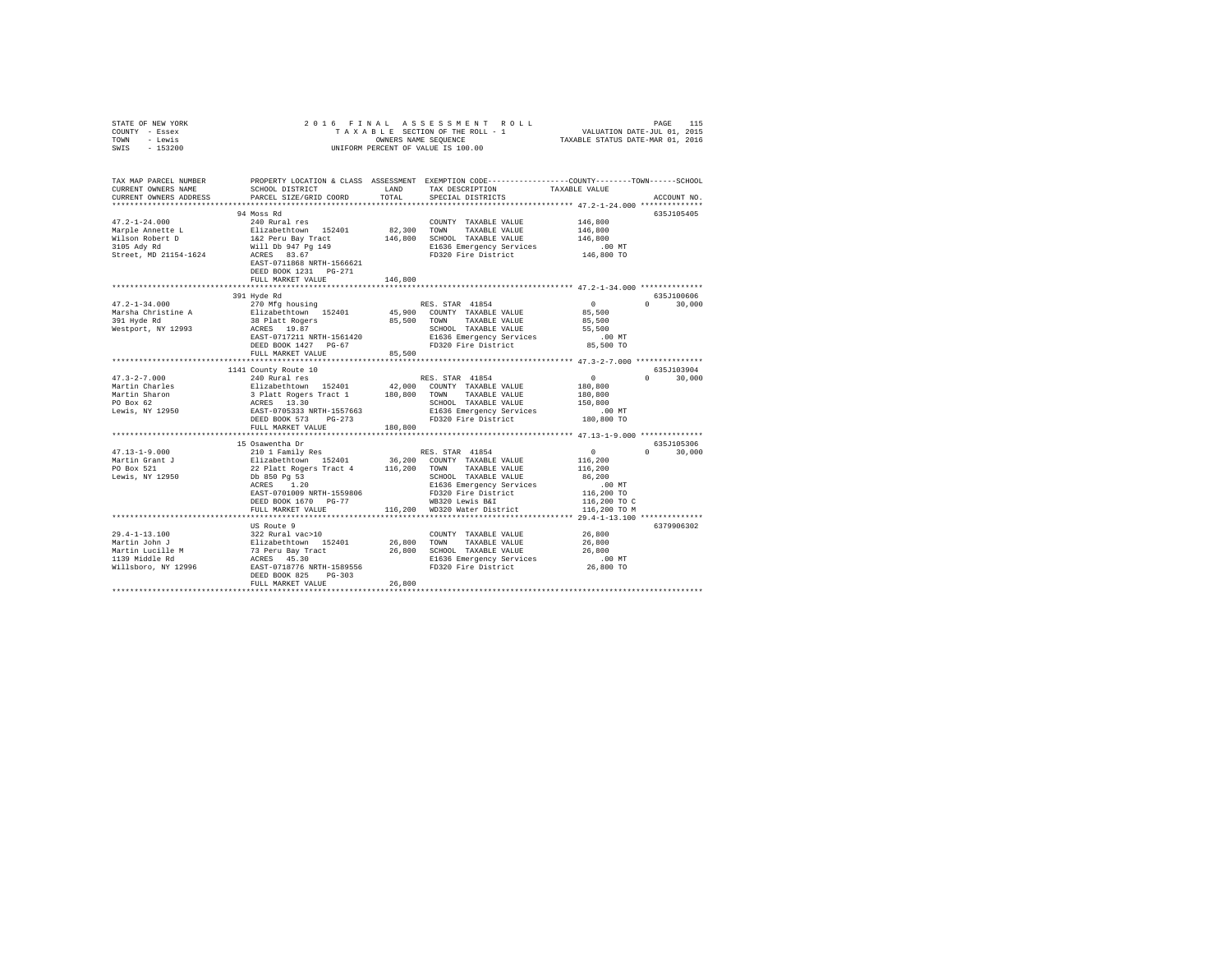| STATE OF NEW YORK | 2016 FINAL ASSESSMENT ROLL         | 116<br>PAGE                      |
|-------------------|------------------------------------|----------------------------------|
| COUNTY - Essex    | TAXABLE SECTION OF THE ROLL - 1    | VALUATION DATE-JUL 01, 2015      |
| TOWN<br>- Lewis   | OWNERS NAME SEOUENCE               | TAXABLE STATUS DATE-MAR 01, 2016 |
| $-153200$<br>SWIS | UNIFORM PERCENT OF VALUE IS 100.00 |                                  |

| TAX MAP PARCEL NUMBER<br>CURRENT OWNERS NAME<br>CURRENT OWNERS ADDRESS                                                                        | PROPERTY LOCATION & CLASS ASSESSMENT<br>SCHOOL DISTRICT<br>PARCEL SIZE/GRID COORD                                                                                                                             | LAND<br>TOTAL       | TAX DESCRIPTION<br>SPECIAL DISTRICTS                                                                                                                 | EXEMPTION CODE----------------COUNTY-------TOWN------SCHOOL<br>TAXABLE VALUE<br>ACCOUNT NO.    |        |
|-----------------------------------------------------------------------------------------------------------------------------------------------|---------------------------------------------------------------------------------------------------------------------------------------------------------------------------------------------------------------|---------------------|------------------------------------------------------------------------------------------------------------------------------------------------------|------------------------------------------------------------------------------------------------|--------|
| $29.4 - 1 - 14.000$<br>Martin John J<br>Martin Lucille M<br>1120 Middle Rd<br>Willsboro, NY 12996                                             | US Route 9<br>322 Rural vac>10<br>Elizabethtown 152401<br>73 Peru Bay Tract<br>ACRES 11.00<br>EAST-0719524 NRTH-1589431<br>DEED BOOK 825<br>$PG-303$<br>FULL MARKET VALUE                                     | 9,600 TOWN<br>9,600 | COUNTY TAXABLE VALUE<br>TAXABLE VALUE 9,600<br>9,600 SCHOOL TAXABLE VALUE<br>E1636 Emergency Services<br>FD320 Fire District                         | 6379906405<br>9.600<br>9,600<br>.00MT<br>9,600 TO                                              |        |
| $47.13 - 4 - 13.100$<br>COUNT 11-4-13.100 270 Mfg housing<br>Martin Property Managment LLC Elizabethtown 152401 28,800 TOWN                   | 14 Osawentha Dr<br>270 Mfg housing<br>DEED BOOK 1812    PG-242<br>FULL MARKET VALUE                                                                                                                           |                     | COUNTY TAXABLE VALUE<br>TAXABLE VALUE<br>FD320 Fire District<br>WB320 Lewis B&T<br>WB320 Lewis B&I<br>31,700 WD320 Water District                    | 635.7101202<br>31,700<br>31,700<br>31,700<br>.00 MT<br>31,700 TO<br>31,700 TO C<br>31,700 TO M |        |
| $56.2 - 3 - 35.001$<br>Martin Richard<br>PO Box 471<br>Lewis, NY 12950                                                                        | 776 Brainards Forge Rd<br>270 Mfg housing<br>Elizabethtown 152401<br>40 Necormicks Pat<br>ACRES 6.94<br>EAST-0712809 NRTH-1550864<br>DEED BOOK 1303 PG-201<br>FULL MARKET VALUE<br>************************** | 67,700              | SR STAR 41834<br>37,400 COUNTY TAXABLE VALUE<br>67.700 TOWN TAXABLE VALUE<br>SCHOOL TAXABLE VALUE<br>E1636 Emergency Services<br>FD320 Fire District | 635Z002007<br>$\sim$ 0<br>$\Omega$<br>67,700<br>67,700<br>2,400<br>.00MT<br>67,700 TO          | 65,300 |
| $29.2 - 1 - 16.000$<br>Marty Michael J<br>Marty Barbara Z<br>PO Box 110910<br>Big Bear Lake, CA 92315                                         | 10200 US Route 9<br>240 Rural res<br>Elizabethtown 152401 18,300 TOWN<br>7 Maules<br>ACRES 12.60<br>EAST-0712243 NRTH-1595661<br>DEED BOOK 1584 PG-12<br>FULL MARKET VALUE<br>***********************         | 30,900              | COUNTY TAXABLE VALUE<br>TAXABLE VALUE<br>30,900 SCHOOL TAXABLE VALUE<br>E1636 Emergency Services<br>FD320 Fire District                              | 635J102711<br>30,900<br>30,900<br>30,900<br>$.00$ MT<br>30,900 TO                              |        |
| $38.1 - 1 - 14.000$<br>Marty Michael J<br>PO Box 110910<br>PO Box 110910<br>Big Bear Lake, CA 92315-8930   19 Peru Bay Tract<br>Arope    9 80 | 9537 US Route 9<br>312 Vac w/imprv<br>Elizabethtown 152401<br>Essex Tract<br>EAST-0706043 NRTH-1581724<br>DEED BOOK 1071 PG-111<br>FULL MARKET VALUE                                                          | 27,800              | COUNTY TAXABLE VALUE<br>27,500 TOWN TAXABLE VALUE<br>27,800 SCHOOL TAXABLE VALUE 27,800<br>E1636 Emergency Services<br>FD320 Fire District 27,800 TO | *********** 38.1-1-14.000 ***********<br>635J179023<br>27,800<br>27,800<br>$.00$ MT            |        |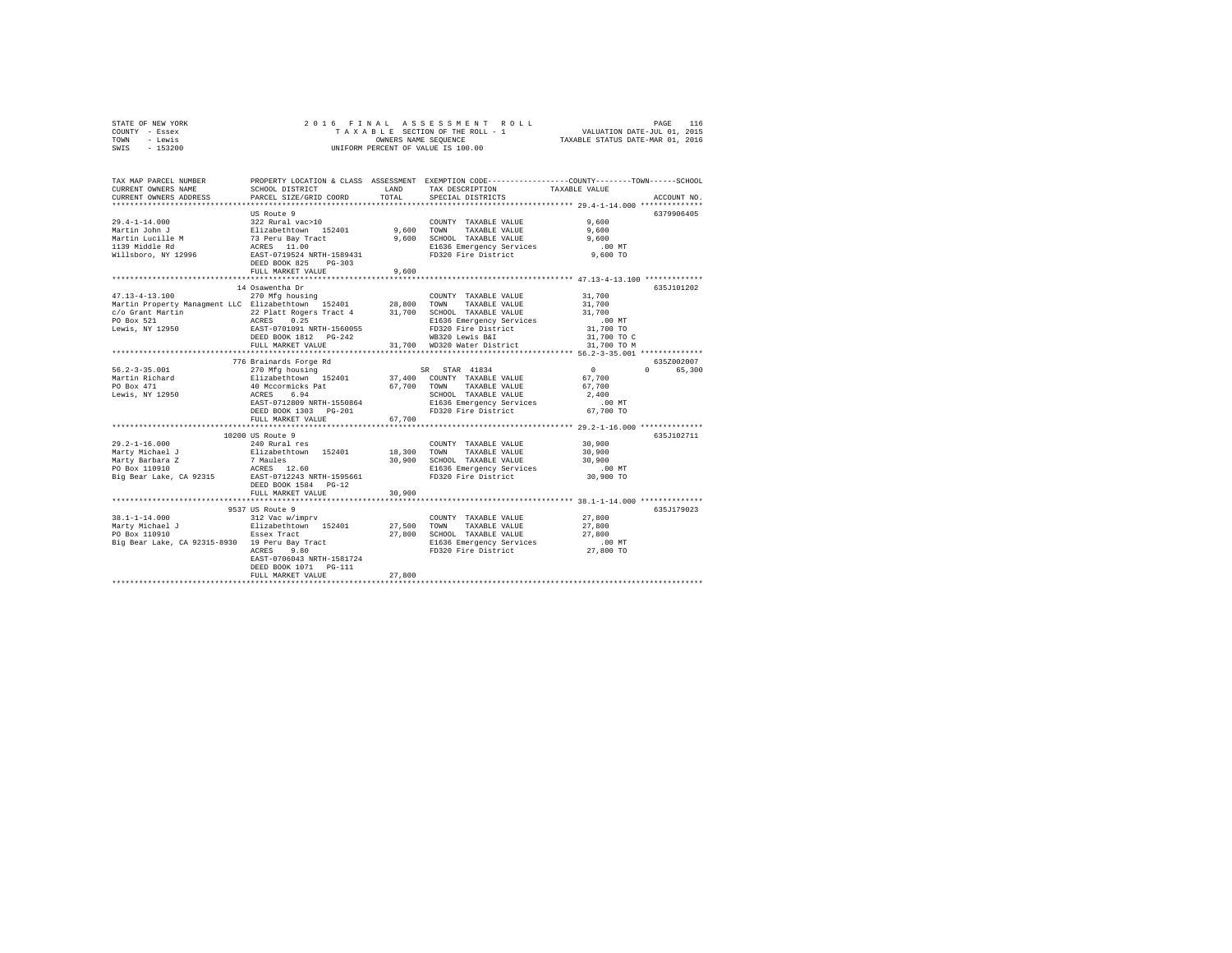| STATE OF NEW YORK |  |  | 2016 FINAL ASSESSMENT ROLL         |                                  | PAGE |  |
|-------------------|--|--|------------------------------------|----------------------------------|------|--|
| COUNTY - Essex    |  |  | TAXABLE SECTION OF THE ROLL - 1    | VALUATION DATE-JUL 01, 2015      |      |  |
| TOWN<br>siwe.T    |  |  | OWNERS NAME SEOUENCE               | TAXABLE STATUS DATE-MAR 01, 2016 |      |  |
| SWIS - 153200     |  |  | UNIFORM PERCENT OF VALUE IS 100.00 |                                  |      |  |

| TAX MAP PARCEL NUMBER<br>CURRENT OWNERS NAME | SCHOOL DISTRICT                                                                                                                                                                                                                              | LAND        | PROPERTY LOCATION & CLASS ASSESSMENT EXEMPTION CODE----------------COUNTY-------TOWN-----SCHOOL<br>TAX DESCRIPTION | TAXABLE VALUE               |                    |
|----------------------------------------------|----------------------------------------------------------------------------------------------------------------------------------------------------------------------------------------------------------------------------------------------|-------------|--------------------------------------------------------------------------------------------------------------------|-----------------------------|--------------------|
| CURRENT OWNERS ADDRESS                       | PARCEL SIZE/GRID COORD                                                                                                                                                                                                                       | TOTAL.      | SPECIAL DISTRICTS                                                                                                  |                             | ACCOUNT NO.        |
|                                              |                                                                                                                                                                                                                                              |             |                                                                                                                    |                             |                    |
|                                              | 495 Roscoe Rd                                                                                                                                                                                                                                |             |                                                                                                                    |                             | 635J189003         |
| $55.2 - 1 - 34.200$                          | 210 1 Family Res<br>Elizabethtown 152401                                                                                                                                                                                                     |             | COUNTY TAXABLE VALUE<br>50,900 TOWN TAXABLE VALUE                                                                  | 273,700<br>273,700          |                    |
| Marvin Walter S III<br>495 Roscoe Rd         | 25 Platt Rogers Tr 4                                                                                                                                                                                                                         |             | 273,700 SCHOOL TAXABLE VALUE                                                                                       | 273,700                     |                    |
|                                              |                                                                                                                                                                                                                                              |             | E1636 Emergency Services                                                                                           | $.00$ MT                    |                    |
|                                              |                                                                                                                                                                                                                                              |             | FD320 Fire District                                                                                                | 273,700 TO                  |                    |
|                                              |                                                                                                                                                                                                                                              |             |                                                                                                                    |                             |                    |
|                                              |                                                                                                                                                                                                                                              | 273,700     |                                                                                                                    |                             |                    |
|                                              | ***************************                                                                                                                                                                                                                  |             |                                                                                                                    |                             |                    |
|                                              | 9724 US Route 9                                                                                                                                                                                                                              |             |                                                                                                                    |                             | 635J104713         |
| $29. -2 - 22.000$                            | 240 Rural res                                                                                                                                                                                                                                |             | VET WAR CT 41121                                                                                                   | 15,000<br>15,000            | $^{\circ}$         |
|                                              |                                                                                                                                                                                                                                              |             |                                                                                                                    | 11,375 11,375               | $\circ$            |
|                                              |                                                                                                                                                                                                                                              |             |                                                                                                                    | $\sim$ 0 $\sim$<br>$\sim$ 0 | 30,000             |
|                                              | Nachurin Matthew English Christian (1924)<br>Mathurin Matthew English Christian (1922)<br>Mathurin Matthew English Christian (227,500 RES. STAR 41854<br>1974 US Res (2008)<br>The ACRES 40.32 BANK1STARSG COUNTY TAXABLE VALUE<br>Lewis, NY |             | COUNTY TAXABLE VALUE                                                                                               | 201.125                     |                    |
|                                              |                                                                                                                                                                                                                                              |             | TAXABLE VALUE                                                                                                      | 201,125                     |                    |
|                                              |                                                                                                                                                                                                                                              |             | SCHOOL TAXABLE VALUE                                                                                               | 197,500                     |                    |
|                                              | FULL MARKET VALUE                                                                                                                                                                                                                            |             | 227,500 E1636 Emergency Services                                                                                   | .00 MT                      |                    |
|                                              |                                                                                                                                                                                                                                              |             | FD320 Fire District                                                                                                | 227,500 TO                  |                    |
|                                              |                                                                                                                                                                                                                                              |             | ************************************** 56.2-3-17.000 **************                                                |                             |                    |
|                                              | 179 Wadhams Heights Ln                                                                                                                                                                                                                       |             |                                                                                                                    |                             | 635J178548         |
| $56.2 - 3 - 17.000$                          | 240 Rural res                                                                                                                                                                                                                                |             | SR STAR 41834                                                                                                      | $\sim$ 0                    | $\Omega$<br>65,300 |
|                                              |                                                                                                                                                                                                                                              |             |                                                                                                                    | 228,200                     |                    |
|                                              |                                                                                                                                                                                                                                              |             |                                                                                                                    | 228,200                     |                    |
|                                              |                                                                                                                                                                                                                                              |             |                                                                                                                    | 162,900                     |                    |
|                                              |                                                                                                                                                                                                                                              |             | E1636 Emergency Services                                                                                           | $.00$ MT                    |                    |
|                                              |                                                                                                                                                                                                                                              |             | FD320 Fire District                                                                                                | 228,200 TO                  |                    |
|                                              |                                                                                                                                                                                                                                              | 228,200     |                                                                                                                    |                             |                    |
|                                              | *****************************                                                                                                                                                                                                                |             |                                                                                                                    |                             |                    |
|                                              | 181 Muzzy Rd                                                                                                                                                                                                                                 |             |                                                                                                                    |                             | 635J103215         |
| 47.1-1-40.000<br>Matthews Harold G           | 240 Rural res<br>Elizabethtown 152401                                                                                                                                                                                                        |             | COUNTY TAXABLE VALUE                                                                                               | 61,500                      |                    |
|                                              |                                                                                                                                                                                                                                              | 53,300 TOWN | TAXABLE VALUE                                                                                                      | 61,500                      |                    |
| c/o Mary S Matthews                          | 14 Platt Rogers Tract 4 61,500 SCHOOL TAXABLE VALUE                                                                                                                                                                                          |             |                                                                                                                    | 61,500                      |                    |
| Boquet Senior Housing                        | 25ac                                                                                                                                                                                                                                         |             | E1636 Emergency Services .00 MT<br>FD320 Fire District  61,500 TO                                                  |                             |                    |
| HCR1 Box 304A                                | ACRES 19.00                                                                                                                                                                                                                                  |             |                                                                                                                    |                             |                    |
| Elizabethtown, NY 12932                      | EAST-0697578 NRTH-1562259                                                                                                                                                                                                                    |             |                                                                                                                    |                             |                    |
|                                              | DEED BOOK 520<br>$PG-221$                                                                                                                                                                                                                    |             |                                                                                                                    |                             |                    |
|                                              | FULL MARKET VALUE                                                                                                                                                                                                                            | 61,500      |                                                                                                                    |                             |                    |
|                                              |                                                                                                                                                                                                                                              |             |                                                                                                                    |                             |                    |
|                                              |                                                                                                                                                                                                                                              |             |                                                                                                                    |                             | 635J103806         |
|                                              |                                                                                                                                                                                                                                              |             |                                                                                                                    | $^{\circ}$                  | $\Omega$<br>30,000 |
|                                              |                                                                                                                                                                                                                                              |             |                                                                                                                    | 25,000 25,000               | $\circ$            |
|                                              |                                                                                                                                                                                                                                              |             |                                                                                                                    | 214,200                     |                    |
|                                              |                                                                                                                                                                                                                                              |             |                                                                                                                    | 214,200                     |                    |
|                                              |                                                                                                                                                                                                                                              |             |                                                                                                                    | 209,200                     |                    |
|                                              |                                                                                                                                                                                                                                              |             |                                                                                                                    |                             |                    |
|                                              |                                                                                                                                                                                                                                              |             |                                                                                                                    |                             |                    |
|                                              |                                                                                                                                                                                                                                              |             |                                                                                                                    |                             |                    |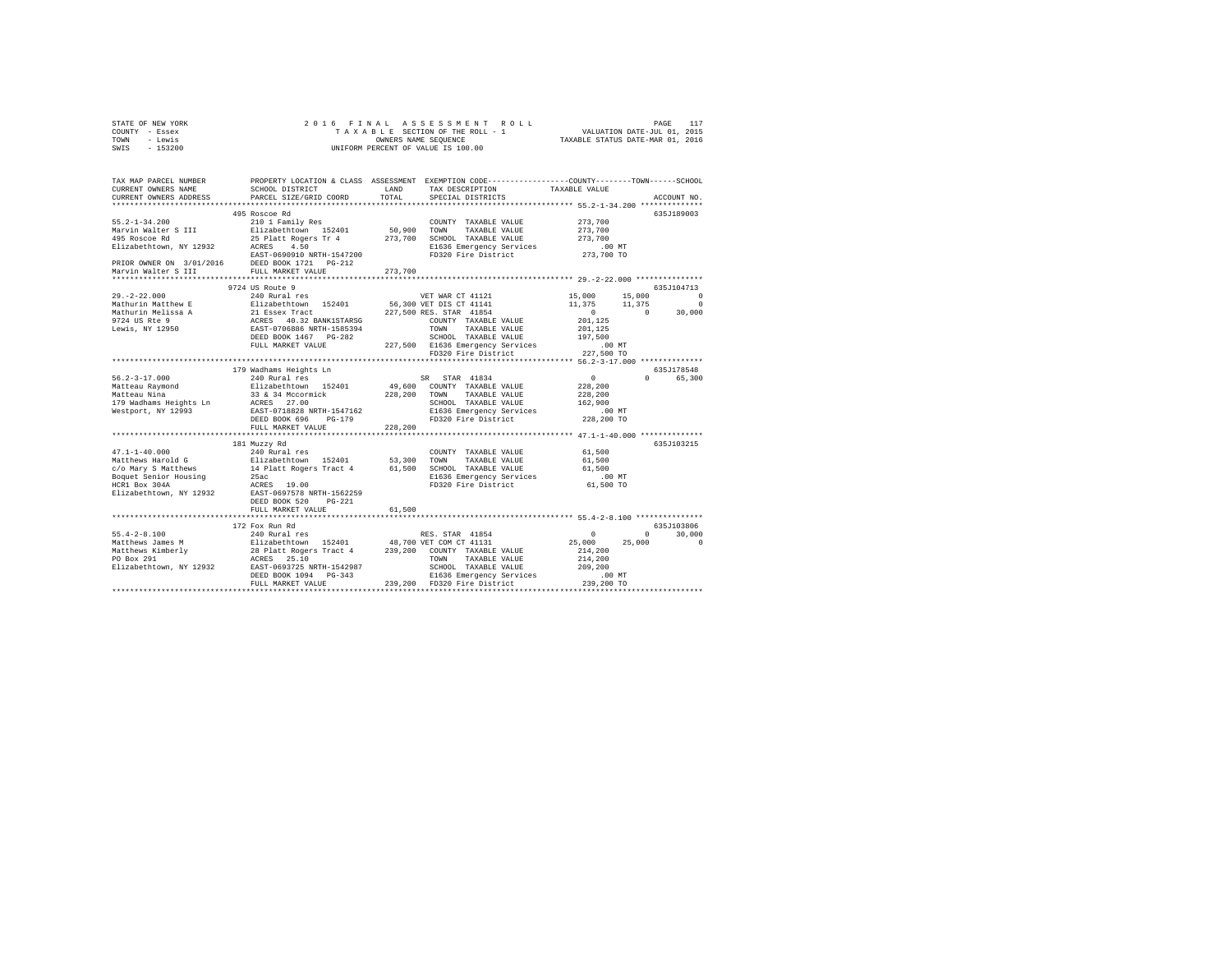|                | STATE OF NEW YORK |  |  | 2016 FINAL ASSESSMENT ROLL         |                                  | PAGE | 118 |
|----------------|-------------------|--|--|------------------------------------|----------------------------------|------|-----|
| COUNTY - Essex |                   |  |  | TAXABLE SECTION OF THE ROLL - 1    | VALUATION DATE-JUL 01, 2015      |      |     |
| TOWN           | - Lewis           |  |  | OWNERS NAME SEOUENCE               | TAXABLE STATUS DATE-MAR 01, 2016 |      |     |
| SWIS           | - 153200          |  |  | UNIFORM PERCENT OF VALUE IS 100.00 |                                  |      |     |
|                |                   |  |  |                                    |                                  |      |     |

| TAX MAP PARCEL NUMBER     |                                                                                                                                                                                                                                      |         | PROPERTY LOCATION & CLASS ASSESSMENT EXEMPTION CODE---------------COUNTY-------TOWN-----SCHOOL                                                   |                 |               |
|---------------------------|--------------------------------------------------------------------------------------------------------------------------------------------------------------------------------------------------------------------------------------|---------|--------------------------------------------------------------------------------------------------------------------------------------------------|-----------------|---------------|
| CURRENT OWNERS NAME       | SCHOOL DISTRICT                                                                                                                                                                                                                      | LAND    | TAX DESCRIPTION TAXABLE VALUE                                                                                                                    |                 |               |
| CURRENT OWNERS ADDRESS    | PARCEL SIZE/GRID COORD                                                                                                                                                                                                               | TOTAL   | SPECIAL DISTRICTS                                                                                                                                |                 | ACCOUNT NO.   |
|                           |                                                                                                                                                                                                                                      |         |                                                                                                                                                  |                 |               |
|                           |                                                                                                                                                                                                                                      |         |                                                                                                                                                  |                 |               |
|                           |                                                                                                                                                                                                                                      |         |                                                                                                                                                  |                 |               |
|                           |                                                                                                                                                                                                                                      |         |                                                                                                                                                  |                 |               |
|                           |                                                                                                                                                                                                                                      |         |                                                                                                                                                  |                 |               |
|                           | 1991 1201 1300<br>1991 1201 1201 1201 1202 1201 1202 1203 1204 1300<br>1991 1202 120301 1204 1204 1204 1205 1204 1206 1206 1207 1207 1300<br>1993 1303 1305 1202 1203 1204 1205 1206 1207 1208 1309 1309 1309 1309 1309 1309 1309 13 |         |                                                                                                                                                  |                 |               |
|                           | EAST-0700215 NRTH-1549990                                                                                                                                                                                                            |         | TOWN<br>TAXABLE VALUE 24, 412                                                                                                                    |                 |               |
|                           |                                                                                                                                                                                                                                      |         | ${\tt DEED\ BOOK\ 502}\ {\tt PG-505}\ {\tt SCHOOL\ 7AXABLE\ VALUE}\ 0\\ {\tt FUL\ MARKET\ VALUE}\ 65,100\ {\tt E1636\ Energy\ Services}\ 00\ MT$ |                 |               |
|                           |                                                                                                                                                                                                                                      |         |                                                                                                                                                  |                 |               |
|                           |                                                                                                                                                                                                                                      |         | FD320 Fire District 65,100 TO                                                                                                                    |                 |               |
|                           |                                                                                                                                                                                                                                      |         |                                                                                                                                                  |                 |               |
|                           | 215 Cutting Rd                                                                                                                                                                                                                       |         |                                                                                                                                                  |                 | 635J102905    |
| 56.1-2-9.000              |                                                                                                                                                                                                                                      |         |                                                                                                                                                  | $\sim$ 0 $\sim$ | $0 \t 30,000$ |
| Mattox Thomas             |                                                                                                                                                                                                                                      |         |                                                                                                                                                  | 130,900         |               |
|                           | 215 Cutting Rd 3 Platt Rogers Tract 4 130,900 TOWN TAXABLE VALUE                                                                                                                                                                     |         |                                                                                                                                                  | 130,900         |               |
| Elizabethtown, NY 12932   | 2ac                                                                                                                                                                                                                                  |         |                                                                                                                                                  | 100,900         |               |
|                           | 2ac<br>ACRES 1.90                                                                                                                                                                                                                    |         | SCHOOL TAXABLE VALUE<br>E1636 Emergency Services                                                                                                 | . 00 MT         |               |
|                           |                                                                                                                                                                                                                                      |         | EAST-0699195 NRTH-1547074 FD320 Fire District 130,900 TO                                                                                         |                 |               |
|                           | DEED BOOK 841 PG-6                                                                                                                                                                                                                   |         |                                                                                                                                                  |                 |               |
|                           | FULL MARKET VALUE                                                                                                                                                                                                                    | 130,900 |                                                                                                                                                  |                 |               |
|                           |                                                                                                                                                                                                                                      |         |                                                                                                                                                  |                 |               |
|                           | Old Military Ln                                                                                                                                                                                                                      |         |                                                                                                                                                  |                 | 635J102608    |
|                           |                                                                                                                                                                                                                                      |         | COUNTY TAXABLE VALUE                                                                                                                             | 61,200          |               |
|                           |                                                                                                                                                                                                                                      |         |                                                                                                                                                  | 61,200          |               |
|                           |                                                                                                                                                                                                                                      |         |                                                                                                                                                  | 61,200          |               |
|                           | 7103 Rolling Forest Ave 1782/14 Life Use to                                                                                                                                                                                          |         | E1636 Emergency Services .00 MT                                                                                                                  |                 |               |
| Springfield, VA 22152     | Richard A Hathaway                                                                                                                                                                                                                   |         | FD320 Fire District                                                                                                                              | 61,200 TO       |               |
|                           | ACRES 80.00                                                                                                                                                                                                                          |         |                                                                                                                                                  |                 |               |
| MAY BE SUBJECT TO PAYMENT |                                                                                                                                                                                                                                      |         |                                                                                                                                                  |                 |               |
| UNDER RPTL480A UNTIL 2018 | EAST-0684922 NRTH-1549594<br>DEED BOOK 1782 PG-14                                                                                                                                                                                    |         |                                                                                                                                                  |                 |               |
|                           | FULL MARKET VALUE                                                                                                                                                                                                                    | 61,200  |                                                                                                                                                  |                 |               |
|                           |                                                                                                                                                                                                                                      |         |                                                                                                                                                  |                 |               |
|                           | 203 Old Military Ln                                                                                                                                                                                                                  |         |                                                                                                                                                  |                 | 635J102607    |
|                           |                                                                                                                                                                                                                                      |         | COUNTY TAXABLE VALUE                                                                                                                             | 113,600         |               |
|                           |                                                                                                                                                                                                                                      |         | TOWN TAXABLE VALUE                                                                                                                               | 113,600         |               |
|                           |                                                                                                                                                                                                                                      |         | SCHOOL TAXABLE VALUE                                                                                                                             | 113,600         |               |
|                           |                                                                                                                                                                                                                                      |         |                                                                                                                                                  |                 |               |
|                           |                                                                                                                                                                                                                                      |         | E1636 Emergency Services .00 MT<br>FD320 Fire District  113,600 TO<br>FD320 Fire District                                                        |                 |               |
|                           | ACRES 83.30                                                                                                                                                                                                                          |         |                                                                                                                                                  |                 |               |
|                           |                                                                                                                                                                                                                                      |         |                                                                                                                                                  |                 |               |
|                           | MAY BE SUBJECT TO PAYMENT BAST-0684533 NRTH-1547881<br>UNDER RPTL480A UNTIL 2018 DEED BOOK 1782 PG-14                                                                                                                                |         |                                                                                                                                                  |                 |               |
|                           | FULL MARKET VALUE                                                                                                                                                                                                                    | 113,600 |                                                                                                                                                  |                 |               |
|                           |                                                                                                                                                                                                                                      |         |                                                                                                                                                  |                 |               |
|                           |                                                                                                                                                                                                                                      |         |                                                                                                                                                  |                 |               |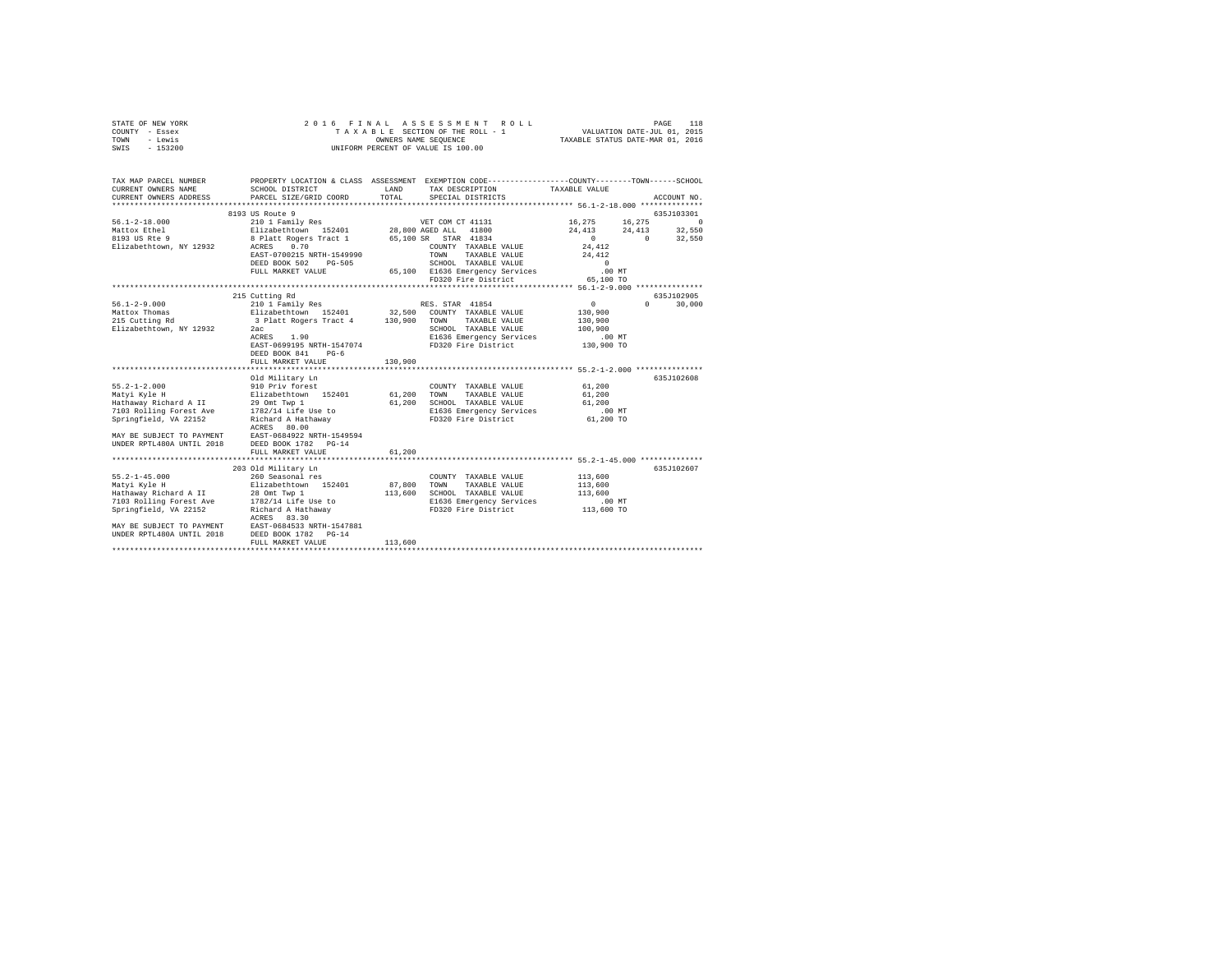| STATE OF NEW YORK | 2016 FINAL ASSESSMENT ROLL         | 119<br>PAGE                      |
|-------------------|------------------------------------|----------------------------------|
| COUNTY - Essex    | TAXABLE SECTION OF THE ROLL - 1    | VALUATION DATE-JUL 01, 2015      |
| TOWN<br>- Lewis   | OWNERS NAME SEOUENCE               | TAXABLE STATUS DATE-MAR 01, 2016 |
| $-153200$<br>SWIS | UNIFORM PERCENT OF VALUE IS 100.00 |                                  |

| TAX MAP PARCEL NUMBER<br>CURRENT OWNERS NAME<br>CURRENT OWNERS ADDRESS | SCHOOL DISTRICT<br>PARCEL SIZE/GRID COORD            | LAND<br>TOTAL. | TAX DESCRIPTION<br>SPECIAL DISTRICTS            | PROPERTY LOCATION & CLASS ASSESSMENT EXEMPTION CODE---------------COUNTY-------TOWN-----SCHOOL<br>TAXABLE VALUE<br>ACCOUNT NO. |  |
|------------------------------------------------------------------------|------------------------------------------------------|----------------|-------------------------------------------------|--------------------------------------------------------------------------------------------------------------------------------|--|
|                                                                        |                                                      |                |                                                 |                                                                                                                                |  |
|                                                                        | 878 Fox Run Rd                                       |                |                                                 | 635J101313                                                                                                                     |  |
| $47.13 - 1 - 34.000$                                                   | 312 Vac w/imprv                                      |                | COUNTY TAXABLE VALUE                            | 8,800                                                                                                                          |  |
| Maye Dennis W                                                          | Elizabethtown 152401                                 |                | 8,800 TOWN TAXABLE VALUE                        | 8,800                                                                                                                          |  |
| PO Box 118                                                             | 22 Platt Rogers Tract 4                              |                | 8,800 SCHOOL TAXABLE VALUE                      | 8,800                                                                                                                          |  |
| Moriah Center, NY 12961                                                | ACRES 0.20                                           |                | E1636 Emergency Services                        | $.00$ MT                                                                                                                       |  |
|                                                                        | EAST-0699017 NRTH-1558733                            |                | FD320 Fire District                             | 8,800 TO                                                                                                                       |  |
|                                                                        | DEED BOOK 1281 PG-94                                 |                |                                                 |                                                                                                                                |  |
|                                                                        | FULL MARKET VALUE                                    | 8,800          |                                                 |                                                                                                                                |  |
|                                                                        |                                                      |                |                                                 | ******************* 47.13-1-35.220 *************                                                                               |  |
|                                                                        | Fox Run Rd                                           |                |                                                 | 635J199003                                                                                                                     |  |
| $47.13 - 1 - 35.220$                                                   | 311 Res vac land                                     |                | COUNTY TAXABLE VALUE                            | 9,400                                                                                                                          |  |
| Maye Dennis W                                                          |                                                      | 9,400          | TOWN<br>TAXABLE VALUE                           | 9,400                                                                                                                          |  |
| PO Box 118                                                             | Elizabethtown 152401<br>22 Platt Rogers Tr 4         | 9.400          | SCHOOL TAXABLE VALUE                            | 9.400                                                                                                                          |  |
| Moriah Center, NY 12961                                                | ACRES 0.80                                           |                |                                                 | $.00$ MT                                                                                                                       |  |
|                                                                        | EAST-0699029 NRTH-1558642                            |                | E1636 Emergency Services<br>FD320 Fire District | 9,400 TO                                                                                                                       |  |
|                                                                        | DEED BOOK 1281 PG-94                                 |                |                                                 |                                                                                                                                |  |
|                                                                        | FULL MARKET VALUE                                    | 9.400          |                                                 |                                                                                                                                |  |
|                                                                        |                                                      |                |                                                 |                                                                                                                                |  |
|                                                                        | 505 Fox Run Rd                                       |                |                                                 | 635J197001                                                                                                                     |  |
| $46.4 - 1 - 21.200$                                                    | 210 1 Family Res                                     |                | RES. STAR 41854                                 | $\sim$ 0<br>$0 \t 30,000$                                                                                                      |  |
| McAuliffe Mary A                                                       | Elizabethtown 152401                                 |                | 33,300 COUNTY TAXABLE VALUE                     | 93,000                                                                                                                         |  |
| 505 Fox Run Rd                                                         | 31 Platt Rogers Tr 4                                 |                | 93,000 TOWN TAXABLE VALUE                       | 93,000                                                                                                                         |  |
| Elizabethtown, NY 12932                                                | ACRES 2.66                                           |                | SCHOOL TAXABLE VALUE                            | 63,000                                                                                                                         |  |
|                                                                        | EAST-0694710 NRTH-1551216                            |                | E1636 Emergency Services                        | .00 MT                                                                                                                         |  |
|                                                                        | DEED BOOK 1432   PG-118                              |                | FD320 Fire District                             | 93,000 TO                                                                                                                      |  |
|                                                                        |                                                      |                |                                                 |                                                                                                                                |  |
|                                                                        | FULL MARKET VALUE                                    | 93,000         |                                                 |                                                                                                                                |  |
|                                                                        |                                                      |                |                                                 |                                                                                                                                |  |
|                                                                        | 8001 US Route 9                                      |                |                                                 | 635J105002                                                                                                                     |  |
| $56.1 - 2 - 46.100$<br>McCoy Sylvia                                    | 240 Rural res                                        |                | COUNTY TAXABLE VALUE                            | 216,500                                                                                                                        |  |
|                                                                        |                                                      |                | TAXABLE VALUE                                   | 216,500                                                                                                                        |  |
| Pratt Cynthia L<br>211 Alden Rd                                        |                                                      |                | 216,500 SCHOOL TAXABLE VALUE                    | 216,500                                                                                                                        |  |
| 211 Alden Rd                                                           |                                                      |                | E1636 Emergency Services                        | $.00$ MT                                                                                                                       |  |
| Westport, NY 12993                                                     | By 1480/148                                          |                | FD320 Fire District                             | 216,500 TO                                                                                                                     |  |
|                                                                        | ACRES 135.00                                         |                |                                                 |                                                                                                                                |  |
|                                                                        | EAST-0698136 NRTH-1545884                            |                |                                                 |                                                                                                                                |  |
|                                                                        | DEED BOOK 1480 PG-148                                |                |                                                 |                                                                                                                                |  |
|                                                                        | FULL MARKET VALUE                                    | 216,500        |                                                 |                                                                                                                                |  |
|                                                                        |                                                      |                |                                                 |                                                                                                                                |  |
|                                                                        | 715 Fox Run Rd                                       |                |                                                 | 635J102014                                                                                                                     |  |
| $47.3 - 1 - 6.000$                                                     | 210 1 Family Res                                     |                | COUNTY TAXABLE VALUE                            | 9.000                                                                                                                          |  |
| McCray Ann                                                             | Elizabethtown 152401<br>1 Platt Rogers<br>ACRES 0.10 | 8,600 TOWN     | TAXABLE VALUE                                   | 9.000                                                                                                                          |  |
| 1330 Rte 9N                                                            |                                                      |                | 9,000 SCHOOL TAXABLE VALUE                      | 9.000                                                                                                                          |  |
| Clintonville, NY 12924                                                 | ACRES                                                |                | E1636 Emergency Services                        | $.00$ MT                                                                                                                       |  |
|                                                                        | EAST-0697152 NRTH-1555775                            |                | FD320 Fire District                             | $9.000$ TO                                                                                                                     |  |
|                                                                        | DEED BOOK 1022    PG-221                             |                |                                                 |                                                                                                                                |  |
|                                                                        | FULL MARKET VALUE                                    | 9.000          |                                                 |                                                                                                                                |  |
|                                                                        |                                                      |                |                                                 |                                                                                                                                |  |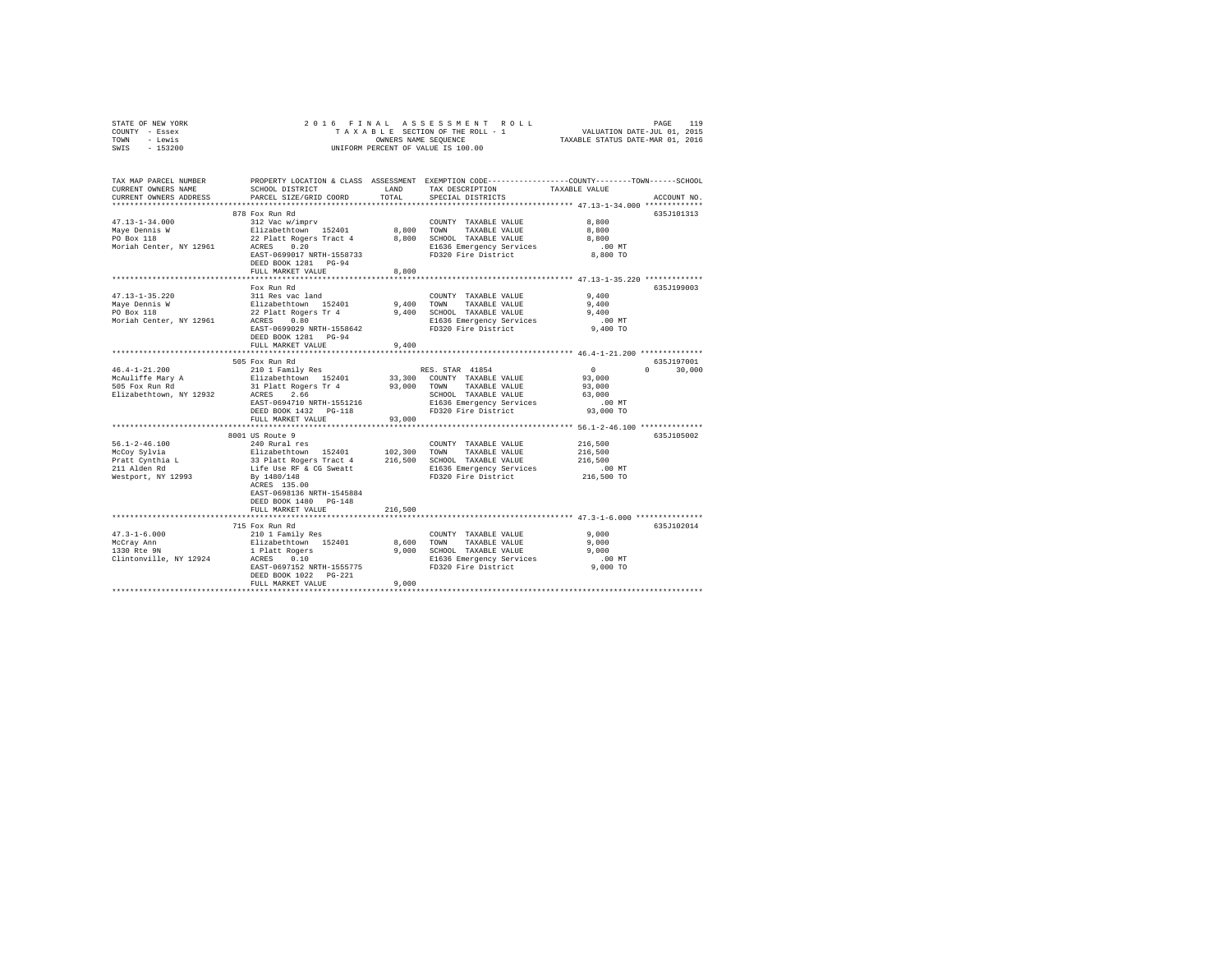|      | STATE OF NEW YORK |  |  | 2016 FINAL ASSESSMENT ROLL         |                                  | PAGE                        | 120 |
|------|-------------------|--|--|------------------------------------|----------------------------------|-----------------------------|-----|
|      | COUNTY - Essex    |  |  | TAXABLE SECTION OF THE ROLL - 1    |                                  | VALUATION DATE-JUL 01, 2015 |     |
| TOWN | - Lewis           |  |  | OWNERS NAME SEOUENCE               | TAXABLE STATUS DATE-MAR 01, 2016 |                             |     |
| SWIS | - 153200          |  |  | UNIFORM PERCENT OF VALUE IS 100.00 |                                  |                             |     |

| TAX MAP PARCEL NUMBER<br>CURRENT OWNERS NAME<br>CURRENT OWNERS ADDRESS                                                            | SCHOOL DISTRICT<br>PARCEL SIZE/GRID COORD                                                                                                                                              | LAND<br>TOTAL | PROPERTY LOCATION & CLASS ASSESSMENT EXEMPTION CODE---------------COUNTY-------TOWN-----SCHOOL<br>TAX DESCRIPTION<br>TAXABLE VALUE<br>SPECIAL DISTRICTS                                                                                                            |                        | ACCOUNT NO.        |
|-----------------------------------------------------------------------------------------------------------------------------------|----------------------------------------------------------------------------------------------------------------------------------------------------------------------------------------|---------------|--------------------------------------------------------------------------------------------------------------------------------------------------------------------------------------------------------------------------------------------------------------------|------------------------|--------------------|
|                                                                                                                                   |                                                                                                                                                                                        |               |                                                                                                                                                                                                                                                                    |                        |                    |
|                                                                                                                                   | 564 Moss Rd                                                                                                                                                                            |               |                                                                                                                                                                                                                                                                    |                        | 635J100613         |
|                                                                                                                                   |                                                                                                                                                                                        |               | COUNTY TAXABLE VALUE 10,800                                                                                                                                                                                                                                        |                        |                    |
|                                                                                                                                   |                                                                                                                                                                                        | 10,800 TOWN   | TAXABLE VALUE                                                                                                                                                                                                                                                      | 10,800                 |                    |
|                                                                                                                                   |                                                                                                                                                                                        |               | 10,800 SCHOOL TAXABLE VALUE                                                                                                                                                                                                                                        | 10,800                 |                    |
|                                                                                                                                   |                                                                                                                                                                                        |               | E1636 Emergency Services                                                                                                                                                                                                                                           | .00 MT                 |                    |
|                                                                                                                                   | ACRES<br>2.00                                                                                                                                                                          |               | FD320 Fire District 10,800 TO                                                                                                                                                                                                                                      |                        |                    |
|                                                                                                                                   | EAST-0715838 NRTH-1573563                                                                                                                                                              |               |                                                                                                                                                                                                                                                                    |                        |                    |
|                                                                                                                                   | DEED BOOK 700<br>$PG-118$                                                                                                                                                              |               |                                                                                                                                                                                                                                                                    |                        |                    |
|                                                                                                                                   | FULL MARKET VALUE                                                                                                                                                                      | 10,800        |                                                                                                                                                                                                                                                                    |                        |                    |
|                                                                                                                                   |                                                                                                                                                                                        |               |                                                                                                                                                                                                                                                                    |                        |                    |
|                                                                                                                                   | Seventy Ln                                                                                                                                                                             |               |                                                                                                                                                                                                                                                                    |                        | 635J180021         |
| $37. - 2 - 53.000$                                                                                                                | 312 Vac w/imprv                                                                                                                                                                        |               | COUNTY TAXABLE VALUE                                                                                                                                                                                                                                               | 14,200                 |                    |
|                                                                                                                                   |                                                                                                                                                                                        |               | 8,300 TOWN TAXABLE VALUE                                                                                                                                                                                                                                           | 14,200                 |                    |
|                                                                                                                                   |                                                                                                                                                                                        |               | 14,200 SCHOOL TAXABLE VALUE                                                                                                                                                                                                                                        | 14,200                 |                    |
|                                                                                                                                   |                                                                                                                                                                                        |               | E1636 Emergency Services                                                                                                                                                                                                                                           | $.00$ MT               |                    |
| McDonald Philip Blizabethtown 152401 8,<br>PO Box 46 106 ESsex Tract 14,<br>Jay, NY 12941 ACRES 0.50<br>EAST-0674511 NRTH-1581589 |                                                                                                                                                                                        |               | FD320 Fire District                                                                                                                                                                                                                                                | 14,200 TO              |                    |
|                                                                                                                                   | DEED BOOK 447 PG-67                                                                                                                                                                    |               |                                                                                                                                                                                                                                                                    |                        |                    |
|                                                                                                                                   | FULL MARKET VALUE                                                                                                                                                                      | 14,200        |                                                                                                                                                                                                                                                                    |                        |                    |
|                                                                                                                                   |                                                                                                                                                                                        |               |                                                                                                                                                                                                                                                                    |                        |                    |
|                                                                                                                                   | 997 County Route 10                                                                                                                                                                    |               |                                                                                                                                                                                                                                                                    |                        | 635J101707         |
| $47.13 - 2 - 31.038$                                                                                                              |                                                                                                                                                                                        |               |                                                                                                                                                                                                                                                                    | $\mathbf{0}$           | 0 65,300           |
| McGivney Carole                                                                                                                   |                                                                                                                                                                                        |               |                                                                                                                                                                                                                                                                    | 85,500                 |                    |
| PO Box 37                                                                                                                         |                                                                                                                                                                                        |               |                                                                                                                                                                                                                                                                    | 85,500                 |                    |
| Lewis, NY 12950                                                                                                                   | 210 1 Family Res SR STAR 41834<br>Elizabethrown 152401 33,000 CONNTY TAXABLE VALUE<br>2 Platt Rogers Tract 1 85,500 CONNT TAXABLE VALUE<br>ACRES 0.63 BANKISTARSG SCHOOL TAXABLE VALUE |               |                                                                                                                                                                                                                                                                    | 20,200                 |                    |
|                                                                                                                                   | EAST-0701994 NRTH-1558452                                                                                                                                                              |               | E1636 Emergency Services                                                                                                                                                                                                                                           | .00MT                  |                    |
|                                                                                                                                   | DEED BOOK 1275 PG-32                                                                                                                                                                   |               |                                                                                                                                                                                                                                                                    | 85,500 TO              |                    |
|                                                                                                                                   | FULL MARKET VALUE                                                                                                                                                                      |               | FD320 Fire District<br>85,500 WB320 Lewis B&I<br>WD320 Water District                                                                                                                                                                                              | 85,500 TO C            |                    |
|                                                                                                                                   |                                                                                                                                                                                        |               | WD320 Water District                                                                                                                                                                                                                                               | 85,500 TO M            |                    |
|                                                                                                                                   |                                                                                                                                                                                        |               |                                                                                                                                                                                                                                                                    |                        |                    |
|                                                                                                                                   | 8554 US Route 9                                                                                                                                                                        |               |                                                                                                                                                                                                                                                                    |                        | 635J100505         |
| 47.13-2-22.000                                                                                                                    | 210 1 Family Res                                                                                                                                                                       |               | RES. STAR 41854                                                                                                                                                                                                                                                    | $\mathbf{0}$           | $\cap$<br>30,000   |
| McGrath Pamela J                                                                                                                  |                                                                                                                                                                                        |               |                                                                                                                                                                                                                                                                    | 99,200                 |                    |
| 8554 9                                                                                                                            |                                                                                                                                                                                        |               |                                                                                                                                                                                                                                                                    | 99,200                 |                    |
| PO Box 478                                                                                                                        |                                                                                                                                                                                        |               | 211abeth.com 152401 27,400 COUNTY TAXABLE VALUE<br>2 Platt Rogers Tract 1 99,200 TOWN TAXABLE VALUE<br>ACRES 0.21 BANK1STARSG SCHOOL TAXABLE VALUE<br>EAST-0701059 NRTH-1558792 BL636 Emergency Services<br>DEED BOOK 1395 PG-259 PD320 Fi<br>SCHOOL TAXABLE VALUE | 69,200                 |                    |
| Lewis, NY 12950                                                                                                                   |                                                                                                                                                                                        |               | E1636 Emergency Services                                                                                                                                                                                                                                           | $.00$ MT               |                    |
|                                                                                                                                   |                                                                                                                                                                                        |               | FD320 Fire District                                                                                                                                                                                                                                                | 99,200 TO              |                    |
|                                                                                                                                   | FULL MARKET VALUE                                                                                                                                                                      |               | 99.200 WB320 Lewis B&I                                                                                                                                                                                                                                             | 99,200 TO C            |                    |
|                                                                                                                                   |                                                                                                                                                                                        |               | WD320 Water District                                                                                                                                                                                                                                               | 99,200 TO M            |                    |
|                                                                                                                                   |                                                                                                                                                                                        |               |                                                                                                                                                                                                                                                                    |                        |                    |
|                                                                                                                                   | 244 Wadhams Heights Ln                                                                                                                                                                 |               |                                                                                                                                                                                                                                                                    |                        | 635J184001         |
| $57.1 - 3 - 14.200$                                                                                                               | 210 1 Family Res                                                                                                                                                                       |               | RES. STAR 41854                                                                                                                                                                                                                                                    | $\sim$ 0               | 30,000<br>$\Omega$ |
|                                                                                                                                   |                                                                                                                                                                                        |               | 38,200 COUNTY TAXABLE VALUE                                                                                                                                                                                                                                        | 241,800                |                    |
|                                                                                                                                   |                                                                                                                                                                                        |               | TAXABLE VALUE                                                                                                                                                                                                                                                      | 241,800                |                    |
|                                                                                                                                   |                                                                                                                                                                                        |               | SCHOOL TAXABLE VALUE                                                                                                                                                                                                                                               | 211,800                |                    |
|                                                                                                                                   |                                                                                                                                                                                        |               | E1636 Emergency Services<br>FD320 Fire District                                                                                                                                                                                                                    | $.00$ MT<br>241,800 TO |                    |
|                                                                                                                                   | FULL MARKET VALUE                                                                                                                                                                      | 241,800       |                                                                                                                                                                                                                                                                    |                        |                    |
|                                                                                                                                   |                                                                                                                                                                                        |               |                                                                                                                                                                                                                                                                    |                        |                    |
|                                                                                                                                   |                                                                                                                                                                                        |               |                                                                                                                                                                                                                                                                    |                        |                    |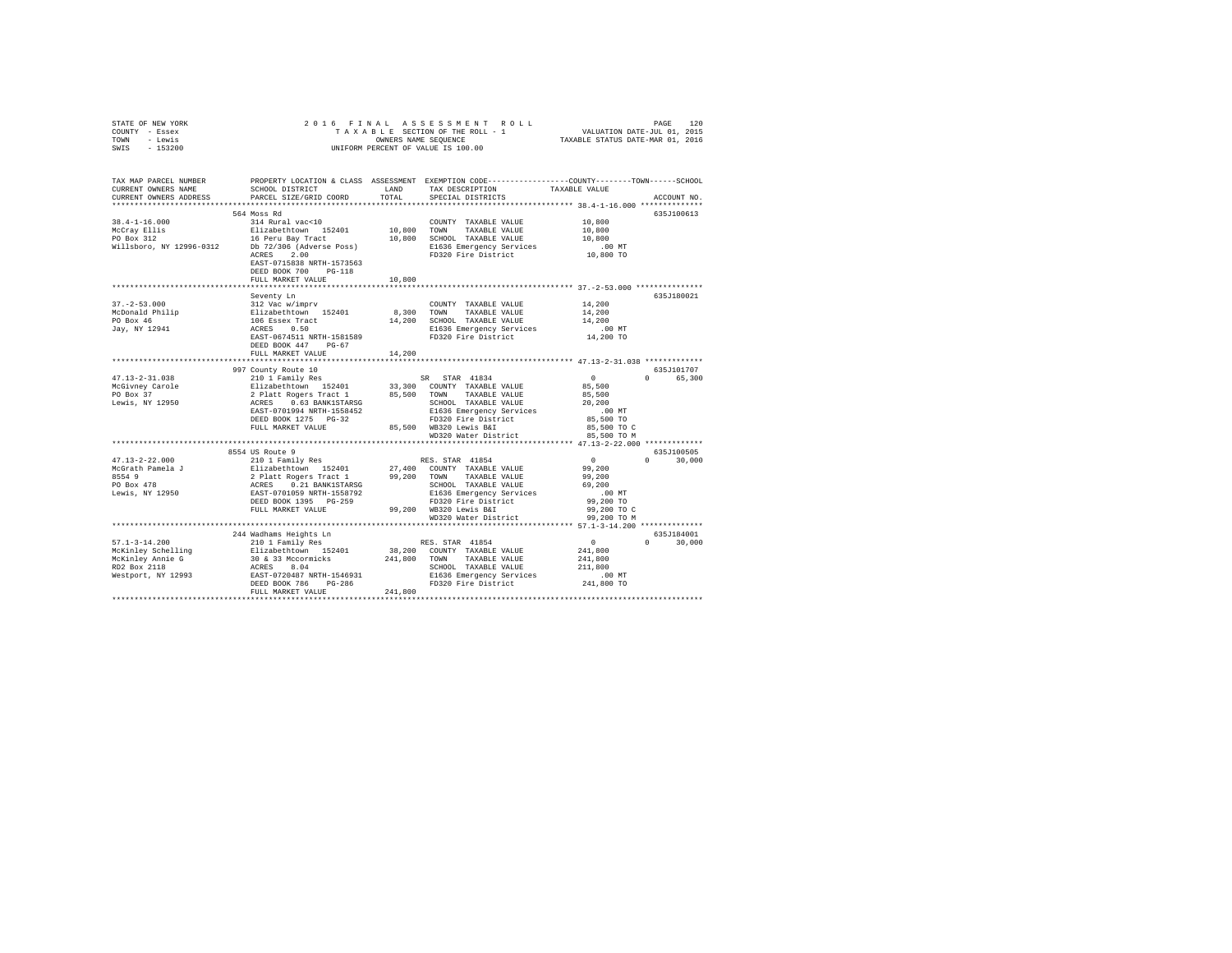| STATE OF NEW YORK<br>COUNTY - Essex<br>TOWN<br>- Lewis<br>SWIS - 153200                                            | 2016 FINAL                                                                                                                                                                                                                                               |                            | ASSESSMENT ROLL<br>TAXABLE SECTION OF THE ROLL - 1<br>OWNERS NAME SEOUENCE<br>UNIFORM PERCENT OF VALUE IS 100.00                                                            | PAGE<br>121<br>VALUATION DATE-JUL 01, 2015<br>TAXABLE STATUS DATE-MAR 01, 2016                                                                                       |
|--------------------------------------------------------------------------------------------------------------------|----------------------------------------------------------------------------------------------------------------------------------------------------------------------------------------------------------------------------------------------------------|----------------------------|-----------------------------------------------------------------------------------------------------------------------------------------------------------------------------|----------------------------------------------------------------------------------------------------------------------------------------------------------------------|
| TAX MAP PARCEL NUMBER<br>CURRENT OWNERS NAME<br>CURRENT OWNERS ADDRESS                                             | SCHOOL DISTRICT<br>PARCEL SIZE/GRID COORD                                                                                                                                                                                                                | LAND<br>TOTAL              | TAX DESCRIPTION<br>SPECIAL DISTRICTS                                                                                                                                        | PROPERTY LOCATION & CLASS ASSESSMENT EXEMPTION CODE----------------COUNTY-------TOWN-----SCHOOL<br>TAXABLE VALUE<br>ACCOUNT NO.                                      |
| $47.1 - 1 - 28.100$<br>McPhail Bruce<br>McPhail Regina<br>PO Box 553<br>Lewis, NY 12950                            | 410 Wells Hill Rd<br>210 1 Family Res<br>Elizabethtown 152401<br>1 Essex Tract<br>2.5ac<br>ACRES 2.10<br>EAST-0701360 NRTH-1561628<br>DEED BOOK 562 PG-64<br>FULL MARKET VALUE                                                                           | 37,100<br>104,300          | COUNTY TAXABLE VALUE<br>TOWN<br>TAXABLE VALUE<br>104,300 SCHOOL TAXABLE VALUE<br>E1636 Emergency Services<br>FD320 Fire District<br>WB320 Lewis B&I<br>WD320 Water District | 635J103705<br>104,300<br>104,300<br>104,300<br>.00 MT<br>104,300 TO<br>104,300 TO C<br>104,300 TO M                                                                  |
| $47.13 - 4 - 8.000$<br>Melton Gaylen B<br>6 Crescent Dr<br>Plattsburgh, NY 12901                                   | 8607 US Route 9<br>210 1 Family Res<br>Elizabethtown 152401<br>1 14 Essex Tract<br>Platt Rogers<br>File 11283<br>ACRES 0.50<br>EAST-0701428 NRTH-1560134<br>DEED BOOK 1213 PG-195<br>FULL MARKET VALUE                                                   | 32,400<br>78,700           | COUNTY TAXABLE VALUE<br>TOWN TAXABLE VALUE<br>78,700 SCHOOL TAXABLE VALUE<br>E1636 Emergency Services<br>FD320 Fire District<br>WB320 Lewis B&I<br>WD320 Water District     | 635J100313<br>78,700<br>78,700<br>78,700<br>$.00$ MT<br>78,700 TO<br>78,700 TO C<br>78,700 TO M                                                                      |
| $39.3 - 3 - 3.200$<br>Melton Michael L<br>1387 Stowersville Rd<br>Westport, NY 12993                               | 1387 Stowersville Rd<br>210 1 Family Res<br>Elizabethtown 152401<br>6 Peru Bay Tract<br>ACRES 3.00<br>EAST-0722076 NRTH-1570441<br>DEED BOOK 1381    PG-324<br>FULL MARKET VALUE                                                                         | *********<br>215,300       | RES. STAR 41854<br>33,600 COUNTY TAXABLE VALUE<br>215,300 TOWN TAXABLE VALUE<br>SCHOOL TAXABLE VALUE<br>E1636 Emergency Services<br>FD320 Fire District                     | ************ 39.3-3-3.200 ***************<br>635J178504<br>$\sim$ 0<br>$\Omega$<br>30,000<br>215,300<br>215,300<br>185,300<br>$.00$ MT<br>215,300 TO                 |
| $47.1 - 2 - 26.200$<br>Mero Laurie<br>Pierce Joseph<br>c/o Atwood Pierce<br>444 Stowersville Rd<br>Lewis, NY 12950 | ***************************<br>Stowersville Rd<br>312 Vac w/imprv<br>Elizabethtown 152401<br>1 Essex Tract<br>1704/280 L Use to<br>Atwood F & Carrie M Pierc<br>1.22<br>ACRES<br>EAST-0702356 NRTH-1561752<br>DEED BOOK 1704 PG-280<br>FULL MARKET VALUE | 24,000<br>24,100<br>24,100 | COUNTY TAXABLE VALUE<br>TOWN<br>TAXABLE VALUE<br>SCHOOL TAXABLE VALUE<br>E1636 Emergency Services<br>FD320 Fire District<br>WB320 Lewis B&I<br>WD320 Water District         | *********************************** 47.1-2-26.200 ***************<br>635J194003<br>24,100<br>24,100<br>24,100<br>$.00$ MT<br>24,100 TO<br>24,100 TO C<br>24,100 TO M |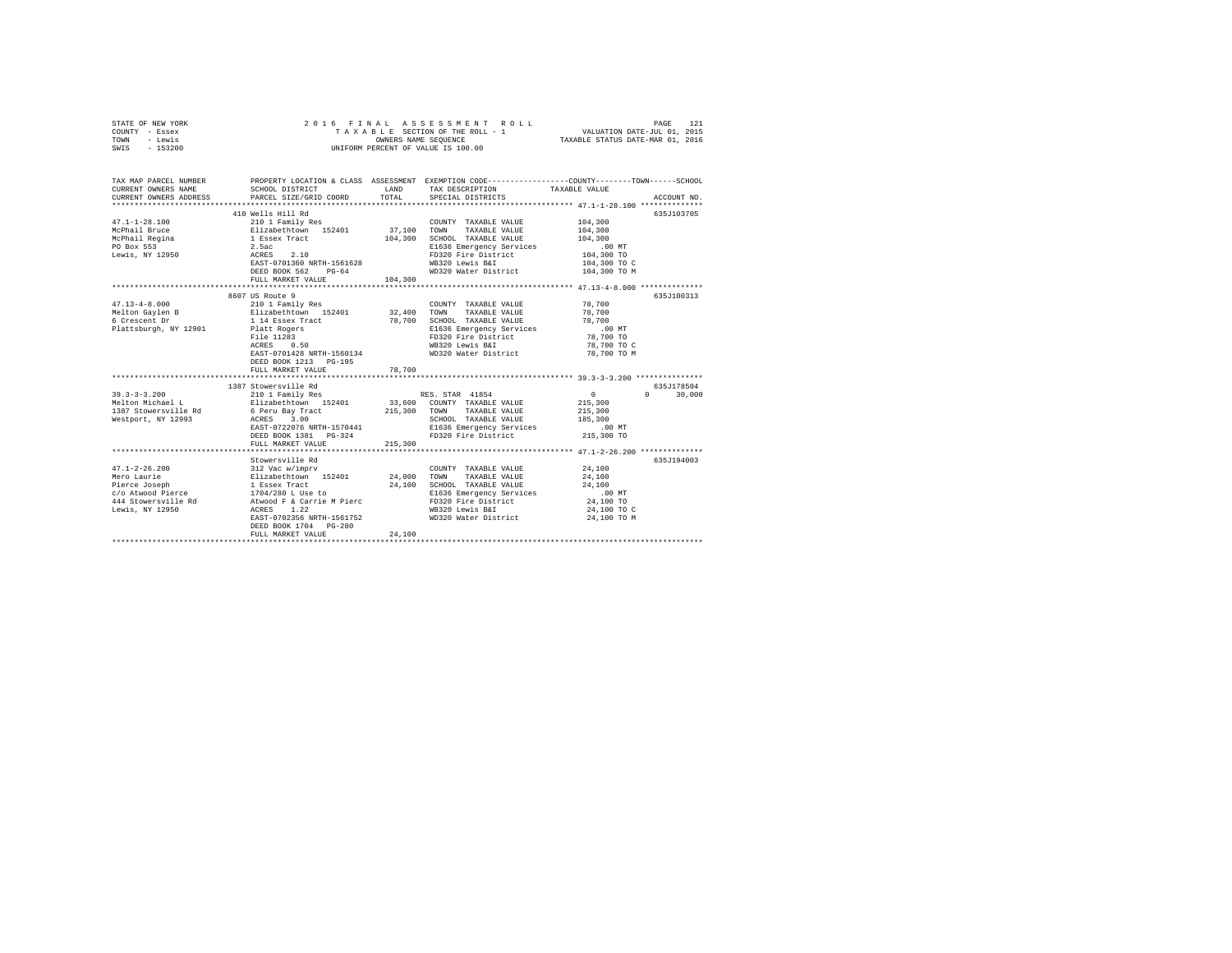| STATE OF NEW YORK | 2016 FINAL ASSESSMENT ROLL         | 122<br>PAGE                      |
|-------------------|------------------------------------|----------------------------------|
| COUNTY - Essex    | TAXABLE SECTION OF THE ROLL - 1    | VALUATION DATE-JUL 01, 2015      |
| TOWN<br>- Lewis   | OWNERS NAME SEOUENCE               | TAXABLE STATUS DATE-MAR 01, 2016 |
| $-153200$<br>SWIS | UNIFORM PERCENT OF VALUE IS 100.00 |                                  |

| TAX MAP PARCEL NUMBER<br>CURRENT OWNERS NAME<br>CURRENT OWNERS ADDRESS                                                                                                                 | SCHOOL DISTRICT<br>PARCEL SIZE/GRID COORD                                                                                                                                                                                                                            | LAND<br>TOTAL | PROPERTY LOCATION & CLASS ASSESSMENT EXEMPTION CODE----------------COUNTY-------TOWN------SCHOOL<br>TAX DESCRIPTION<br>SPECIAL DISTRICTS            | TAXABLE VALUE                                                                       | ACCOUNT NO.                    |
|----------------------------------------------------------------------------------------------------------------------------------------------------------------------------------------|----------------------------------------------------------------------------------------------------------------------------------------------------------------------------------------------------------------------------------------------------------------------|---------------|-----------------------------------------------------------------------------------------------------------------------------------------------------|-------------------------------------------------------------------------------------|--------------------------------|
| ***********************                                                                                                                                                                |                                                                                                                                                                                                                                                                      |               |                                                                                                                                                     |                                                                                     |                                |
|                                                                                                                                                                                        | 444 Stowersville Rd                                                                                                                                                                                                                                                  |               |                                                                                                                                                     |                                                                                     | 635J103809                     |
| $47.1 - 2 - 27.000$<br>Mero Laurie<br>Pierce Joseph<br>c/o Atwood Pierce<br>C70 Austour French (Barton Attwood F & Carrie Pierce<br>144 Stowersville Rd<br>Tewis, NY 12950 (BCRES 0.46 | 210 1 Family Res<br>Elizabethtown 152401 31,800 RES. STAR 41854<br>1 Essex Tract<br>1704/280 Life Use To<br>EAST-0702371 NRTH-1561877                                                                                                                                |               | VET WAR CT 41121<br>84,800 COUNTY TAXABLE VALUE<br>TOWN<br>TAXABLE VALUE<br>SCHOOL TAXABLE VALUE<br>E1636 Emergency Services<br>FD320 Fire District | 12,720<br>12,720<br>$\Omega$<br>72,080<br>72,080<br>54,800<br>$.00$ MT<br>84,800 TO | $\Omega$<br>$\Omega$<br>30,000 |
|                                                                                                                                                                                        | DEED BOOK 1704 PG-280<br>FULL MARKET VALUE                                                                                                                                                                                                                           |               | WB320 Lewis B&I<br>84,800 WD320 Water District                                                                                                      | 84,800 TO C<br>84,800 TO M                                                          |                                |
|                                                                                                                                                                                        |                                                                                                                                                                                                                                                                      |               |                                                                                                                                                     |                                                                                     |                                |
| $46.4 - 1 - 6.110$<br>Merrihew Hedy<br>55 Roscoe Rd<br>Elizabethtown, NY 12932                                                                                                         | Carlott Rd<br>314 Rural vac<10<br>Elizabethtown 152401               22,000   TOWN     TAXABLE VALUE<br>22 Platt Rogers Tract 4             22,000   SCHOOL   TAXABLE VALUE<br>ACRES 3.53<br>EAST-0691921 NRTH-1556988<br>DEED BOOK 1055 PG-292<br>FULL MARKET VALUE | 22,000        | COUNTY TAXABLE VALUE<br>E1636 Emergency Services<br>FD320 Fire District                                                                             | 22,000<br>22,000<br>22,000<br>$.00$ MT<br>22,000 TO                                 | 635J104714                     |
|                                                                                                                                                                                        |                                                                                                                                                                                                                                                                      |               |                                                                                                                                                     | ******************** 47.13-1-1.000 ***************                                  |                                |
| $47.13 - 1 - 1.000$                                                                                                                                                                    | Fox Run Rd                                                                                                                                                                                                                                                           |               | COUNTY TAXABLE VALUE                                                                                                                                | 12,900                                                                              | 635J179001                     |
| Merrihew Hedy<br>Merrihew Noel III<br>55 Roscoe Rd<br>Elizabethtown, NY 12932                                                                                                          | 311 Res vac land<br>Elizabethtown 152401<br>14 Platt Rogers Tract 4<br>ACRES 2.00<br>EAST-0699966 NRTH-1559414<br>DEED BOOK 673<br>$PG-236$                                                                                                                          | 12,900 TOWN   | TAXABLE VALUE<br>12,900 SCHOOL TAXABLE VALUE<br>E1636 Emergency Services<br>FD320 Fire District                                                     | 12,900<br>12,900<br>$.00$ MT<br>12,900 TO                                           |                                |
|                                                                                                                                                                                        | FULL MARKET VALUE                                                                                                                                                                                                                                                    | 12,900        |                                                                                                                                                     |                                                                                     |                                |
|                                                                                                                                                                                        | 114 Johnson Ln                                                                                                                                                                                                                                                       |               |                                                                                                                                                     |                                                                                     | 635J103707                     |
| $46.2 - 1 - 38.000$<br>Merrihew Karen<br>c/o Karen Merrihew Knox<br>54 Church St<br>Lake Placid, NY 12946                                                                              | 260 Seasonal res<br>Elizabethtown 152401 27,300 TOWN TAXABLE VALUE<br>16 Platt Rogers Tract 4 46,700 SCHOOL TAXABLE VALUE<br>ACRES 0.54<br>EAST-0693338 NRTH-1567625<br>DEED BOOK 763<br>$PG-0.25$<br>FULL MARKET VALUE                                              | 46,700        | COUNTY TAXABLE VALUE<br>46,700 SCHOOL TAXABLE VALUE<br>E1636 Emergency Services<br>FD320 Fire District                                              | 46,700<br>46,700<br>46,700<br>$.00$ MT<br>$46,700$ TO                               |                                |
|                                                                                                                                                                                        |                                                                                                                                                                                                                                                                      |               |                                                                                                                                                     |                                                                                     |                                |
| $46.2 - 1 - 39.000$<br>Merrihew Karen<br>c/o Karen Merrihew Knox<br>54 Church St<br>Lake Placid, NY 12946                                                                              | Johnson Ln<br>314 Rural vac<10<br>Elizabethtown 152401 20,100 TOWN<br>16 Platt Rogers Tract 4 20,100 SCHOOL TAXABLE VALUE<br>1.61<br>ACRES<br>EAST-0693041 NRTH-1567822<br>DEED BOOK 763<br>$PG-25$<br>FULL MARKET VALUE                                             | 20,100        | COUNTY TAXABLE VALUE<br>TAXABLE VALUE<br>E1636 Emergency Services<br>FD320 Fire District                                                            | 20,100<br>20,100<br>20,100<br>$.00$ MT<br>20,100 TO                                 | 635.7103708                    |
|                                                                                                                                                                                        |                                                                                                                                                                                                                                                                      |               |                                                                                                                                                     |                                                                                     |                                |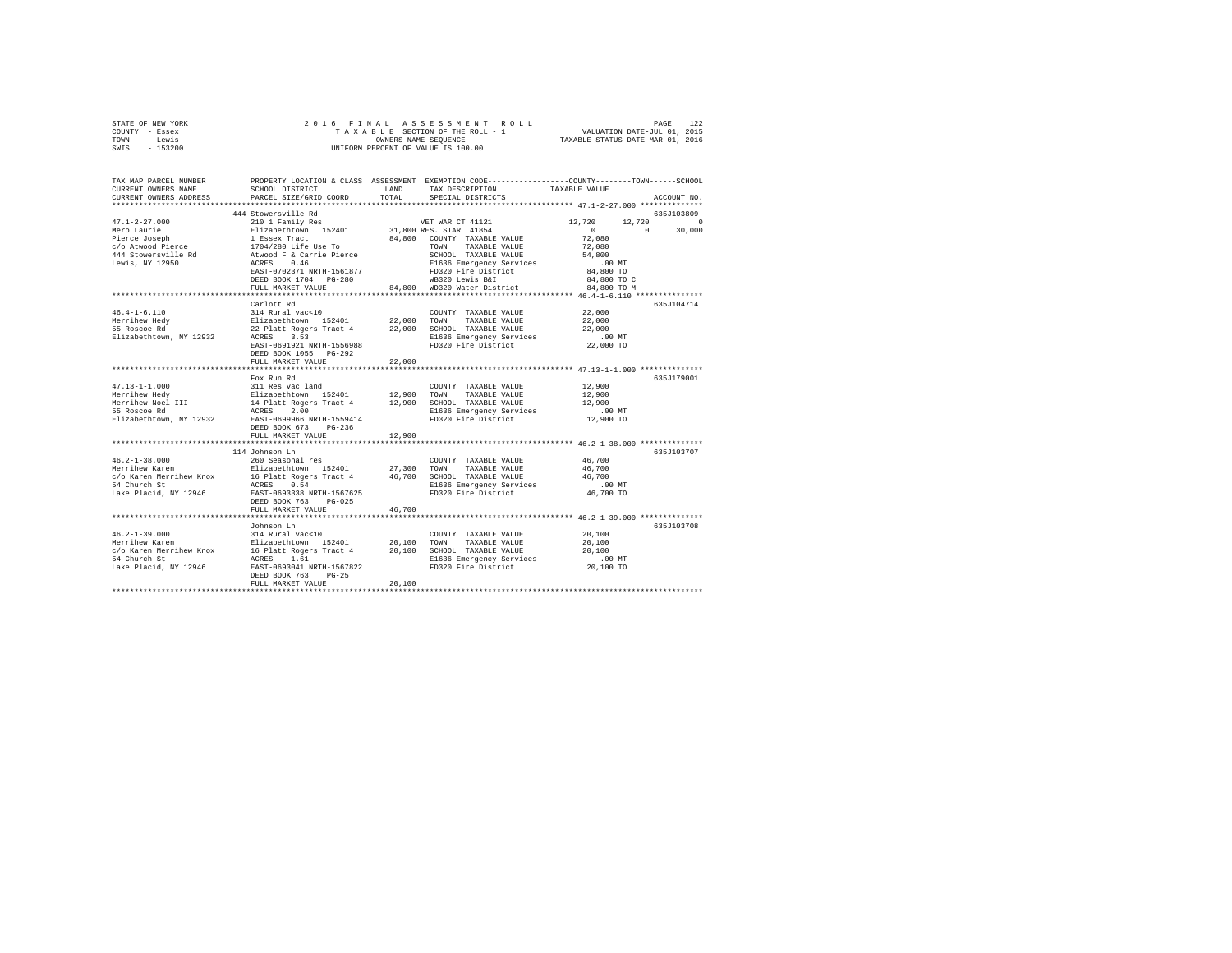| STATE OF NEW YORK                                                                                                                                                                                                                                        |                                                                                                                                                                                                                               |         |                                                                                                                                                                                                           |                                                                                                                     |  |  |  |
|----------------------------------------------------------------------------------------------------------------------------------------------------------------------------------------------------------------------------------------------------------|-------------------------------------------------------------------------------------------------------------------------------------------------------------------------------------------------------------------------------|---------|-----------------------------------------------------------------------------------------------------------------------------------------------------------------------------------------------------------|---------------------------------------------------------------------------------------------------------------------|--|--|--|
| COUNTY - Essex                                                                                                                                                                                                                                           |                                                                                                                                                                                                                               |         |                                                                                                                                                                                                           |                                                                                                                     |  |  |  |
| TOWN - Lewis                                                                                                                                                                                                                                             | OWNERS NAME SEQUENCE<br>UNIFORM PERCENT OF VALUE IS 100.00                                                                                                                                                                    |         |                                                                                                                                                                                                           |                                                                                                                     |  |  |  |
| SWIS - 153200                                                                                                                                                                                                                                            |                                                                                                                                                                                                                               |         |                                                                                                                                                                                                           |                                                                                                                     |  |  |  |
|                                                                                                                                                                                                                                                          |                                                                                                                                                                                                                               |         |                                                                                                                                                                                                           |                                                                                                                     |  |  |  |
|                                                                                                                                                                                                                                                          |                                                                                                                                                                                                                               |         |                                                                                                                                                                                                           |                                                                                                                     |  |  |  |
|                                                                                                                                                                                                                                                          |                                                                                                                                                                                                                               |         |                                                                                                                                                                                                           |                                                                                                                     |  |  |  |
|                                                                                                                                                                                                                                                          |                                                                                                                                                                                                                               |         |                                                                                                                                                                                                           | TAX MAP PARCEL NUMBER PROPERTY LOCATION & CLASS ASSESSMENT EXEMPTION CODE--------------COUNTY-------TOWN-----SCHOOL |  |  |  |
| CURRENT OWNERS NAME                                                                                                                                                                                                                                      | SCHOOL DISTRICT                                                                                                                                                                                                               | LAND    | TAX DESCRIPTION                                                                                                                                                                                           | TAXABLE VALUE                                                                                                       |  |  |  |
| CURRENT OWNERS ADDRESS                                                                                                                                                                                                                                   | PARCEL SIZE/GRID COORD                                                                                                                                                                                                        | TOTAL   | SPECIAL DISTRICTS                                                                                                                                                                                         | ACCOUNT NO.                                                                                                         |  |  |  |
|                                                                                                                                                                                                                                                          |                                                                                                                                                                                                                               |         |                                                                                                                                                                                                           |                                                                                                                     |  |  |  |
|                                                                                                                                                                                                                                                          | 527 Roscoe Rd                                                                                                                                                                                                                 |         |                                                                                                                                                                                                           | 635J189018                                                                                                          |  |  |  |
| $55.2 - 2 - 8.000$                                                                                                                                                                                                                                       | 240 Rural res                                                                                                                                                                                                                 |         | RES. STAR 41854                                                                                                                                                                                           | $\sim$ 0<br>$0 \t 30,000$                                                                                           |  |  |  |
| Merrihew Susan K<br>527 Roscoe Rd                                                                                                                                                                                                                        |                                                                                                                                                                                                                               |         |                                                                                                                                                                                                           | 212,300                                                                                                             |  |  |  |
|                                                                                                                                                                                                                                                          |                                                                                                                                                                                                                               |         |                                                                                                                                                                                                           | 212,300                                                                                                             |  |  |  |
| Elizabethtown, NY 12932                                                                                                                                                                                                                                  |                                                                                                                                                                                                                               |         |                                                                                                                                                                                                           | 182,300                                                                                                             |  |  |  |
|                                                                                                                                                                                                                                                          | 240 Rural res 152401 55,600 COUNTY TAXABLE VALUE RIGHT ROWN AND TAXABLE VALUE DELT RES 2010 COUNTY TAXABLE VALUE DELT AND RESS ENGLISHED SCHOOL TAXABLE VALUE THAT A RESERVANCE COUNTY SETTLE RESERVE COUNTY SETTLE RESERVE T |         | E1636 Emergency Services                                                                                                                                                                                  | $.00$ MT                                                                                                            |  |  |  |
|                                                                                                                                                                                                                                                          | EAST-0691793 NRTH-1547359                                                                                                                                                                                                     |         | FD320 Fire District                                                                                                                                                                                       | 212,300 TO                                                                                                          |  |  |  |
|                                                                                                                                                                                                                                                          | DEED BOOK 931 PG-253                                                                                                                                                                                                          |         |                                                                                                                                                                                                           |                                                                                                                     |  |  |  |
|                                                                                                                                                                                                                                                          | FULL MARKET VALUE                                                                                                                                                                                                             | 212,300 |                                                                                                                                                                                                           |                                                                                                                     |  |  |  |
|                                                                                                                                                                                                                                                          |                                                                                                                                                                                                                               |         |                                                                                                                                                                                                           |                                                                                                                     |  |  |  |
|                                                                                                                                                                                                                                                          | Goff Rd                                                                                                                                                                                                                       |         |                                                                                                                                                                                                           | 635Z000023                                                                                                          |  |  |  |
| $46.2 - 1 - 48.120$                                                                                                                                                                                                                                      | 322 Rural vac>10                                                                                                                                                                                                              |         | COUNTY TAXABLE VALUE 29,500                                                                                                                                                                               |                                                                                                                     |  |  |  |
|                                                                                                                                                                                                                                                          |                                                                                                                                                                                                                               |         |                                                                                                                                                                                                           | 29,500                                                                                                              |  |  |  |
|                                                                                                                                                                                                                                                          |                                                                                                                                                                                                                               |         |                                                                                                                                                                                                           | 29,500                                                                                                              |  |  |  |
|                                                                                                                                                                                                                                                          |                                                                                                                                                                                                                               |         |                                                                                                                                                                                                           | $.00$ MT                                                                                                            |  |  |  |
| Wessina Frank P<br>Messina Rome P<br>Messina Rome P<br>29,500 COMN TAXABLE VALUE<br>Messina Rome P<br>29,500 COMN TAXABLE VALUE<br>P<br>29,500 COMN TAXABLE VALUE<br>P<br>29,500 COMN TAXABLE VALUE<br>P<br>29,500 COMN TAXABLE VALUE<br>P<br>29,500 COM |                                                                                                                                                                                                                               |         |                                                                                                                                                                                                           | 29,500 TO                                                                                                           |  |  |  |
|                                                                                                                                                                                                                                                          | DEED BOOK 1293 PG-65                                                                                                                                                                                                          |         |                                                                                                                                                                                                           |                                                                                                                     |  |  |  |
|                                                                                                                                                                                                                                                          | FULL MARKET VALUE                                                                                                                                                                                                             | 29,500  |                                                                                                                                                                                                           |                                                                                                                     |  |  |  |
|                                                                                                                                                                                                                                                          |                                                                                                                                                                                                                               |         |                                                                                                                                                                                                           |                                                                                                                     |  |  |  |
|                                                                                                                                                                                                                                                          | 8149 US Route 9                                                                                                                                                                                                               |         |                                                                                                                                                                                                           | 635J103509                                                                                                          |  |  |  |
| $56.1 - 2 - 17.000$                                                                                                                                                                                                                                      | 240 Rural res                                                                                                                                                                                                                 |         | COUNTY TAXABLE VALUE                                                                                                                                                                                      | 110,000                                                                                                             |  |  |  |
|                                                                                                                                                                                                                                                          |                                                                                                                                                                                                                               |         |                                                                                                                                                                                                           |                                                                                                                     |  |  |  |
|                                                                                                                                                                                                                                                          |                                                                                                                                                                                                                               |         |                                                                                                                                                                                                           | 110,000<br>110,000                                                                                                  |  |  |  |
| Gloucester Point, VA 23062 20ac                                                                                                                                                                                                                          |                                                                                                                                                                                                                               |         | E1636 Emergency Services                                                                                                                                                                                  | .00 MT                                                                                                              |  |  |  |
|                                                                                                                                                                                                                                                          | $20ac$<br>ACRES $25.10$                                                                                                                                                                                                       |         | FD320 Fire District                                                                                                                                                                                       | 110,000 TO                                                                                                          |  |  |  |
|                                                                                                                                                                                                                                                          | EAST-0699932 NRTH-1549060                                                                                                                                                                                                     |         |                                                                                                                                                                                                           |                                                                                                                     |  |  |  |
|                                                                                                                                                                                                                                                          | DEED BOOK 1398 PG-327                                                                                                                                                                                                         |         |                                                                                                                                                                                                           |                                                                                                                     |  |  |  |
|                                                                                                                                                                                                                                                          | FULL MARKET VALUE                                                                                                                                                                                                             | 110,000 |                                                                                                                                                                                                           |                                                                                                                     |  |  |  |
|                                                                                                                                                                                                                                                          |                                                                                                                                                                                                                               |         |                                                                                                                                                                                                           |                                                                                                                     |  |  |  |
|                                                                                                                                                                                                                                                          |                                                                                                                                                                                                                               |         |                                                                                                                                                                                                           | 635J103406                                                                                                          |  |  |  |
| $47.3 - 2 - 2.000$                                                                                                                                                                                                                                       |                                                                                                                                                                                                                               |         | County Route 10<br>311 Res vac land<br>Elizabethcown 152401 19,500 TOWN TAXABLE VALUE<br>2 Platt Rogers Tract 1 19,500 SCHOOL TAXABLE VALUE<br>2 Platt Rogers Tract 1 19,500 SCHOOL TAXABLE VALUE<br>Will | 19,500                                                                                                              |  |  |  |
|                                                                                                                                                                                                                                                          |                                                                                                                                                                                                                               |         |                                                                                                                                                                                                           | 19,500                                                                                                              |  |  |  |
| Milholland John<br>409 Taylor Ct                                                                                                                                                                                                                         |                                                                                                                                                                                                                               |         |                                                                                                                                                                                                           | 19,500                                                                                                              |  |  |  |
| Raleigh, NC 27615                                                                                                                                                                                                                                        |                                                                                                                                                                                                                               |         |                                                                                                                                                                                                           | $.00$ MT                                                                                                            |  |  |  |
|                                                                                                                                                                                                                                                          | Will<br>ACRES 1.00                                                                                                                                                                                                            |         | FD320 Fire District                                                                                                                                                                                       | 19,500 TO                                                                                                           |  |  |  |
|                                                                                                                                                                                                                                                          | EAST-0703348 NRTH-1557077                                                                                                                                                                                                     |         |                                                                                                                                                                                                           |                                                                                                                     |  |  |  |
|                                                                                                                                                                                                                                                          | DEED BOOK 350 PG-484                                                                                                                                                                                                          |         |                                                                                                                                                                                                           |                                                                                                                     |  |  |  |
|                                                                                                                                                                                                                                                          | FULL MARKET VALUE                                                                                                                                                                                                             | 19,500  |                                                                                                                                                                                                           |                                                                                                                     |  |  |  |
|                                                                                                                                                                                                                                                          |                                                                                                                                                                                                                               |         |                                                                                                                                                                                                           |                                                                                                                     |  |  |  |
|                                                                                                                                                                                                                                                          | Ray Woods Rd                                                                                                                                                                                                                  |         |                                                                                                                                                                                                           | 635Z004003                                                                                                          |  |  |  |
| $47.4 - 1 - 35.112$                                                                                                                                                                                                                                      | 314 Rural vac<10                                                                                                                                                                                                              |         | COUNTY TAXABLE VALUE                                                                                                                                                                                      | 23,500                                                                                                              |  |  |  |
|                                                                                                                                                                                                                                                          |                                                                                                                                                                                                                               |         |                                                                                                                                                                                                           | 23,500                                                                                                              |  |  |  |
| 47.4-1-33.1.<br>Milholland John A<br>409 Taylor Ct                                                                                                                                                                                                       | 314 Rural vac<10<br>Elizabethtown 152401 23,500 TOWN TAXABLE VALUE<br>6 Platt Rogers Tract 23,500 SCHOOL TAXABLE VALUE<br>ACRES 5.00 2000 E1636 Emergency Services                                                            |         |                                                                                                                                                                                                           | 23,500                                                                                                              |  |  |  |
| Raleigh, NC 27615                                                                                                                                                                                                                                        |                                                                                                                                                                                                                               |         |                                                                                                                                                                                                           |                                                                                                                     |  |  |  |
|                                                                                                                                                                                                                                                          |                                                                                                                                                                                                                               |         | ACRES 5.00 E1636 Emergency Services<br>EAST-0707331 NRTH-1555556 FD320 Fire District                                                                                                                      | 00 MT.<br>23,500 TO                                                                                                 |  |  |  |
|                                                                                                                                                                                                                                                          | DEED BOOK 1367 PG-203                                                                                                                                                                                                         |         |                                                                                                                                                                                                           |                                                                                                                     |  |  |  |
|                                                                                                                                                                                                                                                          | FULL MARKET VALUE                                                                                                                                                                                                             | 23,500  |                                                                                                                                                                                                           |                                                                                                                     |  |  |  |
|                                                                                                                                                                                                                                                          |                                                                                                                                                                                                                               |         |                                                                                                                                                                                                           |                                                                                                                     |  |  |  |
|                                                                                                                                                                                                                                                          |                                                                                                                                                                                                                               |         |                                                                                                                                                                                                           |                                                                                                                     |  |  |  |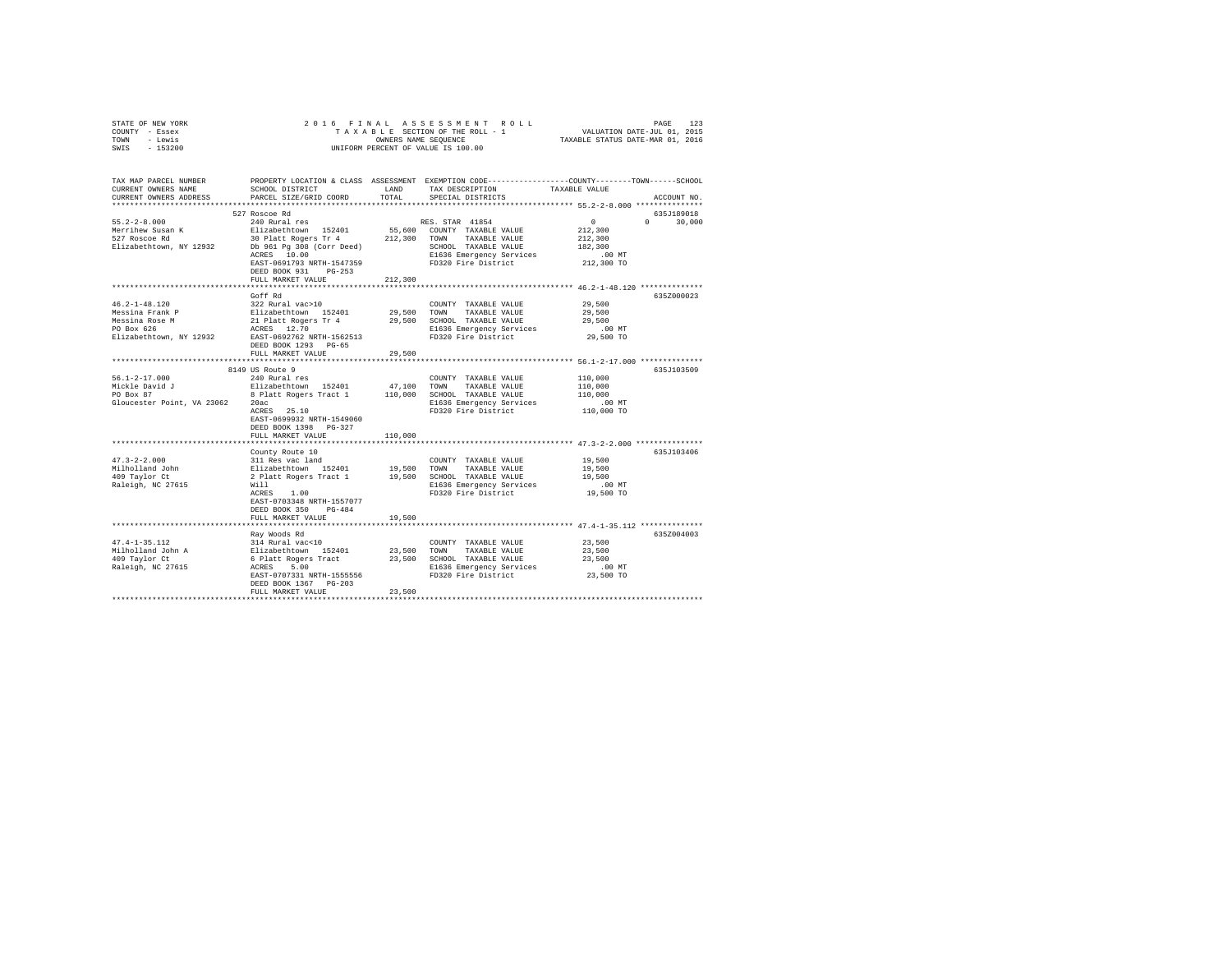| STATE OF NEW YORK<br>COUNTY - Essex                     | 2016 FINAL                                                                                                                                                                              |                      | ASSESSMENT ROLL<br>TAXABLE SECTION OF THE ROLL - 1                                             |                                                                 | 124<br>PAGE        |
|---------------------------------------------------------|-----------------------------------------------------------------------------------------------------------------------------------------------------------------------------------------|----------------------|------------------------------------------------------------------------------------------------|-----------------------------------------------------------------|--------------------|
| - Lewis<br>TOWN                                         |                                                                                                                                                                                         | OWNERS NAME SEQUENCE |                                                                                                | VALUATION DATE-JUL 01, 2015<br>TAXABLE STATUS DATE-MAR 01, 2016 |                    |
| SWIS<br>$-153200$                                       |                                                                                                                                                                                         |                      | UNIFORM PERCENT OF VALUE IS 100.00                                                             |                                                                 |                    |
|                                                         |                                                                                                                                                                                         |                      |                                                                                                |                                                                 |                    |
|                                                         |                                                                                                                                                                                         |                      |                                                                                                |                                                                 |                    |
| TAX MAP PARCEL NUMBER                                   |                                                                                                                                                                                         |                      | PROPERTY LOCATION & CLASS ASSESSMENT EXEMPTION CODE---------------COUNTY-------TOWN-----SCHOOL |                                                                 |                    |
| CURRENT OWNERS NAME                                     | SCHOOL DISTRICT                                                                                                                                                                         | LAND                 | TAX DESCRIPTION                                                                                | TAXABLE VALUE                                                   |                    |
| CURRENT OWNERS ADDRESS                                  | PARCEL SIZE/GRID COORD                                                                                                                                                                  | TOTAL                | SPECIAL DISTRICTS                                                                              |                                                                 | ACCOUNT NO.        |
|                                                         |                                                                                                                                                                                         |                      |                                                                                                |                                                                 |                    |
|                                                         | Steele Woods Rd                                                                                                                                                                         |                      |                                                                                                |                                                                 | 635Z004008         |
| $56.1 - 2 - 34.120$                                     | 322 Rural vac>10                                                                                                                                                                        |                      | COUNTY TAXABLE VALUE                                                                           | 35,500                                                          |                    |
| Milholland John A                                       |                                                                                                                                                                                         | 35,500               | TOWN<br>TAXABLE VALUE                                                                          | 35,500                                                          |                    |
| 409 Taylor Ct                                           | Elizabethtown 152401<br>9 Platt Rogers Tract 1                                                                                                                                          |                      | 35,500 SCHOOL TAXABLE VALUE                                                                    | 35,500                                                          |                    |
| Raleigh, NC 27615                                       | ACRES 23.00                                                                                                                                                                             |                      | E1636 Emergency Services                                                                       | $.00$ MT                                                        |                    |
|                                                         | EAST-0704755 NRTH-1547400                                                                                                                                                               |                      | FD320 Fire District                                                                            | 35,500 TO                                                       |                    |
|                                                         | DEED BOOK 1384 PG-306                                                                                                                                                                   |                      |                                                                                                |                                                                 |                    |
|                                                         | FULL MARKET VALUE                                                                                                                                                                       | 35,500               |                                                                                                |                                                                 |                    |
|                                                         |                                                                                                                                                                                         | *************        | ******************************** 47.4-1-1.212 ****************                                 |                                                                 |                    |
|                                                         | 126 Redmond Rd                                                                                                                                                                          |                      |                                                                                                |                                                                 | 635Z008002         |
| $47.4 - 1 - 1.212$                                      | 240 Rural res                                                                                                                                                                           |                      | RES. STAR 41854                                                                                | 0                                                               | $\Omega$<br>30,000 |
| Miller Albert E III                                     | Elizabethtown 152401                                                                                                                                                                    |                      | 40,100 COUNTY TAXABLE VALUE                                                                    | 185,400                                                         |                    |
|                                                         | 5 Platt Rogers Tract 1                                                                                                                                                                  | 185,400              | TOWN TAXABLE VALUE                                                                             | 185,400                                                         |                    |
|                                                         | ACRES 10.39                                                                                                                                                                             |                      | SCHOOL TAXABLE VALUE                                                                           | 155,400                                                         |                    |
| Miller Audrey J<br>126 Redmond Rd<br>Westport, NY 12993 | EAST-0709215 NRTH-1558952                                                                                                                                                               |                      | E1636 Emergency Services                                                                       | $.00$ MT                                                        |                    |
|                                                         | DEED BOOK 1532 PG-143                                                                                                                                                                   |                      | FD320 Fire District                                                                            | 185,400 TO                                                      |                    |
|                                                         | FULL MARKET VALUE                                                                                                                                                                       | 185,400              |                                                                                                |                                                                 |                    |
|                                                         |                                                                                                                                                                                         |                      |                                                                                                |                                                                 |                    |
|                                                         | 8091 US Route 9                                                                                                                                                                         |                      |                                                                                                |                                                                 | 635J102915         |
| $56.1 - 2 - 15.000$                                     | 210 1 Family Res                                                                                                                                                                        |                      | RES. STAR 41854                                                                                | $\Omega$                                                        | $\Omega$<br>30,000 |
| Miller Donald S                                         | Elizabethtown 152401                                                                                                                                                                    |                      | 35,400 COUNTY TAXABLE VALUE                                                                    | 112,100                                                         |                    |
| Miller Nancy J                                          | 9 Platt Rogers Tract 1                                                                                                                                                                  | 112,100 TOWN         | TAXABLE VALUE                                                                                  | 112,100                                                         |                    |
| Noble Ter                                               | 5.2ac                                                                                                                                                                                   |                      | SCHOOL TAXABLE VALUE                                                                           | 82,100                                                          |                    |
| PO Box 483                                              | ACRES 4.77                                                                                                                                                                              |                      | E1636 Emergency Services                                                                       | $.00$ MT                                                        |                    |
| Elizabethtown, NY 12932                                 | EAST-0700209 NRTH-1547796                                                                                                                                                               |                      | FD320 Fire District                                                                            | 112,100 TO                                                      |                    |
|                                                         | DEED BOOK 1291 PG-1                                                                                                                                                                     |                      |                                                                                                |                                                                 |                    |
|                                                         | FULL MARKET VALUE                                                                                                                                                                       | 112,100              |                                                                                                |                                                                 |                    |
|                                                         |                                                                                                                                                                                         |                      |                                                                                                |                                                                 |                    |
|                                                         | Hurley Rd                                                                                                                                                                               |                      |                                                                                                |                                                                 | 635J103709         |
| $48.3 - 2 - 5.000$                                      | 322 Rural vac>10                                                                                                                                                                        |                      | COUNTY TAXABLE VALUE                                                                           | 48,300                                                          |                    |
| Miller Norman L                                         |                                                                                                                                                                                         | 48,300               | TOWN<br>TAXABLE VALUE                                                                          | 48,300                                                          |                    |
| Miller Marilyn A                                        | Westport 155001<br>48 Taylor & Kimball                                                                                                                                                  |                      | 48,300 SCHOOL TAXABLE VALUE                                                                    | 48,300                                                          |                    |
| 793 Skyline Dr                                          | ACRES 48.60                                                                                                                                                                             |                      | E1636 Emergency Services                                                                       | $.00$ MT                                                        |                    |
| Schenectady, NY 12306                                   | EAST-0720764 NRTH-1556333                                                                                                                                                               |                      | FD320 Fire District                                                                            | 48,300 TO                                                       |                    |
|                                                         | DEED BOOK 1682 PG-198                                                                                                                                                                   |                      |                                                                                                |                                                                 |                    |
|                                                         | FULL MARKET VALUE                                                                                                                                                                       | 48,300               |                                                                                                |                                                                 |                    |
|                                                         |                                                                                                                                                                                         |                      |                                                                                                |                                                                 |                    |
|                                                         | 5 Brookside Way                                                                                                                                                                         |                      |                                                                                                |                                                                 | 635J103306         |
| $46.2 - 1 - 14.000$                                     | 210 1 Family Res                                                                                                                                                                        |                      | SR STAR 41834                                                                                  | 0                                                               | 0 65,300           |
| Miller Robert                                           | Elizabethtown 152401 25,500 COUNTY TAXABLE VALUE<br>17 Platt Rogers Tract 4 110,700 TOWN TAXABLE VALUE<br>20 ACHOOL TAXABLE VALUE<br>22 SCHOOL TAXABLE VALUE<br>22 SCHOOL TAXABLE VALUE |                      |                                                                                                | 110,700                                                         |                    |
| PO Box 29                                               |                                                                                                                                                                                         |                      |                                                                                                | 110,700                                                         |                    |
| Lewis, NY 12950                                         |                                                                                                                                                                                         |                      | SCHOOL TAXABLE VALUE                                                                           | 45,400                                                          |                    |
|                                                         |                                                                                                                                                                                         |                      | E1636 Emergency Services                                                                       | $.00$ MT                                                        |                    |
|                                                         | $PG-9$<br>DEED BOOK 520                                                                                                                                                                 |                      | FD320 Fire District                                                                            | 110,700 TO                                                      |                    |
|                                                         | FULL MARKET VALUE                                                                                                                                                                       | 110,700              |                                                                                                |                                                                 |                    |
|                                                         |                                                                                                                                                                                         |                      |                                                                                                |                                                                 |                    |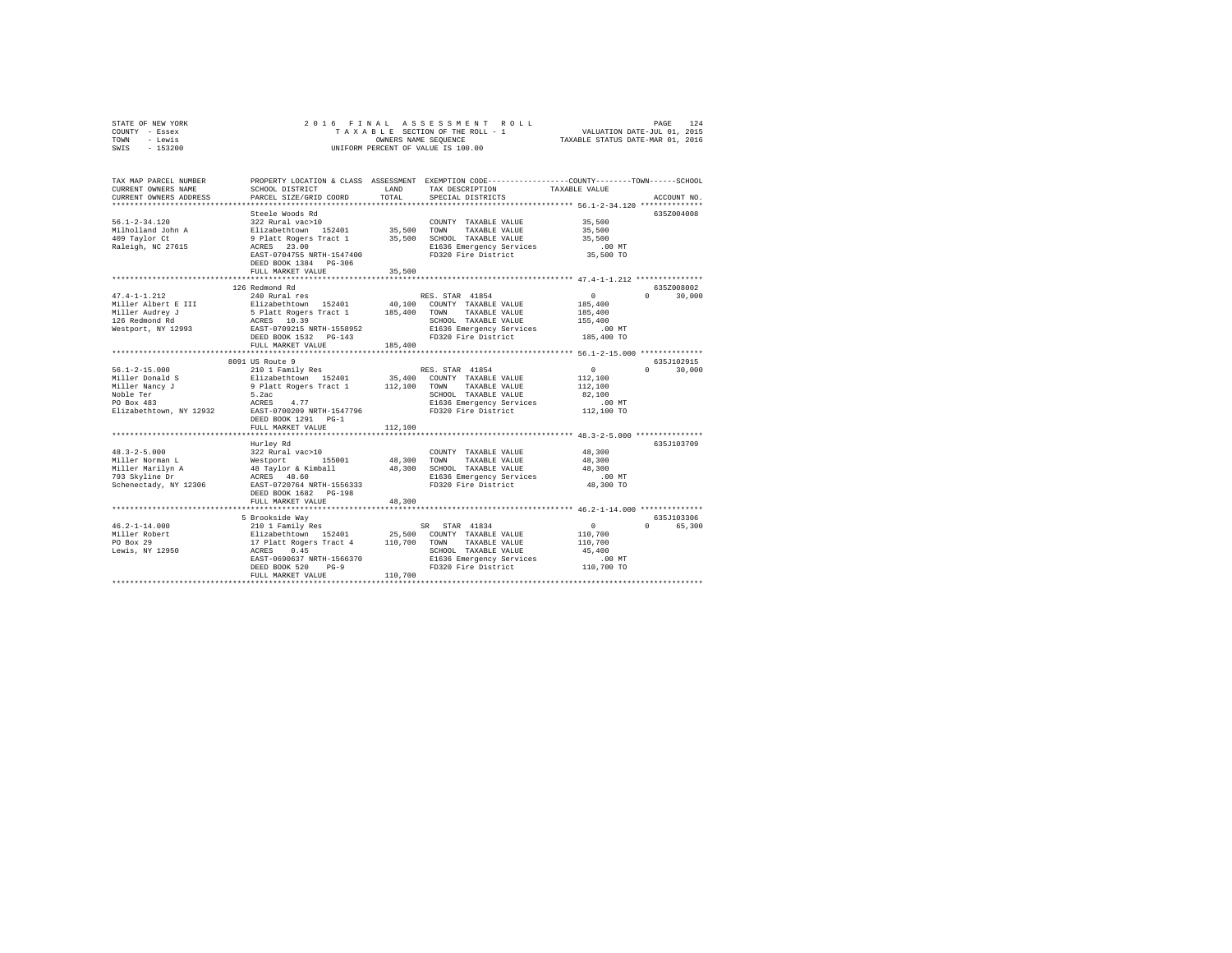|      | STATE OF NEW YORK |  |  |  | 2016 FINAL ASSESSMENT ROLL         |                                  | PAGE | 125 |
|------|-------------------|--|--|--|------------------------------------|----------------------------------|------|-----|
|      | COUNTY - Essex    |  |  |  | TAXABLE SECTION OF THE ROLL - 1    | VALUATION DATE-JUL 01, 2015      |      |     |
| TOWN | - Lewis           |  |  |  | OWNERS NAME SEOUENCE               | TAXABLE STATUS DATE-MAR 01, 2016 |      |     |
|      | SWIS - 153200     |  |  |  | UNIFORM PERCENT OF VALUE IS 100.00 |                                  |      |     |

| TAX MAP PARCEL NUMBER<br>CURRENT OWNERS NAME<br>CURRENT OWNERS ADDRESS                                                                                                                                                                         | SCHOOL DISTRICT<br>PARCEL SIZE/GRID COORD  | LAND<br>TOTAL | TAX DESCRIPTION<br>SPECIAL DISTRICTS                                  | PROPERTY LOCATION & CLASS ASSESSMENT EXEMPTION CODE---------------COUNTY-------TOWN-----SCHOOL<br>TAXABLE VALUE<br>ACCOUNT NO. |
|------------------------------------------------------------------------------------------------------------------------------------------------------------------------------------------------------------------------------------------------|--------------------------------------------|---------------|-----------------------------------------------------------------------|--------------------------------------------------------------------------------------------------------------------------------|
|                                                                                                                                                                                                                                                |                                            |               |                                                                       |                                                                                                                                |
|                                                                                                                                                                                                                                                | 20 Crossman Ln                             |               |                                                                       | 635.7105412                                                                                                                    |
|                                                                                                                                                                                                                                                |                                            |               |                                                                       |                                                                                                                                |
|                                                                                                                                                                                                                                                |                                            |               |                                                                       |                                                                                                                                |
|                                                                                                                                                                                                                                                |                                            |               |                                                                       |                                                                                                                                |
|                                                                                                                                                                                                                                                | FULL MARKET VALUE                          | 60,400        |                                                                       |                                                                                                                                |
|                                                                                                                                                                                                                                                |                                            |               |                                                                       |                                                                                                                                |
|                                                                                                                                                                                                                                                | 481 Roscoe Rd                              |               |                                                                       | 635J104108                                                                                                                     |
| $55.2 - 1 - 33.000$                                                                                                                                                                                                                            | 210 1 Family Res                           |               | COUNTY TAXABLE VALUE                                                  | 126,000                                                                                                                        |
| Solution and the state of the state of the state of the state of the state of the state of the state of the state of the state of the state of the state of the state of the state of the state of the control of the care of                  |                                            |               |                                                                       | 126,000                                                                                                                        |
|                                                                                                                                                                                                                                                |                                            |               |                                                                       | 126,000                                                                                                                        |
|                                                                                                                                                                                                                                                |                                            |               |                                                                       | $.00$ MT                                                                                                                       |
|                                                                                                                                                                                                                                                |                                            |               | E1636 Emergency Services<br>FD320 Fire District                       | 126,000 TO                                                                                                                     |
|                                                                                                                                                                                                                                                | DEED BOOK 1635 PG-229                      |               |                                                                       |                                                                                                                                |
|                                                                                                                                                                                                                                                | FULL MARKET VALUE                          | 126,000       |                                                                       |                                                                                                                                |
|                                                                                                                                                                                                                                                | ******************************             |               |                                                                       | ******************* 38.1-1-26.300 ***************                                                                              |
|                                                                                                                                                                                                                                                | 9371 US Route 9                            |               |                                                                       | 635J181006                                                                                                                     |
|                                                                                                                                                                                                                                                |                                            |               | RES. STAR 41854                                                       | $\sim$ 0<br>$0 \t 30,000$                                                                                                      |
|                                                                                                                                                                                                                                                |                                            |               | 34,800 COUNTY TAXABLE VALUE<br>79,900 TOWN TAXABLE VALUE              | 79,900<br>79,900                                                                                                               |
|                                                                                                                                                                                                                                                |                                            |               |                                                                       |                                                                                                                                |
|                                                                                                                                                                                                                                                |                                            |               |                                                                       |                                                                                                                                |
|                                                                                                                                                                                                                                                |                                            |               | FD320 Fire District                                                   | 79,900 TO                                                                                                                      |
|                                                                                                                                                                                                                                                | FULL MARKET VALUE                          | 79,900        |                                                                       |                                                                                                                                |
|                                                                                                                                                                                                                                                |                                            |               |                                                                       |                                                                                                                                |
|                                                                                                                                                                                                                                                | 9393 US Route 9                            |               |                                                                       | 635J181005                                                                                                                     |
|                                                                                                                                                                                                                                                |                                            |               | RES. STAR 41854                                                       | $\sim$ 0<br>$0 \t 30,000$                                                                                                      |
|                                                                                                                                                                                                                                                |                                            |               | 36,500 COUNTY TAXABLE VALUE                                           | 156,400<br>156,400                                                                                                             |
|                                                                                                                                                                                                                                                |                                            |               | 156,400 TOWN TAXABLE VALUE                                            |                                                                                                                                |
|                                                                                                                                                                                                                                                |                                            |               | SCHOOL TAXABLE VALUE                                                  | 126,400                                                                                                                        |
|                                                                                                                                                                                                                                                | Stephen P Mitchell Jr                      |               |                                                                       |                                                                                                                                |
|                                                                                                                                                                                                                                                | ACRES 5.90                                 |               |                                                                       |                                                                                                                                |
|                                                                                                                                                                                                                                                | EAST-0705588 NRTH-1578211                  |               |                                                                       |                                                                                                                                |
|                                                                                                                                                                                                                                                | DEED BOOK 1721 PG-209<br>FULL MARKET VALUE | 156,400       |                                                                       |                                                                                                                                |
|                                                                                                                                                                                                                                                |                                            |               |                                                                       |                                                                                                                                |
|                                                                                                                                                                                                                                                | 648 Mitchell Hill Rd                       |               |                                                                       | 635J103502                                                                                                                     |
| $46.4 - 1 - 9.000$                                                                                                                                                                                                                             | 240 Rural res                              |               | RES. STAR 41854                                                       | $\sim$ 0<br>$0 \t 30,000$                                                                                                      |
|                                                                                                                                                                                                                                                |                                            |               |                                                                       | 190,100                                                                                                                        |
|                                                                                                                                                                                                                                                |                                            |               |                                                                       | 190,100                                                                                                                        |
|                                                                                                                                                                                                                                                |                                            |               | SCHOOL TAXABLE VALUE                                                  | 160,100                                                                                                                        |
|                                                                                                                                                                                                                                                |                                            |               |                                                                       |                                                                                                                                |
| -v-1--->.vov 2001<br>Michell Daniel Bilzabeth<br>Commy 152401 74,000 COUNTY TAXABLE VALUE<br>Commy TAXABLE VALUE<br>Commy TAXABLE VALUE<br>Devis, NY 12950 22431 RET-1555127 2002<br>Devis, NY 12950 BASET-0693531 RETH-1555127 12050 BILS<br> | VIA-133312.<br>PG-200<br>LUE 190,100       |               | E1636 Emergency Services .00 MT<br>FD320 Fire District .00 190,100 TO |                                                                                                                                |
|                                                                                                                                                                                                                                                | FULL MARKET VALUE                          |               |                                                                       |                                                                                                                                |
|                                                                                                                                                                                                                                                |                                            |               |                                                                       |                                                                                                                                |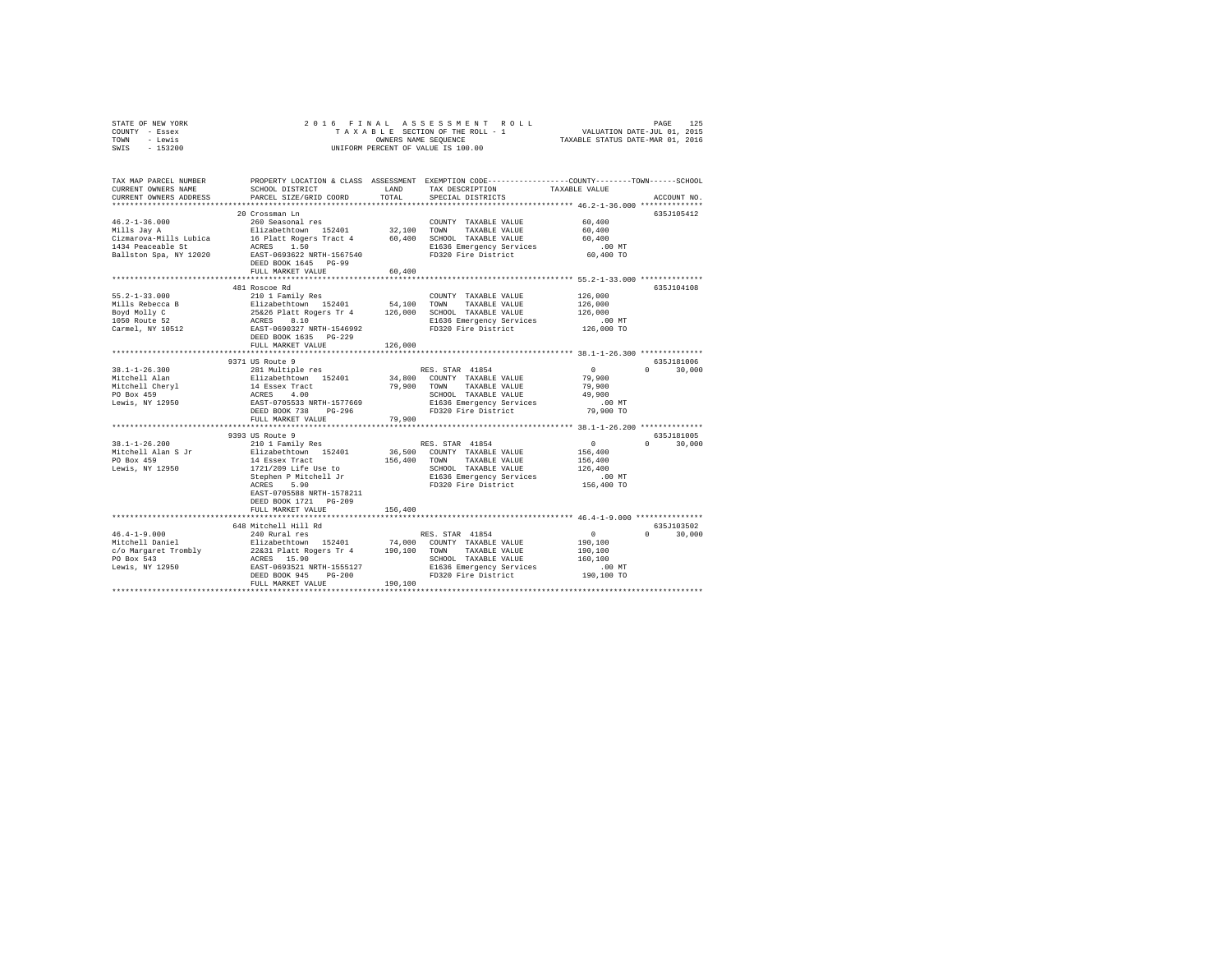| STATE OF NEW YORK |         |  |  |  | 2016 FINAL ASSESSMENT ROLL         |                                  | PAGE                        | 126 |
|-------------------|---------|--|--|--|------------------------------------|----------------------------------|-----------------------------|-----|
| COUNTY - Essex    |         |  |  |  | TAXABLE SECTION OF THE ROLL - 1    |                                  | VALUATION DATE-JUL 01, 2015 |     |
| TOWN              | - Lewis |  |  |  | OWNERS NAME SEOUENCE               | TAXABLE STATUS DATE-MAR 01, 2016 |                             |     |
| SWIS - 153200     |         |  |  |  | UNIFORM PERCENT OF VALUE IS 100.00 |                                  |                             |     |

| TAX MAP PARCEL NUMBER<br>CURRENT OWNERS NAME<br>CURRENT OWNERS ADDRESS | SCHOOL DISTRICT<br>PARCEL SIZE/GRID COORD                                                                               | LAND<br>TOTAL | PROPERTY LOCATION & CLASS ASSESSMENT EXEMPTION CODE---------------COUNTY-------TOWN-----SCHOOL<br>TAX DESCRIPTION<br>SPECIAL DISTRICTS | TAXABLE VALUE                | ACCOUNT NO.                      |
|------------------------------------------------------------------------|-------------------------------------------------------------------------------------------------------------------------|---------------|----------------------------------------------------------------------------------------------------------------------------------------|------------------------------|----------------------------------|
| $38.1 - 1 - 26.110$                                                    | 9325 US Route 9                                                                                                         |               | COUNTY TAXABLE VALUE                                                                                                                   | 125,300                      | 635J103415                       |
| Mitchell Dennis H<br>24 Dougan Ln<br>Elizabethtown, NY 12932           | 240 Rural res<br>Elizabethtown 152401 76,900<br>14 Essex Tract 125,300<br>1584/282 & 1606/182 Lease                     | 76,900 TOWN   | TAXABLE VALUE<br>125,300 SCHOOL TAXABLE VALUE<br>E1636 Emergency Services                                                              | 125,300<br>125,300<br>.00 MT |                                  |
|                                                                        | 1588/188 Esmnt 1600/266 A<br>ACRES 85.54<br>EAST-0704744 NRTH-1577127<br>DEED BOOK 971<br>$PG-112$<br>FULL MARKET VALUE | 125,300       | FD320 Fire District                                                                                                                    | 125,300 TO                   |                                  |
|                                                                        |                                                                                                                         |               |                                                                                                                                        |                              |                                  |
| $46.4 - 1 - 8.330$                                                     | 269 Denton Rd<br>240 Rural res                                                                                          |               | RES. STAR 41854                                                                                                                        | $\sim$ 0                     | 635J199001<br>$\Omega$<br>30,000 |
|                                                                        |                                                                                                                         |               |                                                                                                                                        | 100,500                      |                                  |
| Mitchell Gerald<br>269 Denton Rd                                       | Elizabethtown 152401 49,100 COUNTY TAXABLE VALUE<br>22 23 Platt Rogers Tr 4 100,500 TOWN TAXABLE VALUE                  |               |                                                                                                                                        | 100,500                      |                                  |
| Elizabethtown, NY 12932                                                | ACRES 26.00                                                                                                             |               | SCHOOL TAXABLE VALUE                                                                                                                   | 70,500                       |                                  |
|                                                                        | EAST-0692299 NRTH-1554944                                                                                               |               | E1636 Emergency Services                                                                                                               | $.00$ MT                     |                                  |
|                                                                        | DEED BOOK 1178 PG-274                                                                                                   |               | FD320 Fire District                                                                                                                    | 100,500 TO                   |                                  |
|                                                                        | FULL MARKET VALUE                                                                                                       | 100,500       |                                                                                                                                        |                              |                                  |
|                                                                        |                                                                                                                         |               |                                                                                                                                        |                              |                                  |
|                                                                        | Brainards Forge Rd                                                                                                      |               |                                                                                                                                        |                              | 635J103701                       |
| $56.2 - 3 - 20.000$                                                    | 322 Rural vac>10<br>Slizabethtown 152401<br>32 & 35 Mccormicks<br>ACRES 80.60<br>EAST-0716569 NRTH-1546319              |               | COUNTY TAXABLE VALUE                                                                                                                   | 73,500                       |                                  |
| ov.2 > --<br>Mitchell Gerald A<br>™itchell Ann M                       |                                                                                                                         | 73,500 TOWN   | TAXABLE VALUE<br>73,500 SCHOOL TAXABLE VALUE                                                                                           | 73,500<br>73,500             |                                  |
|                                                                        |                                                                                                                         |               |                                                                                                                                        | $.00$ MT                     |                                  |
| 488 Brainards Forge Rd<br>Westport, NY 12993                           |                                                                                                                         |               | E1636 Emergency Services<br>FD320 Fire District                                                                                        | 73,500 TO                    |                                  |
|                                                                        | DEED BOOK 896 PG-334                                                                                                    |               |                                                                                                                                        |                              |                                  |
|                                                                        | FULL MARKET VALUE                                                                                                       | 73,500        |                                                                                                                                        |                              |                                  |
|                                                                        |                                                                                                                         |               |                                                                                                                                        |                              |                                  |
|                                                                        | 622 Mitchell Hill Rd                                                                                                    |               |                                                                                                                                        |                              | 635Z001004                       |
| $46.4 - 1 - 8.320$                                                     | 210 1 Family Res                                                                                                        |               | RES. STAR 41854                                                                                                                        | $\sim$ 0                     | $0 \t 30,000$                    |
|                                                                        |                                                                                                                         |               | 37,700 COUNTY TAXABLE VALUE                                                                                                            | 124,800                      |                                  |
|                                                                        |                                                                                                                         |               | 124,800 TOWN TAXABLE VALUE                                                                                                             | 124,800                      |                                  |
|                                                                        |                                                                                                                         |               | SCHOOL TAXABLE VALUE                                                                                                                   | 94,800                       |                                  |
|                                                                        |                                                                                                                         |               | E1636 Emergency Services                                                                                                               | $.00$ MT                     |                                  |
|                                                                        | DEED BOOK 1301 PG-98<br>FULL MARKET VALUE                                                                               | 124,800       | FD320 Fire District                                                                                                                    | 124,800 TO                   |                                  |
|                                                                        |                                                                                                                         |               |                                                                                                                                        |                              |                                  |
|                                                                        | 9353 US Route 9                                                                                                         |               |                                                                                                                                        |                              | 635J181007                       |
| 38.1-1-26.120                                                          |                                                                                                                         |               | RES. STAR 41854                                                                                                                        | $\sim$ 0                     | $\Omega$<br>30,000               |
| Mitchell James                                                         |                                                                                                                         |               | 32,600 COUNTY TAXABLE VALUE                                                                                                            | 91,300                       |                                  |
| 9353 US Rte 9                                                          | 210 1 Family Res<br>Elizabethtown 152401<br>14 Essex Tract<br>ACRES 2.00                                                |               | 91.300 TOWN<br>TAXABLE VALUE                                                                                                           | 91,300                       |                                  |
| Lewis, NY 12950                                                        |                                                                                                                         |               | SCHOOL TAXABLE VALUE                                                                                                                   | 61,300                       |                                  |
|                                                                        | EAST-0705542 NRTH-1577148                                                                                               |               | E1636 Emergency Services<br>FD320 Fire District                                                                                        | .00MT                        |                                  |
|                                                                        | DEED BOOK 739<br>PG-156                                                                                                 |               |                                                                                                                                        | 91,300 TO                    |                                  |
|                                                                        | FULL MARKET VALUE                                                                                                       | 91,300        |                                                                                                                                        |                              |                                  |
|                                                                        |                                                                                                                         |               |                                                                                                                                        |                              |                                  |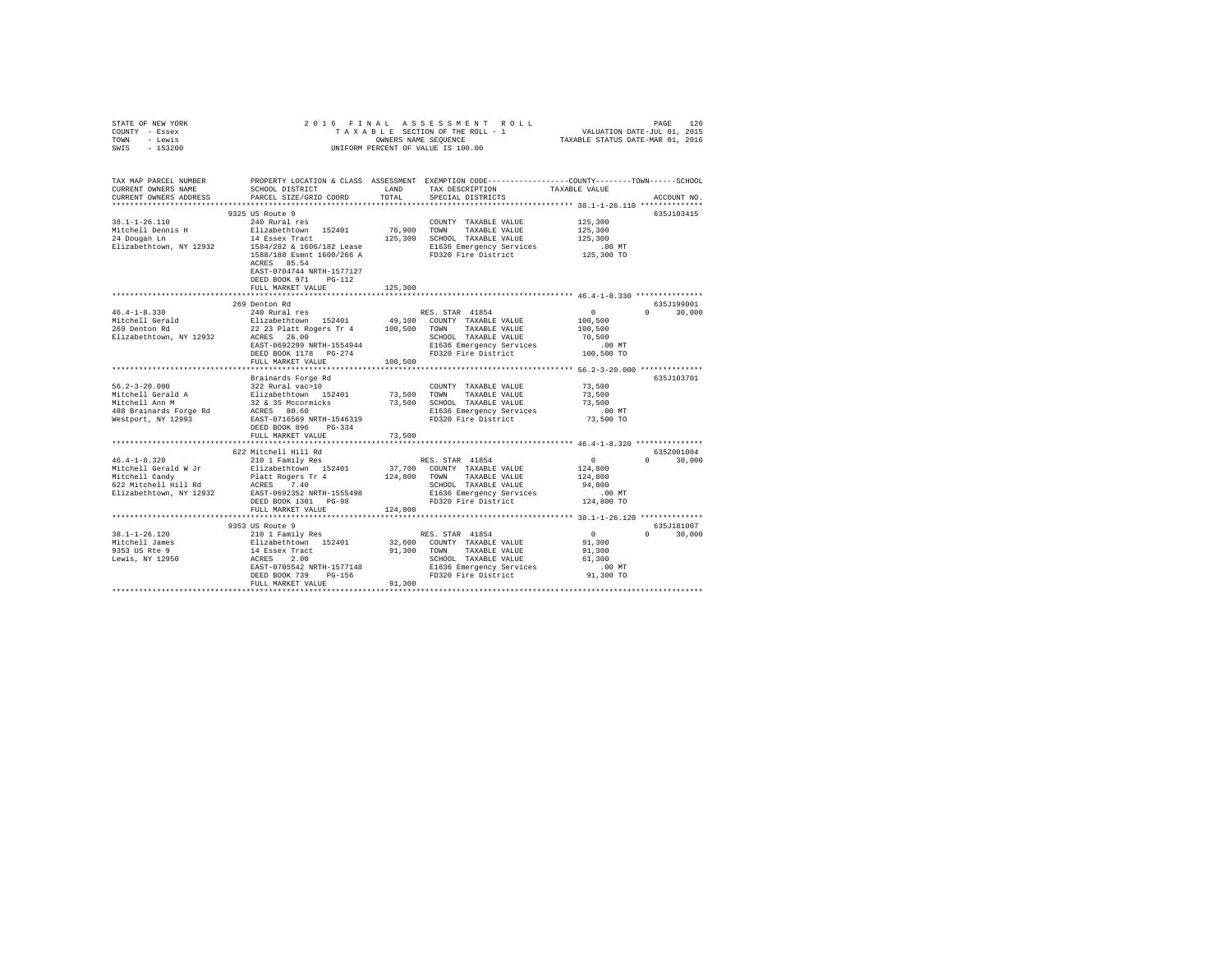|      | STATE OF NEW YORK |  |  |  | 2016 FINAL ASSESSMENT ROLL         |                                  | PAGE | 127 |
|------|-------------------|--|--|--|------------------------------------|----------------------------------|------|-----|
|      | COUNTY - Essex    |  |  |  | TAXABLE SECTION OF THE ROLL - 1    | VALUATION DATE-JUL 01, 2015      |      |     |
| TOWN | - Lewis           |  |  |  | OWNERS NAME SEOUENCE               | TAXABLE STATUS DATE-MAR 01, 2016 |      |     |
| SWIS | $-153200$         |  |  |  | UNIFORM PERCENT OF VALUE IS 100.00 |                                  |      |     |

| TAX MAP PARCEL NUMBER<br>CURRENT OWNERS NAME<br>CURRENT OWNERS ADDRESS | SCHOOL DISTRICT                             | LAND<br>TOTAL | PROPERTY LOCATION & CLASS ASSESSMENT EXEMPTION CODE----------------COUNTY-------TOWN------SCHOOL<br>TAX DESCRIPTION | TAXABLE VALUE                                    |                                 |
|------------------------------------------------------------------------|---------------------------------------------|---------------|---------------------------------------------------------------------------------------------------------------------|--------------------------------------------------|---------------------------------|
|                                                                        | PARCEL SIZE/GRID COORD                      |               | SPECIAL DISTRICTS                                                                                                   |                                                  | ACCOUNT NO.                     |
|                                                                        | Hale Hill Ln                                |               |                                                                                                                     |                                                  | 635J100111                      |
| $38.1 - 1 - 15.100$                                                    | 322 Rural vac>10                            |               | COUNTY TAXABLE VALUE 42.700                                                                                         |                                                  |                                 |
|                                                                        |                                             |               |                                                                                                                     |                                                  |                                 |
|                                                                        |                                             |               |                                                                                                                     | 42,700<br>42,700                                 |                                 |
| Lewis, NY 12950                                                        | ACRES 40.10                                 |               | E1636 Emergency Services .00 MT<br>FD320 Fire District 42,700 TO                                                    |                                                  |                                 |
|                                                                        | EAST-0704691 NRTH-1581778<br>DEED BOOK 1570 |               |                                                                                                                     |                                                  |                                 |
|                                                                        | DEED BOOK 1678 PG-46                        |               |                                                                                                                     |                                                  |                                 |
|                                                                        | FULL MARKET VALUE                           | 42,700<br>.   |                                                                                                                     | ****************** 46.4-1-8.310 **************** |                                 |
|                                                                        | 612 Mitchell Hill Rd                        |               |                                                                                                                     |                                                  | 635Z001003                      |
| $46.4 - 1 - 8.310$                                                     |                                             |               | COUNTY TAXABLE VALUE                                                                                                | 103,000                                          |                                 |
| Mitchell Jamie                                                         | 210 1 Family Res<br>Elizabethtown 152401    |               | 37,500 TOWN TAXABLE VALUE                                                                                           | 103,000                                          |                                 |
|                                                                        |                                             |               |                                                                                                                     |                                                  |                                 |
|                                                                        |                                             |               |                                                                                                                     | . 00 MT                                          |                                 |
|                                                                        | EAST-0692285 NRTH-1555925                   |               | FD320 Fire District                                                                                                 | 103,000 TO                                       |                                 |
|                                                                        | DEED BOOK 1434 PG-1                         |               |                                                                                                                     |                                                  |                                 |
|                                                                        | FULL MARKET VALUE                           | 103,000       |                                                                                                                     |                                                  |                                 |
|                                                                        |                                             |               |                                                                                                                     |                                                  |                                 |
|                                                                        | 36 Carlott Rd                               |               |                                                                                                                     |                                                  | 635J103411                      |
| $46.4 - 1 - 8.100$                                                     | 322 Rural vac>10                            |               |                                                                                                                     | 39,000                                           |                                 |
|                                                                        |                                             |               |                                                                                                                     |                                                  |                                 |
|                                                                        |                                             |               |                                                                                                                     |                                                  |                                 |
|                                                                        | EAST-0693045 NRTH-1556188                   |               | FD320 Fire District                                                                                                 | 39,000 TO                                        |                                 |
|                                                                        | DEED BOOK 1178 PG-279                       |               |                                                                                                                     |                                                  |                                 |
|                                                                        | FULL MARKET VALUE                           | 39,000        |                                                                                                                     |                                                  |                                 |
|                                                                        |                                             |               |                                                                                                                     |                                                  |                                 |
|                                                                        | 1325 County Route 10                        |               |                                                                                                                     |                                                  | 635J180017                      |
|                                                                        |                                             |               |                                                                                                                     |                                                  | $\Omega$ and $\Omega$<br>30,000 |
|                                                                        |                                             |               |                                                                                                                     |                                                  |                                 |
|                                                                        |                                             |               |                                                                                                                     |                                                  |                                 |
|                                                                        |                                             |               |                                                                                                                     |                                                  |                                 |
|                                                                        |                                             |               |                                                                                                                     |                                                  |                                 |
|                                                                        |                                             |               |                                                                                                                     |                                                  |                                 |
|                                                                        | FULL MARKET VALUE                           | 138,400       |                                                                                                                     |                                                  |                                 |
|                                                                        | US Route 9                                  |               |                                                                                                                     |                                                  | 635J101914                      |
| $29.2 - 1 - 6.000$                                                     |                                             |               | COUNTY TAXABLE VALUE                                                                                                | 13,100                                           |                                 |
|                                                                        |                                             |               | TAXABLE VALUE                                                                                                       | 13,100                                           |                                 |
| moore Philip S<br>208 Augur Lake Rd<br>                                |                                             |               | 13,100 SCHOOL TAXABLE VALUE                                                                                         | 13,100                                           |                                 |
|                                                                        |                                             |               | E1636 Emergency Services                                                                                            |                                                  |                                 |
|                                                                        | ACRES 25.00<br>EAST-0711649 NRTH-1599003    |               | FD320 Fire District                                                                                                 | .00 MT.<br>13,100 TO                             |                                 |
|                                                                        | DEED BOOK 1721 PG-36                        |               |                                                                                                                     |                                                  |                                 |
|                                                                        | FULL MARKET VALUE                           | 13,100        |                                                                                                                     |                                                  |                                 |
|                                                                        |                                             |               |                                                                                                                     |                                                  |                                 |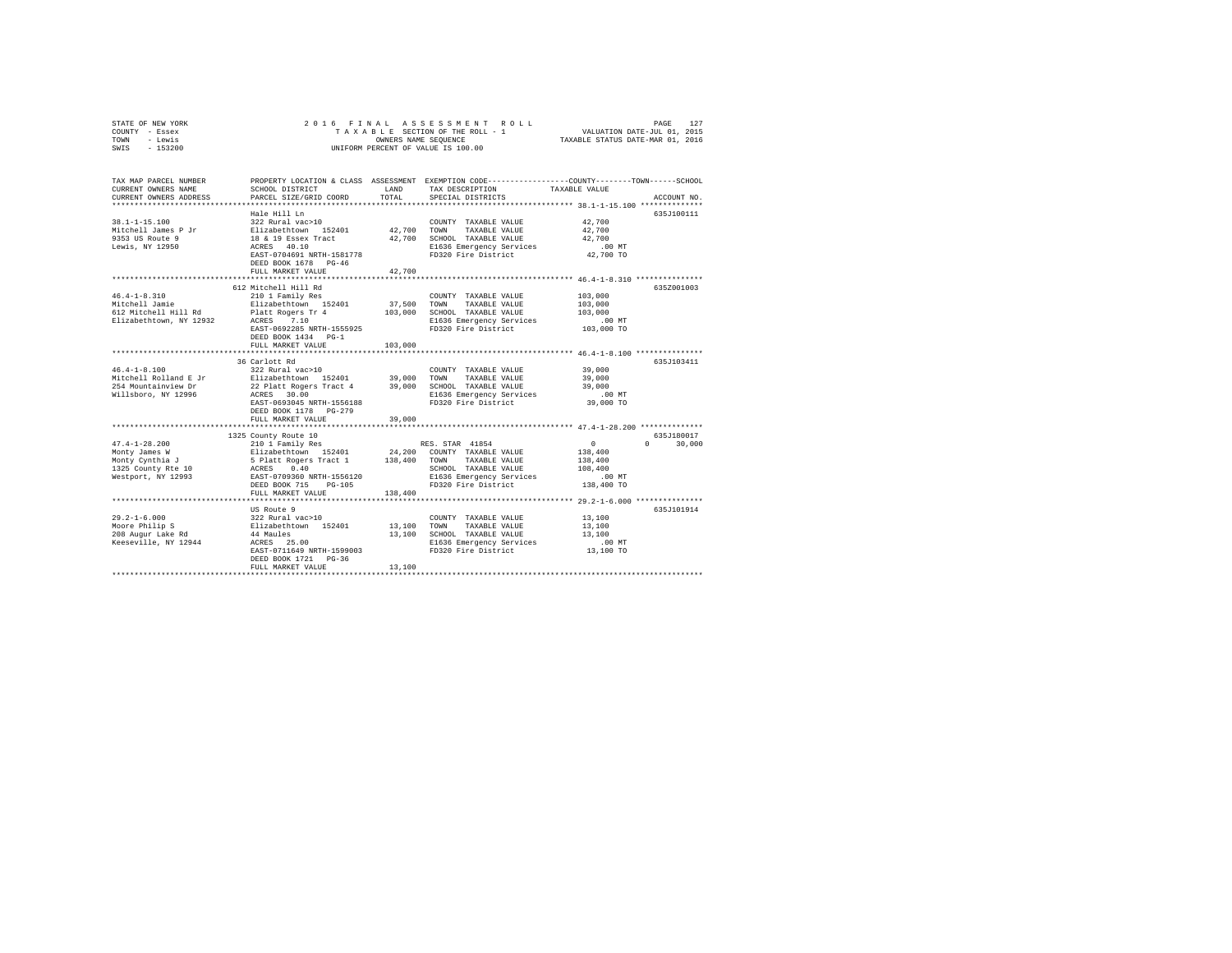| STATE OF NEW YORK |           |  |  | 2016 FINAL ASSESSMENT ROLL         |                                  | PAGE                        | 128 |
|-------------------|-----------|--|--|------------------------------------|----------------------------------|-----------------------------|-----|
| COUNTY - Essex    |           |  |  | TAXABLE SECTION OF THE ROLL - 1    |                                  | VALUATION DATE-JUL 01, 2015 |     |
| TOWN              | - Lewis   |  |  | OWNERS NAME SEOUENCE               | TAXABLE STATUS DATE-MAR 01, 2016 |                             |     |
| SWIS              | $-153200$ |  |  | UNIFORM PERCENT OF VALUE IS 100.00 |                                  |                             |     |

| TAX MAP PARCEL NUMBER                                  |                                        |        | PROPERTY LOCATION & CLASS ASSESSMENT EXEMPTION CODE---------------COUNTY-------TOWN-----SCHOOL |                |                                 |
|--------------------------------------------------------|----------------------------------------|--------|------------------------------------------------------------------------------------------------|----------------|---------------------------------|
| CURRENT OWNERS NAME                                    | SCHOOL DISTRICT                        | LAND   | TAX DESCRIPTION                                                                                | TAXABLE VALUE  |                                 |
| CURRENT OWNERS ADDRESS                                 | PARCEL SIZE/GRID COORD                 | TOTAL  | SPECIAL DISTRICTS                                                                              |                | ACCOUNT NO.                     |
|                                                        | *************************              |        |                                                                                                |                |                                 |
|                                                        | US Route 9                             |        |                                                                                                |                | 635J101911                      |
| $29.2 - 1 - 8.000$                                     | 910 Priv forest                        |        | COUNTY TAXABLE VALUE                                                                           | 74,200         |                                 |
| Moore Philip S                                         | Elizabethtown 152401<br>7 Maules       | 74,200 | TOWN<br>TAXABLE VALUE                                                                          | 74,200         |                                 |
| 208 Augur Lake Rd                                      |                                        |        | 74,200 SCHOOL TAXABLE VALUE                                                                    | 74,200         |                                 |
| Keeseville, NY 12944                                   | ACRES 165.90                           |        | E1636 Emergency Services                                                                       | .00 MT         |                                 |
|                                                        | EAST-0712623 NRTH-1596773              |        | FD320 Fire District                                                                            | 74,200 TO      |                                 |
|                                                        | DEED BOOK 1721 PG-36                   |        |                                                                                                |                |                                 |
|                                                        | FULL MARKET VALUE                      | 74,200 |                                                                                                |                |                                 |
|                                                        |                                        |        |                                                                                                |                |                                 |
|                                                        | 9063 US Route 9                        |        |                                                                                                |                | 635J101309                      |
| $38.3 - 1 - 7.000$                                     | 210 1 Family Res                       |        | SR STAR 41834                                                                                  | $\overline{0}$ | $\Omega$ and $\Omega$<br>65,300 |
| Moore Ralph F                                          |                                        |        | 34,100 COUNTY TAXABLE VALUE                                                                    | 91,400         |                                 |
| Moore Ann B                                            | Elizabethtown 152401<br>11 Essex Tract | 91,400 | TAXABLE VALUE<br>TOWN                                                                          | 91,400         |                                 |
| 9063 US Route 9                                        |                                        |        | SCHOOL TAXABLE VALUE                                                                           | 26,100         |                                 |
| Lewis, NY 12950                                        |                                        |        |                                                                                                | $.00$ MT       |                                 |
|                                                        | DEED BOOK 949<br>$PG-28$               |        | E1636 Emergency Services<br>FD320 Fire District                                                | 91,400 TO      |                                 |
|                                                        | FULL MARKET VALUE                      | 91,400 |                                                                                                |                |                                 |
|                                                        |                                        |        |                                                                                                |                |                                 |
|                                                        | Deerhead-Reber Rd                      |        |                                                                                                |                | 635J178521                      |
| $38.2 - 1 - 7.000$                                     | 910 Priv forest                        |        | COUNTY TAXABLE VALUE                                                                           | 90.200         |                                 |
| Moran Leamon                                           | Willsboro<br>155201                    | 90,200 | TOWN<br>TAXABLE VALUE                                                                          | 90,200         |                                 |
| c/o Beverly Moran                                      | 37 Peru Bay Tract                      |        | 90,200 SCHOOL TAXABLE VALUE                                                                    | 90,200         |                                 |
| 399 Reber Rd                                           | ACRES 170.40                           |        | E1636 Emergency Services                                                                       | $.00$ MT       |                                 |
| Willsboro, NY 12996-3500                               | EAST-0718047 NRTH-1581779              |        | FD320 Fire District                                                                            | 90,200 TO      |                                 |
|                                                        | DEED BOOK 787<br>PG-072                |        |                                                                                                |                |                                 |
|                                                        | FULL MARKET VALUE                      | 90.200 |                                                                                                |                |                                 |
|                                                        | ***********************                |        |                                                                                                |                |                                 |
|                                                        | Deerhead-Reber Rd                      |        |                                                                                                |                | 635J103506                      |
| $38.2 - 1 - 8.000$                                     | 105 Vac farmland                       |        | AG DIST C 41720                                                                                | 48,583 48,583  | 48.583                          |
| Moran Leamon                                           | Willsboro 155201                       |        | 90,200 COUNTY TAXABLE VALUE                                                                    | 41.617         |                                 |
|                                                        | 64 Peru Bay Tract                      | 90,200 | TOWN<br>TAXABLE VALUE                                                                          | 41,617         |                                 |
| C/O Beverly Moran<br>200 Beverly Moran<br>399 Reber Rd | ACRES 88.77                            |        | SCHOOL TAXABLE VALUE                                                                           | 41,617         |                                 |
| Willsboro, NY 12996-3500                               | EAST-0720109 NRTH-1582002              |        | E1636 Emergency Services                                                                       | .00 MT         |                                 |
|                                                        | DEED BOOK 498<br>$PG-340$              |        | FD320 Fire District                                                                            | 90,200 TO      |                                 |
| MAY BE SUBJECT TO PAYMENT                              | FULL MARKET VALUE                      | 90,200 |                                                                                                |                |                                 |
| UNDER AGDIST LAW TIL 2020                              |                                        |        |                                                                                                |                |                                 |
|                                                        |                                        |        |                                                                                                |                |                                 |
|                                                        | Deerhead-Reber Rd                      |        |                                                                                                |                | 635J103507                      |
| $38.2 - 1 - 9.000$                                     | 105 Vac farmland                       |        | AG DIST C 41720                                                                                | 25,500         | 25,500<br>25,500                |
| Moran Leamon                                           | 155201<br>Willsboro                    |        | 79,000 COUNTY TAXABLE VALUE                                                                    | 53,500         |                                 |
| c/o Beverly Moran                                      | 62 32 Peru Bay Tract                   |        | 79,000 TOWN TAXABLE VALUE                                                                      | 53,500         |                                 |
| 399 Reber Rd                                           | ACRES 117.00                           |        | SCHOOL TAXABLE VALUE                                                                           | 53,500         |                                 |
| Willsboro, NY 12996-3500                               | EAST-0719022 NRTH-1579962              |        | E1636 Emergency Services                                                                       | $.00$ MT       |                                 |
|                                                        | DEED BOOK 498<br>PG-340                |        | FD320 Fire District                                                                            | 79,000 TO      |                                 |
| MAY BE SUBJECT TO PAYMENT                              | FULL MARKET VALUE                      | 79,000 |                                                                                                |                |                                 |
| UNDER AGDIST LAW TIL 2020                              |                                        |        |                                                                                                |                |                                 |
|                                                        |                                        |        |                                                                                                |                |                                 |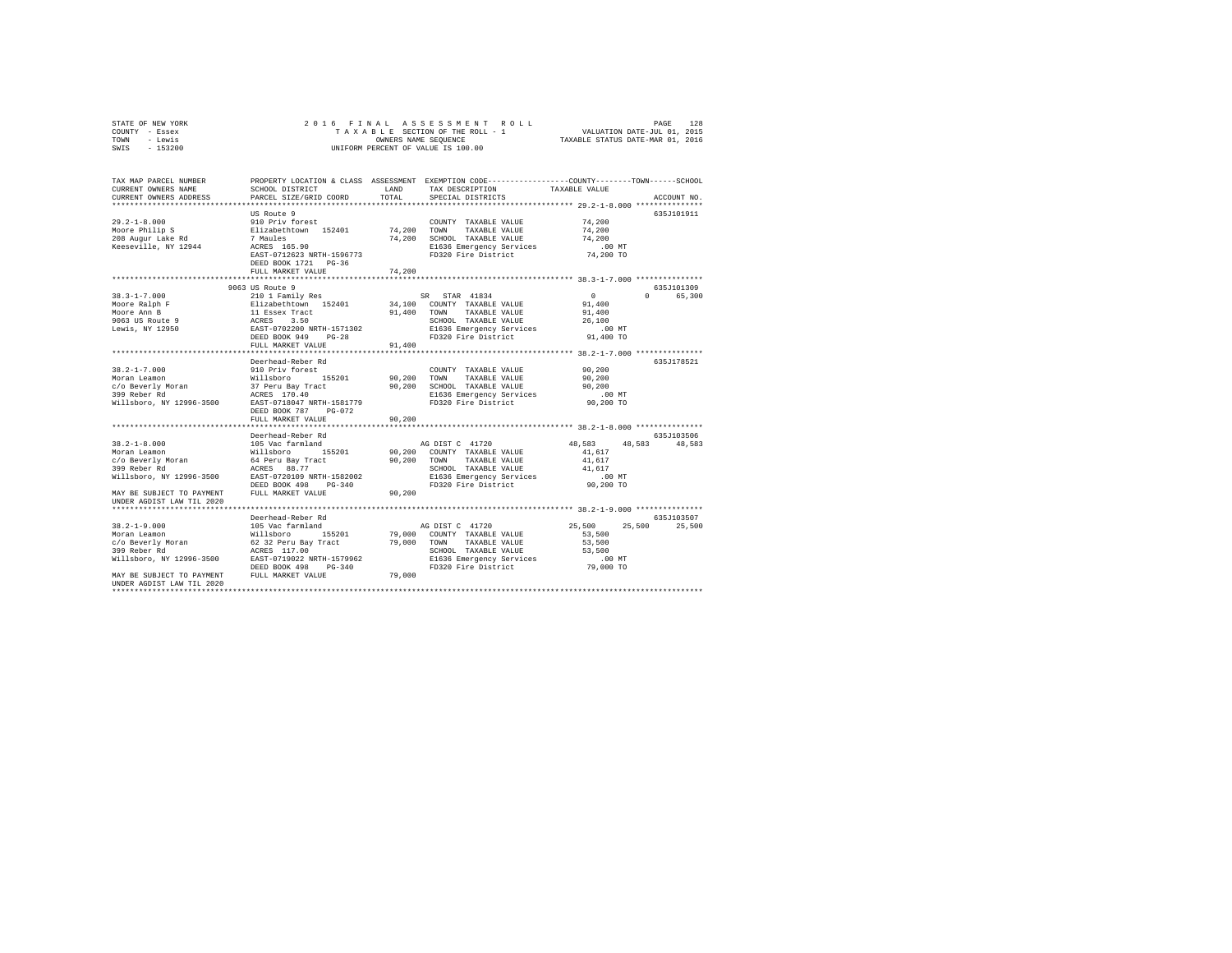| STATE OF NEW YORK | 2016 FINAL ASSESSMENT ROLL         | 129<br>PAGE                      |
|-------------------|------------------------------------|----------------------------------|
| COUNTY - Essex    | TAXABLE SECTION OF THE ROLL - 1    | VALUATION DATE-JUL 01, 2015      |
| TOWN<br>- Lewis   | OWNERS NAME SEOUENCE               | TAXABLE STATUS DATE-MAR 01, 2016 |
| $-153200$<br>SWIS | UNIFORM PERCENT OF VALUE IS 100.00 |                                  |

| TAX MAP PARCEL NUMBER<br>CURRENT OWNERS NAME<br>CURRENT OWNERS ADDRESS                                                                                               | SCHOOL DISTRICT<br>PARCEL SIZE/GRID COORD                                                                                                                                                                                              | LAND<br>TOTAL | PROPERTY LOCATION & CLASS ASSESSMENT EXEMPTION CODE----------------COUNTY-------TOWN------SCHOOL<br>TAX DESCRIPTION<br>SPECIAL DISTRICTS | TAXABLE VALUE    | ACCOUNT NO.        |
|----------------------------------------------------------------------------------------------------------------------------------------------------------------------|----------------------------------------------------------------------------------------------------------------------------------------------------------------------------------------------------------------------------------------|---------------|------------------------------------------------------------------------------------------------------------------------------------------|------------------|--------------------|
| ***********************                                                                                                                                              |                                                                                                                                                                                                                                        |               |                                                                                                                                          |                  |                    |
|                                                                                                                                                                      | 9051 US Route 9                                                                                                                                                                                                                        |               |                                                                                                                                          |                  | 635J104808         |
|                                                                                                                                                                      |                                                                                                                                                                                                                                        |               | COUNTY TAXABLE VALUE                                                                                                                     | 46,800           |                    |
|                                                                                                                                                                      |                                                                                                                                                                                                                                        | 32.700 TOWN   | TAXABLE VALUE                                                                                                                            | 46,800           |                    |
|                                                                                                                                                                      |                                                                                                                                                                                                                                        |               | 46,800 SCHOOL TAXABLE VALUE                                                                                                              | 46,800           |                    |
|                                                                                                                                                                      |                                                                                                                                                                                                                                        |               | E1636 Emergency Services                                                                                                                 | $.00$ MT         |                    |
|                                                                                                                                                                      |                                                                                                                                                                                                                                        |               | FD320 Fire District                                                                                                                      | 46,800 TO        |                    |
|                                                                                                                                                                      | DEED BOOK 1060 PG-324                                                                                                                                                                                                                  |               |                                                                                                                                          |                  |                    |
|                                                                                                                                                                      | FULL MARKET VALUE                                                                                                                                                                                                                      | 46,800        |                                                                                                                                          |                  |                    |
|                                                                                                                                                                      |                                                                                                                                                                                                                                        |               |                                                                                                                                          |                  |                    |
|                                                                                                                                                                      | US Route 9                                                                                                                                                                                                                             |               |                                                                                                                                          |                  | 635J100909         |
|                                                                                                                                                                      |                                                                                                                                                                                                                                        |               | COUNTY TAXABLE VALUE                                                                                                                     | 46,200           |                    |
|                                                                                                                                                                      |                                                                                                                                                                                                                                        | 46,200 TOWN   | TAXABLE VALUE                                                                                                                            | 46,200           |                    |
|                                                                                                                                                                      |                                                                                                                                                                                                                                        |               | 46,200 SCHOOL TAXABLE VALUE                                                                                                              | 46,200           |                    |
|                                                                                                                                                                      |                                                                                                                                                                                                                                        |               | E1636 Emergency Services                                                                                                                 | $.00$ MT         |                    |
|                                                                                                                                                                      |                                                                                                                                                                                                                                        |               | FD320 Fire District                                                                                                                      | 46,200 TO        |                    |
|                                                                                                                                                                      | DEED BOOK 1640 PG-269                                                                                                                                                                                                                  |               | WB320 Lewis B&I                                                                                                                          | 46,200 TO C      |                    |
|                                                                                                                                                                      | FULL MARKET VALUE                                                                                                                                                                                                                      |               | 46,200 WD320 Water District                                                                                                              | 46,200 TO M      |                    |
|                                                                                                                                                                      |                                                                                                                                                                                                                                        |               |                                                                                                                                          |                  |                    |
|                                                                                                                                                                      | 218 Blood Hill Rd                                                                                                                                                                                                                      |               |                                                                                                                                          |                  | 635J188004         |
| $55.2 - 1 - 5.121$                                                                                                                                                   | 240 Rural res                                                                                                                                                                                                                          |               | RES. STAR 41854                                                                                                                          | $\sim$ 0         | 30,000<br>$\Omega$ |
|                                                                                                                                                                      |                                                                                                                                                                                                                                        |               | 66,000 COUNTY TAXABLE VALUE                                                                                                              | 199,700          |                    |
|                                                                                                                                                                      |                                                                                                                                                                                                                                        |               | 199,700 TOWN TAXABLE VALUE                                                                                                               | 199,700          |                    |
|                                                                                                                                                                      |                                                                                                                                                                                                                                        |               | SCHOOL TAXABLE VALUE                                                                                                                     | 169,700          |                    |
| Morris Matthew 152401<br>Morris Shari 24 Platt Rogers<br>Morris Shari 24 Platt Rogers<br>20 Box 574 ACRES 60.10<br>Blizabethtown, NY 12932 EAST-0689946 NRTH-1551544 |                                                                                                                                                                                                                                        |               | E1636 Emergency Services                                                                                                                 | .00MT            |                    |
|                                                                                                                                                                      | DEED BOOK 1068 PG-38                                                                                                                                                                                                                   |               | FD320 Fire District                                                                                                                      | 199,700 TO       |                    |
|                                                                                                                                                                      | FULL MARKET VALUE                                                                                                                                                                                                                      | 199,700       |                                                                                                                                          |                  |                    |
|                                                                                                                                                                      |                                                                                                                                                                                                                                        |               |                                                                                                                                          |                  |                    |
|                                                                                                                                                                      | 391 Roscoe Rd                                                                                                                                                                                                                          |               |                                                                                                                                          |                  | 635J175002         |
| $55.2 - 1 - 38.000$                                                                                                                                                  | 210 1 Family Res                                                                                                                                                                                                                       |               | RES. STAR 41854                                                                                                                          | $\sim$ 0         | $\Omega$<br>30,000 |
| Morris Michael                                                                                                                                                       |                                                                                                                                                                                                                                        |               |                                                                                                                                          | 197,600          |                    |
| Morris Carol                                                                                                                                                         |                                                                                                                                                                                                                                        |               |                                                                                                                                          | 197,600          |                    |
| PO Box 126                                                                                                                                                           |                                                                                                                                                                                                                                        |               | SCHOOL TAXABLE VALUE                                                                                                                     | 167,600          |                    |
| Elizabethtown, NY 12932                                                                                                                                              | XIU I Family Res CONSTRUCT SALE VALUE<br>26 Platt Rogers Tract 4 197,600 TOWN TAXABLE VALUE<br>26 Platt Rogers Tract 4 197,600 TOWN TAXABLE VALUE<br>26 REST-0688558 NRTH-1546177 SCHOOL TAXABLE VALUE<br>EAST-0688558 NRTH-1546177 B1 |               | E1636 Emergency Services<br>FD320 Fire District                                                                                          | $.00 \text{ MT}$ |                    |
|                                                                                                                                                                      | DEED BOOK 574<br>$PG-117$                                                                                                                                                                                                              |               |                                                                                                                                          | 197,600 TO       |                    |
|                                                                                                                                                                      | FULL MARKET VALUE                                                                                                                                                                                                                      | 197,600       |                                                                                                                                          |                  |                    |
|                                                                                                                                                                      |                                                                                                                                                                                                                                        |               |                                                                                                                                          |                  |                    |
|                                                                                                                                                                      | 415 Moss Rd                                                                                                                                                                                                                            |               |                                                                                                                                          |                  | 635J103511         |
| $38.4 - 1 - 28.000$                                                                                                                                                  |                                                                                                                                                                                                                                        |               | COUNTY TAXABLE VALUE                                                                                                                     | 95,900           |                    |
| Morrison Jeanne                                                                                                                                                      |                                                                                                                                                                                                                                        | 35,600 TOWN   | TAXABLE VALUE                                                                                                                            | 95,900           |                    |
| PO Box 925                                                                                                                                                           |                                                                                                                                                                                                                                        |               | 95,900 SCHOOL TAXABLE VALUE                                                                                                              | 95,900           |                    |
| Elizabethtown, NY 12932                                                                                                                                              |                                                                                                                                                                                                                                        |               | E1636 Emergency Services                                                                                                                 | $.00$ MT         |                    |
|                                                                                                                                                                      | Mary E Morrison 1128/28                                                                                                                                                                                                                |               | FD320 Fire District                                                                                                                      | 95,900 TO        |                    |
|                                                                                                                                                                      | 5.00<br>ACRES                                                                                                                                                                                                                          |               |                                                                                                                                          |                  |                    |
|                                                                                                                                                                      | EAST-0712309 NRTH-1569763                                                                                                                                                                                                              |               |                                                                                                                                          |                  |                    |
|                                                                                                                                                                      | DEED BOOK 1128 PG-28                                                                                                                                                                                                                   |               |                                                                                                                                          |                  |                    |
|                                                                                                                                                                      | FULL MARKET VALUE                                                                                                                                                                                                                      | 95,900        |                                                                                                                                          |                  |                    |
|                                                                                                                                                                      |                                                                                                                                                                                                                                        |               |                                                                                                                                          |                  |                    |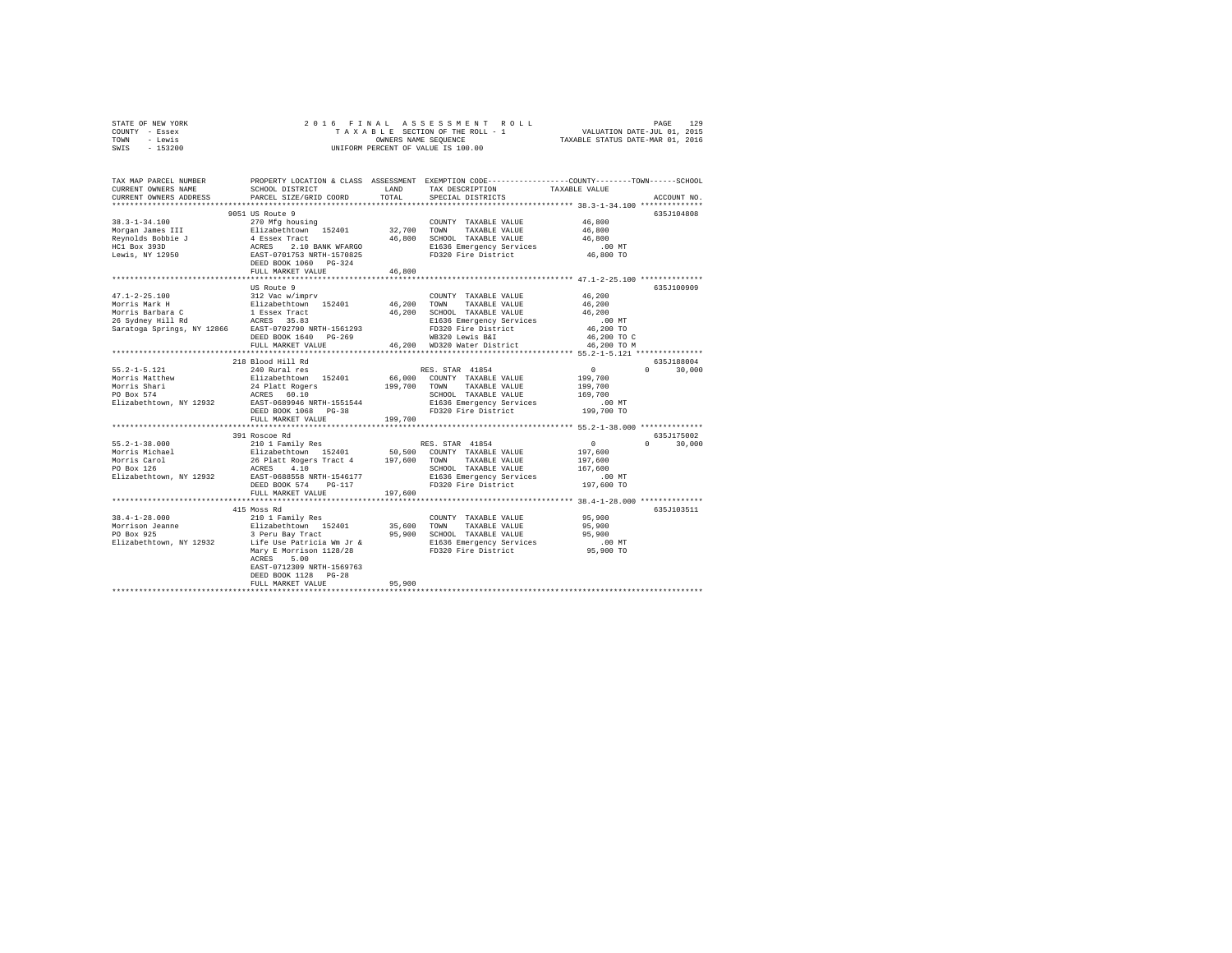| STATE OF NEW YORK | 2016 FINAL ASSESSMENT ROLL         | 130<br>PAGE                      |
|-------------------|------------------------------------|----------------------------------|
| COUNTY - Essex    | TAXABLE SECTION OF THE ROLL - 1    | VALUATION DATE-JUL 01, 2015      |
| TOWN<br>- Lewis   | OWNERS NAME SEOUENCE               | TAXABLE STATUS DATE-MAR 01, 2016 |
| $-153200$<br>SWIS | UNIFORM PERCENT OF VALUE IS 100.00 |                                  |

| TAX MAP PARCEL NUMBER<br>CURRENT OWNERS NAME<br>CURRENT OWNERS ADDRESS | SCHOOL DISTRICT<br>PARCEL SIZE/GRID COORD                                                                                                                                                                                                  | <b>T.AND</b><br>TOTAL. | PROPERTY LOCATION & CLASS ASSESSMENT EXEMPTION CODE----------------COUNTY-------TOWN------SCHOOL<br>TAX DESCRIPTION<br>SPECIAL DISTRICTS | TAXABLE VALUE        | ACCOUNT NO.                |
|------------------------------------------------------------------------|--------------------------------------------------------------------------------------------------------------------------------------------------------------------------------------------------------------------------------------------|------------------------|------------------------------------------------------------------------------------------------------------------------------------------|----------------------|----------------------------|
|                                                                        |                                                                                                                                                                                                                                            |                        |                                                                                                                                          |                      |                            |
|                                                                        | 651 Fox Run Rd                                                                                                                                                                                                                             |                        |                                                                                                                                          |                      | 635J186004                 |
| $47.3 - 1 - 20.112$                                                    | 314 Rural vac<10                                                                                                                                                                                                                           |                        | COUNTY TAXABLE VALUE                                                                                                                     | 24,000               |                            |
|                                                                        |                                                                                                                                                                                                                                            |                        |                                                                                                                                          | 24,000               |                            |
|                                                                        |                                                                                                                                                                                                                                            |                        |                                                                                                                                          | 24,000               |                            |
| Elizabethtown, NY 12932 ACRES 5.50                                     |                                                                                                                                                                                                                                            |                        |                                                                                                                                          |                      |                            |
|                                                                        | EAST-0696350 NRTH-1554248                                                                                                                                                                                                                  |                        | E1636 Emergency Services .00 MT<br>FD320 Fire District 24,000 TO                                                                         |                      |                            |
|                                                                        | DEED BOOK 1594 PG-103                                                                                                                                                                                                                      |                        |                                                                                                                                          |                      |                            |
|                                                                        | FULL MARKET VALUE                                                                                                                                                                                                                          | 24,000                 |                                                                                                                                          |                      |                            |
|                                                                        |                                                                                                                                                                                                                                            |                        |                                                                                                                                          |                      |                            |
|                                                                        | 52 Birch Trail Wav                                                                                                                                                                                                                         |                        |                                                                                                                                          |                      | 635Z002002                 |
| $47.1 - 1 - 39.120$                                                    |                                                                                                                                                                                                                                            |                        | COUNTY TAXABLE VALUE                                                                                                                     | 186,500              |                            |
|                                                                        |                                                                                                                                                                                                                                            |                        |                                                                                                                                          |                      |                            |
|                                                                        |                                                                                                                                                                                                                                            |                        |                                                                                                                                          |                      |                            |
|                                                                        |                                                                                                                                                                                                                                            |                        |                                                                                                                                          | 00 MT.<br>186,500 TO |                            |
|                                                                        | Moson Ronald J<br>Moson Judy J<br>Moson Judy Julat Rogers Tract 4 186,500 TOWN TAXABLE VALUE 186,500<br>Moson Judy Julat Rogers ACRES 8.70<br>21 Delloro St RCRES 8.70<br>West Haverstraw, NY 10993 EAST-0696745 NRTH-1561237<br>West Have |                        |                                                                                                                                          |                      |                            |
|                                                                        | DEED BOOK 1350 PG-328                                                                                                                                                                                                                      |                        |                                                                                                                                          |                      |                            |
|                                                                        | FULL MARKET VALUE                                                                                                                                                                                                                          | 186,500                |                                                                                                                                          |                      |                            |
|                                                                        |                                                                                                                                                                                                                                            |                        |                                                                                                                                          |                      |                            |
|                                                                        |                                                                                                                                                                                                                                            |                        |                                                                                                                                          |                      | 635J187002                 |
|                                                                        |                                                                                                                                                                                                                                            |                        |                                                                                                                                          |                      |                            |
|                                                                        |                                                                                                                                                                                                                                            |                        |                                                                                                                                          |                      |                            |
|                                                                        |                                                                                                                                                                                                                                            |                        |                                                                                                                                          |                      |                            |
|                                                                        |                                                                                                                                                                                                                                            |                        |                                                                                                                                          |                      |                            |
|                                                                        |                                                                                                                                                                                                                                            |                        |                                                                                                                                          |                      |                            |
|                                                                        | DEED BOOK 1612    PG-101                                                                                                                                                                                                                   |                        |                                                                                                                                          |                      |                            |
|                                                                        | FULL MARKET VALUE                                                                                                                                                                                                                          | 107,300                |                                                                                                                                          |                      |                            |
|                                                                        |                                                                                                                                                                                                                                            |                        |                                                                                                                                          |                      |                            |
|                                                                        | 8063 US Route 9                                                                                                                                                                                                                            |                        |                                                                                                                                          |                      | 635J104906<br>$\mathbf{0}$ |
|                                                                        |                                                                                                                                                                                                                                            |                        |                                                                                                                                          |                      | 30,000                     |
|                                                                        |                                                                                                                                                                                                                                            |                        |                                                                                                                                          |                      |                            |
|                                                                        |                                                                                                                                                                                                                                            |                        |                                                                                                                                          |                      |                            |
|                                                                        |                                                                                                                                                                                                                                            |                        |                                                                                                                                          |                      |                            |
|                                                                        | EAST-0700187 NRTH-1546941                                                                                                                                                                                                                  |                        |                                                                                                                                          |                      |                            |
|                                                                        | DEED BOOK 1141 PG-32<br>FULL MARKET VALUE                                                                                                                                                                                                  | 72,600                 |                                                                                                                                          |                      |                            |
|                                                                        |                                                                                                                                                                                                                                            |                        |                                                                                                                                          |                      |                            |
|                                                                        | 509 Stowersville Rd                                                                                                                                                                                                                        |                        |                                                                                                                                          |                      | 6379903605                 |
| $47.1 - 2 - 34.000$                                                    | 534 Social org.                                                                                                                                                                                                                            |                        | COUNTY TAXABLE VALUE                                                                                                                     | 100,800              |                            |
|                                                                        |                                                                                                                                                                                                                                            | 88,100 TOWN            | TAXABLE VALUE                                                                                                                            | 100,800              |                            |
|                                                                        |                                                                                                                                                                                                                                            |                        | 100,800 SCHOOL TAXABLE VALUE                                                                                                             | 100,800              |                            |
|                                                                        |                                                                                                                                                                                                                                            |                        |                                                                                                                                          |                      |                            |
|                                                                        |                                                                                                                                                                                                                                            |                        | E1636 Emergency Services .00 MT<br>FD320 Fire District  100,800 TO<br>FD320 Fire District                                                |                      |                            |
|                                                                        | $PG-503$<br>DEED BOOK 421                                                                                                                                                                                                                  |                        |                                                                                                                                          |                      |                            |
|                                                                        | FULL MARKET VALUE                                                                                                                                                                                                                          | 100,800                |                                                                                                                                          |                      |                            |
|                                                                        |                                                                                                                                                                                                                                            |                        |                                                                                                                                          |                      |                            |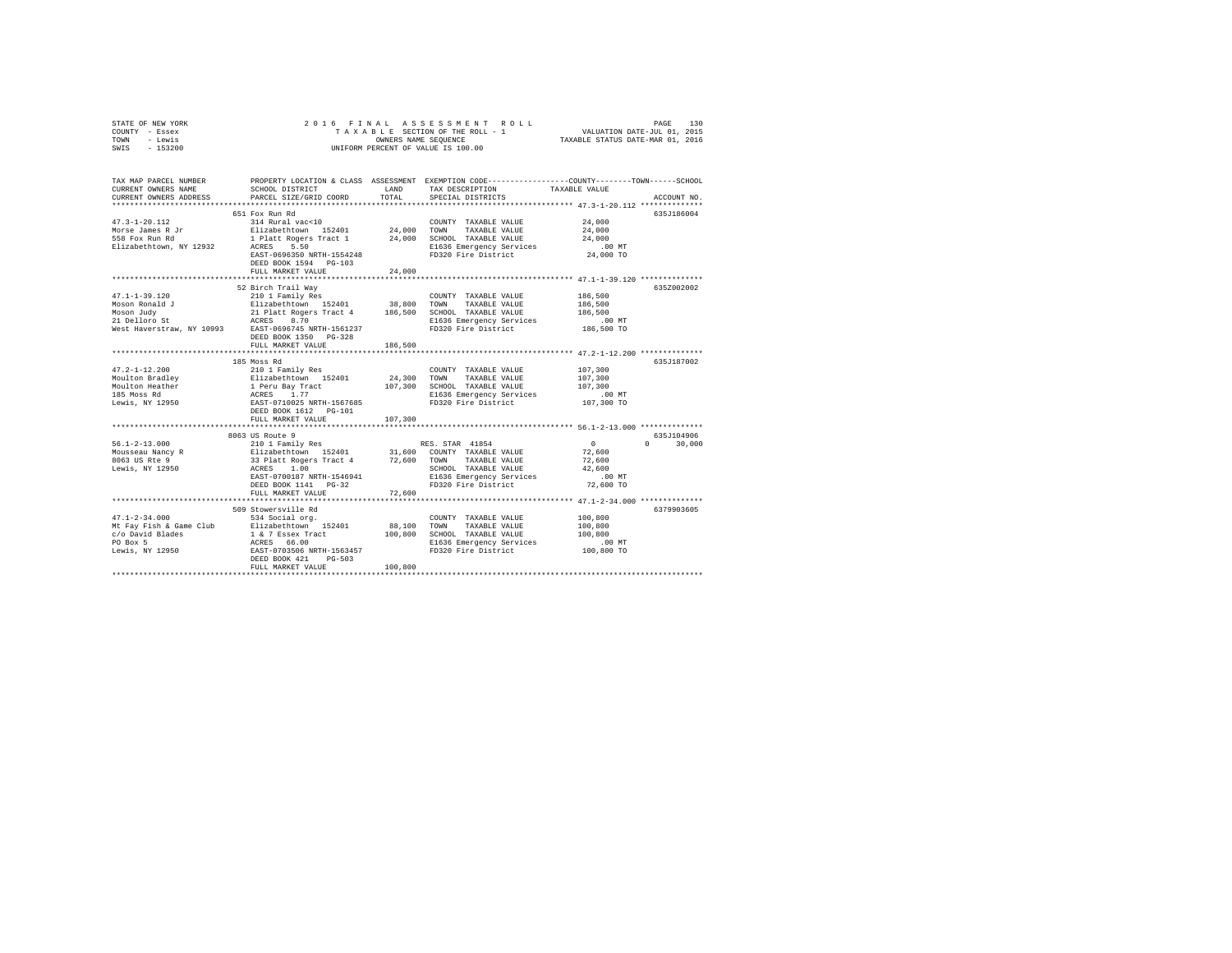| STATE OF NEW YORK<br>COUNTY - Essex<br>TOWN - Lewis<br>SWIS - 153200 | 2016 FINAL ASSESSMENT ROLL<br>TAXABLE SECTION OF THE ROLL - 1<br>UNIFORM PERCENT OF VALUE IS 100.00 | VALUATION DATE-JUL 01, 2015<br>TAXABLE STATUS DATE-MAR 01, 2016 | PAGE<br>131                                                                                                                     |                      |                  |
|----------------------------------------------------------------------|-----------------------------------------------------------------------------------------------------|-----------------------------------------------------------------|---------------------------------------------------------------------------------------------------------------------------------|----------------------|------------------|
| TAX MAP PARCEL NUMBER<br>CURRENT OWNERS NAME                         | SCHOOL DISTRICT                                                                                     | LAND                                                            | PROPERTY LOCATION & CLASS ASSESSMENT EXEMPTION CODE---------------COUNTY-------TOWN-----SCHOOL<br>TAX DESCRIPTION TAXABLE VALUE |                      |                  |
| CURRENT OWNERS ADDRESS                                               | PARCEL SIZE/GRID COORD                                                                              | TOTAL                                                           | SPECIAL DISTRICTS                                                                                                               |                      | ACCOUNT NO.      |
|                                                                      |                                                                                                     |                                                                 |                                                                                                                                 |                      |                  |
|                                                                      | Moss Rd                                                                                             |                                                                 |                                                                                                                                 |                      | 635J100410       |
| $47.2 - 1 - 11.100$                                                  | 311 Res vac land                                                                                    |                                                                 | COUNTY TAXABLE VALUE 1,300                                                                                                      |                      |                  |
| Mud Pond Partners                                                    | Elizabethtown 152401                                                                                | 1,300 TOWN                                                      | TAXABLE VALUE                                                                                                                   | 1,300                |                  |
| 15191 Bledsoe St                                                     | 1 Peru Bay Tract                                                                                    |                                                                 | 1,300 SCHOOL TAXABLE VALUE                                                                                                      | 1,300                |                  |
| Sylmar, CA 91342                                                     | ACRES 1.30<br>EAST-0709415 NRTH-1566245                                                             |                                                                 | E1636 Emergency Services<br>FD320 Fire District                                                                                 | $.00$ MT<br>1,300 TO |                  |
|                                                                      | DEED BOOK 1654 PG-30                                                                                |                                                                 |                                                                                                                                 |                      |                  |
|                                                                      | FULL MARKET VALUE                                                                                   | 1,300                                                           |                                                                                                                                 |                      |                  |
|                                                                      |                                                                                                     |                                                                 |                                                                                                                                 |                      |                  |
|                                                                      | 836 Fox Run Rd                                                                                      |                                                                 |                                                                                                                                 |                      | 635.T190018      |
| $47.13 - 1 - 35.100$                                                 | 240 Rural res                                                                                       |                                                                 | RES. STAR 41854                                                                                                                 | $\sim$ 0             | $\cap$<br>30,000 |
| Murcray David Jr                                                     | Elizabethtown 152401 40,400 COUNTY TAXABLE VALUE                                                    |                                                                 |                                                                                                                                 | 59,200               |                  |
| PO Box 120                                                           | 22 Platt Rogers Tract 4                                                                             | 59,200                                                          | TOWN<br>TAXABLE VALUE                                                                                                           | 59,200               |                  |
| Lewis, NY 12950                                                      | ACRES 10.80                                                                                         |                                                                 | SCHOOL TAXABLE VALUE                                                                                                            | 29,200               |                  |
|                                                                      | EAST-0697995 NRTH-1558116                                                                           |                                                                 | E1636 Emergency Services .00 MT<br>FD320 Fire District 59,200 TO                                                                |                      |                  |
|                                                                      | DEED BOOK 1727 PG-17                                                                                |                                                                 |                                                                                                                                 |                      |                  |
|                                                                      | FULL MARKET VALUE                                                                                   | 59,200                                                          |                                                                                                                                 |                      |                  |
|                                                                      | 558 Fox Run Rd                                                                                      |                                                                 |                                                                                                                                 |                      |                  |
| $55.2 - 1 - 14.000$                                                  | 720 Mine/quarry                                                                                     |                                                                 | COUNTY TAXABLE VALUE                                                                                                            | 185,000              | 635J102902       |
| Murphy Joseph J                                                      |                                                                                                     |                                                                 | TOWN<br>TAXABLE VALUE                                                                                                           | 185,000              |                  |
| Murphy Joshua W                                                      | Elizabethtown 152401 42,500<br>31 Platt Rogers Tract 4 185,000                                      |                                                                 | SCHOOL TAXABLE VALUE                                                                                                            | 185,000              |                  |
| 102 Indian Bay Rd                                                    | 12ac                                                                                                |                                                                 | E1636 Emergency Services                                                                                                        | .00 MT               |                  |
| Willsboro, NY 12996                                                  | ACRES 14.21                                                                                         |                                                                 | FD320 Fire District                                                                                                             | 185,000 TO           |                  |
|                                                                      | EAST-0695482 NRTH-1551430                                                                           |                                                                 |                                                                                                                                 |                      |                  |
|                                                                      | DEED BOOK 1810 PG-66                                                                                |                                                                 |                                                                                                                                 |                      |                  |
|                                                                      | FULL MARKET VALUE                                                                                   | 185,000                                                         |                                                                                                                                 |                      |                  |
|                                                                      |                                                                                                     |                                                                 |                                                                                                                                 |                      |                  |
|                                                                      | Fox Run Rd                                                                                          |                                                                 |                                                                                                                                 |                      | 635J103210       |
| $56.1 - 2 - 2.000$                                                   | 322 Rural vac>10<br>322 Rural vac>10<br>Elizabethtown 152401 66,900                                 |                                                                 | COUNTY TAXABLE VALUE                                                                                                            | 66,900               |                  |
| Murphy Joseph J                                                      |                                                                                                     |                                                                 | TOWN<br>TAXABLE VALUE                                                                                                           | 66,900<br>66,900     |                  |
| Murphy Joshua W<br>102 Indian Bay Rd                                 | 33 Platt Rogers Tract 4 66,900 SCHOOL TAXABLE VALUE<br>ACRES 30.89                                  |                                                                 | E1636 Emergency Services                                                                                                        | $.00$ MT             |                  |
| Willsboro, NY 12996                                                  | EAST-0696774 NRTH-1551283                                                                           |                                                                 | FD320 Fire District                                                                                                             | 66,900 TO            |                  |
|                                                                      | DEED BOOK 1810 PG-66                                                                                |                                                                 |                                                                                                                                 |                      |                  |
|                                                                      | FULL MARKET VALUE                                                                                   | 66,900                                                          |                                                                                                                                 |                      |                  |
|                                                                      |                                                                                                     |                                                                 |                                                                                                                                 |                      |                  |

579 Fox Run Rd 635J103914 46.4-1-15.000 210 1 Family Res COUNTY TAXABLE VALUE 50,100 Murphy William C Elizabethtown 152401 35,200 TOWN TAXABLE VALUE 50,100 PO Box 1101 33 Platt Rogers Tract 4 50,100 SCHOOL TAXABLE VALUE 50,100 Cushing, OK 74023 1308/196 Life Use E1636 Emergency Services .00 MT Sarine Pulsifer FD320 Fire District 50,100 TO ACRES 4.60 EAST-0695991 NRTH-1552593 DEED BOOK 1727 PG-196 FULL MARKET VALUE 50,100 \*\*\*\*\*\*\*\*\*\*\*\*\*\*\*\*\*\*\*\*\*\*\*\*\*\*\*\*\*\*\*\*\*\*\*\*\*\*\*\*\*\*\*\*\*\*\*\*\*\*\*\*\*\*\*\*\*\*\*\*\*\*\*\*\*\*\*\*\*\*\*\*\*\*\*\*\*\*\*\*\*\*\*\*\*\*\*\*\*\*\*\*\*\*\*\*\*\*\*\*\*\*\*\*\*\*\*\*\*\*\*\*\*\*\*\*\*\*\*\*\*\*\*\*\*\*\*\*\*\*\*\*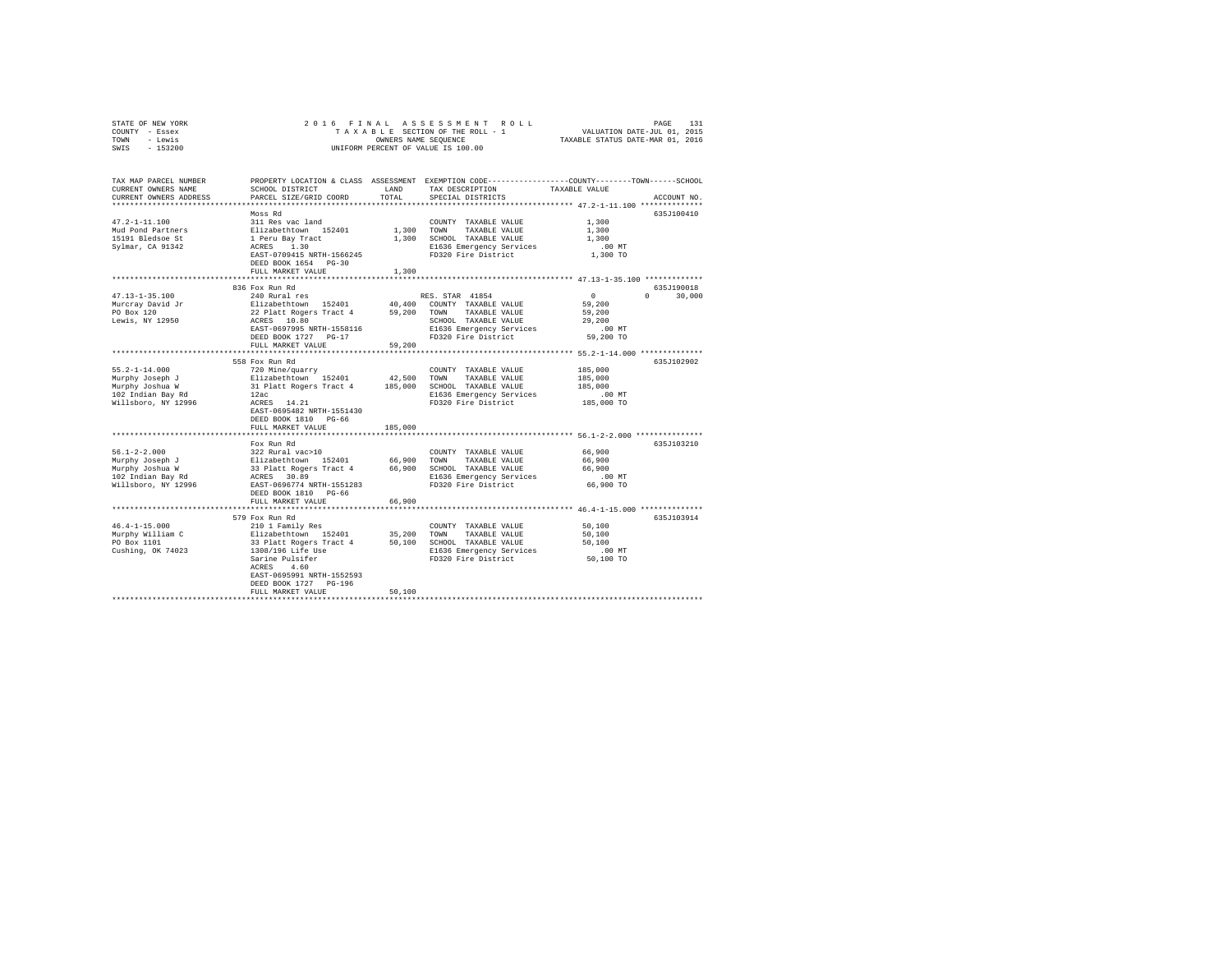| STATE OF NEW YORK<br>COUNTY - Essex<br>TOWN - Lewis<br>SWIS - 153200 |                                                                                                                                                                                                                                                                                                                                                                                                                           |        |                   |  |                                                                                                       |  |  |  |  |
|----------------------------------------------------------------------|---------------------------------------------------------------------------------------------------------------------------------------------------------------------------------------------------------------------------------------------------------------------------------------------------------------------------------------------------------------------------------------------------------------------------|--------|-------------------|--|-------------------------------------------------------------------------------------------------------|--|--|--|--|
| TAX MAP PARCEL NUMBER<br>CURRENT OWNERS NAME                         | PROPERTY LOCATION & CLASS ASSESSMENT EXEMPTION CODE---------------COUNTY-------TOWN------SCHOOL<br>SCHOOL DISTRICT           LAND     TAX DESCRIPTION         TAXABLE VALUE                                                                                                                                                                                                                                               |        |                   |  |                                                                                                       |  |  |  |  |
| CURRENT OWNERS ADDRESS                                               | PARCEL SIZE/GRID COORD                                                                                                                                                                                                                                                                                                                                                                                                    | TOTAL  | SPECIAL DISTRICTS |  | ACCOUNT NO.                                                                                           |  |  |  |  |
|                                                                      |                                                                                                                                                                                                                                                                                                                                                                                                                           |        |                   |  |                                                                                                       |  |  |  |  |
|                                                                      | 81 Johnson Ln<br>$\begin{tabular}{l c c c c} \multicolumn{3}{c c c c} \multicolumn{3}{c c c} \multicolumn{3}{c c c} \multicolumn{3}{c c c} \multicolumn{3}{c c c} \multicolumn{3}{c c c} \multicolumn{3}{c c c} \multicolumn{3}{c c c} \multicolumn{3}{c c c} \multicolumn{3}{c c c} \multicolumn{3}{c c c} \multicolumn{3}{c c c} \multicolumn{3}{c c c} \multicolumn{3}{c c c} \multicolumn{3}{c c c} \multicolumn{3}{$ |        |                   |  | 635J102203                                                                                            |  |  |  |  |
|                                                                      |                                                                                                                                                                                                                                                                                                                                                                                                                           |        |                   |  |                                                                                                       |  |  |  |  |
|                                                                      |                                                                                                                                                                                                                                                                                                                                                                                                                           |        |                   |  |                                                                                                       |  |  |  |  |
|                                                                      |                                                                                                                                                                                                                                                                                                                                                                                                                           |        |                   |  |                                                                                                       |  |  |  |  |
|                                                                      |                                                                                                                                                                                                                                                                                                                                                                                                                           |        |                   |  |                                                                                                       |  |  |  |  |
|                                                                      |                                                                                                                                                                                                                                                                                                                                                                                                                           |        |                   |  |                                                                                                       |  |  |  |  |
|                                                                      |                                                                                                                                                                                                                                                                                                                                                                                                                           |        |                   |  |                                                                                                       |  |  |  |  |
|                                                                      |                                                                                                                                                                                                                                                                                                                                                                                                                           |        |                   |  |                                                                                                       |  |  |  |  |
|                                                                      |                                                                                                                                                                                                                                                                                                                                                                                                                           |        |                   |  |                                                                                                       |  |  |  |  |
|                                                                      | 293 Fox Run Rd                                                                                                                                                                                                                                                                                                                                                                                                            |        |                   |  | 635J177011                                                                                            |  |  |  |  |
|                                                                      |                                                                                                                                                                                                                                                                                                                                                                                                                           |        |                   |  |                                                                                                       |  |  |  |  |
|                                                                      |                                                                                                                                                                                                                                                                                                                                                                                                                           |        |                   |  |                                                                                                       |  |  |  |  |
|                                                                      |                                                                                                                                                                                                                                                                                                                                                                                                                           |        |                   |  |                                                                                                       |  |  |  |  |
|                                                                      | $\begin{tabular}{lcccc} 55.2-1-25.000 & 293 \: \texttt{FOR} & 204 \: \texttt{Run} & 164,600 \\ \texttt{Niegowski Robert} & 240 \: \texttt{Rule} & 52,100 & 70\texttt{WWY} & 7\texttt{TXABLE VALUE} & 164,600 \\ \texttt{Niegowski Robert} & 29 \: \texttt{Mult} & 740 \: \texttt{PS} & 72401 & 52,100 & 70\texttt{WW} & 7\texttt{TXABLE VALUE} & 164,600 \\ \texttt{Local Noirin} & 29 \: \texttt{$                       |        |                   |  |                                                                                                       |  |  |  |  |
|                                                                      | DEED BOOK 1517 PG-61                                                                                                                                                                                                                                                                                                                                                                                                      |        |                   |  |                                                                                                       |  |  |  |  |
|                                                                      | FULL MARKET VALUE 164.600                                                                                                                                                                                                                                                                                                                                                                                                 |        |                   |  |                                                                                                       |  |  |  |  |
|                                                                      |                                                                                                                                                                                                                                                                                                                                                                                                                           |        |                   |  |                                                                                                       |  |  |  |  |
|                                                                      | 8550 US Route 9                                                                                                                                                                                                                                                                                                                                                                                                           |        |                   |  | 635J101803                                                                                            |  |  |  |  |
|                                                                      |                                                                                                                                                                                                                                                                                                                                                                                                                           |        |                   |  |                                                                                                       |  |  |  |  |
|                                                                      |                                                                                                                                                                                                                                                                                                                                                                                                                           |        |                   |  |                                                                                                       |  |  |  |  |
|                                                                      |                                                                                                                                                                                                                                                                                                                                                                                                                           |        |                   |  |                                                                                                       |  |  |  |  |
|                                                                      |                                                                                                                                                                                                                                                                                                                                                                                                                           |        |                   |  |                                                                                                       |  |  |  |  |
|                                                                      |                                                                                                                                                                                                                                                                                                                                                                                                                           |        |                   |  |                                                                                                       |  |  |  |  |
|                                                                      | $\begin{tabular}{lcccc} 47.13–2–27.000 & 6530\,\, \text{voy} & 652\,\, \text{Govt}\, \text{D} & 652\,\, \text{Govt}\, \text{D} & 652\,\, \text{Govt}\, \text{D} & 652\,\, \text{Govt}\, \text{D} & 652\,\, \text{Govt}\, \text{D} & 652\,\, \text{Govt}\, \text{D} & 652\,\, \text{Govt}\, \text{D} & 652\,\, \text{D} & 652\,\, \text{D} & 652\,\,$                                                                      |        |                   |  |                                                                                                       |  |  |  |  |
|                                                                      | 128 Moss Rd                                                                                                                                                                                                                                                                                                                                                                                                               |        |                   |  | 635J181010                                                                                            |  |  |  |  |
|                                                                      |                                                                                                                                                                                                                                                                                                                                                                                                                           |        |                   |  |                                                                                                       |  |  |  |  |
|                                                                      |                                                                                                                                                                                                                                                                                                                                                                                                                           |        |                   |  | $\begin{array}{cccc} & & & & 635 J181010 \\ & 0 & & & & 30\, ,000 \\ & 35\, ,100 & & & & \end{array}$ |  |  |  |  |
|                                                                      |                                                                                                                                                                                                                                                                                                                                                                                                                           |        |                   |  |                                                                                                       |  |  |  |  |
|                                                                      |                                                                                                                                                                                                                                                                                                                                                                                                                           |        |                   |  |                                                                                                       |  |  |  |  |
|                                                                      |                                                                                                                                                                                                                                                                                                                                                                                                                           |        |                   |  |                                                                                                       |  |  |  |  |
|                                                                      | $\begin{tabular}{lcccc} 47.2--1-16.200 & 426808876 & 8208876 & 8208876 & 8208876 & 8208876 & 8208876 & 8208876 & 8208876 & 8208876 & 8208876 & 8208876 & 8208876 & 8208876 & 8208876 & 8208876 & 8208876 & 8208876 & 8208876 & 8208876 & 8208876 & 8208876 & 8208$<br>FULL MARKET VALUE 35,100                                                                                                                            |        |                   |  |                                                                                                       |  |  |  |  |
|                                                                      |                                                                                                                                                                                                                                                                                                                                                                                                                           |        |                   |  |                                                                                                       |  |  |  |  |
|                                                                      |                                                                                                                                                                                                                                                                                                                                                                                                                           |        |                   |  | 635J189014                                                                                            |  |  |  |  |
|                                                                      |                                                                                                                                                                                                                                                                                                                                                                                                                           |        |                   |  |                                                                                                       |  |  |  |  |
|                                                                      |                                                                                                                                                                                                                                                                                                                                                                                                                           |        |                   |  |                                                                                                       |  |  |  |  |
|                                                                      |                                                                                                                                                                                                                                                                                                                                                                                                                           |        |                   |  |                                                                                                       |  |  |  |  |
|                                                                      |                                                                                                                                                                                                                                                                                                                                                                                                                           |        |                   |  |                                                                                                       |  |  |  |  |
|                                                                      |                                                                                                                                                                                                                                                                                                                                                                                                                           |        |                   |  |                                                                                                       |  |  |  |  |
|                                                                      | EAST-0720850 NRTH-1571403                                                                                                                                                                                                                                                                                                                                                                                                 |        |                   |  |                                                                                                       |  |  |  |  |
|                                                                      | DEED BOOK 1364 PG-25                                                                                                                                                                                                                                                                                                                                                                                                      |        |                   |  |                                                                                                       |  |  |  |  |
|                                                                      | FULL MARKET VALUE                                                                                                                                                                                                                                                                                                                                                                                                         | 58,400 |                   |  |                                                                                                       |  |  |  |  |
|                                                                      |                                                                                                                                                                                                                                                                                                                                                                                                                           |        |                   |  |                                                                                                       |  |  |  |  |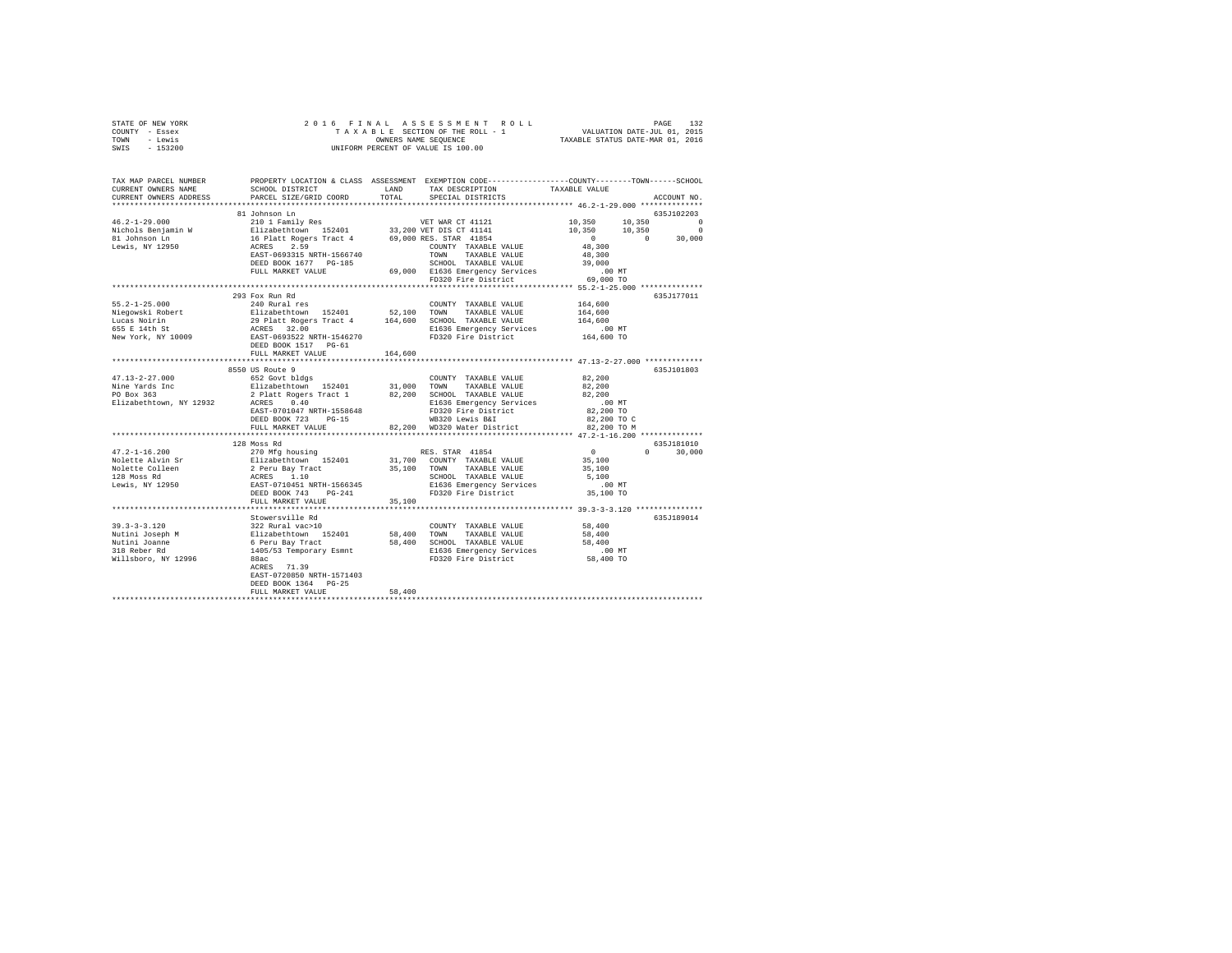| STATE OF NEW YORK<br>COUNTY - Essex<br>TOWN - Lewis<br>SWIS - 153200                                             |                                                                                                                                                                                                                                                                  |                        | 2016 FINAL ASSESSMENT ROLL<br>TAXABLE SECTION OF THE ROLL - 1<br>OWNERS NAME SEQUENCE<br>UNIFORM PERCENT OF VALUE IS 100.00             | PAGE<br>VALUATION DATE-JUL 01, 2015<br>TAXABLE STATUS DATE-MAR 01, 2016                                | 133                      |
|------------------------------------------------------------------------------------------------------------------|------------------------------------------------------------------------------------------------------------------------------------------------------------------------------------------------------------------------------------------------------------------|------------------------|-----------------------------------------------------------------------------------------------------------------------------------------|--------------------------------------------------------------------------------------------------------|--------------------------|
| TAX MAP PARCEL NUMBER<br>CURRENT OWNERS NAME<br>CURRENT OWNERS ADDRESS                                           | SCHOOL DISTRICT<br>PARCEL SIZE/GRID COORD                                                                                                                                                                                                                        | LAND<br>TOTAL          | PROPERTY LOCATION & CLASS ASSESSMENT EXEMPTION CODE---------------COUNTY-------TOWN------SCHOOL<br>TAX DESCRIPTION<br>SPECIAL DISTRICTS | TAXABLE VALUE                                                                                          | ACCOUNT NO.              |
|                                                                                                                  |                                                                                                                                                                                                                                                                  |                        |                                                                                                                                         |                                                                                                        | 635J100104               |
| $37. - 2 - 44.100$<br>NYCO Minerals Inc<br>920 Cassatt Rd Ste 205<br>Berwyn, PA 19312-1178                       | 189 Seventy Ln<br>720 Mine/quarry<br>Elizabethtown 152401 1500,000<br>5 South Tract Stowers Sur 1500,000<br>1595/141&255Lease200ac<br>2009 Judicial SettlementY<br>ACRES 207.40<br>EAST-0688249 NRTH-1569755<br>DEED BOOK 1274 PG-42                             |                        | COUNTY TAXABLE VALUE<br>TOWN<br>TAXABLE VALUE<br>SCHOOL TAXABLE VALUE<br>E1636 Emergency Services<br>FD320 Fire District                | 1500,000<br>1500,000<br>1500,000<br>$.00$ MT<br>1500,000 TO                                            |                          |
|                                                                                                                  | FULL MARKET VALUE                                                                                                                                                                                                                                                | 1500,000               |                                                                                                                                         |                                                                                                        |                          |
|                                                                                                                  |                                                                                                                                                                                                                                                                  |                        |                                                                                                                                         |                                                                                                        |                          |
| $37. - 2 - 44.200$<br>NYCO Minerals Inc<br>920 Cassatt Rd Ste 205<br>Berwyn, PA 19312-1178<br>$37. - 2 - 52.000$ | Seventy Ln<br>430 Mtor veh srv<br>Elizabethtown 152401<br>5 South Tr Stowers Survey 151,600 SCHOOL TAXABLE VALUE<br>1274/28<br>1.08ac<br>ACRES<br>1.10<br>EAST-0689105 NRTH-1568667<br>DEED BOOK 1000 PG-6<br>FULL MARKET VALUE<br>Seventy Ln<br>910 Priv forest | 31,700 TOWN<br>151,600 | COUNTY TAXABLE VALUE<br>TAXABLE VALUE<br>E1636 Emergency Services<br>FD320 Fire District<br>COUNTY TAXABLE VALUE                        | 151,600<br>151,600<br>151,600<br>.00 MT<br>151,600 TO<br>59,500                                        | 635J183003<br>635J104009 |
| NYCO Minerals Inc<br>920 Cassatt Rd Ste 205<br>Berwyn, PA 19312-1178                                             | Elizabethtown 152401<br>11 South Tr Stowers Sur<br>1274/28<br>69.45ac<br>ACRES 70.97<br>EAST-0696184 NRTH-1569688<br>DEED BOOK 1000 PG-6<br>FULL MARKET VALUE<br>**************************                                                                      | 59,500                 | 59,500 TOWN TAXABLE VALUE<br>59.500 SCHOOL TAXABLE VALUE<br>E1636 Emergency Services<br>FD320 Fire District                             | 59,500<br>59,500<br>$.00$ MT<br>59,500 TO<br>**************************** 38.3-1-27.000 ************** |                          |
|                                                                                                                  | 138 Pulsifer Ln                                                                                                                                                                                                                                                  |                        |                                                                                                                                         |                                                                                                        | 635J104012               |
| $38.3 - 1 - 27.000$<br>NYCO Minerals Inc<br>920 Cassatt Rd Ste 205<br>Berwyn, PA 19312-1178                      | 720 Mine/quarry<br>Elizabethtown 152401 73,300<br>12 South Tr Stowers Sur<br>1274/28<br>ACRES 70.92<br>EAST-0698749 NRTH-1569999<br>DEED BOOK 1000 PG-6<br>FULL MARKET VALUE                                                                                     | 73,300                 | COUNTY TAXABLE VALUE<br>TOWN<br>TAXABLE VALUE<br>73,300 SCHOOL TAXABLE VALUE<br>E1636 Emergency Services<br>FD320 Fire District         | 73,300<br>73,300<br>73,300<br>$.00$ MT<br>73,300 TO                                                    |                          |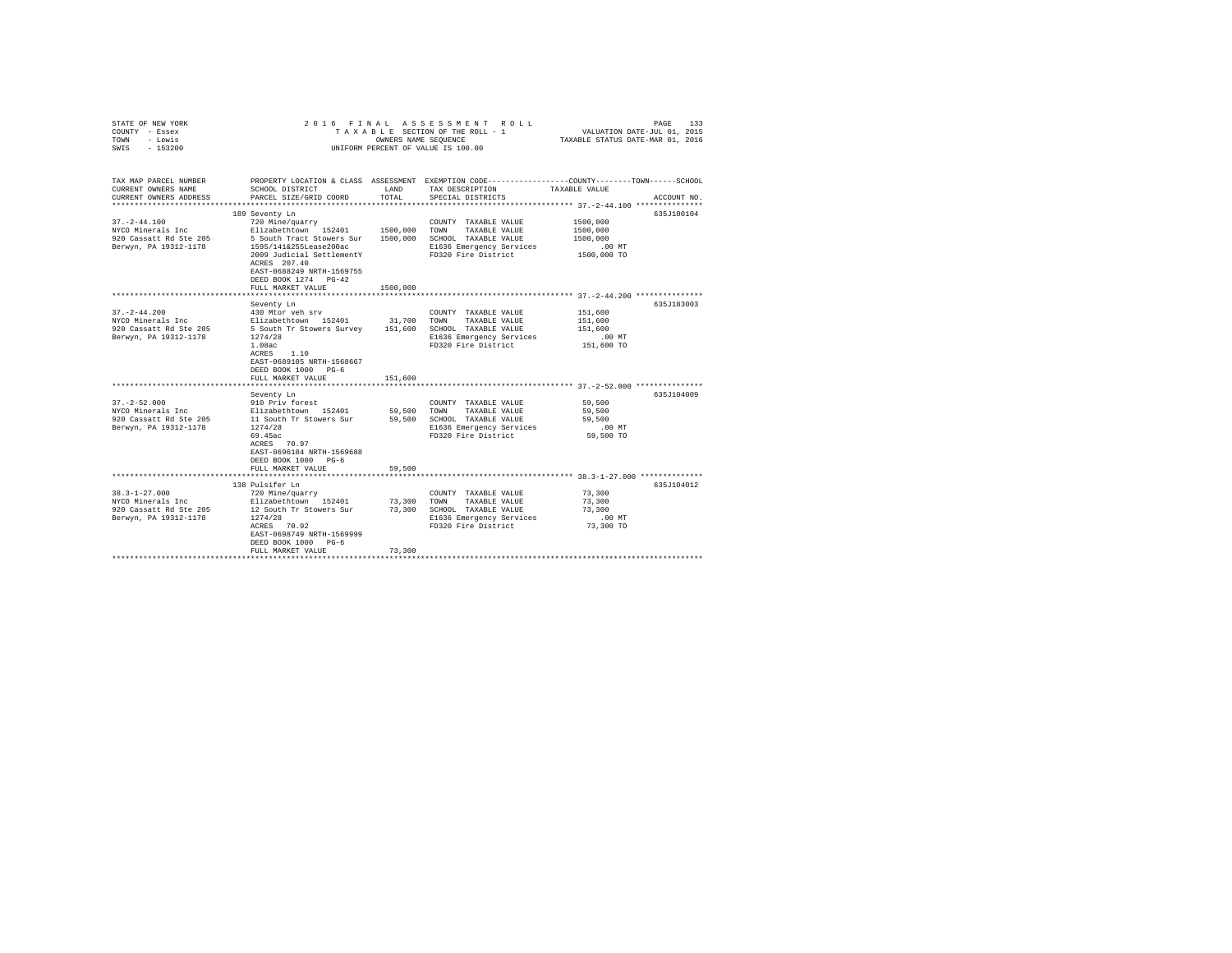| STATE OF NEW YORK<br>COUNTY - Essex<br>TOWN - Lewis<br>SWIS - 153200                                                                                                                                                                                                                                                                                     |                                                                                                                                                                                              |               | 2016 FINAL ASSESSMENT ROLL<br>UNIFORM PERCENT OF VALUE IS 100.00                                                                              | 134<br>PAGE                                                                                                                     |
|----------------------------------------------------------------------------------------------------------------------------------------------------------------------------------------------------------------------------------------------------------------------------------------------------------------------------------------------------------|----------------------------------------------------------------------------------------------------------------------------------------------------------------------------------------------|---------------|-----------------------------------------------------------------------------------------------------------------------------------------------|---------------------------------------------------------------------------------------------------------------------------------|
| TAX MAP PARCEL NUMBER<br>CURRENT OWNERS NAME<br>CURRENT OWNERS ADDRESS                                                                                                                                                                                                                                                                                   | SCHOOL DISTRICT<br>PARCEL SIZE/GRID COORD                                                                                                                                                    | LAND<br>TOTAL | TAX DESCRIPTION<br>SPECIAL DISTRICTS                                                                                                          | PROPERTY LOCATION & CLASS ASSESSMENT EXEMPTION CODE---------------COUNTY-------TOWN------SCHOOL<br>TAXABLE VALUE<br>ACCOUNT NO. |
| $38.3 - 1 - 39.110$<br>NYCO Minerals Inc $\overline{\text{Elizabeth}}$ 20 Cassatt Rd Ste 205 3 & 4 Essex Tract<br>Berwyn, PA 19312-1178                                                                                                                                                                                                                  | US Route 9<br>322 Rural vac>10<br>1274/28<br>ACRES 22.65<br>EAST-0700726 NRTH-1568030<br>DEED BOOK 1000 PG-6<br>FULL MARKET VALUE                                                            | 35,300        | COUNTY TAXABLE VALUE<br>35,300 TOWN TAXABLE VALUE<br>35,300 SCHOOL TAXABLE VALUE<br>E1636 Emergency Services<br>FD320 Fire District 35,300 TO | 635J104007<br>35,300<br>35,300<br>35,300<br>$.00$ MT                                                                            |
|                                                                                                                                                                                                                                                                                                                                                          |                                                                                                                                                                                              |               |                                                                                                                                               |                                                                                                                                 |
| $38.3 - 1 - 39.120$<br>NYCO Minerals Inc Blizabethtown 152401 42,500<br>920 Cassatt Rd Ste 205<br>Berwyn, PA 19312-1178                                                                                                                                                                                                                                  | 8925 US Route 9<br>322 Rural vac>10<br>3 4 Essex Tract<br>15 P Rogers Tract 4<br>1380/55 Declaration<br>ACRES 47.78<br>EAST-0700863 NRTH-1569122<br>DEED BOOK 1000 PG-6<br>FULL MARKET VALUE | 42,500        | COUNTY TAXABLE VALUE<br>TOWN<br>TAXABLE VALUE<br>42,500 SCHOOL TAXABLE VALUE<br>E1636 Emergency Services<br>FD320 Fire District               | 635J189012<br>42,500<br>42,500<br>42,500<br>$.00$ MT<br>42,500 TO                                                               |
| $46.2 - 1 - 4.000$<br>NYCO Minerals Inc<br>920 Cassatt Rd Ste 205 18 Platt Rogers Tract 4 55,300 SCHOOL TAXABLE VALUE<br>Berwyn, PA 19312-1178                                                                                                                                                                                                           | Wells Hill Rd<br>910 Priv forest<br>Elizabethtown 152401<br>1272/28<br>ACRES 62.60<br>EAST-0688482 NRTH-1567506<br>DEED BOOK 1000 PG-6<br>FULL MARKET VALUE                                  | 55,300        | COUNTY TAXABLE VALUE<br>55,300 TOWN TAXABLE VALUE<br>E1636 Emergency Services<br>FD320 Fire District                                          | 635J100105<br>55,300<br>55,300<br>55,300<br>$.00$ MT<br>55,300 TO                                                               |
| $46.2 - 1 - 25.000$<br>$\begin{array}{lllllll} \texttt{NYCO} & \texttt{Minerals Inc} & \texttt{Elizabethtown} & \texttt{152401} & \texttt{24,600} & \texttt{TONN} & \texttt{TAXABLE VAUIE} \\ \texttt{920 Cassatt Rd Ste 205} & \texttt{17 Platt Rogers Tract 4} & \texttt{46,700} & \texttt{SCHOOL TAXABLE VAUIE} \end{array}$<br>Berwyn, PA 19312-1178 | 173 Seventy Ln<br>210 1 Family Res<br>2ac<br>ACRES 1.90<br>EAST-0689297 NRTH-1568079<br>DEED BOOK 1241 PG-189<br>FULL MARKET VALUE                                                           | 46,700        | COUNTY TAXABLE VALUE<br>E1636 Emergency Services<br>FD320 Fire District                                                                       | 635J102702<br>46,700<br>46,700<br>46,700<br>$.00$ MT<br>46,700 TO                                                               |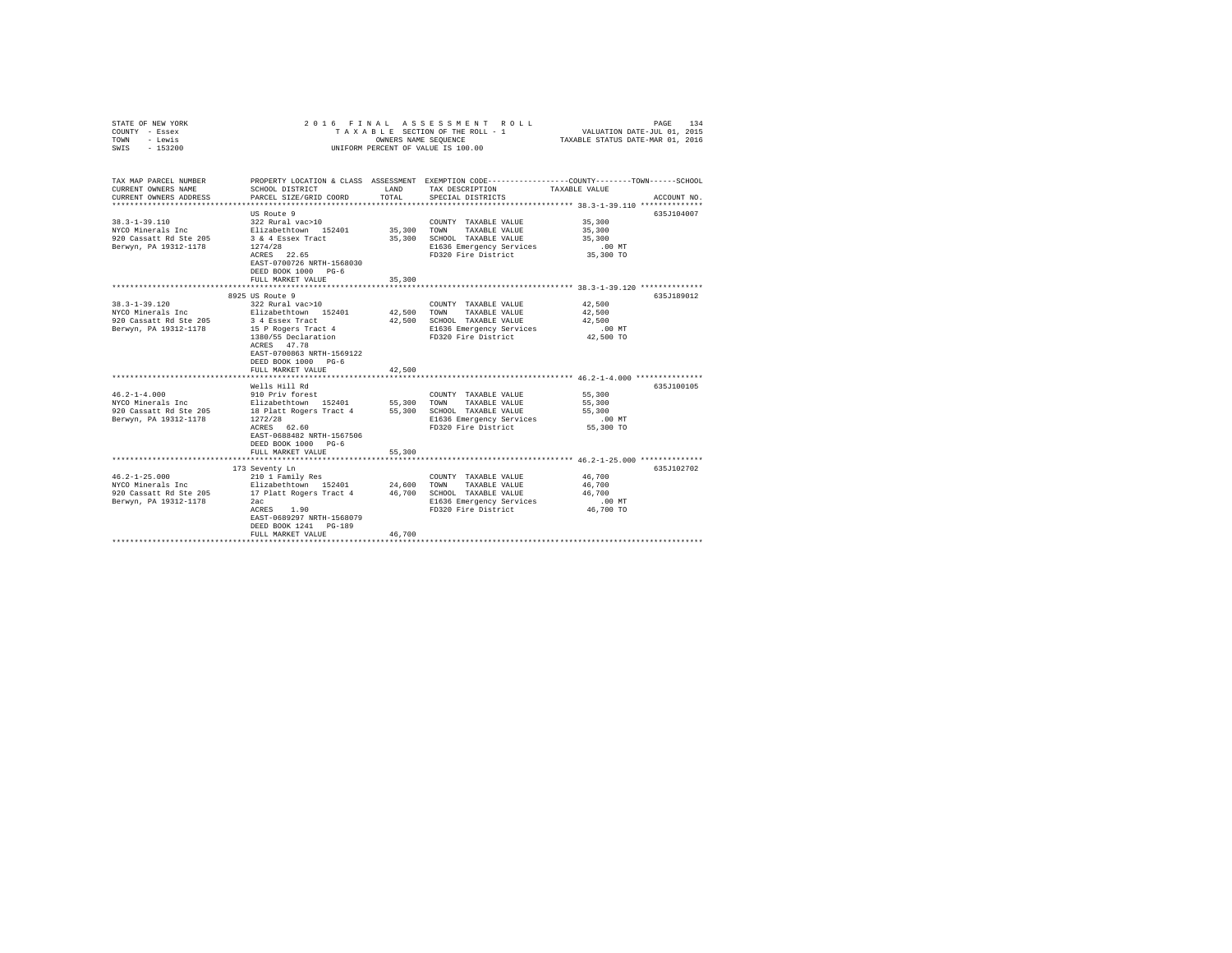| STATE OF NEW YORK                 | 2016 FINAL                                           |               | 16 FINAL ASSESSMENT ROLL 16 PAGE 135<br>TAXABLE SECTION OF THE ROLL - 1 VALUATION DATE-JUL 01, 2015<br>TAXABLE STATUS DATE-MAR 01, 2016 |                                                      |             |
|-----------------------------------|------------------------------------------------------|---------------|-----------------------------------------------------------------------------------------------------------------------------------------|------------------------------------------------------|-------------|
| COUNTY - Essex                    |                                                      |               |                                                                                                                                         |                                                      |             |
| TOWN - Lewis                      |                                                      |               |                                                                                                                                         |                                                      |             |
| SWIS - 153200                     |                                                      |               | UNIFORM PERCENT OF VALUE IS 100.00                                                                                                      |                                                      |             |
|                                   |                                                      |               |                                                                                                                                         |                                                      |             |
| TAX MAP PARCEL NUMBER             |                                                      |               | PROPERTY LOCATION & CLASS ASSESSMENT EXEMPTION CODE---------------COUNTY-------TOWN------SCHOOL                                         |                                                      |             |
| CURRENT OWNERS NAME               | SCHOOL DISTRICT                                      | LAND          | TAX DESCRIPTION                                                                                                                         | TAXABLE VALUE                                        |             |
| CURRENT OWNERS ADDRESS            | PARCEL SIZE/GRID COORD                               | TOTAL         | SPECIAL DISTRICTS                                                                                                                       |                                                      | ACCOUNT NO. |
|                                   |                                                      |               |                                                                                                                                         |                                                      |             |
|                                   | Johnson Ln                                           |               |                                                                                                                                         |                                                      | 635J192006  |
| $46.2 - 1 - 42.200$               | 720 Mine/quarry                                      |               | COUNTY TAXABLE VALUE                                                                                                                    | 2000,000                                             |             |
| NYCO Minerals Inc                 | Elizabethtown 152401                                 |               | 2000,000 TOWN TAXABLE VALUE                                                                                                             | 2000,000                                             |             |
| 920 Cassatt Rd Ste 205            |                                                      |               | 2000,000 SCHOOL TAXABLE VALUE                                                                                                           | 2000,000                                             |             |
| Berwyn, PA 19312-1178             | 16 Platt Rogers 4075 Ac<br>2009 Judicial Settlement  |               | E1636 Emergency Services                                                                                                                | .00 MT                                               |             |
|                                   | Year <sub>2</sub>                                    |               | FD320 Fire District                                                                                                                     | 2000,000 TO                                          |             |
|                                   | ACRES 80.00                                          |               |                                                                                                                                         |                                                      |             |
|                                   | EAST-0695777 NRTH-1568099                            |               |                                                                                                                                         |                                                      |             |
|                                   | DEED BOOK 1006 PG-144                                |               |                                                                                                                                         |                                                      |             |
|                                   | FULL MARKET VALUE                                    | 2000,000      |                                                                                                                                         |                                                      |             |
|                                   | ************************                             | ************* | ***************************** 46.2-1-52.000 **************                                                                              |                                                      |             |
|                                   | Wells Hill Rd                                        |               |                                                                                                                                         |                                                      | 635J102102  |
| $46.2 - 1 - 52.000$               | 910 Priv forest                                      |               |                                                                                                                                         | 92,300                                               |             |
| NYCO Minerals Inc                 | Elizabethtown 152401                                 |               | COUNTY TAXABLE VALUE                                                                                                                    |                                                      |             |
|                                   |                                                      |               | 92,300 TOWN TAXABLE VALUE                                                                                                               | 92,300                                               |             |
| 920 Cassatt Rd Ste 205            | 17&20 Platt Rogers Tr 4<br>ACRES 136.67              |               | 92,300 SCHOOL TAXABLE VALUE                                                                                                             | 92,300                                               |             |
| Berwyn, PA 19312                  |                                                      |               | E1636 Emergency Services                                                                                                                | $.00$ MT                                             |             |
|                                   | EAST-0692142 NRTH-1563830                            |               | FD320 Fire District                                                                                                                     | 92,300 TO                                            |             |
|                                   | DEED BOOK 1790 PG-261                                |               |                                                                                                                                         |                                                      |             |
|                                   | FULL MARKET VALUE                                    | 92,300        |                                                                                                                                         |                                                      |             |
|                                   |                                                      |               |                                                                                                                                         |                                                      |             |
|                                   | Wells Hill Rd                                        |               |                                                                                                                                         |                                                      | 635J102104  |
| $46.2 - 1 - 59.000$               | 910 Priv forest                                      |               | COUNTY TAXABLE VALUE                                                                                                                    | 86,600                                               |             |
| NYCO Minerals Inc                 | Elizabethtown 152401                                 |               | 86,600 TOWN TAXABLE VALUE                                                                                                               | 86,600                                               |             |
| 920 Cassatt Rd Ste 205            | 18 Platt Rogers Tract 4                              |               | 86,600 SCHOOL TAXABLE VALUE                                                                                                             | 86,600                                               |             |
| Berwyn, PA 19312                  | ACRES 126.90                                         |               | E1636 Emergency Services                                                                                                                | $.00$ MT                                             |             |
|                                   | EAST-0687888 NRTH-1563719                            |               | FD320 Fire District                                                                                                                     | 86,600 TO                                            |             |
|                                   | DEED BOOK 1790 PG-261                                |               |                                                                                                                                         |                                                      |             |
|                                   | FULL MARKET VALUE                                    | 86,600        |                                                                                                                                         |                                                      |             |
|                                   |                                                      | ********      |                                                                                                                                         | *********************** 47.1-1-1.110 *************** |             |
|                                   | Pulsifer Ln                                          |               |                                                                                                                                         |                                                      | 635J104008  |
| $47.1 - 1 - 1.110$                | 322 Rural vac>10                                     |               | COUNTY TAXABLE VALUE                                                                                                                    | 34,200                                               |             |
| NYCO Minerals Inc                 | Elizabethtown 152401                                 |               | 34,200 TOWN TAXABLE VALUE                                                                                                               | 34,200                                               |             |
| 920 Cassatt Rd Ste 205            | 15 Platt Rogers Tract 4 34, 200 SCHOOL TAXABLE VALUE |               |                                                                                                                                         | 34,200                                               |             |
| Berwyn, PA 19312-1178             | 1274/28<br>ACRES 20.50                               |               | E1636 Emergency Services                                                                                                                | .00MT                                                |             |
|                                   |                                                      |               | FD320 Fire District                                                                                                                     | 34,200 TO                                            |             |
|                                   | EAST-0700138 NRTH-1568541                            |               |                                                                                                                                         |                                                      |             |
|                                   | DEED BOOK 1000 PG-6                                  |               |                                                                                                                                         |                                                      |             |
|                                   | FULL MARKET VALUE                                    | 34,200        |                                                                                                                                         |                                                      |             |
|                                   |                                                      |               |                                                                                                                                         |                                                      |             |
|                                   | Pulsifer Ln                                          |               |                                                                                                                                         |                                                      | 635J189011  |
| 47.1-1-1.140<br>NYCO Minerals Inc | 910 Priv forest                                      |               | COUNTY TAXABLE VALUE                                                                                                                    | 96,300                                               |             |
|                                   | Elizabethtown 152401                                 |               | 96,300 TOWN TAXABLE VALUE                                                                                                               | 96,300                                               |             |
| 920 Cassatt Rd Ste 205            |                                                      |               | 96,300 SCHOOL TAXABLE VALUE                                                                                                             | 96,300                                               |             |
| Berwyn, PA 19312-1178             | 15 Platt Rogers Tr 4<br>1274/28                      |               | E1636 Emergency Services                                                                                                                | $.00$ MT                                             |             |
|                                   | ACRES 144.52                                         |               | FD320 Fire District                                                                                                                     | 96,300 TO                                            |             |
|                                   | EAST-0698238 NRTH-1568446                            |               |                                                                                                                                         |                                                      |             |
|                                   | DEED BOOK 1000 PG-6                                  |               |                                                                                                                                         |                                                      |             |
|                                   | FULL MARKET VALUE                                    | 96,300        |                                                                                                                                         |                                                      |             |
|                                   |                                                      |               |                                                                                                                                         |                                                      |             |
|                                   |                                                      |               |                                                                                                                                         |                                                      |             |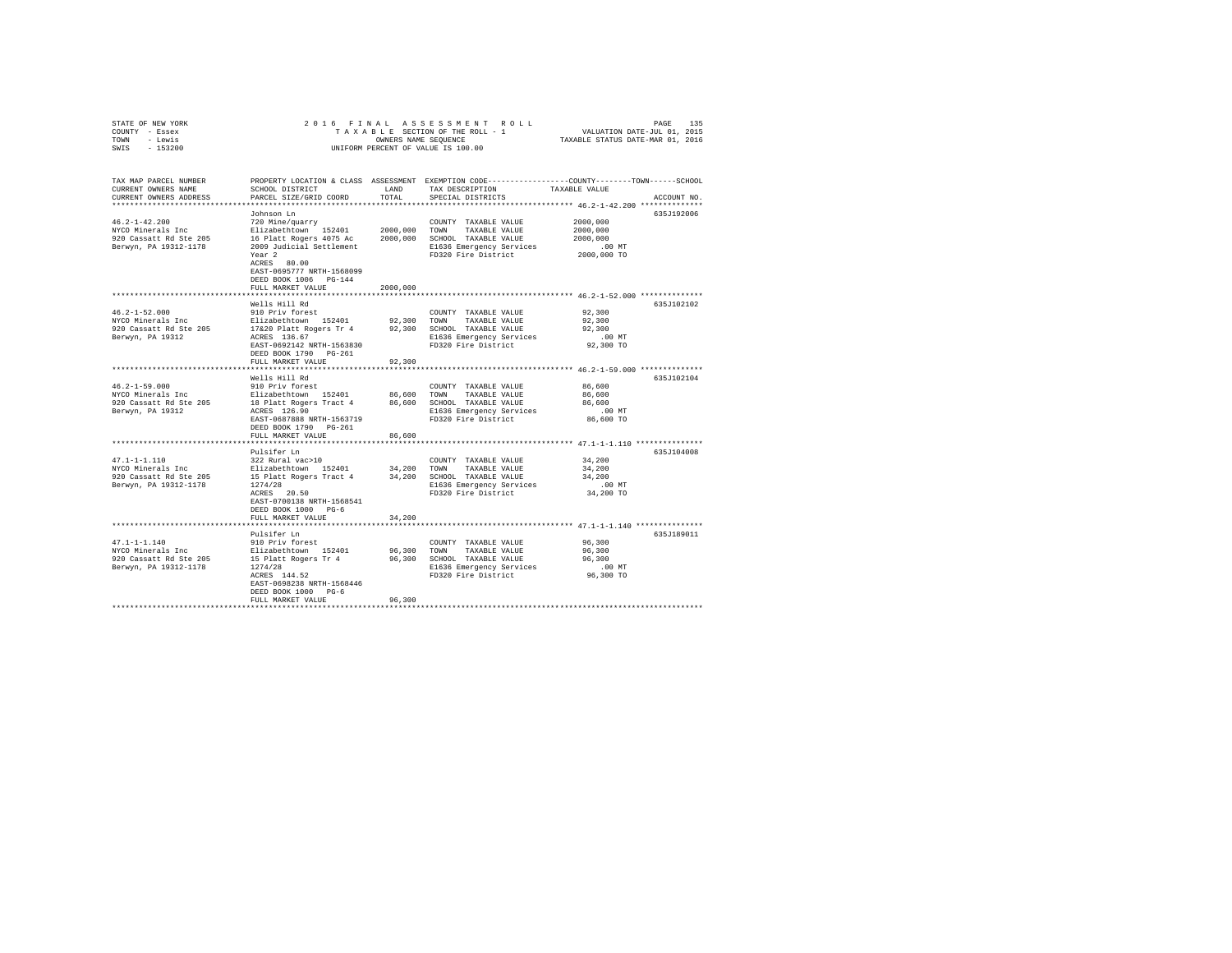| STATE OF NEW YORK<br>COUNTY - Essex<br>- Lewis<br>TOWN<br>SWIS<br>$-153200$ | $\begin{tabular}{ccccc} R & O & L & L \\ - & 1 & & \text{VALUATION DATE-JUL} & 01 \, , \, 2015 \\ - & & \text{TAXABLE STATUS DATE-MAR} & 01 \, , \, 2016 \\ \end{tabular}$<br>2016 FINAL<br>ASSESSMENT<br>TAXABLE SECTION OF THE ROLL - 1<br>OWNERS NAME SEQUENCE<br>UNIFORM PERCENT OF VALUE IS 100.00 |               |                                                                                                                                         |                                           |               |  |  |
|-----------------------------------------------------------------------------|---------------------------------------------------------------------------------------------------------------------------------------------------------------------------------------------------------------------------------------------------------------------------------------------------------|---------------|-----------------------------------------------------------------------------------------------------------------------------------------|-------------------------------------------|---------------|--|--|
| TAX MAP PARCEL NUMBER<br>CURRENT OWNERS NAME<br>CURRENT OWNERS ADDRESS      | SCHOOL DISTRICT<br>PARCEL SIZE/GRID COORD                                                                                                                                                                                                                                                               | LAND<br>TOTAL | PROPERTY LOCATION & CLASS ASSESSMENT EXEMPTION CODE----------------COUNTY-------TOWN-----SCHOOL<br>TAX DESCRIPTION<br>SPECIAL DISTRICTS | TAXABLE VALUE                             | ACCOUNT NO.   |  |  |
|                                                                             | 49 Rustic Way                                                                                                                                                                                                                                                                                           |               |                                                                                                                                         |                                           | 635J193003    |  |  |
| $47.13 - 1 - 33.001$                                                        | 240 Rural res                                                                                                                                                                                                                                                                                           |               | COUNTY TAXABLE VALUE                                                                                                                    | 262,100                                   |               |  |  |
| ODonnell Deirdre C                                                          | Elizabethtown 152401                                                                                                                                                                                                                                                                                    | 57,000 TOWN   | TAXABLE VALUE                                                                                                                           | 262,100                                   |               |  |  |
| 24 Morey House Dr                                                           | 2 Platt Rogers Tr 1<br>ACRES 12.00                                                                                                                                                                                                                                                                      |               | 262,100 SCHOOL TAXABLE VALUE                                                                                                            | 262,100                                   |               |  |  |
| Orford, NH 03777                                                            |                                                                                                                                                                                                                                                                                                         |               | E1636 Emergency Services                                                                                                                | $.00$ MT                                  |               |  |  |
|                                                                             | EAST-0699594 NRTH-1556380                                                                                                                                                                                                                                                                               |               | FD320 Fire District                                                                                                                     | 262,100 TO                                |               |  |  |
|                                                                             | DEED BOOK 1347 PG-329                                                                                                                                                                                                                                                                                   |               |                                                                                                                                         |                                           |               |  |  |
|                                                                             | FULL MARKET VALUE                                                                                                                                                                                                                                                                                       | 262,100       |                                                                                                                                         |                                           |               |  |  |
|                                                                             | ********************                                                                                                                                                                                                                                                                                    | ************  | ************************* 46.2-1-21.000 **************                                                                                  |                                           |               |  |  |
| $46.2 - 1 - 21.000$                                                         | Seventy Ln<br>314 Rural vac<10                                                                                                                                                                                                                                                                          |               | COUNTY TAXABLE VALUE                                                                                                                    | 5,500                                     | 635J103711    |  |  |
| OKusky Carl                                                                 |                                                                                                                                                                                                                                                                                                         | 5,500         | TOWN<br>TAXABLE VALUE                                                                                                                   | 5,500                                     |               |  |  |
|                                                                             |                                                                                                                                                                                                                                                                                                         |               | 5,500 SCHOOL TAXABLE VALUE                                                                                                              | 5,500                                     |               |  |  |
| OKusky Emma J<br>HCR1 Box 401                                               |                                                                                                                                                                                                                                                                                                         |               | E1636 Emergency Services                                                                                                                | $.00$ MT                                  |               |  |  |
| Lewis, NY 12950                                                             | 314 Rural vac<10<br>Elizabethtown 152401<br>17 Platt Rogers Tract 4<br>ACRES 0.38<br>EAST-0689843 NRTH-1566687                                                                                                                                                                                          |               | FD320 Fire District                                                                                                                     | 5,500 TO                                  |               |  |  |
|                                                                             | DEED BOOK 1264 PG-280                                                                                                                                                                                                                                                                                   |               |                                                                                                                                         |                                           |               |  |  |
|                                                                             | FULL MARKET VALUE                                                                                                                                                                                                                                                                                       | 5,500         |                                                                                                                                         |                                           |               |  |  |
|                                                                             |                                                                                                                                                                                                                                                                                                         | ************  | ********************************** 38.3-1-6.120 ***************                                                                         |                                           |               |  |  |
|                                                                             | US Route 9                                                                                                                                                                                                                                                                                              |               |                                                                                                                                         |                                           | 635Z009001    |  |  |
| 38.3-1-6.120                                                                | 311 Res vac land                                                                                                                                                                                                                                                                                        |               | COUNTY TAXABLE VALUE                                                                                                                    | 19,700                                    |               |  |  |
| OKusky Carl J Jr<br>OKusky Emma J                                           |                                                                                                                                                                                                                                                                                                         | 19,700        | TOWN<br>TAXABLE VALUE                                                                                                                   | 19,700                                    |               |  |  |
|                                                                             |                                                                                                                                                                                                                                                                                                         | 19,700        | SCHOOL TAXABLE VALUE                                                                                                                    | 19,700<br>$.00$ MT                        |               |  |  |
| 9121 US Rte 9<br>Lewis, NY 12950                                            | Elizabethtown 152401<br>11 Essex Tract<br>ACRES 1.20<br>EAST-0703222 NRTH-1572852<br>EAST-0703222 NRTH-1572852                                                                                                                                                                                          |               | E1636 Emergency Services<br>FD320 Fire District                                                                                         | 19,700 TO                                 |               |  |  |
|                                                                             | DEED BOOK 1568 PG-59                                                                                                                                                                                                                                                                                    |               |                                                                                                                                         |                                           |               |  |  |
|                                                                             | FULL MARKET VALUE                                                                                                                                                                                                                                                                                       | 19,700        |                                                                                                                                         |                                           |               |  |  |
|                                                                             |                                                                                                                                                                                                                                                                                                         |               |                                                                                                                                         | ************ 38.3-1-8.000 *************** |               |  |  |
|                                                                             | 9123 US Route 9                                                                                                                                                                                                                                                                                         |               |                                                                                                                                         |                                           | 635J101214    |  |  |
| $38.3 - 1 - 8.000$                                                          | 210 1 Family Res                                                                                                                                                                                                                                                                                        |               | COUNTY TAXABLE VALUE                                                                                                                    | 77,000                                    |               |  |  |
| OKusky Carl J Jr                                                            |                                                                                                                                                                                                                                                                                                         | 32,800        | TOWN<br>TAXABLE VALUE                                                                                                                   | 77,000                                    |               |  |  |
| OKusky Emma J                                                               | Elizabethtown 152401<br>11 Essex Tract                                                                                                                                                                                                                                                                  | 77,000        | SCHOOL TAXABLE VALUE                                                                                                                    | 77,000                                    |               |  |  |
| 9121 US Rte 9                                                               | Bldg 1&2                                                                                                                                                                                                                                                                                                |               | E1636 Emergency Services                                                                                                                | $.00$ MT                                  |               |  |  |
| Lewis, NY 12950                                                             | ACRES 2.20                                                                                                                                                                                                                                                                                              |               | FD320 Fire District                                                                                                                     | 77,000 TO                                 |               |  |  |
|                                                                             | EAST-0703422 NRTH-1572657                                                                                                                                                                                                                                                                               |               |                                                                                                                                         |                                           |               |  |  |
|                                                                             | DEED BOOK 1452 PG-236<br>FULL MARKET VALUE                                                                                                                                                                                                                                                              | 77,000        |                                                                                                                                         |                                           |               |  |  |
|                                                                             |                                                                                                                                                                                                                                                                                                         |               |                                                                                                                                         |                                           |               |  |  |
|                                                                             | 9121 US Route 9                                                                                                                                                                                                                                                                                         |               |                                                                                                                                         |                                           | 635J101215    |  |  |
| $38.3 - 1 - 9.000$                                                          | 210 1 Family Res                                                                                                                                                                                                                                                                                        |               | RES. STAR 41854                                                                                                                         | $\sim$ 0                                  | $0 \t 30,000$ |  |  |
| OKusky Carl J Jr                                                            |                                                                                                                                                                                                                                                                                                         |               | 32,600 COUNTY TAXABLE VALUE                                                                                                             | 119,200                                   |               |  |  |
| OKusky Emma J                                                               |                                                                                                                                                                                                                                                                                                         | 119,200       | TOWN<br>TAXABLE VALUE                                                                                                                   | 119,200                                   |               |  |  |
| 9121 US Rte 9                                                               |                                                                                                                                                                                                                                                                                                         |               | SCHOOL TAXABLE VALUE                                                                                                                    | 89,200                                    |               |  |  |
| Lewis, NY 12950                                                             |                                                                                                                                                                                                                                                                                                         |               | E1636 Emergency Services                                                                                                                | $.00$ MT                                  |               |  |  |
|                                                                             |                                                                                                                                                                                                                                                                                                         |               | FD320 Fire District                                                                                                                     | 119,200 TO                                |               |  |  |
|                                                                             | FULL MARKET VALUE                                                                                                                                                                                                                                                                                       | 119,200       |                                                                                                                                         |                                           |               |  |  |
|                                                                             |                                                                                                                                                                                                                                                                                                         |               |                                                                                                                                         |                                           |               |  |  |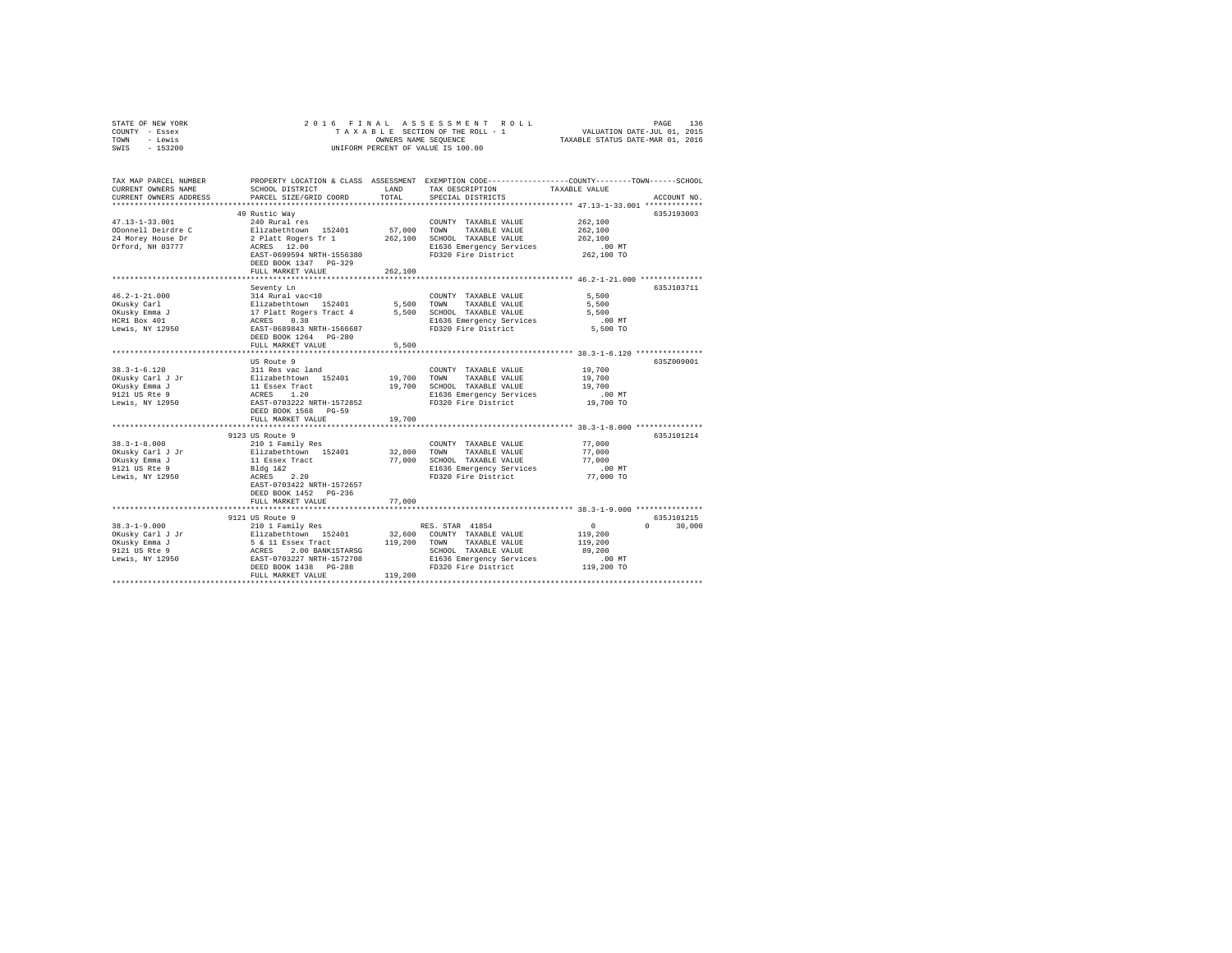| STATE OF NEW YORK | 2016 FINAL ASSESSMENT ROLL         | 137<br>PAGE                      |
|-------------------|------------------------------------|----------------------------------|
| COUNTY - Essex    | TAXABLE SECTION OF THE ROLL - 1    | VALUATION DATE-JUL 01, 2015      |
| TOWN<br>- Lewis   | OWNERS NAME SEOUENCE               | TAXABLE STATUS DATE-MAR 01, 2016 |
| $-153200$<br>SWIS | UNIFORM PERCENT OF VALUE IS 100.00 |                                  |

| TAX MAP PARCEL NUMBER<br>CURRENT OWNERS NAME<br>CURRENT OWNERS ADDRESS   | SCHOOL DISTRICT<br>PARCEL SIZE/GRID COORD                                                                                                                                                                                                       | LAND<br>TOTAL | PROPERTY LOCATION & CLASS ASSESSMENT EXEMPTION CODE---------------COUNTY-------TOWN-----SCHOOL<br>TAX DESCRIPTION<br>SPECIAL DISTRICTS | TAXABLE VALUE                                       | ACCOUNT NO.                                   |
|--------------------------------------------------------------------------|-------------------------------------------------------------------------------------------------------------------------------------------------------------------------------------------------------------------------------------------------|---------------|----------------------------------------------------------------------------------------------------------------------------------------|-----------------------------------------------------|-----------------------------------------------|
| $55.2 - 1 - 15.300$                                                      | 502 Fox Run Rd<br>240 Rural res<br>FULL MARKET VALUE                                                                                                                                                                                            | 336,800       | COUNTY TAXABLE VALUE 336,800                                                                                                           |                                                     | 635J196005                                    |
|                                                                          | 8885 US Route 9<br>FULL MARKET VALUE                                                                                                                                                                                                            | 198,400       | SCHOOL TAXABLE VALUE<br>FD320 Fire District 198,400 TO                                                                                 | $\sim$ 0<br>198,400<br>198,400<br>168,400<br>.00 MT | 635J174002<br>$\cap$<br>30,000                |
| $56.1 - 2 - 19.000$<br>Olsen James T<br>8201 US Rte 9<br>Lewis, NY 12950 | 8201 US Route 9<br>DEED BOOK 1036 PG-240<br>FULL MARKET VALUE                                                                                                                                                                                   | 94,500        |                                                                                                                                        |                                                     | 635K104211                                    |
| $56.1 - 2 - 20.000$<br>Olsen James T<br>8201 US Rte 9<br>Lewis, NY 12950 | US Route 9<br>EAST-0700115 NRTH-1550413<br>DEED BOOK 1036 PG-240<br>FULL MARKET VALUE                                                                                                                                                           | 17,100        | FD320 Fire District                                                                                                                    | 17,100 TO                                           | 635K104210                                    |
|                                                                          | 3917 US Route 9<br>3817 US Route 9<br>200 200 2010 I Family Res RES. STAR 41854<br>2017 US RES TAR 41854<br>2017 US RES TRE 144,300<br>2017 US RES TRE 144,300<br>2017 US RES TRE 144,300<br>2017 US RES 1.20<br>2017 US RES 144,300<br>2017 US |               |                                                                                                                                        |                                                     | 635J180018<br>$\Omega$ and $\Omega$<br>30,000 |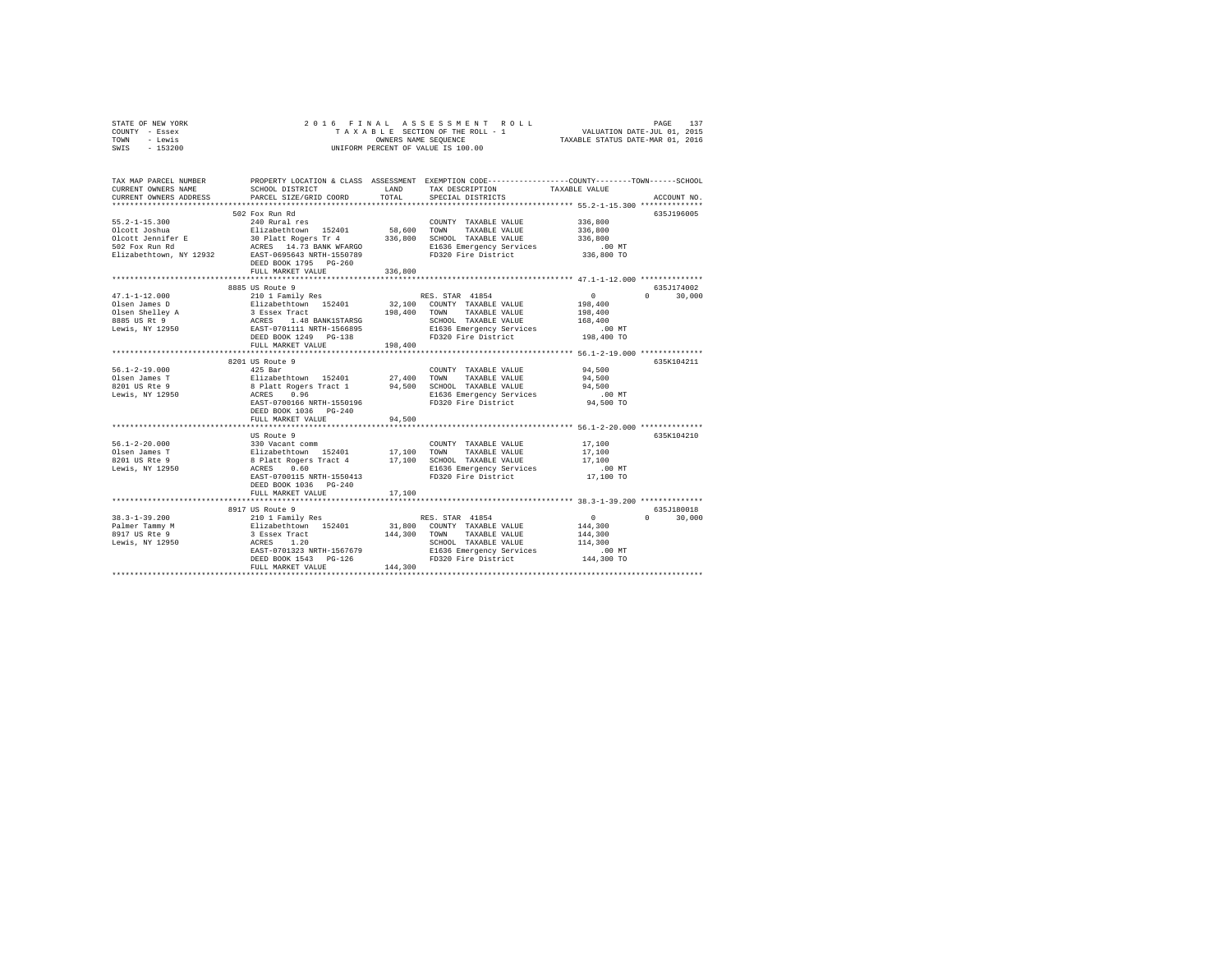| STATE OF NEW YORK                  | 2016 FINAL                                                                                                                                       |             |                                                                                                                                                                                                                       |                                            |             |
|------------------------------------|--------------------------------------------------------------------------------------------------------------------------------------------------|-------------|-----------------------------------------------------------------------------------------------------------------------------------------------------------------------------------------------------------------------|--------------------------------------------|-------------|
| COUNTY - Essex                     |                                                                                                                                                  |             |                                                                                                                                                                                                                       |                                            |             |
| TOWN - Lewis                       |                                                                                                                                                  |             | FRINAL ASSESSMENT ROLL (PAGE 138 PROFILE) SABLE SECTION OF THEROLL - 1<br>TAXABLE SECTION OF THEROLL - 1 VALUATION DATE-JULOI, 2015<br>OWNERS NAME SEQUENCE (TAXABLE STATUS DATE-MAR 01, 2016<br>OWNERS NAME SEQUENCE |                                            |             |
| SWIS - 153200                      |                                                                                                                                                  |             | UNIFORM PERCENT OF VALUE IS 100.00                                                                                                                                                                                    |                                            |             |
|                                    |                                                                                                                                                  |             |                                                                                                                                                                                                                       |                                            |             |
| TAX MAP PARCEL NUMBER              |                                                                                                                                                  |             | PROPERTY LOCATION & CLASS ASSESSMENT EXEMPTION CODE---------------COUNTY-------TOWN------SCHOOL                                                                                                                       |                                            |             |
| CURRENT OWNERS NAME                | SCHOOL DISTRICT                                                                                                                                  | LAND        | TAX DESCRIPTION                                                                                                                                                                                                       | TAXABLE VALUE                              |             |
| CURRENT OWNERS ADDRESS             | PARCEL SIZE/GRID COORD                                                                                                                           | TOTAL       | SPECIAL DISTRICTS                                                                                                                                                                                                     |                                            | ACCOUNT NO. |
|                                    |                                                                                                                                                  |             |                                                                                                                                                                                                                       |                                            |             |
|                                    | 237 Seventy Ln                                                                                                                                   |             |                                                                                                                                                                                                                       |                                            | 635J180015  |
| $37. - 2 - 46.300$                 | 270 Mfg housing                                                                                                                                  |             | COUNTY TAXABLE VALUE                                                                                                                                                                                                  | 36,700                                     |             |
| Panetta Kenneth L                  | Elizabethtown 152401                                                                                                                             | 32,400 TOWN | TAXABLE VALUE                                                                                                                                                                                                         | 36,700                                     |             |
| Panetta Lori A                     |                                                                                                                                                  |             |                                                                                                                                                                                                                       | 36,700                                     |             |
|                                    |                                                                                                                                                  |             |                                                                                                                                                                                                                       |                                            |             |
| 69 Fonda Rd                        | 4 South Tract Stowers Sur 36,700 SCHOOL TAXABLE VALUE<br>1145/261 (Lien Release) 81636 Emergency Services<br>ACRES 1.80 PIS36 Emergency Services |             | E1636 Emergency Services                                                                                                                                                                                              | $.00$ MT                                   |             |
| Cohoes, NY 12047                   |                                                                                                                                                  |             | FD320 Fire District                                                                                                                                                                                                   | 36,700 TO                                  |             |
|                                    | EAST-0689674 NRTH-1569206                                                                                                                        |             |                                                                                                                                                                                                                       |                                            |             |
|                                    | DEED BOOK 1420 PG-51                                                                                                                             |             |                                                                                                                                                                                                                       |                                            |             |
|                                    | FULL MARKET VALUE                                                                                                                                | 36,700      |                                                                                                                                                                                                                       |                                            |             |
|                                    |                                                                                                                                                  |             |                                                                                                                                                                                                                       |                                            |             |
|                                    | 576 Steele Woods Rd                                                                                                                              |             |                                                                                                                                                                                                                       |                                            | 635J188008  |
| $56.2 - 3 - 32.200$                | 210 1 Family Res                                                                                                                                 |             | SR STAR 41834                                                                                                                                                                                                         | $\sim$ 0                                   | 0 65,300    |
| Parisi Joseph A<br>Parisi Tonya L  | Elizabethtown 152401                                                                                                                             |             | 32,700 COUNTY TAXABLE VALUE                                                                                                                                                                                           | 125,600                                    |             |
|                                    | 39 Mccormick                                                                                                                                     |             | 125,600 TOWN TAXABLE VALUE                                                                                                                                                                                            | 125,600                                    |             |
| c/o Donald Thomas                  | 1629/288-Life Estate to                                                                                                                          |             | SCHOOL TAXABLE VALUE                                                                                                                                                                                                  | 60,300                                     |             |
| 576 Steele Woods Rd                | Donald & Maureen Thomas                                                                                                                          |             | E1636 Emergency Services                                                                                                                                                                                              | $.00$ MT                                   |             |
| Westport, NY 12993                 | ACRES 2.10                                                                                                                                       |             | FD320 Fire District                                                                                                                                                                                                   | 125,600 TO                                 |             |
|                                    | EAST-0714168 NRTH-1549214                                                                                                                        |             |                                                                                                                                                                                                                       |                                            |             |
|                                    | DEED BOOK 1629 PG-288                                                                                                                            |             |                                                                                                                                                                                                                       |                                            |             |
|                                    | FULL MARKET VALUE                                                                                                                                | 125,600     |                                                                                                                                                                                                                       |                                            |             |
|                                    |                                                                                                                                                  | *********   |                                                                                                                                                                                                                       | ************ 56.2-3-34.000 *************** |             |
|                                    | 614 Steele Woods Rd                                                                                                                              |             |                                                                                                                                                                                                                       |                                            | 635J105007  |
| $56.2 - 3 - 34.000$                | 311 Res vac land                                                                                                                                 |             | COUNTY TAXABLE VALUE                                                                                                                                                                                                  | 19,500                                     |             |
| Parisi Joseph A                    | Elizabethtown 152401                                                                                                                             | 19,500 TOWN | TAXABLE VALUE                                                                                                                                                                                                         | 19,500                                     |             |
| Parisi Tonya L                     |                                                                                                                                                  |             | 19,500 SCHOOL TAXABLE VALUE                                                                                                                                                                                           | 19,500                                     |             |
| 532 Fernwood Rd                    | 39 Mccormick<br>1.5ac                                                                                                                            |             | E1636 Emergency Services                                                                                                                                                                                              | $.00$ MT                                   |             |
|                                    | And the method of the school of the series of the Murrells Inlet, SC 29576 acres 1.00                                                            |             | FD320 Fire District                                                                                                                                                                                                   | 19,500 TO                                  |             |
|                                    | EAST-0715047 NRTH-1549906                                                                                                                        |             |                                                                                                                                                                                                                       |                                            |             |
|                                    | DEED BOOK 1629 PG-284                                                                                                                            |             |                                                                                                                                                                                                                       |                                            |             |
|                                    | FULL MARKET VALUE                                                                                                                                | 19,500      |                                                                                                                                                                                                                       |                                            |             |
|                                    | ******************************                                                                                                                   |             | ********************************** 57.1-3-14.110 **************                                                                                                                                                       |                                            |             |
|                                    | Wadhams Heights Ln                                                                                                                               |             |                                                                                                                                                                                                                       |                                            | 635J104805  |
| 57.1-3-14.110                      | 322 Rural vac>10                                                                                                                                 |             | COUNTY TAXABLE VALUE                                                                                                                                                                                                  | 26,500                                     |             |
|                                    |                                                                                                                                                  |             |                                                                                                                                                                                                                       |                                            |             |
| Pastore Deborah J<br>458 Dudley Rd |                                                                                                                                                  | 26,500 TOWN | TAXABLE VALUE                                                                                                                                                                                                         | 26,500                                     |             |
|                                    | Elizabethtown 152401<br>30 & 33 Mccormicks<br>ACRES 8.44                                                                                         |             | 26,500 SCHOOL TAXABLE VALUE                                                                                                                                                                                           | 26,500                                     |             |
| Westport, NY 12993                 |                                                                                                                                                  |             | E1636 Emergency Services<br>FD320 Fire District                                                                                                                                                                       | $.00$ MT                                   |             |
|                                    | EAST-0720794 NRTH-1547338                                                                                                                        |             |                                                                                                                                                                                                                       | 26,500 TO                                  |             |
|                                    | DEED BOOK 1306 PG-244                                                                                                                            |             |                                                                                                                                                                                                                       |                                            |             |
|                                    | FULL MARKET VALUE                                                                                                                                | 26,500      |                                                                                                                                                                                                                       |                                            |             |
|                                    |                                                                                                                                                  |             |                                                                                                                                                                                                                       |                                            |             |
|                                    | Hulbert Rd                                                                                                                                       |             |                                                                                                                                                                                                                       |                                            | 635J101713  |
| $47.2 - 1 - 61.000$                | 322 Rural vac>10                                                                                                                                 |             | COUNTY TAXABLE VALUE                                                                                                                                                                                                  | 30,000                                     |             |
| Pastore Sarah                      | Elizabethtown 152401                                                                                                                             | 30,000 TOWN | TAXABLE VALUE                                                                                                                                                                                                         | 30,000                                     |             |
| 16 Duntley Ln                      |                                                                                                                                                  |             | 30,000 SCHOOL TAXABLE VALUE                                                                                                                                                                                           | 30,000                                     |             |
| Westport, NY 12993                 | 35 Platt Rogers<br>ACRES 50.00                                                                                                                   |             | E1636 Emergency Services                                                                                                                                                                                              | $.00$ MT                                   |             |
|                                    | EAST-0712522 NRTH-1561577                                                                                                                        |             | FD320 Fire District                                                                                                                                                                                                   | 30,000 TO                                  |             |
|                                    | DEED BOOK 1751 PG-226                                                                                                                            |             |                                                                                                                                                                                                                       |                                            |             |
|                                    | FULL MARKET VALUE                                                                                                                                | 30,000      |                                                                                                                                                                                                                       |                                            |             |
|                                    |                                                                                                                                                  |             |                                                                                                                                                                                                                       |                                            |             |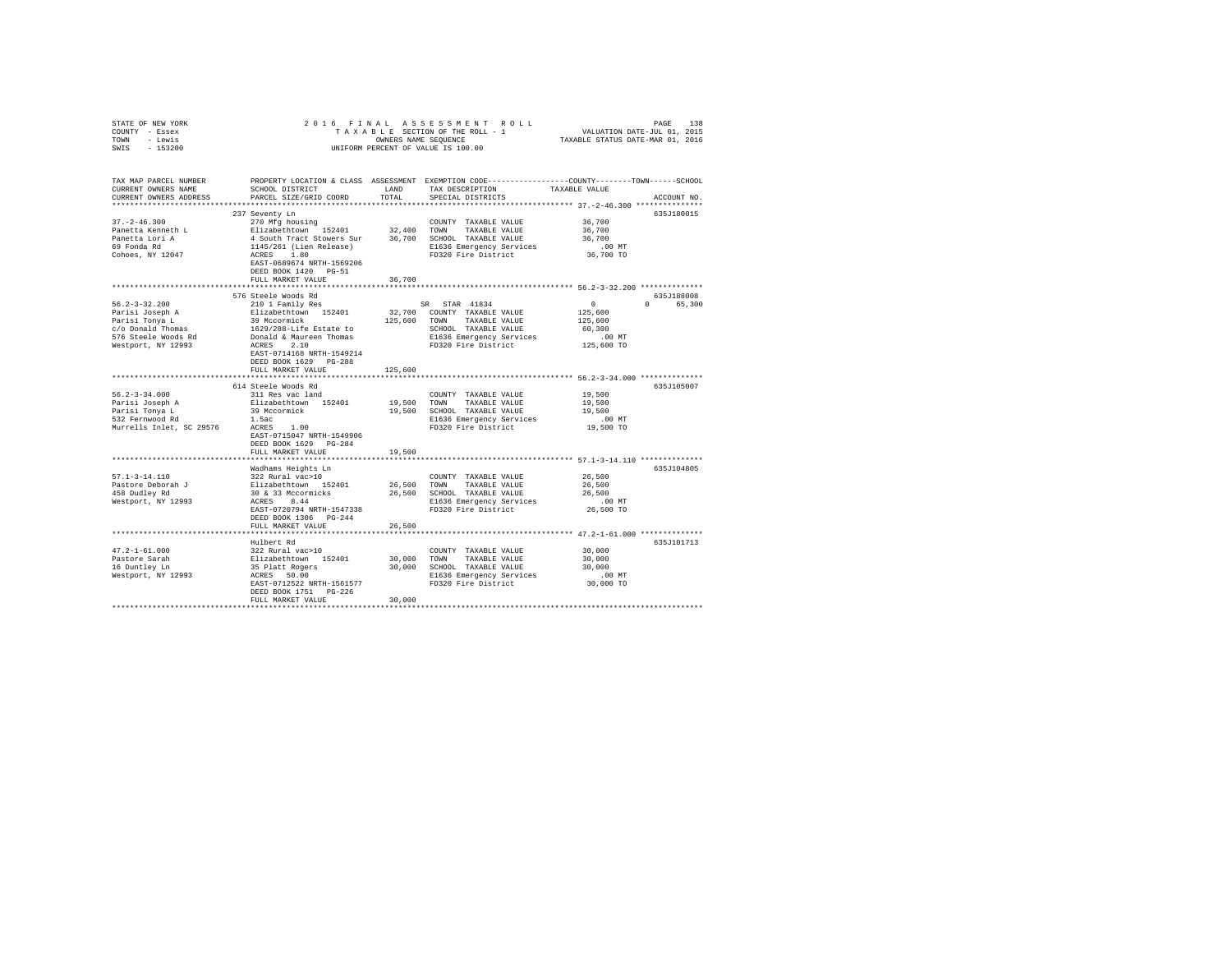| STATE OF NEW YORK                                    |                                                                                                                                                                                                                                                                                                                                                                                                                                      |          |                                                                                                 |                                                            |             |
|------------------------------------------------------|--------------------------------------------------------------------------------------------------------------------------------------------------------------------------------------------------------------------------------------------------------------------------------------------------------------------------------------------------------------------------------------------------------------------------------------|----------|-------------------------------------------------------------------------------------------------|------------------------------------------------------------|-------------|
| COUNTY - Essex                                       |                                                                                                                                                                                                                                                                                                                                                                                                                                      |          |                                                                                                 |                                                            |             |
| TOWN - Lewis                                         |                                                                                                                                                                                                                                                                                                                                                                                                                                      |          |                                                                                                 |                                                            |             |
| SWIS - 153200                                        |                                                                                                                                                                                                                                                                                                                                                                                                                                      |          | OWNERS NAME SEQUENCE<br>UNIFORM PERCENT OF VALUE IS 100.00                                      |                                                            |             |
|                                                      |                                                                                                                                                                                                                                                                                                                                                                                                                                      |          |                                                                                                 |                                                            |             |
| TAX MAP PARCEL NUMBER                                |                                                                                                                                                                                                                                                                                                                                                                                                                                      |          | PROPERTY LOCATION & CLASS ASSESSMENT EXEMPTION CODE---------------COUNTY-------TOWN------SCHOOL |                                                            |             |
| CURRENT OWNERS NAME                                  | SCHOOL DISTRICT                                                                                                                                                                                                                                                                                                                                                                                                                      |          | LAND TAX DESCRIPTION                                                                            | TAXABLE VALUE                                              |             |
| CURRENT OWNERS ADDRESS                               | PARCEL SIZE/GRID COORD                                                                                                                                                                                                                                                                                                                                                                                                               | TOTAL    | SPECIAL DISTRICTS                                                                               |                                                            | ACCOUNT NO. |
|                                                      |                                                                                                                                                                                                                                                                                                                                                                                                                                      |          |                                                                                                 |                                                            |             |
|                                                      | 16 Duntley Ln                                                                                                                                                                                                                                                                                                                                                                                                                        |          |                                                                                                 |                                                            | 635J101714  |
| $47.4 - 1 - 8.000$                                   | 240 Rural res                                                                                                                                                                                                                                                                                                                                                                                                                        |          | COUNTY TAXABLE VALUE                                                                            | 235,300                                                    |             |
|                                                      | Elizabethtown 152401<br>35 Platt Rogers                                                                                                                                                                                                                                                                                                                                                                                              |          | 96.700 TOWN TAXABLE VALUE                                                                       | 235,300                                                    |             |
| Pastore Sarah<br>16 Duntley Ln<br>Westport, NY 12993 |                                                                                                                                                                                                                                                                                                                                                                                                                                      |          | 235,300 SCHOOL TAXABLE VALUE                                                                    | 235,300                                                    |             |
|                                                      | ACRES 105.45                                                                                                                                                                                                                                                                                                                                                                                                                         |          | E1636 Emergency Services                                                                        | $.00$ MT                                                   |             |
|                                                      | EAST-0713107 NRTH-1559778 FD320 Fire District                                                                                                                                                                                                                                                                                                                                                                                        |          |                                                                                                 | 235,300 TO                                                 |             |
|                                                      | DEED BOOK 1751 PG-123                                                                                                                                                                                                                                                                                                                                                                                                                |          |                                                                                                 |                                                            |             |
|                                                      | FULL MARKET VALUE                                                                                                                                                                                                                                                                                                                                                                                                                    | 235,300  |                                                                                                 |                                                            |             |
|                                                      |                                                                                                                                                                                                                                                                                                                                                                                                                                      |          |                                                                                                 | ************************** 46.4-1-13.100 **************    |             |
|                                                      | Denton Rd                                                                                                                                                                                                                                                                                                                                                                                                                            |          |                                                                                                 |                                                            | 635J103803  |
| $46.4 - 1 - 13.100$                                  | 311 Res vac land                                                                                                                                                                                                                                                                                                                                                                                                                     |          | COUNTY TAXABLE VALUE                                                                            | 22,500                                                     |             |
| Pavlick Frederick R                                  |                                                                                                                                                                                                                                                                                                                                                                                                                                      |          |                                                                                                 | 22,500                                                     |             |
|                                                      |                                                                                                                                                                                                                                                                                                                                                                                                                                      |          |                                                                                                 | 22,500                                                     |             |
| Pavlick Matthew<br>8 Dawson Ln                       | Elizabethtown 152401 22,500 TOWN TAXABLE VALUE<br>31 Platt Rogers Tract 4 22,500 SCHOOL TAXABLE VALUE<br>Survey J Deming Map 2853 E1636 Emergency Services                                                                                                                                                                                                                                                                           |          |                                                                                                 | $.00$ MT                                                   |             |
| Clifton Park, NY 12065                               | ACRES 4.03                                                                                                                                                                                                                                                                                                                                                                                                                           |          | FD320 Fire District                                                                             | 22,500 TO                                                  |             |
|                                                      | EAST-0693778 NRTH-1553709                                                                                                                                                                                                                                                                                                                                                                                                            |          |                                                                                                 |                                                            |             |
|                                                      | DEED BOOK 1568 PG-202                                                                                                                                                                                                                                                                                                                                                                                                                |          |                                                                                                 |                                                            |             |
|                                                      | FULL MARKET VALUE                                                                                                                                                                                                                                                                                                                                                                                                                    | 22,500   |                                                                                                 |                                                            |             |
|                                                      | **************************                                                                                                                                                                                                                                                                                                                                                                                                           |          |                                                                                                 | ********************** 46.4-1-13.200 **************        |             |
|                                                      |                                                                                                                                                                                                                                                                                                                                                                                                                                      |          |                                                                                                 |                                                            | 635J179013  |
| $46.4 - 1 - 13.200$                                  | 162 Denton Rd                                                                                                                                                                                                                                                                                                                                                                                                                        |          | COUNTY TAXABLE VALUE                                                                            | 70,500                                                     |             |
| Pavlick Frederick R                                  | 312 Vac w/imprv<br>Elizabethtown 152401 51,300 TOWN TAXABLE VALUE                                                                                                                                                                                                                                                                                                                                                                    |          |                                                                                                 |                                                            |             |
|                                                      |                                                                                                                                                                                                                                                                                                                                                                                                                                      |          |                                                                                                 | 70,500                                                     |             |
| 8 Dawson Ln                                          | Platt Rogers Tr 4 Lot 31 70,500 SCHOOL TAXABLE VALUE<br>Survey J Deming Map 2853 E1636 Emergency Services                                                                                                                                                                                                                                                                                                                            |          |                                                                                                 | 70,500                                                     |             |
| Clifton Park, NY 12065                               |                                                                                                                                                                                                                                                                                                                                                                                                                                      |          | E1636 Emergency Services                                                                        | $.00$ MT                                                   |             |
|                                                      | ACRES 54.66                                                                                                                                                                                                                                                                                                                                                                                                                          |          | FD320 Fire District                                                                             | 70,500 TO                                                  |             |
|                                                      | EAST-0694994 NRTH-1553443                                                                                                                                                                                                                                                                                                                                                                                                            |          |                                                                                                 |                                                            |             |
|                                                      | DEED BOOK 676 PG-90                                                                                                                                                                                                                                                                                                                                                                                                                  |          |                                                                                                 |                                                            |             |
|                                                      | FULL MARKET VALUE                                                                                                                                                                                                                                                                                                                                                                                                                    | 70,500   |                                                                                                 |                                                            |             |
|                                                      | **************************                                                                                                                                                                                                                                                                                                                                                                                                           | ******** |                                                                                                 | **************************** 47.1-2-15.100 *************** |             |
|                                                      | 225 Redmond Rd                                                                                                                                                                                                                                                                                                                                                                                                                       |          |                                                                                                 |                                                            | 635J104112  |
| $47.1 - 2 - 15.100$                                  | 240 Rural res                                                                                                                                                                                                                                                                                                                                                                                                                        |          | COUNTY TAXABLE VALUE                                                                            | 203,800                                                    |             |
| Peaceful Trust                                       | Elizabethtown 152401                                                                                                                                                                                                                                                                                                                                                                                                                 |          | 89,400 TOWN TAXABLE VALUE                                                                       | 203,800                                                    |             |
| c/o Krista Shultz                                    | 4 Platt Rogers Tract 1 203,800 SCHOOL TAXABLE VALUE                                                                                                                                                                                                                                                                                                                                                                                  |          |                                                                                                 | 203,800                                                    |             |
| 243 New Sweden Rd                                    | 50ac<br>$ACRES$ 85.00                                                                                                                                                                                                                                                                                                                                                                                                                |          | E1636 Emergency Services                                                                        | .00 MT                                                     |             |
| Woodstock, CT 06281                                  |                                                                                                                                                                                                                                                                                                                                                                                                                                      |          | FD320 Fire District                                                                             | 203,800 TO                                                 |             |
|                                                      | EAST-0707621 NRTH-1559987                                                                                                                                                                                                                                                                                                                                                                                                            |          |                                                                                                 |                                                            |             |
|                                                      | DEED BOOK 1783 PG-160                                                                                                                                                                                                                                                                                                                                                                                                                |          |                                                                                                 |                                                            |             |
|                                                      | FULL MARKET VALUE                                                                                                                                                                                                                                                                                                                                                                                                                    | 203,800  |                                                                                                 |                                                            |             |
|                                                      |                                                                                                                                                                                                                                                                                                                                                                                                                                      |          |                                                                                                 |                                                            |             |
|                                                      |                                                                                                                                                                                                                                                                                                                                                                                                                                      |          |                                                                                                 |                                                            | 635J104111  |
|                                                      |                                                                                                                                                                                                                                                                                                                                                                                                                                      |          |                                                                                                 | 59,700                                                     |             |
|                                                      |                                                                                                                                                                                                                                                                                                                                                                                                                                      |          |                                                                                                 | 59,700                                                     |             |
|                                                      |                                                                                                                                                                                                                                                                                                                                                                                                                                      |          |                                                                                                 | 59,700                                                     |             |
|                                                      |                                                                                                                                                                                                                                                                                                                                                                                                                                      |          |                                                                                                 | $.00$ MT                                                   |             |
|                                                      | $\begin{tabular}{lcccc} \bf 47.3-2-8.000 & \tt \tt \tt \color{red}{\tt \color{black} 59.700} & \tt \color{red}{\tt \color{black} 59.700} & \tt \color{red}{\tt \color{black} 59.700} & \tt \color{red}{\tt \color{black} 59.700} & \tt \color{red}{\tt \color{black} 59.700} & \tt \color{red}{\tt \color{black} 59.700} & \tt \color{red}{\tt \color{black} 59.700} & \tt \color{red}{\tt \color{black} 59.700} & \tt \color{red}{$ |          | E1636 Emergency Services<br>FD320 Fire District                                                 | 59,700 TO                                                  |             |
|                                                      |                                                                                                                                                                                                                                                                                                                                                                                                                                      |          |                                                                                                 |                                                            |             |
|                                                      | DEED BOOK 1783 PG-160                                                                                                                                                                                                                                                                                                                                                                                                                |          |                                                                                                 |                                                            |             |
|                                                      | FULL MARKET VALUE                                                                                                                                                                                                                                                                                                                                                                                                                    | 59,700   |                                                                                                 |                                                            |             |
|                                                      |                                                                                                                                                                                                                                                                                                                                                                                                                                      |          |                                                                                                 |                                                            |             |
|                                                      |                                                                                                                                                                                                                                                                                                                                                                                                                                      |          |                                                                                                 |                                                            |             |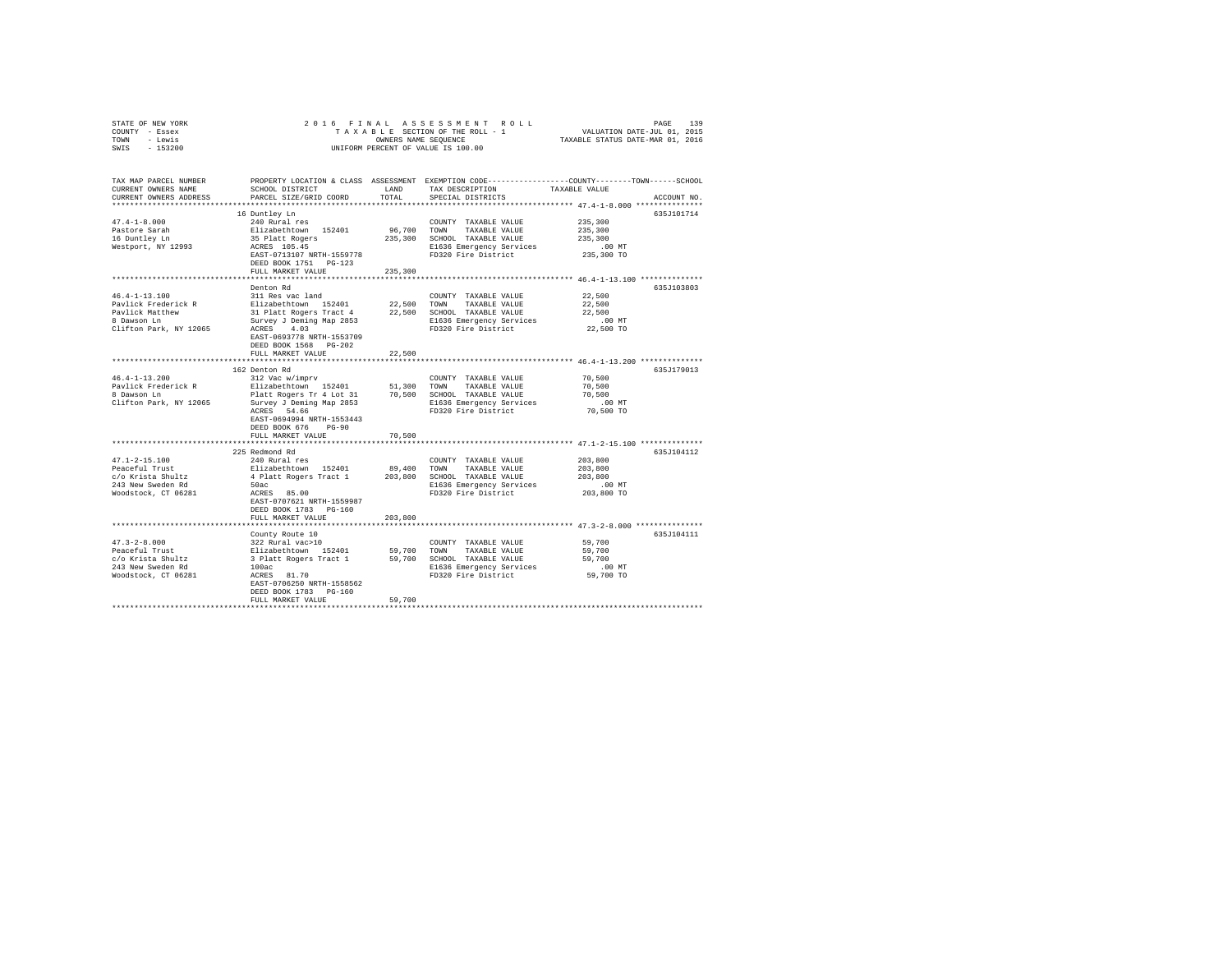| STATE OF NEW YORK |                      |  |  |  |  | 2016 FINAL ASSESSMENT ROLL         |                             | PAGE | 140 |
|-------------------|----------------------|--|--|--|--|------------------------------------|-----------------------------|------|-----|
| COUNTY - Essex    |                      |  |  |  |  | TAXABLE SECTION OF THE ROLL - 1    | VALUATION DATE-JUL 01, 2015 |      |     |
| TOWN<br>siwe.T    | OWNERS NAME SEOUENCE |  |  |  |  | TAXABLE STATUS DATE-MAR 01, 2016   |                             |      |     |
| SWIS - 153200     |                      |  |  |  |  | UNIFORM PERCENT OF VALUE IS 100.00 |                             |      |     |

| TAX MAP PARCEL NUMBER<br>CURRENT OWNERS NAME<br>CURRENT OWNERS ADDRESS                                                                                                                                                                                                                                                                                                                                                                                                                    | SCHOOL DISTRICT<br>PARCEL SIZE/GRID COORD | LAND<br>TOTAL | PROPERTY LOCATION & CLASS ASSESSMENT EXEMPTION CODE---------------COUNTY-------TOWN-----SCHOOL<br>TAX DESCRIPTION<br>SPECIAL DISTRICTS | TAXABLE VALUE        | ACCOUNT NO.            |
|-------------------------------------------------------------------------------------------------------------------------------------------------------------------------------------------------------------------------------------------------------------------------------------------------------------------------------------------------------------------------------------------------------------------------------------------------------------------------------------------|-------------------------------------------|---------------|----------------------------------------------------------------------------------------------------------------------------------------|----------------------|------------------------|
|                                                                                                                                                                                                                                                                                                                                                                                                                                                                                           |                                           |               |                                                                                                                                        |                      |                        |
|                                                                                                                                                                                                                                                                                                                                                                                                                                                                                           | 10 Johnson Ln                             |               |                                                                                                                                        |                      | 635J103209             |
| $46.2 - 1 - 33.000$                                                                                                                                                                                                                                                                                                                                                                                                                                                                       | 210 1 Family Res                          |               | COUNTY TAXABLE VALUE                                                                                                                   | 156,000              |                        |
|                                                                                                                                                                                                                                                                                                                                                                                                                                                                                           |                                           |               |                                                                                                                                        | 156,000              |                        |
|                                                                                                                                                                                                                                                                                                                                                                                                                                                                                           |                                           |               |                                                                                                                                        | 156,000              |                        |
|                                                                                                                                                                                                                                                                                                                                                                                                                                                                                           |                                           |               |                                                                                                                                        | 00 MT.<br>156,000 TO |                        |
| Phelan Nilliam and a suitabethtown 152401 38,800 TOWN TAXABLE VALUE<br>Phelan Shida 16 Platt Rogers Tract 4 156,000 SCROOL TAXABLE VALUE<br>Phelan a 16 Platt Rogers Tract 4 156,000 SCROOL TAXABLE VALUE<br>Phelan ACRES 8.80 Bl536                                                                                                                                                                                                                                                      |                                           |               |                                                                                                                                        |                      |                        |
| Lexington, KY 40503 DEED BOOK 684                                                                                                                                                                                                                                                                                                                                                                                                                                                         | $PG-241$                                  |               |                                                                                                                                        |                      |                        |
|                                                                                                                                                                                                                                                                                                                                                                                                                                                                                           | FULL MARKET VALUE                         | 156,000       |                                                                                                                                        |                      |                        |
|                                                                                                                                                                                                                                                                                                                                                                                                                                                                                           |                                           |               |                                                                                                                                        |                      |                        |
| $\begin{tabular}{l c c c c c} \multicolumn{1}{c}{\textbf{Phinney Brian R } Estate} & \multicolumn{1}{c}{270 Mfg housing} & \multicolumn{1}{c}{\textbf{Chinney Brian R } Estate} & \multicolumn{1}{c}{270 Mfg housing} & \multicolumn{1}{c}{\textbf{COMNT} } TAXABLE \text{ VALUE} & 41,700\\ \multicolumn{1}{c}{\textbf{P0 Box 231} } & \multicolumn{1}{c}{\textbf{E}} state & \multicolumn{1}{c}{\textbf{E}} state & \multicolumn{1}{c}{\textbf{E}} state & \multicolumn{1}{c}{\textbf{$ |                                           |               |                                                                                                                                        |                      | 635.T186008            |
|                                                                                                                                                                                                                                                                                                                                                                                                                                                                                           |                                           |               |                                                                                                                                        |                      |                        |
|                                                                                                                                                                                                                                                                                                                                                                                                                                                                                           |                                           |               |                                                                                                                                        |                      |                        |
|                                                                                                                                                                                                                                                                                                                                                                                                                                                                                           |                                           |               |                                                                                                                                        |                      |                        |
|                                                                                                                                                                                                                                                                                                                                                                                                                                                                                           |                                           |               |                                                                                                                                        |                      |                        |
|                                                                                                                                                                                                                                                                                                                                                                                                                                                                                           |                                           |               |                                                                                                                                        |                      |                        |
|                                                                                                                                                                                                                                                                                                                                                                                                                                                                                           |                                           |               |                                                                                                                                        |                      |                        |
|                                                                                                                                                                                                                                                                                                                                                                                                                                                                                           |                                           |               |                                                                                                                                        |                      |                        |
|                                                                                                                                                                                                                                                                                                                                                                                                                                                                                           |                                           |               |                                                                                                                                        |                      |                        |
|                                                                                                                                                                                                                                                                                                                                                                                                                                                                                           | Osawentha Dr                              |               |                                                                                                                                        |                      | 635J178536             |
|                                                                                                                                                                                                                                                                                                                                                                                                                                                                                           |                                           |               |                                                                                                                                        | 900                  |                        |
|                                                                                                                                                                                                                                                                                                                                                                                                                                                                                           |                                           |               |                                                                                                                                        | 900                  |                        |
|                                                                                                                                                                                                                                                                                                                                                                                                                                                                                           |                                           |               |                                                                                                                                        | 900                  |                        |
|                                                                                                                                                                                                                                                                                                                                                                                                                                                                                           |                                           |               | E1636 Emergency Services<br>FD320 Fire District                                                                                        | .00 MT               |                        |
|                                                                                                                                                                                                                                                                                                                                                                                                                                                                                           | EAST-0701013 NRTH-1561062                 |               |                                                                                                                                        | 900 TO               |                        |
|                                                                                                                                                                                                                                                                                                                                                                                                                                                                                           | DEED BOOK 1438 PG-77                      |               | WB320 Lewis B&I                                                                                                                        | 900 TO C             |                        |
|                                                                                                                                                                                                                                                                                                                                                                                                                                                                                           | FULL MARKET VALUE                         |               | 900 WD320 Water District                                                                                                               | 900 TO M             |                        |
|                                                                                                                                                                                                                                                                                                                                                                                                                                                                                           |                                           |               |                                                                                                                                        |                      |                        |
|                                                                                                                                                                                                                                                                                                                                                                                                                                                                                           | 61 Osawentha Dr                           |               |                                                                                                                                        |                      | 635J101114             |
| $47.1 - 1 - 34.000$                                                                                                                                                                                                                                                                                                                                                                                                                                                                       | 210 1 Family Res                          |               | RES. STAR 41854                                                                                                                        | $\sim$ 0             | $\mathsf{n}$<br>30,000 |
|                                                                                                                                                                                                                                                                                                                                                                                                                                                                                           |                                           |               |                                                                                                                                        | 179,700              |                        |
|                                                                                                                                                                                                                                                                                                                                                                                                                                                                                           |                                           |               |                                                                                                                                        | 179,700              |                        |
|                                                                                                                                                                                                                                                                                                                                                                                                                                                                                           | 0.50 BANKBACTAXS                          |               | SCHOOL TAXABLE VALUE 149,700                                                                                                           |                      |                        |
|                                                                                                                                                                                                                                                                                                                                                                                                                                                                                           | EAST-0701034 NRTH-1560926                 |               | E1636 Emergency Services                                                                                                               | .00 MT               |                        |
|                                                                                                                                                                                                                                                                                                                                                                                                                                                                                           | DEED BOOK 1438 PG-77                      |               | FD320 Fire District                                                                                                                    | 179,700 TO           |                        |
|                                                                                                                                                                                                                                                                                                                                                                                                                                                                                           | FULL MARKET VALUE                         |               | 179,700 WB320 Lewis B&I                                                                                                                | 179,700 TO C         |                        |
|                                                                                                                                                                                                                                                                                                                                                                                                                                                                                           |                                           |               | WD320 Water District                                                                                                                   | 179,700 TO M         |                        |
|                                                                                                                                                                                                                                                                                                                                                                                                                                                                                           |                                           |               | ************************** 56.1-2-35.000 ************                                                                                  |                      |                        |
|                                                                                                                                                                                                                                                                                                                                                                                                                                                                                           | Steele Woods Rd                           |               |                                                                                                                                        |                      | 635J178546             |
|                                                                                                                                                                                                                                                                                                                                                                                                                                                                                           |                                           |               | COUNTY TAXABLE VALUE                                                                                                                   | 100                  |                        |
|                                                                                                                                                                                                                                                                                                                                                                                                                                                                                           |                                           |               | TAXABLE VALUE                                                                                                                          | 100                  |                        |
|                                                                                                                                                                                                                                                                                                                                                                                                                                                                                           |                                           |               | 100 SCHOOL TAXABLE VALUE                                                                                                               | 100                  |                        |
|                                                                                                                                                                                                                                                                                                                                                                                                                                                                                           |                                           |               | E1636 Emergency Services                                                                                                               | .00 MT               |                        |
|                                                                                                                                                                                                                                                                                                                                                                                                                                                                                           |                                           |               | FD320 Fire District                                                                                                                    | 100 TO               |                        |
|                                                                                                                                                                                                                                                                                                                                                                                                                                                                                           | DEED BOOK 1059 PG-140                     |               |                                                                                                                                        |                      |                        |
|                                                                                                                                                                                                                                                                                                                                                                                                                                                                                           | FULL MARKET VALUE                         | 100           |                                                                                                                                        |                      |                        |
|                                                                                                                                                                                                                                                                                                                                                                                                                                                                                           |                                           |               |                                                                                                                                        |                      |                        |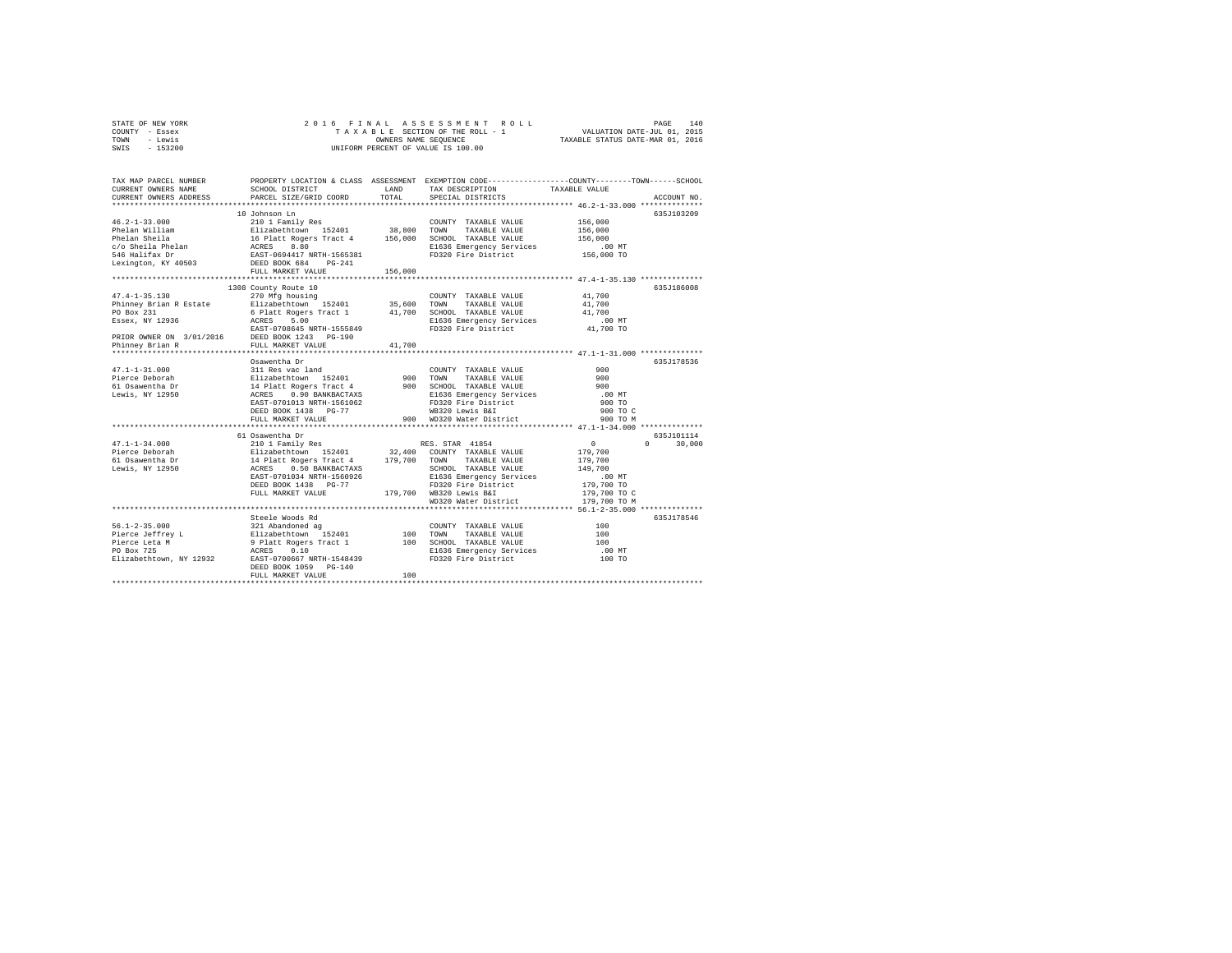|      | STATE OF NEW YORK |  | 2016 FINAL ASSESSMENT ROLL         |                                  | PAGE | 141 |
|------|-------------------|--|------------------------------------|----------------------------------|------|-----|
|      | COUNTY - Essex    |  | TAXABLE SECTION OF THE ROLL - 1    | VALUATION DATE-JUL 01, 2015      |      |     |
| TOWN | - Lewis           |  | OWNERS NAME SEOUENCE               | TAXABLE STATUS DATE-MAR 01, 2016 |      |     |
| SWIS | $-153200$         |  | UNIFORM PERCENT OF VALUE IS 100.00 |                                  |      |     |

| TAX MAP PARCEL NUMBER<br>CURRENT OWNERS NAME<br>CURRENT OWNERS ADDRESS | SCHOOL DISTRICT<br>PARCEL SIZE/GRID COORD | LAND<br>TOTAL | PROPERTY LOCATION & CLASS ASSESSMENT EXEMPTION CODE----------------COUNTY-------TOWN------SCHOOL<br>TAX DESCRIPTION<br>SPECIAL DISTRICTS | TAXABLE VALUE        | ACCOUNT NO.            |
|------------------------------------------------------------------------|-------------------------------------------|---------------|------------------------------------------------------------------------------------------------------------------------------------------|----------------------|------------------------|
| ***************************                                            |                                           |               |                                                                                                                                          |                      |                        |
|                                                                        | 10 Steele Woods Rd                        |               |                                                                                                                                          |                      | 635J194006             |
| $56.1 - 2 - 36.200$                                                    | 240 Rural res                             |               | RES. STAR 41854                                                                                                                          | 0<br>$\Omega$        | 30,000                 |
| Pierce Jeffrey L                                                       | Elizabethtown 152401                      |               | 43,900 COUNTY TAXABLE VALUE                                                                                                              | 129,200              |                        |
| Pierce Leta M                                                          | 9 Platt Rogers Tr 1 129,200               |               | TOWN<br>TAXABLE VALUE                                                                                                                    | 129,200              |                        |
| PO Box 725                                                             | ACRES 16.96                               |               | SCHOOL TAXABLE VALUE                                                                                                                     | 99,200               |                        |
| Elizabethtown, NY 12932                                                | EAST-0700748 NRTH-1547690                 |               |                                                                                                                                          | .00 MT               |                        |
|                                                                        | DEED BOOK 1059 PG-140                     |               | E1636 Emergency Services<br>FD320 Fire District                                                                                          | 129,200 TO           |                        |
|                                                                        | FULL MARKET VALUE                         | 129,200       |                                                                                                                                          |                      |                        |
|                                                                        |                                           |               |                                                                                                                                          |                      |                        |
|                                                                        | Twin Valley Ln                            |               |                                                                                                                                          |                      | 635J180028             |
| $48.3 - 2 - 2.210$                                                     | 105 Vac farmland                          |               | AG DIST C 41720                                                                                                                          | 12,167<br>12,167     | 12,167                 |
| Pierce John A                                                          | Westport 155001                           | 24,200        | COUNTY TAXABLE VALUE                                                                                                                     | 12,033               |                        |
| Pierce Melissa J                                                       | 38 & 39 Taylor & Kimball 24,200           |               | TOWN TAXABLE VALUE                                                                                                                       | 12,033               |                        |
| 2147 County Route 10                                                   | ACRES 25.50                               |               | SCHOOL TAXABLE VALUE                                                                                                                     | 12,033               |                        |
| Westport, NY 12993                                                     | EAST-0724457 NRTH-1551840                 |               | E1636 Emergency Services                                                                                                                 | $.00$ MT             |                        |
|                                                                        | DEED BOOK 1814 PG-239                     |               | FD320 Fire District                                                                                                                      | 24,200 TO            |                        |
| MAY BE SUBJECT TO PAYMENT                                              | FULL MARKET VALUE                         | 24,200        |                                                                                                                                          |                      |                        |
| UNDER AGDIST LAW TIL 2020                                              |                                           |               |                                                                                                                                          |                      |                        |
|                                                                        |                                           |               |                                                                                                                                          |                      |                        |
|                                                                        | 2147 County Route 10                      |               |                                                                                                                                          |                      | 635J103815             |
| $57.1 - 3 - 5.100$                                                     | 112 Dairy farm                            |               | AG DIST C 41720                                                                                                                          | 36,981<br>36,981     | 36,981                 |
| Pierce John A<br>Pierce Melissa J                                      | Westport 155001                           |               | 102,600 RES. STAR 41854                                                                                                                  | $\Omega$<br>$\Omega$ | 30,000                 |
|                                                                        | 36 Taylor & Kimball                       |               | 162,000 COUNTY TAXABLE VALUE                                                                                                             | 125,019              |                        |
| 2147 County Rte 10<br>Westport, NY 12993                               | ACRES 82.20<br>EAST-0724288 NRTH-1549736  |               | TAXABLE VALUE<br>TOWN<br>SCHOOL TAXABLE VALUE                                                                                            | 125,019<br>95,019    |                        |
|                                                                        | DEED BOOK 1428 PG-303                     |               |                                                                                                                                          | $.00$ MT             |                        |
| MAY BE SUBJECT TO PAYMENT                                              | FULL MARKET VALUE                         |               | E1636 Emergency Services<br>162.000 FD320 Fire District                                                                                  | 162,000 TO           |                        |
| UNDER AGDIST LAW TIL 2020                                              |                                           |               |                                                                                                                                          |                      |                        |
|                                                                        |                                           |               |                                                                                                                                          |                      |                        |
|                                                                        | Hulbert Rd                                |               |                                                                                                                                          |                      | 635J101814             |
| $47.2 - 1 - 39.000$                                                    | 322 Rural vac>10                          |               | COUNTY TAXABLE VALUE                                                                                                                     | 27,400               |                        |
| Pierce Linda M                                                         | Elizabethtown 152401                      | 27,400 TOWN   | TAXABLE VALUE                                                                                                                            | 27,400               |                        |
| PO Box 158                                                             |                                           |               | 27,400 SCHOOL TAXABLE VALUE                                                                                                              | 27,400               |                        |
| Westport, NY 12993                                                     | 38 Platt Rogers<br>ACRES 25.00            |               | E1636 Emergency Services                                                                                                                 | $.00$ MT             |                        |
|                                                                        | EAST-0716649 NRTH-1562016                 |               | FD320 Fire District                                                                                                                      | 27,400 TO            |                        |
|                                                                        | DEED BOOK 1094 PG-68                      |               |                                                                                                                                          |                      |                        |
|                                                                        | FULL MARKET VALUE                         | 27,400        |                                                                                                                                          |                      |                        |
|                                                                        |                                           |               |                                                                                                                                          |                      |                        |
|                                                                        | 289 Hyde Rd                               |               |                                                                                                                                          |                      | 635J101815             |
| $47.2 - 1 - 59.111$                                                    | 240 Rural res                             |               | SR STAR 41834                                                                                                                            | $\sim$ 0             | $\mathbf{0}$<br>65,300 |
| Pierce Linda M                                                         | Elizabethtown 152401                      | 78,400        | COUNTY TAXABLE VALUE                                                                                                                     | 226,900              |                        |
| PO Box 158                                                             | 34 & 35 Platt Rogers                      | 226,900       | TOWN TAXABLE VALUE                                                                                                                       | 226,900              |                        |
| Westport, NY 12993                                                     | Bldg 1                                    |               | SCHOOL TAXABLE VALUE                                                                                                                     | 161,600              |                        |
|                                                                        | ACRES 84.50                               |               | E1636 Emergency Services                                                                                                                 | $.00$ MT             |                        |
|                                                                        | EAST-0715264 NRTH-1560828                 |               | FD320 Fire District                                                                                                                      | 226,900 TO           |                        |
|                                                                        | DEED BOOK 1094 PG-68                      |               |                                                                                                                                          |                      |                        |
|                                                                        | FULL MARKET VALUE                         | 226,900       |                                                                                                                                          |                      |                        |
|                                                                        |                                           |               |                                                                                                                                          |                      |                        |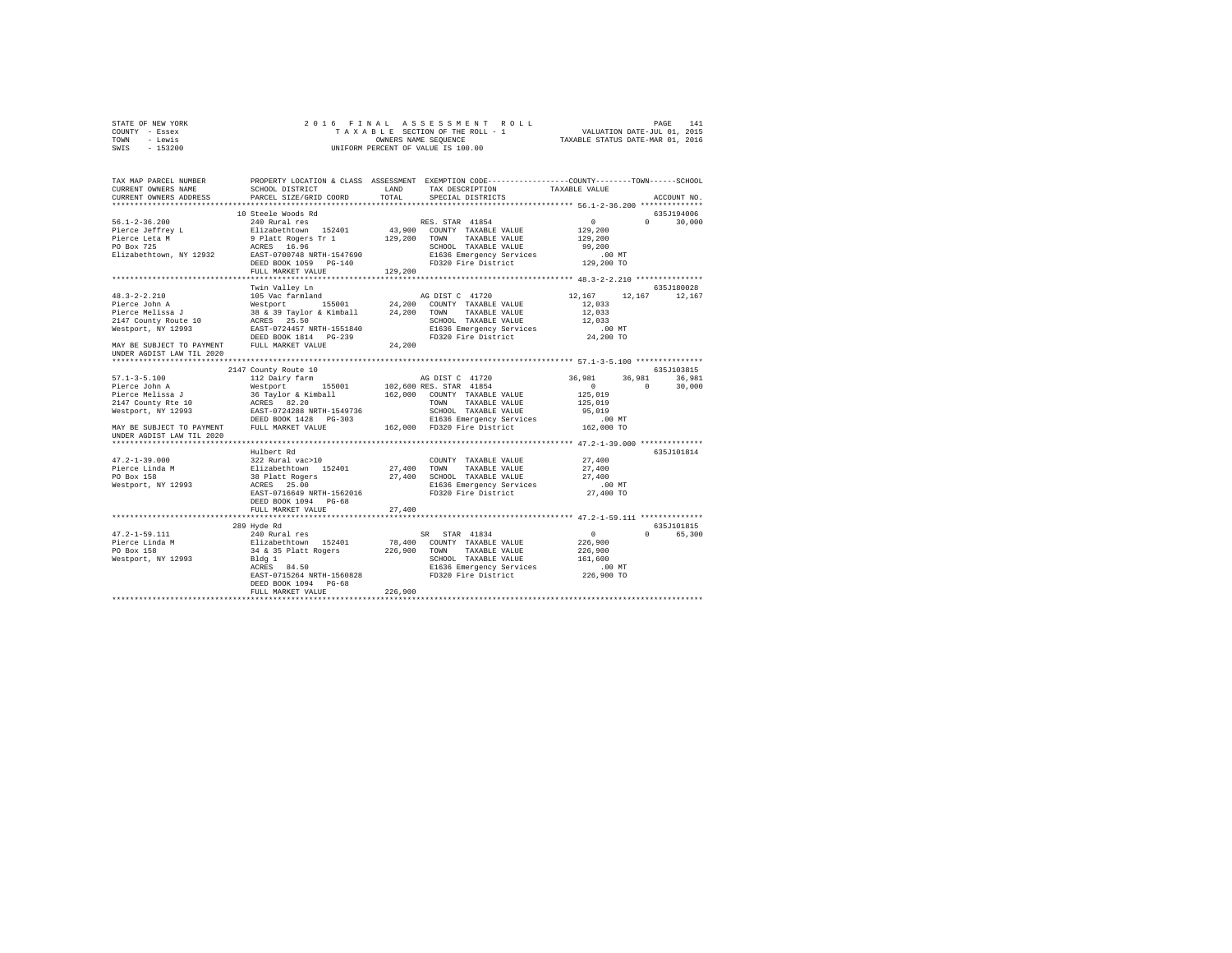| STATE OF NEW YORK | 2016 FINAL ASSESSMENT ROLL         | 142<br>PAGE                      |
|-------------------|------------------------------------|----------------------------------|
| COUNTY - Essex    | TAXABLE SECTION OF THE ROLL - 1    | VALUATION DATE-JUL 01, 2015      |
| TOWN<br>- Lewis   | OWNERS NAME SEOUENCE               | TAXABLE STATUS DATE-MAR 01, 2016 |
| $-153200$<br>SWIS | UNIFORM PERCENT OF VALUE IS 100.00 |                                  |

| TAX MAP PARCEL NUMBER<br>CURRENT OWNERS NAME<br>CURRENT OWNERS ADDRESS                                                                                                                                                                                               | SCHOOL DISTRICT<br>PARCEL SIZE/GRID COORD                                                                                                                                                                                             | T.AND<br>TOTAL          | PROPERTY LOCATION & CLASS ASSESSMENT EXEMPTION CODE---------------COUNTY-------TOWN-----SCHOOL<br>TAX DESCRIPTION TAXABLE VALUE<br>SPECIAL DISTRICTS                                       |                                                                                                      | ACCOUNT NO.                                  |
|----------------------------------------------------------------------------------------------------------------------------------------------------------------------------------------------------------------------------------------------------------------------|---------------------------------------------------------------------------------------------------------------------------------------------------------------------------------------------------------------------------------------|-------------------------|--------------------------------------------------------------------------------------------------------------------------------------------------------------------------------------------|------------------------------------------------------------------------------------------------------|----------------------------------------------|
| $56.2 - 3 - 14.100$<br>Pierce Michael<br>Pierce Rosemary<br>PO Box 622<br>Castine, ME 04421                                                                                                                                                                          | County Route 10<br>322 Rural vac>10<br>Westport 155001 51,100 TOWN<br>37 38 & Mccormicks 51,100 SCHOOR<br>ACRES 56.20 B1636 EAST-0716093 NRTH-1551703 FD320<br>DEED BOOK 706<br>$PG-1$<br>FULL MARKET VALUE<br>********************** | 51,100<br>.             | COUNTY TAXABLE VALUE<br>TAXABLE VALUE<br>51,100 SCHOOL TAXABLE VALUE<br>E1636 Emergency Services<br>FD320 Fire District                                                                    | 51,100<br>51,100<br>51,100<br>.00MT<br>51,100 TO<br>***************** 56.2-3-14.200 **************   | 635J103814                                   |
|                                                                                                                                                                                                                                                                      | County Route 10<br>DEED BOOK 706 PG-1<br>FULL MARKET VALUE                                                                                                                                                                            | 16,200                  |                                                                                                                                                                                            |                                                                                                      | 635J180005                                   |
| $56.2 - 3 - 14.300$<br>Pierce Michael<br>Pierce Rosemary<br>PO Box 622<br>Castine, ME 04421                                                                                                                                                                          | County Route 10<br>314 Rural vaccio<br>Westport 155001<br>37-38 Mccormicks<br>ACRES 2.90<br>EAST-0716153 NRTH-1549530<br>DEED BOOK 706 PG-1<br>FULL MARKET VALUE                                                                      | 1,300<br>1,300<br>1,300 | COUNTY TAXABLE VALUE<br>TOWN<br>TAXABLE VALUE<br>SCHOOL TAXABLE VALUE<br>E1636 Emergency Services<br>FD320 Fire District                                                                   | 1,300<br>1,300<br>1,300<br>.00 MT<br>1,300 TO                                                        | 635J180006                                   |
| $56.1 - 2 - 44.111$<br>Pierce Timothy J<br>Pierce Timothy J<br>Canavan Dana D<br>33 Platt Rogers Tract 4<br>102 Cutting Rd<br>209,000 RES. STAR 41854<br>2012 COREY 13.70 BANK CORE<br>209,000 RES. STAR 41854<br>2018 TOWN TAXABLE VALUE<br>2012 TOWN TAXABLE VALUE | ***************************<br>102 Cutting Rd<br>240 Rural res<br>DEED BOOK 1536 PG-166<br>FULL MARKET VALUE                                                                                                                          |                         | VET DIS CT 41141<br>SCHOOL TAXABLE VALUE 179,000<br>209,000 E1636 Emergency Services<br>FD320 Fire District                                                                                | 10,450 10,450<br>15,000 15,000<br>$\sim$ 0<br>$\sim$ 0<br>183,550<br>183,550<br>.00 MT<br>209,000 TO | 635J100106<br>$\Omega$<br>$\Omega$<br>30,000 |
| $47.2 - 1 - 30.210$<br>Pierces Service Station Inc Elizabethtown 152401                                                                                                                                                                                              | 707 Stowersville Rd<br>432 Gas station<br>EAST-0708023 NRTH-1561925<br>DEED BOOK 1396    PG-310<br>FULL MARKET VALUE                                                                                                                  | 77,000 TOWN<br>197,200  | ********************************** 47.2-1-30.210 *************<br>COUNTY TAXABLE VALUE<br>TAXABLE VALUE<br>197,200 SCHOOL TAXABLE VALUE<br>E1636 Emergency Services<br>FD320 Fire District | 197.200<br>197,200<br>197.200<br>.00 MT<br>197,200 TO                                                | 635J181009                                   |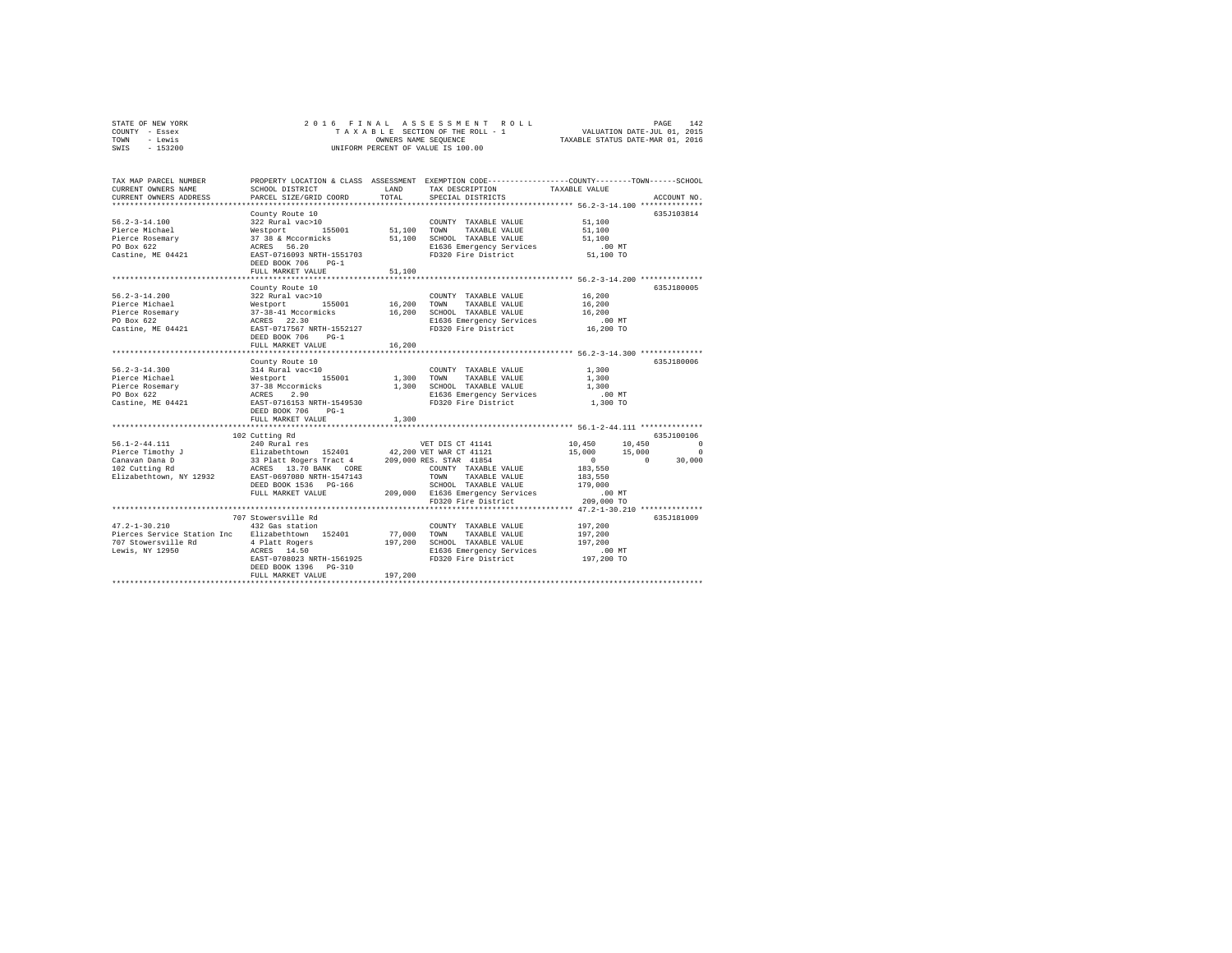| SWIS<br>$-153200$<br>UNIFORM PERCENT OF VALUE IS 100.00<br>TAX MAP PARCEL NUMBER<br>PROPERTY LOCATION & CLASS ASSESSMENT EXEMPTION CODE---------------COUNTY-------TOWN-----SCHOOL<br>LAND<br>CURRENT OWNERS NAME<br>SCHOOL DISTRICT<br>TAX DESCRIPTION<br>TAXABLE VALUE<br>TOTAL<br>CURRENT OWNERS ADDRESS<br>PARCEL SIZE/GRID COORD<br>SPECIAL DISTRICTS<br>ACCOUNT NO.<br>Stowersville Rd<br>635J191022<br>322 Rural vac>10<br>$47.2 - 1 - 30.220$<br>4.471<br>COUNTY TAXABLE VALUE<br>4,471<br>Pierces Service Station Inc Elizabethtown 152401<br>TOWN<br>4.471<br>TAXABLE VALUE<br>707 Stowersville Rd<br>4 Platt Rogers<br>ACRES 26.31<br>4,471 SCHOOL TAXABLE VALUE<br>4.471<br>Lewis, NY 12950<br>E1636 Emergency Services<br>$.00$ MT<br>FD320 Fire District<br>EAST-0708561 NRTH-1562474<br>4,471 TO<br>DEED BOOK 1396 PG-310<br>CONSERVATION ESMT % 83.00<br>FULL MARKET VALUE<br>4,471<br>********************** 47.1-2-1.200 ****************<br>*************************<br>8862 US Route 9<br>635J180013<br>$47.1 - 2 - 1.200$<br>210 1 Family Res<br>COUNTY TAXABLE VALUE<br>176,500<br>Pine Brothers Builders LLC Elizabethtown 152401<br>26,900<br>176,500<br>TOWN<br>TAXABLE VALUE<br>PO Box 203<br>3 Essex Tract<br>176,500<br>SCHOOL TAXABLE VALUE<br>176,500<br>Elizabethtown, NY 12932<br>ACRES 0.50<br>E1636 Emergency Services<br>$.00$ MT<br>176,500 TO<br>FD320 Fire District<br>EAST-0701413 NRTH-1566272<br>DEED BOOK 1554 PG-289<br>176,500<br>FULL MARKET VALUE<br>473 Stowersville Rd<br>635J105112<br>$47.1 - 2 - 36.000$<br>$\overline{0}$<br>30,000<br>210 1 Family Res<br>RES. STAR 41854<br>$\Omega$<br>50,400 COUNTY TAXABLE VALUE<br>Plante Raymond A<br>Elizabethtown 152401<br>215,500<br>Plante Judithmarie G<br>215,500 TOWN<br>1 Essex Tract<br>TAXABLE VALUE<br>215,500<br>473 Stowersville Rd<br>ACRES 6.50<br>SCHOOL TAXABLE VALUE<br>185,500<br>EAST-0703017 NRTH-1562287<br>Lewis, NY 12950<br>E1636 Emergency Services<br>$.00$ MT<br>DEED BOOK 1154 PG-266<br>FD320 Fire District<br>215,500 TO<br>FULL MARKET VALUE<br>215,500<br>26 Rustic Way<br>635J177002<br>$\mathbf{0}$<br>$47.13 - 1 - 31.001$<br>210 1 Family Res<br>RES. STAR 41854<br>$\Omega$<br>30,000<br>Elizabethtown 152401 35,100 COUNTY TAXABLE VALUE<br>2 Platt Rogers Tract 1 172,200 TOWN TAXABLE VALUE<br>ACRES 4.51 BANK1STARSG 5 SCHOOL TAXABLE VALUE<br>ERST-0700595 NRTH-1556966 SIGOOL TAXABLE VALUE<br>Plante Robert<br>172,200<br>Plante Lisa<br>26 Rustic Way<br>Lewis, NY 12950<br>172,200<br>SCHOOL TAXABLE VALUE<br>142,200<br>E1636 Emergency Services<br>$.00$ MT<br>FD320 Fire District<br>172,200 TO<br>DEED BOOK 1220 PG-250<br>FULL MARKET VALUE<br>172,200<br>63 Blood Hill Rd<br>635Z014010<br>$55.2 - 1 - 37.200$<br>166,900<br>240 Rural res<br>COUNTY TAXABLE VALUE<br>Plaut Madeleine<br>Elizabethtown 152401<br>67,000<br>166,900<br>TOWN<br>TAXABLE VALUE<br>23 Holland Villas Rd<br>25 Platt Rogers Tr 4<br>166,900<br>SCHOOL TAXABLE VALUE<br>166,900<br>London, UK W14 8DH<br>ACRES 61.88<br>E1636 Emergency Services<br>$.00$ MT<br>166,900 TO<br>EAST-0687730 NRTH-1547129<br>FD320 Fire District<br>DEED BOOK 1742 PG-228<br>166,900<br>FULL MARKET VALUE | STATE OF NEW YORK<br>COUNTY - Essex<br>- Lewis<br>TOWN | 2016 FINAL | OWNERS NAME SEQUENCE | ASSESSMENT ROLL<br>TAXABLE SECTION OF THE ROLL - 1 | VALUATION DATE-JUL 01, 2015<br>TAXABLE STATUS DATE-MAR 01, 2016 | PAGE<br>143 |
|---------------------------------------------------------------------------------------------------------------------------------------------------------------------------------------------------------------------------------------------------------------------------------------------------------------------------------------------------------------------------------------------------------------------------------------------------------------------------------------------------------------------------------------------------------------------------------------------------------------------------------------------------------------------------------------------------------------------------------------------------------------------------------------------------------------------------------------------------------------------------------------------------------------------------------------------------------------------------------------------------------------------------------------------------------------------------------------------------------------------------------------------------------------------------------------------------------------------------------------------------------------------------------------------------------------------------------------------------------------------------------------------------------------------------------------------------------------------------------------------------------------------------------------------------------------------------------------------------------------------------------------------------------------------------------------------------------------------------------------------------------------------------------------------------------------------------------------------------------------------------------------------------------------------------------------------------------------------------------------------------------------------------------------------------------------------------------------------------------------------------------------------------------------------------------------------------------------------------------------------------------------------------------------------------------------------------------------------------------------------------------------------------------------------------------------------------------------------------------------------------------------------------------------------------------------------------------------------------------------------------------------------------------------------------------------------------------------------------------------------------------------------------------------------------------------------------------------------------------------------------------------------------------------------------------------------------------------------------------------------------------------------------------------------------------------------------------------------------------------------------------------------------------------------------------------------------------------------|--------------------------------------------------------|------------|----------------------|----------------------------------------------------|-----------------------------------------------------------------|-------------|
|                                                                                                                                                                                                                                                                                                                                                                                                                                                                                                                                                                                                                                                                                                                                                                                                                                                                                                                                                                                                                                                                                                                                                                                                                                                                                                                                                                                                                                                                                                                                                                                                                                                                                                                                                                                                                                                                                                                                                                                                                                                                                                                                                                                                                                                                                                                                                                                                                                                                                                                                                                                                                                                                                                                                                                                                                                                                                                                                                                                                                                                                                                                                                                                                                     |                                                        |            |                      |                                                    |                                                                 |             |
|                                                                                                                                                                                                                                                                                                                                                                                                                                                                                                                                                                                                                                                                                                                                                                                                                                                                                                                                                                                                                                                                                                                                                                                                                                                                                                                                                                                                                                                                                                                                                                                                                                                                                                                                                                                                                                                                                                                                                                                                                                                                                                                                                                                                                                                                                                                                                                                                                                                                                                                                                                                                                                                                                                                                                                                                                                                                                                                                                                                                                                                                                                                                                                                                                     |                                                        |            |                      |                                                    |                                                                 |             |
|                                                                                                                                                                                                                                                                                                                                                                                                                                                                                                                                                                                                                                                                                                                                                                                                                                                                                                                                                                                                                                                                                                                                                                                                                                                                                                                                                                                                                                                                                                                                                                                                                                                                                                                                                                                                                                                                                                                                                                                                                                                                                                                                                                                                                                                                                                                                                                                                                                                                                                                                                                                                                                                                                                                                                                                                                                                                                                                                                                                                                                                                                                                                                                                                                     |                                                        |            |                      |                                                    |                                                                 |             |
|                                                                                                                                                                                                                                                                                                                                                                                                                                                                                                                                                                                                                                                                                                                                                                                                                                                                                                                                                                                                                                                                                                                                                                                                                                                                                                                                                                                                                                                                                                                                                                                                                                                                                                                                                                                                                                                                                                                                                                                                                                                                                                                                                                                                                                                                                                                                                                                                                                                                                                                                                                                                                                                                                                                                                                                                                                                                                                                                                                                                                                                                                                                                                                                                                     |                                                        |            |                      |                                                    |                                                                 |             |
|                                                                                                                                                                                                                                                                                                                                                                                                                                                                                                                                                                                                                                                                                                                                                                                                                                                                                                                                                                                                                                                                                                                                                                                                                                                                                                                                                                                                                                                                                                                                                                                                                                                                                                                                                                                                                                                                                                                                                                                                                                                                                                                                                                                                                                                                                                                                                                                                                                                                                                                                                                                                                                                                                                                                                                                                                                                                                                                                                                                                                                                                                                                                                                                                                     |                                                        |            |                      |                                                    |                                                                 |             |
|                                                                                                                                                                                                                                                                                                                                                                                                                                                                                                                                                                                                                                                                                                                                                                                                                                                                                                                                                                                                                                                                                                                                                                                                                                                                                                                                                                                                                                                                                                                                                                                                                                                                                                                                                                                                                                                                                                                                                                                                                                                                                                                                                                                                                                                                                                                                                                                                                                                                                                                                                                                                                                                                                                                                                                                                                                                                                                                                                                                                                                                                                                                                                                                                                     |                                                        |            |                      |                                                    |                                                                 |             |
|                                                                                                                                                                                                                                                                                                                                                                                                                                                                                                                                                                                                                                                                                                                                                                                                                                                                                                                                                                                                                                                                                                                                                                                                                                                                                                                                                                                                                                                                                                                                                                                                                                                                                                                                                                                                                                                                                                                                                                                                                                                                                                                                                                                                                                                                                                                                                                                                                                                                                                                                                                                                                                                                                                                                                                                                                                                                                                                                                                                                                                                                                                                                                                                                                     |                                                        |            |                      |                                                    |                                                                 |             |
|                                                                                                                                                                                                                                                                                                                                                                                                                                                                                                                                                                                                                                                                                                                                                                                                                                                                                                                                                                                                                                                                                                                                                                                                                                                                                                                                                                                                                                                                                                                                                                                                                                                                                                                                                                                                                                                                                                                                                                                                                                                                                                                                                                                                                                                                                                                                                                                                                                                                                                                                                                                                                                                                                                                                                                                                                                                                                                                                                                                                                                                                                                                                                                                                                     |                                                        |            |                      |                                                    |                                                                 |             |
|                                                                                                                                                                                                                                                                                                                                                                                                                                                                                                                                                                                                                                                                                                                                                                                                                                                                                                                                                                                                                                                                                                                                                                                                                                                                                                                                                                                                                                                                                                                                                                                                                                                                                                                                                                                                                                                                                                                                                                                                                                                                                                                                                                                                                                                                                                                                                                                                                                                                                                                                                                                                                                                                                                                                                                                                                                                                                                                                                                                                                                                                                                                                                                                                                     |                                                        |            |                      |                                                    |                                                                 |             |
|                                                                                                                                                                                                                                                                                                                                                                                                                                                                                                                                                                                                                                                                                                                                                                                                                                                                                                                                                                                                                                                                                                                                                                                                                                                                                                                                                                                                                                                                                                                                                                                                                                                                                                                                                                                                                                                                                                                                                                                                                                                                                                                                                                                                                                                                                                                                                                                                                                                                                                                                                                                                                                                                                                                                                                                                                                                                                                                                                                                                                                                                                                                                                                                                                     |                                                        |            |                      |                                                    |                                                                 |             |
|                                                                                                                                                                                                                                                                                                                                                                                                                                                                                                                                                                                                                                                                                                                                                                                                                                                                                                                                                                                                                                                                                                                                                                                                                                                                                                                                                                                                                                                                                                                                                                                                                                                                                                                                                                                                                                                                                                                                                                                                                                                                                                                                                                                                                                                                                                                                                                                                                                                                                                                                                                                                                                                                                                                                                                                                                                                                                                                                                                                                                                                                                                                                                                                                                     |                                                        |            |                      |                                                    |                                                                 |             |
|                                                                                                                                                                                                                                                                                                                                                                                                                                                                                                                                                                                                                                                                                                                                                                                                                                                                                                                                                                                                                                                                                                                                                                                                                                                                                                                                                                                                                                                                                                                                                                                                                                                                                                                                                                                                                                                                                                                                                                                                                                                                                                                                                                                                                                                                                                                                                                                                                                                                                                                                                                                                                                                                                                                                                                                                                                                                                                                                                                                                                                                                                                                                                                                                                     |                                                        |            |                      |                                                    |                                                                 |             |
|                                                                                                                                                                                                                                                                                                                                                                                                                                                                                                                                                                                                                                                                                                                                                                                                                                                                                                                                                                                                                                                                                                                                                                                                                                                                                                                                                                                                                                                                                                                                                                                                                                                                                                                                                                                                                                                                                                                                                                                                                                                                                                                                                                                                                                                                                                                                                                                                                                                                                                                                                                                                                                                                                                                                                                                                                                                                                                                                                                                                                                                                                                                                                                                                                     |                                                        |            |                      |                                                    |                                                                 |             |
|                                                                                                                                                                                                                                                                                                                                                                                                                                                                                                                                                                                                                                                                                                                                                                                                                                                                                                                                                                                                                                                                                                                                                                                                                                                                                                                                                                                                                                                                                                                                                                                                                                                                                                                                                                                                                                                                                                                                                                                                                                                                                                                                                                                                                                                                                                                                                                                                                                                                                                                                                                                                                                                                                                                                                                                                                                                                                                                                                                                                                                                                                                                                                                                                                     |                                                        |            |                      |                                                    |                                                                 |             |
|                                                                                                                                                                                                                                                                                                                                                                                                                                                                                                                                                                                                                                                                                                                                                                                                                                                                                                                                                                                                                                                                                                                                                                                                                                                                                                                                                                                                                                                                                                                                                                                                                                                                                                                                                                                                                                                                                                                                                                                                                                                                                                                                                                                                                                                                                                                                                                                                                                                                                                                                                                                                                                                                                                                                                                                                                                                                                                                                                                                                                                                                                                                                                                                                                     |                                                        |            |                      |                                                    |                                                                 |             |
|                                                                                                                                                                                                                                                                                                                                                                                                                                                                                                                                                                                                                                                                                                                                                                                                                                                                                                                                                                                                                                                                                                                                                                                                                                                                                                                                                                                                                                                                                                                                                                                                                                                                                                                                                                                                                                                                                                                                                                                                                                                                                                                                                                                                                                                                                                                                                                                                                                                                                                                                                                                                                                                                                                                                                                                                                                                                                                                                                                                                                                                                                                                                                                                                                     |                                                        |            |                      |                                                    |                                                                 |             |
|                                                                                                                                                                                                                                                                                                                                                                                                                                                                                                                                                                                                                                                                                                                                                                                                                                                                                                                                                                                                                                                                                                                                                                                                                                                                                                                                                                                                                                                                                                                                                                                                                                                                                                                                                                                                                                                                                                                                                                                                                                                                                                                                                                                                                                                                                                                                                                                                                                                                                                                                                                                                                                                                                                                                                                                                                                                                                                                                                                                                                                                                                                                                                                                                                     |                                                        |            |                      |                                                    |                                                                 |             |
|                                                                                                                                                                                                                                                                                                                                                                                                                                                                                                                                                                                                                                                                                                                                                                                                                                                                                                                                                                                                                                                                                                                                                                                                                                                                                                                                                                                                                                                                                                                                                                                                                                                                                                                                                                                                                                                                                                                                                                                                                                                                                                                                                                                                                                                                                                                                                                                                                                                                                                                                                                                                                                                                                                                                                                                                                                                                                                                                                                                                                                                                                                                                                                                                                     |                                                        |            |                      |                                                    |                                                                 |             |
|                                                                                                                                                                                                                                                                                                                                                                                                                                                                                                                                                                                                                                                                                                                                                                                                                                                                                                                                                                                                                                                                                                                                                                                                                                                                                                                                                                                                                                                                                                                                                                                                                                                                                                                                                                                                                                                                                                                                                                                                                                                                                                                                                                                                                                                                                                                                                                                                                                                                                                                                                                                                                                                                                                                                                                                                                                                                                                                                                                                                                                                                                                                                                                                                                     |                                                        |            |                      |                                                    |                                                                 |             |
|                                                                                                                                                                                                                                                                                                                                                                                                                                                                                                                                                                                                                                                                                                                                                                                                                                                                                                                                                                                                                                                                                                                                                                                                                                                                                                                                                                                                                                                                                                                                                                                                                                                                                                                                                                                                                                                                                                                                                                                                                                                                                                                                                                                                                                                                                                                                                                                                                                                                                                                                                                                                                                                                                                                                                                                                                                                                                                                                                                                                                                                                                                                                                                                                                     |                                                        |            |                      |                                                    |                                                                 |             |
|                                                                                                                                                                                                                                                                                                                                                                                                                                                                                                                                                                                                                                                                                                                                                                                                                                                                                                                                                                                                                                                                                                                                                                                                                                                                                                                                                                                                                                                                                                                                                                                                                                                                                                                                                                                                                                                                                                                                                                                                                                                                                                                                                                                                                                                                                                                                                                                                                                                                                                                                                                                                                                                                                                                                                                                                                                                                                                                                                                                                                                                                                                                                                                                                                     |                                                        |            |                      |                                                    |                                                                 |             |
|                                                                                                                                                                                                                                                                                                                                                                                                                                                                                                                                                                                                                                                                                                                                                                                                                                                                                                                                                                                                                                                                                                                                                                                                                                                                                                                                                                                                                                                                                                                                                                                                                                                                                                                                                                                                                                                                                                                                                                                                                                                                                                                                                                                                                                                                                                                                                                                                                                                                                                                                                                                                                                                                                                                                                                                                                                                                                                                                                                                                                                                                                                                                                                                                                     |                                                        |            |                      |                                                    |                                                                 |             |
|                                                                                                                                                                                                                                                                                                                                                                                                                                                                                                                                                                                                                                                                                                                                                                                                                                                                                                                                                                                                                                                                                                                                                                                                                                                                                                                                                                                                                                                                                                                                                                                                                                                                                                                                                                                                                                                                                                                                                                                                                                                                                                                                                                                                                                                                                                                                                                                                                                                                                                                                                                                                                                                                                                                                                                                                                                                                                                                                                                                                                                                                                                                                                                                                                     |                                                        |            |                      |                                                    |                                                                 |             |
|                                                                                                                                                                                                                                                                                                                                                                                                                                                                                                                                                                                                                                                                                                                                                                                                                                                                                                                                                                                                                                                                                                                                                                                                                                                                                                                                                                                                                                                                                                                                                                                                                                                                                                                                                                                                                                                                                                                                                                                                                                                                                                                                                                                                                                                                                                                                                                                                                                                                                                                                                                                                                                                                                                                                                                                                                                                                                                                                                                                                                                                                                                                                                                                                                     |                                                        |            |                      |                                                    |                                                                 |             |
|                                                                                                                                                                                                                                                                                                                                                                                                                                                                                                                                                                                                                                                                                                                                                                                                                                                                                                                                                                                                                                                                                                                                                                                                                                                                                                                                                                                                                                                                                                                                                                                                                                                                                                                                                                                                                                                                                                                                                                                                                                                                                                                                                                                                                                                                                                                                                                                                                                                                                                                                                                                                                                                                                                                                                                                                                                                                                                                                                                                                                                                                                                                                                                                                                     |                                                        |            |                      |                                                    |                                                                 |             |
|                                                                                                                                                                                                                                                                                                                                                                                                                                                                                                                                                                                                                                                                                                                                                                                                                                                                                                                                                                                                                                                                                                                                                                                                                                                                                                                                                                                                                                                                                                                                                                                                                                                                                                                                                                                                                                                                                                                                                                                                                                                                                                                                                                                                                                                                                                                                                                                                                                                                                                                                                                                                                                                                                                                                                                                                                                                                                                                                                                                                                                                                                                                                                                                                                     |                                                        |            |                      |                                                    |                                                                 |             |
|                                                                                                                                                                                                                                                                                                                                                                                                                                                                                                                                                                                                                                                                                                                                                                                                                                                                                                                                                                                                                                                                                                                                                                                                                                                                                                                                                                                                                                                                                                                                                                                                                                                                                                                                                                                                                                                                                                                                                                                                                                                                                                                                                                                                                                                                                                                                                                                                                                                                                                                                                                                                                                                                                                                                                                                                                                                                                                                                                                                                                                                                                                                                                                                                                     |                                                        |            |                      |                                                    |                                                                 |             |
|                                                                                                                                                                                                                                                                                                                                                                                                                                                                                                                                                                                                                                                                                                                                                                                                                                                                                                                                                                                                                                                                                                                                                                                                                                                                                                                                                                                                                                                                                                                                                                                                                                                                                                                                                                                                                                                                                                                                                                                                                                                                                                                                                                                                                                                                                                                                                                                                                                                                                                                                                                                                                                                                                                                                                                                                                                                                                                                                                                                                                                                                                                                                                                                                                     |                                                        |            |                      |                                                    |                                                                 |             |
|                                                                                                                                                                                                                                                                                                                                                                                                                                                                                                                                                                                                                                                                                                                                                                                                                                                                                                                                                                                                                                                                                                                                                                                                                                                                                                                                                                                                                                                                                                                                                                                                                                                                                                                                                                                                                                                                                                                                                                                                                                                                                                                                                                                                                                                                                                                                                                                                                                                                                                                                                                                                                                                                                                                                                                                                                                                                                                                                                                                                                                                                                                                                                                                                                     |                                                        |            |                      |                                                    |                                                                 |             |
|                                                                                                                                                                                                                                                                                                                                                                                                                                                                                                                                                                                                                                                                                                                                                                                                                                                                                                                                                                                                                                                                                                                                                                                                                                                                                                                                                                                                                                                                                                                                                                                                                                                                                                                                                                                                                                                                                                                                                                                                                                                                                                                                                                                                                                                                                                                                                                                                                                                                                                                                                                                                                                                                                                                                                                                                                                                                                                                                                                                                                                                                                                                                                                                                                     |                                                        |            |                      |                                                    |                                                                 |             |
|                                                                                                                                                                                                                                                                                                                                                                                                                                                                                                                                                                                                                                                                                                                                                                                                                                                                                                                                                                                                                                                                                                                                                                                                                                                                                                                                                                                                                                                                                                                                                                                                                                                                                                                                                                                                                                                                                                                                                                                                                                                                                                                                                                                                                                                                                                                                                                                                                                                                                                                                                                                                                                                                                                                                                                                                                                                                                                                                                                                                                                                                                                                                                                                                                     |                                                        |            |                      |                                                    |                                                                 |             |
|                                                                                                                                                                                                                                                                                                                                                                                                                                                                                                                                                                                                                                                                                                                                                                                                                                                                                                                                                                                                                                                                                                                                                                                                                                                                                                                                                                                                                                                                                                                                                                                                                                                                                                                                                                                                                                                                                                                                                                                                                                                                                                                                                                                                                                                                                                                                                                                                                                                                                                                                                                                                                                                                                                                                                                                                                                                                                                                                                                                                                                                                                                                                                                                                                     |                                                        |            |                      |                                                    |                                                                 |             |
|                                                                                                                                                                                                                                                                                                                                                                                                                                                                                                                                                                                                                                                                                                                                                                                                                                                                                                                                                                                                                                                                                                                                                                                                                                                                                                                                                                                                                                                                                                                                                                                                                                                                                                                                                                                                                                                                                                                                                                                                                                                                                                                                                                                                                                                                                                                                                                                                                                                                                                                                                                                                                                                                                                                                                                                                                                                                                                                                                                                                                                                                                                                                                                                                                     |                                                        |            |                      |                                                    |                                                                 |             |
|                                                                                                                                                                                                                                                                                                                                                                                                                                                                                                                                                                                                                                                                                                                                                                                                                                                                                                                                                                                                                                                                                                                                                                                                                                                                                                                                                                                                                                                                                                                                                                                                                                                                                                                                                                                                                                                                                                                                                                                                                                                                                                                                                                                                                                                                                                                                                                                                                                                                                                                                                                                                                                                                                                                                                                                                                                                                                                                                                                                                                                                                                                                                                                                                                     |                                                        |            |                      |                                                    |                                                                 |             |
|                                                                                                                                                                                                                                                                                                                                                                                                                                                                                                                                                                                                                                                                                                                                                                                                                                                                                                                                                                                                                                                                                                                                                                                                                                                                                                                                                                                                                                                                                                                                                                                                                                                                                                                                                                                                                                                                                                                                                                                                                                                                                                                                                                                                                                                                                                                                                                                                                                                                                                                                                                                                                                                                                                                                                                                                                                                                                                                                                                                                                                                                                                                                                                                                                     |                                                        |            |                      |                                                    |                                                                 |             |
|                                                                                                                                                                                                                                                                                                                                                                                                                                                                                                                                                                                                                                                                                                                                                                                                                                                                                                                                                                                                                                                                                                                                                                                                                                                                                                                                                                                                                                                                                                                                                                                                                                                                                                                                                                                                                                                                                                                                                                                                                                                                                                                                                                                                                                                                                                                                                                                                                                                                                                                                                                                                                                                                                                                                                                                                                                                                                                                                                                                                                                                                                                                                                                                                                     |                                                        |            |                      |                                                    |                                                                 |             |
|                                                                                                                                                                                                                                                                                                                                                                                                                                                                                                                                                                                                                                                                                                                                                                                                                                                                                                                                                                                                                                                                                                                                                                                                                                                                                                                                                                                                                                                                                                                                                                                                                                                                                                                                                                                                                                                                                                                                                                                                                                                                                                                                                                                                                                                                                                                                                                                                                                                                                                                                                                                                                                                                                                                                                                                                                                                                                                                                                                                                                                                                                                                                                                                                                     |                                                        |            |                      |                                                    |                                                                 |             |
|                                                                                                                                                                                                                                                                                                                                                                                                                                                                                                                                                                                                                                                                                                                                                                                                                                                                                                                                                                                                                                                                                                                                                                                                                                                                                                                                                                                                                                                                                                                                                                                                                                                                                                                                                                                                                                                                                                                                                                                                                                                                                                                                                                                                                                                                                                                                                                                                                                                                                                                                                                                                                                                                                                                                                                                                                                                                                                                                                                                                                                                                                                                                                                                                                     |                                                        |            |                      |                                                    |                                                                 |             |
|                                                                                                                                                                                                                                                                                                                                                                                                                                                                                                                                                                                                                                                                                                                                                                                                                                                                                                                                                                                                                                                                                                                                                                                                                                                                                                                                                                                                                                                                                                                                                                                                                                                                                                                                                                                                                                                                                                                                                                                                                                                                                                                                                                                                                                                                                                                                                                                                                                                                                                                                                                                                                                                                                                                                                                                                                                                                                                                                                                                                                                                                                                                                                                                                                     |                                                        |            |                      |                                                    |                                                                 |             |
|                                                                                                                                                                                                                                                                                                                                                                                                                                                                                                                                                                                                                                                                                                                                                                                                                                                                                                                                                                                                                                                                                                                                                                                                                                                                                                                                                                                                                                                                                                                                                                                                                                                                                                                                                                                                                                                                                                                                                                                                                                                                                                                                                                                                                                                                                                                                                                                                                                                                                                                                                                                                                                                                                                                                                                                                                                                                                                                                                                                                                                                                                                                                                                                                                     |                                                        |            |                      |                                                    |                                                                 |             |
|                                                                                                                                                                                                                                                                                                                                                                                                                                                                                                                                                                                                                                                                                                                                                                                                                                                                                                                                                                                                                                                                                                                                                                                                                                                                                                                                                                                                                                                                                                                                                                                                                                                                                                                                                                                                                                                                                                                                                                                                                                                                                                                                                                                                                                                                                                                                                                                                                                                                                                                                                                                                                                                                                                                                                                                                                                                                                                                                                                                                                                                                                                                                                                                                                     |                                                        |            |                      |                                                    |                                                                 |             |
|                                                                                                                                                                                                                                                                                                                                                                                                                                                                                                                                                                                                                                                                                                                                                                                                                                                                                                                                                                                                                                                                                                                                                                                                                                                                                                                                                                                                                                                                                                                                                                                                                                                                                                                                                                                                                                                                                                                                                                                                                                                                                                                                                                                                                                                                                                                                                                                                                                                                                                                                                                                                                                                                                                                                                                                                                                                                                                                                                                                                                                                                                                                                                                                                                     |                                                        |            |                      |                                                    |                                                                 |             |
|                                                                                                                                                                                                                                                                                                                                                                                                                                                                                                                                                                                                                                                                                                                                                                                                                                                                                                                                                                                                                                                                                                                                                                                                                                                                                                                                                                                                                                                                                                                                                                                                                                                                                                                                                                                                                                                                                                                                                                                                                                                                                                                                                                                                                                                                                                                                                                                                                                                                                                                                                                                                                                                                                                                                                                                                                                                                                                                                                                                                                                                                                                                                                                                                                     |                                                        |            |                      |                                                    |                                                                 |             |
|                                                                                                                                                                                                                                                                                                                                                                                                                                                                                                                                                                                                                                                                                                                                                                                                                                                                                                                                                                                                                                                                                                                                                                                                                                                                                                                                                                                                                                                                                                                                                                                                                                                                                                                                                                                                                                                                                                                                                                                                                                                                                                                                                                                                                                                                                                                                                                                                                                                                                                                                                                                                                                                                                                                                                                                                                                                                                                                                                                                                                                                                                                                                                                                                                     |                                                        |            |                      |                                                    |                                                                 |             |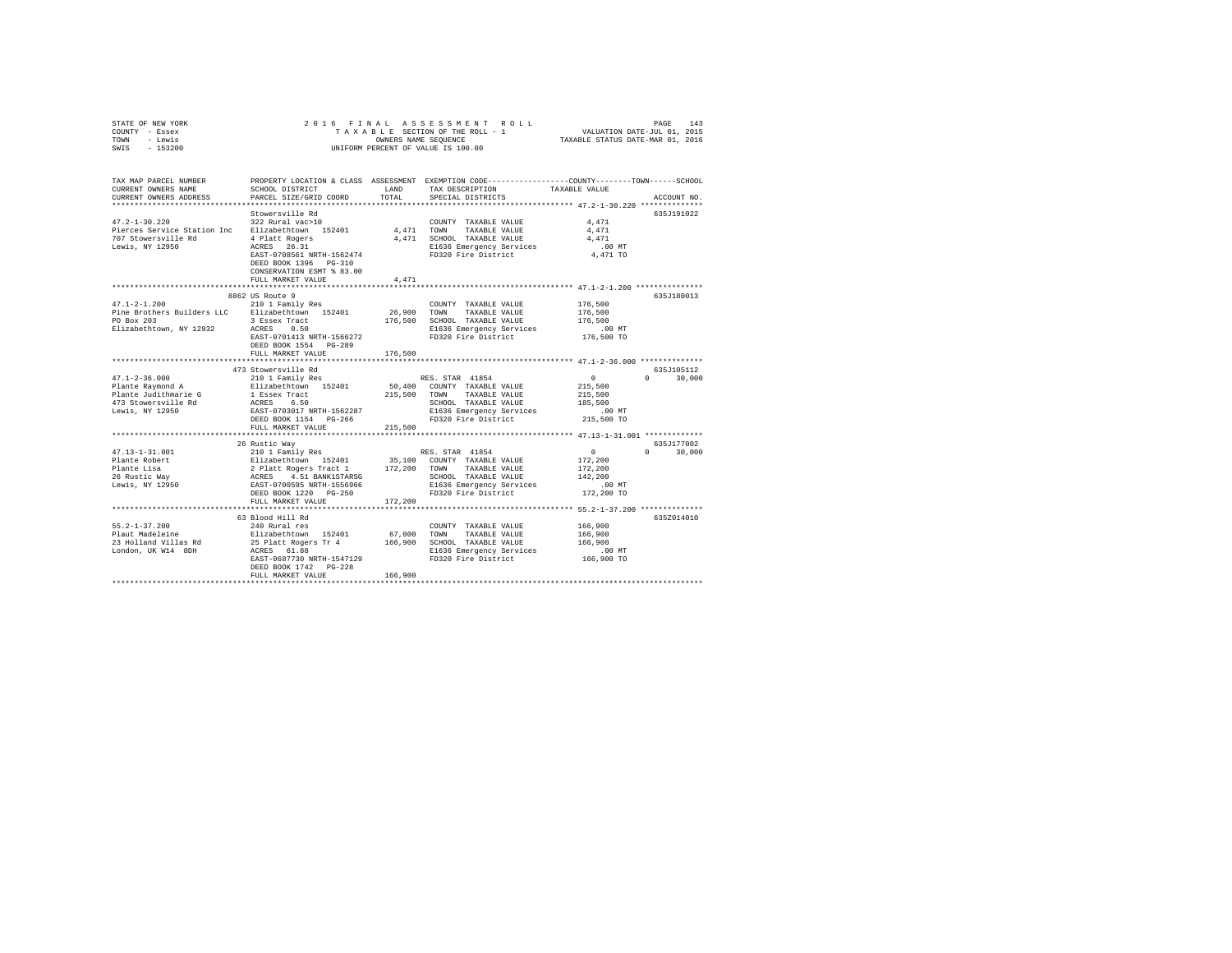| STATE OF NEW YORK<br>COUNTY - Essex<br>- Lewis<br>TOWN<br>SWIS<br>$-153200$ | 2016 FINAL                                                                                                                                  |               | OWNERS NAME SEQUENCE<br>UNIFORM PERCENT OF VALUE IS 100.00                             | FRINAL ASSESSMENT ROLL PAGE 144<br>TAXABLE SECTION OF THEROLL - 1 VALUATION DATE-JUL 01, 2015<br>OWNERS NAME SEQUENCE TAXABLE STATUS DATE-MAR 01, 2016 |               |
|-----------------------------------------------------------------------------|---------------------------------------------------------------------------------------------------------------------------------------------|---------------|----------------------------------------------------------------------------------------|--------------------------------------------------------------------------------------------------------------------------------------------------------|---------------|
| TAX MAP PARCEL NUMBER<br>CURRENT OWNERS NAME<br>CURRENT OWNERS ADDRESS      | PROPERTY LOCATION & CLASS ASSESSMENT EXEMPTION CODE---------------COUNTY-------TOWN-----SCHOOL<br>SCHOOL DISTRICT<br>PARCEL SIZE/GRID COORD | LAND<br>TOTAL | TAX DESCRIPTION<br>SPECIAL DISTRICTS                                                   | TAXABLE VALUE                                                                                                                                          | ACCOUNT NO.   |
|                                                                             | 8769 US Route 9                                                                                                                             |               |                                                                                        |                                                                                                                                                        | 635J191005    |
| $47.1 - 1 - 18.120$                                                         | 210 1 Family Res                                                                                                                            |               | RES. STAR 41854                                                                        | $\sim$ 0<br>$\Omega$                                                                                                                                   | 30,000        |
| Podmore Kathy                                                               | Elizabethtown 152401                                                                                                                        |               | $38,000$ COUNTY TAXABLE VALUE                                                          | 93,500                                                                                                                                                 |               |
| 7147 US Rte 9                                                               |                                                                                                                                             |               | 93,500 TOWN TAXABLE VALUE                                                              | 93,500                                                                                                                                                 |               |
| Elizabethtown, NY 12932 ACRES 3.00                                          | 2 Essex Tract<br>ACRES 3.00                                                                                                                 |               | SCHOOL TAXABLE VALUE                                                                   | 63,500                                                                                                                                                 |               |
|                                                                             | EAST-0701264 NRTH-1564091                                                                                                                   |               | SCHOOL IMAMODE<br>E1636 Emergency Services<br>FD320 Fire District<br>--- - --- --- --- | $.00$ MT                                                                                                                                               |               |
|                                                                             | DEED BOOK 1108 PG-206                                                                                                                       |               |                                                                                        | 93,500 TO                                                                                                                                              |               |
|                                                                             | FULL MARKET VALUE                                                                                                                           |               | 93,500 WB320 Lewis B&I                                                                 | 93,500 TO C                                                                                                                                            |               |
|                                                                             |                                                                                                                                             |               | WD320 Water District                                                                   | 93,500 TO M                                                                                                                                            |               |
|                                                                             |                                                                                                                                             |               |                                                                                        |                                                                                                                                                        |               |
|                                                                             | 8763 US Route 9                                                                                                                             |               |                                                                                        |                                                                                                                                                        | 635J188006    |
| $47.1 - 1 - 18.200$                                                         | 270 Mfg housing                                                                                                                             |               | COUNTY TAXABLE VALUE                                                                   | 43,000                                                                                                                                                 |               |
| Podmore Kathy J<br>7147 US Rte 9                                            | Elizabethtown 152401                                                                                                                        |               | 36,600 TOWN TAXABLE VALUE                                                              | 43,000                                                                                                                                                 |               |
|                                                                             | 2 Essex Tract<br>ACRES 1.60                                                                                                                 |               | 43,000 SCHOOL TAXABLE VALUE<br>E1636 Emergency Services                                | 43,000                                                                                                                                                 |               |
| Elizabethtown, NY 12932 ACRES 1.60                                          |                                                                                                                                             |               |                                                                                        | $.00$ MT                                                                                                                                               |               |
|                                                                             | EAST-0701277 NRTH-1563946                                                                                                                   |               | FD320 Fire District                                                                    | 43,000 TO                                                                                                                                              |               |
|                                                                             | DEED BOOK 1231 PG-342                                                                                                                       |               | WB320 Lewis B&I                                                                        | 43,000 TO C                                                                                                                                            |               |
|                                                                             | FULL MARKET VALUE                                                                                                                           |               | 43,000 WD320 Water District                                                            | 43,000 TO M                                                                                                                                            |               |
|                                                                             |                                                                                                                                             |               |                                                                                        |                                                                                                                                                        |               |
| $56.1 - 2 - 4.000$                                                          | 129 Cutting Rd                                                                                                                              |               |                                                                                        |                                                                                                                                                        | 635J103901    |
| Podstupka Alfred Trust                                                      | 312 Vac w/imprv                                                                                                                             |               | COUNTY TAXABLE VALUE                                                                   | 64,000<br>64,000                                                                                                                                       |               |
| 99 Randall Rd                                                               | Elizabethtown 152401 41,100 TOWN TAXABLE VALUE<br>33 Platt Rogers Tract 4 64,000 SCHOOL TAXABLE VALUE                                       |               |                                                                                        | 64,000                                                                                                                                                 |               |
| Shoreham, NY 11786                                                          | ACRES 39.90                                                                                                                                 |               | E1636 Emergency Services                                                               | $.00$ MT                                                                                                                                               |               |
|                                                                             | EAST-0696948 NRTH-1548531                                                                                                                   |               | FD320 Fire District                                                                    | 64,000 TO                                                                                                                                              |               |
|                                                                             | DEED BOOK 1826 PG-262                                                                                                                       |               |                                                                                        |                                                                                                                                                        |               |
|                                                                             | FULL MARKET VALUE                                                                                                                           | 64,000        |                                                                                        |                                                                                                                                                        |               |
|                                                                             |                                                                                                                                             |               |                                                                                        |                                                                                                                                                        |               |
|                                                                             | 80 Johnson Ln                                                                                                                               |               |                                                                                        |                                                                                                                                                        | 635J100802    |
| $46.2 - 1 - 41.000$                                                         |                                                                                                                                             |               |                                                                                        | $\Omega$                                                                                                                                               | $0 \t 30,000$ |
| Pokon Benjamin                                                              |                                                                                                                                             |               |                                                                                        | 131,500                                                                                                                                                |               |
| 80 Johnson Ln                                                               |                                                                                                                                             |               |                                                                                        | 131,500                                                                                                                                                |               |
| Lewis, NY 12950                                                             |                                                                                                                                             |               |                                                                                        | 101,500                                                                                                                                                |               |
|                                                                             |                                                                                                                                             |               |                                                                                        | .00MT                                                                                                                                                  |               |
|                                                                             |                                                                                                                                             |               |                                                                                        | 131,500 TO                                                                                                                                             |               |
|                                                                             | FULL MARKET VALUE                                                                                                                           | 131,500       |                                                                                        |                                                                                                                                                        |               |
|                                                                             |                                                                                                                                             |               |                                                                                        |                                                                                                                                                        |               |
|                                                                             | 7 Hemlock Ln                                                                                                                                |               |                                                                                        |                                                                                                                                                        | 635Z009003    |
|                                                                             |                                                                                                                                             |               |                                                                                        | 39,600                                                                                                                                                 |               |
|                                                                             |                                                                                                                                             |               |                                                                                        | 39,600                                                                                                                                                 |               |
|                                                                             |                                                                                                                                             |               |                                                                                        | 39,600                                                                                                                                                 |               |
|                                                                             |                                                                                                                                             |               | E1636 Emergency Services .00 MT<br>FD320 Fire District 39,600 TO                       |                                                                                                                                                        |               |
|                                                                             |                                                                                                                                             |               |                                                                                        |                                                                                                                                                        |               |
|                                                                             |                                                                                                                                             |               |                                                                                        |                                                                                                                                                        |               |
|                                                                             | FULL MARKET VALUE                                                                                                                           | 39,600        |                                                                                        |                                                                                                                                                        |               |
|                                                                             |                                                                                                                                             |               |                                                                                        |                                                                                                                                                        |               |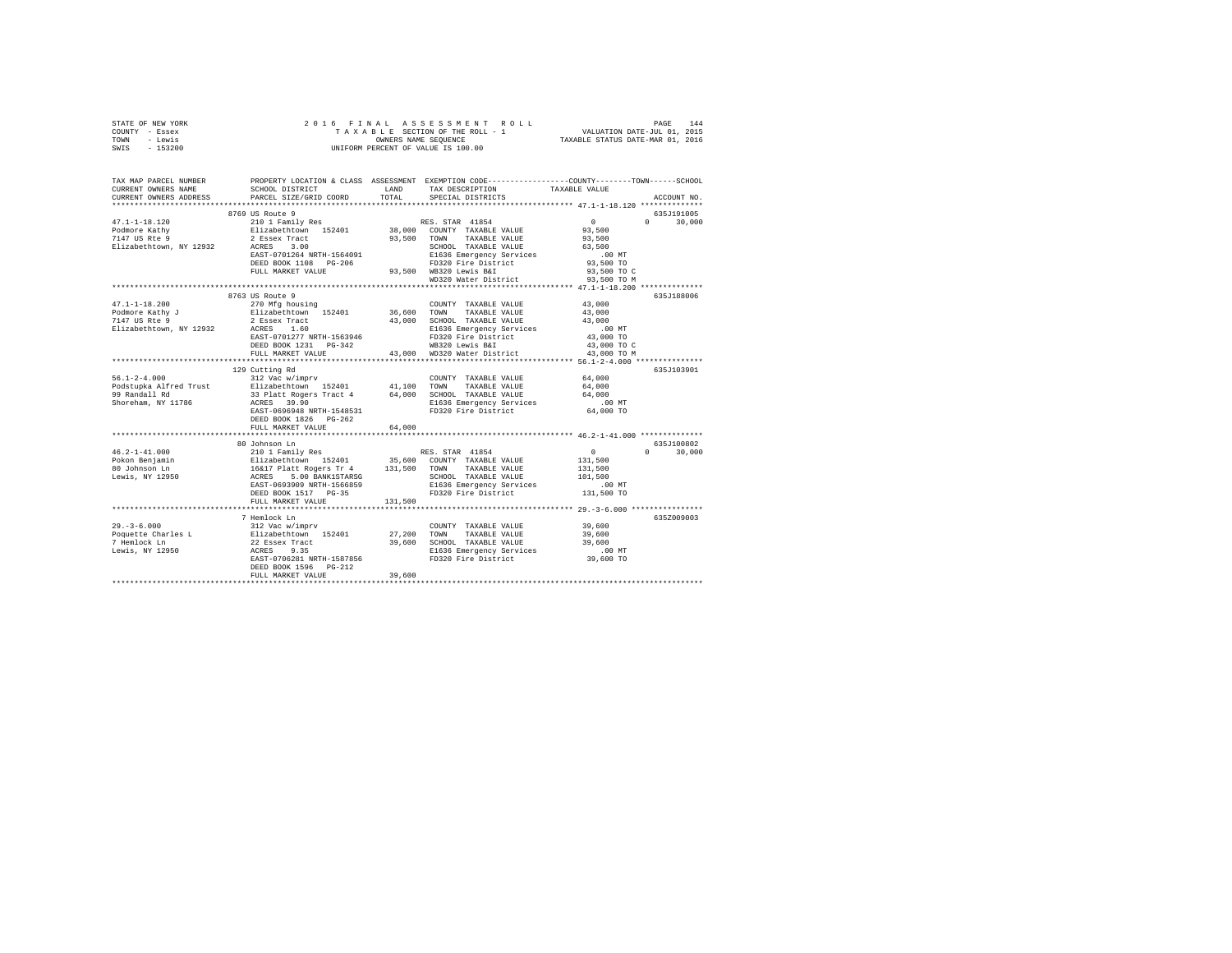| STATE OF NEW YORK | 2016 FINAL ASSESSMENT ROLL         | 145<br>PAGE                      |
|-------------------|------------------------------------|----------------------------------|
| COUNTY - Essex    | TAXABLE SECTION OF THE ROLL - 1    | VALUATION DATE-JUL 01, 2015      |
| - Lewis<br>TOWN   | OWNERS NAME SEOUENCE               | TAXABLE STATUS DATE-MAR 01, 2016 |
| $-153200$<br>SWIS | UNIFORM PERCENT OF VALUE IS 100.00 |                                  |
|                   |                                    |                                  |

| TAX MAP PARCEL NUMBER<br>CURRENT OWNERS NAME                                                                                                                                                                                                                                                                                                                                |                       |         | PROPERTY LOCATION & CLASS ASSESSMENT EXEMPTION CODE---------------COUNTY-------TOWN------SCHOOL<br>SCHOOL DISTRICT LAND TAX DESCRIPTION TAXABLE VALUE |
|-----------------------------------------------------------------------------------------------------------------------------------------------------------------------------------------------------------------------------------------------------------------------------------------------------------------------------------------------------------------------------|-----------------------|---------|-------------------------------------------------------------------------------------------------------------------------------------------------------|
| CURRENT OWNERS ADDRESS PARCEL SIZE/GRID COORD TOTAL SPECIAL DISTRICTS                                                                                                                                                                                                                                                                                                       |                       |         | ACCOUNT NO.                                                                                                                                           |
|                                                                                                                                                                                                                                                                                                                                                                             |                       |         |                                                                                                                                                       |
|                                                                                                                                                                                                                                                                                                                                                                             | 329 Wells Hill Rd     |         | 635Z008006                                                                                                                                            |
|                                                                                                                                                                                                                                                                                                                                                                             |                       |         |                                                                                                                                                       |
|                                                                                                                                                                                                                                                                                                                                                                             |                       |         |                                                                                                                                                       |
|                                                                                                                                                                                                                                                                                                                                                                             |                       |         |                                                                                                                                                       |
|                                                                                                                                                                                                                                                                                                                                                                             |                       |         |                                                                                                                                                       |
|                                                                                                                                                                                                                                                                                                                                                                             | DEED BOOK 1827 PG-255 |         |                                                                                                                                                       |
|                                                                                                                                                                                                                                                                                                                                                                             | FULL MARKET VALUE     | 131,100 |                                                                                                                                                       |
|                                                                                                                                                                                                                                                                                                                                                                             |                       |         |                                                                                                                                                       |
|                                                                                                                                                                                                                                                                                                                                                                             | 3 Denton Rd           |         | 635J104201                                                                                                                                            |
|                                                                                                                                                                                                                                                                                                                                                                             |                       |         |                                                                                                                                                       |
|                                                                                                                                                                                                                                                                                                                                                                             |                       |         |                                                                                                                                                       |
|                                                                                                                                                                                                                                                                                                                                                                             |                       |         |                                                                                                                                                       |
|                                                                                                                                                                                                                                                                                                                                                                             |                       |         |                                                                                                                                                       |
|                                                                                                                                                                                                                                                                                                                                                                             |                       |         |                                                                                                                                                       |
|                                                                                                                                                                                                                                                                                                                                                                             |                       |         |                                                                                                                                                       |
| 55.2-2-3.000<br>Pratt Bradley M 210 1 Family Res COUNTY TAXABLE VALUE 52,800<br>Pratt Sabrina M 30 Platt Rogers Tract 4 52,800 TOWN TAXABLE VALUE 52,800<br>Pratt Sabrina M 30 Platt Rogers Tract 4 52,800 TCHOOL TAXABLE VALUE 52,8                                                                                                                                        |                       |         |                                                                                                                                                       |
|                                                                                                                                                                                                                                                                                                                                                                             |                       |         |                                                                                                                                                       |
|                                                                                                                                                                                                                                                                                                                                                                             |                       |         | 635Z000008                                                                                                                                            |
|                                                                                                                                                                                                                                                                                                                                                                             |                       |         |                                                                                                                                                       |
|                                                                                                                                                                                                                                                                                                                                                                             |                       |         |                                                                                                                                                       |
|                                                                                                                                                                                                                                                                                                                                                                             |                       |         |                                                                                                                                                       |
|                                                                                                                                                                                                                                                                                                                                                                             |                       |         |                                                                                                                                                       |
|                                                                                                                                                                                                                                                                                                                                                                             |                       |         |                                                                                                                                                       |
|                                                                                                                                                                                                                                                                                                                                                                             |                       |         |                                                                                                                                                       |
|                                                                                                                                                                                                                                                                                                                                                                             |                       |         |                                                                                                                                                       |
| UNDER AGDIST LAW TIL 2016                                                                                                                                                                                                                                                                                                                                                   |                       |         |                                                                                                                                                       |
|                                                                                                                                                                                                                                                                                                                                                                             | US Route 9            |         | 635Z006007                                                                                                                                            |
| 36.1-2-46.300<br>36.1-2-46.300<br>Pratt Micheal E<br>Pratt Cynthia L Platt Rogers Tract 4 25,400 TOWN TAXABLE VALUE 25,400<br>Pratt Cynthia L Platt Rogers Tract 4 25,400 TOWN TAXABLE VALUE 25,400<br>21 Alden Rd RCRES 25.00<br>21 Al                                                                                                                                     |                       |         |                                                                                                                                                       |
|                                                                                                                                                                                                                                                                                                                                                                             |                       |         |                                                                                                                                                       |
|                                                                                                                                                                                                                                                                                                                                                                             |                       |         |                                                                                                                                                       |
|                                                                                                                                                                                                                                                                                                                                                                             |                       |         |                                                                                                                                                       |
|                                                                                                                                                                                                                                                                                                                                                                             |                       |         |                                                                                                                                                       |
|                                                                                                                                                                                                                                                                                                                                                                             |                       |         |                                                                                                                                                       |
|                                                                                                                                                                                                                                                                                                                                                                             |                       |         |                                                                                                                                                       |
| McCoy Sylvia                                                                                                                                                                                                                                                                                                                                                                |                       |         |                                                                                                                                                       |
|                                                                                                                                                                                                                                                                                                                                                                             |                       |         |                                                                                                                                                       |
|                                                                                                                                                                                                                                                                                                                                                                             | US Route 9            |         | 635J103006                                                                                                                                            |
|                                                                                                                                                                                                                                                                                                                                                                             |                       |         | 100                                                                                                                                                   |
|                                                                                                                                                                                                                                                                                                                                                                             |                       |         | 100                                                                                                                                                   |
|                                                                                                                                                                                                                                                                                                                                                                             |                       |         | 100                                                                                                                                                   |
|                                                                                                                                                                                                                                                                                                                                                                             |                       |         | $.00$ MT                                                                                                                                              |
|                                                                                                                                                                                                                                                                                                                                                                             |                       |         | 100 TO                                                                                                                                                |
| $\begin{tabular}{ccccc} 47.13-1-21.000 & 311\hspace{0.1cm} \text{Res}\hspace{0.1cm} & 311\hspace{0.1cm} \text{Res}\hspace{0.1cm} & 311\hspace{0.1cm} \text{Res}\hspace{0.1cm} & 311\hspace{0.1cm} \text{Res}\hspace{0.1cm} & 311\hspace{0.1cm} \text{Res}\hspace{0.1cm} & 311\hspace{0.1cm} \text{Res}\hspace{0.1cm} & 311\hspace{0.1cm} \text{Res}\hspace{0.1cm} & 311\hs$ |                       |         | 100 TO C<br>100 TO M                                                                                                                                  |
|                                                                                                                                                                                                                                                                                                                                                                             |                       |         |                                                                                                                                                       |
|                                                                                                                                                                                                                                                                                                                                                                             |                       |         |                                                                                                                                                       |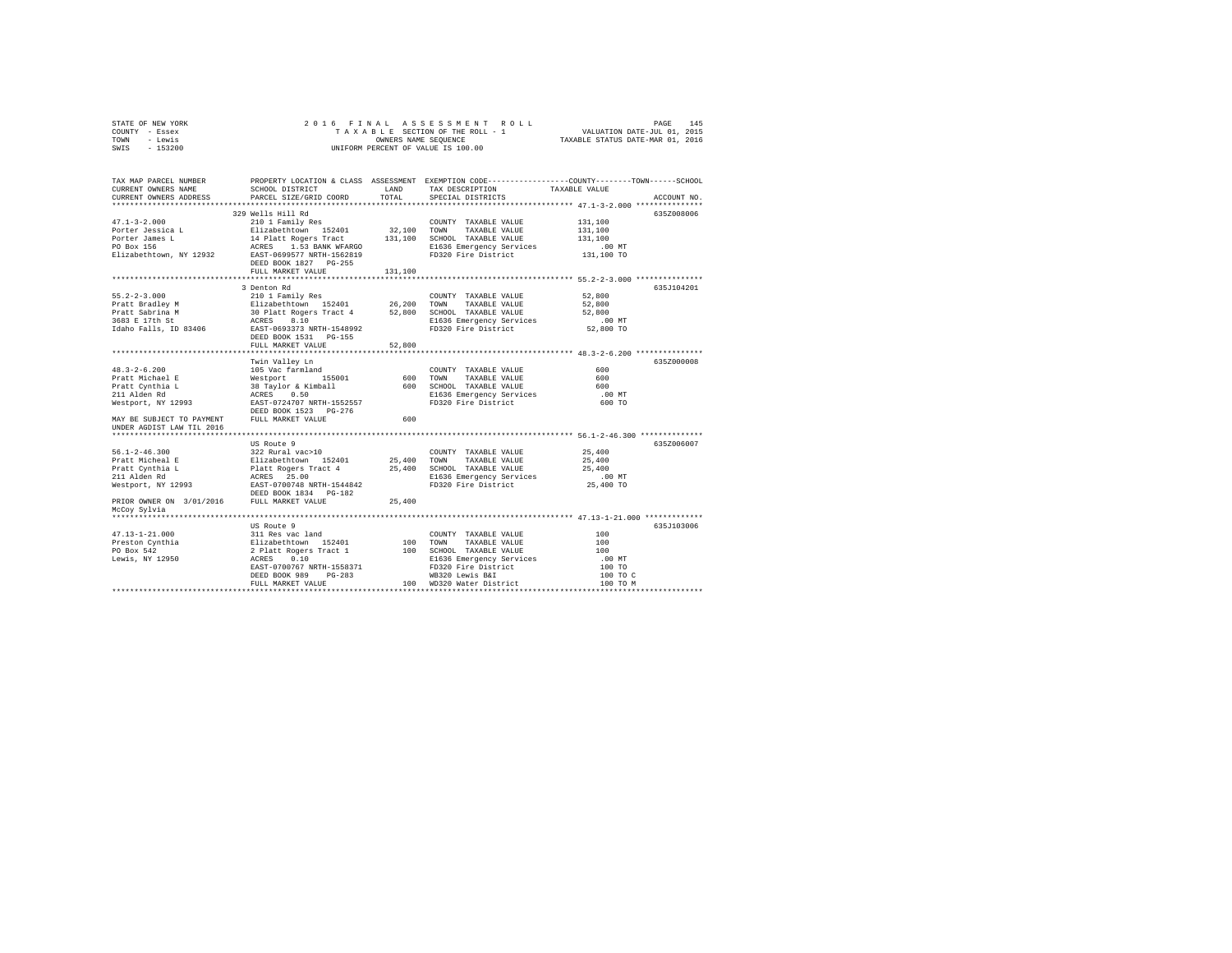| STATE OF NEW YORK                                      | 2016 FINAL                                                                                              |             |                                                                                                 |                      |               |
|--------------------------------------------------------|---------------------------------------------------------------------------------------------------------|-------------|-------------------------------------------------------------------------------------------------|----------------------|---------------|
| COUNTY - Essex                                         |                                                                                                         |             |                                                                                                 |                      |               |
| - Lewis<br>TOWN                                        | OWNERS NAME SEQUENCE<br>UNIFORM PERCENT OF VALUE IS 100.00                                              |             |                                                                                                 |                      |               |
| SWIS<br>$-153200$                                      |                                                                                                         |             |                                                                                                 |                      |               |
|                                                        |                                                                                                         |             |                                                                                                 |                      |               |
|                                                        |                                                                                                         |             |                                                                                                 |                      |               |
| TAX MAP PARCEL NUMBER                                  |                                                                                                         |             | PROPERTY LOCATION & CLASS ASSESSMENT EXEMPTION CODE---------------COUNTY-------TOWN------SCHOOL |                      |               |
| CURRENT OWNERS NAME                                    | SCHOOL DISTRICT                                                                                         | LAND        | TAX DESCRIPTION                                                                                 | TAXABLE VALUE        |               |
| CURRENT OWNERS ADDRESS                                 | PARCEL SIZE/GRID COORD                                                                                  | TOTAL       | SPECIAL DISTRICTS                                                                               |                      | ACCOUNT NO.   |
|                                                        |                                                                                                         |             |                                                                                                 |                      |               |
|                                                        | 8529 US Route 9                                                                                         |             |                                                                                                 |                      | 635J103007    |
| $47.13 - 1 - 22.000$                                   |                                                                                                         |             |                                                                                                 | $\sim$ 0<br>$\Omega$ | 30,000        |
| Preston Cynthia                                        |                                                                                                         |             |                                                                                                 | 102,000              |               |
| PO Box 542                                             |                                                                                                         |             |                                                                                                 | 102,000              |               |
| Lewis, NY 12950                                        |                                                                                                         |             |                                                                                                 | 72,000               |               |
|                                                        |                                                                                                         |             | SCHOOL TAXABLE VALUE<br>E1636 Emergency Services<br>--------------------                        | $.00$ MT             |               |
|                                                        | DEED BOOK 989 PG-283                                                                                    |             | FD320 Fire District                                                                             | 102,000 TO           |               |
|                                                        | FULL MARKET VALUE                                                                                       |             | 102,000 WB320 Lewis B&I                                                                         | 102,000 TO C         |               |
|                                                        |                                                                                                         |             | WD320 Water District                                                                            | 102,000 TO M         |               |
|                                                        |                                                                                                         |             |                                                                                                 |                      |               |
|                                                        | 137 Cutting Rd                                                                                          |             |                                                                                                 |                      | 635J193010    |
| $56.1 - 2 - 48.200$                                    | 260 Seasonal res                                                                                        |             | COUNTY TAXABLE VALUE                                                                            | 50,100               |               |
|                                                        |                                                                                                         |             |                                                                                                 | 50,100               |               |
|                                                        |                                                                                                         |             |                                                                                                 | 50,100               |               |
|                                                        |                                                                                                         |             |                                                                                                 | 00 MT.<br>50,100 TO  |               |
| Lake Placid, NY 12946-1739 EAST-0697469 NRTH-1548571   |                                                                                                         |             | FD320 Fire District                                                                             |                      |               |
|                                                        | DEED BOOK 1024 PG-328                                                                                   |             |                                                                                                 |                      |               |
|                                                        | FULL MARKET VALUE                                                                                       | 50,100      |                                                                                                 |                      |               |
|                                                        |                                                                                                         |             |                                                                                                 |                      |               |
|                                                        | Reber Rd                                                                                                |             |                                                                                                 |                      | 635J180004    |
| 19.4-2-4.112<br>Price John F                           |                                                                                                         |             | COUNTY TAXABLE VALUE                                                                            | 32,800               |               |
|                                                        |                                                                                                         | 29,000 TOWN | TAXABLE VALUE                                                                                   | 32,800               |               |
| Price Giovanina M<br>297 Lake St<br>Shoreham, VT 05770 | 312 Vac w/imprv<br>Elizabethtown 152401<br>47 Maules Fatent<br>ACRES 20.00<br>EAST-0717943 NRTH-1600851 |             | 32,800 SCHOOL TAXABLE VALUE                                                                     | 32,800               |               |
|                                                        |                                                                                                         |             | E1636 Emergency Services                                                                        | $.00$ MT             |               |
|                                                        |                                                                                                         |             | FD320 Fire District                                                                             | 32,800 TO            |               |
|                                                        | DEED BOOK 1450 PG-229                                                                                   |             |                                                                                                 |                      |               |
|                                                        | FULL MARKET VALUE                                                                                       | 32,800      |                                                                                                 |                      |               |
|                                                        |                                                                                                         |             |                                                                                                 |                      |               |
|                                                        | 251 Seventy Ln                                                                                          |             |                                                                                                 |                      | 635J180014    |
| $37. - 2 - 46.200$                                     | 270 Mfg housing                                                                                         |             | AGED ALL 41800                                                                                  | 18,300               | 18,300 18,300 |
| Proctor Frederick                                      |                                                                                                         |             |                                                                                                 | $\sim$ 0<br>$\sim$ 0 | 18,300        |
| Proctor Loretta                                        |                                                                                                         |             |                                                                                                 | 18,300               |               |
| 255 Seventy Ln<br>Lewis, NY 12950                      |                                                                                                         |             | TAXABLE VALUE                                                                                   | 18,300               |               |
|                                                        |                                                                                                         |             | SCHOOL TAXABLE VALUE                                                                            | $\sim$ 0             |               |
|                                                        | DEED BOOK 709 PG-012                                                                                    |             | E1636 Emergency Services<br>36,600 FD320 Fire District                                          | .00MT                |               |
|                                                        | FULL MARKET VALUE                                                                                       |             |                                                                                                 | 36,600 TO            |               |
|                                                        |                                                                                                         |             |                                                                                                 |                      |               |
|                                                        | 260 Seventy Ln                                                                                          |             |                                                                                                 |                      | 635J103807    |
| $37. - 2 - 46.100$                                     | 314 Rural vac<10                                                                                        |             | COUNTY TAXABLE VALUE                                                                            | 20,500               |               |
|                                                        |                                                                                                         |             |                                                                                                 | 20,500               |               |
|                                                        |                                                                                                         |             |                                                                                                 | 20,500               |               |
|                                                        |                                                                                                         |             | E1636 Emergency Services<br>FD320 Fire District                                                 | $.00$ MT             |               |
|                                                        |                                                                                                         |             |                                                                                                 | 20,500 TO            |               |
|                                                        | $PG-10$<br>DEED BOOK 724<br>FULL MARKET VALUE                                                           | 20,500      |                                                                                                 |                      |               |
|                                                        |                                                                                                         |             |                                                                                                 |                      |               |
|                                                        |                                                                                                         |             |                                                                                                 |                      |               |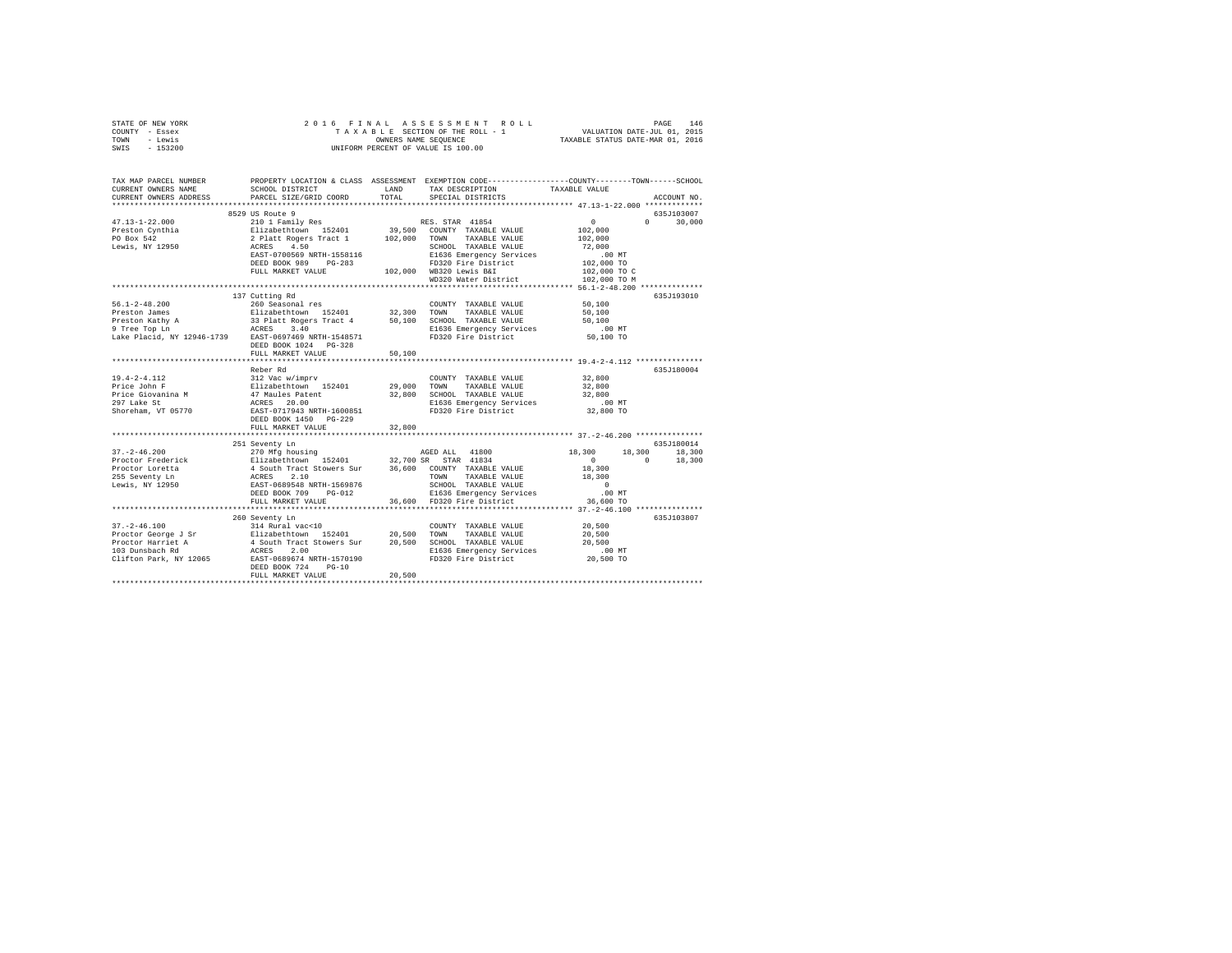| STATE OF NEW YORK<br>COUNTY - Essex<br>TOWN - Lewis<br>SWIS - 153200                                                                                                                                                                                                                                                                                                                                           | 2016 FINAL ASSESSMENT ROI<br>TAXABLE SECTION OF THE ROLL - 1<br>ONNERS NAME SEQUENCE<br>UNIFORM PERCENT OF VALUE IS 100.00                                                                                                                                                                                                         |        |                                                                                                                                                                                                                                                                                     |                                                                                          |             |
|----------------------------------------------------------------------------------------------------------------------------------------------------------------------------------------------------------------------------------------------------------------------------------------------------------------------------------------------------------------------------------------------------------------|------------------------------------------------------------------------------------------------------------------------------------------------------------------------------------------------------------------------------------------------------------------------------------------------------------------------------------|--------|-------------------------------------------------------------------------------------------------------------------------------------------------------------------------------------------------------------------------------------------------------------------------------------|------------------------------------------------------------------------------------------|-------------|
| TAX MAP PARCEL NUMBER PROPERTY LOCATION & CLASS ASSESSMENT EXEMPTION CODE---------------COUNTY-------TOWN------SCHOOL<br>CURRENT OWNERS NAME<br>CURRENT OWNERS ADDRESS                                                                                                                                                                                                                                         | SCHOOL DISTRICT LAND<br>PARCEL SIZE/GRID COORD                                                                                                                                                                                                                                                                                     | TOTAL  | TAX DESCRIPTION<br>SPECIAL DISTRICTS                                                                                                                                                                                                                                                | TAXABLE VALUE                                                                            | ACCOUNT NO. |
| $47.1 - 3 - 1.000$<br>Puccia Anthony<br>PO Box 295<br>Essex, NY 12936                                                                                                                                                                                                                                                                                                                                          | 329 Wells Hill Rd<br>312 Vac w/imprv<br>312 Vac w/imprv<br>26,700 TOWN TAXABLE VALUE<br>14 Platt Rogers Tract 4 46,200 SCROD TAXABLE VALUE<br>26,700 TOWN TAXABLE VALUE<br>20 DE PASS PRESS BREET PRESS BREET PRESS BREET PRESS BREET PRESS BREET PRESS<br>EAST-0699995 NRTH-1562886<br>DEED BOOK 1689 PG-228<br>FULL MARKET VALUE | 46.200 | COUNTY TAXABLE VALUE<br>E1636 Emergency Services<br>FD320 Fire District                                                                                                                                                                                                             | 46,200<br>46,200<br>46,200<br>$.00$ MT<br>46,200 TO                                      | 635J102804  |
|                                                                                                                                                                                                                                                                                                                                                                                                                |                                                                                                                                                                                                                                                                                                                                    |        | ********************************** 47.1-3-4.000 ****************                                                                                                                                                                                                                    |                                                                                          |             |
| $47.1 - 3 - 4.000$<br>Puccia Anthony<br>Puccia Anthony<br>Puccia Anthony<br>PO Box 295<br>2008 - 14 Platt Rogers Tract<br>PO Box 295<br>2008 - 14 Platt Rogers Tract<br>2.60<br>2008 - 14 Platt Rogers (2008 - 14 Platt Rogers Packers 2.60<br>2008 - 2010 - 1630441<br>                                                                                                                                       | Wells Hill Rd<br>314 Rural vac<10                                                                                                                                                                                                                                                                                                  |        | COUNTY TAXABLE VALUE                                                                                                                                                                                                                                                                | 16,200<br>16,200<br>16,200<br>$.00$ MT<br>16,200 TO                                      | 635Z008008  |
|                                                                                                                                                                                                                                                                                                                                                                                                                | FULL MARKET VALUE                                                                                                                                                                                                                                                                                                                  | 16,200 |                                                                                                                                                                                                                                                                                     |                                                                                          |             |
| $47.1 - 3 - 5.000$                                                                                                                                                                                                                                                                                                                                                                                             | Wells Hill Rd<br>314 Rural vac<10<br>EAST-0699561 NRTH-1563092<br>DEED BOOK 1689 PG-228                                                                                                                                                                                                                                            |        | COUNTY TAXABLE VALUE 10,600<br>E1636 Emergency Services<br>FD320 Fire District                                                                                                                                                                                                      | 10,600<br>10,600<br>.00 MT<br>10,600 TO                                                  | 635Z008009  |
|                                                                                                                                                                                                                                                                                                                                                                                                                | FULL MARKET VALUE                                                                                                                                                                                                                                                                                                                  | 10,600 |                                                                                                                                                                                                                                                                                     |                                                                                          |             |
|                                                                                                                                                                                                                                                                                                                                                                                                                |                                                                                                                                                                                                                                                                                                                                    |        |                                                                                                                                                                                                                                                                                     |                                                                                          |             |
| $47.3 - 1 - 11.000$<br>Puleo John M<br>8323 US Route 9<br>Lewis, NY 12950                                                                                                                                                                                                                                                                                                                                      | 8323 US Route 9<br>ACRES 6.10 BANK1STARSG<br>EAST-0700081 NRTH-1553379<br>DEED BOOK 1481 PG-251                                                                                                                                                                                                                                    |        | 210 1 Family Res<br>210 1 Family Res<br>210 1 Family Res<br>21240 12401 236,700 VET DIS CT 41141<br>8 Platt Rogers Tract 1 114,500 RES. STAR 41854<br>1281/245 Affidavit COUNTY TAXABLE VALUE<br>2012 6 10 DANIT COUNTY TAXABLE VALUE<br>TOWN TAXABLE VALUE<br>SCHOOL TAXABLE VALUE | $25,000$ $25,000$ 0<br>$50,000$ $50,000$ 0<br>$0$ 0 30,000<br>39,500<br>39,500<br>84,500 | 635J103906  |
|                                                                                                                                                                                                                                                                                                                                                                                                                | FULL MARKET VALUE                                                                                                                                                                                                                                                                                                                  |        | שבי ב-1.<br>E1636 Emergency Services .00 MT<br>114,500 TO Phase District 114,500 TO                                                                                                                                                                                                 |                                                                                          |             |
|                                                                                                                                                                                                                                                                                                                                                                                                                |                                                                                                                                                                                                                                                                                                                                    |        |                                                                                                                                                                                                                                                                                     |                                                                                          |             |
| $\begin{array}{cccc} 47.3-1-12.000 & 312 \text{ Vac} \text{ W/imprv} & \text{COUNT TAXABLE VALUE} & 38,700 \\ \text{Pulec Joseph} & \text{E1izabethtown} & 152401 & 38,500 \text{ TANABLE VALUE} & 38,700 \\ \text{Pulec George} & \text{E1izabethtown} & 152401 & 38,700 \text{ SCHOOL TAXABLE VALUE} & 38,700 \\ \text{R32 Usc Us and Usc U} & \text{ACRSS-} & 29.00 \\ \text{R332 Usc Usc U} & \text{RMS-}$ | US Route 9<br>DEED BOOK 453 PG-425<br>FULL MARKET VALUE                                                                                                                                                                                                                                                                            | 38,700 |                                                                                                                                                                                                                                                                                     |                                                                                          | 635J103907  |
|                                                                                                                                                                                                                                                                                                                                                                                                                |                                                                                                                                                                                                                                                                                                                                    |        |                                                                                                                                                                                                                                                                                     |                                                                                          |             |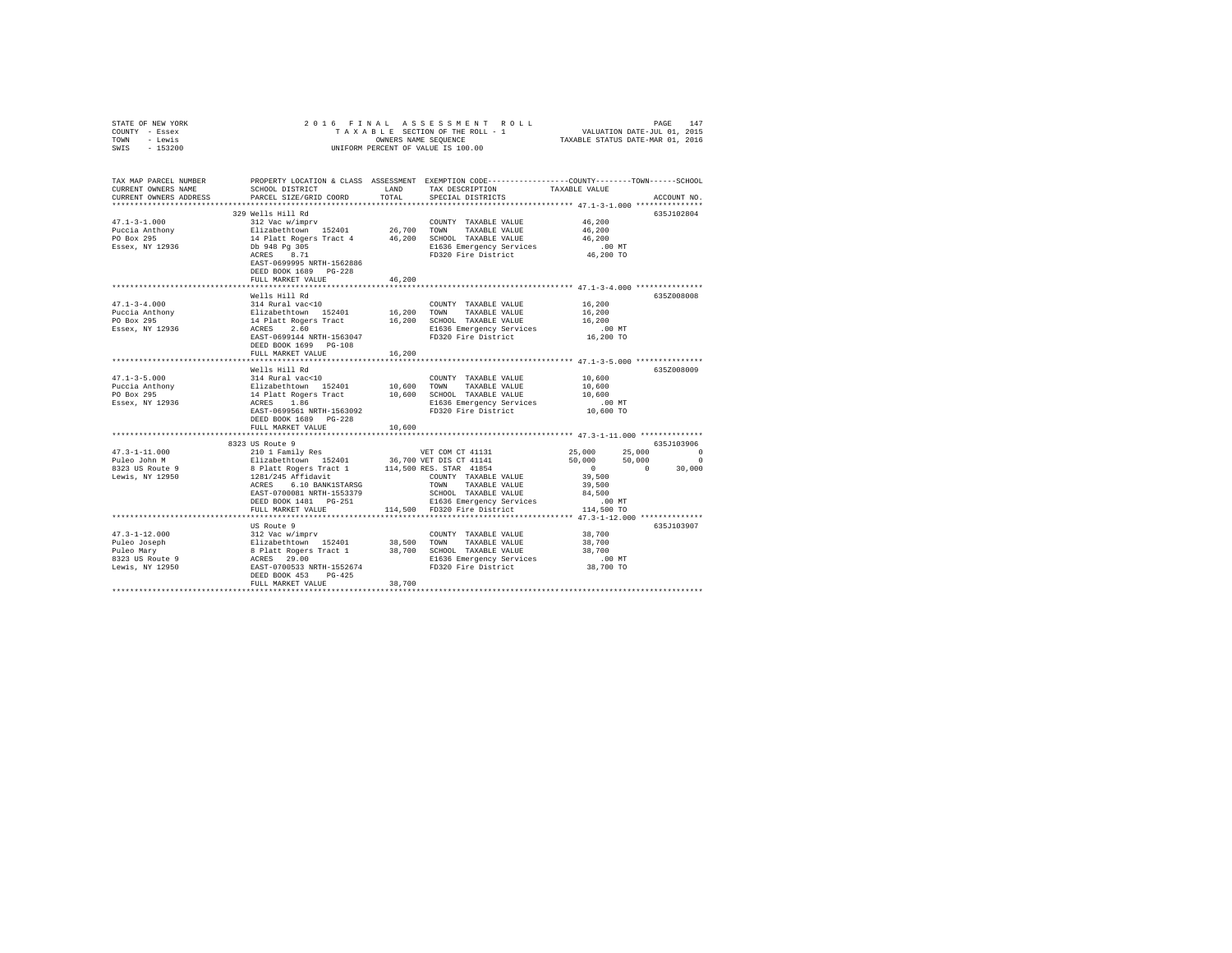|      | STATE OF NEW YORK |  |  | 2016 FINAL ASSESSMENT ROLL         | PAGE                             | 148 |
|------|-------------------|--|--|------------------------------------|----------------------------------|-----|
|      | COUNTY - Essex    |  |  | TAXABLE SECTION OF THE ROLL - 1    | VALUATION DATE-JUL 01, 2015      |     |
| TOWN | - Lewis           |  |  | OWNERS NAME SEOUENCE               | TAXABLE STATUS DATE-MAR 01, 2016 |     |
| SWIS | $-153200$         |  |  | UNIFORM PERCENT OF VALUE IS 100.00 |                                  |     |

| TAX MAP PARCEL NUMBER<br>CURRENT OWNERS NAME<br>CURRENT OWNERS ADDRESS | SCHOOL DISTRICT<br>PARCEL SIZE/GRID COORD                                                                                    | <b>T.AND</b><br>TOTAL | PROPERTY LOCATION & CLASS ASSESSMENT EXEMPTION CODE---------------COUNTY-------TOWN-----SCHOOL<br>TAX DESCRIPTION<br>SPECIAL DISTRICTS | TAXABLE VALUE                   | ACCOUNT NO.                 |
|------------------------------------------------------------------------|------------------------------------------------------------------------------------------------------------------------------|-----------------------|----------------------------------------------------------------------------------------------------------------------------------------|---------------------------------|-----------------------------|
|                                                                        | *************************                                                                                                    |                       |                                                                                                                                        |                                 |                             |
| $47.3 - 2 - 1.000$<br>Pulsifer Colby James                             | US Route 9<br>322 Rural vac>10<br>Elizabethtown 152401                                                                       | 40.500 TOWN           | COUNTY TAXABLE VALUE<br>TAXABLE VALUE                                                                                                  | 40,500<br>40,500                | 635J101511                  |
| 150 Johnson Ln<br>PO Box 2<br>Lewis, NY 12950                          | 2 Platt Rogers Tract 1<br>ACRES 24.30<br>EAST-0701656 NRTH-1557857                                                           | 40,500                | SCHOOL TAXABLE VALUE<br>E1636 Emergency Services<br>FD320 Fire District                                                                | 40,500<br>$.00$ MT<br>40,500 TO |                             |
|                                                                        | DEED BOOK 1777 PG-189<br>FULL MARKET VALUE                                                                                   |                       | WB320 Lewis B&I<br>40,500 WD320 Water District                                                                                         | 40,500 TO C<br>40,500 TO M      |                             |
|                                                                        | 148 Muzzy Rd                                                                                                                 |                       |                                                                                                                                        |                                 | 635J102613                  |
| $47.1 - 1 - 47.111$                                                    | 210 1 Family Res                                                                                                             |                       | RES. STAR 41854                                                                                                                        | 0                               | 30,000<br>$\Omega$          |
| Pulsifer Donald A Jr                                                   | Elizabethtown 152401                                                                                                         | 37,200                | COUNTY TAXABLE VALUE                                                                                                                   | 120,000                         |                             |
| Thompson Sarah J                                                       | 14 Platt Rogers Tract 4                                                                                                      | 120,000               | TOWN<br>TAXABLE VALUE                                                                                                                  | 120,000                         |                             |
| 148 Muzzy Rd                                                           | 1076/140 B Line Agrmnt                                                                                                       |                       | SCHOOL TAXABLE VALUE                                                                                                                   | 90,000                          |                             |
| Elizabethtown, NY 12932                                                | ACRES 6.69 BANK GFNB&T                                                                                                       |                       | E1636 Emergency Services                                                                                                               | .00MT                           |                             |
|                                                                        | EAST-0698199 NRTH-1562012                                                                                                    |                       | FD320 Fire District                                                                                                                    | 120,000 TO                      |                             |
|                                                                        | DEED BOOK 1773 PG-148                                                                                                        |                       |                                                                                                                                        |                                 |                             |
|                                                                        | FULL MARKET VALUE                                                                                                            | 120,000               |                                                                                                                                        |                                 |                             |
|                                                                        |                                                                                                                              |                       | ********************************** 38.3-1-13.200 **************                                                                        |                                 |                             |
|                                                                        | 9072 US Route 9                                                                                                              |                       |                                                                                                                                        |                                 | 635J181008                  |
| $38.3 - 1 - 13.200$                                                    | 210 1 Family Res                                                                                                             |                       | RES. STAR 41854                                                                                                                        | $\circ$                         | $0 \qquad \qquad$<br>30,000 |
| Pulsifer George E                                                      | Elizabethtown 152401                                                                                                         | 24,200                | COUNTY TAXABLE VALUE                                                                                                                   | 103,400                         |                             |
| Pulsifer Laurie A                                                      | 11 Essex Tract                                                                                                               | 103,400               | TOWN<br>TAXABLE VALUE                                                                                                                  | 103,400                         |                             |
| 9072 US Rte 9                                                          | ACRES<br>0.40                                                                                                                |                       | SCHOOL TAXABLE VALUE                                                                                                                   | 73,400                          |                             |
| Lewis, NY 12950                                                        | EAST-0702473 NRTH-1571274                                                                                                    |                       | E1636 Emergency Services                                                                                                               | .00MT                           |                             |
|                                                                        | DEED BOOK 1162 PG-209                                                                                                        |                       | FD320 Fire District                                                                                                                    | 103,400 TO                      |                             |
|                                                                        | FULL MARKET VALUE                                                                                                            | 103,400               |                                                                                                                                        |                                 |                             |
|                                                                        | 150 Johnson Ln                                                                                                               |                       | ************************************* 46.2-1-24.000 **************                                                                     |                                 | 635J103207                  |
| $46.2 - 1 - 24.000$                                                    | 210 1 Family Res                                                                                                             |                       | COUNTY TAXABLE VALUE                                                                                                                   | 110,800                         |                             |
| Pulsifer James                                                         | Elizabethtown 152401                                                                                                         | 35,200                | TOWN<br>TAXABLE VALUE                                                                                                                  | 110,800                         |                             |
| Pulsifer Deborah                                                       | 17 Platt Rogers Tract 4                                                                                                      | 110,800               | SCHOOL TAXABLE VALUE                                                                                                                   | 110,800                         |                             |
| Stowersville Rd                                                        | 4ac                                                                                                                          |                       | E1636 Emergency Services                                                                                                               | .00MT                           |                             |
| PO Box 27                                                              |                                                                                                                              |                       | FD320 Fire District                                                                                                                    | 110,800 TO                      |                             |
| Lewis, NY 12950                                                        | ACRES 4.60<br>EAST-0692703 NRTH-1568285                                                                                      |                       |                                                                                                                                        |                                 |                             |
|                                                                        | DEED BOOK 1230 PG-42                                                                                                         |                       |                                                                                                                                        |                                 |                             |
|                                                                        | FULL MARKET VALUE                                                                                                            | 110,800               |                                                                                                                                        |                                 |                             |
|                                                                        |                                                                                                                              |                       |                                                                                                                                        |                                 |                             |
|                                                                        | 528 Stowersville Rd                                                                                                          |                       |                                                                                                                                        |                                 | 635.T189015                 |
| $47.1 - 2 - 16.300$                                                    | 240 Rural res                                                                                                                |                       | SR STAR 41834                                                                                                                          | $^{\circ}$                      | 65,300<br>$\Omega$          |
| Pulsifer James                                                         |                                                                                                                              | 41,900                | COUNTY TAXABLE VALUE                                                                                                                   | 412,600                         |                             |
| Pulsifer Deborah                                                       |                                                                                                                              | 412,600               | TOWN<br>TAXABLE VALUE                                                                                                                  | 412,600                         |                             |
| Stowersville Rd                                                        | Filizabeth<br>Silizabeth Iown 152401<br>3 Platt Rogers Tr 4<br>2016 BAR Decision<br>ACRES 13.10<br>EAST-0704248 NRTH-1561412 |                       | SCHOOL TAXABLE VALUE                                                                                                                   | 347,300                         |                             |
| PO Box 27                                                              |                                                                                                                              |                       | E1636 Emergency Services                                                                                                               | $.00$ MT                        |                             |
| Lewis, NY 12950                                                        |                                                                                                                              |                       | FD320 Fire District                                                                                                                    | 412,600 TO                      |                             |
|                                                                        | DEED BOOK 933<br>$PG-21$                                                                                                     |                       |                                                                                                                                        |                                 |                             |
|                                                                        | FULL MARKET VALUE                                                                                                            | 412,600               |                                                                                                                                        |                                 |                             |
|                                                                        |                                                                                                                              |                       |                                                                                                                                        |                                 |                             |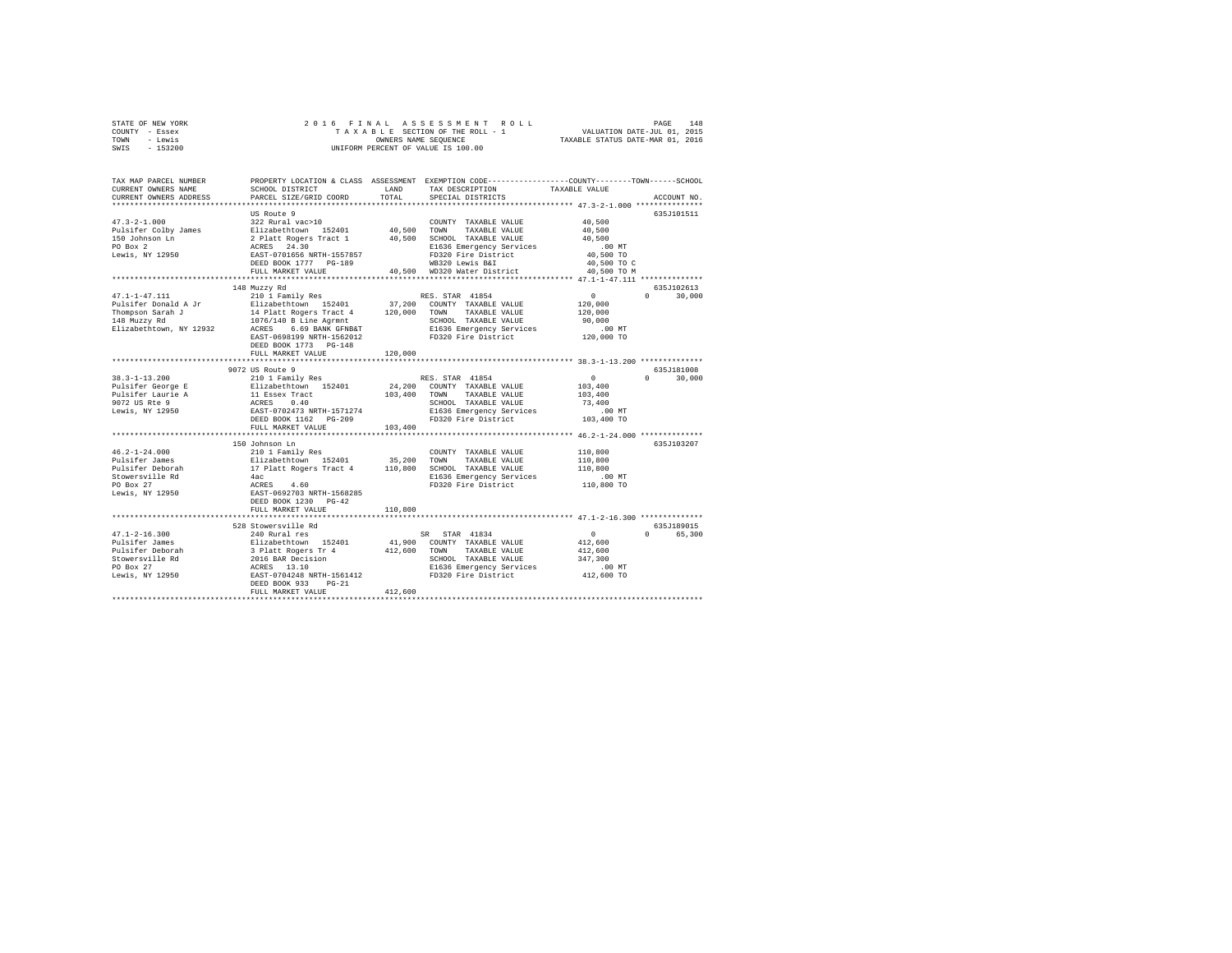| STATE OF NEW YORK | 2016 FINAL ASSESSMENT ROLL         | 149<br>PAGE                      |
|-------------------|------------------------------------|----------------------------------|
| COUNTY - Essex    | TAXABLE SECTION OF THE ROLL - 1    | VALUATION DATE-JUL 01, 2015      |
| TOWN<br>- Lewis   | OWNERS NAME SEOUENCE               | TAXABLE STATUS DATE-MAR 01, 2016 |
| $-153200$<br>SWIS | UNIFORM PERCENT OF VALUE IS 100.00 |                                  |

| TAX MAP PARCEL NUMBER<br>CURRENT OWNERS NAME      | SCHOOL DISTRICT                         | <b>T.AND</b> | PROPERTY LOCATION & CLASS ASSESSMENT EXEMPTION CODE----------------COUNTY-------TOWN------SCHOOL<br>TAX DESCRIPTION                                                                                                                       | TAXABLE VALUE                                  |             |
|---------------------------------------------------|-----------------------------------------|--------------|-------------------------------------------------------------------------------------------------------------------------------------------------------------------------------------------------------------------------------------------|------------------------------------------------|-------------|
| CURRENT OWNERS ADDRESS                            | PARCEL SIZE/GRID COORD                  | TOTAL        | SPECIAL DISTRICTS                                                                                                                                                                                                                         |                                                | ACCOUNT NO. |
|                                                   | 519 Fox Run Rd                          |              |                                                                                                                                                                                                                                           |                                                | 635J101403  |
|                                                   |                                         |              |                                                                                                                                                                                                                                           |                                                |             |
| Elizabethtown, NY 12932 EAST-0695000 NRTH-1551556 | DEED BOOK 676 PG-247                    |              |                                                                                                                                                                                                                                           |                                                |             |
|                                                   |                                         |              |                                                                                                                                                                                                                                           |                                                |             |
|                                                   |                                         |              |                                                                                                                                                                                                                                           |                                                |             |
| $37. - 2 - 50.000$                                | Seventy Ln<br>910 Priv forest           |              | COUNTY TAXABLE VALUE                                                                                                                                                                                                                      | 75,000<br>75,000                               | 635J104001  |
|                                                   | EAST-0693531 NRTH-1570432               |              | E1636 Emergency Services<br>FD320 Fire District 75,000 TO                                                                                                                                                                                 | 75,000                                         |             |
|                                                   | DEED BOOK 498 PG-5<br>FULL MARKET VALUE | 75,000       |                                                                                                                                                                                                                                           |                                                |             |
|                                                   |                                         |              |                                                                                                                                                                                                                                           |                                                |             |
| $38.1 - 1 - 31.000$                               | 195 Hale Hill Ln<br>260 Seasonal res    |              |                                                                                                                                                                                                                                           | 125,500                                        | 635J104003  |
|                                                   |                                         |              | COUNTY TAXABLE VALUE                                                                                                                                                                                                                      |                                                |             |
|                                                   |                                         |              |                                                                                                                                                                                                                                           |                                                |             |
| Lewis, NY 12950                                   | Bldg <sub>2</sub>                       |              |                                                                                                                                                                                                                                           |                                                |             |
|                                                   | Bldg 2<br>ACRES 197.00                  |              | E1636 Emergency Services<br>FD320 Fire District                                                                                                                                                                                           | .00 MT.<br>125,500 TO                          |             |
|                                                   | EAST-0697995 NRTH-1577672               |              |                                                                                                                                                                                                                                           |                                                |             |
|                                                   | DEED BOOK 338 PG-210                    |              |                                                                                                                                                                                                                                           |                                                |             |
|                                                   | FULL MARKET VALUE                       | 125,500      |                                                                                                                                                                                                                                           |                                                |             |
|                                                   | 980 County Route 10                     |              |                                                                                                                                                                                                                                           |                                                | 635J104002  |
|                                                   |                                         |              |                                                                                                                                                                                                                                           | $\sim$ 0                                       | 0 65,300    |
|                                                   |                                         |              |                                                                                                                                                                                                                                           |                                                |             |
|                                                   |                                         |              |                                                                                                                                                                                                                                           | 102,100<br>102,100                             |             |
|                                                   |                                         |              |                                                                                                                                                                                                                                           | 36,800                                         |             |
|                                                   |                                         |              |                                                                                                                                                                                                                                           | $102,100$ MT<br>$102,100$ TO<br>$102,100$ TO C |             |
|                                                   | DEED BOOK 338 PG-206                    |              | DEED BOOK 338 PG-206 FD320 Fire District<br>FULL MARKET VALUE 102,100 WB320 Lewis B&I                                                                                                                                                     |                                                |             |
|                                                   |                                         |              |                                                                                                                                                                                                                                           |                                                |             |
|                                                   |                                         |              | WD320 Water District                                                                                                                                                                                                                      | 102,100 TO M                                   |             |
|                                                   |                                         |              |                                                                                                                                                                                                                                           |                                                |             |
|                                                   | County Route 10                         |              |                                                                                                                                                                                                                                           |                                                | 635J190015  |
| $47.13 - 2 - 26.200$                              |                                         |              |                                                                                                                                                                                                                                           |                                                |             |
| ruisiter Philip<br>PO Box 97<br>Lewis, NY 12950   |                                         |              |                                                                                                                                                                                                                                           |                                                |             |
|                                                   |                                         |              |                                                                                                                                                                                                                                           |                                                |             |
|                                                   |                                         |              |                                                                                                                                                                                                                                           |                                                |             |
|                                                   |                                         |              |                                                                                                                                                                                                                                           |                                                |             |
|                                                   |                                         |              | 00001Y TAXABLE VALUE 6,500<br>211 Res vac land<br>211 Res vac land<br>212 Res Tract 1 6,500 TOWN TAXABLE VALUE 6 6,500<br>212 Res Tract 1 6,500 SCHOOL TAXABLE VALUE 6 6,500<br>2220 REST-0701225 NRTH-1558369<br>2220 RES 202 POSE PD320 |                                                |             |
|                                                   |                                         |              |                                                                                                                                                                                                                                           |                                                |             |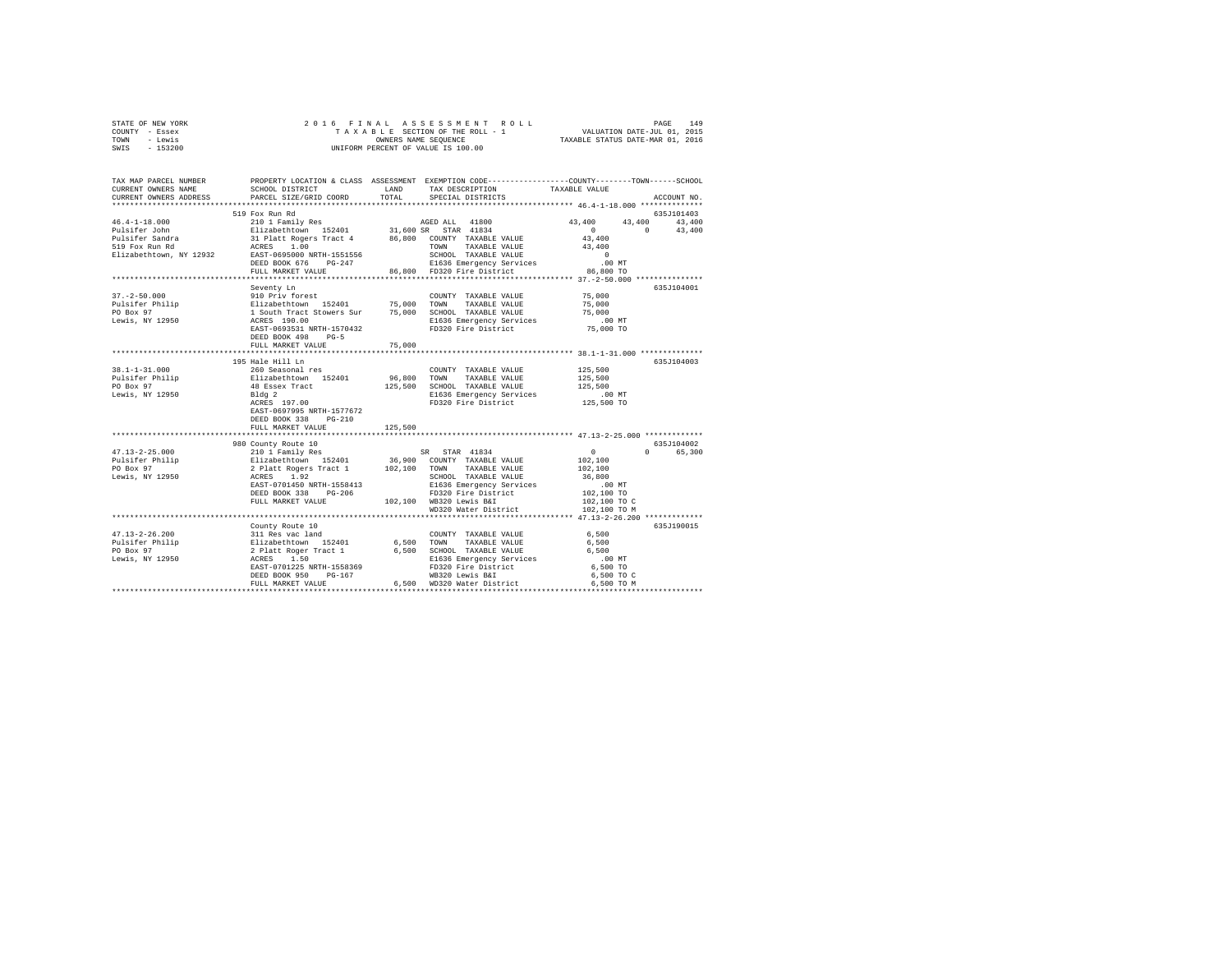| STATE OF NEW YORK | 2016 FINAL ASSESSMENT ROLL         | 150<br>PAGE                      |
|-------------------|------------------------------------|----------------------------------|
| - Essex<br>COUNTY | TAXABLE SECTION OF THE ROLL - 1    | VALUATION DATE-JUL 01, 2015      |
| - Lewis<br>TOWN   | OWNERS NAME SEOUENCE               | TAXABLE STATUS DATE-MAR 01, 2016 |
| $-153200$<br>SWIS | UNIFORM PERCENT OF VALUE IS 100.00 |                                  |

| TAX MAP PARCEL NUMBER<br>CURRENT OWNERS NAME<br>CURRENT OWNERS ADDRESS                                                                                                                                                               | SCHOOL DISTRICT<br>PARCEL SIZE/GRID COORD                                                                 | LAND<br>TOTAL | PROPERTY LOCATION & CLASS ASSESSMENT EXEMPTION CODE----------------COUNTY-------TOWN------SCHOOL<br>TAX DESCRIPTION<br>SPECIAL DISTRICTS                                                                                                                                                                 | TAXABLE VALUE                                                                                          | ACCOUNT NO.                                              |
|--------------------------------------------------------------------------------------------------------------------------------------------------------------------------------------------------------------------------------------|-----------------------------------------------------------------------------------------------------------|---------------|----------------------------------------------------------------------------------------------------------------------------------------------------------------------------------------------------------------------------------------------------------------------------------------------------------|--------------------------------------------------------------------------------------------------------|----------------------------------------------------------|
| *******************                                                                                                                                                                                                                  | **************************                                                                                |               |                                                                                                                                                                                                                                                                                                          |                                                                                                        |                                                          |
|                                                                                                                                                                                                                                      |                                                                                                           |               | COUNTY TAXABLE VALUE<br>E1636 Emergency Services<br>FD320 Fire District<br>$\begin{array}{cccc}\texttt{WB320} & \texttt{Lewis} & \texttt{B&I} & \texttt{20,100} & \texttt{TO} & \texttt{C}\\ 20,100 & \texttt{WD320} & \texttt{Water District} & \texttt{20,100} & \texttt{TO} & \texttt{M} \end{array}$ | 20,100<br>20,100<br>20,100<br>$.00$ MT<br>20,100 TO                                                    | 6379906211                                               |
|                                                                                                                                                                                                                                      |                                                                                                           |               | ******************************* 46.2-1-42.100 *************                                                                                                                                                                                                                                              |                                                                                                        |                                                          |
| $46.2 - 1 - 42.100$<br>Pulsifer Phillip Elizabethtown 152401 78,000 TOWN TAXABLE VALUE PO Box 97<br>PO Box 97 16617 Platt Rogers Tr 4 78,000 SCROOL TAXABLE VALUE<br>Lewis, NY 12950 166ac on and Elisabeth Bio36 Emergency Services | Johnson Ln<br>910 Priv forest<br>166ac<br>ACRES 107.97<br>EAST-0694400 NRTH-1567221<br>DEED BOOK 498 PG-5 |               | COUNTY TAXABLE VALUE<br>SCHOOL TAXABLE VALUE<br>El636 Emergency Services 78,000<br>FD320 Fire District 78,000 TO<br>PD320 Fire District 78,000 TO                                                                                                                                                        | 78,000<br>78,000                                                                                       | 635J104813                                               |
|                                                                                                                                                                                                                                      | FULL MARKET VALUE                                                                                         | 78,000        |                                                                                                                                                                                                                                                                                                          |                                                                                                        |                                                          |
| $38.3 - 1 - 11.000$                                                                                                                                                                                                                  | 9056 US Route 9<br>210 1 Family Res<br>DEED BOOK 674 PG-65<br>FULL MARKET VALUE<br>*********************  |               | AGED ALL 41800<br>22,300 SR STAR 41834<br>76,700 COUNTY TAXABLE VALUE<br>TOWN TAXABLE VALUE<br>SCHOOL TAXABLE VALUE<br>בשים:<br>E1636 Emergency Services 1636 OD MT<br>Philos Fire District 16,700 TO<br>76,700 FD320 Fire District                                                                      | 38,350<br>$\begin{array}{c} 0 \\ 38,350 \end{array}$<br>38,350<br>0                                    | 635J179005<br>38,350<br>38,350<br>$\mathbf{0}$<br>38,350 |
| $47.13 - 2 - 20.000$                                                                                                                                                                                                                 | 8560 US Route 9<br>210 1 Family Res<br>FULL MARKET VALUE                                                  |               | AGED ALL 41800<br>SCHOOL TAXABLE VALUE<br>E1636 Emergency Services<br>73,700 FD320 Fire District<br>WB320 Lewis B&I<br>WD320 Water District                                                                                                                                                              | 36,850 36,850<br>$\sim$ 0<br>36,850<br>36,850<br>$0$ .00 MT<br>73,700 TO<br>73,700 TO C<br>73,700 TO M | 635J103905<br>36,850<br>36,850<br>$\Omega$               |
|                                                                                                                                                                                                                                      |                                                                                                           |               |                                                                                                                                                                                                                                                                                                          | ****************** 38.4-1-36.000 *********                                                             |                                                          |
|                                                                                                                                                                                                                                      | 230 Moss Rd<br>DEED BOOK 1665 PG-5<br>FULL MARKET VALUE                                                   | 98,500        | -vow - communications - communications<br>SCHOOL TAXABLE VALUE - 68,500<br>R1636 Emergency Services - 00 MT<br>EAST-0710469 NRTH-1568445 FD320 Fire District                                                                                                                                             | 98,500 TO                                                                                              | 635J174001<br>30,000<br>$\Omega$ and $\Omega$            |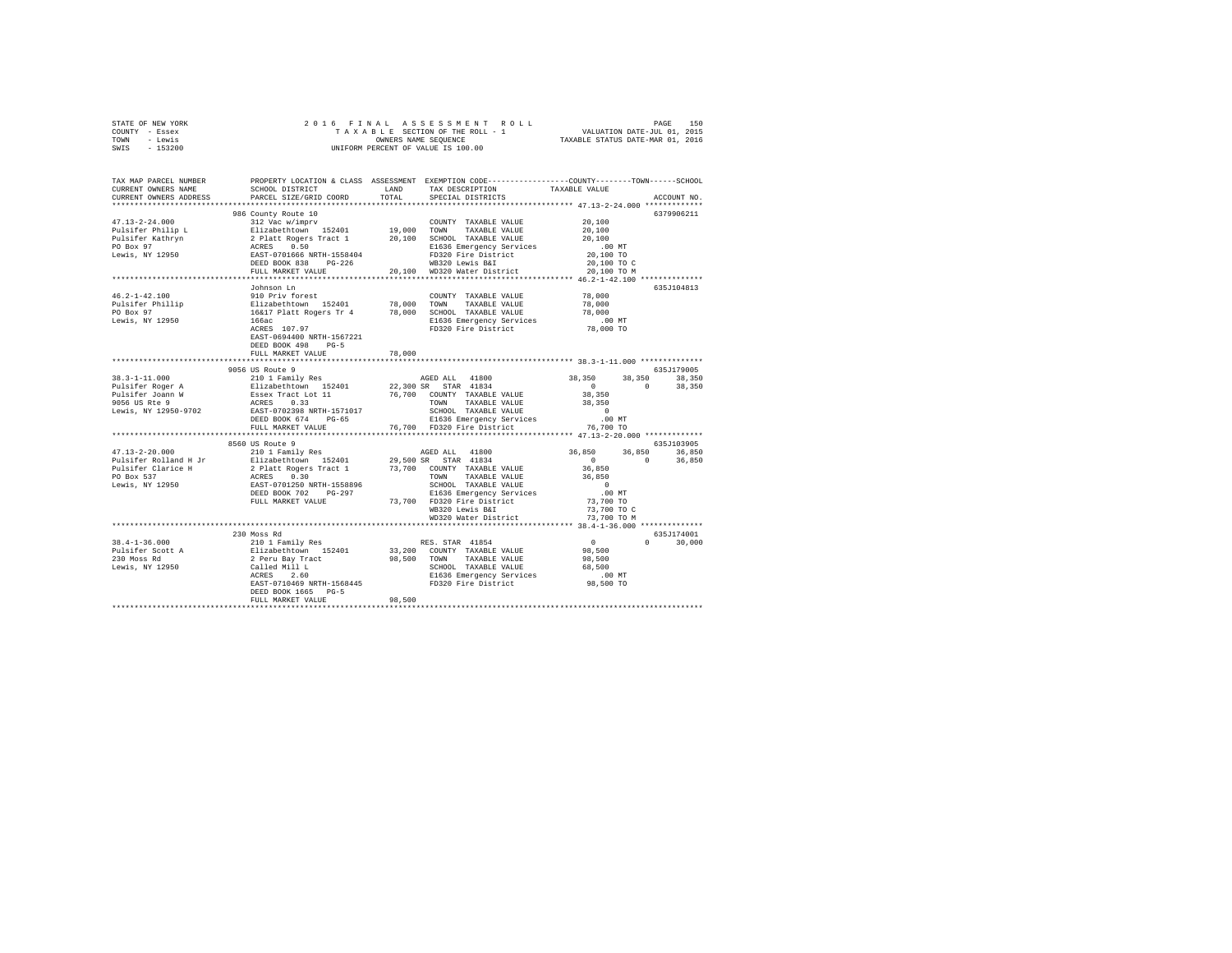| STATE OF NEW YORK | 2016 FINAL ASSESSMENT ROLL         | 151<br>PAGE                      |
|-------------------|------------------------------------|----------------------------------|
| COUNTY - Essex    | TAXABLE SECTION OF THE ROLL - 1    | VALUATION DATE-JUL 01, 2015      |
| TOWN<br>- Lewis   | OWNERS NAME SEOUENCE               | TAXABLE STATUS DATE-MAR 01, 2016 |
| $-153200$<br>SWIS | UNIFORM PERCENT OF VALUE IS 100.00 |                                  |

| TAX MAP PARCEL NUMBER<br>CURRENT OWNERS NAME<br>CURRENT OWNERS ADDRESS                                | SCHOOL DISTRICT<br>PARCEL SIZE/GRID COORD                                                                                                                                                                                                                               | LAND<br>TOTAL           | PROPERTY LOCATION & CLASS ASSESSMENT EXEMPTION CODE----------------COUNTY-------TOWN-----SCHOOL<br>TAX DESCRIPTION<br>SPECIAL DISTRICTS                       | TAXABLE VALUE                                                       | ACCOUNT NO.                      |
|-------------------------------------------------------------------------------------------------------|-------------------------------------------------------------------------------------------------------------------------------------------------------------------------------------------------------------------------------------------------------------------------|-------------------------|---------------------------------------------------------------------------------------------------------------------------------------------------------------|---------------------------------------------------------------------|----------------------------------|
|                                                                                                       |                                                                                                                                                                                                                                                                         |                         |                                                                                                                                                               |                                                                     |                                  |
| $38.4 - 1 - 1.001$<br>Pulsifer Stacy<br>Pulsifer Luann<br>196 Moss Rd<br>Lewis, NY 12950              | 196 Moss Rd<br>210 1 Family Res<br>210 1 Family Res<br>Peru Bay Tract 2<br>ACRES 0.50<br>EAST-0710212 NRTH-1568029<br>212 NRTH-1568029<br>DEED BOOK 1381   PG-313<br>FULL MARKET VALUE                                                                                  | 118,000<br>118,000      | RES. STAR 41854<br>26,900 COUNTY TAXABLE VALUE<br>TAXABLE VALUE<br>TOWN<br>SCHOOL TAXABLE VALUE<br>E1636 Emergency Services<br>FD320 Fire District 118,000 TO | $\sim$ 0<br>118,000<br>118,000<br>88,000<br>.00 MT                  | 635J180022<br>$0 \t 30,000$      |
|                                                                                                       |                                                                                                                                                                                                                                                                         |                         |                                                                                                                                                               |                                                                     |                                  |
| $47.1 - 1 - 2.200$<br>Pulsifer Terry L<br>PO Box 493<br>Lewis, $NY$ 12950                             | 79 Pulsifer Ln<br>210 1 Family Res<br>Elizabethtown 152401 30,800 COUNTY TAXABLE VALUE<br>15 Platt Rogers<br>1260/66 Easement<br>ACRES 0.91<br>EAST-0699656 NRTH-1568065<br>DEED BOOK 1264 PG-35<br>FULL MARKET VALUE                                                   | 139,200 TOWN<br>139,200 | RES. STAR 41854<br>TAXABLE VALUE<br>SCHOOL TAXABLE VALUE<br>E1636 Emergency Services<br>FD320 Fire District                                                   | $\sim$<br>139,200<br>139,200<br>109,200<br>$.00$ MT<br>139,200 TO   | 635Z000002<br>$\Omega$<br>30,000 |
|                                                                                                       |                                                                                                                                                                                                                                                                         |                         |                                                                                                                                                               |                                                                     |                                  |
| $47.1 - 1 - 39.140$<br>Elizabethtown, NY 12932                                                        | 8 Birch Trail Wav<br>210 1 Family Res<br>ACRES 6.50<br>EAST-0697379 NRTH-1560754<br>DEED BOOK 1357 PG-69<br>FULL MARKET VALUE                                                                                                                                           | 227,800                 | RES. STAR 41854<br>SCHOOL TAXABLE VALUE<br>E1636 Emergency Services<br>FD320 Fire District                                                                    | $\sim$ 0<br>227,800<br>227,800<br>197.800<br>$.00$ MT<br>227,800 TO | 635Z002004<br>$0 \t 30,000$      |
|                                                                                                       | ****************************                                                                                                                                                                                                                                            |                         |                                                                                                                                                               |                                                                     |                                  |
| $46.4 - 1 - 17.000$<br>Pulsifer Travis<br>"33 For Run Rd<br>Elizabethtown, NY 12932                   | 533 Fox Run Rd<br>210 1 Family Res<br>210 1 Family Res (RES. STAR 41854<br>Elizabethtown 152401 (2000 COUNTY TAXABLE VALUE<br>31 Platt Rogers Tract 4 (53,100 TOWN TAXABLE VALUE<br>ACRES 1.40<br>EAST-0695090 NRTH-1551736<br>DEED BOOK 1177 PG-3<br>FULL MARKET VALUE | 53,100                  | TAXABLE VALUE<br>SCHOOL TAXABLE VALUE<br>E1636 Emergency Services .00 MT<br>FD320 Fire District                                                               | $\mathbf{0}$<br>53,100<br>53,100<br>23,100<br>53,100 TO             | 635J105401<br>$\Omega$<br>30,000 |
|                                                                                                       | ********************                                                                                                                                                                                                                                                    |                         |                                                                                                                                                               |                                                                     |                                  |
| $38.3 - 1 - 37.000$<br>Pulsifer William<br>Pulsifer Nellie Bashaw<br>8981 US Rte 9<br>Lewis, NY 12950 | 8981 US Route 9<br>210 1 Family Res<br>Elizabethtown 152401<br>4 Essex Tract<br>ACRES 1.30<br>EAST-0702031 NRTH-1569228<br>DEED BOOK 468<br>$PG-118$<br>FULL MARKET VALUE                                                                                               | 139,500 TOWN<br>139,500 | SR STAR 41834<br>33,300 COUNTY TAXABLE VALUE<br>TAXABLE VALUE<br>SCHOOL TAXABLE VALUE<br>E1636 Emergency Services .00 MT<br>FD320 Fire District .139,500 TO   | $\sim$ 0<br>139,500<br>139,500<br>74,200                            | 635J104014<br>0 65,300           |
|                                                                                                       |                                                                                                                                                                                                                                                                         |                         |                                                                                                                                                               |                                                                     |                                  |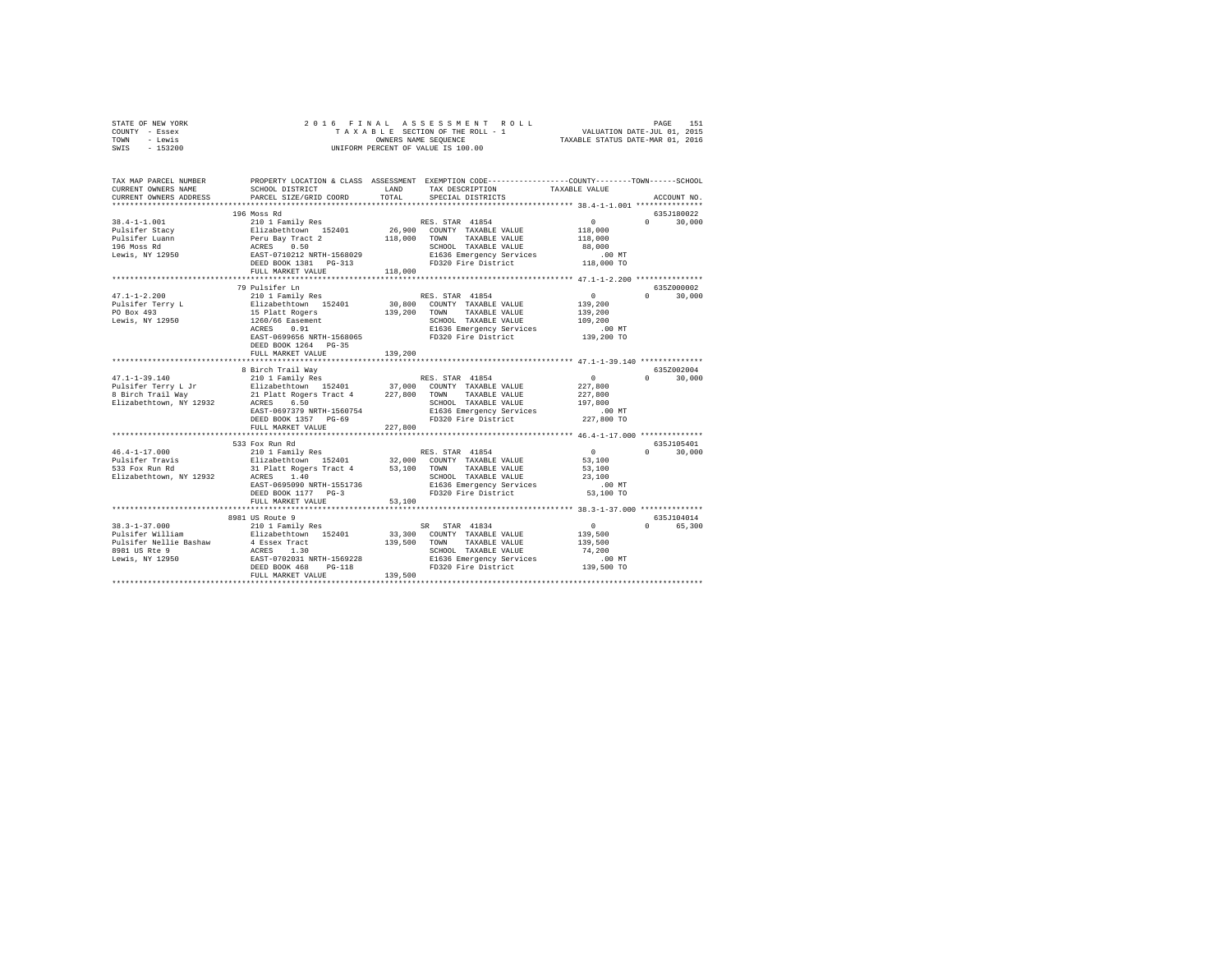| STATE OF NEW YORK |  |  |  |  | 2016 FINAL ASSESSMENT ROLL         |                                  | PAGE                        | 152 |
|-------------------|--|--|--|--|------------------------------------|----------------------------------|-----------------------------|-----|
| COUNTY - Essex    |  |  |  |  | TAXABLE SECTION OF THE ROLL - 1    |                                  | VALUATION DATE-JUL 01, 2015 |     |
| TOWN<br>- Lewis   |  |  |  |  | OWNERS NAME SEOUENCE               | TAXABLE STATUS DATE-MAR 01, 2016 |                             |     |
| $-153200$<br>SWIS |  |  |  |  | UNIFORM PERCENT OF VALUE IS 100.00 |                                  |                             |     |

| TAX MAP PARCEL NUMBER<br>CURRENT OWNERS NAME<br>CURRENT OWNERS ADDRESS | SCHOOL DISTRICT<br>PARCEL SIZE/GRID COORD                                                         | T.AND<br>TOTAL                | PROPERTY LOCATION & CLASS ASSESSMENT EXEMPTION CODE----------------COUNTY-------TOWN-----SCHOOL<br>TAX DESCRIPTION<br>SPECIAL DISTRICTS                                                                                                        | TAXABLE VALUE                              | ACCOUNT NO.                     |
|------------------------------------------------------------------------|---------------------------------------------------------------------------------------------------|-------------------------------|------------------------------------------------------------------------------------------------------------------------------------------------------------------------------------------------------------------------------------------------|--------------------------------------------|---------------------------------|
| ***********************                                                |                                                                                                   |                               |                                                                                                                                                                                                                                                |                                            |                                 |
|                                                                        | 129 Pulsifer Ln                                                                                   |                               |                                                                                                                                                                                                                                                |                                            | 635J101907                      |
| $38.3 - 1 - 40.000$                                                    |                                                                                                   |                               |                                                                                                                                                                                                                                                | 9,600                                      |                                 |
| Pulsifer William                                                       |                                                                                                   |                               |                                                                                                                                                                                                                                                | 9,600                                      |                                 |
| Pulsifer Nellie                                                        |                                                                                                   |                               |                                                                                                                                                                                                                                                | 9,600                                      |                                 |
| 8981 US Rt 9                                                           |                                                                                                   |                               |                                                                                                                                                                                                                                                | $.00$ MT                                   |                                 |
| Lewis, NY 12950                                                        |                                                                                                   |                               |                                                                                                                                                                                                                                                | 9,600 TO                                   |                                 |
|                                                                        |                                                                                                   |                               | 129 POISITET LIMIT 2001<br>214 Rural Vac<10<br>215 Platabelthcwn 152401<br>215 Platt Rogers Tract 4<br>216 Platt Rogers Tract 4<br>2000 DECHOOL TAXABLE VALUE<br>2008 RAST-0699621 RETH-1569400<br>2008 PD320 Fire District<br>2008 PD320 Pire |                                            |                                 |
|                                                                        | FULL MARKET VALUE                                                                                 | 9,600                         |                                                                                                                                                                                                                                                |                                            |                                 |
|                                                                        |                                                                                                   |                               |                                                                                                                                                                                                                                                |                                            |                                 |
|                                                                        | 204 Moss Rd                                                                                       |                               |                                                                                                                                                                                                                                                |                                            | 635J174019                      |
| $38.4 - 1 - 35.000$                                                    |                                                                                                   |                               |                                                                                                                                                                                                                                                |                                            |                                 |
|                                                                        | 220 2 Family Res<br>Elizabethtown 152401                                                          |                               | VET WAR CT 41121<br>31,900 SR STAR 41834                                                                                                                                                                                                       | 15,000                                     | $15,000$ 0<br>0 65,300          |
| Pulsifer William                                                       |                                                                                                   |                               |                                                                                                                                                                                                                                                | $\sim$                                     |                                 |
| Pulsifer June                                                          | 2 Peru Bay Tract 142,500 COUNTY TAXABLE VALUE<br>Called Mill L<br>ACRES 1.30 SCHOOL TAXABLE VALUE |                               |                                                                                                                                                                                                                                                | 127,500                                    |                                 |
| 204 Moss Rd                                                            |                                                                                                   |                               | TOWN HAADLE VALUE<br>SCHOOL TAXABLE VALUE 77,200<br>E1636 Emergency Services .00 MT<br>First Literature 142,500 TO                                                                                                                             | 127,500                                    |                                 |
| Lewis, NY 12950                                                        |                                                                                                   |                               |                                                                                                                                                                                                                                                |                                            |                                 |
|                                                                        | EAST-0710321 NRTH-1568212                                                                         |                               |                                                                                                                                                                                                                                                |                                            |                                 |
|                                                                        | DEED BOOK 545 PG-287                                                                              |                               |                                                                                                                                                                                                                                                |                                            |                                 |
|                                                                        | FULL MARKET VALUE                                                                                 | 142,500                       |                                                                                                                                                                                                                                                |                                            |                                 |
|                                                                        | ***********************                                                                           | ***************************** |                                                                                                                                                                                                                                                | *************** 38.3-1-1.200 ************* |                                 |
|                                                                        | 138 Pulsifer Ln                                                                                   |                               |                                                                                                                                                                                                                                                |                                            | 635J180010                      |
| $38.3 - 1 - 1.200$                                                     | 312 Vac w/imprv                                                                                   |                               | COUNTY TAXABLE VALUE                                                                                                                                                                                                                           | 24,700                                     |                                 |
|                                                                        |                                                                                                   |                               | 16,600 TOWN TAXABLE VALUE                                                                                                                                                                                                                      | 24,700                                     |                                 |
| Pulsifer William A<br>Pulsifer Nellie                                  | Elizabethtown 152401<br>Essex Tract<br>Nly Boundary Of Lot 49<br>ACRES 1.00                       |                               | 24,700 SCHOOL TAXABLE VALUE                                                                                                                                                                                                                    | 24,700                                     |                                 |
| 8981 US Rte 9                                                          |                                                                                                   |                               |                                                                                                                                                                                                                                                |                                            |                                 |
| Lewis, NY 12950                                                        |                                                                                                   |                               | E1636 Emergency Services .00 MT<br>FD320 Fire District 24,700 TO                                                                                                                                                                               |                                            |                                 |
|                                                                        | EAST-0698353 NRTH-1576096                                                                         |                               |                                                                                                                                                                                                                                                |                                            |                                 |
|                                                                        | DEED BOOK 842<br>$PG-28$                                                                          |                               |                                                                                                                                                                                                                                                |                                            |                                 |
|                                                                        | FULL MARKET VALUE                                                                                 | 24,700                        |                                                                                                                                                                                                                                                |                                            |                                 |
|                                                                        |                                                                                                   |                               |                                                                                                                                                                                                                                                |                                            |                                 |
|                                                                        | 8867 US Route 9                                                                                   |                               |                                                                                                                                                                                                                                                |                                            | 635J104105                      |
| $47.1 - 1 - 14.000$                                                    | 270 Mfg housing                                                                                   |                               | RES. STAR 41854                                                                                                                                                                                                                                | $\sim$ 0                                   | $\Omega$ and $\Omega$<br>30,000 |
| Ouain Eric                                                             |                                                                                                   |                               |                                                                                                                                                                                                                                                | 57,200                                     |                                 |
| 8867 US Rte 9                                                          |                                                                                                   |                               |                                                                                                                                                                                                                                                |                                            |                                 |
|                                                                        |                                                                                                   |                               | 21 East Pack 152401 157,400 COUNTY TAXABLE VALUE<br>3 Essex Tract 152401 57,200 TOWN TAXABLE VALUE<br>3 ESSEX TRACT 57,200 TOWN TAXABLE VALUE                                                                                                  | 57,200                                     |                                 |
| Lewis, NY 12950                                                        |                                                                                                   |                               | SCHOOL TAXABLE VALUE                                                                                                                                                                                                                           | 27,200                                     |                                 |
|                                                                        | EAST-0700959 NRTH-1566516                                                                         |                               | E1636 Emergency Services                                                                                                                                                                                                                       | $.00$ MT                                   |                                 |
|                                                                        | DEED BOOK 1086 PG-140                                                                             |                               | FD320 Fire District                                                                                                                                                                                                                            | 57,200 TO                                  |                                 |
|                                                                        | FULL MARKET VALUE                                                                                 | 57,200                        |                                                                                                                                                                                                                                                |                                            |                                 |
|                                                                        |                                                                                                   |                               |                                                                                                                                                                                                                                                |                                            |                                 |
|                                                                        | hf asoM                                                                                           |                               |                                                                                                                                                                                                                                                |                                            | 635J178526                      |
|                                                                        |                                                                                                   |                               | COUNTY TAXABLE VALUE                                                                                                                                                                                                                           | 21,300                                     |                                 |
|                                                                        |                                                                                                   |                               | 21,300 TOWN TAXABLE VALUE                                                                                                                                                                                                                      | 21,300<br>21,300                           |                                 |
|                                                                        |                                                                                                   |                               | 21,300 SCHOOL TAXABLE VALUE                                                                                                                                                                                                                    |                                            |                                 |
|                                                                        |                                                                                                   |                               | E1636 Emergency Services<br>FD320 Fire District                                                                                                                                                                                                | $.00$ MT                                   |                                 |
|                                                                        |                                                                                                   |                               |                                                                                                                                                                                                                                                | $21,300$ TO                                |                                 |
|                                                                        | EAST-0710595 NRTH-1568160                                                                         |                               |                                                                                                                                                                                                                                                |                                            |                                 |
|                                                                        | $PG-137$<br>DEED BOOK 524                                                                         |                               |                                                                                                                                                                                                                                                |                                            |                                 |
|                                                                        | FULL MARKET VALUE                                                                                 | 21,300                        |                                                                                                                                                                                                                                                |                                            |                                 |
|                                                                        |                                                                                                   |                               |                                                                                                                                                                                                                                                |                                            |                                 |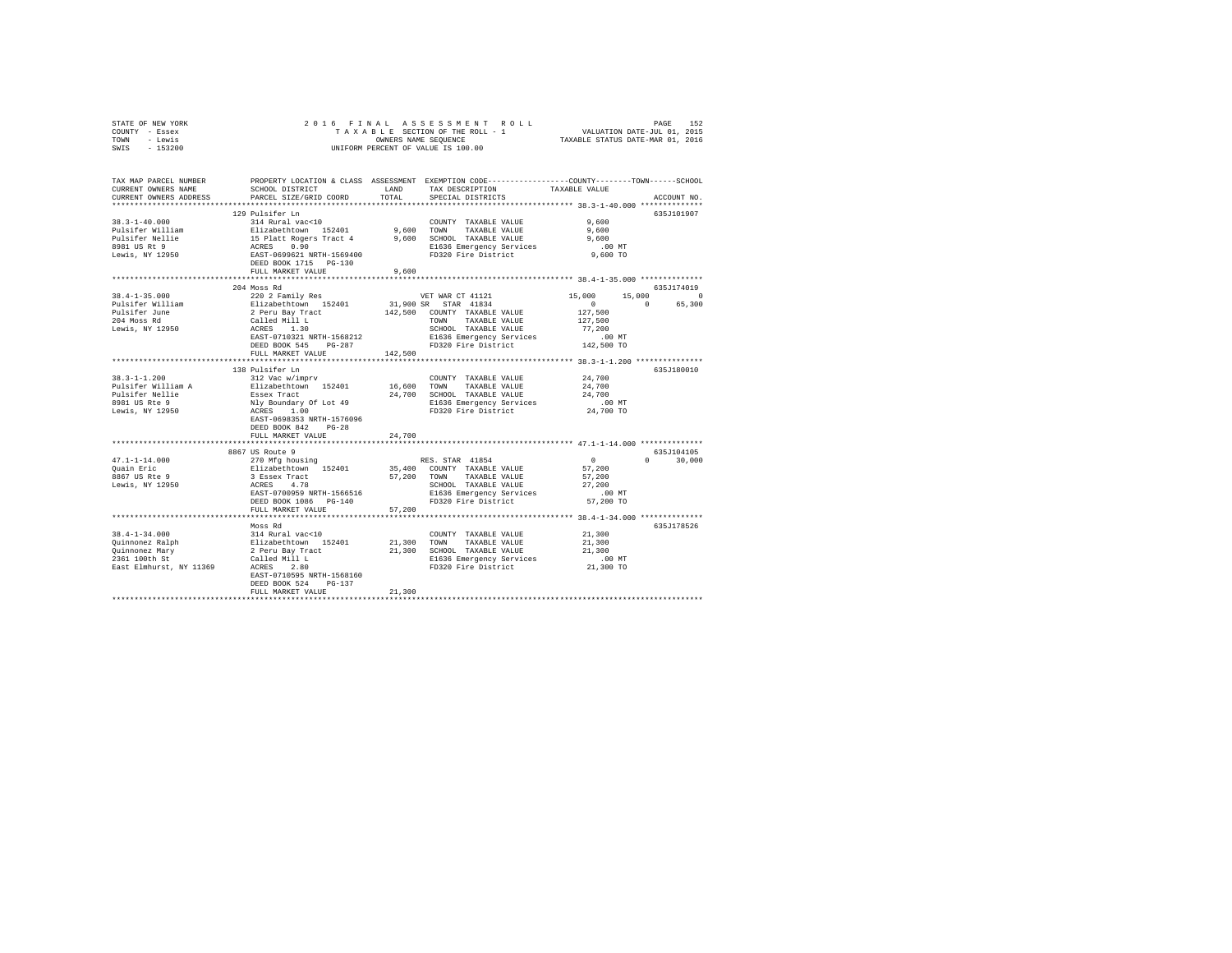| STATE OF NEW YORK<br>COUNTY - Essex<br>- Lewis<br>TOWN<br>$-153200$<br>SWIS                                 |                                                                                                                                                                                                                        | OWNERS NAME SEQUENCE                        | 2016 FINAL ASSESSMENT ROLL<br>TAXABLE SECTION OF THE ROLL - 1<br>UNIFORM PERCENT OF VALUE IS 100.00                             | 153<br>PAGE<br>VALUATION DATE-JUL 01, 2015<br>TAXABLE STATUS DATE-MAR 01, 2016                                                  |
|-------------------------------------------------------------------------------------------------------------|------------------------------------------------------------------------------------------------------------------------------------------------------------------------------------------------------------------------|---------------------------------------------|---------------------------------------------------------------------------------------------------------------------------------|---------------------------------------------------------------------------------------------------------------------------------|
| TAX MAP PARCEL NUMBER<br>CURRENT OWNERS NAME<br>CURRENT OWNERS ADDRESS                                      | SCHOOL DISTRICT<br>PARCEL SIZE/GRID COORD                                                                                                                                                                              | LAND<br>TOTAL                               | TAX DESCRIPTION<br>SPECIAL DISTRICTS                                                                                            | PROPERTY LOCATION & CLASS ASSESSMENT EXEMPTION CODE---------------COUNTY-------TOWN------SCHOOL<br>TAXABLE VALUE<br>ACCOUNT NO. |
| $55. - 2 - 8.000$<br>Racquette Flow Corp<br>c/o Edenfield & Snow<br>PO Box 1356<br>Saranac Lake, NY 12983   | Old Military Ln<br>910 Priv forest<br>Elizabethtown 152401<br>27 Omt Twp 1<br>ACRES 160.00<br>EAST-0682682 NRTH-1546120<br>DEED BOOK 803<br>$PG-82$<br>FULL MARKET VALUE                                               | 85,000<br>85,000<br>85,000                  | COUNTY TAXABLE VALUE<br>TOWN<br>TAXABLE VALUE<br>SCHOOL TAXABLE VALUE<br>E1636 Emergency Services<br>FD320 Fire District        | 635J103113<br>85,000<br>85,000<br>85,000<br>$.00$ MT<br>85,000 TO                                                               |
|                                                                                                             |                                                                                                                                                                                                                        |                                             |                                                                                                                                 |                                                                                                                                 |
| $46.4 - 1 - 19.000$<br>Ramsburg Charles J<br>Zackheim Michele<br>790 Riverside Dr #2N<br>New York, NY 10032 | 513 Fox Run Rd<br>312 Vac w/imprv<br>Elizabethtown 152401<br>31 Platt Rogers Tract 4<br>1344/27 Life Use Inez<br>Estes 1Ac<br>ACRES<br>1.00<br>EAST-0694800 NRTH-1551460<br>DEED BOOK 1403 PG-281<br>FULL MARKET VALUE | 19,500<br>27,900<br>27,900<br>************* | COUNTY TAXABLE VALUE<br>TOWN<br>TAXABLE VALUE<br>SCHOOL TAXABLE VALUE<br>E1636 Emergency Services<br>FD320 Fire District        | 635J102903<br>27,900<br>27,900<br>27,900<br>$.00$ MT<br>27,900 TO<br>***************************** 46.4-1-20.000 ************** |
| $46.4 - 1 - 20.000$<br>Ramsburg Charles J<br>Zackheim Michele<br>790 Riverside Dr #2N<br>New York, NY 10032 | Fox Run Rd<br>312 Vac w/imprv<br>Elizabethtown 152401<br>31&33 Platt Rogers Tr 4<br>1344/27 Life Use Inez<br>Estes 38.8Ac<br>ACRES 38.02<br>EAST-0695337 NRTH-1552591<br>DEED BOOK 1403 PG-281<br>FULL MARKET VALUE    | 34,800<br>51,600                            | COUNTY TAXABLE VALUE<br>TOWN<br>TAXABLE VALUE<br>51,600 SCHOOL TAXABLE VALUE<br>E1636 Emergency Services<br>FD320 Fire District | 635J102901<br>51,600<br>51,600<br>51,600<br>.00 MT<br>51,600 TO                                                                 |
|                                                                                                             |                                                                                                                                                                                                                        |                                             |                                                                                                                                 |                                                                                                                                 |
| $46.4 - 1 - 21.100$<br>Ramsburg Charles J<br>Zackheim Michele<br>790 Riverside Dr #2N<br>New York, NY 10032 | Denton Rd<br>322 Rural vac>10<br>Elizabethtown 152401<br>31 Platt Rogers Tract 4<br>1344/27 Life Use Inez<br>Estes<br>ACRES 46.68<br>EAST-0694163 NRTH-1551770<br>DEED BOOK 1403 PG-281<br>FULL MARKET VALUE           | 47,300<br>47,300<br>47.300                  | COUNTY TAXABLE VALUE<br>TOWN<br>TAXABLE VALUE<br>SCHOOL TAXABLE VALUE<br>E1636 Emergency Services<br>FD320 Fire District        | 635J102815<br>47,300<br>47,300<br>47,300<br>$.00$ MT<br>47,300 TO                                                               |
|                                                                                                             |                                                                                                                                                                                                                        |                                             |                                                                                                                                 |                                                                                                                                 |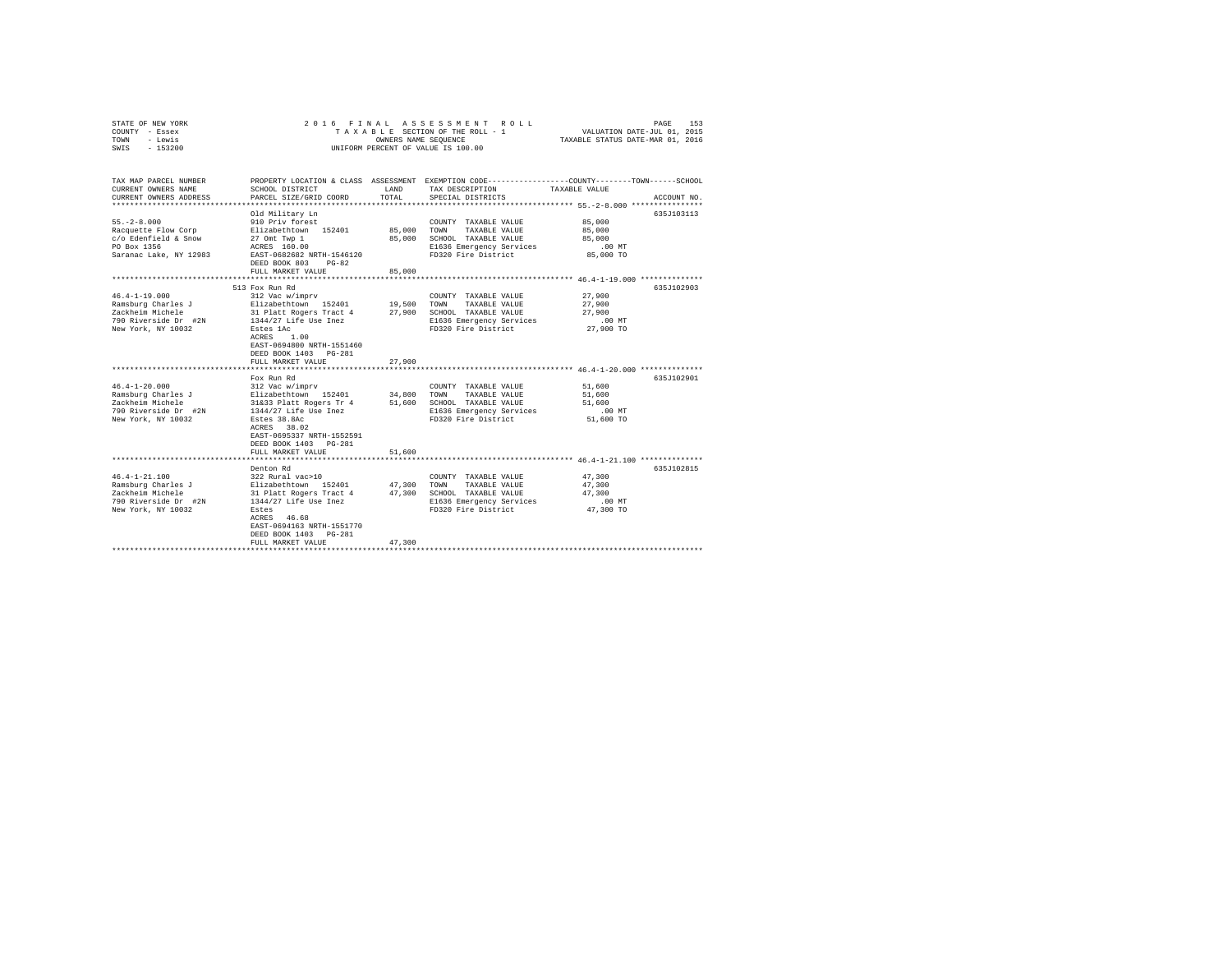| COUNTY<br>- Essex      |                                      |               | TAXABLE SECTION OF THE ROLL - 1                | VALUATION DATE-JUL 01, 2015                                  |
|------------------------|--------------------------------------|---------------|------------------------------------------------|--------------------------------------------------------------|
| - Lewis<br>TOWN        |                                      |               | OWNERS NAME SEOUENCE                           | TAXABLE STATUS DATE-MAR 01, 2016                             |
| $-153200$<br>SWIS      |                                      |               | UNIFORM PERCENT OF VALUE IS 100.00             |                                                              |
|                        |                                      |               |                                                |                                                              |
|                        |                                      |               |                                                |                                                              |
|                        |                                      |               |                                                |                                                              |
| TAX MAP PARCEL NUMBER  | PROPERTY LOCATION & CLASS ASSESSMENT |               |                                                | EXEMPTION CODE-----------------COUNTY-------TOWN------SCHOOL |
| CURRENT OWNERS NAME    | SCHOOL DISTRICT                      | LAND          | TAX DESCRIPTION                                | TAXABLE VALUE                                                |
| CURRENT OWNERS ADDRESS |                                      |               | PARCEL SIZE/GRID COORD TOTAL SPECIAL DISTRICTS | ACCOUNT NO.                                                  |
|                        |                                      |               |                                                |                                                              |
|                        | 1977 County Route 10                 |               |                                                | 635J177013                                                   |
| $57.1 - 3 - 3.000$     | 210 1 Family Res                     |               | COUNTY<br>TAXABLE VALUE                        | 49,300                                                       |
| Rand Allison           | Westport 155001 49,300               |               | TOWN<br>TAXABLE VALUE                          | 49,300                                                       |
| Rand Harvey Jr         | 39 & 40 Taylor & Kimball 49,300      |               | SCHOOL TAXABLE VALUE 49.300                    |                                                              |
| 36 Curtis Ln           | ACRES 50.60                          |               | E1636 Emergency Services .00 MT                |                                                              |
| Mineville, NY 12956    | EAST-0722717 NRTH-1551461            |               | FD320 Fire District                            | 49,300 TO                                                    |
|                        | DEED BOOK 1745 PG-246                |               |                                                |                                                              |
|                        | FULL MARKET VALUE                    | 49.300        |                                                |                                                              |
|                        |                                      |               |                                                |                                                              |
|                        | 2021 County Route 10                 |               |                                                | 635J100210                                                   |
| $57.1 - 3 - 4.100$     | 312 Vac w/imprv                      |               | COUNTY TAXABLE VALUE                           | 39,000                                                       |
| Dand Uaryson A         | Meetnert 155001                      | $25.100$ TOMM | סוז הגזו סופג אחד                              | 39 000                                                       |

STATE OF NEW YORK 2016 FINAL ASSESSMENT ROLL PAGE 154

| 57.1-3-4.100<br>Rand Harvey A<br>Rand Bertha E<br>89 Water St | 312 Vac w/imprv<br>Westport 155001 35,100<br>$39 \times 40$ Taylor & Kimball $39,000$<br>ACRES 22.26<br>Elizabethtown, NY 12932 EAST-0723252 NRTH-1551047<br>DEED BOOK 1078 PG-75<br>FULL MARKET VALUE 39,000 | COUNTY TAXABLE VALUE<br>TOWN<br>TAXABLE VALUE<br>SCHOOL TAXABLE VALUE<br>E1636 Emergency Services .00 MT<br>FD320 Fire District | 39,000<br>39,000<br>39,000<br>39,000 TO       |                        |
|---------------------------------------------------------------|---------------------------------------------------------------------------------------------------------------------------------------------------------------------------------------------------------------|---------------------------------------------------------------------------------------------------------------------------------|-----------------------------------------------|------------------------|
|                                                               | 8521 US Route 9                                                                                                                                                                                               |                                                                                                                                 |                                               | 635.7105410            |
| $47.13 - 1 - 23.000$<br>Rand Mark                             | 210 1 Family Res<br>8521 US Rte 9 2 Platt Rogers Tract 1 52,000 TOWN                                                                                                                                          | RES. STAR 41854<br>Elizabethtown 152401 27,000 COUNTY TAXABLE VALUE<br>TAXABLE VALUE<br>SCHOOL TAXABLE VALUE                    | $\sim$ 0 $\sim$<br>52,000<br>52,000<br>22,000 | 30,000<br>$\mathbf{a}$ |
|                                                               | EAST-0700724 NRTH-1557970<br>DEED BOOK 1337 PG-137                                                                                                                                                            | FULL MARKET VALUE 52,000 WB320 Lewis B&I<br>WD320 Water District 52,000 TO M                                                    | 52,000 TO C                                   |                        |
|                                                               |                                                                                                                                                                                                               |                                                                                                                                 |                                               |                        |
|                                                               | 19 Brookside Way                                                                                                                                                                                              |                                                                                                                                 |                                               | 635J101904             |
| $46.2 - 1 - 15.000$<br>Rand Milo                              |                                                                                                                                                                                                               | Elizabethtown 152401 39,200 COUNTY TAXABLE VALUE 102,900                                                                        |                                               | $\Omega$<br>65,300     |
|                                                               |                                                                                                                                                                                                               | Rand Edith 102,900 17 Platt Rogers Tract 4 102,900 TOWN TAXABLE VALUE 102,900                                                   |                                               |                        |
| PO Box 1                                                      | ACRES 9.25 BANKM&TMTGC                                                                                                                                                                                        | SCHOOL TAXABLE VALUE                                                                                                            | 37,600                                        |                        |
|                                                               | Lewis, NY 12950 EAST-0690579 NRTH-1566056                                                                                                                                                                     | E1636 Emergency Services .00 MT                                                                                                 |                                               |                        |
|                                                               | DEED BOOK 996 PG-328<br>FULL MARKET VALUE 102,900                                                                                                                                                             | FD320 Fire District 102,900 TO                                                                                                  |                                               |                        |
|                                                               |                                                                                                                                                                                                               |                                                                                                                                 |                                               |                        |
|                                                               | Fox Run Rd                                                                                                                                                                                                    |                                                                                                                                 |                                               | 635J196006             |
|                                                               | 55.2-1-15.200 322 Rural vac>10                                                                                                                                                                                | COUNTY TAXABLE VALUE 34.100                                                                                                     |                                               |                        |
| Ratliff Don G                                                 | Elizabethtown 152401 34,100 TOWN                                                                                                                                                                              | TAXABLE VALUE 34,100                                                                                                            |                                               |                        |
|                                                               | Ratliff Barbara S 30 Platt Rogers Tr 4 34,100                                                                                                                                                                 | SCHOOL TAXABLE VALUE 34,100                                                                                                     |                                               |                        |
| Cobble Hill Rd                                                | ACRES 20.35<br>Elizabethtown, NY 12932 EAST-0695349 NRTH-1550377<br>DEED BOOK 1088 PG-194                                                                                                                     | E1636 Emergency Services .00 MT<br>FD320 Fire District 34,100 TO                                                                |                                               |                        |
|                                                               | FULL MARKET VALUE                                                                                                                                                                                             | 34,100                                                                                                                          |                                               |                        |
|                                                               |                                                                                                                                                                                                               |                                                                                                                                 |                                               |                        |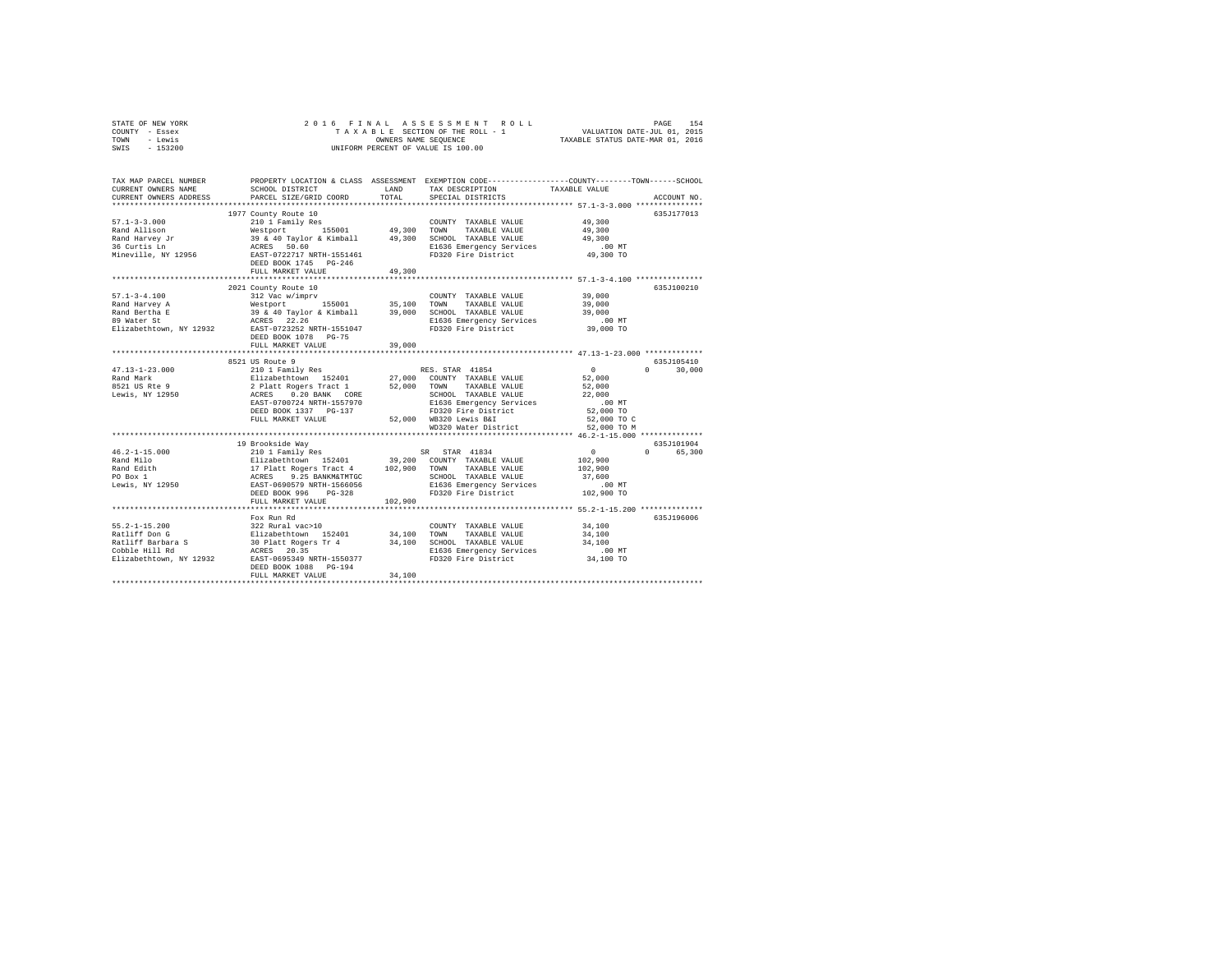| STATE OF NEW YORK | 2016 FINAL ASSESSMENT ROLL         | 155<br>PAGE                      |
|-------------------|------------------------------------|----------------------------------|
| COUNTY - Essex    | TAXABLE SECTION OF THE ROLL - 1    | VALUATION DATE-JUL 01, 2015      |
| TOWN<br>- Lewis   | OWNERS NAME SEOUENCE               | TAXABLE STATUS DATE-MAR 01, 2016 |
| $-153200$<br>SWIS | UNIFORM PERCENT OF VALUE IS 100.00 |                                  |

| TAX MAP PARCEL NUMBER<br>CURRENT OWNERS NAME         | SCHOOL DISTRICT                                                                                                                       | LAND    | PROPERTY LOCATION & CLASS ASSESSMENT EXEMPTION CODE----------------COUNTY-------TOWN-----SCHOOL<br>TAX DESCRIPTION | TAXABLE VALUE        |                    |
|------------------------------------------------------|---------------------------------------------------------------------------------------------------------------------------------------|---------|--------------------------------------------------------------------------------------------------------------------|----------------------|--------------------|
| CURRENT OWNERS ADDRESS                               | PARCEL SIZE/GRID COORD                                                                                                                | TOTAL   | SPECIAL DISTRICTS                                                                                                  |                      | ACCOUNT NO.        |
|                                                      | ****************************                                                                                                          |         |                                                                                                                    |                      |                    |
|                                                      | Fox Run Rd                                                                                                                            |         |                                                                                                                    |                      | 635J101411         |
| $55.2 - 1 - 15.110$                                  | 322 Rural vac>10                                                                                                                      |         | COUNTY TAXABLE VALUE                                                                                               | 26,300               |                    |
| Ratliff James                                        | Elizabethtown 152401 – 26,300 TOWN TAXABLE-VALUE<br>30 Platt-Rogers-Tract 4 – 26,300 SCHOOL TAXABLE-VALUE<br>ACRES 15.45 –            |         |                                                                                                                    | 26,300               |                    |
| Ratliff Mary                                         |                                                                                                                                       |         |                                                                                                                    | 26,300               |                    |
| katilif mary<br>483 Fox Run Rd                       |                                                                                                                                       |         | E1636 Emergency Services                                                                                           | $.00$ MT             |                    |
| Elizabethtown, NY 12932                              | EAST-0695513 NRTH-1549646<br>DEED BOOK 678 PG-80                                                                                      |         | FD320 Fire District                                                                                                | 26,300 TO            |                    |
|                                                      | FULL MARKET VALUE                                                                                                                     | 26,300  |                                                                                                                    |                      |                    |
|                                                      |                                                                                                                                       |         |                                                                                                                    |                      |                    |
|                                                      | 483 Fox Run Rd                                                                                                                        |         |                                                                                                                    |                      | 635J104110         |
| $55.2 - 1 - 13.000$                                  | 210 1 Family Res                                                                                                                      |         | VET DIS CT 41141                                                                                                   | 6.155<br>6.155       | $\Omega$           |
| Ratliff James T                                      |                                                                                                                                       |         | 33,500 SR STAR 41834                                                                                               | $\Omega$             | 65,300<br>$\circ$  |
| Ratliff Mary I                                       | Elizabethtown 152401            33,500 SR STAR 41834<br>30 Platt Rogers Tr 4               123,100 VET COM CT 41131<br>ACRES     2.90 |         |                                                                                                                    | 25,000 25,000        | $\Omega$           |
| 483 Fox Run Rd                                       |                                                                                                                                       |         |                                                                                                                    | 91,945               |                    |
| Elizabethtown, NY 12932                              | EAST-0694588 NRTH-1550789                                                                                                             |         | TOWN<br>TAXABLE VALUE                                                                                              | 91,945               |                    |
|                                                      | DEED BOOK 477 PG-202<br>FULL MARKET VALUE                                                                                             |         | SCHOOL TAXABLE VALUE                                                                                               | 57,800               |                    |
|                                                      |                                                                                                                                       |         | 123,100 E1636 Emergency Services<br>FD320 Fire District                                                            | .00 MT<br>123,100 TO |                    |
|                                                      |                                                                                                                                       |         | ************************************* 55.2-1-15.120 ************                                                   |                      |                    |
|                                                      | Fox Run Rd                                                                                                                            |         |                                                                                                                    |                      | 635Z001011         |
| $55.2 - 1 - 15.120$                                  |                                                                                                                                       |         | COUNTY TAXABLE VALUE                                                                                               | 24,200               |                    |
|                                                      |                                                                                                                                       |         | TAXABLE VALUE                                                                                                      | 24,200               |                    |
|                                                      | COUNT 24,200 COUNT 214 Rural vac<10<br>Elizabethtown 152401 24,200 TOWN<br>30 Platt Rogers Tract 4 24,200 SCHOC                       |         | 24,200 SCHOOL TAXABLE VALUE                                                                                        | 24,200               |                    |
| Elizabethtown, NY 12932                              | ACRES 5.74                                                                                                                            |         |                                                                                                                    | $.00$ MT             |                    |
|                                                      | EAST-0694860 NRTH-1550023                                                                                                             |         | E1636 Emergency Services<br>FD320 Fire District                                                                    | 24,200 TO            |                    |
|                                                      | DEED BOOK 1282 PG-116                                                                                                                 |         |                                                                                                                    |                      |                    |
|                                                      | FULL MARKET VALUE                                                                                                                     | 24,200  |                                                                                                                    |                      |                    |
|                                                      |                                                                                                                                       |         |                                                                                                                    |                      |                    |
|                                                      | 8594 US Route 9                                                                                                                       |         |                                                                                                                    |                      | 635J105313         |
| $47.13 - 2 - 4.000$                                  | 210 1 Family Res                                                                                                                      |         | SR STAR 41834                                                                                                      | $\sim$ 0             | 0 65,300           |
| Rauch Debra J<br>Whittemore Jeffrey R                | Elizabethtown 152401 36,500 COUNTY TAXABLE VALUE<br>2 Platt Rogers Tract 1 108,800 TOWN TAXABLE VALUE                                 |         |                                                                                                                    | 108,800              |                    |
|                                                      |                                                                                                                                       |         |                                                                                                                    | 108,800              |                    |
|                                                      |                                                                                                                                       |         | SCHOOL TAXABLE VALUE                                                                                               | 43.500               |                    |
| c/o Robert Whittemore<br>8594 US Rte 9<br>DO Devel04 | 1341/50 Life Use Robert S<br>& Barbara A Whittemore<br>ACRES 1.51                                                                     |         | E1636 Emergency Services                                                                                           | $.00$ MT             |                    |
| PO Box 104                                           |                                                                                                                                       |         | FD320 Fire District                                                                                                | 108,800 TO           |                    |
| Lewis, NY 12950                                      | EAST-0701646 NRTH-1559668                                                                                                             |         | WB320 Lewis B&I                                                                                                    | 108,800 TO C         |                    |
|                                                      | DEED BOOK 1341 PG-50                                                                                                                  |         | WD320 Water District                                                                                               | 108,800 TO M         |                    |
|                                                      | FULL MARKET VALUE                                                                                                                     | 108,800 |                                                                                                                    |                      |                    |
|                                                      |                                                                                                                                       |         |                                                                                                                    |                      |                    |
|                                                      | 50 Moss Rd                                                                                                                            |         |                                                                                                                    |                      | 635J103702         |
| $47.2 - 1 - 18.000$                                  | 210 1 Family Res                                                                                                                      |         | RES. STAR 41854                                                                                                    | $\sim$ 0             | $\Omega$<br>30,000 |
|                                                      |                                                                                                                                       |         | 32,700 COUNTY TAXABLE VALUE                                                                                        | 86,000               |                    |
|                                                      |                                                                                                                                       |         | 86,000 TOWN TAXABLE VALUE                                                                                          | 86,000               |                    |
|                                                      |                                                                                                                                       |         | SCHOOL TAXABLE VALUE                                                                                               | 56,000               |                    |
|                                                      |                                                                                                                                       |         | E1636 Emergency Services<br>FD320 Fire District                                                                    | .00MT                |                    |
|                                                      |                                                                                                                                       |         |                                                                                                                    | 86,000 TO            |                    |
| *********************************                    | FULL MARKET VALUE                                                                                                                     | 86,000  |                                                                                                                    |                      |                    |
|                                                      |                                                                                                                                       |         |                                                                                                                    |                      |                    |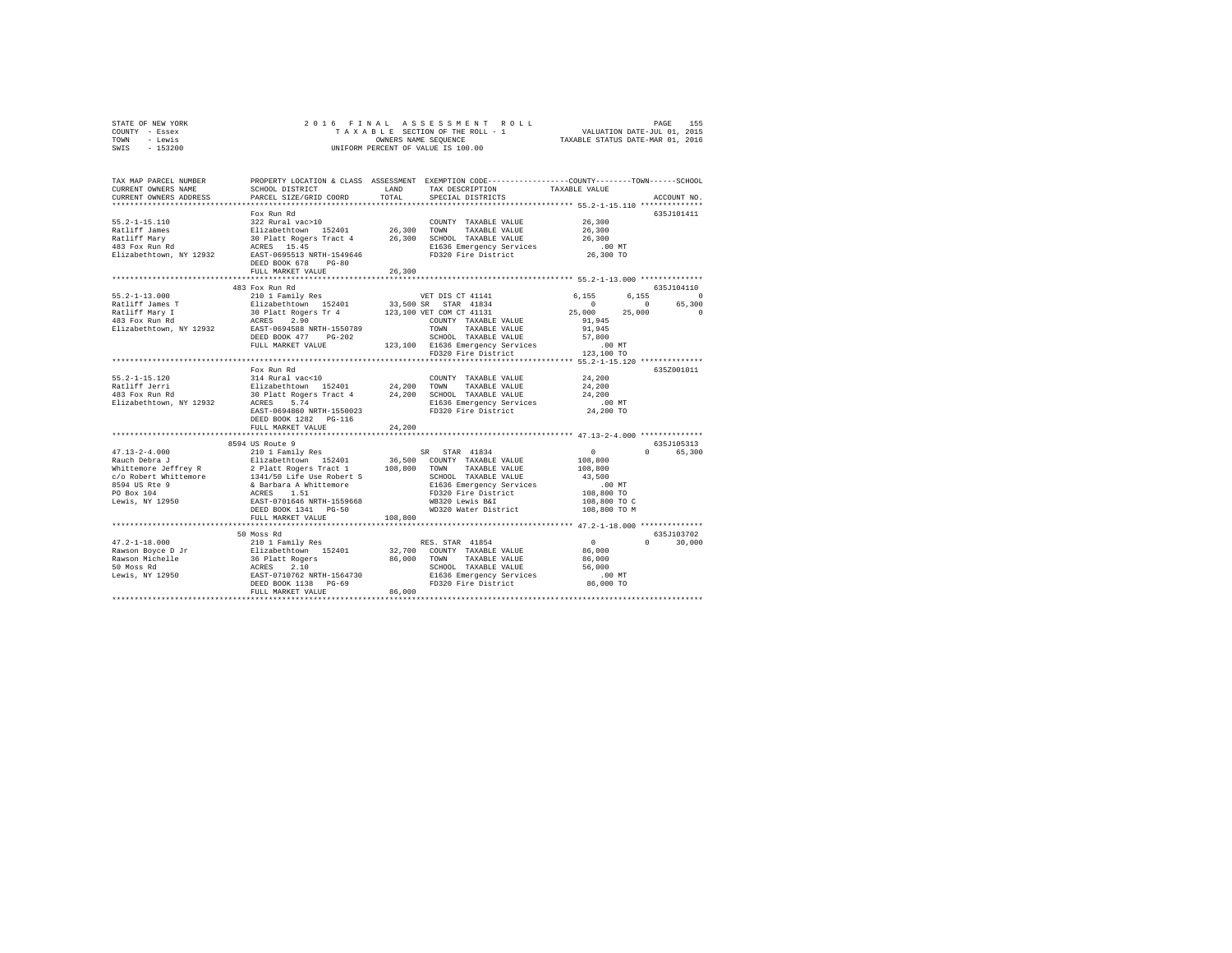| STATE OF NEW YORK | 2016 FINAL ASSESSMENT ROLL         | 156<br>PAGE                      |
|-------------------|------------------------------------|----------------------------------|
| COUNTY - Essex    | TAXABLE SECTION OF THE ROLL - 1    | VALUATION DATE-JUL 01, 2015      |
| TOWN<br>- Lewis   | OWNERS NAME SEOUENCE               | TAXABLE STATUS DATE-MAR 01, 2016 |
| $-153200$<br>SWIS | UNIFORM PERCENT OF VALUE IS 100.00 |                                  |

| TAX MAP PARCEL NUMBER<br>CURRENT OWNERS NAME<br>CURRENT OWNERS ADDRESS | SCHOOL DISTRICT<br>PARCEL SIZE/GRID COORD                                                            | LAND<br>TOTAL | PROPERTY LOCATION & CLASS ASSESSMENT EXEMPTION CODE---------------COUNTY-------TOWN-----SCHOOL<br>TAX DESCRIPTION<br>SPECIAL DISTRICTS | TAXABLE VALUE         | ACCOUNT NO.                     |
|------------------------------------------------------------------------|------------------------------------------------------------------------------------------------------|---------------|----------------------------------------------------------------------------------------------------------------------------------------|-----------------------|---------------------------------|
|                                                                        |                                                                                                      |               |                                                                                                                                        |                       |                                 |
|                                                                        | Jeffrey Way                                                                                          |               |                                                                                                                                        |                       | 635J190004                      |
| $47.1 - 2 - 51.122$                                                    | 314 Rural vac<10                                                                                     |               | COUNTY TAXABLE VALUE                                                                                                                   | 22,600                |                                 |
| Raymond Matt                                                           | Elizabethtown 152401                                                                                 | 22,600 TOWN   | TAXABLE VALUE                                                                                                                          | 22,600                |                                 |
| PO Box 584                                                             | 1 2 Essex Tract                                                                                      | 22,600        | SCHOOL TAXABLE VALUE                                                                                                                   | 22,600                |                                 |
| Saranac Lake, NY 12983                                                 | Db 942 Pg 246 Corr Deed<br>4.06                                                                      |               | E1636 Emergency Services<br>FD320 Fire District                                                                                        | $.00$ MT<br>22,600 TO |                                 |
|                                                                        | ACRES<br>EAST-0702639 NRTH-1563660                                                                   |               | WB320 Lewis B&I                                                                                                                        | 22,600 TO C           |                                 |
|                                                                        | DEED BOOK 1703 PG-45                                                                                 |               | WD320 Water District                                                                                                                   | 22,600 TO M           |                                 |
|                                                                        | FULL MARKET VALUE                                                                                    | 22,600        |                                                                                                                                        |                       |                                 |
|                                                                        |                                                                                                      |               |                                                                                                                                        |                       |                                 |
|                                                                        | Cutting Rd                                                                                           |               |                                                                                                                                        |                       | 635Z004007                      |
| $55.2 - 1 - 19.212$                                                    | 314 Rural vac<10                                                                                     |               | COUNTY TAXABLE VALUE                                                                                                                   | 21,400                |                                 |
| Reeve Alan D                                                           |                                                                                                      | 21,400        | TOWN<br>TAXABLE VALUE                                                                                                                  | 21,400                |                                 |
| Reeve Doris                                                            | Elizabethtown 152401<br>30 Platt Rogers Tract                                                        |               | 21,400 SCHOOL TAXABLE VALUE                                                                                                            | 21,400                |                                 |
| 4709 Little Creek Hwy                                                  |                                                                                                      |               | E1636 Emergency Services                                                                                                               | .00 MT                |                                 |
| Dublin, VA 24084                                                       | ACRES 2.88<br>EAST-0694851 NRTH-1547601                                                              |               | FD320 Fire District                                                                                                                    | 21,400 TO             |                                 |
|                                                                        | DEED BOOK 1382 PG-88                                                                                 |               |                                                                                                                                        |                       |                                 |
|                                                                        | FULL MARKET VALUE                                                                                    | 21,400        |                                                                                                                                        |                       |                                 |
|                                                                        | **********************                                                                               |               |                                                                                                                                        |                       |                                 |
|                                                                        | 906 Fox Run Rd                                                                                       |               |                                                                                                                                        |                       | 635J102207                      |
| $47.13 - 1 - 32.000$                                                   | 210 1 Family Res                                                                                     |               | RES. STAR 41854                                                                                                                        | $\sim$ 0              | $\Omega$<br>30,000              |
| Remington Rebecca                                                      | Elizabethtown 152401 37,100 COUNTY TAXABLE VALUE<br>2 Platt Rogers Tract 1 70,200 TOWN TAXABLE VALUE |               | 37,100 COUNTY TAXABLE VALUE                                                                                                            | 70,200                |                                 |
| PO Box 525                                                             |                                                                                                      |               |                                                                                                                                        | 70,200                |                                 |
| Lewis, NY 12950                                                        | ACRES 7.62                                                                                           |               | SCHOOL TAXABLE VALUE                                                                                                                   | 40.200                |                                 |
|                                                                        | EAST-0699680 NRTH-1558638                                                                            |               | E1636 Emergency Services                                                                                                               | $.00$ MT              |                                 |
|                                                                        | DEED BOOK 1024 PG-30                                                                                 |               | FD320 Fire District                                                                                                                    | 70,200 TO             |                                 |
|                                                                        | FULL MARKET VALUE                                                                                    | 70,200        |                                                                                                                                        |                       |                                 |
|                                                                        |                                                                                                      |               |                                                                                                                                        |                       |                                 |
|                                                                        | 7950 US Route 9                                                                                      |               |                                                                                                                                        |                       | 635J101415                      |
| $56.1 - 2 - 43.000$                                                    | 240 Rural res                                                                                        |               | COUNTY TAXABLE VALUE                                                                                                                   | 140,300               |                                 |
| Renz Frederick                                                         | Elizabethtown 152401                                                                                 |               | 44,000 TOWN TAXABLE VALUE                                                                                                              | 140,300               |                                 |
| 217 W 71st St                                                          | 32&33 Platt Rogers Tr 4 140,300                                                                      |               | SCHOOL TAXABLE VALUE                                                                                                                   | 140,300               |                                 |
| New York, NY 10023                                                     | ACRES 16.70                                                                                          |               | E1636 Emergency Services                                                                                                               | $.00$ MT              |                                 |
|                                                                        | EAST-0699923 NRTH-1543920<br>DEED BOOK 828 PG-81                                                     |               | FD320 Fire District                                                                                                                    | 140,300 TO            |                                 |
|                                                                        | FULL MARKET VALUE                                                                                    | 140,300       |                                                                                                                                        |                       |                                 |
|                                                                        |                                                                                                      |               | *********************************** 55.2-1-39.300 *************                                                                        |                       |                                 |
|                                                                        | 20 Blood Hill Rd                                                                                     |               |                                                                                                                                        |                       | 635J179003                      |
| $55.2 - 1 - 39.300$                                                    | 210 1 Family Res                                                                                     |               | STAR 41834<br>SR -                                                                                                                     | $\circ$               | $\Omega$ and $\Omega$<br>65,300 |
| Reusser Cathleen Ann                                                   | Elizabethtown 152401                                                                                 |               | 37,000 COUNTY TAXABLE VALUE                                                                                                            | 256,900               |                                 |
|                                                                        |                                                                                                      |               |                                                                                                                                        | 256,900               |                                 |
|                                                                        |                                                                                                      |               | SCHOOL TAXABLE VALUE                                                                                                                   | 191,600               |                                 |
| PO Box 403                                                             | James W & Janice Bradlev                                                                             |               | E1636 Emergency Services                                                                                                               | .00 MT                |                                 |
| Elizabethtown, NY 12932                                                | ACRES<br>6.50                                                                                        |               | FD320 Fire District                                                                                                                    | 256,900 TO            |                                 |
|                                                                        | EAST-0689198 NRTH-1546294                                                                            |               |                                                                                                                                        |                       |                                 |
|                                                                        | DEED BOOK 1799 PG-226                                                                                |               |                                                                                                                                        |                       |                                 |
|                                                                        | FULL MARKET VALUE                                                                                    | 256,900       |                                                                                                                                        |                       |                                 |
|                                                                        |                                                                                                      |               |                                                                                                                                        |                       |                                 |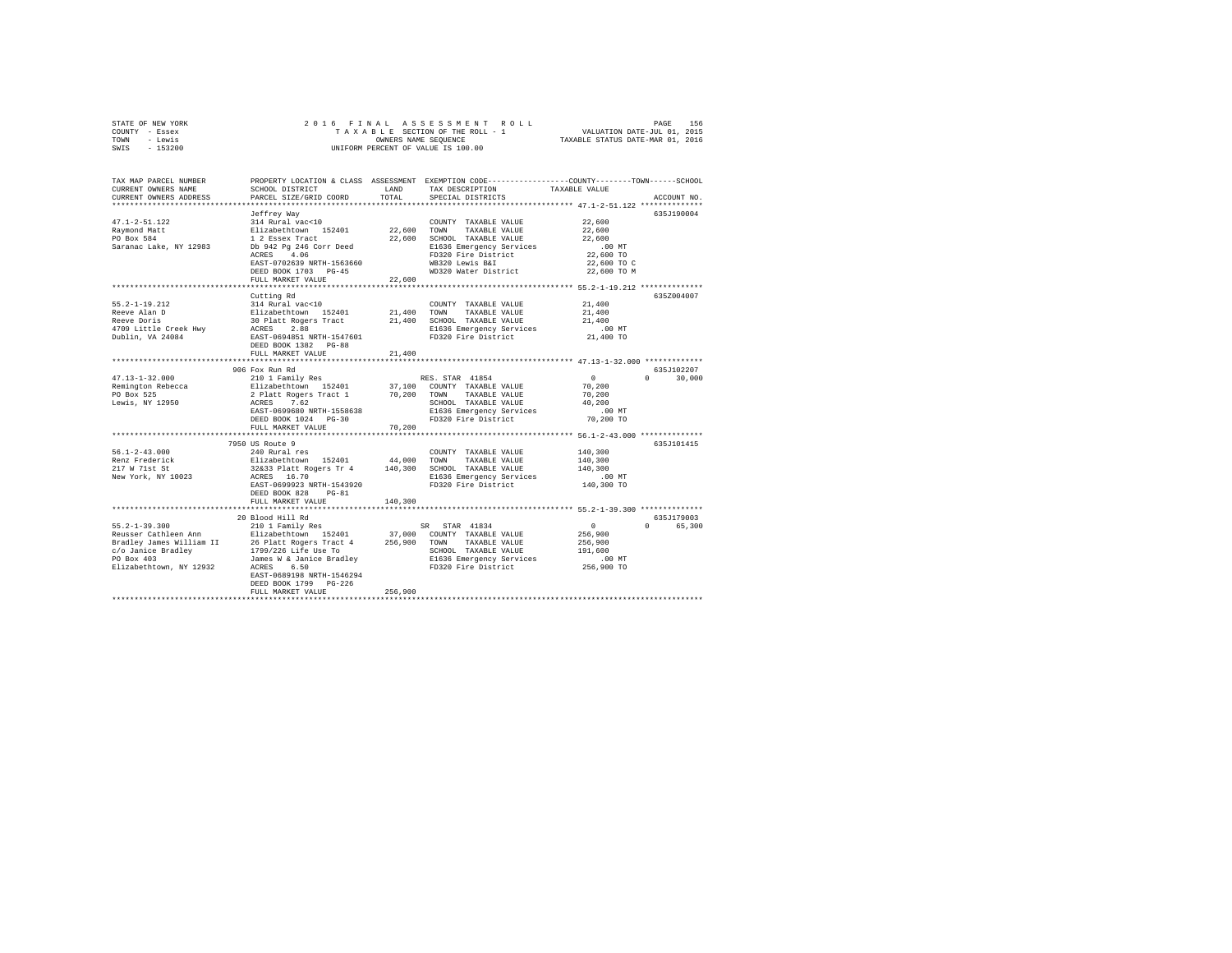| STATE OF NEW YORK | 2016 FINAL ASSESSMENT ROLL         | 157<br>PAGE                      |
|-------------------|------------------------------------|----------------------------------|
| COUNTY - Essex    | TAXABLE SECTION OF THE ROLL - 1    | VALUATION DATE-JUL 01, 2015      |
| TOWN<br>- Lewis   | OWNERS NAME SEOUENCE               | TAXABLE STATUS DATE-MAR 01, 2016 |
| $-153200$<br>SWIS | UNIFORM PERCENT OF VALUE IS 100.00 |                                  |

| TAX MAP PARCEL NUMBER<br>CURRENT OWNERS NAME<br>CURRENT OWNERS ADDRESS<br>*************************           | SCHOOL DISTRICT<br>PARCEL SIZE/GRID COORD                                                                                                                                              | LAND<br>TOTAL                | PROPERTY LOCATION & CLASS ASSESSMENT EXEMPTION CODE---------------COUNTY-------TOWN-----SCHOOL<br>TAX DESCRIPTION<br>SPECIAL DISTRICTS                                                                                   | TAXABLE VALUE                                                                                                 | ACCOUNT NO.                      |
|---------------------------------------------------------------------------------------------------------------|----------------------------------------------------------------------------------------------------------------------------------------------------------------------------------------|------------------------------|--------------------------------------------------------------------------------------------------------------------------------------------------------------------------------------------------------------------------|---------------------------------------------------------------------------------------------------------------|----------------------------------|
| $46.2 - 2 - 1.000$<br>Reuter William C<br>6 Alex Way<br>Poughkeepsie, NY 12603                                | Clark Ln<br>322 Rural vac>10<br>Elizabethtown 152401<br>21 Platt Rogers Tract 4<br>69.87<br>ACRES<br>EAST-0695709 NRTH-1559632<br>DEED BOOK 1407 PG-31<br>FULL MARKET VALUE            | 58,900<br>58,900<br>58,900   | COUNTY TAXABLE VALUE<br>TOWN<br>TAXABLE VALUE<br>SCHOOL TAXABLE VALUE<br>E1636 Emergency Services<br>FD320 Fire District                                                                                                 | 58,900<br>58,900<br>58,900<br>$.00$ MT<br>58,900 TO                                                           | 635.T100612                      |
|                                                                                                               | 416 Wells Hill Rd                                                                                                                                                                      |                              |                                                                                                                                                                                                                          |                                                                                                               | 635J100913                       |
| $47.1 - 1 - 23.000$<br>Reynolds Elton S<br>Reynolds Jennifer A<br>416 Wells Hill Rd<br>Lewis, NY 12950        | 210 1 Family Res<br>Elizabethtown 152401<br>1 Essex Tract<br>ACRES 0.80 BANK DITECH<br>EAST-0701544 NRTH-1561882<br>DEED BOOK 1521 PG-194<br>FULL MARKET VALUE                         | 68,600                       | VET WAR CT 41121<br>34,600 RES. STAR 41854<br>COUNTY TAXABLE VALUE<br>TAXABLE VALUE<br>TOWN<br>SCHOOL TAXABLE VALUE<br>E1636 Emergency Services<br>68,600 FD320 Fire District<br>WB320 Lewis B&I<br>WD320 Water District | 10,290<br>10,290<br>$\circ$<br>58,310<br>58,310<br>38,600<br>.00MT<br>68,600 TO<br>68,600 TO C<br>68,600 TO M | $\Omega$<br>30,000<br>$\Omega$   |
|                                                                                                               |                                                                                                                                                                                        |                              | ************************************** 47.13-1-13.000 *************                                                                                                                                                      |                                                                                                               |                                  |
| $47.13 - 1 - 13.000$<br>Reynolds Julia H<br>Reynolds Philip R Jr<br>US Rte 9<br>PO Box 522<br>Lewis, NY 12950 | 8567 US Route 9<br>210 1 Family Res<br>Elizabethtown 152401<br>2 Platt Rogers Tract<br>ACRES 0.43 BANK CORE<br>EAST-0701009 NRTH-1559269<br>DEED BOOK 1259 PG-230<br>FULL MARKET VALUE | 64,300                       | RES. STAR 41854<br>31,400 COUNTY TAXABLE VALUE<br>TAXABLE VALUE<br>TOWN<br>SCHOOL TAXABLE VALUE<br>E1636 Emergency Services<br>FD320 Fire District<br>64,300 WB320 Lewis B&I<br>WD320 Water District                     | $\sim$ 0<br>64,300<br>64,300<br>34,300<br>$.00$ MT<br>64,300 TO<br>64,300 TO C<br>64,300 TO M                 | 635J101108<br>$\Omega$<br>30,000 |
|                                                                                                               |                                                                                                                                                                                        |                              |                                                                                                                                                                                                                          |                                                                                                               |                                  |
| $47.2 - 1 - 5.000$<br>Rezucha Paul<br>Rezucha .u<br>610 Pacific Ave<br>Alameda, CA 94501                      | 31 Moss Rd<br>260 Seasonal res<br>Elizabethtown 152401<br>36 Platt Rogers Patent<br>0.20<br>ACRES<br>EAST-0710971 NRTH-1564034<br>DEED BOOK 1186 PG-245<br>CONSERVATION ESMT % 35.00   | 12,415                       | COUNTY TAXABLE VALUE<br>TOWN<br>TAXABLE VALUE<br>13,315 SCHOOL TAXABLE VALUE<br>E1636 Emergency Services<br>FD320 Fire District                                                                                          | 13,315<br>13,315<br>13,315<br>$.00$ MT<br>13,315 TO                                                           | 635J178506                       |
|                                                                                                               | FULL MARKET VALUE                                                                                                                                                                      | 13,315                       |                                                                                                                                                                                                                          |                                                                                                               |                                  |
| $46.2 - 1 - 22.000$<br>Rice Robert W<br>23 Cedar Mill Ln<br>Westport, NY 12993                                | 133 Seventy Ln<br>210 1 Family Res<br>Elizabethtown 152401<br>17 Platt Rogers Tract 4<br>ACRES 13.61<br>EAST-0689434 NRTH-1567341<br>DEED BOOK 1817 PG-84<br>FULL MARKET VALUE         | 34,300<br>106,900<br>106,900 | COUNTY TAXABLE VALUE<br>TOWN<br>TAXABLE VALUE<br>SCHOOL TAXABLE VALUE<br>E1636 Emergency Services<br>FD320 Fire District                                                                                                 | 106,900<br>106,900<br>106,900<br>.00MT<br>106,900 TO                                                          | 635J102610                       |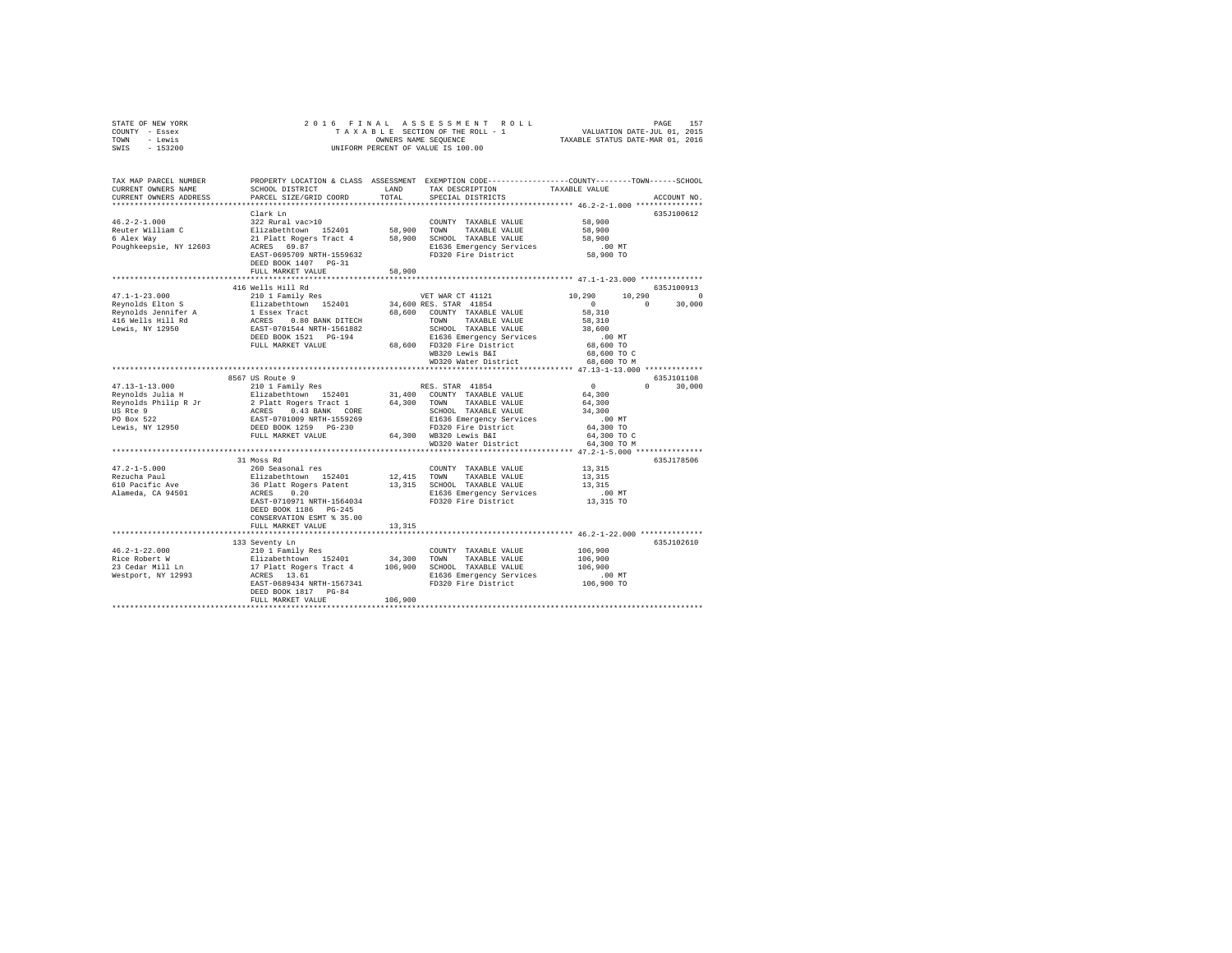| TOWN<br>- Lewis<br>SWIS<br>$-153200$                                                          | OWNERS NAME SEQUENCE<br>TAXABLE STATUS DATE-MAR 01, 2016<br>UNIFORM PERCENT OF VALUE IS 100.00                                                                                                                                                                                                                                       |                         |                                                                                                                                                                                                       |                                                                      |                                                                                                                                       |  |  |
|-----------------------------------------------------------------------------------------------|--------------------------------------------------------------------------------------------------------------------------------------------------------------------------------------------------------------------------------------------------------------------------------------------------------------------------------------|-------------------------|-------------------------------------------------------------------------------------------------------------------------------------------------------------------------------------------------------|----------------------------------------------------------------------|---------------------------------------------------------------------------------------------------------------------------------------|--|--|
| TAX MAP PARCEL NUMBER<br>CURRENT OWNERS NAME                                                  | PROPERTY LOCATION & CLASS ASSESSMENT EXEMPTION CODE---------------COUNTY-------TOWN------SCHOOL<br>SCHOOL DISTRICT                                                                                                                                                                                                                   |                         | LAND TAX DESCRIPTION                                                                                                                                                                                  | TAXABLE VALUE                                                        |                                                                                                                                       |  |  |
| CURRENT OWNERS ADDRESS                                                                        | PARCEL SIZE/GRID COORD                                                                                                                                                                                                                                                                                                               | TOTAL                   | SPECIAL DISTRICTS                                                                                                                                                                                     |                                                                      | ACCOUNT NO.                                                                                                                           |  |  |
| $47.1 - 1 - 3.200$<br>Rider Melissa J<br>71 Pulsifer Ln<br>Lewis, NY 12950                    | Pulsifer Ln<br>311 Res vac land<br>Elizabethtown 152401 15,900<br>15 Platt Rogers Tr 4 15,900<br>ACRES 2.31<br>EAST-0699754.0RTTH-1557847<br>EAST-0699754.0RTTH-1577847<br>DEED BOOK 1298 PG-163<br>FULL MARKET VALUE                                                                                                                | $15,900$ TOWN<br>15,900 | COUNTY TAXABLE VALUE<br>TAXABLE VALUE<br>15,900 SCHOOL TAXABLE VALUE<br>E1636 Emergency Services<br>FD320 Fire District                                                                               | 15,900<br>15,900<br>15,900<br>$.00$ MT<br>15,900 TO                  | 635J195002                                                                                                                            |  |  |
|                                                                                               |                                                                                                                                                                                                                                                                                                                                      | ***********             |                                                                                                                                                                                                       | *************** 47.1-1-7.000 ***************                         |                                                                                                                                       |  |  |
| $47.1 - 1 - 7.000$<br>Rider Melissa J<br>71 Pulsifer Ln<br>Lewis, NY 12950                    | 71 Pulsifer Ln<br>270 Mfg housing<br>Elizabethtown 152401<br>15 Platt Rogers<br>ACRES 0.26<br>EAST-0699900 NRTH-1567851<br>DEED BOOK 1298 PG-163<br>FULL MARKET VALUE                                                                                                                                                                |                         | VET WAR CT 41121<br>20,400 VET DIS CT 41141<br>41,300 RES. STAR 41854<br>COUNTY TAXABLE VALUE<br>TOWN TAXABLE VALUE<br>SCHOOL TAXABLE VALUE<br>41,300 E1636 Emergency Services<br>FD320 Fire District | 6,195<br>20,650<br>20,650<br>11,300<br>$.00$ MT<br>41,300 TO         | 635.7101603<br>6,195<br>$\begin{array}{cccc} 14\,,455 & \quad & 14\,,455 & \quad & 0 \\ 0 & \quad & 0 & \quad & 30\,,000 \end{array}$ |  |  |
|                                                                                               |                                                                                                                                                                                                                                                                                                                                      |                         | ************************************* 55.2-2-7.000 **************                                                                                                                                     |                                                                      |                                                                                                                                       |  |  |
| $55.2 - 2 - 7.000$<br>Riley Max R<br>Riley Mary S<br>348 A Main St<br>East Setauket, NY 11733 | 553 Roscoe Rd<br>NOTION TRIP (2010) IT ANNEL VALUE ELIZABLE VALUE AND TRIP (2010) TRIP (2010) TRIP (2010) IT AN INCIDENT (2010) IT ALLOWS (2010) IT AN INCIDENTIAL ACTION (2010) IT ALLOWS (2010) IT ALLOWS (2010) IT ALLOWS THAT THE BASING TH<br>DEED BOOK 1762 PG-89<br>FULL MARKET VALUE                                         | 192,900                 | E1636 Emergency Services<br>FD320 Fire District                                                                                                                                                       | 192,900<br>192,900<br>192,900<br>00 MT.<br>192,900 TO                | 635J199004                                                                                                                            |  |  |
|                                                                                               | 86 Wriggly Way                                                                                                                                                                                                                                                                                                                       |                         |                                                                                                                                                                                                       |                                                                      | 635J100510                                                                                                                            |  |  |
| $46.2 - 1 - 5.000$<br>Roberts Frank A<br>9 Haskins Rd<br>Hanover, NH 03755                    | 260 Seasonal res (COUNTY TAXABLE VALUE Elizabethtown 152401 63,500 TOWN TAXABLE VALUE 18 Platt Rogers Tract 4 83,100 SCHOOL TAXABLE VALUE 50ac<br>b0ac<br>ACRES 54.80<br>EAST-0688400 NRTH-1566072<br>DEED BOOK 1679 PG-44<br>FULL MARKET VALUE                                                                                      | 83,100                  | COUNTY TAXABLE VALUE 83,100<br>E1636 Emergency Services<br>FD320 Fire District                                                                                                                        | 83,100<br>83,100<br>.00MT<br>83,100 TO                               |                                                                                                                                       |  |  |
|                                                                                               |                                                                                                                                                                                                                                                                                                                                      |                         | ***************************** 47.3-1-20.200 *************                                                                                                                                             |                                                                      |                                                                                                                                       |  |  |
| $47.3 - 1 - 20.200$                                                                           | 792 Mitchell Hill Rd<br>270 Mfg housing<br>Roberts Raymond R 211 - 2008<br>2012 Michael Roberts Raymond R 211 - 2012 11: 2012 11: 2013 2014<br>2012 Michael Michael Raymond R 2112 2014<br>2012 Michael Roberts S.64 7000 7000 7000 78XABLE VALUE<br>1 Platt Rogers Tract<br>ACRES 3.64<br>EAST-0696781 NRTH-1555496<br>- 223 100-82 |                         | AGED ALL 41800<br>SCHOOL TAXABLE VALUE<br>E1636 Emergency Services                                                                                                                                    | 28,700<br>$\sim$ 0 $\sim$ 0<br>28,700<br>28,700<br>$\sim$ 0<br>.00MT | 635J183002<br>28,700<br>28,700<br>$\sim$ 0<br>28,700                                                                                  |  |  |
|                                                                                               | FULL MARKET VALUE                                                                                                                                                                                                                                                                                                                    |                         | 57,400 FD320 Fire District                                                                                                                                                                            | 57,400 TO                                                            |                                                                                                                                       |  |  |

STATE OF NEW YORK 2 0 1 6 F I N A L A S S E S S M E N T R O L L PAGE 158 COUNTY - Essex T A X A B L E SECTION OF THE ROLL - 1 VALUATION DATE-JUL 01, 2015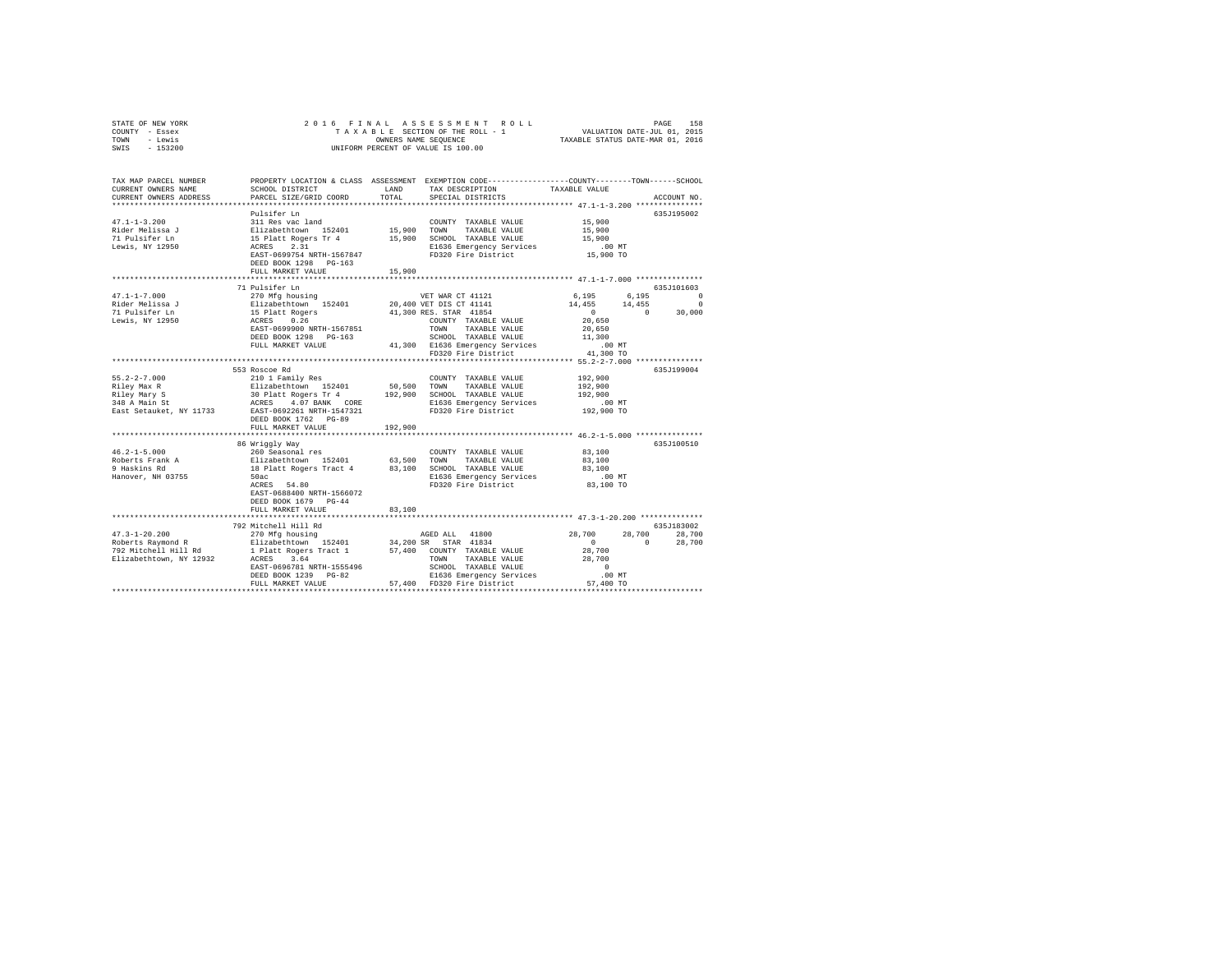| STATE OF NEW YORK<br>COUNTY - Essex<br>TOWN<br>- Lewis<br>SWIS - 153200 |                                                                                                                                   | OWNERS NAME SEOUENCE | 2016 FINAL ASSESSMENT ROLL<br>TAXABLE SECTION OF THE ROLL - 1<br>UNIFORM PERCENT OF VALUE IS 100.00 | PAGE<br>VALUATION DATE-JUL 01, 2015<br>TAXABLE STATUS DATE-MAR 01, 2016                                                               | 159 |
|-------------------------------------------------------------------------|-----------------------------------------------------------------------------------------------------------------------------------|----------------------|-----------------------------------------------------------------------------------------------------|---------------------------------------------------------------------------------------------------------------------------------------|-----|
| CURRENT OWNERS NAME                                                     | SCHOOL DISTRICT                                                                                                                   | LAND                 | TAX DESCRIPTION                                                                                     | TAX MAP PARCEL NUMBER PROPERTY LOCATION & CLASS ASSESSMENT EXEMPTION CODE--------------COUNTY-------TOWN------SCHOOL<br>TAXABLE VALUE |     |
| CURRENT OWNERS ADDRESS                                                  | PARCEL SIZE/GRID COORD                                                                                                            | TOTAL                | SPECIAL DISTRICTS                                                                                   | ACCOUNT NO.                                                                                                                           |     |
|                                                                         |                                                                                                                                   |                      |                                                                                                     |                                                                                                                                       |     |
|                                                                         | 9049 US Route 9                                                                                                                   |                      |                                                                                                     | 635J180019                                                                                                                            |     |
| $38.3 - 1 - 34.200$                                                     | 270 Mfg housing                                                                                                                   |                      | COUNTY TAXABLE VALUE                                                                                | 28,400                                                                                                                                |     |
| Roberts Timothy A Elizabethtown 152401                                  |                                                                                                                                   | 26,900               | TOWN<br>TAXABLE VALUE                                                                               | 28,400                                                                                                                                |     |
| 5515 Misty Valley Dr                                                    | 4 Essex Tract<br>1440/299 Purchase                                                                                                |                      | 28,400 SCHOOL TAXABLE VALUE                                                                         | 28,400                                                                                                                                |     |
| Ooltewah, TN 37363-6814                                                 |                                                                                                                                   |                      | E1636 Emergency Services                                                                            | $.00$ MT                                                                                                                              |     |
|                                                                         | Agreement<br>Agreement<br>ACRES 0.50<br>EAST-0701974 NRTH-1570857<br>DEED BOOK 1423 PG-219<br>FULL MARKET VALUE                   | 28,400               | FD320 Fire District                                                                                 | 28,400 TO                                                                                                                             |     |
|                                                                         |                                                                                                                                   |                      |                                                                                                     |                                                                                                                                       |     |
|                                                                         | Osawentha Dr                                                                                                                      |                      |                                                                                                     | 635Z008012                                                                                                                            |     |
| $47.1 - 1 - 35.120$                                                     | 311 Res vac land                                                                                                                  |                      | COUNTY TAXABLE VALUE                                                                                | 300                                                                                                                                   |     |
| Robertson Ivan                                                          | Elizabethtown 152401<br>14 Platt Rogers Tract 4                                                                                   | 300 TOWN             | TAXABLE VALUE                                                                                       | 300                                                                                                                                   |     |
| Robertson Kathleen C                                                    |                                                                                                                                   |                      | 300 SCHOOL TAXABLE VALUE                                                                            | 300                                                                                                                                   |     |
| PO Box 532                                                              | 1309/311 Life Use To                                                                                                              |                      | E1636 Emergency Services<br>FD320 Fire District                                                     | $.00$ MT                                                                                                                              |     |
| Lewis, NY 12950                                                         | Susan D Dougan                                                                                                                    |                      |                                                                                                     | 300 TO                                                                                                                                |     |
|                                                                         | ACRES 0.29                                                                                                                        |                      | WB320 Lewis B&I                                                                                     | 300 TO C                                                                                                                              |     |
|                                                                         | EAST-0700809 NRTH-1560922                                                                                                         |                      | WD320 Water District                                                                                | 300 TO M                                                                                                                              |     |
|                                                                         | DEED BOOK 1597 PG-96<br>FULL MARKET VALUE                                                                                         | 300                  |                                                                                                     |                                                                                                                                       |     |
|                                                                         |                                                                                                                                   |                      |                                                                                                     |                                                                                                                                       |     |
|                                                                         | 53 Osawentha Dr                                                                                                                   |                      |                                                                                                     | 6357001013                                                                                                                            |     |
| $47.1 - 1 - 35.200$                                                     | 270 Mfg housing                                                                                                                   |                      | RES. STAR 41854                                                                                     | $\sim$ 0<br>$0 \t 30.000$                                                                                                             |     |
| Robertson Kathleen                                                      | Elizabethtown 152401                                                                                                              |                      | 34,600 COUNTY TAXABLE VALUE                                                                         | 51,700                                                                                                                                |     |
| Robertson Ivan                                                          | 14 Platt Rogers Tr 4                                                                                                              |                      | 51,700 TOWN TAXABLE VALUE                                                                           | 51,700                                                                                                                                |     |
| PO Box 532                                                              | ACRES 0.81                                                                                                                        |                      | SCHOOL TAXABLE VALUE                                                                                | 21,700                                                                                                                                |     |
| Lewis, NY 12950                                                         | EAST-0700679 NRTH-1560927                                                                                                         |                      | E1636 Emergency Services                                                                            | $.00$ MT                                                                                                                              |     |
|                                                                         | DEED BOOK 1564 PG-45                                                                                                              |                      | FD320 Fire District                                                                                 | 51,700 TO                                                                                                                             |     |
|                                                                         | FULL MARKET VALUE                                                                                                                 |                      | 51,700 WB320 Lewis B&I                                                                              | 51,700 TO C                                                                                                                           |     |
|                                                                         |                                                                                                                                   |                      | WD320 Water District                                                                                | 51,700 TO M                                                                                                                           |     |
|                                                                         |                                                                                                                                   |                      |                                                                                                     |                                                                                                                                       |     |
|                                                                         | 552 Roscoe Rd                                                                                                                     |                      |                                                                                                     | 635J184005                                                                                                                            |     |
| $55.2 - 1 - 27.200$<br>Robertson Richard C                              | 240 Rural res                                                                                                                     |                      | COUNTY TAXABLE VALUE<br>TAXABLE VALUE                                                               | 93,100<br>93,100                                                                                                                      |     |
| Kluqman Kerri A                                                         | Elizabethtown 152401 58,800 TOWN<br>29 Platt Rogers Tract 4 93,100 SCHOOL<br>ACRES 15.01 BI636<br>EAST-0692203 NRTH-1546077 FD320 |                      | 93,100 SCHOOL TAXABLE VALUE                                                                         | 93,100                                                                                                                                |     |
| 34 Jeanette Ave                                                         |                                                                                                                                   |                      | E1636 Emergency Services                                                                            | $.00$ MT                                                                                                                              |     |
| Belmont, MA 02478                                                       |                                                                                                                                   |                      | FD320 Fire District                                                                                 | 93,100 TO                                                                                                                             |     |
|                                                                         | DEED BOOK 805<br>$PG - 80$                                                                                                        |                      |                                                                                                     |                                                                                                                                       |     |
|                                                                         | FULL MARKET VALUE                                                                                                                 | 93,100               |                                                                                                     |                                                                                                                                       |     |
|                                                                         |                                                                                                                                   |                      |                                                                                                     |                                                                                                                                       |     |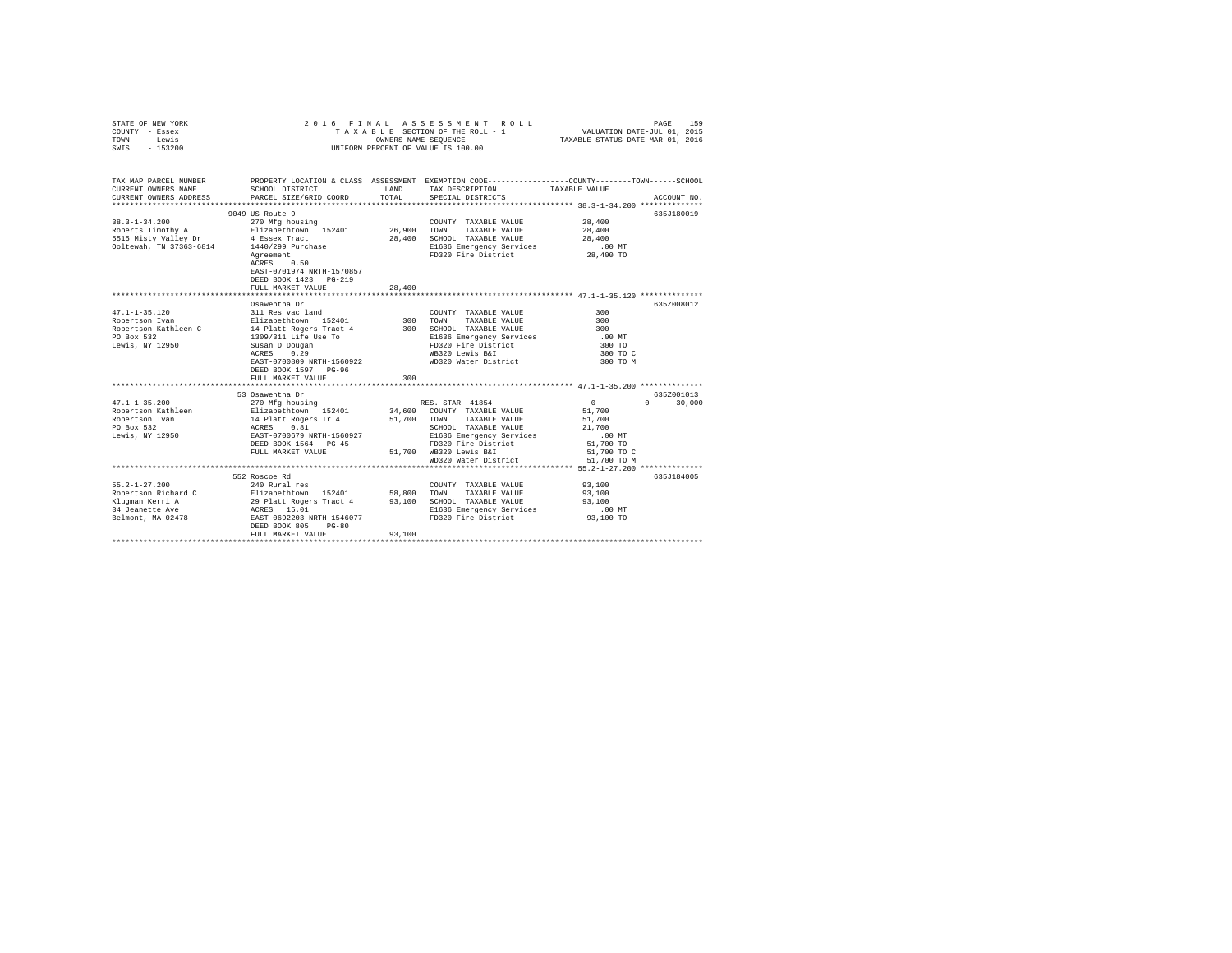| STATE OF NEW YORK | 2016 FINAL ASSESSMENT ROLL         | 160<br>PAGE                      |
|-------------------|------------------------------------|----------------------------------|
| COUNTY - Essex    | TAXABLE SECTION OF THE ROLL - 1    | VALUATION DATE-JUL 01, 2015      |
| TOWN<br>- Lewis   | OWNERS NAME SEOUENCE               | TAXABLE STATUS DATE-MAR 01, 2016 |
| $-153200$<br>SWIS | UNIFORM PERCENT OF VALUE IS 100.00 |                                  |

| TAX MAP PARCEL NUMBER<br>CURRENT OWNERS NAME<br>CURRENT OWNERS ADDRESS | SCHOOL DISTRICT<br>PARCEL SIZE/GRID COORD                                                                                                                                                                                               | LAND<br>TOTAL | TAX DESCRIPTION<br>SPECIAL DISTRICTS                                                                         | PROPERTY LOCATION & CLASS ASSESSMENT EXEMPTION CODE----------------COUNTY-------TOWN-----SCHOOL<br>TAXABLE VALUE<br>ACCOUNT NO. |
|------------------------------------------------------------------------|-----------------------------------------------------------------------------------------------------------------------------------------------------------------------------------------------------------------------------------------|---------------|--------------------------------------------------------------------------------------------------------------|---------------------------------------------------------------------------------------------------------------------------------|
|                                                                        |                                                                                                                                                                                                                                         |               |                                                                                                              |                                                                                                                                 |
|                                                                        | 948 Stowersville Rd                                                                                                                                                                                                                     |               |                                                                                                              | 635J104107                                                                                                                      |
|                                                                        |                                                                                                                                                                                                                                         |               | COUNTY TAXABLE VALUE                                                                                         | 40,200                                                                                                                          |
|                                                                        |                                                                                                                                                                                                                                         |               | TAXABLE VALUE 40,200                                                                                         |                                                                                                                                 |
|                                                                        |                                                                                                                                                                                                                                         |               |                                                                                                              | 40,200                                                                                                                          |
|                                                                        |                                                                                                                                                                                                                                         |               |                                                                                                              | $.00$ MT                                                                                                                        |
|                                                                        |                                                                                                                                                                                                                                         |               | 20,200 - DOM TAXABLE VALUE<br>40,200 SCHOOL TAXABLE VALUE<br>E1636 Emergency Services<br>FD320 Fire District | 40,200 TO                                                                                                                       |
|                                                                        |                                                                                                                                                                                                                                         |               |                                                                                                              |                                                                                                                                 |
|                                                                        | FULL MARKET VALUE                                                                                                                                                                                                                       | 40,200        |                                                                                                              |                                                                                                                                 |
|                                                                        |                                                                                                                                                                                                                                         |               |                                                                                                              |                                                                                                                                 |
|                                                                        | Osawentha Dr                                                                                                                                                                                                                            |               |                                                                                                              | 635Z014011                                                                                                                      |
|                                                                        |                                                                                                                                                                                                                                         |               |                                                                                                              |                                                                                                                                 |
|                                                                        |                                                                                                                                                                                                                                         |               |                                                                                                              |                                                                                                                                 |
|                                                                        |                                                                                                                                                                                                                                         |               |                                                                                                              |                                                                                                                                 |
|                                                                        |                                                                                                                                                                                                                                         |               |                                                                                                              | .00 MT                                                                                                                          |
|                                                                        |                                                                                                                                                                                                                                         |               |                                                                                                              | 100 TO                                                                                                                          |
|                                                                        | DEED BOOK 1773 PG-187                                                                                                                                                                                                                   |               |                                                                                                              |                                                                                                                                 |
|                                                                        | FULL MARKET VALUE                                                                                                                                                                                                                       | 100           |                                                                                                              |                                                                                                                                 |
|                                                                        |                                                                                                                                                                                                                                         |               |                                                                                                              |                                                                                                                                 |
|                                                                        |                                                                                                                                                                                                                                         |               |                                                                                                              | 635J101301                                                                                                                      |
|                                                                        |                                                                                                                                                                                                                                         |               |                                                                                                              |                                                                                                                                 |
|                                                                        |                                                                                                                                                                                                                                         |               |                                                                                                              |                                                                                                                                 |
|                                                                        |                                                                                                                                                                                                                                         |               |                                                                                                              |                                                                                                                                 |
|                                                                        |                                                                                                                                                                                                                                         |               |                                                                                                              |                                                                                                                                 |
|                                                                        |                                                                                                                                                                                                                                         |               |                                                                                                              |                                                                                                                                 |
|                                                                        |                                                                                                                                                                                                                                         |               |                                                                                                              | 1,600 TO C                                                                                                                      |
|                                                                        | FULL MARKET VALUE                                                                                                                                                                                                                       |               | 1,600 WD320 Water District                                                                                   | 1,600 TO M                                                                                                                      |
|                                                                        |                                                                                                                                                                                                                                         |               |                                                                                                              |                                                                                                                                 |
|                                                                        | 20 Osawentha Dr                                                                                                                                                                                                                         |               |                                                                                                              | 635J101201                                                                                                                      |
|                                                                        | 47.13-4-15.100<br>Rabillard Kenenth E 210 1 Family Res<br>Robillard Kenenth E 22 Platt Rogers Tract 4 110,900 SCHOOL TAXABLE VALUE<br>Robillard Karen E 22 Platt Rogers Tract 4 110,900 SCHOOL TAXABLE VALUE<br>23 Robillard Way<br>Riz |               |                                                                                                              | 110,900                                                                                                                         |
|                                                                        |                                                                                                                                                                                                                                         |               |                                                                                                              | 110,900                                                                                                                         |
|                                                                        |                                                                                                                                                                                                                                         |               |                                                                                                              | 110,900                                                                                                                         |
|                                                                        |                                                                                                                                                                                                                                         |               |                                                                                                              |                                                                                                                                 |
|                                                                        |                                                                                                                                                                                                                                         |               |                                                                                                              | 00 MT.<br>110,900 TO                                                                                                            |
|                                                                        |                                                                                                                                                                                                                                         |               |                                                                                                              | 110,900 TO C                                                                                                                    |
|                                                                        | FULL MARKET VALUE                                                                                                                                                                                                                       |               | 110,900 WD320 Water District                                                                                 | 110,900 TO M                                                                                                                    |
|                                                                        |                                                                                                                                                                                                                                         |               |                                                                                                              |                                                                                                                                 |
|                                                                        |                                                                                                                                                                                                                                         |               |                                                                                                              | 635J104203                                                                                                                      |
|                                                                        |                                                                                                                                                                                                                                         |               |                                                                                                              | 15,000<br>15,000<br>$\circ$                                                                                                     |
|                                                                        |                                                                                                                                                                                                                                         |               |                                                                                                              | 65,300<br>$\sim$<br>$\sim$ 0                                                                                                    |
|                                                                        |                                                                                                                                                                                                                                         |               |                                                                                                              | 118,900                                                                                                                         |
|                                                                        |                                                                                                                                                                                                                                         |               |                                                                                                              | 118,900                                                                                                                         |
|                                                                        |                                                                                                                                                                                                                                         |               |                                                                                                              | 68,600                                                                                                                          |
|                                                                        |                                                                                                                                                                                                                                         |               |                                                                                                              |                                                                                                                                 |
|                                                                        |                                                                                                                                                                                                                                         |               | E1636 Emergency Services 133,900 TD<br>FD320 Fire District 133,900 TO                                        |                                                                                                                                 |
|                                                                        |                                                                                                                                                                                                                                         |               |                                                                                                              |                                                                                                                                 |
|                                                                        |                                                                                                                                                                                                                                         |               |                                                                                                              |                                                                                                                                 |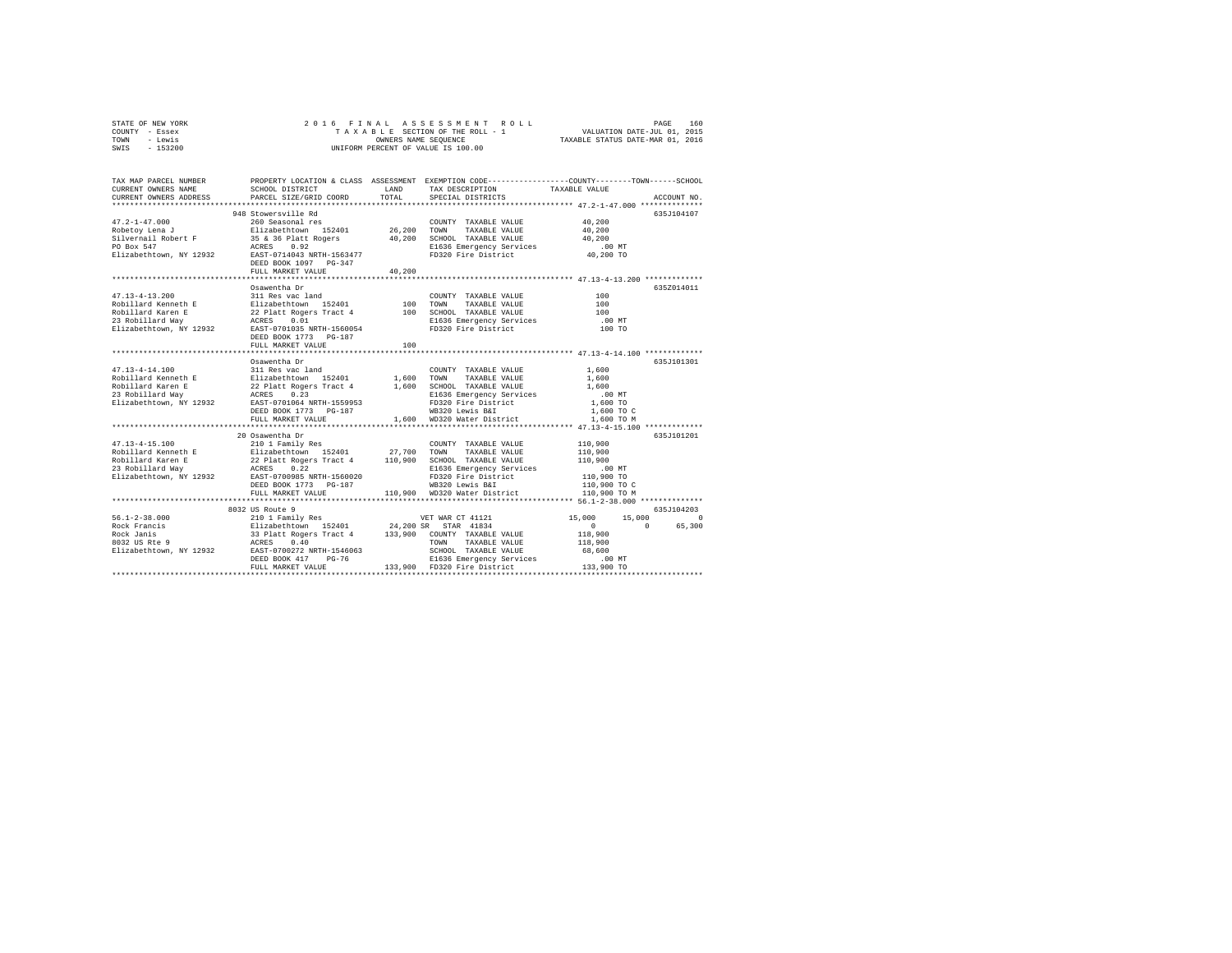| STATE OF NEW YORK | 2016 FINAL ASSESSMENT ROLL         | 161<br>PAGE                      |
|-------------------|------------------------------------|----------------------------------|
| COUNTY - Essex    | TAXABLE SECTION OF THE ROLL - 1    | VALUATION DATE-JUL 01, 2015      |
| - Lewis<br>TOWN   | OWNERS NAME SEOUENCE               | TAXABLE STATUS DATE-MAR 01, 2016 |
| $-153200$<br>SWIS | UNIFORM PERCENT OF VALUE IS 100.00 |                                  |
|                   |                                    |                                  |

| TAX MAP PARCEL NUMBER<br>CURRENT OWNERS NAME<br>CURRENT OWNERS ADDRESS | SCHOOL DISTRICT<br>PARCEL SIZE/GRID COORD | LAND<br>TOTAL | PROPERTY LOCATION & CLASS ASSESSMENT EXEMPTION CODE---------------COUNTY-------TOWN-----SCHOOL<br>TAX DESCRIPTION<br>SPECIAL DISTRICTS | TAXABLE VALUE                                         | ACCOUNT NO.        |
|------------------------------------------------------------------------|-------------------------------------------|---------------|----------------------------------------------------------------------------------------------------------------------------------------|-------------------------------------------------------|--------------------|
|                                                                        |                                           |               |                                                                                                                                        |                                                       |                    |
|                                                                        | 567 Steele Woods Rd                       |               |                                                                                                                                        |                                                       | 635J104904         |
| $56.2 - 3 - 7.000$                                                     | 210 1 Family Res                          |               | RES. STAR 41854                                                                                                                        | $\overline{0}$                                        | $\Omega$<br>30,000 |
| Rock Gregory H                                                         | Elizabethtown 152401                      | 32,700        | COUNTY TAXABLE VALUE                                                                                                                   | 222,200                                               |                    |
| Rock Catherine J                                                       | 40 Mccormick                              | 222,200       | TOWN<br>TAXABLE VALUE                                                                                                                  | 222,200                                               |                    |
| 567 Steele Woods Rd                                                    | 2.05<br>ACRES                             |               | SCHOOL TAXABLE VALUE                                                                                                                   | 192,200                                               |                    |
| Westport, NY 12993                                                     | EAST-0713946 NRTH-1550300                 |               | E1636 Emergency Services                                                                                                               | $.00$ MT                                              |                    |
|                                                                        | DEED BOOK 924<br>$PG-65$                  |               | FD320 Fire District                                                                                                                    | 222,200 TO                                            |                    |
|                                                                        | FULL MARKET VALUE                         | 222,200       |                                                                                                                                        |                                                       |                    |
|                                                                        | ************************                  |               |                                                                                                                                        | *********************** 47.13-2-6.000 ************    |                    |
|                                                                        | 8592 US Route 9                           |               |                                                                                                                                        |                                                       | 6379906206         |
| $47.13 - 2 - 6.000$                                                    | 483 Converted Re                          |               | COUNTY TAXABLE VALUE                                                                                                                   | 40,000                                                |                    |
| Roemischer Ingrid                                                      | Elizabethtown 152401                      | 32,100        | TOWN<br>TAXABLE VALUE                                                                                                                  | 40,000                                                |                    |
| PO Box 433                                                             | 2 Platt Rogers Tract 1                    | 40,000        | SCHOOL TAXABLE VALUE                                                                                                                   | 40,000                                                |                    |
| Westport, NY 12993                                                     | 0.48<br>ACRES                             |               | E1636 Emergency Services                                                                                                               | .00MT                                                 |                    |
|                                                                        | EAST-0701511 NRTH-1559604                 |               | FD320 Fire District                                                                                                                    | 40,000 TO                                             |                    |
|                                                                        | DEED BOOK 1467 PG-239                     |               | WB320 Lewis B&I                                                                                                                        | 40,000 TO C                                           |                    |
|                                                                        | FULL MARKET VALUE                         | 40,000        | WD320 Water District                                                                                                                   | 40,000 TO M                                           |                    |
|                                                                        |                                           |               |                                                                                                                                        | *************************** 55.2-1-10.000 *********** |                    |
|                                                                        | Fox Run Rd                                |               |                                                                                                                                        |                                                       | 635J103805         |
| $55.2 - 1 - 10.000$                                                    | 314 Rural vac<10                          |               | COUNTY TAXABLE VALUE                                                                                                                   | 1,600                                                 |                    |
| Rudolph Michael                                                        | Elizabethtown 152401                      | 1,600 TOWN    | TAXABLE VALUE                                                                                                                          | 1,600                                                 |                    |
| 13 Aureo Way                                                           | =0 Platt Rogers Tract 4<br>ACRES 0.40     | 1,600         | SCHOOL TAXABLE VALUE                                                                                                                   | 1,600                                                 |                    |
| Fairfax, CA 94930                                                      |                                           |               | E1636 Emergency Services                                                                                                               | $.00$ MT                                              |                    |
|                                                                        | EAST-0694259 NRTH-1549331                 |               | FD320 Fire District                                                                                                                    | 1,600 TO                                              |                    |
|                                                                        | DEED BOOK 1759 PG-176                     |               |                                                                                                                                        |                                                       |                    |
|                                                                        | FULL MARKET VALUE                         | 1,600         |                                                                                                                                        |                                                       |                    |
|                                                                        |                                           |               |                                                                                                                                        |                                                       |                    |
|                                                                        | 434 Fox Run Rd                            |               |                                                                                                                                        |                                                       | 635J103108         |
| $55.2 - 1 - 11.000$                                                    | 210 1 Family Res                          |               | COUNTY TAXABLE VALUE                                                                                                                   | 105,700                                               |                    |
| Rudolph Michael                                                        | Elizabethtown 152401                      | 33,900        | TOWN<br>TAXABLE VALUE                                                                                                                  | 105,700                                               |                    |
| 13 Aureo Way                                                           | 30 Platt Rogers Tract 4                   | 105,700       | SCHOOL TAXABLE VALUE                                                                                                                   | 105,700                                               |                    |
| Fairfax, CA 94930                                                      | 3.30<br>ACRES                             |               | E1636 Emergency Services                                                                                                               | $.00$ MT                                              |                    |
|                                                                        | EAST-0694523 NRTH-1549349                 |               | FD320 Fire District                                                                                                                    | 105,700 TO                                            |                    |
|                                                                        | DEED BOOK 1759 PG-176                     |               |                                                                                                                                        |                                                       |                    |
|                                                                        | FULL MARKET VALUE                         | 105,700       |                                                                                                                                        |                                                       |                    |
|                                                                        |                                           |               |                                                                                                                                        |                                                       |                    |
|                                                                        | 1276 County Route 10                      |               |                                                                                                                                        |                                                       | 635J186001         |
| $47.4 - 1 - 35.200$                                                    | 210 1 Family Res                          |               | STAR 41834<br>SR.                                                                                                                      | $\circ$                                               | 65,300<br>$\cap$   |
| Rumney Lee R                                                           |                                           |               | 35,600 COUNTY TAXABLE VALUE                                                                                                            | 91,500                                                |                    |
| Rumney Mary T                                                          |                                           | 91,500        | TAXABLE VALUE<br>TOWN                                                                                                                  | 91,500                                                |                    |
| PO Box 101                                                             |                                           |               | SCHOOL TAXABLE VALUE                                                                                                                   | 26,200                                                |                    |
| Lewis, NY 12950                                                        |                                           |               | E1636 Emergency Services                                                                                                               | $.00$ MT                                              |                    |
|                                                                        | DEED BOOK 1298 PG-247                     |               | FD320 Fire District                                                                                                                    | 91,500 TO                                             |                    |
|                                                                        | FULL MARKET VALUE                         | 91,500        |                                                                                                                                        |                                                       |                    |
|                                                                        |                                           |               |                                                                                                                                        |                                                       |                    |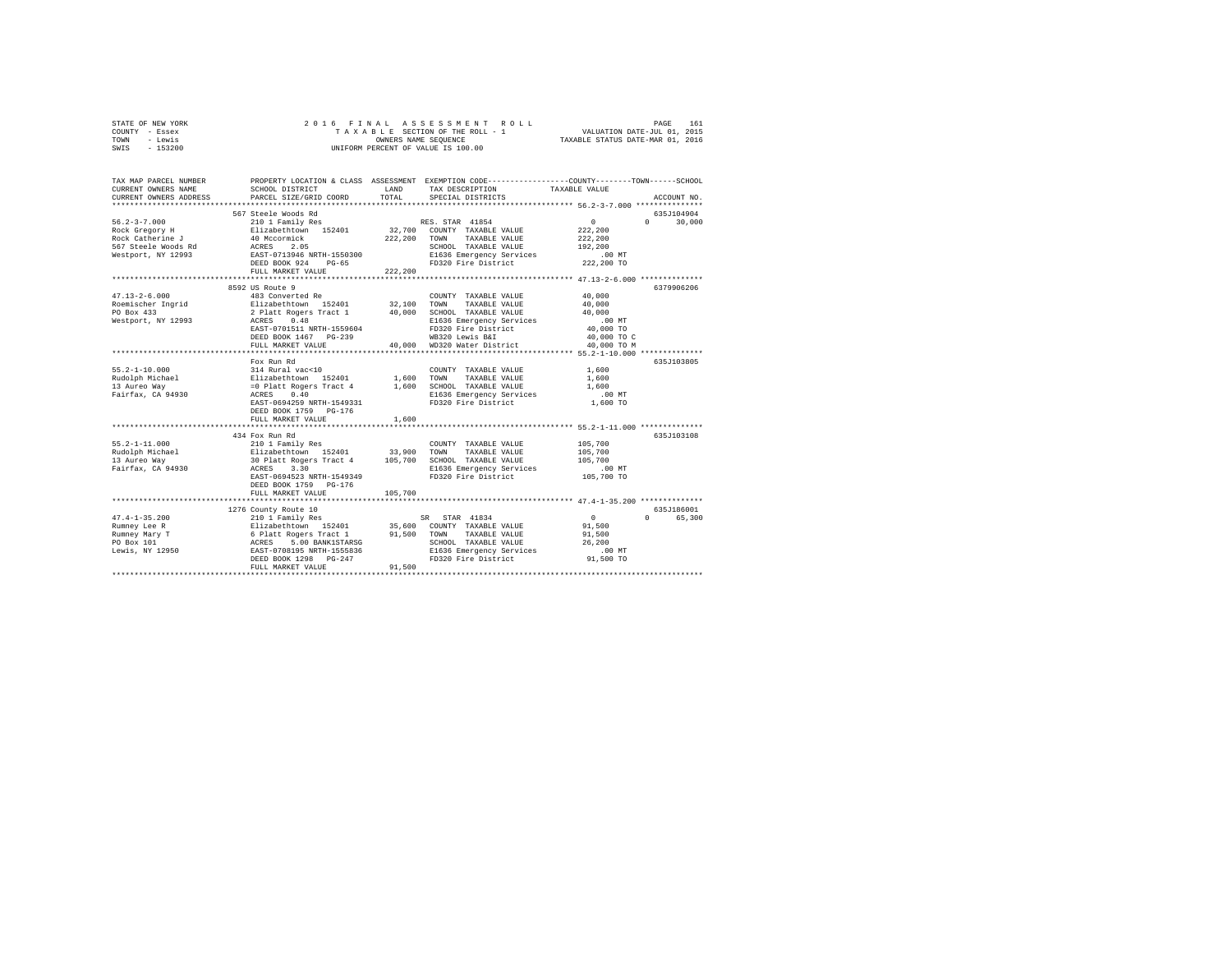| STATE OF NEW YORK<br>COUNTY - Essex<br>TOWN - Lewis<br>SWIS - 153200                                                                        |                                                                                                                                                                                                                                                                                                                                                                                                                          |         | OWNERS NAME SEQUENCE<br>UNIFORM PERCENT OF VALUE IS 100.00 |                                                          |                             |
|---------------------------------------------------------------------------------------------------------------------------------------------|--------------------------------------------------------------------------------------------------------------------------------------------------------------------------------------------------------------------------------------------------------------------------------------------------------------------------------------------------------------------------------------------------------------------------|---------|------------------------------------------------------------|----------------------------------------------------------|-----------------------------|
|                                                                                                                                             |                                                                                                                                                                                                                                                                                                                                                                                                                          |         |                                                            |                                                          |                             |
| TAX MAP PARCEL NUMBER PROPERTY LOCATION & CLASS ASSESSMENT EXEMPTION CODE--------------COUNTY-------TOWN------SCHOOL<br>CURRENT OWNERS NAME | SCHOOL DISTRICT                                                                                                                                                                                                                                                                                                                                                                                                          | LAND    | TAX DESCRIPTION                                            | TAXABLE VALUE                                            |                             |
| CURRENT OWNERS ADDRESS                                                                                                                      | PARCEL SIZE/GRID COORD                                                                                                                                                                                                                                                                                                                                                                                                   | TOTAL   | SPECIAL DISTRICTS                                          |                                                          | ACCOUNT NO.                 |
|                                                                                                                                             |                                                                                                                                                                                                                                                                                                                                                                                                                          |         |                                                            |                                                          |                             |
|                                                                                                                                             | 121 Ray Woods Rd                                                                                                                                                                                                                                                                                                                                                                                                         |         |                                                            |                                                          | 635J102601                  |
| $56.1 - 2 - 28.004$                                                                                                                         | 240 Rural res                                                                                                                                                                                                                                                                                                                                                                                                            |         | COUNTY TAXABLE VALUE                                       | 263,700                                                  |                             |
|                                                                                                                                             |                                                                                                                                                                                                                                                                                                                                                                                                                          |         |                                                            | 263,700                                                  |                             |
| Russo Richard J Jr<br>PO Box 538<br>Lewis, NY 12950                                                                                         |                                                                                                                                                                                                                                                                                                                                                                                                                          |         |                                                            | 263,700                                                  |                             |
|                                                                                                                                             |                                                                                                                                                                                                                                                                                                                                                                                                                          |         | FD320 Fire District                                        | 00 MT.<br>263,700 TO                                     |                             |
|                                                                                                                                             | DEED BOOK 1182    PG-344                                                                                                                                                                                                                                                                                                                                                                                                 |         |                                                            |                                                          |                             |
|                                                                                                                                             | FULL MARKET VALUE 263.700                                                                                                                                                                                                                                                                                                                                                                                                |         |                                                            |                                                          |                             |
|                                                                                                                                             |                                                                                                                                                                                                                                                                                                                                                                                                                          |         |                                                            |                                                          |                             |
|                                                                                                                                             | 9250 US Route 9                                                                                                                                                                                                                                                                                                                                                                                                          |         |                                                            |                                                          | 635J176003                  |
| $38.3 - 1 - 24.000$                                                                                                                         | 210 1 Family Res                                                                                                                                                                                                                                                                                                                                                                                                         |         | VET COM CT 41131                                           | 25,000                                                   | 25,000 0                    |
| Ryan Nancy A                                                                                                                                |                                                                                                                                                                                                                                                                                                                                                                                                                          |         |                                                            |                                                          | 6,730 6,730 0               |
| Ryan Leslie P<br>9250 US Rte 9                                                                                                              |                                                                                                                                                                                                                                                                                                                                                                                                                          |         |                                                            | 102,870                                                  | $0 \t 0 \t 30,000$          |
| Lewis, NY 12950                                                                                                                             |                                                                                                                                                                                                                                                                                                                                                                                                                          |         |                                                            | 102,870                                                  |                             |
|                                                                                                                                             | $\begin{tabular}{c c c} \multicolumn{1}{c}{E11} \multicolumn{1}{c}{E11} \multicolumn{1}{c}{E11} \multicolumn{1}{c}{E11} \multicolumn{1}{c}{E11} \multicolumn{1}{c}{E11} \multicolumn{1}{c}{E11} \multicolumn{1}{c}{E11} \multicolumn{1}{c}{E11} \multicolumn{1}{c}{E11} \multicolumn{1}{c}{E11} \multicolumn{1}{c}{E11} \multicolumn{1}{c}{E11} \multicolumn{1}{c}{E11} \multicolumn{1}{c}{E11} \multicolumn{1}{c}{E11}$ |         |                                                            | 104,600                                                  |                             |
|                                                                                                                                             | FULL MARKET VALUE                                                                                                                                                                                                                                                                                                                                                                                                        |         |                                                            |                                                          |                             |
|                                                                                                                                             |                                                                                                                                                                                                                                                                                                                                                                                                                          |         | 134,600 E1636 Emergency Services<br>FD320 Fire District    | .00 MT<br>134,600 TO                                     |                             |
|                                                                                                                                             |                                                                                                                                                                                                                                                                                                                                                                                                                          |         |                                                            |                                                          |                             |
|                                                                                                                                             | 9291 US Route 9                                                                                                                                                                                                                                                                                                                                                                                                          |         |                                                            |                                                          | 635J105201                  |
| 38.3-1-22.100                                                                                                                               | 210 1 Family Res                                                                                                                                                                                                                                                                                                                                                                                                         |         | COUNTY TAXABLE VALUE                                       | 124,500                                                  |                             |
| Salva Mary A<br>4520 Hidden Hollow Rd                                                                                                       | Elizabethtown 152401<br>14 Essex Tract                                                                                                                                                                                                                                                                                                                                                                                   |         | 34,200 TOWN TAXABLE VALUE<br>124,500 SCHOOL TAXABLE VALUE  | 124,500<br>124,500                                       |                             |
| Hamburg, NY 14075-1039                                                                                                                      | Life Use To Ila Wade                                                                                                                                                                                                                                                                                                                                                                                                     |         | E1636 Emergency Services                                   | .00 MT                                                   |                             |
|                                                                                                                                             | ACRES 3.60                                                                                                                                                                                                                                                                                                                                                                                                               |         | FD320 Fire District                                        | 124,500 TO                                               |                             |
|                                                                                                                                             | EAST-0705026 NRTH-1575741                                                                                                                                                                                                                                                                                                                                                                                                |         |                                                            |                                                          |                             |
|                                                                                                                                             | DEED BOOK 1042    PG-287                                                                                                                                                                                                                                                                                                                                                                                                 |         |                                                            |                                                          |                             |
|                                                                                                                                             | FULL MARKET VALUE                                                                                                                                                                                                                                                                                                                                                                                                        | 124,500 |                                                            |                                                          |                             |
|                                                                                                                                             |                                                                                                                                                                                                                                                                                                                                                                                                                          |         |                                                            |                                                          |                             |
|                                                                                                                                             | US Route 9                                                                                                                                                                                                                                                                                                                                                                                                               |         |                                                            | 19,800                                                   | 635J194002                  |
|                                                                                                                                             |                                                                                                                                                                                                                                                                                                                                                                                                                          |         |                                                            | 19,800                                                   |                             |
|                                                                                                                                             |                                                                                                                                                                                                                                                                                                                                                                                                                          |         |                                                            | 19,800                                                   |                             |
|                                                                                                                                             |                                                                                                                                                                                                                                                                                                                                                                                                                          |         |                                                            | .00MT                                                    |                             |
|                                                                                                                                             | ACRES 1.25                                                                                                                                                                                                                                                                                                                                                                                                               |         | FD320 Fire District                                        | 19,800 TO                                                |                             |
|                                                                                                                                             | EAST-0705300 NRTH-1575719                                                                                                                                                                                                                                                                                                                                                                                                |         |                                                            |                                                          |                             |
|                                                                                                                                             | DEED BOOK 1042 PG-284                                                                                                                                                                                                                                                                                                                                                                                                    |         |                                                            |                                                          |                             |
|                                                                                                                                             | FULL MARKET VALUE                                                                                                                                                                                                                                                                                                                                                                                                        | 19,800  |                                                            |                                                          |                             |
|                                                                                                                                             |                                                                                                                                                                                                                                                                                                                                                                                                                          |         |                                                            |                                                          |                             |
| $47.4 - 1 - 14.200$                                                                                                                         | 455 Hurley Rd<br>240 Rural res                                                                                                                                                                                                                                                                                                                                                                                           |         | RES. STAR 41854                                            |                                                          | 635J197007<br>$0 \t 30.000$ |
|                                                                                                                                             |                                                                                                                                                                                                                                                                                                                                                                                                                          |         |                                                            | $\begin{smallmatrix}&&0\\&&173\,,\,500\end{smallmatrix}$ |                             |
|                                                                                                                                             |                                                                                                                                                                                                                                                                                                                                                                                                                          |         |                                                            | 173,500                                                  |                             |
|                                                                                                                                             |                                                                                                                                                                                                                                                                                                                                                                                                                          |         | SCHOOL TAXABLE VALUE                                       | 143,500                                                  |                             |
|                                                                                                                                             |                                                                                                                                                                                                                                                                                                                                                                                                                          |         |                                                            | .00 MT                                                   |                             |
|                                                                                                                                             |                                                                                                                                                                                                                                                                                                                                                                                                                          |         |                                                            | 173,500 TO                                               |                             |
|                                                                                                                                             | FULL MARKET VALUE                                                                                                                                                                                                                                                                                                                                                                                                        | 173,500 |                                                            |                                                          |                             |
|                                                                                                                                             |                                                                                                                                                                                                                                                                                                                                                                                                                          |         |                                                            |                                                          |                             |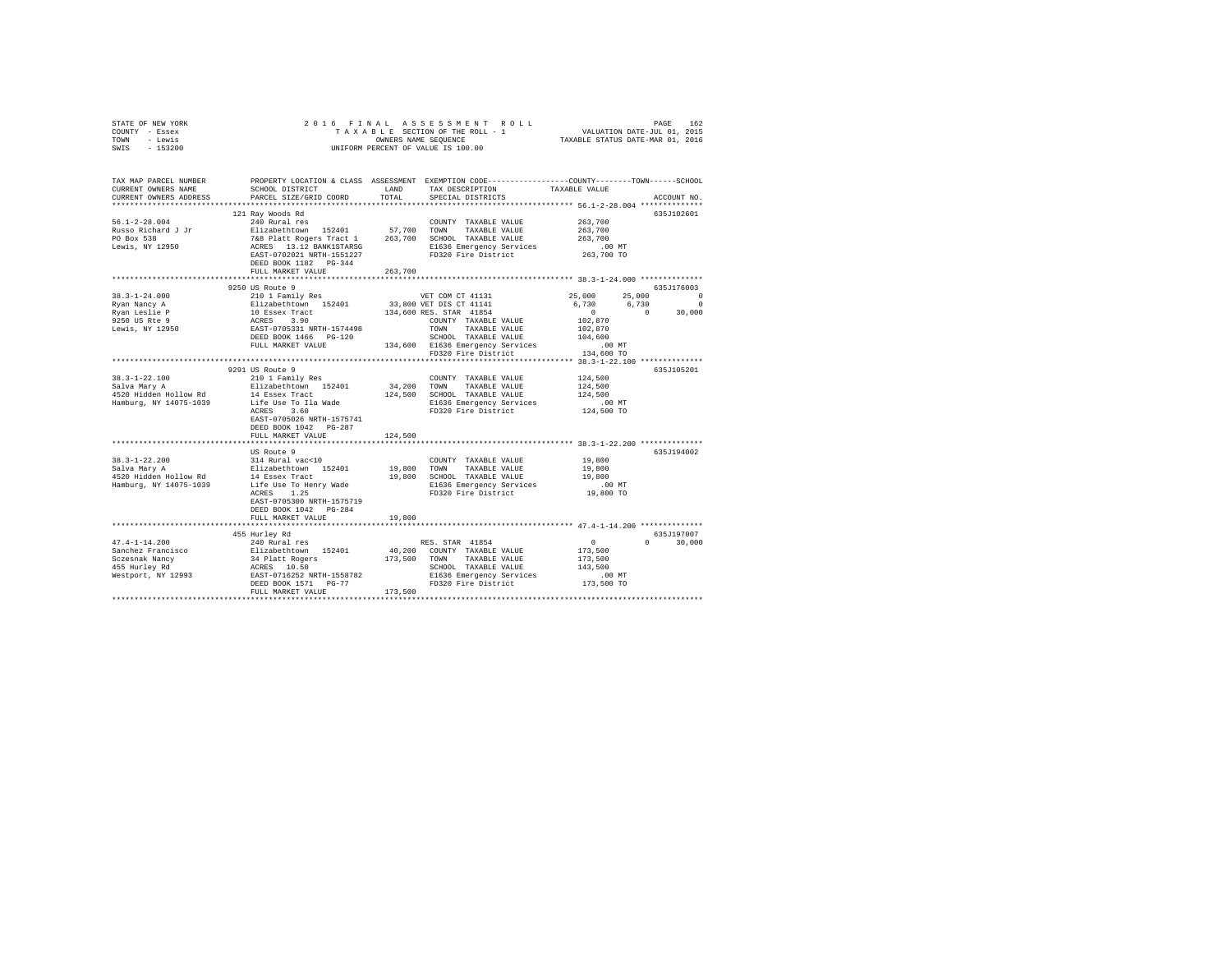| STATE OF NEW YORK | 2016 FINAL ASSESSMENT ROLL         | 163<br>PAGE                      |
|-------------------|------------------------------------|----------------------------------|
| COUNTY - Essex    | TAXABLE SECTION OF THE ROLL - 1    | VALUATION DATE-JUL 01, 2015      |
| TOWN<br>- Lewis   | OWNERS NAME SEOUENCE               | TAXABLE STATUS DATE-MAR 01, 2016 |
| $-153200$<br>SWIS | UNIFORM PERCENT OF VALUE IS 100.00 |                                  |

| TAX MAP PARCEL NUMBER<br>CURRENT OWNERS NAME<br>CURRENT OWNERS ADDRESS                                                                                                                                                                                                                                                                                                                                                                    | SCHOOL DISTRICT<br>PARCEL SIZE/GRID COORD                                                                      | LAND<br>TOTAL | PROPERTY LOCATION & CLASS ASSESSMENT EXEMPTION CODE----------------COUNTY-------TOWN-----SCHOOL<br>TAX DESCRIPTION<br>SPECIAL DISTRICTS | TAXABLE VALUE                             | ACCOUNT NO.                     |
|-------------------------------------------------------------------------------------------------------------------------------------------------------------------------------------------------------------------------------------------------------------------------------------------------------------------------------------------------------------------------------------------------------------------------------------------|----------------------------------------------------------------------------------------------------------------|---------------|-----------------------------------------------------------------------------------------------------------------------------------------|-------------------------------------------|---------------------------------|
|                                                                                                                                                                                                                                                                                                                                                                                                                                           |                                                                                                                |               |                                                                                                                                         |                                           |                                 |
|                                                                                                                                                                                                                                                                                                                                                                                                                                           | 226 Wadhams Heights Ln                                                                                         |               |                                                                                                                                         |                                           | 635J187008                      |
| $57.1 - 3 - 14.120$                                                                                                                                                                                                                                                                                                                                                                                                                       | 240 Rural res                                                                                                  |               | RES. STAR 41854                                                                                                                         | $\sim$ 0                                  | $\Omega$ and $\Omega$<br>30,000 |
|                                                                                                                                                                                                                                                                                                                                                                                                                                           |                                                                                                                |               | 49,800 COUNTY TAXABLE VALUE                                                                                                             | 253,800                                   |                                 |
|                                                                                                                                                                                                                                                                                                                                                                                                                                           |                                                                                                                | 253,800       | TAXABLE VALUE<br>TOWN                                                                                                                   | 253,800                                   |                                 |
| 226 Wadhams Heights Ln                                                                                                                                                                                                                                                                                                                                                                                                                    | ACRES 27.30<br>EAST-0720273 NRTH-1546574                                                                       |               | SCHOOL TAXABLE VALUE                                                                                                                    | 223,800                                   |                                 |
| Westport, NY 12993                                                                                                                                                                                                                                                                                                                                                                                                                        |                                                                                                                |               | E1636 Emergency Services                                                                                                                | .00 MT                                    |                                 |
|                                                                                                                                                                                                                                                                                                                                                                                                                                           | DEED BOOK 858<br>$PG-34$                                                                                       |               | FD320 Fire District                                                                                                                     | 253,800 TO                                |                                 |
|                                                                                                                                                                                                                                                                                                                                                                                                                                           | FULL MARKET VALUE                                                                                              | 253,800       |                                                                                                                                         |                                           |                                 |
|                                                                                                                                                                                                                                                                                                                                                                                                                                           |                                                                                                                |               |                                                                                                                                         |                                           |                                 |
|                                                                                                                                                                                                                                                                                                                                                                                                                                           | Mitchell Hill Rd                                                                                               |               |                                                                                                                                         |                                           | 635J103302                      |
| $47.3 - 1 - 21.100$                                                                                                                                                                                                                                                                                                                                                                                                                       | 322 Rural vac>10<br>Elizabethtown 152401 38,100                                                                |               | COUNTY TAXABLE VALUE                                                                                                                    | 38,100                                    |                                 |
| Scaglione David D                                                                                                                                                                                                                                                                                                                                                                                                                         |                                                                                                                |               | TOWN<br>TAXABLE VALUE                                                                                                                   | 38,100                                    |                                 |
| PO Box 613                                                                                                                                                                                                                                                                                                                                                                                                                                | 1 Platt Rogers Tract 1 38,100<br>Corr Deed Db 894 Pg 130                                                       |               | SCHOOL TAXABLE VALUE                                                                                                                    | 38,100                                    |                                 |
| Elizabethtown, NY 12932                                                                                                                                                                                                                                                                                                                                                                                                                   | ACRES 28.19                                                                                                    |               | E1636 Emergency Services<br>FD320 Fire District                                                                                         | $.00$ MT<br>38,100 TO                     |                                 |
|                                                                                                                                                                                                                                                                                                                                                                                                                                           | EAST-0696198 NRTH-1555952                                                                                      |               |                                                                                                                                         |                                           |                                 |
|                                                                                                                                                                                                                                                                                                                                                                                                                                           | DEED BOOK 1233 PG-318                                                                                          |               |                                                                                                                                         |                                           |                                 |
|                                                                                                                                                                                                                                                                                                                                                                                                                                           | FULL MARKET VALUE                                                                                              | 38,100        |                                                                                                                                         |                                           |                                 |
|                                                                                                                                                                                                                                                                                                                                                                                                                                           |                                                                                                                |               |                                                                                                                                         |                                           |                                 |
|                                                                                                                                                                                                                                                                                                                                                                                                                                           | 571 Roscoe Rd                                                                                                  |               |                                                                                                                                         |                                           | 635Z004002                      |
| $55.2 - 2 - 6.000$                                                                                                                                                                                                                                                                                                                                                                                                                        | 210 1 Family Res                                                                                               |               | RES. STAR 41854                                                                                                                         | $\Omega$                                  | $\Omega$ and $\Omega$<br>30,000 |
| Schaefer Kimberly                                                                                                                                                                                                                                                                                                                                                                                                                         | Elizabethtown 152401                                                                                           |               | 54,000 COUNTY TAXABLE VALUE                                                                                                             | 244,400                                   |                                 |
| 571 Roscoe Rd                                                                                                                                                                                                                                                                                                                                                                                                                             | 30 Platt Rogers Tract 244,400                                                                                  |               | TOWN TAXABLE VALUE                                                                                                                      | 244,400                                   |                                 |
| Elizabethtown, NY 12932                                                                                                                                                                                                                                                                                                                                                                                                                   | <b>ACRES</b><br>8.04 BANK CORE                                                                                 |               | SCHOOL TAXABLE VALUE                                                                                                                    | 214,400                                   |                                 |
|                                                                                                                                                                                                                                                                                                                                                                                                                                           | EAST-0692723 NRTH-1547509                                                                                      |               | E1636 Emergency Services                                                                                                                | $.00$ MT                                  |                                 |
|                                                                                                                                                                                                                                                                                                                                                                                                                                           | DEED BOOK 1723 PG-319                                                                                          |               | FD320 Fire District                                                                                                                     | 244,400 TO                                |                                 |
|                                                                                                                                                                                                                                                                                                                                                                                                                                           | FULL MARKET VALUE                                                                                              | 244,400       |                                                                                                                                         |                                           |                                 |
|                                                                                                                                                                                                                                                                                                                                                                                                                                           | 26 Clark Ln                                                                                                    |               |                                                                                                                                         |                                           | 635J195001                      |
| $46.2 - 2 - 3.000$                                                                                                                                                                                                                                                                                                                                                                                                                        | 210 1 Family Res                                                                                               |               | RES. STAR 41854                                                                                                                         | 0                                         | $\Omega$<br>30,000              |
|                                                                                                                                                                                                                                                                                                                                                                                                                                           |                                                                                                                |               | 36,300 COUNTY TAXABLE VALUE                                                                                                             | 186,900                                   |                                 |
|                                                                                                                                                                                                                                                                                                                                                                                                                                           |                                                                                                                |               | TAXABLE VALUE<br>TOWN                                                                                                                   | 186,900                                   |                                 |
| Schaefer Stephan<br>Schaefer Ellecia<br>26 Clark Ln                                                                                                                                                                                                                                                                                                                                                                                       | Elizabethtown 152401 36,300<br>21 Platt Rogers 16250 Ac 186,900<br>ACRES 5.68                                  |               | SCHOOL TAXABLE VALUE                                                                                                                    | 156,900                                   |                                 |
| Elizabethtown, NY 12932                                                                                                                                                                                                                                                                                                                                                                                                                   | EAST-0696625 NRTH-1559851                                                                                      |               | E1636 Emergency Services                                                                                                                | $.00$ MT                                  |                                 |
|                                                                                                                                                                                                                                                                                                                                                                                                                                           | DEED BOOK 1726 PG-260                                                                                          |               | FD320 Fire District                                                                                                                     | 186,900 TO                                |                                 |
|                                                                                                                                                                                                                                                                                                                                                                                                                                           | FULL MARKET VALUE                                                                                              | 186,900       |                                                                                                                                         |                                           |                                 |
|                                                                                                                                                                                                                                                                                                                                                                                                                                           |                                                                                                                |               |                                                                                                                                         | ************* 46.2-2-6.100 ************** |                                 |
|                                                                                                                                                                                                                                                                                                                                                                                                                                           | Clark Ln                                                                                                       |               |                                                                                                                                         |                                           | 635Z004005                      |
| $46.2 - 2 - 6.100$                                                                                                                                                                                                                                                                                                                                                                                                                        |                                                                                                                |               | COUNTY TAXABLE VALUE                                                                                                                    | 23,400                                    |                                 |
| Schaefer Stephan                                                                                                                                                                                                                                                                                                                                                                                                                          |                                                                                                                | 23,400        | TOWN<br>TAXABLE VALUE                                                                                                                   | 23,400                                    |                                 |
| Schaefer Ellecia<br>$\mathbb{E}[\mathbf{a}^{\top}]=\mathbb{E}[\mathbf{a}^{\top}]=\mathbb{E}[\mathbf{a}^{\top}]=\mathbb{E}[\mathbf{a}^{\top}]=\mathbb{E}[\mathbf{a}^{\top}]=\mathbb{E}[\mathbf{a}^{\top}]=\mathbb{E}[\mathbf{a}^{\top}]=\mathbb{E}[\mathbf{a}^{\top}]=\mathbb{E}[\mathbf{a}^{\top}]=\mathbb{E}[\mathbf{a}^{\top}]=\mathbb{E}[\mathbf{a}^{\top}]=\mathbb{E}[\mathbf{a}^{\top}]=\mathbb{E}[\mathbf{a}^{\top}$<br>26 Clark Ln |                                                                                                                | 23,400        | SCHOOL TAXABLE VALUE<br>E1636 Emergency Services                                                                                        | 23,400                                    |                                 |
| Elizabethtown, NY 12932                                                                                                                                                                                                                                                                                                                                                                                                                   | 314 Rural vac<10<br>Elizabethtown 152401<br>21 Platt Rogers Tract 4<br>ACRES 4.94<br>EAST-0696295 NRTH-1559405 |               | FD320 Fire District                                                                                                                     | $.00$ MT<br>23,400 TO                     |                                 |
|                                                                                                                                                                                                                                                                                                                                                                                                                                           | DEED BOOK 1749 PG-275                                                                                          |               |                                                                                                                                         |                                           |                                 |
|                                                                                                                                                                                                                                                                                                                                                                                                                                           | FULL MARKET VALUE                                                                                              | 23,400        |                                                                                                                                         |                                           |                                 |
|                                                                                                                                                                                                                                                                                                                                                                                                                                           |                                                                                                                |               |                                                                                                                                         |                                           |                                 |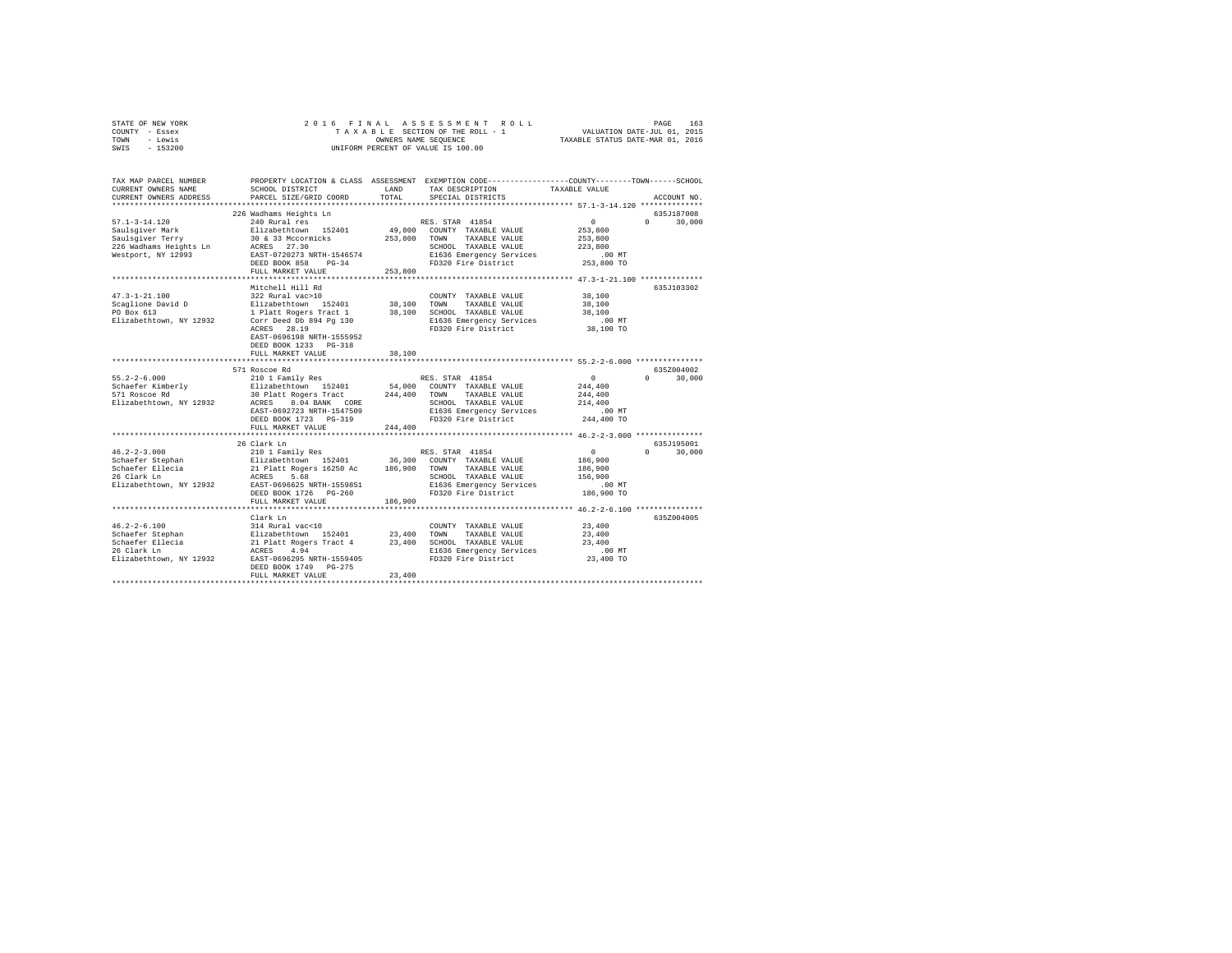| STATE OF NEW YORK                                                                                                    | 2016 FINAL                                                                        |         |                                                                                                                                                                                                                                   |                     |                  |
|----------------------------------------------------------------------------------------------------------------------|-----------------------------------------------------------------------------------|---------|-----------------------------------------------------------------------------------------------------------------------------------------------------------------------------------------------------------------------------------|---------------------|------------------|
| COUNTY - Essex                                                                                                       |                                                                                   |         |                                                                                                                                                                                                                                   |                     |                  |
| TOWN - Lewis                                                                                                         |                                                                                   |         | OWNERS NAME SEQUENCE                                                                                                                                                                                                              |                     |                  |
| SWIS - 153200                                                                                                        |                                                                                   |         | UNIFORM PERCENT OF VALUE IS 100.00                                                                                                                                                                                                |                     |                  |
|                                                                                                                      |                                                                                   |         |                                                                                                                                                                                                                                   |                     |                  |
| TAX MAP PARCEL NUMBER PROPERTY LOCATION & CLASS ASSESSMENT EXEMPTION CODE--------------COUNTY-------TOWN------SCHOOL |                                                                                   |         |                                                                                                                                                                                                                                   |                     |                  |
| CURRENT OWNERS NAME                                                                                                  | SCHOOL DISTRICT LAND                                                              |         | TAX DESCRIPTION TAXABLE VALUE                                                                                                                                                                                                     |                     |                  |
|                                                                                                                      |                                                                                   | TOTAL   |                                                                                                                                                                                                                                   |                     |                  |
| CURRENT OWNERS ADDRESS                                                                                               | PARCEL SIZE/GRID COORD                                                            |         | SPECIAL DISTRICTS                                                                                                                                                                                                                 |                     | ACCOUNT NO.      |
|                                                                                                                      |                                                                                   |         |                                                                                                                                                                                                                                   |                     |                  |
|                                                                                                                      | 1535 County Route 10                                                              |         |                                                                                                                                                                                                                                   |                     | 635Z003002       |
| $56.2 - 3 - 3.212$                                                                                                   | 312 Vac w/imprv                                                                   |         | AG DIST C 41720                                                                                                                                                                                                                   | 28,248              | 28,248<br>28,248 |
|                                                                                                                      | Elizabethtown 152401                                                              |         | 51,100 COUNTY TAXABLE VALUE                                                                                                                                                                                                       | 35,152              |                  |
|                                                                                                                      |                                                                                   |         |                                                                                                                                                                                                                                   | 35.152              |                  |
| Schaefer Stephan<br>Schaefer Ellecia<br>26 Clark Ln                                                                  |                                                                                   |         |                                                                                                                                                                                                                                   | 35,152              |                  |
|                                                                                                                      |                                                                                   |         | E1636 Emergency Services<br>FD320 Fire District                                                                                                                                                                                   | $.00$ MT            |                  |
|                                                                                                                      |                                                                                   |         |                                                                                                                                                                                                                                   | 63,400 TO           |                  |
|                                                                                                                      |                                                                                   |         |                                                                                                                                                                                                                                   |                     |                  |
| UNDER AGDIST LAW TIL 2020                                                                                            |                                                                                   |         |                                                                                                                                                                                                                                   |                     |                  |
|                                                                                                                      |                                                                                   |         |                                                                                                                                                                                                                                   |                     |                  |
|                                                                                                                      | County Route 10                                                                   |         |                                                                                                                                                                                                                                   |                     | 635J104301       |
| $56.2 - 3 - 16.000$                                                                                                  | 322 Rural vac>10                                                                  |         | COUNTY TAXABLE VALUE 21,500                                                                                                                                                                                                       |                     |                  |
|                                                                                                                      |                                                                                   |         |                                                                                                                                                                                                                                   |                     |                  |
| Scharwath John T                                                                                                     |                                                                                   |         | 21,500 TOWN TAXABLE VALUE                                                                                                                                                                                                         | 21,500              |                  |
|                                                                                                                      |                                                                                   |         | 21,500 SCHOOL TAXABLE VALUE<br>E1636 Emergency Services                                                                                                                                                                           | 21,500              |                  |
| Scharwath John T<br>Dresser Pamela J<br>377 S Morris St<br>Randolph, NJ 07869                                        | Elizabethtown 152401<br>34 Mccormicks<br>ACRES 33.23<br>EAST-0716956 NRTH-1549072 |         |                                                                                                                                                                                                                                   | $.00$ MT            |                  |
|                                                                                                                      |                                                                                   |         | FD320 Fire District                                                                                                                                                                                                               | 21,500 TO           |                  |
|                                                                                                                      | DEED BOOK 1706 PG-321                                                             |         |                                                                                                                                                                                                                                   |                     |                  |
|                                                                                                                      | FULL MARKET VALUE                                                                 | 21,500  |                                                                                                                                                                                                                                   |                     |                  |
|                                                                                                                      |                                                                                   |         |                                                                                                                                                                                                                                   |                     |                  |
|                                                                                                                      | 309 Mason Rd                                                                      |         |                                                                                                                                                                                                                                   |                     | 635Z009002       |
| $48.1 - 2 - 1.200$                                                                                                   | 210 1 Family Res                                                                  |         | RES. STAR 41854                                                                                                                                                                                                                   | $\sim$ 0            | $0 \t 30,000$    |
|                                                                                                                      |                                                                                   |         |                                                                                                                                                                                                                                   | 194,400             |                  |
|                                                                                                                      |                                                                                   |         |                                                                                                                                                                                                                                   | 194,400             |                  |
|                                                                                                                      |                                                                                   |         |                                                                                                                                                                                                                                   | 164,400             |                  |
| Schmitt Emily A<br>Furman Douglas W<br>309 Mason Rd<br>Westport, NY 12993                                            |                                                                                   |         | E1636 Emergency Services                                                                                                                                                                                                          | $.00$ MT            |                  |
|                                                                                                                      | DEED BOOK 1590 PG-321                                                             |         | FD320 Fire District                                                                                                                                                                                                               | 194,400 TO          |                  |
|                                                                                                                      | FULL MARKET VALUE                                                                 | 194,400 |                                                                                                                                                                                                                                   |                     |                  |
|                                                                                                                      |                                                                                   |         |                                                                                                                                                                                                                                   |                     |                  |
|                                                                                                                      | Stowersville Rd                                                                   |         |                                                                                                                                                                                                                                   |                     | 635J104405       |
|                                                                                                                      |                                                                                   |         | COUNTY TAXABLE VALUE                                                                                                                                                                                                              | 29,000              |                  |
|                                                                                                                      |                                                                                   |         | 29,000 TOWN TAXABLE VALUE                                                                                                                                                                                                         | 29,000              |                  |
|                                                                                                                      |                                                                                   |         | 29,000 SCHOOL TAXABLE VALUE                                                                                                                                                                                                       | 29,000              |                  |
|                                                                                                                      |                                                                                   |         |                                                                                                                                                                                                                                   |                     |                  |
|                                                                                                                      |                                                                                   |         | E1636 Emergency Services<br>FD320 Fire District                                                                                                                                                                                   | 00 MT.<br>29,000 TO |                  |
|                                                                                                                      |                                                                                   |         |                                                                                                                                                                                                                                   |                     |                  |
|                                                                                                                      |                                                                                   |         |                                                                                                                                                                                                                                   |                     |                  |
|                                                                                                                      |                                                                                   |         |                                                                                                                                                                                                                                   |                     |                  |
|                                                                                                                      | DEED BOOK 1452 PG-212                                                             |         |                                                                                                                                                                                                                                   |                     |                  |
|                                                                                                                      | FULL MARKET VALUE                                                                 | 29,000  |                                                                                                                                                                                                                                   |                     |                  |
|                                                                                                                      |                                                                                   |         |                                                                                                                                                                                                                                   |                     |                  |
|                                                                                                                      | 75 Seventy Ln                                                                     |         |                                                                                                                                                                                                                                   |                     | 635J103608       |
| $46.2 - 1 - 17.000$                                                                                                  |                                                                                   |         | 260 Seasonal res<br>Elizabethcown 152401 24,000 TOWN TAXABLE VALUE<br>17 Platt Rogers Tract 4 59,200 SCHOOL TAXABLE VALUE<br>17 Platt Rogers Tract 4 59,200 SCHOOL TAXABLE VALUE<br>EAST-0690917 NRTH-1566151 FD320 Fire District | 59,200              |                  |
| Schoen-Rene Ernst                                                                                                    |                                                                                   |         |                                                                                                                                                                                                                                   | 59,200              |                  |
|                                                                                                                      |                                                                                   |         |                                                                                                                                                                                                                                   | 59,200              |                  |
| Schoen-Rene Betty<br>100 Lounsbury Pl<br>Kingston, NY 12401                                                          |                                                                                   |         |                                                                                                                                                                                                                                   |                     |                  |
|                                                                                                                      |                                                                                   |         |                                                                                                                                                                                                                                   | 00 MT.<br>59,200 TO |                  |
|                                                                                                                      | DEED BOOK 922 PG-349                                                              |         |                                                                                                                                                                                                                                   |                     |                  |
|                                                                                                                      | FULL MARKET VALUE                                                                 | 59,200  |                                                                                                                                                                                                                                   |                     |                  |
|                                                                                                                      |                                                                                   |         |                                                                                                                                                                                                                                   |                     |                  |
|                                                                                                                      |                                                                                   |         |                                                                                                                                                                                                                                   |                     |                  |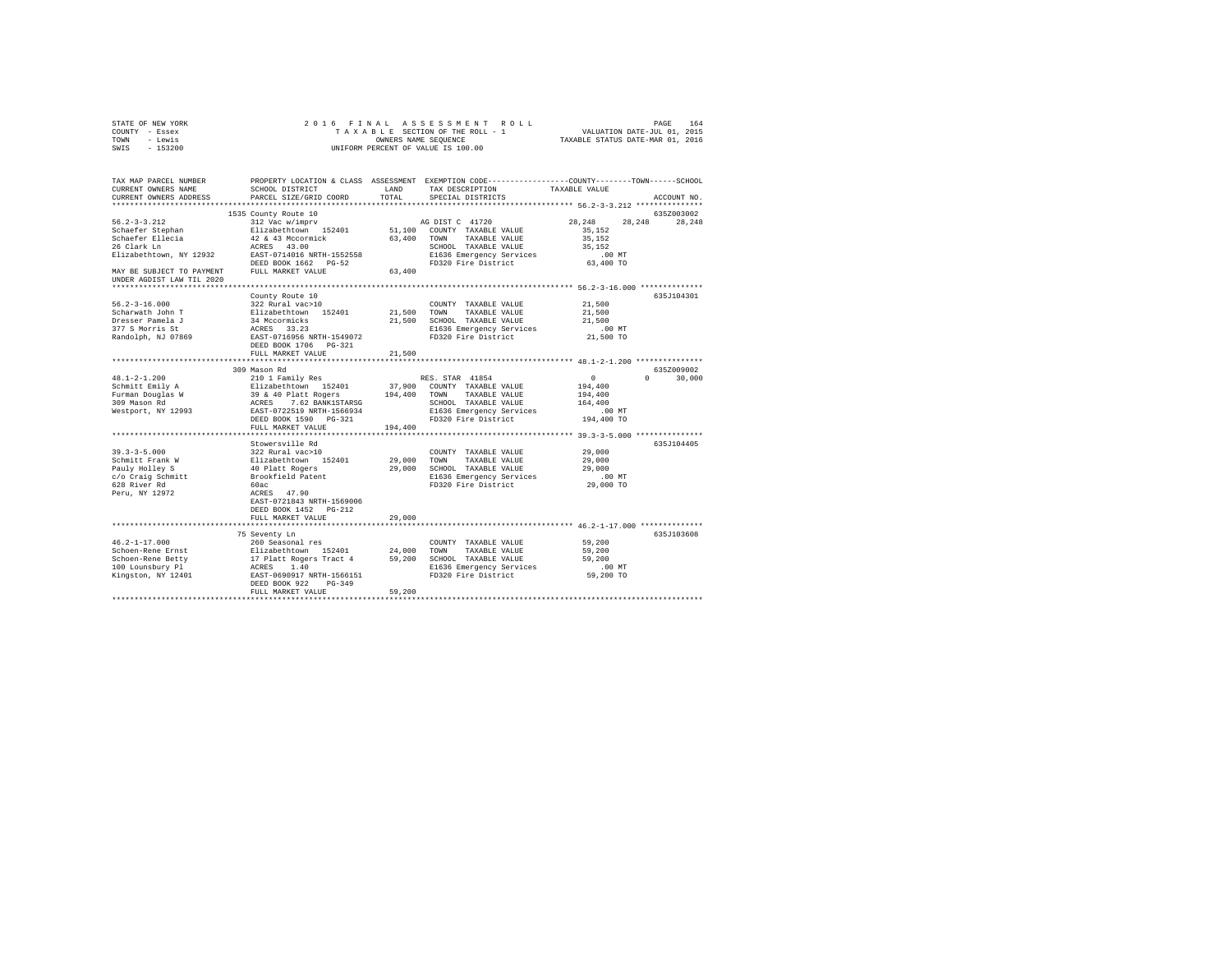| STATE OF NEW YORK<br>COUNTY - Essex<br>- Lewis<br>TOWN<br>$-153200$<br>SWIS | 2 0 1 6<br>FINAL                                                                         | OWNERS NAME SEQUENCE | ASSESSMENT ROLL<br>TAXABLE SECTION OF THE ROLL - 1<br>UNIFORM PERCENT OF VALUE IS 100.00                           | VALUATION DATE-JUL 01, 2015<br>TAXABLE STATUS DATE-MAR 01, 2016 | 165<br>PAGE            |
|-----------------------------------------------------------------------------|------------------------------------------------------------------------------------------|----------------------|--------------------------------------------------------------------------------------------------------------------|-----------------------------------------------------------------|------------------------|
| TAX MAP PARCEL NUMBER<br>CURRENT OWNERS NAME                                | SCHOOL DISTRICT                                                                          | LAND                 | PROPERTY LOCATION & CLASS ASSESSMENT EXEMPTION CODE---------------COUNTY-------TOWN------SCHOOL<br>TAX DESCRIPTION | TAXABLE VALUE                                                   |                        |
| CURRENT OWNERS ADDRESS                                                      | PARCEL SIZE/GRID COORD                                                                   | TOTAL                | SPECIAL DISTRICTS                                                                                                  |                                                                 | ACCOUNT NO.            |
|                                                                             |                                                                                          |                      |                                                                                                                    |                                                                 |                        |
|                                                                             | Muzzy Rd                                                                                 |                      |                                                                                                                    |                                                                 | 635Z002005             |
| $47.1 - 1 - 39.150$                                                         | 311 Res vac land                                                                         |                      | COUNTY TAXABLE VALUE                                                                                               | 26,300                                                          |                        |
| Schultz David F                                                             | Elizabethtown 152401                                                                     | 26,300               | TAXABLE VALUE<br>TOWN                                                                                              | 26,300                                                          |                        |
| 343 Echo Lake Rd                                                            | 21 Platt Rogers Tract 4                                                                  | 26,300               | SCHOOL TAXABLE VALUE                                                                                               | 26,300                                                          |                        |
| New Hampton, NY 10958                                                       | 1339/161 Rd Maint Agrmnt                                                                 |                      | E1636 Emergency Services                                                                                           | $.00$ MT                                                        |                        |
|                                                                             | 8.20<br>ACRES<br>EAST-0696833 NRTH-1560378<br>DEED BOOK 1339 PG-156<br>FULL MARKET VALUE | 26,300               | FD320 Fire District                                                                                                | 26,300 TO                                                       |                        |
|                                                                             |                                                                                          |                      |                                                                                                                    |                                                                 |                        |
|                                                                             | 42 Birch Trail Way                                                                       |                      |                                                                                                                    |                                                                 | 635Z002003             |
| 47.1-1-39.130                                                               | 281 Multiple res                                                                         |                      | RES. STAR 41854                                                                                                    | $\overline{0}$                                                  | 30,000<br>$\cap$       |
| Schultz Robert                                                              | Elizabethtown 152401 38,500 COUNTY TAXABLE VALUE                                         |                      |                                                                                                                    | 242,900                                                         |                        |
| Schultz Patricia J                                                          | 21 Platt Rogers Tract 4                                                                  | 242,900              | TOWN TAXABLE VALUE                                                                                                 | 242,900                                                         |                        |
| PO Box 547                                                                  | 1303/68 Rd Maint                                                                         |                      | SCHOOL TAXABLE VALUE                                                                                               | 212,900                                                         |                        |
| Lewis, NY 12950                                                             | ACRES 8.10                                                                               |                      | E1636 Emergency Services                                                                                           | $.00$ MT                                                        |                        |
|                                                                             | EAST-0697175 NRTH-1561214                                                                |                      | FD320 Fire District                                                                                                | 242,900 TO                                                      |                        |
|                                                                             | DEED BOOK 1313 PG-72<br>FULL MARKET VALUE                                                | 242,900              |                                                                                                                    |                                                                 |                        |
|                                                                             |                                                                                          |                      |                                                                                                                    |                                                                 |                        |
|                                                                             | 434 Hyde Rd                                                                              |                      |                                                                                                                    |                                                                 | 635J100915             |
| $47.2 - 1 - 37.000$                                                         | 210 1 Family Res                                                                         |                      | RES. STAR 41854                                                                                                    | 0                                                               | 30,000<br>$\mathbf{0}$ |
| Scott Jeffery W                                                             |                                                                                          |                      | 38,900 COUNTY TAXABLE VALUE                                                                                        | 165,400                                                         |                        |
| Scott Kathryn                                                               | Elizabethtown 152401<br>38 Platt Rogers                                                  | 165,400 TOWN         | TAXABLE VALUE                                                                                                      | 165,400                                                         |                        |
| 434 Hyde Rd                                                                 | 10ac                                                                                     |                      | SCHOOL TAXABLE VALUE                                                                                               | 135,400                                                         |                        |
| Westport, NY 12993                                                          | ACRES<br>8.82                                                                            |                      | E1636 Emergency Services                                                                                           | $.00$ MT                                                        |                        |
|                                                                             | EAST-0718301 NRTH-1561427                                                                |                      | FD320 Fire District                                                                                                | 165,400 TO                                                      |                        |
|                                                                             | DEED BOOK 670<br>$PG-27$                                                                 |                      |                                                                                                                    |                                                                 |                        |
|                                                                             | FULL MARKET VALUE                                                                        | 165,400              |                                                                                                                    |                                                                 |                        |
|                                                                             |                                                                                          |                      |                                                                                                                    |                                                                 |                        |
| $47.2 - 1 - 38.000$                                                         | 426 Hyde Rd<br>312 Vac w/imprv                                                           |                      |                                                                                                                    | 52,300                                                          | 635J100203             |
| Scott Jeffery W                                                             | Elizabethtown 152401                                                                     | 32,900               | COUNTY TAXABLE VALUE<br>TOWN                                                                                       | 52,300                                                          |                        |
| Scott Kathryn F                                                             | 38 Platt Rogers                                                                          | 52,300               | TAXABLE VALUE<br>SCHOOL TAXABLE VALUE                                                                              | 52,300                                                          |                        |
| 434 Hyde Rd                                                                 | 20ac                                                                                     |                      | E1636 Emergency Services                                                                                           | $.00$ MT                                                        |                        |
| Westport, NY 12993                                                          | ACRES 18.25                                                                              |                      | FD320 Fire District                                                                                                | 52,300 TO                                                       |                        |
|                                                                             | EAST-0717523 NRTH-1560810                                                                |                      |                                                                                                                    |                                                                 |                        |
|                                                                             | DEED BOOK 938<br>$PG-299$                                                                |                      |                                                                                                                    |                                                                 |                        |
|                                                                             | FULL MARKET VALUE                                                                        | 52,300               |                                                                                                                    |                                                                 |                        |
|                                                                             |                                                                                          |                      |                                                                                                                    |                                                                 |                        |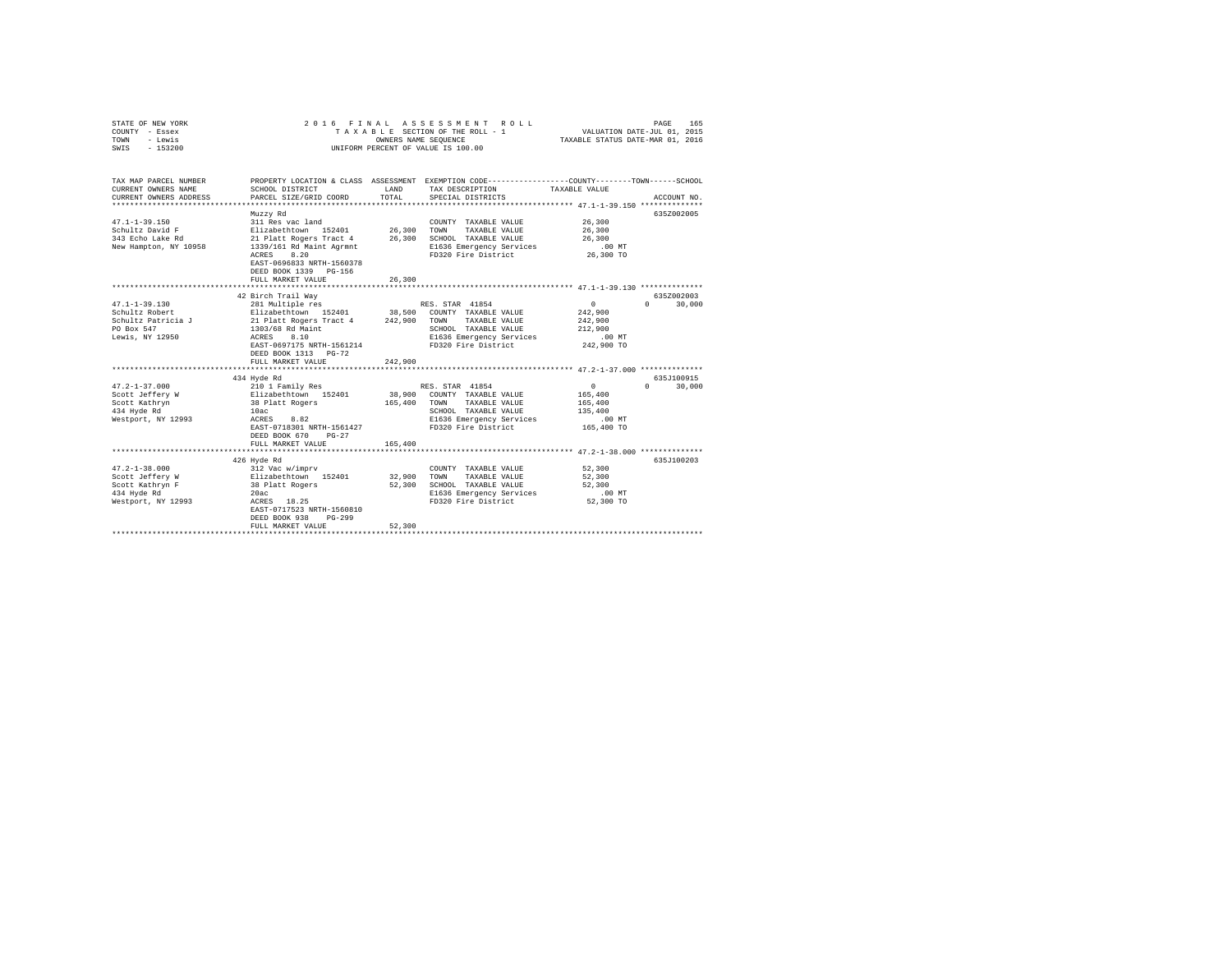| STATE OF NEW YORK                      |                                                                                                      |        |                                                   |                                                                                                 |
|----------------------------------------|------------------------------------------------------------------------------------------------------|--------|---------------------------------------------------|-------------------------------------------------------------------------------------------------|
| COUNTY - Essex                         |                                                                                                      |        |                                                   |                                                                                                 |
| TOWN - Lewis                           |                                                                                                      |        |                                                   |                                                                                                 |
| SWIS - 153200                          |                                                                                                      |        |                                                   |                                                                                                 |
|                                        |                                                                                                      |        |                                                   |                                                                                                 |
| TAX MAP PARCEL NUMBER                  |                                                                                                      |        |                                                   | PROPERTY LOCATION & CLASS ASSESSMENT EXEMPTION CODE---------------COUNTY-------TOWN------SCHOOL |
| CURRENT OWNERS NAME                    | SCHOOL DISTRICT                                                                                      | LAND   | TAX DESCRIPTION                                   | TAXABLE VALUE                                                                                   |
| CURRENT OWNERS ADDRESS                 | PARCEL SIZE/GRID COORD                                                                               | TOTAL  | SPECIAL DISTRICTS                                 | ACCOUNT NO.                                                                                     |
|                                        |                                                                                                      |        |                                                   |                                                                                                 |
|                                        | 8728 US Route 9                                                                                      |        |                                                   | 635J105307                                                                                      |
| $47.1 - 2 - 48.000$                    | 210 1 Family Res                                                                                     |        | SR STAR 41834                                     | $\sim$ 0<br>0 65,300                                                                            |
| 47.1-2-40.000.<br>Scozzafava John W Jr |                                                                                                      |        | 37,800 COUNTY TAXABLE VALUE                       | 93,600                                                                                          |
| PO Box 36                              | Elizabethtown 152401<br>1 Essex Tract<br>1462/134 Corr deed<br>ACRES 2.80                            |        | 93,600 TOWN TAXABLE VALUE                         | 93,600                                                                                          |
| Lewis, NY 12950                        |                                                                                                      |        | SCHOOL TAXABLE VALUE                              | 28,300                                                                                          |
|                                        |                                                                                                      |        | E1636 Emergency Services                          | $.00$ MT                                                                                        |
|                                        | EAST-0701992 NRTH-1563020                                                                            |        | FD320 Fire District                               | 93,600 TO                                                                                       |
|                                        |                                                                                                      |        |                                                   |                                                                                                 |
|                                        | DEED BOOK 1460 PG-257                                                                                |        | WB320 Lewis B&I                                   | 93,600 TO C                                                                                     |
|                                        | FULL MARKET VALUE                                                                                    |        | 93,600 WD320 Water District                       | 93,600 TO M                                                                                     |
|                                        |                                                                                                      |        |                                                   |                                                                                                 |
|                                        | Moss Rd                                                                                              |        |                                                   | 635Z000019                                                                                      |
| $38.4 - 1 - 22.200$                    | 322 Rural vac>10                                                                                     |        | COUNTY TAXABLE VALUE                              | 23,000                                                                                          |
| Sears Dawn M<br>PO Box 112             |                                                                                                      |        | 23,000 TOWN TAXABLE VALUE                         | 23,000                                                                                          |
|                                        | Flizabethtown 152401<br>21 Peru Bay Tract<br>Db 909 Pg 33<br>ACRES 10.20                             |        | 23,000 SCHOOL TAXABLE VALUE                       | 23,000                                                                                          |
| Westport, NY 12993                     |                                                                                                      |        |                                                   | $.00$ MT                                                                                        |
|                                        |                                                                                                      |        | E1636 Emergency Services<br>FD320 Fire District   | 23,000 TO                                                                                       |
|                                        | EAST-0712685 NRTH-1572853                                                                            |        |                                                   |                                                                                                 |
|                                        | DEED BOOK 1307 PG-105                                                                                |        |                                                   |                                                                                                 |
|                                        | FULL MARKET VALUE                                                                                    | 23,000 |                                                   |                                                                                                 |
|                                        |                                                                                                      |        |                                                   |                                                                                                 |
|                                        | US Route 9                                                                                           |        |                                                   | 635J102604                                                                                      |
| $29.2 - 1 - 14.000$                    | 910 Priv forest                                                                                      |        | COUNTY TAXABLE VALUE                              | 29,700                                                                                          |
|                                        |                                                                                                      |        | 29.700 TOWN TAXABLE VALUE                         | 29,700                                                                                          |
| Seessel Fay G Trust<br>348 Greenway Rd | Elizabethtown 152401<br>29 Essex Tract                                                               |        | 29,700 SCHOOL TAXABLE VALUE                       | 29,700                                                                                          |
| Memphis, TN 38117                      | 50ac and 100                                                                                         |        | E1636 Emergency Services                          | $.00$ MT                                                                                        |
|                                        | $ACRES$ 49.30                                                                                        |        | FD320 Fire District                               | 29,700 TO                                                                                       |
|                                        | EAST-0714958 NRTH-1592520                                                                            |        |                                                   |                                                                                                 |
|                                        | DEED BOOK 1288 PG-157                                                                                |        |                                                   |                                                                                                 |
|                                        | FULL MARKET VALUE                                                                                    | 29,700 |                                                   |                                                                                                 |
|                                        |                                                                                                      |        |                                                   |                                                                                                 |
|                                        | US Route 9                                                                                           |        |                                                   | 635J102602                                                                                      |
| $29.2 - 1 - 18.000$                    | 910 Priv forest                                                                                      |        | COUNTY TAXABLE VALUE                              | 71,400                                                                                          |
|                                        |                                                                                                      |        | 71,400 TOWN TAXABLE VALUE                         | 71,400                                                                                          |
|                                        |                                                                                                      |        | 71,400 SCHOOL TAXABLE VALUE                       | 71,400                                                                                          |
|                                        | 29.2-1-18.000<br>Seessel Fay G Trust<br>348 Greenway Rd<br>37 Essex Tract<br>Memphis, TN 38117 120ac |        | E1636 Emergency Services                          | $.00$ MT                                                                                        |
|                                        | 120ac<br>ACRES 133.40                                                                                |        | FD320 Fire District                               | 71,400 TO                                                                                       |
|                                        | EAST-0712891 NRTH-1592931                                                                            |        |                                                   |                                                                                                 |
|                                        | DEED BOOK 1288 PG-160                                                                                |        |                                                   |                                                                                                 |
|                                        | FULL MARKET VALUE                                                                                    | 71,400 |                                                   |                                                                                                 |
|                                        |                                                                                                      |        |                                                   |                                                                                                 |
|                                        |                                                                                                      |        |                                                   | 635J102603                                                                                      |
| $29.4 - 1 - 6.000$                     | US Route 9<br>910 Priv forest                                                                        |        |                                                   | 65,000                                                                                          |
|                                        |                                                                                                      |        | COUNTY TAXABLE VALUE<br>65,000 TOWN TAXABLE VALUE |                                                                                                 |
|                                        |                                                                                                      |        |                                                   | 65,000                                                                                          |
|                                        |                                                                                                      |        | 65,000 SCHOOL TAXABLE VALUE                       | 65,000                                                                                          |
|                                        |                                                                                                      |        | E1636 Emergency Services                          | .00 MT                                                                                          |
|                                        | EAST-0713694 NRTH-1590504                                                                            |        | FD320 Fire District                               | 65,000 TO                                                                                       |
|                                        | DEED BOOK 1288 PG-160                                                                                |        |                                                   |                                                                                                 |
|                                        | FULL MARKET VALUE                                                                                    | 65,000 |                                                   |                                                                                                 |
|                                        |                                                                                                      |        |                                                   |                                                                                                 |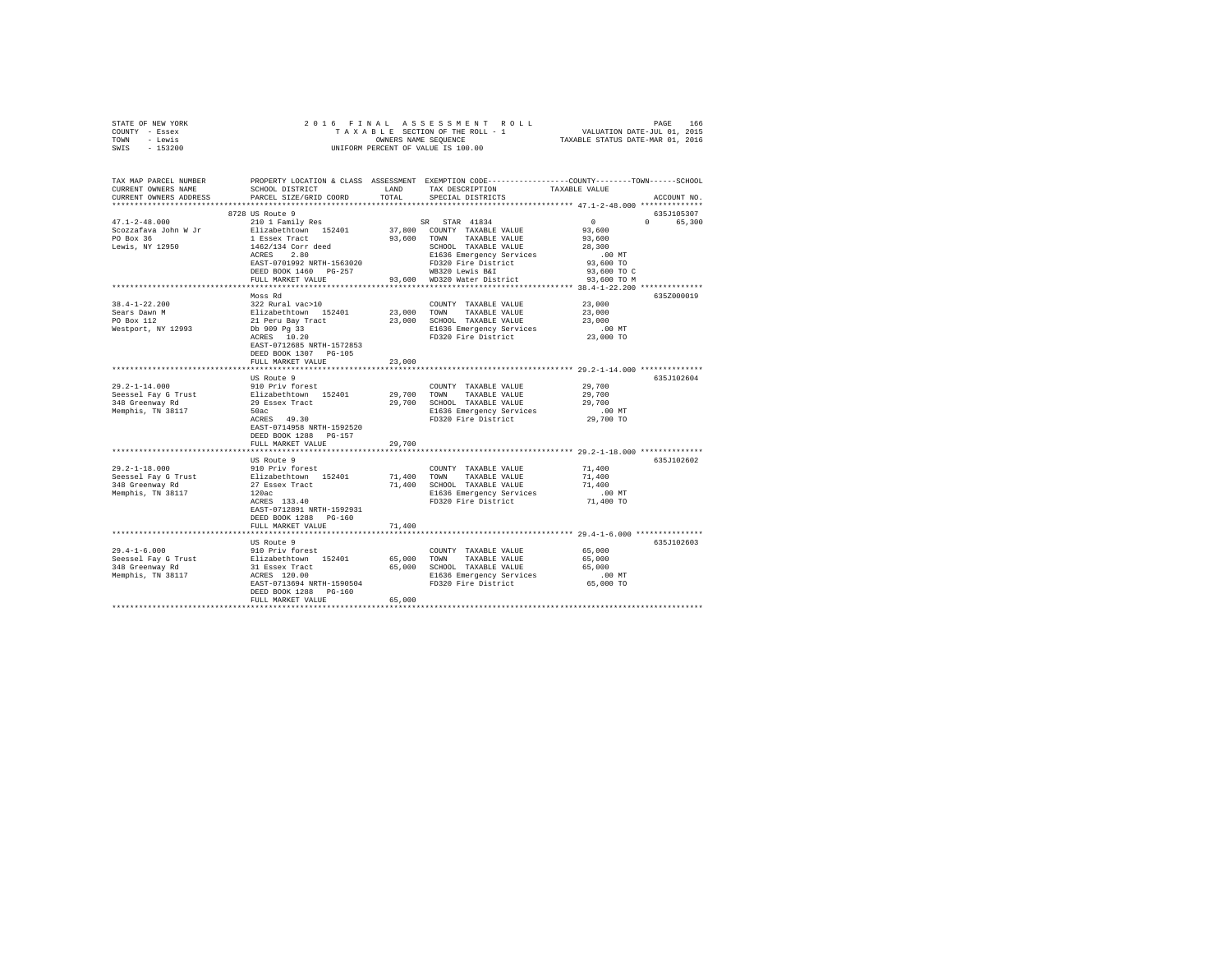| COUNTY - Essex<br>TOWN<br>- Lewis<br>$-153200$<br>SWTS                                                         |                                                  | OWNERS NAME SEQUENCE | TAXABLE SECTION OF THE ROLL - 1<br>UNIFORM PERCENT OF VALUE IS 100.00                                              | VALUATION DATE-JUL 01, 2015<br>TAXABLE STATUS DATE-MAR 01, 2016 |                                 |
|----------------------------------------------------------------------------------------------------------------|--------------------------------------------------|----------------------|--------------------------------------------------------------------------------------------------------------------|-----------------------------------------------------------------|---------------------------------|
|                                                                                                                |                                                  |                      |                                                                                                                    |                                                                 |                                 |
| TAX MAP PARCEL NUMBER<br>CURRENT OWNERS NAME                                                                   | SCHOOL DISTRICT                                  | LAND                 | PROPERTY LOCATION & CLASS ASSESSMENT EXEMPTION CODE----------------COUNTY-------TOWN-----SCHOOL<br>TAX DESCRIPTION | TAXABLE VALUE                                                   |                                 |
| CURRENT OWNERS ADDRESS                                                                                         | PARCEL SIZE/GRID COORD                           | TOTAL                | SPECIAL DISTRICTS                                                                                                  |                                                                 | ACCOUNT NO.                     |
| .                                                                                                              |                                                  |                      |                                                                                                                    |                                                                 |                                 |
|                                                                                                                | US Route 9                                       |                      |                                                                                                                    |                                                                 | 635J102605                      |
| $29.4 - 1 - 11.000$                                                                                            | 910 Priv forest                                  |                      | COUNTY TAXABLE VALUE                                                                                               | 32,000                                                          |                                 |
| Seessel Fay G Trust                                                                                            | Elizabethtown 152401<br>30 Essex Tract           | 32,000               | TAXABLE VALUE<br>TOWN                                                                                              | 32,000                                                          |                                 |
| 348 Greenway Rd                                                                                                |                                                  | 32,000               | SCHOOL TAXABLE VALUE                                                                                               | 32,000                                                          |                                 |
| Memphis, TN 38117                                                                                              | 50ac<br>ACRES 54.00                              |                      | E1636 Emergency Services<br>FD320 Fire District                                                                    | .00 MT<br>32,000 TO                                             |                                 |
|                                                                                                                | EAST-0715084 NRTH-1591135                        |                      |                                                                                                                    |                                                                 |                                 |
|                                                                                                                | DEED BOOK 1288 PG-157                            |                      |                                                                                                                    |                                                                 |                                 |
|                                                                                                                | FULL MARKET VALUE                                | 32,000               |                                                                                                                    |                                                                 |                                 |
|                                                                                                                |                                                  |                      |                                                                                                                    |                                                                 |                                 |
|                                                                                                                | Old Military Ln                                  |                      |                                                                                                                    |                                                                 | 635J102802                      |
| $55. -2 - 15.000$                                                                                              | 910 Priv forest                                  |                      | COUNTY TAXABLE VALUE                                                                                               | 134,000                                                         |                                 |
| Selig Stephen H                                                                                                | Elizabethtown 152401                             | 115,500              | TOWN<br>TAXABLE VALUE                                                                                              | 134,000                                                         |                                 |
| PO Box 333                                                                                                     | 51 Omt Twp 1                                     | 134,000              | SCHOOL TAXABLE VALUE                                                                                               | 134,000                                                         |                                 |
| Round Lake, NY 12151 1386/91 Easement                                                                          |                                                  |                      | E1636 Emergency Services                                                                                           | .00 MT                                                          |                                 |
|                                                                                                                | 165ac<br>ACRES 178.90 BANK1STARSG                |                      | FD320 Fire District                                                                                                | 134,000 TO                                                      |                                 |
|                                                                                                                | EAST-0680249 NRTH-1545604                        |                      |                                                                                                                    |                                                                 |                                 |
|                                                                                                                | DEED BOOK 1690 PG-224                            |                      |                                                                                                                    |                                                                 |                                 |
|                                                                                                                | FULL MARKET VALUE                                | 134,000              |                                                                                                                    |                                                                 |                                 |
|                                                                                                                |                                                  |                      |                                                                                                                    |                                                                 |                                 |
|                                                                                                                | 621 Steele Woods Rd                              |                      |                                                                                                                    |                                                                 | 635J104410                      |
| $56.2 - 3 - 11.000$                                                                                            | 240 Rural res                                    |                      | SR STAR 41834                                                                                                      | $\mathbf{0}$                                                    | 0 65,300                        |
| Shambo Roger E                                                                                                 | Elizabethtown 152401<br>39 Mc Cormick            |                      | 43,400 COUNTY TAXABLE VALUE                                                                                        | 94,900                                                          |                                 |
| Shambo Donna                                                                                                   |                                                  | 94,900               | TAXABLE VALUE<br>TOWN                                                                                              | 94,900                                                          |                                 |
| 621 Steele Woods Rd                                                                                            | ACRES 15.60<br>EAST-0714853 NRTH-1550395         |                      | SCHOOL TAXABLE VALUE                                                                                               | 29,600                                                          |                                 |
| Westport, NY 12993                                                                                             |                                                  |                      |                                                                                                                    |                                                                 |                                 |
|                                                                                                                | DEED BOOK 436<br>$PG-188$<br>FULL MARKET VALUE   | 94,900               |                                                                                                                    |                                                                 |                                 |
|                                                                                                                |                                                  |                      |                                                                                                                    |                                                                 |                                 |
|                                                                                                                | 1394 Stowersville Rd                             |                      |                                                                                                                    |                                                                 | 635J178505                      |
| $39.3 - 3 - 3.300$                                                                                             | 210 1 Family Res                                 |                      | RES. STAR 41854                                                                                                    | $\sim$ 0 $\sim$                                                 | $\Omega$ and $\Omega$<br>30,000 |
| Shears Ricky A                                                                                                 | Elizabethtown 152401 31,800 COUNTY TAXABLE VALUE |                      |                                                                                                                    | 75,100                                                          |                                 |
| Shears Jacqueline M<br>EPS And The Barrier March 1.20 BANK GPRES<br>RD2 Box 2272<br>RESPT-0722204 RKTH-1570174 |                                                  | 75,100               | TOWN<br>TAXABLE VALUE                                                                                              | 75,100                                                          |                                 |
|                                                                                                                |                                                  |                      | SCHOOL TAXABLE VALUE                                                                                               | 45,100                                                          |                                 |
|                                                                                                                |                                                  |                      | E1636 Emergency Services                                                                                           | $.00$ MT                                                        |                                 |
|                                                                                                                | DEED BOOK 1288 PG-82                             |                      | FD320 Fire District                                                                                                | 75,100 TO                                                       |                                 |
|                                                                                                                | FULL MARKET VALUE                                | 75,100               |                                                                                                                    |                                                                 |                                 |
|                                                                                                                |                                                  |                      |                                                                                                                    |                                                                 |                                 |

STATE OF NEW YORK 2016 FINAL ASSESSMENT ROLL PAGE 167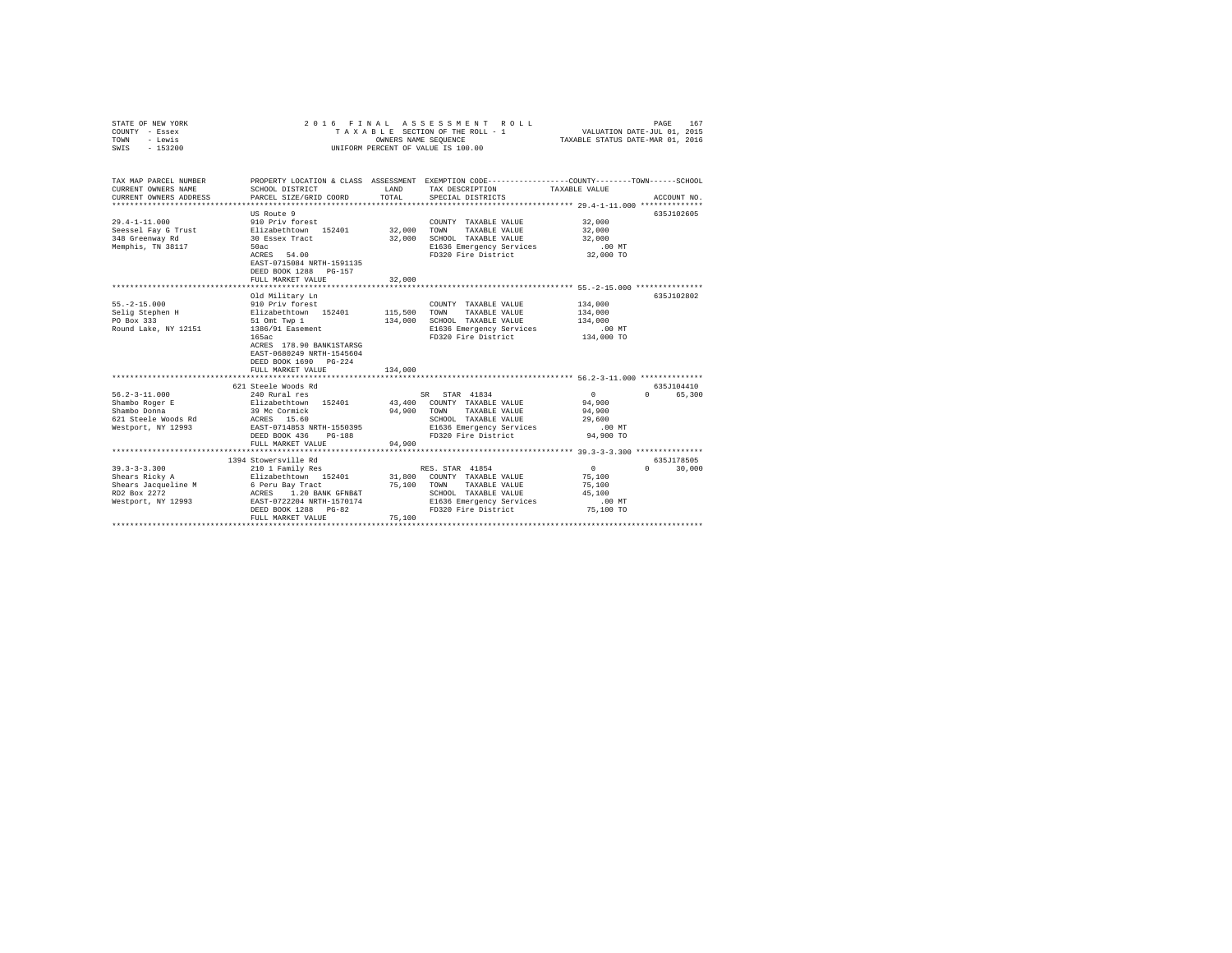| STATE OF NEW YORK | 2016 FINAL ASSESSMENT ROLL         | 168<br>PAGE                      |
|-------------------|------------------------------------|----------------------------------|
| COUNTY - Essex    | TAXABLE SECTION OF THE ROLL - 1    | VALUATION DATE-JUL 01, 2015      |
| TOWN<br>- Lewis   | OWNERS NAME SEOUENCE               | TAXABLE STATUS DATE-MAR 01, 2016 |
| $-153200$<br>SWIS | UNIFORM PERCENT OF VALUE IS 100.00 |                                  |

| TAX MAP PARCEL NUMBER<br>CURRENT OWNERS NAME                                                                                                                                                                                                                                                                                                                                                 | SCHOOL DISTRICT                                                                                                                                                                                                                                | LAND<br>TOTAL  | TAX DESCRIPTION                                                    | PROPERTY LOCATION & CLASS ASSESSMENT EXEMPTION CODE---------------COUNTY-------TOWN------SCHOOL<br>TAXABLE VALUE |             |
|----------------------------------------------------------------------------------------------------------------------------------------------------------------------------------------------------------------------------------------------------------------------------------------------------------------------------------------------------------------------------------------------|------------------------------------------------------------------------------------------------------------------------------------------------------------------------------------------------------------------------------------------------|----------------|--------------------------------------------------------------------|------------------------------------------------------------------------------------------------------------------|-------------|
| CURRENT OWNERS ADDRESS<br>********************                                                                                                                                                                                                                                                                                                                                               | PARCEL SIZE/GRID COORD                                                                                                                                                                                                                         |                | SPECIAL DISTRICTS                                                  |                                                                                                                  | ACCOUNT NO. |
|                                                                                                                                                                                                                                                                                                                                                                                              | 37 Jeffrey Way                                                                                                                                                                                                                                 |                |                                                                    |                                                                                                                  | 635J102904  |
| 47.1-2-50.110<br>Sheehan Temothy J<br>Sheehan Becky L<br>Sheehan Becky L<br>$\begin{array}{ccc}\n & 2101 & 1 & \text{Family Res} \\  & 2101 & 1 & \text{Finally Res} \\  \text{Shelen} & \text{Beaker} & \text{Meas} \\  \text{Theorem 14} & \text{the 2-1} & \text{the 3-1} \\  \text{Theorem 24} & \text{The 4-1} & \text{The 5} \\  \text{P0 Box 550} & \text{Meas} & \text{The 6-1} & \$ |                                                                                                                                                                                                                                                |                | RES. STAR 41854                                                    | 0<br>$\Omega$                                                                                                    | 30,000      |
|                                                                                                                                                                                                                                                                                                                                                                                              |                                                                                                                                                                                                                                                |                | 33,300 COUNTY TAXABLE VALUE                                        | 123,800                                                                                                          |             |
|                                                                                                                                                                                                                                                                                                                                                                                              |                                                                                                                                                                                                                                                | 123,800        | TOWN TAXABLE VALUE                                                 | 123,800                                                                                                          |             |
|                                                                                                                                                                                                                                                                                                                                                                                              |                                                                                                                                                                                                                                                |                | SCHOOL TAXABLE VALUE                                               | 93,800                                                                                                           |             |
|                                                                                                                                                                                                                                                                                                                                                                                              |                                                                                                                                                                                                                                                |                |                                                                    | $.00$ MT                                                                                                         |             |
|                                                                                                                                                                                                                                                                                                                                                                                              |                                                                                                                                                                                                                                                |                | E1636 Emergency Services<br>FD320 Fire District<br>WB320 Lewis B&I | 123,800 TO                                                                                                       |             |
|                                                                                                                                                                                                                                                                                                                                                                                              | EAST-0702625 NRTH-1563452                                                                                                                                                                                                                      |                |                                                                    | 123,800 TO C                                                                                                     |             |
|                                                                                                                                                                                                                                                                                                                                                                                              | DEED BOOK 1284 PG-326                                                                                                                                                                                                                          |                | WD320 Water District                                               | 123,800 TO M                                                                                                     |             |
|                                                                                                                                                                                                                                                                                                                                                                                              | FULL MARKET VALUE                                                                                                                                                                                                                              | 123,800        |                                                                    |                                                                                                                  |             |
|                                                                                                                                                                                                                                                                                                                                                                                              |                                                                                                                                                                                                                                                |                |                                                                    |                                                                                                                  |             |
|                                                                                                                                                                                                                                                                                                                                                                                              | US Route 9                                                                                                                                                                                                                                     |                |                                                                    |                                                                                                                  | 635J104207  |
|                                                                                                                                                                                                                                                                                                                                                                                              |                                                                                                                                                                                                                                                |                | COUNTY TAXABLE VALUE                                               | 9.000                                                                                                            |             |
|                                                                                                                                                                                                                                                                                                                                                                                              |                                                                                                                                                                                                                                                | 9,000<br>9.000 | TOWN<br>TAXABLE VALUE                                              | 9,000<br>9.000                                                                                                   |             |
|                                                                                                                                                                                                                                                                                                                                                                                              |                                                                                                                                                                                                                                                |                | SCHOOL TAXABLE VALUE                                               | .00 MT                                                                                                           |             |
| $\begin{tabular}{lllllllllll} 19.4-2-4.111 & 322 {\rm~Rural~vac}>10 \\ \hline {\rm Shepared~Wame} & 322 {\rm~Rural~vac}>10 \\ \hline {\rm Shepared~Judith} & 47 {\rm~Mules} \\ \hline \text{PO Box 166} & \text{ACRES} & 10.00 \\ \hline \text{Restoprt, NY 12993} & \text{ERAST} & 0.7039 {\rm~RRTH-1601839} \\ \hline \text{NEED BOOR 17089} & \text{P6--148} \\ \end{tabular}$            |                                                                                                                                                                                                                                                |                | E1636 Emergency Services<br>FD320 Fire District                    | 9,000 TO                                                                                                         |             |
|                                                                                                                                                                                                                                                                                                                                                                                              |                                                                                                                                                                                                                                                |                |                                                                    |                                                                                                                  |             |
|                                                                                                                                                                                                                                                                                                                                                                                              | FULL MARKET VALUE                                                                                                                                                                                                                              | 9.000          |                                                                    |                                                                                                                  |             |
|                                                                                                                                                                                                                                                                                                                                                                                              |                                                                                                                                                                                                                                                |                |                                                                    |                                                                                                                  |             |
|                                                                                                                                                                                                                                                                                                                                                                                              | US Route 9                                                                                                                                                                                                                                     |                |                                                                    |                                                                                                                  | 635J179042  |
| $19.4 - 2 - 4.200$                                                                                                                                                                                                                                                                                                                                                                           |                                                                                                                                                                                                                                                |                | COUNTY TAXABLE VALUE                                               | 11,300                                                                                                           |             |
| Shepard Wayne                                                                                                                                                                                                                                                                                                                                                                                |                                                                                                                                                                                                                                                | 11,300 TOWN    | TAXABLE VALUE                                                      | 11,300                                                                                                           |             |
| Shepard Judith<br>PO Box 166                                                                                                                                                                                                                                                                                                                                                                 |                                                                                                                                                                                                                                                |                | 11,300 SCHOOL TAXABLE VALUE                                        | 11,300                                                                                                           |             |
| PO Box 166                                                                                                                                                                                                                                                                                                                                                                                   |                                                                                                                                                                                                                                                |                | E1636 Emergency Services                                           | $.00$ MT                                                                                                         |             |
| Westport, NY 12993                                                                                                                                                                                                                                                                                                                                                                           |                                                                                                                                                                                                                                                |                | FD320 Fire District                                                | 11,300 TO                                                                                                        |             |
|                                                                                                                                                                                                                                                                                                                                                                                              | DEED BOOK 1708 PG-148                                                                                                                                                                                                                          |                |                                                                    |                                                                                                                  |             |
|                                                                                                                                                                                                                                                                                                                                                                                              | FULL MARKET VALUE                                                                                                                                                                                                                              | 11,300         |                                                                    |                                                                                                                  |             |
|                                                                                                                                                                                                                                                                                                                                                                                              |                                                                                                                                                                                                                                                |                |                                                                    |                                                                                                                  |             |
|                                                                                                                                                                                                                                                                                                                                                                                              | 674 Fox Run Rd                                                                                                                                                                                                                                 |                |                                                                    |                                                                                                                  | 635J179018  |
| $47.3 - 1 - 7.200$                                                                                                                                                                                                                                                                                                                                                                           | 210 1 Family Res                                                                                                                                                                                                                               |                | COUNTY TAXABLE VALUE                                               | 79,000                                                                                                           |             |
|                                                                                                                                                                                                                                                                                                                                                                                              |                                                                                                                                                                                                                                                |                | TOWN TAXABLE VALUE                                                 | 79,000                                                                                                           |             |
|                                                                                                                                                                                                                                                                                                                                                                                              |                                                                                                                                                                                                                                                |                | 79,000 SCHOOL TAXABLE VALUE                                        | 79,000                                                                                                           |             |
| % + 2.000 2.100 2.100 2.100 2.100 2.100 2.100 2.100 2.100 2.100 2.100 2.100 2.100 2.100 2.100 2.100 2.100 2.100 2.100 2.100 2.100 2.100 2.100 2.100 2.100 2.100 2.100 2.100 2.100 2.100 2.100 2.100 2.100 2.100 2.100 2.100 2.                                                                                                                                                               |                                                                                                                                                                                                                                                |                | E1636 Emergency Services<br>FD320 Fire District                    | $.00$ MT<br>79,000 TO                                                                                            |             |
|                                                                                                                                                                                                                                                                                                                                                                                              | DEED BOOK 1828 PG-137                                                                                                                                                                                                                          |                |                                                                    |                                                                                                                  |             |
|                                                                                                                                                                                                                                                                                                                                                                                              | FULL MARKET VALUE                                                                                                                                                                                                                              | 79,000         |                                                                    |                                                                                                                  |             |
|                                                                                                                                                                                                                                                                                                                                                                                              |                                                                                                                                                                                                                                                |                |                                                                    |                                                                                                                  |             |
|                                                                                                                                                                                                                                                                                                                                                                                              | 28 Cutting Rd                                                                                                                                                                                                                                  |                |                                                                    |                                                                                                                  | 635J179020  |
| $55.2 - 1 - 16.100$                                                                                                                                                                                                                                                                                                                                                                          |                                                                                                                                                                                                                                                |                |                                                                    | 169,300                                                                                                          |             |
|                                                                                                                                                                                                                                                                                                                                                                                              |                                                                                                                                                                                                                                                |                |                                                                    | 169,300                                                                                                          |             |
| Shepard Wayne<br>Shepard Craig                                                                                                                                                                                                                                                                                                                                                               |                                                                                                                                                                                                                                                |                |                                                                    | 169,300                                                                                                          |             |
| PO Box 166                                                                                                                                                                                                                                                                                                                                                                                   |                                                                                                                                                                                                                                                |                |                                                                    |                                                                                                                  |             |
| Westport, NY 12993                                                                                                                                                                                                                                                                                                                                                                           |                                                                                                                                                                                                                                                |                | E1636 Emergency Services .00 MT<br>FD320 Fire District 169,300 TO  |                                                                                                                  |             |
|                                                                                                                                                                                                                                                                                                                                                                                              | 271 Mfg housings<br>271 Mfg housings<br>29 Platt Rogers Tract 4<br>29 Platt Rogers Tract 4<br>169,300 SCHOOL TAXABLE VALUE<br>29 Platt Rogers Tract 4<br>364,400 SCHOOL TAXABLE VALUE<br>320 Platt Rogers PD320 Fire District<br>20 RESS 10.70 |                |                                                                    |                                                                                                                  |             |
|                                                                                                                                                                                                                                                                                                                                                                                              | EAST-0694970 NRTH-1546816                                                                                                                                                                                                                      |                |                                                                    |                                                                                                                  |             |
|                                                                                                                                                                                                                                                                                                                                                                                              | DEED BOOK 1439 PG-66                                                                                                                                                                                                                           |                |                                                                    |                                                                                                                  |             |
|                                                                                                                                                                                                                                                                                                                                                                                              | FULL MARKET VALUE                                                                                                                                                                                                                              | 169,300        |                                                                    |                                                                                                                  |             |
|                                                                                                                                                                                                                                                                                                                                                                                              |                                                                                                                                                                                                                                                |                |                                                                    |                                                                                                                  |             |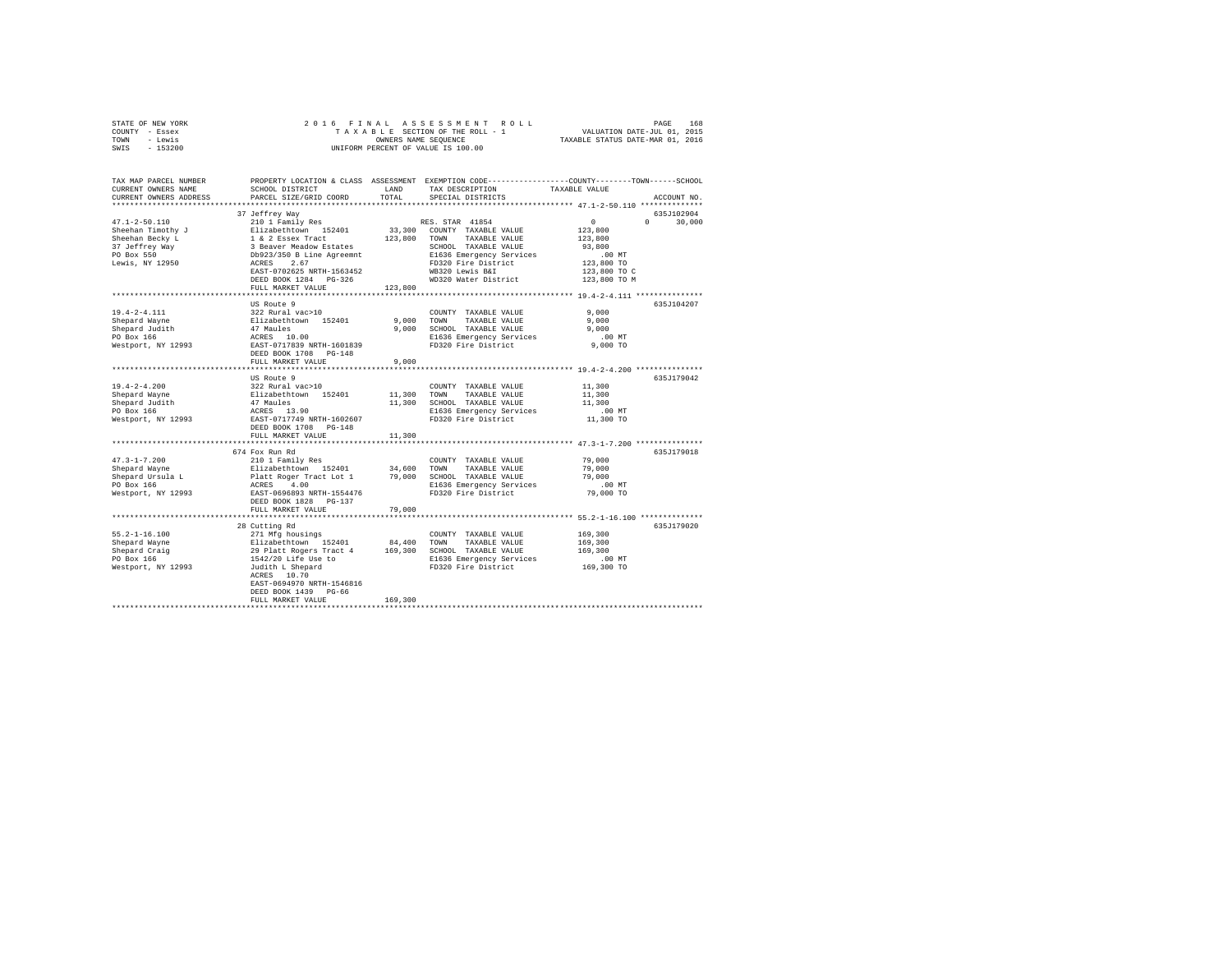| STATE OF NEW YORK      |                                                                                                                                                                                                                                                                                                                                                                                                                                               |         |                                                                                              |                                                       |               |
|------------------------|-----------------------------------------------------------------------------------------------------------------------------------------------------------------------------------------------------------------------------------------------------------------------------------------------------------------------------------------------------------------------------------------------------------------------------------------------|---------|----------------------------------------------------------------------------------------------|-------------------------------------------------------|---------------|
| COUNTY - Essex         |                                                                                                                                                                                                                                                                                                                                                                                                                                               |         |                                                                                              |                                                       |               |
| TOWN - Lewis           |                                                                                                                                                                                                                                                                                                                                                                                                                                               |         |                                                                                              |                                                       |               |
| SWIS - 153200          |                                                                                                                                                                                                                                                                                                                                                                                                                                               |         |                                                                                              |                                                       |               |
|                        |                                                                                                                                                                                                                                                                                                                                                                                                                                               |         |                                                                                              |                                                       |               |
|                        | TAX MAP PARCEL NUMBER PROPERTY LOCATION & CLASS ASSESSMENT EXEMPTION CODE--------------COUNTY-------TOWN------SCHOOL                                                                                                                                                                                                                                                                                                                          |         |                                                                                              |                                                       |               |
| CURRENT OWNERS NAME    | SCHOOL DISTRICT                                                                                                                                                                                                                                                                                                                                                                                                                               |         | LAND TAX DESCRIPTION TAXABLE VALUE                                                           |                                                       |               |
| CURRENT OWNERS ADDRESS | PARCEL SIZE/GRID COORD                                                                                                                                                                                                                                                                                                                                                                                                                        | TOTAL   | SPECIAL DISTRICTS                                                                            |                                                       | ACCOUNT NO.   |
|                        |                                                                                                                                                                                                                                                                                                                                                                                                                                               |         |                                                                                              |                                                       |               |
|                        | 29 Shepards View Way                                                                                                                                                                                                                                                                                                                                                                                                                          |         |                                                                                              |                                                       | 635J103206    |
|                        |                                                                                                                                                                                                                                                                                                                                                                                                                                               |         |                                                                                              |                                                       | 0 65,300      |
|                        |                                                                                                                                                                                                                                                                                                                                                                                                                                               |         |                                                                                              |                                                       |               |
|                        |                                                                                                                                                                                                                                                                                                                                                                                                                                               |         |                                                                                              |                                                       |               |
|                        |                                                                                                                                                                                                                                                                                                                                                                                                                                               |         |                                                                                              |                                                       |               |
|                        |                                                                                                                                                                                                                                                                                                                                                                                                                                               |         |                                                                                              |                                                       |               |
|                        |                                                                                                                                                                                                                                                                                                                                                                                                                                               |         |                                                                                              |                                                       |               |
|                        | EAST-0694400 NRTH-1546358                                                                                                                                                                                                                                                                                                                                                                                                                     |         |                                                                                              |                                                       |               |
|                        | DEED BOOK 1542 PG-20                                                                                                                                                                                                                                                                                                                                                                                                                          |         |                                                                                              |                                                       |               |
|                        | FULL MARKET VALUE                                                                                                                                                                                                                                                                                                                                                                                                                             | 293,100 |                                                                                              |                                                       |               |
|                        |                                                                                                                                                                                                                                                                                                                                                                                                                                               |         |                                                                                              |                                                       |               |
|                        | 41 Shepards View Way                                                                                                                                                                                                                                                                                                                                                                                                                          |         |                                                                                              |                                                       | 635J193013    |
| $55.2 - 1 - 16.200$    | 240 Rural res                                                                                                                                                                                                                                                                                                                                                                                                                                 |         | RES. STAR 41854                                                                              |                                                       | $0 \t 30,000$ |
|                        |                                                                                                                                                                                                                                                                                                                                                                                                                                               |         |                                                                                              | $\begin{smallmatrix}&&0\0&229\,,600\end{smallmatrix}$ |               |
|                        |                                                                                                                                                                                                                                                                                                                                                                                                                                               |         |                                                                                              |                                                       |               |
|                        |                                                                                                                                                                                                                                                                                                                                                                                                                                               |         |                                                                                              | 229,600                                               |               |
|                        |                                                                                                                                                                                                                                                                                                                                                                                                                                               |         |                                                                                              | 199,600                                               |               |
|                        |                                                                                                                                                                                                                                                                                                                                                                                                                                               |         |                                                                                              | .00 MT                                                |               |
|                        |                                                                                                                                                                                                                                                                                                                                                                                                                                               |         |                                                                                              | 229,600 TO                                            |               |
|                        |                                                                                                                                                                                                                                                                                                                                                                                                                                               |         |                                                                                              |                                                       |               |
|                        |                                                                                                                                                                                                                                                                                                                                                                                                                                               |         |                                                                                              |                                                       |               |
|                        | 156 Ray Woods Rd                                                                                                                                                                                                                                                                                                                                                                                                                              |         |                                                                                              |                                                       | 635J104605    |
|                        |                                                                                                                                                                                                                                                                                                                                                                                                                                               |         | $\texttt{COUNTY} \quad \texttt{TAXABLE} \quad \texttt{VALUE} \qquad \qquad \texttt{256,400}$ |                                                       |               |
|                        |                                                                                                                                                                                                                                                                                                                                                                                                                                               |         |                                                                                              | 256,400                                               |               |
|                        |                                                                                                                                                                                                                                                                                                                                                                                                                                               |         |                                                                                              | 256,400                                               |               |
|                        | $\begin{tabular}{l l l l l} \texttt{56.1-2-31.000} & \texttt{156 ray Noods } \texttt{Rd} & \texttt{3608 Rd} & \texttt{COUNITY} & \texttt{TAXABLE VALUE} \\ \texttt{Shifts} & \texttt{Peress} & \texttt{E1} & \texttt{E1} & \texttt{E2} & \texttt{P1} \\ \texttt{C/O} & \texttt{David Shifts} & \texttt{E1} & \texttt{P1} & \texttt{P1} & \texttt{P1} & \texttt{P1} & \texttt{P1} \\ \texttt{C/O} & \texttt{David Shifts } & \texttt{ACRES} &$ |         |                                                                                              | .00 MT                                                |               |
|                        |                                                                                                                                                                                                                                                                                                                                                                                                                                               |         |                                                                                              | 256,400 TO                                            |               |
|                        |                                                                                                                                                                                                                                                                                                                                                                                                                                               |         |                                                                                              |                                                       |               |
|                        | FULL MARKET VALUE                                                                                                                                                                                                                                                                                                                                                                                                                             | 256,400 |                                                                                              |                                                       |               |
|                        |                                                                                                                                                                                                                                                                                                                                                                                                                                               |         |                                                                                              |                                                       |               |
|                        |                                                                                                                                                                                                                                                                                                                                                                                                                                               |         |                                                                                              |                                                       | 635Z001012    |
|                        |                                                                                                                                                                                                                                                                                                                                                                                                                                               |         |                                                                                              |                                                       | $0 \t 30,000$ |
|                        |                                                                                                                                                                                                                                                                                                                                                                                                                                               |         |                                                                                              | $0$<br>264,400                                        |               |
|                        | ${\small \begin{tabular}{lcccc} \texttt{N-1111} & \texttt{36,00} & \texttt{RIS. STAR} & \texttt{41854} \\ \texttt{S1111} & \texttt{36,00} & \texttt{2111} & \texttt{36,600} & \texttt{CONTY} & \texttt{TXABLE VALUE} \\ \texttt{Shovan Lisa M} & \texttt{211} & \texttt{211} & \texttt{36,600} & \texttt{CONTY} & \texttt{TXABLE VALUE} \\ \texttt{Shovan has A} & \texttt{30 21} & \texttt{36,600} & \texttt{CONTY} & \texttt{TX$            |         |                                                                                              |                                                       |               |
|                        |                                                                                                                                                                                                                                                                                                                                                                                                                                               |         |                                                                                              | 264,400<br>234,400                                    |               |
|                        |                                                                                                                                                                                                                                                                                                                                                                                                                                               |         |                                                                                              |                                                       |               |
|                        |                                                                                                                                                                                                                                                                                                                                                                                                                                               |         |                                                                                              | .00 MT<br>264,400 TO                                  |               |
|                        | FULL MARKET VALUE 264,400                                                                                                                                                                                                                                                                                                                                                                                                                     |         |                                                                                              |                                                       |               |
|                        |                                                                                                                                                                                                                                                                                                                                                                                                                                               |         |                                                                                              |                                                       |               |
|                        |                                                                                                                                                                                                                                                                                                                                                                                                                                               |         |                                                                                              |                                                       |               |
|                        | 35 Rustic Way                                                                                                                                                                                                                                                                                                                                                                                                                                 |         |                                                                                              |                                                       | 635J186009    |
|                        |                                                                                                                                                                                                                                                                                                                                                                                                                                               |         |                                                                                              |                                                       | $0 \t 30,000$ |
|                        |                                                                                                                                                                                                                                                                                                                                                                                                                                               |         |                                                                                              |                                                       |               |
|                        |                                                                                                                                                                                                                                                                                                                                                                                                                                               |         |                                                                                              |                                                       |               |
|                        |                                                                                                                                                                                                                                                                                                                                                                                                                                               |         |                                                                                              |                                                       |               |
|                        |                                                                                                                                                                                                                                                                                                                                                                                                                                               |         |                                                                                              |                                                       |               |
|                        |                                                                                                                                                                                                                                                                                                                                                                                                                                               |         |                                                                                              |                                                       |               |
|                        | EAST-0700377 NRTH-1556567                                                                                                                                                                                                                                                                                                                                                                                                                     |         |                                                                                              |                                                       |               |
|                        | DEED BOOK 1665 PG-119                                                                                                                                                                                                                                                                                                                                                                                                                         |         |                                                                                              |                                                       |               |
|                        | FULL MARKET VALUE                                                                                                                                                                                                                                                                                                                                                                                                                             | 165,400 |                                                                                              |                                                       |               |
|                        |                                                                                                                                                                                                                                                                                                                                                                                                                                               |         |                                                                                              |                                                       |               |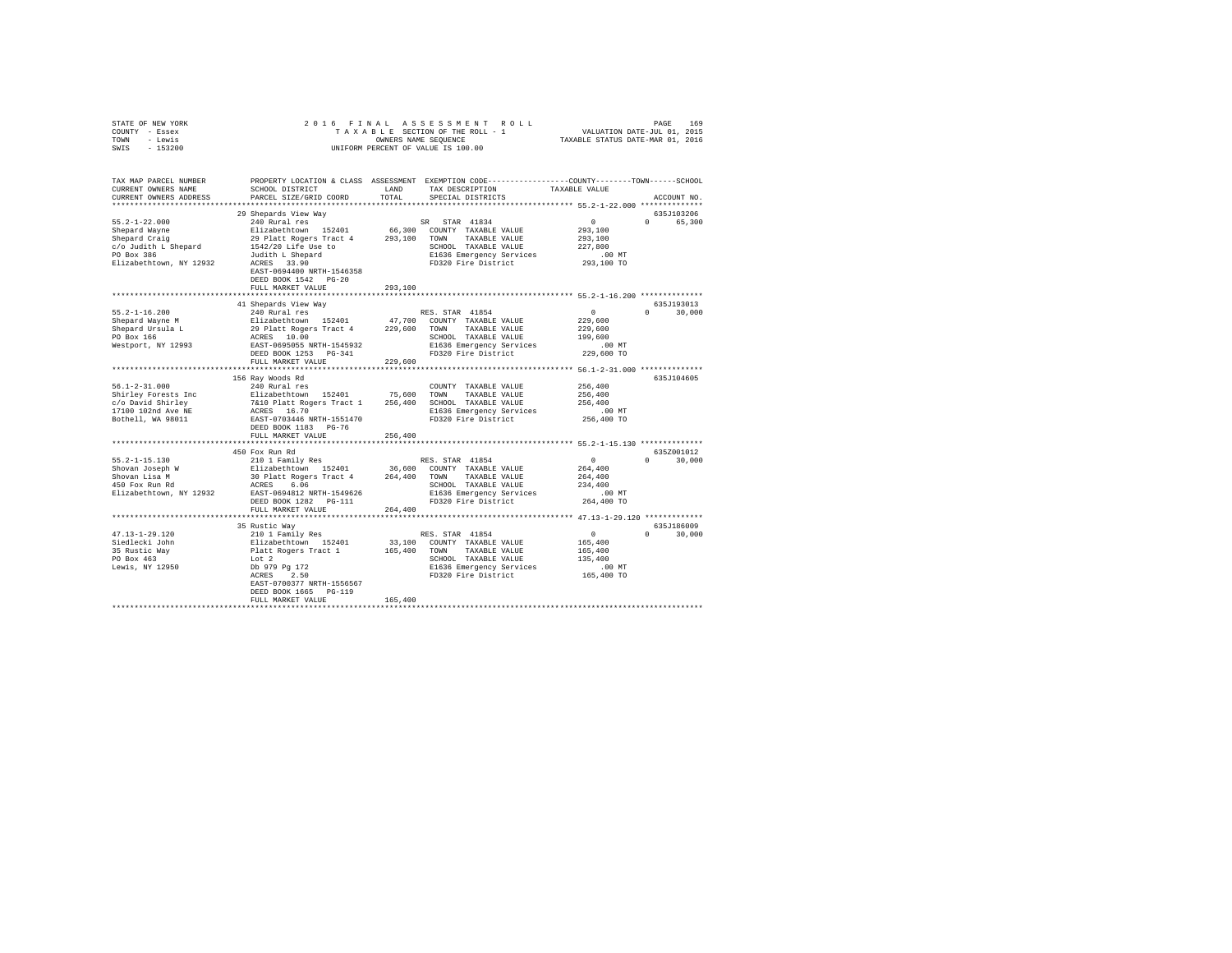| STATE OF NEW YORK                            | 2016 FINAL                                               |                      | ASSESSMENT ROLL                                                                                | VALUATION DATE-JUL 01, 2015      | 170<br>PAGE        |
|----------------------------------------------|----------------------------------------------------------|----------------------|------------------------------------------------------------------------------------------------|----------------------------------|--------------------|
| COUNTY - Essex                               |                                                          |                      | TAXABLE SECTION OF THE ROLL - 1                                                                | TAXABLE STATUS DATE-MAR 01, 2016 |                    |
| - Lewis<br>TOWN                              |                                                          | OWNERS NAME SEQUENCE |                                                                                                |                                  |                    |
| SWIS<br>$-153200$                            |                                                          |                      | UNIFORM PERCENT OF VALUE IS 100.00                                                             |                                  |                    |
|                                              |                                                          |                      |                                                                                                |                                  |                    |
| TAX MAP PARCEL NUMBER                        |                                                          |                      | PROPERTY LOCATION & CLASS ASSESSMENT EXEMPTION CODE---------------COUNTY-------TOWN-----SCHOOL |                                  |                    |
| CURRENT OWNERS NAME                          | SCHOOL DISTRICT                                          | LAND                 | TAX DESCRIPTION                                                                                | TAXABLE VALUE                    |                    |
| CURRENT OWNERS ADDRESS                       | PARCEL SIZE/GRID COORD                                   | TOTAL                | SPECIAL DISTRICTS                                                                              |                                  | ACCOUNT NO.        |
|                                              |                                                          |                      |                                                                                                |                                  |                    |
|                                              | US Route 9                                               |                      |                                                                                                |                                  | 635J178500         |
| $29.4 - 1 - 1.001$                           | 322 Rural vac>10                                         |                      | COUNTY TAXABLE VALUE                                                                           | 45,700                           |                    |
| Siegel Chris                                 | Elizabethtown 152401                                     | 45,700               | TOWN<br>TAXABLE VALUE                                                                          | 45,700                           |                    |
| Siegel Allison R                             | 38 Peru Bay Tract                                        |                      | 45,700 SCHOOL TAXABLE VALUE                                                                    | 45,700                           |                    |
| 322 N Schodack Rd                            | 48ac                                                     |                      | E1636 Emergency Services                                                                       | $.00$ MT                         |                    |
| East Greenbush, NY 12061                     | ACRES 45.00                                              |                      | FD320 Fire District                                                                            | 45,700 TO                        |                    |
|                                              | EAST-0707547 NRTH-1583025                                |                      |                                                                                                |                                  |                    |
|                                              | DEED BOOK 1805 PG-267                                    |                      |                                                                                                |                                  |                    |
|                                              | FULL MARKET VALUE                                        | 45,700               |                                                                                                |                                  |                    |
|                                              |                                                          |                      | ********************************** 47.2-3-5.000 ****************                               |                                  |                    |
|                                              | Stowersville Rd                                          |                      |                                                                                                |                                  | 635Z011004         |
| $47.2 - 3 - 5.000$                           | 322 Rural vac>10                                         |                      | COUNTY TAXABLE VALUE                                                                           | 28,500                           |                    |
| Silvernail Robert                            | Elizabethtown 152401                                     | 28,500               | TOWN<br>TAXABLE VALUE                                                                          | 28,500                           |                    |
| Robetoy Lena                                 |                                                          | 28,500               | SCHOOL TAXABLE VALUE                                                                           | 28,500                           |                    |
| 75 Hand Ave                                  | Platt Rogers<br>ACRES 11.00<br>EAST-0714188 NRTH-1563844 |                      | E1636 Emergency Services                                                                       | $.00$ MT                         |                    |
| PO Box 547                                   |                                                          |                      | FD320 Fire District                                                                            | 28,500 TO                        |                    |
| Elizabethtown, NY 12932 DEED BOOK 1641 PG-29 |                                                          |                      |                                                                                                |                                  |                    |
|                                              | FULL MARKET VALUE                                        | 28,500               |                                                                                                |                                  |                    |
|                                              |                                                          |                      |                                                                                                |                                  |                    |
|                                              | 127 Moss Rd                                              |                      |                                                                                                |                                  | 635J189016         |
| $47.2 - 1 - 11.200$                          | 270 Mfg housing                                          |                      | RES. STAR 41854                                                                                | 0                                | 30,000<br>$\Omega$ |
| Simmons Mark                                 | Elizabethtown 152401                                     |                      | 28,500 COUNTY TAXABLE VALUE                                                                    | 34,900                           |                    |
| 127 Moss Rd                                  | 1 Peru Bay Tract                                         | 34,900 TOWN          | TAXABLE VALUE                                                                                  | 34,900                           |                    |
| Lewis, NY 12950                              | ACRES 3.10                                               |                      | SCHOOL TAXABLE VALUE                                                                           | 4,900                            |                    |
|                                              | EAST-0710036 NRTH-1566335                                |                      | E1636 Emergency Services                                                                       | $.00$ MT                         |                    |
|                                              | DEED BOOK 1725 PG-320                                    |                      | FD320 Fire District                                                                            | 34,900 TO                        |                    |
|                                              | FULL MARKET VALUE                                        | 34,900               |                                                                                                |                                  |                    |
|                                              |                                                          |                      |                                                                                                |                                  |                    |
|                                              | Old Military Ln                                          |                      |                                                                                                |                                  | 635J103303         |
| $55. -2 - 12.000$                            | 322 Rural vac>10                                         |                      | COUNTY TAXABLE VALUE                                                                           | 13,900                           |                    |
| Siner Elinor M                               | Elizabethtown 152401                                     | 13,900               | TOWN<br>TAXABLE VALUE                                                                          | 13,900                           |                    |
| 6 Channing St                                | 10 Omt Twp 1                                             |                      | 13,900 SCHOOL TAXABLE VALUE                                                                    | 13,900                           |                    |
| Cambridge, MA 02138                          | ACRES 18.10                                              |                      | E1636 Emergency Services                                                                       | $.00$ MT                         |                    |
|                                              | EAST-0680616 NRTH-1541189                                |                      | FD320 Fire District                                                                            | 13,900 TO                        |                    |
|                                              | DEED BOOK 1083 PG-192                                    |                      |                                                                                                |                                  |                    |
|                                              | FULL MARKET VALUE                                        | 13,900               |                                                                                                |                                  |                    |
|                                              |                                                          |                      |                                                                                                |                                  |                    |
|                                              | Old Military Ln                                          |                      |                                                                                                |                                  | 635J103304         |
| $55. -2 - 13.000$                            | 322 Rural vac>10                                         |                      | COUNTY TAXABLE VALUE                                                                           | 23,900                           |                    |
| Siner Elinor M                               | Elizabethtown 152401                                     | 23,900               | TOWN<br>TAXABLE VALUE                                                                          | 23,900                           |                    |
| 6 Channing St                                | 9 Omt Twp 1                                              |                      | 23,900 SCHOOL TAXABLE VALUE                                                                    | 23,900                           |                    |
| Cambridge, MA 02138                          | ACRES 37.70                                              |                      | E1636 Emergency Services                                                                       | $.00$ MT                         |                    |
|                                              | EAST-0680403 NRTH-1542183                                |                      | FD320 Fire District                                                                            | 23,900 TO                        |                    |
|                                              | DEED BOOK 1083 PG-192                                    |                      |                                                                                                |                                  |                    |
|                                              | FULL MARKET VALUE                                        | 23,900               |                                                                                                |                                  |                    |
|                                              |                                                          |                      |                                                                                                |                                  |                    |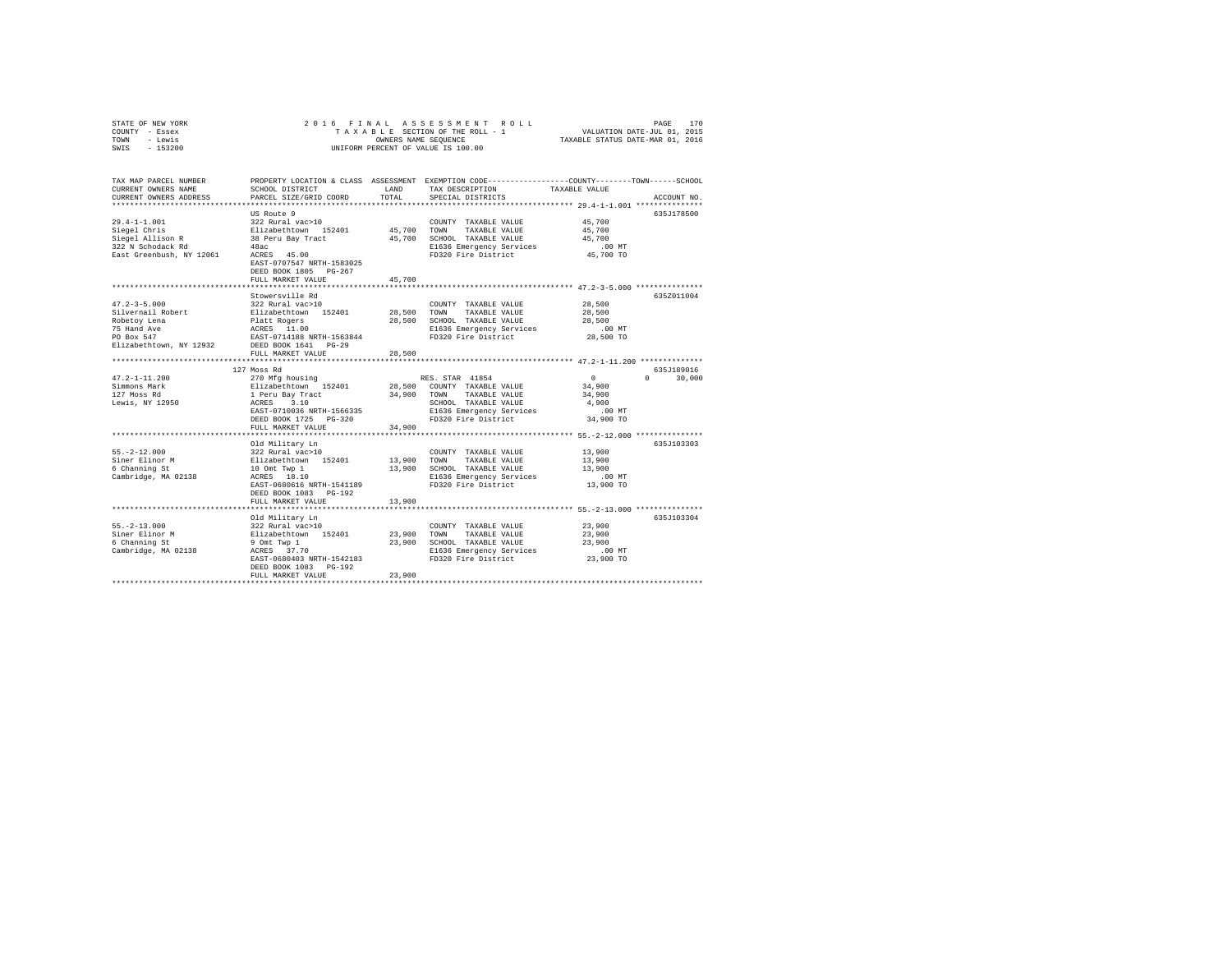| STATE OF NEW YORK |                      |  |  |  |  |  |  | 2016 FINAL ASSESSMENT ROLL         |                                  |  | PAGE                        | 171 |
|-------------------|----------------------|--|--|--|--|--|--|------------------------------------|----------------------------------|--|-----------------------------|-----|
| COUNTY - Essex    |                      |  |  |  |  |  |  | TAXABLE SECTION OF THE ROLL - 1    |                                  |  | VALUATION DATE-JUL 01, 2015 |     |
| TOWN<br>- Lewis   | OWNERS NAME SEOUENCE |  |  |  |  |  |  |                                    | TAXABLE STATUS DATE-MAR 01, 2016 |  |                             |     |
| $-153200$<br>SWIS |                      |  |  |  |  |  |  | UNIFORM PERCENT OF VALUE IS 100.00 |                                  |  |                             |     |

| TAX MAP PARCEL NUMBER<br>CURRENT OWNERS NAME                                               | SCHOOL DISTRICT                                                                                               | LAND        | TAX DESCRIPTION                                                                                                         | PROPERTY LOCATION & CLASS ASSESSMENT EXEMPTION CODE---------------COUNTY-------TOWN------SCHOOL<br>TAXABLE VALUE |
|--------------------------------------------------------------------------------------------|---------------------------------------------------------------------------------------------------------------|-------------|-------------------------------------------------------------------------------------------------------------------------|------------------------------------------------------------------------------------------------------------------|
| CURRENT OWNERS ADDRESS<br>**************************                                       | PARCEL SIZE/GRID COORD                                                                                        | TOTAL       | SPECIAL DISTRICTS                                                                                                       | ACCOUNT NO.                                                                                                      |
|                                                                                            | Wells Hill Rd                                                                                                 |             |                                                                                                                         | 635J101510                                                                                                       |
| $46.2 - 1 - 49.000$<br>Skeens William A<br>Sminkey Debra J<br>7 Elm Pl<br>Mystic, CT 06355 | 312 Vac w/imprv<br>Elizabethtown 152401<br>16 Platt Rogers Tract 4<br>ACRES 1.30<br>EAST-0694444 NRTH-1563882 | 19,800 TOWN | COUNTY TAXABLE VALUE<br>TAXABLE VALUE<br>20,000 SCHOOL TAXABLE VALUE<br>E1636 Emergency Services<br>FD320 Fire District | 20,000<br>20,000<br>20,000<br>$.00$ MT<br>20,000 TO                                                              |
|                                                                                            | DEED BOOK 1593 PG-36                                                                                          |             |                                                                                                                         |                                                                                                                  |
|                                                                                            | FULL MARKET VALUE                                                                                             | 20,000      |                                                                                                                         |                                                                                                                  |
|                                                                                            |                                                                                                               |             |                                                                                                                         | **************** 38.4-1-30.000 **************                                                                    |
|                                                                                            | Moss Rd                                                                                                       |             |                                                                                                                         | 635J104609                                                                                                       |
| $38.4 - 1 - 30.000$                                                                        | 910 Priv forest                                                                                               |             | COUNTY TAXABLE VALUE                                                                                                    | 50,600                                                                                                           |
| Skoglund Rolf E                                                                            | Elizabethtown 152401<br>2 Peru Bay Tract                                                                      | 50,600      | TOWN<br>TAXABLE VALUE                                                                                                   | 50,600                                                                                                           |
| 12 Buffington Pl                                                                           |                                                                                                               | 50,600      | SCHOOL TAXABLE VALUE                                                                                                    | 50,600                                                                                                           |
| Bronxville, NY 10708                                                                       | 79.8ac                                                                                                        |             | E1636 Emergency Services                                                                                                | .00 MT                                                                                                           |
|                                                                                            | ACRES 91.20<br>EAST-0712001 NRTH-1568789<br>DEED BOOK 496<br>$PG-237$                                         |             | FD320 Fire District                                                                                                     | 50,600 TO                                                                                                        |
|                                                                                            | FULL MARKET VALUE<br>*****************************                                                            | 50,600      |                                                                                                                         | **************************** 38.3-1-5.000 ***************                                                        |
|                                                                                            | US Route 9                                                                                                    |             |                                                                                                                         | 635J178522                                                                                                       |
| $38.3 - 1 - 5.000$                                                                         | 910 Priv forest                                                                                               |             | COUNTY TAXABLE VALUE                                                                                                    | 31,500                                                                                                           |
| Smith David J                                                                              | Elizabethtown 152401                                                                                          | 31,500 TOWN | TAXABLE VALUE                                                                                                           | 31,500                                                                                                           |
| Smith Jean M                                                                               |                                                                                                               |             | 31,500 SCHOOL TAXABLE VALUE                                                                                             | 31,500                                                                                                           |
| 9161 US Rte 9                                                                              | 12 Essex Tract<br>60ac                                                                                        |             | E1636 Emergency Services                                                                                                | $.00$ MT                                                                                                         |
| Lewis, NY 12950                                                                            | ACRES 53.00                                                                                                   |             | FD320 Fire District                                                                                                     | 31,500 TO                                                                                                        |
|                                                                                            | EAST-0703048 NRTH-1573793<br>DEED BOOK 818<br>$PG-252$                                                        |             |                                                                                                                         |                                                                                                                  |
|                                                                                            | FULL MARKET VALUE                                                                                             | 31,500      |                                                                                                                         |                                                                                                                  |
|                                                                                            | 9161 US Route 9                                                                                               |             |                                                                                                                         | 635J102106                                                                                                       |
| $38.3 - 1 - 6.110$                                                                         | 240 Rural res                                                                                                 |             | SR STAR 41834                                                                                                           | $\circ$<br>0 65,300                                                                                              |
| Smith David J                                                                              | Elizabethtown 152401                                                                                          |             | 52,600 COUNTY TAXABLE VALUE                                                                                             | 217,300                                                                                                          |
| Smith Jean M                                                                               | 11 Essex Tract                                                                                                |             | 217,300 TOWN TAXABLE VALUE                                                                                              | 217,300                                                                                                          |
| 9161 US Rte 9                                                                              | ACRES 32.90<br>EAST-0702675 NRTH-1572995                                                                      |             | SCHOOL TAXABLE VALUE                                                                                                    | 152,000                                                                                                          |
| Lewis, NY 12950                                                                            |                                                                                                               |             | E1636 Emergency Services                                                                                                | $.00$ MT                                                                                                         |
|                                                                                            | DEED BOOK 818<br>$PG-252$                                                                                     |             | FD320 Fire District                                                                                                     | 217,300 TO                                                                                                       |
|                                                                                            | FULL MARKET VALUE                                                                                             | 217,300     |                                                                                                                         |                                                                                                                  |
|                                                                                            |                                                                                                               |             |                                                                                                                         |                                                                                                                  |
| $47.13 - 4 - 19.200$                                                                       | 81 Osawentha Dr<br>210 1 Family Res                                                                           |             | COUNTY TAXABLE VALUE                                                                                                    | 635Z016003<br>139,000                                                                                            |
| Smith David James                                                                          | Elizabethtown 152401                                                                                          | 35,100      | TOWN<br>TAXABLE VALUE                                                                                                   | 139,000                                                                                                          |
| Smith Jean M                                                                               |                                                                                                               |             | SCHOOL TAXABLE VALUE                                                                                                    | 139,000                                                                                                          |
| 9161 US Route 9                                                                            | 14 Platt Rogers Tract 4 139,000<br>ACRES 0.88                                                                 |             | E1636 Emergency Services                                                                                                | $.00$ MT                                                                                                         |
| Lewis, NY 12950                                                                            | EAST-0701132 NRTH-1560424                                                                                     |             | FD320 Fire District                                                                                                     | 139,000 TO                                                                                                       |
|                                                                                            | DEED BOOK 1815 PG-287                                                                                         |             | WB320 Lewis B&I                                                                                                         | 139,000 TO C                                                                                                     |
|                                                                                            | FULL MARKET VALUE                                                                                             |             | 139,000 WD320 Water District                                                                                            | 139,000 TO M                                                                                                     |
|                                                                                            |                                                                                                               |             | **************************************                                                                                  |                                                                                                                  |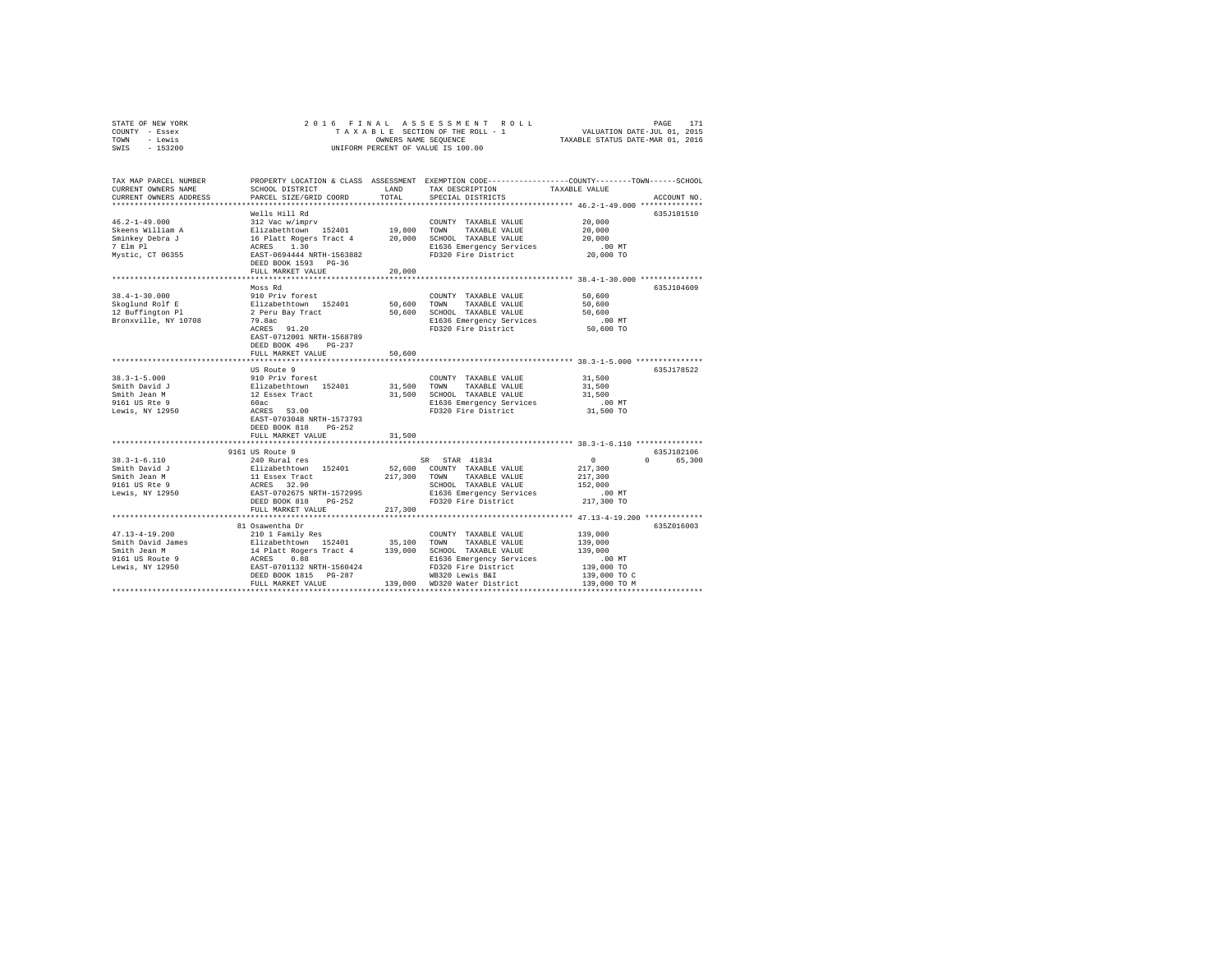|                | STATE OF NEW YORK |  |  |  | 2016 FINAL ASSESSMENT ROLL         |  |                                  | PAGE | 172 |
|----------------|-------------------|--|--|--|------------------------------------|--|----------------------------------|------|-----|
| COUNTY - Essex |                   |  |  |  | TAXABLE SECTION OF THE ROLL - 1    |  | VALUATION DATE-JUL 01, 2015      |      |     |
| TOWN           | - Lewis           |  |  |  | OWNERS NAME SEOUENCE               |  | TAXABLE STATUS DATE-MAR 01, 2016 |      |     |
| SWIS           | - 153200          |  |  |  | UNIFORM PERCENT OF VALUE IS 100.00 |  |                                  |      |     |
|                |                   |  |  |  |                                    |  |                                  |      |     |

| TAX MAP PARCEL NUMBER                                                     |                                                                                                                                                                                                                                                                                                                                    |         | PROPERTY LOCATION & CLASS ASSESSMENT EXEMPTION CODE---------------COUNTY------TOWN-----SCHOOL |                      |                                 |
|---------------------------------------------------------------------------|------------------------------------------------------------------------------------------------------------------------------------------------------------------------------------------------------------------------------------------------------------------------------------------------------------------------------------|---------|-----------------------------------------------------------------------------------------------|----------------------|---------------------------------|
| CURRENT OWNERS NAME                                                       | SCHOOL DISTRICT                                                                                                                                                                                                                                                                                                                    | LAND    | TAX DESCRIPTION                                                                               | TAXABLE VALUE        |                                 |
| CURRENT OWNERS ADDRESS                                                    | PARCEL SIZE/GRID COORD                                                                                                                                                                                                                                                                                                             | TOTAL   | SPECIAL DISTRICTS                                                                             |                      | ACCOUNT NO.                     |
|                                                                           |                                                                                                                                                                                                                                                                                                                                    |         |                                                                                               |                      |                                 |
|                                                                           | 9277 US Route 9                                                                                                                                                                                                                                                                                                                    |         |                                                                                               |                      | 635J174021                      |
| 38.3-1-21.100                                                             | 210 1 Family Res                                                                                                                                                                                                                                                                                                                   |         | COUNTY TAXABLE VALUE                                                                          | 73,300               |                                 |
| Smith Deborah L                                                           | Elizabethtown 152401 32,300 TOWN                                                                                                                                                                                                                                                                                                   |         | TAXABLE VALUE                                                                                 | 73,300               |                                 |
|                                                                           |                                                                                                                                                                                                                                                                                                                                    |         | 73,300 SCHOOL TAXABLE VALUE                                                                   | 73,300               |                                 |
| McDougal Kalvin S<br>PO Box 458                                           | Essex Tract 10<br>Sub Division J Stetl                                                                                                                                                                                                                                                                                             |         | E1636 Emergency Services                                                                      | $.00$ MT             |                                 |
| Elizabethtown, NY 12932                                                   | ACRES 1.67                                                                                                                                                                                                                                                                                                                         |         | FD320 Fire District                                                                           | 73,300 TO            |                                 |
|                                                                           | EAST-0705216 NRTH-1575359                                                                                                                                                                                                                                                                                                          |         |                                                                                               |                      |                                 |
|                                                                           | DEED BOOK 1731 PG-81                                                                                                                                                                                                                                                                                                               |         |                                                                                               |                      |                                 |
|                                                                           | FULL MARKET VALUE                                                                                                                                                                                                                                                                                                                  | 73,300  |                                                                                               |                      |                                 |
|                                                                           |                                                                                                                                                                                                                                                                                                                                    |         |                                                                                               |                      |                                 |
|                                                                           | 23 Denton Rd                                                                                                                                                                                                                                                                                                                       |         |                                                                                               |                      | 635J187006                      |
| 55.2-2-1.000                                                              | 240 Rural res                                                                                                                                                                                                                                                                                                                      |         | RES. STAR 41854                                                                               | $\mathbf{0}$         | $0 \t 30,000$                   |
| Smith Gerald W                                                            | Elizabethtown 152401 57,100 COUNTY TAXABLE VALUE                                                                                                                                                                                                                                                                                   |         |                                                                                               | 126,500              |                                 |
| Smith Deborah L                                                           |                                                                                                                                                                                                                                                                                                                                    |         |                                                                                               | 126,500              |                                 |
| PO Box 44                                                                 |                                                                                                                                                                                                                                                                                                                                    |         |                                                                                               | 96,500               |                                 |
|                                                                           |                                                                                                                                                                                                                                                                                                                                    |         |                                                                                               |                      |                                 |
| Elizabethtown, NY 12932 EAST-0692426 NRTH-1549490<br>DEED BOOK 943 PG-291 |                                                                                                                                                                                                                                                                                                                                    |         | E1636 Emergency Services<br>FD320 Fire District                                               | .00 MT<br>126,500 TO |                                 |
|                                                                           |                                                                                                                                                                                                                                                                                                                                    |         |                                                                                               |                      |                                 |
|                                                                           | FULL MARKET VALUE                                                                                                                                                                                                                                                                                                                  | 126,500 |                                                                                               |                      |                                 |
|                                                                           |                                                                                                                                                                                                                                                                                                                                    |         |                                                                                               |                      |                                 |
|                                                                           | 80 Hyde Rd                                                                                                                                                                                                                                                                                                                         |         |                                                                                               |                      | 635J196004<br>$0 \qquad \qquad$ |
|                                                                           |                                                                                                                                                                                                                                                                                                                                    |         |                                                                                               | $\sim$ 0             | 30,000                          |
|                                                                           |                                                                                                                                                                                                                                                                                                                                    |         |                                                                                               | 47,400               |                                 |
|                                                                           |                                                                                                                                                                                                                                                                                                                                    |         |                                                                                               | 47,400               |                                 |
|                                                                           |                                                                                                                                                                                                                                                                                                                                    |         |                                                                                               | 17,400               |                                 |
|                                                                           |                                                                                                                                                                                                                                                                                                                                    |         |                                                                                               | $.00$ MT             |                                 |
|                                                                           | DEED BOOK 1084 PG-80                                                                                                                                                                                                                                                                                                               |         | FD320 Fire District 47,400 TO                                                                 |                      |                                 |
|                                                                           | FULL MARKET VALUE                                                                                                                                                                                                                                                                                                                  | 47,400  |                                                                                               |                      |                                 |
|                                                                           |                                                                                                                                                                                                                                                                                                                                    |         |                                                                                               |                      |                                 |
|                                                                           | Brookside Wav                                                                                                                                                                                                                                                                                                                      |         |                                                                                               |                      | 635J104705                      |
| $46.2 - 1 - 11.000$                                                       |                                                                                                                                                                                                                                                                                                                                    |         |                                                                                               | 7,800                |                                 |
| Smith Paul                                                                |                                                                                                                                                                                                                                                                                                                                    |         |                                                                                               | 7,800                |                                 |
| Smith Meta                                                                |                                                                                                                                                                                                                                                                                                                                    |         |                                                                                               | 7.800                |                                 |
| 4711 Willow Springs Rd                                                    |                                                                                                                                                                                                                                                                                                                                    |         |                                                                                               | .00MT                |                                 |
| Little Rock, AR 72206                                                     | EAST-0690173 NRTH-1566450                                                                                                                                                                                                                                                                                                          |         | FD320 Fire District                                                                           | 7,800 TO             |                                 |
|                                                                           | DEED BOOK 470 PG-218                                                                                                                                                                                                                                                                                                               |         |                                                                                               |                      |                                 |
|                                                                           | FULL MARKET VALUE                                                                                                                                                                                                                                                                                                                  | 7,800   |                                                                                               |                      |                                 |
|                                                                           |                                                                                                                                                                                                                                                                                                                                    |         |                                                                                               |                      |                                 |
|                                                                           |                                                                                                                                                                                                                                                                                                                                    |         |                                                                                               |                      | 635J179014                      |
| 46.2-1-12.200                                                             |                                                                                                                                                                                                                                                                                                                                    |         | COUNTY TAXABLE VALUE                                                                          | 7.300                |                                 |
| Smith Paul                                                                |                                                                                                                                                                                                                                                                                                                                    |         | TAXABLE VALUE                                                                                 | 7,300                |                                 |
| Smith Meta                                                                |                                                                                                                                                                                                                                                                                                                                    |         | 7,300 SCHOOL TAXABLE VALUE                                                                    | 7,300                |                                 |
| 4711 Willow Sp Rd                                                         |                                                                                                                                                                                                                                                                                                                                    |         | E1636 Emergency Services                                                                      | $.00$ MT             |                                 |
| Little Rock, AR 72206                                                     | $\begin{tabular}{llllllll} \textsc{Brookside May} & & & \textsc{COUNT} \\ 314 \textsc{Rural vac} & 10 & & & \textsc{COUNT} \\ \textsc{Elizabeth, Roger Tr 4 Lot1} & & 7,300 & \textsc{TONT} \\ \textsc{Puct. Rogers & 0.26 & & 1000 & \textsc{SE1636} \\ \textsc{RAST-0690301 NRTH-1566431} & & & \textsc{F0320} \\ \end{tabular}$ |         | FD320 Fire District                                                                           | 7,300 TO             |                                 |
|                                                                           | DEED BOOK 672<br>PG-179                                                                                                                                                                                                                                                                                                            |         |                                                                                               |                      |                                 |
|                                                                           |                                                                                                                                                                                                                                                                                                                                    |         |                                                                                               |                      |                                 |
|                                                                           |                                                                                                                                                                                                                                                                                                                                    |         |                                                                                               |                      |                                 |
|                                                                           |                                                                                                                                                                                                                                                                                                                                    |         |                                                                                               |                      |                                 |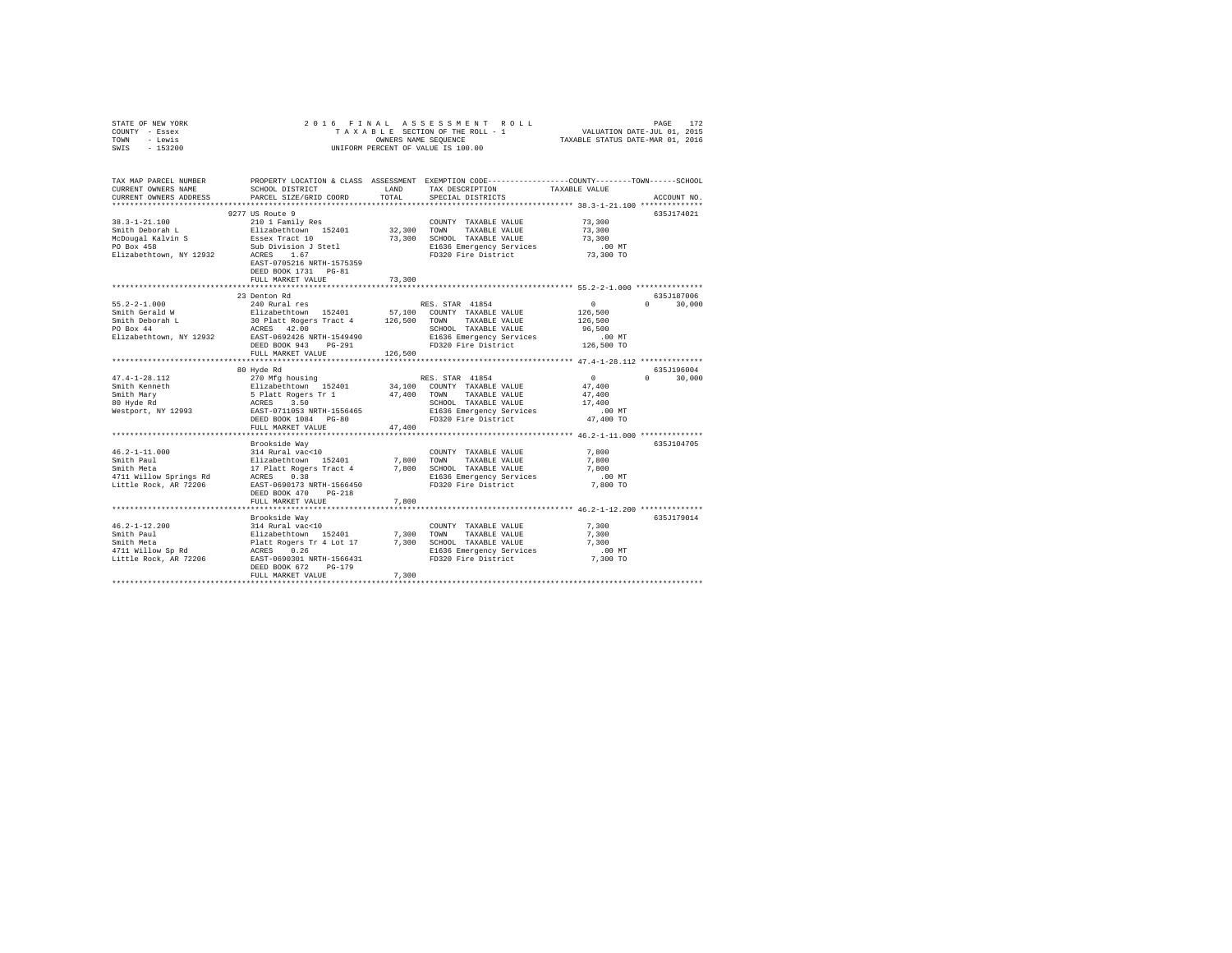| STATE OF NEW YORK                                 |                                                                                                                                                         |              |                                                               |                                                     |               |
|---------------------------------------------------|---------------------------------------------------------------------------------------------------------------------------------------------------------|--------------|---------------------------------------------------------------|-----------------------------------------------------|---------------|
| COUNTY - Essex                                    |                                                                                                                                                         |              |                                                               |                                                     |               |
| TOWN - Lewis                                      |                                                                                                                                                         |              |                                                               |                                                     |               |
| SWIS - 153200                                     |                                                                                                                                                         |              |                                                               |                                                     |               |
|                                                   |                                                                                                                                                         |              |                                                               |                                                     |               |
|                                                   |                                                                                                                                                         |              |                                                               |                                                     |               |
| TAX MAP PARCEL NUMBER                             | PROPERTY LOCATION & CLASS ASSESSMENT EXEMPTION CODE---------------COUNTY-------TOWN------SCHOOL                                                         |              |                                                               |                                                     |               |
| CURRENT OWNERS NAME                               | SCHOOL DISTRICT                                                                                                                                         | LAND         | TAX DESCRIPTION                                               | TAXABLE VALUE                                       |               |
| CURRENT OWNERS ADDRESS                            | PARCEL SIZE/GRID COORD                                                                                                                                  | TOTAL        | SPECIAL DISTRICTS                                             |                                                     | ACCOUNT NO.   |
|                                                   |                                                                                                                                                         |              |                                                               |                                                     |               |
|                                                   | US Route 9                                                                                                                                              |              |                                                               |                                                     | 635J101110    |
| $38.1 - 1 - 28.000$                               | 910 Priv forest                                                                                                                                         |              | COUNTY TAXABLE VALUE                                          | 72,300                                              |               |
| Smith Paul J                                      | Elizabethtown 152401<br>13 Essex Tract                                                                                                                  |              | 72,300 TOWN TAXABLE VALUE                                     | 72,300                                              |               |
| 75 Fairview Ave                                   |                                                                                                                                                         |              | 72,300 SCHOOL TAXABLE VALUE                                   | 72,300                                              |               |
| Holtsville, NY 11742                              | ACRES 160.00                                                                                                                                            |              |                                                               | $.00$ MT                                            |               |
|                                                   |                                                                                                                                                         |              |                                                               | 72,300 TO                                           |               |
|                                                   | DEED BOOK 1338 PG-293                                                                                                                                   |              |                                                               |                                                     |               |
|                                                   | FULL MARKET VALUE                                                                                                                                       | 72,300       |                                                               |                                                     |               |
|                                                   |                                                                                                                                                         |              |                                                               |                                                     |               |
|                                                   | 9169 US Route 9<br>260 Seasonal res                                                                                                                     |              |                                                               | 56,600                                              | 635J101007    |
| $38.3 - 1 - 4.000$<br>Smith Paul J                |                                                                                                                                                         | 55,500 TOWN  | COUNTY TAXABLE VALUE                                          | 56,600                                              |               |
| 75 Fairview Ave                                   | Elizabethtown 152401                                                                                                                                    |              | TAXABLE VALUE<br>56,600 SCHOOL TAXABLE VALUE                  |                                                     |               |
|                                                   | 12 Essex Tract<br>60ac                                                                                                                                  |              |                                                               | 56,600                                              |               |
| Holtsville, NY 11742                              | 60ac<br>ACRES 62.90                                                                                                                                     |              | E1636 Emergency Services<br>FD320 Fire District               | $.00$ MT<br>56,600 TO                               |               |
|                                                   | EAST-0702914 NRTH-1574784                                                                                                                               |              |                                                               |                                                     |               |
|                                                   | DEED BOOK 1338 PG-293                                                                                                                                   |              |                                                               |                                                     |               |
|                                                   | FULL MARKET VALUE                                                                                                                                       | 56,600       |                                                               |                                                     |               |
|                                                   | ****************************                                                                                                                            |              |                                                               | ********************** 47.2-1-67.000 ************** |               |
|                                                   | 825 Stowersville Rd                                                                                                                                     |              |                                                               |                                                     | 635J188003    |
|                                                   | 210 1 Family Res                                                                                                                                        |              | RES. STAR 41854                                               | $\sim$ 0                                            | $0 \t 30.000$ |
| 47.2-1-67.000<br>Smith Roger W<br>Smith Melissa L | Elizabethtown 152401                                                                                                                                    |              | 6,320 COUNTY TAXABLE VALUE                                    | 142,320                                             |               |
|                                                   | 36 Platt Rogers                                                                                                                                         |              | 142,320 TOWN TAXABLE VALUE                                    | 142,320                                             |               |
| 825 Stowersville Rd                               |                                                                                                                                                         |              | SCHOOL TAXABLE VALUE                                          | 112,320                                             |               |
| Lewis, NY 12950                                   | ACRES 5.74<br>EAST-0710971 NRTH-1563671                                                                                                                 |              | E1636 Emergency Services                                      | $.00$ MT                                            |               |
|                                                   | DEED BOOK 1034 PG-148                                                                                                                                   |              | FD320 Fire District                                           | 142,320 TO                                          |               |
|                                                   | CONSERVATION ESMT % 80.00                                                                                                                               |              |                                                               |                                                     |               |
|                                                   | FULL MARKET VALUE                                                                                                                                       | 142,320      |                                                               |                                                     |               |
|                                                   |                                                                                                                                                         | ************ | ******************************** 46.2-1-43.000 ************** |                                                     |               |
|                                                   | 145 Wells Hill Rd                                                                                                                                       |              |                                                               |                                                     | 635J102609    |
| $46.2 - 1 - 43.000$                               | 240 Rural res                                                                                                                                           |              | COUNTY TAXABLE VALUE                                          | 244,100                                             |               |
| Smith William E Trust                             |                                                                                                                                                         |              |                                                               | 244,100                                             |               |
| Smith Catherine M Trust                           | Elizabethtown 152401 112,700 TOWN TAXABLE VALUE<br>16 Flatt Rogers Tract 4 244,100 SCHOOL TAXABLE VALUE<br>ACRES 150.20 SCHOOL RIG36 Emergency Services |              |                                                               | 244,100                                             |               |
| 104 Woodside Rd B202                              |                                                                                                                                                         |              |                                                               | .00MT                                               |               |
| Haverford, PA 19041                               | EAST-0695710 NRTH-1565315                                                                                                                               |              | FD320 Fire District                                           | 244,100 TO                                          |               |
|                                                   | DEED BOOK 1520 PG-21                                                                                                                                    |              |                                                               |                                                     |               |
|                                                   | FULL MARKET VALUE                                                                                                                                       | 244,100      |                                                               |                                                     |               |
|                                                   |                                                                                                                                                         |              |                                                               |                                                     |               |
|                                                   | 323 Carlott Rd                                                                                                                                          |              |                                                               |                                                     | 635J101811    |
| $46.2 - 1 - 56.000$                               | 210 1 Family Res                                                                                                                                        |              | COUNTY TAXABLE VALUE                                          | 117,700                                             |               |
| Somaini Anthony<br>Somaini Jon                    | Elizabethtown 152401 31,400 TOWN TAXABLE VALUE<br>20 Platt Rogers Tract 4 117,700 SCHOOL TAXABLE VALUE                                                  |              |                                                               | 117,700                                             |               |
|                                                   |                                                                                                                                                         |              |                                                               | 117,700                                             |               |
| 3 Edgewater Ter                                   | Survey                                                                                                                                                  |              | E1636 Emergency Services                                      | 00 MT.<br>117,700 TO                                |               |
| Milton, VT 05468                                  | 5969                                                                                                                                                    |              | FD320 Fire District                                           |                                                     |               |
|                                                   | ACRES 0.98                                                                                                                                              |              |                                                               |                                                     |               |
|                                                   | EAST-0689844 NRTH-1562613                                                                                                                               |              |                                                               |                                                     |               |
|                                                   | DEED BOOK 1758 PG-265                                                                                                                                   |              |                                                               |                                                     |               |
|                                                   | FULL MARKET VALUE                                                                                                                                       | 117,700      |                                                               |                                                     |               |
|                                                   |                                                                                                                                                         |              |                                                               |                                                     |               |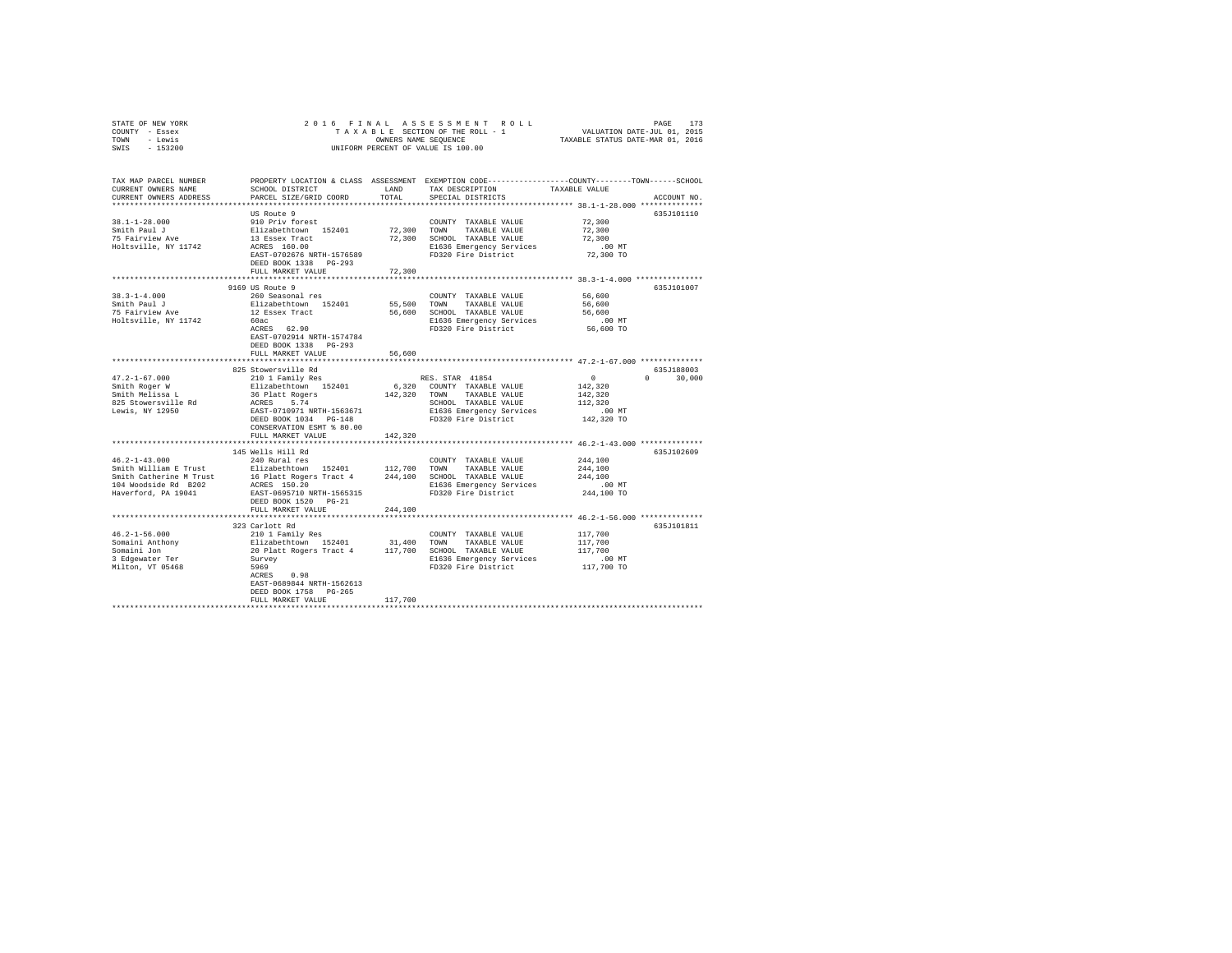|      | STATE OF NEW YORK |  |  | 2016 FINAL ASSESSMENT ROLL         | 174<br>PAGE                      |  |
|------|-------------------|--|--|------------------------------------|----------------------------------|--|
|      | COUNTY - Essex    |  |  | TAXABLE SECTION OF THE ROLL - 1    | VALUATION DATE-JUL 01, 2015      |  |
| TOWN | - Lewis           |  |  | OWNERS NAME SEOUENCE               | TAXABLE STATUS DATE-MAR 01, 2016 |  |
| SWIS | $-153200$         |  |  | UNIFORM PERCENT OF VALUE IS 100.00 |                                  |  |

| TAX MAP PARCEL NUMBER<br>CURRENT OWNERS NAME<br>CURRENT OWNERS ADDRESS | SCHOOL DISTRICT<br>PARCEL SIZE/GRID COORD               | LAND<br>TOTAL | TAX DESCRIPTION<br>SPECIAL DISTRICTS | PROPERTY LOCATION & CLASS ASSESSMENT EXEMPTION CODE----------------COUNTY-------TOWN-----SCHOOL<br>TAXABLE VALUE<br>ACCOUNT NO. |
|------------------------------------------------------------------------|---------------------------------------------------------|---------------|--------------------------------------|---------------------------------------------------------------------------------------------------------------------------------|
|                                                                        |                                                         |               |                                      |                                                                                                                                 |
|                                                                        | 61 Seventy Ln                                           |               |                                      | 635J103607                                                                                                                      |
| $46.2 - 1 - 19.000$                                                    | 210 1 Family Res                                        |               | COUNTY TAXABLE VALUE                 | 39,200                                                                                                                          |
| Soper Steven P                                                         | Elizabethtown 152401<br>17 Platt Rogers Tract 4         | 23,900        | TOWN<br>TAXABLE VALUE                | 39,200                                                                                                                          |
| Labombard Tracy M                                                      |                                                         | 39,200        | SCHOOL TAXABLE VALUE                 | 39,200                                                                                                                          |
| 72 Alden Rd                                                            | ACRES<br>1.30                                           |               | E1636 Emergency Services             | $.00$ MT                                                                                                                        |
| Westport, NY 12993                                                     | EAST-0691192 NRTH-1565944<br>DEED BOOK 1269<br>$PG-114$ |               | FD320 Fire District                  | 39,200 TO                                                                                                                       |
|                                                                        | FULL MARKET VALUE                                       | 39,200        |                                      |                                                                                                                                 |
|                                                                        |                                                         |               |                                      |                                                                                                                                 |
|                                                                        | 107 Blood Hill Rd                                       |               |                                      | 635.T103611                                                                                                                     |
| $55.2 - 1 - 3.100$                                                     | 240 Rural res                                           |               | COUNTY TAXABLE VALUE                 | 260,500                                                                                                                         |
| Sorey Andrea J                                                         | Elizabethtown 152401                                    | 55,500        | TOWN<br>TAXABLE VALUE                | 260,500                                                                                                                         |
| Sorev Robert L                                                         | 25 Platt Rogers Tract 4                                 | 260,500       | SCHOOL TAXABLE VALUE                 | 260,500                                                                                                                         |
| PO Box 825                                                             | ACRES 38.73 BANK CORE                                   |               | E1636 Emergency Services             | $.00$ MT                                                                                                                        |
| Elizabethtown, NY 12932                                                | EAST-0687652 NRTH-1548079                               |               | FD320 Fire District                  | 260,500 TO                                                                                                                      |
|                                                                        | DEED BOOK 1142 PG-74                                    |               |                                      |                                                                                                                                 |
|                                                                        | FULL MARKET VALUE                                       | 260,500       |                                      |                                                                                                                                 |
|                                                                        |                                                         |               |                                      | 635J104809                                                                                                                      |
| $37. - 2 - 4.000$                                                      | Seventy Ln<br>322 Rural vac>10                          |               | COUNTY TAXABLE VALUE                 | 32,100                                                                                                                          |
| Southmayd Maurice                                                      |                                                         | 32,100        | TAXABLE VALUE<br>TOWN                | 32,100                                                                                                                          |
| Southmayd Roberta                                                      | Elizabethtown 152401<br>107 Essex Tract                 | 32,100        | SCHOOL TAXABLE VALUE                 | 32,100                                                                                                                          |
| PO Box 161                                                             | ACRES 60.24                                             |               | E1636 Emergency Services             | $.00$ MT                                                                                                                        |
| Jay, NY 12941-0161                                                     | EAST-0675879 NRTH-1582154                               |               | FD320 Fire District                  | 32,100 TO                                                                                                                       |
|                                                                        | DEED BOOK 465<br>$PG-76$                                |               |                                      |                                                                                                                                 |
|                                                                        | FULL MARKET VALUE                                       | 32,100        |                                      |                                                                                                                                 |
|                                                                        |                                                         |               |                                      |                                                                                                                                 |
|                                                                        | 19 Ramblin Brook Way                                    |               |                                      | 635J175008                                                                                                                      |
| $47.1 - 1 - 30.000$                                                    | 281 Multiple res                                        |               | COUNTY TAXABLE VALUE                 | 208,500                                                                                                                         |
| Sowan Michael G                                                        | Elizabethtown 152401                                    | 74,000        | TOWN<br>TAXABLE VALUE                | 208,500                                                                                                                         |
| Sowan Nancy A                                                          |                                                         | 208,500       | SCHOOL TAXABLE VALUE                 | 208,500                                                                                                                         |
| PO Box 515                                                             | 14 Platt Rogers Tract 4<br>ACRES 20.70                  |               | E1636 Emergency Services             | $.00$ MT                                                                                                                        |
| Lewis, NY 12950                                                        | EAST-0700585 NRTH-1561480                               |               | FD320 Fire District                  | 208,500 TO                                                                                                                      |
|                                                                        | DEED BOOK 1377 PG-1                                     |               | WB320 Lewis B&I                      | 208,500 TO C                                                                                                                    |
|                                                                        | FULL MARKET VALUE                                       |               | 208,500 WD320 Water District         | 208,500 TO M                                                                                                                    |
|                                                                        | *******************************                         |               |                                      |                                                                                                                                 |
|                                                                        | 1933 County Route 10                                    |               |                                      | 635J104811                                                                                                                      |
| $57.1 - 3 - 1.000$                                                     | 281 Multiple res                                        |               | AG DIST C 41720                      | 12,993<br>12,993<br>12,993                                                                                                      |
| Spaulding Forrest R                                                    | 155001<br>Westport                                      | 125,400 SR    | STAR 41834                           | 65,300<br>$^{\circ}$<br>$\Omega$                                                                                                |
| RD2 Box 2211                                                           | 43 Taylor & Kimball                                     | 238,200       | COUNTY TAXABLE VALUE                 | 225,207                                                                                                                         |
| Westport, NY 12993                                                     | Life Estate May Pulsifer                                |               | TAXABLE VALUE<br>TOWN                | 225,207                                                                                                                         |
|                                                                        | ACRES 129.60                                            |               | SCHOOL TAXABLE VALUE                 | 159,907                                                                                                                         |
| MAY BE SUBJECT TO PAYMENT                                              | EAST-0719893 NRTH-1551466                               |               | E1636 Emergency Services             | .00MT                                                                                                                           |
| UNDER AGDIST LAW TIL 2020                                              | DEED BOOK 827<br>PG-267                                 |               | FD320 Fire District                  | 238,200 TO                                                                                                                      |
|                                                                        | FULL MARKET VALUE                                       | 238,200       |                                      |                                                                                                                                 |
|                                                                        |                                                         |               |                                      |                                                                                                                                 |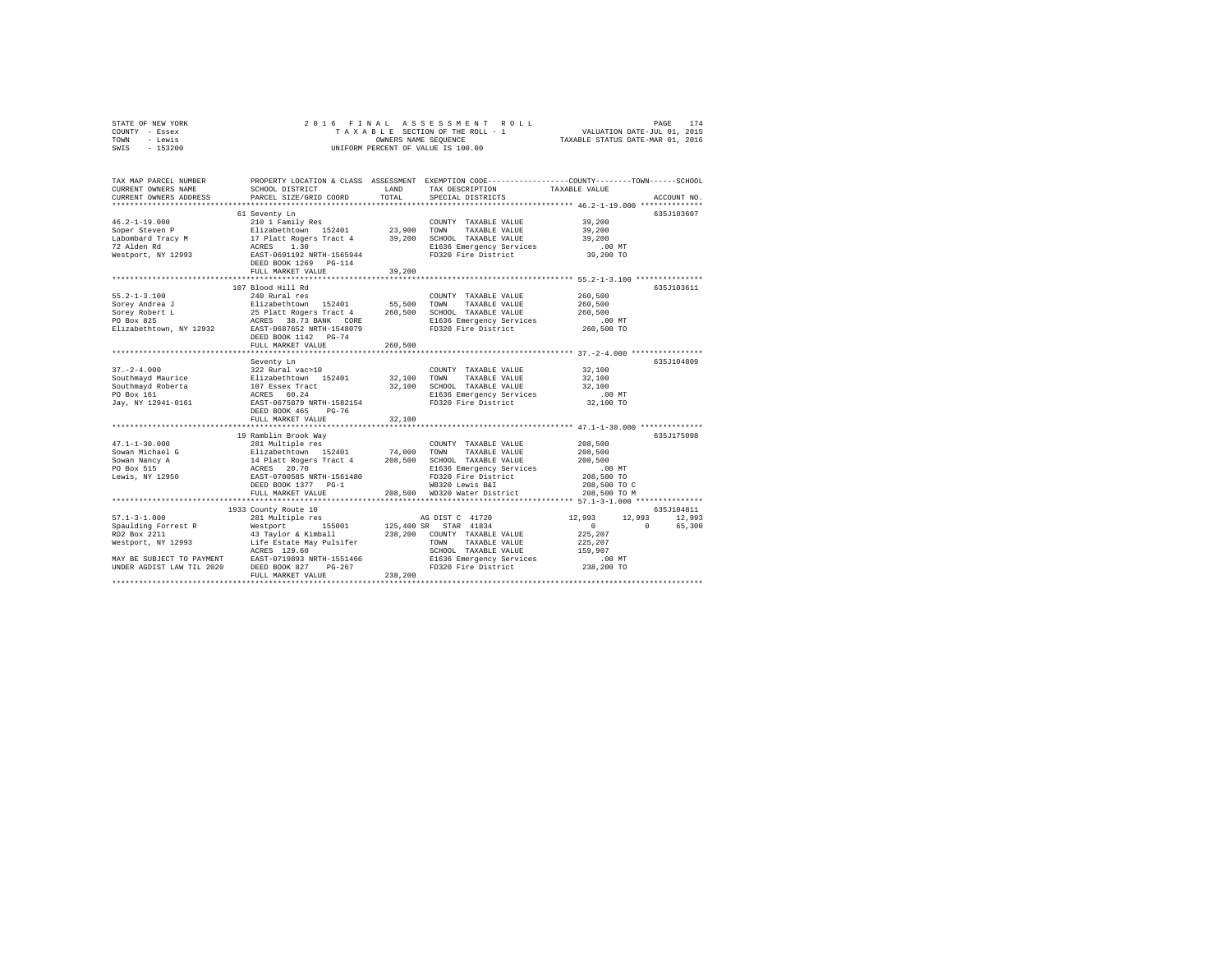|      | STATE OF NEW YORK |  |  | 2016 FINAL ASSESSMENT ROLL         | 175<br>PAGE                      |  |
|------|-------------------|--|--|------------------------------------|----------------------------------|--|
|      | COUNTY - Essex    |  |  | TAXABLE SECTION OF THE ROLL - 1    | VALUATION DATE-JUL 01, 2015      |  |
| TOWN | - Lewis           |  |  | OWNERS NAME SEOUENCE               | TAXABLE STATUS DATE-MAR 01, 2016 |  |
| SWIS | $-153200$         |  |  | UNIFORM PERCENT OF VALUE IS 100.00 |                                  |  |

| TAX MAP PARCEL NUMBER<br>CURRENT OWNERS NAME<br>CURRENT OWNERS ADDRESS | PROPERTY LOCATION & CLASS ASSESSMENT EXEMPTION CODE----------------COUNTY-------TOWN-----SCHOOL<br>SCHOOL DISTRICT<br>PARCEL SIZE/GRID COORD | <b>T.AND</b><br>TOTAL | TAX DESCRIPTION TAXABLE VALUE<br>SPECIAL DISTRICTS |             |          | ACCOUNT NO. |
|------------------------------------------------------------------------|----------------------------------------------------------------------------------------------------------------------------------------------|-----------------------|----------------------------------------------------|-------------|----------|-------------|
|                                                                        | 93 Hurley Rd                                                                                                                                 |                       |                                                    |             |          | 635J104810  |
| $47.4 - 1 - 21.000$                                                    | 240 Rural res                                                                                                                                |                       | AGED ALL 41800                                     | 71,050      | 71,050   | $71\,, 050$ |
| Spaulding Norma K Trust                                                | Westport 155001 82,700 SR STAR 41834                                                                                                         |                       |                                                    | $\Omega$    | $\Omega$ | 65,300      |
| 93 Hurley Rd                                                           | 46 Taylor & Kimball 142.100                                                                                                                  |                       | COUNTY TAXABLE VALUE                               | 71,050      |          |             |
| Westport, NY 12993                                                     | Will Db 938 Pg 275                                                                                                                           |                       | TAXABLE VALUE<br>TOWN                              | 71,050      |          |             |
|                                                                        | ACRES 93.10                                                                                                                                  |                       | SCHOOL TAXABLE VALUE                               | 5,750       |          |             |
|                                                                        | EAST-0718577 NRTH-1552925                                                                                                                    |                       | E1636 Emergency Services                           | .00MT       |          |             |
|                                                                        | DEED BOOK 1795 PG-319                                                                                                                        |                       | FD320 Fire District 142,100 TO                     |             |          |             |
|                                                                        | FULL MARKET VALUE                                                                                                                            | 142,100               |                                                    |             |          |             |
|                                                                        | ***************************                                                                                                                  |                       |                                                    |             |          |             |
|                                                                        | 89 Moss Rd                                                                                                                                   |                       |                                                    |             |          | 635.7104814 |
| $47.2 - 1 - 7.000$                                                     | 210 1 Family Res                                                                                                                             |                       | RES. STAR 41854                                    | $\sim$      | $\Omega$ | 30,000      |
| Spear William                                                          | Elizabethtown 152401<br>1 36 Peru Bay Tract                                                                                                  |                       | 27,000 COUNTY TAXABLE VALUE                        | 91,500      |          |             |
| Spear Theresa                                                          |                                                                                                                                              | 91,500                | TAXABLE VALUE<br>TOWN                              | 91,500      |          |             |
| 89 Moss Rd                                                             | Platt Rogers                                                                                                                                 |                       | SCHOOL TAXABLE VALUE                               | 61,500      |          |             |
| Lewis, NY 12950                                                        | ACRES<br>1.52                                                                                                                                |                       | E1636 Emergency Services                           | $.00$ MT    |          |             |
|                                                                        | EAST-0710262 NRTH-1565356                                                                                                                    |                       | FD320 Fire District                                | 91,500 TO   |          |             |
|                                                                        | $PG-28$<br>DEED BOOK 722                                                                                                                     |                       |                                                    |             |          |             |
|                                                                        | FULL MARKET VALUE                                                                                                                            | 91,500                |                                                    |             |          |             |
|                                                                        | 747 Fox Run Rd                                                                                                                               |                       |                                                    |             |          | 635J101312  |
| $47.3 - 1 - 5.000$                                                     | 281 Multiple res RES. STAR 41854                                                                                                             |                       |                                                    | $\sim$ 0    | $\Omega$ | 30,000      |
| Spooner Gerald                                                         | Elizabethtown 152401 46,800 COUNTY TAXABLE VALUE                                                                                             |                       |                                                    | 81,500      |          |             |
| PO Box 86                                                              | 1 Platt Rogers Tract 1 81,500 TOWN TAXABLE VALUE                                                                                             |                       |                                                    | 81,500      |          |             |
| Essex, NY 12936                                                        | ACRES 21.05                                                                                                                                  |                       | SCHOOL TAXABLE VALUE                               | 51,500      |          |             |
|                                                                        | EAST-0697125 NRTH-1556704                                                                                                                    |                       | E1636 Emergency Services                           | $.00$ MT    |          |             |
|                                                                        | DEED BOOK 1643 PG-64                                                                                                                         |                       | FD320 Fire District 81.500 TO                      |             |          |             |
|                                                                        | FULL MARKET VALUE                                                                                                                            | 81,500                |                                                    |             |          |             |
|                                                                        |                                                                                                                                              |                       |                                                    |             |          |             |
|                                                                        | 12 Fire House Ln                                                                                                                             |                       |                                                    |             |          | 635J101003  |
| $47.13 - 2 - 16.000$                                                   | 210 1 Family Res                                                                                                                             |                       | RES. STAR 41854                                    | 0           | $\Omega$ | 30,000      |
| Spooner Tracy E                                                        | Elizabethtown 152401                                                                                                                         |                       | 29.500 COUNTY TAXABLE VALUE                        | 58,200      |          |             |
| Spooner Joyce E                                                        | 2 Platt Rogers Tract 4                                                                                                                       | 58,200                | TOWN<br>TAXABLE VALUE                              | 58,200      |          |             |
| 12 Fire House Ln ACRES                                                 | 0.30                                                                                                                                         |                       | SCHOOL TAXABLE VALUE                               | 28,200      |          |             |
| PO Box 539                                                             | EAST-0701390 NRTH-1558948<br>DEED BOOK 811 PG-287                                                                                            |                       | E1636 Emergency Services                           | $.00$ MT    |          |             |
| Lewis, NY 12950                                                        |                                                                                                                                              |                       | FD320 Fire District                                | 58,200 TO   |          |             |
|                                                                        | FULL MARKET VALUE                                                                                                                            | 58,200                | WB320 Lewis B&I                                    | 58,200 TO C |          |             |
|                                                                        |                                                                                                                                              |                       | WD320 Water District                               | 58,200 TO M |          |             |
|                                                                        |                                                                                                                                              |                       |                                                    |             |          |             |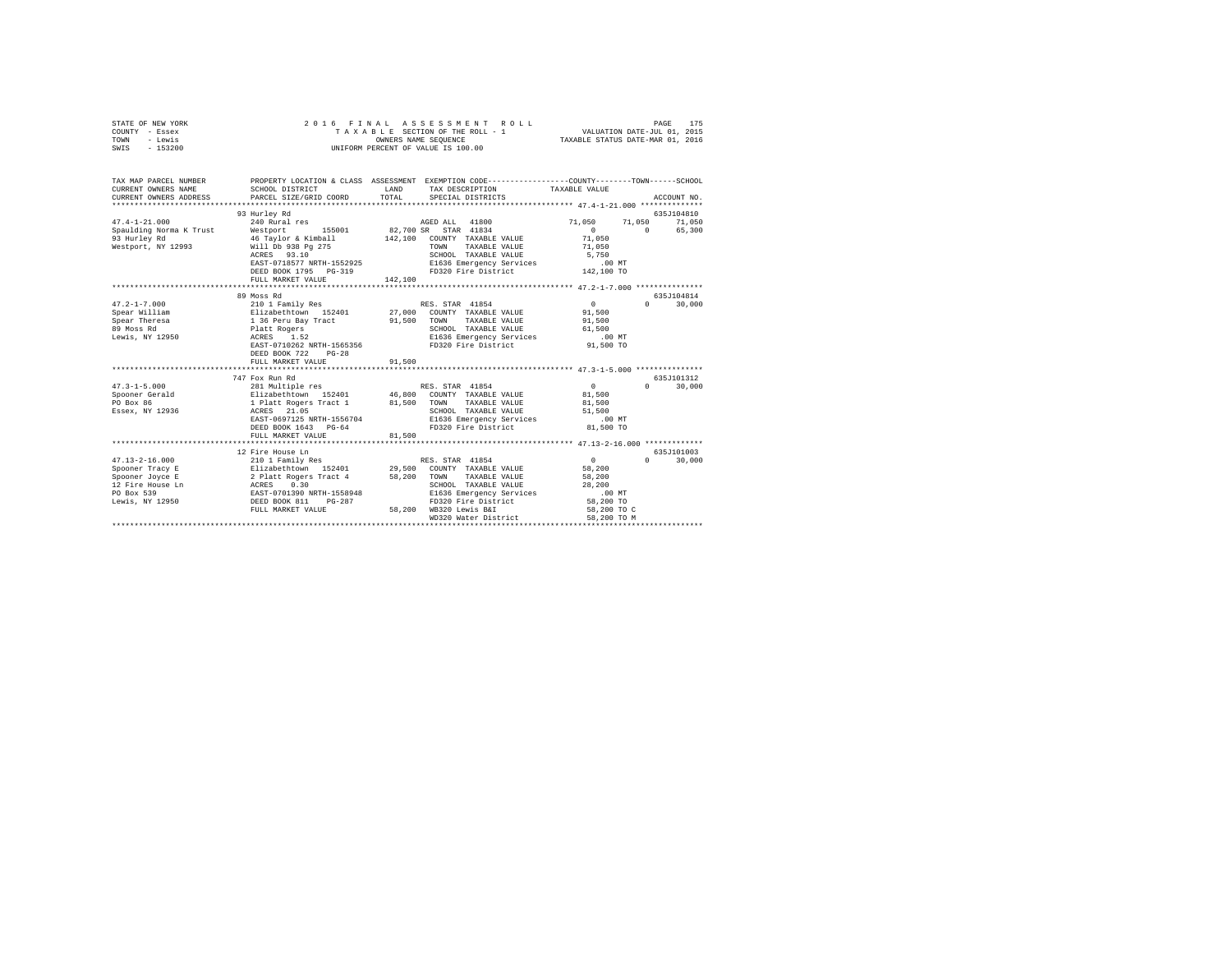| STATE OF NEW YORK<br>COUNTY<br>- Essex<br>- Lewis<br>TOWN<br>$-153200$<br>SWIS |                                              | OWNERS NAME SEQUENCE | 2016 FINAL ASSESSMENT ROLL<br>TAXABLE SECTION OF THE ROLL - 1<br>INIFORM PERCENT OF VALUE IS 100.00 | TAXABLE STATUS DATE-MAR 01, 2016 | 176<br>PAGE<br>VALUATION DATE-JUL 01, 2015 |
|--------------------------------------------------------------------------------|----------------------------------------------|----------------------|-----------------------------------------------------------------------------------------------------|----------------------------------|--------------------------------------------|
| TAX MAP PARCEL NUMBER<br>CURRENT OWNERS NAME                                   | PROPERTY LOCATION & CLASS<br>SCHOOL DISTRICT | ASSESSMENT<br>LAND   | EXEMPTION CODE-----------------COUNTY-------TOWN------SCHOOL<br>TAX DESCRIPTION                     | TAXABLE VALUE                    |                                            |
| CURRENT OWNERS ADDRESS                                                         | PARCEL SIZE/GRID COORD                       | TOTAL                | SPECIAL DISTRICTS                                                                                   |                                  | ACCOUNT NO.                                |
|                                                                                | 4 Osawentha Dr                               |                      |                                                                                                     |                                  | 635.7101802                                |
| $47.13 - 4 - 10.000$                                                           | 210 1 Family Res                             |                      | TAXABLE VALUE<br>COUNTY                                                                             | 142,900                          |                                            |
| St Dennis Mark                                                                 | Elizabethtown<br>152401                      | 33,100               | TAXABLE VALUE<br>TOWN                                                                               | 142,900                          |                                            |

| 5154 Wetlands Dr          | 22 Platt Rogers Tract 4 142,900 |              | SCHOOL TAXABLE VALUE         | 142,900                    |             |
|---------------------------|---------------------------------|--------------|------------------------------|----------------------------|-------------|
| Raleigh, NC 27610         | ACRES<br>0.60                   |              | E1636 Emergency Services     | .00 MT                     |             |
|                           | EAST-0701311 NRTH-1559888       |              | FD320 Fire District          | 142,900 TO                 |             |
|                           | DEED BOOK 1144 PG-224           |              | WB320 Lewis B&I              | 142,900 TO C               |             |
|                           | FULL MARKET VALUE               |              | 142,900 WD320 Water District | 142,900 TO M               |             |
|                           | *********************           |              |                              |                            |             |
|                           | 604 Fox Run Rd                  |              |                              |                            | 635J104907  |
| $47.3 - 1 - 18.000$       | 270 Mfg housing                 |              | COUNTY TAXABLE VALUE         | 45,200                     |             |
| Stafford Rodney E         | Elizabethtown 152401            | 28,400       | TOWN<br>TAXABLE VALUE        | 45,200                     |             |
| Stafford Rosalie D        | 33 Platt Rogers Tract 4         | 45,200       | SCHOOL TAXABLE VALUE         | 45,200                     |             |
| PO Box 492                | ACRES<br>2.50                   |              | E1636 Emergency Services     | $.00$ MT                   |             |
| Lewis, NY 12950           | EAST-0696399 NRTH-1552742       |              | FD320 Fire District          | 45,200 TO                  |             |
|                           | DEED BOOK 1720 PG-176           |              |                              |                            |             |
|                           | FULL MARKET VALUE               | 45,200       |                              |                            |             |
|                           |                                 |              |                              |                            |             |
|                           | 59 Old Military Ln              |              |                              |                            | 635.T104815 |
| $55.2 - 1 - 42.000$       | 240 Rural res                   |              | COUNTY TAXABLE VALUE         | 175,100                    |             |
| Stearn Robert             | Elizabethtown 152401            | 87,500       | TOWN<br>TAXABLE VALUE        | 175,100                    |             |
| Stearn Vesta Trust        | 25 Omt Twp 1                    | 175,100      | SCHOOL TAXABLE VALUE         | 175,100                    |             |
| 200 Tabernacle Rd Apt 16B | ACRES 102.78                    |              | E1636 Emergency Services     | $.00$ MT                   |             |
| Black Mountain, NC 28711  | EAST-0685080 NRTH-1544158       |              | FD320 Fire District          | 175,100 TO                 |             |
|                           | DEED BOOK 1662 PG-19            |              |                              |                            |             |
|                           | FULL MARKET VALUE               | 175,100      |                              |                            |             |
|                           |                                 |              |                              |                            |             |
|                           | 217 Moss Rd                     |              |                              |                            | 635Z003008  |
| $38.4 - 1 - 5.200$        | 210 1 Family Res                |              | RES. STAR 41854              | $\circ$<br>$\cap$          | 30,000      |
| Stetson Michael J         | Elizabethtown 152401            |              | 24,000 COUNTY TAXABLE VALUE  | 114,700                    |             |
| 217 Moss Rd               | Mott Patent                     | 114,700 TOWN | TAXABLE VALUE                | 114,700                    |             |
| Lewis, NY 12950           | ACRES<br>1.43 BANK GFNB&T       |              | SCHOOL TAXABLE VALUE         | 84,700                     |             |
|                           | EAST-0710157 NRTH-1568742       |              | E1636 Emergency Services     | $.00$ MT                   |             |
|                           | DEED BOOK 1349 PG-60            |              | FD320 Fire District          | 114,700 TO                 |             |
|                           | FULL MARKET VALUE               | 114,700      |                              |                            |             |
|                           |                                 |              |                              |                            |             |
|                           | 83 Pulsifer Ln                  |              |                              |                            | 635J184002  |
| $47.1 - 1 - 1.200$        | 270 Mfg housing                 |              | RES. STAR 41854              | $\overline{0}$<br>$\Omega$ | 30,000      |
| Stevens Lori A            | Elizabethtown 152401            |              | 31,600 COUNTY TAXABLE VALUE  | 45,400                     |             |
| PO Box 533                | 15 Platt Rogers Tract 4         | 45,400       | TAXABLE VALUE<br>TOWN        | 45,400                     |             |
| Lewis, NY 12950           | 1260/66 Easement                |              | SCHOOL TAXABLE VALUE         | 15,400                     |             |
|                           | ACRES<br>1.00                   |              | E1636 Emergency Services     | $.00$ MT                   |             |
|                           | EAST-0699731 NRTH-1568210       |              | FD320 Fire District          | 45,400 TO                  |             |
|                           | DEED BOOK 1144 PG-8             | 45,400       |                              |                            |             |
|                           | FULL MARKET VALUE               |              |                              |                            |             |
|                           |                                 |              |                              |                            |             |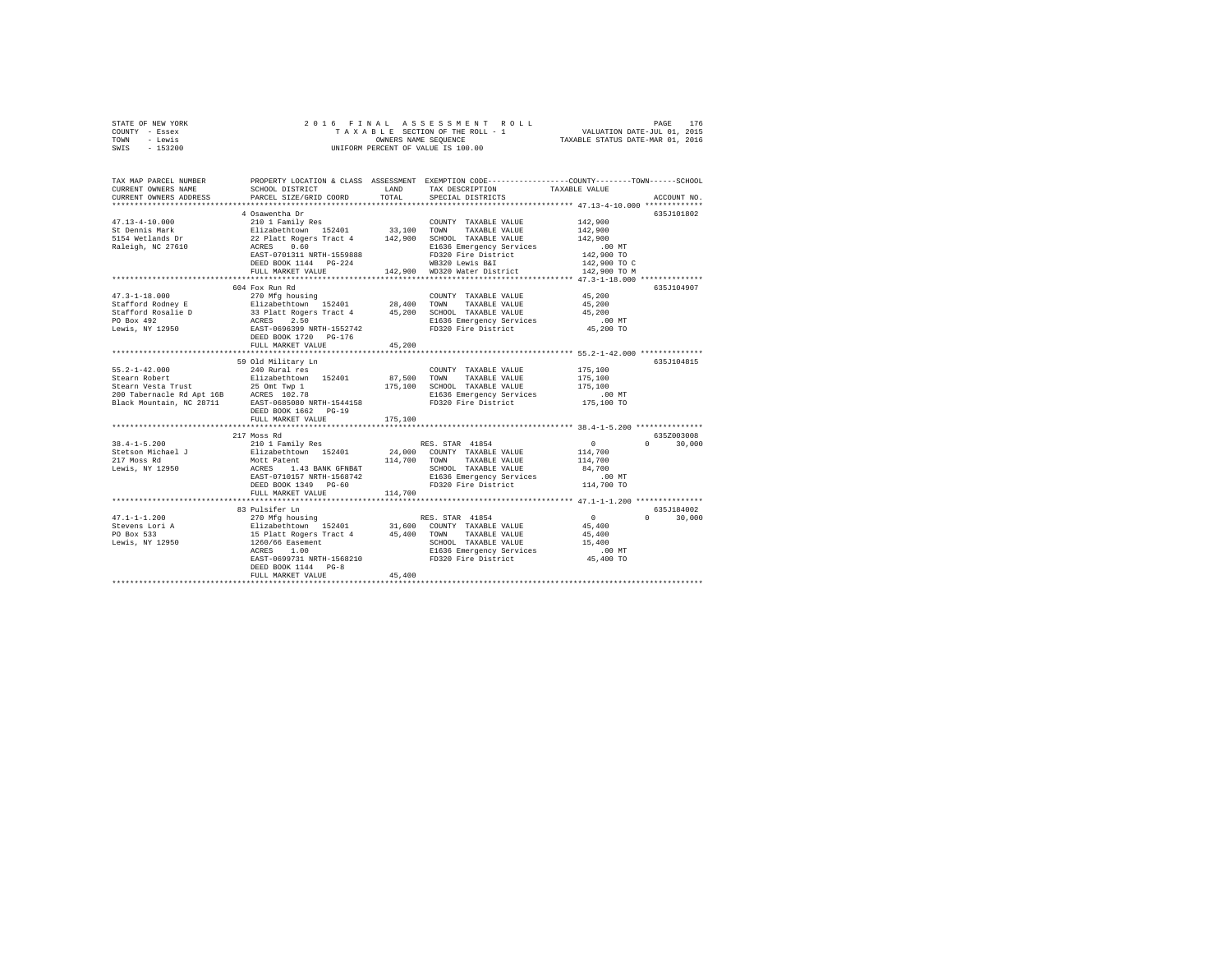| STATE OF NEW YORK                                 |                                                                                                                                                                                                                                                              |         |                                                                                                                                                                                                                                                                                                                                                                                                                                                                              |             |               |
|---------------------------------------------------|--------------------------------------------------------------------------------------------------------------------------------------------------------------------------------------------------------------------------------------------------------------|---------|------------------------------------------------------------------------------------------------------------------------------------------------------------------------------------------------------------------------------------------------------------------------------------------------------------------------------------------------------------------------------------------------------------------------------------------------------------------------------|-------------|---------------|
| COUNTY - Essex                                    |                                                                                                                                                                                                                                                              |         |                                                                                                                                                                                                                                                                                                                                                                                                                                                                              |             |               |
| TOWN - Lewis                                      |                                                                                                                                                                                                                                                              |         |                                                                                                                                                                                                                                                                                                                                                                                                                                                                              |             |               |
| SWIS - 153200                                     |                                                                                                                                                                                                                                                              |         |                                                                                                                                                                                                                                                                                                                                                                                                                                                                              |             |               |
|                                                   |                                                                                                                                                                                                                                                              |         |                                                                                                                                                                                                                                                                                                                                                                                                                                                                              |             |               |
|                                                   |                                                                                                                                                                                                                                                              |         |                                                                                                                                                                                                                                                                                                                                                                                                                                                                              |             |               |
| TAX MAP PARCEL NUMBER                             |                                                                                                                                                                                                                                                              |         | PROPERTY LOCATION & CLASS ASSESSMENT EXEMPTION CODE---------------COUNTY-------TOWN------SCHOOL                                                                                                                                                                                                                                                                                                                                                                              |             |               |
| CURRENT OWNERS NAME                               |                                                                                                                                                                                                                                                              |         |                                                                                                                                                                                                                                                                                                                                                                                                                                                                              |             |               |
| CURRENT OWNERS ADDRESS                            | PARCEL SIZE/GRID COORD                                                                                                                                                                                                                                       |         |                                                                                                                                                                                                                                                                                                                                                                                                                                                                              |             | ACCOUNT NO.   |
|                                                   |                                                                                                                                                                                                                                                              |         |                                                                                                                                                                                                                                                                                                                                                                                                                                                                              |             |               |
|                                                   | 9007 US Route 9                                                                                                                                                                                                                                              |         |                                                                                                                                                                                                                                                                                                                                                                                                                                                                              |             | 635J103909    |
| $38.3 - 1 - 33.000$                               |                                                                                                                                                                                                                                                              |         |                                                                                                                                                                                                                                                                                                                                                                                                                                                                              |             |               |
| Stone Andrew W<br>Stone Andrew w<br>29 E Cedar St |                                                                                                                                                                                                                                                              |         |                                                                                                                                                                                                                                                                                                                                                                                                                                                                              |             |               |
|                                                   |                                                                                                                                                                                                                                                              |         |                                                                                                                                                                                                                                                                                                                                                                                                                                                                              |             |               |
| Metuchen, NJ 08840                                |                                                                                                                                                                                                                                                              |         |                                                                                                                                                                                                                                                                                                                                                                                                                                                                              |             |               |
|                                                   |                                                                                                                                                                                                                                                              |         |                                                                                                                                                                                                                                                                                                                                                                                                                                                                              |             |               |
|                                                   |                                                                                                                                                                                                                                                              |         |                                                                                                                                                                                                                                                                                                                                                                                                                                                                              |             |               |
|                                                   | FULL MARKET VALUE                                                                                                                                                                                                                                            | 113,000 |                                                                                                                                                                                                                                                                                                                                                                                                                                                                              |             |               |
|                                                   |                                                                                                                                                                                                                                                              |         |                                                                                                                                                                                                                                                                                                                                                                                                                                                                              |             |               |
|                                                   | US Route 9                                                                                                                                                                                                                                                   |         | $\begin{tabular}{lllllll} \multicolumn{2}{c}{\textbf{COUNTY}} & \textbf{TAXABLE VALUE} & & & & 20,600 \\ & \multicolumn{2}{c}{\textbf{COUNITY}} & \multicolumn{2}{c}{\textbf{TAXABLE}} & \multicolumn{2}{c}{\textbf{VALUE}} & & & 20,600 \\ \multicolumn{2}{c}{\textbf{COWITY}} & \multicolumn{2}{c}{\textbf{STNING}} & \multicolumn{2}{c}{\textbf{VALUE}} & & & \multicolumn{2}{c}{\textbf{VALUE}} & & & \multicolumn{2}{c}{\textbf{VALUE}} & & & \multicolumn{2}{c}{\text$ |             | 635J103910    |
| $38.3 - 1 - 32.000$                               | US Route 9<br>314 Rural vac<10                                                                                                                                                                                                                               |         |                                                                                                                                                                                                                                                                                                                                                                                                                                                                              |             |               |
| Stone William                                     | 314 Ruids (1920)<br>Filizabeth town 152401 20,600 TOWN TAXABLE VALUE 20,600<br>4 Essex Tract 20,600 SOMN TAXABLE VALUE 20,600<br>ACRES 2.10 20,600 E1636 Emergency Services .00 MT<br>EAST-0702272 RETH-1569093 FD320 Fire District 20                       |         |                                                                                                                                                                                                                                                                                                                                                                                                                                                                              |             |               |
| 29 E Cedar St                                     |                                                                                                                                                                                                                                                              |         |                                                                                                                                                                                                                                                                                                                                                                                                                                                                              |             |               |
| Metuchen, NJ 08840                                |                                                                                                                                                                                                                                                              |         |                                                                                                                                                                                                                                                                                                                                                                                                                                                                              |             |               |
|                                                   |                                                                                                                                                                                                                                                              |         |                                                                                                                                                                                                                                                                                                                                                                                                                                                                              |             |               |
|                                                   | DEED BOOK 873 PG-296                                                                                                                                                                                                                                         |         |                                                                                                                                                                                                                                                                                                                                                                                                                                                                              |             |               |
|                                                   | FULL MARKET VALUE                                                                                                                                                                                                                                            | 20,600  |                                                                                                                                                                                                                                                                                                                                                                                                                                                                              |             |               |
|                                                   |                                                                                                                                                                                                                                                              |         |                                                                                                                                                                                                                                                                                                                                                                                                                                                                              |             |               |
|                                                   | US Route 9<br>US Route 9<br>32, Rural vac>10<br>21 Example 152401<br>22, 300 TOWN TAXABLE VALUE 32, 300<br>4 Essex Track 159401<br>22, 300 SCHOOD TAXABLE VALUE 32, 300<br>4 EXST-0701221 RTH-1569931<br>EXST-0701221 RTH-1569931<br>PD320 Fire District 32, |         |                                                                                                                                                                                                                                                                                                                                                                                                                                                                              |             | 635J103912    |
| $38.3 - 1 - 35.000$                               |                                                                                                                                                                                                                                                              |         |                                                                                                                                                                                                                                                                                                                                                                                                                                                                              |             |               |
| Stone William                                     |                                                                                                                                                                                                                                                              |         |                                                                                                                                                                                                                                                                                                                                                                                                                                                                              |             |               |
| 29 E Cedar St                                     |                                                                                                                                                                                                                                                              |         |                                                                                                                                                                                                                                                                                                                                                                                                                                                                              |             |               |
| Metuchen, NJ 08840                                |                                                                                                                                                                                                                                                              |         |                                                                                                                                                                                                                                                                                                                                                                                                                                                                              |             |               |
|                                                   |                                                                                                                                                                                                                                                              |         |                                                                                                                                                                                                                                                                                                                                                                                                                                                                              |             |               |
|                                                   | DEED BOOK 873 PG-296                                                                                                                                                                                                                                         |         |                                                                                                                                                                                                                                                                                                                                                                                                                                                                              |             |               |
|                                                   | FULL MARKET VALUE                                                                                                                                                                                                                                            | 32,300  |                                                                                                                                                                                                                                                                                                                                                                                                                                                                              |             |               |
|                                                   |                                                                                                                                                                                                                                                              |         |                                                                                                                                                                                                                                                                                                                                                                                                                                                                              |             |               |
|                                                   |                                                                                                                                                                                                                                                              |         |                                                                                                                                                                                                                                                                                                                                                                                                                                                                              |             | 635J103610    |
|                                                   |                                                                                                                                                                                                                                                              |         |                                                                                                                                                                                                                                                                                                                                                                                                                                                                              |             | $0 \t 30,000$ |
|                                                   |                                                                                                                                                                                                                                                              |         |                                                                                                                                                                                                                                                                                                                                                                                                                                                                              |             |               |
|                                                   | 199381000 Hill Rd (4-1-24.000)<br>238 Blood Hill Rd (4-1-24.000)<br>239 Blood Hill Rd (4-1-24.000)<br>239 Blood Hill Rd (4-1-24.000)<br>239 Blood Hill Rd (4-1-24.000)<br>239 Blood Hill Rd (4-1-24.000)<br>24 Platt Rogers Tract 4 382,40                   |         |                                                                                                                                                                                                                                                                                                                                                                                                                                                                              |             |               |
|                                                   |                                                                                                                                                                                                                                                              |         |                                                                                                                                                                                                                                                                                                                                                                                                                                                                              |             |               |
|                                                   |                                                                                                                                                                                                                                                              |         |                                                                                                                                                                                                                                                                                                                                                                                                                                                                              |             |               |
|                                                   |                                                                                                                                                                                                                                                              |         |                                                                                                                                                                                                                                                                                                                                                                                                                                                                              |             |               |
|                                                   | FULL MARKET VALUE                                                                                                                                                                                                                                            | 382,400 |                                                                                                                                                                                                                                                                                                                                                                                                                                                                              |             |               |
|                                                   |                                                                                                                                                                                                                                                              |         |                                                                                                                                                                                                                                                                                                                                                                                                                                                                              |             |               |
|                                                   | 457 Stowersville Rd<br>210 1 Family Res                                                                                                                                                                                                                      |         |                                                                                                                                                                                                                                                                                                                                                                                                                                                                              |             | 635J102001    |
| $47.1 - 2 - 38.000$                               |                                                                                                                                                                                                                                                              |         | COUNTY TAXABLE VALUE                                                                                                                                                                                                                                                                                                                                                                                                                                                         | 56,800      |               |
|                                                   |                                                                                                                                                                                                                                                              |         |                                                                                                                                                                                                                                                                                                                                                                                                                                                                              |             |               |
|                                                   |                                                                                                                                                                                                                                                              |         |                                                                                                                                                                                                                                                                                                                                                                                                                                                                              |             |               |
|                                                   |                                                                                                                                                                                                                                                              |         |                                                                                                                                                                                                                                                                                                                                                                                                                                                                              | $.00$ MT    |               |
|                                                   |                                                                                                                                                                                                                                                              |         |                                                                                                                                                                                                                                                                                                                                                                                                                                                                              | 56,800 TO   |               |
|                                                   |                                                                                                                                                                                                                                                              |         | FULL MARKET VALUE 56,800 WD320 Water District                                                                                                                                                                                                                                                                                                                                                                                                                                | 56,800 TO C |               |
|                                                   |                                                                                                                                                                                                                                                              |         |                                                                                                                                                                                                                                                                                                                                                                                                                                                                              | 56,800 TO M |               |
|                                                   |                                                                                                                                                                                                                                                              |         |                                                                                                                                                                                                                                                                                                                                                                                                                                                                              |             |               |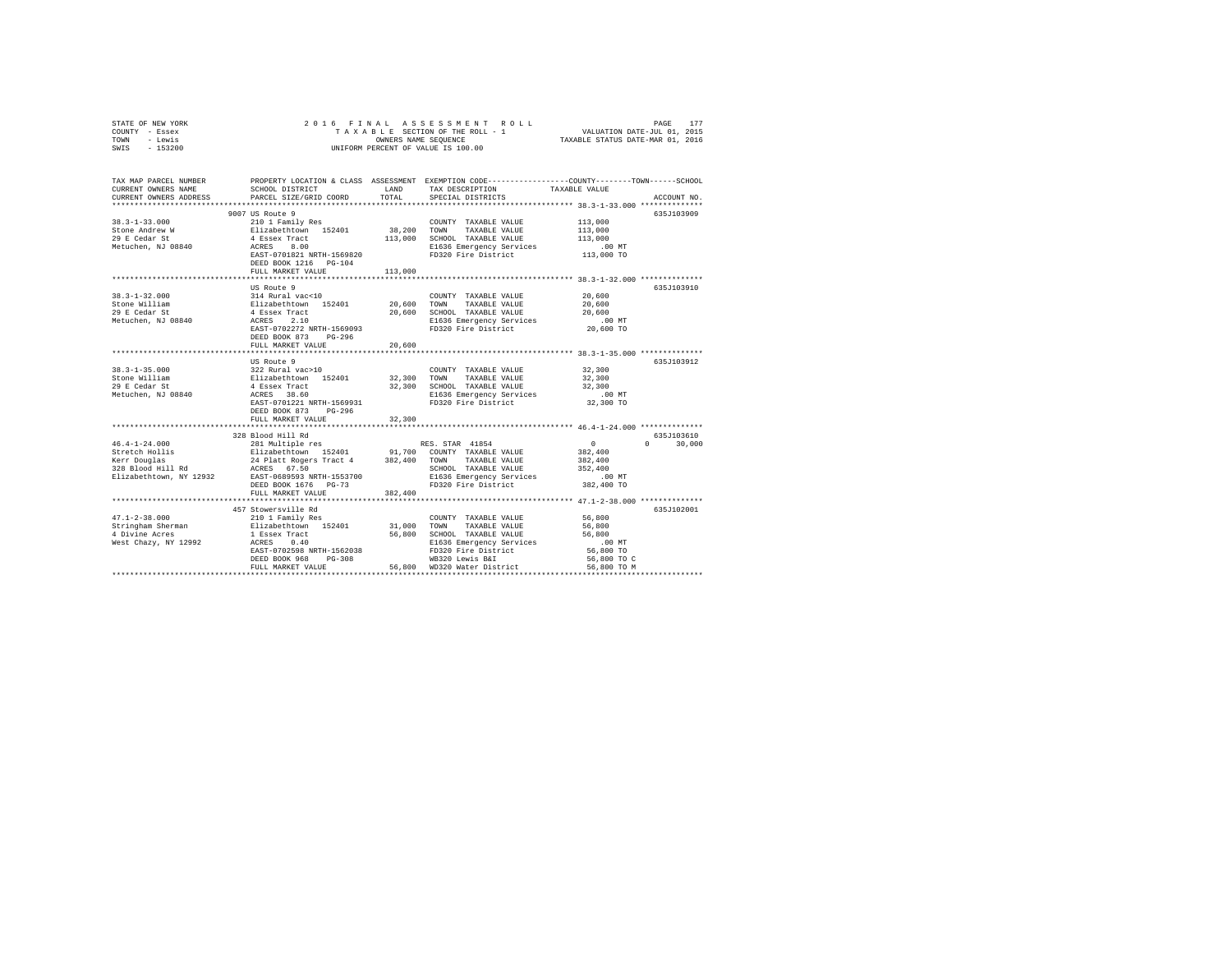| STATE OF NEW YORK                                                                     |                                                                                                                                                                                                                                                                                               |             |                                                                         |                     |               |
|---------------------------------------------------------------------------------------|-----------------------------------------------------------------------------------------------------------------------------------------------------------------------------------------------------------------------------------------------------------------------------------------------|-------------|-------------------------------------------------------------------------|---------------------|---------------|
| COUNTY - Essex                                                                        | 2016 FINAL ASSESSMENT ROIT AXABLE SECTION OF THE ROLL - 1<br>TAXABLE SECTION OF THE ROLL - 1<br>UNIFORM PERCENT OF VALUE IS 100.00<br>FRINAL ASSESSMENT ROLL PAGE 178<br>TAXABLE SECTION OF THEROLL - 1 VALUATION DATE-JUL 01, 2015<br>OWNERS NAME SEQUENCE TRIARBLE STATUS DATE-MAR 01, 2016 |             |                                                                         |                     |               |
| TOWN - Lewis                                                                          |                                                                                                                                                                                                                                                                                               |             |                                                                         |                     |               |
| SWIS - 153200                                                                         |                                                                                                                                                                                                                                                                                               |             |                                                                         |                     |               |
|                                                                                       |                                                                                                                                                                                                                                                                                               |             |                                                                         |                     |               |
|                                                                                       |                                                                                                                                                                                                                                                                                               |             |                                                                         |                     |               |
|                                                                                       |                                                                                                                                                                                                                                                                                               |             |                                                                         |                     |               |
|                                                                                       | TAX MAP PARCEL NUMBER PROPERTY LOCATION & CLASS ASSESSMENT EXEMPTION CODE----------------COUNTY--------TOWN-----SCHOOL                                                                                                                                                                        |             |                                                                         |                     |               |
| CURRENT OWNERS NAME                                                                   | SCHOOL DISTRICT LAND                                                                                                                                                                                                                                                                          |             | TAX DESCRIPTION TAXABLE VALUE                                           |                     |               |
| CURRENT OWNERS ADDRESS                                                                | PARCEL SIZE/GRID COORD                                                                                                                                                                                                                                                                        | TOTAL       | SPECIAL DISTRICTS                                                       |                     | ACCOUNT NO.   |
|                                                                                       |                                                                                                                                                                                                                                                                                               |             |                                                                         |                     |               |
|                                                                                       | 8793 US Route 9                                                                                                                                                                                                                                                                               |             |                                                                         |                     | 635J103413    |
|                                                                                       |                                                                                                                                                                                                                                                                                               |             |                                                                         |                     |               |
| 47.1-1-18.111                                                                         |                                                                                                                                                                                                                                                                                               |             |                                                                         | $\sim$ 0            | $0 \t 30,000$ |
| Sullivan Brenda                                                                       |                                                                                                                                                                                                                                                                                               |             |                                                                         | 178,100             |               |
| 8793 US Rte 9                                                                         |                                                                                                                                                                                                                                                                                               |             |                                                                         | 178,100             |               |
| Lewis, NY 12950                                                                       |                                                                                                                                                                                                                                                                                               |             |                                                                         | 148,100             |               |
|                                                                                       | 8793 GRoute 9<br>240 Rural res<br>Elizabethcown 152401 (19.100 COUNTY TAXABLE VALUE 2<br>2 Essex Tract<br>2 Essex Tact<br>2 Essex Tact<br>2 Essex Tact<br>2 Essex Tact<br>2 Essex Tact<br>2 Essex Tact<br>2 Essex Tact<br>2 Essex Tact<br>2 Essex Tact                                        |             |                                                                         | .00 MT              |               |
|                                                                                       |                                                                                                                                                                                                                                                                                               |             |                                                                         | 178,100 TO          |               |
|                                                                                       | EAST-0701123 NRTH-1564846                                                                                                                                                                                                                                                                     |             |                                                                         |                     |               |
|                                                                                       | DEED BOOK 1153 PG-105                                                                                                                                                                                                                                                                         |             |                                                                         |                     |               |
|                                                                                       | FULL MARKET VALUE                                                                                                                                                                                                                                                                             | 178,100     |                                                                         |                     |               |
|                                                                                       |                                                                                                                                                                                                                                                                                               |             |                                                                         |                     |               |
|                                                                                       | 8848 US Route 9                                                                                                                                                                                                                                                                               |             |                                                                         |                     | 635J101508    |
| $47.1 - 2 - 3.000$                                                                    |                                                                                                                                                                                                                                                                                               |             | COUNTY TAXABLE VALUE                                                    | 30,800              |               |
|                                                                                       | 270 Mfg housing<br>270 Mfg housing<br>Elizabethrown 152401<br>3 Essex Tract<br>ACRES 1.20<br>EAST-0701502 NRTH-1566094<br>DEED BOOK 1110 PG-51                                                                                                                                                | 25,500 TOWN | TAXABLE VALUE                                                           | 30,800              |               |
|                                                                                       |                                                                                                                                                                                                                                                                                               |             | 30,800 SCHOOL TAXABLE VALUE                                             | 30,800              |               |
| Sullivan Rudolph<br>Sullivan Faye E<br>8844 US Rte 9<br>PO Box 566<br>Lewis, NY 12950 |                                                                                                                                                                                                                                                                                               |             | E1636 Emergency Services                                                |                     |               |
|                                                                                       |                                                                                                                                                                                                                                                                                               |             |                                                                         | 00 MT.<br>30,800 TO |               |
|                                                                                       |                                                                                                                                                                                                                                                                                               |             | FD320 Fire District                                                     |                     |               |
|                                                                                       |                                                                                                                                                                                                                                                                                               |             |                                                                         |                     |               |
|                                                                                       | FULL MARKET VALUE                                                                                                                                                                                                                                                                             | 30,800      |                                                                         |                     |               |
|                                                                                       |                                                                                                                                                                                                                                                                                               |             |                                                                         |                     |               |
|                                                                                       | 8844 US Route 9                                                                                                                                                                                                                                                                               |             |                                                                         |                     | 635J103503    |
| $47.1 - 2 - 4.000$                                                                    | 210 1 Family Res                                                                                                                                                                                                                                                                              |             |                                                                         | $\sim$ 0            | 0 65,300      |
| Sullivan Rudolph                                                                      |                                                                                                                                                                                                                                                                                               |             |                                                                         | 127,300             |               |
| Sullivan Faye                                                                         |                                                                                                                                                                                                                                                                                               |             |                                                                         | 127,300             |               |
| 8844 US Rte 9<br>PO Box 566<br>Lewis, NY 12950                                        |                                                                                                                                                                                                                                                                                               |             | SCHOOL TAXABLE VALUE<br>E1636 Emergency Services<br>FD320 Fire District | 62,000              |               |
|                                                                                       |                                                                                                                                                                                                                                                                                               |             |                                                                         | .00 MT              |               |
|                                                                                       |                                                                                                                                                                                                                                                                                               |             |                                                                         | 127,300 TO          |               |
|                                                                                       | FULL MARKET VALUE                                                                                                                                                                                                                                                                             | 127,300     |                                                                         |                     |               |
|                                                                                       |                                                                                                                                                                                                                                                                                               |             |                                                                         |                     |               |
|                                                                                       | 9064 US Route 9                                                                                                                                                                                                                                                                               |             |                                                                         |                     | 635J100307    |
|                                                                                       |                                                                                                                                                                                                                                                                                               |             | COUNTY TAXABLE VALUE                                                    | 95,100              |               |
|                                                                                       |                                                                                                                                                                                                                                                                                               | 23,400 TOWN | TAXABLE VALUE                                                           | 95,100              |               |
|                                                                                       |                                                                                                                                                                                                                                                                                               |             | 95,100 SCHOOL TAXABLE VALUE                                             | 95,100              |               |
|                                                                                       |                                                                                                                                                                                                                                                                                               |             | E1636 Emergency Services                                                | $.00$ MT            |               |
|                                                                                       |                                                                                                                                                                                                                                                                                               |             | FD320 Fire District                                                     | 95,100 TO           |               |
|                                                                                       |                                                                                                                                                                                                                                                                                               |             |                                                                         |                     |               |
|                                                                                       | FULL MARKET VALUE                                                                                                                                                                                                                                                                             | 95,100      |                                                                         |                     |               |
|                                                                                       |                                                                                                                                                                                                                                                                                               |             |                                                                         |                     |               |
|                                                                                       |                                                                                                                                                                                                                                                                                               |             |                                                                         |                     |               |
|                                                                                       | 303 Roscoe Rd                                                                                                                                                                                                                                                                                 |             |                                                                         |                     | 635J101203    |
|                                                                                       | 55.2-1-41.000<br>Sulligably Res (200MYY TAXABLE VALUE Sulligably - 210 1 Family Res (200MYY TAXABLE VALUE Sulligably - 210 1 Family Res<br>303 Roscoe Rd (26 Platt Rogers Tract 4 229,000 SCHOOL TAXABLE VALUE                                                                                |             |                                                                         | 229,000             |               |
|                                                                                       |                                                                                                                                                                                                                                                                                               |             |                                                                         | 229,000             |               |
|                                                                                       |                                                                                                                                                                                                                                                                                               |             |                                                                         | 229,000             |               |
|                                                                                       | Elizabethtown, NY 12932<br>Elizabethtown, NY 12932<br>ACRES 1.50 CRES 1.50 FD320 Fire District                                                                                                                                                                                                |             |                                                                         | $.00$ MT            |               |
|                                                                                       |                                                                                                                                                                                                                                                                                               |             |                                                                         | 229,000 TO          |               |
|                                                                                       | EAST-0687278 NRTH-1544000                                                                                                                                                                                                                                                                     |             |                                                                         |                     |               |
|                                                                                       |                                                                                                                                                                                                                                                                                               |             |                                                                         |                     |               |
|                                                                                       | DEED BOOK 1413 PG-115                                                                                                                                                                                                                                                                         |             |                                                                         |                     |               |
|                                                                                       | FULL MARKET VALUE                                                                                                                                                                                                                                                                             | 229,000     |                                                                         |                     |               |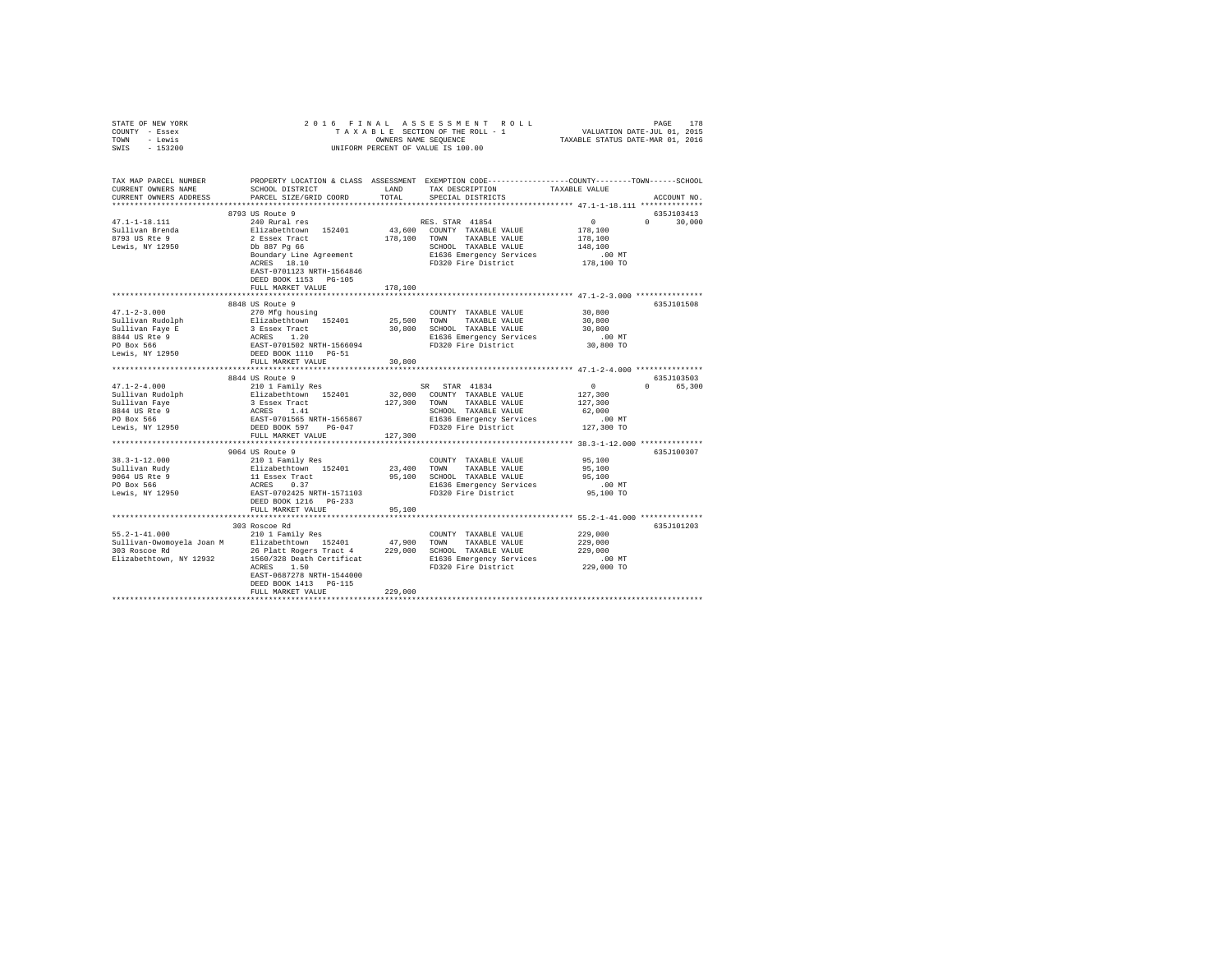| STATE OF NEW YORK | 2016 FINAL ASSESSMENT ROLL         | 179<br>PAGE                      |
|-------------------|------------------------------------|----------------------------------|
| COUNTY - Essex    | TAXABLE SECTION OF THE ROLL - 1    | VALUATION DATE-JUL 01, 2015      |
| TOWN<br>- Lewis   | OWNERS NAME SEOUENCE               | TAXABLE STATUS DATE-MAR 01, 2016 |
| $-153200$<br>SWIS | UNIFORM PERCENT OF VALUE IS 100.00 |                                  |

| TAX MAP PARCEL NUMBER<br>CURRENT OWNERS NAME<br>CURRENT OWNERS ADDRESS | SCHOOL DISTRICT<br>PARCEL SIZE/GRID COORD                                                                                 | LAND<br>TOTAL | PROPERTY LOCATION & CLASS ASSESSMENT EXEMPTION CODE----------------COUNTY-------TOWN-----SCHOOL<br>TAX DESCRIPTION<br>SPECIAL DISTRICTS | TAXABLE VALUE                                  | ACCOUNT NO.        |
|------------------------------------------------------------------------|---------------------------------------------------------------------------------------------------------------------------|---------------|-----------------------------------------------------------------------------------------------------------------------------------------|------------------------------------------------|--------------------|
|                                                                        | Seventy Ln                                                                                                                |               |                                                                                                                                         |                                                | 635J104914         |
| $46.2 - 1 - 16.000$                                                    | 314 Rural vac<10<br>Elizabethtown 152401 19,900 TOWN TAXABLE VALUE<br>17 Platt Rogers Tract 4 19,900 SCHOOL TAXABLE VALUE |               | COUNTY TAXABLE VALUE                                                                                                                    | 19,900                                         |                    |
| Sulzer Simon                                                           |                                                                                                                           |               |                                                                                                                                         | 19,900                                         |                    |
| PO Box 1                                                               |                                                                                                                           |               |                                                                                                                                         | 19,900                                         |                    |
| Hartford, NY 12838                                                     | ACRES 1.40                                                                                                                |               | E1636 Emergency Services                                                                                                                | $.00$ MT                                       |                    |
|                                                                        | EAST-0690759 NRTH-1566280                                                                                                 |               | FD320 Fire District                                                                                                                     | 19,900 TO                                      |                    |
|                                                                        | DEED BOOK 464 PG-152                                                                                                      |               |                                                                                                                                         |                                                |                    |
|                                                                        | FULL MARKET VALUE                                                                                                         | 19,900        |                                                                                                                                         |                                                |                    |
|                                                                        |                                                                                                                           |               |                                                                                                                                         |                                                |                    |
|                                                                        | 332 Moss Rd                                                                                                               |               |                                                                                                                                         |                                                | 635J104915         |
| $38.4 - 1 - 29.000$                                                    | 210 1 Family Res                                                                                                          |               | COUNTY TAXABLE VALUE                                                                                                                    | 111,400                                        |                    |
|                                                                        |                                                                                                                           |               | 34,900 TOWN TAXABLE VALUE                                                                                                               | 111,400                                        |                    |
|                                                                        | Surkis Family Trust<br>156 Archer Dr. 21 and 1918 Archer Dr. 21 and Trust<br>Santa Cruz, CA 95060 21 ACRES 4.30           |               | 111,400 SCHOOL TAXABLE VALUE                                                                                                            | 111,400                                        |                    |
|                                                                        |                                                                                                                           |               | E1636 Emergency Services                                                                                                                | .00 MT.<br>111,400 TO                          |                    |
|                                                                        | EAST-0713006 NRTH-1567613                                                                                                 |               | FD320 Fire District                                                                                                                     |                                                |                    |
|                                                                        | DEED BOOK 1222 PG-299                                                                                                     |               |                                                                                                                                         |                                                |                    |
|                                                                        | FULL MARKET VALUE                                                                                                         | 111,400       |                                                                                                                                         |                                                |                    |
|                                                                        |                                                                                                                           |               |                                                                                                                                         |                                                |                    |
|                                                                        | 458 Deerhead-Reber Rd                                                                                                     |               |                                                                                                                                         |                                                | 635Z001007         |
| $38.4 - 1 - 12.400$                                                    | 210 1 Family Res                                                                                                          |               | RES. STAR 41854                                                                                                                         | $\mathbf{0}$                                   | $0 \t 30.000$      |
|                                                                        | Sussey Robert J<br>Elizabethtown 152401 33,900 COUNTY TAXABLE VALUE                                                       |               |                                                                                                                                         | 107,400                                        |                    |
| PO Box 466                                                             | 24 & 25 Peru Bay Tract 107,400 TOWN TAXABLE VALUE<br>ACRES 3.28 BANK1STARSG SCHOOL TAXABLE VALUE                          |               |                                                                                                                                         | 107,400                                        |                    |
| Lewis, NY 12950                                                        |                                                                                                                           |               | SCHOOL TAXABLE VALUE                                                                                                                    | 77,400                                         |                    |
|                                                                        | EAST-0715869 NRTH-1575674                                                                                                 |               | E1636 Emergency Services                                                                                                                | .00 MT                                         |                    |
|                                                                        | DEED BOOK 1575 PG-319                                                                                                     |               | FD320 Fire District 107,400 TO                                                                                                          |                                                |                    |
|                                                                        | FULL MARKET VALUE<br>***********************                                                                              | 107,400       |                                                                                                                                         | **************** 56.1-2-26.000 *************** |                    |
|                                                                        | 8150 US Route 9                                                                                                           |               |                                                                                                                                         |                                                | 635J105001         |
| $56.1 - 2 - 26.000$                                                    |                                                                                                                           |               |                                                                                                                                         | $\sim$ 0                                       | 65,300<br>$\Omega$ |
| Sweatt Robert R                                                        | 210 1 Family Res (5R STAR 41834)<br>Elizabethtown 152401 38,600 COUNTY TAXABLE VALUE                                      |               |                                                                                                                                         | 110,600                                        |                    |
|                                                                        | 8 Platt Rogers Tract 1 110,600 TOWN TAXABLE VALUE                                                                         |               |                                                                                                                                         | 110,600                                        |                    |
| Sweatt Ellen M<br>PO Box 471                                           | Bldg 1&2                                                                                                                  |               | SCHOOL TAXABLE VALUE                                                                                                                    | 45,300                                         |                    |
| Elizabethtown, NY 12932                                                | 6.7ac                                                                                                                     |               |                                                                                                                                         |                                                |                    |
|                                                                        | 8.48<br>ACRES                                                                                                             |               | E1636 Emergency Services<br>FD320 Fire District                                                                                         | 00 MT.<br>110,600 TO                           |                    |
|                                                                        | EAST-0700868 NRTH-1549364                                                                                                 |               |                                                                                                                                         |                                                |                    |
|                                                                        | DEED BOOK 1107 PG-236                                                                                                     |               |                                                                                                                                         |                                                |                    |
|                                                                        | FULL MARKET VALUE                                                                                                         | 110,600       |                                                                                                                                         |                                                |                    |
|                                                                        |                                                                                                                           |               | ****************************** 56.1-2-46.210 **************                                                                             |                                                |                    |
|                                                                        | 7977 US Route 9                                                                                                           |               |                                                                                                                                         |                                                | 635Z006006         |
|                                                                        |                                                                                                                           |               |                                                                                                                                         | 59,000                                         |                    |
|                                                                        |                                                                                                                           |               |                                                                                                                                         | 59,000                                         |                    |
|                                                                        |                                                                                                                           |               |                                                                                                                                         | 59,000                                         |                    |
|                                                                        |                                                                                                                           |               |                                                                                                                                         | $.00$ MT                                       |                    |
|                                                                        | Elizabethtown, NY 12932 EAST-0698502 NRTH-1544058                                                                         |               | FD320 Fire District                                                                                                                     | 59,000 TO                                      |                    |
|                                                                        | DEED BOOK 1480 PG-136                                                                                                     |               |                                                                                                                                         |                                                |                    |
|                                                                        | FULL MARKET VALUE                                                                                                         | 59,000        |                                                                                                                                         |                                                |                    |
|                                                                        |                                                                                                                           |               |                                                                                                                                         |                                                |                    |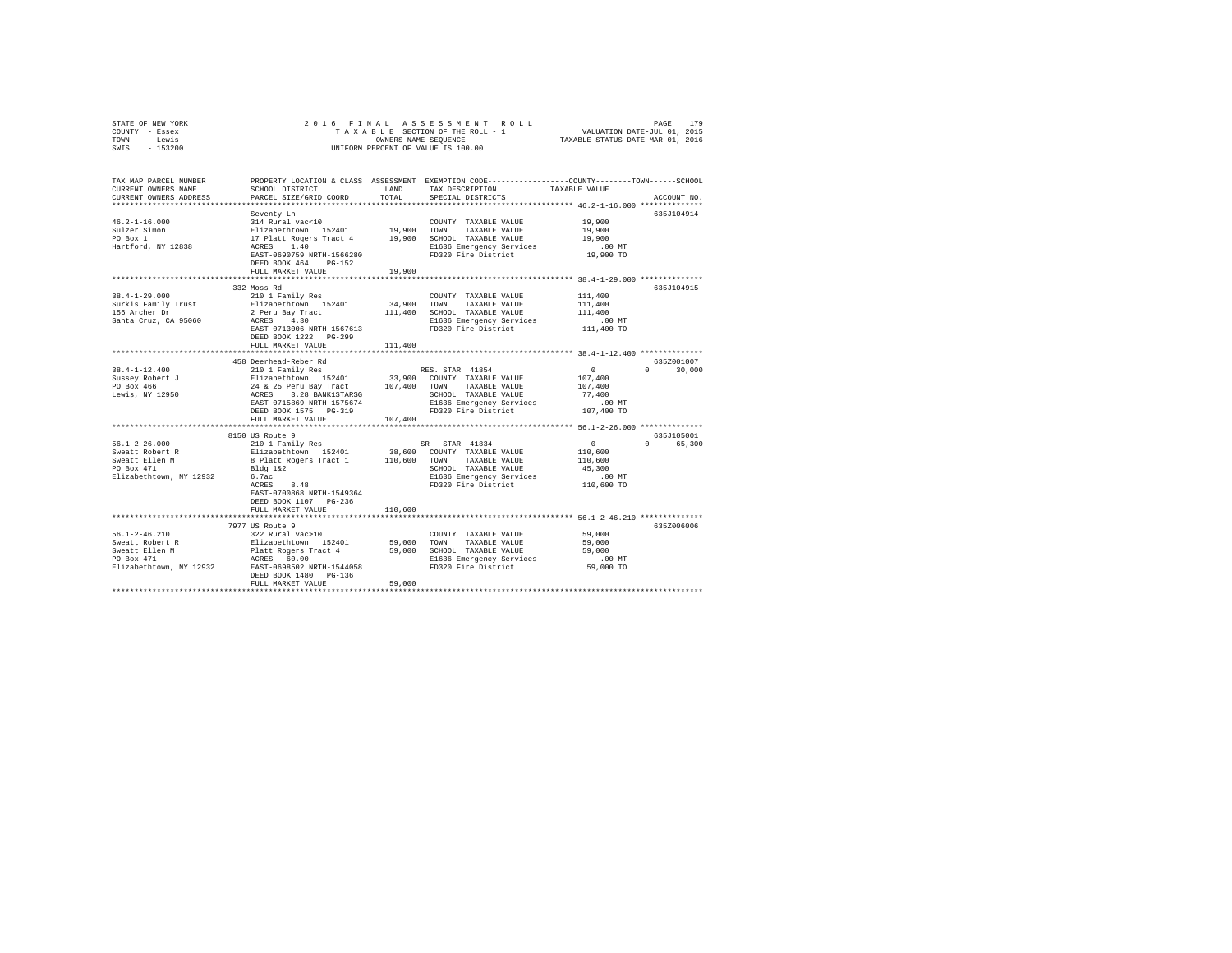| STATE OF NEW YORK<br>COUNTY - Essex<br>TOWN<br>- Lewis<br>$-153200$<br>SWIS | 2016 FINAL                                                           |              | ASSESSMENT ROLL<br>TAXABLE SECTION OF THE ROLL - 1<br>OWNERS NAME SEQUENCE<br>UNIFORM PERCENT OF VALUE IS 100.00 | PAGE 180<br>VALUATION DATE-JUL 01, 2015<br>TAXABLE STATUS DATE-MAR 01, 2016 |             |
|-----------------------------------------------------------------------------|----------------------------------------------------------------------|--------------|------------------------------------------------------------------------------------------------------------------|-----------------------------------------------------------------------------|-------------|
|                                                                             |                                                                      |              |                                                                                                                  |                                                                             |             |
| TAX MAP PARCEL NUMBER                                                       |                                                                      |              | PROPERTY LOCATION & CLASS ASSESSMENT EXEMPTION CODE---------------COUNTY-------TOWN-----SCHOOL                   |                                                                             |             |
| CURRENT OWNERS NAME                                                         | SCHOOL DISTRICT                                                      | LAND         | TAX DESCRIPTION                                                                                                  | TAXABLE VALUE                                                               |             |
| CURRENT OWNERS ADDRESS<br>**************************                        | PARCEL SIZE/GRID COORD                                               | TOTAL        | SPECIAL DISTRICTS                                                                                                |                                                                             | ACCOUNT NO. |
|                                                                             | 10 Hulbert Rd                                                        |              |                                                                                                                  |                                                                             | 635Z007003  |
| $47.2 - 2 - 2.000$                                                          | 210 1 Family Res                                                     |              | SR STAR 41834                                                                                                    | $\Omega$                                                                    | 0 65,300    |
| Sweeney David A                                                             | Elizabethtown 152401                                                 |              | 50,700 COUNTY TAXABLE VALUE                                                                                      | 133,300                                                                     |             |
| 10 Hulbert Rd                                                               |                                                                      | 133,300 TOWN | TAXABLE VALUE                                                                                                    | 133,300                                                                     |             |
| Westport, NY 12993                                                          | Platt Rogers<br>ACRES 4.30                                           |              | SCHOOL TAXABLE VALUE                                                                                             | 68,000                                                                      |             |
|                                                                             | EAST-0712787 NRTH-1562875                                            |              | E1636 Emergency Services                                                                                         | $.00$ MT                                                                    |             |
|                                                                             | DEED BOOK 1496 PG-182                                                |              | FD320 Fire District                                                                                              | 133,300 TO                                                                  |             |
|                                                                             | FULL MARKET VALUE                                                    | 133,300      |                                                                                                                  |                                                                             |             |
|                                                                             |                                                                      |              |                                                                                                                  |                                                                             |             |
|                                                                             | 893 Fox Run Rd                                                       |              |                                                                                                                  |                                                                             | 635J105309  |
| $47.1 - 1 - 37.000$<br>Talesnik Kaethe                                      | 240 Rural res                                                        | 105,200      | COUNTY TAXABLE VALUE<br>TOWN<br>TAXABLE VALUE                                                                    | 129,100<br>129,100                                                          |             |
| 243 Summit Ave                                                              | Elizabethtown 152401<br>14&22 Platt Rogers Tr 4 129,100              |              | SCHOOL TAXABLE VALUE                                                                                             | 129,100                                                                     |             |
| Mt Vernon, NY 10552                                                         | ACRES 140.60                                                         |              | E1636 Emergency Services                                                                                         | $.00$ MT                                                                    |             |
|                                                                             | EAST-0699390 NRTH-1560305                                            |              | FD320 Fire District                                                                                              | 129,100 TO                                                                  |             |
|                                                                             | DEED BOOK 740 PG-115                                                 |              |                                                                                                                  |                                                                             |             |
|                                                                             | FULL MARKET VALUE                                                    | 129,100      |                                                                                                                  |                                                                             |             |
|                                                                             |                                                                      |              | ******************************** 47.1-2-50.150 ***************                                                   |                                                                             |             |
|                                                                             | Jeffrey Way                                                          |              |                                                                                                                  |                                                                             | 635J190008  |
| $47.1 - 2 - 50.150$                                                         | 311 Res vac land                                                     |              | COUNTY TAXABLE VALUE                                                                                             | 16,600                                                                      |             |
| Tartaglia Nicholas                                                          |                                                                      | 16,600       | TAXABLE VALUE<br>TOWN                                                                                            | 16,600                                                                      |             |
| c/o Joann M Weiss                                                           | Elizabethtown 152401<br>1 Essex Tract<br>7 Beaver Meadow Estates     | 16,600       | SCHOOL TAXABLE VALUE                                                                                             | 16,600                                                                      |             |
| 5 Madison Dr<br>PO Box 34                                                   | ACRES 1.98                                                           |              | E1636 Emergency Services<br>FD320 Fire District                                                                  | .00MT<br>16,600 TO                                                          |             |
| Ogdensburg, NJ 07439                                                        | EAST-0702566 NRTH-1562664                                            |              | WB320 Lewis B&I                                                                                                  | 16,600 TO C                                                                 |             |
|                                                                             | DEED BOOK 943 PG-70                                                  |              | WD320 Water District                                                                                             | 16,600 TO M                                                                 |             |
|                                                                             | FULL MARKET VALUE                                                    | 16,600       |                                                                                                                  |                                                                             |             |
|                                                                             | ***************************                                          |              |                                                                                                                  |                                                                             |             |
|                                                                             | 59 Pulsifer Ln                                                       |              |                                                                                                                  |                                                                             | 635J101515  |
| $47.1 - 1 - 3.100$                                                          | 210 1 Family Res                                                     |              | COUNTY TAXABLE VALUE                                                                                             | 84,400                                                                      |             |
| Taylor Melville C                                                           | Elizabethtown 152401                                                 | 32,300       | TOWN<br>TAXABLE VALUE                                                                                            | 84,400                                                                      |             |
| Tavlor Kathleen M                                                           | 15 Platt Rogers Tract 4<br>ACRES 1.68                                | 84,400       | SCHOOL TAXABLE VALUE                                                                                             | 84,400                                                                      |             |
| 245 Greenville Rd                                                           |                                                                      |              | E1636 Emergency Services                                                                                         | $.00$ MT                                                                    |             |
| Harrington, DE 19952                                                        | EAST-0699888 NRTH-1567600<br>DEED BOOK 1039 PG-187                   |              | FD320 Fire District                                                                                              | 84,400 TO                                                                   |             |
|                                                                             | FULL MARKET VALUE                                                    | 84,400       |                                                                                                                  |                                                                             |             |
|                                                                             | ************************                                             |              |                                                                                                                  | *************************** 47.1-4-2.000 ***************                    |             |
|                                                                             | 55 Pulsifer Ln                                                       |              |                                                                                                                  |                                                                             | 635.T101601 |
| $47.1 - 4 - 2.000$                                                          | 270 Mfg housing                                                      |              | COUNTY TAXABLE VALUE                                                                                             | 29,600                                                                      |             |
| Taylor Melville C                                                           | Elizabethown 152401<br>15 Platt Rogers<br>Db 563 Pg 131<br>acprs 054 | 27,700       | TOWN<br>TAXABLE VALUE                                                                                            | 29,600                                                                      |             |
| Taylor Kathleen M                                                           |                                                                      | 29,600       | SCHOOL TAXABLE VALUE                                                                                             | 29,600                                                                      |             |
| 245 Greenville Rd                                                           |                                                                      |              | E1636 Emergency Services                                                                                         | $.00$ MT                                                                    |             |
| Harrington, DE 19952                                                        | ACRES 0.59                                                           |              | FD320 Fire District                                                                                              | 29,600 TO                                                                   |             |
|                                                                             | EAST-0699998 NRTH-1567449                                            |              |                                                                                                                  |                                                                             |             |
|                                                                             | DEED BOOK 1424 PG-165<br>FULL MARKET VALUE                           | 29,600       |                                                                                                                  |                                                                             |             |
|                                                                             |                                                                      |              |                                                                                                                  |                                                                             |             |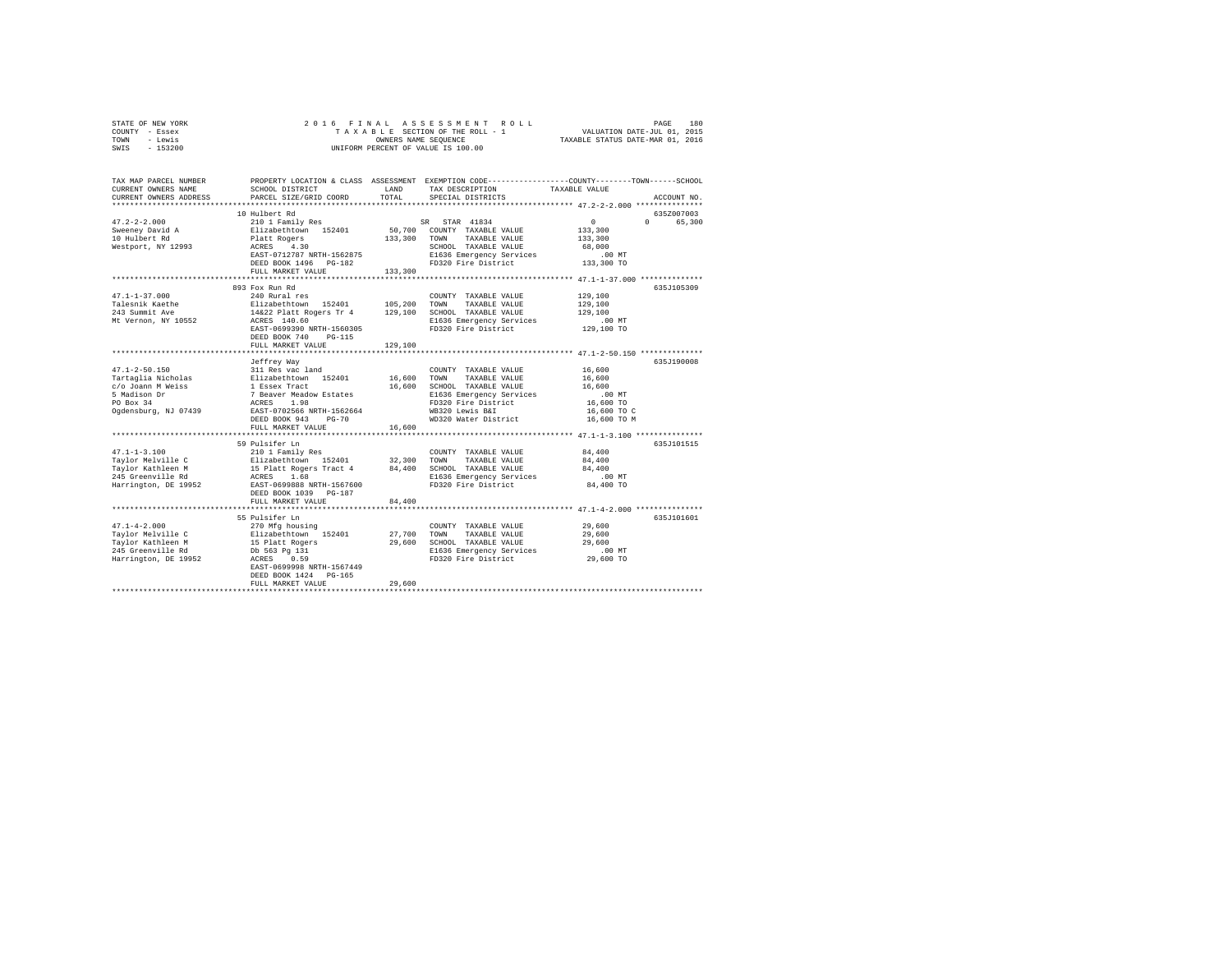| STATE OF NEW YORK<br>COUNTY - Essex<br>- Lewis<br>TOWN                 | 2016 FINAL                                 | OWNERS NAME SEQUENCE | ASSESSMENT ROLL<br>TAXABLE SECTION OF THE ROLL - 1 | 181<br>PAGE<br>VALUATION DATE-JUL 01, 2015<br>TAXABLE STATUS DATE-MAR 01, 2016                                                  |  |
|------------------------------------------------------------------------|--------------------------------------------|----------------------|----------------------------------------------------|---------------------------------------------------------------------------------------------------------------------------------|--|
| SWIS<br>$-153200$                                                      |                                            |                      | UNIFORM PERCENT OF VALUE IS 100.00                 |                                                                                                                                 |  |
| TAX MAP PARCEL NUMBER<br>CURRENT OWNERS NAME<br>CURRENT OWNERS ADDRESS | SCHOOL DISTRICT<br>PARCEL SIZE/GRID COORD  | LAND<br>TOTAL        | TAX DESCRIPTION<br>SPECIAL DISTRICTS               | PROPERTY LOCATION & CLASS ASSESSMENT EXEMPTION CODE---------------COUNTY-------TOWN------SCHOOL<br>TAXABLE VALUE<br>ACCOUNT NO. |  |
|                                                                        | Eqqleston Ln                               |                      |                                                    | 635J101804                                                                                                                      |  |
| $57.1 - 3 - 11.000$                                                    | 321 Abandoned ag                           |                      | COUNTY TAXABLE VALUE                               | 24,300                                                                                                                          |  |
| Taylor Theodore                                                        | 155001<br>Westport                         | 24,300               | TOWN<br>TAXABLE VALUE                              | 24,300                                                                                                                          |  |
| 187 Eqqleston Ln                                                       | 34 Taylor & Kimball                        | 24,300               | SCHOOL TAXABLE VALUE                               | 24,300                                                                                                                          |  |
| Westport, NY 12993                                                     | ACRES<br>5.80                              |                      | E1636 Emergency Services                           | .00MT                                                                                                                           |  |
|                                                                        | EAST-0722937 NRTH-1546822                  |                      | FD320 Fire District                                | 24,300 TO                                                                                                                       |  |
|                                                                        | DEED BOOK 1062 PG-95                       |                      |                                                    |                                                                                                                                 |  |
|                                                                        | FULL MARKET VALUE<br>*******************   | 24,300               |                                                    | ********************** 47.2-1-33.110 **************                                                                             |  |
|                                                                        | Hvde Rd                                    |                      |                                                    | 635J101502                                                                                                                      |  |
| $47.2 - 1 - 33.110$                                                    | 322 Rural vac>10                           |                      | COUNTY TAXABLE VALUE                               | 43,600                                                                                                                          |  |
| Taylor Theodore W                                                      | Elizabethtown 152401                       | 43,600               | TOWN<br>TAXABLE VALUE                              | 43,600                                                                                                                          |  |
| 187 Eqqleston Ln                                                       | 38 Platt Rogers                            | 43,600               | SCHOOL TAXABLE VALUE                               | 43,600                                                                                                                          |  |
| Westport, NY 12993                                                     | ACRES 39.26                                |                      | E1636 Emergency Services                           | $.00$ MT                                                                                                                        |  |
|                                                                        | EAST-0719339 NRTH-1562445                  |                      | FD320 Fire District                                | 43,600 TO                                                                                                                       |  |
|                                                                        | DEED BOOK 1306 PG-291<br>FULL MARKET VALUE | 43,600               |                                                    |                                                                                                                                 |  |
|                                                                        | ************************                   |                      |                                                    |                                                                                                                                 |  |
|                                                                        | Hyde Rd                                    |                      |                                                    | 635Z001010                                                                                                                      |  |
| $47.2 - 1 - 35.200$                                                    | 322 Rural vac>10                           |                      | COUNTY TAXABLE VALUE                               | 22,800                                                                                                                          |  |
| Taylor Theodore W                                                      | 155001<br>Westport                         | 22,800               | TAXABLE VALUE<br>TOWN                              | 22,800                                                                                                                          |  |
| 187 Eqqleston Ln                                                       | 38 Platt Rogers                            | 22,800               | SCHOOL TAXABLE VALUE                               | 22,800                                                                                                                          |  |
| Westport, NY 12993                                                     | Boundary Line Agreement<br>ACRES 35.60     |                      | E1636 Emergency Services<br>FD320 Fire District    | .00MT<br>22,800 TO                                                                                                              |  |
|                                                                        | EAST-0719662 NRTH-1561573                  |                      |                                                    |                                                                                                                                 |  |
|                                                                        | DEED BOOK 1306 PG-291                      |                      |                                                    |                                                                                                                                 |  |
|                                                                        | FULL MARKET VALUE                          | 22,800               |                                                    |                                                                                                                                 |  |
|                                                                        |                                            |                      |                                                    |                                                                                                                                 |  |
|                                                                        | 1069 Stowersville Rd                       |                      |                                                    | 635J104404                                                                                                                      |  |
| $47.2 - 1 - 25.000$                                                    | 240 Rural res                              |                      | COUNTY TAXABLE VALUE                               | 334,900                                                                                                                         |  |
| Teallholm LLC<br>c/o David Scheinberg                                  | Elizabethtown 152401<br>37 Platt Rogers    | 117,100<br>334,900   | TAXABLE VALUE<br>TOWN<br>SCHOOL TAXABLE VALUE      | 334,900<br>334,900                                                                                                              |  |
| 46175 N Valley Dr                                                      | ACRES 153.35                               |                      | E1636 Emergency Services                           | $.00$ MT                                                                                                                        |  |
| Northville, MI 48167                                                   | EAST-0715465 NRTH-1566214                  |                      | FD320 Fire District                                | 334,900 TO                                                                                                                      |  |
|                                                                        | DEED BOOK 1811 PG-170                      |                      |                                                    |                                                                                                                                 |  |
|                                                                        | FULL MARKET VALUE                          | 334,900              |                                                    |                                                                                                                                 |  |
|                                                                        | ************************                   |                      |                                                    |                                                                                                                                 |  |
| $47.2 - 1 - 32.000$                                                    | 42 Mason Rd<br>240 Rural res               |                      | COUNTY TAXABLE VALUE                               | 635J105407<br>210,500                                                                                                           |  |
| Teallholm LLC                                                          | Elizabethtown 152401                       | 42.200               | TOWN<br>TAXABLE VALUE                              | 210,500                                                                                                                         |  |
| c/o David Scheinberg                                                   | 37 Platt Rogers                            | 210,500              | SCHOOL TAXABLE VALUE                               | 210,500                                                                                                                         |  |
| 46175 N Valley Dr                                                      | ACRES 13.60                                |                      | E1636 Emergency Services                           | $.00$ MT                                                                                                                        |  |
| Northville, MI 48167                                                   | EAST-0717349 NRTH-1564886                  |                      | FD320 Fire District                                | 210,500 TO                                                                                                                      |  |
|                                                                        | DEED BOOK 1813 PG-76                       |                      |                                                    |                                                                                                                                 |  |
|                                                                        | FULL MARKET VALUE                          | 210,500              |                                                    |                                                                                                                                 |  |
|                                                                        |                                            |                      |                                                    |                                                                                                                                 |  |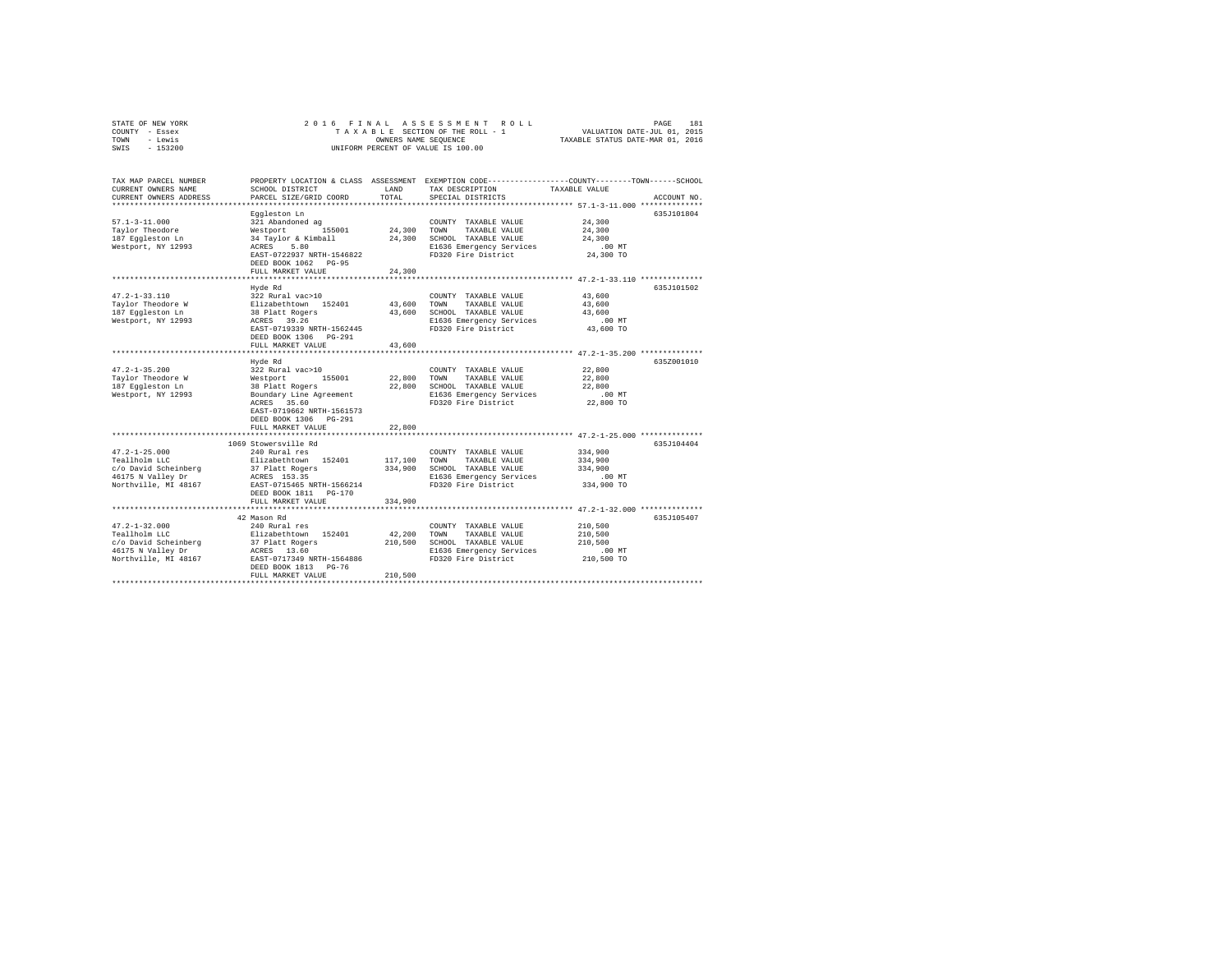| STATE OF NEW YORK | 2016 FINAL ASSESSMENT ROLL         | 182<br>PAGE                      |
|-------------------|------------------------------------|----------------------------------|
| COUNTY - Essex    | TAXABLE SECTION OF THE ROLL - 1    | VALUATION DATE-JUL 01, 2015      |
| TOWN<br>- Lewis   | OWNERS NAME SEOUENCE               | TAXABLE STATUS DATE-MAR 01, 2016 |
| $-153200$<br>SWIS | UNIFORM PERCENT OF VALUE IS 100.00 |                                  |

| TAX MAP PARCEL NUMBER<br>CURRENT OWNERS NAME<br>CURRENT OWNERS ADDRESS                                                                        | SCHOOL DISTRICT<br>PARCEL SIZE/GRID COORD                                                                                                                                                                                              | LAND<br>TOTAL               | PROPERTY LOCATION & CLASS ASSESSMENT EXEMPTION CODE---------------COUNTY-------TOWN------SCHOOL<br>TAX DESCRIPTION<br>SPECIAL DISTRICTS                                                                                                                                                 | TAXABLE VALUE                                                                                                                | ACCOUNT NO.                     |
|-----------------------------------------------------------------------------------------------------------------------------------------------|----------------------------------------------------------------------------------------------------------------------------------------------------------------------------------------------------------------------------------------|-----------------------------|-----------------------------------------------------------------------------------------------------------------------------------------------------------------------------------------------------------------------------------------------------------------------------------------|------------------------------------------------------------------------------------------------------------------------------|---------------------------------|
| $47.2 - 1 - 45.200$<br>Teallholm LLC<br>Northville, MI 48167                                                                                  | 988 Stowersville Rd<br>314 Rural vac<10<br>Elizabethtown 152401 30,900 TOWN<br>EAST-0715156 NRTH-1564307<br>DEED BOOK 1786 PG-191<br>FULL MARKET VALUE<br>****************************                                                 | 30,900                      | COUNTY TAXABLE VALUE<br>TAXABLE VALUE<br>30,900 SCHOOL TAXABLE VALUE<br>E1636 Emergency Services<br>FD320 Fire District<br>************************************ 47.2-1-51.200 **************                                                                                            | 30,900<br>30,900<br>30,900<br>$.00$ MT<br>30,900 TO                                                                          | 635Z015002                      |
| $47.2 - 1 - 51.200$<br>Thew Jeff<br>Thew Spencer<br>PO Box 459<br>South Colton, NY 13687                                                      | Stowersville Rd<br>311 Res vac land<br>Elizabethtown 152401<br>36 Platt Rogers<br>ACRES 0.18<br>EAST-0712737 NRTH-1563354<br>DEED BOOK 1123 PG-17<br>FULL MARKET VALUE                                                                 | 200<br>200<br>************* | COUNTY TAXABLE VALUE<br>TOWN<br>TAXABLE VALUE<br>200 SCHOOL TAXABLE VALUE<br>E1636 Emergency Services<br>FD320 Fire District<br>********************************** 47.2-1-63.130 **************                                                                                         | 200<br>200<br>200<br>$.00$ MT<br>200 TO                                                                                      | 635J100602                      |
|                                                                                                                                               | 38 Christmas Tree Ln                                                                                                                                                                                                                   |                             |                                                                                                                                                                                                                                                                                         |                                                                                                                              | 635Z007006                      |
| $47.2 - 1 - 63.130$<br>Thew Jeffrey J<br>Thew Maureen E<br>PO Box 115<br>Lewis, NY 12950<br>$47.2 - 1 - 20.000$<br>Thew Spencer<br>PO Box 459 | 210 1 Family Res<br>Elizabethtown 152401<br>Platt Rogers<br>ACRES 4.35<br>EAST-0711413 NRTH-1562879<br>DEED BOOK 1496    PG-188<br>FULL MARKET VALUE<br>Stowersville Rd<br>314 Rural vac<10<br>Elizabethtown 152401<br>36 Platt Rogers | 3,700 TOWN                  | VET WAR CT 41121<br>35,000 SR STAR 41834<br>227,100 COUNTY TAXABLE VALUE<br>TAXABLE VALUE<br>TOWN<br>SCHOOL TAXABLE VALUE<br>E1636 Emergency Services<br>227,100 FD320 Fire District<br>COUNTY TAXABLE VALUE<br>TAXABLE VALUE<br>3,700 SCHOOL TAXABLE VALUE<br>E1636 Emergency Services | 15,000<br>15,000<br>$\sim$ 0<br>$\sim$<br>212,100<br>212,100<br>161,800<br>$.00$ MT<br>227,100 TO<br>3,700<br>3,700<br>3,700 | $\circ$<br>65,300<br>635J100611 |
| South Colton, NY 13687 ACRES                                                                                                                  | 0.28<br>EAST-0711998 NRTH-1563457<br>DEED BOOK 1799 PG-244<br>FULL MARKET VALUE                                                                                                                                                        | 3,700                       | FD320 Fire District                                                                                                                                                                                                                                                                     | $.00$ MT<br>3,700 TO                                                                                                         |                                 |
| $47.2 - 1 - 21.000$<br>Thew Spencer<br>PO Box 459<br>South Colton, NY 13687 ACRES 0.18                                                        | 873 Stowersville Rd<br>311 Res vac land<br>Elizabethtown 152401<br>36 Platt Rogers<br>ACRES 0.18<br>EAST-0712134 NRTH-1563427<br>DEED BOOK 1799 PG-244<br>FULL MARKET VALUE                                                            | 10,500<br>10,500<br>10,500  | COUNTY TAXABLE VALUE<br>TOWN<br>TAXABLE VALUE<br>SCHOOL TAXABLE VALUE<br>E1636 Emergency Services<br>FD320 Fire District                                                                                                                                                                | 10,500<br>10,500<br>10,500<br>$.00$ MT<br>10,500 TO                                                                          | 635J100710                      |
|                                                                                                                                               |                                                                                                                                                                                                                                        |                             |                                                                                                                                                                                                                                                                                         |                                                                                                                              |                                 |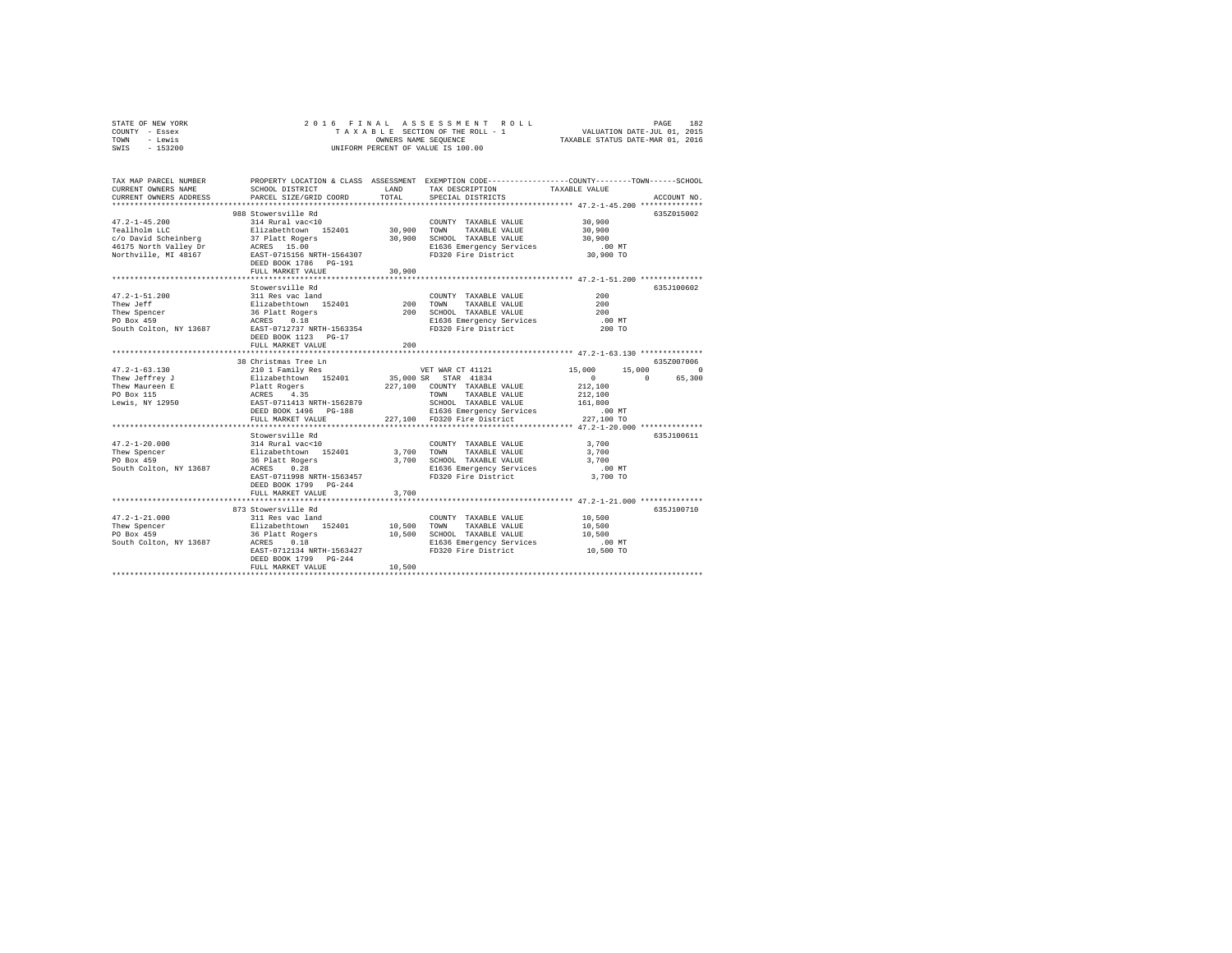| STATE OF NEW YORK<br>COUNTY - Essex<br>TOWN - Lewis<br>SWIS - 153200   | 2016 FINAL                                                               |               | UNIFORM PERCENT OF VALUE IS 100.00              | 5 FINAL ASSESSMENT ROLL (1975)<br>TAXABLE SECTION OF THE ROLL - 1 VALUATION DATE-JUL 01, 2015<br>OWNERS NAME SEQUENCE  TAXABLE STATUS DATE-MAR 01, 2016 |  |
|------------------------------------------------------------------------|--------------------------------------------------------------------------|---------------|-------------------------------------------------|---------------------------------------------------------------------------------------------------------------------------------------------------------|--|
| TAX MAP PARCEL NUMBER<br>CURRENT OWNERS NAME<br>CURRENT OWNERS ADDRESS | SCHOOL DISTRICT<br>PARCEL SIZE/GRID COORD                                | LAND<br>TOTAL | TAX DESCRIPTION<br>SPECIAL DISTRICTS            | PROPERTY LOCATION & CLASS ASSESSMENT EXEMPTION CODE----------------COUNTY-------TOWN-----SCHOOL<br>TAXABLE VALUE<br>ACCOUNT NO.                         |  |
|                                                                        |                                                                          |               |                                                 |                                                                                                                                                         |  |
|                                                                        | 881 Stowersville Rd                                                      |               |                                                 | 635Z016001                                                                                                                                              |  |
| $47.2 - 1 - 23.120$                                                    | 210 1 Family Res                                                         |               | COUNTY TAXABLE VALUE                            | 111,100                                                                                                                                                 |  |
| Thew Spencer                                                           | Elizabethtown 152401                                                     |               | 32,800 TOWN TAXABLE VALUE                       | 111,100                                                                                                                                                 |  |
| PO Box 459                                                             | 36 Platt Rogers                                                          |               | 111,100 SCHOOL TAXABLE VALUE                    | 111,100                                                                                                                                                 |  |
| South Colton, NY 13687                                                 | ACRES 2.18<br>EAST-0712260 NRTH-1563509<br>DEED BOOK 1799 PG-244         |               | E1636 Emergency Services<br>FD320 Fire District | $.00$ MT<br>111,100 TO                                                                                                                                  |  |
|                                                                        | FULL MARKET VALUE                                                        | 111,100       |                                                 |                                                                                                                                                         |  |
|                                                                        |                                                                          |               |                                                 |                                                                                                                                                         |  |
| 38.4-1-26.000                                                          | 495 Moss Rd                                                              |               | COUNTY TAXABLE VALUE                            | 635J105005<br>41,200                                                                                                                                    |  |
| Thiemann Peter E                                                       | 270 Mfg housing<br>Elizabethtown 152401                                  |               | 34,400 TOWN TAXABLE VALUE                       | 41,200                                                                                                                                                  |  |
| Thiemann Thomas A                                                      | 18 Peru Bay Tract                                                        |               | 41,200 SCHOOL TAXABLE VALUE                     | 41,200                                                                                                                                                  |  |
| 34 Averyville Ln                                                       | 1673/278-Life Use to                                                     |               | E1636 Emergency Services                        | $.00$ MT                                                                                                                                                |  |
| Lake Placid, NY 12946                                                  | Heinz & Aloisia Thiemann<br>ACRES 3.80<br>EAST-0712375 NRTH-1571606      |               | FD320 Fire District                             | 41,200 TO                                                                                                                                               |  |
|                                                                        | DEED BOOK 1673 PG-278                                                    |               |                                                 |                                                                                                                                                         |  |
|                                                                        | FULL MARKET VALUE                                                        | 41,200        |                                                 |                                                                                                                                                         |  |
|                                                                        |                                                                          |               |                                                 |                                                                                                                                                         |  |
| $47.4 - 1 - 3.000$                                                     | 5 Hyde Rd<br>210 1 Family Res                                            |               | COUNTY TAXABLE VALUE                            | 635J104803<br>132,600                                                                                                                                   |  |
|                                                                        | Elizabethtown 152401 32,600 TOWN TAXABLE VALUE                           |               |                                                 | 132,600                                                                                                                                                 |  |
| Thoman Anthony<br>Thoman Maureen                                       | 5&6 Platt Rogers Tract 1                                                 |               | 132,600 SCHOOL TAXABLE VALUE                    | 132,600                                                                                                                                                 |  |
|                                                                        | 2575 Palisade Ave Apt 6F Db 854 Pg 33                                    |               | E1636 Emergency Services                        | $.00$ MT                                                                                                                                                |  |
| Bronx, NY 10463                                                        | ACRES 2.00 BANK CORE<br>EAST-0709097 NRTH-1556352<br>DEED BOOK 1803 PG-9 |               | FD320 Fire District                             | 132,600 TO                                                                                                                                              |  |
|                                                                        | FULL MARKET VALUE                                                        | 132,600       |                                                 |                                                                                                                                                         |  |
|                                                                        |                                                                          |               |                                                 |                                                                                                                                                         |  |
| 55.2-1-39.120                                                          | 370 Roscoe Rd<br>312 Vac w/imprv                                         |               | COUNTY TAXABLE VALUE                            | 635Z006004<br>54,600                                                                                                                                    |  |
| Thomas Winifred K Trust                                                | Elizabethtown 152401                                                     | 42,100        | TOWN TAXABLE VALUE                              | 54,600                                                                                                                                                  |  |
| 7 Gorham Ln                                                            | 26 Platt Rogers Tract 4 54,600 SCHOOL TAXABLE VALUE                      |               |                                                 | 54,600                                                                                                                                                  |  |
| Middlebury, VT 05753                                                   | ACRES 21.00                                                              |               | E1636 Emergency Services                        | $.00$ MT                                                                                                                                                |  |
|                                                                        | EAST-0688413 NRTH-1545065                                                |               | FD320 Fire District                             | 54,600 TO                                                                                                                                               |  |
|                                                                        | DEED BOOK 1687 PG-246                                                    |               |                                                 |                                                                                                                                                         |  |
|                                                                        | FULL MARKET VALUE                                                        | 54,600        |                                                 |                                                                                                                                                         |  |
|                                                                        |                                                                          |               |                                                 |                                                                                                                                                         |  |
| $55.4 - 2 - 7.100$                                                     | 221 Roscoe Rd<br>240 Rural res                                           |               | RES. STAR 41854                                 | 635J103615<br>$\sim$ 0<br>$0 \t 30.000$                                                                                                                 |  |
| Thompson Charles C III                                                 | Elizabethtown 152401                                                     |               | 85,800 COUNTY TAXABLE VALUE                     | 311,200                                                                                                                                                 |  |
| Thompson Delia G                                                       | 27 Platt Rogers Tract 4 311, 200 TOWN                                    |               | TAXABLE VALUE                                   | 311,200                                                                                                                                                 |  |
| PO Box 333                                                             | ACRES 72.00                                                              |               | SCHOOL TAXABLE VALUE                            | 281,200                                                                                                                                                 |  |
| Elizabethtown, NY 12932                                                | EAST-0689473 NRTH-1542398                                                |               | E1636 Emergency Services                        | $.00$ MT                                                                                                                                                |  |
|                                                                        | DEED BOOK 1236 PG-244                                                    |               | FD320 Fire District                             | 311,200 TO                                                                                                                                              |  |
|                                                                        | FULL MARKET VALUE                                                        | 311,200       |                                                 |                                                                                                                                                         |  |
|                                                                        |                                                                          |               |                                                 |                                                                                                                                                         |  |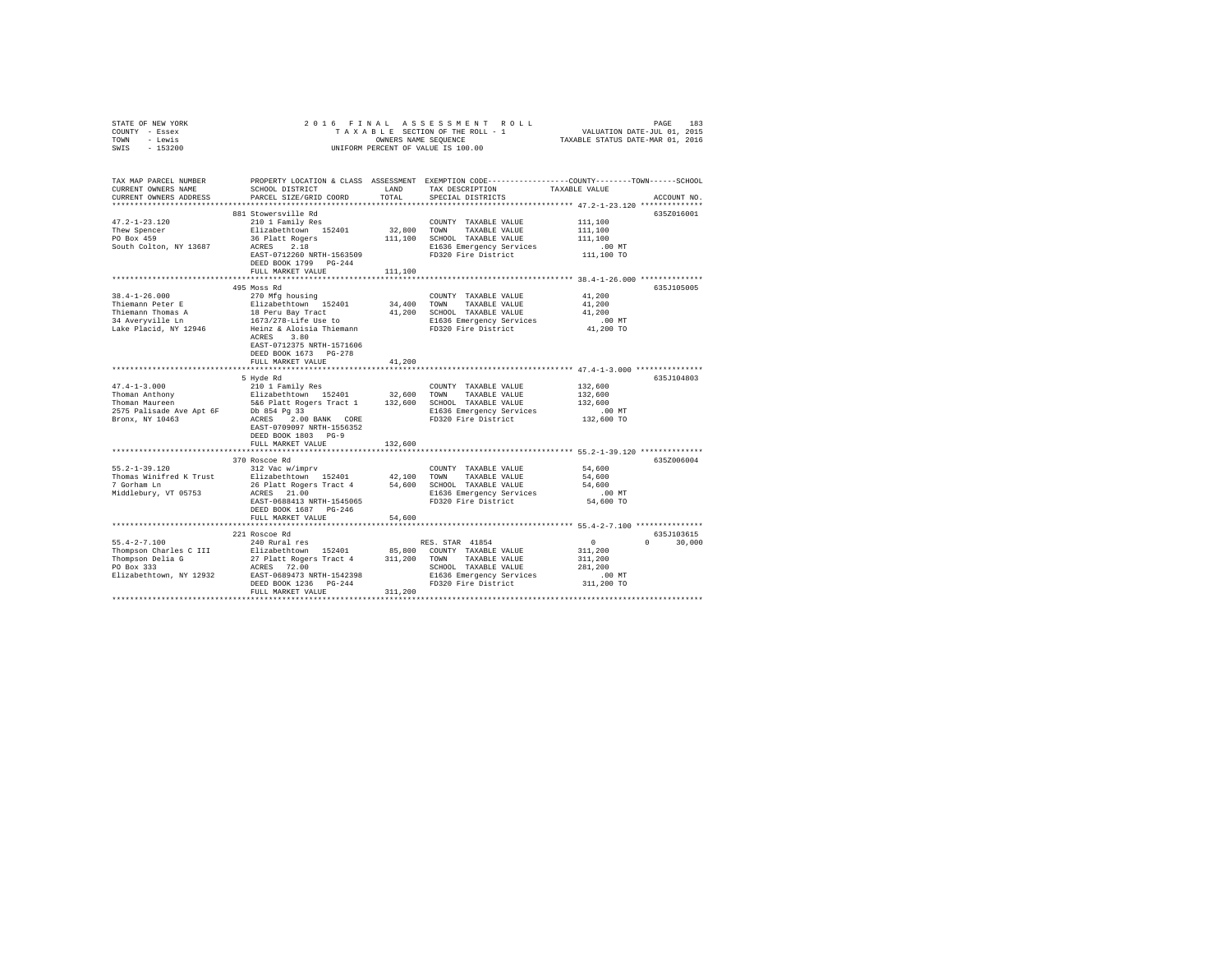|      | STATE OF NEW YORK |  | 2016 FINAL ASSESSMENT ROLL         |                                  | PAGE                        | 184 |
|------|-------------------|--|------------------------------------|----------------------------------|-----------------------------|-----|
|      | COUNTY - Essex    |  | TAXABLE SECTION OF THE ROLL - 1    |                                  | VALUATION DATE-JUL 01, 2015 |     |
| TOWN | - Lewis           |  | OWNERS NAME SEOUENCE               | TAXABLE STATUS DATE-MAR 01, 2016 |                             |     |
| SWIS | $-153200$         |  | UNIFORM PERCENT OF VALUE IS 100.00 |                                  |                             |     |

| TAX MAP PARCEL NUMBER<br>CURRENT OWNERS NAME<br>CURRENT OWNERS ADDRESS                | SCHOOL DISTRICT<br>PARCEL SIZE/GRID COORD<br>**************************                                                                                                                                                                                                                          | LAND<br>TOTAL                | TAX DESCRIPTION<br>SPECIAL DISTRICTS                                                                                                                                               | PROPERTY LOCATION & CLASS ASSESSMENT EXEMPTION CODE---------------COUNTY-------TOWN-----SCHOOL<br>TAXABLE VALUE<br>ACCOUNT NO |          |
|---------------------------------------------------------------------------------------|--------------------------------------------------------------------------------------------------------------------------------------------------------------------------------------------------------------------------------------------------------------------------------------------------|------------------------------|------------------------------------------------------------------------------------------------------------------------------------------------------------------------------------|-------------------------------------------------------------------------------------------------------------------------------|----------|
| $47.1 - 2 - 37.000$                                                                   | 461 Stowersville Rd<br>210 1 Family Res<br>FULL MARKET VALUE                                                                                                                                                                                                                                     | 31,000<br>117,600            | COUNTY TAXABLE VALUE<br>TOWN<br>TAXABLE VALUE<br>SCHOOL TAXABLE VALUE<br>E1636 Emergency Services<br>FD320 Fire District<br>WB320 Lewis B&I<br>117,600 WD320 Water District        | 635J104905<br>117,600<br>117,600<br>117,600<br>$.00$ MT<br>00 MT.<br>117,600 TO<br>117,600 TO C<br>117,600 TO M               |          |
| $47.3 - 1 - 17.200$<br>Thompson Robert C<br>623 Fox Run Rd<br>Elizabethtown, NY 12932 | 623 Fox Run Rd<br>210 1 Family Res<br>Elizabethtown 152401<br>1 Platt Rogers Tract 1 93,100<br>ACRES 3.92 BANK1STARSG<br>EAST-0696263 NRTH-1553718<br>DEED BOOK 1725 PG-286<br>FULL MARKET VALUE                                                                                                 | 93,100                       | RES. STAR 41854<br>34,500 COUNTY TAXABLE VALUE<br>TAXABLE VALUE<br>TOWN<br>SCHOOL TAXABLE VALUE<br>E1636 Emergency Services<br>FD320 Fire District                                 | 635.T187013<br>0<br>30,000<br>$\Omega$<br>93,100<br>93,100<br>63,100<br>.00 MT<br>93,100 TO                                   |          |
| $38.3 - 1 - 10.000$<br>9077 US Rte 9<br>Lewis, NY 12950                               | 9077 US Route 9<br>270 Mfg housing<br>Tompkins Richard E Sr           Elizabethtown   152401<br>Tompkins Lynne B                    5 & 11 Essex Tract<br>ACRES<br>2.40<br>EAST-0702259 NRTH-1571639<br>DEED BOOK 1360 PG-244<br>FULL MARKET VALUE                                               |                              | VET WAR CT 41121<br>33,000 SR STAR 41834<br>36,900 COUNTY TAXABLE VALUE<br>TOWN<br>TAXABLE VALUE<br>SCHOOL TAXABLE VALUE<br>E1636 Emergency Services<br>36,900 FD320 Fire District | 635J101209<br>5.535<br>5.535<br>$\Omega$<br>36,900<br>$^{\circ}$<br>31,365<br>31,365<br>$\sim$ 0<br>$.00$ MT<br>36,900 TO     | $\Omega$ |
| $55. -2 - 10.000$<br>Town of Elizabethtown<br>PO Box 265<br>Elizabethtown, NY 12932   | Old Military Ln<br>322 Rural vac>10<br>Elizabethtown 152401<br>23 Omt Twp 1<br>Db 937 Pg 74<br>ACRES 337.95<br>EAST-0682642 NRTH-1542661<br>DEED BOOK 1100 PG-135<br>FULL MARKET VALUE                                                                                                           | 195,000                      | TOWN OWN 0 13572<br>195,000 COUNTY TAXABLE VALUE<br>195,000 TOWN TAXABLE VALUE<br>SCHOOL TAXABLE VALUE<br>E1636 Emergency Services<br>FD320 Fire District                          | 635J102704<br>$\Omega$<br>195,000<br>$\Omega$<br>195,000<br>195,000<br>$.00$ MT<br>195,000 TO                                 | $\Omega$ |
| $55.2 - 1 - 3.200$                                                                    | **************************<br>127 Blood Hill Rd<br>240 Rural res<br>Trister Michael B<br>Trister Michael B<br>Campbell Mancy D<br>1713 Q St NW 25 Platt Rogers Tr 4<br>1713 Q St NW 20009<br>Mashington, DC 20009<br>EAST-0687680 NRTH-1548793<br>DEED BOOK 981<br>$PG-338$<br>FULL MARKET VALUE | 63,800<br>262,500<br>262,500 | COUNTY TAXABLE VALUE<br>TOWN<br>TAXABLE VALUE<br>SCHOOL TAXABLE VALUE<br>E1636 Emergency Services<br>FD320 Fire District                                                           | 635J191007<br>262,500<br>262,500<br>262,500<br>$.00$ MT<br>262,500 TO                                                         |          |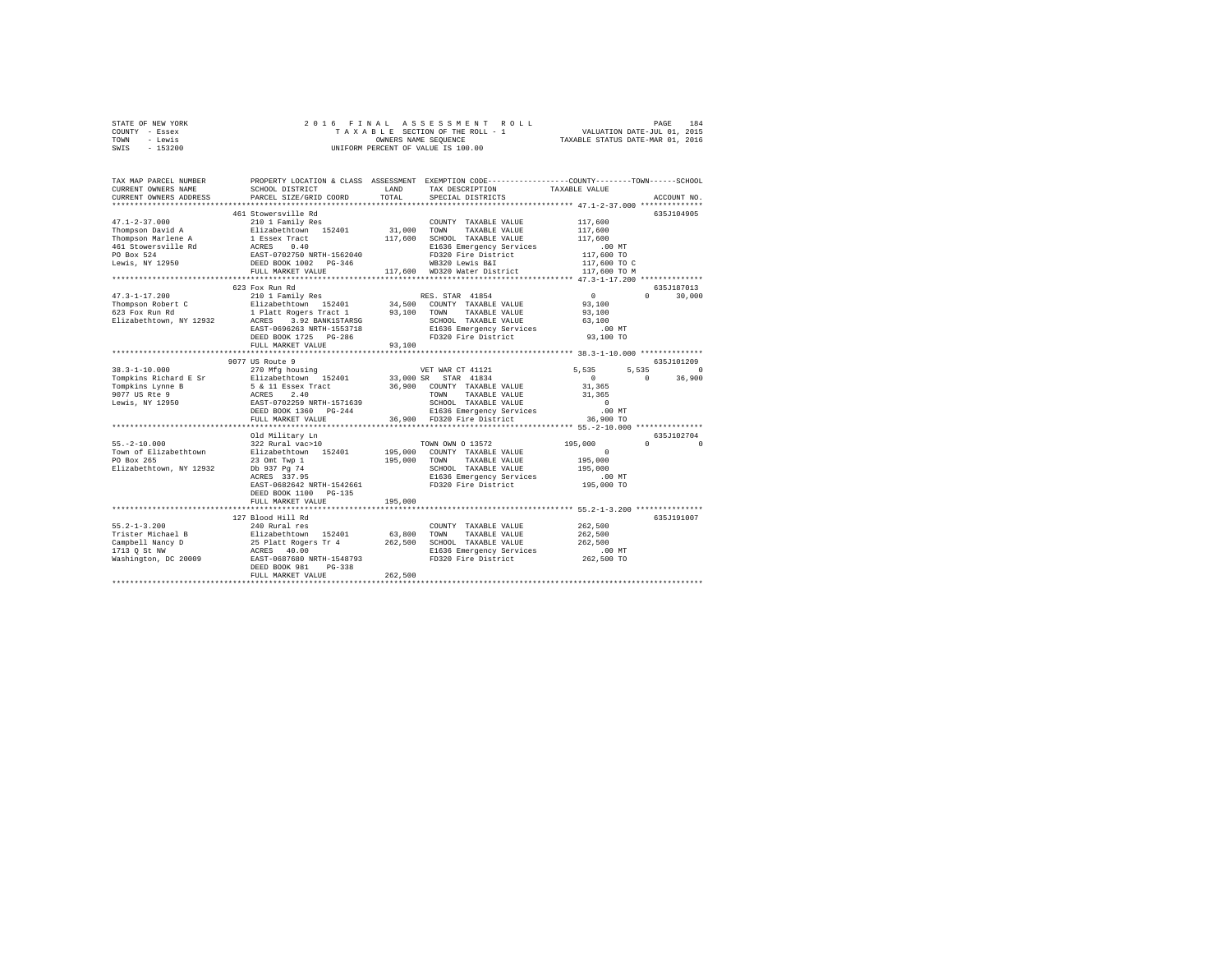| STATE OF NEW YORK | 2016 FINAL ASSESSMENT ROLL         | 185<br>PAGE                      |
|-------------------|------------------------------------|----------------------------------|
| COUNTY - Essex    | TAXABLE SECTION OF THE ROLL - 1    | VALUATION DATE-JUL 01, 2015      |
| TOWN<br>- Lewis   | OWNERS NAME SEOUENCE               | TAXABLE STATUS DATE-MAR 01, 2016 |
| $-153200$<br>SWIS | UNIFORM PERCENT OF VALUE IS 100.00 |                                  |

| TAX MAP PARCEL NUMBER<br>CURRENT OWNERS NAME                                                                                                                                                                                                 | PROPERTY LOCATION & CLASS ASSESSMENT EXEMPTION CODE----------------COUNTY-------TOWN------SCHOOL<br>SCHOOL DISTRICT |        | LAND TAX DESCRIPTION                                                           | TAXABLE VALUE                                                |                    |
|----------------------------------------------------------------------------------------------------------------------------------------------------------------------------------------------------------------------------------------------|---------------------------------------------------------------------------------------------------------------------|--------|--------------------------------------------------------------------------------|--------------------------------------------------------------|--------------------|
| CURRENT OWNERS ADDRESS                                                                                                                                                                                                                       | PARCEL SIZE/GRID COORD                                                                                              | TOTAL  | SPECIAL DISTRICTS                                                              |                                                              | ACCOUNT NO.        |
|                                                                                                                                                                                                                                              | 65 Osawentha Dr                                                                                                     |        |                                                                                |                                                              | 635J178537         |
| $47.1 - 1 - 32.002$                                                                                                                                                                                                                          | 210 1 Family Res                                                                                                    |        | VET WAR CT 41121                                                               | 15,000 15,000                                                | $\sim$ 0           |
| Tromblee Patrick Engines and Millelmond 152401 36,300 RES. STAR 41854<br>Tromblee Julie N 14 Platt Rogers Tract 4 15,800 CONTY TAXABLE VALUE<br>Conservation Desert ACRES 1.30 BANK1STARSG<br>COR TOWN TAXABLE VALUE<br>De Box 476 EAST-07   |                                                                                                                     |        |                                                                                | $\begin{smallmatrix}&&0\\&&20&0\\1&0&0&0&0\end{smallmatrix}$ | $0 \t 30,000$      |
|                                                                                                                                                                                                                                              |                                                                                                                     |        |                                                                                |                                                              |                    |
|                                                                                                                                                                                                                                              |                                                                                                                     |        | TAXABLE VALUE                                                                  | 100,800                                                      |                    |
|                                                                                                                                                                                                                                              |                                                                                                                     |        | SCHOOL TAXABLE VALUE<br>E1636 Emergency Services                               | 85,800                                                       |                    |
|                                                                                                                                                                                                                                              |                                                                                                                     |        |                                                                                | .00MT                                                        |                    |
|                                                                                                                                                                                                                                              | FULL MARKET VALUE                                                                                                   |        | 115,800 FD320 Fire District 115,800 TO                                         |                                                              |                    |
|                                                                                                                                                                                                                                              |                                                                                                                     |        | WB320 Lewis B&I                                                                | 115,800 TO C                                                 |                    |
|                                                                                                                                                                                                                                              |                                                                                                                     |        | WD320 Water District                                                           | 115,800 TO M                                                 |                    |
|                                                                                                                                                                                                                                              |                                                                                                                     |        |                                                                                |                                                              |                    |
|                                                                                                                                                                                                                                              | 34 Osawentha Dr                                                                                                     |        |                                                                                |                                                              | 635J104704         |
| $47.13 - 4 - 16.000$                                                                                                                                                                                                                         | 210 1 Family Res                                                                                                    |        | RES. STAR 41854                                                                | $\sim$ 0                                                     | $\Omega$<br>30,000 |
|                                                                                                                                                                                                                                              |                                                                                                                     |        |                                                                                |                                                              |                    |
|                                                                                                                                                                                                                                              |                                                                                                                     |        |                                                                                |                                                              |                    |
|                                                                                                                                                                                                                                              |                                                                                                                     |        |                                                                                |                                                              |                    |
|                                                                                                                                                                                                                                              |                                                                                                                     |        |                                                                                |                                                              |                    |
|                                                                                                                                                                                                                                              |                                                                                                                     |        |                                                                                |                                                              |                    |
|                                                                                                                                                                                                                                              |                                                                                                                     |        | 3-64 FD320 Fire District<br>96,200 WB320 Lewis B&I                             | 96,200 TO C                                                  |                    |
|                                                                                                                                                                                                                                              |                                                                                                                     |        | WD320 Water District 96,200 TO M                                               |                                                              |                    |
|                                                                                                                                                                                                                                              |                                                                                                                     |        |                                                                                |                                                              |                    |
|                                                                                                                                                                                                                                              | Stowersville Rd                                                                                                     |        |                                                                                |                                                              | 635Z015003         |
|                                                                                                                                                                                                                                              |                                                                                                                     |        | COUNTY TAXABLE VALUE<br>1,300 TOWN TAXABLE VALUE<br>COUNTY TAXABLE VALUE 1,300 |                                                              |                    |
|                                                                                                                                                                                                                                              |                                                                                                                     |        |                                                                                | 1,300                                                        |                    |
|                                                                                                                                                                                                                                              |                                                                                                                     |        | 1,300 SCHOOL TAXABLE VALUE 1,300                                               |                                                              |                    |
| Westport, NY 12993 ACRES 1.32                                                                                                                                                                                                                |                                                                                                                     |        | E1636 Emergency Services                                                       | $.00$ MT                                                     |                    |
|                                                                                                                                                                                                                                              | EAST-0713575 NRTH-1563580                                                                                           |        | FD320 Fire District                                                            | 1,300 TO                                                     |                    |
|                                                                                                                                                                                                                                              | DEED BOOK 1793 PG-190                                                                                               |        |                                                                                |                                                              |                    |
|                                                                                                                                                                                                                                              | FULL MARKET VALUE                                                                                                   | 1,300  |                                                                                |                                                              |                    |
|                                                                                                                                                                                                                                              |                                                                                                                     |        |                                                                                |                                                              |                    |
|                                                                                                                                                                                                                                              | 940 Stowersville Rd                                                                                                 |        |                                                                                |                                                              | 635J178542         |
| $\begin{array}{cccccc} 47.2\text{--}1\text{--}49.000 & & & 312\text{ Vac w/imprv} & & & \text{COUNTY TAXABLE VALUE} \\ \text{Tyler Michael K} & & & \text{Elizabethtown} & 152401 & & 18,100\text{ TOWN} & \text{TAXABLE VALUE} \end{array}$ |                                                                                                                     |        | COUNTY TAXABLE VALUE                                                           | 34,100                                                       |                    |
|                                                                                                                                                                                                                                              |                                                                                                                     |        |                                                                                | 34,100                                                       |                    |
| c/o Richard & Janet Norton 36 Platt Rogers                                                                                                                                                                                                   |                                                                                                                     |        | 34,100 SCHOOL TAXABLE VALUE 34,100                                             |                                                              |                    |
|                                                                                                                                                                                                                                              |                                                                                                                     |        | E1636 Emergency Services 6.00 MT<br>FD320 Fire District 34,100 TO              |                                                              |                    |
|                                                                                                                                                                                                                                              | 0.70                                                                                                                |        |                                                                                |                                                              |                    |
|                                                                                                                                                                                                                                              | ACRES                                                                                                               |        |                                                                                |                                                              |                    |
|                                                                                                                                                                                                                                              | EAST-0713659 NRTH-1563728                                                                                           |        |                                                                                |                                                              |                    |
|                                                                                                                                                                                                                                              | DEED BOOK 1776   PG-221                                                                                             |        |                                                                                |                                                              |                    |
|                                                                                                                                                                                                                                              | FULL MARKET VALUE                                                                                                   | 34,100 |                                                                                |                                                              |                    |
|                                                                                                                                                                                                                                              |                                                                                                                     |        |                                                                                |                                                              |                    |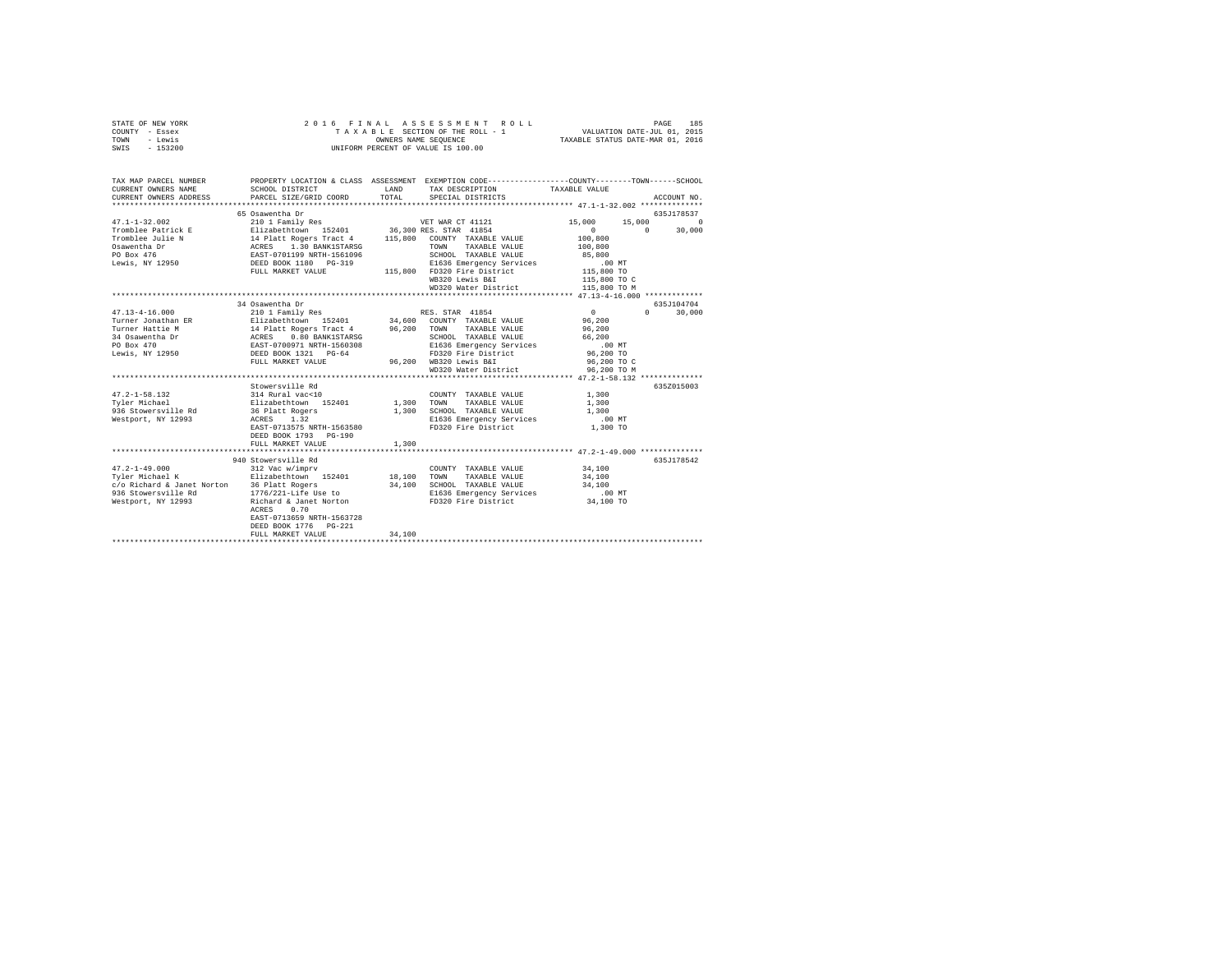| STATE OF NEW YORK | 2016 FINAL ASSESSMENT ROLL         | 186<br>PAGE                      |
|-------------------|------------------------------------|----------------------------------|
| COUNTY - Essex    | TAXABLE SECTION OF THE ROLL - 1    | VALUATION DATE-JUL 01, 2015      |
| TOWN<br>- Lewis   | OWNERS NAME SEOUENCE               | TAXABLE STATUS DATE-MAR 01, 2016 |
| $-153200$<br>SWIS | UNIFORM PERCENT OF VALUE IS 100.00 |                                  |

| TAX MAP PARCEL NUMBER<br>CURRENT OWNERS NAME                                                                                     | SCHOOL DISTRICT                                                                                                                                                               | LAND<br>TOTAL | PROPERTY LOCATION & CLASS ASSESSMENT EXEMPTION CODE---------------COUNTY-------TOWN-----SCHOOL<br>TAX DESCRIPTION                   | TAXABLE VALUE                                       |                                  |
|----------------------------------------------------------------------------------------------------------------------------------|-------------------------------------------------------------------------------------------------------------------------------------------------------------------------------|---------------|-------------------------------------------------------------------------------------------------------------------------------------|-----------------------------------------------------|----------------------------------|
| CURRENT OWNERS ADDRESS                                                                                                           | PARCEL SIZE/GRID COORD                                                                                                                                                        |               | SPECIAL DISTRICTS                                                                                                                   |                                                     | ACCOUNT NO.                      |
|                                                                                                                                  | 936 Stowersville Rd                                                                                                                                                           |               |                                                                                                                                     |                                                     | 635J177004                       |
| $47.2 - 1 - 50.000$<br>Tyler Michael K<br>c/o Richard & Janet Norton 36 Platt Rogers<br>936 Stowersville Rd 1776/221-Life Use to | 210 1 Family Res<br>Elizabethtown 152401                                                                                                                                      |               | VET COM CT 41131<br>28,800 SR STAR 41834<br>118,400 COUNTY TAXABLE VALUE                                                            | 25,000<br>25,000<br>$\sim$ 0<br>93,400              | $^{\circ}$<br>$\Omega$<br>65,300 |
| Westport, NY 12993                                                                                                               | Richard & Janet Norton<br>0.70<br>ACRES<br>EAST-0713274 NRTH-1563746<br>DEED BOOK 1776   PG-221<br>FULL MARKET VALUE                                                          | 118,400       | TOWN TAXABLE VALUE<br>SCHOOL TAXABLE VALUE<br>E1636 Emergency Services<br>FD320 Fire District                                       | 93,400<br>53,100<br>$.00$ MT<br>118,400 TO          |                                  |
|                                                                                                                                  |                                                                                                                                                                               |               |                                                                                                                                     |                                                     |                                  |
| $38.1 - 1 - 22.000$<br>Underhill Deborah<br>244 Newport Dr<br>Lancing, MI 48906                                                  | US Route 9<br>322 Rural vac>10<br>Elizabethtown 152401<br>18 Essex Tract<br>ACRES 16.40<br>EAST-0705278 NRTH-1578695<br>DEED BOOK 1534 PG-216                                 | 31,300 TOWN   | COUNTY TAXABLE VALUE<br>TAXABLE VALUE<br>31,300 SCHOOL TAXABLE VALUE<br>E1636 Emergency Services<br>FD320 Fire District             | 31,300<br>31,300<br>31,300<br>$.00$ MT<br>31,300 TO | 635J103110                       |
|                                                                                                                                  | FULL MARKET VALUE                                                                                                                                                             | 31,300        |                                                                                                                                     |                                                     |                                  |
|                                                                                                                                  | US Route 9                                                                                                                                                                    |               |                                                                                                                                     |                                                     | 635J101910                       |
| $29.2 - 1 - 9.000$<br>Utin Iboro<br>186-27 Brinkerhoff Ave<br>St. Albans, NY 11412                                               | 322 Rural vac>10<br>Elizabethtown 152401 61,700 TOWN TAXABLE VALUE<br>6 Maules 61,700 SCHOOL TAXABLE VALUE<br>ACRES 75.40<br>EAST-0714700 NRTH-1597716<br>DEED BOOK 1487 PG-8 |               | COUNTY TAXABLE VALUE<br>61,700 SCHOOL TAXABLE VALUE<br>E1636 Emergency Services<br>FD320 Fire District                              | 61,700<br>61,700<br>61,700<br>.00 MT<br>61,700 TO   |                                  |
|                                                                                                                                  | FULL MARKET VALUE                                                                                                                                                             | 61,700        |                                                                                                                                     |                                                     |                                  |
|                                                                                                                                  |                                                                                                                                                                               |               |                                                                                                                                     |                                                     |                                  |
| $38.3 - 1 - 30.000$<br>Vanderpool Leon L<br>Vanderpool Kristine A<br>2540 Lake Minsi Dr<br>Bangor, PA 18013                      | US Route 9<br>910 Priv forest<br>Elizabethtown 152401<br>8 & 9 Essex Tract<br>ACRES 100.00<br>EAST-0703724 NRTH-1568830<br>DEED BOOK 1713 PG-35                               | 51,400        | COUNTY TAXABLE VALUE<br>TOWN<br>TAXABLE VALUE<br>51,400 SCHOOL TAXABLE VALUE<br>E1636 Emergency Services<br>FD320 Fire District     | 51,400<br>51,400<br>51,400<br>.00 MT<br>51,400 TO   | 635J100713                       |
|                                                                                                                                  | FULL MARKET VALUE                                                                                                                                                             | 51,400        |                                                                                                                                     |                                                     |                                  |
|                                                                                                                                  |                                                                                                                                                                               |               |                                                                                                                                     |                                                     |                                  |
| $38.3 - 1 - 38.000$<br>Vanderpool Leon L<br>Vanderpool Kristine A<br>2540 Lake Minsi Dr<br>Bangor, PA 18013                      | US Route 9<br>322 Rural vac>10<br>Elizabethtown 152401<br>3 Essex Tract<br>30ac<br>ACRES 22.80<br>EAST-0702166 NRTH-1568266<br>DEED BOOK 1713 PG-35<br>FULL MARKET VALUE      | 35,400        | COUNTY TAXABLE VALUE<br>35,400 TOWN TAXABLE VALUE<br>35,400 SCHOOL TAXABLE VALUE<br>E1636 Emergency Services<br>FD320 Fire District | 35,400<br>35,400<br>35,400<br>$.00$ MT<br>35,400 TO | 635J100715                       |
|                                                                                                                                  |                                                                                                                                                                               |               |                                                                                                                                     |                                                     |                                  |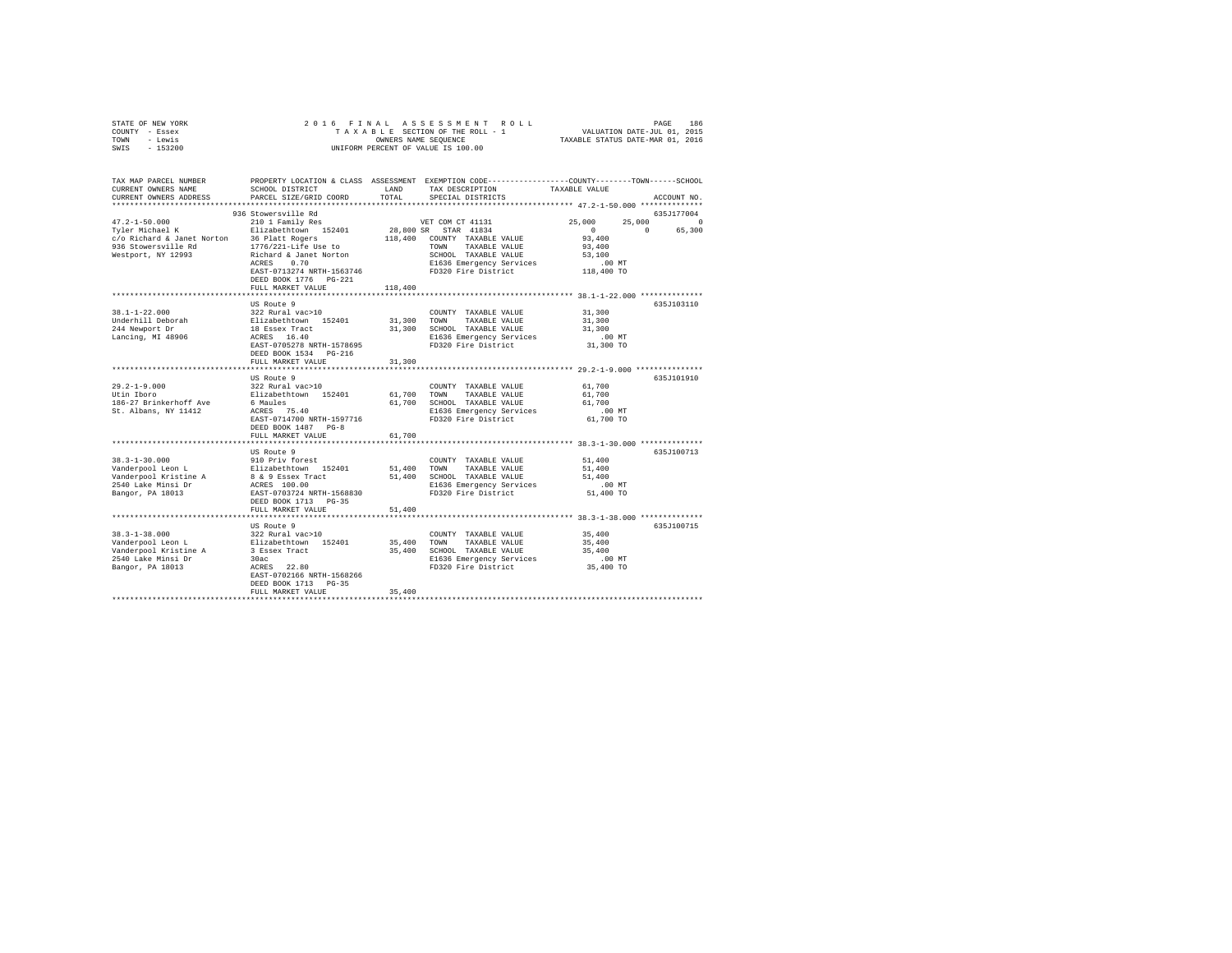| STATE OF NEW YORK<br>COUNTY - Essex | 2016 FINAL                |         | ASSESSMENT ROLL<br>TAXABLE SECTION OF THE ROLL - 1 | PAGE<br>187<br>VALUATION DATE-JUL 01, 2015                                                     |
|-------------------------------------|---------------------------|---------|----------------------------------------------------|------------------------------------------------------------------------------------------------|
| - Lewis<br>TOWN                     |                           |         | OWNERS NAME SEQUENCE                               | TAXABLE STATUS DATE-MAR 01, 2016                                                               |
| $-153200$<br>SWIS                   |                           |         | UNIFORM PERCENT OF VALUE IS 100.00                 |                                                                                                |
|                                     |                           |         |                                                    |                                                                                                |
| TAX MAP PARCEL NUMBER               |                           |         |                                                    | PROPERTY LOCATION & CLASS ASSESSMENT EXEMPTION CODE---------------COUNTY-------TOWN-----SCHOOL |
| CURRENT OWNERS NAME                 | SCHOOL DISTRICT           | LAND    | TAX DESCRIPTION                                    | TAXABLE VALUE                                                                                  |
| CURRENT OWNERS ADDRESS              | PARCEL SIZE/GRID COORD    | TOTAL   | SPECIAL DISTRICTS                                  | ACCOUNT NO.                                                                                    |
| **************************          |                           |         |                                                    |                                                                                                |
|                                     | US Route 9                |         |                                                    | 635J100712                                                                                     |
| $47.1 - 2 - 1.100$                  | 322 Rural vac>10          |         | COUNTY TAXABLE VALUE                               | 47,100                                                                                         |
| Vanderpool Leon L                   | Elizabethtown 152401      | 47,100  | TOWN<br>TAXABLE VALUE                              | 47,100                                                                                         |
| Vanderpool Kristine A               | 3 Essex Tract             | 47,100  | SCHOOL TAXABLE VALUE                               | 47.100                                                                                         |
| 2540 Lake Minsi Dr                  | ACRES 46.20               |         | E1636 Emergency Services                           | .00MT                                                                                          |
| Bangor, PA 18013                    | EAST-0702000 NRTH-1566578 |         | FD320 Fire District                                | 47,100 TO                                                                                      |
|                                     | DEED BOOK 1713 PG-35      |         |                                                    |                                                                                                |
|                                     | FULL MARKET VALUE         | 47,100  |                                                    |                                                                                                |
|                                     |                           |         |                                                    |                                                                                                |
|                                     | US Route 9                |         |                                                    | 635J100714                                                                                     |
| $47.1 - 2 - 10.000$                 | 910 Priv forest           |         | COUNTY TAXABLE VALUE                               | 43,500                                                                                         |
| Vanderpool Leon L                   | Elizabethtown 152401      | 43.500  | TOWN<br>TAXABLE VALUE                              | 43,500                                                                                         |
| Vanderpool Kristine A               | 8 Essex Tract             | 43,500  | SCHOOL TAXABLE VALUE                               | 43,500                                                                                         |
| 2540 Lake Minsi Dr                  | ACRES 108.00              |         | E1636 Emergency Services                           | $.00$ MT                                                                                       |
| Bangor, PA 18013                    | EAST-0703844 NRTH-1566901 |         | FD320 Fire District                                | 43,500 TO                                                                                      |
|                                     | DEED BOOK 1713 PG-35      |         |                                                    |                                                                                                |
|                                     | FULL MARKET VALUE         | 43,500  |                                                    |                                                                                                |
|                                     | ********************      |         |                                                    | ************************ 47.1-2-11.000 ***************                                         |
|                                     | 56 Mud Pond Way           |         |                                                    | 635J101908                                                                                     |
| $47.1 - 2 - 11.000$                 | 312 Vac w/imprv           |         | COUNTY TAXABLE VALUE                               | 154,100                                                                                        |
| Vanderpool Leon L                   | Elizabethtown 152401      | 88,000  | TAXABLE VALUE<br>TOWN                              | 154,100                                                                                        |
| Vanderpool Kristine A               | 1 & 7 Essex Tract         | 154,100 | SCHOOL TAXABLE VALUE                               | 154,100                                                                                        |
| 2540 Lake Minsi Dr                  | 139ac<br>ACRES 132.80     |         | E1636 Emergency Services<br>FD320 Fire District    | $.00$ MT<br>154,100 TO                                                                         |
| Bangor, PA 18013                    | EAST-0704672 NRTH-1564335 |         |                                                    |                                                                                                |
|                                     | DEED BOOK 1713 PG-27      |         |                                                    |                                                                                                |
|                                     | FULL MARKET VALUE         | 154,100 |                                                    |                                                                                                |
|                                     |                           |         |                                                    | ***************************** 47.1-2-12.000 **************                                     |
|                                     | Stowersville Rd           |         |                                                    | 635.T104909                                                                                    |
| $47.1 - 2 - 12.000$                 | 910 Priv forest           |         | COUNTY TAXABLE VALUE                               | 85,300                                                                                         |
| Vanderpool Leon L                   | Elizabethtown 152401      | 85,300  | TOWN<br>TAXABLE VALUE                              | 85,300                                                                                         |
| Vanderpool Kristine A               | 248 Essex Tract           | 85,300  | SCHOOL TAXABLE VALUE                               | 85,300                                                                                         |
| 2540 Lake Minsi Dr                  | 140ac                     |         | E1636 Emergency Services                           | $.00$ MT                                                                                       |
| Bangor, PA 18013                    | ACRES 167.40              |         | FD320 Fire District                                | 85,300 TO                                                                                      |
|                                     | EAST-0706853 NRTH-1564950 |         |                                                    |                                                                                                |
|                                     | DEED BOOK 1713 PG-27      |         |                                                    |                                                                                                |
|                                     | FULL MARKET VALUE         | 85,300  |                                                    |                                                                                                |
|                                     |                           |         |                                                    |                                                                                                |
|                                     | Jeffrey Way               |         |                                                    | 635J193008                                                                                     |
| $47.1 - 2 - 31.001$                 | 311 Res vac land          |         | COUNTY TAXABLE VALUE                               | 15,300                                                                                         |
| Vanderpool Leon L                   | Elizabethtown 152401      | 15,300  | TOWN<br>TAXABLE VALUE                              | 15,300                                                                                         |
| Vanderpool Kristine A               | 1 Essex Tract             | 15,300  | SCHOOL TAXABLE VALUE                               | 15,300                                                                                         |
| 2540 Lake Minsi Dr                  | ACRES 1.70                |         | E1636 Emergency Services                           | $.00$ MT                                                                                       |
| Bangor, PA 18013                    | EAST-0703109 NRTH-1563700 |         | FD320 Fire District                                | 15,300 TO                                                                                      |
|                                     | DEED BOOK 1713 PG-27      |         |                                                    |                                                                                                |
|                                     | FULL MARKET VALUE         | 15,300  |                                                    |                                                                                                |
|                                     |                           |         |                                                    |                                                                                                |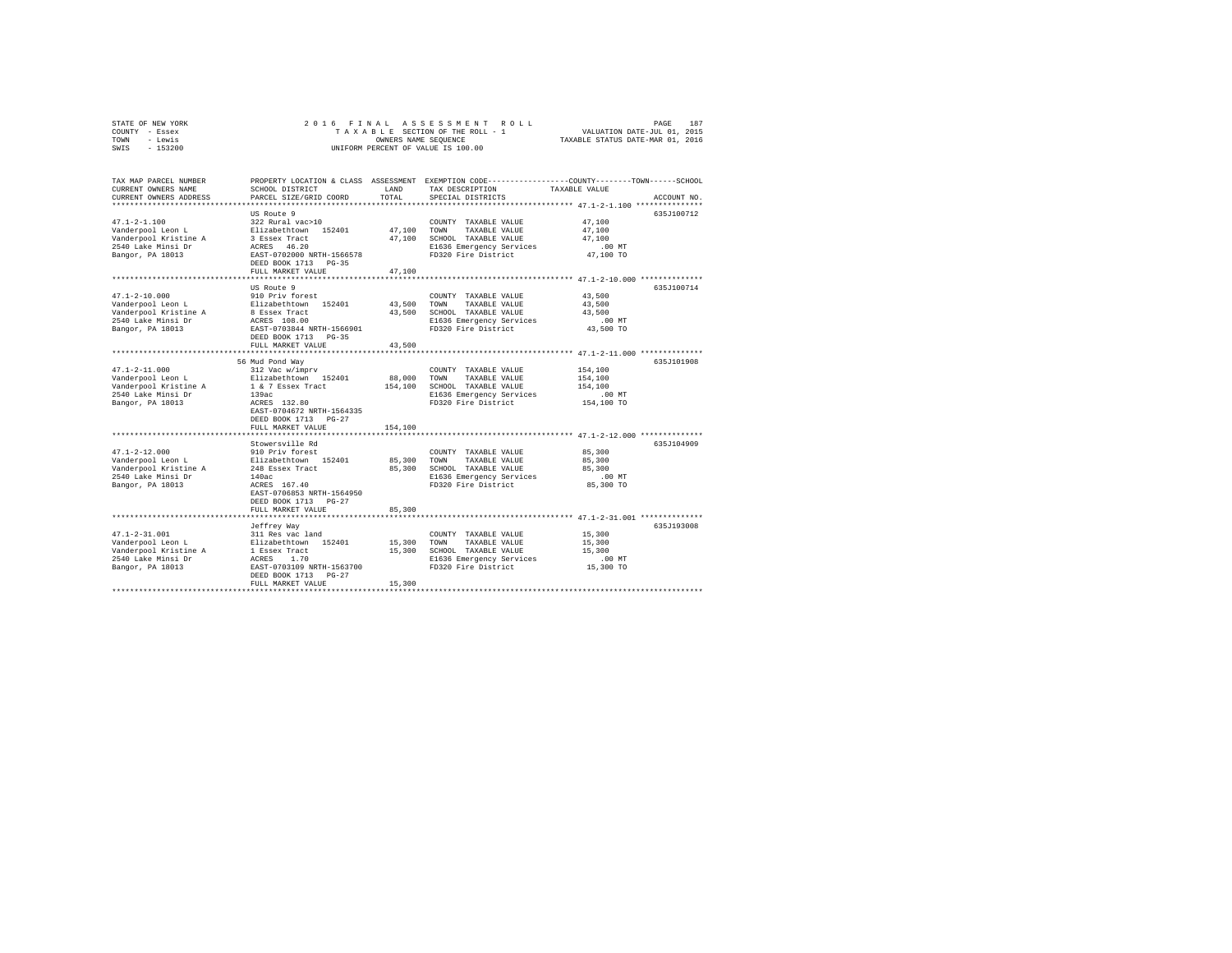| TAX MAP PARCEL NUMBER<br>PROPERTY LOCATION & CLASS ASSESSMENT EXEMPTION CODE---------------COUNTY-------TOWN-----SCHOOL<br>CURRENT OWNERS NAME<br>SCHOOL DISTRICT<br>LAND<br>TAX DESCRIPTION<br>TAXABLE VALUE<br>TOTAL<br>CURRENT OWNERS ADDRESS<br>PARCEL SIZE/GRID COORD<br>SPECIAL DISTRICTS<br>ACCOUNT NO.<br>Stowersville Rd<br>635J180003<br>$47.2 - 1 - 3.112$<br>8,900<br>322 Rural vac>10<br>COUNTY TAXABLE VALUE<br>8,900<br>8,900<br>Vanderpool Leon L<br>Elizabethtown 152401<br>TOWN<br>TAXABLE VALUE<br>Vanderpool Kristine A<br>36 Platt Rogers<br>8,900<br>SCHOOL TAXABLE VALUE<br>8,900<br>2540 Lake Minsi Dr<br>ACRES 25.60<br>E1636 Emergency Services<br>$.00$ MT<br>Bangor, PA 18013<br>EAST-0709097 NRTH-1564133<br>FD320 Fire District<br>8,900 TO<br>DEED BOOK 1713 PG-27<br>CONSERVATION ESMT % 50.00<br>FULL MARKET VALUE<br>8,900<br>****************************** 56.2-3-19.000 **************<br>**************************<br>Wadhams Heights Ln<br>635J101808<br>$56.2 - 3 - 19.000$<br>322 Rural vac>10<br>45,300<br>COUNTY TAXABLE VALUE<br>Elizabethtown 152401<br>45,300<br>45,300<br>Vannort Steven<br>TOWN<br>TAXABLE VALUE<br>45,300<br>33 & 34 Mccormicks<br>45,300<br>PO Box 358<br>SCHOOL TAXABLE VALUE<br>Westport, NY 12993<br>ACRES 24.83<br>E1636 Emergency Services<br>$.00$ MT<br>FD320 Fire District<br>45,300 TO<br>EAST-0718229 NRTH-1546480<br>DEED BOOK 1638 PG-19<br>45,300<br>FULL MARKET VALUE<br>7958 US Route 9<br>635J103004<br>$56.1 - 2 - 42.000$<br>$\sim$ 0<br>210 1 Family Res<br>15,000<br>15,000<br>VET WAR CT 41121<br>32,400 SR<br>$\Omega$<br>VanValkenburgh Joseph N<br>Elizabethtown 152401<br>STAR 41834<br>$\Omega$<br>65,300<br>VanValkenburgh Lyda C<br>200,000 COUNTY TAXABLE VALUE<br>33 Platt Rogers Tract 4<br>185,000<br>PO Box 296<br>ACRES 1.80<br>TOWN<br>TAXABLE VALUE<br>185,000<br>Elizabethtown, NY 12932<br>EAST-0699839 NRTH-1544319<br>SCHOOL TAXABLE VALUE<br>134,700<br>DEED BOOK 878 PG-272<br>E1636 Emergency Services<br>.00MT<br>FULL MARKET VALUE<br>200.000 FD320 Fire District<br>200,000 TO<br>US Route 9<br>635J101509<br>$29.4 - 1 - 23.100$<br>322 Rural vac>10<br>15,000<br>COUNTY TAXABLE VALUE<br>Varney Nancy M<br>Elizabethtown 152401<br>15,000<br>TOWN<br>TAXABLE VALUE<br>15,000<br>Varney Gerald Truman Jr<br>39 Peru Bay Tract<br>15,000<br>SCHOOL TAXABLE VALUE<br>15,000<br>1556 Sunshine Tree Blvd<br>ACRES 21.00<br>E1636 Emergency Services<br>$.00$ MT<br>FD320 Fire District<br>15,000 TO<br>Longwood, FL 32779<br>EAST-0709559 NRTH-1585199<br>DEED BOOK 1811 PG-214<br>15,000<br>FULL MARKET VALUE<br>635J103606<br>67 Seventy Ln<br>$46.2 - 1 - 18.000$<br>40,000<br>270 Mfg housing<br>COUNTY TAXABLE VALUE<br>23,700<br>Vaughan John H Sr<br>Elizabethtown 152401<br>40,000<br>TOWN<br>TAXABLE VALUE<br>Vaughan Tracy<br>17 Platt Rogers Tract 4<br>ACRES 1.00<br>40,000<br>SCHOOL TAXABLE VALUE<br>40,000<br>113 Tarbell Hl<br>E1636 Emergency Services<br>$.00$ MT<br>EAST-0691045 NRTH-1566047<br>Moriah, NY 12960<br>FD320 Fire District<br>40,000 TO<br>DEED BOOK 1479 PG-232<br>40,000<br>FULL MARKET VALUE | STATE OF NEW YORK<br>COUNTY - Essex<br>- Lewis<br>TOWN<br>SWIS<br>$-153200$ | 2016 FINAL | OWNERS NAME SEQUENCE | ASSESSMENT ROLL<br>TAXABLE SECTION OF THE ROLL - 1<br>UNIFORM PERCENT OF VALUE IS 100.00 | VALUATION DATE-JUL 01, 2015<br>TAXABLE STATUS DATE-MAR 01, 2016 | 188<br>PAGE |
|------------------------------------------------------------------------------------------------------------------------------------------------------------------------------------------------------------------------------------------------------------------------------------------------------------------------------------------------------------------------------------------------------------------------------------------------------------------------------------------------------------------------------------------------------------------------------------------------------------------------------------------------------------------------------------------------------------------------------------------------------------------------------------------------------------------------------------------------------------------------------------------------------------------------------------------------------------------------------------------------------------------------------------------------------------------------------------------------------------------------------------------------------------------------------------------------------------------------------------------------------------------------------------------------------------------------------------------------------------------------------------------------------------------------------------------------------------------------------------------------------------------------------------------------------------------------------------------------------------------------------------------------------------------------------------------------------------------------------------------------------------------------------------------------------------------------------------------------------------------------------------------------------------------------------------------------------------------------------------------------------------------------------------------------------------------------------------------------------------------------------------------------------------------------------------------------------------------------------------------------------------------------------------------------------------------------------------------------------------------------------------------------------------------------------------------------------------------------------------------------------------------------------------------------------------------------------------------------------------------------------------------------------------------------------------------------------------------------------------------------------------------------------------------------------------------------------------------------------------------------------------------------------------------------------------------------------------------------------------------------------------------------------------------------------------------------------------------------------------------------------------------------|-----------------------------------------------------------------------------|------------|----------------------|------------------------------------------------------------------------------------------|-----------------------------------------------------------------|-------------|
|                                                                                                                                                                                                                                                                                                                                                                                                                                                                                                                                                                                                                                                                                                                                                                                                                                                                                                                                                                                                                                                                                                                                                                                                                                                                                                                                                                                                                                                                                                                                                                                                                                                                                                                                                                                                                                                                                                                                                                                                                                                                                                                                                                                                                                                                                                                                                                                                                                                                                                                                                                                                                                                                                                                                                                                                                                                                                                                                                                                                                                                                                                                                                |                                                                             |            |                      |                                                                                          |                                                                 |             |
|                                                                                                                                                                                                                                                                                                                                                                                                                                                                                                                                                                                                                                                                                                                                                                                                                                                                                                                                                                                                                                                                                                                                                                                                                                                                                                                                                                                                                                                                                                                                                                                                                                                                                                                                                                                                                                                                                                                                                                                                                                                                                                                                                                                                                                                                                                                                                                                                                                                                                                                                                                                                                                                                                                                                                                                                                                                                                                                                                                                                                                                                                                                                                |                                                                             |            |                      |                                                                                          |                                                                 |             |
|                                                                                                                                                                                                                                                                                                                                                                                                                                                                                                                                                                                                                                                                                                                                                                                                                                                                                                                                                                                                                                                                                                                                                                                                                                                                                                                                                                                                                                                                                                                                                                                                                                                                                                                                                                                                                                                                                                                                                                                                                                                                                                                                                                                                                                                                                                                                                                                                                                                                                                                                                                                                                                                                                                                                                                                                                                                                                                                                                                                                                                                                                                                                                |                                                                             |            |                      |                                                                                          |                                                                 |             |
|                                                                                                                                                                                                                                                                                                                                                                                                                                                                                                                                                                                                                                                                                                                                                                                                                                                                                                                                                                                                                                                                                                                                                                                                                                                                                                                                                                                                                                                                                                                                                                                                                                                                                                                                                                                                                                                                                                                                                                                                                                                                                                                                                                                                                                                                                                                                                                                                                                                                                                                                                                                                                                                                                                                                                                                                                                                                                                                                                                                                                                                                                                                                                |                                                                             |            |                      |                                                                                          |                                                                 |             |
|                                                                                                                                                                                                                                                                                                                                                                                                                                                                                                                                                                                                                                                                                                                                                                                                                                                                                                                                                                                                                                                                                                                                                                                                                                                                                                                                                                                                                                                                                                                                                                                                                                                                                                                                                                                                                                                                                                                                                                                                                                                                                                                                                                                                                                                                                                                                                                                                                                                                                                                                                                                                                                                                                                                                                                                                                                                                                                                                                                                                                                                                                                                                                |                                                                             |            |                      |                                                                                          |                                                                 |             |
|                                                                                                                                                                                                                                                                                                                                                                                                                                                                                                                                                                                                                                                                                                                                                                                                                                                                                                                                                                                                                                                                                                                                                                                                                                                                                                                                                                                                                                                                                                                                                                                                                                                                                                                                                                                                                                                                                                                                                                                                                                                                                                                                                                                                                                                                                                                                                                                                                                                                                                                                                                                                                                                                                                                                                                                                                                                                                                                                                                                                                                                                                                                                                |                                                                             |            |                      |                                                                                          |                                                                 |             |
|                                                                                                                                                                                                                                                                                                                                                                                                                                                                                                                                                                                                                                                                                                                                                                                                                                                                                                                                                                                                                                                                                                                                                                                                                                                                                                                                                                                                                                                                                                                                                                                                                                                                                                                                                                                                                                                                                                                                                                                                                                                                                                                                                                                                                                                                                                                                                                                                                                                                                                                                                                                                                                                                                                                                                                                                                                                                                                                                                                                                                                                                                                                                                |                                                                             |            |                      |                                                                                          |                                                                 |             |
|                                                                                                                                                                                                                                                                                                                                                                                                                                                                                                                                                                                                                                                                                                                                                                                                                                                                                                                                                                                                                                                                                                                                                                                                                                                                                                                                                                                                                                                                                                                                                                                                                                                                                                                                                                                                                                                                                                                                                                                                                                                                                                                                                                                                                                                                                                                                                                                                                                                                                                                                                                                                                                                                                                                                                                                                                                                                                                                                                                                                                                                                                                                                                |                                                                             |            |                      |                                                                                          |                                                                 |             |
|                                                                                                                                                                                                                                                                                                                                                                                                                                                                                                                                                                                                                                                                                                                                                                                                                                                                                                                                                                                                                                                                                                                                                                                                                                                                                                                                                                                                                                                                                                                                                                                                                                                                                                                                                                                                                                                                                                                                                                                                                                                                                                                                                                                                                                                                                                                                                                                                                                                                                                                                                                                                                                                                                                                                                                                                                                                                                                                                                                                                                                                                                                                                                |                                                                             |            |                      |                                                                                          |                                                                 |             |
|                                                                                                                                                                                                                                                                                                                                                                                                                                                                                                                                                                                                                                                                                                                                                                                                                                                                                                                                                                                                                                                                                                                                                                                                                                                                                                                                                                                                                                                                                                                                                                                                                                                                                                                                                                                                                                                                                                                                                                                                                                                                                                                                                                                                                                                                                                                                                                                                                                                                                                                                                                                                                                                                                                                                                                                                                                                                                                                                                                                                                                                                                                                                                |                                                                             |            |                      |                                                                                          |                                                                 |             |
|                                                                                                                                                                                                                                                                                                                                                                                                                                                                                                                                                                                                                                                                                                                                                                                                                                                                                                                                                                                                                                                                                                                                                                                                                                                                                                                                                                                                                                                                                                                                                                                                                                                                                                                                                                                                                                                                                                                                                                                                                                                                                                                                                                                                                                                                                                                                                                                                                                                                                                                                                                                                                                                                                                                                                                                                                                                                                                                                                                                                                                                                                                                                                |                                                                             |            |                      |                                                                                          |                                                                 |             |
|                                                                                                                                                                                                                                                                                                                                                                                                                                                                                                                                                                                                                                                                                                                                                                                                                                                                                                                                                                                                                                                                                                                                                                                                                                                                                                                                                                                                                                                                                                                                                                                                                                                                                                                                                                                                                                                                                                                                                                                                                                                                                                                                                                                                                                                                                                                                                                                                                                                                                                                                                                                                                                                                                                                                                                                                                                                                                                                                                                                                                                                                                                                                                |                                                                             |            |                      |                                                                                          |                                                                 |             |
|                                                                                                                                                                                                                                                                                                                                                                                                                                                                                                                                                                                                                                                                                                                                                                                                                                                                                                                                                                                                                                                                                                                                                                                                                                                                                                                                                                                                                                                                                                                                                                                                                                                                                                                                                                                                                                                                                                                                                                                                                                                                                                                                                                                                                                                                                                                                                                                                                                                                                                                                                                                                                                                                                                                                                                                                                                                                                                                                                                                                                                                                                                                                                |                                                                             |            |                      |                                                                                          |                                                                 |             |
|                                                                                                                                                                                                                                                                                                                                                                                                                                                                                                                                                                                                                                                                                                                                                                                                                                                                                                                                                                                                                                                                                                                                                                                                                                                                                                                                                                                                                                                                                                                                                                                                                                                                                                                                                                                                                                                                                                                                                                                                                                                                                                                                                                                                                                                                                                                                                                                                                                                                                                                                                                                                                                                                                                                                                                                                                                                                                                                                                                                                                                                                                                                                                |                                                                             |            |                      |                                                                                          |                                                                 |             |
|                                                                                                                                                                                                                                                                                                                                                                                                                                                                                                                                                                                                                                                                                                                                                                                                                                                                                                                                                                                                                                                                                                                                                                                                                                                                                                                                                                                                                                                                                                                                                                                                                                                                                                                                                                                                                                                                                                                                                                                                                                                                                                                                                                                                                                                                                                                                                                                                                                                                                                                                                                                                                                                                                                                                                                                                                                                                                                                                                                                                                                                                                                                                                |                                                                             |            |                      |                                                                                          |                                                                 |             |
|                                                                                                                                                                                                                                                                                                                                                                                                                                                                                                                                                                                                                                                                                                                                                                                                                                                                                                                                                                                                                                                                                                                                                                                                                                                                                                                                                                                                                                                                                                                                                                                                                                                                                                                                                                                                                                                                                                                                                                                                                                                                                                                                                                                                                                                                                                                                                                                                                                                                                                                                                                                                                                                                                                                                                                                                                                                                                                                                                                                                                                                                                                                                                |                                                                             |            |                      |                                                                                          |                                                                 |             |
|                                                                                                                                                                                                                                                                                                                                                                                                                                                                                                                                                                                                                                                                                                                                                                                                                                                                                                                                                                                                                                                                                                                                                                                                                                                                                                                                                                                                                                                                                                                                                                                                                                                                                                                                                                                                                                                                                                                                                                                                                                                                                                                                                                                                                                                                                                                                                                                                                                                                                                                                                                                                                                                                                                                                                                                                                                                                                                                                                                                                                                                                                                                                                |                                                                             |            |                      |                                                                                          |                                                                 |             |
|                                                                                                                                                                                                                                                                                                                                                                                                                                                                                                                                                                                                                                                                                                                                                                                                                                                                                                                                                                                                                                                                                                                                                                                                                                                                                                                                                                                                                                                                                                                                                                                                                                                                                                                                                                                                                                                                                                                                                                                                                                                                                                                                                                                                                                                                                                                                                                                                                                                                                                                                                                                                                                                                                                                                                                                                                                                                                                                                                                                                                                                                                                                                                |                                                                             |            |                      |                                                                                          |                                                                 |             |
|                                                                                                                                                                                                                                                                                                                                                                                                                                                                                                                                                                                                                                                                                                                                                                                                                                                                                                                                                                                                                                                                                                                                                                                                                                                                                                                                                                                                                                                                                                                                                                                                                                                                                                                                                                                                                                                                                                                                                                                                                                                                                                                                                                                                                                                                                                                                                                                                                                                                                                                                                                                                                                                                                                                                                                                                                                                                                                                                                                                                                                                                                                                                                |                                                                             |            |                      |                                                                                          |                                                                 |             |
|                                                                                                                                                                                                                                                                                                                                                                                                                                                                                                                                                                                                                                                                                                                                                                                                                                                                                                                                                                                                                                                                                                                                                                                                                                                                                                                                                                                                                                                                                                                                                                                                                                                                                                                                                                                                                                                                                                                                                                                                                                                                                                                                                                                                                                                                                                                                                                                                                                                                                                                                                                                                                                                                                                                                                                                                                                                                                                                                                                                                                                                                                                                                                |                                                                             |            |                      |                                                                                          |                                                                 |             |
|                                                                                                                                                                                                                                                                                                                                                                                                                                                                                                                                                                                                                                                                                                                                                                                                                                                                                                                                                                                                                                                                                                                                                                                                                                                                                                                                                                                                                                                                                                                                                                                                                                                                                                                                                                                                                                                                                                                                                                                                                                                                                                                                                                                                                                                                                                                                                                                                                                                                                                                                                                                                                                                                                                                                                                                                                                                                                                                                                                                                                                                                                                                                                |                                                                             |            |                      |                                                                                          |                                                                 |             |
|                                                                                                                                                                                                                                                                                                                                                                                                                                                                                                                                                                                                                                                                                                                                                                                                                                                                                                                                                                                                                                                                                                                                                                                                                                                                                                                                                                                                                                                                                                                                                                                                                                                                                                                                                                                                                                                                                                                                                                                                                                                                                                                                                                                                                                                                                                                                                                                                                                                                                                                                                                                                                                                                                                                                                                                                                                                                                                                                                                                                                                                                                                                                                |                                                                             |            |                      |                                                                                          |                                                                 |             |
|                                                                                                                                                                                                                                                                                                                                                                                                                                                                                                                                                                                                                                                                                                                                                                                                                                                                                                                                                                                                                                                                                                                                                                                                                                                                                                                                                                                                                                                                                                                                                                                                                                                                                                                                                                                                                                                                                                                                                                                                                                                                                                                                                                                                                                                                                                                                                                                                                                                                                                                                                                                                                                                                                                                                                                                                                                                                                                                                                                                                                                                                                                                                                |                                                                             |            |                      |                                                                                          |                                                                 |             |
|                                                                                                                                                                                                                                                                                                                                                                                                                                                                                                                                                                                                                                                                                                                                                                                                                                                                                                                                                                                                                                                                                                                                                                                                                                                                                                                                                                                                                                                                                                                                                                                                                                                                                                                                                                                                                                                                                                                                                                                                                                                                                                                                                                                                                                                                                                                                                                                                                                                                                                                                                                                                                                                                                                                                                                                                                                                                                                                                                                                                                                                                                                                                                |                                                                             |            |                      |                                                                                          |                                                                 |             |
|                                                                                                                                                                                                                                                                                                                                                                                                                                                                                                                                                                                                                                                                                                                                                                                                                                                                                                                                                                                                                                                                                                                                                                                                                                                                                                                                                                                                                                                                                                                                                                                                                                                                                                                                                                                                                                                                                                                                                                                                                                                                                                                                                                                                                                                                                                                                                                                                                                                                                                                                                                                                                                                                                                                                                                                                                                                                                                                                                                                                                                                                                                                                                |                                                                             |            |                      |                                                                                          |                                                                 |             |
|                                                                                                                                                                                                                                                                                                                                                                                                                                                                                                                                                                                                                                                                                                                                                                                                                                                                                                                                                                                                                                                                                                                                                                                                                                                                                                                                                                                                                                                                                                                                                                                                                                                                                                                                                                                                                                                                                                                                                                                                                                                                                                                                                                                                                                                                                                                                                                                                                                                                                                                                                                                                                                                                                                                                                                                                                                                                                                                                                                                                                                                                                                                                                |                                                                             |            |                      |                                                                                          |                                                                 |             |
|                                                                                                                                                                                                                                                                                                                                                                                                                                                                                                                                                                                                                                                                                                                                                                                                                                                                                                                                                                                                                                                                                                                                                                                                                                                                                                                                                                                                                                                                                                                                                                                                                                                                                                                                                                                                                                                                                                                                                                                                                                                                                                                                                                                                                                                                                                                                                                                                                                                                                                                                                                                                                                                                                                                                                                                                                                                                                                                                                                                                                                                                                                                                                |                                                                             |            |                      |                                                                                          |                                                                 |             |
|                                                                                                                                                                                                                                                                                                                                                                                                                                                                                                                                                                                                                                                                                                                                                                                                                                                                                                                                                                                                                                                                                                                                                                                                                                                                                                                                                                                                                                                                                                                                                                                                                                                                                                                                                                                                                                                                                                                                                                                                                                                                                                                                                                                                                                                                                                                                                                                                                                                                                                                                                                                                                                                                                                                                                                                                                                                                                                                                                                                                                                                                                                                                                |                                                                             |            |                      |                                                                                          |                                                                 |             |
|                                                                                                                                                                                                                                                                                                                                                                                                                                                                                                                                                                                                                                                                                                                                                                                                                                                                                                                                                                                                                                                                                                                                                                                                                                                                                                                                                                                                                                                                                                                                                                                                                                                                                                                                                                                                                                                                                                                                                                                                                                                                                                                                                                                                                                                                                                                                                                                                                                                                                                                                                                                                                                                                                                                                                                                                                                                                                                                                                                                                                                                                                                                                                |                                                                             |            |                      |                                                                                          |                                                                 |             |
|                                                                                                                                                                                                                                                                                                                                                                                                                                                                                                                                                                                                                                                                                                                                                                                                                                                                                                                                                                                                                                                                                                                                                                                                                                                                                                                                                                                                                                                                                                                                                                                                                                                                                                                                                                                                                                                                                                                                                                                                                                                                                                                                                                                                                                                                                                                                                                                                                                                                                                                                                                                                                                                                                                                                                                                                                                                                                                                                                                                                                                                                                                                                                |                                                                             |            |                      |                                                                                          |                                                                 |             |
|                                                                                                                                                                                                                                                                                                                                                                                                                                                                                                                                                                                                                                                                                                                                                                                                                                                                                                                                                                                                                                                                                                                                                                                                                                                                                                                                                                                                                                                                                                                                                                                                                                                                                                                                                                                                                                                                                                                                                                                                                                                                                                                                                                                                                                                                                                                                                                                                                                                                                                                                                                                                                                                                                                                                                                                                                                                                                                                                                                                                                                                                                                                                                |                                                                             |            |                      |                                                                                          |                                                                 |             |
|                                                                                                                                                                                                                                                                                                                                                                                                                                                                                                                                                                                                                                                                                                                                                                                                                                                                                                                                                                                                                                                                                                                                                                                                                                                                                                                                                                                                                                                                                                                                                                                                                                                                                                                                                                                                                                                                                                                                                                                                                                                                                                                                                                                                                                                                                                                                                                                                                                                                                                                                                                                                                                                                                                                                                                                                                                                                                                                                                                                                                                                                                                                                                |                                                                             |            |                      |                                                                                          |                                                                 |             |
|                                                                                                                                                                                                                                                                                                                                                                                                                                                                                                                                                                                                                                                                                                                                                                                                                                                                                                                                                                                                                                                                                                                                                                                                                                                                                                                                                                                                                                                                                                                                                                                                                                                                                                                                                                                                                                                                                                                                                                                                                                                                                                                                                                                                                                                                                                                                                                                                                                                                                                                                                                                                                                                                                                                                                                                                                                                                                                                                                                                                                                                                                                                                                |                                                                             |            |                      |                                                                                          |                                                                 |             |
|                                                                                                                                                                                                                                                                                                                                                                                                                                                                                                                                                                                                                                                                                                                                                                                                                                                                                                                                                                                                                                                                                                                                                                                                                                                                                                                                                                                                                                                                                                                                                                                                                                                                                                                                                                                                                                                                                                                                                                                                                                                                                                                                                                                                                                                                                                                                                                                                                                                                                                                                                                                                                                                                                                                                                                                                                                                                                                                                                                                                                                                                                                                                                |                                                                             |            |                      |                                                                                          |                                                                 |             |
|                                                                                                                                                                                                                                                                                                                                                                                                                                                                                                                                                                                                                                                                                                                                                                                                                                                                                                                                                                                                                                                                                                                                                                                                                                                                                                                                                                                                                                                                                                                                                                                                                                                                                                                                                                                                                                                                                                                                                                                                                                                                                                                                                                                                                                                                                                                                                                                                                                                                                                                                                                                                                                                                                                                                                                                                                                                                                                                                                                                                                                                                                                                                                |                                                                             |            |                      |                                                                                          |                                                                 |             |
|                                                                                                                                                                                                                                                                                                                                                                                                                                                                                                                                                                                                                                                                                                                                                                                                                                                                                                                                                                                                                                                                                                                                                                                                                                                                                                                                                                                                                                                                                                                                                                                                                                                                                                                                                                                                                                                                                                                                                                                                                                                                                                                                                                                                                                                                                                                                                                                                                                                                                                                                                                                                                                                                                                                                                                                                                                                                                                                                                                                                                                                                                                                                                |                                                                             |            |                      |                                                                                          |                                                                 |             |
|                                                                                                                                                                                                                                                                                                                                                                                                                                                                                                                                                                                                                                                                                                                                                                                                                                                                                                                                                                                                                                                                                                                                                                                                                                                                                                                                                                                                                                                                                                                                                                                                                                                                                                                                                                                                                                                                                                                                                                                                                                                                                                                                                                                                                                                                                                                                                                                                                                                                                                                                                                                                                                                                                                                                                                                                                                                                                                                                                                                                                                                                                                                                                |                                                                             |            |                      |                                                                                          |                                                                 |             |
|                                                                                                                                                                                                                                                                                                                                                                                                                                                                                                                                                                                                                                                                                                                                                                                                                                                                                                                                                                                                                                                                                                                                                                                                                                                                                                                                                                                                                                                                                                                                                                                                                                                                                                                                                                                                                                                                                                                                                                                                                                                                                                                                                                                                                                                                                                                                                                                                                                                                                                                                                                                                                                                                                                                                                                                                                                                                                                                                                                                                                                                                                                                                                |                                                                             |            |                      |                                                                                          |                                                                 |             |
|                                                                                                                                                                                                                                                                                                                                                                                                                                                                                                                                                                                                                                                                                                                                                                                                                                                                                                                                                                                                                                                                                                                                                                                                                                                                                                                                                                                                                                                                                                                                                                                                                                                                                                                                                                                                                                                                                                                                                                                                                                                                                                                                                                                                                                                                                                                                                                                                                                                                                                                                                                                                                                                                                                                                                                                                                                                                                                                                                                                                                                                                                                                                                |                                                                             |            |                      |                                                                                          |                                                                 |             |
|                                                                                                                                                                                                                                                                                                                                                                                                                                                                                                                                                                                                                                                                                                                                                                                                                                                                                                                                                                                                                                                                                                                                                                                                                                                                                                                                                                                                                                                                                                                                                                                                                                                                                                                                                                                                                                                                                                                                                                                                                                                                                                                                                                                                                                                                                                                                                                                                                                                                                                                                                                                                                                                                                                                                                                                                                                                                                                                                                                                                                                                                                                                                                |                                                                             |            |                      |                                                                                          |                                                                 |             |
|                                                                                                                                                                                                                                                                                                                                                                                                                                                                                                                                                                                                                                                                                                                                                                                                                                                                                                                                                                                                                                                                                                                                                                                                                                                                                                                                                                                                                                                                                                                                                                                                                                                                                                                                                                                                                                                                                                                                                                                                                                                                                                                                                                                                                                                                                                                                                                                                                                                                                                                                                                                                                                                                                                                                                                                                                                                                                                                                                                                                                                                                                                                                                |                                                                             |            |                      |                                                                                          |                                                                 |             |
|                                                                                                                                                                                                                                                                                                                                                                                                                                                                                                                                                                                                                                                                                                                                                                                                                                                                                                                                                                                                                                                                                                                                                                                                                                                                                                                                                                                                                                                                                                                                                                                                                                                                                                                                                                                                                                                                                                                                                                                                                                                                                                                                                                                                                                                                                                                                                                                                                                                                                                                                                                                                                                                                                                                                                                                                                                                                                                                                                                                                                                                                                                                                                |                                                                             |            |                      |                                                                                          |                                                                 |             |
|                                                                                                                                                                                                                                                                                                                                                                                                                                                                                                                                                                                                                                                                                                                                                                                                                                                                                                                                                                                                                                                                                                                                                                                                                                                                                                                                                                                                                                                                                                                                                                                                                                                                                                                                                                                                                                                                                                                                                                                                                                                                                                                                                                                                                                                                                                                                                                                                                                                                                                                                                                                                                                                                                                                                                                                                                                                                                                                                                                                                                                                                                                                                                |                                                                             |            |                      |                                                                                          |                                                                 |             |
|                                                                                                                                                                                                                                                                                                                                                                                                                                                                                                                                                                                                                                                                                                                                                                                                                                                                                                                                                                                                                                                                                                                                                                                                                                                                                                                                                                                                                                                                                                                                                                                                                                                                                                                                                                                                                                                                                                                                                                                                                                                                                                                                                                                                                                                                                                                                                                                                                                                                                                                                                                                                                                                                                                                                                                                                                                                                                                                                                                                                                                                                                                                                                |                                                                             |            |                      |                                                                                          |                                                                 |             |
|                                                                                                                                                                                                                                                                                                                                                                                                                                                                                                                                                                                                                                                                                                                                                                                                                                                                                                                                                                                                                                                                                                                                                                                                                                                                                                                                                                                                                                                                                                                                                                                                                                                                                                                                                                                                                                                                                                                                                                                                                                                                                                                                                                                                                                                                                                                                                                                                                                                                                                                                                                                                                                                                                                                                                                                                                                                                                                                                                                                                                                                                                                                                                |                                                                             |            |                      |                                                                                          |                                                                 |             |
|                                                                                                                                                                                                                                                                                                                                                                                                                                                                                                                                                                                                                                                                                                                                                                                                                                                                                                                                                                                                                                                                                                                                                                                                                                                                                                                                                                                                                                                                                                                                                                                                                                                                                                                                                                                                                                                                                                                                                                                                                                                                                                                                                                                                                                                                                                                                                                                                                                                                                                                                                                                                                                                                                                                                                                                                                                                                                                                                                                                                                                                                                                                                                |                                                                             |            |                      |                                                                                          |                                                                 |             |
|                                                                                                                                                                                                                                                                                                                                                                                                                                                                                                                                                                                                                                                                                                                                                                                                                                                                                                                                                                                                                                                                                                                                                                                                                                                                                                                                                                                                                                                                                                                                                                                                                                                                                                                                                                                                                                                                                                                                                                                                                                                                                                                                                                                                                                                                                                                                                                                                                                                                                                                                                                                                                                                                                                                                                                                                                                                                                                                                                                                                                                                                                                                                                |                                                                             |            |                      |                                                                                          |                                                                 |             |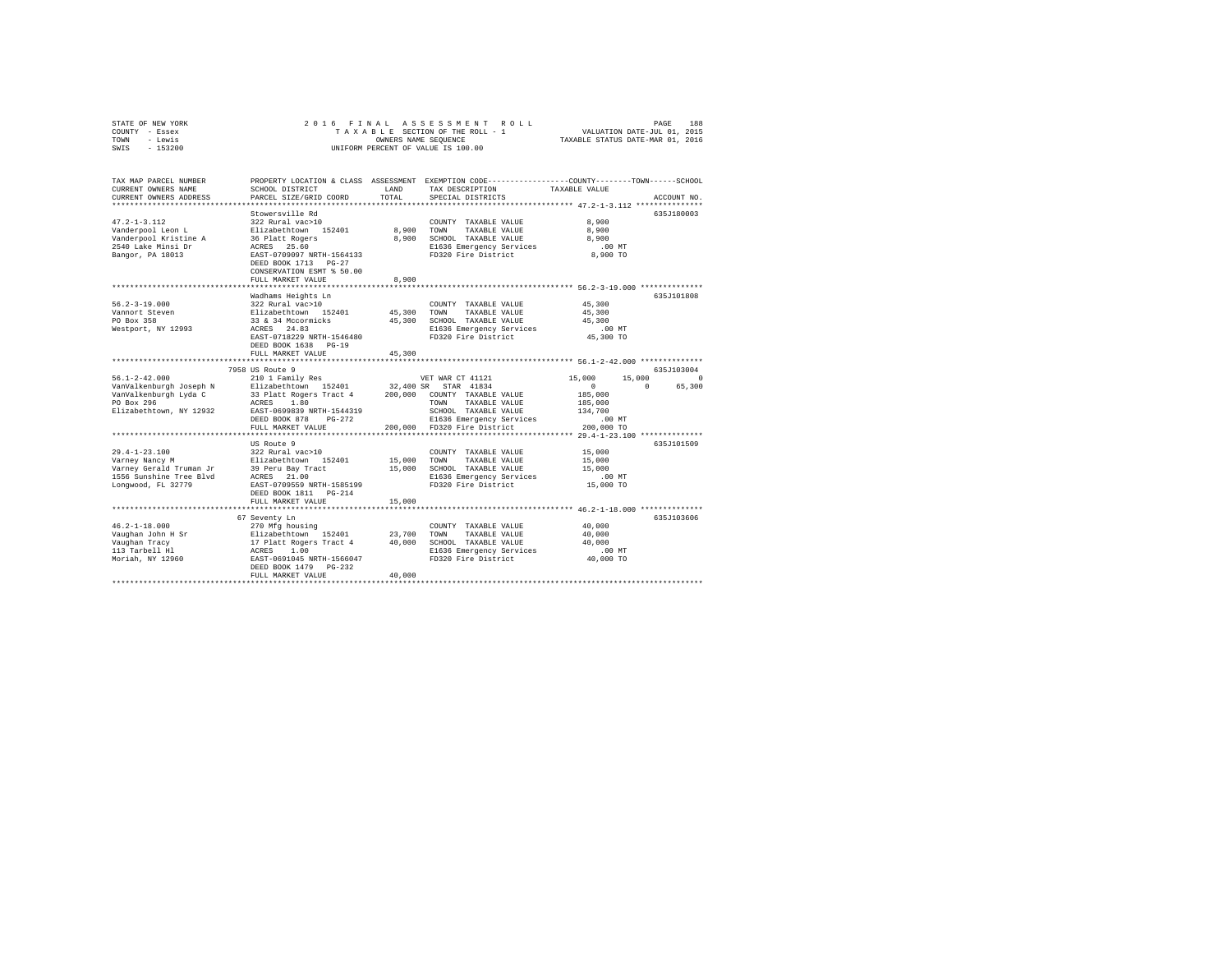|      | STATE OF NEW YORK |  |  | 2016 FINAL ASSESSMENT ROLL         | PAGE                             | 189 |
|------|-------------------|--|--|------------------------------------|----------------------------------|-----|
|      | COUNTY - Essex    |  |  | TAXABLE SECTION OF THE ROLL - 1    | VALUATION DATE-JUL 01, 2015      |     |
| TOWN | - Lewis           |  |  | OWNERS NAME SEOUENCE               | TAXABLE STATUS DATE-MAR 01, 2016 |     |
| SWIS | $-153200$         |  |  | UNIFORM PERCENT OF VALUE IS 100.00 |                                  |     |

| TAX MAP PARCEL NUMBER<br>CURRENT OWNERS NAME<br>CURRENT OWNERS ADDRESS | SCHOOL DISTRICT<br>PARCEL SIZE/GRID COORD                                           | LAND<br>TOTAL | TAX DESCRIPTION<br>SPECIAL DISTRICTS                     | PROPERTY LOCATION & CLASS ASSESSMENT EXEMPTION CODE---------------COUNTY-------TOWN-----SCHOOL<br>TAXABLE VALUE<br>ACCOUNT NO. |
|------------------------------------------------------------------------|-------------------------------------------------------------------------------------|---------------|----------------------------------------------------------|--------------------------------------------------------------------------------------------------------------------------------|
|                                                                        |                                                                                     |               |                                                          |                                                                                                                                |
|                                                                        | 8762 US Route 9                                                                     |               |                                                          | 635J100605                                                                                                                     |
| $47.1 - 2 - 54.000$                                                    | 411 Apartment                                                                       |               | COUNTY TAXABLE VALUE                                     | 233,400                                                                                                                        |
| Vaughan John Sr                                                        | Elizabethtown 152401                                                                | 35,600        | TOWN<br>TAXABLE VALUE                                    | 233,400                                                                                                                        |
| Vaughan Tracy L                                                        | 2 Essex Tract                                                                       | 233,400       | SCHOOL TAXABLE VALUE                                     | 233,400                                                                                                                        |
| US Rte 9                                                               | Apt 2                                                                               |               | E1636 Emergency Services                                 | $.00$ MT                                                                                                                       |
| PO Box 531                                                             |                                                                                     |               | FD320 Fire District                                      | 233,400 TO                                                                                                                     |
| Lewis, NY 12950                                                        | ACRES 0.30<br>EAST-0701806 NRTH-1563898                                             |               | WB320 Lewis B&I                                          | 233,400 TO C                                                                                                                   |
|                                                                        | DEED BOOK 1226 PG-112                                                               |               | WD320 Water District 233,400 TO M                        |                                                                                                                                |
|                                                                        | FULL MARKET VALUE                                                                   | 233,400       |                                                          |                                                                                                                                |
|                                                                        |                                                                                     |               |                                                          |                                                                                                                                |
|                                                                        | 969 County Route 10                                                                 |               |                                                          | 635J100415                                                                                                                     |
| $47.13 - 2 - 17.000$                                                   | 416 Mfg hsing pk                                                                    |               | COUNTY TAXABLE VALUE                                     | 189,700                                                                                                                        |
| Vaughan Scott T                                                        | Elizabethtown 152401                                                                | 63,100        | TOWN<br>TAXABLE VALUE                                    | 189,700                                                                                                                        |
| Vaughan John H                                                         | 2 Platt Rogers Tract 1                                                              | 189,700       | SCHOOL TAXABLE VALUE                                     | 189,700                                                                                                                        |
| 423 Stowersville Rd                                                    | 1666/231-Easement                                                                   |               | E1636 Emergency Services                                 | $.00$ MT                                                                                                                       |
| Lewis, NY 12950                                                        | ACRES 1.01                                                                          |               | FD320 Fire District                                      | 189,700 TO                                                                                                                     |
|                                                                        | EAST-0701469 NRTH-1558824                                                           |               | WB320 Lewis B&I                                          | 189,700 TO C                                                                                                                   |
|                                                                        | DEED BOOK 1649 PG-41                                                                |               | WD320 Water District                                     | 189,700 TO M                                                                                                                   |
|                                                                        | FULL MARKET VALUE                                                                   | 189,700       |                                                          | ******************** 47.1-1-47.112 ***************                                                                             |
|                                                                        | 298 Wells Hill Rd                                                                   |               |                                                          | 635J196009                                                                                                                     |
| $47.1 - 1 - 47.112$                                                    | 312 Vac w/imprv                                                                     |               | COUNTY TAXABLE VALUE                                     | 43,900                                                                                                                         |
| Voss Peter James                                                       |                                                                                     | 23,700        | TOWN<br>TAXABLE VALUE                                    | 43,900                                                                                                                         |
| PO Box 454                                                             | Elizabethtown 152401<br>14 Platt Rogers Tr 4<br>ACRES 5.23                          | 43,900        | SCHOOL TAXABLE VALUE                                     | 43,900                                                                                                                         |
| Lewis, NY 12950                                                        |                                                                                     |               |                                                          | $.00$ MT                                                                                                                       |
|                                                                        | EAST-0698690 NRTH-1562302                                                           |               | E1636 Emergency Services<br>FD320 Fire District          | 43,900 TO                                                                                                                      |
|                                                                        | DEED BOOK 1807 PG-40                                                                |               |                                                          |                                                                                                                                |
|                                                                        | FULL MARKET VALUE                                                                   | 43,900        |                                                          |                                                                                                                                |
|                                                                        |                                                                                     |               |                                                          |                                                                                                                                |
|                                                                        | 25 Hemlock Ln                                                                       |               |                                                          | 635Z014007                                                                                                                     |
| $29. - 3 - 5.200$                                                      | 210 1 Family Res                                                                    |               | COUNTY TAXABLE VALUE                                     | 71,900                                                                                                                         |
| Wade Chris                                                             |                                                                                     | 31,800        | TOWN TAXABLE VALUE                                       | 71,900                                                                                                                         |
| Wade Mary                                                              |                                                                                     |               | 71,900 SCHOOL TAXABLE VALUE                              | 71,900                                                                                                                         |
| 175 Mason Rd                                                           | Elizabethtown 152401<br>22 Essex Tract<br>ACRES 5.46<br>EAST-0706164 NRTH-1589011   |               | E1636 Emergency Services                                 | 00 MT.<br>71,900 TO                                                                                                            |
| Vestal, NY 13850                                                       |                                                                                     |               | FD320 Fire District                                      |                                                                                                                                |
|                                                                        | DEED BOOK 1738 PG-196                                                               |               |                                                          |                                                                                                                                |
|                                                                        | FULL MARKET VALUE                                                                   | 71,900        |                                                          |                                                                                                                                |
|                                                                        |                                                                                     |               |                                                          |                                                                                                                                |
|                                                                        | 220 Blood Hill Rd                                                                   |               |                                                          | 635J190002                                                                                                                     |
| $55.2 - 1 - 5.122$                                                     | 240 Rural res                                                                       |               | COUNTY TAXABLE VALUE                                     | 167,200                                                                                                                        |
| Wainer Howard C                                                        |                                                                                     | 40,900        | TOWN<br>TAXABLE VALUE                                    | 167.200                                                                                                                        |
| Steinberg Linda S<br>18 Laning Ave<br>18 Laning Ave                    |                                                                                     |               | 167,200 SCHOOL TAXABLE VALUE<br>E1636 Emergency Services | 167,200<br>$.00$ MT                                                                                                            |
| Pennington, NJ 08534                                                   | Elizabethtown 152401<br>24 Platt Rogers<br>ACRES 11.50<br>EAST-0689042 NRTH-1551169 |               | FD320 Fire District                                      | 167,200 TO                                                                                                                     |
|                                                                        | DEED BOOK 1194 PG-16                                                                |               |                                                          |                                                                                                                                |
|                                                                        | FULL MARKET VALUE                                                                   | 167,200       |                                                          |                                                                                                                                |
|                                                                        |                                                                                     |               |                                                          |                                                                                                                                |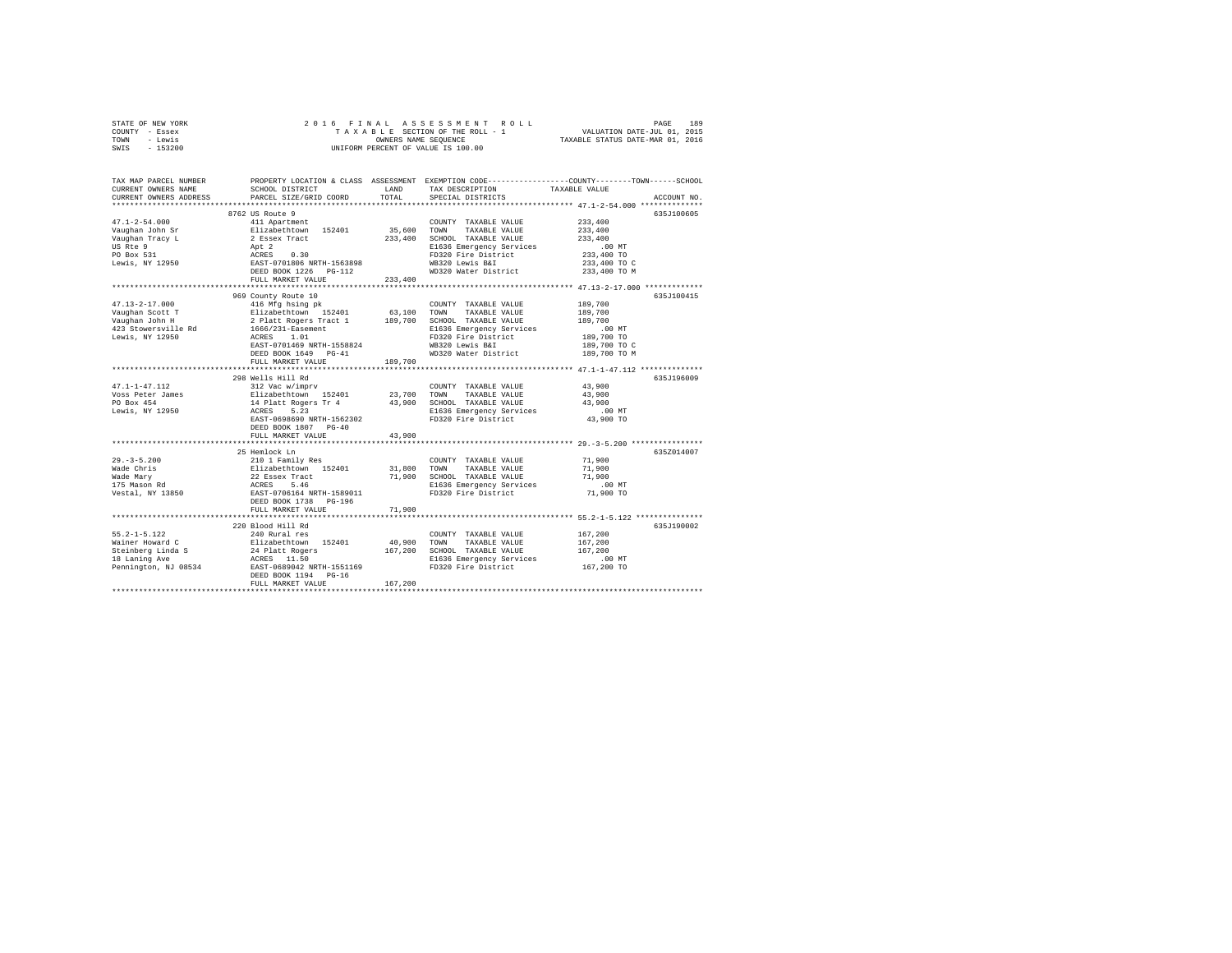| STATE OF NEW YORK<br>COUNTY - Essex<br>TOWN - Lewis<br>$-153200$<br>SWIS                                                                                                                                                                                                                                                                                                                      | 2016 FINAL<br>UNIFORM PERCENT OF VALUE IS 100.00                                                                                                                                                                                               | FRINAL ASSESSMENT ROLL (PAGE 190<br>TAXABLE SECTION OF THEROLL - 1 VALUATION DATE-JUL 01, 2015<br>OWNERS NAME SEQUENCE (TAXABLE STATUS DATE-MAR 01, 2016 |                                                 |                                                                                                                                        |  |
|-----------------------------------------------------------------------------------------------------------------------------------------------------------------------------------------------------------------------------------------------------------------------------------------------------------------------------------------------------------------------------------------------|------------------------------------------------------------------------------------------------------------------------------------------------------------------------------------------------------------------------------------------------|----------------------------------------------------------------------------------------------------------------------------------------------------------|-------------------------------------------------|----------------------------------------------------------------------------------------------------------------------------------------|--|
| CURRENT OWNERS NAME                                                                                                                                                                                                                                                                                                                                                                           | SCHOOL DISTRICT                                                                                                                                                                                                                                | LAND                                                                                                                                                     | TAX DESCRIPTION                                 | TAX MAP PARCEL NUMBER PROPERTY LOCATION & CLASS ASSESSMENT EXEMPTION CODE---------------COUNTY-------TOWN------SCHOOL<br>TAXABLE VALUE |  |
| CURRENT OWNERS ADDRESS<br>*************************                                                                                                                                                                                                                                                                                                                                           | PARCEL SIZE/GRID COORD                                                                                                                                                                                                                         | TOTAL                                                                                                                                                    | SPECIAL DISTRICTS                               | ACCOUNT NO.                                                                                                                            |  |
|                                                                                                                                                                                                                                                                                                                                                                                               | 199 Cutting Rd                                                                                                                                                                                                                                 |                                                                                                                                                          |                                                 | 635J102714                                                                                                                             |  |
| $56.1 - 2 - 7.000$                                                                                                                                                                                                                                                                                                                                                                            | 312 Vac w/imprv                                                                                                                                                                                                                                |                                                                                                                                                          | COUNTY TAXABLE VALUE                            | 32,200                                                                                                                                 |  |
| Warner Simeon                                                                                                                                                                                                                                                                                                                                                                                 |                                                                                                                                                                                                                                                |                                                                                                                                                          |                                                 | 32,200                                                                                                                                 |  |
| Ackerman Leslie                                                                                                                                                                                                                                                                                                                                                                               |                                                                                                                                                                                                                                                |                                                                                                                                                          |                                                 | 32,200                                                                                                                                 |  |
|                                                                                                                                                                                                                                                                                                                                                                                               | Elizabeth.com 152401 20,500 TOWN TAXABLE VALUE<br>33 Platt Rogers Tract 4 32,200 SCHOOL TAXABLE VALUE<br>33 Platt Rogers Tract 4 32,200 E1636 Emergency Services                                                                               |                                                                                                                                                          |                                                 | $.00$ MT                                                                                                                               |  |
| 206 Cleveland Ave<br>Ithaca, NY 14850                                                                                                                                                                                                                                                                                                                                                         | EAST-0698690 NRTH-1547219                                                                                                                                                                                                                      |                                                                                                                                                          | E1636 Emergency Services<br>FD320 Fire District | 32,200 TO                                                                                                                              |  |
|                                                                                                                                                                                                                                                                                                                                                                                               | DEED BOOK 1532    PG-228                                                                                                                                                                                                                       |                                                                                                                                                          |                                                 |                                                                                                                                        |  |
|                                                                                                                                                                                                                                                                                                                                                                                               | FULL MARKET VALUE                                                                                                                                                                                                                              | 32,200                                                                                                                                                   |                                                 |                                                                                                                                        |  |
|                                                                                                                                                                                                                                                                                                                                                                                               |                                                                                                                                                                                                                                                |                                                                                                                                                          |                                                 | 635J105208                                                                                                                             |  |
| $47.4 - 1 - 13.000$                                                                                                                                                                                                                                                                                                                                                                           | 318 Hyde Rd<br>240 Rural res                                                                                                                                                                                                                   |                                                                                                                                                          | SR STAR 41834                                   | $\sim$ 0<br>0 65,300                                                                                                                   |  |
| Washburn Charles                                                                                                                                                                                                                                                                                                                                                                              |                                                                                                                                                                                                                                                |                                                                                                                                                          | 40,000 COUNTY TAXABLE VALUE                     | 146,400                                                                                                                                |  |
| 318 Hyde Rd                                                                                                                                                                                                                                                                                                                                                                                   |                                                                                                                                                                                                                                                |                                                                                                                                                          | 146,400 TOWN TAXABLE VALUE                      | 146,400                                                                                                                                |  |
| Westport, NY 12993                                                                                                                                                                                                                                                                                                                                                                            |                                                                                                                                                                                                                                                |                                                                                                                                                          | SCHOOL TAXABLE VALUE                            | 81,100                                                                                                                                 |  |
|                                                                                                                                                                                                                                                                                                                                                                                               | Elizabethtown 152401<br>34 Platt Rogers<br>Brookfield Tract<br>ACRES 10.20                                                                                                                                                                     |                                                                                                                                                          | E1636 Emergency Services                        | .00MT                                                                                                                                  |  |
|                                                                                                                                                                                                                                                                                                                                                                                               | EAST-0715921 NRTH-1559296                                                                                                                                                                                                                      |                                                                                                                                                          | FD320 Fire District                             | 146,400 TO                                                                                                                             |  |
|                                                                                                                                                                                                                                                                                                                                                                                               | DEED BOOK 446 PG-294                                                                                                                                                                                                                           |                                                                                                                                                          |                                                 |                                                                                                                                        |  |
|                                                                                                                                                                                                                                                                                                                                                                                               | FULL MARKET VALUE                                                                                                                                                                                                                              | 146,400                                                                                                                                                  |                                                 |                                                                                                                                        |  |
|                                                                                                                                                                                                                                                                                                                                                                                               | 459 Hyde Rd                                                                                                                                                                                                                                    |                                                                                                                                                          |                                                 | 635J198004                                                                                                                             |  |
| $47.2 - 1 - 33.120$                                                                                                                                                                                                                                                                                                                                                                           | 240 Rural res                                                                                                                                                                                                                                  |                                                                                                                                                          | COUNTY TAXABLE VALUE                            | 190,800                                                                                                                                |  |
| Washburn Phillis                                                                                                                                                                                                                                                                                                                                                                              | Elizabethtown 152401                                                                                                                                                                                                                           | 62,700                                                                                                                                                   | TOWN<br>TAXABLE VALUE                           | 190,800                                                                                                                                |  |
| wasnburn Phillis<br>16 Rustic Bridge Rd                                                                                                                                                                                                                                                                                                                                                       |                                                                                                                                                                                                                                                |                                                                                                                                                          | 190,800 SCHOOL TAXABLE VALUE                    | 190,800                                                                                                                                |  |
| Rexford, NY 12148                                                                                                                                                                                                                                                                                                                                                                             | 38 Platt Rogers<br>ACRES 53.20                                                                                                                                                                                                                 |                                                                                                                                                          | E1636 Emergency Services                        | .00 MT                                                                                                                                 |  |
|                                                                                                                                                                                                                                                                                                                                                                                               | EAST-0718503 NRTH-1563070                                                                                                                                                                                                                      |                                                                                                                                                          | FD320 Fire District                             | 190,800 TO                                                                                                                             |  |
|                                                                                                                                                                                                                                                                                                                                                                                               | DEED BOOK 1394 PG-231                                                                                                                                                                                                                          |                                                                                                                                                          |                                                 |                                                                                                                                        |  |
|                                                                                                                                                                                                                                                                                                                                                                                               | FULL MARKET VALUE<br>**************************                                                                                                                                                                                                | 190,800                                                                                                                                                  |                                                 |                                                                                                                                        |  |
|                                                                                                                                                                                                                                                                                                                                                                                               | 57 Blood Hill Rd                                                                                                                                                                                                                               |                                                                                                                                                          |                                                 | ************************ 55.2-1-37.100 **************<br>635J105213                                                                    |  |
| $55.2 - 1 - 37.100$                                                                                                                                                                                                                                                                                                                                                                           |                                                                                                                                                                                                                                                |                                                                                                                                                          |                                                 | 211,900                                                                                                                                |  |
| Watson Shirley E                                                                                                                                                                                                                                                                                                                                                                              |                                                                                                                                                                                                                                                |                                                                                                                                                          |                                                 | 211,900                                                                                                                                |  |
| 24 Abbotsbury House                                                                                                                                                                                                                                                                                                                                                                           |                                                                                                                                                                                                                                                |                                                                                                                                                          |                                                 | 211,900                                                                                                                                |  |
| 139 Abbotsbury Rd                                                                                                                                                                                                                                                                                                                                                                             |                                                                                                                                                                                                                                                |                                                                                                                                                          | E1636 Emergency Services                        | $.00$ MT                                                                                                                               |  |
| London, UK W148EN                                                                                                                                                                                                                                                                                                                                                                             | 2011 Multiple res<br>2011 Multiple res<br>211,900 SCHOOL TAXABLE VALUE<br>25236 Platt Rogers Tr 4<br>211,900 SCHOOL TAXABLE VALUE<br>2016 2937 Pg 108<br>2016 2018 ET330 Fire District<br>2016 ET330 Fire District<br>2016 ET330 Fire District |                                                                                                                                                          | FD320 Fire District                             | 211,900 TO                                                                                                                             |  |
|                                                                                                                                                                                                                                                                                                                                                                                               | EAST-0688848 NRTH-1546852                                                                                                                                                                                                                      |                                                                                                                                                          |                                                 |                                                                                                                                        |  |
|                                                                                                                                                                                                                                                                                                                                                                                               | DEED BOOK 490 PG-5                                                                                                                                                                                                                             |                                                                                                                                                          |                                                 |                                                                                                                                        |  |
|                                                                                                                                                                                                                                                                                                                                                                                               | FULL MARKET VALUE                                                                                                                                                                                                                              | 211,900                                                                                                                                                  |                                                 |                                                                                                                                        |  |
|                                                                                                                                                                                                                                                                                                                                                                                               |                                                                                                                                                                                                                                                |                                                                                                                                                          |                                                 | 635J195006                                                                                                                             |  |
|                                                                                                                                                                                                                                                                                                                                                                                               | County Route 10                                                                                                                                                                                                                                |                                                                                                                                                          | COUNTY TAXABLE VALUE                            | 55,500                                                                                                                                 |  |
|                                                                                                                                                                                                                                                                                                                                                                                               |                                                                                                                                                                                                                                                | 55,500 TOWN                                                                                                                                              | TAXABLE VALUE                                   | 55,500                                                                                                                                 |  |
|                                                                                                                                                                                                                                                                                                                                                                                               |                                                                                                                                                                                                                                                |                                                                                                                                                          | 55,500 SCHOOL TAXABLE VALUE                     | 55,500                                                                                                                                 |  |
|                                                                                                                                                                                                                                                                                                                                                                                               |                                                                                                                                                                                                                                                |                                                                                                                                                          | E1636 Emergency Services                        | $.00$ MT                                                                                                                               |  |
| $\begin{tabular}{lllllllllll} 47.4\!-\!1\!-\!28.120 & 322. \texttt{Rural vac} & 10 \\ \texttt{WebPer Green} & & & & \texttt{E1zabethtown} & 152401 \\ \texttt{WebPer Jeanette C H} & & & & \texttt{S413 Platt Roger} & 152401 \\ \texttt{147 Contoury Rovute 10} & & & & \texttt{ACRES} & 94.12 \\ \texttt{Nestport, NT U2993} & & & & \texttt{SAST} & 7012000 NRTH-1555750 \\ \end{tabular}$ |                                                                                                                                                                                                                                                |                                                                                                                                                          | FD320 Fire District                             | 55,500 TO                                                                                                                              |  |
|                                                                                                                                                                                                                                                                                                                                                                                               | DEED BOOK 1792 PG-50                                                                                                                                                                                                                           |                                                                                                                                                          |                                                 |                                                                                                                                        |  |
|                                                                                                                                                                                                                                                                                                                                                                                               | FULL MARKET VALUE                                                                                                                                                                                                                              | 55,500                                                                                                                                                   |                                                 |                                                                                                                                        |  |
|                                                                                                                                                                                                                                                                                                                                                                                               |                                                                                                                                                                                                                                                |                                                                                                                                                          |                                                 |                                                                                                                                        |  |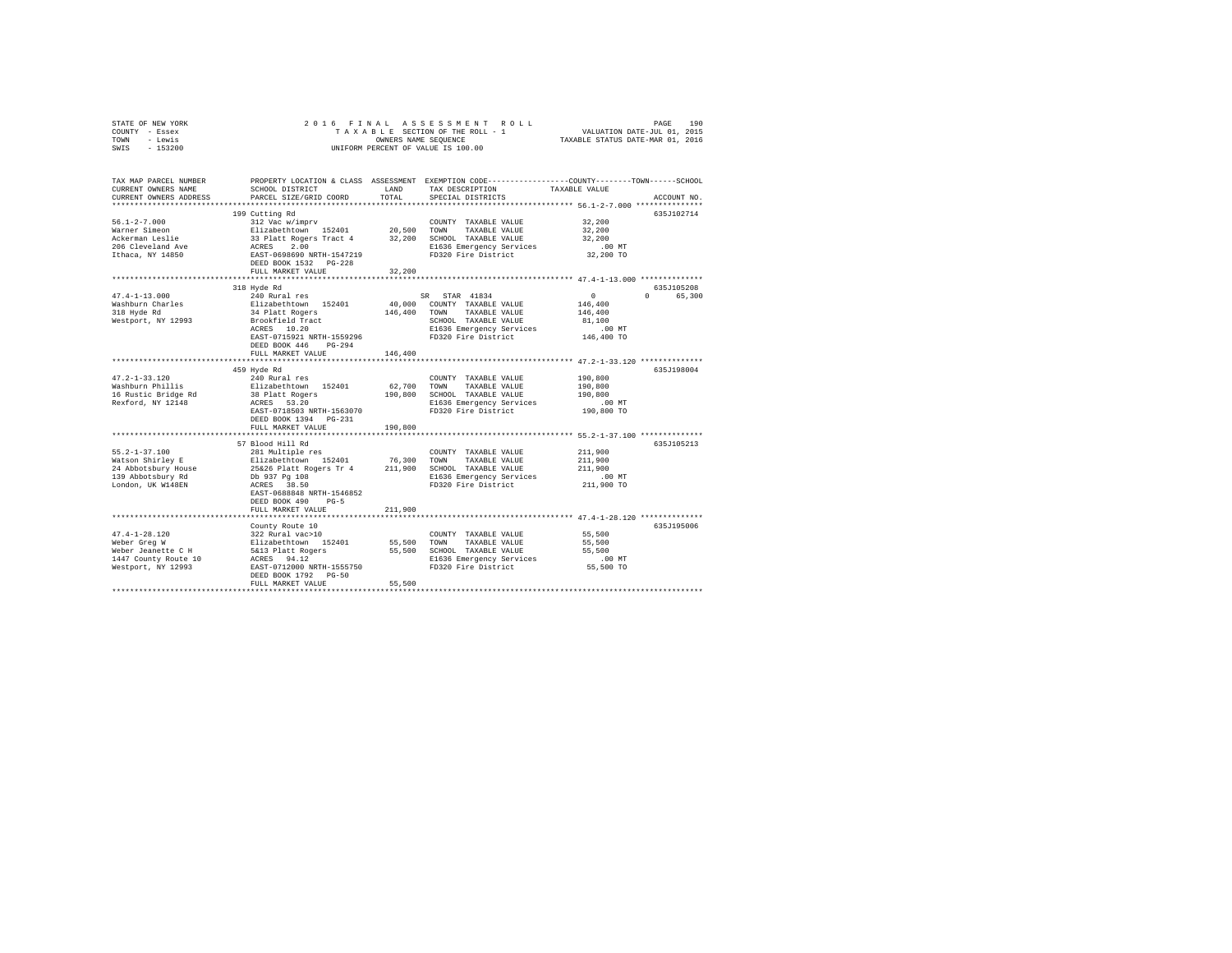| STATE OF NEW YORK<br>COUNTY - Essex                                    | 2016 FINAL                                          |                      | ASSESSMENT ROLL<br>TAXABLE SECTION OF THE ROLL - 1                                                                                    | VALUATION DATE-JUL 01, 2015      | 191<br>PAGE          |
|------------------------------------------------------------------------|-----------------------------------------------------|----------------------|---------------------------------------------------------------------------------------------------------------------------------------|----------------------------------|----------------------|
| - Lewis<br>TOWN<br>SWIS<br>$-153200$                                   |                                                     | OWNERS NAME SEQUENCE | UNIFORM PERCENT OF VALUE IS 100.00                                                                                                    | TAXABLE STATUS DATE-MAR 01, 2016 |                      |
| TAX MAP PARCEL NUMBER<br>CURRENT OWNERS NAME<br>CURRENT OWNERS ADDRESS | SCHOOL DISTRICT<br>PARCEL SIZE/GRID COORD           | LAND<br>TOTAL        | PROPERTY LOCATION & CLASS ASSESSMENT EXEMPTION CODE---------------COUNTY------TOWN-----SCHOOL<br>TAX DESCRIPTION<br>SPECIAL DISTRICTS | TAXABLE VALUE                    | ACCOUNT NO.          |
|                                                                        |                                                     |                      |                                                                                                                                       |                                  |                      |
| $47.4 - 1 - 28.111$                                                    | 1437 County Route 10<br>105 Vac farmland            |                      | AG DIST C 41720                                                                                                                       | 31,867<br>31,867                 | 635J100805<br>31,867 |
| Weber Jeanette                                                         | Elizabethtown 152401                                |                      | 127,700 COUNTY TAXABLE VALUE                                                                                                          | 107,033                          |                      |
| Weber Greg                                                             |                                                     | 138,900              | TOWN<br>TAXABLE VALUE                                                                                                                 | 107,033                          |                      |
| 1447 County Route 10                                                   | 5 & 13 Platt Rogers<br>ACRES 144.00<br>ACRES 144.00 |                      | SCHOOL TAXABLE VALUE                                                                                                                  | 107,033                          |                      |
| Westport, NY 12993                                                     | EAST-0712425 NRTH-1554190                           |                      | E1636 Emergency Services                                                                                                              | $.00$ MT                         |                      |
|                                                                        | DEED BOOK 1668 PG-167                               |                      | FD320 Fire District                                                                                                                   | 138,900 TO                       |                      |
| MAY BE SUBJECT TO PAYMENT<br>UNDER AGDIST LAW TIL 2020                 | FULL MARKET VALUE                                   | 138,900              |                                                                                                                                       |                                  |                      |
|                                                                        |                                                     |                      |                                                                                                                                       |                                  |                      |
|                                                                        | 1447 County Route 10                                |                      |                                                                                                                                       |                                  | 635J100812           |
| $47.4 - 1 - 30.000$                                                    | 210 1 Family Res                                    |                      | RES. STAR 41854                                                                                                                       | $\mathbf{0}$                     | 30,000               |
| Weber Jeanette                                                         | Elizabethtown 152401                                |                      | 32,200 COUNTY TAXABLE VALUE                                                                                                           | 106,800                          |                      |
| Weber Greg                                                             | 13 Platt Rogers<br>ACRES 1.60                       | 106,800              | TOWN<br>TAXABLE VALUE                                                                                                                 | 106,800                          |                      |
| 1447 County Rte 10                                                     |                                                     |                      | SCHOOL TAXABLE VALUE                                                                                                                  | 76,800                           |                      |
| Westport, NY 12993                                                     | EAST-0711341 NRTH-1553809                           |                      | E1636 Emergency Services                                                                                                              | $.00$ MT                         |                      |
|                                                                        | DEED BOOK 1536 PG-268                               |                      | FD320 Fire District                                                                                                                   | 106,800 TO                       |                      |
|                                                                        | FULL MARKET VALUE                                   | 106,800              |                                                                                                                                       |                                  |                      |
|                                                                        |                                                     |                      |                                                                                                                                       |                                  |                      |
|                                                                        | County Route 10                                     |                      |                                                                                                                                       |                                  | 635Z008004           |
| $47.4 - 1 - 38.000$<br>Weber Jeanette                                  | 311 Res vac land                                    | 2,000                | COUNTY TAXABLE VALUE<br>TAXABLE VALUE<br>TOWN                                                                                         | 2,000<br>2,000                   |                      |
| Weber Greg                                                             | Elizabethtown 152401<br>5 Platt Rogers Tr 1         | 2,000                | SCHOOL TAXABLE VALUE                                                                                                                  | 2,000                            |                      |
| 1447 County Route 10                                                   |                                                     |                      | E1636 Emergency Services                                                                                                              | $.00$ MT                         |                      |
| Westport, NY 12993                                                     | ACRES 2.00<br>EAST-0709975 NRTH-1555361             |                      | FD320 Fire District                                                                                                                   | 2,000 TO                         |                      |
|                                                                        | DEED BOOK 1668 PG-167                               |                      |                                                                                                                                       |                                  |                      |
|                                                                        | FULL MARKET VALUE                                   | 2,000                |                                                                                                                                       |                                  |                      |
|                                                                        |                                                     |                      |                                                                                                                                       |                                  |                      |
|                                                                        | County Route 10                                     |                      |                                                                                                                                       |                                  | 635Z008005           |
| $47.4 - 1 - 39.000$                                                    | 311 Res vac land                                    |                      | COUNTY TAXABLE VALUE                                                                                                                  | 2,000                            |                      |
| Weber Jeanette                                                         |                                                     | 2,000                | TOWN<br>TAXABLE VALUE                                                                                                                 | 2,000                            |                      |
| Weber Greg                                                             | Elizabethtown 152401<br>13 Platt Rogers Tr 1        | 2,000                | SCHOOL TAXABLE VALUE                                                                                                                  | 2,000                            |                      |
| 1447 County Route 10                                                   | ACRES 2.00                                          |                      | E1636 Emergency Services                                                                                                              | .00 MT                           |                      |
| Westport, NY 12993                                                     | EAST-0712830 NRTH-1554515                           |                      | FD320 Fire District                                                                                                                   | 2,000 TO                         |                      |
|                                                                        | DEED BOOK 1668 PG-167                               |                      |                                                                                                                                       |                                  |                      |
|                                                                        | FULL MARKET VALUE                                   | 2,000                |                                                                                                                                       |                                  |                      |
|                                                                        |                                                     |                      |                                                                                                                                       |                                  |                      |
|                                                                        | US Route 9                                          |                      |                                                                                                                                       |                                  | 635J103001           |
| $56.1 - 2 - 45.000$                                                    | 322 Rural vac>10                                    |                      | COUNTY TAXABLE VALUE                                                                                                                  | 34,700                           |                      |
| Weber Sandra                                                           | Elizabethtown 152401 34.700                         |                      | TOWN<br>TAXABLE VALUE                                                                                                                 | 34,700                           |                      |
| 7847 US Rt 9                                                           | 32&33 Platt Rogers Tr 4                             | 34,700               | SCHOOL TAXABLE VALUE                                                                                                                  | 34,700                           |                      |
| Elizabethtown, NY 12932                                                | ACRES 21.49                                         |                      | E1636 Emergency Services<br>FD320 Fire District                                                                                       | $.00$ MT<br>34,700 TO            |                      |
|                                                                        | EAST-0698028 NRTH-1543600                           |                      |                                                                                                                                       |                                  |                      |
|                                                                        | DEED BOOK 1480 PG-295<br>FULL MARKET VALUE          | 34,700               |                                                                                                                                       |                                  |                      |
|                                                                        |                                                     |                      |                                                                                                                                       |                                  |                      |
|                                                                        |                                                     |                      |                                                                                                                                       |                                  |                      |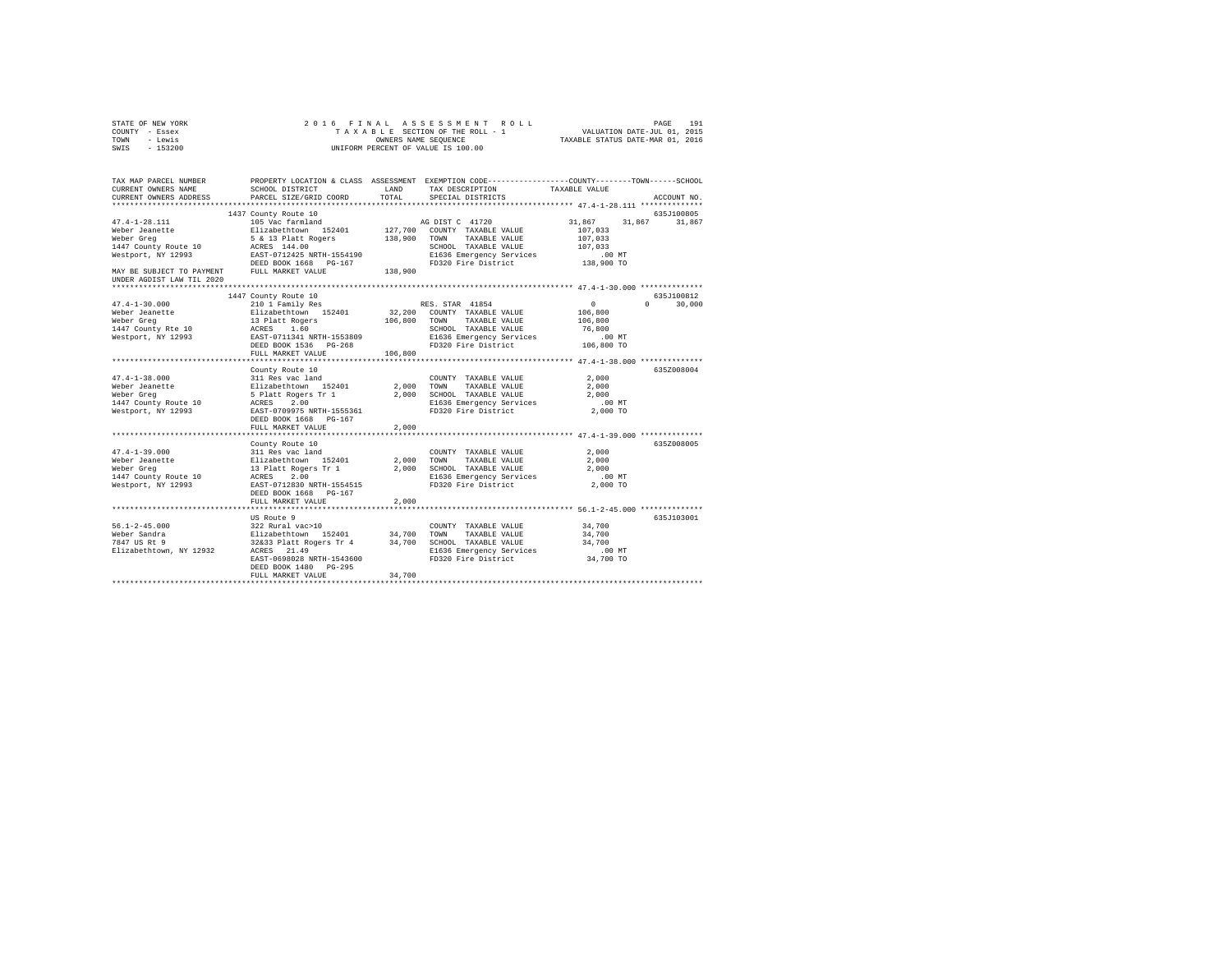|      | STATE OF NEW YORK |  |  | 2016 FINAL ASSESSMENT ROLL         | PAGE                             | 192 |
|------|-------------------|--|--|------------------------------------|----------------------------------|-----|
|      | COUNTY - Essex    |  |  | TAXABLE SECTION OF THE ROLL - 1    | VALUATION DATE-JUL 01, 2015      |     |
| TOWN | - Lewis           |  |  | OWNERS NAME SEOUENCE               | TAXABLE STATUS DATE-MAR 01, 2016 |     |
| SWIS | $-153200$         |  |  | UNIFORM PERCENT OF VALUE IS 100.00 |                                  |     |

| TAX MAP PARCEL NUMBER<br>CURRENT OWNERS NAME<br>CURRENT OWNERS ADDRESS                                   | SCHOOL DISTRICT<br>PARCEL SIZE/GRID COORD                                                                                                                                                                                             | LAND<br>TOTAL                     | PROPERTY LOCATION & CLASS ASSESSMENT EXEMPTION CODE----------------COUNTY-------TOWN------SCHOOL<br>TAX DESCRIPTION<br>SPECIAL DISTRICTS   | TAXABLE VALUE                                                   | ACCOUNT NO.                       |
|----------------------------------------------------------------------------------------------------------|---------------------------------------------------------------------------------------------------------------------------------------------------------------------------------------------------------------------------------------|-----------------------------------|--------------------------------------------------------------------------------------------------------------------------------------------|-----------------------------------------------------------------|-----------------------------------|
| $38.4 - 1 - 27.002$<br>Webster Eugene E<br>C/O Julia W Brown<br>1242 Summer Ave<br>Schenectady, NY 12309 | 445 Moss Rd<br>210 1 Family Res<br>Elizabethtown 152401<br>18 Peru Bay Tract<br>ACRES 7.10<br>EAST-0712514 NRTH-1570727<br>DEED BOOK 1116 PG-7<br>FULL MARKET VALUE                                                                   | 37,500 TOWN<br>125,400<br>125,400 | COUNTY TAXABLE VALUE<br>TAXABLE VALUE<br>SCHOOL TAXABLE VALUE<br>E1636 Emergency Services<br>FD320 Fire District                           | 125,400<br>125,400<br>125,400<br>$.00$ MT<br>125,400 TO         | 635J100403                        |
| $47.3 - 1 - 20.131$<br>Welch Michael A<br>Boisseau Debbie L<br>675 Fox Run Rd<br>Elizabethtown, NY 12932 | 675 Fox Run Rd<br>270 Mfg housing<br>Elizabethtown 152401 33,500 COUNTY TAXABLE VALUE<br>L 1 Platt Roger Tract 1 41,300 TOWN TAXABLE VALUE<br>ACRES<br>2.90<br>EAST-0696593 NRTH-1554827<br>DEED BOOK 1415 PG-23<br>FULL MARKET VALUE | 41,300                            | RES. STAR 41854<br>SCHOOL TAXABLE VALUE<br>E1636 Emergency Services<br>FD320 Fire District                                                 | $\sim$ 0<br>41,300<br>41,300<br>11,300<br>$.00$ MT<br>41,300 TO | 635.7184004<br>30,000<br>$\Omega$ |
|                                                                                                          | 667 Fox Run Rd                                                                                                                                                                                                                        |                                   |                                                                                                                                            |                                                                 | 6357000011                        |
| $47.3 - 1 - 20.132$<br>Welch Penny L<br>667 Fox Run Rd<br>Elizabethtown, NY 12932                        | 270 Mfg housing<br>Elizabethtown 152401<br>1 Platt Boxess = $\frac{1}{2}$<br>ACRES 3.00<br>EAST-0696504 NRTH-1554619<br>DEED BOOK 1228 PG-179                                                                                         | 56,900 TOWN                       | RES. STAR 41854<br>33,600 COUNTY TAXABLE VALUE<br>TAXABLE VALUE<br>SCHOOL TAXABLE VALUE<br>E1636 Emergency Services<br>FD320 Fire District | $\Omega$<br>56,900<br>56,900<br>26,900<br>$.00$ MT<br>56,900 TO | $\Omega$<br>30,000                |
|                                                                                                          | FULL MARKET VALUE                                                                                                                                                                                                                     | 56,900                            |                                                                                                                                            |                                                                 |                                   |
| $47.3 - 1 - 1.000$<br>Weld Charles C<br>Bradley Ruth AB<br>18 Park St<br>Moravia, NY 13118               | Fox Run Rd<br>322 Rural vac>10<br>Elizabethtown 152401 55,000 TOWN<br>22 Platt Rogers Tract 4 55,000 SCHOOL TAXABLE VALUE<br>ACRES 100.00 E1636 Emergency Services<br>EAST-0696063 NRTH-1558062<br>DEED BOOK 1556 PG-197              |                                   | COUNTY TAXABLE VALUE<br>TAXABLE VALUE<br>FD320 Fire District                                                                               | 55,000<br>55,000<br>55,000<br>$.00$ MT<br>55,000 TO             | 635.T105214                       |
|                                                                                                          | FULL MARKET VALUE                                                                                                                                                                                                                     | 55,000                            |                                                                                                                                            |                                                                 |                                   |
| $47.3 - 1 - 2.200$<br>Weld Charles C<br>Bradley Ruth A B<br>18 Park St<br>Moravia, NY 13118              | 813 Fox Run Rd<br>240 Rural res<br>Elizabethtown 152401 43,300<br>22 Platt Rogers Tract 4 72,100<br>ACRES 15.50<br>EAST-0697540 NRTH-1558488<br>DEED BOOK 1766 PG-123<br>FULL MARKET VALUE                                            | 72,100                            | COUNTY TAXABLE VALUE<br>TAXABLE VALUE<br>TOWN<br>SCHOOL TAXABLE VALUE<br>E1636 Emergency Services<br>FD320 Fire District                   | 72,100<br>72,100<br>72,100<br>.00MT<br>72,100 TO                | 635Z015501                        |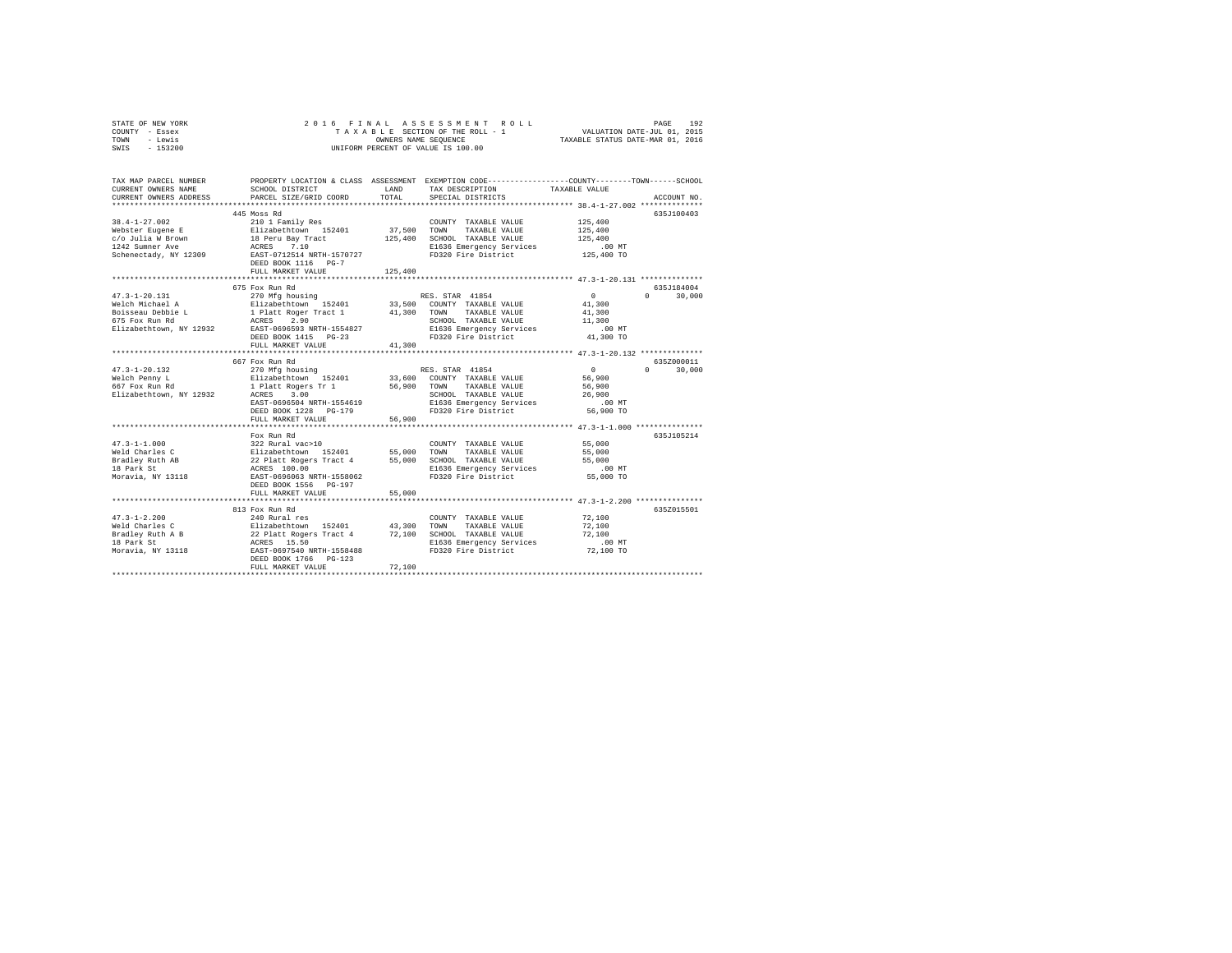| STATE OF NEW YORK | 2016 FINAL ASSESSMENT ROLL         | 193<br>PAGE                      |
|-------------------|------------------------------------|----------------------------------|
| COUNTY - Essex    | TAXABLE SECTION OF THE ROLL - 1    | VALUATION DATE-JUL 01, 2015      |
| TOWN<br>- Lewis   | OWNERS NAME SEOUENCE               | TAXABLE STATUS DATE-MAR 01, 2016 |
| $-153200$<br>SWIS | UNIFORM PERCENT OF VALUE IS 100.00 |                                  |

| TAX MAP PARCEL NUMBER<br>CURRENT OWNERS NAME<br>CURRENT OWNERS ADDRESS | SCHOOL DISTRICT<br>PARCEL SIZE/GRID COORD                                                                                                                                                                     | LAND<br>TOTAL | TAX DESCRIPTION<br>SPECIAL DISTRICTS            | PROPERTY LOCATION & CLASS ASSESSMENT EXEMPTION CODE----------------COUNTY-------TOWN------SCHOOL<br>TAXABLE VALUE<br>ACCOUNT NO. |
|------------------------------------------------------------------------|---------------------------------------------------------------------------------------------------------------------------------------------------------------------------------------------------------------|---------------|-------------------------------------------------|----------------------------------------------------------------------------------------------------------------------------------|
| ***********************                                                |                                                                                                                                                                                                               |               |                                                 |                                                                                                                                  |
|                                                                        | 9264 US Route 9                                                                                                                                                                                               |               |                                                 | 635J178524                                                                                                                       |
| $38.3 - 1 - 23.000$                                                    | 210 1 Family Res                                                                                                                                                                                              |               | COUNTY TAXABLE VALUE                            | 159,000                                                                                                                          |
| Wescott Lester A Elizabethtown 152401                                  |                                                                                                                                                                                                               | 33,600        | TOWN<br>TAXABLE VALUE                           | 159,000                                                                                                                          |
| Kimball Jacqueline M                                                   | 10 Essex Tract                                                                                                                                                                                                | 159,000       | SCHOOL TAXABLE VALUE                            | 159,000                                                                                                                          |
| PO Box 102                                                             | ACRES 3.00<br>EAST-0705479 NRTH-1575245                                                                                                                                                                       |               | E1636 Emergency Services                        | .00MT<br>س 00.<br>159,000 TO                                                                                                     |
| Elizabethtown, NY 12932                                                |                                                                                                                                                                                                               |               | FD320 Fire District                             |                                                                                                                                  |
|                                                                        | DEED BOOK 1811 PG-166                                                                                                                                                                                         |               |                                                 |                                                                                                                                  |
|                                                                        | FULL MARKET VALUE                                                                                                                                                                                             | 159,000       |                                                 |                                                                                                                                  |
|                                                                        | Deerhead-Reber Rd                                                                                                                                                                                             |               |                                                 | 635.T102910                                                                                                                      |
| $38.4 - 1 - 13.000$                                                    | 322 Rural vac>10                                                                                                                                                                                              |               | COUNTY TAXABLE VALUE                            | 36,800                                                                                                                           |
| West Curtis                                                            | Elizabethtown 152401 36,800 TOWN<br>25 Peru Bay Tract 36,800 SCHOC<br>ACRES 30.30 B1636                                                                                                                       |               | TAXABLE VALUE                                   | 36,800                                                                                                                           |
| West Alice                                                             |                                                                                                                                                                                                               |               | 36,800 SCHOOL TAXABLE VALUE                     | 36,800                                                                                                                           |
| west Alice<br>4029 Busthead Rd                                         |                                                                                                                                                                                                               |               | E1636 Emergency Services                        | .00 MT                                                                                                                           |
| The Plains, VA 20198 EAST-0716733 NRTH-1575567                         |                                                                                                                                                                                                               |               | FD320 Fire District                             | 36,800 TO                                                                                                                        |
|                                                                        | DEED BOOK 809 PG-216                                                                                                                                                                                          |               |                                                 |                                                                                                                                  |
|                                                                        | FULL MARKET VALUE                                                                                                                                                                                             | 36,800        |                                                 |                                                                                                                                  |
|                                                                        |                                                                                                                                                                                                               |               |                                                 |                                                                                                                                  |
|                                                                        | 266 Blood Hill Rd                                                                                                                                                                                             |               |                                                 | 635J179022                                                                                                                       |
| $55.2 - 1 - 5.200$                                                     | 240 Rural res                                                                                                                                                                                                 |               | COUNTY TAXABLE VALUE                            | 104,300                                                                                                                          |
| Wharmby Fred                                                           | Elizabethtown 152401 58,800<br>24 Platt Rogers Tract 4 104,300<br>Db 1017 Pg 83 (Corr Deed)                                                                                                                   | 58,800 TOWN   | TAXABLE VALUE                                   | 104,300                                                                                                                          |
| Wharmby Karen                                                          |                                                                                                                                                                                                               |               | SCHOOL TAXABLE VALUE                            | 104,300                                                                                                                          |
| 39 Hendrickson Pl                                                      |                                                                                                                                                                                                               |               | E1636 Emergency Services<br>FD320 Fire District | .00 MT                                                                                                                           |
| W Long Branch, NJ 07764 ACRES 47.00                                    |                                                                                                                                                                                                               |               |                                                 | 104,300 TO                                                                                                                       |
|                                                                        | EAST-0689180 NRTH-1552361                                                                                                                                                                                     |               |                                                 |                                                                                                                                  |
| PRIOR OWNER ON 3/01/2016 DEED BOOK 1834 PG-22                          |                                                                                                                                                                                                               |               |                                                 |                                                                                                                                  |
| Wharmby Fred                                                           | FULL MARKET VALUE                                                                                                                                                                                             | 104,300       |                                                 |                                                                                                                                  |
| *********************                                                  | *******************************                                                                                                                                                                               | ************* |                                                 |                                                                                                                                  |
|                                                                        | Wells Hill Rd<br>11 Res vac land<br>22,500 TOWN TAXABLE VALUE<br>11 Res vac land<br>14 Platt Rogers Tract 4 22,500 TOWN TAXABLE VALUE<br>14 Platt Rogers Tract 4 22,500 SCHOOL TAXABLE VALUE<br>16 RCRES 3.98 |               |                                                 | 635Z014002                                                                                                                       |
| $47.1 - 1 - 25.120$                                                    |                                                                                                                                                                                                               |               |                                                 | 22,500                                                                                                                           |
| Whelden George P<br>238 Parker Rd                                      |                                                                                                                                                                                                               |               |                                                 | 22,500<br>22,500                                                                                                                 |
| West Chazy, NY 12992                                                   |                                                                                                                                                                                                               |               |                                                 | $.00$ MT                                                                                                                         |
|                                                                        | EAST-0700859 NRTH-1561928                                                                                                                                                                                     |               | FD320 Fire District                             | 22,500 TO                                                                                                                        |
|                                                                        | DEED BOOK 1730 PG-202                                                                                                                                                                                         |               |                                                 |                                                                                                                                  |
|                                                                        | FULL MARKET VALUE                                                                                                                                                                                             | 22,500        |                                                 |                                                                                                                                  |
|                                                                        |                                                                                                                                                                                                               |               |                                                 | ********************************* 47.1-1-25.140 *************                                                                    |
|                                                                        | Wells Hill Rd                                                                                                                                                                                                 |               |                                                 | 635Z014005                                                                                                                       |
|                                                                        |                                                                                                                                                                                                               |               | COUNTY TAXABLE VALUE                            | 13,200                                                                                                                           |
|                                                                        |                                                                                                                                                                                                               |               | TOWN<br>TAXABLE VALUE                           | 13,200                                                                                                                           |
|                                                                        |                                                                                                                                                                                                               |               | 13,200 SCHOOL TAXABLE VALUE                     | 13,200                                                                                                                           |
| ACRES<br>West Chazy, NY 12992                                          | 3.45                                                                                                                                                                                                          |               | E1636 Emergency Services                        | .00 MT                                                                                                                           |
|                                                                        | EAST-0700298 NRTH-1562050                                                                                                                                                                                     |               | FD320 Fire District                             | 13,200 TO                                                                                                                        |
|                                                                        | DEED BOOK 1730 PG-207                                                                                                                                                                                         |               |                                                 |                                                                                                                                  |
|                                                                        | FULL MARKET VALUE                                                                                                                                                                                             | 13,200        |                                                 |                                                                                                                                  |
|                                                                        |                                                                                                                                                                                                               |               |                                                 |                                                                                                                                  |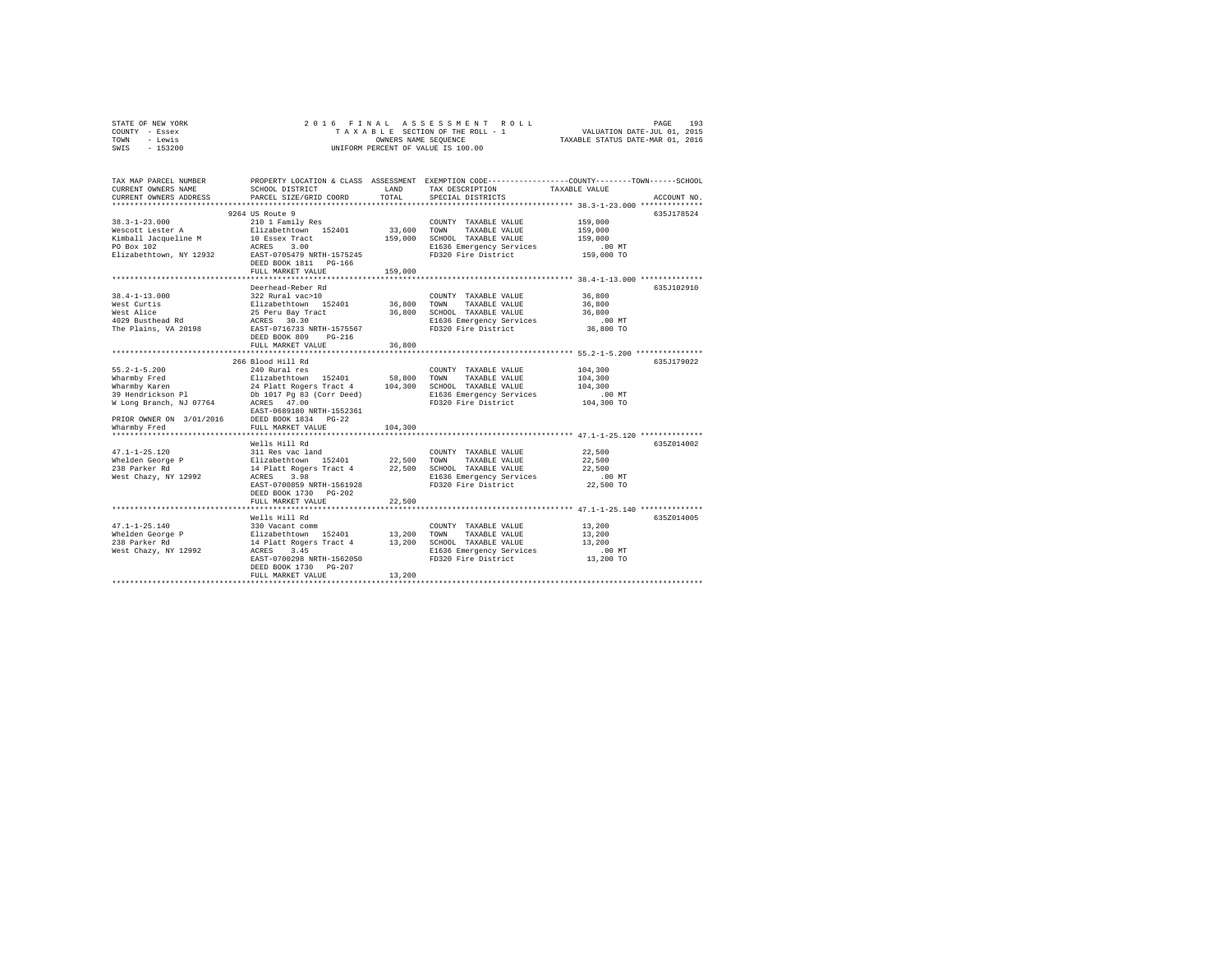| STATE OF NEW YORK | 2016 FINAL ASSESSMENT ROLL         | 194<br>PAGE                      |
|-------------------|------------------------------------|----------------------------------|
| COUNTY - Essex    | TAXABLE SECTION OF THE ROLL - 1    | VALUATION DATE-JUL 01, 2015      |
| TOWN<br>- Lewis   | OWNERS NAME SEOUENCE               | TAXABLE STATUS DATE-MAR 01, 2016 |
| $-153200$<br>SWIS | UNIFORM PERCENT OF VALUE IS 100.00 |                                  |

| TAX MAP PARCEL NUMBER<br>CURRENT OWNERS NAME<br>CURRENT OWNERS ADDRESS                                 | SCHOOL DISTRICT<br>PARCEL SIZE/GRID COORD                                                                                                                                                                                                   | LAND<br>TOTAL                      | PROPERTY LOCATION & CLASS ASSESSMENT EXEMPTION CODE---------------COUNTY-------TOWN-----SCHOOL<br>TAX DESCRIPTION<br>SPECIAL DISTRICTS                                                     | TAXABLE VALUE                                                                                       | ACCOUNT NO.                    |
|--------------------------------------------------------------------------------------------------------|---------------------------------------------------------------------------------------------------------------------------------------------------------------------------------------------------------------------------------------------|------------------------------------|--------------------------------------------------------------------------------------------------------------------------------------------------------------------------------------------|-----------------------------------------------------------------------------------------------------|--------------------------------|
| $47.1 - 1 - 27.000$<br>Whelden George P<br>238 Parker Rd<br>West Chazy, NY 12992                       | Wells Hill Rd<br>311 Res vac land<br>Elizabethtown 152401<br>14 Platt Roger Tract 4<br>1.00<br>ACRES<br>EAST-0701158 NRTH-1561630<br>DEED BOOK 1730 PG-202<br>FULL MARKET VALUE<br>************************                                 | 1,000 TOWN<br>1,000<br>1,000       | COUNTY TAXABLE VALUE<br>TAXABLE VALUE<br>SCHOOL TAXABLE VALUE<br>E1636 Emergency Services<br>FD320 Fire District                                                                           | 1,000<br>1,000<br>1,000<br>$.00$ MT<br>1,000 TO<br>******************** 47.1-1-33.120 ************* | 635J100910                     |
| $47.1 - 1 - 33.120$<br>Whelden George P<br>238 Parker Rd<br>West Chazy, NY 12992                       | Wells Hill Rd<br>330 Vacant comm<br>Elizabethtown 152401<br>14 Platt Rogers Tract 4<br>ACRES<br>0.02<br>EAST-0700647 NRTH-1562208<br>DEED BOOK 1730 PG-202<br>FULL MARKET VALUE                                                             | 600<br>600<br>600                  | COUNTY TAXABLE VALUE<br>TOWN<br>TAXABLE VALUE<br>SCHOOL TAXABLE VALUE<br>E1636 Emergency Services<br>FD320 Fire District                                                                   | 600<br>600<br>600<br>$.00$ MT<br>600 TO<br>**************** 47.1-1-33.130 *************             | 635Z014003                     |
| $47.1 - 1 - 33.130$<br>Whelden George P<br>238 Parker Rd<br>West Chazy, NY 12992                       | 354 Wells Hill Rd<br>444 Lumber yd/ml<br>Elizabethtown 152401<br>14 Platt Rogers Tract 4<br>ACRES 3.66<br>EAST-0700193 NRTH-1562279<br>DEED BOOK 1730 PG-207                                                                                | 37,800<br>257,100                  | COUNTY TAXABLE VALUE<br>TOWN<br>TAXABLE VALUE<br>SCHOOL TAXABLE VALUE<br>E1636 Emergency Services<br>FD320 Fire District                                                                   | 257,100<br>257,100<br>257,100<br>$.00$ MT<br>257,100 TO                                             | 635Z014006                     |
| $55.2 - 1 - 30.120$<br>White Eleanor T<br>White Willis A<br>530 Roscoe Rd<br>Elizabethtown, NY 12932   | FULL MARKET VALUE<br>Roscoe Rd<br>314 Rural vac<10<br>Elizabethtown 152401<br>26 Platt Rogers Tract 4<br>4.00<br>ACRES<br>EAST-0691583 NRTH-1546141<br>DEED BOOK 1721 PG-259<br>FULL MARKET VALUE<br>************************************** | 257,100<br>4,000<br>4,000<br>4,000 | COUNTY TAXABLE VALUE<br>TOWN<br>TAXABLE VALUE<br>SCHOOL TAXABLE VALUE<br>E1636 Emergency Services<br>FD320 Fire District<br>********************************* 56.2-3-22.000 ************** | 4,000<br>4,000<br>4,000<br>$.00$ MT<br>4,000 TO                                                     | 635Z013004                     |
| $56.2 - 3 - 22.000$<br>White Kathleen S<br>St Dennis James L<br>86 Cornwright Ln<br>Westport, NY 12993 | 86 Cornwright Ln<br>240 Rural res<br>Elizabethtown 152401<br>34 & 35 Mccormicks<br>ACRES 20.60<br>EAST-0716603 NRTH-1547777<br>DEED BOOK 1062 PG-217<br>FULL MARKET VALUE                                                                   | 122,900<br>122,900                 | STAR 41834<br>SR<br>46,300 COUNTY TAXABLE VALUE<br>TAXABLE VALUE<br>TOWN<br>SCHOOL TAXABLE VALUE<br>E1636 Emergency Services<br>FD320 Fire District                                        | $\circ$<br>122,900<br>122,900<br>57,600<br>$.00$ MT<br>122,900 TO                                   | 635J102813<br>65,300<br>$\cap$ |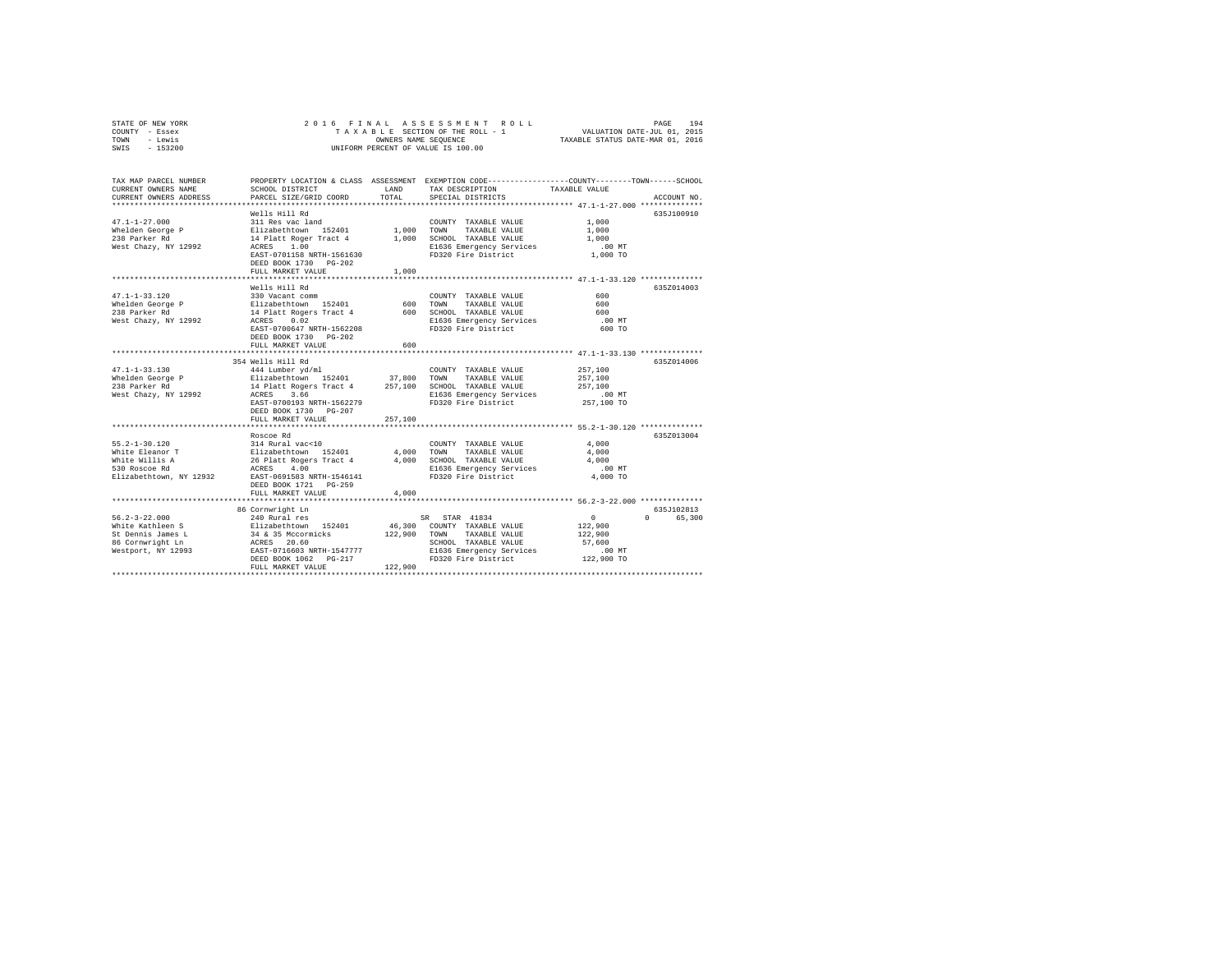| STATE OF NEW YORK<br>COUNTY - Essex<br>TOWN<br>- Lewis<br>$-153200$<br>SWIS | 2016<br>FINAL<br>TAXABLE SECTION OF THE ROLL - 1<br>UNIFORM PERCENT OF VALUE IS 100.00                                                                    | 195<br>PAGE<br>VALUATION DATE-JUL 01, 2015<br>TAXABLE STATUS DATE-MAR 01, 2016 |                                                                                                                                                    |                                                                     |                                  |
|-----------------------------------------------------------------------------|-----------------------------------------------------------------------------------------------------------------------------------------------------------|--------------------------------------------------------------------------------|----------------------------------------------------------------------------------------------------------------------------------------------------|---------------------------------------------------------------------|----------------------------------|
| TAX MAP PARCEL NUMBER<br>CURRENT OWNERS NAME<br>CURRENT OWNERS ADDRESS      | SCHOOL DISTRICT<br>PARCEL SIZE/GRID COORD                                                                                                                 | LAND<br>TOTAL                                                                  | PROPERTY LOCATION & CLASS ASSESSMENT EXEMPTION CODE---------------COUNTY-------TOWN-----SCHOOL<br>TAX DESCRIPTION<br>SPECIAL DISTRICTS             | TAXABLE VALUE                                                       | ACCOUNT NO.                      |
|                                                                             | 150 Redmond Rd                                                                                                                                            |                                                                                |                                                                                                                                                    |                                                                     | 635J104115                       |
| $47.4 - 1 - 7.110$<br>White Paul<br>150 Redmond Rd<br>Westport, NY 12993    | 281 Multiple res<br>Elizabethtown 152401<br>Elizabethtown<br>4 & 5 Platt Rogers<br>1807/28 BLA<br>1807/28 BLA<br>ACRES 61.80<br>EAST-0709977 NRTH-1559253 | 163,500                                                                        | RES. STAR 41854<br>94.500 COUNTY TAXABLE VALUE<br>TAXABLE VALUE<br>TOWN<br>SCHOOL TAXABLE VALUE<br>E1636 Emergency Services<br>FD320 Fire District | $\sim$ 0<br>163,500<br>163.500<br>133,500<br>$.00$ MT<br>163,500 TO | $0 \t 30.000$                    |
|                                                                             | DEED BOOK 971 PG-237<br>FULL MARKET VALUE                                                                                                                 | 163,500                                                                        |                                                                                                                                                    |                                                                     |                                  |
|                                                                             |                                                                                                                                                           |                                                                                |                                                                                                                                                    |                                                                     |                                  |
|                                                                             | 530 Roscoe Rd                                                                                                                                             |                                                                                |                                                                                                                                                    |                                                                     | 635J175012                       |
| $55.2 - 1 - 27.100$                                                         | 240 Rural res                                                                                                                                             |                                                                                | RES. STAR 41854                                                                                                                                    | $\overline{0}$                                                      | 30,000<br>$\Omega$               |
| White Willis A                                                              | Elizabethtown 152401<br>29 Platt Rogers Tract 4                                                                                                           |                                                                                | 58,900 COUNTY TAXABLE VALUE<br>242,700 TOWN TAXABLE VALUE                                                                                          | 242,700                                                             |                                  |
| White Eleanor T<br>530 Roscoe Rd                                            | ACRES 15.19                                                                                                                                               |                                                                                | SCHOOL TAXABLE VALUE                                                                                                                               | 242,700<br>212,700                                                  |                                  |
| Elizabethtown, NY 12932                                                     | EAST-0691844 NRTH-1546035                                                                                                                                 |                                                                                | E1636 Emergency Services                                                                                                                           | .00 MT                                                              |                                  |
|                                                                             | DEED BOOK 922 PG-315                                                                                                                                      |                                                                                | FD320 Fire District 242,700 TO                                                                                                                     |                                                                     |                                  |
|                                                                             | FULL MARKET VALUE                                                                                                                                         | 242,700                                                                        |                                                                                                                                                    |                                                                     |                                  |
|                                                                             |                                                                                                                                                           |                                                                                |                                                                                                                                                    |                                                                     |                                  |
|                                                                             | County Route 10                                                                                                                                           |                                                                                |                                                                                                                                                    |                                                                     | 635J180007                       |
| $56.2 - 3 - 14.400$                                                         | 322 Rural vac>10                                                                                                                                          |                                                                                | COUNTY TAXABLE VALUE                                                                                                                               | 50,300                                                              |                                  |
| Whitmore Newman M                                                           | Sex Number 155001<br>37-38 Mccormicks<br>ACRES 52.60<br>TRAT 0714527 Number 1550687                                                                       | 50,300                                                                         | TAXABLE VALUE<br>TOWN                                                                                                                              | 50,300                                                              |                                  |
| Whitmore Alice G<br>c/o Kathleen G Whitmore                                 |                                                                                                                                                           | 50,300                                                                         | SCHOOL TAXABLE VALUE                                                                                                                               | 50,300                                                              |                                  |
|                                                                             |                                                                                                                                                           |                                                                                | E1636 Emergency Services                                                                                                                           | $.00$ MT                                                            |                                  |
| 15A Saw Mill Hill Rd                                                        | EAST-0716537 NRTH-1550687<br>DEED BOOK 706 PG-1                                                                                                           |                                                                                | FD320 Fire District                                                                                                                                | 50,300 TO                                                           |                                  |
| Ridgefield, CT 06877                                                        |                                                                                                                                                           |                                                                                |                                                                                                                                                    |                                                                     |                                  |
|                                                                             | FULL MARKET VALUE                                                                                                                                         | 50,300                                                                         |                                                                                                                                                    |                                                                     |                                  |
|                                                                             |                                                                                                                                                           |                                                                                |                                                                                                                                                    |                                                                     |                                  |
| $47.1 - 2 - 49.000$                                                         | 8732 US Route 9<br>210 1 Family Res                                                                                                                       |                                                                                | SR STAR 41834                                                                                                                                      | $\sim$ 0                                                            | 635J105308<br>65,300<br>$\Omega$ |
| Whittemore Gerald E                                                         |                                                                                                                                                           |                                                                                | 26,300 COUNTY TAXABLE VALUE                                                                                                                        | 96,200                                                              |                                  |
| Whittemore Susanne                                                          | Elizabethtown 152401<br>1 Essex Tract                                                                                                                     | 96,200                                                                         | TOWN<br>TAXABLE VALUE                                                                                                                              | 96,200                                                              |                                  |
| 8732 US Route 9                                                             |                                                                                                                                                           |                                                                                | SCHOOL TAXABLE VALUE                                                                                                                               | 30,900                                                              |                                  |
| PO Box 96                                                                   |                                                                                                                                                           |                                                                                | E1636 Emergency Services                                                                                                                           | .00MT                                                               |                                  |
| Lewis, NY 12950                                                             | -------<br>1396/314 Life Estate To<br>Lee E Whittemore<br>ACRES 0.18                                                                                      |                                                                                | FD320 Fire District                                                                                                                                | 96,200 TO                                                           |                                  |
|                                                                             | EAST-0701960 NRTH-1563142                                                                                                                                 |                                                                                | WB320 Lewis B&I                                                                                                                                    | 96,200 TO C                                                         |                                  |
|                                                                             | DEED BOOK 275<br>$PG-453$                                                                                                                                 |                                                                                | WD320 Water District                                                                                                                               | 96,200 TO M                                                         |                                  |
|                                                                             | FULL MARKET VALUE                                                                                                                                         | 96,200                                                                         |                                                                                                                                                    |                                                                     |                                  |
|                                                                             |                                                                                                                                                           |                                                                                |                                                                                                                                                    |                                                                     |                                  |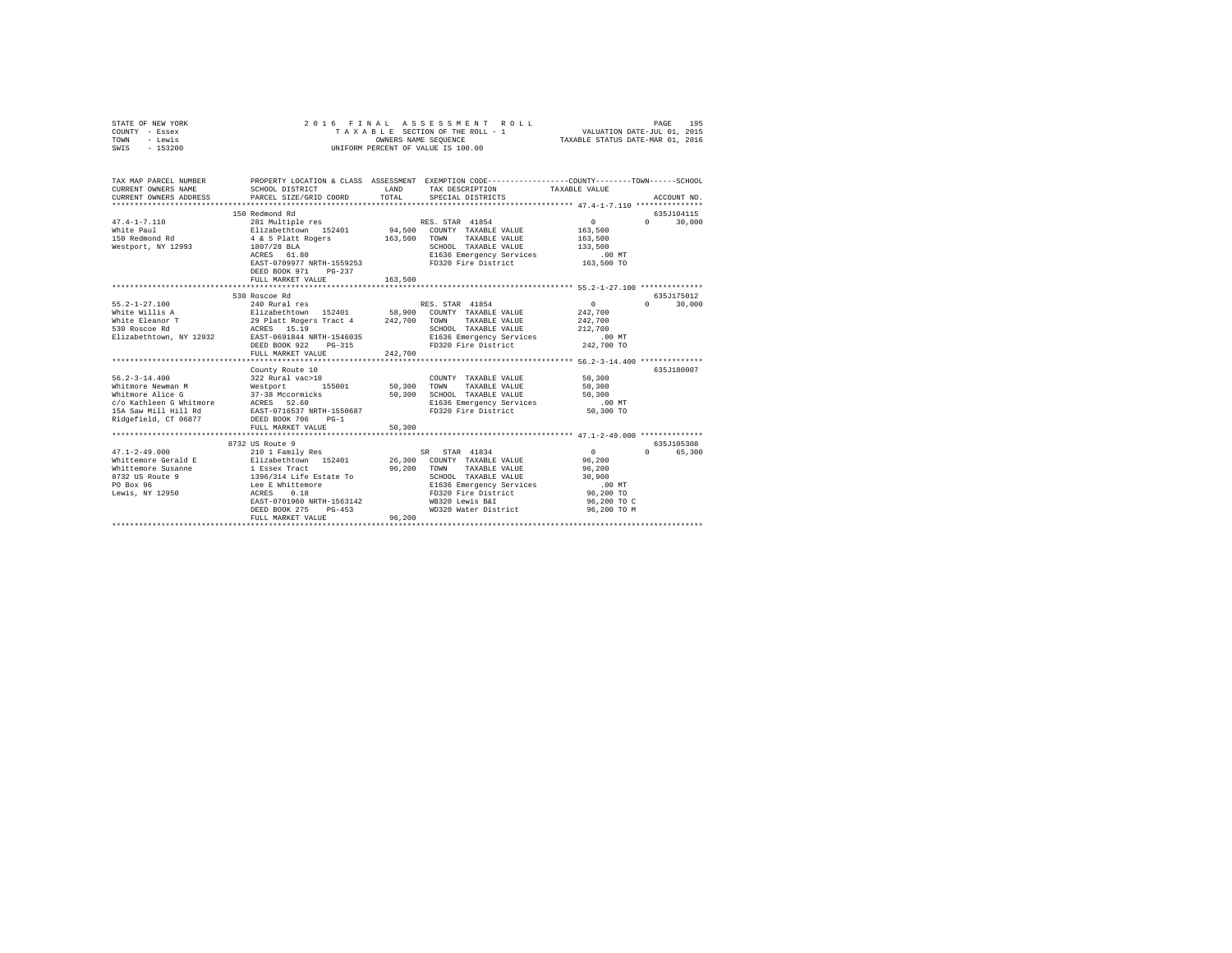| STATE OF NEW YORK<br>COUNTY - Essex<br>TOWN - Lewis                                                                                                                                                                                                                                                                                                                                     |                      |        |                                                                                                |             |
|-----------------------------------------------------------------------------------------------------------------------------------------------------------------------------------------------------------------------------------------------------------------------------------------------------------------------------------------------------------------------------------------|----------------------|--------|------------------------------------------------------------------------------------------------|-------------|
| SWIS - 153200                                                                                                                                                                                                                                                                                                                                                                           |                      |        |                                                                                                |             |
| TAX MAP PARCEL NUMBER                                                                                                                                                                                                                                                                                                                                                                   |                      |        | PROPERTY LOCATION & CLASS ASSESSMENT EXEMPTION CODE---------------COUNTY-------TOWN-----SCHOOL |             |
| CURRENT OWNERS NAME<br>CURRENT OWNERS ADDRESS PARCEL SIZE/GRID COORD TOTAL                                                                                                                                                                                                                                                                                                              |                      |        |                                                                                                | ACCOUNT NO. |
|                                                                                                                                                                                                                                                                                                                                                                                         |                      |        |                                                                                                |             |
|                                                                                                                                                                                                                                                                                                                                                                                         | 8625 US Route 9      |        |                                                                                                | 635J178530  |
| $\begin{tabular}{l c c c c} \multicolumn{3}{c}{\textbf{47.13--4-4.000}} & \multicolumn{3}{c}{\textbf{85.8.500178530}} & \multicolumn{3}{c}{\textbf{85.8.500188530}} & \multicolumn{3}{c}{\textbf{85.8.500188530}} & \multicolumn{3}{c}{\textbf{85.8.500188530}} & \multicolumn{3}{c}{\textbf{85.8.500178530}} & \multicolumn{3}{c}{\textbf{85.8.500178530}} & \mult$                    |                      |        |                                                                                                |             |
|                                                                                                                                                                                                                                                                                                                                                                                         |                      |        |                                                                                                |             |
|                                                                                                                                                                                                                                                                                                                                                                                         |                      |        |                                                                                                |             |
|                                                                                                                                                                                                                                                                                                                                                                                         |                      |        |                                                                                                |             |
|                                                                                                                                                                                                                                                                                                                                                                                         |                      |        |                                                                                                |             |
|                                                                                                                                                                                                                                                                                                                                                                                         |                      |        |                                                                                                |             |
|                                                                                                                                                                                                                                                                                                                                                                                         |                      |        |                                                                                                |             |
|                                                                                                                                                                                                                                                                                                                                                                                         |                      |        |                                                                                                |             |
| $\begin{tabular}{l cccc} $46.2-1-53.000$ & $424$ cannot R4 & $88.5TRR$ & $41854$ & $40.2-1-53.000$ & $40.2-1-53.000$ & $40.2-1-53.000$ & $40.2-1-53.000$ & $40.2-1-53.000$ & $40.2-1-53.000$ & $40.2-1-53.000$ & $40.2-1-53.000$ & $40.2-1-53.000$ & $40.2-1-53.000$ & $40.2-1-$                                                                                                        |                      |        |                                                                                                |             |
|                                                                                                                                                                                                                                                                                                                                                                                         |                      |        |                                                                                                |             |
|                                                                                                                                                                                                                                                                                                                                                                                         |                      |        |                                                                                                |             |
|                                                                                                                                                                                                                                                                                                                                                                                         |                      |        |                                                                                                |             |
|                                                                                                                                                                                                                                                                                                                                                                                         |                      |        |                                                                                                |             |
|                                                                                                                                                                                                                                                                                                                                                                                         |                      |        |                                                                                                |             |
|                                                                                                                                                                                                                                                                                                                                                                                         |                      |        |                                                                                                |             |
|                                                                                                                                                                                                                                                                                                                                                                                         |                      |        |                                                                                                |             |
|                                                                                                                                                                                                                                                                                                                                                                                         |                      |        |                                                                                                |             |
|                                                                                                                                                                                                                                                                                                                                                                                         | 1164 County Route 10 |        |                                                                                                | 635J104114  |
| $47.3 - 2 - 14.000$                                                                                                                                                                                                                                                                                                                                                                     | 312 Vac w/imprv      |        | COUNTY TAXABLE VALUE 34,100                                                                    |             |
|                                                                                                                                                                                                                                                                                                                                                                                         |                      |        |                                                                                                |             |
|                                                                                                                                                                                                                                                                                                                                                                                         |                      |        |                                                                                                |             |
|                                                                                                                                                                                                                                                                                                                                                                                         |                      |        |                                                                                                |             |
|                                                                                                                                                                                                                                                                                                                                                                                         |                      |        |                                                                                                |             |
|                                                                                                                                                                                                                                                                                                                                                                                         | FULL MARKET VALUE    | 34,100 |                                                                                                |             |
|                                                                                                                                                                                                                                                                                                                                                                                         |                      |        |                                                                                                |             |
|                                                                                                                                                                                                                                                                                                                                                                                         | 9661 US Route 9      |        |                                                                                                | 635J100801  |
|                                                                                                                                                                                                                                                                                                                                                                                         |                      |        |                                                                                                |             |
|                                                                                                                                                                                                                                                                                                                                                                                         |                      |        |                                                                                                |             |
|                                                                                                                                                                                                                                                                                                                                                                                         |                      |        |                                                                                                |             |
|                                                                                                                                                                                                                                                                                                                                                                                         |                      |        |                                                                                                |             |
|                                                                                                                                                                                                                                                                                                                                                                                         |                      |        |                                                                                                |             |
|                                                                                                                                                                                                                                                                                                                                                                                         |                      |        |                                                                                                |             |
|                                                                                                                                                                                                                                                                                                                                                                                         |                      |        |                                                                                                |             |
|                                                                                                                                                                                                                                                                                                                                                                                         |                      |        |                                                                                                | 635J103703  |
| $\begin{tabular}{ccccc} 29. -2-12.000 & 2161 {\small\texttt{Total Red}} & 55.000 & 55.000 \\ & 271 \text{ Mg} \text{ business} & 15.000 & 15.000 & 15.000 \\ \text{Wilkins Terry} & \texttt{Elizabeth} \text{own} & 15.001 & 15.000 & 15.000 & 15.000 \\ & 211 \text{ Mg} \text{ business} & 152401 & 16.900 \text{ RES} & \texttt{STRR} & 41854 \\ & 2161 \text{ Trout Pond Rd} & 238$ | 2161 Trout Pond Rd   |        |                                                                                                |             |
|                                                                                                                                                                                                                                                                                                                                                                                         |                      |        |                                                                                                |             |
|                                                                                                                                                                                                                                                                                                                                                                                         |                      |        |                                                                                                |             |
|                                                                                                                                                                                                                                                                                                                                                                                         |                      |        |                                                                                                |             |
|                                                                                                                                                                                                                                                                                                                                                                                         |                      |        |                                                                                                |             |
|                                                                                                                                                                                                                                                                                                                                                                                         |                      |        |                                                                                                |             |
|                                                                                                                                                                                                                                                                                                                                                                                         |                      |        |                                                                                                |             |
|                                                                                                                                                                                                                                                                                                                                                                                         |                      |        |                                                                                                |             |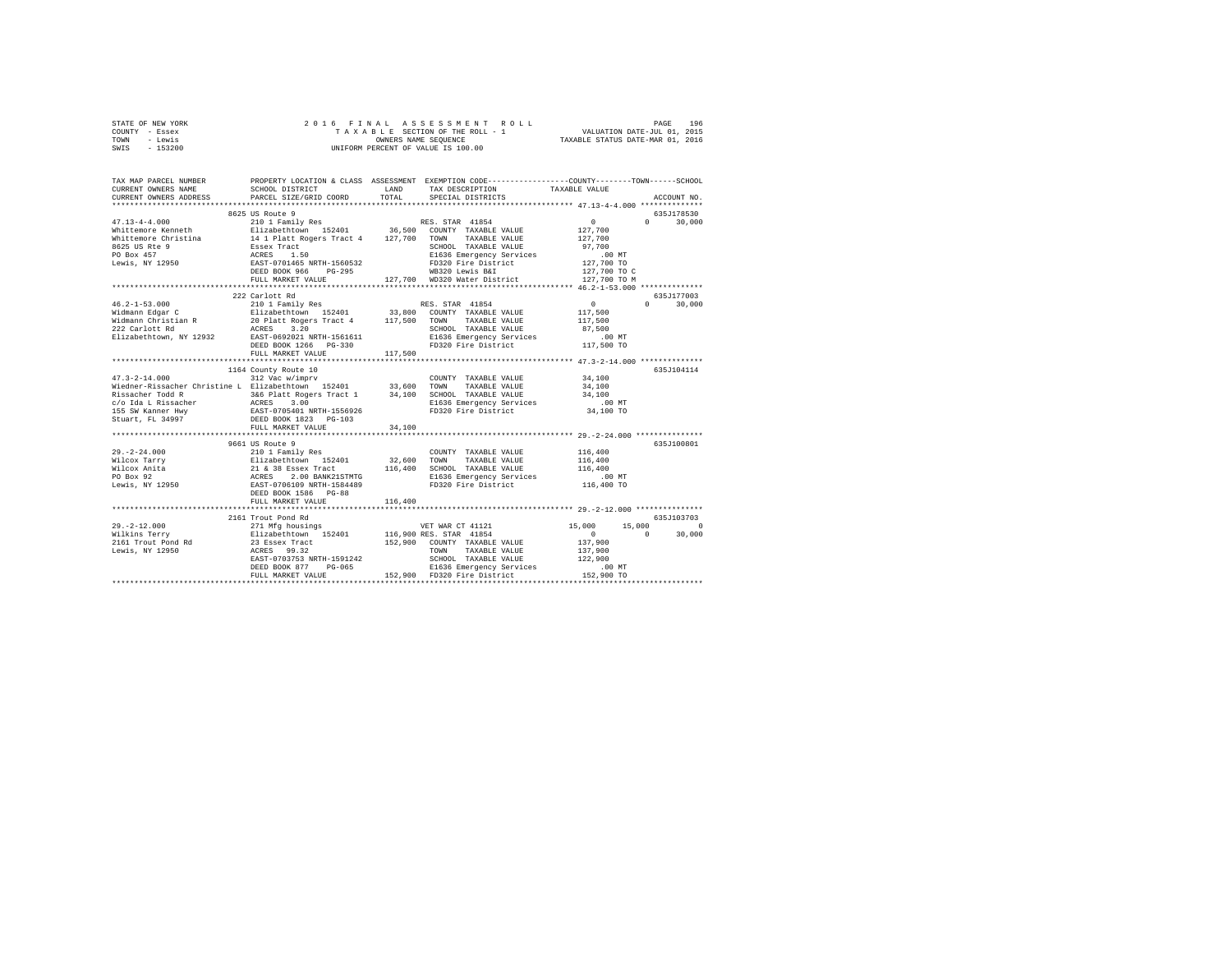| STATE OF NEW YORK<br>- Essex<br>COUNTY<br>- Lewis<br>TOWN<br>$-153200$<br>SWIS | TAXABLE                                                                | 2016 FINAL ASSESSMENT ROLL<br>SECTION OF THE ROLL - 1<br>OWNERS NAME SEOUENCE<br>INIFORM PERCENT OF VALUE IS 100.00 | 197<br>PAGE<br>VALUATION DATE-JUL 01, 2015<br>TAXABLE STATUS DATE-MAR 01, 2016               |
|--------------------------------------------------------------------------------|------------------------------------------------------------------------|---------------------------------------------------------------------------------------------------------------------|----------------------------------------------------------------------------------------------|
| TAX MAP PARCEL NUMBER<br>CURRENT OWNERS NAME<br>CURRENT OWNERS ADDRESS         | PROPERTY LOCATION & CLASS<br>SCHOOL DISTRICT<br>PARCEL SIZE/GRID COORD | ASSESSMENT<br>LAND<br>TAX DESCRIPTION<br>TOTAL<br>SPECIAL DISTRICTS                                                 | EXEMPTION CODE-----------------COUNTY-------TOWN------SCHOOL<br>TAXABLE VALUE<br>ACCOUNT NO. |
| $38.1 - 1 - 23.200$                                                            | 41 Hale Hill Ln<br>270 Mfg housing                                     | TAXABLE VALUE<br>COUNTY                                                                                             | 6352002001<br>24,000                                                                         |

| Wimett Thomas J<br>Wimett Kim M<br>41 Hale Hill Ln<br>Lewis, NY 12950            | Elizabethtown 152401<br>18 Essex Tract<br>ACRES 2.00<br>EAST-0705303 NRTH-1580514<br>DEED BOOK 1294 PG-32 | 20,500<br>TOWN<br>TAXABLE VALUE<br>24,000 SCHOOL TAXABLE VALUE<br>E1636 Emergency Services .00 MT<br>FD320 Fire District 24,000 TO                                                                                                                                                                                                                                                  | 24,000<br>24,000                                                                     |
|----------------------------------------------------------------------------------|-----------------------------------------------------------------------------------------------------------|-------------------------------------------------------------------------------------------------------------------------------------------------------------------------------------------------------------------------------------------------------------------------------------------------------------------------------------------------------------------------------------|--------------------------------------------------------------------------------------|
|                                                                                  | FULL MARKET VALUE                                                                                         | 24,000                                                                                                                                                                                                                                                                                                                                                                              |                                                                                      |
|                                                                                  |                                                                                                           |                                                                                                                                                                                                                                                                                                                                                                                     |                                                                                      |
|                                                                                  | 9481 US Route 9                                                                                           |                                                                                                                                                                                                                                                                                                                                                                                     | 635J103111                                                                           |
| $38.1 - 1 - 25.110$                                                              |                                                                                                           |                                                                                                                                                                                                                                                                                                                                                                                     | $\sim$ 0<br>$\cap$<br>30,000                                                         |
| Wimett Thomas J                                                                  |                                                                                                           |                                                                                                                                                                                                                                                                                                                                                                                     | 75,900                                                                               |
| 41 Hale Hill Ln                                                                  |                                                                                                           | Elizabethrown 152401 33,000 COUNTY TAXABLE VALUE<br>18 Essex Tract 152401 75,900 TOUNTY TAXABLE VALUE<br>ACRES 2.43 SCHOOL TAXABLE VALUE                                                                                                                                                                                                                                            | 75,900<br>45,900                                                                     |
| Lewis, NY 12950                                                                  |                                                                                                           | SCHOOL TAXABLE VALUE                                                                                                                                                                                                                                                                                                                                                                |                                                                                      |
|                                                                                  | EAST-0706202 NRTH-1580342                                                                                 | E1636 Emergency Services .00 MT                                                                                                                                                                                                                                                                                                                                                     |                                                                                      |
|                                                                                  |                                                                                                           | FD320 Fire District 75,900 TO                                                                                                                                                                                                                                                                                                                                                       |                                                                                      |
|                                                                                  |                                                                                                           |                                                                                                                                                                                                                                                                                                                                                                                     |                                                                                      |
|                                                                                  |                                                                                                           |                                                                                                                                                                                                                                                                                                                                                                                     |                                                                                      |
|                                                                                  | 9455 US Route 9                                                                                           |                                                                                                                                                                                                                                                                                                                                                                                     | 635J105408                                                                           |
| $38.1 - 1 - 23.100$                                                              | 240 Rural res                                                                                             | VET WAR CT 41121                                                                                                                                                                                                                                                                                                                                                                    | 15,000 15,000<br>$\sim$ 0                                                            |
|                                                                                  |                                                                                                           | -<br>Silizabeth town 152401 65,900 VET DIS CT 41141 10,095 10,095                                                                                                                                                                                                                                                                                                                   | $^{\circ}$                                                                           |
| williecte ooi<br>9455 US Rite 9 18 Essex Tract<br>Lewis. NY 12950 20 ACRES 59.64 |                                                                                                           | 201,900 SR STAR 41834                                                                                                                                                                                                                                                                                                                                                               | $\begin{smallmatrix}&&0\\&&2\\176,805\end{smallmatrix}$<br>$\sim$ 0 $\sim$<br>65,300 |
|                                                                                  |                                                                                                           | COUNTY TAXABLE VALUE                                                                                                                                                                                                                                                                                                                                                                |                                                                                      |
|                                                                                  | EAST-0705172 NRTH-1579829                                                                                 | TOWN TAXABLE VALUE                                                                                                                                                                                                                                                                                                                                                                  | 176,805                                                                              |
|                                                                                  | DEED BOOK 455<br>$PG-172$                                                                                 | SCHOOL TAXABLE VALUE 136,600                                                                                                                                                                                                                                                                                                                                                        |                                                                                      |
|                                                                                  |                                                                                                           |                                                                                                                                                                                                                                                                                                                                                                                     |                                                                                      |
|                                                                                  |                                                                                                           |                                                                                                                                                                                                                                                                                                                                                                                     |                                                                                      |
|                                                                                  |                                                                                                           |                                                                                                                                                                                                                                                                                                                                                                                     |                                                                                      |
|                                                                                  | 8417 US Route 9                                                                                           |                                                                                                                                                                                                                                                                                                                                                                                     | 635J198005                                                                           |
| $47.3 - 1 - 9.200$                                                               | 210 1 Family Res                                                                                          | COUNTY TAXABLE VALUE                                                                                                                                                                                                                                                                                                                                                                | 155,000                                                                              |
|                                                                                  |                                                                                                           | Wright Alexander Joseph Blizabethtown 152401 38,500 TOWN TAXABLE VALUE                                                                                                                                                                                                                                                                                                              | 155,000                                                                              |
|                                                                                  |                                                                                                           |                                                                                                                                                                                                                                                                                                                                                                                     |                                                                                      |
|                                                                                  |                                                                                                           | 8843 NYS Route 9N 2 PRogers Tr 1 2 = 155,000 SCHOOL TAXABLE VALUE 155,000<br>Lewis, NY 12950 19.40 BAST 8.400 BANK CORE 1636 EMergency Services<br>2000 155,000 EAST-0700284 NRTH-1555351 PD320 Fire District 155,000                                                                                                                                                               |                                                                                      |
|                                                                                  |                                                                                                           |                                                                                                                                                                                                                                                                                                                                                                                     |                                                                                      |
|                                                                                  | DEED BOOK 1823 PG-178                                                                                     |                                                                                                                                                                                                                                                                                                                                                                                     |                                                                                      |
|                                                                                  | FULL MARKET VALUE                                                                                         | 155,000                                                                                                                                                                                                                                                                                                                                                                             |                                                                                      |
|                                                                                  |                                                                                                           |                                                                                                                                                                                                                                                                                                                                                                                     |                                                                                      |
|                                                                                  | 129 Denton Rd                                                                                             |                                                                                                                                                                                                                                                                                                                                                                                     | 635J187003                                                                           |
|                                                                                  |                                                                                                           |                                                                                                                                                                                                                                                                                                                                                                                     |                                                                                      |
|                                                                                  |                                                                                                           | $\begin{array}{lcccccc} 55.2\texttt{-}1\texttt{-}6.200 && 312 \text{ Vac w/imprv} & 152.401 && 27.500 \\ \texttt{Wrisley CaIvin J} && 152.500 && 152401 && 49,000 & \texttt{TONN} & \texttt{TXABLE VALUE} && 57,500 \\ \texttt{Wrisley CaIvin J} && 152.500 && 152401 && 49,000 & \texttt{SCHOOL TAXABLE VALUE} && 57,500 \\ \texttt{PO Box 13} && 13.12 \texttt{Valt Regers Tract$ |                                                                                      |
|                                                                                  |                                                                                                           |                                                                                                                                                                                                                                                                                                                                                                                     |                                                                                      |
| Elizabethtown, NY 12932                                                          | ACRES 50.00                                                                                               | E1636 Emergency Services .00 MT                                                                                                                                                                                                                                                                                                                                                     | 57,500 TO                                                                            |
|                                                                                  | EAST-0692184 NRTH-1552169<br>DEED BOOK 857 PG-12<br>FULL MARKET VALUE                                     | FD320 Fire District<br>57.500                                                                                                                                                                                                                                                                                                                                                       |                                                                                      |
|                                                                                  |                                                                                                           | ***********************                                                                                                                                                                                                                                                                                                                                                             |                                                                                      |
|                                                                                  |                                                                                                           |                                                                                                                                                                                                                                                                                                                                                                                     |                                                                                      |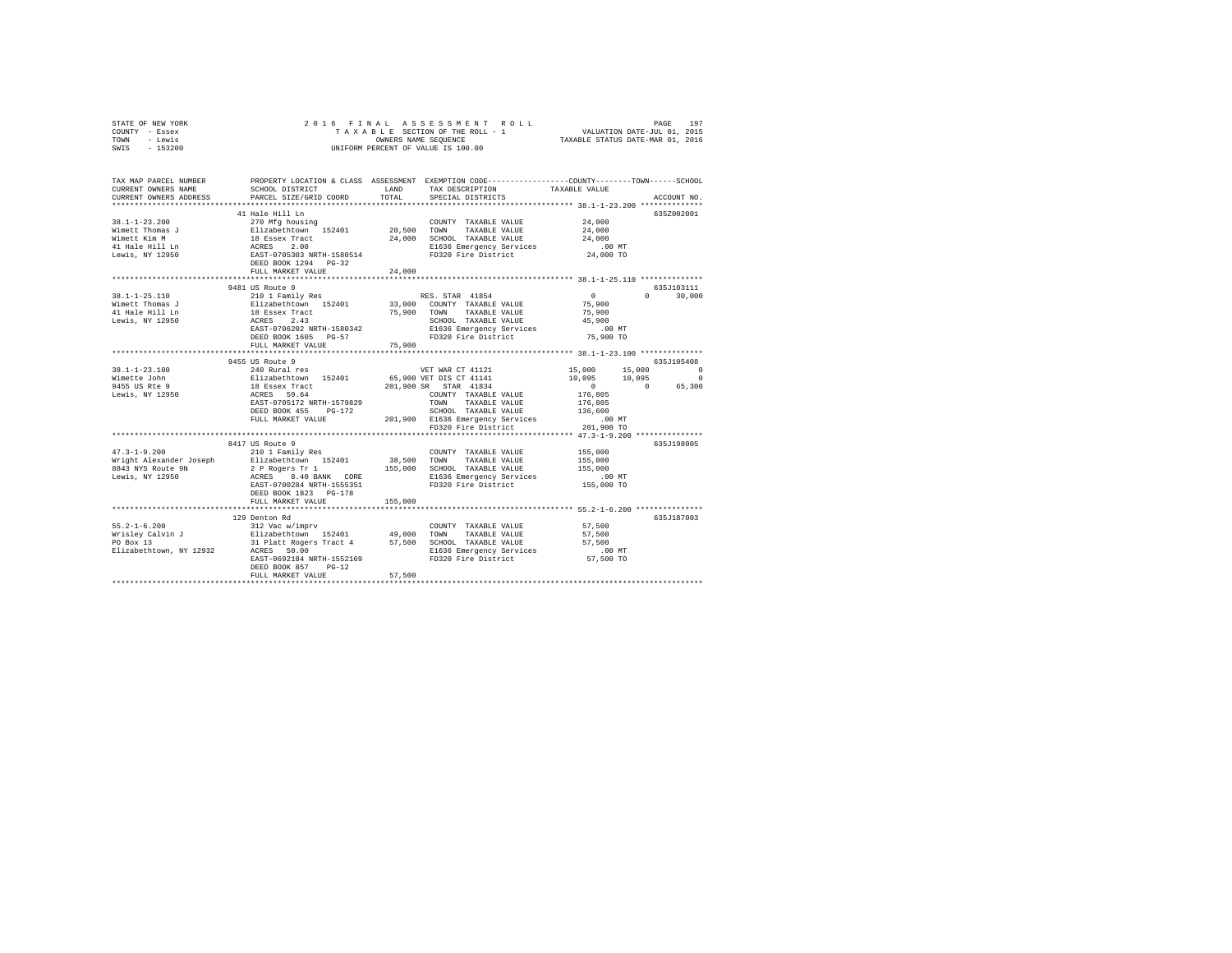| STATE OF NEW YORK | 2016 FINAL ASSESSMENT ROLL         | 198<br>PAGE                      |
|-------------------|------------------------------------|----------------------------------|
| COUNTY - Essex    | TAXABLE SECTION OF THE ROLL - 1    | VALUATION DATE-JUL 01, 2015      |
| TOWN<br>- Lewis   | OWNERS NAME SEOUENCE               | TAXABLE STATUS DATE-MAR 01, 2016 |
| $-153200$<br>SWIS | UNIFORM PERCENT OF VALUE IS 100.00 |                                  |

| TAX MAP PARCEL NUMBER<br>CURRENT OWNERS NAME<br>CURRENT OWNERS ADDRESS                                                              | SCHOOL DISTRICT<br>PARCEL SIZE/GRID COORD                                                                                                                                                                                                                                     | LAND               | PROPERTY LOCATION & CLASS ASSESSMENT EXEMPTION CODE---------------COUNTY-------TOWN------SCHOOL<br>TAX DESCRIPTION TAXABLE VALUE<br>TOTAL SPECIAL DISTRICTS |                                                      | ACCOUNT NO.                          |
|-------------------------------------------------------------------------------------------------------------------------------------|-------------------------------------------------------------------------------------------------------------------------------------------------------------------------------------------------------------------------------------------------------------------------------|--------------------|-------------------------------------------------------------------------------------------------------------------------------------------------------------|------------------------------------------------------|--------------------------------------|
| $56.1 - 2 - 14.000$<br>Young Joshua M<br>Young Mirinda R<br>8073 US Route 9<br>Lewis, NY 12950                                      | 8073 US Route 9<br>Elizabethtown 152401 32,000 COUNTY TAXABLE VALUE<br>33 Platt Rogers Tract 4 118,700 TOWN TAXABLE VALUE<br>ACRES 1.38 BANK CORE 18 SCHOOL TAXABLE VALUE<br>EAST-0700226 NRTH-1547194 B1636 Emergency Services<br>DEED BOOK 1764 PG-290<br>FULL MARKET VALUE | 118,700            | SCHOOL TAXABLE VALUE                                                                                                                                        | $0 \qquad \qquad$<br>118,700<br>118,700<br>88,700    | 635J100205<br>30,000<br>$\Omega$     |
| $38.1 - 1 - 33.000$<br>Young Robert B<br>10B Kings Ct<br>Camillus, NY 13031 Peru Bay Tract                                          | US Route 9<br>314 Rural vac<10<br>Elizabethtown 152401 700 TOWN<br>19 38 Essex Tract<br>ACRES 3.74<br>EAST-0704411 NRTH-1583435<br>DEED BOOK 1317 PG-120<br>FULL MARKET VALUE                                                                                                 | 700<br>700         | COUNTY TAXABLE VALUE<br>TAXABLE VALUE<br>SCHOOL TAXABLE VALUE<br>E1636 Emergency Services<br>FD320 Fire District                                            | 700<br>700<br>700<br>$.00$ MT<br>700 TO              | 635J189020                           |
| $47.3 - 2 - 9.200$<br>Zelinsky Paul A<br>Zelinsky Paula<br>PO Box 544<br>Lewis, NY 12950                                            | 36 Discovery Way<br>210 1 Family Res<br>Elizabethtown 152401 34,600 COUNTY TAXABLE VALUE<br>6 Platt Rogers Tract 1 207,500 TOWN TAXABLE VALUE<br>ACRES 4.00 BANK CORE<br>EAST-0706798 NRTH-1557347<br>DEED BOOK 1495 PG-121<br>FULL MARKET VALUE                              | 207,500            | RES. STAR 41854<br>SCHOOL TAXABLE VALUE<br>E1636 Emergency Services .00 MT<br>FD320 Fire District 207.500 TO                                                | $\Omega$<br>207,500<br>207.500<br>177.500            | 6357007002<br>$\mathbf{a}$<br>30,000 |
| $47.1 - 2 - 51.121$<br>Zielinska Grazyna               Elizabethtown   152401           33,300<br>49 W 47th St<br>Bayonne, NJ 07002 | 23 Jeffrey Way<br>210 1 Family Res<br>2 7 Essex Tract<br>ACRES 2.71<br>EAST-0702854 NRTH-1563903<br>DEED BOOK 1639 PG-57<br>FULL MARKET VALUE                                                                                                                                 | 124,000<br>124,000 | COUNTY TAXABLE VALUE<br>TOWN<br>TAXABLE VALUE<br>SCHOOL TAXABLE VALUE<br>E1636 Emergency Services<br>FD320 Fire District                                    | 124,000<br>124,000<br>124,000<br>.00MT<br>124,000 TO | 635J189022                           |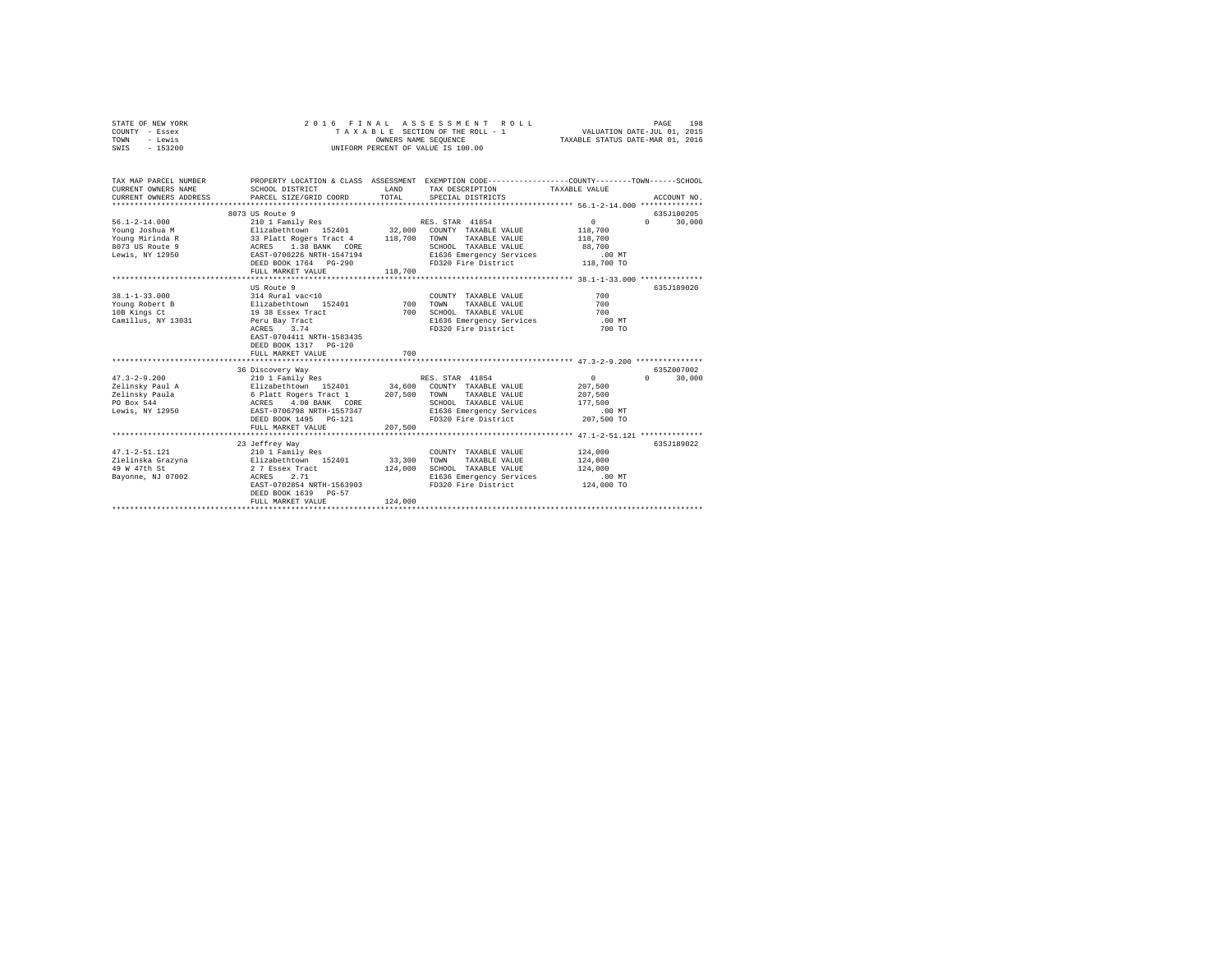| STATE OF NEW YORK | 2016 FINAL ASSESSMENT ROLL         | 199<br>PAGE                      |
|-------------------|------------------------------------|----------------------------------|
| COUNTY - Essex    | TAXABLE SECTION OF THE ROLL - 1    | VALUATION DATE-JUL 01, 2015      |
| TOWN<br>- Lewis   |                                    | TAXABLE STATUS DATE-MAR 01, 2016 |
| SWIS<br>- 153200  |                                    | RPS150/V04/L015                  |
|                   | UNIFORM PERCENT OF VALUE IS 100.00 | CURRENT DATE 6/22/2016           |
|                   |                                    |                                  |
|                   | ROLL SUB SECTION- - TOTALS         |                                  |

### \*\*\* S P E C I A L D I S T R I C T S U M M A R Y \*\*\*

| CODE | DISTRICT NAME        | TOTAL<br>PARCELS | <b>EXTENSION</b><br>TYPE | <b>EXTENSION</b><br>VALUE | AD VALOREM<br>VALUE | EXEMPT<br>AMOUNT | TAXARLE<br>VALUE |
|------|----------------------|------------------|--------------------------|---------------------------|---------------------|------------------|------------------|
|      | AP904 Apptmnt tax S  |                  | 1 MOVTAX                 | 430.57                    |                     |                  | 430.57           |
|      | OT902 Omitted tax C  |                  | 4 MOVTAX                 | 694.07                    |                     |                  | 694.07           |
|      | OT903 Omitted tax T  |                  | 4 MOVTAX                 | 732.68                    |                     |                  | 732.68           |
|      | OT904 Omitted tax S  |                  | 1 MOVTAX                 | 534.96                    |                     |                  | 534.96           |
|      | OT908 Omitted tax FD |                  | 1 MOVTAX                 | 78.29                     |                     |                  | 78.29            |
|      | E1636 Emergency Serv |                  | 957 MOVTAX               |                           |                     |                  |                  |
|      | FD320 Fire District  |                  | 957 TOTAL                |                           | 94859.549           |                  | 94859.549        |
|      | WR320 Lewis B&T      |                  | 144 TOTAL C              |                           | 12123.193           |                  | 12123.193        |
|      | WD320 Water District |                  | $144$ TOTAL<br>M         |                           | 12123.193           |                  | 12123.193        |

### \*\*\* S C H O O L D I S T R I C T S U M M A R Y \*\*\*

| CODE                       | DISTRICT NAME                          | TOTAL<br>PARCELS | ASSESSED<br>LAND                 | ASSESSED<br>TOTAL                | EXEMPT<br>AMOUNT             | TOTAL<br>TAXABLE                 | STAR<br>AMOUNT       | STAR<br>TAXABLE                  |
|----------------------------|----------------------------------------|------------------|----------------------------------|----------------------------------|------------------------------|----------------------------------|----------------------|----------------------------------|
| 152401<br>155001<br>155201 | Elizabethtown<br>Westport<br>Willsboro | 920<br>30<br>n   | 39644.549<br>1386,500<br>422,900 | 91986,249<br>2450,400<br>422,900 | 816,759<br>133,191<br>74,083 | 91169,490<br>2317.209<br>348,817 | 12820,400<br>351,200 | 78349,090<br>1966,009<br>348.817 |
|                            | SUB-TOTAL                              | 957              | 41453.949                        | 94859.549                        | 1024,033                     | 93835.516                        | 13171,600            | 80663.916                        |
|                            | TOTAL                                  | 957              | 41453.949                        | 94859.549                        | 1024.033                     | 93835.516                        | 13171.600            | 80663.916                        |

#### \*\*\* S Y S T E M C O D E S S U M M A R Y \*\*\*

NO SYSTEM EXEMPTIONS AT THIS LEVEL

## \*\*\* E X E M P T I O N S U M M A R Y \*\*\*

| CODE  | DESCRIPTION | TOTAL<br>PARCELS | COUNTY  | TOWN    | SCHOOL |
|-------|-------------|------------------|---------|---------|--------|
| 13572 | TOWN OWN O  | ∡                | 243,800 |         |        |
| 33302 | CNTY REFOR  | ю                | 322.200 |         |        |
| 41121 | VET WAR CT  | 34               | 470.820 | 470.820 |        |
| 41131 | VET COM CT  | 21               | 486.575 | 486.575 |        |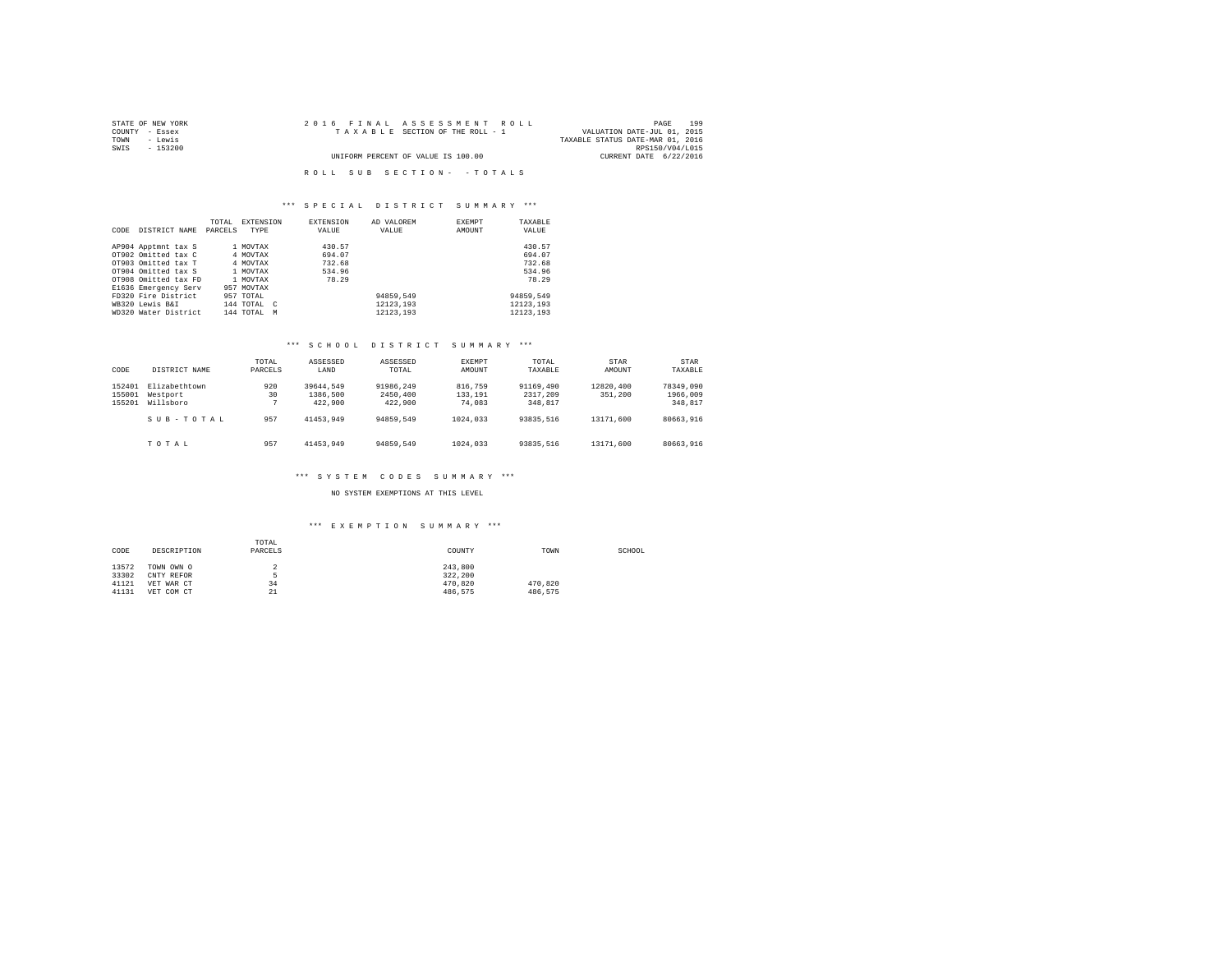| STATE OF NEW YORK | 2016 FINAL ASSESSMENT ROLL         | 200<br>PAGE                      |
|-------------------|------------------------------------|----------------------------------|
| COUNTY - Essex    | TAXABLE SECTION OF THE ROLL - 1    | VALUATION DATE-JUL 01, 2015      |
| TOWN<br>- Lewis   |                                    | TAXABLE STATUS DATE-MAR 01, 2016 |
| SWIS<br>$-153200$ |                                    | RPS150/V04/L015                  |
|                   | UNIFORM PERCENT OF VALUE IS 100.00 | CURRENT DATE 6/22/2016           |
|                   |                                    |                                  |
|                   | ROLL SUB SECTION- - TOTALS         |                                  |

### \*\*\* E X E M P T I O N S U M M A R Y \*\*\*

|       |                   | TOTAL   |          |          |           |
|-------|-------------------|---------|----------|----------|-----------|
| CODE  | DESCRIPTION       | PARCELS | COUNTY   | TOWN     | SCHOOL    |
| 41141 | VET DIS CT        | 16      | 414,965  | 414,965  |           |
| 41720 | AG DIST C         | 8       | 208,376  | 208,376  | 208,376   |
| 41730 | AG. DIST          |         | 40.457   | 40.457   | 40.457    |
| 41800 | AGED ALL          | 17      | 754.563  | 754.563  | 775,200   |
| 41834 | STAR<br><b>SR</b> | 100     |          |          | 6032.150  |
| 41854 | RES. STAR         | 237     |          |          | 7139,450  |
|       | TOTAL             | 441     | 2941.756 | 2375,756 | 14195.633 |

## \*\*\* G R A N D T O T A L S \*\*\*

| ROLL | DESCRIPTION | TOTAL   | ASSESSED  | ASSESSED  | TAXABLE   | TAXABLE   | TAXABLE   | <b>STAR</b> |
|------|-------------|---------|-----------|-----------|-----------|-----------|-----------|-------------|
| SEC  |             | PARCELS | LAND      | TOTAL     | COUNTY    | TOWN      | SCHOOL    | TAXABLE     |
|      | TAXABLE     | $QE^T$  | 41453.949 | 94859.549 | 91917.793 | 92483.793 | 93835.516 | 80663.916   |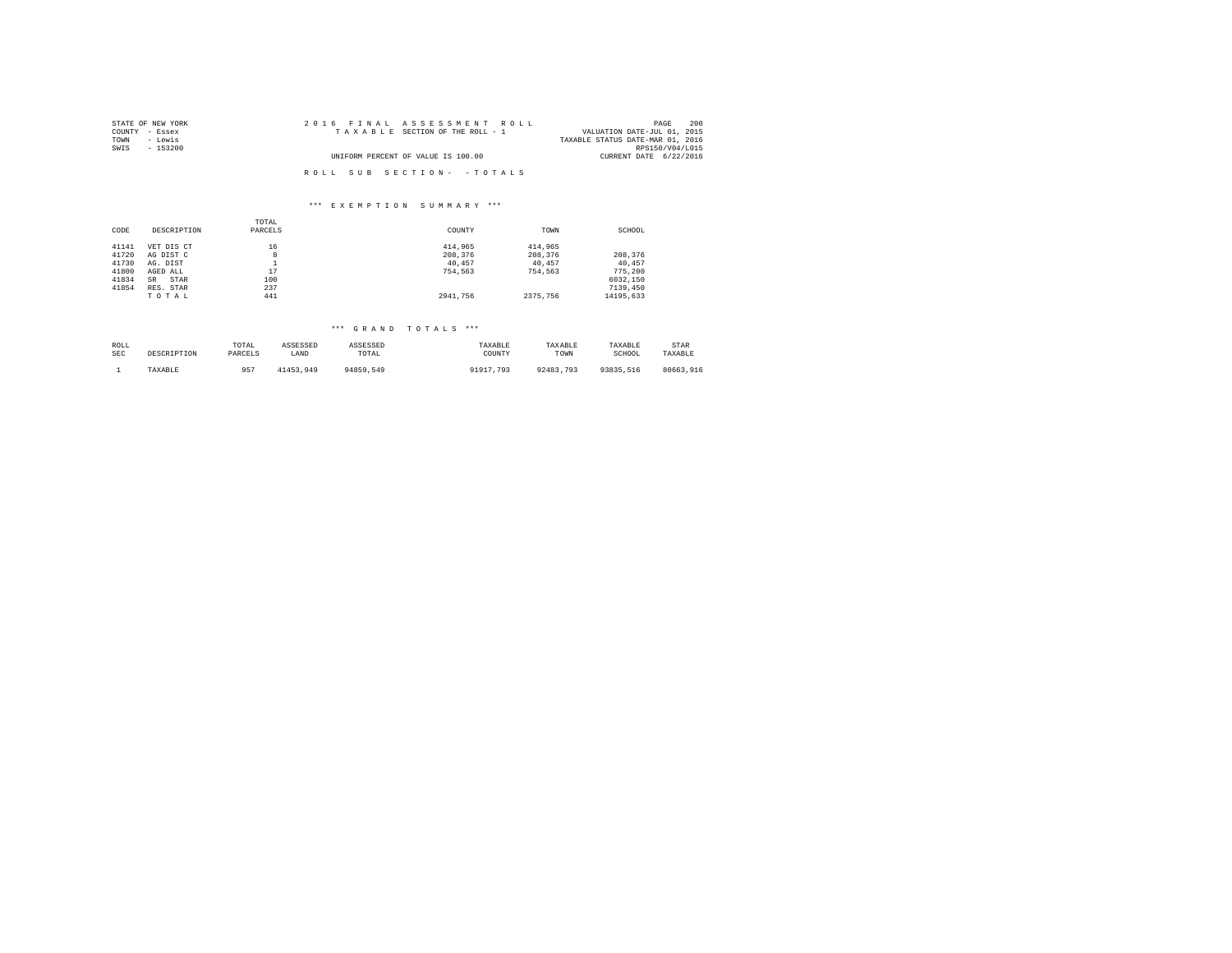| STATE OF NEW YORK | 2016 FINAL ASSESSMENT ROLL                                               | 201<br>PAGE                      |
|-------------------|--------------------------------------------------------------------------|----------------------------------|
| COUNTY - Essex    | TAXABLE SECTION OF THE ROLL - 1 SUB-SECT - A VALUATION DATE-JUL 01, 2015 |                                  |
| TOWN<br>- Lewis   | OWNERS NAME SEOUENCE                                                     | TAXABLE STATUS DATE-MAR 01, 2016 |
| - 153200<br>SWIS  | UNIFORM PERCENT OF VALUE IS 100.00                                       |                                  |

| TAX MAP PARCEL NUMBER<br>CURRENT OWNERS NAME<br>CURRENT OWNERS ADDRESS                                                                                                                                | SCHOOL DISTRICT<br>PARCEL SIZE/GRID COORD                                                                                                                                                                                         | <b>T.AND</b><br>TOTAL.        | PROPERTY LOCATION & CLASS ASSESSMENT EXEMPTION CODE----------------COUNTY-------TOWN-----SCHOOL<br>TAX DESCRIPTION TAXABLE VALUE<br>SPECIAL DISTRICTS |                                                                      | ACCOUNT NO.           |
|-------------------------------------------------------------------------------------------------------------------------------------------------------------------------------------------------------|-----------------------------------------------------------------------------------------------------------------------------------------------------------------------------------------------------------------------------------|-------------------------------|-------------------------------------------------------------------------------------------------------------------------------------------------------|----------------------------------------------------------------------|-----------------------|
| $38.4 - 1 - 14.000$<br>Shirley Forests Inc<br>c/o David Shirley<br>17100 102nd Ave NE<br>Bothell, WA 98011                                                                                            | Deerhead-Reber Rd<br>911 Forest s480<br>Elizabethtown 152401 22,500 COUNTY TAXABLE VALUE<br>25 Peru Bay Tract<br>35AC Under 480 RPTL<br>ACRES 35.00<br>EAST-0716444 NRTH-1574703<br>DEED BOOK 662<br>$PG-51$<br>FULL MARKET VALUE | 22,500<br>22,500              | FISCHER 47450<br>TOWN<br>TAXABLE VALUE<br>SCHOOL TAXABLE VALUE<br>E1636 Emergency Services<br>FD320 Fire District 22,500 TO                           | 11,962<br>11,962<br>10,538<br>10,538<br>10,538<br>.00 MT             | 635J104514<br>11,962  |
|                                                                                                                                                                                                       |                                                                                                                                                                                                                                   |                               |                                                                                                                                                       |                                                                      |                       |
| $38.4 - 1 - 17.000$<br>Shirley Forests Inc<br>c/o David Shirley<br>16-24 & 25 Peru Bay Tract<br>17100 102nd Ave NE<br>190AC Under 480 RPTL<br>Bothell, WA 98011                                       | Moss Rd<br>911 Forest s480<br>Elizabethtown 152401<br>ACRES 190.00<br>EAST-0716240 NRTH-1573044<br>DEED BOOK 662<br>$PG - 51$<br>FULL MARKET VALUE                                                                                | 100,000<br>100,000<br>100,000 | FISCHER 47450<br>COUNTY TAXABLE VALUE<br>TOWN<br>TAXABLE VALUE<br>SCHOOL TAXABLE VALUE<br>E1636 Emergency Services<br>FD320 Fire District 100,000 TO  | 36,011<br>36,011<br>63,989<br>63,989<br>63,989<br>.00 MT             | 635.7104602<br>36,011 |
|                                                                                                                                                                                                       |                                                                                                                                                                                                                                   |                               |                                                                                                                                                       |                                                                      |                       |
| $39.3 - 3 - 1.000$<br>Shirley Forests Inc Blizabethtown 152401 102,300<br>Shirley Forests Inc $c/o$ Baricano<br>$c/o$ Bavid Shirley 13 14 Peru Bay Tract<br>17100 102nd Ave NE 194.6AC Under 480 RPTL | Deerhead-Reber Rd<br>911 Forest s480<br>EAST-0719518 NRTH-1575780<br>DEED BOOK 662<br>$PG-51$<br>FULL MARKET VALUE                                                                                                                | 102,300<br>102,300            | FISCHER 47450<br>COUNTY TAXABLE VALUE<br>TOWN<br>TAXABLE VALUE<br>SCHOOL TAXABLE VALUE<br>E1636 Emergency Services<br>FD320 Fire District 102,300 TO  | 30.639<br>30.639<br>71.661<br>71,661<br>71,661<br>.00MT              | 635J104513<br>30,639  |
| $39.3 - 3 - 2.000$<br>Shirley Forests Inc<br>c/o David Shirley<br>17100 102nd Ave NE<br>Bothell, WA 98011                                                                                             | Deerhead-Reber Rd<br>911 Forest s480<br>Willsboro 155201<br>13 14 & Peru Bay Tract<br>24.1AC Under 480 RPTL<br>ACRES 24.10<br>EAST-0721458 NRTH-1575277<br>DEED BOOK 662<br>$PG-51$<br>FULL MARKET VALUE                          | 17,100 TOWN<br>17,100         | 47450<br>FISCHER<br>155201 17,100 COUNTY TAXABLE VALUE<br>TAXABLE VALUE<br>SCHOOL TAXABLE VALUE<br>E1636 Emergency Services<br>FD320 Fire District    | 10,102<br>10,102<br>6,998<br>6,998<br>6,998<br>$.00$ MT<br>17,100 TO | 635J104414<br>10,102  |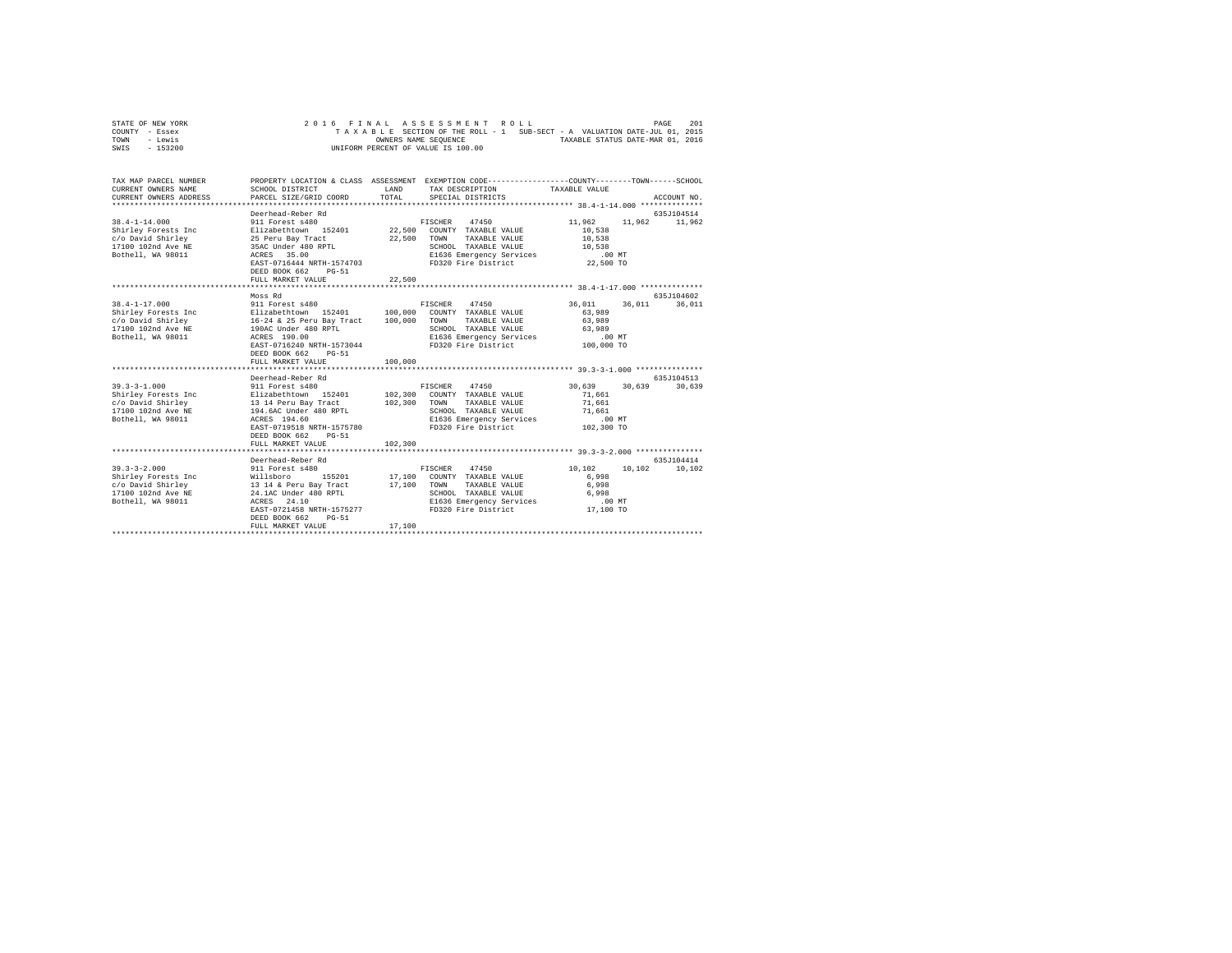|      | STATE OF NEW YORK | 2016 FINAL ASSESSMENT ROLL                                               | PAGE | 202 |
|------|-------------------|--------------------------------------------------------------------------|------|-----|
|      | COUNTY - Essex    | TAXABLE SECTION OF THE ROLL - 1 SUB-SECT - A VALUATION DATE-JUL 01, 2015 |      |     |
| TOWN | - Lewis           | TAXABLE STATUS DATE-MAR 01, 2016<br>OWNERS NAME SEOUENCE                 |      |     |
| SWIS | - 153200          | UNIFORM PERCENT OF VALUE IS 100.00                                       |      |     |
|      |                   |                                                                          |      |     |

| TAX MAP PARCEL NUMBER<br>CURRENT OWNERS NAME                                                                           | SCHOOL DISTRICT                                      | LAND   | PROPERTY LOCATION & CLASS ASSESSMENT EXEMPTION CODE---------------COUNTY-------TOWN-----SCHOOL<br>TAX DESCRIPTION | TAXABLE VALUE        |             |
|------------------------------------------------------------------------------------------------------------------------|------------------------------------------------------|--------|-------------------------------------------------------------------------------------------------------------------|----------------------|-------------|
| CURRENT OWNERS ADDRESS                                                                                                 | PARCEL SIZE/GRID COORD                               | TOTAL  | SPECIAL DISTRICTS                                                                                                 |                      | ACCOUNT NO. |
|                                                                                                                        | Ray Woods Rd                                         |        |                                                                                                                   |                      | 635J104606  |
|                                                                                                                        |                                                      |        |                                                                                                                   | 4,462 4,462 4,462    |             |
|                                                                                                                        |                                                      |        |                                                                                                                   | 10,538               |             |
|                                                                                                                        |                                                      |        |                                                                                                                   | 10,538               |             |
|                                                                                                                        |                                                      |        | SCHOOL TAXABLE VALUE                                                                                              | 10,538               |             |
| Bothell, WA 98011                                                                                                      | ACRES 20.00                                          |        | ACRES 20.00 E1636 Emergency Services .00 MT<br>EAST-0703870 NRTH-1552326 FD320 Fire District 15,000 TO            |                      |             |
|                                                                                                                        |                                                      |        |                                                                                                                   |                      |             |
|                                                                                                                        | DEED BOOK 662<br>$PG-51$                             |        |                                                                                                                   |                      |             |
|                                                                                                                        | FULL MARKET VALUE                                    | 15,000 |                                                                                                                   |                      |             |
|                                                                                                                        | Hurley Rd                                            |        |                                                                                                                   |                      | 635J104515  |
| $47.4 - 1 - 12.000$                                                                                                    | 911 Forest s480                                      |        | COUNTY TAXABLE VALUE                                                                                              | 39,900               |             |
| Shirley Forests Inc Blizabethtown 152401 39,900 TOWN                                                                   |                                                      |        | TAXABLE VALUE                                                                                                     | 39,900               |             |
|                                                                                                                        |                                                      | 39,900 | SCHOOL TAXABLE VALUE                                                                                              | 39,900               |             |
|                                                                                                                        |                                                      |        | E1636 Emergency Services                                                                                          | .00 MT               |             |
| c/o David Shirley and Balact Rogers<br>17100 102nd Ave ME Brookfield Tract<br>Bothell, WA 98011 69.85AC Under 480 RPTL |                                                      |        | FD320 Fire District 39,900 TO                                                                                     |                      |             |
|                                                                                                                        | ACRES 69.85                                          |        |                                                                                                                   |                      |             |
|                                                                                                                        | EAST-0715434 NRTH-1556937                            |        |                                                                                                                   |                      |             |
|                                                                                                                        | DEED BOOK 662<br>$PG-51$                             |        |                                                                                                                   |                      |             |
|                                                                                                                        | FULL MARKET VALUE                                    | 39,900 |                                                                                                                   |                      |             |
|                                                                                                                        |                                                      |        |                                                                                                                   |                      |             |
|                                                                                                                        | Hurley Rd                                            |        |                                                                                                                   |                      | 635J104415  |
|                                                                                                                        |                                                      |        | FISCHER 47450                                                                                                     | 34,632 34,632 34,632 |             |
|                                                                                                                        |                                                      |        | 47,700 COUNTY TAXABLE VALUE<br>TAXABLE VALUE                                                                      | 13,068<br>13,068     |             |
| 17100 102nd Ave NE 85.4AC Under 480 RPTL                                                                               |                                                      |        | SCHOOL TAXABLE VALUE                                                                                              | $13\,,\,068$         |             |
| Bothell, WA 98011                                                                                                      | ACRES 85.40                                          |        | E1636 Emergency Services                                                                                          | .00 MT               |             |
|                                                                                                                        |                                                      |        | EAST-0719258 NRTH-1556581 FD320 Fire District 47,700 TO                                                           |                      |             |
|                                                                                                                        | DEED BOOK 662<br>$PG-51$                             |        |                                                                                                                   |                      |             |
|                                                                                                                        | FULL MARKET VALUE                                    | 47.700 |                                                                                                                   |                      |             |
|                                                                                                                        |                                                      |        |                                                                                                                   |                      |             |
|                                                                                                                        | Hurley Rd                                            |        |                                                                                                                   |                      | 635.7104506 |
| $47.4 - 1 - 22.000$                                                                                                    | 911 Forest s480                                      |        | FISCHER 47450                                                                                                     | 33.439 33.439        | 33,439      |
|                                                                                                                        |                                                      |        |                                                                                                                   | 44,261               |             |
|                                                                                                                        |                                                      |        |                                                                                                                   | 44,261               |             |
|                                                                                                                        |                                                      |        |                                                                                                                   | 44,261               |             |
| Bothell, WA 98011 ACRES 145.45                                                                                         |                                                      |        | E1636 Emergency Services .00 MT                                                                                   |                      |             |
|                                                                                                                        | EAST-0717436 NRTH-1554985<br>DEED BOOK 432<br>PG-565 |        | FD320 Fire District 77,700 TO                                                                                     |                      |             |
|                                                                                                                        | FULL MARKET VALUE                                    | 77.700 |                                                                                                                   |                      |             |
|                                                                                                                        |                                                      |        | **************************                                                                                        |                      |             |
|                                                                                                                        |                                                      |        |                                                                                                                   |                      |             |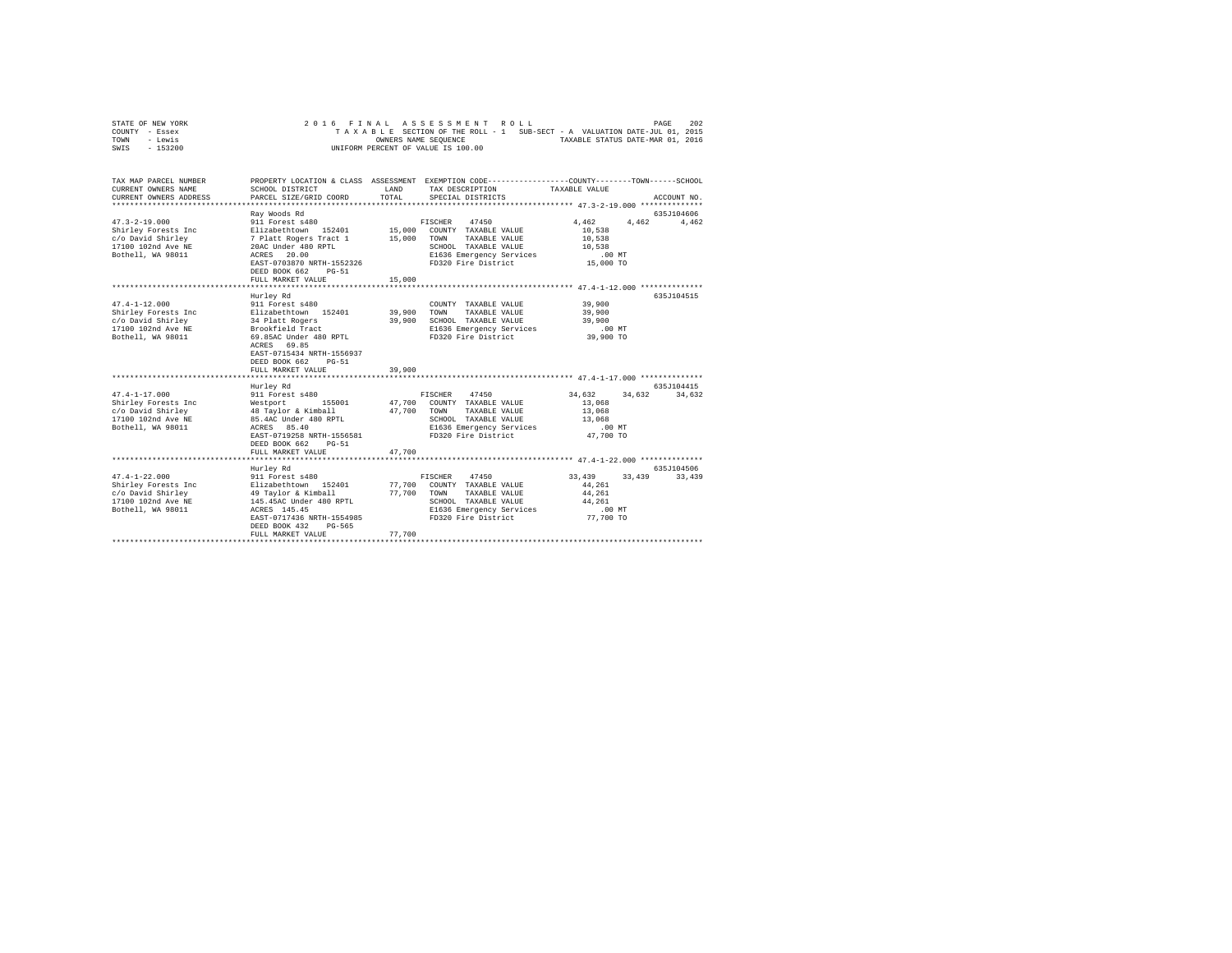| STATE OF NEW YORK | 2016 FINAL ASSESSMENT ROLL                                               | 203<br>PAGE                      |
|-------------------|--------------------------------------------------------------------------|----------------------------------|
| COUNTY - Essex    | TAXABLE SECTION OF THE ROLL - 1 SUB-SECT - A VALUATION DATE-JUL 01, 2015 |                                  |
| TOWN<br>- Lewis   | OWNERS NAME SEOUENCE                                                     | TAXABLE STATUS DATE-MAR 01, 2016 |
| - 153200<br>SWIS  | UNIFORM PERCENT OF VALUE IS 100.00                                       |                                  |

| TAX MAP PARCEL NUMBER<br>CURRENT OWNERS NAME                                                                                                                                                                                                                | SCHOOL DISTRICT                                                                                         | LAND                  | PROPERTY LOCATION & CLASS ASSESSMENT EXEMPTION CODE----------------COUNTY-------TOWN------SCHOOL<br>TAX DESCRIPTION | TAXABLE VALUE                                                             |             |
|-------------------------------------------------------------------------------------------------------------------------------------------------------------------------------------------------------------------------------------------------------------|---------------------------------------------------------------------------------------------------------|-----------------------|---------------------------------------------------------------------------------------------------------------------|---------------------------------------------------------------------------|-------------|
| CURRENT OWNERS ADDRESS                                                                                                                                                                                                                                      | PARCEL SIZE/GRID COORD                                                                                  | TOTAL                 | SPECIAL DISTRICTS                                                                                                   |                                                                           | ACCOUNT NO. |
| 47.4-1-23.000<br>Shirley Forest and Siliabeth (1918)<br>Shirley Forest Inc and Siliabeth (1918)<br>S5,900 COMNT TAXABLE VALUE<br>1710010204 AVe NE BOOKTEL (1920)<br>Shirley Stringer (1918)<br>Shirley Shirley Stringer (1918)<br>Shirley S                | Hurley Rd<br>ACRES 101.70<br>EAST-0717245 NRTH-1557741<br>DEED BOOK 662<br>$PG-51$<br>FULL MARKET VALUE | 55,900                | 55,900 TOWN TAXABLE VALUE<br>E1636 Emergency Services<br>FD320 Fire District                                        | 31,029 31,029 31,029<br>24,871<br>24,871<br>24,871<br>.00 MT<br>55,900 TO | 635J104508  |
|                                                                                                                                                                                                                                                             | ************************                                                                                | **********            |                                                                                                                     | *********************************** 47.4-1-25.000 ***************         |             |
|                                                                                                                                                                                                                                                             | County Route 10                                                                                         |                       |                                                                                                                     |                                                                           | 635J104505  |
| $47.4 - 1 - 25.000$<br>-Control Country TAXABLE VALUE<br>Shirley Forests Inc = 11 and the state of the state of the state of the state of the state of the 1910<br>17100 102nd Ave NE = 49 TKK Fatent = 13,900 TAXABLE VALUE<br>17100 102nd Ave NE = 49 TKK | 911 Forest s480<br>EAST-0715904 NRTH-1553924<br>DEED BOOK 662 PG-51                                     |                       | FISCHER 47450<br>SCHOOL TAXABLE VALUE<br>E1636 Emergency Services 13,900 MT<br>FD320 Fire District 13,900 TO        | 12,298 12,298<br>1,602<br>1,602<br>1,602                                  | 12,298      |
|                                                                                                                                                                                                                                                             | FULL MARKET VALUE                                                                                       | 13,900                |                                                                                                                     |                                                                           |             |
|                                                                                                                                                                                                                                                             |                                                                                                         |                       |                                                                                                                     |                                                                           |             |
|                                                                                                                                                                                                                                                             | County Route 10                                                                                         |                       |                                                                                                                     |                                                                           | 635J104503  |
| 47.4-1-26.000         911 Forest s480               FISCHER   47450<br>Shirley Forests Inc       Elizabethtown  152401      10,500  COUNTY TAXABLE VALUE<br>Bothell, WA 98011 12.46AC Under 480 RPTL                                                        | ACRES 12.46<br>EAST-0716481 NRTH-1553326<br>DEED BOOK 662 PG-51<br>FULL MARKET VALUE                    | 10,500                | TAXABLE VALUE<br>SCHOOL TAXABLE VALUE<br>E1636 Emergency Services<br>FD320 Fire District                            | 9,994<br>9,994<br>506<br>506<br>506<br>$.00$ MT<br>10,500 TO              | 9,994       |
|                                                                                                                                                                                                                                                             | Twin Vallev Ln                                                                                          |                       |                                                                                                                     |                                                                           | 635J104501  |
| $48.3 - 2 - 3.000$<br>Bothell, WA 98011                                                                                                                                                                                                                     | 911 Forest s480<br>DEED BOOK 662 PG-51<br>FULL MARKET VALUE                                             | 76,500 TOWN<br>76,500 | 47450<br>FISCHER<br>76,500 COUNTY TAXABLE VALUE<br>TAXABLE VALUE<br>SCHOOL TAXABLE VALUE 50,584                     | 25,916 25,916<br>50,584<br>50,584                                         | 25,916      |
|                                                                                                                                                                                                                                                             |                                                                                                         |                       |                                                                                                                     |                                                                           |             |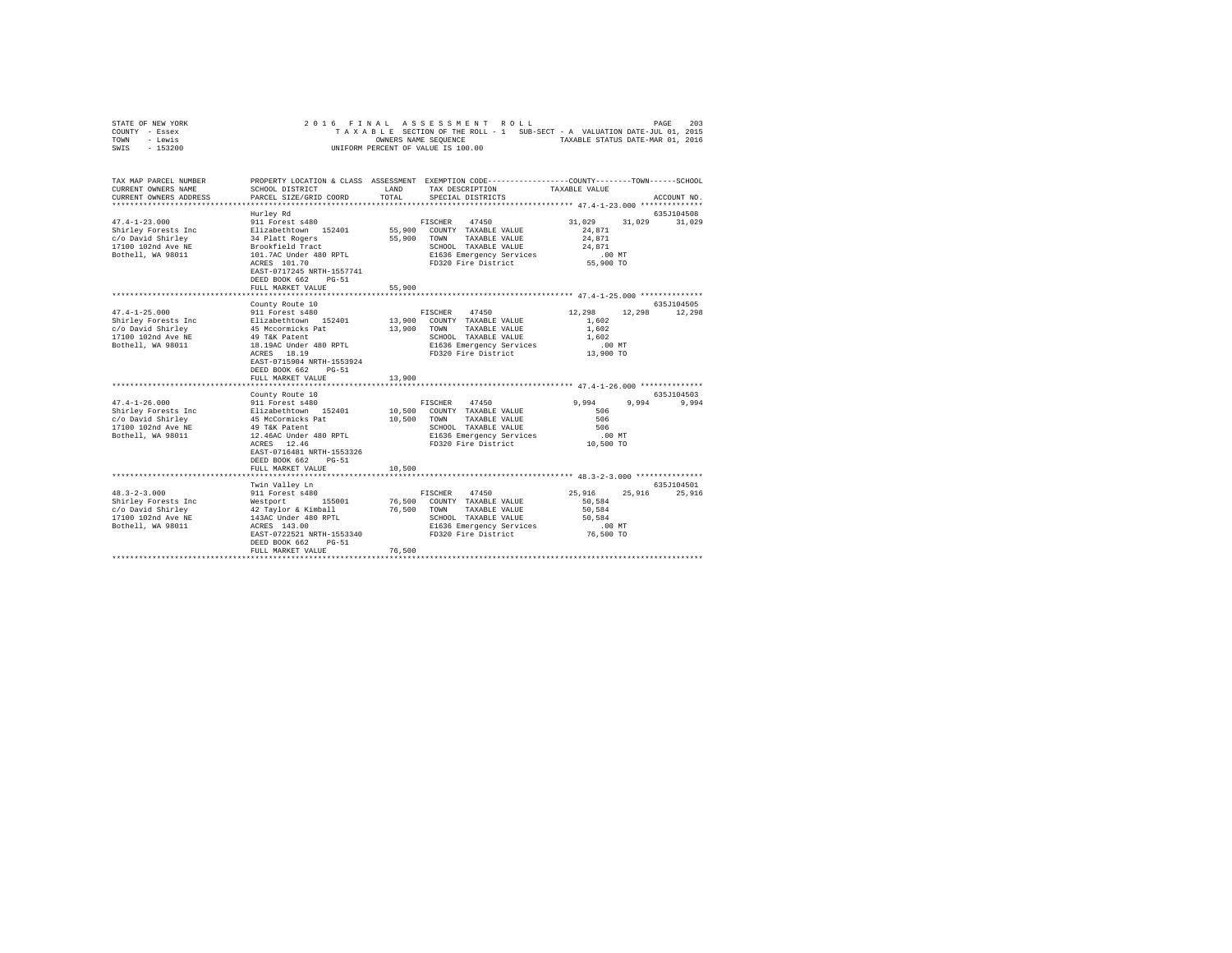| STATE OF NEW YORK | 2016 FINAL ASSESSMENT ROLL                                               | PAGE | 204 |
|-------------------|--------------------------------------------------------------------------|------|-----|
| COUNTY - Essex    | TAXABLE SECTION OF THE ROLL - 1 SUB-SECT - A VALUATION DATE-JUL 01, 2015 |      |     |
| TOWN<br>- Lewis   | TAXABLE STATUS DATE-MAR 01, 2016<br>OWNERS NAME SEOUENCE                 |      |     |
| - 153200<br>SWIS  | UNIFORM PERCENT OF VALUE IS 100.00                                       |      |     |

| TAX MAP PARCEL NUMBER<br>CURRENT OWNERS NAME<br>CURRENT OWNERS ADDRESS PARCEL SIZE/GRID COORD TOTAL                                              | SCHOOL DISTRICT                                                                                                                                                                                                                         | LAND                       | PROPERTY LOCATION & CLASS ASSESSMENT EXEMPTION CODE----------------COUNTY-------TOWN------SCHOOL<br>TAX DESCRIPTION TAXABLE VALUE<br>SPECIAL DISTRICTS |                                                                      | ACCOUNT NO.          |
|--------------------------------------------------------------------------------------------------------------------------------------------------|-----------------------------------------------------------------------------------------------------------------------------------------------------------------------------------------------------------------------------------------|----------------------------|--------------------------------------------------------------------------------------------------------------------------------------------------------|----------------------------------------------------------------------|----------------------|
| $57.1 - 3 - 2.000$<br>Shirley Forests Inc<br>c/o David Shirley<br>17100 102nd Ave NE<br>Bothell, WA 98011                                        | County Route 10<br>911 Forest s480<br>155001 72,200<br>Westport<br>37&40 Taylor & Kimball 72,200<br>89.4AC Under 480 RPTL<br>ACRES 124.30<br>ACRES 124.30<br>EAST-0721141 NRTH-1549626<br>DEED BOOK 662<br>$PG-51$<br>FULL MARKET VALUE | 72,200                     | 47450<br>FISCHER<br>COUNTY TAXABLE VALUE<br>TOWN<br>TAXABLE VALUE<br>SCHOOL<br>TAXABLE VALUE<br>E1636 Emergency Services<br>FD320 Fire District        | 10,328<br>10,328<br>61,872<br>61.872<br>61.872<br>.00MT<br>72,200 TO | 635J104502<br>10,328 |
| $57.1 - 3 - 7.000$<br>911 Forest \$480<br>Shirley Forests Inc<br>c/o David Shirley 33 & 34 Mc Cormick<br>17100 102nd Ave NE<br>Bothell, WA 98011 | Wadhams Heights Ln<br>Elizabethtown 152401<br>41.4AC Under 480 RPTL<br>ACRES 41.40<br>EAST-0719815 NRTH-1547845<br>DEED BOOK 662<br>$PG-51$<br>FULL MARKET VALUE                                                                        | 25,700<br>25,700<br>25,700 | 47450<br>FISCHER<br>COUNTY TAXABLE VALUE<br>TOWN<br>TAXABLE VALUE<br>SCHOOL<br>TAXABLE VALUE<br>E1636 Emergency Services<br>FD320 Fire District        | 17.522<br>17.522<br>8,178<br>8,178<br>8,178<br>.00MT<br>25,700 TO    | 635J104601<br>17.522 |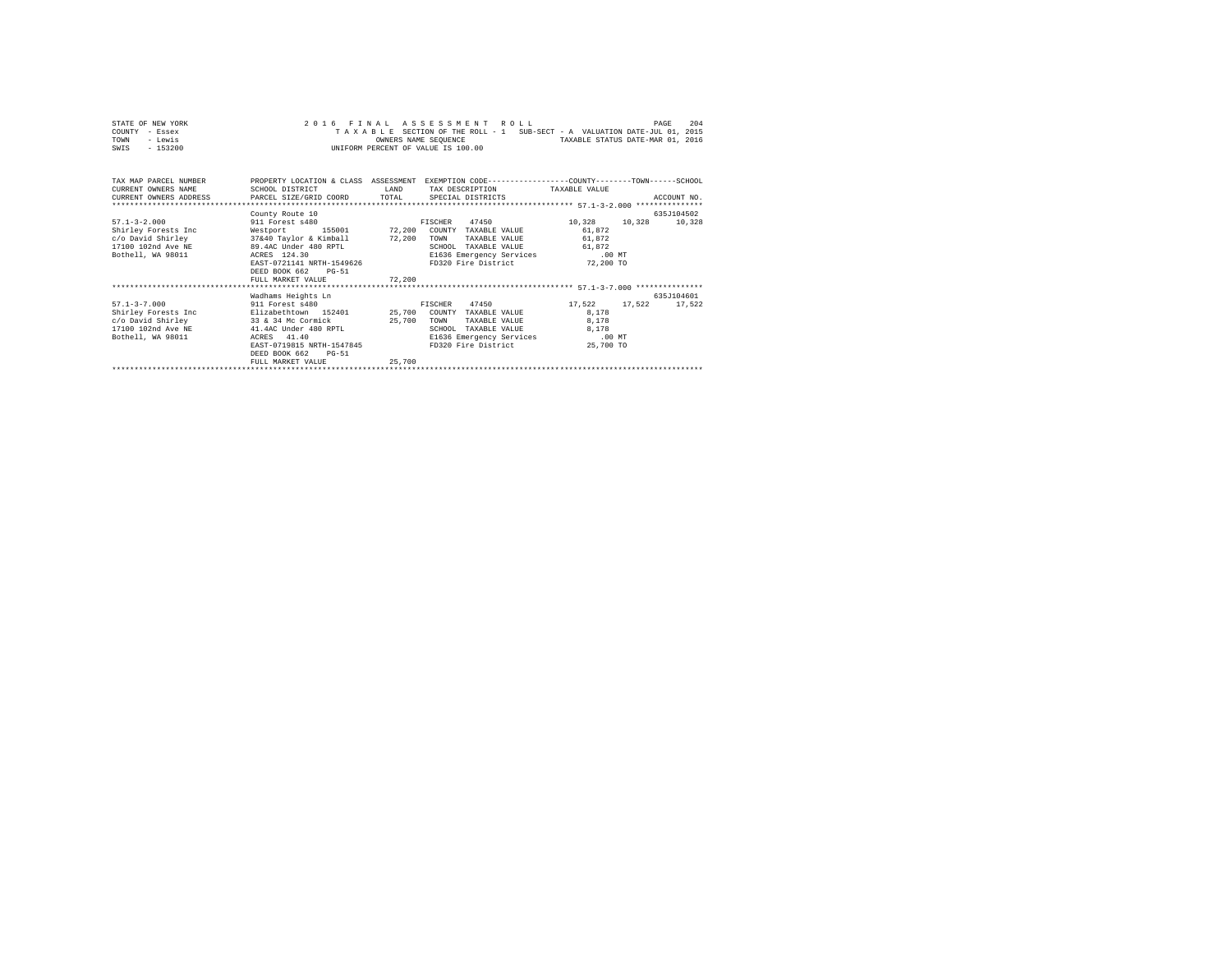| STATE OF NEW YORK | 205<br>2016 FINAL ASSESSMENT ROLL<br>PAGE                                |  |
|-------------------|--------------------------------------------------------------------------|--|
| COUNTY - Essex    | TAXABLE SECTION OF THE ROLL - 1 SUB-SECT - A VALUATION DATE-JUL 01, 2015 |  |
| TOWN<br>siwe.T    | TAXABLE STATUS DATE-MAR 01, 2016                                         |  |
| SWIS<br>$-153200$ | RPS150/V04/L015                                                          |  |
|                   | UNIFORM PERCENT OF VALUE IS 100.00<br>CURRENT DATE 6/22/2016             |  |
|                   |                                                                          |  |
|                   | ROLL SUB SECTION-A-TOTALS                                                |  |

# \*\*\* S P E C I A L D I S T R I C T S U M M A R Y \*\*\*

| CODE | DISTRICT NAME                               | TOTAL.<br>PARCELS | EXTENSION<br><b>TYPE</b> | EXTENSION<br>VALUE | AD VALOREM<br>VALUE | <b>EXEMPT</b><br>AMOUNT | TAXARLE<br>VALUE |
|------|---------------------------------------------|-------------------|--------------------------|--------------------|---------------------|-------------------------|------------------|
|      | E1636 Emergency Serv<br>FD320 Fire District |                   | 14 MOVTAX<br>14 TOTAL    |                    | 676,900             |                         | 676,900          |

### \*\*\* S C H O O L D I S T R I C T S U M M A R Y \*\*\*

| CODE                       | DISTRICT NAME                          | TOTAL<br>PARCELS | ASSESSED<br>LAND             | ASSESSED<br>TOTAL            | EXEMPT<br>AMOUNT            | TOTAL<br>TAXABLE            | STAR<br>AMOUNT | STAR<br>TAXABLE             |
|----------------------------|----------------------------------------|------------------|------------------------------|------------------------------|-----------------------------|-----------------------------|----------------|-----------------------------|
| 152401<br>155001<br>155201 | Elizabethtown<br>Westport<br>Willsboro | 10<br>3          | 463,400<br>196,400<br>17,100 | 463,400<br>196,400<br>17,100 | 187.356<br>70.876<br>10,102 | 276,044<br>125.524<br>6,998 |                | 276,044<br>125.524<br>6.998 |
|                            | SUB-TOTAL                              | 14               | 676,900                      | 676,900                      | 268.334                     | 408,566                     |                | 408,566                     |
|                            | TOTAL                                  | 14               | 676,900                      | 676,900                      | 268.334                     | 408,566                     |                | 408,566                     |

## \*\*\* S Y S T E M C O D E S S U M M A R Y \*\*\*

### NO SYSTEM EXEMPTIONS AT THIS LEVEL

## \*\*\* E X E M P T I O N S U M M A R Y \*\*\*

| CODE  | DESCRIPTION | TOTAL<br>PARCELS | COUNTY  | TOWN    | SCHOOL  |
|-------|-------------|------------------|---------|---------|---------|
| 47450 | FISCHER     | --               | 268.334 | 268.334 | 268.334 |
|       | TOTAL       | --               | 268.334 | 268.334 | 268.334 |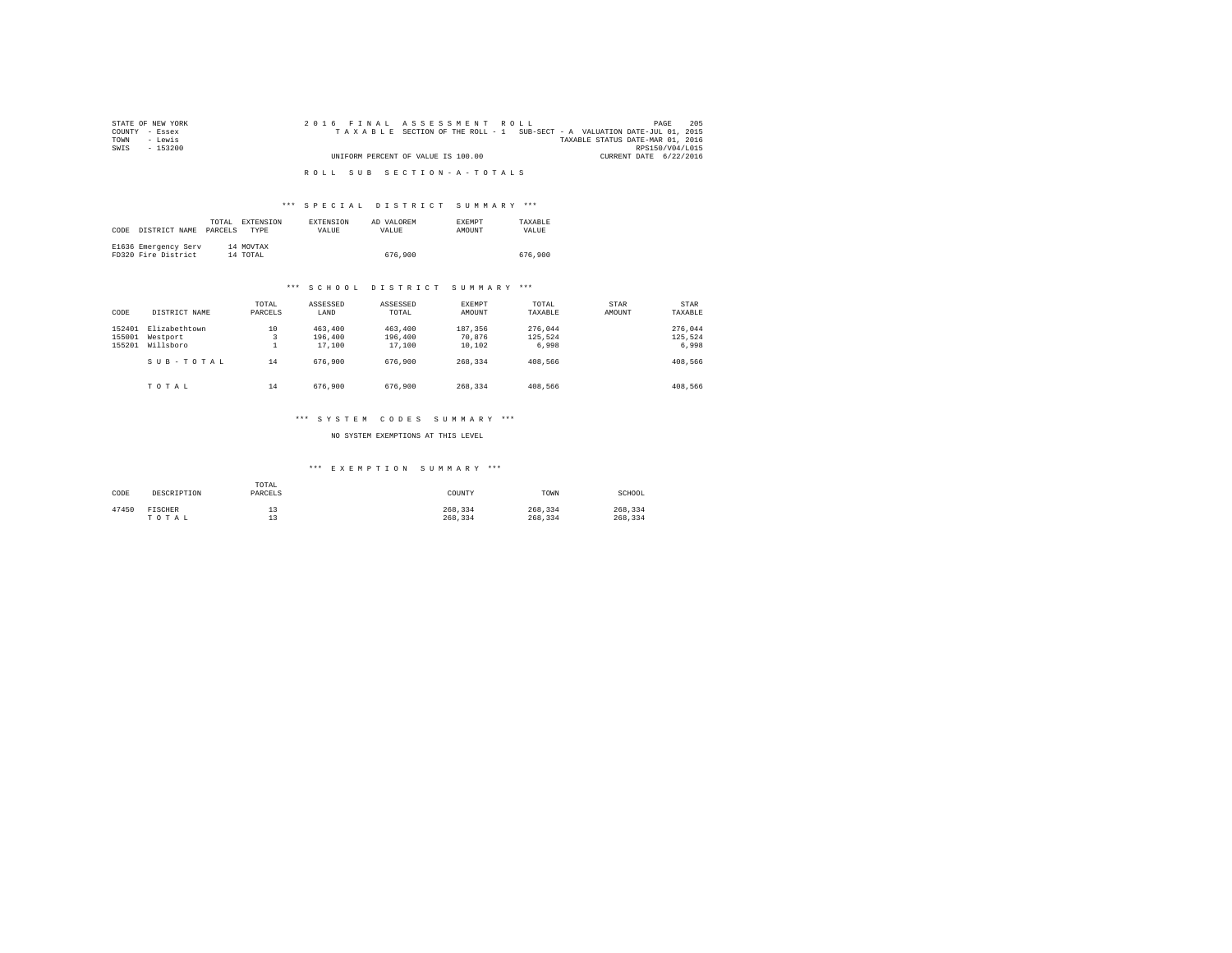| STATE OF NEW YORK | 2016 FINAL ASSESSMENT ROLL                                               | 206<br>PAGE                      |
|-------------------|--------------------------------------------------------------------------|----------------------------------|
| COUNTY - Essex    | TAXABLE SECTION OF THE ROLL - 1 SUB-SECT - A VALUATION DATE-JUL 01, 2015 |                                  |
| - Lewis<br>TOWN   |                                                                          | TAXABLE STATUS DATE-MAR 01, 2016 |
| SWIS<br>$-153200$ |                                                                          | RPS150/V04/L015                  |
|                   | UNIFORM PERCENT OF VALUE IS 100.00                                       | CURRENT DATE 6/22/2016           |
|                   | ROLL SUB SECTION-A-TOTALS                                                |                                  |

\*\*\* G R A N D T O T A L S \*\*\*

| ROLL | DESCRIPTION | TOTAL   | ASSESSED | ASSESSED | TAXABLE | TAXABLE | TAXABLE | <b>STAR</b> |
|------|-------------|---------|----------|----------|---------|---------|---------|-------------|
| SEC  |             | PARCELS | LAND     | TOTAL    | COUNTY  | TOWN    | SCHOOL  | TAXABLE     |
|      | TAXABLE     | ∸       | 676.900  | 676.900  | 408,566 | 408.566 | 408.566 | 408.566     |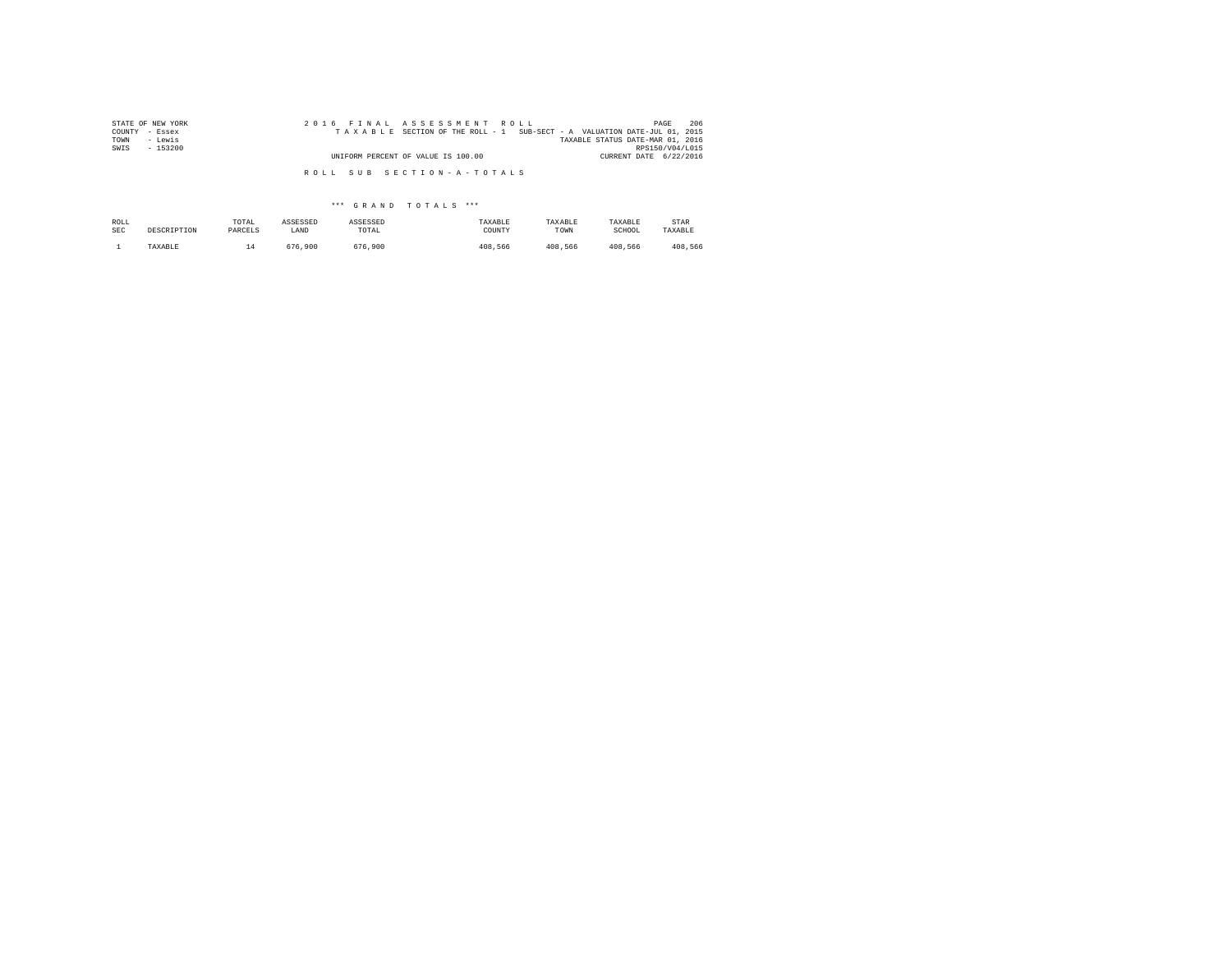| STATE OF NEW YORK | 2016 FINAL ASSESSMENT ROLL                                               | 207<br>PAGE                      |
|-------------------|--------------------------------------------------------------------------|----------------------------------|
| COUNTY - Essex    | TAXABLE SECTION OF THE ROLL - 1 SUB-SECT - B VALUATION DATE-JUL 01, 2015 |                                  |
| TOWN<br>- Lewis   | OWNERS NAME SEOUENCE                                                     | TAXABLE STATUS DATE-MAR 01, 2016 |
| - 153200<br>SWIS  | UNIFORM PERCENT OF VALUE IS 100.00                                       |                                  |

| SCHOOL DISTRICT                                                                | LAND<br>TOTAL                                                                                                                                                                                                                                                                                                                                                                                                                                                                                                                                                                                                                                                                                                                                                                                                      | SPECIAL DISTRICTS                                                                                       |                                                                                                                                                                                                                                                                       | ACCOUNT NO.                                                                                                                                                                                                                                                                                                                                                                                                                                                       |
|--------------------------------------------------------------------------------|--------------------------------------------------------------------------------------------------------------------------------------------------------------------------------------------------------------------------------------------------------------------------------------------------------------------------------------------------------------------------------------------------------------------------------------------------------------------------------------------------------------------------------------------------------------------------------------------------------------------------------------------------------------------------------------------------------------------------------------------------------------------------------------------------------------------|---------------------------------------------------------------------------------------------------------|-----------------------------------------------------------------------------------------------------------------------------------------------------------------------------------------------------------------------------------------------------------------------|-------------------------------------------------------------------------------------------------------------------------------------------------------------------------------------------------------------------------------------------------------------------------------------------------------------------------------------------------------------------------------------------------------------------------------------------------------------------|
| Trout Pond Rd<br>ACRES 136.16                                                  | 72,000                                                                                                                                                                                                                                                                                                                                                                                                                                                                                                                                                                                                                                                                                                                                                                                                             | TOWN<br>TAXABLE VALUE                                                                                   | 56,260<br>56,260<br>15,740<br>15,740                                                                                                                                                                                                                                  | 635J104608<br>56.260                                                                                                                                                                                                                                                                                                                                                                                                                                              |
|                                                                                |                                                                                                                                                                                                                                                                                                                                                                                                                                                                                                                                                                                                                                                                                                                                                                                                                    |                                                                                                         |                                                                                                                                                                                                                                                                       |                                                                                                                                                                                                                                                                                                                                                                                                                                                                   |
| ACRES 159.10<br>DEED BOOK 1766 PG-99                                           | 84,600                                                                                                                                                                                                                                                                                                                                                                                                                                                                                                                                                                                                                                                                                                                                                                                                             | COUNTY TAXABLE VALUE<br>TOWN<br>TAXABLE VALUE                                                           | 67.680<br>16,920<br>16,920<br>16,920                                                                                                                                                                                                                                  | 635J104607<br>67,680 67,680                                                                                                                                                                                                                                                                                                                                                                                                                                       |
| 19.20<br>ACRES<br>DEED BOOK 1766<br>$PG-99$<br>FULL MARKET VALUE               | 14,500                                                                                                                                                                                                                                                                                                                                                                                                                                                                                                                                                                                                                                                                                                                                                                                                             | COUNTY TAXABLE VALUE<br>TAXABLE VALUE<br>TOWN<br>SCHOOL TAXABLE VALUE                                   | 11,600<br>11,600<br>2,900<br>2,900<br>2,900<br>$.00$ MT<br>14,500 TO                                                                                                                                                                                                  | 635J101913<br>11,600                                                                                                                                                                                                                                                                                                                                                                                                                                              |
| US Route 9<br>ACRES<br>53.10<br>EAST-0710106 NRTH-1598849<br>FULL MARKET VALUE | 28,800                                                                                                                                                                                                                                                                                                                                                                                                                                                                                                                                                                                                                                                                                                                                                                                                             | COUNTY TAXABLE VALUE<br>TOWN<br>TAXABLE VALUE                                                           | 19,840<br>19,840<br>8,960<br>8,960                                                                                                                                                                                                                                    | 635.T101912<br>19,840                                                                                                                                                                                                                                                                                                                                                                                                                                             |
|                                                                                | CURRENT OWNERS ADDRESS PARCEL SIZE/GRID COORD<br>912 Forest s480a<br>Elizabethtown 152401<br>c/o US Trust-Bank of America 11 Maules<br>130.65AC Under 480A RPTL<br>MAY BE SUBJECT TO PAYMENT DEED BOOK 1766 PG-99<br>UNDER RPTL480A UNTIL 2025 FULL MARKET VALUE<br>Trout Pond Rd<br>912 Forest s480a<br>c/o US Trust-Bank of America 10 Maules<br>600 Peachtree St NE Ste 1500 159.1AC Under 480A RPTL<br>MAY BE SUBJECT TO PAYMENT DEED BOOK 1766 I<br>UNDER RPTL480A UNTIL 2025 FULL MARKET VALUE<br>US Route 9<br>912 Forest s480a<br>c/o US Trust-Bank of America 42 Maules<br>19.2AC Under 480A RPTL<br>MAY BE SUBJECT TO PAYMENT<br>912 Forest s480a<br>c/o US Trust-Bank of America 43 Maules Pat<br>600 Peachtree St NE Ste 1500 39.5AC Under 480A RPTL<br>MAY BE SUBJECT TO PAYMENT DEED BOOK 1766 PG-99 | Elizabethtown 152401 14,500<br>EAST-0708190 NRTH-1598256<br>BAR MH Timber (NY) LLC Elizabethtown 152401 | PRIV FOR 47460<br>72,000 COUNTY TAXABLE VALUE<br>72,000<br>EAST-0704959 NRTH-1595069<br>PRIV FOR 47460<br>BAR MH Timber (NY) LLC Blizabethtown 152401 84,600<br>84,600<br>EAST-0706563 NRTH-1595301<br>PRIV FOR 47460<br>14,500<br>PRIV FOR 47460<br>28,800<br>28,800 | PROPERTY LOCATION & CLASS ASSESSMENT EXEMPTION CODE----------------COUNTY-------TOWN------SCHOOL<br>TAX DESCRIPTION TAXABLE VALUE<br>TOWN Innovaria (1976)<br>SCHOOL TAXABLE VALUE<br>E1636 Emergency Services (1972,000 TO<br>200 Time District (22,000 TO<br>SCHOOL TAXABLE VALUE 16,920<br>E1636 Emergency Services .00 MT<br>FD320 Fire District 84,600 TO<br>SCHOOL TAXABLE VALUE<br>E1636 Emergency Services<br>FD320 Fire District<br>SCHOOL TAXABLE VALUE |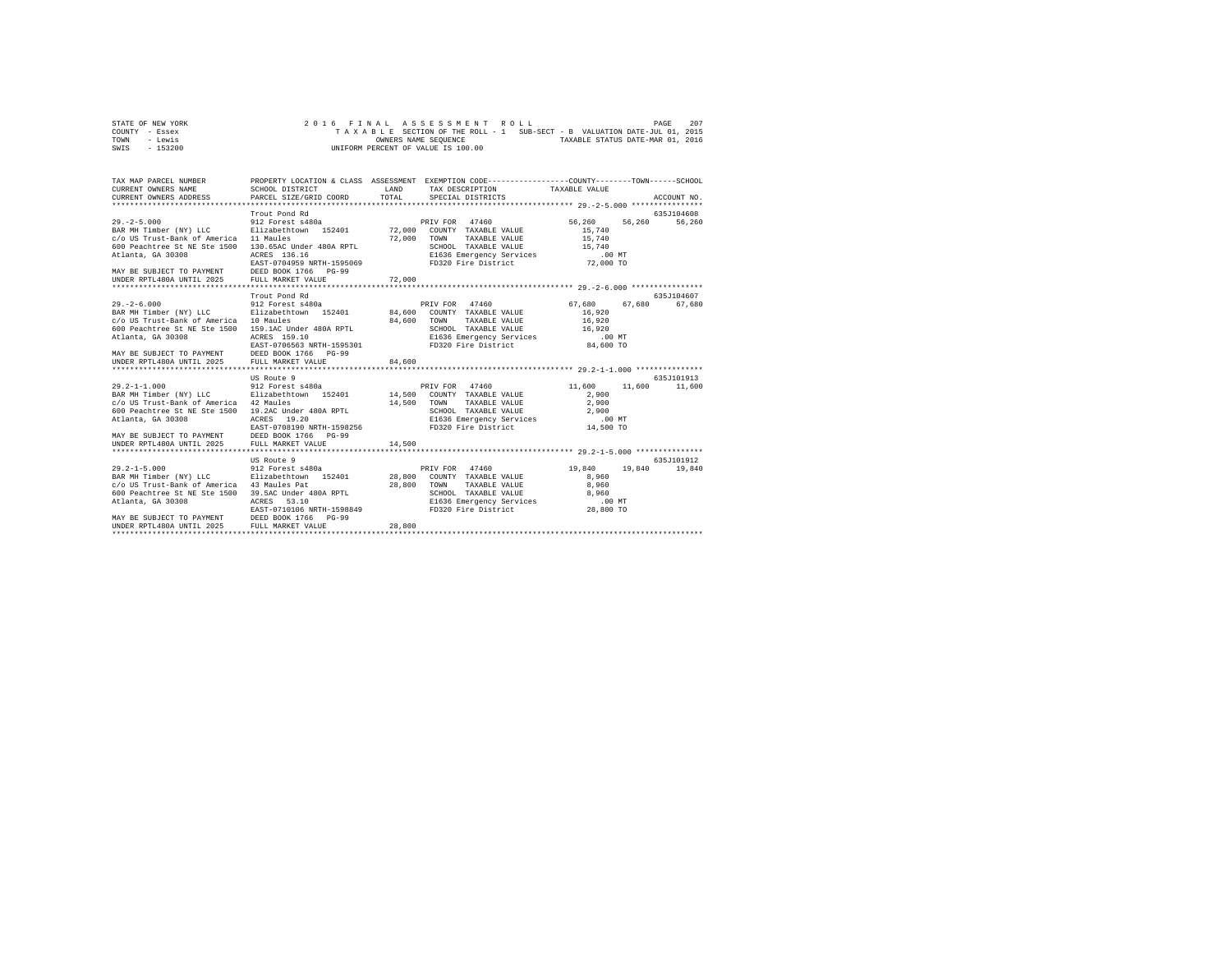| STATE OF NEW YORK |  |  | 2016 FINAL ASSESSMENT ROLL                                               |  |  |                                  | PAGE | 208 |
|-------------------|--|--|--------------------------------------------------------------------------|--|--|----------------------------------|------|-----|
| COUNTY - Essex    |  |  | TAXABLE SECTION OF THE ROLL - 1 SUB-SECT - B VALUATION DATE-JUL 01, 2015 |  |  |                                  |      |     |
| TOWN<br>- Lewis   |  |  | OWNERS NAME SEOUENCE                                                     |  |  | TAXABLE STATUS DATE-MAR 01, 2016 |      |     |
| $-153200$<br>SWIS |  |  | UNIFORM PERCENT OF VALUE IS 100.00                                       |  |  |                                  |      |     |

| TAX MAP PARCEL NUMBER<br>CURRENT OWNERS NAME<br>CURRENT OWNERS ADDRESS                                                                                                                                                                                                                                                   | SCHOOL DISTRICT<br>PARCEL SIZE/GRID COORD                                        | TOTAL   | PROPERTY LOCATION & CLASS ASSESSMENT EXEMPTION CODE---------------COUNTY-------TOWN-----SCHOOL<br>LAND TAX DESCRIPTION<br>SPECIAL DISTRICTS | TAXABLE VALUE                                                                          | ACCOUNT NO.          |
|--------------------------------------------------------------------------------------------------------------------------------------------------------------------------------------------------------------------------------------------------------------------------------------------------------------------------|----------------------------------------------------------------------------------|---------|---------------------------------------------------------------------------------------------------------------------------------------------|----------------------------------------------------------------------------------------|----------------------|
| UNDER RPTL480A UNTIL 2025 EAST-0708128 NRTH-1597475                                                                                                                                                                                                                                                                      | US Route 9<br>DEED BOOK 1426 PG-144<br>FULL MARKET VALUE                         | 29,800  | 29,800 TOWN TAXABLE VALUE<br>SCROOL TAAADLE VILLES<br>E1636 Emergency Services (1992) 79320 Fire District (29,800 TO                        | 23,840 23,840 23,840<br>5,960<br>5,960<br>5,960                                        | 635J101207           |
|                                                                                                                                                                                                                                                                                                                          | US Route 9<br>DEED BOOK 1426 PG-144<br>FULL MARKET VALUE                         | 30,000  |                                                                                                                                             | 24,000                                                                                 | 635J101208<br>24,000 |
| $29.2 - 1 - 4.000$<br>Bernard Rene Inc<br>PO Box 40<br>Jackman, ME 04945                                                                                                                                                                                                                                                 | US Route 9<br>8 Maules<br>1446/273<br>DEED BOOK 1426 PG-144<br>FULL MARKET VALUE | 134,800 | 134,800 TOWN TAXABLE VALUE<br>SCHOOL TAXABLE VALUE<br>E1636 Emergency Services<br>FD320 Fire District                                       | 86,960 86,960 86,960<br>47.840<br>47.840<br>47.840<br>$.00$ MT<br>00 MT.<br>134,800 TO | 635J101206           |
| 47.3-2-17.000<br>Bunting Pamily V LLC<br>Bunting Pamily V LLC Elizabeth Construct 1980<br>Bunting Pamily V LLC Elizabeth C Platt Rogers Tract 1<br>176,200 TOWN TAXABLE VALUE<br>175 Barnstead Rd Ste 4<br>10100 UNRTH-1554327<br>PO Box 2<br>MAY BE SUBJECT TO PAYMENT FULL MARKET VALUE<br>IINDER RPTL480A IINTIL 2025 | Rav Woods Rd                                                                     | 76,200  |                                                                                                                                             | 44,400 44,400 44,400<br>31,800<br>31,800<br>76,200 TO                                  | 635.7103404          |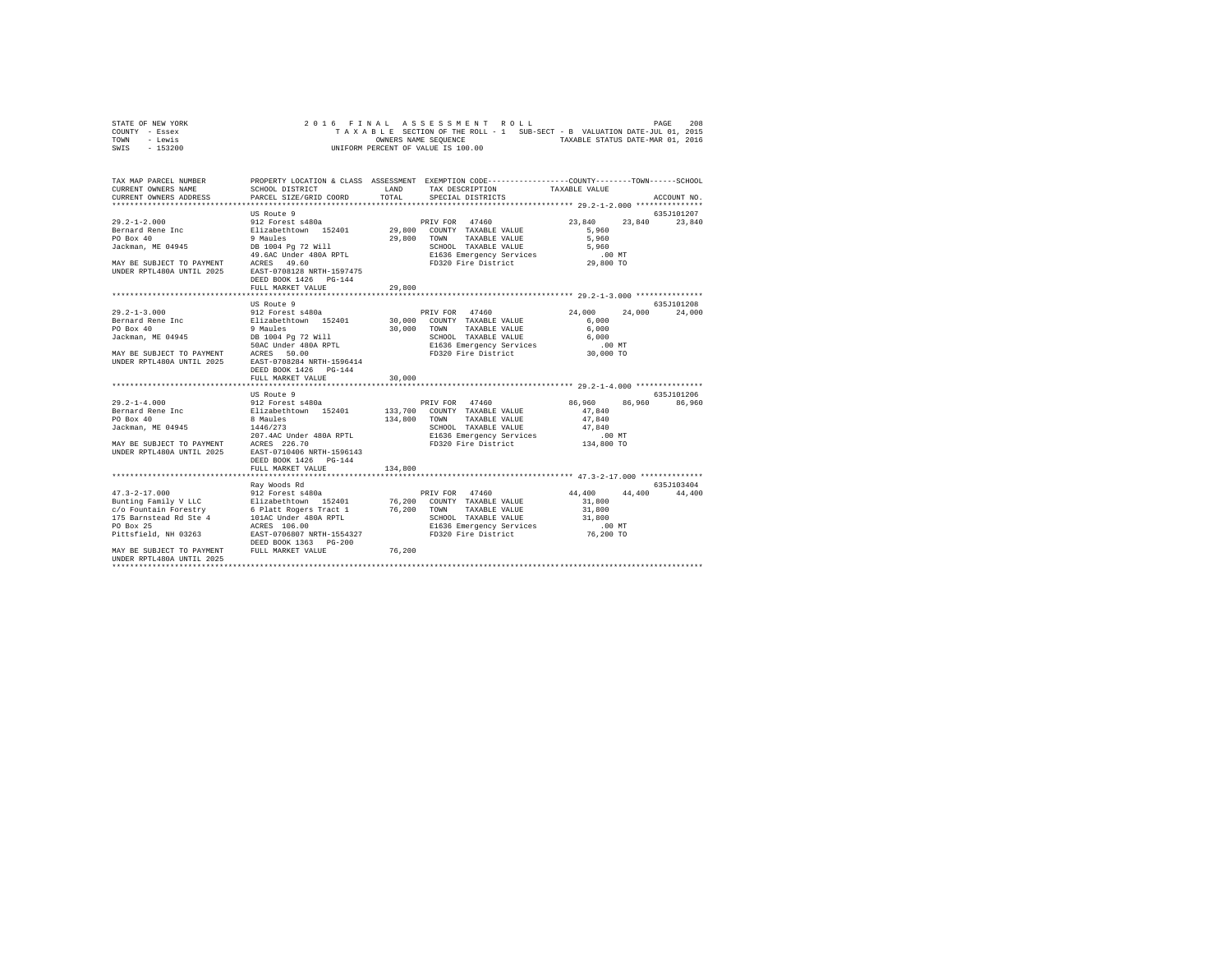| STATE OF NEW YORK | 2016 FINAL ASSESSMENT ROLL                                               | PAGE | 209 |
|-------------------|--------------------------------------------------------------------------|------|-----|
| COUNTY - Essex    | TAXABLE SECTION OF THE ROLL - 1 SUB-SECT - B VALUATION DATE-JUL 01, 2015 |      |     |
| TOWN<br>- Lewis   | TAXABLE STATUS DATE-MAR 01, 2016<br>OWNERS NAME SEOUENCE                 |      |     |
| - 153200<br>SWIS  | UNIFORM PERCENT OF VALUE IS 100.00                                       |      |     |

| TAX MAP PARCEL NUMBER<br>CURRENT OWNERS NAME<br>CURRENT OWNERS ADDRESS                                                                                                                          | SCHOOL DISTRICT<br>PARCEL SIZE/GRID COORD                                                                                                                                                                   | LAND<br>TOTAL              | PROPERTY LOCATION & CLASS ASSESSMENT EXEMPTION CODE----------------COUNTY-------TOWN------SCHOOL<br>TAX DESCRIPTION<br>SPECIAL DISTRICTS      | TAXABLE VALUE                                                           | ACCOUNT NO.           |
|-------------------------------------------------------------------------------------------------------------------------------------------------------------------------------------------------|-------------------------------------------------------------------------------------------------------------------------------------------------------------------------------------------------------------|----------------------------|-----------------------------------------------------------------------------------------------------------------------------------------------|-------------------------------------------------------------------------|-----------------------|
| $47.3 - 2 - 18.000$<br>Bunting Family V LLC<br>c/o Fountain Forestry<br>175 Barnstead Rd Ste 4<br>PO Box 25<br>Pittsfield, NH 03263<br>MAY BE SUBJECT TO PAYMENT<br>UNDER RPTL480A UNTIL 2025   | Rav Woods Rd<br>912 Forest s480a<br>Elizabethtown 152401<br>7 Platt Rogers Tract 1<br>107.8AC Under 480A RPTL<br>ACRES 107.80<br>EAST-0705136 NRTH-1553051<br>DEED BOOK 1363 PG-200<br>FULL MARKET VALUE    | 58,900<br>58,900<br>58,900 | PRIV FOR 47460<br>COUNTY TAXABLE VALUE<br>TOWN<br>TAXABLE VALUE<br>SCHOOL TAXABLE VALUE<br>E1636 Emergency Services<br>FD320 Fire District    | 47.120<br>47.120<br>11,780<br>11,780<br>11,780<br>$.00$ MT<br>58,900 TO | 635J103312<br>47,120  |
| $47.4 - 1 - 34.000$<br>Bunting Family V LLC<br>c/o Fountain Forestry<br>175 Barnstead Rd Ste 4<br>PO Box 25<br>Pittsfield, NH 03263<br>MAY BE SUBJECT TO PAYMENT<br>UNDER RPTL480A UNTIL 2025   | County Route 10<br>912 Forest s480a<br>Elizabethtown 152401<br>13 Platt Rogers Tract 1<br>38.9AC Under 480A RPTL<br>ACRES 103.90<br>EAST-0708321 NRTH-1552849<br>DEED BOOK 1363 PG-200<br>FULL MARKET VALUE | 62,000<br>62,000<br>62,000 | PRIV FOR 47460<br>COUNTY TAXABLE VALUE<br>TOWN<br>TAXABLE VALUE<br>SCHOOL TAXABLE VALUE<br>E1636 Emergency Services<br>FD320 Fire District    | 19,600<br>19,600<br>42,400<br>42,400<br>42,400<br>$.00$ MT<br>62,000 TO | 635J103314<br>19,600  |
| $47.4 - 1 - 35.111$<br>Bunting Family V LLC<br>c/o Fountain Forestry<br>175 Barnstead Rd Ste 4<br>PO Box 25<br>Pittsfield, NH 03263<br>MAY BE SUBJECT TO PAYMENT<br>UNDER RPTL480A UNTIL 2025   | County Route 10<br>912 Forest s480a<br>Elizabethtown 152401<br>6 Platt Rogers Tract 1<br>58AC Under 480A RPTL<br>59.00<br>ACRES<br>EAST-0708470 NRTH-1555146<br>DEED BOOK 1363 PG-200<br>FULL MARKET VALUE  | 35,000<br>35,000<br>35,000 | PRIV FOR 47460<br>COUNTY TAXABLE VALUE<br>TAXABLE VALUE<br>TOWN<br>SCHOOL TAXABLE VALUE<br>E1636 Emergency Services<br>FD320 Fire District    | 27,200<br>27,200<br>7,800<br>7,800<br>7,800<br>.00MT<br>35,000 TO       | 635J103308<br>27,200  |
| $56.1 - 2 - 27.000$<br>Bunting Family V LLC<br>c/o Fountain Forestry<br>175 Barnstead Rd Ste 4<br>PO Box 25<br>Pittsfield, NH 03263<br>MAY BE SUBJECT TO PAYMENT<br>IINDER RPTL480A IINTIL 2025 | Ray Woods Rd<br>912 Forest s480a<br>Elizabethtown 152401<br>8 Platt Rogers Tract 1<br>35.4AC Under 480A RPTL<br>35.40<br>ACRES<br>EAST-0702246 NRTH-1550341<br>DEED BOOK 1363 PG-200<br>FULL MARKET VALUE   | 22,700<br>22,700<br>22,700 | 47460<br>PRIV FOR<br>COUNTY TAXABLE VALUE<br>TAXABLE VALUE<br>TOWN<br>SCHOOL TAXABLE VALUE<br>E1636 Emergency Services<br>FD320 Fire District | 18,160<br>18,160<br>4.540<br>4.540<br>4.540<br>$.00$ MT<br>22,700 TO    | 635.7103310<br>18,160 |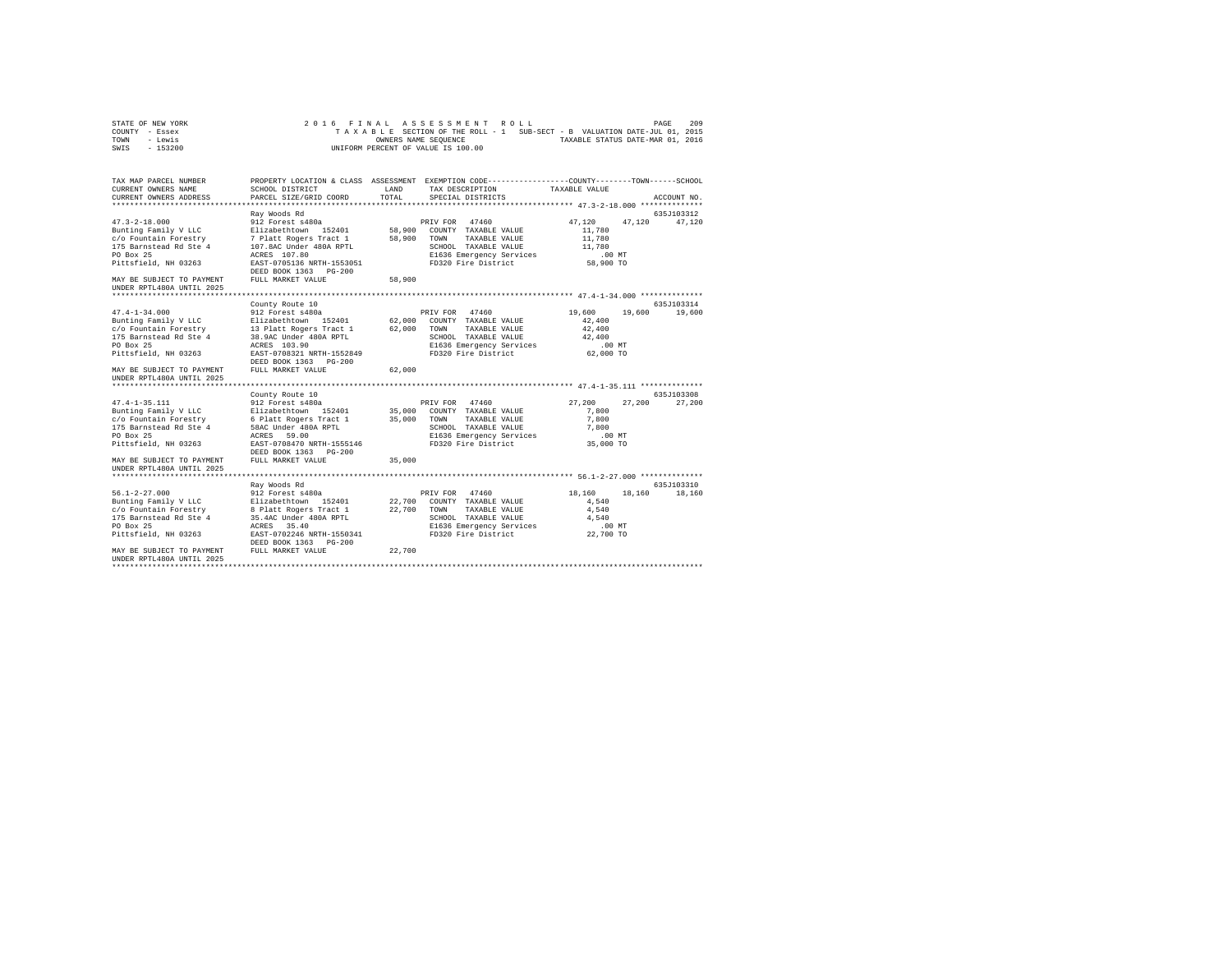| STATE OF NEW YORK | 2016 FINAL ASSESSMENT ROLL                                               | PAGE | 210 |
|-------------------|--------------------------------------------------------------------------|------|-----|
| COUNTY - Essex    | TAXABLE SECTION OF THE ROLL - 1 SUB-SECT - B VALUATION DATE-JUL 01, 2015 |      |     |
| TOWN<br>- Lewis   | TAXABLE STATUS DATE-MAR 01, 2016<br>OWNERS NAME SEOUENCE                 |      |     |
| - 153200<br>SWIS  | UNIFORM PERCENT OF VALUE IS 100.00                                       |      |     |

| TAX MAP PARCEL NUMBER<br>CURRENT OWNERS NAME<br>CURRENT OWNERS ADDRESS                                                                                                                         | SCHOOL DISTRICT<br>PARCEL SIZE/GRID COORD                                                                                                                                                                          | LAND<br>TOTAL                 | PROPERTY LOCATION & CLASS ASSESSMENT EXEMPTION CODE---------------COUNTY-------TOWN-----SCHOOL<br>TAX DESCRIPTION<br>SPECIAL DISTRICTS     | TAXABLE VALUE                                                               | ACCOUNT NO.           |
|------------------------------------------------------------------------------------------------------------------------------------------------------------------------------------------------|--------------------------------------------------------------------------------------------------------------------------------------------------------------------------------------------------------------------|-------------------------------|--------------------------------------------------------------------------------------------------------------------------------------------|-----------------------------------------------------------------------------|-----------------------|
| $56.1 - 2 - 30.000$<br>Bunting Family V LLC<br>c/o Fountain Forestry<br>175 Barnstead Rd Ste 4<br>PO Box 25<br>Pittsfield, NH 03263<br>MAY BE SUBJECT TO PAYMENT<br>UNDER RPTL480A UNTIL 2025  | Rav Woods Rd<br>912 Forest s480a<br>Elizabethtown 152401<br>7 Platt Rogers Tract 1<br>15AC Under 480A RPTL<br>ACRES 15.00<br>EAST-0703165 NRTH-1550932<br>DEED BOOK 202<br>$PG-162$<br>FULL MARKET VALUE           | 12,000<br>12,000<br>12,000    | PRIV FOR 47460<br>COUNTY TAXABLE VALUE<br>TOWN<br>TAXABLE VALUE<br>SCHOOL TAXABLE VALUE<br>E1636 Emergency Services<br>FD320 Fire District | 9.600<br>9.600<br>2,400<br>2,400<br>2,400<br>$.00$ MT<br>12,000 TO          | 635J103311<br>9,600   |
| $56.1 - 2 - 32.000$<br>Bunting Family V LLC<br>c/o Fountain Forestry<br>175 Barnstead Rd Ste 4<br>PO Box 25<br>Pittsfield, NH 03263<br>MAY BE SUBJECT TO PAYMENT<br>UNDER RPTL480A UNTIL 2025  | Steele Woods Rd<br>912 Forest s480a<br>Elizabethtown 152401<br>10 Platt Rogers Tract 1<br>222.7AC Under 480A RPTL<br>ACRES 417.70<br>EAST-0706266 NRTH-1549737<br>DEED BOOK 1363 PG-200<br>FULL MARKET VALUE       | 237,900<br>237,900<br>237,900 | PRIV FOR 47460<br>COUNTY TAXABLE VALUE<br>TOWN<br>TAXABLE VALUE<br>SCHOOL TAXABLE VALUE<br>E1636 Emergency Services<br>FD320 Fire District | 93,120<br>93,120<br>144,780<br>144,780<br>144,780<br>$.00$ MT<br>237,900 TO | 635J103403<br>93,120  |
| $56.1 - 2 - 33.000$<br>Bunting Family V LLC<br>c/o Fountain Forestry<br>175 Barnstead Rd Ste 4<br>PO Box 25<br>Pittsfield, NH 03263<br>MAY BE SUBJECT TO PAYMENT<br>UNDER RPTL480A UNTIL 2025  | Steele Woods Rd<br>912 Forest s480a<br>Elizabethtown 152401<br>9 Platt Rogers Tract 1<br>99.6AC Under 480A RPTL<br>ACRES 121.60<br>EAST-0702794 NRTH-1549088<br>DEED BOOK 202<br>$PG-162$<br>FULL MARKET VALUE     | 89,800<br>89,800<br>89,800    | PRIV FOR 47460<br>COUNTY TAXABLE VALUE<br>TOWN<br>TAXABLE VALUE<br>SCHOOL TAXABLE VALUE<br>E1636 Emergency Services<br>FD320 Fire District | 43,840<br>43,840<br>45,960<br>45,960<br>45,960<br>.00MT<br>89,800 TO        | 635J103407<br>43,840  |
| $56.2 - 3 - 1.000$<br>Bunting Family V LLC<br>c/o Fountain Forestry<br>175 Barnstead Rd Ste 4<br>PO Box 25<br>Pittsfield, NH 03263<br>MAY BE SUBJECT TO PAYMENT<br>IINDER RPTL480A IINTIL 2025 | Steele Woods Rd<br>912 Forest s480a<br>Elizabethtown 152401<br>12&13 Platt Rogers Tr1&44<br>236.1AC Under 480A RPTL<br>ACRES 255.10<br>EAST-0709853 NRTH-1550981<br>DEED BOOK 202<br>$PG-162$<br>FULL MARKET VALUE | 156,400<br>156,400<br>156,400 | PRIV FOR 47460<br>COUNTY TAXABLE VALUE<br>TAXABLE VALUE<br>TOWN<br>SCHOOL TAXABLE VALUE<br>E1636 Emergency Services<br>FD320 Fire District | 98,480<br>98,480<br>57.920<br>57.920<br>57.920<br>$.00$ MT<br>156,400 TO    | 635.7103315<br>98,480 |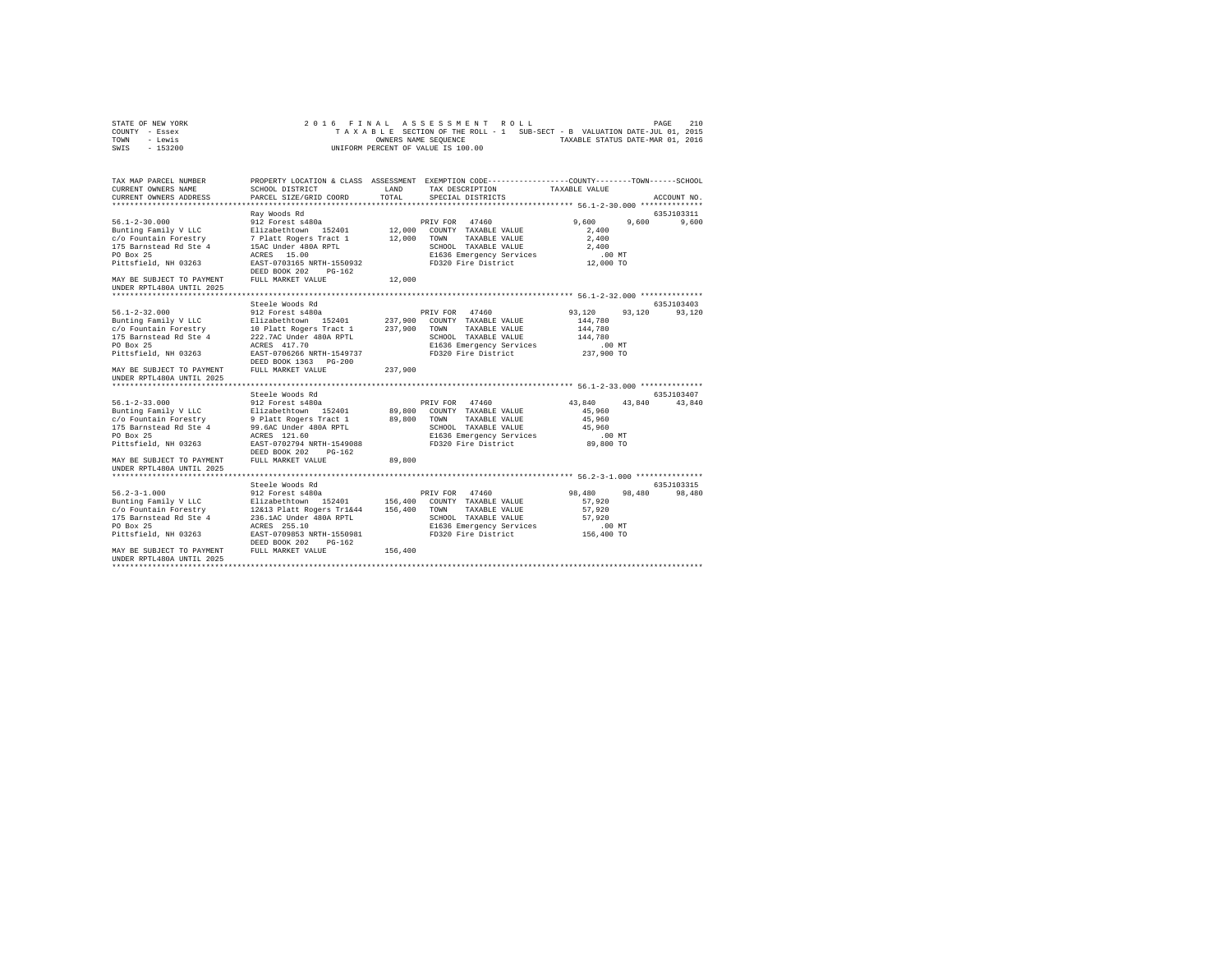| STATE OF NEW YORK | 2016 FINAL ASSESSMENT ROLL                                               | 2.1.1<br>PAGE                    |
|-------------------|--------------------------------------------------------------------------|----------------------------------|
| COUNTY - Essex    | TAXABLE SECTION OF THE ROLL - 1 SUB-SECT - B VALUATION DATE-JUL 01, 2015 |                                  |
| TOWN<br>- Lewis   | OWNERS NAME SEOUENCE                                                     | TAXABLE STATUS DATE-MAR 01, 2016 |
| - 153200<br>SWIS  | UNIFORM PERCENT OF VALUE IS 100.00                                       |                                  |

| TAX MAP PARCEL NUMBER<br>CURRENT OWNERS NAME                                                                                                                                                                                                   |                                                                                                                                                                                                                                            | <b>T.AND</b> | PROPERTY LOCATION & CLASS ASSESSMENT EXEMPTION CODE----------------COUNTY-------TOWN-----SCHOOL<br>TAX DESCRIPTION TAXABLE VALUE |                  |                   |
|------------------------------------------------------------------------------------------------------------------------------------------------------------------------------------------------------------------------------------------------|--------------------------------------------------------------------------------------------------------------------------------------------------------------------------------------------------------------------------------------------|--------------|----------------------------------------------------------------------------------------------------------------------------------|------------------|-------------------|
|                                                                                                                                                                                                                                                |                                                                                                                                                                                                                                            |              |                                                                                                                                  |                  |                   |
|                                                                                                                                                                                                                                                | Steele Woods Rd                                                                                                                                                                                                                            |              |                                                                                                                                  |                  | 635J103309        |
| $56.2 - 3 - 2.000$                                                                                                                                                                                                                             | 912 Forest s480a                                                                                                                                                                                                                           |              | PRIV FOR 47460                                                                                                                   | 16,640           | 16,640 16,640     |
|                                                                                                                                                                                                                                                |                                                                                                                                                                                                                                            |              |                                                                                                                                  | 4,160            |                   |
|                                                                                                                                                                                                                                                |                                                                                                                                                                                                                                            |              |                                                                                                                                  | 4,160            |                   |
|                                                                                                                                                                                                                                                |                                                                                                                                                                                                                                            |              |                                                                                                                                  | 4,160            |                   |
| 901.4-3-21000<br>Elizabeth (1940)<br>Fountain Power Parameter (1940)<br>1918 - Alixabeth (1940)<br>20,800 COUNTY TAXABLE VALUE<br>PO Box 25 (1940)<br>20,800 TOUNTY TAXABLE VALUE<br>175 Barnsted Rd Ste 4 31,64C Under 480A RPTL<br>PO Box 25 |                                                                                                                                                                                                                                            |              | E1636 Emergency Services 1999<br>FD320 Fire District 20,800 TO                                                                   |                  |                   |
| Pittsfield, NH 03263                                                                                                                                                                                                                           | EAST-0712068 NRTH-1551012<br>DEED BOOK 202<br>$PG-162$                                                                                                                                                                                     |              |                                                                                                                                  |                  |                   |
| MAY BE SUBJECT TO PAYMENT<br>UNDER RPTL480A UNTIL 2025                                                                                                                                                                                         | FULL MARKET VALUE                                                                                                                                                                                                                          | 20,800       |                                                                                                                                  |                  |                   |
|                                                                                                                                                                                                                                                |                                                                                                                                                                                                                                            |              |                                                                                                                                  |                  |                   |
|                                                                                                                                                                                                                                                |                                                                                                                                                                                                                                            |              |                                                                                                                                  |                  | 635J102509        |
|                                                                                                                                                                                                                                                |                                                                                                                                                                                                                                            |              |                                                                                                                                  | 2320.640         | 2320.640 2320.640 |
|                                                                                                                                                                                                                                                |                                                                                                                                                                                                                                            |              |                                                                                                                                  | 1127.560         |                   |
|                                                                                                                                                                                                                                                |                                                                                                                                                                                                                                            |              | TAXABLE VALUE                                                                                                                    | 1127,560         |                   |
| 1180 Peachtree St NE Ste 1810 5817.61AC Under 480A RPTL                                                                                                                                                                                        |                                                                                                                                                                                                                                            |              | SCHOOL TAXABLE VALUE 1127,560<br>E1636 Emergency Services 00 MT                                                                  |                  |                   |
| Atlanta, GA 30309                                                                                                                                                                                                                              | ACRES 6390.03                                                                                                                                                                                                                              |              |                                                                                                                                  |                  |                   |
|                                                                                                                                                                                                                                                |                                                                                                                                                                                                                                            |              | FD320 Fire District 3448,200 TO                                                                                                  |                  |                   |
| EAST-0691213 NRTH-1587362<br>UNDER RPEL480A UNTEL DEED BOOK 1796 PG-267<br>UNDER RPEL480A UNTEL 2025 FULL MARKET VALUE                                                                                                                         |                                                                                                                                                                                                                                            |              |                                                                                                                                  |                  |                   |
|                                                                                                                                                                                                                                                |                                                                                                                                                                                                                                            | 3448.200     |                                                                                                                                  |                  |                   |
|                                                                                                                                                                                                                                                |                                                                                                                                                                                                                                            |              |                                                                                                                                  |                  |                   |
|                                                                                                                                                                                                                                                | Hale Hill Ln                                                                                                                                                                                                                               |              |                                                                                                                                  |                  | 635J102313        |
| $38.1 - 1 - 1.000$                                                                                                                                                                                                                             |                                                                                                                                                                                                                                            |              | 912 Forest s480a <b>134,960</b> PRIV FOR 47460 134,960 134,960                                                                   |                  | 134,960           |
|                                                                                                                                                                                                                                                |                                                                                                                                                                                                                                            |              | TAXABLE VALUE                                                                                                                    | 57.240<br>57,240 |                   |
| 1180 Peachtree St NE Ste 1810 327.39AC Under 480A RPTL                                                                                                                                                                                         |                                                                                                                                                                                                                                            |              |                                                                                                                                  |                  |                   |
| Atlanta, GA 30309                                                                                                                                                                                                                              | ACRES 332.39                                                                                                                                                                                                                               |              | SCHOOL TAXABLE VALUE 57,240                                                                                                      |                  |                   |
|                                                                                                                                                                                                                                                | EAST-0698002 NRTH-1582284                                                                                                                                                                                                                  |              |                                                                                                                                  |                  |                   |
|                                                                                                                                                                                                                                                |                                                                                                                                                                                                                                            |              |                                                                                                                                  |                  |                   |
| MAY BE SUBJECT TO PAYMENT DEED BOOK 1796 PG-267<br>UNDER RPTL480A UNTIL 2025 FULL MARKET VALUE                                                                                                                                                 |                                                                                                                                                                                                                                            | 192,200      |                                                                                                                                  |                  |                   |
|                                                                                                                                                                                                                                                | Deerhead-Reber Rd                                                                                                                                                                                                                          |              |                                                                                                                                  |                  | 635J102912        |
| 38.2-1-10.111                                                                                                                                                                                                                                  | 912 Forest s480a                                                                                                                                                                                                                           |              | PRIV FOR 47460                                                                                                                   | 26,000<br>26,000 | 26,000            |
| Hazen Robert E                                                                                                                                                                                                                                 |                                                                                                                                                                                                                                            |              |                                                                                                                                  | 70,700           |                   |
| Ding Yuan                                                                                                                                                                                                                                      |                                                                                                                                                                                                                                            |              | TAXABLE VALUE                                                                                                                    | 70,700           |                   |
| 19 Young Ter                                                                                                                                                                                                                                   | L Place Sous Space 152401<br>E Elizabethtown 152401 96,700 COUNTY TAXABLE VALUE<br>25-26-31 & 32 Peru Bay Tr 96,700 TOWN TAXABLE VALUE<br>SSEC Under 480A RPTL STARBLE VALUE<br>SCHOOL TAXABLE VALUE<br>SCHOOL TAXABLE VALUE<br>SCHOOL TAX |              |                                                                                                                                  | 70,700           |                   |
| Millstone Township, NJ 08510 ACRES 119.80                                                                                                                                                                                                      |                                                                                                                                                                                                                                            |              | SCHOOL TAXABLE VALUE 70,700<br>E1636 Emergency Services .00 MT                                                                   |                  |                   |
|                                                                                                                                                                                                                                                | EAST-0718238 NRTH-1577843                                                                                                                                                                                                                  |              | FD320 Fire District 96,700 TO                                                                                                    |                  |                   |
| MAY BE SUBJECT TO PAYMENT DEED BOOK 1584 PG-207                                                                                                                                                                                                |                                                                                                                                                                                                                                            |              |                                                                                                                                  |                  |                   |
| UNDER RPTL480A UNTIL 2025 FULL MARKET VALUE                                                                                                                                                                                                    |                                                                                                                                                                                                                                            | 96,700       |                                                                                                                                  |                  |                   |
|                                                                                                                                                                                                                                                |                                                                                                                                                                                                                                            |              |                                                                                                                                  |                  |                   |
|                                                                                                                                                                                                                                                |                                                                                                                                                                                                                                            |              |                                                                                                                                  |                  |                   |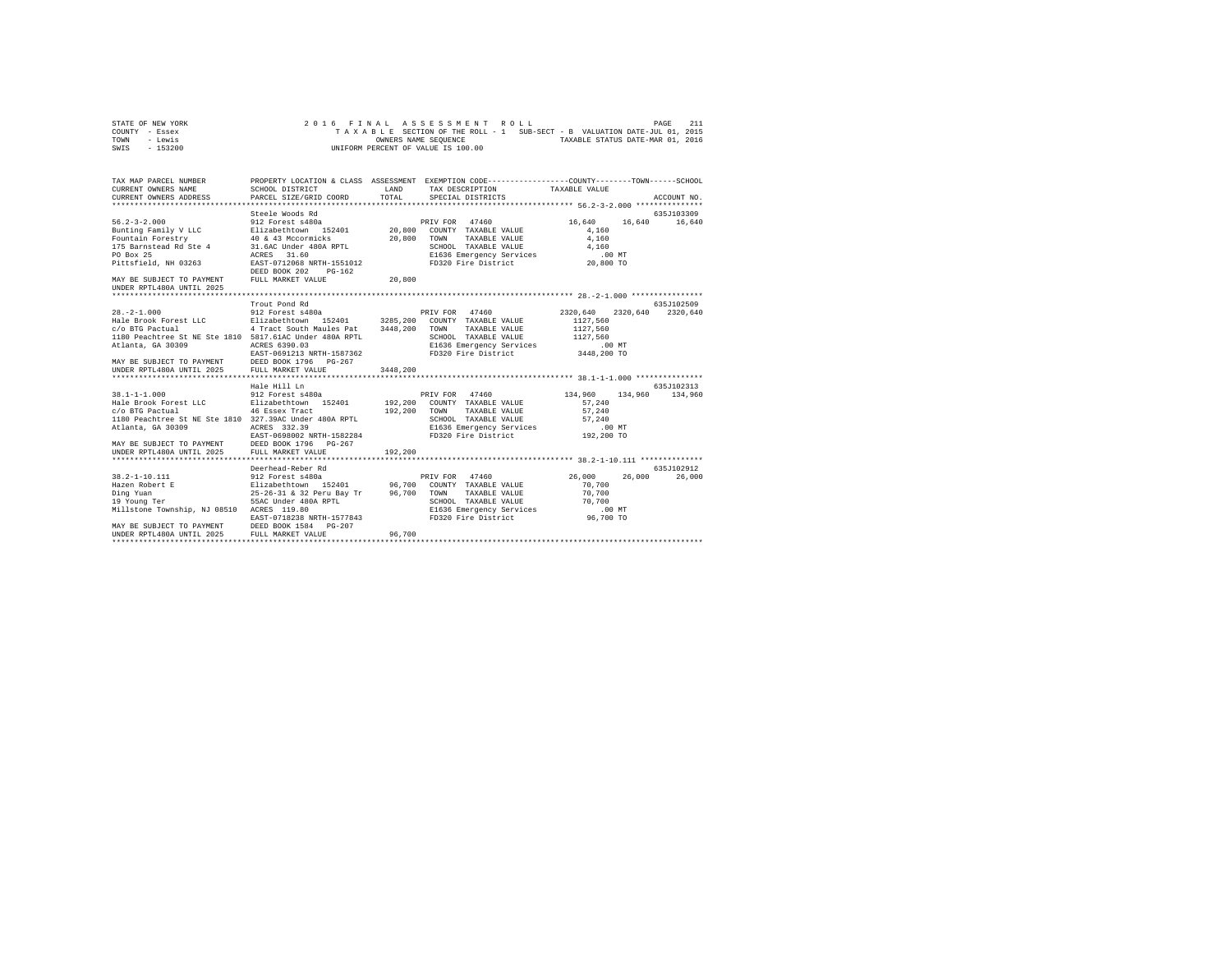| STATE OF NEW YORK | 2016 FINAL ASSESSMENT ROLL                                               | 212<br>PAGE                      |
|-------------------|--------------------------------------------------------------------------|----------------------------------|
| COUNTY - Essex    | TAXABLE SECTION OF THE ROLL - 1 SUB-SECT - B VALUATION DATE-JUL 01, 2015 |                                  |
| TOWN<br>- Lewis   | OWNERS NAME SEOUENCE                                                     | TAXABLE STATUS DATE-MAR 01, 2016 |
| $-153200$<br>SWIS | UNIFORM PERCENT OF VALUE IS 100.00                                       |                                  |

| TAX MAP PARCEL NUMBER<br>CURRENT OWNERS NAME<br>CURRENT OWNERS ADDRESS                                                                                                                                                                       | SCHOOL DISTRICT<br>PARCEL SIZE/GRID COORD                                                                                                                                                   | LAND<br>TOTAL         | PROPERTY LOCATION & CLASS ASSESSMENT EXEMPTION CODE---------------COUNTY-------TOWN------SCHOOL<br>TAX DESCRIPTION<br>SPECIAL DISTRICTS                            | TAXABLE VALUE                                                         | ACCOUNT NO.            |
|----------------------------------------------------------------------------------------------------------------------------------------------------------------------------------------------------------------------------------------------|---------------------------------------------------------------------------------------------------------------------------------------------------------------------------------------------|-----------------------|--------------------------------------------------------------------------------------------------------------------------------------------------------------------|-----------------------------------------------------------------------|------------------------|
| $38.2 - 1 - 10.200$<br>Hazen Robert E<br>Ding Yuan<br>19 Young Ter<br>Millstone Township, NJ 08510 ACRES<br>MAY BE SUBJECT TO PAYMENT DEED BOOK 1584 PG-207<br>UNDER RPTL480A UNTIL 2025 FULL MARKET VALUE                                   | Deerhead-Reber Rd<br>912 Forest s480a<br>Elizabethtown 152401 45,100 COUNTY TAXABLE VALUE<br>25-31 & 32 Peru Bay Tract 45,100<br>61AC Under 480A RPTL<br>93.10<br>EAST-0716512 NRTH-1578476 | 45,100                | PRIV FOR 47460<br>TOWN<br>TAXABLE VALUE<br>SCHOOL TAXABLE VALUE<br>E1636 Emergency Services<br>FD320 Fire District                                                 | 28,400<br>28,400<br>16,700<br>16,700<br>16,700<br>.00 MT<br>45,100 TO | 635J179031<br>28,400   |
| $39.1 - 3 - 1.000$<br>Hazen Robert E<br>Ding Yuan<br>19 Young Ter<br>Millstone Township, NJ 08510 ACRES 94.90<br>MAY BE SUBJECT TO PAYMENT DEED BOOK 1584 PG-207<br>UNDER RPTL480A UNTIL 2025 FULL MARKET VALUE<br>UNDER RPTL480A UNTIL 2025 | Deerhead-Reber Rd<br>912 Forest s480a<br>E $\frac{1.5201}{27.62}$ Millsboro 155201<br>27.6.62 Peru Bay Tract<br>70AC Imdex 400 -<br>EAST-0719855 NRTH-1578320<br>FULL MARKET VALUE          | 66,700<br>66,700      | PRIV FOR 47460<br>66.700 COUNTY TAXABLE VALUE<br>TAXABLE VALUE<br>TOWN<br>SCHOOL TAXABLE VALUE<br>E1636 Emergency Services .00 MT<br>FD320 Fire District 66,700 TO | 32,000<br>32,000<br>34,700<br>34,700<br>34,700                        | 635.T105303<br>32,000  |
| $39.1 - 3 - 2.000$<br>Hazen Robert E<br>Ding Yuan<br>19 Young Ter<br>Millstone Township, NJ 08510 ACRES<br>MAY BE SUBJECT TO PAYMENT<br>UNDER RPTL480A UNTIL 2025                                                                            | Deerhead-Reber Rd<br>912 Forest s480a<br>Willsboro<br>13 Peru Bay Tract<br>20AC Under 480A RPTL<br>23.50<br>EAST-0721054 NRTH-1578027<br>DEED BOOK 1584 PG-207<br>FULL MARKET VALUE         | 18,900 TOWN<br>18,900 | PRIV FOR 47460<br>155201 18,900 COUNTY TAXABLE VALUE<br>TAXABLE VALUE<br>SCHOOL TAXABLE VALUE<br>E1636 Emergency Services<br>FD320 Fire District                   | 12,000<br>12,000<br>6,900<br>6,900<br>6,900<br>.00 MT<br>18,900 TO    | 635.T178527<br>12,000  |
| $38.1 - 1 - 4.000$<br>Ken Col Properties LLC<br>Pulsifer Colby James<br>c/o James Pulsifer<br>Stowersville Rd<br>Lewis, NY 12950<br>MAY BE SUBJECT TO PAYMENT<br>UNDER RPTL480A UNTIL 2025                                                   | Hale Hill Ln<br>912 Forest s480a<br>Elizabethtown 152401<br>16 Essex Tract<br>305AC under 480A<br>ACRES 377.57<br>EAST-0702087 NRTH-1579544<br>DEED BOOK 1777 PG-178<br>FULL MARKET VALUE   | 198,500<br>198,500    | 47460<br>PRIV FOR<br>198,500 COUNTY TAXABLE VALUE<br>TOWN<br>TAXABLE VALUE<br>SCHOOL TAXABLE VALUE<br>E1636 Emergency Services<br>FD320 Fire District 198,500 TO   | 126,000<br>126,000<br>72,500<br>72,500<br>72.500<br>$.00$ MT          | 635.T102301<br>126,000 |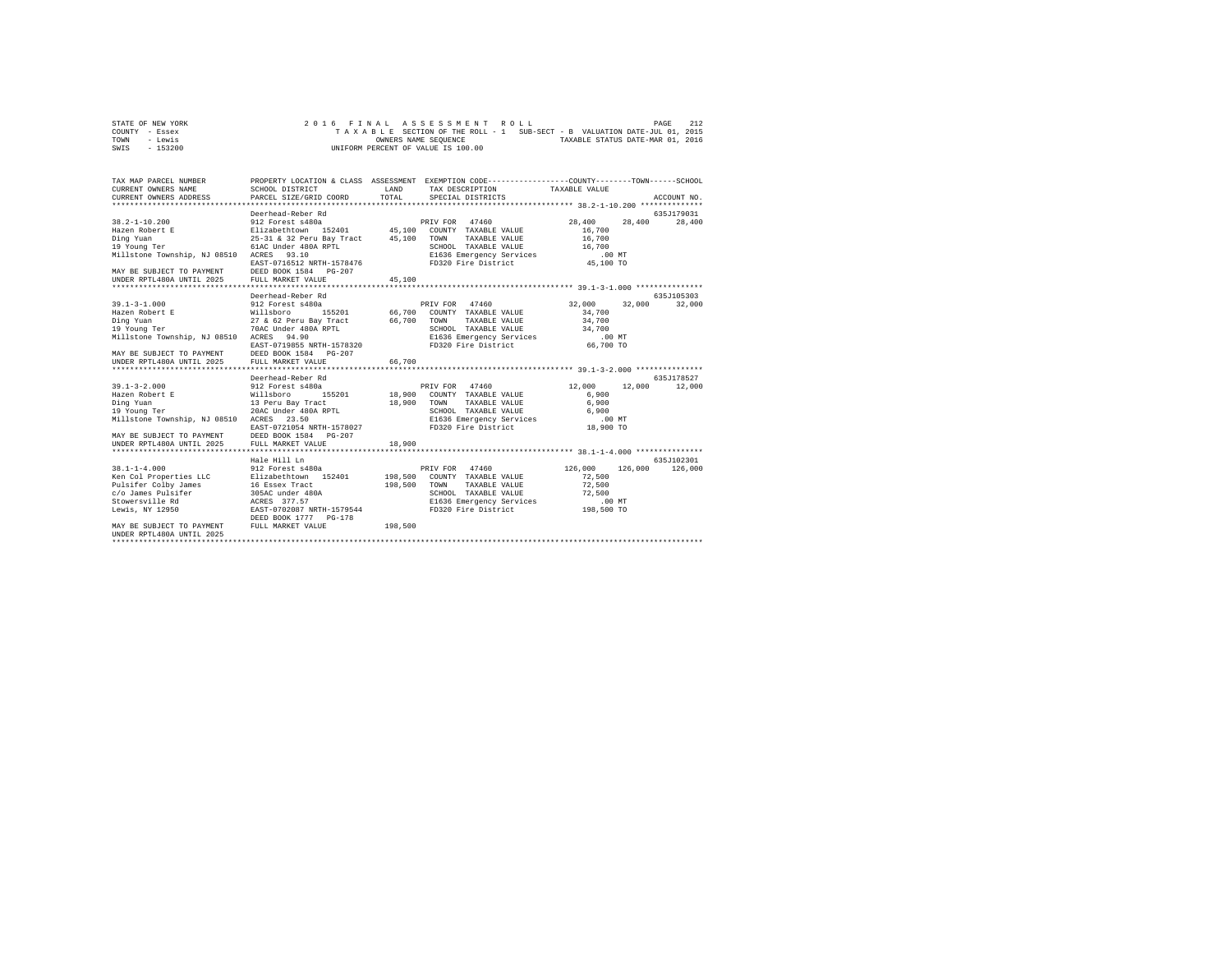| STATE OF NEW YORK |                      | 2016 FINAL ASSESSMENT ROLL                                               |  |  | PAGE | 213 |
|-------------------|----------------------|--------------------------------------------------------------------------|--|--|------|-----|
| COUNTY - Essex    |                      | TAXABLE SECTION OF THE ROLL - 1 SUB-SECT - B VALUATION DATE-JUL 01, 2015 |  |  |      |     |
| TOWN<br>- Lewis   | OWNERS NAME SEOUENCE | TAXABLE STATUS DATE-MAR 01, 2016                                         |  |  |      |     |
| - 153200<br>SWIS  |                      | UNIFORM PERCENT OF VALUE IS 100.00                                       |  |  |      |     |

| TAX MAP PARCEL NUMBER     | PROPERTY LOCATION & CLASS ASSESSMENT EXEMPTION CODE-----------------COUNTY-------TOWN------SCHOOL                                                                                                                                                                                                             |         |                 |            |
|---------------------------|---------------------------------------------------------------------------------------------------------------------------------------------------------------------------------------------------------------------------------------------------------------------------------------------------------------|---------|-----------------|------------|
|                           |                                                                                                                                                                                                                                                                                                               |         |                 |            |
|                           |                                                                                                                                                                                                                                                                                                               |         |                 | 635Z007009 |
|                           |                                                                                                                                                                                                                                                                                                               |         |                 | 65,200     |
|                           |                                                                                                                                                                                                                                                                                                               |         |                 |            |
|                           |                                                                                                                                                                                                                                                                                                               |         |                 |            |
|                           |                                                                                                                                                                                                                                                                                                               |         |                 |            |
|                           |                                                                                                                                                                                                                                                                                                               |         |                 |            |
|                           |                                                                                                                                                                                                                                                                                                               |         |                 |            |
| UNDER RPTL480A UNTIL 2025 | 38.1-1-5.200<br>Xen Col Properties LLC 9121 and the Hill Ln (1920)<br>Xen Col Properties LLC Elizabethtown 152401 233,200 COUNTY TAXABLE VALUE 65,200<br>Pulsifer Colby James 17 Essex Tract 366,000 TOWN TAXABLE VALUE 300,800<br>Sto                                                                        |         |                 |            |
|                           |                                                                                                                                                                                                                                                                                                               |         |                 |            |
|                           | 352 Moss Rd                                                                                                                                                                                                                                                                                                   |         |                 | 635J103002 |
|                           |                                                                                                                                                                                                                                                                                                               |         | 72,800 72,800   | 72,800     |
|                           |                                                                                                                                                                                                                                                                                                               |         |                 |            |
|                           |                                                                                                                                                                                                                                                                                                               |         |                 |            |
|                           |                                                                                                                                                                                                                                                                                                               |         |                 |            |
|                           |                                                                                                                                                                                                                                                                                                               |         |                 |            |
|                           | $\begin{tabular}{cccc} 38.4-1-20.000 & & 352.8088 & & & 9688 & & & 976 & & 976 & & 986 & & 976 & & 986 & & 996 & & 996 & & 996 & & 996 & & 996 & & 996 & & 996 & & 996 & & 996 & & 996 & & 996 & & 996 & & 996 & & 996 & & 996 & & 996 & & 996 & & 996 & & 996 & & 996 & & 996 & & 996 & & 996 & & 996 & & 9$ |         |                 |            |
|                           |                                                                                                                                                                                                                                                                                                               |         |                 |            |
|                           |                                                                                                                                                                                                                                                                                                               |         |                 |            |
|                           |                                                                                                                                                                                                                                                                                                               |         |                 | 635J100607 |
|                           |                                                                                                                                                                                                                                                                                                               |         | 293,600         | 293,600    |
|                           |                                                                                                                                                                                                                                                                                                               |         |                 |            |
|                           |                                                                                                                                                                                                                                                                                                               |         |                 |            |
|                           |                                                                                                                                                                                                                                                                                                               |         |                 |            |
|                           |                                                                                                                                                                                                                                                                                                               |         |                 |            |
|                           |                                                                                                                                                                                                                                                                                                               |         |                 |            |
|                           | MAY BE SUBJECT TO PAYMENT EAST-0702584 NRTH-1588544<br>UNDER RPTL480A UNTIL 2025 DEED BOOK 1430 PG-222                                                                                                                                                                                                        |         |                 |            |
|                           |                                                                                                                                                                                                                                                                                                               |         |                 |            |
|                           | FULL MARKET VALUE                                                                                                                                                                                                                                                                                             | 594,400 |                 |            |
|                           |                                                                                                                                                                                                                                                                                                               |         |                 |            |
|                           | US Route 9                                                                                                                                                                                                                                                                                                    |         |                 | 635Z005005 |
|                           |                                                                                                                                                                                                                                                                                                               |         | $9,600$ $9,600$ | 9,600      |
|                           |                                                                                                                                                                                                                                                                                                               |         |                 |            |
|                           |                                                                                                                                                                                                                                                                                                               |         |                 |            |
|                           |                                                                                                                                                                                                                                                                                                               |         |                 |            |
|                           |                                                                                                                                                                                                                                                                                                               |         |                 |            |
|                           |                                                                                                                                                                                                                                                                                                               |         |                 |            |
|                           |                                                                                                                                                                                                                                                                                                               |         |                 |            |
|                           |                                                                                                                                                                                                                                                                                                               |         |                 |            |
|                           |                                                                                                                                                                                                                                                                                                               |         |                 |            |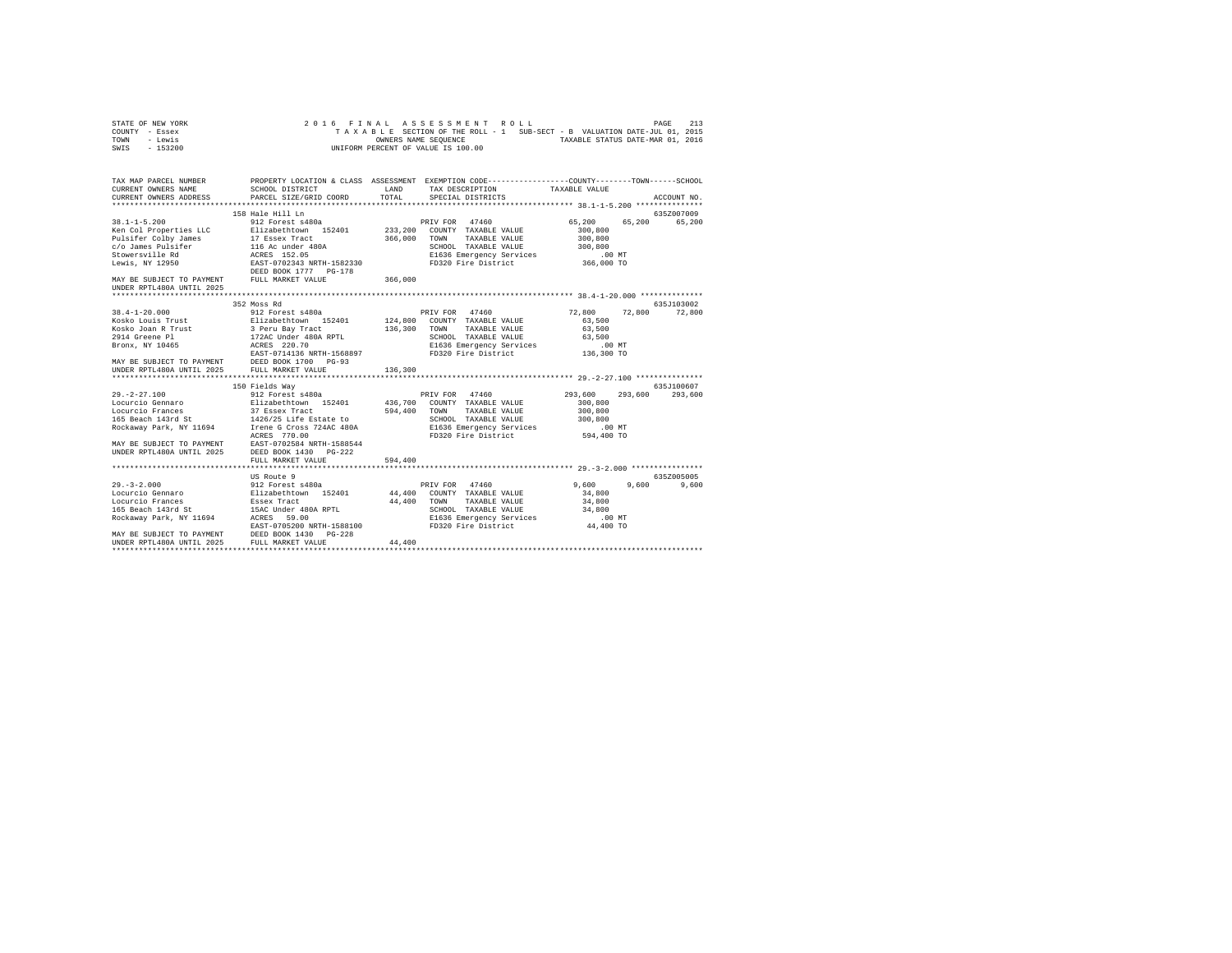| STATE OF NEW YORK |  |  |  | 2016 FINAL ASSESSMENT ROLL         |  |  |  |                                                                          | PAGE | 214 |
|-------------------|--|--|--|------------------------------------|--|--|--|--------------------------------------------------------------------------|------|-----|
| COUNTY - Essex    |  |  |  |                                    |  |  |  | TAXABLE SECTION OF THE ROLL - 1 SUB-SECT - B VALUATION DATE-JUL 01, 2015 |      |     |
| TOWN<br>- Lewis   |  |  |  | OWNERS NAME SEOUENCE               |  |  |  | TAXABLE STATUS DATE-MAR 01, 2016                                         |      |     |
| - 153200<br>SWIS  |  |  |  | UNIFORM PERCENT OF VALUE IS 100.00 |  |  |  |                                                                          |      |     |

| PROPERTY LOCATION & CLASS ASSESSMENT EXEMPTION CODE-----------------COUNTY-------TOWN------SCHOOL<br>TAX MAP PARCEL NUMBER<br>CURRENT OWNERS NAME<br>SCHOOL DISTRICT<br>LAND<br>TAX DESCRIPTION TAXABLE VALUE<br>TOTAL<br>CURRENT OWNERS ADDRESS<br>PARCEL SIZE/GRID COORD<br>SPECIAL DISTRICTS<br>ACCOUNT NO.<br>635J104305<br>US Route 9<br>912 Forest s480a<br>PRIV FOR 47460<br>21,360<br>21,360<br>21,360<br>8.040<br>29,400 TOWN<br>TAXABLE VALUE<br>8,040<br>SCHOOL TAXABLE VALUE<br>43.32AC Under 480A RPTL<br>8,040<br>E1636 Emergency Services<br>FD320 Fire District<br>ACRES 52.40<br>$.00$ MT<br>EAST-0709482 NRTH-1592773<br>29,400 TO<br>DEED BOOK 1503 PG-1<br>29,400<br>635Z008019<br>Interstate 87<br>19,536<br>912 Forest s480a<br>PRIV FOR 47460<br>19,536<br>19,536<br>5,550<br>25,086<br>TOWN<br>TAXABLE VALUE<br>5,550<br>56.08AC Under 480A RPTL<br>SCHOOL TAXABLE VALUE<br>5.550<br>E1636 Emergency Services<br>FD320 Fire District 25,086 TO<br>ACRES 58.90<br>EAST-0711137 NRTH-1592844<br>DEED BOOK 1503 PG-1<br>CONSERVATION ESMT % 26.00<br>25,086<br>FULL MARKET VALUE<br>************************************ 29.4-1-4.000 ****************<br>635J104310<br>US Route 9<br>PRIV FOR 47460<br>71,454<br>912 Forest s480a<br>71,454 71,454<br>19,122<br>90.576 TOWN<br>TAXABLE VALUE<br>19,122<br>231.34AC Under 480A RPTL |
|----------------------------------------------------------------------------------------------------------------------------------------------------------------------------------------------------------------------------------------------------------------------------------------------------------------------------------------------------------------------------------------------------------------------------------------------------------------------------------------------------------------------------------------------------------------------------------------------------------------------------------------------------------------------------------------------------------------------------------------------------------------------------------------------------------------------------------------------------------------------------------------------------------------------------------------------------------------------------------------------------------------------------------------------------------------------------------------------------------------------------------------------------------------------------------------------------------------------------------------------------------------------------------------------------------------------------------------------------------|
| $29.2 - 1 - 19.100$<br>Lyme Adk Timberlands I LLC Blizabethtown 152401 29,400 COUNTY TAXABLE VALUE<br>c/o Lyme Adirondack Forest Co 26 Essex Tract<br>123 Quaker Rd Ste 107<br>Queensbury, NY 12804<br>MAY BE SUBJECT TO PAYMENT<br>UNDER RPTL480A UNTIL 2025 FULL MARKET VALUE<br>$29.2 - 1 - 19.200$<br>Lyme Adk Timberlands I LLC Blizabethtown 152401 25.086 COUNTY TAXABLE VALUE<br>c/o Lyme Adirondack Forest Co 26 Essex Tract<br>123 Quaker Rd Ste 107<br>Queensbury, NY 12804<br>MAY BE SUBJECT TO PAYMENT<br>UNDER RPTL480A UNTIL 2025<br>$29.4 - 1 - 4.000$<br>Lyme Adk Timberlands I LLC     Elizabethtown   152401         90,576   COUNTY   TAXABLE VALUE<br>c/o Lyme Adirondack Forest Co 43 Peru Bay Tract<br>123 Quaker Rd Ste 107                                                                                                                                                                                                                                                                                                                                                                                                                                                                                                                                                                                                      |
|                                                                                                                                                                                                                                                                                                                                                                                                                                                                                                                                                                                                                                                                                                                                                                                                                                                                                                                                                                                                                                                                                                                                                                                                                                                                                                                                                          |
|                                                                                                                                                                                                                                                                                                                                                                                                                                                                                                                                                                                                                                                                                                                                                                                                                                                                                                                                                                                                                                                                                                                                                                                                                                                                                                                                                          |
|                                                                                                                                                                                                                                                                                                                                                                                                                                                                                                                                                                                                                                                                                                                                                                                                                                                                                                                                                                                                                                                                                                                                                                                                                                                                                                                                                          |
|                                                                                                                                                                                                                                                                                                                                                                                                                                                                                                                                                                                                                                                                                                                                                                                                                                                                                                                                                                                                                                                                                                                                                                                                                                                                                                                                                          |
|                                                                                                                                                                                                                                                                                                                                                                                                                                                                                                                                                                                                                                                                                                                                                                                                                                                                                                                                                                                                                                                                                                                                                                                                                                                                                                                                                          |
|                                                                                                                                                                                                                                                                                                                                                                                                                                                                                                                                                                                                                                                                                                                                                                                                                                                                                                                                                                                                                                                                                                                                                                                                                                                                                                                                                          |
| SCHOOL TAXABLE VALUE 19,122<br>Oueensbury, NY 12804<br>E1636 Emergency Services<br>FD320 Fire District<br>ACRES 237.00<br>$.00$ MT<br>90,576 TO<br>EAST-0711350 NRTH-1586779<br>MAY BE SUBJECT TO PAYMENT<br>DEED BOOK 1503 PG-1<br>CONSERVATION ESMT \$ 26.00<br>UNDER RPTL480A UNTIL 2025                                                                                                                                                                                                                                                                                                                                                                                                                                                                                                                                                                                                                                                                                                                                                                                                                                                                                                                                                                                                                                                              |
| 90,576<br>FULL MARKET VALUE                                                                                                                                                                                                                                                                                                                                                                                                                                                                                                                                                                                                                                                                                                                                                                                                                                                                                                                                                                                                                                                                                                                                                                                                                                                                                                                              |
|                                                                                                                                                                                                                                                                                                                                                                                                                                                                                                                                                                                                                                                                                                                                                                                                                                                                                                                                                                                                                                                                                                                                                                                                                                                                                                                                                          |
| US Route 9<br>635.T178512                                                                                                                                                                                                                                                                                                                                                                                                                                                                                                                                                                                                                                                                                                                                                                                                                                                                                                                                                                                                                                                                                                                                                                                                                                                                                                                                |
| 912 Forest s480a<br>$29.4 - 1 - 5.100$<br>PRIV FOR 47460<br>8,640<br>8,640<br>8,640<br>Lyme Adk Timberlands I LLC Blizabethtown 152401<br>11,800 COUNTY TAXABLE VALUE<br>3,160<br>c/o Lyme Adirondack Forest Co 32 Essex Tract<br>11,800 TOWN<br>TAXABLE VALUE<br>3,160<br>123 Quaker Rd Ste 107 12.99AC Under 480A RPTL<br>SCHOOL TAXABLE VALUE 3,160<br>E1636 Emergency Services .00 MT<br>FD320 Fire District 11,800 TO<br>Queensbury, NY 12804<br>ACRES 16.30<br>EAST-0709505 NRTH-1590966<br>MAY BE SUBJECT TO PAYMENT DEED BOOK 1503 PG-1<br>UNDER RPTL480A UNTIL 2025 FULL MARKET VALUE<br>11,800                                                                                                                                                                                                                                                                                                                                                                                                                                                                                                                                                                                                                                                                                                                                                 |
|                                                                                                                                                                                                                                                                                                                                                                                                                                                                                                                                                                                                                                                                                                                                                                                                                                                                                                                                                                                                                                                                                                                                                                                                                                                                                                                                                          |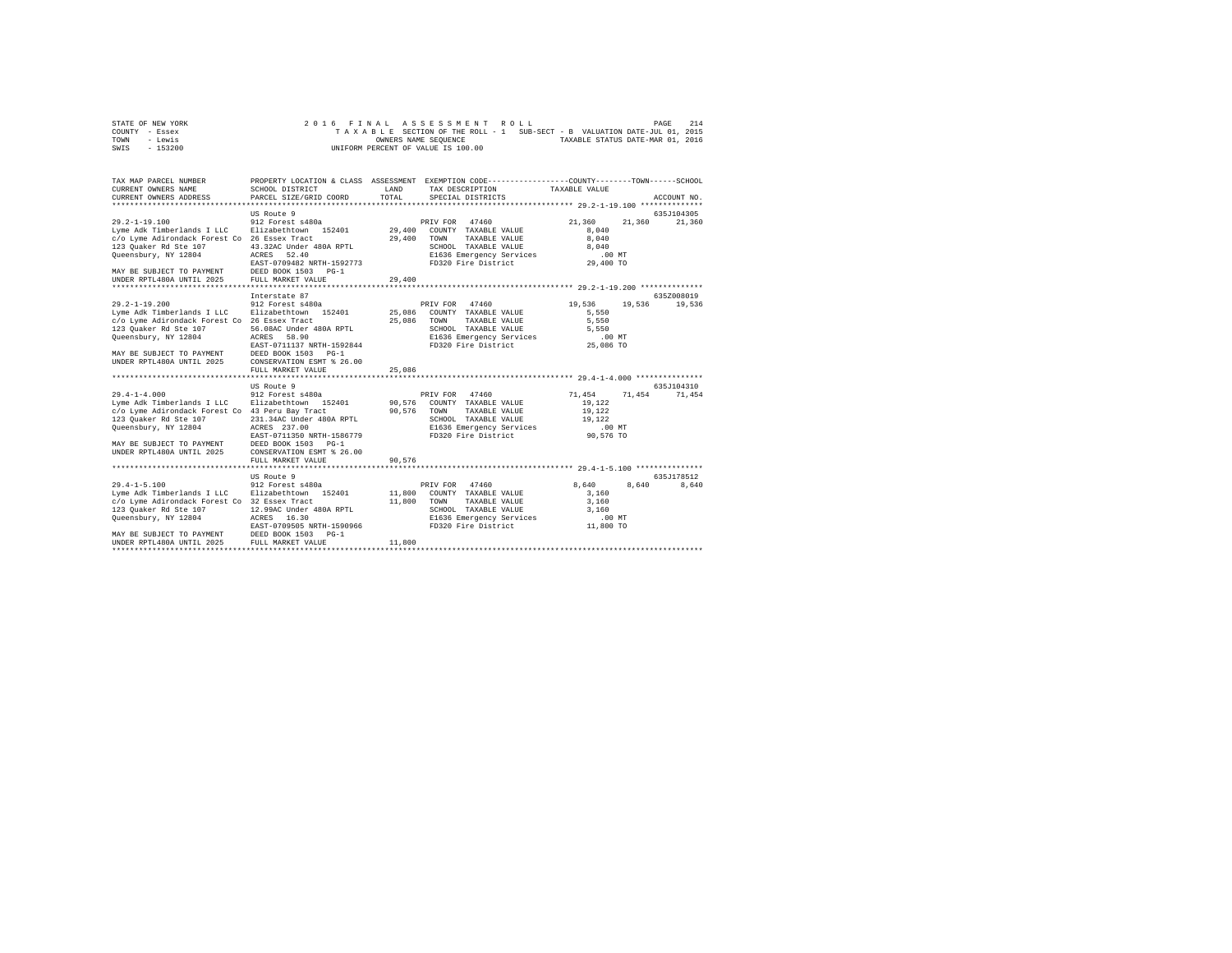| STATE OF NEW YORK | 2016 FINAL ASSESSMENT ROLL                                               | 215<br>PAGE                      |
|-------------------|--------------------------------------------------------------------------|----------------------------------|
| COUNTY - Essex    | TAXABLE SECTION OF THE ROLL - 1 SUB-SECT - B VALUATION DATE-JUL 01, 2015 |                                  |
| TOWN<br>- Lewis   | OWNERS NAME SEOUENCE                                                     | TAXABLE STATUS DATE-MAR 01, 2016 |
| $-153200$<br>SWIS | UNIFORM PERCENT OF VALUE IS 100.00                                       |                                  |

| TAX MAP PARCEL NUMBER<br>CURRENT OWNERS NAME                                                                                                                                                                                                            | SCHOOL DISTRICT                                                                                                                                                                                   | LAND                          | PROPERTY LOCATION & CLASS ASSESSMENT EXEMPTION CODE----------------COUNTY-------TOWN------SCHOOL<br>TAX DESCRIPTION                               | TAXABLE VALUE                                                              |                      |
|---------------------------------------------------------------------------------------------------------------------------------------------------------------------------------------------------------------------------------------------------------|---------------------------------------------------------------------------------------------------------------------------------------------------------------------------------------------------|-------------------------------|---------------------------------------------------------------------------------------------------------------------------------------------------|----------------------------------------------------------------------------|----------------------|
| CURRENT OWNERS ADDRESS                                                                                                                                                                                                                                  | PARCEL SIZE/GRID COORD                                                                                                                                                                            | TOTAL                         | SPECIAL DISTRICTS                                                                                                                                 |                                                                            | ACCOUNT NO.          |
|                                                                                                                                                                                                                                                         | Interstate 87                                                                                                                                                                                     |                               |                                                                                                                                                   |                                                                            | 635Z008020           |
| $29.4 - 1 - 5.200$<br>Lyme Adk Timberlands I LLC Elizabethtown 152401<br>c/o Lyme Adirondack Forest Co 32 Essex Tract<br>123 Ouaker Rd Ste 107<br>Queensbury, NY 12804<br>MAY BE SUBJECT TO PAYMENT<br>UNDER RPTL480A UNTIL 2025                        | 912 Forest s480a<br>166.52AC Under 480A RPTL<br>ACRES 171.20<br>EAST-0710967 NRTH-1590284<br>DEED BOOK 1503 PG-1<br>CONSERVATION ESMT % 26.00                                                     | 66,378 TOWN                   | PRIV FOR 47460<br>66,378 COUNTY TAXABLE VALUE<br>TAXABLE VALUE<br>SCHOOL TAXABLE VALUE<br>E1636 Emergency Services<br>FD320 Fire District         | 52,274<br>52.274<br>14,104<br>14,104<br>14,104<br>$.00$ MT<br>66,378 TO    | 52,274               |
|                                                                                                                                                                                                                                                         | FULL MARKET VALUE                                                                                                                                                                                 | 66,378                        |                                                                                                                                                   |                                                                            |                      |
| $29.4 - 1 - 7.000$<br>Lyme Adk Timberlands I LLC Elizabethtown 152401<br>c/o Lyme Adirondack Forest Co 31 Essex Tract<br>123 Ouaker Rd Ste 107<br>Queensbury, NY 12804                                                                                  | US Route 9<br>912 Forest s480a<br>25AC Under 480A RPTL<br>ACRES 25.00<br>EAST-0712758 NRTH-1589398                                                                                                | 12,950<br>12,950              | PRIV FOR 47460<br>COUNTY TAXABLE VALUE<br>TOWN<br>TAXABLE VALUE<br>SCHOOL TAXABLE VALUE<br>E1636 Emergency Services<br>FD320 Fire District        | 10,360<br>10,360<br>2,590<br>2,590<br>2,590<br>.00MT<br>12,950 TO          | 635J104313<br>10,360 |
| MAY BE SUBJECT TO PAYMENT<br>UNDER RPTL480A UNTIL 2025                                                                                                                                                                                                  | DEED BOOK 1503 PG-1<br>CONSERVATION ESMT % 26.00<br>FULL MARKET VALUE                                                                                                                             | 12,950                        |                                                                                                                                                   |                                                                            |                      |
|                                                                                                                                                                                                                                                         |                                                                                                                                                                                                   |                               |                                                                                                                                                   |                                                                            |                      |
| $29.4 - 1 - 8.000$<br>Lyme Adk Timberlands I LLC Blizabethtown 152401<br>c/o Lyme Adirondack Forest Co 44 Peru Bay Tract<br>123 Quaker Rd Ste 107<br>Queensbury, NY 12804<br>MAY BE SUBJECT TO PAYMENT<br>UNDER RPTL480A UNTIL 2025                     | US Route 9<br>912 Forest s480a<br>1 Ac Camp Lot<br>218.79AC Under 480A RPTL<br>ACRES 260.00<br>EAST-0714382 NRTH-1587130<br>DEED BOOK 1503 PG-1<br>CONSERVATION ESMT % 26.00<br>FULL MARKET VALUE | 100,566<br>100,566<br>100,566 | PRIV FOR 47460<br>COUNTY TAXABLE VALUE<br>TOWN<br>TAXABLE VALUE<br>SCHOOL TAXABLE VALUE<br>E1636 Emergency Services<br>FD320 Fire District        | 67,725<br>67,725<br>32,841<br>32.841<br>32.841<br>$.00$ $MT$<br>100,566 TO | 635J104311<br>67,725 |
|                                                                                                                                                                                                                                                         | US Route 9                                                                                                                                                                                        |                               |                                                                                                                                                   |                                                                            | 635J104312           |
| $29.4 - 1 - 9.000$<br>Lyme Adk Timberlands I LLC Blizabethtown 152401<br>c/o Lyme Adirondack Forest Co 45 Peru Bay Tract<br>123 Quaker Rd Ste 107<br>Queensbury, NY 12804<br>MAY BE SUBJECT TO PAYMENT DEED BOOK 1503 PG-1<br>UNDER RPTL480A UNTIL 2025 | 912 Forest s480a<br>189.57AC Under 480A RPTL<br>ACRES 218.00<br>EAST-0717176 NRTH-1587482<br>CONSERVATION ESMT % 26.00<br>FULL MARKET VALUE                                                       | 80.142<br>80,142              | PRIV FOR 47460<br>80.142 COUNTY TAXABLE VALUE<br>TAXABLE VALUE<br>TOWN<br>SCHOOL TAXABLE VALUE<br>E1636 Emergency Services<br>FD320 Fire District | 59,082<br>59,082<br>21,060<br>21,060<br>21,060<br>$.00$ MT<br>80,142 TO    | 59,082               |
|                                                                                                                                                                                                                                                         |                                                                                                                                                                                                   |                               |                                                                                                                                                   |                                                                            |                      |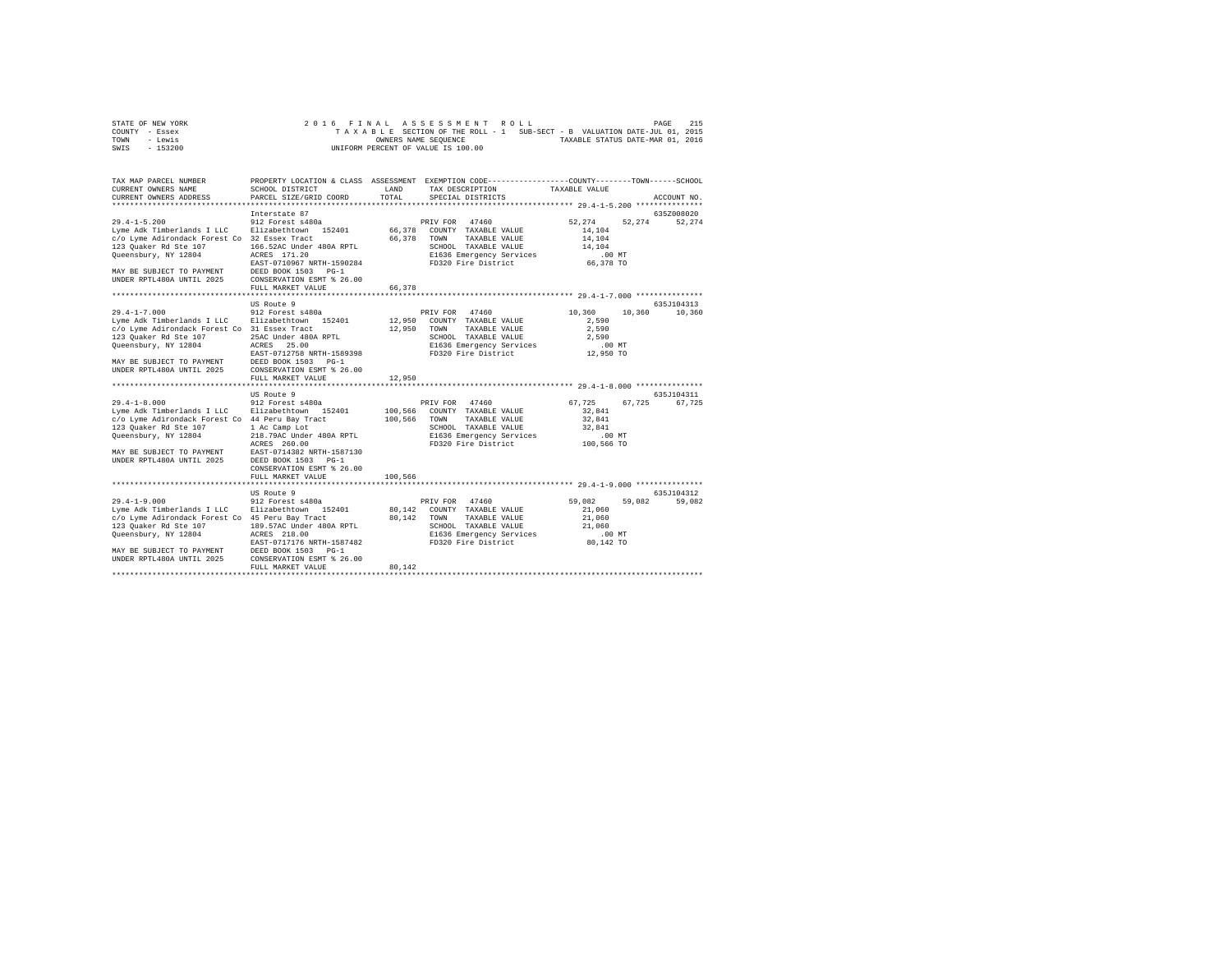| STATE OF NEW YORK | 2016 FINAL ASSESSMENT ROLL         |                                                                          | 216<br>PAGE                      |
|-------------------|------------------------------------|--------------------------------------------------------------------------|----------------------------------|
| COUNTY - Essex    |                                    | TAXABLE SECTION OF THE ROLL - 1 SUB-SECT - B VALUATION DATE-JUL 01, 2015 |                                  |
| TOWN<br>- Lewis   | OWNERS NAME SEOUENCE               |                                                                          | TAXABLE STATUS DATE-MAR 01, 2016 |
| $-153200$<br>SWIS | UNIFORM PERCENT OF VALUE IS 100.00 |                                                                          |                                  |

| TAX MAP PARCEL NUMBER<br>CURRENT OWNERS NAME<br>CURRENT OWNERS ADDRESS                               | SCHOOL DISTRICT<br>PARCEL SIZE/GRID COORD | LAND<br>TOTAL | PROPERTY LOCATION & CLASS ASSESSMENT EXEMPTION CODE---------------COUNTY-------TOWN------SCHOOL<br>TAX DESCRIPTION<br>SPECIAL DISTRICTS | TAXABLE VALUE                                                   | ACCOUNT NO. |
|------------------------------------------------------------------------------------------------------|-------------------------------------------|---------------|-----------------------------------------------------------------------------------------------------------------------------------------|-----------------------------------------------------------------|-------------|
|                                                                                                      |                                           |               |                                                                                                                                         |                                                                 |             |
|                                                                                                      | US Route 9                                |               |                                                                                                                                         |                                                                 | 635J104315  |
| $29.4 - 1 - 10.000$                                                                                  | 912 Forest s480a - WTRFNT                 |               | 47460<br>PRIV FOR                                                                                                                       | 29.541<br>29.541                                                | 29,541      |
| Lyme Adk Timberlands I LLC                                                                           | Elizabethtown 152401                      | 39,146        | COUNTY TAXABLE VALUE                                                                                                                    | 9,605                                                           |             |
| c/o Lyme Adirondack Forest Co 30 Essex Tract                                                         |                                           | 39,146        | TOWN<br>TAXABLE VALUE                                                                                                                   | 9,605                                                           |             |
| 123 Quaker Rd Ste 107                                                                                | 89.7AC Under 480A RPTL                    |               | SCHOOL TAXABLE VALUE                                                                                                                    | 9,605                                                           |             |
| Oueensbury, NY 12804                                                                                 | ACRES 100.00                              |               | E1636 Emergency Services                                                                                                                | .00 MT                                                          |             |
|                                                                                                      | EAST-0715851 NRTH-1590059                 |               | FD320 Fire District                                                                                                                     | 39,146 TO                                                       |             |
| MAY BE SUBJECT TO PAYMENT                                                                            | DEED BOOK 1503 PG-1                       |               |                                                                                                                                         |                                                                 |             |
| UNDER RPTL480A UNTIL 2025                                                                            | CONSERVATION ESMT % 26.00                 |               |                                                                                                                                         |                                                                 |             |
|                                                                                                      | FULL MARKET VALUE                         | 39,146        |                                                                                                                                         |                                                                 |             |
|                                                                                                      |                                           |               |                                                                                                                                         |                                                                 |             |
|                                                                                                      | US Route 9                                |               |                                                                                                                                         |                                                                 | 635J104302  |
| $29.4 - 1 - 20.000$                                                                                  | 912 Forest s480a                          |               | PRIV FOR 47460                                                                                                                          | 25,930<br>25,930                                                | 25,930      |
| Lyme Adk Timberlands I LLC Willsboro                                                                 | 155201                                    | 33,152        | COUNTY TAXABLE VALUE                                                                                                                    | 7.222                                                           |             |
|                                                                                                      |                                           |               | TOWN<br>TAXABLE VALUE                                                                                                                   |                                                                 |             |
| c/o Lyme Adirondack Forest Co 42 Peru Bay Tract                                                      |                                           | 33,152        |                                                                                                                                         | 7,222                                                           |             |
| 123 Quaker Rd Ste 107                                                                                | 77.58AC Under 480A RPTL                   |               | SCHOOL TAXABLE VALUE                                                                                                                    | 7.222                                                           |             |
| Queensbury, NY 12804                                                                                 | ACRES 81.00                               |               | E1636 Emergency Services                                                                                                                | .00 MT                                                          |             |
|                                                                                                      | EAST-0717020 NRTH-1584414                 |               | FD320 Fire District                                                                                                                     | 33,152 TO                                                       |             |
| MAY BE SUBJECT TO PAYMENT DEED BOOK 1503 PG-1<br>UNDER RPTL480A UNTIL 2025 CONSERVATION ESMT % 26.00 |                                           |               |                                                                                                                                         |                                                                 |             |
|                                                                                                      |                                           |               |                                                                                                                                         |                                                                 |             |
|                                                                                                      | FULL MARKET VALUE                         | 33,152        |                                                                                                                                         |                                                                 |             |
|                                                                                                      |                                           |               |                                                                                                                                         |                                                                 |             |
|                                                                                                      | US Route 9                                |               |                                                                                                                                         |                                                                 | 635J104309  |
| $29.4 - 1 - 21.000$                                                                                  | 912 Forest s480a                          |               | PRIV FOR 47460                                                                                                                          | 54,701<br>54,701                                                | 54,701      |
| Lyme Adk Timberlands I LLC Elizabethtown 152401                                                      |                                           | 68,450        | COUNTY TAXABLE VALUE                                                                                                                    | 13,749                                                          |             |
| c/o Lyme Adirondack Forest Co 41 Peru Bay Tract                                                      |                                           | 68,450        | TOWN<br>TAXABLE VALUE                                                                                                                   | 13,749                                                          |             |
| 123 Quaker Rd Ste 107                                                                                | 174.76AC Under 480A RPTL                  |               | SCHOOL TAXABLE VALUE                                                                                                                    | 13,749                                                          |             |
| Queensbury, NY 12804                                                                                 | ACRES 175.00                              |               | E1636 Emergency Services                                                                                                                | .00MT                                                           |             |
|                                                                                                      | EAST-0714930 NRTH-1584107                 |               | FD320 Fire District                                                                                                                     | 68,450 TO                                                       |             |
| MAY BE SUBJECT TO PAYMENT                                                                            | DEED BOOK 1503 PG-1                       |               |                                                                                                                                         |                                                                 |             |
| UNDER RPTL480A UNTIL 2025                                                                            | CONSERVATION ESMT % 26.00                 |               |                                                                                                                                         |                                                                 |             |
|                                                                                                      | FULL MARKET VALUE                         | 68,450        |                                                                                                                                         |                                                                 |             |
|                                                                                                      | ***********************                   |               |                                                                                                                                         | ********************************* 38.2-1-3.100 **************** |             |
|                                                                                                      | Deerhead-Reber Rd                         |               |                                                                                                                                         |                                                                 | 635.7104304 |
| $38.2 - 1 - 3.100$                                                                                   | 912 Forest s480a                          |               | 47460<br>PRIV FOR                                                                                                                       | 400<br>400                                                      | 400         |
| Lyme Adk Timberlands I LLC                                                                           | Elizabethtown 152401                      |               | 500 COUNTY TAXABLE VALUE                                                                                                                | 100                                                             |             |
| c/o Lyme Adirondack Forest Co 34 Peru Bay Tract                                                      |                                           | 500           | TOWN<br>TAXABLE VALUE                                                                                                                   | 100                                                             |             |
| 123 Ouaker Rd Ste 107                                                                                | .46AC Under 480A RPTL                     |               | SCHOOL TAXABLE VALUE                                                                                                                    | 100                                                             |             |
| Queensbury, NY 12804                                                                                 | ACRES<br>0.46                             |               | E1636 Emergency Services                                                                                                                | $.00$ MT                                                        |             |
|                                                                                                      | EAST-0708991 NRTH-1581704                 |               | FD320 Fire District                                                                                                                     | 500 TO                                                          |             |
|                                                                                                      |                                           |               |                                                                                                                                         |                                                                 |             |
| MAY BE SUBJECT TO PAYMENT DEED BOOK 1503 PG-1<br>UNDER RPTL480A UNTIL 2025 FULL MARKET VALUE         |                                           | 500           |                                                                                                                                         |                                                                 |             |
|                                                                                                      |                                           |               |                                                                                                                                         |                                                                 |             |
|                                                                                                      |                                           |               |                                                                                                                                         |                                                                 |             |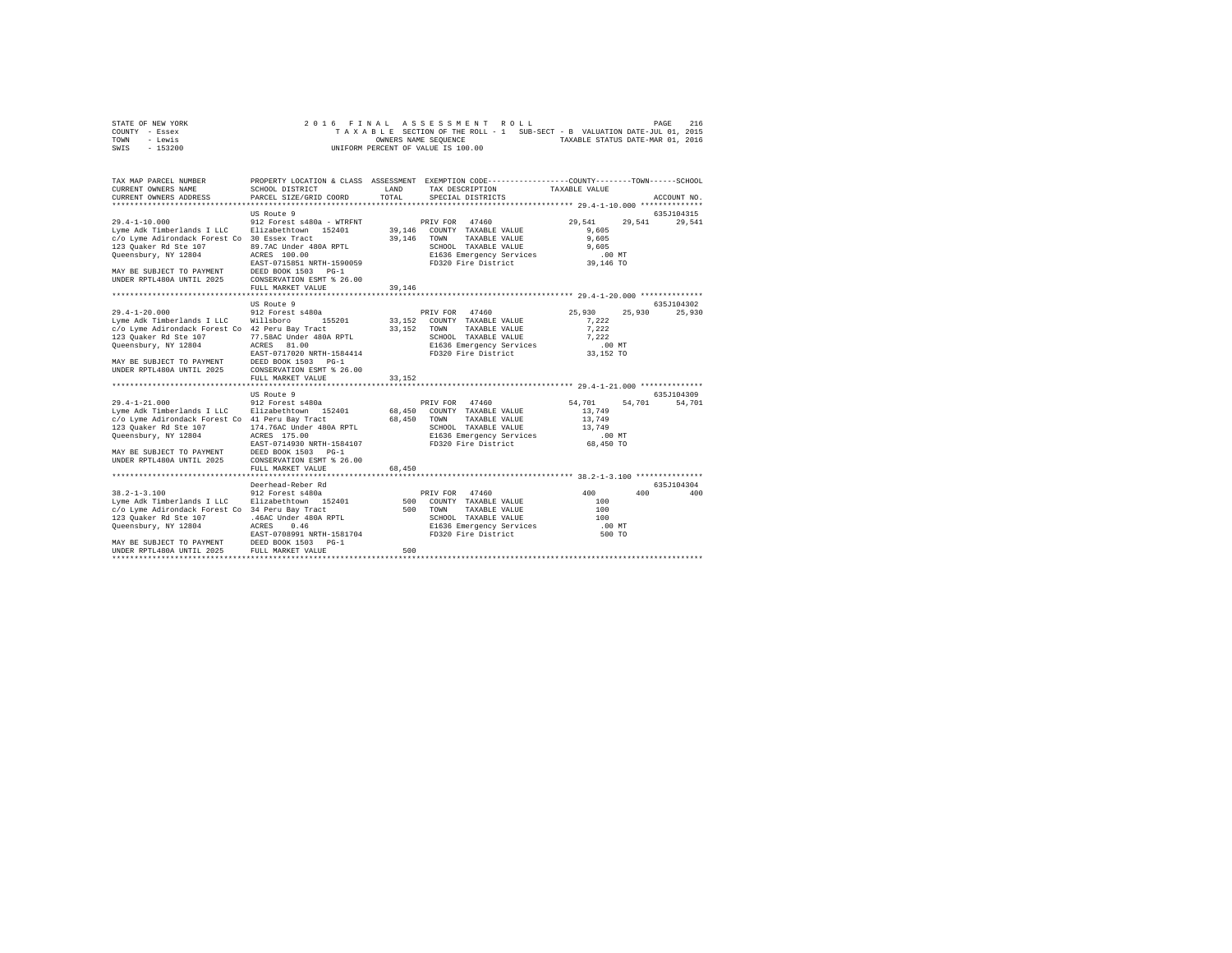| STATE OF NEW YORK |  | 2016 FINAL ASSESSMENT ROLL         | PAGE                                                                     | 217 |
|-------------------|--|------------------------------------|--------------------------------------------------------------------------|-----|
| COUNTY - Essex    |  |                                    | TAXABLE SECTION OF THE ROLL - 1 SUB-SECT - B VALUATION DATE-JUL 01, 2015 |     |
| TOWN<br>- Lewis   |  | OWNERS NAME SEOUENCE               | TAXABLE STATUS DATE-MAR 01, 2016                                         |     |
| - 153200<br>SWIS  |  | UNIFORM PERCENT OF VALUE IS 100.00 |                                                                          |     |

| TAX MAP PARCEL NUMBER<br>CURRENT OWNERS NAME<br>CURRENT OWNERS ADDRESS                                                                                                                                                              | SCHOOL DISTRICT<br>PARCEL SIZE/GRID COORD                                                                                                                                                                                             | LAND<br>TOTAL                   | PROPERTY LOCATION & CLASS ASSESSMENT EXEMPTION CODE---------------COUNTY-------TOWN-----SCHOOL<br>TAX DESCRIPTION<br>SPECIAL DISTRICTS     | TAXABLE VALUE                                                           | ACCOUNT NO.          |
|-------------------------------------------------------------------------------------------------------------------------------------------------------------------------------------------------------------------------------------|---------------------------------------------------------------------------------------------------------------------------------------------------------------------------------------------------------------------------------------|---------------------------------|--------------------------------------------------------------------------------------------------------------------------------------------|-------------------------------------------------------------------------|----------------------|
| $38.2 - 1 - 3.200$<br>Lyme Adk Timberlands I LLC<br>c/o Lyme Adirondack Forest Co 34 Peru Bay Tract<br>123 Quaker Rd Ste 107<br>Queensbury, NY 12804<br>MAY BE SUBJECT TO PAYMENT<br>UNDER RPTL480A UNTIL 2025                      | Interstate 87<br>912 Forest s480a<br>Elizabethtown 152401<br>99.46AC Under 480A RPTL<br>ACRES 104.10<br>EAST-0710159 NRTH-1580842<br>DEED BOOK 1503 PG-1<br>CONSERVATION ESMT % 26.00<br>FULL MARKET VALUE<br>*********************** | 41,514<br>41,514<br>41.514      | PRIV FOR 47460<br>COUNTY TAXABLE VALUE<br>TOWN<br>TAXABLE VALUE<br>SCHOOL TAXABLE VALUE<br>E1636 Emergency Services<br>FD320 Fire District | 32,382<br>32,382<br>9.132<br>9,132<br>9.132<br>$.00$ MT<br>41,514 TO    | 635Z008021<br>32,382 |
| $38.2 - 1 - 4.100$<br>Lyme Adk Timberlands I LLC Elizabethtown 152401<br>c/o Lyme Adirondack Forest Co 39 Peru Bay Tract<br>123 Ouaker Rd Ste 107<br>Queensbury, NY 12804<br>MAY BE SUBJECT TO PAYMENT<br>UNDER RPTL480A UNTIL 2025 | Deerhead-Reber Rd<br>912 Forest s480a<br>8.34AC Under 480A RPTL<br>ACRES<br>13.10<br>EAST-0708946 NRTH-1582745<br>DEED BOOK 1503 PG-1<br>FULL MARKET VALUE                                                                            | 9,100<br>9.100<br>9,100         | PRIV FOR 47460<br>COUNTY TAXABLE VALUE<br>TOWN<br>TAXABLE VALUE<br>SCHOOL TAXABLE VALUE<br>E1636 Emergency Services<br>FD320 Fire District | 6.160<br>6,160<br>2,940<br>2,940<br>2.940<br>.00 MT<br>9,100 TO         | 635J104307<br>6,160  |
| $38.2 - 1 - 4.200$<br>Lyme Adk Timberlands I LLC<br>c/o Lyme Adirondack Forest Co 39 Peru Bay Tract<br>123 Ouaker Rd Ste 107<br>Queensbury, NY 12804<br>MAY BE SUBJECT TO PAYMENT<br>UNDER RPTL480A UNTIL 2025                      | Interstate 87<br>912 Forest s480a<br>Elizabethtown 152401<br>88.6AC Under 480A RPTL<br>ACRES 91.30<br>EAST-0710148 NRTH-1583765<br>DEED BOOK 1503 PG-1<br>CONSERVATION ESMT % 26.00<br>FULL MARKET VALUE                              | 37,074<br>37,074<br>37.074      | PRIV FOR 47460<br>COUNTY TAXABLE VALUE<br>TOWN<br>TAXABLE VALUE<br>SCHOOL TAXABLE VALUE<br>E1636 Emergency Services<br>FD320 Fire District | 29,186<br>29,186<br>7.888<br>7,888<br>7,888<br>$.00$ MT<br>37.074 TO    | 635Z008022<br>29,186 |
| $38.2 - 1 - 5.000$<br>Lyme Adk Timberlands I LLC<br>c/o Lyme Adirondack Forest Co 35 Peru Bay Tract<br>123 Ouaker Rd Ste 107<br>Queensbury, NY 12804<br>MAY BE SUBJECT TO PAYMENT<br>UNDER RPTL480A UNTIL 2025                      | Deerhead-Reber Rd<br>912 Forest s480a<br>Elizabethtown 152401<br>1 Ac Camp Lot<br>159AC Under 480A RPTL<br>ACRES 160.00<br>EAST-0712540 NRTH-1581064<br>DEED BOOK 1503 PG-1<br>CONSERVATION ESMT % 26.00<br>FULL MARKET VALUE         | 66,156<br>66,156 TOWN<br>66.156 | PRIV FOR 47460<br>COUNTY TAXABLE VALUE<br>TAXABLE VALUE<br>SCHOOL TAXABLE VALUE<br>E1636 Emergency Services<br>FD320 Fire District         | 50.024<br>50.024<br>16.132<br>16,132<br>16.132<br>$.00$ MT<br>66,156 TO | 635J104402<br>50,024 |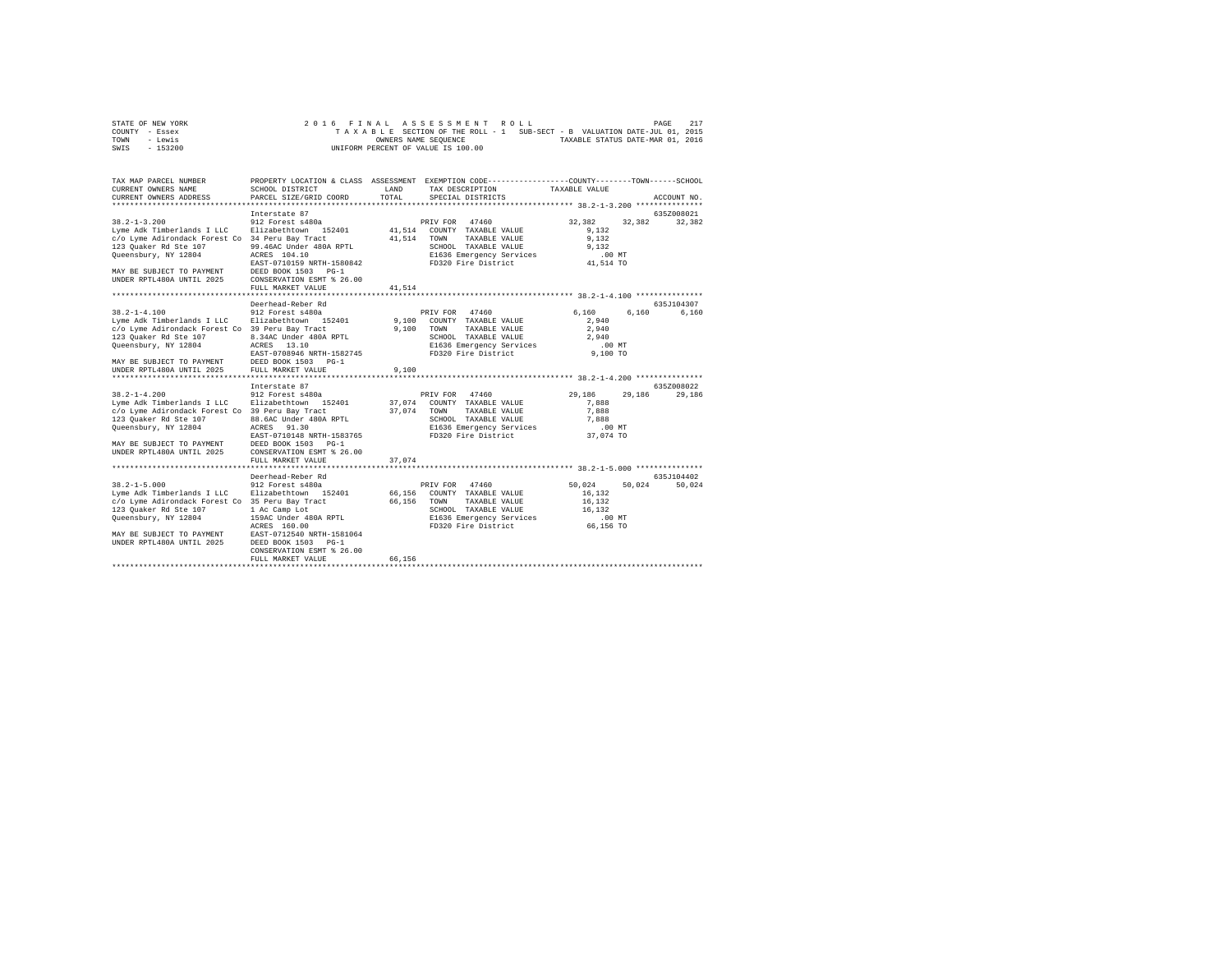| STATE OF NEW YORK | 2016 FINAL ASSESSMENT ROLL                                               | 218<br>PAGE                      |
|-------------------|--------------------------------------------------------------------------|----------------------------------|
| COUNTY - Essex    | TAXABLE SECTION OF THE ROLL - 1 SUB-SECT - B VALUATION DATE-JUL 01, 2015 |                                  |
| TOWN<br>- Lewis   | OWNERS NAME SEOUENCE                                                     | TAXABLE STATUS DATE-MAR 01, 2016 |
| $-153200$<br>SWIS | UNIFORM PERCENT OF VALUE IS 100.00                                       |                                  |

| TAX MAP PARCEL NUMBER<br>CURRENT OWNERS NAME<br>CURRENT OWNERS ADDRESS                                                                                                                                          | SCHOOL DISTRICT<br>PARCEL SIZE/GRID COORD                                                                                                                                                                       | LAND<br>TOTAL              | PROPERTY LOCATION & CLASS ASSESSMENT EXEMPTION CODE----------------COUNTY-------TOWN------SCHOOL<br>TAX DESCRIPTION<br>SPECIAL DISTRICTS   | TAXABLE VALUE                                                             | ACCOUNT NO.           |
|-----------------------------------------------------------------------------------------------------------------------------------------------------------------------------------------------------------------|-----------------------------------------------------------------------------------------------------------------------------------------------------------------------------------------------------------------|----------------------------|--------------------------------------------------------------------------------------------------------------------------------------------|---------------------------------------------------------------------------|-----------------------|
| $38.2 - 1 - 6.000$<br>Lyme Adk Timberlands I LLC<br>c/o Lyme Adirondack Forest Co 36 Peru Bay Tract<br>123 Ouaker Rd Ste 107<br>Queensbury, NY 12804<br>MAY BE SUBJECT TO PAYMENT<br>UNDER RPTL480A UNTIL 2025  | Deerhead-Reber Rd<br>912 Forest s480a<br>Elizabethtown 152401<br>183.1AC Under 480A RPTL<br>ACRES 183.10<br>EAST-0715298 NRTH-1581433<br>DEED BOOK 1503 PG-1<br>CONSERVATION ESMT % 26.00<br>FULL MARKET VALUE  | 71,484<br>71,484<br>71,484 | PRIV FOR 47460<br>COUNTY TAXABLE VALUE<br>TOWN<br>TAXABLE VALUE<br>SCHOOL TAXABLE VALUE<br>E1636 Emergency Services<br>FD320 Fire District | 57.187<br>57,187<br>14,297<br>14,297<br>14,297<br>$.00$ MT<br>71,484 TO   | 635J104314<br>57,187  |
| $38.2 - 1 - 12.000$<br>Lyme Adk Timberlands I LLC<br>c/o Lyme Adirondack Forest Co 30 Peru Bay Tract<br>123 Quaker Rd Ste 107<br>Queensbury, NY 12804<br>MAY BE SUBJECT TO PAYMENT<br>UNDER RPTL480A UNTIL 2025 | Deerhead-Reber Rd<br>912 Forest s480a<br>Elizabethtown 152401<br>189.8AC Under 480A RPTL<br>ACRES 189.80<br>EAST-0712936 NRTH-1578177<br>DEED BOOK 1503 PG-1<br>CONSERVATION ESMT % 26.00<br>FULL MARKET VALUE  | 73,926<br>73.926<br>73,926 | PRIV FOR 47460<br>COUNTY TAXABLE VALUE<br>TOWN<br>TAXABLE VALUE<br>SCHOOL TAXABLE VALUE<br>E1636 Emergency Services<br>FD320 Fire District | 59,141<br>59.141<br>14,785<br>14,785<br>14,785<br>.00MT<br>73,926 TO      | 635J104401<br>59.141  |
| $38.2 - 1 - 13.000$<br>Lyme Adk Timberlands I LLC<br>c/o Lyme Adirondack Forest Co 29 Peru Bay Tract<br>123 Quaker Rd Ste 107<br>Queensbury, NY 12804<br>MAY BE SUBJECT TO PAYMENT<br>UNDER RPTL480A UNTIL 2025 | US Route 9<br>912 Forest s480a<br>Elizabethtown 152401<br>78.47AC Under 480A RPTL<br>90.00<br>ACRES<br>EAST-0710929 NRTH-1578220<br>DEED BOOK 1503 PG-1<br>CONSERVATION ESMT % 26.00<br>FULL MARKET VALUE       | 49,506<br>49,506<br>49,506 | PRIV FOR 47460<br>COUNTY TAXABLE VALUE<br>TAXABLE VALUE<br>TOWN<br>SCHOOL TAXABLE VALUE<br>E1636 Emergency Services<br>FD320 Fire District | 26.166<br>26.166<br>23,340<br>23,340<br>23,340<br>$.00$ MT<br>49,506 TO   | 635J104303<br>26,166  |
| $38.2 - 1 - 16.001$<br>Lyme Adk Timberlands I LLC<br>c/o Lyme Adirondack Forest Co 40 Peru Bay Tract<br>123 Quaker Rd Ste 107<br>Queensbury, NY 12804<br>MAY BE SUBJECT TO PAYMENT<br>UNDER RPTL480A UNTIL 2025 | Deerhead-Reber Rd<br>912 Forest s480a<br>Elizabethtown 152401<br>152.35AC Under 480A RPTL<br>ACRES 160.00<br>EAST-0712191 NRTH-1583701<br>DEED BOOK 1503 PG-1<br>CONSERVATION ESMT % 26.00<br>FULL MARKET VALUE | 61,790<br>61,790<br>61,790 | PRIV FOR 47460<br>COUNTY TAXABLE VALUE<br>TAXABLE VALUE<br>TOWN<br>SCHOOL TAXABLE VALUE<br>E1636 Emergency Services<br>FD320 Fire District | 48,070<br>48,070<br>13,720<br>13,720<br>13,720<br>$.00$ $MT$<br>61,790 TO | 635.7104308<br>48,070 |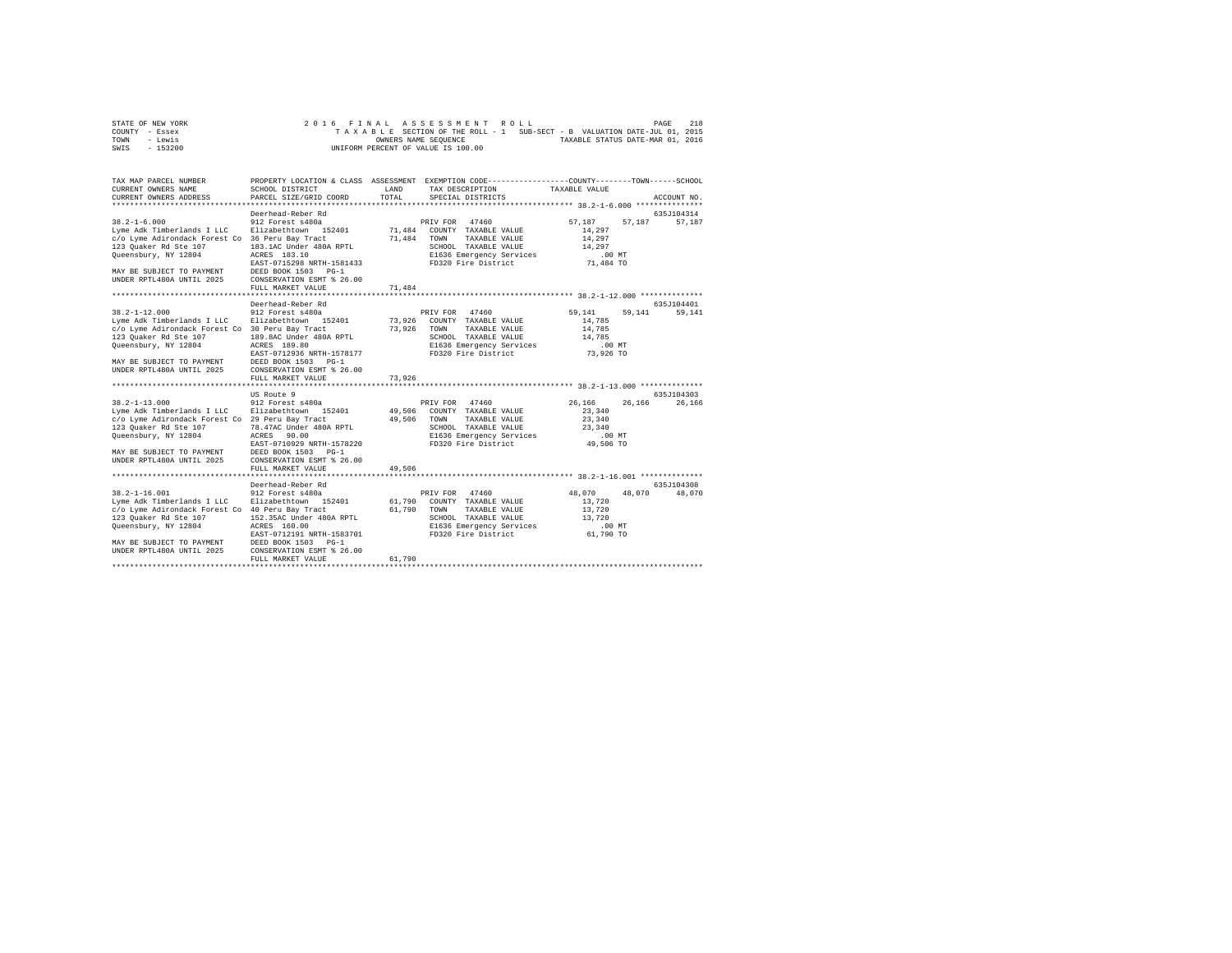| STATE OF NEW YORK | 2016 FINAL ASSESSMENT ROLL                                               | PAGE | 219 |
|-------------------|--------------------------------------------------------------------------|------|-----|
| COUNTY - Essex    | TAXABLE SECTION OF THE ROLL - 1 SUB-SECT - B VALUATION DATE-JUL 01, 2015 |      |     |
| TOWN<br>- Lewis   | TAXABLE STATUS DATE-MAR 01, 2016<br>OWNERS NAME SEOUENCE                 |      |     |
| $-153200$<br>SWIS | UNIFORM PERCENT OF VALUE IS 100.00                                       |      |     |

| TAX MAP PARCEL NUMBER | PROPERTY LOCATION & CLASS ASSESSMENT EXEMPTION CODE----------------COUNTY-------TOWN------SCHOOL                                                                                                                                                       |         |  |             |
|-----------------------|--------------------------------------------------------------------------------------------------------------------------------------------------------------------------------------------------------------------------------------------------------|---------|--|-------------|
|                       |                                                                                                                                                                                                                                                        |         |  |             |
|                       | Moss Rd                                                                                                                                                                                                                                                |         |  | 635J104005  |
|                       |                                                                                                                                                                                                                                                        |         |  |             |
|                       |                                                                                                                                                                                                                                                        |         |  |             |
|                       | Moss Rd                                                                                                                                                                                                                                                |         |  | 635J178553  |
|                       | 47.2-1-2.000 $\,$ 90388881 $\,$ 90288881 $\,$ 912 Forest 8480a<br>Mud Pontiners and Elizabethrown 152401 38,300 COUNTY TAXABLE VALUE 7660 70081<br>Sylmar, CA 91342 66.680 Under 480A RPTL 38,300 COUNTY TAXABLE VALUE 7,660<br>Sylm                   |         |  |             |
|                       |                                                                                                                                                                                                                                                        |         |  |             |
|                       | Deerhead-Reber Rd                                                                                                                                                                                                                                      |         |  | 635.7105015 |
|                       | 38.2-1-15.004<br>90,800<br>MAD PORT RESERVIBLE VALUE OF THE SAME SERVICE SERVICE SERVICE SERVICE SERVICE SERVICE SERVICE SERVICE SERVICE<br>1919 Bedsoe Street Services (1968) 29 & 65 Peru Bay Tract 155,300 TOWNY TAXABLE VALUE<br>FULL MARKET VALUE | 155,300 |  |             |
|                       |                                                                                                                                                                                                                                                        |         |  |             |
|                       | 13.3-1-26.000 US Route 9<br>38.3-1-26.000 US Route 9<br>39.3-1-26.000 COUNTAINE VALUE 24,000 24,000 24,000 24,000 24,000 24,000 24,000 24,000 24,000 24,000 24,000 24<br>39.3-1-26.000 COUNTAINE VALUE 2000 24,000 24,000 24,000 24,                   |         |  |             |
|                       |                                                                                                                                                                                                                                                        |         |  |             |
|                       |                                                                                                                                                                                                                                                        |         |  |             |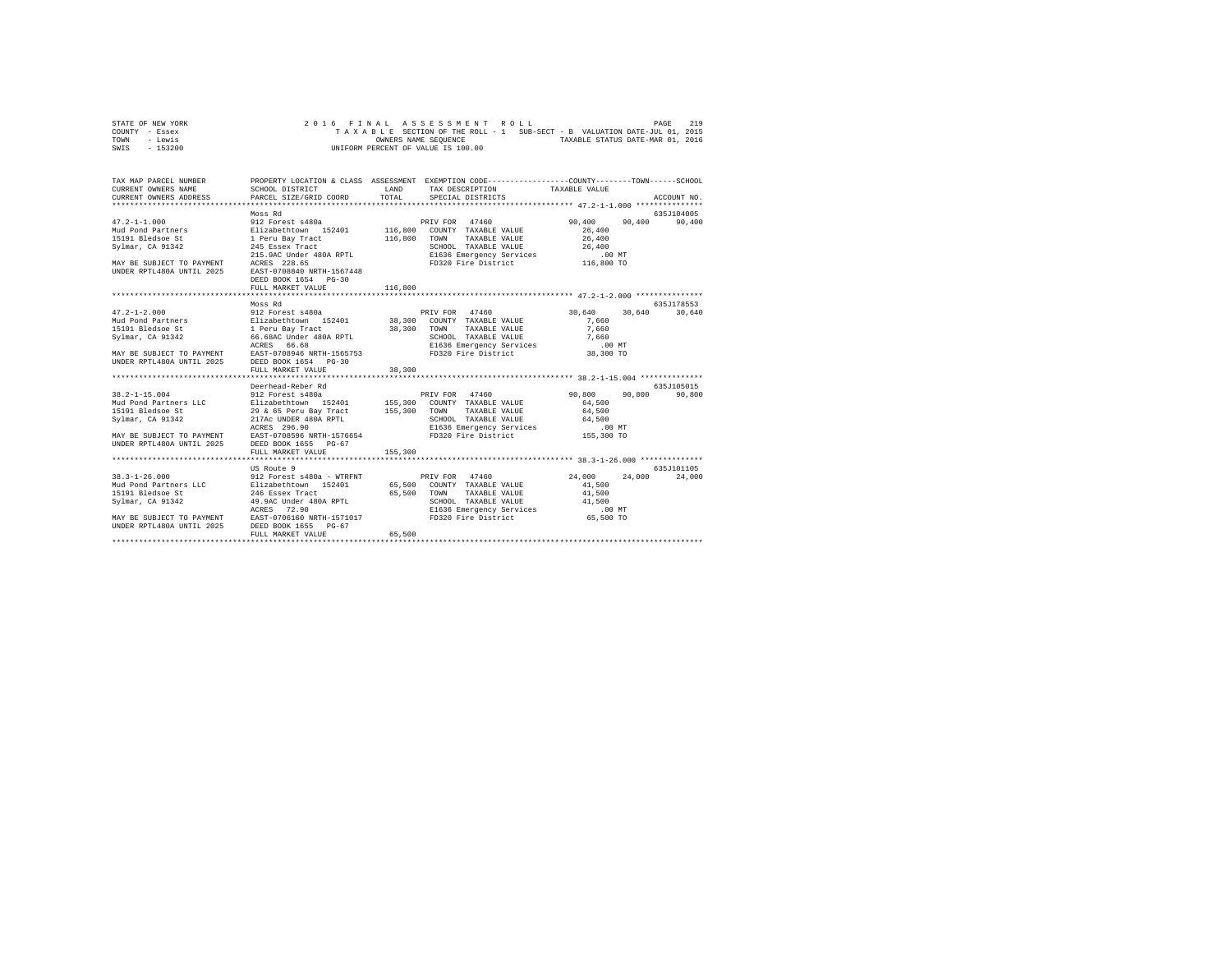| STATE OF NEW YORK |  |  |  |  | 2016 FINAL ASSESSMENT ROLL         |  |  |  |  |                                                                          | PAGE | 220 |
|-------------------|--|--|--|--|------------------------------------|--|--|--|--|--------------------------------------------------------------------------|------|-----|
| COUNTY - Essex    |  |  |  |  |                                    |  |  |  |  | TAXABLE SECTION OF THE ROLL - 1 SUB-SECT - B VALUATION DATE-JUL 01, 2015 |      |     |
| TOWN<br>- Lewis   |  |  |  |  | OWNERS NAME SEOUENCE               |  |  |  |  | TAXABLE STATUS DATE-MAR 01, 2016                                         |      |     |
| $-153200$<br>SWIS |  |  |  |  | UNIFORM PERCENT OF VALUE IS 100.00 |  |  |  |  |                                                                          |      |     |

| TAX MAP PARCEL NUMBER<br>CURRENT OWNERS NAME<br>CURRENT OWNERS ADDRESS PARCEL SIZE/GRID COORD                                                                                                                                                                                                                                                                                                                                                                                                                          | SCHOOL DISTRICT                                                                                                                                                                                                                                                                         | LAND<br>TOTAL | PROPERTY LOCATION & CLASS ASSESSMENT EXEMPTION CODE----------------COUNTY-------TOWN------SCHOOL<br>TAX DESCRIPTION TAXABLE VALUE<br>SPECIAL DISTRICTS |                                                   | ACCOUNT NO.                    |
|------------------------------------------------------------------------------------------------------------------------------------------------------------------------------------------------------------------------------------------------------------------------------------------------------------------------------------------------------------------------------------------------------------------------------------------------------------------------------------------------------------------------|-----------------------------------------------------------------------------------------------------------------------------------------------------------------------------------------------------------------------------------------------------------------------------------------|---------------|--------------------------------------------------------------------------------------------------------------------------------------------------------|---------------------------------------------------|--------------------------------|
| 2000 - 2000 - 2000 - 2000 - 2000 - 2000 - 2000 - 2000 - 2000 - 2000 - 2000 - 2000 - 2000 - 2000 - 2000 - 2000<br>  2000 - 2000 - 2000 - 2000 - 2000 - 2000 - 2000 - 2000 - 2000 - 2000 - 2000 - 2000 - 2000 - 2000 - 2000 - 20<br> <br>UNDER RPTL480A UNTIL 2025 DEED BOOK 1655 PG-67                                                                                                                                                                                                                                  | US Route 9                                                                                                                                                                                                                                                                              | 29,800        | TAXABLE VALUE 6.200                                                                                                                                    | 23,600<br>6.200                                   | 635J101014<br>23,600<br>23,600 |
|                                                                                                                                                                                                                                                                                                                                                                                                                                                                                                                        | FULL MARKET VALUE                                                                                                                                                                                                                                                                       |               |                                                                                                                                                        |                                                   |                                |
|                                                                                                                                                                                                                                                                                                                                                                                                                                                                                                                        | US Route 9                                                                                                                                                                                                                                                                              |               |                                                                                                                                                        |                                                   | 635J101102                     |
| $38.3 - 1 - 29.000$<br>Nud Pond Partners LLC<br>215 Sizabethtown 152401 55,000 COUNTY TAXABLE VALUE<br>15191 Bledsoe St 245 Essex Tract 55,000 TOWN TAXABLE VALUE<br>Sylmar, CA 91342<br>ACRES 100.00<br>MAY BE SUBJECT TO PAYMENT EAST-0706565 NRTH-1568892<br>UNDER RPTL480A UNTIL 2025<br>$38.4 - 1 - 2.110$<br>Mud Pond Partners LLC Blizabethtown 152401 24,700 COUNTY TAXABLE VALUE<br>15191 Bledsoe St<br>Svlmar, CA 91342<br>MAY BE SUBJECT TO PAYMENT EAST-0708739 NRTH-1572013 FD320 Fire District 24,700 TO | 912 Forest s480a<br>100AC Under 480A RPTL (SCHOOL TAXABLE VALUE 11,000 MT<br>ACRES 100.00 MTM = 20536 ENGER PORT 25 PLYICES (STATED)<br>EAST-0706565 NRTH-1568892 FD320 Fire District (STATED) 55,000 TO<br>DEED BOOK 1655 PG-67<br>FULL MARKET VALUE<br>US Route 9<br>912 Forest s480a | 55,000        | PRIV FOR 47460<br>TAXABLE VALUE 11,000<br>PRIV FOR 47460                                                                                               | 44,000 44,000 44,000<br>11,000<br>19,040<br>5.660 | 635.7101012<br>19,040 19,040   |
| UNDER RPTL480A UNTIL 2025                                                                                                                                                                                                                                                                                                                                                                                                                                                                                              | DEED BOOK 1655 PG-67<br>FULL MARKET VALUE                                                                                                                                                                                                                                               | 24,700        |                                                                                                                                                        |                                                   |                                |
|                                                                                                                                                                                                                                                                                                                                                                                                                                                                                                                        | ************************                                                                                                                                                                                                                                                                |               |                                                                                                                                                        |                                                   |                                |
| $38.4 - 1 - 3.000$<br>MAY BE SUBJECT TO PAYMENT EAST-0709395 NRTH-1573375<br>UNDER RPTL480A UNTIL 2025 DEED BOOK 1655 PG-67                                                                                                                                                                                                                                                                                                                                                                                            | US Route 9<br>912 Forest s480a<br>ACRES<br>43.30<br>FULL MARKET VALUE                                                                                                                                                                                                                   | 26,300        | PRIV FOR 47460<br>10WM TAXABLE VALUE<br>SCHOOL TAXABLE VALUE<br>E1636 Emergency Services 5,740<br>FD320 Fire District 26,300 TO                        | 20,560<br>20,560<br>5,740<br>5,740                | 635J101109<br>20,560           |
|                                                                                                                                                                                                                                                                                                                                                                                                                                                                                                                        | **************************                                                                                                                                                                                                                                                              |               |                                                                                                                                                        |                                                   |                                |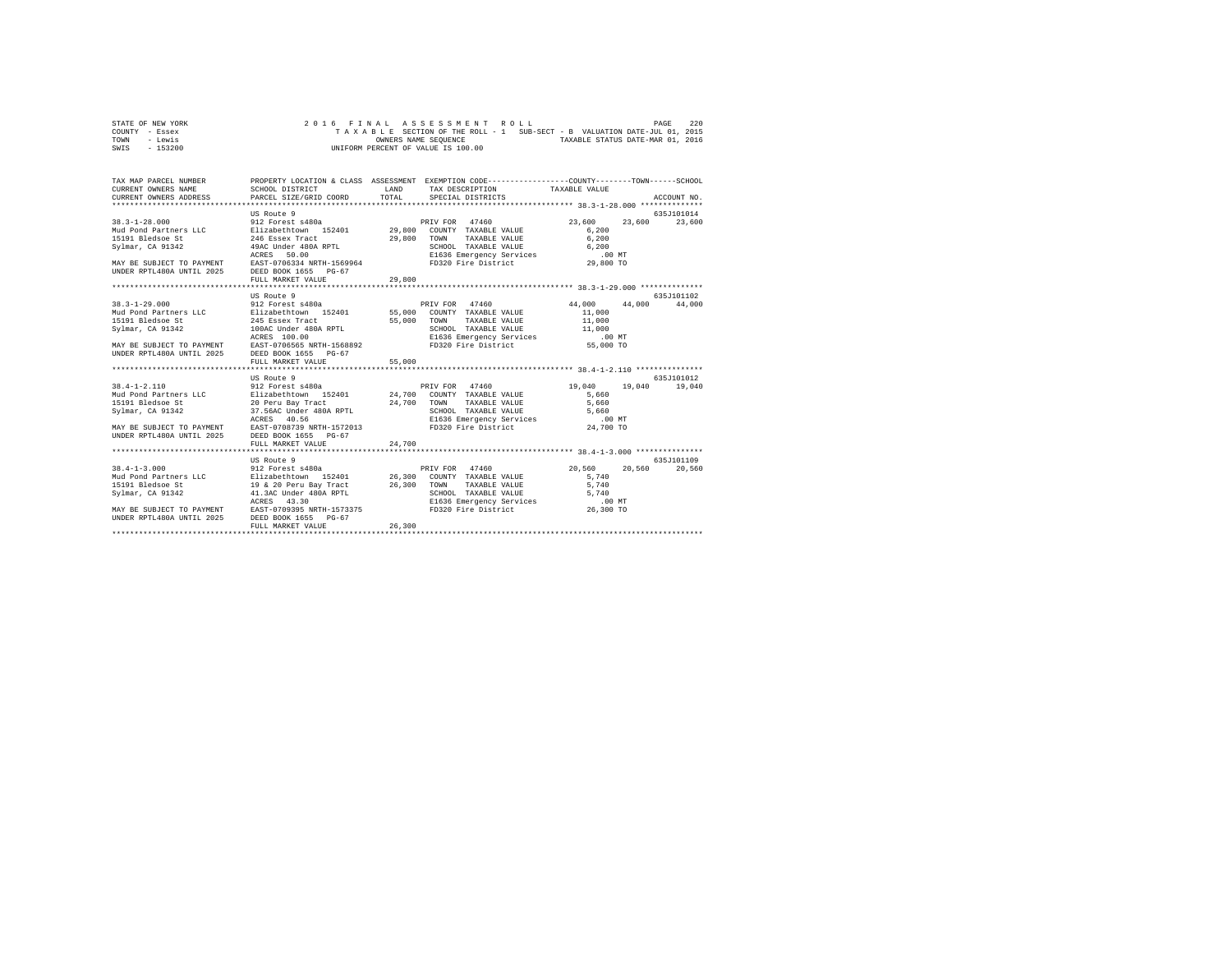| STATE OF NEW YORK | 2016 FINAL ASSESSMENT ROLL |  |  |                                    |  |  |                                                                          |                                  | PAGE | 221 |
|-------------------|----------------------------|--|--|------------------------------------|--|--|--------------------------------------------------------------------------|----------------------------------|------|-----|
| COUNTY - Essex    |                            |  |  |                                    |  |  | TAXABLE SECTION OF THE ROLL - 1 SUB-SECT - B VALUATION DATE-JUL 01, 2015 |                                  |      |     |
| TOWN<br>- Lewis   |                            |  |  | OWNERS NAME SEOUENCE               |  |  |                                                                          | TAXABLE STATUS DATE-MAR 01, 2016 |      |     |
| - 153200<br>SWIS  |                            |  |  | UNIFORM PERCENT OF VALUE IS 100.00 |  |  |                                                                          |                                  |      |     |

| TAX MAP PARCEL NUMBER<br>CURRENT OWNERS NAME        | SCHOOL DISTRICT                                                                                                                                                                                        | <b>T.AND</b> | PROPERTY LOCATION & CLASS ASSESSMENT EXEMPTION CODE---------------COUNTY-------TOWN------SCHOOL<br>TAX DESCRIPTION TAXABLE VALUE |                      |               |
|-----------------------------------------------------|--------------------------------------------------------------------------------------------------------------------------------------------------------------------------------------------------------|--------------|----------------------------------------------------------------------------------------------------------------------------------|----------------------|---------------|
| CURRENT OWNERS ADDRESS                              | PARCEL SIZE/GRID COORD                                                                                                                                                                                 | TOTAL        | SPECIAL DISTRICTS                                                                                                                |                      | ACCOUNT NO.   |
|                                                     |                                                                                                                                                                                                        |              |                                                                                                                                  |                      |               |
|                                                     | US Route 9                                                                                                                                                                                             |              |                                                                                                                                  |                      | 635J101013    |
| $38.4 - 1 - 4.000$                                  | 912 Forest s480a                                                                                                                                                                                       |              | PRIV FOR 47460                                                                                                                   | 14,240               | 14,240 14,240 |
|                                                     |                                                                                                                                                                                                        |              |                                                                                                                                  | 3,560<br>3,560       |               |
|                                                     |                                                                                                                                                                                                        |              |                                                                                                                                  |                      |               |
|                                                     |                                                                                                                                                                                                        |              |                                                                                                                                  |                      |               |
|                                                     |                                                                                                                                                                                                        |              |                                                                                                                                  |                      |               |
|                                                     |                                                                                                                                                                                                        |              |                                                                                                                                  |                      |               |
|                                                     |                                                                                                                                                                                                        |              |                                                                                                                                  |                      |               |
|                                                     |                                                                                                                                                                                                        |              |                                                                                                                                  |                      |               |
|                                                     | Moss Rd                                                                                                                                                                                                |              |                                                                                                                                  |                      | 635J101006    |
|                                                     |                                                                                                                                                                                                        |              |                                                                                                                                  | 43,200 43,200 43,200 |               |
|                                                     |                                                                                                                                                                                                        |              |                                                                                                                                  | 12,000               |               |
|                                                     |                                                                                                                                                                                                        |              |                                                                                                                                  | 12,000               |               |
| Sylmar, CA 91342                                    |                                                                                                                                                                                                        |              |                                                                                                                                  |                      |               |
|                                                     |                                                                                                                                                                                                        |              |                                                                                                                                  |                      |               |
|                                                     | MAY BE SUBJECT TO PAYMENT ACRES 102.00<br>UNDER RPTL480A UNTIL 2025 EAST-0709022 NRTH-1570610                                                                                                          |              |                                                                                                                                  |                      |               |
|                                                     |                                                                                                                                                                                                        |              |                                                                                                                                  |                      |               |
|                                                     | DEED BOOK 1655 PG-67                                                                                                                                                                                   |              |                                                                                                                                  |                      |               |
|                                                     | FULL MARKET VALUE                                                                                                                                                                                      | 55,200       |                                                                                                                                  |                      |               |
|                                                     | US Route 9                                                                                                                                                                                             |              |                                                                                                                                  |                      | 635J100101    |
|                                                     | 99.-2-8.006<br>MYCO Minerals Inc 312 Forest s480a (PRIV FOR 47460)<br>MYCO Minerals Inc 812 Forest s480a (PRIV 205,300 COUNTY TAXABLE VALUE<br>MINER IN THE 205 24 Essex Tract (PRIVING TAYABLE VALUE) |              | PRIV FOR 47460 129,600 129,600                                                                                                   |                      | 129,600       |
|                                                     |                                                                                                                                                                                                        |              |                                                                                                                                  | 75,700               |               |
|                                                     |                                                                                                                                                                                                        |              |                                                                                                                                  | 75,700               |               |
|                                                     |                                                                                                                                                                                                        |              |                                                                                                                                  |                      |               |
|                                                     |                                                                                                                                                                                                        |              | SCHOOL TAXABLE VALUE<br>ELG36 Emergency Services 75,700<br>FD320 Fire District 205,300 TO 70320                                  |                      |               |
| MAY BE SUBJECT TO PAYMENT ACRES 357.70              |                                                                                                                                                                                                        |              |                                                                                                                                  |                      |               |
| UNDER RPTL480A UNTIL 2025 EAST-0705847 NRTH-1591183 |                                                                                                                                                                                                        |              |                                                                                                                                  |                      |               |
|                                                     | DEED BOOK 1274 PG-42                                                                                                                                                                                   |              |                                                                                                                                  |                      |               |
|                                                     | FULL MARKET VALUE                                                                                                                                                                                      | 205,300      |                                                                                                                                  |                      |               |
|                                                     |                                                                                                                                                                                                        |              |                                                                                                                                  |                      |               |
|                                                     | Seventy Ln                                                                                                                                                                                             |              |                                                                                                                                  |                      | 635.7103706   |
|                                                     | $\begin{array}{cccccc} 37.-2-49.000 & 912 & \text{Forests480a} & \text{PRIV FOR} & 47460 \\ \text{NYCO Minerals Inc} & & & & & \text{Elizablecht} \\ \end{array}$                                      |              |                                                                                                                                  | 32,000               | 32,000 32,000 |
|                                                     |                                                                                                                                                                                                        |              |                                                                                                                                  | 13,500               |               |
| 920 Cassatt Rd Ste 205                              | 4 South Tract Stowers Sur 45,500 TOWN<br>1274/28 SCHOC                                                                                                                                                 |              | TAXABLE VALUE                                                                                                                    | 13,500               |               |
| Berwyn, PA 19312-1178                               |                                                                                                                                                                                                        |              | SCHOOL TAXABLE VALUE                                                                                                             | 13,500               |               |
|                                                     |                                                                                                                                                                                                        |              |                                                                                                                                  |                      |               |
|                                                     | EAST-0691700 NRTH-1570156                                                                                                                                                                              |              |                                                                                                                                  |                      |               |
| UNDER RPTL480A UNTIL 2025                           | DEED BOOK 1087 PG-315                                                                                                                                                                                  |              |                                                                                                                                  |                      |               |
|                                                     | FULL MARKET VALUE                                                                                                                                                                                      | 45,500       |                                                                                                                                  |                      |               |
|                                                     |                                                                                                                                                                                                        |              |                                                                                                                                  |                      |               |
|                                                     |                                                                                                                                                                                                        |              |                                                                                                                                  |                      |               |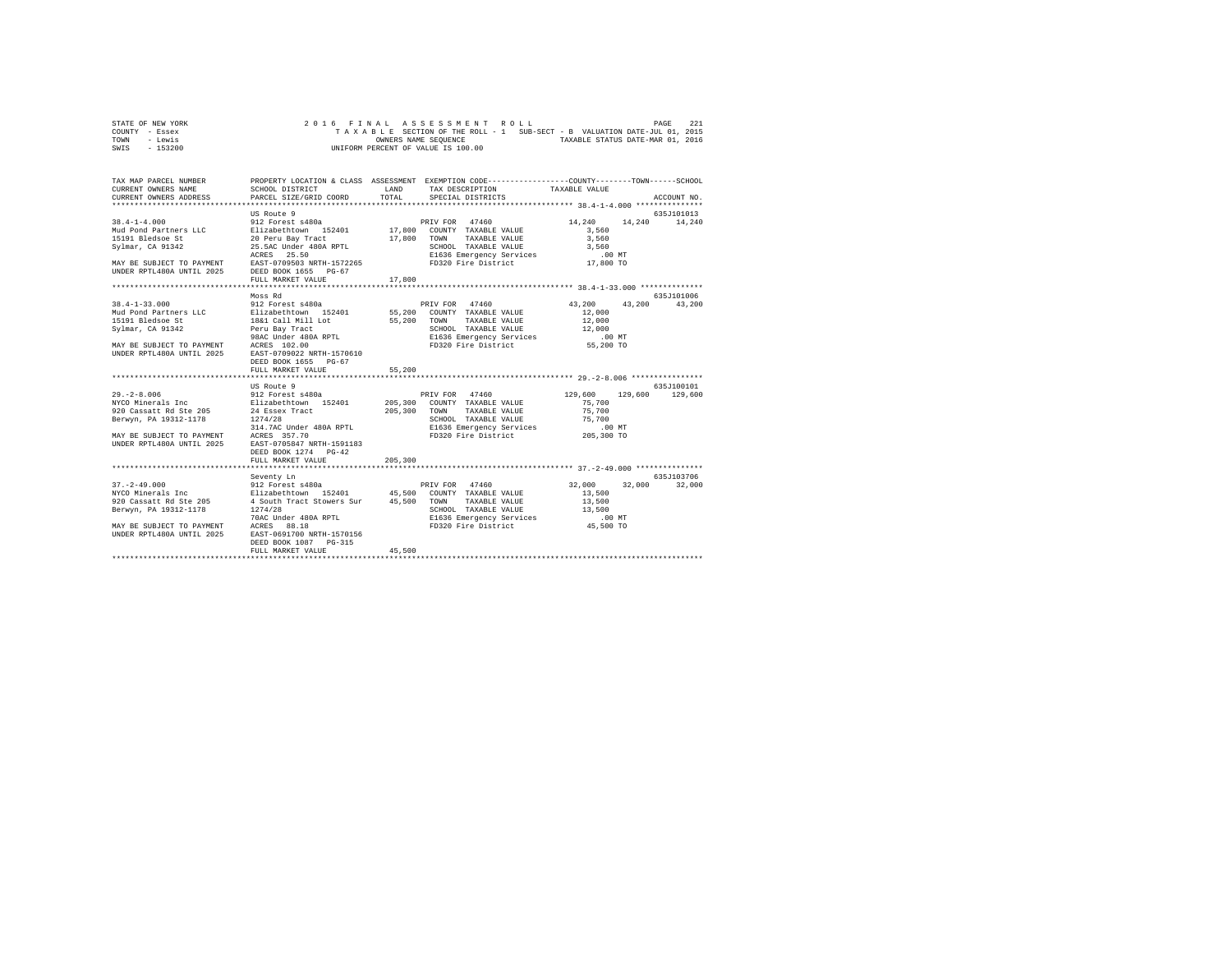| STATE OF NEW YORK | 2016 FINAL ASSESSMENT ROLL                                               |                                  | PAGE | 222 |
|-------------------|--------------------------------------------------------------------------|----------------------------------|------|-----|
| COUNTY - Essex    | TAXABLE SECTION OF THE ROLL - 1 SUB-SECT - B VALUATION DATE-JUL 01, 2015 |                                  |      |     |
| TOWN<br>- Lewis   | OWNERS NAME SEOUENCE                                                     | TAXABLE STATUS DATE-MAR 01, 2016 |      |     |
| - 153200<br>SWIS  | UNIFORM PERCENT OF VALUE IS 100.00                                       |                                  |      |     |

| TAX MAP PARCEL NUMBER<br>CURRENT OWNERS NAME<br>CURRENT OWNERS ADDRESS PARCEL SIZE/GRID COORD                                                                                                        | SCHOOL DISTRICT                                                                                                                                                          | LAND<br>TOTAL      | PROPERTY LOCATION & CLASS ASSESSMENT EXEMPTION CODE---------------COUNTY-------TOWN------SCHOOL<br>TAX DESCRIPTION TAXABLE VALUE<br>SPECIAL DISTRICTS                         |                                                | ACCOUNT NO.           |
|------------------------------------------------------------------------------------------------------------------------------------------------------------------------------------------------------|--------------------------------------------------------------------------------------------------------------------------------------------------------------------------|--------------------|-------------------------------------------------------------------------------------------------------------------------------------------------------------------------------|------------------------------------------------|-----------------------|
| $38.3 - 1 - 3.000$<br>NYCO Minerals Inc<br>920 Cassatt Rd Ste 205<br>Berwyn, PA 19312-1178<br>MAY BE SUBJECT TO PAYMENT ACRES 149.10<br>UNDER RPTL480A UNTIL 2025 EAST-0700774 NRTH-1572229          | US Route 9<br>912 Forest s480a<br>Elizabethtown 152401 72,800<br>5 Essex Tract 72,800<br>1274/28<br>115.1AC Under 480A RPTL<br>DEED BOOK 1128 PG-16<br>FULL MARKET VALUE | 72,800             | PRIV FOR<br>47460<br>COUNTY TAXABLE VALUE<br>TOWN<br>TAXABLE VALUE<br>SCHOOL TAXABLE VALUE                                                                                    | 50,080<br>50,080<br>22,720<br>22,720<br>22,720 | 635.7101513<br>50,080 |
|                                                                                                                                                                                                      |                                                                                                                                                                          |                    |                                                                                                                                                                               |                                                |                       |
| $38.3 - 1 - 41.000$<br>NYCO Minerals Inc<br>920 Cassatt Rd Ste 205<br>Berwyn, PA 19312-1178<br>MAY BE SUBJECT TO PAYMENT EAST-0700178 NRTH-1575998<br>UNDER RPTL480A UNTIL 2025 DEED BOOK 1128 PG-16 | US Route 9<br>912 Forest s480a<br>Elizabethtown 152401<br>20 Essex Tract<br>209.2AC Under 480A RPTL<br>ACRES 216.64<br>FULL MARKET VALUE                                 | 111,800<br>111,800 | PRIV FOR 47460<br>111,800 COUNTY TAXABLE VALUE<br>TOWN<br>TAXABLE VALUE<br>SCHOOL TAXABLE VALUE $24,120$<br>E1636 Emergency Services .00 MT<br>FD320 Fire District 111,800 TO | 87,680<br>87.680<br>24,120<br>24,120           | 635J101512<br>87,680  |
|                                                                                                                                                                                                      |                                                                                                                                                                          |                    |                                                                                                                                                                               |                                                |                       |
| $46.1 - 1 - 5.000$<br>NYCO Minerals Inc<br>920 Cassatt Rd Ste 205<br>Berwyn, PA 19312-1178<br>MAY BE SUBJECT TO PAYMENT EAST-0682114 NRTH-1561500 FD320 Fire District<br>UNDER RPTL480A UNTIL 2025   | Wells Hill Rd<br>36 Omt Twp 1<br>144.79AC Under 480A RPTL<br>ACRES 171.50<br>DEED BOOK 1274 PG-42                                                                        | 104,600            | TOWN<br>TAXABLE VALUE<br>SCHOOL TAXABLE VALUE 42,680<br>E1636 Emergency Services .00 MT<br>E1636 Emergency Services .00 MT                                                    | 61,920<br>61,920<br>42,680<br>42,680           | 635J103201<br>61,920  |
|                                                                                                                                                                                                      | FULL MARKET VALUE                                                                                                                                                        | 104,600            |                                                                                                                                                                               |                                                |                       |
| $46.2 - 1 - 1.000$<br>NYCO Minerals Inc<br>920 Cassatt Rd Ste 205<br>Berwyn, PA 19312-1178<br>MAY BE SUBJECT TO PAYMENT ACRES 133.60<br>UNDER RPTL480A UNTIL 2025                                    | Wells Hill Rd<br>912 Forest s480a<br>Elizabethtown 152401 70,700<br>9 South Tract Stowers Sur 70,700<br>1274/28<br>127.9AC Under 480A RPTL<br>EAST-0684392 NRTH-1566309  |                    | PRIV FOR<br>47460<br>COUNTY TAXABLE VALUE<br>TOWN<br>TAXABLE VALUE<br>SCHOOL TAXABLE VALUE 15,500<br>E1636 Emergency Services 100 MT<br>FD320 Fire District 70,700 TO         | 55,200<br>55,200<br>15,500<br>15,500           | 635J100509<br>55,200  |
|                                                                                                                                                                                                      | DEED BOOK 1000<br>$PG-6$<br>FULL MARKET VALUE                                                                                                                            | 70,700             |                                                                                                                                                                               |                                                |                       |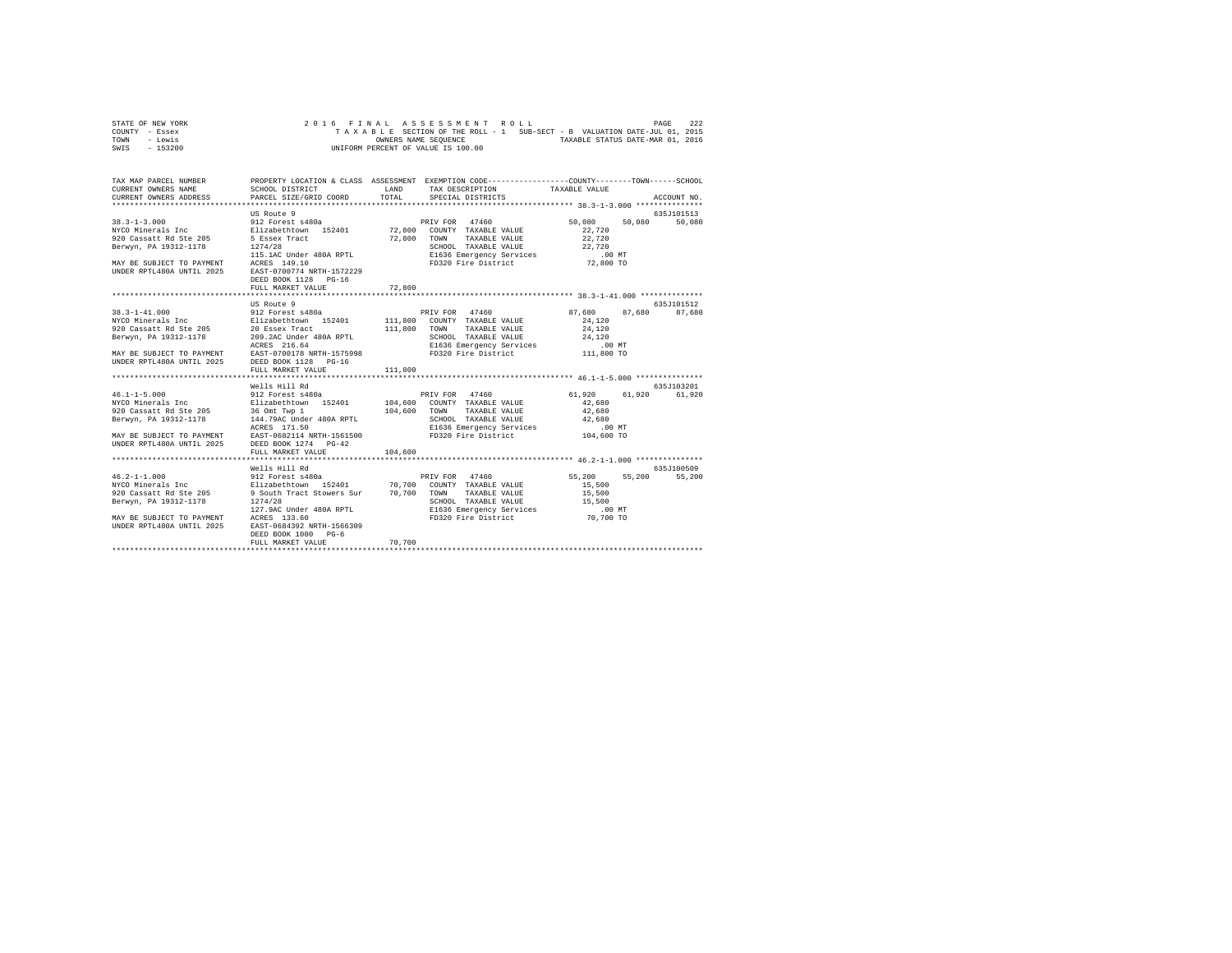| STATE OF NEW YORK | 2016 FINAL ASSESSMENT ROLL                                               | 223<br>PAGE                      |
|-------------------|--------------------------------------------------------------------------|----------------------------------|
| COUNTY - Essex    | TAXABLE SECTION OF THE ROLL - 1 SUB-SECT - B VALUATION DATE-JUL 01, 2015 |                                  |
| TOWN<br>- Lewis   | OWNERS NAME SEOUENCE                                                     | TAXABLE STATUS DATE-MAR 01, 2016 |
| - 153200<br>SWIS  | UNIFORM PERCENT OF VALUE IS 100.00                                       |                                  |

| TAX MAP PARCEL NUMBER<br>CURRENT OWNERS NAME<br>CURRENT OWNERS ADDRESS | SCHOOL DISTRICT<br>PARCEL SIZE/GRID COORD                                                                                                                                                                                                                                                                                                                                                                                                                                                                                                               | <b>T.AND</b><br>TOTAL | PROPERTY LOCATION & CLASS ASSESSMENT EXEMPTION CODE----------------COUNTY-------TOWN------SCHOOL<br>TAX DESCRIPTION<br>SPECIAL DISTRICTS | TAXABLE VALUE                                                                         | ACCOUNT NO.                 |
|------------------------------------------------------------------------|---------------------------------------------------------------------------------------------------------------------------------------------------------------------------------------------------------------------------------------------------------------------------------------------------------------------------------------------------------------------------------------------------------------------------------------------------------------------------------------------------------------------------------------------------------|-----------------------|------------------------------------------------------------------------------------------------------------------------------------------|---------------------------------------------------------------------------------------|-----------------------------|
| UNDER RPTL480A UNTIL 2025 EAST-0687378 NRTH-1565322                    | 46.2-1-2.000<br>Wells Hill Rd<br>212 Porest s480a<br>22 Porest s480a<br>22 Porest s480a<br>220 Cassatt Rd Ste 205<br>220 Cassatt Rd Ste 205<br>22 Party Party Proper State 4<br>227/28<br>227/28<br>227/28<br>227/28<br>227/28<br>227/28<br>227/28<br>228 CE<br>121.5AC Under 480A RPTL<br>MAY BE SUBJECT TO PAYMENT ACRES 121.50<br>DEED BOOK 1000 PG-6<br>FULL MARKET VALUE                                                                                                                                                                           | 65,800                | SCHOOL TAXABLE VALUE<br>E1636 Emergency Services<br>FD320 Fire District                                                                  | 52,640 52,640 52,640<br>13,160<br>13,160<br>13,160<br>$.00$ MT<br>⊥س ∪ں.<br>65,800 TO | 635J103115                  |
|                                                                        | Wells Hill Rd<br>DEED BOOK 1000 PG-1<br>FULL MARKET VALUE                                                                                                                                                                                                                                                                                                                                                                                                                                                                                               | 36,500                | SCHOOL TAXABLE VALUE 7,300<br>E1636 Emergency Services 6.00 MT<br>FD320 Fire District 36,500 TO                                          | 29,200<br>7.300<br>7,300                                                              | 635J101009<br>29,200 29,200 |
|                                                                        | 153 Johnson Ln<br>$\begin{array}{lllllllll} 46.2\text{--}1\text{--}23.000 & & & & 912\text{ Forest s480a} & & & & \text{PRIV FOR} & 47460 \\ \text{NYCO Minerals Inc} & & & \text{Eilizabethttown} & 152401 & & & 37,600 & \text{COUNTY TAXABLE VAUUE} \end{array}$<br>230 Cassatt Rd Ste 205 17 Platt Rogers Tract 4 29, 200 TOWN TAXABLE VALUE<br>Berwyn, PA 19312-1178 1274/28 Under 480A RPTL SCROOL TAXABLE VALUE<br>BETWYN, BE SUBJECT TO PAYMENT ACRES 35.00 200 E1636 Emergency Services<br>MAY BE<br>DEED BOOK 1134 PG-17<br>FULL MARKET VALUE | 39,200                | E1636 Emergency Services<br>FD320 Fire District                                                                                          | 16,800 16,800 16,800<br>22,400<br>22,400<br>22,400<br>$.00$ MT<br>39,200 TO           | 635J104615                  |
| 46.2-1-51.000<br>NYCO Minerals Inc                                     | Wells Hill Rd<br>ACCO CARRIER AND TOWER 17 PLACE RESERVE THAT A 19312-1178<br>SERVING TO PASSE AND TO A 19312-1178<br>BETWYN, PA 19312-1178<br>MAY BE SUBSICT TO PAYMENT ACRES 107.60<br>MAY BE SUBSICT TO PAYMENT ACRES 107.60<br>MORE RETLAGOA UNTIL 20<br>DEED BOOK 1000 PG-6                                                                                                                                                                                                                                                                        | 77,800                |                                                                                                                                          | 46,640 46,640 46,640<br>31,160<br>31,160<br>31,160<br>.00MT<br>77,800 TO              | 635J103114                  |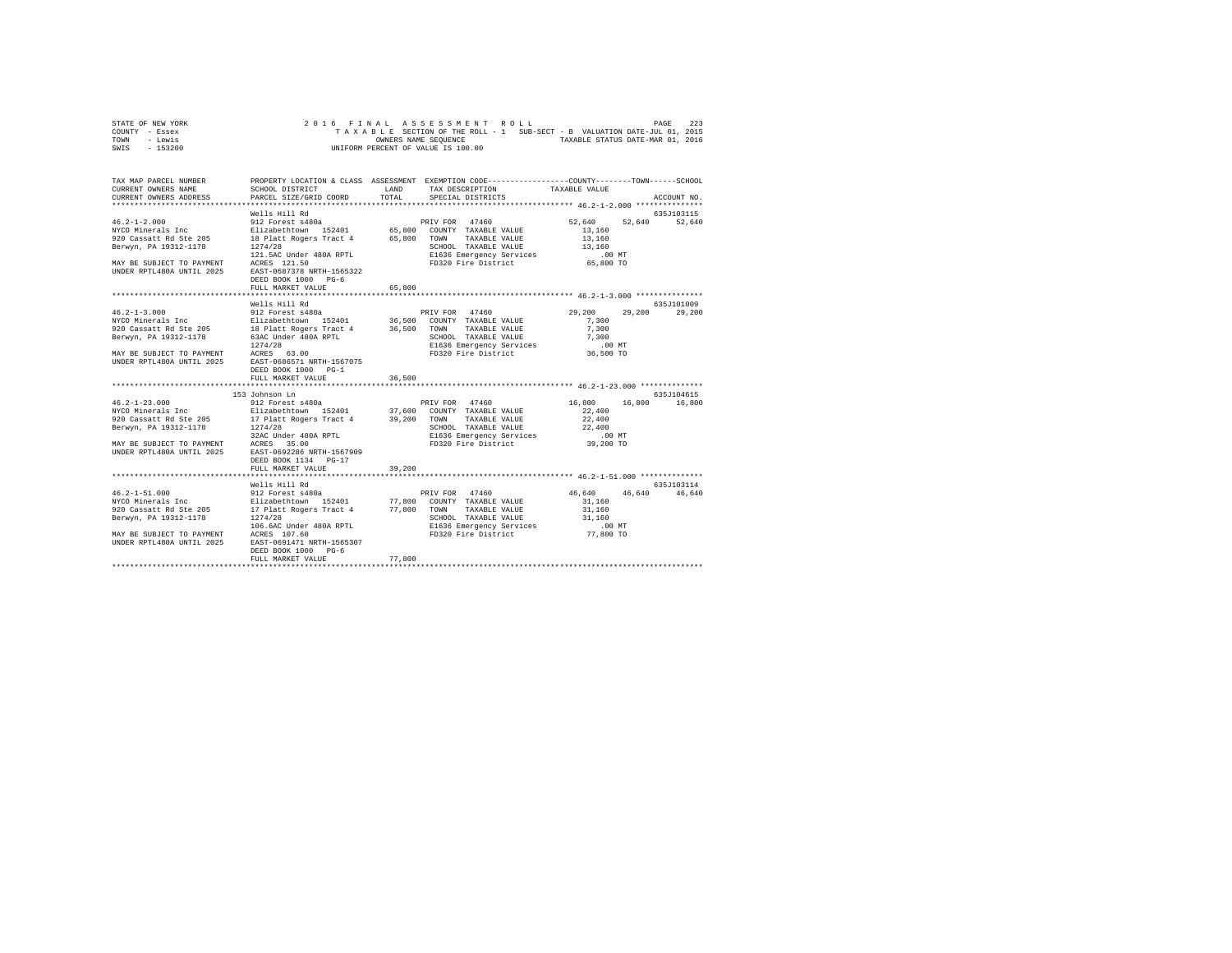| STATE OF NEW YORK |  |  | 2016 FINAL ASSESSMENT ROLL                                               |  | PAGE                             | 2.2.4 |
|-------------------|--|--|--------------------------------------------------------------------------|--|----------------------------------|-------|
| COUNTY - Essex    |  |  | TAXABLE SECTION OF THE ROLL - 1 SUB-SECT - B VALUATION DATE-JUL 01, 2015 |  |                                  |       |
| TOWN<br>- Lewis   |  |  | OWNERS NAME SEOUENCE                                                     |  | TAXABLE STATUS DATE-MAR 01, 2016 |       |
| - 153200<br>SWIS  |  |  | UNIFORM PERCENT OF VALUE IS 100.00                                       |  |                                  |       |

| PROPERTY LOCATION & CLASS ASSESSMENT EXEMPTION CODE----------------COUNTY-------TOWN------SCHOOL<br>LAND<br>TAX DESCRIPTION TAXABLE VALUE<br>SCHOOL DISTRICT<br>PARCEL SIZE/GRID COORD<br>TOTAL<br>SPECIAL DISTRICTS<br>ACCOUNT NO.<br>635J103202<br>Jav Mountain Rd<br>65,680<br>912 Forest s480a<br>PRIV FOR 47460<br>65,680<br>65,680<br>NYCO Minerals Inc 5 21 Elizabethtown 152401 100,200 COUNTY TAXABLE VALUE<br>34,520<br>100,200<br>34,520<br>920 Cassatt Rd Ste 205 35 Omt Twp 1<br>TOWN<br>TAXABLE VALUE<br>154.21AC Under 480A RPTL<br>SCHOOL TAXABLE VALUE<br>34,520<br>E1636 Emergency Services<br>$.00$ MT<br>FD320 Fire District 100,200 TO<br>DEED BOOK 1000 PG-6<br>100,200<br>FULL MARKET VALUE<br>635J180002<br>17,280<br>17,280<br>17,280<br>4.320<br>Polak Anna 1988 - 1988 - 1989 - 1989 - 1989 - 1989 - 1989 - 1989 - 1989 - 1989 - 1989 - 1989 - 1989 - 1989 - 1<br>1045 Reber Rd 1999 - 1988 - 1988 - 1989 - 1989 - 1989 - 1989 - 1989 - 1989 - 1989 - 1989 - 1989 - 1989 - 1989<br>N<br>TAXABLE VALUE<br>4.320<br>SCHOOL TAXABLE VALUE 4,320<br>E1636 Emergency Services .00 MT<br>635J199008<br>$48.3 - 2 - 6.100$<br>PRIV FOR 47460<br>4,480 4,480<br>4,480<br>1,120<br>1,120<br>SCHOOL TAXABLE VALUE 1,120<br>E1636 Emergency Services<br>FD320 Fire District<br>$.00$ MT<br>MAY BE SUBJECT TO PAYMENT EAST-0724526 NRTH-1553083<br>5,600 TO<br>DEED BOOK 1207 PG-54<br>5,600<br>FULL MARKET VALUE<br>635J103014<br>Eggleston Ln<br>-33-0000 mm<br>912 Forest s480a<br>21,683 21,683<br>AG DIST C 41720<br>21,683<br>1,200<br>1,200<br>1,200<br>17,017<br>17,017<br>SCHOOL TAXABLE VALUE 17.017<br>EN ELEST-0724949 NRTH-1547833<br>MAY BE SUBJECT TO PAYMENT DEED BOOK 944 PG-64 PO-64 PD320 Fire District (39,900 TO<br>FD320 Fire District<br>UNDER RPTL480A UNTIL 2025 FULL MARKET VALUE<br>39,900 |                                                                        |  |  |  |
|--------------------------------------------------------------------------------------------------------------------------------------------------------------------------------------------------------------------------------------------------------------------------------------------------------------------------------------------------------------------------------------------------------------------------------------------------------------------------------------------------------------------------------------------------------------------------------------------------------------------------------------------------------------------------------------------------------------------------------------------------------------------------------------------------------------------------------------------------------------------------------------------------------------------------------------------------------------------------------------------------------------------------------------------------------------------------------------------------------------------------------------------------------------------------------------------------------------------------------------------------------------------------------------------------------------------------------------------------------------------------------------------------------------------------------------------------------------------------------------------------------------------------------------------------------------------------------------------------------------------------------------------------------------------------------------------------------------------------------------------------------------------------------------------------------------------------------------|------------------------------------------------------------------------|--|--|--|
|                                                                                                                                                                                                                                                                                                                                                                                                                                                                                                                                                                                                                                                                                                                                                                                                                                                                                                                                                                                                                                                                                                                                                                                                                                                                                                                                                                                                                                                                                                                                                                                                                                                                                                                                                                                                                                      | TAX MAP PARCEL NUMBER<br>CURRENT OWNERS NAME<br>CURRENT OWNERS ADDRESS |  |  |  |
|                                                                                                                                                                                                                                                                                                                                                                                                                                                                                                                                                                                                                                                                                                                                                                                                                                                                                                                                                                                                                                                                                                                                                                                                                                                                                                                                                                                                                                                                                                                                                                                                                                                                                                                                                                                                                                      | $46.2 - 1 - 60.000$<br>Berwyn, PA 19312-1178                           |  |  |  |
|                                                                                                                                                                                                                                                                                                                                                                                                                                                                                                                                                                                                                                                                                                                                                                                                                                                                                                                                                                                                                                                                                                                                                                                                                                                                                                                                                                                                                                                                                                                                                                                                                                                                                                                                                                                                                                      |                                                                        |  |  |  |
|                                                                                                                                                                                                                                                                                                                                                                                                                                                                                                                                                                                                                                                                                                                                                                                                                                                                                                                                                                                                                                                                                                                                                                                                                                                                                                                                                                                                                                                                                                                                                                                                                                                                                                                                                                                                                                      |                                                                        |  |  |  |
|                                                                                                                                                                                                                                                                                                                                                                                                                                                                                                                                                                                                                                                                                                                                                                                                                                                                                                                                                                                                                                                                                                                                                                                                                                                                                                                                                                                                                                                                                                                                                                                                                                                                                                                                                                                                                                      |                                                                        |  |  |  |
|                                                                                                                                                                                                                                                                                                                                                                                                                                                                                                                                                                                                                                                                                                                                                                                                                                                                                                                                                                                                                                                                                                                                                                                                                                                                                                                                                                                                                                                                                                                                                                                                                                                                                                                                                                                                                                      |                                                                        |  |  |  |
|                                                                                                                                                                                                                                                                                                                                                                                                                                                                                                                                                                                                                                                                                                                                                                                                                                                                                                                                                                                                                                                                                                                                                                                                                                                                                                                                                                                                                                                                                                                                                                                                                                                                                                                                                                                                                                      |                                                                        |  |  |  |
|                                                                                                                                                                                                                                                                                                                                                                                                                                                                                                                                                                                                                                                                                                                                                                                                                                                                                                                                                                                                                                                                                                                                                                                                                                                                                                                                                                                                                                                                                                                                                                                                                                                                                                                                                                                                                                      | UNDER RPTL480A UNTIL 2025                                              |  |  |  |
|                                                                                                                                                                                                                                                                                                                                                                                                                                                                                                                                                                                                                                                                                                                                                                                                                                                                                                                                                                                                                                                                                                                                                                                                                                                                                                                                                                                                                                                                                                                                                                                                                                                                                                                                                                                                                                      |                                                                        |  |  |  |
|                                                                                                                                                                                                                                                                                                                                                                                                                                                                                                                                                                                                                                                                                                                                                                                                                                                                                                                                                                                                                                                                                                                                                                                                                                                                                                                                                                                                                                                                                                                                                                                                                                                                                                                                                                                                                                      |                                                                        |  |  |  |
|                                                                                                                                                                                                                                                                                                                                                                                                                                                                                                                                                                                                                                                                                                                                                                                                                                                                                                                                                                                                                                                                                                                                                                                                                                                                                                                                                                                                                                                                                                                                                                                                                                                                                                                                                                                                                                      | $57.1 - 3 - 8.000$                                                     |  |  |  |
|                                                                                                                                                                                                                                                                                                                                                                                                                                                                                                                                                                                                                                                                                                                                                                                                                                                                                                                                                                                                                                                                                                                                                                                                                                                                                                                                                                                                                                                                                                                                                                                                                                                                                                                                                                                                                                      |                                                                        |  |  |  |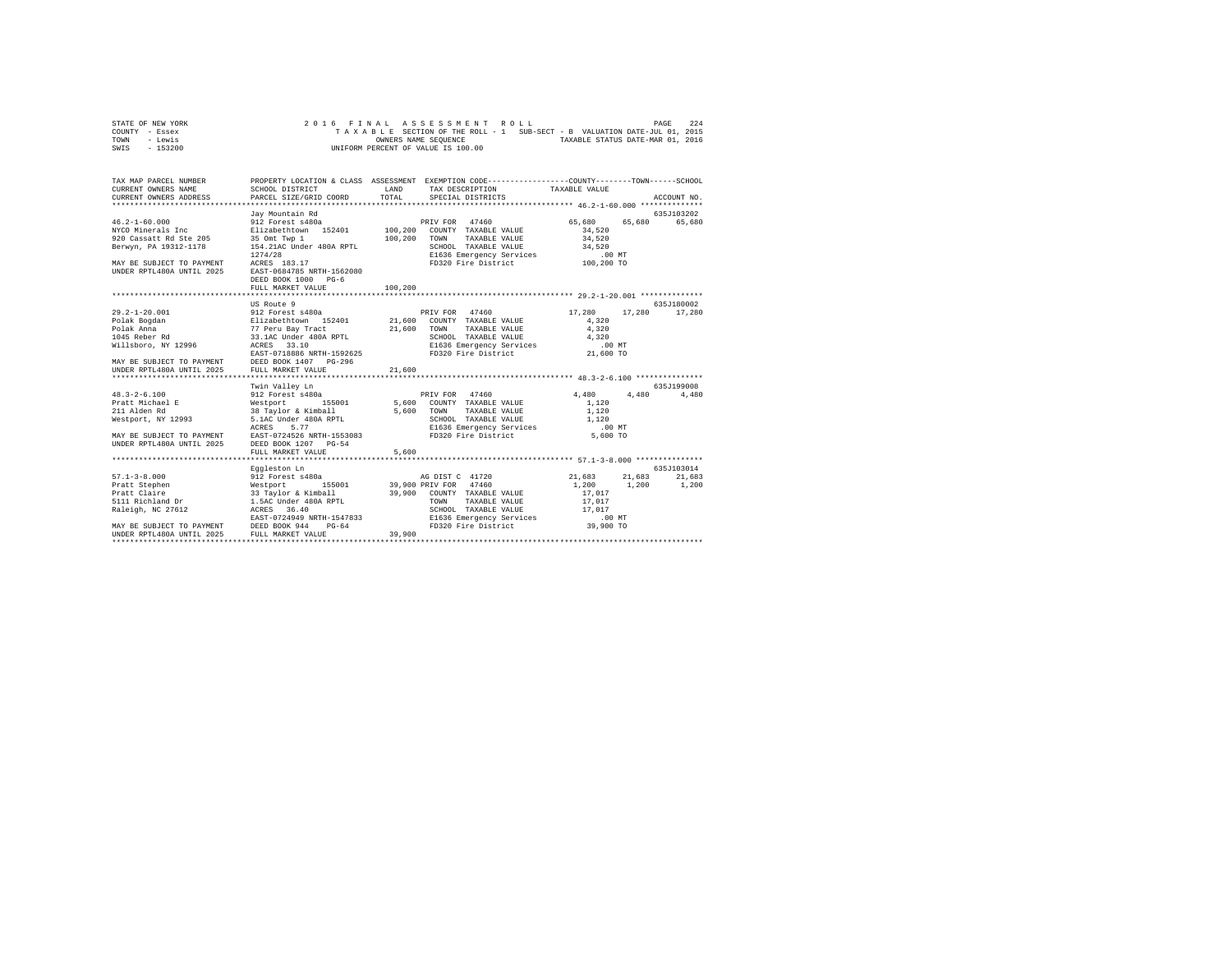| STATE OF NEW YORK |  | 2016 FINAL ASSESSMENT ROLL         | PAGE                                                                     | 225 |
|-------------------|--|------------------------------------|--------------------------------------------------------------------------|-----|
| COUNTY - Essex    |  |                                    | TAXABLE SECTION OF THE ROLL - 1 SUB-SECT - B VALUATION DATE-JUL 01, 2015 |     |
| TOWN<br>- Lewis   |  | OWNERS NAME SEOUENCE               | TAXABLE STATUS DATE-MAR 01, 2016                                         |     |
| - 153200<br>SWIS  |  | UNIFORM PERCENT OF VALUE IS 100.00 |                                                                          |     |

| TAX MAP PARCEL NUMBER                                                                                                                                                                                                                |                                                                                                                                                                                                                                      |              | PROPERTY LOCATION & CLASS ASSESSMENT EXEMPTION CODE---------------COUNTY-------TOWN------SCHOOL |                      |        |             |
|--------------------------------------------------------------------------------------------------------------------------------------------------------------------------------------------------------------------------------------|--------------------------------------------------------------------------------------------------------------------------------------------------------------------------------------------------------------------------------------|--------------|-------------------------------------------------------------------------------------------------|----------------------|--------|-------------|
| CURRENT OWNERS NAME                                                                                                                                                                                                                  | SCHOOL DISTRICT                                                                                                                                                                                                                      | <b>T.AND</b> | TAX DESCRIPTION TAXABLE VALUE                                                                   |                      |        |             |
| CURRENT OWNERS ADDRESS                                                                                                                                                                                                               | PARCEL SIZE/GRID COORD                                                                                                                                                                                                               | TOTAL        | SPECIAL DISTRICTS                                                                               |                      |        | ACCOUNT NO. |
|                                                                                                                                                                                                                                      |                                                                                                                                                                                                                                      |              |                                                                                                 |                      |        |             |
|                                                                                                                                                                                                                                      | Eggleston Ln                                                                                                                                                                                                                         |              |                                                                                                 |                      |        | 635J103013  |
| $57.1 - 3 - 10.110$                                                                                                                                                                                                                  | 912 Forest s480a                                                                                                                                                                                                                     |              | AG DIST C 41720                                                                                 | 16,288 16,288 16,288 |        |             |
| Pratt Stephen Westport                                                                                                                                                                                                               |                                                                                                                                                                                                                                      |              | 155001 31,400 PRIV FOR 47460                                                                    | 2,400 2,400 2,400    |        |             |
| Pratt Claire<br>5111 Richland Dr                                                                                                                                                                                                     |                                                                                                                                                                                                                                      |              | 31,400 COUNTY TAXABLE VALUE                                                                     | 12,712               |        |             |
|                                                                                                                                                                                                                                      | 34 Taylor & Kimball<br>3AC Under 480A RPTL                                                                                                                                                                                           |              | TOWN<br>TAXABLE VALUE                                                                           | 12,712               |        |             |
| Raleigh, NC 27612                                                                                                                                                                                                                    | ---- ----- - --- --- ---<br>ACRES 28.85<br>EAST-0723962 NRTH-1547344<br>ACRES 28.85                                                                                                                                                  |              | SCHOOL TAXABLE VALUE 12,712                                                                     |                      |        |             |
| EAST-0723962 NRTH-1547344 E1636 Emergency Services .00 NT<br>MAY BE SUBJECT TO PAYMENT DEED BOOK 944 PG-64 FD320 Fire District .01,400 TO                                                                                            |                                                                                                                                                                                                                                      |              |                                                                                                 |                      |        |             |
|                                                                                                                                                                                                                                      |                                                                                                                                                                                                                                      |              |                                                                                                 |                      |        |             |
|                                                                                                                                                                                                                                      |                                                                                                                                                                                                                                      |              |                                                                                                 |                      |        |             |
|                                                                                                                                                                                                                                      |                                                                                                                                                                                                                                      |              |                                                                                                 |                      |        |             |
|                                                                                                                                                                                                                                      | Eggleston Ln                                                                                                                                                                                                                         |              |                                                                                                 |                      |        | 635J190003  |
| $57.1 - 3 - 10.120$                                                                                                                                                                                                                  | 912 Forest s480a                                                                                                                                                                                                                     |              | PRIV FOR 47460                                                                                  | 5,440                | 5,440  | 5,440       |
| Pratt Stephen<br>Pratt Claire                                                                                                                                                                                                        |                                                                                                                                                                                                                                      |              |                                                                                                 |                      |        |             |
|                                                                                                                                                                                                                                      |                                                                                                                                                                                                                                      |              |                                                                                                 |                      |        |             |
|                                                                                                                                                                                                                                      |                                                                                                                                                                                                                                      |              |                                                                                                 |                      |        |             |
|                                                                                                                                                                                                                                      |                                                                                                                                                                                                                                      |              |                                                                                                 |                      |        |             |
| 911 Pract Stephen Meetport (155001 25,700 COUNTY TAXABLE VALUE 20,260<br>1921 Pract Claire (160 AT TRIVITY 200 25,700 TOWN TAXABLE VALUE 20,260 FOR SALUE 20,260 FOR SALUE 20,260 FOR S<br>1921 Richland Dr (1.2AC Under 480A RPTL 2 |                                                                                                                                                                                                                                      |              |                                                                                                 |                      |        |             |
| MAY BE SUBJECT TO PAYMENT DEED BOOK 952<br>UNDER RPTL480A UNTIL 2025 FULL MARKET VA                                                                                                                                                  | $PG-18$                                                                                                                                                                                                                              |              |                                                                                                 |                      |        |             |
|                                                                                                                                                                                                                                      | FULL MARKET VALUE                                                                                                                                                                                                                    | 25,700       |                                                                                                 |                      |        |             |
|                                                                                                                                                                                                                                      |                                                                                                                                                                                                                                      |              |                                                                                                 |                      |        |             |
|                                                                                                                                                                                                                                      | 248 Eggleston Ln                                                                                                                                                                                                                     |              |                                                                                                 |                      |        | 635J103811  |
| $57.1 - 3 - 12.000$                                                                                                                                                                                                                  | $912$ Forest $s480a$                                                                                                                                                                                                                 |              | AG DIST C 41720 21,466 21,466                                                                   |                      |        | 21,466      |
|                                                                                                                                                                                                                                      |                                                                                                                                                                                                                                      |              |                                                                                                 | 35,840 35,840 35,840 |        |             |
|                                                                                                                                                                                                                                      |                                                                                                                                                                                                                                      |              |                                                                                                 | 306,694              |        |             |
|                                                                                                                                                                                                                                      |                                                                                                                                                                                                                                      |              |                                                                                                 | 306,694              |        |             |
| Raleigh, NC 27612 ACRES 127.10                                                                                                                                                                                                       |                                                                                                                                                                                                                                      |              | SCHOOL TAXABLE VALUE 306,694                                                                    |                      |        |             |
|                                                                                                                                                                                                                                      | EAST-0721877 NRTH-1547877                                                                                                                                                                                                            |              | RTH-1547877 E1636 Emergency Services<br>PG-077 FD320 Fire District                              | $.00$ MT             |        |             |
| MAY BE SUBJECT TO PAYMENT DEED BOOK 827                                                                                                                                                                                              |                                                                                                                                                                                                                                      |              |                                                                                                 | 364,000 TO           |        |             |
|                                                                                                                                                                                                                                      |                                                                                                                                                                                                                                      |              |                                                                                                 |                      |        |             |
|                                                                                                                                                                                                                                      |                                                                                                                                                                                                                                      |              |                                                                                                 |                      |        |             |
|                                                                                                                                                                                                                                      | US Route 9                                                                                                                                                                                                                           |              |                                                                                                 |                      |        | 635J104011  |
| $38.3 - 1 - 1.100$                                                                                                                                                                                                                   |                                                                                                                                                                                                                                      |              | 47460<br>PRIV FOR                                                                               | 68,000               | 68,000 | 68,000      |
| Pulsifer Colby James                                                                                                                                                                                                                 |                                                                                                                                                                                                                                      |              | COUNTY TAXABLE VALUE                                                                            | 17,000               |        |             |
| Pulsifer James                                                                                                                                                                                                                       |                                                                                                                                                                                                                                      |              | TOWN<br>TAXABLE VALUE                                                                           | 17,000               |        |             |
| PO Box 27                                                                                                                                                                                                                            |                                                                                                                                                                                                                                      |              |                                                                                                 |                      |        |             |
| Lewis, NY 12950                                                                                                                                                                                                                      | 17/7/185 Wollastonite Rig 2010000 SCHOOL TAXABLE VALUE 17,000<br>160Ac under 480A RPTL 201636 Express Services 20100 201606 160Ac 160Ac 160Ac 160Ac 160Ac 160Ac 17.000 EXPLEMEN<br>2010 20170 20170 20161 20161 20161 20161 20161 20 |              |                                                                                                 |                      |        |             |
|                                                                                                                                                                                                                                      |                                                                                                                                                                                                                                      |              |                                                                                                 |                      |        |             |
| MAY BE SUBJECT TO PAYMENT BAST-0697936 NRTH-1574703<br>UNDER RPTL480A UNTIL 2025 DEED BOOK 1801 PG-185                                                                                                                               |                                                                                                                                                                                                                                      |              |                                                                                                 |                      |        |             |
|                                                                                                                                                                                                                                      |                                                                                                                                                                                                                                      |              |                                                                                                 |                      |        |             |
|                                                                                                                                                                                                                                      | FULL MARKET VALUE                                                                                                                                                                                                                    | 85,000       |                                                                                                 |                      |        |             |
|                                                                                                                                                                                                                                      |                                                                                                                                                                                                                                      |              |                                                                                                 |                      |        |             |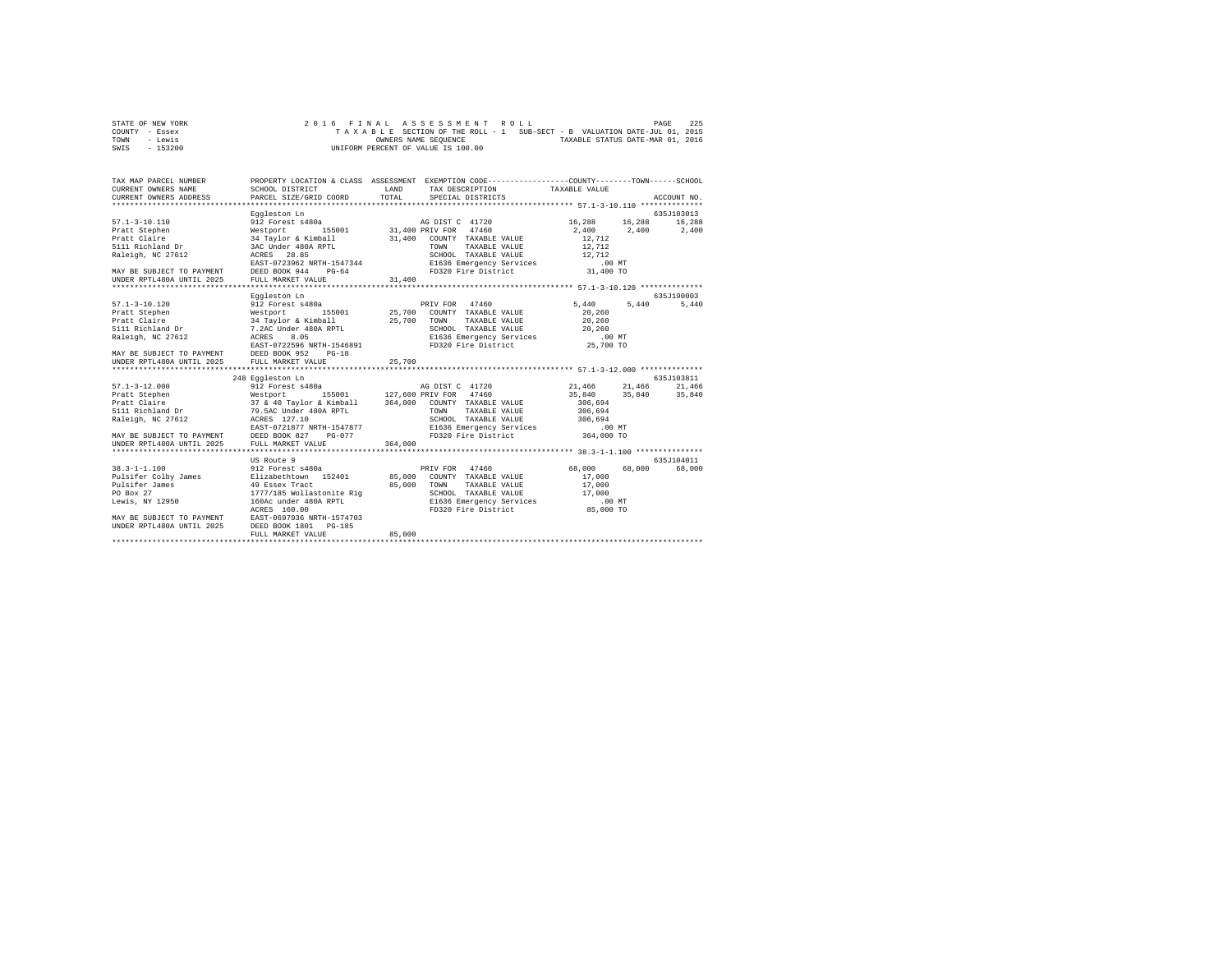| STATE OF NEW YORK | 2016 FINAL ASSESSMENT ROLL                                               | 226<br>PAGE                      |
|-------------------|--------------------------------------------------------------------------|----------------------------------|
| COUNTY - Essex    | TAXABLE SECTION OF THE ROLL - 1 SUB-SECT - B VALUATION DATE-JUL 01, 2015 |                                  |
| TOWN<br>- Lewis   | OWNERS NAME SEOUENCE                                                     | TAXABLE STATUS DATE-MAR 01, 2016 |
| - 153200<br>SWIS  | UNIFORM PERCENT OF VALUE IS 100.00                                       |                                  |

| TAX MAP PARCEL NUMBER                                                                                                                                                                                                                     |                   |         | PROPERTY LOCATION & CLASS ASSESSMENT EXEMPTION CODE---------------COUNTY-------TOWN------SCHOOL |                         |               |
|-------------------------------------------------------------------------------------------------------------------------------------------------------------------------------------------------------------------------------------------|-------------------|---------|-------------------------------------------------------------------------------------------------|-------------------------|---------------|
|                                                                                                                                                                                                                                           |                   |         |                                                                                                 |                         |               |
|                                                                                                                                                                                                                                           |                   |         |                                                                                                 |                         |               |
|                                                                                                                                                                                                                                           |                   |         |                                                                                                 |                         |               |
|                                                                                                                                                                                                                                           | Pulsifer Ln       |         |                                                                                                 |                         | 635J104010    |
| $38.3 - 1 - 2.000$                                                                                                                                                                                                                        | 912 Forest s480a  |         | PRIV FOR 47460                                                                                  | 71,440 71,440 71,440    |               |
|                                                                                                                                                                                                                                           |                   |         |                                                                                                 |                         |               |
|                                                                                                                                                                                                                                           |                   |         |                                                                                                 |                         |               |
|                                                                                                                                                                                                                                           |                   |         |                                                                                                 |                         |               |
|                                                                                                                                                                                                                                           |                   |         |                                                                                                 |                         |               |
|                                                                                                                                                                                                                                           |                   |         |                                                                                                 |                         |               |
| MAY BE SUBJECT TO PAYMENT EAST-0698344 NRTH-1571938<br>UNDER RPTL480A UNTIL 2025 DEED BOOK 1801 PG-185                                                                                                                                    |                   |         |                                                                                                 |                         |               |
|                                                                                                                                                                                                                                           | FULL MARKET VALUE | 89,300  |                                                                                                 |                         |               |
|                                                                                                                                                                                                                                           |                   |         |                                                                                                 |                         |               |
|                                                                                                                                                                                                                                           | Seventy Ln        |         |                                                                                                 |                         | 635J104004    |
|                                                                                                                                                                                                                                           |                   |         |                                                                                                 | 68,000 68,000 68,000    |               |
|                                                                                                                                                                                                                                           |                   |         |                                                                                                 |                         |               |
|                                                                                                                                                                                                                                           |                   |         |                                                                                                 |                         |               |
|                                                                                                                                                                                                                                           |                   |         |                                                                                                 |                         |               |
|                                                                                                                                                                                                                                           |                   |         |                                                                                                 |                         |               |
|                                                                                                                                                                                                                                           |                   |         |                                                                                                 |                         |               |
|                                                                                                                                                                                                                                           |                   |         |                                                                                                 |                         |               |
|                                                                                                                                                                                                                                           | FULL MARKET VALUE | 87,400  |                                                                                                 |                         |               |
|                                                                                                                                                                                                                                           |                   |         |                                                                                                 |                         |               |
| 37.-2-51.000<br>PRIV FOR 1796 212 Forest s480a<br>Pulsifer Philip Elizabethcwn 152401 79,400 COUNTY TAXABLE VALUE<br>PO Box 97<br>De SO Essex Tract 190A RPTL 79,400 TOWN TAXABLE VALUE<br>Lewis, NY 12950 132AC Under 480A RPTL<br>Lewis |                   |         |                                                                                                 |                         | 635J103915    |
|                                                                                                                                                                                                                                           |                   |         | PRIV FOR 47460                                                                                  | 56,800 56,800<br>22,600 | 56,800        |
|                                                                                                                                                                                                                                           |                   |         |                                                                                                 | 22,600                  |               |
|                                                                                                                                                                                                                                           |                   |         |                                                                                                 |                         |               |
|                                                                                                                                                                                                                                           |                   |         |                                                                                                 |                         |               |
|                                                                                                                                                                                                                                           |                   |         |                                                                                                 |                         |               |
| UNDER RPTL480A UNTIL 2025 DEED BOOK 315 PG-184                                                                                                                                                                                            |                   |         |                                                                                                 |                         |               |
|                                                                                                                                                                                                                                           |                   | 79,400  |                                                                                                 |                         |               |
|                                                                                                                                                                                                                                           |                   |         |                                                                                                 |                         |               |
|                                                                                                                                                                                                                                           |                   |         |                                                                                                 |                         | 635J104102    |
|                                                                                                                                                                                                                                           |                   |         |                                                                                                 | 77.920                  | 77,920 77,920 |
|                                                                                                                                                                                                                                           |                   |         |                                                                                                 | 65,980                  |               |
|                                                                                                                                                                                                                                           |                   |         |                                                                                                 | 65,980                  |               |
|                                                                                                                                                                                                                                           |                   |         | SCHOOL TAXABLE VALUE 65,980                                                                     |                         |               |
|                                                                                                                                                                                                                                           |                   |         | E1636 Emergency Services .00 MT<br>FD320 Fire District  143,900 TO                              |                         |               |
|                                                                                                                                                                                                                                           |                   |         |                                                                                                 |                         |               |
|                                                                                                                                                                                                                                           |                   |         |                                                                                                 |                         |               |
|                                                                                                                                                                                                                                           |                   |         |                                                                                                 |                         |               |
|                                                                                                                                                                                                                                           | FULL MARKET VALUE | 143,900 |                                                                                                 |                         |               |
|                                                                                                                                                                                                                                           |                   |         |                                                                                                 |                         |               |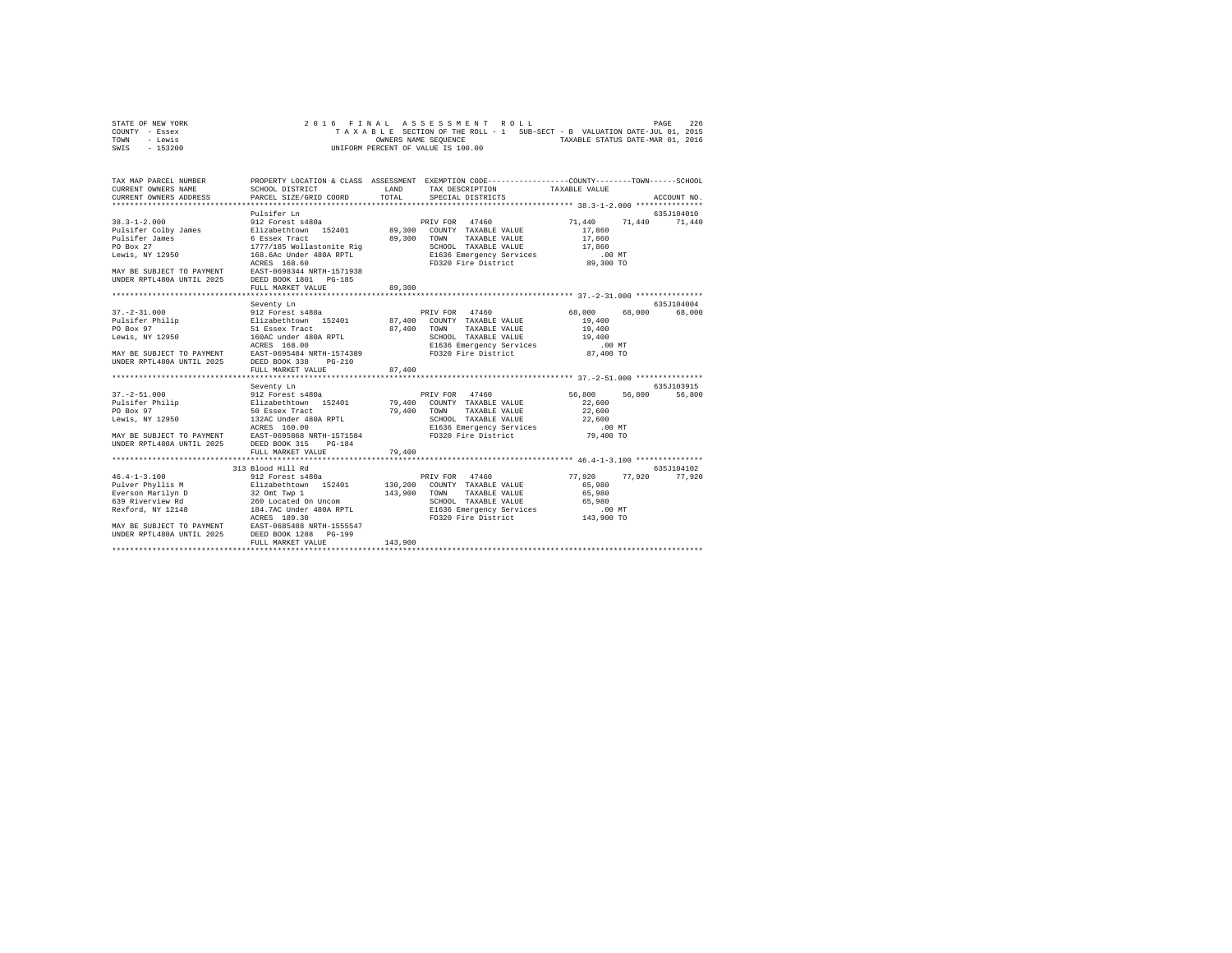| STATE OF NEW YORK |  |  |  | 2016 FINAL ASSESSMENT ROLL         |  |  |  |                                                                          | PAGE | 227 |
|-------------------|--|--|--|------------------------------------|--|--|--|--------------------------------------------------------------------------|------|-----|
| COUNTY - Essex    |  |  |  |                                    |  |  |  | TAXABLE SECTION OF THE ROLL - 1 SUB-SECT - B VALUATION DATE-JUL 01, 2015 |      |     |
| TOWN<br>- Lewis   |  |  |  | OWNERS NAME SEOUENCE               |  |  |  | TAXABLE STATUS DATE-MAR 01, 2016                                         |      |     |
| - 153200<br>SWIS  |  |  |  | UNIFORM PERCENT OF VALUE IS 100.00 |  |  |  |                                                                          |      |     |

| TAX MAP PARCEL NUMBER<br>CURRENT OWNERS NAME<br>CURRENT OWNERS ADDRESS                                                                                                                                                                                                       | SCHOOL DISTRICT<br>PARCEL SIZE/GRID COORD                                                                                                                                                                                                                                                                                                       | LAND<br>TOTAL                                       | PROPERTY LOCATION & CLASS ASSESSMENT EXEMPTION CODE----------------COUNTY-------TOWN------SCHOOL<br>TAX DESCRIPTION<br>SPECIAL DISTRICTS                                                                                                                                                 | TAXABLE VALUE                                                                                                                                             | ACCOUNT NO.                    |
|------------------------------------------------------------------------------------------------------------------------------------------------------------------------------------------------------------------------------------------------------------------------------|-------------------------------------------------------------------------------------------------------------------------------------------------------------------------------------------------------------------------------------------------------------------------------------------------------------------------------------------------|-----------------------------------------------------|------------------------------------------------------------------------------------------------------------------------------------------------------------------------------------------------------------------------------------------------------------------------------------------|-----------------------------------------------------------------------------------------------------------------------------------------------------------|--------------------------------|
| $46.4 - 1 - 14.000$<br>Pulver Phyllis M<br>Everson Marilyn D<br>639 Riverview Rd<br>Rexford, NY 12148<br>MAY BE SUBJECT TO PAYMENT DEED BOOK 1288                                                                                                                            | Blood Hill Rd<br>912 Forest s480a<br>Elizabethtown 152401<br>31 Omt Twp 1<br>106.9AC Under 480A RPTL<br>ACRES 106.90<br>EAST-0684980 NRTH-1553278<br>$PG-199$                                                                                                                                                                                   | 58,500<br>58,500                                    | PRIV FOR<br>47460<br>COUNTY TAXABLE VALUE<br>TOWN<br>TAXABLE VALUE<br>SCHOOL TAXABLE VALUE<br>E1636 Emergency Services<br>FD320 Fire District                                                                                                                                            | 46,800<br>46,800<br>11,700<br>11,700<br>11,700<br>$.00$ MT<br>58,500 TO                                                                                   | 635J104101<br>46,800           |
| UNDER RPTL480A UNTIL 2025                                                                                                                                                                                                                                                    | FULL MARKET VALUE                                                                                                                                                                                                                                                                                                                               | 58,500                                              |                                                                                                                                                                                                                                                                                          |                                                                                                                                                           |                                |
|                                                                                                                                                                                                                                                                              |                                                                                                                                                                                                                                                                                                                                                 |                                                     |                                                                                                                                                                                                                                                                                          |                                                                                                                                                           |                                |
|                                                                                                                                                                                                                                                                              | 335 Blood Hill Rd                                                                                                                                                                                                                                                                                                                               |                                                     |                                                                                                                                                                                                                                                                                          |                                                                                                                                                           | 635.T104015                    |
| $46.4 - 1 - 25.026$<br>Pulver Phyllis M<br>Everson Marilyn D<br>639 Riverview Rd<br>Rexford, NY 12148<br>MAY BE SUBJECT TO PAYMENT<br>UNDER RPTL480A UNTIL 2025<br>$48.1 - 2 - 3.000$<br>Shirley Forests Inc<br>c/o David Shirley<br>17100 102nd Ave NE<br>Bothell, WA 98011 | 912 Forest s480a<br>Elizabethtown 152401<br>24 Platt Rogers Tract 4<br>149.4AC Under 480A RPTL<br>ACRES 155.15<br>EAST-0687340 NRTH-1552520<br>DEED BOOK 1288 PG-199<br>FULL MARKET VALUE<br>Mason Rd<br>912 Forest s480a<br>Elizabethtown 152401<br>39 & 40 Platt Rogers<br>200AC Under 480A RPTL<br>ACRES 200.00<br>EAST-0721180 NRTH-1564564 | 116,100<br>176,000<br>176,000<br>105,000<br>105,000 | PRIV FOR 47460<br>COUNTY TAXABLE VALUE<br>TOWN<br>TAXABLE VALUE<br>SCHOOL TAXABLE VALUE<br>E1636 Emergency Services<br>FD320 Fire District<br>PRIV FOR 47460<br>COUNTY TAXABLE VALUE<br>TAXABLE VALUE<br>TOWN<br>SCHOOL TAXABLE VALUE<br>E1636 Emergency Services<br>FD320 Fire District | 63,760<br>63,760<br>112,240<br>112,240<br>112,240<br>$.00$ MT<br>176,000 TO<br>67.200<br>67.200<br>37,800<br>37,800<br>37,800<br>$.00$ $MT$<br>105,000 TO | 63,760<br>635J104504<br>67,200 |
| MAY BE SUBJECT TO PAYMENT<br>UNDER RPTL480A UNTIL 2025<br>*************************                                                                                                                                                                                          | DEED BOOK 662<br>$PG-51$<br>FULL MARKET VALUE<br>************************                                                                                                                                                                                                                                                                       | 105,000                                             |                                                                                                                                                                                                                                                                                          |                                                                                                                                                           |                                |
|                                                                                                                                                                                                                                                                              | Hyde Rd                                                                                                                                                                                                                                                                                                                                         |                                                     |                                                                                                                                                                                                                                                                                          |                                                                                                                                                           | 635.T178503                    |
| $48.1 - 2 - 4.000$<br>Shirley Forests Inc<br>c/o David Shirley<br>17100 102nd Ave NE<br>Bothell, WA 98011<br>MAY BE SUBJECT TO PAYMENT                                                                                                                                       | 912 Forest s480a<br>155001<br>Westport<br>39 Platt Rogers & Gore<br>8.7AC Under 480A RPTL<br>ACRES<br>8.70<br>EAST-0723365 NRTH-1561003<br>DEED BOOK 662<br>$PG-51$                                                                                                                                                                             | 8,000<br>8,000                                      | 47460<br>PRIV FOR<br>COUNTY TAXABLE VALUE<br>TOWN<br>TAXABLE VALUE<br>SCHOOL TAXABLE VALUE<br>E1636 Emergency Services<br>FD320 Fire District                                                                                                                                            | 5,120<br>5.120<br>2,880<br>2,880<br>2,880<br>.00 MT<br>8,000 TO                                                                                           | 5,120                          |
| UNDER RPTL480A UNTIL 2025                                                                                                                                                                                                                                                    | FULL MARKET VALUE                                                                                                                                                                                                                                                                                                                               | 8,000                                               |                                                                                                                                                                                                                                                                                          |                                                                                                                                                           |                                |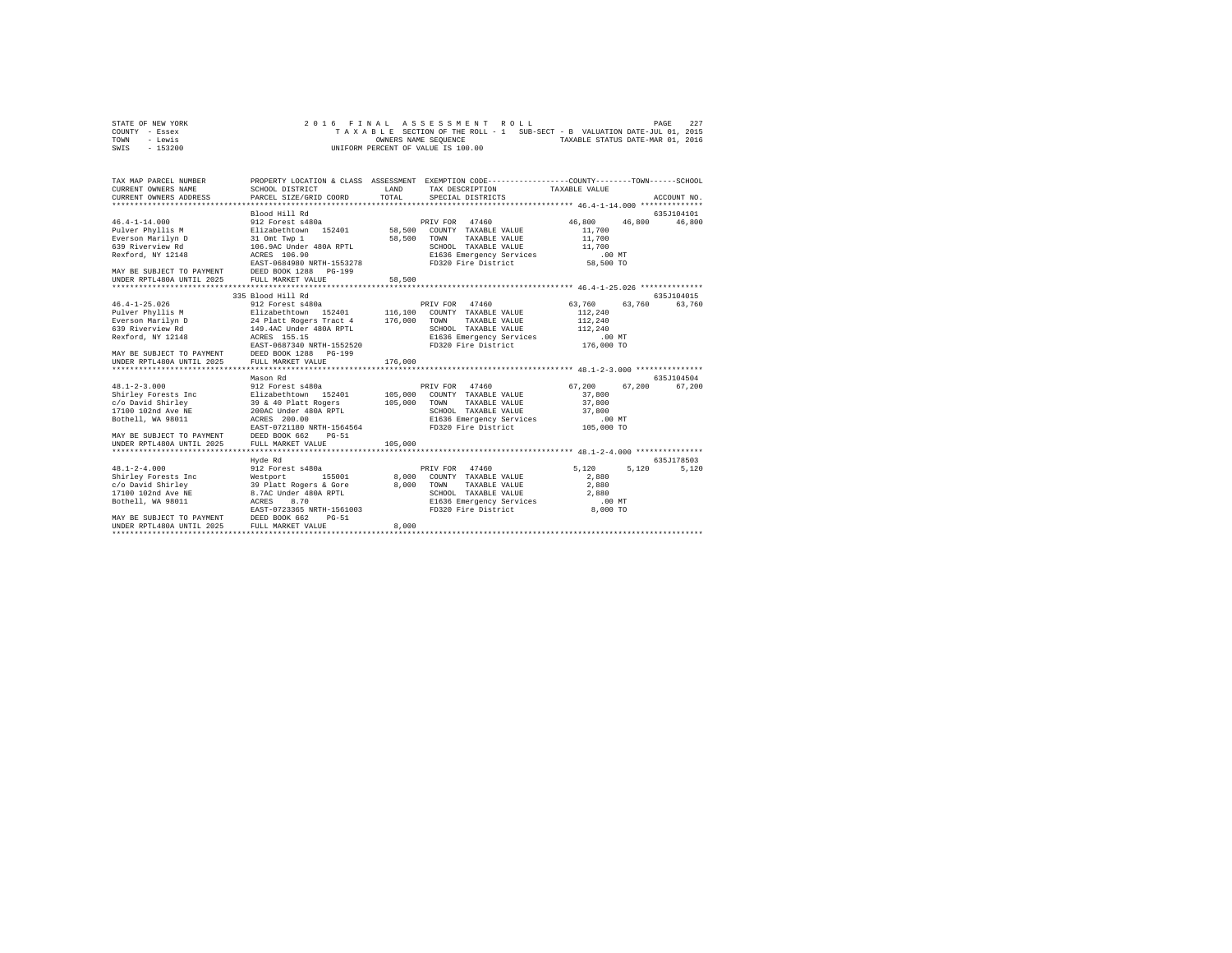| STATE OF NEW YORK | 2016 FINAL ASSESSMENT ROLL                                               |                      |  |                                  | PAGE | 228 |
|-------------------|--------------------------------------------------------------------------|----------------------|--|----------------------------------|------|-----|
| COUNTY - Essex    | TAXABLE SECTION OF THE ROLL - 1 SUB-SECT - B VALUATION DATE-JUL 01, 2015 |                      |  |                                  |      |     |
| TOWN<br>- Lewis   |                                                                          | OWNERS NAME SEOUENCE |  | TAXABLE STATUS DATE-MAR 01, 2016 |      |     |
| - 153200<br>SWIS  | UNIFORM PERCENT OF VALUE IS 100.00                                       |                      |  |                                  |      |     |

| TAX MAP PARCEL NUMBER<br>CURRENT OWNERS NAME<br>CURRENT OWNERS ADDRESS                                                                                                                              | SCHOOL DISTRICT<br>PARCEL SIZE/GRID COORD                                                                                                                                                                                           | LAND<br>TOTAL              | PROPERTY LOCATION & CLASS ASSESSMENT EXEMPTION CODE----------------COUNTY-------TOWN------SCHOOL<br>TAX DESCRIPTION<br>SPECIAL DISTRICTS                     | TAXABLE VALUE                                                                               | ACCOUNT NO.                                  |
|-----------------------------------------------------------------------------------------------------------------------------------------------------------------------------------------------------|-------------------------------------------------------------------------------------------------------------------------------------------------------------------------------------------------------------------------------------|----------------------------|--------------------------------------------------------------------------------------------------------------------------------------------------------------|---------------------------------------------------------------------------------------------|----------------------------------------------|
| $46. -1 - 6.000$<br>Smith Wilbur C III Trust<br>Smith Marilyn E Trust<br>2460 McGregor Blvd<br>Fort Myers, FL 33901<br>MAY BE SUBJECT TO PAYMENT<br>UNDER RPTL480A UNTIL 2025                       | Old Military Ln<br>912 Forest s480a<br>Elizabethtown 152401<br>39 Omt Twp 1<br>129.4AC Under 480A RPTL<br>ACRES 142.40<br>EAST-0682434 NRTH-1559019<br>DEED BOOK 1827 PG-79<br>FULL MARKET VALUE                                    | 80,500<br>80,500<br>80,500 | PRIV FOR 47460<br>COUNTY TAXABLE VALUE<br>TOWN<br>TAXABLE VALUE<br>SCHOOL TAXABLE VALUE<br>E1636 Emergency Services<br>FD320 Fire District                   | 55,760<br>55,760<br>24,740<br>24,740<br>24,740<br>$.00$ MT<br>80,500 TO                     | 635J104707<br>55,760                         |
|                                                                                                                                                                                                     |                                                                                                                                                                                                                                     |                            |                                                                                                                                                              |                                                                                             |                                              |
| $46. -1 - 7.000$<br>Smith Wilbur C III Trust<br>Smith Marilyn E Trust<br>2460 McGregor Blvd<br>Fort Myers, FL 33901<br>MAY BE SUBJECT TO PAYMENT<br>UNDER RPTL480A UNTIL 2025<br>$46.4 - 1 - 1.000$ | Old Military Ln<br>912 Forest s480a<br>Elizabethtown 152401<br>40 Omt Twp 1<br>160AC Under 480A RPTL<br>ACRES 160.00<br>EAST-0680740 NRTH-1556831<br>DEED BOOK 1827 PG-79<br>FULL MARKET VALUE<br>Blood Hill Rd<br>912 Forest s480a | 85,000<br>85,000<br>85,000 | PRIV FOR 47460<br>COUNTY TAXABLE VALUE<br>TAXABLE VALUE<br>TOWN<br>SCHOOL TAXABLE VALUE<br>E1636 Emergency Services<br>FD320 Fire District<br>PRIV FOR 47460 | 68,000<br>68,000<br>17,000<br>17,000<br>17,000<br>$.00$ MT<br>85,000 TO<br>56,400<br>56,400 | 635J104709<br>68,000<br>635J104710<br>56,400 |
| Smith Wilbur C III Trust<br>Smith Marilyn E Trust<br>2460 McGregor Blvd<br>Fort Myers, FL 33901<br>MAY BE SUBJECT TO PAYMENT<br>UNDER RPTL480A UNTIL 2025                                           | Elizabethtown 152401 70,500<br>34 Omt Twp 1<br>130.9AC Under 480A RPTL<br>ACRES 130.90<br>EAST-0685061 NRTH-1559530<br>DEED BOOK 1827 PG-79<br>FULL MARKET VALUE                                                                    | 70,500<br>70,500           | COUNTY TAXABLE VALUE<br>TAXABLE VALUE<br>TOWN<br>SCHOOL TAXABLE VALUE<br>E1636 Emergency Services<br>FD320 Fire District                                     | 14,100<br>14,100<br>14,100<br>$.00$ MT<br>70,500 TO                                         |                                              |
| $46.4 - 1 - 2.000$<br>Smith Wilbur C III Trust<br>Smith Marilyn E Trust<br>2460 McGregor Blvd<br>Fort Myers, FL 33901<br>MAY BE SUBJECT TO PAYMENT<br>UNDER RPTL480A UNTIL 2025                     | Blood Hill Rd<br>912 Forest s480a<br>Elizabethtown 152401<br>33 Omt Twp 1<br>150AC Under 480A RPTL<br>ACRES 150.00<br>EAST-0684801 NRTH-1557358<br>DEED BOOK 1827 PG-79<br>FULL MARKET VALUE                                        | 80,000<br>80,000<br>80,000 | 47460<br>PRIV FOR<br>COUNTY TAXABLE VALUE<br>TOWN<br>TAXABLE VALUE<br>SCHOOL TAXABLE VALUE<br>E1636 Emergency Services<br>FD320 Fire District                | 64,000<br>64,000<br>16,000<br>16,000<br>16,000<br>$.00$ MT<br>80,000 TO                     | 635.T104712<br>64,000                        |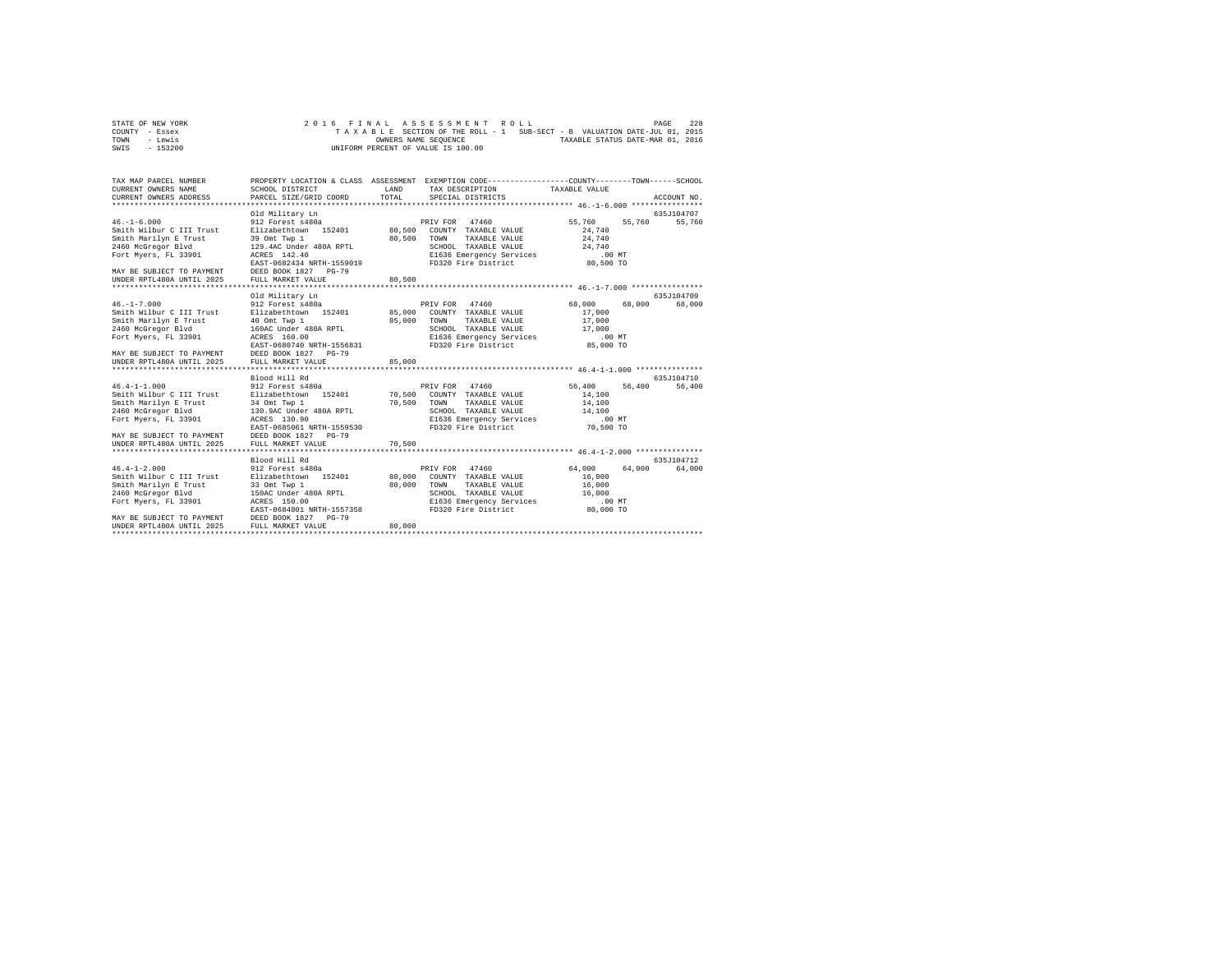| STATE OF NEW YORK |          |  |  |  | 2016 FINAL ASSESSMENT ROLL         |  |  |  |                                                                          | PAGE | 229 |
|-------------------|----------|--|--|--|------------------------------------|--|--|--|--------------------------------------------------------------------------|------|-----|
| COUNTY - Essex    |          |  |  |  |                                    |  |  |  | TAXABLE SECTION OF THE ROLL - 1 SUB-SECT - B VALUATION DATE-JUL 01, 2015 |      |     |
| TOWN              | - Lewis  |  |  |  | OWNERS NAME SEOUENCE               |  |  |  | TAXABLE STATUS DATE-MAR 01, 2016                                         |      |     |
| SWIS              | - 153200 |  |  |  | UNIFORM PERCENT OF VALUE IS 100.00 |  |  |  |                                                                          |      |     |

| TAX MAP PARCEL NUMBER<br>CURRENT OWNERS NAME<br>CURRENT OWNERS ADDRESS PARCEL SIZE/GRID COORD | SCHOOL DISTRICT                                     | LAND<br>TOTAL | PROPERTY LOCATION & CLASS ASSESSMENT EXEMPTION CODE---------------COUNTY-------TOWN------SCHOOL<br>TAX DESCRIPTION TAXABLE VALUE<br>SPECIAL DISTRICTS |                    | ACCOUNT NO.           |
|-----------------------------------------------------------------------------------------------|-----------------------------------------------------|---------------|-------------------------------------------------------------------------------------------------------------------------------------------------------|--------------------|-----------------------|
|                                                                                               |                                                     |               |                                                                                                                                                       |                    |                       |
| $46.4 - 1 - 4.000$                                                                            | 385 Blood Hill Rd<br>912 Forest s480a               |               | PRIV FOR 47460                                                                                                                                        | 139,920<br>139,920 | 635J104711<br>139,920 |
|                                                                                               | Smith Wilbur C III Trust<br>Elizabethtown 152401    |               | 254.200 COUNTY TAXABLE VALUE                                                                                                                          | 323,280            |                       |
|                                                                                               | Smith Marilyn E Trust 23 Platt Rogers Tract 4       | 463,200       | TOWN<br>TAXABLE VALUE                                                                                                                                 | 323,280            |                       |
| 2460 McGregor Blvd                                                                            | 339.7AC Under 480A RPTL ACRES 400.00                |               | SCHOOL TAXABLE VALUE                                                                                                                                  | 323,280            |                       |
| Fort Myers, FL 33901                                                                          |                                                     |               | E1636 Emergency Services                                                                                                                              | .00MT              |                       |
|                                                                                               | EAST-0688983 NRTH-1556236                           |               | FD320 Fire District                                                                                                                                   | 463,200 TO         |                       |
|                                                                                               |                                                     |               |                                                                                                                                                       |                    |                       |
| MAY BE SUBJECT TO PAYMENT DEED BOOK 1827 PG-79<br>UNDER RPTL480A UNTIL 2025 FULL MARKET VALUE |                                                     | 463,200       |                                                                                                                                                       |                    |                       |
|                                                                                               |                                                     |               |                                                                                                                                                       |                    |                       |
|                                                                                               | Denton Rd                                           |               |                                                                                                                                                       |                    | 635J104708            |
| $46.4 - 1 - 5.000$                                                                            | 912 Forest s480a                                    |               | PRIV FOR 47460                                                                                                                                        | 105,600<br>105,600 | 105,600               |
| Smith Wilbur C III Trust                                                                      | Elizabethtown 152401                                |               | 132,000 COUNTY TAXABLE VALUE                                                                                                                          | 26,400             |                       |
| Smith Marilyn E Trust                                                                         | 19 Platt Rogers Tract 4                             | 132,000       | TOWN<br>TAXABLE VALUE                                                                                                                                 | 26,400             |                       |
| 2460 McGregor Blvd                                                                            | 254AC Under 480A RPTL                               |               |                                                                                                                                                       |                    |                       |
| Fort Myers, FL 33901                                                                          | ACRES 254.00                                        |               | SCHOOL TAXABLE VALUE 26,400<br>E1636 Emergency Services .00 MT<br>FD320 Fire District 132,000 TO                                                      |                    |                       |
|                                                                                               | EAST-0688308 NRTH-1559598                           |               |                                                                                                                                                       |                    |                       |
| MAY BE SUBJECT TO PAYMENT DEED BOOK 1827 PG-79<br>UNDER RPTL480A UNTIL 2025 FULL MARKET VALUE |                                                     |               |                                                                                                                                                       |                    |                       |
|                                                                                               |                                                     | 132,000       |                                                                                                                                                       |                    |                       |
|                                                                                               |                                                     |               |                                                                                                                                                       |                    |                       |
|                                                                                               | Seventy Ln                                          |               |                                                                                                                                                       |                    | 635J105206            |
| $37. - 2 - 1.000$                                                                             | 912 Forest s480a                                    |               | PRIV FOR 47460                                                                                                                                        | 44,960<br>44,960   | 44,960                |
|                                                                                               | Ward Lumber Co Inc and Elizabethtown 152401 56,200  |               | COUNTY TAXABLE VALUE                                                                                                                                  | 11,240             |                       |
| 697 Glen Rd                                                                                   | 85 Essex Tract                                      | 56,200        | TAXABLE VALUE<br>TOWN                                                                                                                                 | 11,240             |                       |
| Jav. NY 12941                                                                                 | 102.31AC Under 480A RPTL                            |               | SCHOOL TAXABLE VALUE                                                                                                                                  | 11,240             |                       |
|                                                                                               | ACRES 102.31                                        |               | E1636 Emergency Services                                                                                                                              | $.00$ MT           |                       |
|                                                                                               | MAY BE SUBJECT TO PAYMENT EAST-0671245 NRTH-1579597 |               | FD320 Fire District                                                                                                                                   | 56,200 TO          |                       |
| UNDER RPTL480A UNTIL 2025                                                                     | DEED BOOK 398 PG-151                                |               |                                                                                                                                                       |                    |                       |
|                                                                                               | FULL MARKET VALUE                                   | 56,200        |                                                                                                                                                       |                    |                       |
|                                                                                               | *************************                           |               |                                                                                                                                                       |                    |                       |
|                                                                                               | Seventy Ln                                          |               |                                                                                                                                                       |                    | 635.7178516           |
| $37. - 2 - 54.000$                                                                            | 912 Forest s480a                                    |               | PRIV FOR 47460                                                                                                                                        | 9.440<br>9,440     | 9,440                 |
| Ward Lumber Co Inc                                                                            | Elizabethtown 152401 11,800 COUNTY TAXABLE VALUE    |               |                                                                                                                                                       | 2,360              |                       |
| 697 Glen Rd                                                                                   | 106 Essex Tract                                     |               | 11,800 TOWN<br>TAXABLE VALUE                                                                                                                          | 2,360              |                       |
| Jay, NY 12941                                                                                 | 14.61AC Under 480A RPTL                             |               | SCHOOL TAXABLE VALUE                                                                                                                                  | 2,360              |                       |
|                                                                                               | ACRES<br>14.61                                      |               | E1636 Emergency Services                                                                                                                              | .00 MT             |                       |
| MAY BE SUBJECT TO PAYMENT                                                                     | EAST-0673937 NRTH-1581602                           |               | FD320 Fire District                                                                                                                                   | 11,800 TO          |                       |
| UNDER RPTL480A UNTIL 2025                                                                     | DEED BOOK 398<br>$PG-146$                           |               |                                                                                                                                                       |                    |                       |
|                                                                                               | FULL MARKET VALUE                                   | 11,800        |                                                                                                                                                       |                    |                       |
|                                                                                               |                                                     |               |                                                                                                                                                       |                    |                       |
|                                                                                               |                                                     |               |                                                                                                                                                       |                    |                       |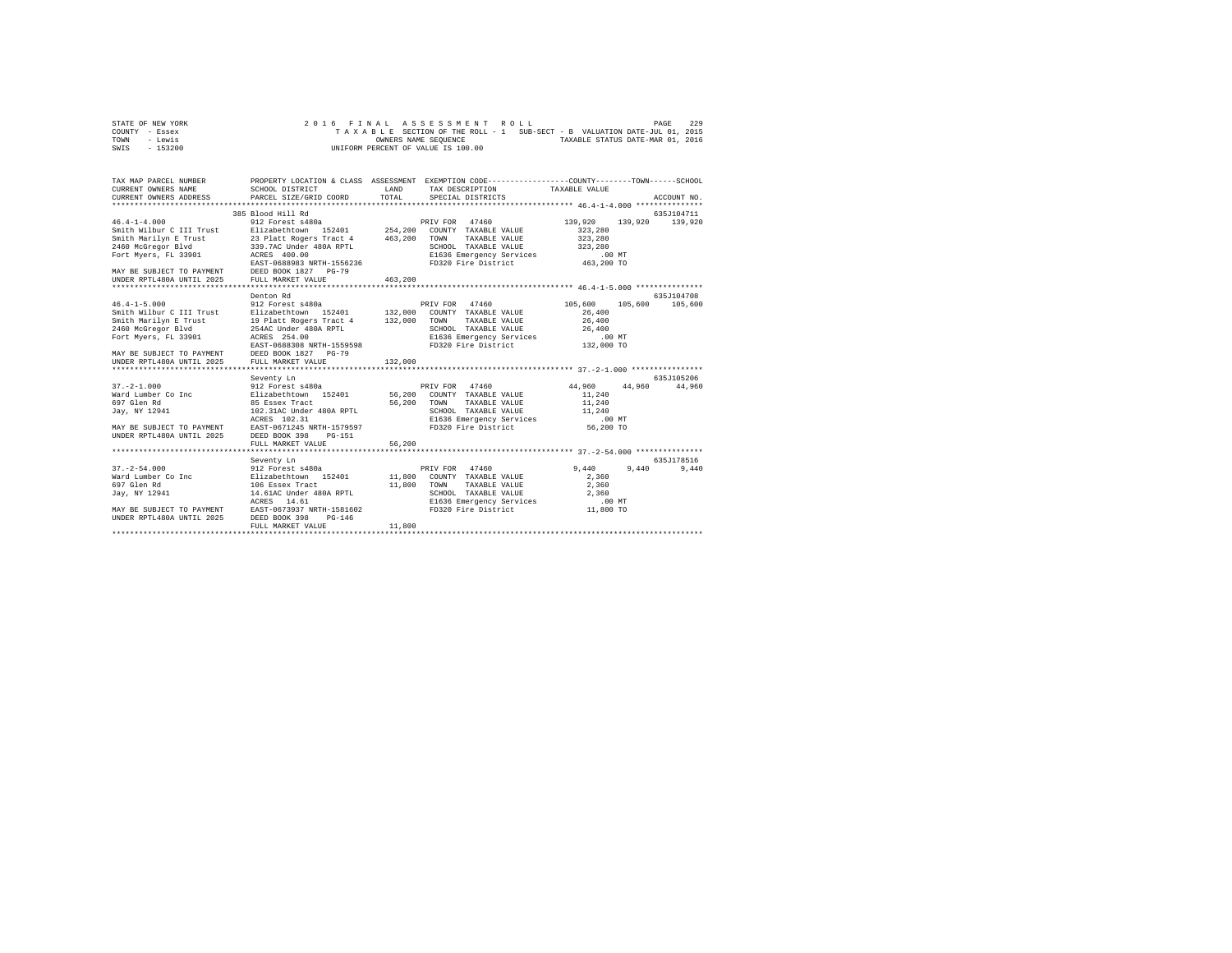| STATE OF NEW YORK |  |  |  |  | 2016 FINAL ASSESSMENT ROLL         |  |  |  |  |                                                                          | PAGE | 230 |
|-------------------|--|--|--|--|------------------------------------|--|--|--|--|--------------------------------------------------------------------------|------|-----|
| COUNTY - Essex    |  |  |  |  |                                    |  |  |  |  | TAXABLE SECTION OF THE ROLL - 1 SUB-SECT - B VALUATION DATE-JUL 01, 2015 |      |     |
| TOWN<br>- Lewis   |  |  |  |  | OWNERS NAME SEOUENCE               |  |  |  |  | TAXABLE STATUS DATE-MAR 01, 2016                                         |      |     |
| $-153200$<br>SWIS |  |  |  |  | UNIFORM PERCENT OF VALUE IS 100.00 |  |  |  |  |                                                                          |      |     |

| TAX MAP PARCEL NUMBER<br>CURRENT OWNERS NAME<br>$\texttt{CURRENT}\ \texttt{OWNERS}\ \texttt{ADDRESS}\qquad\qquad \texttt{PARCH}\ \texttt{SIZE/GRID}\ \texttt{COORD}\qquad\qquad \texttt{TOTAL}$                                                                                   | SCHOOL DISTRICT                                                                      | LAND                                  | PROPERTY LOCATION & CLASS ASSESSMENT EXEMPTION CODE----------------COUNTY-------TOWN------SCHOOL<br>TAX DESCRIPTION TAXABLE VALUE<br>SPECIAL DISTRICTS                                             |                                                                                               | ACCOUNT NO.                  |
|-----------------------------------------------------------------------------------------------------------------------------------------------------------------------------------------------------------------------------------------------------------------------------------|--------------------------------------------------------------------------------------|---------------------------------------|----------------------------------------------------------------------------------------------------------------------------------------------------------------------------------------------------|-----------------------------------------------------------------------------------------------|------------------------------|
| $\frac{37. - 2 - 55.000}{312}$ = 912 Forest s480a = 914,000 PRIV FOR 47460<br>Ward Lumber Co Inc = Elizabethtown 152401 = 14,000 COUNTY TAXABLE VALUE<br>697 Glen Rd = Essex Tract Lot 84 = 14,000 TOWN TAXABLE VALUE<br>UNDER RPTL480A UNTIL 2025 DEED BOOK 398 PG-146           | Seventy Ln<br>FULL MARKET VALUE                                                      | 14,000                                | PRIV FOR 47460<br>TAXABLE VALUE 2.800                                                                                                                                                              | 11,200<br>2,800                                                                               | 635J179026<br>11,200 11,200  |
|                                                                                                                                                                                                                                                                                   |                                                                                      |                                       |                                                                                                                                                                                                    |                                                                                               |                              |
|                                                                                                                                                                                                                                                                                   | US Route 9                                                                           |                                       |                                                                                                                                                                                                    |                                                                                               | 635J102110                   |
| $19.4 - 2 - 5.000$<br>WoodWise ForestLand LLC Blizabethtown 152401 21,700 COUNTY TAXABLE VALUE<br>PO Box 288<br>UNDER RPTL480A UNTIL 2025 DEED BOOK 1644 PG-202<br>$29.2 - 1 - 10.000$<br>WoodWise ForestLand LLC Blizabethtown 152401 107,000 COUNTY TAXABLE VALUE<br>PO Box 288 | 912 Forest s480a<br>46 Maules<br>FULL MARKET VALUE<br>US Route 9<br>912 Forest s480a | 21,700 TOWN<br>21,700<br>107,000 TOWN | PRIV FOR 47460<br>TAXABLE VALUE<br>PRIV FOR 47460                                                                                                                                                  | 17,360 17,360 17,360<br>4.340<br>4,340<br>$.00$ MT<br>21,700 TO<br>72,880<br>34,120<br>34,120 | 635.7102111<br>72,880 72,880 |
| Scottsville, NY 14546<br>MAY BE SUBJECT TO PAYMENT EAST-0717050 NRTH-1597100<br>UNDER RPTL480A UNTIL 2025                                                                                                                                                                         | DEED BOOK 1644 PG-202<br>FULL MARKET VALUE<br>**************************             | 107,000                               | TAXABLE VALUE<br>SCHOOL TAXABLE VALUE<br>E1636 Emergency Services<br>FD320 Fire District 107,000 TO                                                                                                | 34,120<br>$.00$ MT                                                                            |                              |
| $29.2 - 1 - 11.000$<br>WoodWise ForestLand LLC Blizabethtown 152401 37,100 COUNTY TAXABLE VALUE 12,060<br>PO Box 288<br>Scottsville, NY 14546 52.5AC Under 480A RPTL<br>MAY BE SUBJECT TO PAYMENT EAST-0718450 NRTH-1597328<br>UNDER RPTL480A UNTIL 2025 DEED BOOK 1644 PG-202    | US Route 9<br>912 Forest s480a<br>4 Maules<br>ACRES<br>72.10<br>FULL MARKET VALUE    | 37,100                                | PRIV FOR 47460<br>37,100 TOWN TAXABLE VALUE<br>SCHOOL TAXABLE VALUE<br>E1636 Emergency Services<br>SCHOOL TAXABLE VALUE 12,060<br>E1636 Emergency Services .00 MT<br>FD320 Fire District 37,100 TO | 25,040<br>25,040<br>12,060                                                                    | 635J102113<br>25,040         |
|                                                                                                                                                                                                                                                                                   |                                                                                      |                                       |                                                                                                                                                                                                    |                                                                                               |                              |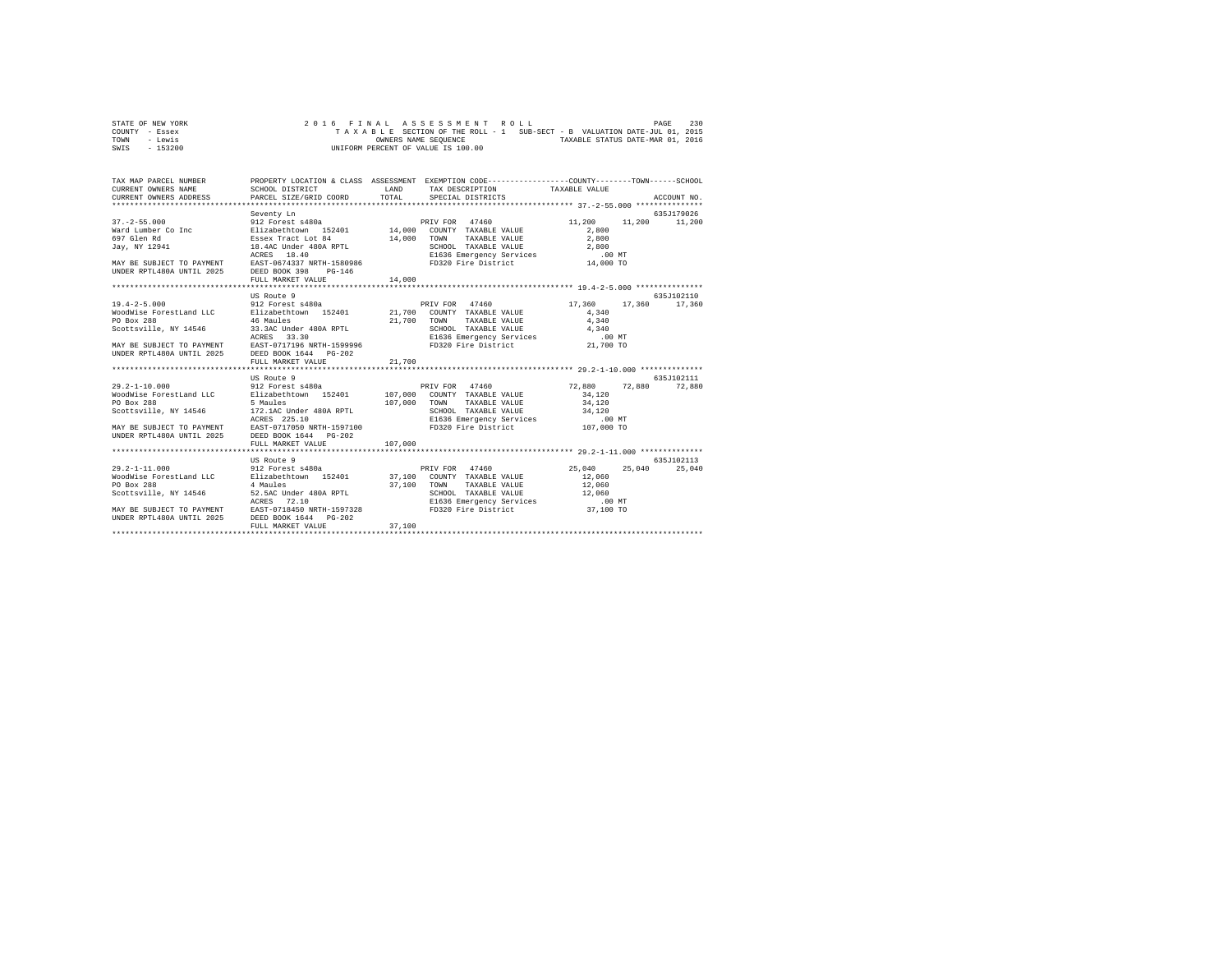| STATE OF NEW YORK |  |  |  |  | 2016 FINAL ASSESSMENT ROLL         |  |  |  |  |                                                                          | PAGE | 231 |
|-------------------|--|--|--|--|------------------------------------|--|--|--|--|--------------------------------------------------------------------------|------|-----|
| COUNTY - Essex    |  |  |  |  |                                    |  |  |  |  | TAXABLE SECTION OF THE ROLL - 1 SUB-SECT - B VALUATION DATE-JUL 01, 2015 |      |     |
| TOWN<br>- Lewis   |  |  |  |  | OWNERS NAME SEOUENCE               |  |  |  |  | TAXABLE STATUS DATE-MAR 01, 2016                                         |      |     |
| $-153200$<br>SWIS |  |  |  |  | UNIFORM PERCENT OF VALUE IS 100.00 |  |  |  |  |                                                                          |      |     |

| TAX MAP PARCEL NUMBER<br>CURRENT OWNERS NAME<br>CURRENT OWNERS ADDRESS PARCEL SIZE/GRID COORD                                                                                                                                        | PROPERTY LOCATION & CLASS ASSESSMENT EXEMPTION CODE-----------------COUNTY-------TOWN------SCHOOL<br>SCHOOL DISTRICT | LAND<br>TOTAL | TAX DESCRIPTION TAXABLE VALUE<br>SPECIAL DISTRICTS             |                            | ACCOUNT NO.           |
|--------------------------------------------------------------------------------------------------------------------------------------------------------------------------------------------------------------------------------------|----------------------------------------------------------------------------------------------------------------------|---------------|----------------------------------------------------------------|----------------------------|-----------------------|
|                                                                                                                                                                                                                                      |                                                                                                                      |               |                                                                |                            |                       |
| $29.2 - 1 - 12.000$<br>WoodWise ForestLand LLC                                                                                                                                                                                       | US Route 9                                                                                                           |               | PRIV FOR 47460                                                 | 41,280<br>41,280<br>15,320 | 635.7102112<br>41,280 |
| PO Box 288                                                                                                                                                                                                                           | 77 Peru Bay Tract                                                                                                    | 56,600 TOWN   |                                                                | TAXABLE VALUE 15,320       |                       |
|                                                                                                                                                                                                                                      |                                                                                                                      |               |                                                                |                            |                       |
|                                                                                                                                                                                                                                      |                                                                                                                      |               |                                                                |                            |                       |
|                                                                                                                                                                                                                                      |                                                                                                                      |               |                                                                |                            |                       |
| UNDER RPTL480A UNTIL 2025 DEED BOOK 1644 PG-202                                                                                                                                                                                      |                                                                                                                      |               |                                                                |                            |                       |
|                                                                                                                                                                                                                                      | FULL MARKET VALUE                                                                                                    | 56,600        |                                                                |                            |                       |
|                                                                                                                                                                                                                                      |                                                                                                                      |               |                                                                |                            |                       |
|                                                                                                                                                                                                                                      | US Route 9                                                                                                           |               |                                                                |                            | 635J102115            |
| $29.2 - 1 - 13.000$                                                                                                                                                                                                                  | 912 Forest s480a                                                                                                     |               | PRIV FOR 47460                                                 | 63,280 63,280 63,280       |                       |
| WoodWise ForestLand LLC                                                                                                                                                                                                              | Elizabethtown 152401 79,600 COUNTY TAXABLE VALUE                                                                     |               |                                                                | 16,320                     |                       |
| PO Box 288                                                                                                                                                                                                                           | 29 Essex Tract                                                                                                       | 79,600 TOWN   |                                                                | TAXABLE VALUE 16,320       |                       |
|                                                                                                                                                                                                                                      |                                                                                                                      |               |                                                                |                            |                       |
| SCOTT (18, 200 1997) SCHOOL TAXABLE VALUE (18, 200 16, 201)<br>200 1: ACRES 150.00 16, 200 16, 11:00 16, 200 17:00 17:00 17:00 17:00 17:00 17:00 17:00 17:00 17:00 17:00 17:0<br>200 10: 19:00 10:00 10:00 10:00 10:00 10:00 10:00 1 |                                                                                                                      |               |                                                                |                            |                       |
|                                                                                                                                                                                                                                      |                                                                                                                      |               |                                                                |                            |                       |
| UNDER RPTL480A UNTIL 2025                                                                                                                                                                                                            | DEED BOOK 1644 PG-202                                                                                                |               |                                                                |                            |                       |
|                                                                                                                                                                                                                                      | FULL MARKET VALUE                                                                                                    | 79,600        |                                                                |                            |                       |
|                                                                                                                                                                                                                                      |                                                                                                                      |               |                                                                |                            |                       |
|                                                                                                                                                                                                                                      | US Route 9                                                                                                           |               |                                                                |                            | 635.7102202           |
| $29.2 - 1 - 15.000$                                                                                                                                                                                                                  | 912 Forest s480a                                                                                                     |               | PRIV FOR 47460                                                 | 48,240                     | 48,240 48,240         |
| WoodWise ForestLand LLC Blizabethtown 152401 61,100 COUNTY TAXABLE VALUE                                                                                                                                                             |                                                                                                                      |               |                                                                | 12,860                     |                       |
| PO Box 288                                                                                                                                                                                                                           | 6 Maules                                                                                                             | 61,100 TOWN   | TAXABLE VALUE                                                  | 12,860                     |                       |
| Scottsville, NY 14546                                                                                                                                                                                                                | 110.5AC Under 480A RPTL                                                                                              |               |                                                                |                            |                       |
|                                                                                                                                                                                                                                      | ACRES 113.40                                                                                                         |               | SCHOOL TAXABLE VALUE 12,860<br>E1636 Emergency Services .00 MT |                            |                       |
| MAY BE SUBJECT TO PAYMENT EAST-0714826 NRTH-1595686                                                                                                                                                                                  |                                                                                                                      |               | FD320 Fire District 61,100 TO                                  |                            |                       |
| UNDER RPTL480A UNTIL 2025                                                                                                                                                                                                            | DEED BOOK 1644 PG-202                                                                                                |               |                                                                |                            |                       |
|                                                                                                                                                                                                                                      | FULL MARKET VALUE                                                                                                    | 61,100        |                                                                |                            |                       |
|                                                                                                                                                                                                                                      | ************************                                                                                             |               |                                                                |                            |                       |
|                                                                                                                                                                                                                                      | US Route 9                                                                                                           |               |                                                                |                            | 635J102201            |
| $29.2 - 1 - 17.000$                                                                                                                                                                                                                  | 912 Forest s480a                                                                                                     |               | PRIV FOR 47460                                                 | 3,920 3,920                | 3,920                 |
| WoodWise ForestLand LLC Blizabethtown 152401 4,900 COUNTY TAXABLE VALUE                                                                                                                                                              |                                                                                                                      |               |                                                                | 980                        |                       |
| PO Box 288                                                                                                                                                                                                                           | 7 Maules                                                                                                             |               | 4,900 TOWN<br>TAXABLE VALUE                                    | 980                        |                       |
| Scottsville, NY 14546 4.9AC Under 480A RPTL                                                                                                                                                                                          |                                                                                                                      |               | SCHOOL TAXABLE VALUE                                           | 980                        |                       |
|                                                                                                                                                                                                                                      | ACRES<br>4.90                                                                                                        |               | E1636 Emergency Services                                       | $.00$ MT                   |                       |
|                                                                                                                                                                                                                                      |                                                                                                                      |               | FD320 Fire District                                            | 4,900 TO                   |                       |
| MAY BE SUBJECT TO PAYMENT EAST-0713460 NRTH-1594463<br>UNDER RPTL480A UNTIL 2025 DEED BOOK 1644 PG-202                                                                                                                               |                                                                                                                      |               |                                                                |                            |                       |
|                                                                                                                                                                                                                                      | FULL MARKET VALUE                                                                                                    | 4.900         |                                                                |                            |                       |
|                                                                                                                                                                                                                                      |                                                                                                                      |               |                                                                |                            |                       |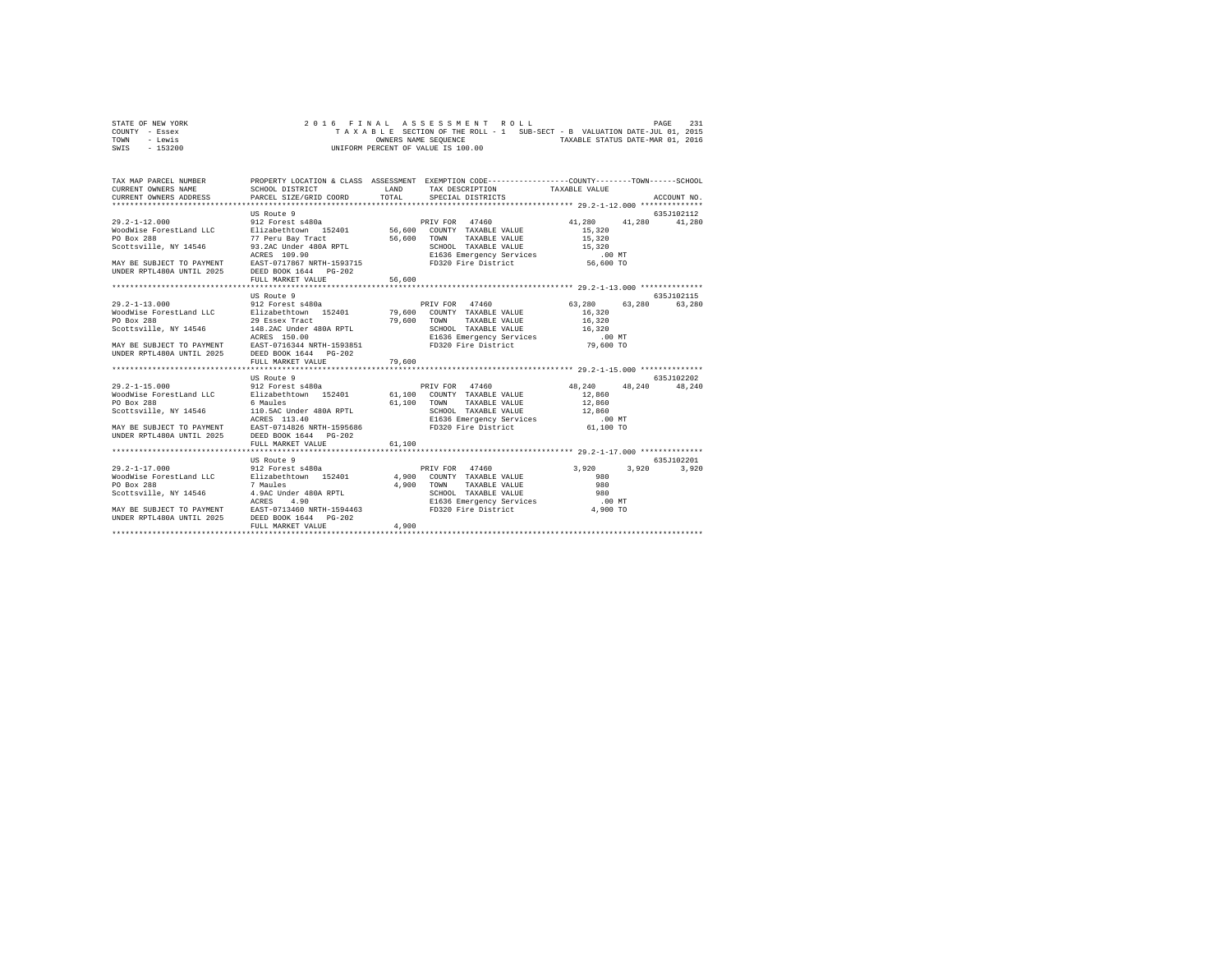| STATE OF NEW YORK<br>COUNTY<br>- Essex<br>- Lewis<br>TOWN<br>$-153200$<br>SWIS                                                                                                           |                                                                                                                                                                                    |        | 2016 FINAL ASSESSMENT ROLL<br>TAXABLE SECTION OF THE ROLL - 1 SUB-SECT - B VALUATION DATE-JUL 01, 2015<br>OWNERS NAME SEQUENCE TAXABLE STATUS DATE-MAR 01, 2016<br>INIFORM PERCENT OF VALUE IS 100.00 |                         | 232<br>PAGE |
|------------------------------------------------------------------------------------------------------------------------------------------------------------------------------------------|------------------------------------------------------------------------------------------------------------------------------------------------------------------------------------|--------|-------------------------------------------------------------------------------------------------------------------------------------------------------------------------------------------------------|-------------------------|-------------|
| TAX MAP PARCEL NUMBER<br>CURRENT OWNERS NAME<br>CURRENT OWNERS ADDRESS PARCEL SIZE/GRID COORD TOTAL SPECIAL DISTRICTS                                                                    | PROPERTY LOCATION & CLASS ASSESSMENT EXEMPTION CODE-----------------COUNTY-------TOWN------SCHOOL<br>SCHOOL DISTRICT                                                               | LAND   | TAX DESCRIPTION TAXABLE VALUE                                                                                                                                                                         |                         | ACCOUNT NO. |
|                                                                                                                                                                                          | US Route 9                                                                                                                                                                         |        |                                                                                                                                                                                                       |                         | 635J102114  |
| 29.4-1-12.000 912 Forest s480a<br>WoodWise ForestLand LLC<br><b>PO Box 288</b><br>Scottsville, NY 14546 48.1AC Under 480A RPTL<br>MAY BE SUBJECT TO PAYMENT<br>UNDER RPTL480A UNTIL 2025 | Elizabethtown 152401 29,600<br>30 Essex Tract<br>29.600<br>50.00<br>ACRES<br>EAST-0716733 NRTH-1591364 FD320 Fire District 29,600 TO<br>DEED BOOK 1644 PG-202<br>FULL MARKET VALUE | 29.600 | PRIV FOR 47460 23,280 23,280<br>COUNTY<br>TAXABLE VALUE<br>TOWN<br>TAXABLE VALUE<br>SCHOOL<br>TAXABLE VALUE<br>E1636 Emergency Services .00 MT                                                        | 6.320<br>6.320<br>6.320 | 23,280      |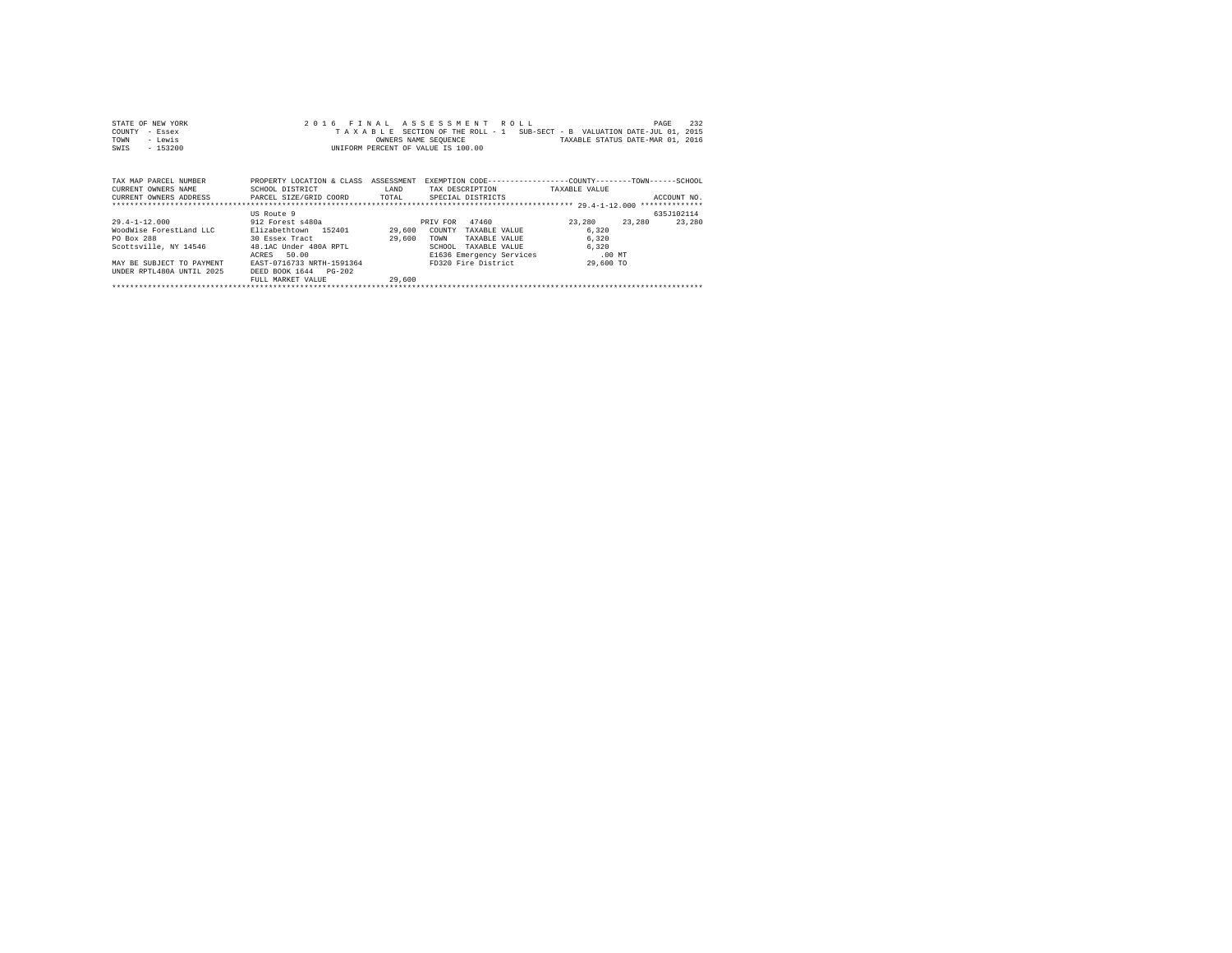| STATE OF NEW YORK | 233<br>2016 FINAL ASSESSMENT ROLL<br>PAGE                                |  |
|-------------------|--------------------------------------------------------------------------|--|
| COUNTY - Essex    | TAXABLE SECTION OF THE ROLL - 1 SUB-SECT - B VALUATION DATE-JUL 01, 2015 |  |
| TOWN<br>siwe.T    | TAXABLE STATUS DATE-MAR 01, 2016                                         |  |
| SWIS<br>$-153200$ | RPS150/V04/L015                                                          |  |
|                   | UNIFORM PERCENT OF VALUE IS 100.00<br>CURRENT DATE 6/22/2016             |  |
|                   |                                                                          |  |
|                   | ROLL SUB SECTION-B-TOTALS                                                |  |

# \*\*\* S P E C I A L D I S T R I C T S U M M A R Y \*\*\*

| CODE | DISTRICT NAME                               | TOTAL<br>PARCELS | <b>EXTENSION</b><br><b>TYPE</b> | <b>EXTENSION</b><br><b>VALUE</b> | AD VALOREM<br>VALUE | <b>EXEMPT</b><br>AMOUNT | TAXARLE<br>VALUE |
|------|---------------------------------------------|------------------|---------------------------------|----------------------------------|---------------------|-------------------------|------------------|
|      | E1636 Emergency Serv<br>FD320 Fire District |                  | 101 MOVTAX<br>101 TOTAL         |                                  | 11568.696           |                         | 11568.696        |

## \*\*\* S C H O O L D I S T R I C T S U M M A R Y \*\*\*

| CODE                       | DISTRICT NAME                          | TOTAL<br>PARCELS | ASSESSED<br>LAND                | ASSESSED<br>TOTAL               | <b>EXEMPT</b><br><b>AMOUNT</b> | TOTAL<br>TAXABLE              | STAR<br>AMOUNT | STAR<br>TAXABLE               |
|----------------------------|----------------------------------------|------------------|---------------------------------|---------------------------------|--------------------------------|-------------------------------|----------------|-------------------------------|
| 152401<br>155001<br>155201 | Elizabethtown<br>Westport<br>Willsboro | 92<br>6<br>3     | 10225.044<br>238,200<br>118,752 | 10975.344<br>474,600<br>118,752 | 6904,609<br>113,917<br>69,930  | 4070.735<br>360,683<br>48,822 |                | 4070.735<br>360,683<br>48,822 |
|                            | SUB-TOTAL                              | 101              | 10581.996                       | 11568.696                       | 7088,456                       | 4480.240                      |                | 4480.240                      |
|                            | TOTAL                                  | 101              | 10581.996                       | 11568,696                       | 7088,456                       | 4480.240                      |                | 4480.240                      |

## \*\*\* S Y S T E M C O D E S S U M M A R Y \*\*\*

## NO SYSTEM EXEMPTIONS AT THIS LEVEL

## \*\*\* E X E M P T I O N S U M M A R Y \*\*\*

| CODE  | DESCRIPTION | TOTAL<br>PARCELS | COUNTY   | TOWN     | SCHOOL   |
|-------|-------------|------------------|----------|----------|----------|
| 41720 | AG DIST C   |                  | 59,437   | 59,437   | 59,437   |
| 47460 | PRIV FOR    | 101              | 7029.019 | 7029,019 | 7029,019 |
|       | TOTAL       | 104              | 7088.456 | 7088,456 | 7088.456 |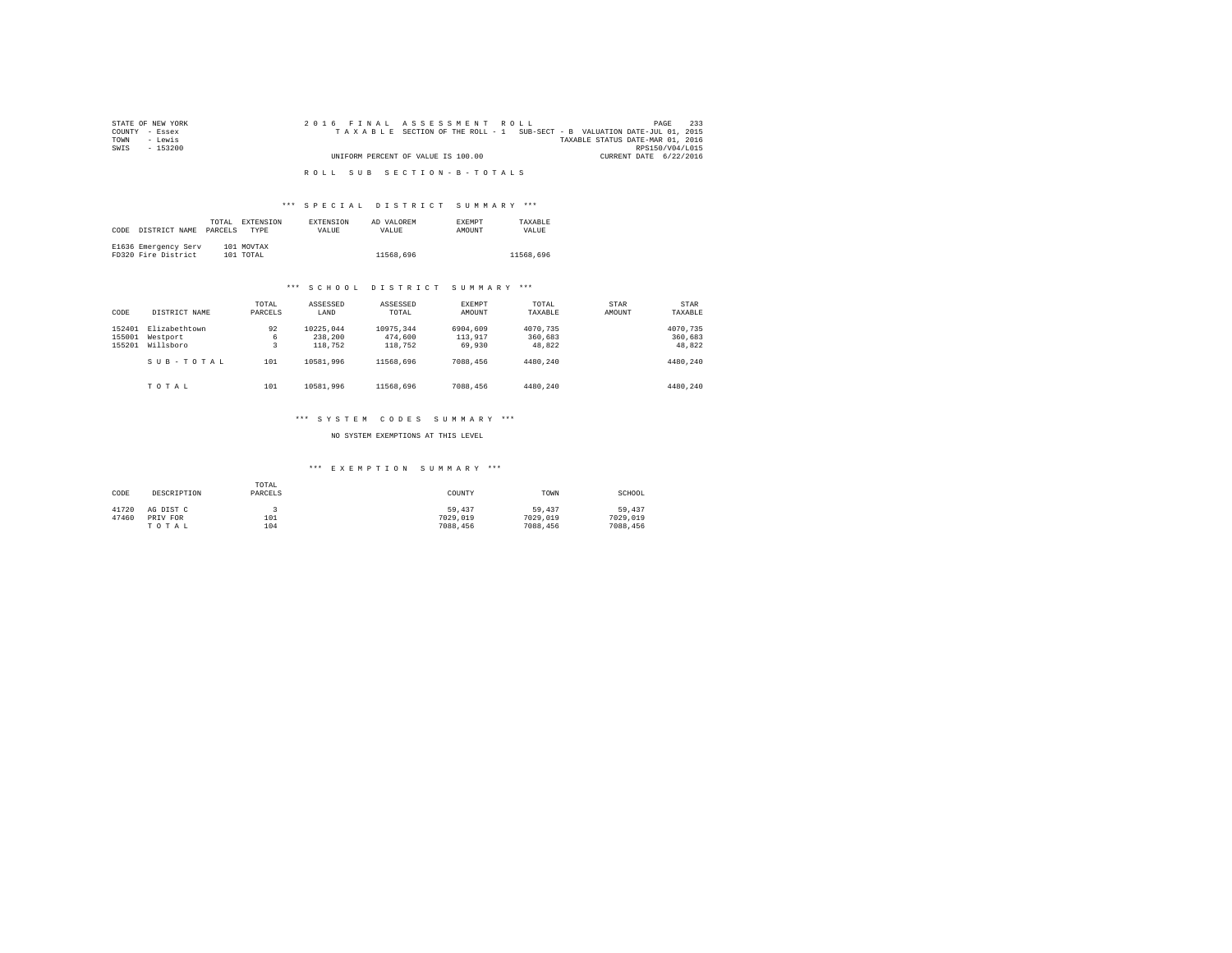| STATE OF NEW YORK | 2016 FINAL ASSESSMENT ROLL                                               | 234<br>PAGE            |
|-------------------|--------------------------------------------------------------------------|------------------------|
| COUNTY - Essex    | TAXABLE SECTION OF THE ROLL - 1 SUB-SECT - B VALUATION DATE-JUL 01, 2015 |                        |
| TOWN<br>- Lewis   | TAXABLE STATUS DATE-MAR 01, 2016                                         |                        |
| SWIS<br>- 153200  |                                                                          | RPS150/V04/L015        |
|                   | UNIFORM PERCENT OF VALUE IS 100.00                                       | CURRENT DATE 6/22/2016 |
|                   |                                                                          |                        |
|                   | ROLL SUB SECTION-B-TOTALS                                                |                        |

| ROLL | DESCRIPTION | TOTAL   | ASSESSED  | ASSESSED  | TAXABLE  | TAXABLE  | TAXABLE  | STAR     |
|------|-------------|---------|-----------|-----------|----------|----------|----------|----------|
| SEC  |             | PARCELS | LAND      | TOTAL     | COUNTY   | TOWN     | SCHOOL   | TAXABLE  |
|      | TAXABLE     | 101     | 10581,996 | 11568.696 | 4480.240 | 4480.240 | 4480.240 | 4480.240 |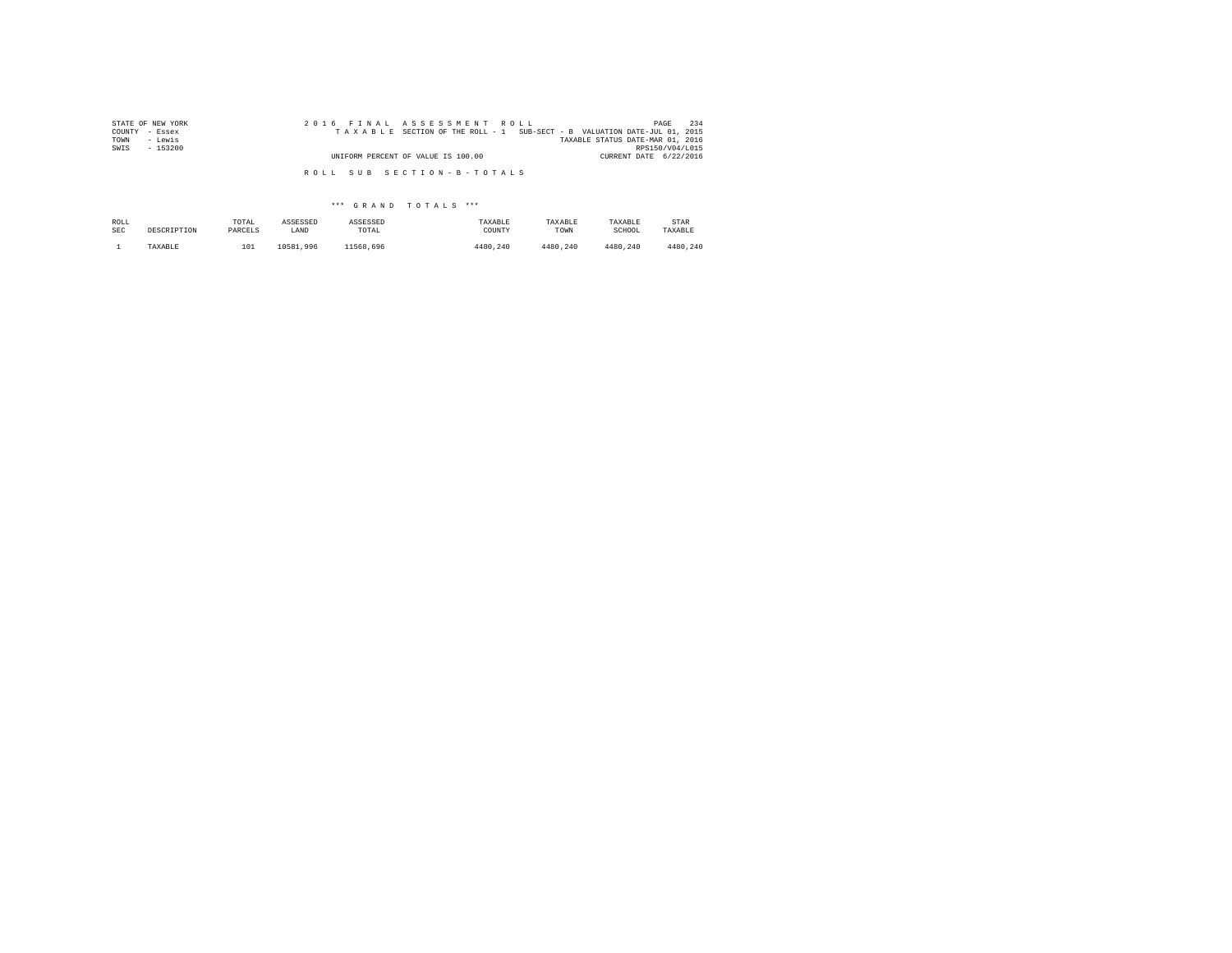|                | STATE OF NEW YORK | 2016 FINAL ASSESSMENT ROLL         |                                  | PAGE            | 235 |
|----------------|-------------------|------------------------------------|----------------------------------|-----------------|-----|
| COUNTY - Essex |                   | TAXABLE SECTION OF THE ROLL - 1    | VALUATION DATE-JUL 01, 2015      |                 |     |
| TOWN           | - Lewis           |                                    | TAXABLE STATUS DATE-MAR 01, 2016 |                 |     |
| SWIS           | - 153200          | UNIFORM PERCENT OF VALUE IS 100.00 |                                  | RPS150/V04/L015 |     |
|                |                   |                                    | CURRENT DATE 6/22/2016           |                 |     |

## R O L L S E C T I O N T O T A L S

## \*\*\* S P E C I A L D I S T R I C T S U M M A R Y \*\*\*

|      |                      | TOTAL   | EXTENSION      | <b>EXTENSION</b> | AD VALOREM | EXEMPT | TAXABLE    |
|------|----------------------|---------|----------------|------------------|------------|--------|------------|
| CODE | DISTRICT NAME        | PARCELS | TYPE           | VALUE            | VALUE      | AMOUNT | VALUE      |
|      |                      |         |                |                  |            |        |            |
|      | AP904 Apptmnt tax S  |         | 1 MOVTAX       | 430.57           |            |        | 430.57     |
|      | OT902 Omitted tax C  |         | 4 MOVTAX       | 694.07           |            |        | 694.07     |
|      | OT903 Omitted tax T  |         | 4 MOVTAX       | 732.68           |            |        | 732.68     |
|      | OT904 Omitted tax S  |         | 1 MOVTAX       | 534.96           |            |        | 534.96     |
|      | OT908 Omitted tax FD |         | 1 MOVTAX       | 78.29            |            |        | 78.29      |
|      | E1636 Emergency Serv |         | 1,072 MOVTAX   |                  |            |        |            |
|      | FD320 Fire District  |         | 1,072 TOTAL    |                  | 107105.145 |        | 107105.145 |
|      | WB320 Lewis B&I      |         | 144 TOTAL C    |                  | 12123,193  |        | 12123.193  |
|      | WD320 Water District |         | 144 TOTAL<br>M |                  | 12123.193  |        | 12123.193  |

## \*\*\* S C H O O L D I S T R I C T S U M M A R Y \*\*\*

| CODE                       | DISTRICT NAME                          | TOTAL<br>PARCELS  | ASSESSED<br>LAND                 | ASSESSED<br>TOTAL                 | <b>EXEMPT</b><br>AMOUNT        | TOTAL<br>TAXABLE                 | STAR<br>AMOUNT       | STAR<br>TAXABLE                  |
|----------------------------|----------------------------------------|-------------------|----------------------------------|-----------------------------------|--------------------------------|----------------------------------|----------------------|----------------------------------|
| 152401<br>155001<br>155201 | Elizabethtown<br>Westport<br>Willsboro | 1,022<br>39<br>11 | 50332.993<br>1821,100<br>558,752 | 103424.993<br>3121,400<br>558,752 | 7908.724<br>317,984<br>154.115 | 95516.269<br>2803,416<br>404.637 | 12820,400<br>351,200 | 82695.869<br>2452.216<br>404,637 |
|                            | SUB-TOTAL                              | 1,072             | 52712.845                        | 107105.145                        | 8380.823                       | 98724.322                        | 13171,600            | 85552.722                        |
|                            | TOTAL                                  | 1,072             | 52712.845                        | 107105.145                        | 8380.823                       | 98724.322                        | 13171.600            | 85552.722                        |

## \*\*\* S Y S T E M C O D E S S U M M A R Y \*\*\*

NO SYSTEM EXEMPTIONS AT THIS LEVEL

## \*\*\* E X E M P T I O N S U M M A R Y \*\*\*

| CODE  | TOTAL<br>PARCELS<br>DESCRIPTION |    | COUNTY  | TOWN    | SCHOOL |
|-------|---------------------------------|----|---------|---------|--------|
| 13572 | TOWN OWN O                      |    | 243,800 |         |        |
| 33302 | CNTY REFOR                      | к  | 322.200 |         |        |
| 41121 | VET WAR CT                      | 34 | 470.820 | 470.820 |        |
| 41131 | VET COM CT                      | 21 | 486.575 | 486.575 |        |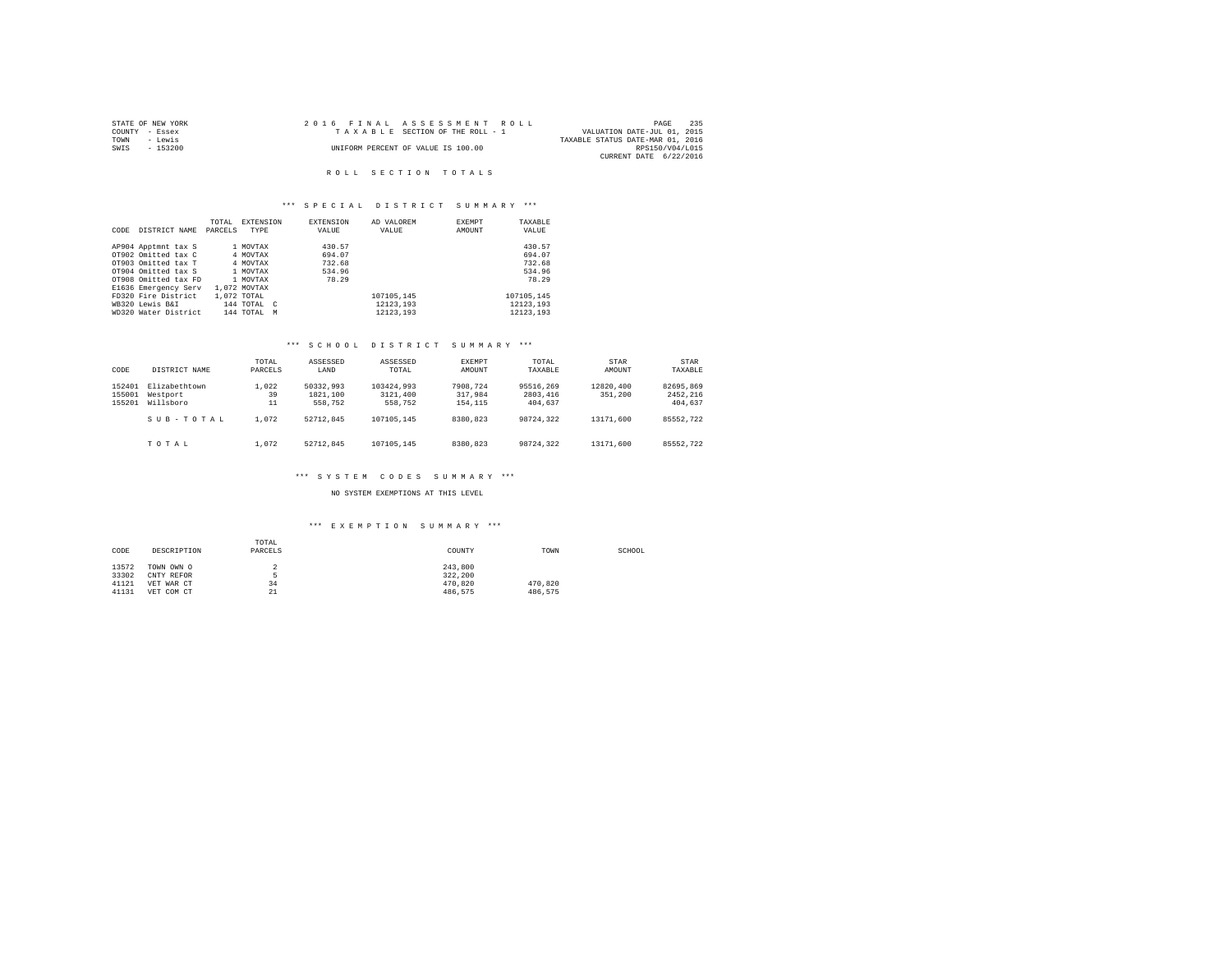| STATE OF NEW YORK | 2016 FINAL ASSESSMENT ROLL         | 236<br>PAGE                      |
|-------------------|------------------------------------|----------------------------------|
| COUNTY - Essex    | TAXABLE SECTION OF THE ROLL - 1    | VALUATION DATE-JUL 01, 2015      |
| TOWN<br>- Lewis   |                                    | TAXABLE STATUS DATE-MAR 01, 2016 |
| SWIS<br>- 153200  | UNIFORM PERCENT OF VALUE IS 100.00 | RPS150/V04/L015                  |
|                   |                                    | CURRENT DATE 6/22/2016           |
|                   |                                    |                                  |
|                   | ROLL SECTION TOTALS                |                                  |

#### \*\*\* E X E M P T I O N S U M M A R Y \*\*\*

|       |             | TOTAL   |           |          |           |
|-------|-------------|---------|-----------|----------|-----------|
| CODE  | DESCRIPTION | PARCELS | COUNTY    | TOWN     | SCHOOL    |
| 41141 | VET DIS CT  | 16      | 414,965   | 414,965  |           |
| 41720 | AG DIST C   | 11      | 267.813   | 267.813  | 267,813   |
| 41730 | AG. DIST    |         | 40.457    | 40.457   | 40.457    |
| 41800 | AGED ALL    | 17      | 754.563   | 754.563  | 775,200   |
| 41834 | STAR<br>SR  | 100     |           |          | 6032,150  |
| 41854 | RES. STAR   | 237     |           |          | 7139,450  |
| 47450 | FISCHER     | 13      | 268.334   | 268.334  | 268.334   |
| 47460 | PRIV FOR    | 101     | 7029.019  | 7029.019 | 7029,019  |
|       | TOTAL       | 558     | 10298.546 | 9732.546 | 21552.423 |

| ROLL       | DESCRIPTION | TOTAL   | ASSESSED  | ASSESSED   | TAXABLE   | TAXABLE   | TAXABLE   | STAR      |
|------------|-------------|---------|-----------|------------|-----------|-----------|-----------|-----------|
| <b>SEC</b> |             | PARCELS | LAND      | TOTAL      | COUNTY    | TOWN      | SCHOOL    | TAXABLE   |
|            | TAXABLE     | .072    | 52712.845 | 107105.145 | 96806,599 | 97372.599 | 98724.322 | 85552.722 |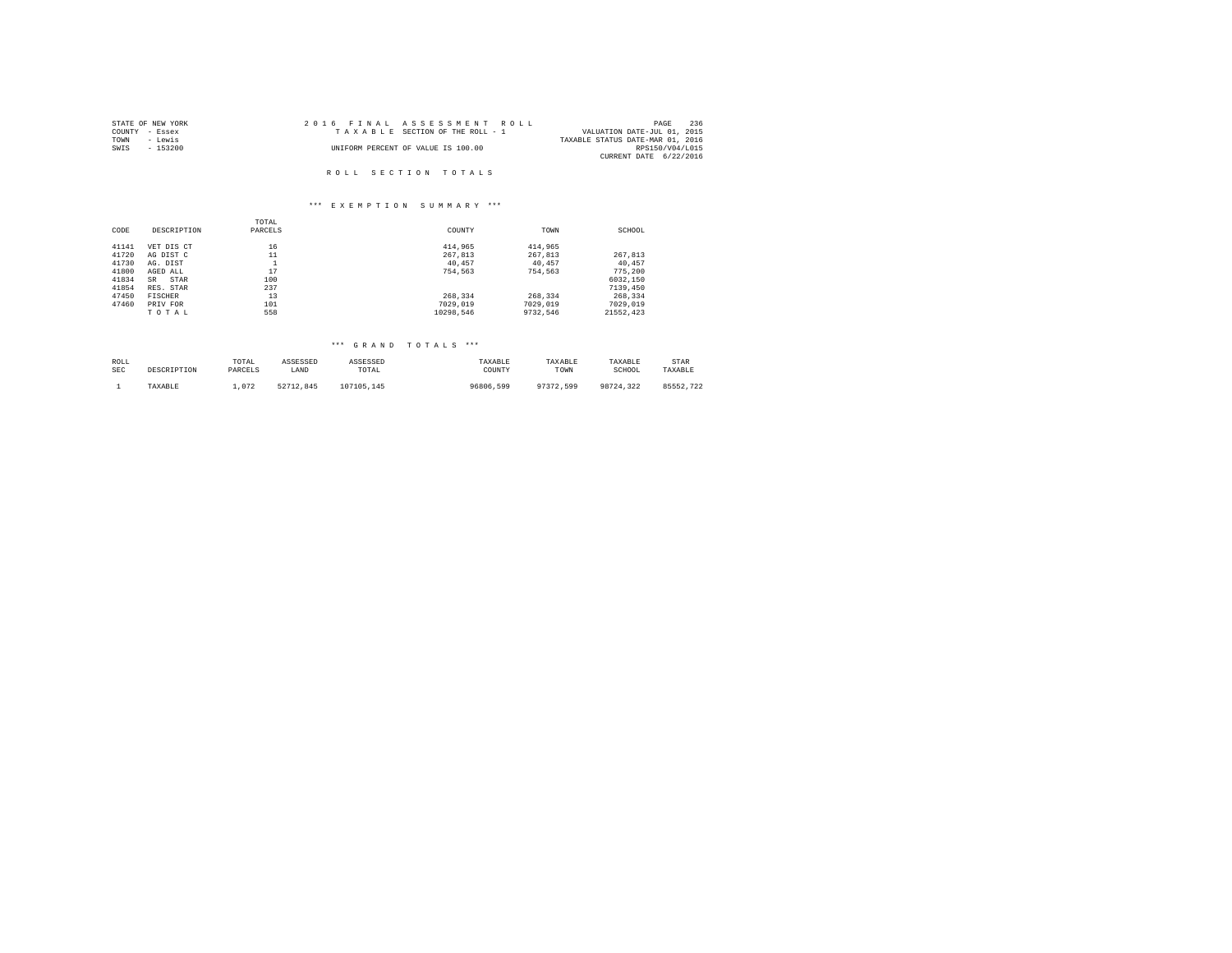| STATE OF NEW YORK | 2016 FINAL ASSESSMENT ROLL               | 237<br>PAGE                      |
|-------------------|------------------------------------------|----------------------------------|
| COUNTY - Essex    | STATE OWNED LAND SECTION OF THE ROLL - 3 | VALUATION DATE-JUL 01, 2015      |
| TOWN<br>- Lewis   | OWNERS NAME SEOUENCE                     | TAXABLE STATUS DATE-MAR 01, 2016 |
| SWIS - 153200     | UNIFORM PERCENT OF VALUE IS 100.00       |                                  |

| TAX MAP PARCEL NUMBER<br>CURRENT OWNERS NAME<br>CURRENT OWNERS ADDRESS                                                                                            | SCHOOL DISTRICT<br>PARCEL SIZE/GRID COORD                                                                                                                                                       | LAND<br>TOTAL                    | TAX DESCRIPTION<br>SPECIAL DISTRICTS                                                                                            | PROPERTY LOCATION & CLASS ASSESSMENT EXEMPTION CODE---------------COUNTY-------TOWN-----SCHOOL<br>TAXABLE VALUE<br>ACCOUNT NO. |
|-------------------------------------------------------------------------------------------------------------------------------------------------------------------|-------------------------------------------------------------------------------------------------------------------------------------------------------------------------------------------------|----------------------------------|---------------------------------------------------------------------------------------------------------------------------------|--------------------------------------------------------------------------------------------------------------------------------|
| $19.4 - 2 - 2.000$<br>0270501<br>State Of New York<br>Albany, NY 12236                                                                                            | US Route 9<br>931 Forest s532a<br>Elizabethtown 152401<br>46 Maules<br>FULL MARKET VALUE                                                                                                        | 10,800 TOWN<br>10,800<br>10,800  | COUNTY TAXABLE VALUE<br>TAXABLE VALUE<br>SCHOOL TAXABLE VALUE<br>E1636 Emergency Services<br>FD320 Fire District                | 635M405703<br>10,800<br>10,800<br>10,800<br>$.00$ MT<br>10,800 TO                                                              |
| $46. - 1 - 8.000$<br>0310001<br>State Of New York<br>State Comptroller<br>Land Claims Unit<br>7th Fl Alfred E Smith Bld<br>Albany, NY 12236                       | Old Military Ln<br>931 Forest s532a<br>Elizabethtown 152401<br>41 Omt Twp 1<br>150ac<br>ACRES 150.00<br>EAST-0681222 NRTH-1555160<br>DEED BOOK 409<br>PG-421<br>FULL MARKET VALUE               | 80,000<br>80,000<br>80,000       | COUNTY TAXABLE VALUE<br>TOWN<br>TAXABLE VALUE<br>SCHOOL TAXABLE VALUE<br>E1636 Emergency Services<br>FD320 Fire District        | 635M405706<br>80,000<br>80,000<br>80,000<br>$.00$ MT<br>80,000 TO                                                              |
| $46. - 1 - 9.000$<br>0320001<br>State Of New York<br>State Comptroller<br>Land Claims Unit<br>7th F1 Alfred E Smith Bld DEED BOOK 409 PG-421<br>Albany, NY 12236  | Old Military Ln<br>931 Forest s532a<br>Elizabethtown 152401<br>42 Omt Twp 1<br>ACRES 150.00<br>EAST-0681188 NRTH-1553388<br>FULL MARKET VALUE                                                   | 80,000<br>80,000                 | COUNTY TAXABLE VALUE<br>TOWN<br>TAXABLE VALUE<br>80,000 SCHOOL TAXABLE VALUE<br>E1636 Emergency Services<br>FD320 Fire District | 635M405707<br>80,000<br>80,000<br>80,000<br>$.00$ MT<br>80,000 TO                                                              |
| $37. - 2 - 33.000$<br>0440001<br>State Of New York<br>State Comptroller<br>Land Claims Unit<br>7th Fl Alfred E Smith Bld DEED BOOK 397<br>Albany, NY 12236        | Seventy Ln<br>931 Forest s532a<br>Elizabethtown - 152401<br>3 South Tract Stowers Sur<br>ACRES 190.10<br>EAST-0690203 NRTH-1573591<br>$PG-428$<br>FULL MARKET VALUE<br>************************ | 98,000<br>98,000                 | COUNTY TAXABLE VALUE<br>TAXABLE VALUE<br>TOWN<br>98,000 SCHOOL TAXABLE VALUE<br>E1636 Emergency Services<br>FD320 Fire District | 635M405803<br>98,000<br>98,000<br>98,000<br>$.00$ MT<br>98,000 TO<br>*********************** 999.99-1-1.000 ************       |
| $999.99 - 1 - 1.000$<br>7777777<br>State Comptroller<br>Land Claims Unit<br>7th Fl Alfred E Smith Bld<br>Albany, NY 12236<br>************************************ | Errata<br>993 Transition t<br>Elizabethtown 152401<br>FULL MARKET VALUE                                                                                                                         | $\Omega$<br>$\Omega$<br>$\Omega$ | COUNTY TAXABLE VALUE<br>TAXABLE VALUE<br>TOWN<br>SCHOOL TAXABLE VALUE                                                           | 635Z013007<br>$\Omega$<br>$^{\circ}$<br>$\Omega$                                                                               |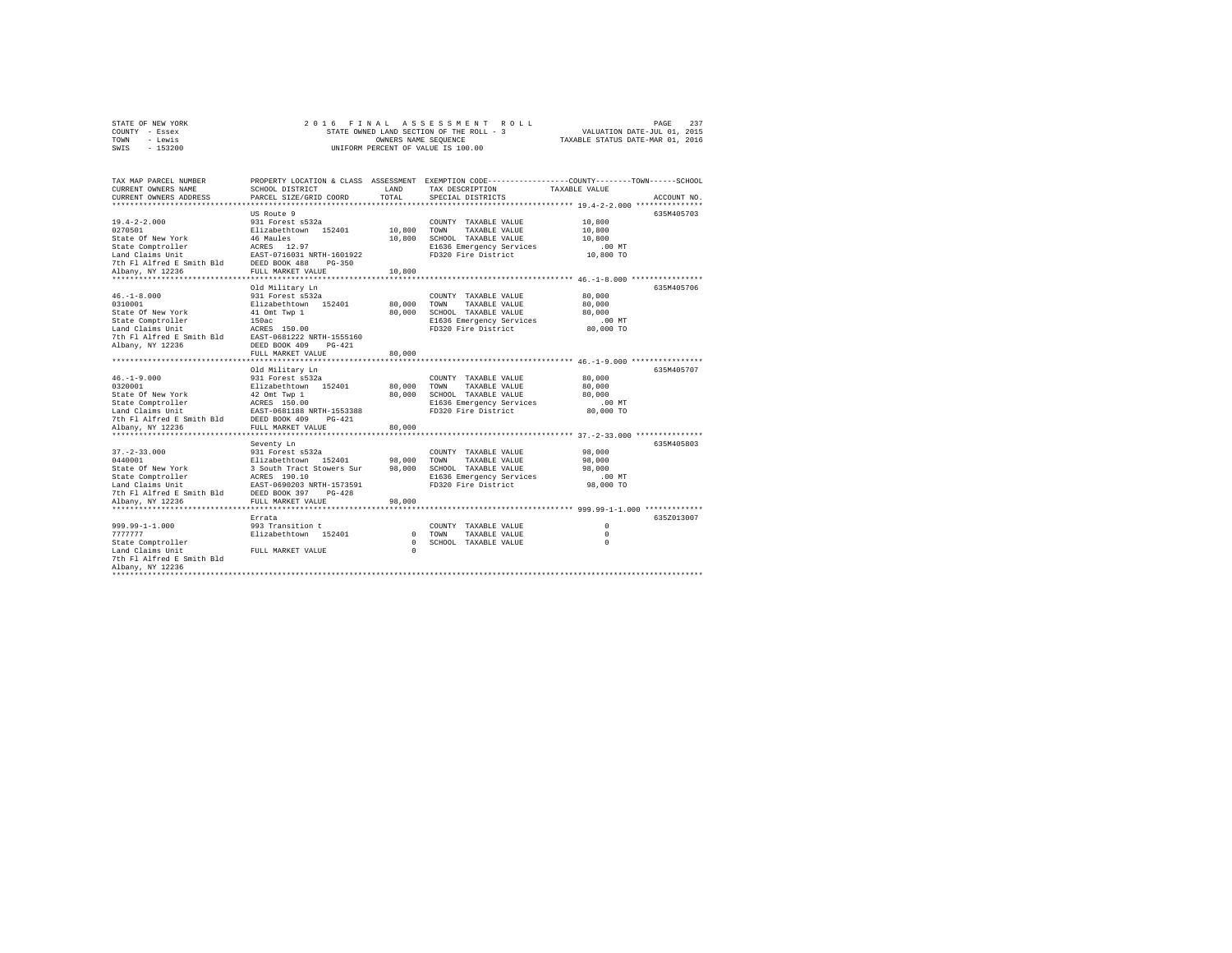| STATE OF NEW YORK | 2016 FINAL ASSESSMENT ROLL               | 238<br>PAGE                      |
|-------------------|------------------------------------------|----------------------------------|
| COUNTY - Essex    | STATE OWNED LAND SECTION OF THE ROLL - 3 | VALUATION DATE-JUL 01, 2015      |
| - Lewis<br>TOWN   |                                          | TAXABLE STATUS DATE-MAR 01, 2016 |
| SWTS<br>$-153200$ |                                          | RPS150/V04/L015                  |
|                   | UNIFORM PERCENT OF VALUE IS 100.00       | CURRENT DATE 6/22/2016           |
|                   |                                          |                                  |
|                   | ROLL SUB SECTION- - TOTALS               |                                  |

## \*\*\* S P E C I A L D I S T R I C T S U M M A R Y \*\*\*

| CODE | DISTRICT NAME                               | TOTAL.<br>PARCELS | EXTENSION<br><b>TYPE</b> | <b>EXTENSION</b><br>VALUE | AD VALOREM<br>VALUE | <b>EXEMPT</b><br>AMOUNT | TAXARLE<br>VALUE |
|------|---------------------------------------------|-------------------|--------------------------|---------------------------|---------------------|-------------------------|------------------|
|      | E1636 Emergency Serv<br>FD320 Fire District |                   | 4 MOVTAX<br>4 TOTAL      |                           | 268,800             |                         | 268,800          |

## \*\*\* S C H O O L D I S T R I C T S U M M A R Y \*\*\*

| CODE   | DISTRICT NAME | TOTAL<br>PARCELS | ASSESSED<br>LAND | ASSESSED<br>TOTAL | EXEMPT<br>AMOUNT | TOTAL<br>TAXABLE | STAR<br>AMOUNT | <b>STAR</b><br>TAXABLE |
|--------|---------------|------------------|------------------|-------------------|------------------|------------------|----------------|------------------------|
| 152401 | Elizabethtown |                  | 268,800          | 268,800           |                  | 268,800          |                | 268,800                |
|        | SUB-TOTAL     | ь                | 268,800          | 268,800           |                  | 268,800          |                | 268,800                |
|        | TOTAL         |                  | 268,800          | 268,800           |                  | 268,800          |                | 268,800                |

## \*\*\* S Y S T E M C O D E S S U M M A R Y \*\*\*

NO SYSTEM EXEMPTIONS AT THIS LEVEL

### \*\*\* E X E M P T I O N S U M M A R Y \*\*\*

NO EXEMPTIONS AT THIS LEVEL

| ROLL | DESCRIPTION      | TOTAL   | ASSESSED | ASSESSED | TAXABLE | TAXABLE | TAXABLE | STAR    |
|------|------------------|---------|----------|----------|---------|---------|---------|---------|
| SEC  |                  | PARCELS | LAND     | TOTAL    | COUNTY  | TOWN    | SCHOOL  | TAXABLE |
|      | STATE OWNED LAND |         | 268,800  | 268,800  | 268,800 | 268,800 | 268,800 | 268,800 |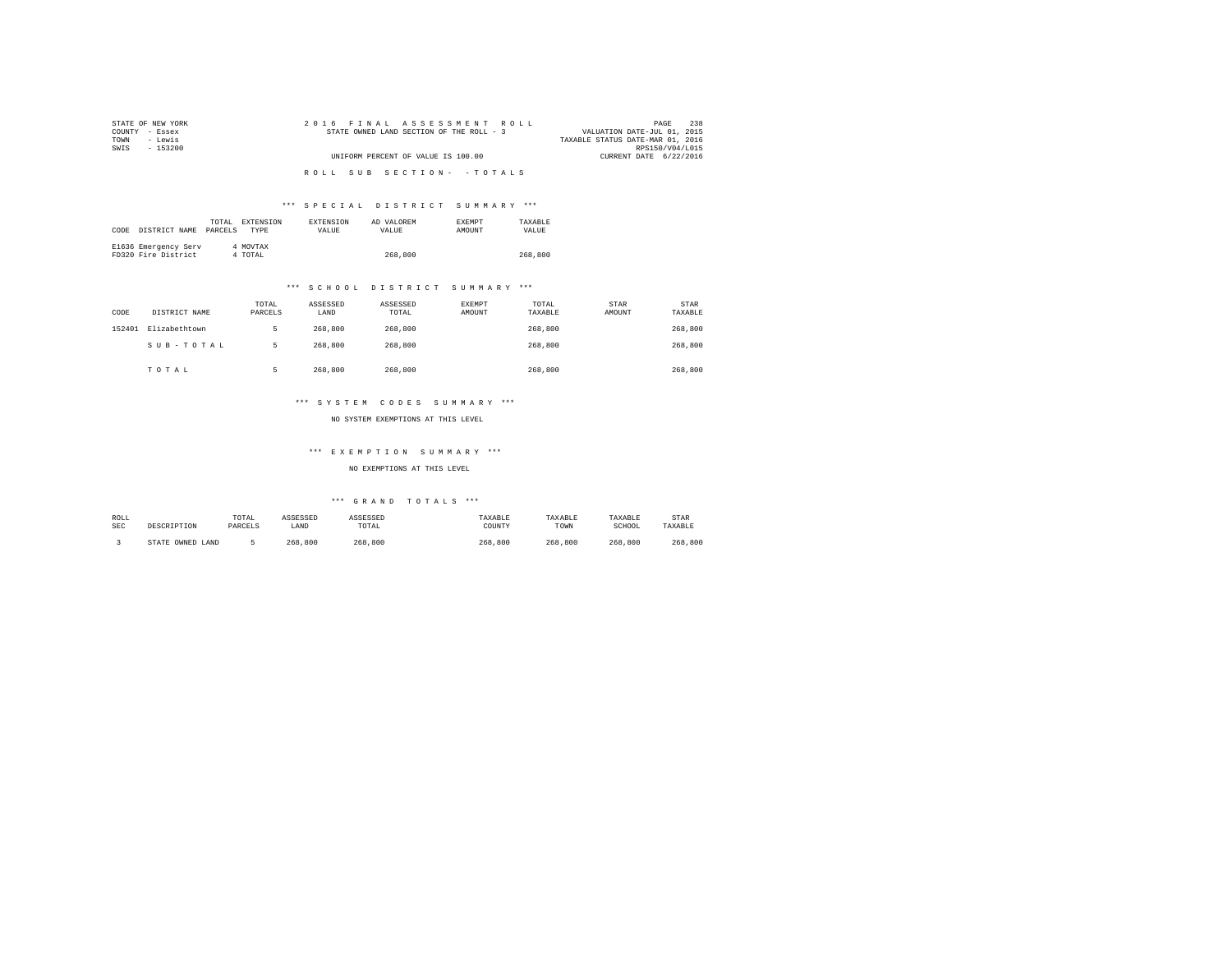| STATE OF NEW YORK                                                                                                                                                                                                              | 2 0 1 6                                      |                      | FINAL ASSESSMENT ROLL              | 239<br>PAGE                                                                                    |
|--------------------------------------------------------------------------------------------------------------------------------------------------------------------------------------------------------------------------------|----------------------------------------------|----------------------|------------------------------------|------------------------------------------------------------------------------------------------|
| COUNTY - Essex                                                                                                                                                                                                                 |                                              |                      |                                    | STATE OWNED LAND SECTION OF THE ROLL - 3 SUB-SECT - A VALUATION DATE-JUL 01, 2015              |
| TOWN<br>- Lewis                                                                                                                                                                                                                |                                              |                      |                                    | ROLL SUB-SECT - A- SECTION 532-A RPTL WILD OR FOREST LANDS TAXABLE STATUS DATE-MAR 01, 2016    |
| SWIS<br>$-153200$                                                                                                                                                                                                              |                                              | OWNERS NAME SEQUENCE |                                    |                                                                                                |
|                                                                                                                                                                                                                                |                                              |                      | UNIFORM PERCENT OF VALUE IS 100.00 |                                                                                                |
|                                                                                                                                                                                                                                |                                              |                      |                                    |                                                                                                |
|                                                                                                                                                                                                                                |                                              |                      |                                    |                                                                                                |
| TAX MAP PARCEL NUMBER                                                                                                                                                                                                          |                                              |                      |                                    | PROPERTY LOCATION & CLASS ASSESSMENT EXEMPTION CODE---------------COUNTY-------TOWN-----SCHOOL |
| CURRENT OWNERS NAME                                                                                                                                                                                                            | SCHOOL DISTRICT                              | LAND                 | TAX DESCRIPTION                    | TAXABLE VALUE                                                                                  |
| CURRENT OWNERS ADDRESS                                                                                                                                                                                                         | PARCEL SIZE/GRID COORD                       | TOTAL                | SPECIAL DISTRICTS                  | ACCOUNT NO.                                                                                    |
|                                                                                                                                                                                                                                |                                              |                      |                                    |                                                                                                |
|                                                                                                                                                                                                                                | Hale Hill Ln                                 |                      |                                    | 635M405601                                                                                     |
| $38.1 - 1 - 30.000$                                                                                                                                                                                                            | 931 Forest s532a                             |                      | COUNTY TAXABLE VALUE               | 2,400                                                                                          |
| 0110001                                                                                                                                                                                                                        | Elizabethtown 152401                         | 2,400 TOWN           | TAXABLE VALUE                      | 2,400                                                                                          |
| State Of New York                                                                                                                                                                                                              |                                              |                      | 2,400 SCHOOL TAXABLE VALUE         | 2,400                                                                                          |
| State Comptroller                                                                                                                                                                                                              | 16 Essex Tract<br>Dec Map 1751<br>ACRES 4.00 |                      | E1636 Emergency Services           | $.00$ MT                                                                                       |
| Land Claims Unit                                                                                                                                                                                                               |                                              |                      | FD320 Fire District                | 2,400 TO                                                                                       |
| 7th Fl Alfred E Smith Bld EAST-0701787 NRTH-1578945                                                                                                                                                                            |                                              |                      |                                    |                                                                                                |
| Albany, NY 12236                                                                                                                                                                                                               | FULL MARKET VALUE                            | 2,400                |                                    |                                                                                                |
|                                                                                                                                                                                                                                |                                              |                      |                                    |                                                                                                |
|                                                                                                                                                                                                                                | Hale Hill Ln                                 |                      |                                    | 635M405602                                                                                     |
| $38.1 - 1 - 3.000$                                                                                                                                                                                                             | 931 Forest s532a                             |                      | COUNTY TAXABLE VALUE               | 29,600                                                                                         |
| 0120001                                                                                                                                                                                                                        | Elizabethtown 152401                         | 29,600               | TOWN<br>TAXABLE VALUE              | 29,600                                                                                         |
| State Of New York                                                                                                                                                                                                              | 47 Essex Tract                               |                      | 29,600 SCHOOL TAXABLE VALUE        | 29,600                                                                                         |
|                                                                                                                                                                                                                                |                                              |                      | E1636 Emergency Services           | $.00$ MT                                                                                       |
|                                                                                                                                                                                                                                |                                              |                      | FD320 Fire District                | 29,600 TO                                                                                      |
| 7th Fl Alfred E Smith Bld                                                                                                                                                                                                      | EAST-0698979 NRTH-1580329                    |                      |                                    |                                                                                                |
| Albany, NY 12236                                                                                                                                                                                                               | FULL MARKET VALUE                            | 29,600               |                                    |                                                                                                |
|                                                                                                                                                                                                                                |                                              |                      |                                    |                                                                                                |
|                                                                                                                                                                                                                                | Seventy Ln                                   |                      |                                    | 635M405603                                                                                     |
| $37. - 2 - 29.000$                                                                                                                                                                                                             | 931 Forest s532a                             |                      | COUNTY TAXABLE VALUE               | 83,200                                                                                         |
| 0130001                                                                                                                                                                                                                        | Elizabethtown 152401                         | 83,200               | TOWN<br>TAXABLE VALUE              | 83,200                                                                                         |
| State Of New York 58 Essex Tract<br>State Comptroller 2 ACRES 160.00<br>Land Claims Unit 2 EAST-0692401 NRT                                                                                                                    |                                              |                      | 83,200 SCHOOL TAXABLE VALUE        | 83,200                                                                                         |
|                                                                                                                                                                                                                                |                                              |                      | E1636 Emergency Services           | $.00$ MT                                                                                       |
|                                                                                                                                                                                                                                | EAST-0692401 NRTH-1576870                    |                      | FD320 Fire District                | 83,200 TO                                                                                      |
| 7th F1 Alfred E Smith Bld FULL MARKET VALUE                                                                                                                                                                                    |                                              | 83,200               |                                    |                                                                                                |
| Albany, NY 12236                                                                                                                                                                                                               |                                              |                      |                                    |                                                                                                |
|                                                                                                                                                                                                                                |                                              |                      |                                    |                                                                                                |
|                                                                                                                                                                                                                                | Seventy Ln                                   |                      |                                    | 635M405604                                                                                     |
| $37. - 2 - 3.000$                                                                                                                                                                                                              | 931 Forest s532a                             |                      | COUNTY TAXABLE VALUE               | 82,900                                                                                         |
| 0140001                                                                                                                                                                                                                        | Elizabethtown 152401                         | 82,900               | TOWN<br>TAXABLE VALUE              | 82,900                                                                                         |
| State Of New York                                                                                                                                                                                                              | 83 Essex Tract                               |                      | 82,900 SCHOOL TAXABLE VALUE        | 82,900                                                                                         |
| State Comptroller                                                                                                                                                                                                              | ACRES 160.00                                 |                      | E1636 Emergency Services           | $.00$ MT                                                                                       |
| State computering the control of the control of the state control of the control of the control of the control of the control of the control of the control of the control of the control of the control of the control of the |                                              |                      | FD320 Fire District                | 82,900 TO                                                                                      |
|                                                                                                                                                                                                                                |                                              |                      |                                    |                                                                                                |
| Albany, NY 12236                                                                                                                                                                                                               | FULL MARKET VALUE                            | 82,900               |                                    |                                                                                                |
|                                                                                                                                                                                                                                |                                              |                      |                                    |                                                                                                |
|                                                                                                                                                                                                                                | Seventy Ln                                   |                      |                                    | 635M405605                                                                                     |
| $37. - 2 - 2.000$                                                                                                                                                                                                              | 931 Forest s532a                             |                      | COUNTY TAXABLE VALUE               | 57,900                                                                                         |
| 0150001                                                                                                                                                                                                                        | Elizabethtown 152401                         | 57,900               | TOWN<br>TAXABLE VALUE              | 57,900                                                                                         |
| State Of New York                                                                                                                                                                                                              | Essex Tract Lot 84                           |                      | 57,900 SCHOOL TAXABLE VALUE        | 57,900                                                                                         |
| State Comptroller                                                                                                                                                                                                              | ACRES 105.76                                 |                      | E1636 Emergency Services           | .00 MT                                                                                         |
|                                                                                                                                                                                                                                | EAST-0673658 NRTH-1579792                    |                      | FD320 Fire District                | 57,900 TO                                                                                      |
| Land Claims Unit<br>The EAST-0673658 NRTH-157975<br>7th Fl Alfred E Smith Bld<br>DEED BOOK 203                                                                                                                                 |                                              |                      |                                    |                                                                                                |
| Albany, NY 12236                                                                                                                                                                                                               | FULL MARKET VALUE                            | 57,900               |                                    |                                                                                                |
|                                                                                                                                                                                                                                |                                              |                      |                                    |                                                                                                |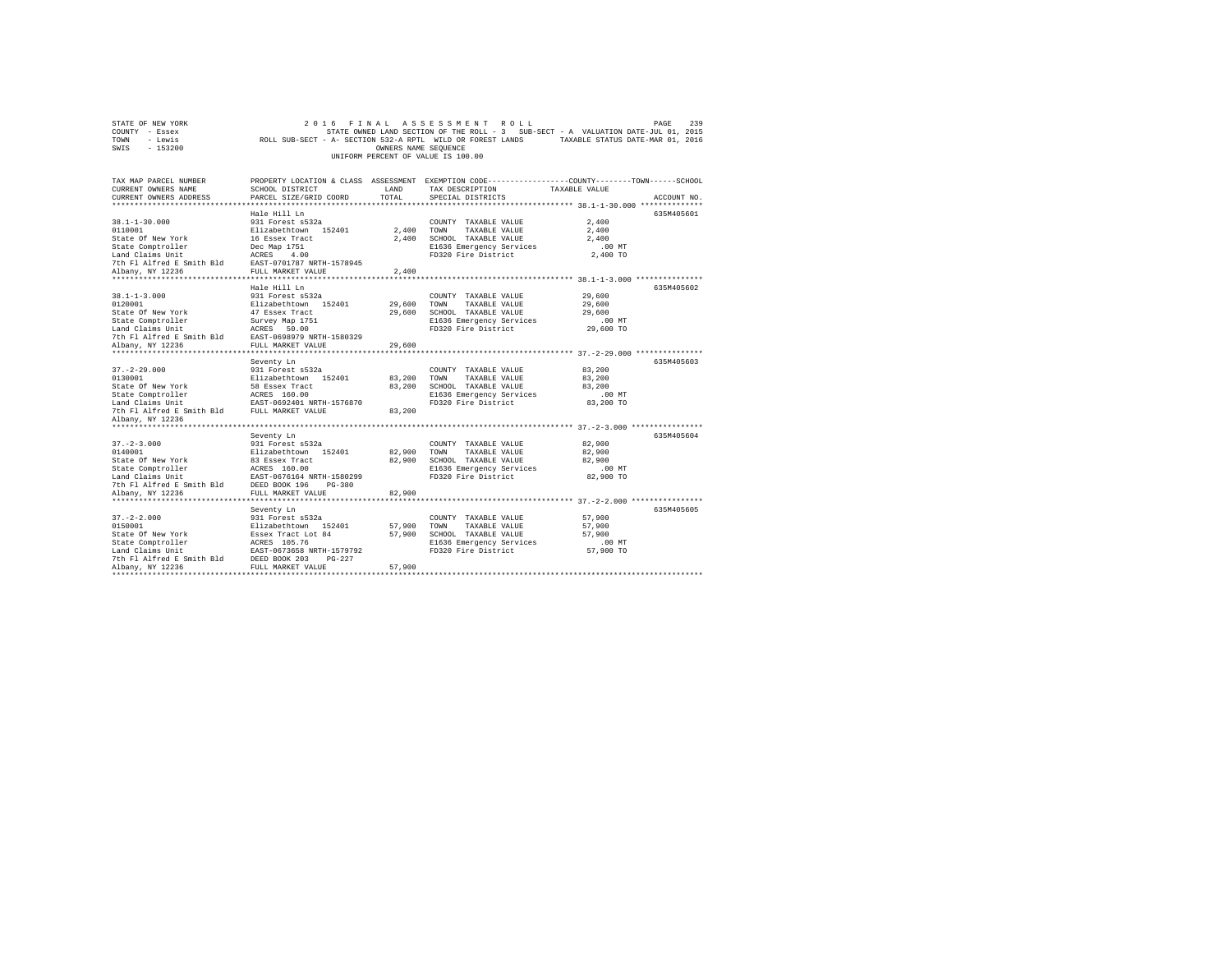| STATE OF NEW YORK |          |  |  |  |  |                                    |  | 2016 FINAL ASSESSMENT ROLL |                                                                                   |  |                                  | PAGE | 2.40 |
|-------------------|----------|--|--|--|--|------------------------------------|--|----------------------------|-----------------------------------------------------------------------------------|--|----------------------------------|------|------|
| COUNTY - Essex    |          |  |  |  |  |                                    |  |                            | STATE OWNED LAND SECTION OF THE ROLL - 3 SUB-SECT - A VALUATION DATE-JUL 01, 2015 |  |                                  |      |      |
| TOWN              | - Lewis  |  |  |  |  |                                    |  |                            | ROLL SUB-SECT - A- SECTION 532-A RPTL WILD OR FOREST LANDS                        |  | TAXABLE STATUS DATE-MAR 01, 2016 |      |      |
| SWIS              | - 153200 |  |  |  |  | OWNERS NAME SEOUENCE               |  |                            |                                                                                   |  |                                  |      |      |
|                   |          |  |  |  |  | UNIFORM PERCENT OF VALUE IS 100.00 |  |                            |                                                                                   |  |                                  |      |      |

| TAX MAP PARCEL NUMBER<br>CURRENT OWNERS NAME<br>CURRENT OWNERS ADDRESS                                                                                                                                                                                                                                                                        | SCHOOL DISTRICT<br>PARCEL SIZE/GRID COORD | LAND<br>TOTAL | PROPERTY LOCATION & CLASS ASSESSMENT EXEMPTION CODE---------------COUNTY-------TOWN------SCHOOL<br>TAX DESCRIPTION<br>SPECIAL DISTRICTS | TAXABLE VALUE         | ACCOUNT NO. |
|-----------------------------------------------------------------------------------------------------------------------------------------------------------------------------------------------------------------------------------------------------------------------------------------------------------------------------------------------|-------------------------------------------|---------------|-----------------------------------------------------------------------------------------------------------------------------------------|-----------------------|-------------|
|                                                                                                                                                                                                                                                                                                                                               | Wells Hill Rd                             |               |                                                                                                                                         | 72,500                | 635M405606  |
| 46.1-1-9.000<br>931 Forest s532a<br>0155001<br>0155001<br>216 Forest 152401<br>27,500 SCHOOL TAXABLE VALUE<br>State Comptroller ACRES 135.00<br>27,500 SCHOOL TAXABLE VALUE<br>27,500 SCHOOL TAXABLE VALUE<br>27,500 SCHOOL TAXABLE VALUE<br>                                                                                                 |                                           |               |                                                                                                                                         | 72,500<br>72.500      |             |
|                                                                                                                                                                                                                                                                                                                                               |                                           |               |                                                                                                                                         | $.00$ MT<br>72,500 TO |             |
| Albany, NY 12236                                                                                                                                                                                                                                                                                                                              | FULL MARKET VALUE                         | 72,500        |                                                                                                                                         |                       |             |
|                                                                                                                                                                                                                                                                                                                                               |                                           |               |                                                                                                                                         |                       |             |
|                                                                                                                                                                                                                                                                                                                                               | Wells Hill Rd                             |               |                                                                                                                                         |                       | 635M405607  |
|                                                                                                                                                                                                                                                                                                                                               |                                           |               | COUNTY TAXABLE VALUE 95,000                                                                                                             | 95,000                |             |
|                                                                                                                                                                                                                                                                                                                                               |                                           |               |                                                                                                                                         | 95,000                |             |
|                                                                                                                                                                                                                                                                                                                                               |                                           |               |                                                                                                                                         | $.00$ MT              |             |
| State Comptroller<br>Land Claims Unit<br>Land Claims Unit<br>The Alfred E Smith Bld<br>2018 PLATE ALSER PORT 1880<br>2018 PLATE ALSER PORT 1880<br>2018 PLATE PORT 1891<br>2018 PLATE PORT 1891<br>2018 PLATE PORT 1891<br>2018 PLATE PLATE PORT                                                                                              |                                           |               | E1636 Emergency Services<br>FD320 Fire District                                                                                         | $95,000$ TO           |             |
|                                                                                                                                                                                                                                                                                                                                               |                                           |               |                                                                                                                                         |                       |             |
| Albany, NY 12236                                                                                                                                                                                                                                                                                                                              | FULL MARKET VALUE                         | 95,000        |                                                                                                                                         |                       |             |
|                                                                                                                                                                                                                                                                                                                                               |                                           |               |                                                                                                                                         |                       |             |
|                                                                                                                                                                                                                                                                                                                                               | Seventy Ln                                |               |                                                                                                                                         |                       | 635M405608  |
| $37. - 2 - 39.000$                                                                                                                                                                                                                                                                                                                            |                                           |               | COUNTY TAXABLE VALUE                                                                                                                    | 95,000                |             |
| 0170001                                                                                                                                                                                                                                                                                                                                       |                                           |               |                                                                                                                                         | 95,000                |             |
|                                                                                                                                                                                                                                                                                                                                               |                                           |               |                                                                                                                                         |                       |             |
|                                                                                                                                                                                                                                                                                                                                               |                                           |               |                                                                                                                                         | $.00$ MT              |             |
|                                                                                                                                                                                                                                                                                                                                               |                                           |               |                                                                                                                                         | 95,000 TO             |             |
| 01/0001 12001 12002 12002 12002 12002 12002 12002 12002 12002 12002 12002 12002 12002 12002 12002 12002 12002 1<br>State Omptroller ACRES 180.00<br>TATA CRES 180.00 ELG36 Emergency Services .00<br>ELG36 Emergency Services .00<br>T                                                                                                        |                                           |               |                                                                                                                                         |                       |             |
|                                                                                                                                                                                                                                                                                                                                               |                                           |               |                                                                                                                                         |                       |             |
|                                                                                                                                                                                                                                                                                                                                               | Wells Hill Rd                             |               |                                                                                                                                         |                       | 635M405609  |
|                                                                                                                                                                                                                                                                                                                                               |                                           |               | COUNTY TAXABLE VALUE                                                                                                                    | 95,000                |             |
|                                                                                                                                                                                                                                                                                                                                               |                                           |               | TAXABLE VALUE                                                                                                                           | 95,000                |             |
|                                                                                                                                                                                                                                                                                                                                               |                                           |               |                                                                                                                                         |                       |             |
|                                                                                                                                                                                                                                                                                                                                               |                                           |               | 95,000 SCHOOL TAXABLE VALUE 95,000<br>E1636 Emergency Services .00 MT                                                                   |                       |             |
|                                                                                                                                                                                                                                                                                                                                               |                                           |               | FD320 Fire District                                                                                                                     | 95,000 TO             |             |
|                                                                                                                                                                                                                                                                                                                                               |                                           |               |                                                                                                                                         |                       |             |
| $\begin{tabular}{l c c c c} \hline 46.1-1-8.000 & 911 Forest & 5322 & 500WNTY \\ 0180001 & 1211a5bethrbwn & 152401 & 95,000 SC00NTY \\ State 05 Kew York & 147 Eseex tract & 95,000 SC000L \\ State Computer & 147 Eseex 180.00 & 95,000 SC000L \\ Land Claim 01it & 0.0087 2017 & 1007-156084 & 11508.500 \\ Land Claim 01it & 0.0087 207 2$ |                                           |               |                                                                                                                                         |                       |             |
|                                                                                                                                                                                                                                                                                                                                               |                                           |               |                                                                                                                                         |                       |             |
|                                                                                                                                                                                                                                                                                                                                               | Old Military Ln                           |               |                                                                                                                                         |                       | 635M405610  |
|                                                                                                                                                                                                                                                                                                                                               |                                           |               | COUNTY TAXABLE VALUE                                                                                                                    | 95,000                |             |
|                                                                                                                                                                                                                                                                                                                                               |                                           | 95,000 TOWN   | TAXABLE VALUE                                                                                                                           | 95,000                |             |
| 46.-1-1.000<br>1931 Forest and 231 Apple 11:00001<br>1931 Forest and 1512401<br>195,000<br>195,000<br>195,000<br>195,000<br>195,000<br>196,000<br>196,000<br>197,000<br>197,000<br>197,000<br>198,000<br>198,000<br>198,000<br>198,000<br>198,000<br>198,000<br>198,                                                                          |                                           | 95,000        | SCHOOL TAXABLE VALUE                                                                                                                    | 95,000                |             |
|                                                                                                                                                                                                                                                                                                                                               |                                           |               | E1636 Emergency Services .00 MT<br>FD320 Fire District  95,000 TO                                                                       |                       |             |
|                                                                                                                                                                                                                                                                                                                                               |                                           |               |                                                                                                                                         |                       |             |
| 7th F1 Alfred E Smith Bld DEED BOOK 201                                                                                                                                                                                                                                                                                                       | PG-492                                    |               |                                                                                                                                         |                       |             |
| Albany, NY 12236                                                                                                                                                                                                                                                                                                                              | FULL MARKET VALUE                         | 95,000        |                                                                                                                                         |                       |             |
|                                                                                                                                                                                                                                                                                                                                               |                                           |               |                                                                                                                                         |                       |             |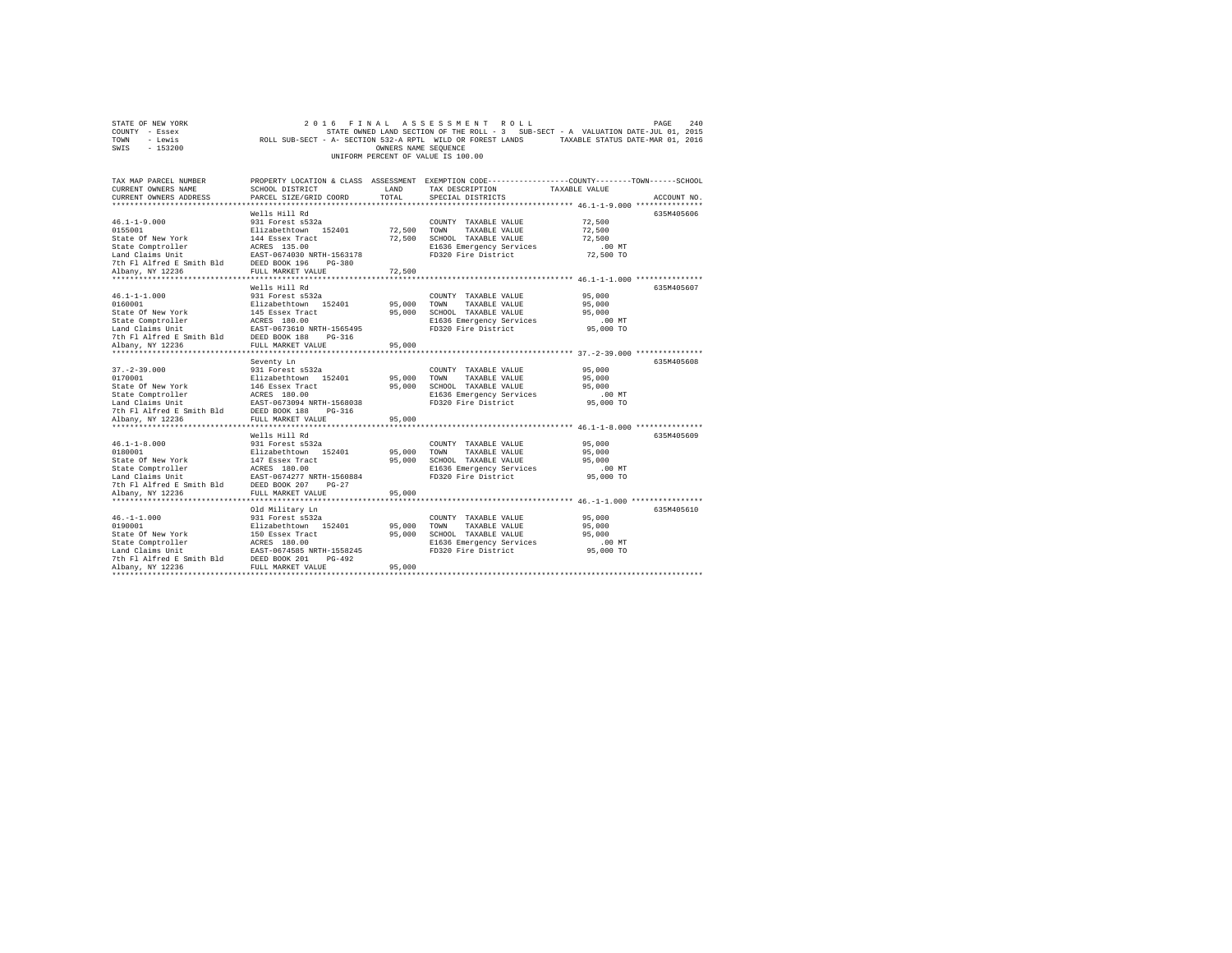| TOWN<br>- Lewis<br>ROLL SUB-SECT - A- SECTION 532-A RPTL WILD OR FOREST LANDS<br>$-153200$<br>SWIS<br>OWNERS NAME SEQUENCE<br>UNIFORM PERCENT OF VALUE IS 100.00                              |  |                                                                                                                                                                               |                            |                                                                                                                          |                                                                                                                                                 | TAXABLE STATUS DATE-MAR 01, 2016 |
|-----------------------------------------------------------------------------------------------------------------------------------------------------------------------------------------------|--|-------------------------------------------------------------------------------------------------------------------------------------------------------------------------------|----------------------------|--------------------------------------------------------------------------------------------------------------------------|-------------------------------------------------------------------------------------------------------------------------------------------------|----------------------------------|
| TAX MAP PARCEL NUMBER<br>CURRENT OWNERS NAME<br>CURRENT OWNERS ADDRESS                                                                                                                        |  | PROPERTY LOCATION & CLASS ASSESSMENT EXEMPTION CODE---------------COUNTY-------TOWN-----SCHOOL<br>SCHOOL DISTRICT<br>PARCEL SIZE/GRID COORD                                   | LAND<br>TOTAL              | TAX DESCRIPTION<br>SPECIAL DISTRICTS                                                                                     | TAXABLE VALUE                                                                                                                                   | ACCOUNT NO.                      |
| $46. -1 - 2.000$<br>0200001<br>State Of New York<br>State Comptroller<br>Land Claims Unit<br>7th Fl Alfred E Smith Bld<br>Albany, NY 12236                                                    |  | Old Military Ln<br>931 Forest s532a<br>Elizabethtown 152401<br>151 Essex Tract<br>ACRES 180.00<br>EAST-0674920 NRTH-1555432<br>$PG-380$<br>DEED BOOK 196<br>FULL MARKET VALUE | 95,000<br>95,000<br>95,000 | COUNTY TAXABLE VALUE<br>TOWN<br>TAXABLE VALUE<br>SCHOOL TAXABLE VALUE<br>E1636 Emergency Services<br>FD320 Fire District | 95,000<br>95,000<br>95,000<br>$.00$ MT<br>95,000 TO                                                                                             | 635M405611                       |
| *************************<br>$46. -1 - 11.000$<br>0210001<br>State Of New York<br>State Comptroller<br>Land Claims Unit<br>7th Fl Alfred E Smith Bld<br>Albany, NY 12236<br>***************** |  | Old Military Ln<br>931 Forest s532a<br>Elizabethtown 152401<br>152 Essex Tract<br>ACRES 180.00<br>EAST-0675189 NRTH-1552977<br>FULL MARKET VALUE                              | 95,000<br>95,000<br>95,000 | COUNTY TAXABLE VALUE<br>TOWN<br>TAXABLE VALUE<br>SCHOOL TAXABLE VALUE<br>E1636 Emergency Services<br>FD320 Fire District | 95,000<br>95,000<br>95,000<br>.00 MT<br>95,000 TO                                                                                               | 635M405612                       |
| $55. -2 - 1.000$<br>0220001<br>State Of New York<br>State Comptroller<br>Land Claims Unit<br>7th Fl Alfred E Smith Bld<br>Albany, NY 12236                                                    |  | Old Military Ln<br>931 Forest s532a<br>Elizabethtown 152401<br>153 Essex Tract<br>ACRES 180.00<br>EAST-0675321 NRTH-1550118<br>FULL MARKET VALUE                              | 94,100<br>94,100<br>94,100 | COUNTY TAXABLE VALUE<br>TOWN<br>TAXABLE VALUE<br>SCHOOL TAXABLE VALUE<br>E1636 Emergency Services<br>FD320 Fire District | 94,100<br>94,100<br>94,100<br>$.00$ MT<br>94,100 TO                                                                                             | 635M405613                       |
| ****************<br>$55. -2 - 2.000$<br>0230001<br>State Of New York<br>State Comptroller<br>Land Claims Unit<br>7th Fl Alfred E Smith Bld<br>Albany, NY 12236                                |  | Old Military Ln<br>931 Forest s532a<br>Elizabethtown 152401<br>157 Essex Tract<br>90.5ac<br>ACRES 90.45<br>EAST-0675640 NRTH-1547925<br>FULL MARKET VALUE<br>.                | 50,200<br>50,200<br>50,200 | COUNTY TAXABLE VALUE<br>TOWN<br>TAXABLE VALUE<br>SCHOOL TAXABLE VALUE<br>E1636 Emergency Services<br>FD320 Fire District | ********* 55. -2-2.000 ***************<br>50,200<br>50,200<br>50,200<br>.00 MT<br>50,200 TO<br>******************* 29.2-1-22.000 ************** | 635M405614                       |
| $29.2 - 1 - 22.000$<br>0250001<br>State Of New York<br>State Comptroller<br>Land Claims Unit<br>7th Fl Alfred E Smith Bld<br>Albany, NY 12236                                                 |  | US Route 9<br>931 Forest s532a<br>Elizabethtown 152401<br>9 Maules<br>ACRES 50.00<br>EAST-0708438 NRTH-1595359<br>FULL MARKET VALUE                                           | 30,000<br>30,000<br>30,000 | COUNTY TAXABLE VALUE<br>TOWN<br>TAXABLE VALUE<br>SCHOOL TAXABLE VALUE<br>E1636 Emergency Services<br>FD320 Fire District | 30,000<br>30,000<br>30,000<br>$.00$ MT<br>30,000 TO                                                                                             | 635M405615                       |

STATE OF NEW YORK<br>COUNTY - Essex STATE ON A STATE OWNED LAND SECTION OF THE ROLL - 3 SUB-SECT - A VALUATION DATE-JUL 01, 2015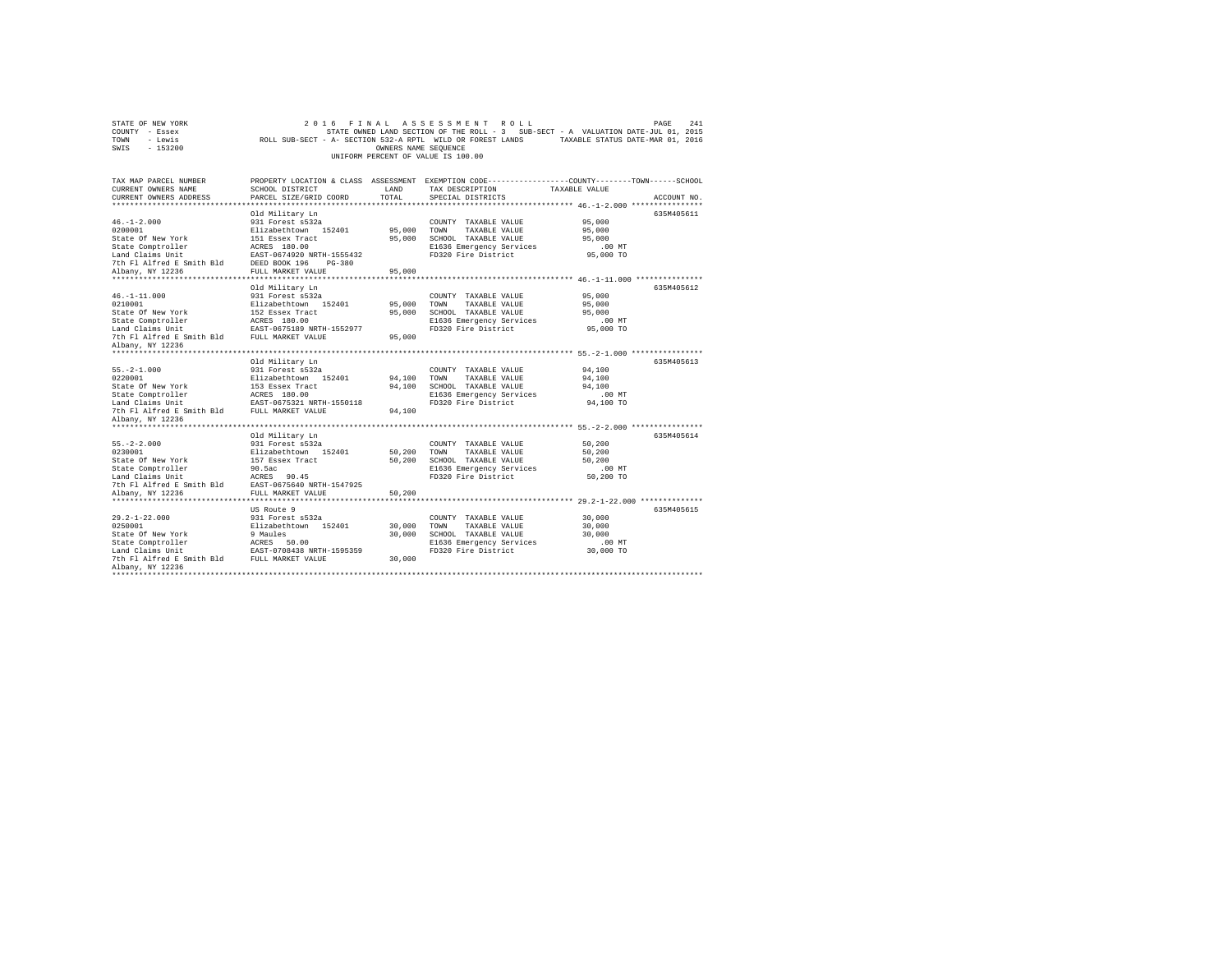|                                    | STATE OF NEW YORK |                                                            |  |  |  |                      |  | 2016 FINAL ASSESSMENT ROLL |                                                                                   | PAGE | 2.42 |
|------------------------------------|-------------------|------------------------------------------------------------|--|--|--|----------------------|--|----------------------------|-----------------------------------------------------------------------------------|------|------|
|                                    | COUNTY - Essex    |                                                            |  |  |  |                      |  |                            | STATE OWNED LAND SECTION OF THE ROLL - 3 SUB-SECT - A VALUATION DATE-JUL 01, 2015 |      |      |
| TOWN                               | - Lewis           | ROLL SUB-SECT - A- SECTION 532-A RPTL WILD OR FOREST LANDS |  |  |  |                      |  |                            | TAXABLE STATUS DATE-MAR 01, 2016                                                  |      |      |
| SWIS                               | - 153200          |                                                            |  |  |  | OWNERS NAME SEOUENCE |  |                            |                                                                                   |      |      |
| UNIFORM PERCENT OF VALUE IS 100.00 |                   |                                                            |  |  |  |                      |  |                            |                                                                                   |      |      |

| TAX MAP PARCEL NUMBER<br>CURRENT OWNERS NAME<br>CURRENT OWNERS ADDRESS                                                                                                                                                                   | SCHOOL DISTRICT<br>PARCEL SIZE/GRID COORD        | LAND<br>TOTAL         | PROPERTY LOCATION & CLASS ASSESSMENT EXEMPTION CODE---------------COUNTY-------TOWN------SCHOOL<br>TAX DESCRIPTION<br>SPECIAL DISTRICTS | TAXABLE VALUE                                   | ACCOUNT NO. |
|------------------------------------------------------------------------------------------------------------------------------------------------------------------------------------------------------------------------------------------|--------------------------------------------------|-----------------------|-----------------------------------------------------------------------------------------------------------------------------------------|-------------------------------------------------|-------------|
|                                                                                                                                                                                                                                          |                                                  |                       |                                                                                                                                         |                                                 |             |
|                                                                                                                                                                                                                                          | US Route 9                                       |                       |                                                                                                                                         |                                                 | 635J103208  |
|                                                                                                                                                                                                                                          |                                                  |                       | COUNTY TAXABLE VALUE 39,000                                                                                                             |                                                 |             |
|                                                                                                                                                                                                                                          |                                                  |                       |                                                                                                                                         | 39,000                                          |             |
|                                                                                                                                                                                                                                          |                                                  |                       |                                                                                                                                         | 39,000                                          |             |
|                                                                                                                                                                                                                                          |                                                  |                       |                                                                                                                                         | $39,000$ TO                                     |             |
|                                                                                                                                                                                                                                          |                                                  |                       |                                                                                                                                         |                                                 |             |
|                                                                                                                                                                                                                                          |                                                  |                       |                                                                                                                                         |                                                 |             |
|                                                                                                                                                                                                                                          |                                                  |                       |                                                                                                                                         |                                                 |             |
|                                                                                                                                                                                                                                          |                                                  |                       |                                                                                                                                         |                                                 |             |
|                                                                                                                                                                                                                                          | US Route 9                                       |                       |                                                                                                                                         |                                                 | 635M405701  |
| 19.4-2-1.000                                                                                                                                                                                                                             |                                                  |                       |                                                                                                                                         | 38,100<br>38,100                                |             |
| 0260001                                                                                                                                                                                                                                  |                                                  |                       |                                                                                                                                         |                                                 |             |
|                                                                                                                                                                                                                                          |                                                  |                       | 38,100 SCHOOL TAXABLE VALUE                                                                                                             | 38,100                                          |             |
|                                                                                                                                                                                                                                          |                                                  |                       | E1636 Emergency Services                                                                                                                | $.00$ MT                                        |             |
|                                                                                                                                                                                                                                          |                                                  |                       | FD320 Fire District                                                                                                                     | 38,100 TO                                       |             |
| State of New York and the Maules of New York 15 Maules<br>State Compiroller and Mark 14471 NRTH-1600691<br>Land Claims Unit<br>The Alfred B Smith Bld DEED BOOK 189 PG-141<br>Albany, NY 12236 PULL MARKET VALUE                         |                                                  | 38,100                |                                                                                                                                         |                                                 |             |
|                                                                                                                                                                                                                                          |                                                  |                       |                                                                                                                                         |                                                 |             |
|                                                                                                                                                                                                                                          | US Route 9                                       |                       |                                                                                                                                         |                                                 | 635M405702  |
| $19.4 - 2 - 6.000$                                                                                                                                                                                                                       |                                                  |                       | COUNTY TAXABLE VALUE                                                                                                                    | 44,400                                          |             |
| 0270101                                                                                                                                                                                                                                  |                                                  |                       | TAXABLE VALUE                                                                                                                           | 44,400                                          |             |
|                                                                                                                                                                                                                                          |                                                  |                       | SCHOOL TAXABLE VALUE                                                                                                                    | 44,400                                          |             |
|                                                                                                                                                                                                                                          |                                                  |                       |                                                                                                                                         | $.00$ MT                                        |             |
|                                                                                                                                                                                                                                          |                                                  |                       | E1636 Emergency Services<br>FD320 Fire District                                                                                         | 44,400 TO                                       |             |
|                                                                                                                                                                                                                                          |                                                  |                       |                                                                                                                                         |                                                 |             |
|                                                                                                                                                                                                                                          |                                                  | 44,400                |                                                                                                                                         |                                                 |             |
| Scate Of Rew York and the Maules<br>State Comptroller and Tax and Care and Tax and Claims Unit<br>Land Claims Unit EAST-0716143 NRTH-1600576<br>7th Fl Alfred E Smith Bld DEED BOOK 202 PG-67<br>Albany, NY 12236<br>******************* |                                                  |                       |                                                                                                                                         |                                                 |             |
|                                                                                                                                                                                                                                          | Wells Hill Rd                                    |                       |                                                                                                                                         |                                                 | 635M405704  |
|                                                                                                                                                                                                                                          |                                                  |                       |                                                                                                                                         | 85,000                                          |             |
|                                                                                                                                                                                                                                          |                                                  |                       |                                                                                                                                         | 85,000                                          |             |
|                                                                                                                                                                                                                                          |                                                  |                       |                                                                                                                                         | 85,000                                          |             |
|                                                                                                                                                                                                                                          |                                                  |                       |                                                                                                                                         | $.00$ MT                                        |             |
|                                                                                                                                                                                                                                          |                                                  |                       | FD320 Fire District                                                                                                                     | 85,000 TO                                       |             |
|                                                                                                                                                                                                                                          |                                                  |                       |                                                                                                                                         |                                                 |             |
| Albany, NY 12236                                                                                                                                                                                                                         | FULL MARKET VALUE<br>*************************** | 85,000<br>*********** |                                                                                                                                         | ******************* 46.-1-5.000 *************** |             |
|                                                                                                                                                                                                                                          | Old Military Ln                                  |                       |                                                                                                                                         |                                                 | 635M405705  |
| $46. -1 - 5.000$                                                                                                                                                                                                                         |                                                  |                       | COUNTY TAXABLE VALUE 85,000                                                                                                             |                                                 |             |
| 0300001                                                                                                                                                                                                                                  | 931 Forest s532a<br>Elizabethtown 152401         |                       | 85,000 TOWN TAXABLE VALUE                                                                                                               | 85,000                                          |             |
| State Of New York                                                                                                                                                                                                                        |                                                  |                       | 85,000 SCHOOL TAXABLE VALUE 85,000                                                                                                      |                                                 |             |
| State Comptroller                                                                                                                                                                                                                        | 38 Omt Twp 1<br>160ac                            |                       | E1636 Emergency Services                                                                                                                | .00 MT                                          |             |
|                                                                                                                                                                                                                                          |                                                  |                       | FD320 Fire District 85,000 TO                                                                                                           |                                                 |             |
| Conce Competenting The Constant of Default of The Mark 2016<br>Jand Claims Unit The ACRES 160.00<br>The Fl Alfred E Smith Bld EAST-0679783 NRTH-1558690<br>Albany, NY 12236                                                              |                                                  |                       |                                                                                                                                         |                                                 |             |
|                                                                                                                                                                                                                                          |                                                  |                       |                                                                                                                                         |                                                 |             |
|                                                                                                                                                                                                                                          | FULL MARKET VALUE                                | 85,000                |                                                                                                                                         |                                                 |             |
|                                                                                                                                                                                                                                          |                                                  |                       |                                                                                                                                         |                                                 |             |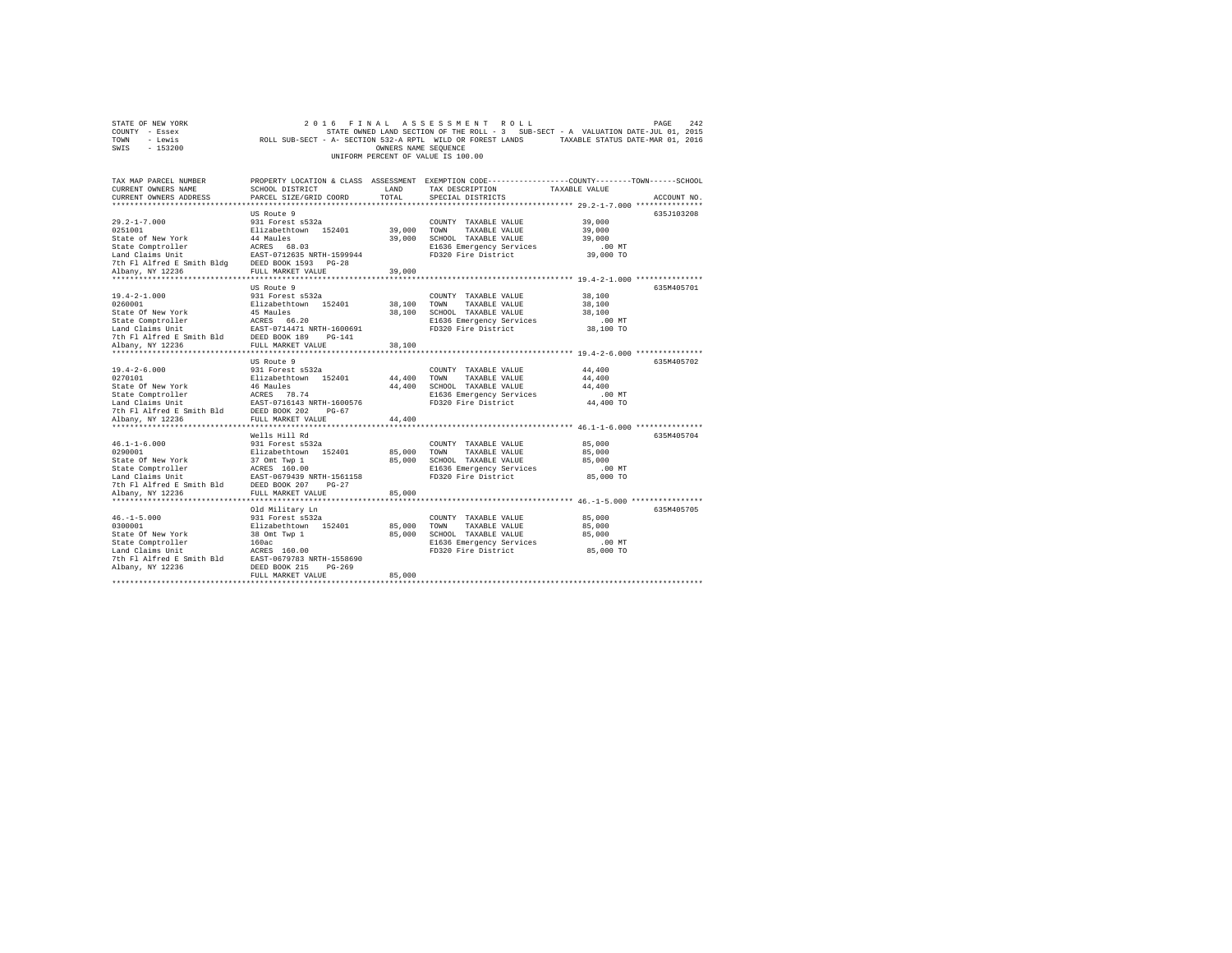|                                    | STATE OF NEW YORK |                                                            |  |  |  |                      |  |  | 2016 FINAL ASSESSMENT ROLL |                                                                                   | PAGE | 2.43 |
|------------------------------------|-------------------|------------------------------------------------------------|--|--|--|----------------------|--|--|----------------------------|-----------------------------------------------------------------------------------|------|------|
| COUNTY - Essex                     |                   |                                                            |  |  |  |                      |  |  |                            | STATE OWNED LAND SECTION OF THE ROLL - 3 SUB-SECT - A VALUATION DATE-JUL 01, 2015 |      |      |
| TOWN                               | - Lewis           | ROLL SUB-SECT - A- SECTION 532-A RPTL WILD OR FOREST LANDS |  |  |  |                      |  |  |                            | TAXABLE STATUS DATE-MAR 01, 2016                                                  |      |      |
| SWIS                               | $-153200$         |                                                            |  |  |  | OWNERS NAME SEOUENCE |  |  |                            |                                                                                   |      |      |
| UNIFORM PERCENT OF VALUE IS 100.00 |                   |                                                            |  |  |  |                      |  |  |                            |                                                                                   |      |      |

| TAX MAP PARCEL NUMBER<br>CURRENT OWNERS NAME                                                                                                       | SCHOOL DISTRICT                                | LAND                 | PROPERTY LOCATION & CLASS ASSESSMENT EXEMPTION CODE---------------COUNTY-------TOWN-----SCHOOL<br>TAX DESCRIPTION | TAXABLE VALUE                                         |             |
|----------------------------------------------------------------------------------------------------------------------------------------------------|------------------------------------------------|----------------------|-------------------------------------------------------------------------------------------------------------------|-------------------------------------------------------|-------------|
| CURRENT OWNERS ADDRESS                                                                                                                             | PARCEL SIZE/GRID COORD                         | TOTAL                | SPECIAL DISTRICTS                                                                                                 |                                                       | ACCOUNT NO. |
|                                                                                                                                                    |                                                |                      |                                                                                                                   |                                                       |             |
|                                                                                                                                                    | Wells Hill Rd                                  |                      |                                                                                                                   |                                                       | 635M405708  |
| $46.1 - 1 - 7.000$                                                                                                                                 | 931 Forest s532a                               |                      | COUNTY TAXABLE VALUE                                                                                              | 85,000                                                |             |
| 0330001                                                                                                                                            | Elizabethtown 152401<br>43 Omt Twp 1           |                      | 85,000 TOWN TAXABLE VALUE                                                                                         | 85,000                                                |             |
| State Of New York                                                                                                                                  |                                                |                      | 85,000 SCHOOL TAXABLE VALUE                                                                                       | 85,000                                                |             |
|                                                                                                                                                    |                                                |                      | E1636 Emergency Services                                                                                          | .00 MT                                                |             |
| State Comptroller acress 160.00<br>Land Claims Unit EAST-0676952 NRTH-1560847<br>7th Fl Alfred E Smith Bld DEED BOOK 207 PG-27<br>Albany, NY 12236 |                                                |                      | FD320 Fire District                                                                                               | 85,000 TO                                             |             |
|                                                                                                                                                    |                                                |                      |                                                                                                                   |                                                       |             |
| Albany, NY 12236                                                                                                                                   | FULL MARKET VALUE                              | 85,000               |                                                                                                                   |                                                       |             |
| ***************                                                                                                                                    |                                                |                      |                                                                                                                   |                                                       |             |
|                                                                                                                                                    | Old Military Ln                                |                      |                                                                                                                   |                                                       | 635M405709  |
| $46. - 1 - 4.000$                                                                                                                                  | 931 Forest s532a                               |                      | COUNTY TAXABLE VALUE                                                                                              | 85,000                                                |             |
| 0340001                                                                                                                                            | Elizabethtown 152401                           | 85,000               | TOWN<br>TAXABLE VALUE                                                                                             | 85,000                                                |             |
| State Of New York                                                                                                                                  | 44 Omt Twp 1<br>160ac                          | 85,000               | SCHOOL TAXABLE VALUE                                                                                              | 85,000                                                |             |
| State Comptroller                                                                                                                                  |                                                |                      | E1636 Emergency Services                                                                                          | $.00$ MT                                              |             |
| Land Claims Unit                                                                                                                                   | ACRES 160.00                                   |                      | FD320 Fire District                                                                                               | 85,000 TO                                             |             |
| The Fig. 11 March 2010.00<br>The Fl Alfred E Smith Bld EAST-0677222 NRTH-1558365                                                                   |                                                |                      |                                                                                                                   |                                                       |             |
| Albany, NY 12236                                                                                                                                   | FULL MARKET VALUE                              | 85,000               |                                                                                                                   |                                                       |             |
|                                                                                                                                                    |                                                |                      |                                                                                                                   |                                                       |             |
|                                                                                                                                                    | Old Military Ln                                |                      |                                                                                                                   |                                                       | 635M405710  |
| $46. - 1 - 3.000$                                                                                                                                  | 931 Forest s532a                               |                      | COUNTY TAXABLE VALUE                                                                                              | 82,300                                                |             |
| 0350001                                                                                                                                            | Elizabethtown 152401                           | 82,300 TOWN          | TAXABLE VALUE                                                                                                     | 82,300                                                |             |
| State Of New York                                                                                                                                  | 45 Omt Twp 1                                   | 82,300               | SCHOOL TAXABLE VALUE                                                                                              | 82,300                                                |             |
| State Comptroller                                                                                                                                  | ACRES 160.00                                   |                      | E1636 Emergency Services                                                                                          | $.00$ MT                                              |             |
|                                                                                                                                                    |                                                |                      | FD320 Fire District                                                                                               | 82,300 TO                                             |             |
|                                                                                                                                                    |                                                |                      |                                                                                                                   |                                                       |             |
| Albany, NY 12236                                                                                                                                   | FULL MARKET VALUE                              | 82,300               |                                                                                                                   |                                                       |             |
|                                                                                                                                                    |                                                |                      |                                                                                                                   |                                                       |             |
|                                                                                                                                                    | Old Military Ln                                |                      |                                                                                                                   |                                                       | 635M405711  |
| $46. - 1 - 10.000$                                                                                                                                 | 931 Forest s532a                               |                      | COUNTY TAXABLE VALUE                                                                                              | 75,000                                                |             |
| 0360001                                                                                                                                            | Elizabethtown 152401<br>46 Omt Twp 1           | 75,000 TOWN          | TAXABLE VALUE                                                                                                     | 75,000                                                |             |
| State Of New York                                                                                                                                  |                                                | 75,000               | SCHOOL TAXABLE VALUE                                                                                              | 75,000                                                |             |
| State Comptroller                                                                                                                                  | ACRES 140.00<br>EAST-0678023 NRTH-1553452      |                      | E1636 Emergency Services                                                                                          | $.00$ MT                                              |             |
| Land Claims Unit                                                                                                                                   |                                                |                      | FD320 Fire District                                                                                               | 75,000 TO                                             |             |
| 7th Fl Alfred E Smith Bld DEED BOOK 188                                                                                                            | $PG-400$                                       |                      |                                                                                                                   |                                                       |             |
| Albany, NY 12236                                                                                                                                   | FULL MARKET VALUE<br>***********************   | 75,000<br>********** |                                                                                                                   | *********************** 55.-2-4.000 ***************** |             |
|                                                                                                                                                    |                                                |                      |                                                                                                                   |                                                       |             |
|                                                                                                                                                    | Old Military Ln                                |                      |                                                                                                                   |                                                       | 635M405712  |
| $55. - 2 - 4.000$                                                                                                                                  | 931 Forest s532a                               |                      | COUNTY TAXABLE VALUE                                                                                              | 75,000                                                |             |
| 0370001                                                                                                                                            | Elizabethtown 152401                           |                      | 75,000 TOWN<br>TAXABLE VALUE                                                                                      | 75,000                                                |             |
| State Of New York                                                                                                                                  | 47 Omt Twp 1                                   | 75,000               | SCHOOL TAXABLE VALUE                                                                                              | 75,000                                                |             |
| State Comptroller                                                                                                                                  | 140ac                                          |                      | E1636 Emergency Services<br>FD320 Fire District                                                                   | $.00$ MT                                              |             |
| Land Claims Unit<br>The Flat and East 190.00<br>The Flatfred E Smith Bld EAST-0678154 NRTH-1550425                                                 | ACRES 140.00                                   |                      |                                                                                                                   | 75,000 TO                                             |             |
|                                                                                                                                                    |                                                |                      |                                                                                                                   |                                                       |             |
| Albany, NY 12236                                                                                                                                   | DEED BOOK 189<br>$PG-247$<br>FULL MARKET VALUE | 75,000               |                                                                                                                   |                                                       |             |
|                                                                                                                                                    |                                                |                      |                                                                                                                   |                                                       |             |
|                                                                                                                                                    |                                                |                      |                                                                                                                   |                                                       |             |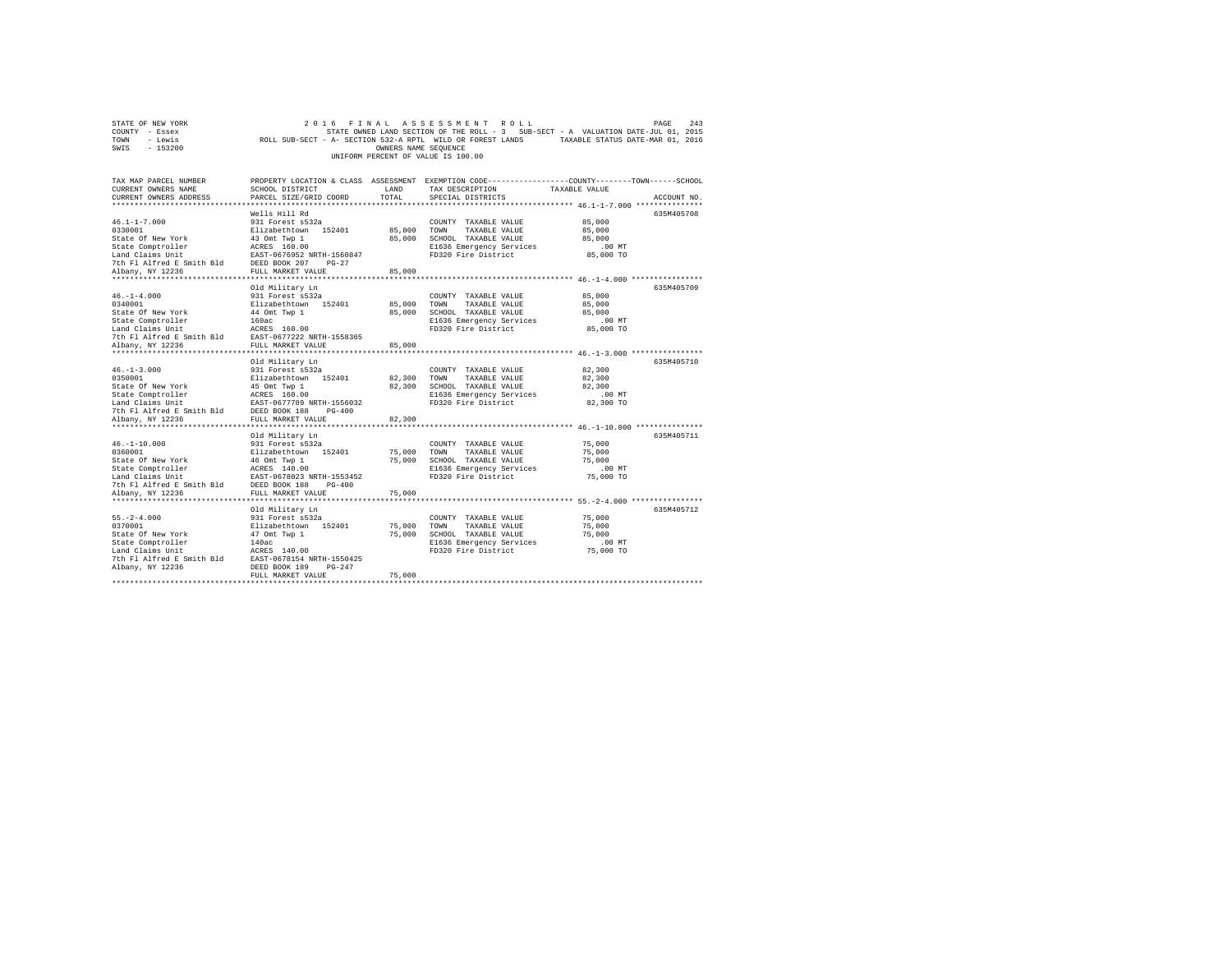| STATE OF NEW YORK<br>COUNTY - Essex<br>TOWN<br>- Lewis<br>SWIS<br>$-153200$                                                                                                                                                                                                                         | 2 0 1 6<br>ROLL SUB-SECT - A- SECTION 532-A RPTL WILD OR FOREST LANDS TAXABLE STATUS DATE-MAR 01, 2016                                                | OWNERS NAME SEQUENCE       | FINAL ASSESSMENT ROLL<br>STATE OWNED LAND SECTION OF THE ROLL - 3 SUB-SECT - A VALUATION DATE-JUL 01, 2015<br>UNIFORM PERCENT OF VALUE IS 100.00 |                                                                                                               | PAGE<br>244 |
|-----------------------------------------------------------------------------------------------------------------------------------------------------------------------------------------------------------------------------------------------------------------------------------------------------|-------------------------------------------------------------------------------------------------------------------------------------------------------|----------------------------|--------------------------------------------------------------------------------------------------------------------------------------------------|---------------------------------------------------------------------------------------------------------------|-------------|
| TAX MAP PARCEL NUMBER<br>CURRENT OWNERS NAME<br>CURRENT OWNERS ADDRESS<br>*************************                                                                                                                                                                                                 | SCHOOL DISTRICT<br>PARCEL SIZE/GRID COORD                                                                                                             | LAND<br>TOTAL              | PROPERTY LOCATION & CLASS ASSESSMENT EXEMPTION CODE---------------COUNTY-------TOWN------SCHOOL<br>TAX DESCRIPTION<br>SPECIAL DISTRICTS          | TAXABLE VALUE                                                                                                 | ACCOUNT NO. |
| $55. -2 - 5.000$<br>0380001<br>State Of New York<br>State Comptroller<br>Land Claims Unit<br>The Fl Alfred E Smith Bld<br>EAST-0680304 NRTH-1549922<br>Albany, NY 12236                                                                                                                             | Old Military Ln<br>931 Forest s532a<br>Elizabethtown 152401<br>48 Omt Twp 1<br>126ac<br>126ac<br>DEED BOOK 189 PG-247<br>FULL MARKET VALUE            | 68,000<br>68,000<br>68,000 | COUNTY TAXABLE VALUE<br>TOWN<br>TAXABLE VALUE<br>SCHOOL TAXABLE VALUE<br>E1636 Emergency Services<br>FD320 Fire District                         | 68,000<br>68,000<br>68,000<br>$.00$ MT<br>68,000 TO                                                           | 635M405713  |
|                                                                                                                                                                                                                                                                                                     |                                                                                                                                                       |                            | ******************************* 55.-2-6.000 ***************                                                                                      |                                                                                                               |             |
| $55. - 2 - 6.000$                                                                                                                                                                                                                                                                                   | Old Military Ln<br>931 Forest s532a                                                                                                                   | 83,000                     | COUNTY TAXABLE VALUE<br>TOWN<br>TAXABLE VALUE<br>83,000 SCHOOL TAXABLE VALUE<br>E1636 Emergency Services<br>FD320 Fire District                  | 83,000<br>83,000<br>83,000<br>.00MT<br>83,000 TO                                                              | 635M405714  |
|                                                                                                                                                                                                                                                                                                     |                                                                                                                                                       | 83,000                     |                                                                                                                                                  |                                                                                                               |             |
| $55. -2 - 7.000$<br>0400001<br>State Of New York<br>State Comptroller<br>Land Claims Unit<br>7th Fl Alfred E Smith Bld                                                                                                                                                                              | Old Military Ln<br>931 Forest s532a<br>Elizabethtown 152401<br>50 Omt Twp 1<br>ACRES 144.00<br>EAST-0682338 NRTH-1548638<br>DEED BOOK 202<br>$PG-287$ | 77,000                     | COUNTY TAXABLE VALUE<br>TOWN<br>TAXABLE VALUE<br>77,000 SCHOOL TAXABLE VALUE<br>E1636 Emergency Services<br>FD320 Fire District                  | 77,000<br>77,000<br>77,000<br>$.00$ MT<br>77,000 TO                                                           | 635M405715  |
| Albany, NY 12236                                                                                                                                                                                                                                                                                    | FULL MARKET VALUE                                                                                                                                     | 77,000                     |                                                                                                                                                  |                                                                                                               |             |
| $55. -2 - 3.000$<br>0410001<br>State Of New York<br>$\begin{tabular}{lllllllllll} \texttt{State Comptroller} & & & & 112ac \\ \texttt{Land Calins Unit} & & & & \texttt{ACRES} & 112.00 \\ \texttt{Total IIAFred E Smith Bld} & & & & \texttt{ACRES} & 112.00 \\ \end{tabular}$<br>Albany, NY 12236 | Old Military Ln<br>931 Forest s532a<br>Elizabethtown 152401<br>$52$ Omt Twp $1$<br>DEED BOOK 200 PG-256                                               | 61,000                     | COUNTY TAXABLE VALUE<br>TOWN<br>TAXABLE VALUE<br>61,000 SCHOOL TAXABLE VALUE<br>E1636 Emergency Services<br>FD320 Fire District                  | ************************ 55. -2-3.000 ****************<br>61,000<br>61,000<br>61,000<br>$.00$ MT<br>61,000 TO | 635M405801  |
|                                                                                                                                                                                                                                                                                                     | FULL MARKET VALUE                                                                                                                                     | 61,000                     |                                                                                                                                                  |                                                                                                               |             |
| $37. - 2 - 32.000$                                                                                                                                                                                                                                                                                  | Seventy Ln<br>931 Forest s532a                                                                                                                        | 94,000<br>94,000<br>94,000 | COUNTY TAXABLE VALUE<br>TAXABLE VALUE<br>TOWN<br>SCHOOL TAXABLE VALUE<br>E1636 Emergency Services<br>FD320 Fire District                         | 94,000<br>94,000<br>94,000<br>.00MT<br>94,000 TO                                                              | 635M405802  |
| Albany, NY 12236                                                                                                                                                                                                                                                                                    |                                                                                                                                                       |                            |                                                                                                                                                  |                                                                                                               |             |
|                                                                                                                                                                                                                                                                                                     |                                                                                                                                                       |                            |                                                                                                                                                  |                                                                                                               |             |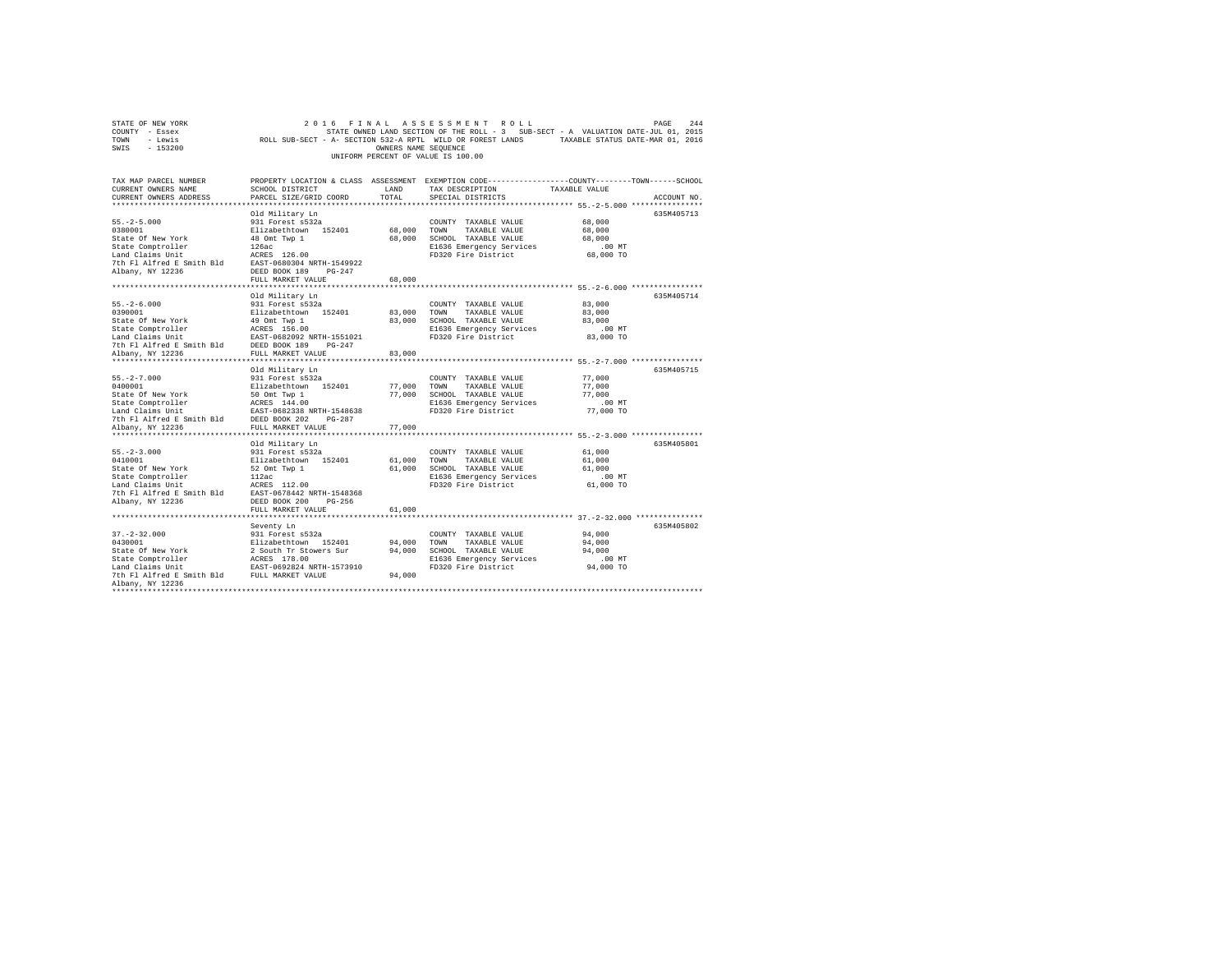| STATE OF NEW YORK<br>COUNTY - Essex<br>TOWN<br>- Lewis<br>SWIS - 153200                                                                                              |                                                                                                                                                                                        | OWNERS NAME SEQUENCE          | 2016 FINAL ASSESSMENT ROLL<br>UNIFORM PERCENT OF VALUE IS 100.00                                                         | PAGE<br>245<br>STATE OWNED LAND SECTION OF THE ROLL - 3 SUB-SECT - A VALUATION DATE-JUL 01, 2015<br>ROLL SUB-SECT - A- SECTION 532-A RPTL WILD OR FOREST LANDS TAXABLE STATUS DATE-MAR 01, 2016 |
|----------------------------------------------------------------------------------------------------------------------------------------------------------------------|----------------------------------------------------------------------------------------------------------------------------------------------------------------------------------------|-------------------------------|--------------------------------------------------------------------------------------------------------------------------|-------------------------------------------------------------------------------------------------------------------------------------------------------------------------------------------------|
| TAX MAP PARCEL NUMBER<br>CURRENT OWNERS NAME<br>CURRENT OWNERS ADDRESS                                                                                               | SCHOOL DISTRICT<br>PARCEL SIZE/GRID COORD                                                                                                                                              | LAND<br>TOTAL                 | TAX DESCRIPTION<br>SPECIAL DISTRICTS                                                                                     | PROPERTY LOCATION & CLASS ASSESSMENT EXEMPTION CODE---------------COUNTY-------TOWN------SCHOOL<br>TAXABLE VALUE<br>ACCOUNT NO.                                                                 |
| $37. - 2 - 34.000$<br>0450001<br>State Of New York<br>State Comptroller<br>Land Claims Unit<br>7th F1 Alfred E Smith Bld FULL MARKET VALUE<br>Albany, NY 12236       | Seventy Ln<br>931 Forest s532a<br>Elizabethtown 152401<br>6 South Tract Stowers Sur<br>ACRES 188.00<br>EAST-0688124 NRTH-1573321                                                       | 93,800<br>93,800<br>93,800    | COUNTY TAXABLE VALUE<br>TOWN<br>TAXABLE VALUE<br>SCHOOL TAXABLE VALUE<br>E1636 Emergency Services<br>FD320 Fire District | 635M405804<br>93,800<br>93,800<br>93,800<br>.00 MT<br>93,800 TO                                                                                                                                 |
| $37. - 2 - 35.000$<br>0460001<br>State Of New York<br>State Comptroller<br>Land Claims Unit<br>7th Fl Alfred E Smith Bld FULL MARKET VALUE<br>Albany, NY 12236       | Seventy Ln<br>931 Forest s532a<br>Elizabethtown 152401<br>7 South Tract Stowers Sur<br>ACRES 188.00<br>EAST-0685101 NRTH-1572961                                                       | 97,900<br>97,900<br>97,900    | COUNTY TAXABLE VALUE<br>TOWN<br>TAXABLE VALUE<br>SCHOOL TAXABLE VALUE<br>E1636 Emergency Services<br>FD320 Fire District | 635M405805<br>97,900<br>97,900<br>97,900<br>.00 MT<br>97,900 TO                                                                                                                                 |
| $37. - 2 - 43.000$<br>0470001<br>State Of New York<br>State Comptroller<br>State Comptroller<br>Land Claims Unit<br>7th Fl Alfred E Smith Bld                        | Seventy Ln<br>931 Forest s532a<br>Elizabethtown 152401<br>8 South Tract Stowers Sur<br>ACRES 200.00<br>EAST-0685464 NRTH-1569617<br>FULL MARKET VALUE                                  | 105,000<br>105,000<br>105,000 | COUNTY TAXABLE VALUE<br>TOWN TAXABLE VALUE<br>SCHOOL TAXABLE VALUE<br>E1636 Emergency Services<br>FD320 Fire District    | 635M405806<br>105,000<br>105,000<br>105,000<br>.00MT<br>105,000 TO                                                                                                                              |
| Albany, NY 12236<br>$46.2 - 1 - 40.061$<br>0480001<br>State Of New York<br>State Comptroller<br>Land Claims Unit<br>7th Fl Alfred E Smith Bld<br>Albany, NY 12236    | Wells Hill Rd<br>931 Forest s532a<br>Elizabethtown 152401<br>10 South Tr Stowers Sur<br>ACRES 124.00<br>EAST-0684469 NRTH-1564247<br>FULL MARKET VALUE                                 | 67,000<br>67,000<br>67,000    | COUNTY TAXABLE VALUE<br>TOWN<br>TAXABLE VALUE<br>SCHOOL TAXABLE VALUE<br>E1636 Emergency Services<br>FD320 Fire District | 635M405807<br>67,000<br>67,000<br>67.000<br>$.00$ MT<br>67,000 TO                                                                                                                               |
| ********************<br>$46.1 - 1 - 4.000$<br>0490001<br>State Of New York<br>State Comptroller<br>Land Claims Unit<br>7th Fl Alfred E Smith Bld<br>Albany, NY 12236 | Wells Hill Rd<br>931 Forest s532a<br>Elizabethtown 152401<br>13 South Tr Stowers Sur<br>244ac<br>ACRES 244.00<br>EAST-0681654 NRTH-1564919<br>DEED BOOK 197 PG-51<br>FULL MARKET VALUE | 127,000<br>127,000<br>127,000 | COUNTY TAXABLE VALUE<br>TOWN<br>TAXABLE VALUE<br>SCHOOL TAXABLE VALUE<br>E1636 Emergency Services<br>FD320 Fire District | 635M405808<br>127,000<br>127,000<br>127,000<br>.00MT<br>127,000 TO                                                                                                                              |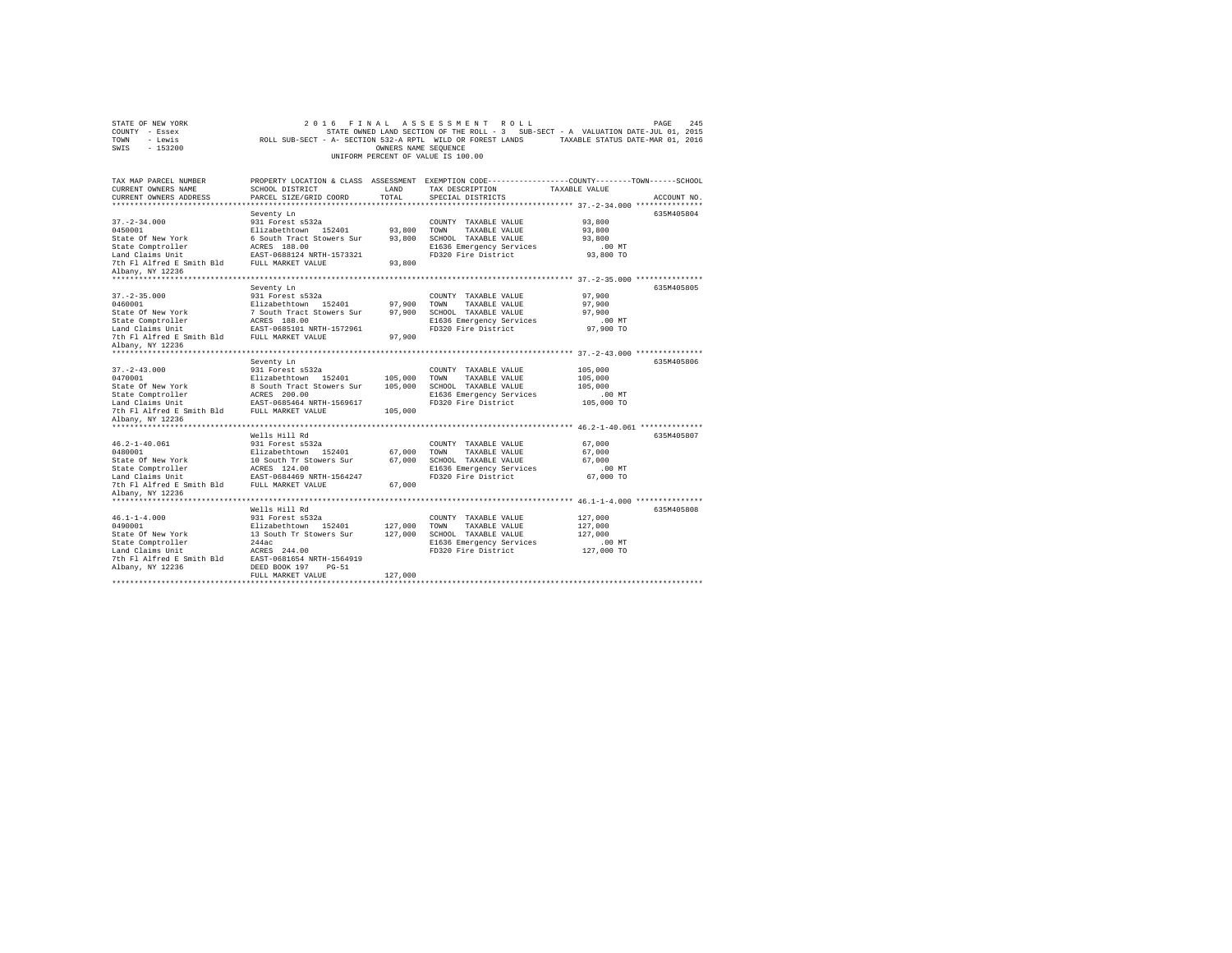| TOWN<br>ROLL SUB-SECT - A- SECTION 532-A RPTL WILD OR FOREST LANDS<br>TAXABLE STATUS DATE-MAR 01, 2016<br>- Lewis<br>$-153200$<br>SWIS<br>OWNERS NAME SEQUENCE<br>UNIFORM PERCENT OF VALUE IS 100.00 |                                                                                                                                                                                                                  |                               |                                                                                                                                                                                       |                                                                                                 |             |  |
|------------------------------------------------------------------------------------------------------------------------------------------------------------------------------------------------------|------------------------------------------------------------------------------------------------------------------------------------------------------------------------------------------------------------------|-------------------------------|---------------------------------------------------------------------------------------------------------------------------------------------------------------------------------------|-------------------------------------------------------------------------------------------------|-------------|--|
| TAX MAP PARCEL NUMBER<br>CURRENT OWNERS NAME<br>CURRENT OWNERS ADDRESS                                                                                                                               | SCHOOL DISTRICT<br>PARCEL SIZE/GRID COORD                                                                                                                                                                        | LAND<br>TOTAL                 | PROPERTY LOCATION & CLASS ASSESSMENT EXEMPTION CODE---------------COUNTY-------TOWN-----SCHOOL<br>TAX DESCRIPTION<br>SPECIAL DISTRICTS                                                | TAXABLE VALUE                                                                                   | ACCOUNT NO. |  |
| $46.1 - 1 - 3.000$<br>0500001<br>State Of New York<br>State Comptroller<br>Land Claims Unit<br>7th Fl Alfred E Smith Bld<br>Albany, NY 12236                                                         | Wells Hill Rd<br>931 Forest s532a<br>Elizabethtown 152401<br>14 South Tr Stowers Sur<br>ACRES 244.00<br>EAST-0679003 NRTH-1564508<br>DEED BOOK 207<br>$PG-27$<br>FULL MARKET VALUE                               | 127,000<br>127,000<br>127,000 | COUNTY TAXABLE VALUE<br>TOWN<br>TAXABLE VALUE<br>SCHOOL TAXABLE VALUE<br>E1636 Emergency Services<br>FD320 Fire District                                                              | 127,000<br>127,000<br>127,000<br>$.00$ MT<br>127,000 TO                                         | 635M405809  |  |
| $46.1 - 1 - 2.000$<br>0510001<br>State Of New York<br>State Comptroller<br>Land Claims Unit<br>7th Fl Alfred E Smith Bld<br>Albany, NY 12236<br>*******************                                  | Wells Hill Rd<br>931 Forest s532a<br>Elizabethtown 152401<br>15 South Tr Stowers Sur<br>ACRES 244.00<br>EAST-0676513 NRTH-1564186<br>FULL MARKET VALUE                                                           | 127,000<br>127,000<br>127,000 | COUNTY TAXABLE VALUE<br>TOWN<br>TAXABLE VALUE<br>SCHOOL TAXABLE VALUE<br>E1636 Emergency Services<br>FD320 Fire District                                                              | 127,000<br>127,000<br>127,000<br>$.00$ MT<br>127,000 TO                                         | 635M405810  |  |
| $37. - 2 - 42.200$<br>0520101<br>State Of New York<br>State Comptroller<br>Land Claims Unit<br>7th Fl Alfred E Smith Bld<br>Albany, NY 12236                                                         | Seventy Ln<br>931 Forest s532a<br>Elizabethtown 152401<br>16 South Tr Stowers Sur<br>ACRES 221.50<br>EAST-0682142 NRTH-1571987<br>DEED BOOK 342<br>$PG-499$<br>FULL MARKET VALUE                                 | 115,800<br>115,800<br>115,800 | COUNTY TAXABLE VALUE<br>TOWN<br>TAXABLE VALUE<br>SCHOOL TAXABLE VALUE<br>E1636 Emergency Services<br>FD320 Fire District                                                              | 115,800<br>115,800<br>115,800<br>$.00$ MT<br>115,800 TO                                         | 635M478520  |  |
| ******************<br>$37. - 2 - 42.100$<br>0520201<br>State Of New York<br>State Comptroller<br>Land Claims Unit<br>7th Fl Alfred E Smith Bld<br>Albany, NY 12236                                   | .<br>Seventy Ln<br>931 Forest s532a<br>Elizabethtown 152401<br>16 South Tr Stowers Sur<br>ACRES 290.38<br>EAST-0681846 NRTH-1568640<br>DEED BOOK 197<br>$PG-482$<br>FULL MARKET VALUE<br>*********************** | 150,200<br>150,200<br>150,200 | COUNTY TAXABLE VALUE<br>TOWN<br>TAXABLE VALUE<br>SCHOOL TAXABLE VALUE<br>E1636 Emergency Services<br>FD320 Fire District<br>**************************** 37.-2-41.000 *************** | ********** 37.-2-42.100 ***************<br>150,200<br>150,200<br>150,200<br>.00MT<br>150,200 TO | 635M405811  |  |
| $37. - 2 - 41.000$<br>0530001<br>State Of New York<br>State Comptroller<br>Land Claims Unit<br>7th Fl Alfred E Smith Bld<br>Albany, NY 12236                                                         | Seventy Ln<br>931 Forest s532a<br>Elizabethtown 152401<br>17 South Tr Stowers Sur<br>ACRES 196.00<br>EAST-0678296 NRTH-1568151<br>DEED BOOK 197<br>$PG-456$<br>FULL MARKET VALUE                                 | 103,000<br>103,000<br>103,000 | COUNTY TAXABLE VALUE<br>TOWN<br>TAXABLE VALUE<br>SCHOOL TAXABLE VALUE<br>E1636 Emergency Services<br>FD320 Fire District                                                              | 103,000<br>103,000<br>103,000<br>.00MT<br>103,000 TO                                            | 635M405812  |  |

STATE OF NEW YORK<br>COUNTY - Essex SAGE 246 STATE OWNED LAND SECTION OF THE ROLL - 3 SUB-SECT - A VALUATION DATE-JUL 01, 2015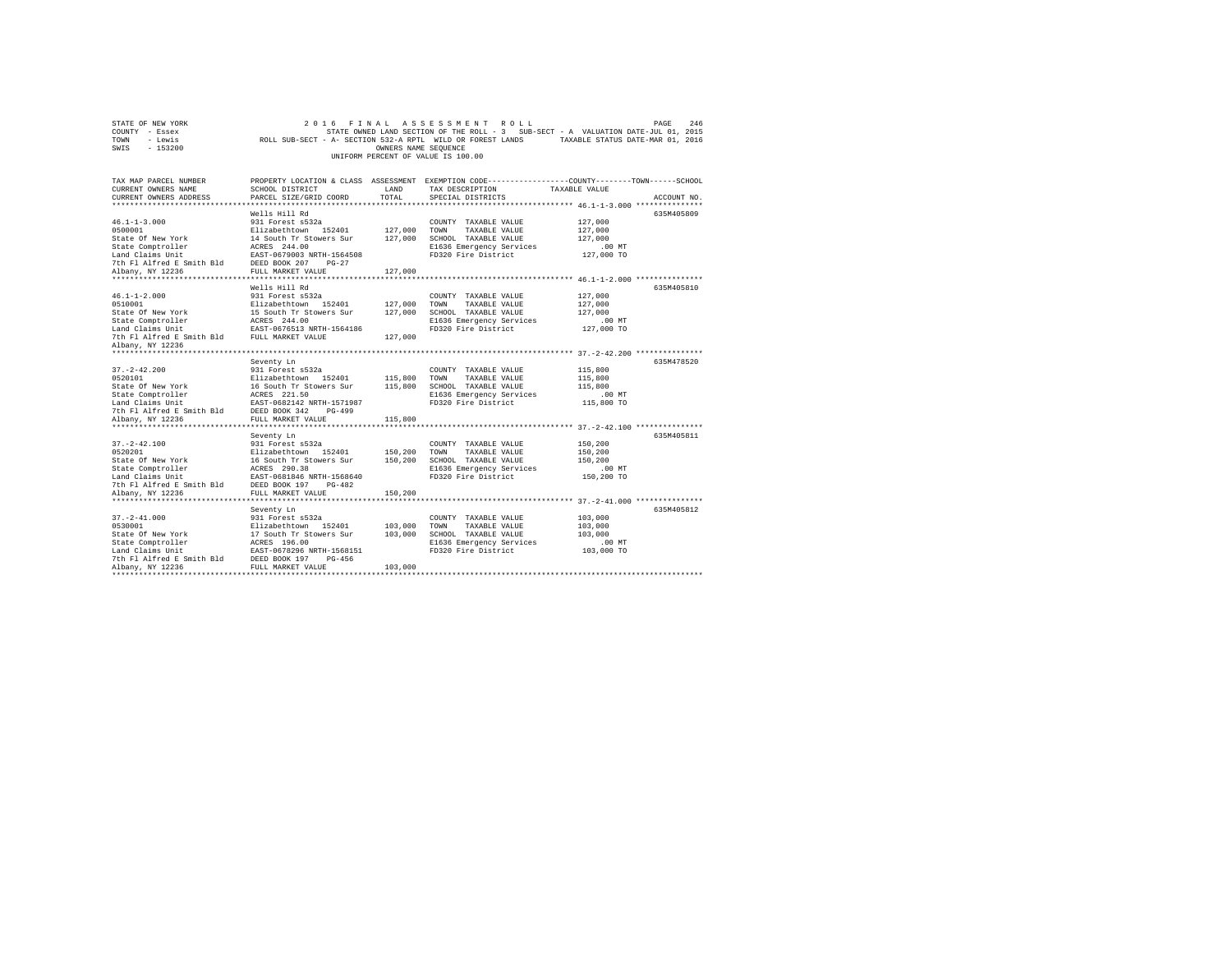|      | STATE OF NEW YORK |                                                            | 2016 FINAL ASSESSMENT ROLL         |                      |  |                                                                                   | PAGE | 247 |
|------|-------------------|------------------------------------------------------------|------------------------------------|----------------------|--|-----------------------------------------------------------------------------------|------|-----|
|      | COUNTY - Essex    |                                                            |                                    |                      |  | STATE OWNED LAND SECTION OF THE ROLL - 3 SUB-SECT - A VALUATION DATE-JUL 01, 2015 |      |     |
| TOWN | - Lewis           | ROLL SUB-SECT - A- SECTION 532-A RPTL WILD OR FOREST LANDS |                                    |                      |  | TAXABLE STATUS DATE-MAR 01, 2016                                                  |      |     |
| SWIS | - 153200          |                                                            |                                    | OWNERS NAME SEOUENCE |  |                                                                                   |      |     |
|      |                   |                                                            | UNIFORM PERCENT OF VALUE IS 100.00 |                      |  |                                                                                   |      |     |

| TAX MAP PARCEL NUMBER<br>CURRENT OWNERS NAME<br>CURRENT OWNERS ADDRESS                                                                                                                                                                               | SCHOOL DISTRICT<br>PARCEL SIZE/GRID COORD                                                                                        | LAND<br>TOTAL | PROPERTY LOCATION & CLASS ASSESSMENT EXEMPTION CODE---------------COUNTY-------TOWN-----SCHOOL<br>TAX DESCRIPTION<br>SPECIAL DISTRICTS | TAXABLE VALUE      | ACCOUNT NO. |
|------------------------------------------------------------------------------------------------------------------------------------------------------------------------------------------------------------------------------------------------------|----------------------------------------------------------------------------------------------------------------------------------|---------------|----------------------------------------------------------------------------------------------------------------------------------------|--------------------|-------------|
|                                                                                                                                                                                                                                                      |                                                                                                                                  |               |                                                                                                                                        |                    |             |
|                                                                                                                                                                                                                                                      | Seventy Ln                                                                                                                       |               |                                                                                                                                        |                    | 635M405813  |
| $37. - 2 - 40.000$                                                                                                                                                                                                                                   | 931 Forest s532a                                                                                                                 |               | COUNTY TAXABLE VALUE                                                                                                                   | 103,000            |             |
| 0540001                                                                                                                                                                                                                                              | Elizabethtown 152401                                                                                                             | 103,000 TOWN  | TAXABLE VALUE                                                                                                                          | 103,000            |             |
| State Of New York                                                                                                                                                                                                                                    | 18 South Tr Stowers Sur                                                                                                          |               | 103,000 SCHOOL TAXABLE VALUE                                                                                                           | 103,000            |             |
| State Comptroller                                                                                                                                                                                                                                    |                                                                                                                                  |               | E1636 Emergency Services                                                                                                               | .00 MT             |             |
| Land Claims Unit                                                                                                                                                                                                                                     | ACRES 196.00<br>EAST-0675775 NRTH-1567805                                                                                        |               | FD320 Fire District                                                                                                                    | 103,000 TO         |             |
| 7th Fl Alfred E Smith Bld DEED BOOK 197                                                                                                                                                                                                              | PG-456                                                                                                                           |               |                                                                                                                                        |                    |             |
| Albany, NY 12236                                                                                                                                                                                                                                     | FULL MARKET VALUE                                                                                                                | 103,000       |                                                                                                                                        |                    |             |
| ******************                                                                                                                                                                                                                                   | ***********************                                                                                                          | ************  | ********************************** 37.-2-36.000 ****************                                                                       |                    |             |
|                                                                                                                                                                                                                                                      | Seventy Ln                                                                                                                       |               |                                                                                                                                        |                    | 635M405814  |
| $37. - 2 - 36.000$                                                                                                                                                                                                                                   | 931 Forest s532a                                                                                                                 |               | COUNTY TAXABLE VALUE                                                                                                                   | 132,500            |             |
| 0550001                                                                                                                                                                                                                                              | Elizabethtown 152401                                                                                                             |               | 132,500 TOWN<br>TAXABLE VALUE                                                                                                          | 132,500            |             |
|                                                                                                                                                                                                                                                      |                                                                                                                                  |               | 132,500 SCHOOL TAXABLE VALUE                                                                                                           | 132,500            |             |
|                                                                                                                                                                                                                                                      |                                                                                                                                  |               | E1636 Emergency Services                                                                                                               | $.00$ MT           |             |
|                                                                                                                                                                                                                                                      |                                                                                                                                  |               | FD320 Fire District                                                                                                                    | 132,500 TO         |             |
| 030001<br>State Of New York<br>State Comptroller<br>State Comptroller<br>19 South Tr Stowers Sur<br>Land Claims Unit<br>Land Claims Unit Name (1978)<br>7th Fl Alfred E Smith Bld<br>DEED BOOK 342<br>7th PG-499<br>20 PULL MARKET VALUE<br>19000142 |                                                                                                                                  |               |                                                                                                                                        |                    |             |
|                                                                                                                                                                                                                                                      |                                                                                                                                  | 132,500       |                                                                                                                                        |                    |             |
|                                                                                                                                                                                                                                                      |                                                                                                                                  |               |                                                                                                                                        |                    |             |
|                                                                                                                                                                                                                                                      | Seventy Ln                                                                                                                       |               |                                                                                                                                        |                    | 635M405815  |
| $37. - 2 - 37.000$                                                                                                                                                                                                                                   | 931 Forest s532a<br>Elizabethtown 152401 153,000                                                                                 |               | COUNTY TAXABLE VALUE                                                                                                                   | 153,000            |             |
| 0560001                                                                                                                                                                                                                                              |                                                                                                                                  |               | TOWN<br>TAXABLE VALUE<br>SCHOOL TAXABLE VALUE                                                                                          | 153,000<br>153,000 |             |
| State Of New York<br>State Comptroller                                                                                                                                                                                                               | 20 South Tr Stowers Sur 153,000<br>ACRES 296.00                                                                                  |               | E1636 Emergency Services                                                                                                               | $.00$ MT           |             |
|                                                                                                                                                                                                                                                      |                                                                                                                                  |               | FD320 Fire District                                                                                                                    | 153,000 TO         |             |
| Land Claims Unit FAST-0675804 NRTH-1571523<br>7th Fl Alfred E Smith Bld DEED BOOK 342 PG-499                                                                                                                                                         |                                                                                                                                  |               |                                                                                                                                        |                    |             |
| Albany, NY 12236                                                                                                                                                                                                                                     | FULL MARKET VALUE                                                                                                                | 153,000       |                                                                                                                                        |                    |             |
|                                                                                                                                                                                                                                                      |                                                                                                                                  |               |                                                                                                                                        |                    |             |
|                                                                                                                                                                                                                                                      | Seventy Ln                                                                                                                       |               |                                                                                                                                        |                    | 635M405901  |
| $37. - 2 - 38.000$                                                                                                                                                                                                                                   |                                                                                                                                  |               | COUNTY TAXABLE VALUE                                                                                                                   | 146,000            |             |
| 0570001                                                                                                                                                                                                                                              |                                                                                                                                  |               | TOWN<br>TAXABLE VALUE                                                                                                                  | 146,000            |             |
| State Of New York                                                                                                                                                                                                                                    |                                                                                                                                  |               | SCHOOL TAXABLE VALUE                                                                                                                   | 146,000            |             |
| State Comptroller                                                                                                                                                                                                                                    |                                                                                                                                  |               | E1636 Emergency Services                                                                                                               | $.00$ MT           |             |
| Land Claims Unit                                                                                                                                                                                                                                     | 931 Forest s532a<br>Elizabethtown 152401 146,000<br>21 South Tr Stowers Sur 146,000<br>ACRES 285.60<br>EAST-0672225 NRTH-1571209 |               | FD320 Fire District                                                                                                                    | 146,000 TO         |             |
|                                                                                                                                                                                                                                                      |                                                                                                                                  |               |                                                                                                                                        |                    |             |
| 7th F1 Alfred E Smith Bld BEED BOOK 197 PG-153<br>Albany, NY 12236 Rose BOOK 197 PG-153                                                                                                                                                              |                                                                                                                                  | 146,000       |                                                                                                                                        |                    |             |
|                                                                                                                                                                                                                                                      |                                                                                                                                  |               |                                                                                                                                        |                    |             |
|                                                                                                                                                                                                                                                      | Seventy Ln                                                                                                                       |               |                                                                                                                                        |                    | 635M405902  |
| $37. - 2 - 22.000$                                                                                                                                                                                                                                   | 931 Forest s532a<br>Elizabethtown 152401                                                                                         |               | COUNTY TAXABLE VALUE                                                                                                                   | 117,000            |             |
| 0580001                                                                                                                                                                                                                                              |                                                                                                                                  | 117,000       | TOWN<br>TAXABLE VALUE                                                                                                                  | 117,000            |             |
| State Of New York                                                                                                                                                                                                                                    | 26 South Tr Stowers Sur                                                                                                          | 117,000       | SCHOOL TAXABLE VALUE                                                                                                                   | 117,000            |             |
| State Comptroller                                                                                                                                                                                                                                    | ACRES 224.00<br>EAST-0671826 NRTH-1574354                                                                                        |               | E1636 Emergency Services                                                                                                               | $.00$ MT           |             |
| Land Claims Unit                                                                                                                                                                                                                                     |                                                                                                                                  |               | FD320 Fire District                                                                                                                    | 117,000 TO         |             |
| 7th Fl Alfred E Smith Bld DEED BOOK 197                                                                                                                                                                                                              | $PG-153$                                                                                                                         |               |                                                                                                                                        |                    |             |
| Albany, NY 12236                                                                                                                                                                                                                                     | FULL MARKET VALUE                                                                                                                | 117,000       |                                                                                                                                        |                    |             |
|                                                                                                                                                                                                                                                      |                                                                                                                                  |               |                                                                                                                                        |                    |             |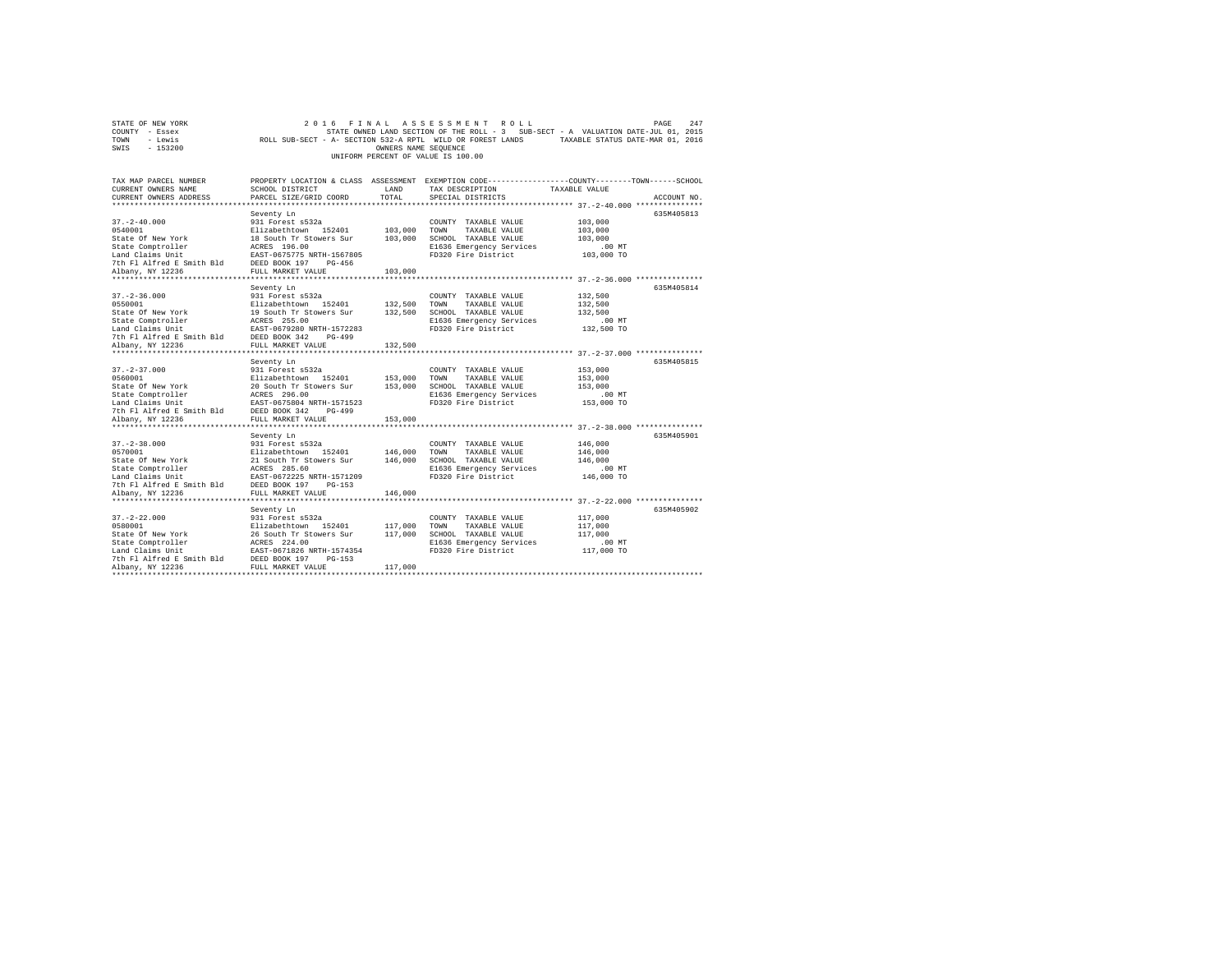|                | STATE OF NEW YORK |                                                            |  |                                    |  | 2016 FINAL ASSESSMENT ROLL |                                                                                   | PAGE | 2.48 |
|----------------|-------------------|------------------------------------------------------------|--|------------------------------------|--|----------------------------|-----------------------------------------------------------------------------------|------|------|
| COUNTY - Essex |                   |                                                            |  |                                    |  |                            | STATE OWNED LAND SECTION OF THE ROLL - 3 SUB-SECT - A VALUATION DATE-JUL 01, 2015 |      |      |
| TOWN           | - Lewis           | ROLL SUB-SECT - A- SECTION 532-A RPTL WILD OR FOREST LANDS |  |                                    |  |                            | TAXABLE STATUS DATE-MAR 01, 2016                                                  |      |      |
| SWIS           | $-153200$         |                                                            |  | OWNERS NAME SEOUENCE               |  |                            |                                                                                   |      |      |
|                |                   |                                                            |  | UNIFORM PERCENT OF VALUE IS 100.00 |  |                            |                                                                                   |      |      |

| TAX MAP PARCEL NUMBER                                                                                                                                                                                                       |                                                                                                 |              |                          | PROPERTY LOCATION & CLASS ASSESSMENT EXEMPTION CODE---------------COUNTY-------TOWN-----SCHOOL |  |
|-----------------------------------------------------------------------------------------------------------------------------------------------------------------------------------------------------------------------------|-------------------------------------------------------------------------------------------------|--------------|--------------------------|------------------------------------------------------------------------------------------------|--|
| CURRENT OWNERS NAME                                                                                                                                                                                                         | SCHOOL DISTRICT                                                                                 | LAND         | TAX DESCRIPTION          | TAXABLE VALUE                                                                                  |  |
| CURRENT OWNERS ADDRESS                                                                                                                                                                                                      | PARCEL SIZE/GRID COORD                                                                          | TOTAL        | SPECIAL DISTRICTS        | ACCOUNT NO.                                                                                    |  |
|                                                                                                                                                                                                                             |                                                                                                 |              |                          |                                                                                                |  |
|                                                                                                                                                                                                                             | Seventy Ln                                                                                      |              |                          | 635M405903                                                                                     |  |
| $37. - 2 - 23.000$                                                                                                                                                                                                          | 931 Forest s532a                                                                                |              | COUNTY TAXABLE VALUE     | 121,000                                                                                        |  |
| 0590001                                                                                                                                                                                                                     | Elizabethtown 152401                                                                            | 121,000 TOWN | TAXABLE VALUE            | 121,000                                                                                        |  |
| State Of New York                                                                                                                                                                                                           | 27 South Tr Stowers Sur<br>27 South Tr St<br>ACRES 232.00                                       | 121,000      | SCHOOL TAXABLE VALUE     | 121,000                                                                                        |  |
| State Comptroller                                                                                                                                                                                                           |                                                                                                 |              | E1636 Emergency Services | $.00$ MT                                                                                       |  |
|                                                                                                                                                                                                                             |                                                                                                 |              | FD320 Fire District      | 121,000 TO                                                                                     |  |
|                                                                                                                                                                                                                             |                                                                                                 |              |                          |                                                                                                |  |
|                                                                                                                                                                                                                             |                                                                                                 | 121,000      |                          |                                                                                                |  |
| *************                                                                                                                                                                                                               |                                                                                                 |              |                          |                                                                                                |  |
|                                                                                                                                                                                                                             | Seventy Ln                                                                                      |              |                          | 635M405904                                                                                     |  |
| $37. - 2 - 24.000$                                                                                                                                                                                                          | 931 Forest s532a                                                                                |              | COUNTY TAXABLE VALUE     | 105,000                                                                                        |  |
| 0600001                                                                                                                                                                                                                     | Elizabethtown 152401<br>28 South Tr Stowers Sur                                                 | 105,000      | TAXABLE VALUE<br>TOWN    | 105,000                                                                                        |  |
| State Of New York                                                                                                                                                                                                           |                                                                                                 | 105,000      | SCHOOL TAXABLE VALUE     | 105,000                                                                                        |  |
| State Comptroller                                                                                                                                                                                                           | ACRES 200.00<br>EAST-0678931 NRTH-1575238                                                       |              | E1636 Emergency Services | $.00$ MT                                                                                       |  |
| Land Claims Unit                                                                                                                                                                                                            |                                                                                                 |              | FD320 Fire District      | 105,000 TO                                                                                     |  |
| 7th Fl Alfred E Smith Bld DEED BOOK 197                                                                                                                                                                                     | $PG-153$                                                                                        |              |                          |                                                                                                |  |
| Albany, NY 12236                                                                                                                                                                                                            | FULL MARKET VALUE                                                                               | 105,000      |                          |                                                                                                |  |
|                                                                                                                                                                                                                             |                                                                                                 |              |                          |                                                                                                |  |
|                                                                                                                                                                                                                             | Seventy Ln                                                                                      |              |                          | 635M405905                                                                                     |  |
| $37. - 2 - 19.000$                                                                                                                                                                                                          | 931 Forest s532a                                                                                |              | COUNTY TAXABLE VALUE     | 103,300                                                                                        |  |
| 0610001                                                                                                                                                                                                                     | Elizabethtown 152401                                                                            | 103,300 TOWN | TAXABLE VALUE            | 103,300                                                                                        |  |
|                                                                                                                                                                                                                             |                                                                                                 |              |                          | 103,300                                                                                        |  |
|                                                                                                                                                                                                                             |                                                                                                 |              | E1636 Emergency Services | .00 MT                                                                                         |  |
|                                                                                                                                                                                                                             |                                                                                                 |              | FD320 Fire District      | 103,300 TO                                                                                     |  |
| State Of New York 29 South Tr Stowers Sur 103,300 SCHOOL TAXABLE VALUE<br>State Comptroller ACRES 200.00<br>Land Claims Unit EAST-0678621 NRTH-1577773 PD320 Fire District<br>The Flatfred E Smith Bld DEED BOOK 197 PG-153 |                                                                                                 |              |                          |                                                                                                |  |
| Albany, NY 12236                                                                                                                                                                                                            | FULL MARKET VALUE                                                                               | 103,300      |                          |                                                                                                |  |
|                                                                                                                                                                                                                             | ***************************                                                                     |              |                          | *********************** 37.-2-20.000 ***************                                           |  |
|                                                                                                                                                                                                                             | Seventy Ln                                                                                      |              |                          | 635M405906                                                                                     |  |
| $37. - 2 - 20.000$                                                                                                                                                                                                          |                                                                                                 |              | COUNTY TAXABLE VALUE     | 121,000                                                                                        |  |
| 0620001                                                                                                                                                                                                                     | 931 Forest s532a<br>Elizabethtown 152401 121,000 TOWN<br>30 South Tr Stowers Sur 121,000 SCHOOL |              | TAXABLE VALUE            | 121,000                                                                                        |  |
| State Of New York                                                                                                                                                                                                           |                                                                                                 |              | SCHOOL TAXABLE VALUE     | 121,000                                                                                        |  |
|                                                                                                                                                                                                                             |                                                                                                 |              | E1636 Emergency Services | .00 MT                                                                                         |  |
| State Comptroller<br>Exate Comptroller<br>Land Claims Unit<br>The Fl Alfred E Smith Bld<br>DEED BOOK 197 PG-153                                                                                                             |                                                                                                 |              | FD320 Fire District      | 121,000 TO                                                                                     |  |
|                                                                                                                                                                                                                             |                                                                                                 |              |                          |                                                                                                |  |
| Albany, NY 12236                                                                                                                                                                                                            | FULL MARKET VALUE                                                                               | 121,000      |                          |                                                                                                |  |
|                                                                                                                                                                                                                             |                                                                                                 |              |                          |                                                                                                |  |
|                                                                                                                                                                                                                             | Seventy Ln                                                                                      |              |                          | 635M405907                                                                                     |  |
| $37. - 2 - 21.000$                                                                                                                                                                                                          | 931 Forest s532a                                                                                |              | COUNTY TAXABLE VALUE     | 117,000                                                                                        |  |
| 0630001                                                                                                                                                                                                                     | Elizabethtown 152401                                                                            | 117,000      | TOWN<br>TAXABLE VALUE    | 117,000                                                                                        |  |
| State Of New York                                                                                                                                                                                                           | 31 South Tr Stowers Sur 117,000                                                                 |              | SCHOOL TAXABLE VALUE     | 117,000                                                                                        |  |
| State Comptroller                                                                                                                                                                                                           | 224ac                                                                                           |              | E1636 Emergency Services | .00 MT                                                                                         |  |
| Land Claims Unit                                                                                                                                                                                                            | ACRES 224.00                                                                                    |              | FD320 Fire District      | 117,000 TO                                                                                     |  |
|                                                                                                                                                                                                                             |                                                                                                 |              |                          |                                                                                                |  |
| Albany, NY 12236                                                                                                                                                                                                            | DEED BOOK 197<br>PG-152                                                                         |              |                          |                                                                                                |  |
|                                                                                                                                                                                                                             | FULL MARKET VALUE                                                                               | 117,000      |                          |                                                                                                |  |
|                                                                                                                                                                                                                             |                                                                                                 |              |                          |                                                                                                |  |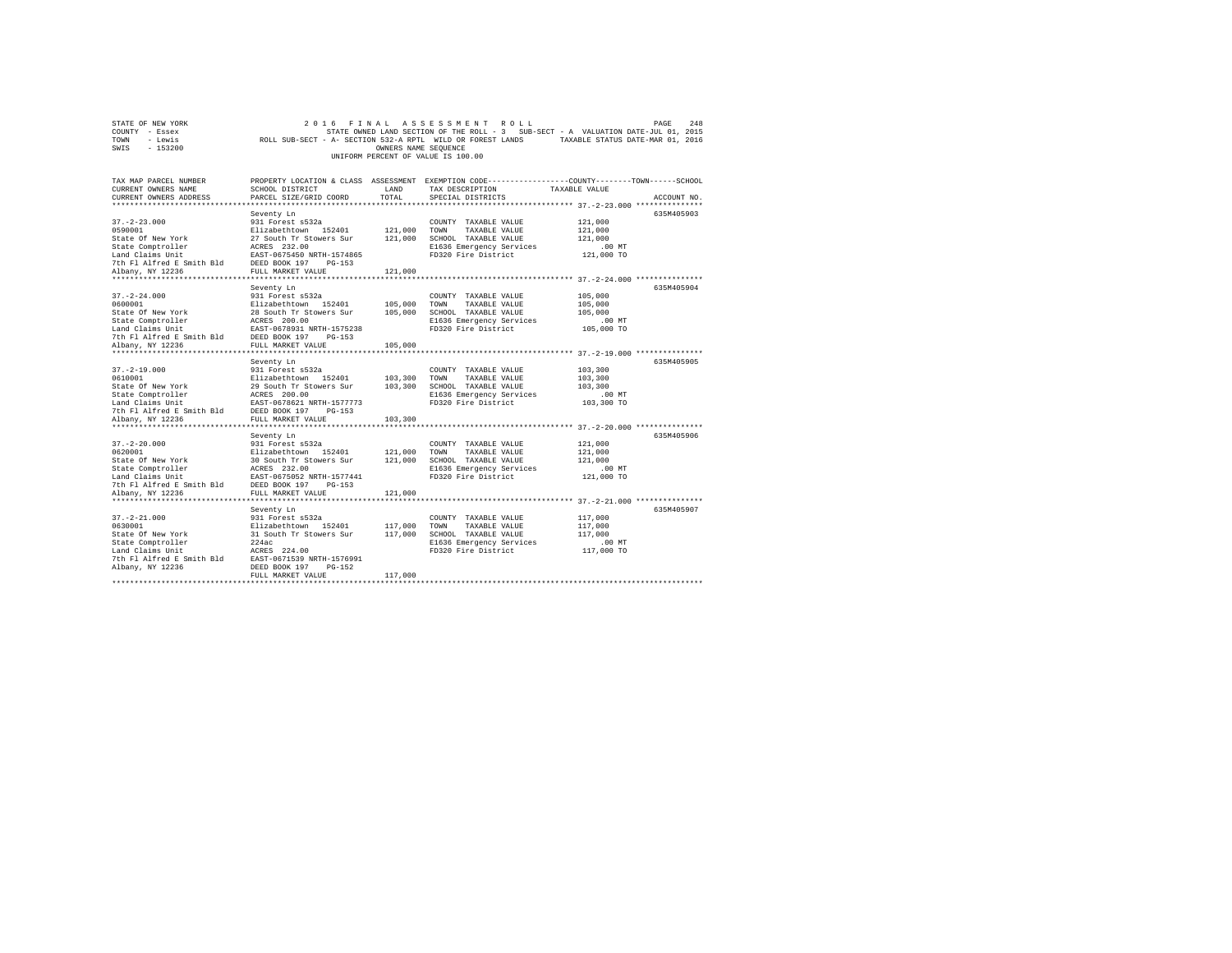| STATE OF NEW YORK                  | 2016 FINAL ASSESSMENT ROLL                                                        | 249<br>PAGE                      |  |  |  |
|------------------------------------|-----------------------------------------------------------------------------------|----------------------------------|--|--|--|
| COUNTY<br>- Essex                  | STATE OWNED LAND SECTION OF THE ROLL - 3 SUB-SECT - A VALUATION DATE-JUL 01, 2015 |                                  |  |  |  |
| - Lewis<br>TOWN                    | ROLL SUB-SECT - A- SECTION 532-A RPTL WILD OR FOREST LANDS                        | TAXABLE STATUS DATE-MAR 01, 2016 |  |  |  |
| SWIS<br>$-153200$                  |                                                                                   | RPS150/V04/L015                  |  |  |  |
|                                    |                                                                                   | CURRENT DATE 6/22/2016           |  |  |  |
| UNIFORM PERCENT OF VALUE IS 100.00 |                                                                                   |                                  |  |  |  |
|                                    | ROLL SUB SECTION-A-TOTALS                                                         |                                  |  |  |  |

## \*\*\* S P E C I A L D I S T R I C T S U M M A R Y \*\*\*

|      |                      | TOTAL.  | EXTENSION   | <b>EXTENSION</b> | AD VALOREM | <b>EXEMPT</b> | TAXARLE  |
|------|----------------------|---------|-------------|------------------|------------|---------------|----------|
| CODE | DISTRICT NAME        | PARCELS | <b>TYPE</b> | <b>VALUE</b>     | VALUE.     | <b>AMOUNT</b> | VALUE    |
|      |                      |         |             |                  |            |               |          |
|      | E1636 Emergency Serv |         | 50 MOVTAX   |                  |            |               |          |
|      | FD320 Fire District  |         | 50 TOTAL    |                  | 4482,100   |               | 4482.100 |

## \*\*\* S C H O O L D I S T R I C T S U M M A R Y \*\*\*

| CODE   | DISTRICT NAME | TOTAL<br>PARCELS | ASSESSED<br>LAND | ASSESSED<br>TOTAL | EXEMPT<br>AMOUNT | TOTAL<br>TAXABLE | STAR<br>AMOUNT | <b>STAR</b><br>TAXABLE |
|--------|---------------|------------------|------------------|-------------------|------------------|------------------|----------------|------------------------|
| 152401 | Elizabethtown | 50               | 4482.100         | 4482.100          |                  | 4482.100         |                | 4482,100               |
|        | SUB-TOTAL     | 50               | 4482.100         | 4482.100          |                  | 4482.100         |                | 4482,100               |
|        | TOTAL         | 50               | 4482.100         | 4482,100          |                  | 4482.100         |                | 4482,100               |

## \*\*\* S Y S T E M C O D E S S U M M A R Y \*\*\*

NO SYSTEM EXEMPTIONS AT THIS LEVEL

## \*\*\* E X E M P T I O N S U M M A R Y \*\*\*

NO EXEMPTIONS AT THIS LEVEL

| ROLL       | DESCRIPTION            | TOTAL   | ASSESSED | ASSESSED | TAXABLE  | TAXABLE  | TAXABLE  | STAR     |
|------------|------------------------|---------|----------|----------|----------|----------|----------|----------|
| <b>SEC</b> |                        | PARCELS | LAND     | TOTAL    | COUNTY   | TOWN     | SCHOOL   | TAXABLE  |
|            | OWNED<br>STATE<br>LAND | 50      | 4482.100 | 4482.100 | 4482,100 | 4482.100 | 4482,100 | 4482.100 |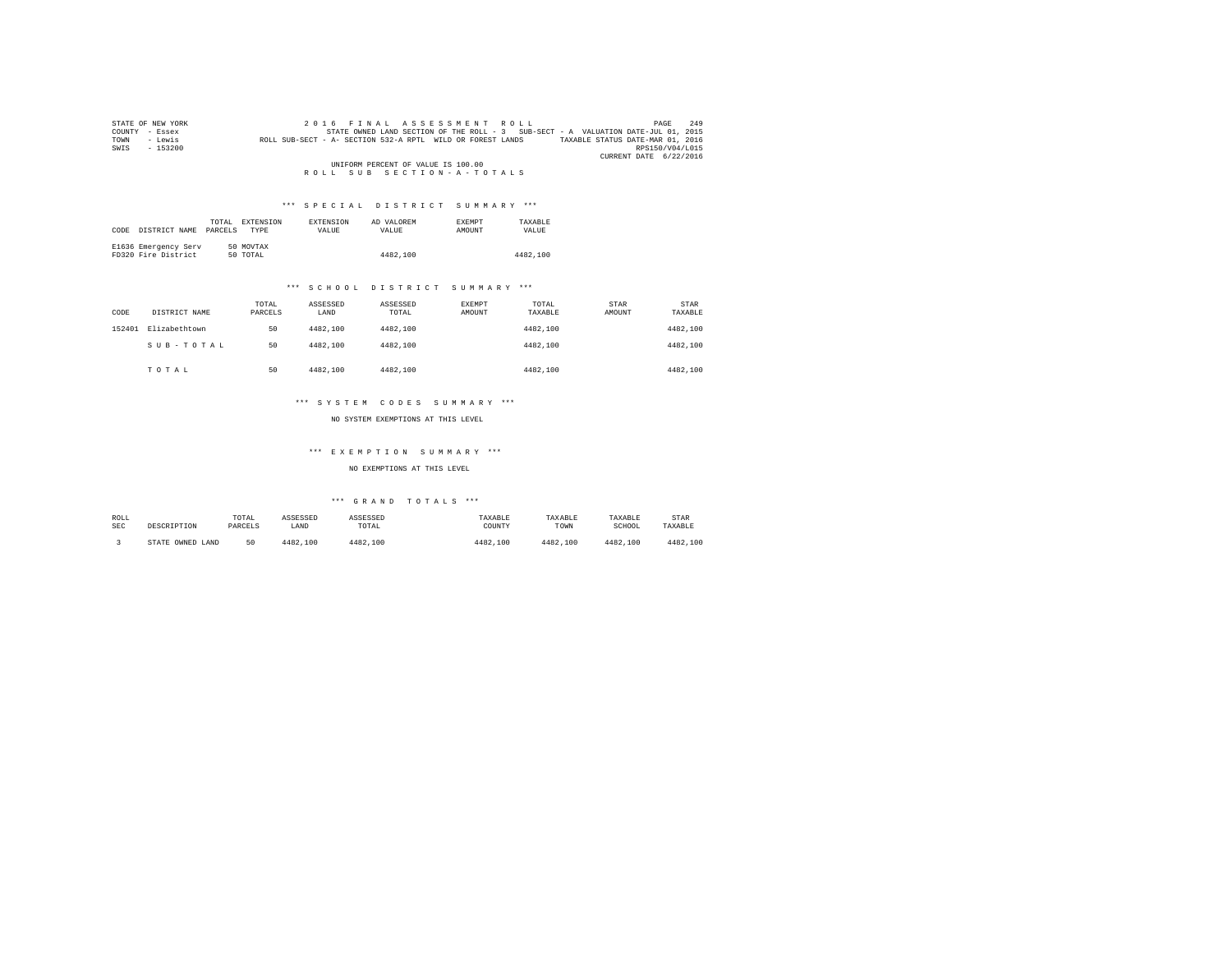| STATE OF NEW YORK<br>COUNTY - Essex<br>TOWN - Lewis<br>SWIS - 153200                                                            |                                                                                                                                                                                                                                    | OWNERS NAME SEQUENCE | 2016 FINAL ASSESSMENT ROLL<br>UNIFORM PERCENT OF VALUE IS 100.00<br>UNIFORM PERCENT OF VALUE IS 100.00  | 250<br>PAGE<br>STATE OWNED LAND SECTION OF THE ROLL - 3 SUB-SECT - P VALUATION DATE-JUL 01, 2015<br>ROLL SUB-SECT - P- ECL CONSERVATION AND COMMON LAW EASEMENTS TAXABLE STATUS DATE-MAR 01, 2016 |
|---------------------------------------------------------------------------------------------------------------------------------|------------------------------------------------------------------------------------------------------------------------------------------------------------------------------------------------------------------------------------|----------------------|---------------------------------------------------------------------------------------------------------|---------------------------------------------------------------------------------------------------------------------------------------------------------------------------------------------------|
| TAX MAP PARCEL NUMBER<br>CURRENT OWNERS NAME<br>CURRENT OWNERS ADDRESS                                                          | SCHOOL DISTRICT<br>PARCEL SIZE/GRID COORD                                                                                                                                                                                          | LAND<br>TOTAL        | TAX DESCRIPTION<br>SPECIAL DISTRICTS                                                                    | PROPERTY LOCATION & CLASS ASSESSMENT EXEMPTION CODE----------------COUNTY-------TOWN------SCHOOL<br>TAXABLE VALUE<br>ACCOUNT NO.                                                                  |
| 47.2-1-13.000-ESMT<br>State Of New York<br>C/O County Treasurer<br>County<br>Essex                                              | 741 Stowersville Rd<br>980 Consvn easmt<br>Elizabethtown 152401<br>4 Platt Rogers Tract 1<br>ACRES 0.82<br>EAST-0709089 NRTH-1562429<br>DEED BOOK 1694 PG-235<br>CONSERVATION ESMT % 25.00<br>FULL MARKET VALUE                    | 7,475                | COUNTY TAXABLE VALUE<br>7,475 TOWN TAXABLE VALUE<br>7,475 SCHOOL TAXABLE VALUE<br>FD320 Fire District   | 635J104908<br>7.475<br>7.475<br>7,475<br>7,475 TO                                                                                                                                                 |
|                                                                                                                                 |                                                                                                                                                                                                                                    |                      |                                                                                                         | ****************************** 47.2-1-63.200-ESMT *********                                                                                                                                       |
| 47.2-1-63.200-ESMT<br>State Of New York<br>State of new form<br>C/O County Treasurer 36 Platt Rogers<br>Essex County ACRES 3.42 | Stowersville Rd<br>980 Consvn easmt<br>Elizabethtown 152401<br>EAST-0711139 NRTH-1563208<br>DEED BOOK 739 PG-60<br>CONSERVATION ESMT % 22.00<br>FULL MARKET VALUE                                                                  | 220                  | COUNTY TAXABLE VALUE<br>220 TOWN TAXABLE VALUE<br>220 SCHOOL TAXABLE VALUE<br>FD320 Fire District       | 635J191023<br>220<br>220<br>220<br>220 TO                                                                                                                                                         |
|                                                                                                                                 | *******************                                                                                                                                                                                                                | *******************  |                                                                                                         | ******************************* 47.2-1-3.122-ESMT **********                                                                                                                                      |
|                                                                                                                                 |                                                                                                                                                                                                                                    |                      |                                                                                                         |                                                                                                                                                                                                   |
| 47.2-1-3.122-ESMT<br>State Of New York<br>C/O County Treasurer<br>Essex                                                         | Stowersville Rd<br>980 Consvn easmt<br>Elizabethtown 152401<br>surer 36 Platt Rogers<br>County ACRES 3.60<br>EAST-0710526 NRTH-1562987<br>DEED BOOK 696 PG-42<br>CONSERVATION ESMT % 22.00<br>FULL MARKET VALUE                    | 792                  | COUNTY TAXABLE VALUE<br>792 TOWN TAXABLE VALUE<br>792 SCHOOL TAXABLE VALUE<br>FD320 Fire District       | 635J191024<br>792<br>792<br>792<br>792 TO                                                                                                                                                         |
|                                                                                                                                 |                                                                                                                                                                                                                                    |                      |                                                                                                         | ************** 47.2-1-66.000-ESMT *********                                                                                                                                                       |
| $47.2 - 1 - 66.000 - ESMT$<br>State Of New York<br>C/O County Treasurer<br>County<br>Essex                                      | 41 Moss Rd<br>980 Consvn easmt<br>Elizabethtown 152401<br>36 Platt Rogers<br>ACRES 8.88<br>EAST-0710544 NRTH-1564097<br>DEED BOOK 882 PG-335<br>CONSERVATION ESMT % 75.00                                                          |                      | COUNTY TAXABLE VALUE<br>26,775 TOWN TAXABLE VALUE<br>26,775 SCHOOL TAXABLE VALUE<br>FD320 Fire District | 635J188002<br>26,775<br>26,775<br>26,775<br>26,775 TO                                                                                                                                             |
|                                                                                                                                 | FULL MARKET VALUE                                                                                                                                                                                                                  | 26.775               |                                                                                                         |                                                                                                                                                                                                   |
|                                                                                                                                 |                                                                                                                                                                                                                                    |                      |                                                                                                         |                                                                                                                                                                                                   |
| 47.2-1-30.120-ESMT<br>State Of New York<br>C/O County Treasurer<br>Essex                                                        | Stowersville Rd<br>980 Consvn easmt<br>Elizabethtown 152401<br>4 Platt Rogers<br>County 1415/95 Scenic Easement<br>1567/30 Lease<br>ACRES 17.32<br>EAST-0709136 NRTH-1561426<br>DEED BOOK 1446 PG-118<br>CONSERVATION ESMT % 74.00 |                      | COUNTY TAXABLE VALUE<br>23,902 TOWN TAXABLE VALUE<br>23,902 SCHOOL TAXABLE VALUE<br>FD320 Fire District | 635J191021<br>23,902<br>23,902<br>23,902<br>23,902 TO                                                                                                                                             |
|                                                                                                                                 | FULL MARKET VALUE                                                                                                                                                                                                                  | 23,902               |                                                                                                         |                                                                                                                                                                                                   |
|                                                                                                                                 |                                                                                                                                                                                                                                    |                      |                                                                                                         |                                                                                                                                                                                                   |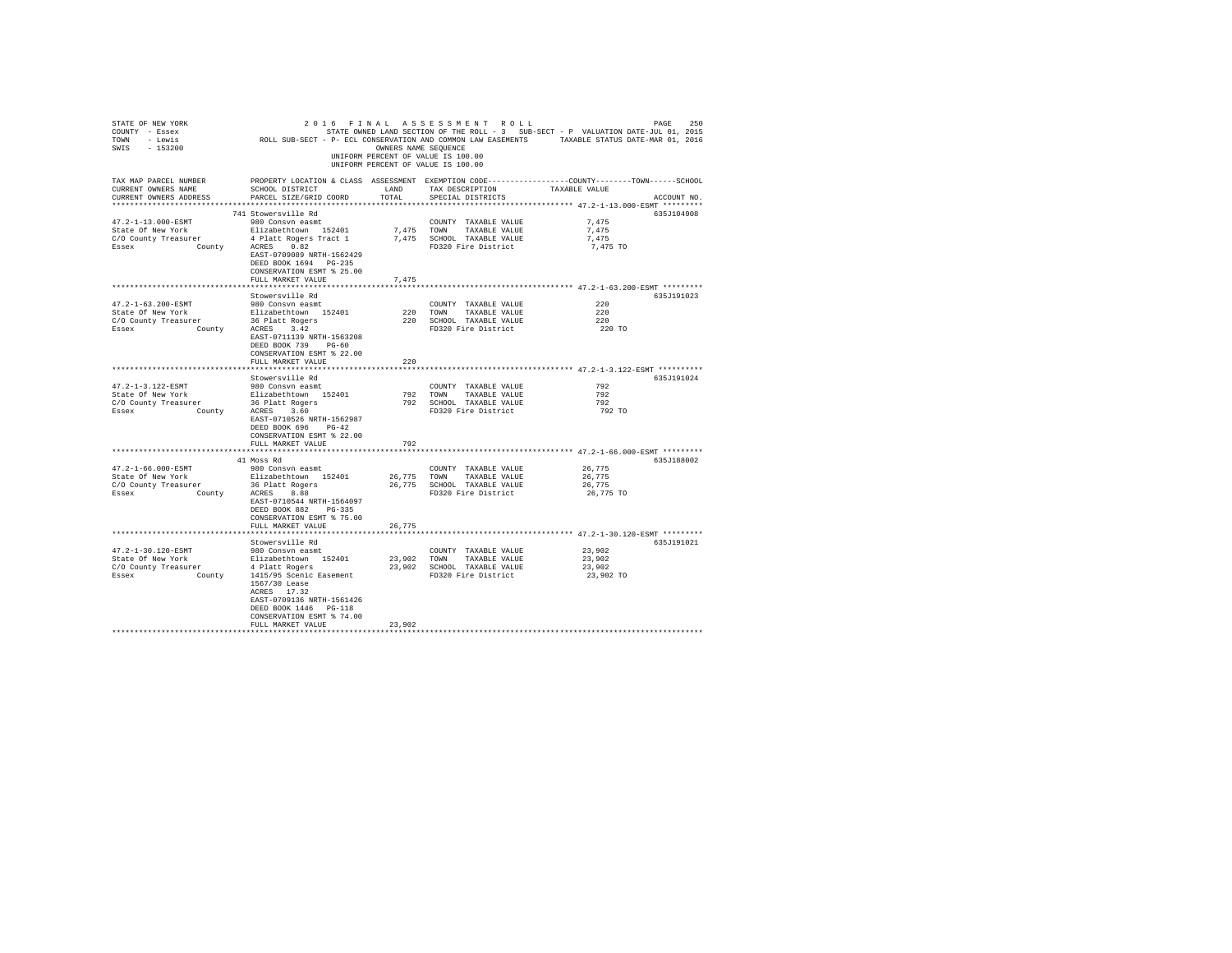| STATE OF NEW YORK<br>COUNTY - Essex<br>- Lewis<br>TOWN<br>SWIS - 153200                   | ROLL SUB-SECT - P- ECL CONSERVATION AND COMMON LAW EASEMENTS TAXABLE STATUS DATE-MAR 01, 2016                                                                                                                                  | OWNERS NAME SEQUENCE       | 2016 FINAL ASSESSMENT ROLL<br>STATE OWNED LAND SECTION OF THE ROLL - 3 SUB-SECT - P VALUATION DATE-JUL 01, 2015<br>UNIFORM PERCENT OF VALUE IS 100.00<br>UNIFORM PERCENT OF VALUE IS 100.00 |                                         | 251<br>PAGE |
|-------------------------------------------------------------------------------------------|--------------------------------------------------------------------------------------------------------------------------------------------------------------------------------------------------------------------------------|----------------------------|---------------------------------------------------------------------------------------------------------------------------------------------------------------------------------------------|-----------------------------------------|-------------|
| TAX MAP PARCEL NUMBER<br>CURRENT OWNERS NAME<br>CURRENT OWNERS ADDRESS                    | PROPERTY LOCATION & CLASS ASSESSMENT EXEMPTION CODE----------------COUNTY-------TOWN------SCHOOL<br>SCHOOL DISTRICT<br>PARCEL SIZE/GRID COORD                                                                                  | LAND<br>TOTAL              | TAX DESCRIPTION<br>SPECIAL DISTRICTS                                                                                                                                                        | TAXABLE VALUE                           | ACCOUNT NO. |
|                                                                                           |                                                                                                                                                                                                                                |                            |                                                                                                                                                                                             |                                         |             |
| 47.2-1-65.000-ESMT<br>State Of New York<br>C/O County Treasurer<br>Essex<br>County        | 815 Stowersville Rd<br>980 Consyn easmt<br>Elizabethtown 152401<br>36 Platt Rogers<br>8.13<br>ACRES<br>EAST-0710330 NRTH-1563588<br>DEED BOOK 961 PG-285<br>CONSERVATION ESMT % 75.00                                          | 27.375                     | COUNTY TAXABLE VALUE<br>TOWN<br>TAXABLE VALUE<br>27,375 SCHOOL TAXABLE VALUE<br>FD320 Fire District                                                                                         | 27,375<br>27,375<br>27,375<br>27,375 TO | 635J188001  |
|                                                                                           | FULL MARKET VALUE                                                                                                                                                                                                              | 27.375                     |                                                                                                                                                                                             |                                         |             |
|                                                                                           | 27 Moss Rd                                                                                                                                                                                                                     |                            |                                                                                                                                                                                             |                                         | 635.T177005 |
| $47.2 - 1 - 4.000 - ESMT$<br>State Of New York<br>C/O County Treasurer<br>County<br>Essex | 980 Consvn easmt<br>Elizabethtown 152401<br>36 Platt Rogers<br>ACRES<br>2.00<br>EAST-0710788 NRTH-1563897<br>DEED BOOK 1770 PG-173<br>CONSERVATION ESMT % 80.00<br>FULL MARKET VALUE                                           | 26,080<br>26,080<br>26,080 | COUNTY TAXABLE VALUE<br>TAXABLE VALUE<br>TOWN<br>SCHOOL TAXABLE VALUE<br>FD320 Fire District                                                                                                | 26,080<br>26,080<br>26,080<br>26,080 TO |             |
|                                                                                           |                                                                                                                                                                                                                                |                            |                                                                                                                                                                                             |                                         |             |
| $47.2 - 1 - 3.111 - ESMT$<br>State Of New York<br>C/O County Treasurer<br>Essex           | 69 Moss Rd<br>980 Consyn easmt<br>Elizabethtown 152401<br>36 Platt Rogers<br>County 1593/300 B Line Agr<br>ACRES 12.76<br>EAST-0710129 NRTH-1564567<br>DEED BOOK 1016 PG-257<br>CONSERVATION ESMT % 73.00<br>FULL MARKET VALUE | 27,740<br>27,740           | COUNTY TAXABLE VALUE<br>TOWN<br>TAXABLE VALUE<br>27.740 SCHOOL TAXABLE VALUE<br>FD320 Fire District                                                                                         | 27.740<br>27,740<br>27.740<br>27,740 TO | 635J104910  |
|                                                                                           | Interstate 87                                                                                                                                                                                                                  |                            |                                                                                                                                                                                             |                                         | 635Z008019  |
| 29.2-1-19.200-ESMT<br>State Of New York<br>C/O County Treasurer<br>County<br>Essex        | 980 Consvn easmt<br>Elizabethtown 152401<br>26 Essex Tract<br>56.08AC Under 480A RPTL<br>ACRES 58.90<br>EAST-0711137 NRTH-1592844<br>DEED BOOK 1503 PG-1<br>CONSERVATION ESMT % 26.00<br>FULL MARKET VALUE                     | 8,814 TOWN<br>8.814        | COUNTY TAXABLE VALUE<br>TAXABLE VALUE<br>8,814 SCHOOL TAXABLE VALUE<br>FD320 Fire District                                                                                                  | 8.814<br>8.814<br>8,814<br>8,814 TO     |             |
|                                                                                           |                                                                                                                                                                                                                                |                            |                                                                                                                                                                                             |                                         |             |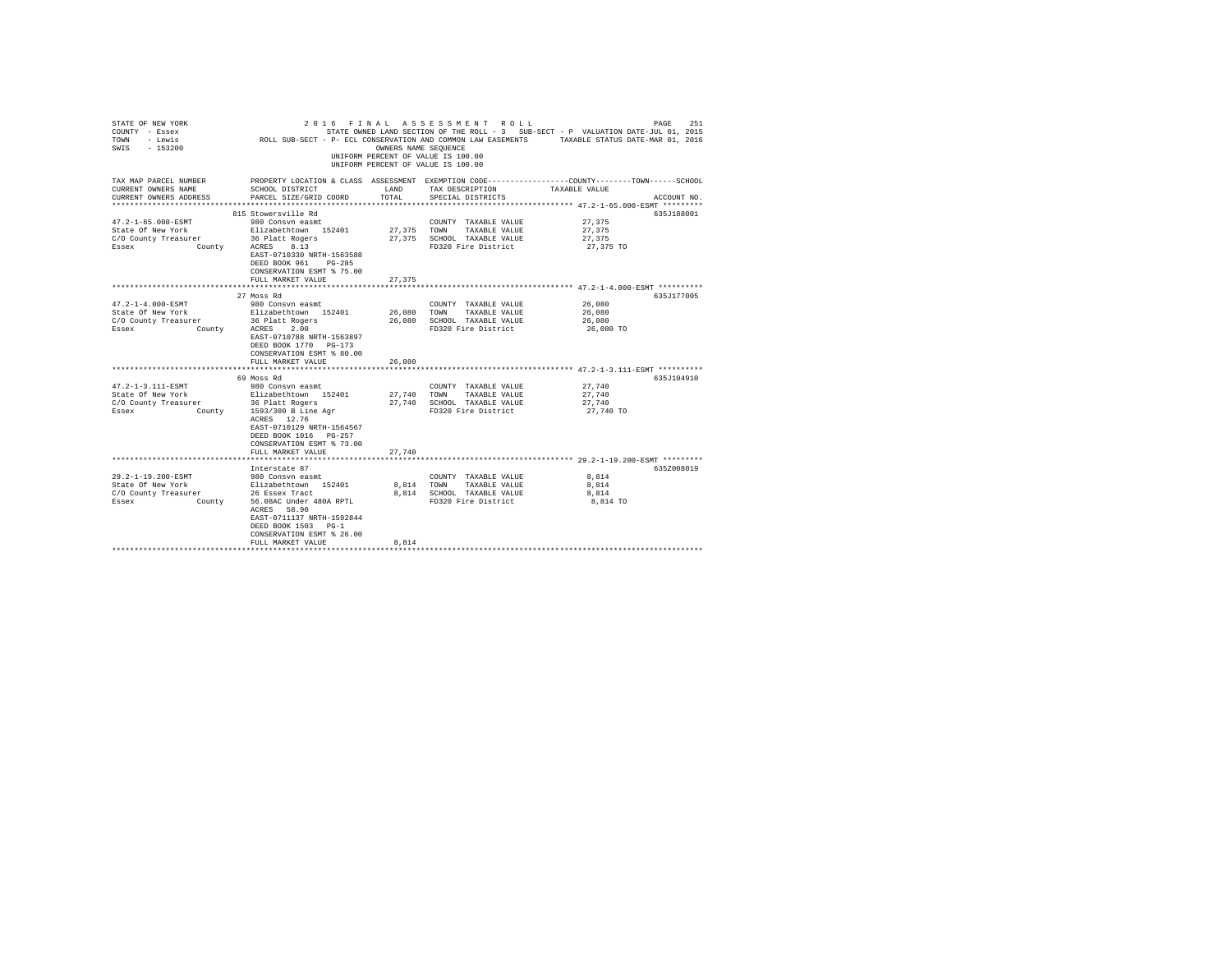| STATE OF NEW YORK<br>COUNTY - Essex<br>TOWN - Lewis<br>SWIS - 153200                                                  | SIALE STATE UNED HAND DECITION OF THE RUDL - 3 SUB-SECT - P WAUMING DATE-MAR 01, 2015<br>ROLL SUB-SECT - P- ECL CONSERVATION AND COMMON LAW EASEMENTS TAXABLE STATUS DATE-MAR 01, 2016 |               | 2016 FINAL ASSESSMENT ROLL<br>OWNERS NAME SEOUENCE<br>UNIFORM PERCENT OF VALUE IS 100.00<br>UNIFORM PERCENT OF VALUE IS 100.00 | STATE OWNED LAND SECTION OF THE ROLL - 3 SUB-SECT - P VALUATION DATE-JUL 01, 2015 | PAGE<br>252 |
|-----------------------------------------------------------------------------------------------------------------------|----------------------------------------------------------------------------------------------------------------------------------------------------------------------------------------|---------------|--------------------------------------------------------------------------------------------------------------------------------|-----------------------------------------------------------------------------------|-------------|
| TAX MAP PARCEL NUMBER<br>CURRENT OWNERS NAME<br>CURRENT OWNERS ADDRESS                                                | PROPERTY LOCATION & CLASS ASSESSMENT EXEMPTION CODE---------------COUNTY-------TOWN------SCHOOL<br>SCHOOL DISTRICT<br>PARCEL SIZE/GRID COORD                                           | LAND<br>TOTAL | TAX DESCRIPTION<br>SPECIAL DISTRICTS                                                                                           | TAXABLE VALUE                                                                     | ACCOUNT NO. |
|                                                                                                                       | US Route 9                                                                                                                                                                             |               |                                                                                                                                |                                                                                   | 635J104310  |
| 29.4-1-4.000-ESMT                                                                                                     | 980 Consvn easmt                                                                                                                                                                       |               | COUNTY TAXABLE VALUE                                                                                                           | 31,824                                                                            |             |
| State Of New York                                                                                                     |                                                                                                                                                                                        |               | 31,824 TOWN TAXABLE VALUE                                                                                                      | 31,824                                                                            |             |
| C/O County Treasurer                                                                                                  | Elizabethtown 152401<br>43 Peru Bay Tract                                                                                                                                              |               | 31,824 SCHOOL TAXABLE VALUE                                                                                                    | 31,824                                                                            |             |
| Essex County                                                                                                          | 231.34AC Under 480A RPTL<br>ACRES 237.00<br>EAST-0711350 NRTH-1586779<br>DEED BOOK 1503 PG-1<br>CONSERVATION ESMT % 26.00                                                              |               | FD320 Fire District                                                                                                            | 31,824 TO                                                                         |             |
|                                                                                                                       | FULL MARKET VALUE                                                                                                                                                                      | 31.824        |                                                                                                                                |                                                                                   |             |
|                                                                                                                       |                                                                                                                                                                                        |               |                                                                                                                                |                                                                                   |             |
|                                                                                                                       | Interstate 87                                                                                                                                                                          |               |                                                                                                                                |                                                                                   | 635Z008020  |
| 29.4-1-5.200-ESMT                                                                                                     | 980 Consvn easmt<br>Elizabethtown 152401                                                                                                                                               |               | COUNTY TAXABLE VALUE                                                                                                           | 23,322                                                                            |             |
| State Of New York                                                                                                     |                                                                                                                                                                                        |               | 23,322 TOWN TAXABLE VALUE<br>23,322 SCHOOL TAXABLE VALUE                                                                       | 23.322<br>23,322                                                                  |             |
| C/O County Treasurer 22 Essex Tract<br>Essex County Treasurer 22 Essex Tract<br>Essex County 166.52AC Under 480A RPTL |                                                                                                                                                                                        |               | FD320 Fire District                                                                                                            | 23,322 TO                                                                         |             |
|                                                                                                                       | ACRES 171.20<br>EAST-0710967 NRTH-1590284<br>DEED BOOK 1503 PG-1<br>CONSERVATION ESMT % 26.00                                                                                          |               |                                                                                                                                |                                                                                   |             |
|                                                                                                                       | FULL MARKET VALUE                                                                                                                                                                      | 23,322        |                                                                                                                                |                                                                                   |             |
|                                                                                                                       | US Route 9                                                                                                                                                                             |               |                                                                                                                                |                                                                                   | 635J104313  |
| 29.4-1-7.000-ESMT                                                                                                     |                                                                                                                                                                                        |               | COUNTY TAXABLE VALUE                                                                                                           | 4,550                                                                             |             |
| State Of New York                                                                                                     | 980 Consvn easmt<br>Elizabethtown 152401                                                                                                                                               |               | 4,550 TOWN TAXABLE VALUE                                                                                                       | 4.550                                                                             |             |
| C/O County Treasurer                                                                                                  | 31 Essex Tract                                                                                                                                                                         |               | 4,550 SCHOOL TAXABLE VALUE                                                                                                     | 4.550                                                                             |             |
| Essex                                                                                                                 | County 25AC Under 480A RPTL<br>ACRES 25.00                                                                                                                                             |               | FD320 Fire District                                                                                                            | 4,550 TO                                                                          |             |
|                                                                                                                       | EAST-0712758 NRTH-1589398<br>DEED BOOK 1503 PG-1                                                                                                                                       |               |                                                                                                                                |                                                                                   |             |
|                                                                                                                       | CONSERVATION ESMT % 26.00                                                                                                                                                              |               |                                                                                                                                |                                                                                   |             |
|                                                                                                                       | FULL MARKET VALUE                                                                                                                                                                      | 4.550         |                                                                                                                                |                                                                                   |             |
|                                                                                                                       |                                                                                                                                                                                        |               |                                                                                                                                | ********************* 29.4-1-8.000-ESMT **********                                |             |
|                                                                                                                       | US Route 9                                                                                                                                                                             |               |                                                                                                                                |                                                                                   | 635J104311  |
| 29.4-1-8.000-ESMT                                                                                                     | 980 Consvn easmt                                                                                                                                                                       |               | COUNTY TAXABLE VALUE                                                                                                           | 35,334                                                                            |             |
| State Of New York<br>C/O County Treasurer                                                                             | Elizabethtown 152401<br>44 Peru Bay Tract                                                                                                                                              |               | 35,334 TOWN TAXABLE VALUE                                                                                                      | 35,334                                                                            |             |
|                                                                                                                       |                                                                                                                                                                                        |               | 35,334 SCHOOL TAXABLE VALUE                                                                                                    | 35,334                                                                            |             |
| County<br>Essex                                                                                                       | 1 Ac Camp Lot<br>218.79AC Under 480A RPTL<br>ACRES 260.00<br>EAST-0714382 NRTH-1587130<br>DEED BOOK 1503 PG-1<br>CONSERVATION ESMT % 26.00                                             |               | FD320 Fire District                                                                                                            | 35,334 TO                                                                         |             |
|                                                                                                                       | FULL MARKET VALUE                                                                                                                                                                      | 35,334        |                                                                                                                                |                                                                                   |             |
|                                                                                                                       |                                                                                                                                                                                        |               |                                                                                                                                |                                                                                   |             |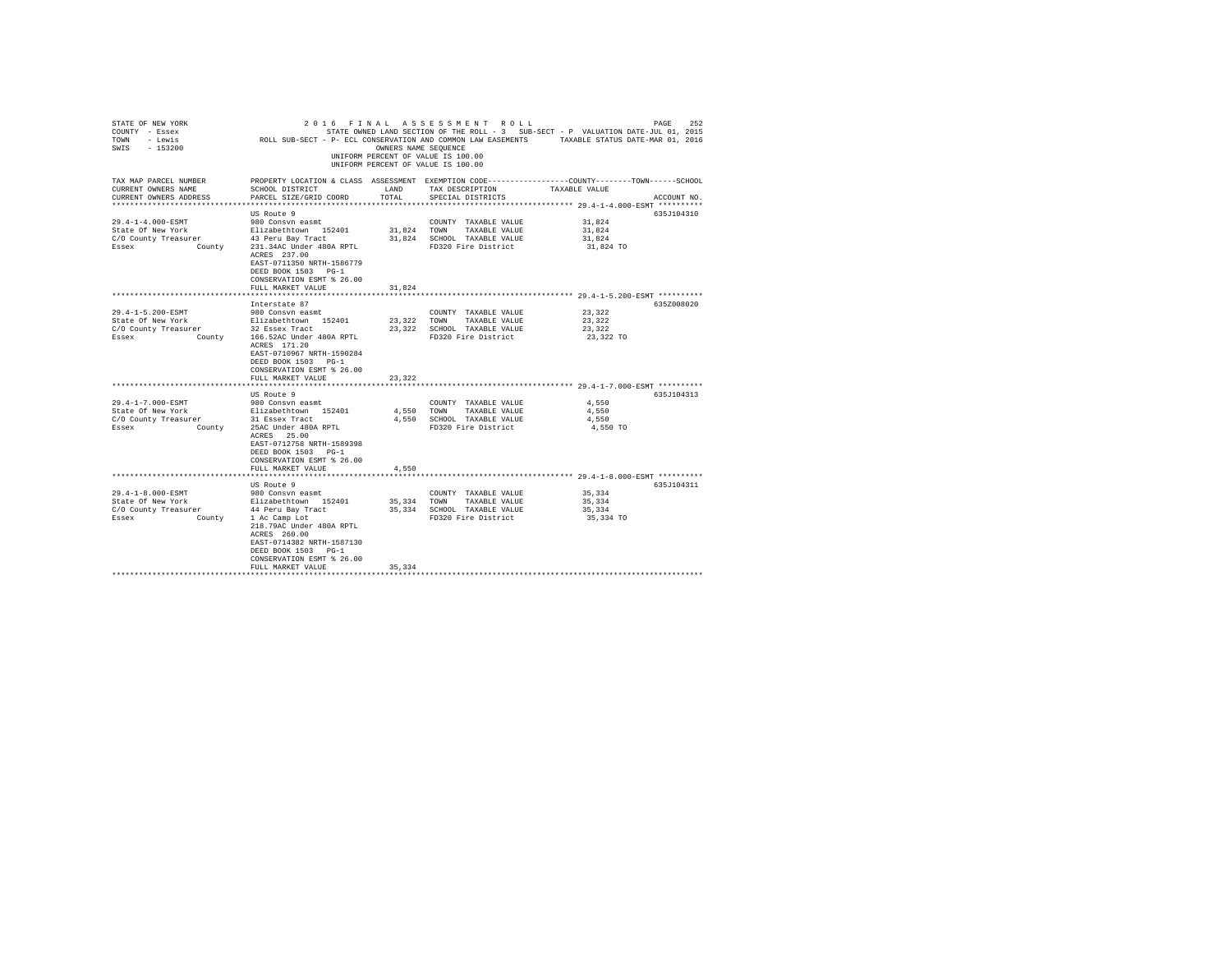| STATE OF NEW YORK<br>COUNTY - Essex<br>TOWN - Lewis<br>$-153200$<br>SWIS |                                                                                                                                              |               | 2016 FINAL ASSESSMENT ROLL<br>OWNERS NAME SEQUENCE<br>UNIFORM PERCENT OF VALUE IS 100.00<br>UNIFORM PERCENT OF VALUE IS 100.00 | PAGE<br>STATE OWNED LAND SECTION OF THE ROLL - 3 SUB-SECT - P VALUATION DATE-JUL 01, 2015<br>ROLL SUB-SECT - P- ECL CONSERVATION AND COMMON LAW EASEMENTS TAXABLE STATUS DATE-MAR 01, 2016 | 253 |
|--------------------------------------------------------------------------|----------------------------------------------------------------------------------------------------------------------------------------------|---------------|--------------------------------------------------------------------------------------------------------------------------------|--------------------------------------------------------------------------------------------------------------------------------------------------------------------------------------------|-----|
| TAX MAP PARCEL NUMBER<br>CURRENT OWNERS NAME<br>CURRENT OWNERS ADDRESS   | SCHOOL DISTRICT<br>PARCEL SIZE/GRID COORD                                                                                                    | LAND<br>TOTAL | TAX DESCRIPTION<br>SPECIAL DISTRICTS                                                                                           | PROPERTY LOCATION & CLASS ASSESSMENT EXEMPTION CODE---------------COUNTY-------TOWN------SCHOOL<br>TAXABLE VALUE<br>ACCOUNT NO.                                                            |     |
|                                                                          |                                                                                                                                              |               |                                                                                                                                | ******************* 29.4-1-9.000-ESMT **********                                                                                                                                           |     |
|                                                                          | US Route 9                                                                                                                                   |               |                                                                                                                                | 635J104312                                                                                                                                                                                 |     |
| 29.4-1-9.000-ESMT                                                        | 980 Consyn easmt                                                                                                                             |               | COUNTY TAXABLE VALUE                                                                                                           | 28,158                                                                                                                                                                                     |     |
| State Of New York                                                        | Elizabethtown 152401                                                                                                                         | 28,158        | TOWN<br>TAXABLE VALUE                                                                                                          | 28,158                                                                                                                                                                                     |     |
| C/O County Treasurer<br>Essex                                            | 45 Peru Bay Tract<br>189.57AC Under 480A RPTL                                                                                                | 28,158        | SCHOOL TAXABLE VALUE<br>FD320 Fire District                                                                                    | 28,158<br>28,158 TO                                                                                                                                                                        |     |
| County                                                                   | ACRES 218.00<br>EAST-0717176 NRTH-1587482<br>DEED BOOK 1503 PG-1<br>CONSERVATION ESMT % 26.00                                                |               |                                                                                                                                |                                                                                                                                                                                            |     |
|                                                                          | FULL MARKET VALUE                                                                                                                            | 28,158        |                                                                                                                                |                                                                                                                                                                                            |     |
|                                                                          |                                                                                                                                              |               |                                                                                                                                |                                                                                                                                                                                            |     |
|                                                                          | US Route 9                                                                                                                                   |               |                                                                                                                                | 635J104315                                                                                                                                                                                 |     |
| 29.4-1-10.000-ESMT                                                       | 980 Consyn easmt - WTRFNT                                                                                                                    |               | COUNTY TAXABLE VALUE                                                                                                           | 13,754                                                                                                                                                                                     |     |
| State Of New York                                                        | Elizabethtown 152401                                                                                                                         | 13,754        | TOWN<br>TAXABLE VALUE                                                                                                          | 13,754                                                                                                                                                                                     |     |
| C/O County Treasurer                                                     | 30 Essex Tract                                                                                                                               | 13,754        | SCHOOL TAXABLE VALUE                                                                                                           | 13,754                                                                                                                                                                                     |     |
| Essex<br>County                                                          | 89.7AC Under 480A RPTL<br>ACRES 100.00<br>EAST-0715851 NRTH-1590059<br>DEED BOOK 1503 PG-1<br>CONSERVATION ESMT % 26.00<br>FULL MARKET VALUE | 13.754        | FD320 Fire District                                                                                                            | 13,754 TO                                                                                                                                                                                  |     |
|                                                                          |                                                                                                                                              |               |                                                                                                                                |                                                                                                                                                                                            |     |
|                                                                          | US Route 9                                                                                                                                   |               |                                                                                                                                | 635J104302                                                                                                                                                                                 |     |
| 29.4-1-20.000-ESMT                                                       | 980 Consvn easmt                                                                                                                             |               | COUNTY TAXABLE VALUE                                                                                                           | 11,648                                                                                                                                                                                     |     |
| State Of New York                                                        | Willsboro 155201                                                                                                                             | 11,648        | TOWN<br>TAXABLE VALUE                                                                                                          | 11,648                                                                                                                                                                                     |     |
| C/O County Treasurer                                                     | 42 Peru Bay Tract                                                                                                                            | 11,648        | SCHOOL TAXABLE VALUE                                                                                                           | 11,648                                                                                                                                                                                     |     |
| Essex<br>County                                                          | 77.58AC Under 480A RPTL<br>ACRES 81.00<br>EAST-0717020 NRTH-1584414<br>DEED BOOK 1503 PG-1<br>CONSERVATION ESMT % 26.00                      |               | FD320 Fire District                                                                                                            | 11,648 TO                                                                                                                                                                                  |     |
|                                                                          | FULL MARKET VALUE                                                                                                                            | 11,648        |                                                                                                                                |                                                                                                                                                                                            |     |
|                                                                          |                                                                                                                                              |               |                                                                                                                                | *************************** 29.4-1-21.000-ESMT *********                                                                                                                                   |     |
|                                                                          | US Route 9                                                                                                                                   |               |                                                                                                                                | 635J104309                                                                                                                                                                                 |     |
| 29.4-1-21.000-ESMT                                                       | 980 Consyn easmt                                                                                                                             |               | COUNTY TAXABLE VALUE                                                                                                           | 24,050                                                                                                                                                                                     |     |
| State Of New York                                                        | Elizabethtown 152401                                                                                                                         | 24,050        | TOWN<br>TAXABLE VALUE                                                                                                          | 24,050                                                                                                                                                                                     |     |
| C/O County Treasurer                                                     | 41 Peru Bay Tract                                                                                                                            | 24,050        | SCHOOL TAXABLE VALUE                                                                                                           | 24,050                                                                                                                                                                                     |     |
| Essex<br>County                                                          | 174.76AC Under 480A RPTL<br>ACRES 175.00<br>EAST-0714930 NRTH-1584107<br>DEED BOOK 1503 PG-1<br>CONSERVATION ESMT % 26.00                    |               | FD320 Fire District                                                                                                            | 24,050 TO                                                                                                                                                                                  |     |
|                                                                          | FULL MARKET VALUE                                                                                                                            | 24,050        |                                                                                                                                |                                                                                                                                                                                            |     |
|                                                                          |                                                                                                                                              |               |                                                                                                                                |                                                                                                                                                                                            |     |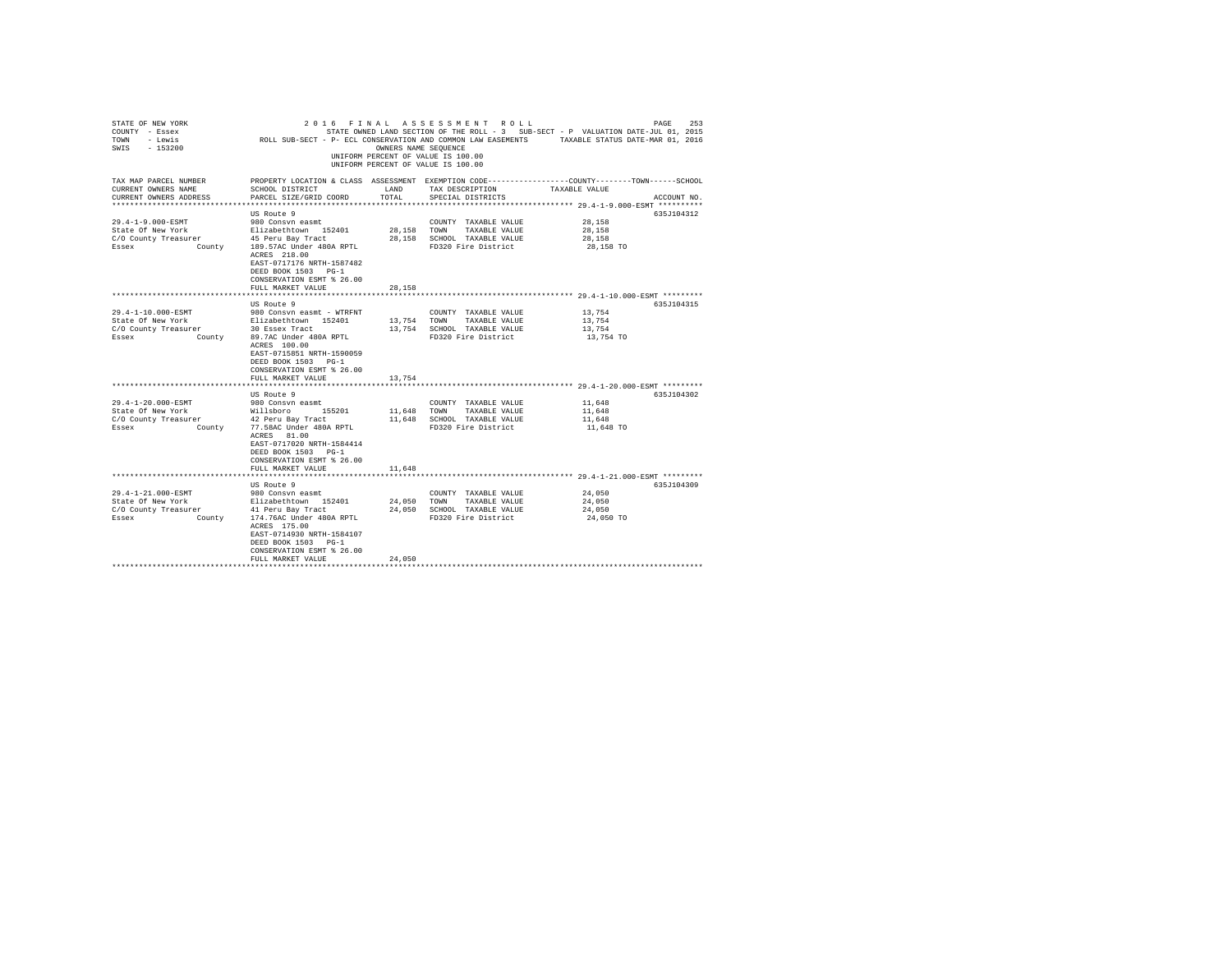| STATE OF NEW YORK<br>COUNTY - Essex<br>TOWN - Lewis<br>SWIS - 153200                                                   | $2\ 0\ 1\ 6\quad F\ 1\ N\ A\ L\quad A\ S\ S\ E\ S\ S\ M\ E\ N\ T\quad K\ \cup\ L\ L\ L\ DSTATI\ O\ N\ B\ E\ D\ L\ D\ I\ P\ T\ B\ R\ D\ L\ D\ I\ P\ T\ B\ R\ D\ S\ C\ C\ C\ D\ S\ C\ B\ V\ D\ T\ B\ I\ B\ R\ A\ S\ B\ S\ B\ S\ C\ S\ T\ I\ P\ Y\ A\ L\ D\ S\ C\ B\ V\ B\ A\ W\ B\ A\ S\ B\ S\ B\ S\ T\ A\ X\ B\ D\ S\ T\ A\ Y\ B\ A\ W\ A\ B\ A$ |               | UNIFORM PERCENT OF VALUE IS 100.00<br>UNIFORM PERCENT OF VALUE IS 100.00 |                     |             |
|------------------------------------------------------------------------------------------------------------------------|-------------------------------------------------------------------------------------------------------------------------------------------------------------------------------------------------------------------------------------------------------------------------------------------------------------------------------------------------|---------------|--------------------------------------------------------------------------|---------------------|-------------|
| TAX MAP PARCEL NUMBER<br>CURRENT OWNERS NAME<br>CURRENT OWNERS ADDRESS                                                 | PROPERTY LOCATION & CLASS ASSESSMENT EXEMPTION CODE---------------COUNTY-------TOWN-----SCHOOL<br>SCHOOL DISTRICT<br>PARCEL SIZE/GRID COORD                                                                                                                                                                                                     | LAND<br>TOTAL | TAX DESCRIPTION<br>SPECIAL DISTRICTS                                     | TAXABLE VALUE       | ACCOUNT NO. |
|                                                                                                                        |                                                                                                                                                                                                                                                                                                                                                 |               |                                                                          |                     |             |
|                                                                                                                        | Interstate 87                                                                                                                                                                                                                                                                                                                                   |               |                                                                          |                     | 635Z008021  |
| 38.2-1-3.200-ESMT<br>State Of New York                                                                                 | 980 Consyn easmt                                                                                                                                                                                                                                                                                                                                |               | COUNTY TAXABLE VALUE                                                     | 14,586<br>14,586    |             |
| C/O County Treasurer                                                                                                   | Elizabethtown 152401<br>34 Peru Bay Tract                                                                                                                                                                                                                                                                                                       | 14,586 TOWN   | TAXABLE VALUE<br>14,586 SCHOOL TAXABLE VALUE                             | 14,586              |             |
| Essex                                                                                                                  | County 99.46AC Under 480A RPTL<br>ACRES 104.10<br>EAST-0710159 NRTH-1580842<br>DEED BOOK 1503 PG-1<br>CONSERVATION ESMT % 26.00                                                                                                                                                                                                                 |               | FD320 Fire District                                                      | 14,586 TO           |             |
|                                                                                                                        | FULL MARKET VALUE                                                                                                                                                                                                                                                                                                                               | 14,586        |                                                                          |                     |             |
|                                                                                                                        |                                                                                                                                                                                                                                                                                                                                                 |               |                                                                          |                     |             |
|                                                                                                                        | Interstate 87                                                                                                                                                                                                                                                                                                                                   |               |                                                                          |                     | 635Z008022  |
| 38.2-1-4.200-ESMT                                                                                                      | 980 Consvn easmt                                                                                                                                                                                                                                                                                                                                |               | COUNTY TAXABLE VALUE                                                     | 13,026              |             |
| State Of New York                                                                                                      | Elizabethtown 152401                                                                                                                                                                                                                                                                                                                            | 13,026 TOWN   | TAXABLE VALUE                                                            | 13,026              |             |
| C/O County Treasurer 29 Peru Bay Tract<br>Essex County County 29 Peru Bay Tract<br>Essex County 88.6AC Under 480A RPTL |                                                                                                                                                                                                                                                                                                                                                 |               | 13,026 SCHOOL TAXABLE VALUE<br>FD320 Fire District                       | 13,026<br>13,026 TO |             |
|                                                                                                                        | ACRES 91.30<br>EAST-0710148 NRTH-1583765<br>DEED BOOK 1503 PG-1<br>CONSERVATION ESMT % 26.00<br>FULL MARKET VALUE                                                                                                                                                                                                                               | 13,026        |                                                                          |                     |             |
|                                                                                                                        |                                                                                                                                                                                                                                                                                                                                                 |               |                                                                          |                     |             |
|                                                                                                                        | Deerhead-Reber Rd                                                                                                                                                                                                                                                                                                                               |               |                                                                          |                     | 635J104402  |
| 38.2-1-5.000-ESMT                                                                                                      | 980 Consvn easmt                                                                                                                                                                                                                                                                                                                                |               | COUNTY TAXABLE VALUE                                                     | 23,244              |             |
| State Of New York                                                                                                      | Elizabethtown 152401                                                                                                                                                                                                                                                                                                                            |               | 23, 244 TOWN TAXABLE VALUE                                               | 23,244              |             |
| C/O County Treasurer                                                                                                   | 35 Peru Bay Tract                                                                                                                                                                                                                                                                                                                               |               | 23, 244 SCHOOL TAXABLE VALUE                                             | 23,244              |             |
| Essex                                                                                                                  | County 1 Ac Camp Lot<br>159AC Under 480A RPTL<br>ACRES 160.00<br>EAST-0712540 NRTH-1581064<br>DEED BOOK 1503 PG-1<br>CONSERVATION ESMT % 26.00                                                                                                                                                                                                  |               | FD320 Fire District                                                      | 23,244 TO           |             |
|                                                                                                                        | FULL MARKET VALUE                                                                                                                                                                                                                                                                                                                               | 23,244        |                                                                          |                     |             |
|                                                                                                                        |                                                                                                                                                                                                                                                                                                                                                 |               |                                                                          |                     |             |
| 38.2-1-6.000-ESMT                                                                                                      | Deerhead-Reber Rd<br>980 Consvn easmt                                                                                                                                                                                                                                                                                                           |               | COUNTY TAXABLE VALUE                                                     | 25,116              | 635J104314  |
| State Of New York                                                                                                      | Elizabethtown 152401                                                                                                                                                                                                                                                                                                                            |               | 25,116 TOWN TAXABLE VALUE                                                | 25,116              |             |
| C/O County Treasurer                                                                                                   | 36 Peru Bay Tract                                                                                                                                                                                                                                                                                                                               |               | 25.116 SCHOOL TAXABLE VALUE                                              | 25,116              |             |
| County<br>Essex                                                                                                        | 183.1AC Under 480A RPTL<br>ACRES 183.10<br>EAST-0715298 NRTH-1581433<br>DEED BOOK 1503 PG-1<br>CONSERVATION ESMT % 26.00                                                                                                                                                                                                                        |               | FD320 Fire District                                                      | 25,116 TO           |             |
|                                                                                                                        | FULL MARKET VALUE                                                                                                                                                                                                                                                                                                                               | 25,116        |                                                                          |                     |             |
|                                                                                                                        |                                                                                                                                                                                                                                                                                                                                                 |               |                                                                          |                     |             |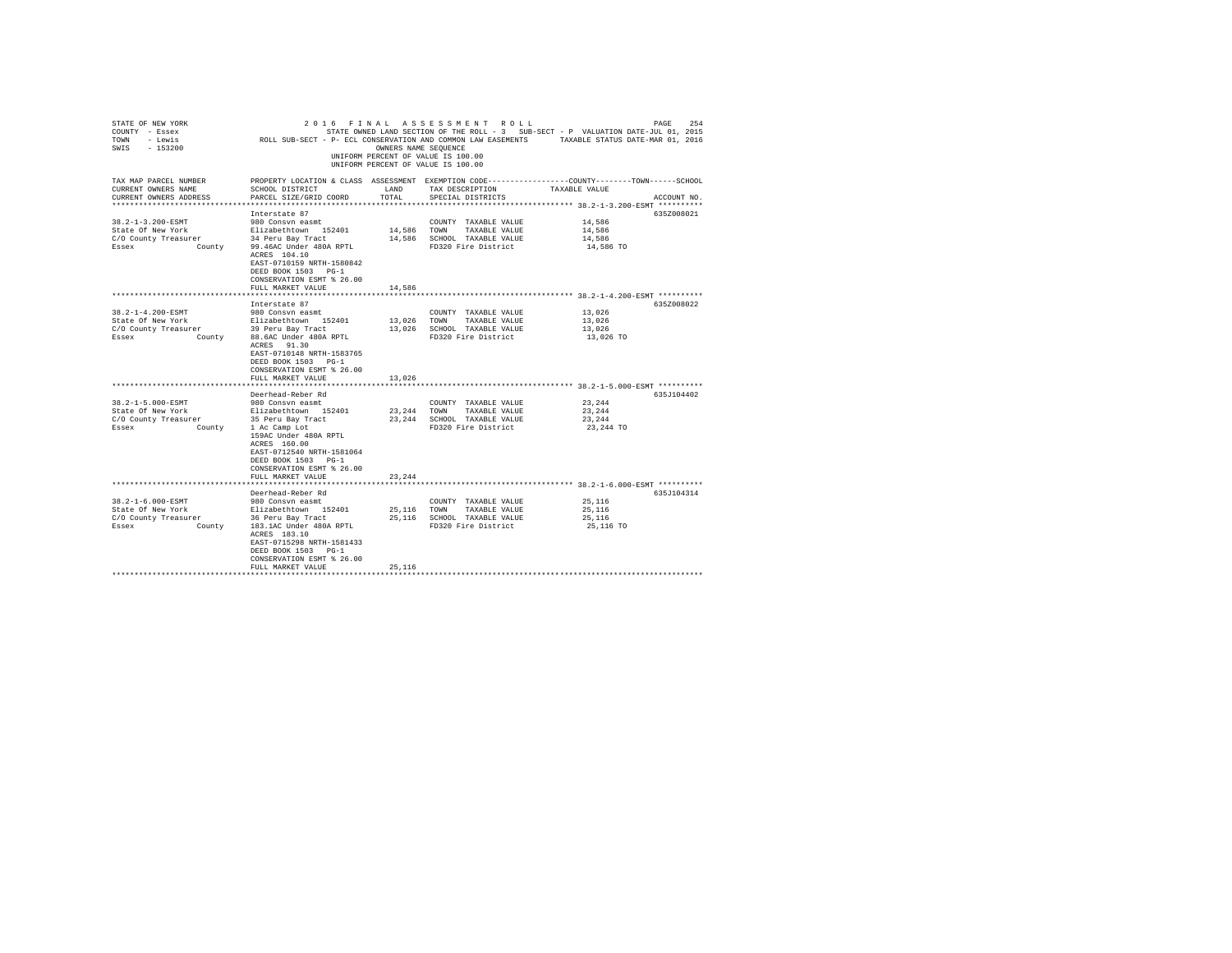| STATE OF NEW YORK<br>COUNTY - Essex<br>TOWN - Lewis<br>$-153200$<br>SWIS | ROLL SUB-SECT - P- ECL CONSERVATION AND COMMON LAW EASEMENTS TAXABLE STATUS DATE-MAR 01, 2016 | OWNERS NAME SEOUENCE | 2016 FINAL ASSESSMENT ROLL<br>STATE OWNED LAND SECTION OF THE ROLL - 3 SUB-SECT - P VALUATION DATE-JUL 01, 2015<br>UNIFORM PERCENT OF VALUE IS 100.00<br>UNIFORM PERCENT OF VALUE IS 100.00 |                                                  | 255<br>PAGE |
|--------------------------------------------------------------------------|-----------------------------------------------------------------------------------------------|----------------------|---------------------------------------------------------------------------------------------------------------------------------------------------------------------------------------------|--------------------------------------------------|-------------|
| TAX MAP PARCEL NUMBER<br>CURRENT OWNERS NAME                             | SCHOOL DISTRICT                                                                               | LAND                 | PROPERTY LOCATION & CLASS ASSESSMENT EXEMPTION CODE---------------COUNTY-------TOWN------SCHOOL<br>TAX DESCRIPTION                                                                          | TAXABLE VALUE                                    |             |
| CURRENT OWNERS ADDRESS                                                   | PARCEL SIZE/GRID COORD<br>**************************                                          | TOTAL                | SPECIAL DISTRICTS                                                                                                                                                                           | ******************* 38.2-1-12.000-ESMT ********* | ACCOUNT NO. |
|                                                                          | Deerhead-Reber Rd                                                                             |                      |                                                                                                                                                                                             |                                                  | 635.7104401 |
| 38.2-1-12.000-ESMT                                                       | 980 Consyn easmt                                                                              |                      | COUNTY TAXABLE VALUE                                                                                                                                                                        | 25,974                                           |             |
| State Of New York                                                        | Elizabethtown 152401                                                                          | 25,974 TOWN          | TAXABLE VALUE                                                                                                                                                                               | 25,974                                           |             |
| C/O County Treasurer                                                     | urer 30 Peru Bay Tract<br>County 189.8AC Under 480A RPTL                                      |                      | 25.974 SCHOOL TAXABLE VALUE                                                                                                                                                                 | 25,974                                           |             |
| Essex                                                                    |                                                                                               |                      | FD320 Fire District                                                                                                                                                                         | 25,974 TO                                        |             |
|                                                                          | ACRES 189.80                                                                                  |                      |                                                                                                                                                                                             |                                                  |             |
|                                                                          | EAST-0712936 NRTH-1578177<br>DEED BOOK 1503 PG-1                                              |                      |                                                                                                                                                                                             |                                                  |             |
|                                                                          | CONSERVATION ESMT % 26.00                                                                     |                      |                                                                                                                                                                                             |                                                  |             |
|                                                                          | FULL MARKET VALUE                                                                             | 25.974               |                                                                                                                                                                                             |                                                  |             |
|                                                                          |                                                                                               |                      |                                                                                                                                                                                             |                                                  |             |
|                                                                          | US Route 9                                                                                    |                      |                                                                                                                                                                                             |                                                  | 635J104303  |
| 38.2-1-13.000-ESMT                                                       | 980 Consvn easmt                                                                              |                      | COUNTY TAXABLE VALUE                                                                                                                                                                        | 17,394                                           |             |
| State Of New York                                                        | Elizabethtown 152401<br>29 Peru Bay Tract                                                     | 17,394               | TOWN<br>TAXABLE VALUE                                                                                                                                                                       | 17,394                                           |             |
| C/O County Treasurer                                                     |                                                                                               |                      | 17,394 SCHOOL TAXABLE VALUE                                                                                                                                                                 | 17,394                                           |             |
| Essex                                                                    | County 78.47AC Under 480A RPTL                                                                |                      | FD320 Fire District                                                                                                                                                                         | 17,394 TO                                        |             |
|                                                                          | ACRES 90.00<br>EAST-0710929 NRTH-1578220                                                      |                      |                                                                                                                                                                                             |                                                  |             |
|                                                                          | DEED BOOK 1503 PG-1                                                                           |                      |                                                                                                                                                                                             |                                                  |             |
|                                                                          | CONSERVATION ESMT % 26.00                                                                     |                      |                                                                                                                                                                                             |                                                  |             |
|                                                                          | FULL MARKET VALUE                                                                             | 17,394               |                                                                                                                                                                                             |                                                  |             |
|                                                                          |                                                                                               |                      |                                                                                                                                                                                             |                                                  |             |
|                                                                          | Deerhead-Reber Rd                                                                             |                      |                                                                                                                                                                                             |                                                  | 635J104308  |
| 38.2-1-16.001-ESMT                                                       | 980 Consyn easmt                                                                              |                      | COUNTY TAXABLE VALUE                                                                                                                                                                        | 21,710                                           |             |
| State Of New York                                                        | Elizabethtown 152401                                                                          | 21,710               | TOWN TAXABLE VALUE                                                                                                                                                                          | 21,710                                           |             |
| C/O County Treasurer                                                     | 40 Peru Bay Tract                                                                             |                      | 21.710 SCHOOL TAXABLE VALUE                                                                                                                                                                 | 21,710                                           |             |
| Essex<br>County                                                          | 152.35AC Under 480A RPTL                                                                      |                      | FD320 Fire District                                                                                                                                                                         | 21,710 TO                                        |             |
|                                                                          | ACRES 160.00<br>EAST-0712191 NRTH-1583701                                                     |                      |                                                                                                                                                                                             |                                                  |             |
|                                                                          | DEED BOOK 1503 PG-1                                                                           |                      |                                                                                                                                                                                             |                                                  |             |
|                                                                          | CONSERVATION ESMT % 26.00                                                                     |                      |                                                                                                                                                                                             |                                                  |             |
|                                                                          | FULL MARKET VALUE                                                                             | 21,710               |                                                                                                                                                                                             |                                                  |             |
|                                                                          |                                                                                               |                      |                                                                                                                                                                                             |                                                  |             |
|                                                                          | Stowersville Rd                                                                               |                      |                                                                                                                                                                                             |                                                  | 635J191022  |
| 47.2-1-30.220-ESMT                                                       | 980 Consyn easmt                                                                              |                      | COUNTY TAXABLE VALUE                                                                                                                                                                        | 21,829                                           |             |
| State Of New York                                                        | Elizabethtown 152401                                                                          | 21,829               | TOWN TAXABLE VALUE                                                                                                                                                                          | 21,829                                           |             |
| C/O County Treasurer                                                     | 4 Platt Rogers                                                                                | 21,829               | SCHOOL TAXABLE VALUE                                                                                                                                                                        | 21,829                                           |             |
| County<br>Essex                                                          | ACRES 26.31                                                                                   |                      | FD320 Fire District                                                                                                                                                                         | 21,829 TO                                        |             |
|                                                                          | EAST-0708561 NRTH-1562474<br>DEED BOOK 1396 PG-310                                            |                      |                                                                                                                                                                                             |                                                  |             |
|                                                                          | CONSERVATION ESMT % 83.00                                                                     |                      |                                                                                                                                                                                             |                                                  |             |
|                                                                          | FULL MARKET VALUE                                                                             | 21,829               |                                                                                                                                                                                             |                                                  |             |
|                                                                          |                                                                                               |                      |                                                                                                                                                                                             |                                                  |             |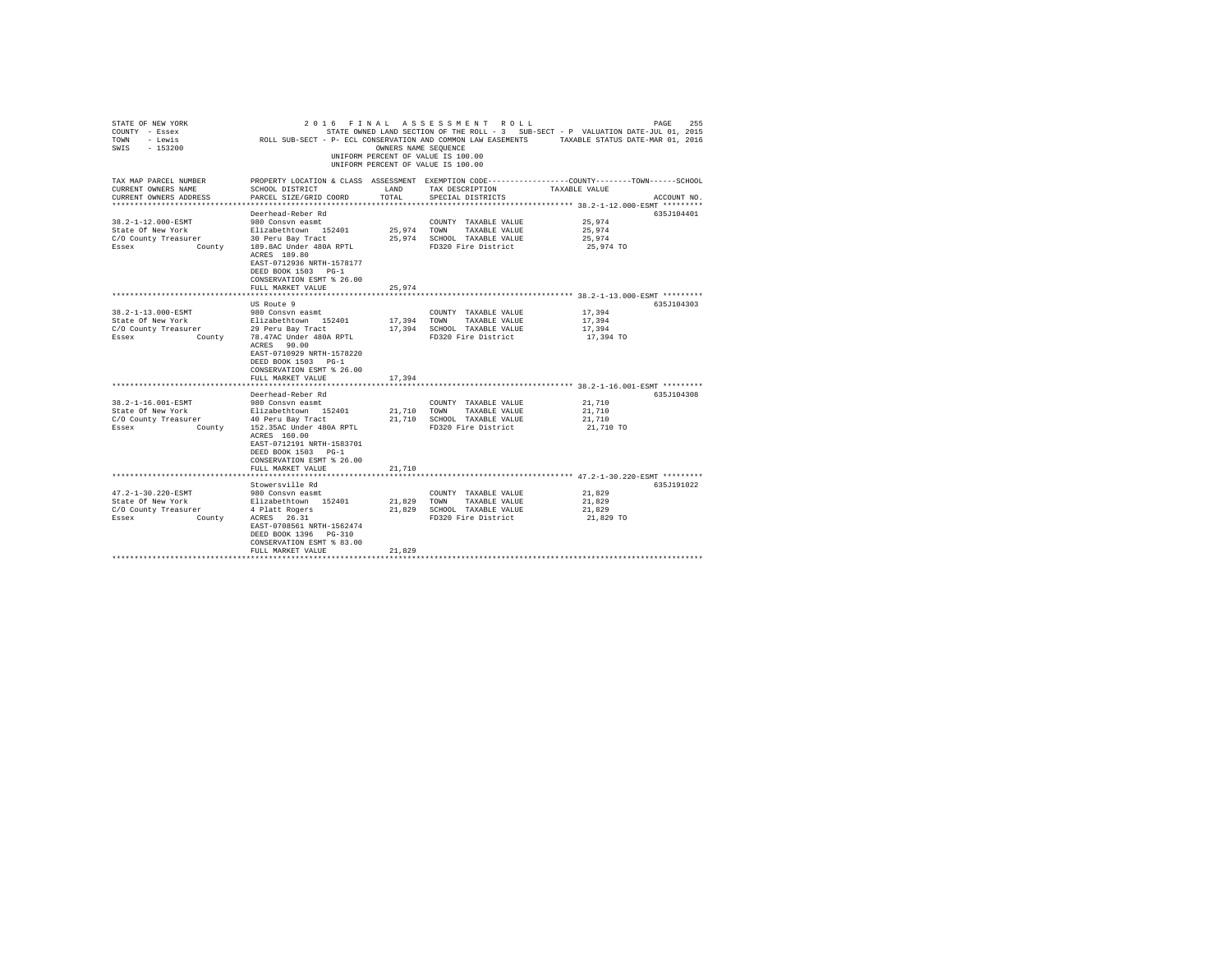| STATE OF NEW YORK<br>COUNTY - Essex<br>TOWN<br>- Lewis<br>$-153200$<br>SWIS                                                                   |                                                                                                                                                                     | OWNERS NAME SEQUENCE | 2016 FINAL ASSESSMENT ROLL<br>UNIFORM PERCENT OF VALUE IS 100.00<br>UNIFORM PERCENT OF VALUE IS 100.00 | PAGE<br>256<br>STATE OWNED LAND SECTION OF THE ROLL - 3 SUB-SECT - P VALUATION DATE-JUL 01, 2015<br>ROLL SUB-SECT - P- ECL CONSERVATION AND COMMON LAW EASEMENTS TAXABLE STATUS DATE-MAR 01, 2016 |
|-----------------------------------------------------------------------------------------------------------------------------------------------|---------------------------------------------------------------------------------------------------------------------------------------------------------------------|----------------------|--------------------------------------------------------------------------------------------------------|---------------------------------------------------------------------------------------------------------------------------------------------------------------------------------------------------|
| TAX MAP PARCEL NUMBER<br>CURRENT OWNERS NAME<br>CURRENT OWNERS ADDRESS                                                                        | SCHOOL DISTRICT<br>PARCEL SIZE/GRID COORD TOTAL                                                                                                                     | LAND                 | TAX DESCRIPTION<br>SPECIAL DISTRICTS                                                                   | PROPERTY LOCATION & CLASS ASSESSMENT EXEMPTION CODE----------------COUNTY--------TOWN-----SCHOOL<br>TAXARLE VALUE<br>ACCOUNT NO.                                                                  |
| Essex                                                                                                                                         | 31 Moss Rd<br>County ACRES 0.20<br>EAST-0710971 NRTH-1564034<br>DEED BOOK 1186 PG-245<br>CONSERVATION ESMT % 35.00<br>FULL MARKET VALUE                             | 6.685                | COUNTY TAXABLE VALUE 6,685<br>TAXABLE VALUE<br>6,685 SCHOOL TAXABLE VALUE<br>FD320 Fire District       | 635.7178506<br>6,685<br>6,685<br>6,685 TO                                                                                                                                                         |
|                                                                                                                                               |                                                                                                                                                                     |                      |                                                                                                        |                                                                                                                                                                                                   |
| $47.2 - 1 - 67.000 - \text{ESMT}$<br>State Of New York Blizabethtown 152401 25,280<br>C/O County Treasurer 36 Platt Rogers<br>County<br>Essex | 825 Stowersville Rd<br>980 Consvn easmt<br>ACRES 5.74<br>EAST-0710971 NRTH-1563671<br>DEED BOOK 1034 PG-148<br>CONSERVATION ESMT % 80.00                            | 25,280               | COUNTY TAXABLE VALUE 45.280<br>TAXABLE VALUE<br>TOWN<br>SCHOOL TAXABLE VALUE<br>FD320 Fire District    | 635J188003<br>25,280<br>25,280<br>25,280 TO                                                                                                                                                       |
|                                                                                                                                               | FULL MARKET VALUE                                                                                                                                                   | 25,280               |                                                                                                        |                                                                                                                                                                                                   |
| 47.2-1-3.112-ESMT 980 Consvn easmt<br>State Of New York<br>C/O County Treasurer 36 Platt Rogers<br>County<br>Essex                            | Stowersville Rd<br>Elizabethtown 152401 8,900<br>ACRES 25.60<br>EAST-0709097 NRTH-1564133<br>DEED BOOK 1713 PG-27<br>CONSERVATION ESMT % 50.00<br>FULL MARKET VALUE | 8,900<br>8,900       | COUNTY TAXABLE VALUE<br>TOWN<br>TAXABLE VALUE 8,900<br>SCHOOL TAXABLE VALUE<br>FD320 Fire District     | 635.7180003<br>8,900<br>8,900<br>8,900 TO                                                                                                                                                         |
|                                                                                                                                               |                                                                                                                                                                     |                      |                                                                                                        |                                                                                                                                                                                                   |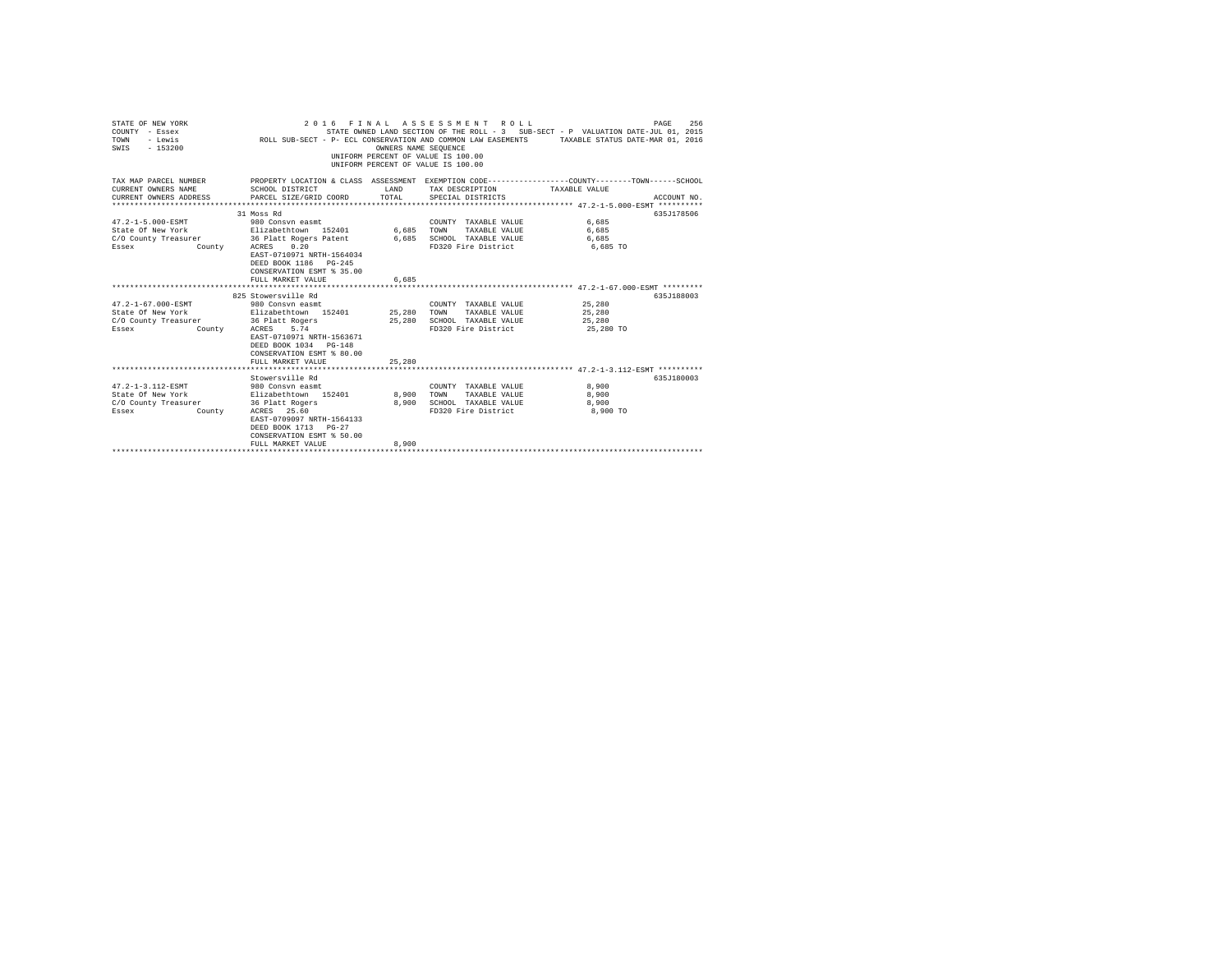| STATE OF NEW YORK | 2016 FINAL ASSESSMENT ROLL                                                                       | 257<br>PAGE     |
|-------------------|--------------------------------------------------------------------------------------------------|-----------------|
| COUNTY - Essex    | STATE OWNED LAND SECTION OF THE ROLL - 3 SUB-SECT - P VALUATION DATE-JUL 01, 2015                |                 |
| - Lewis<br>TOWN   | TAXABLE STATUS DATE-MAR 01, 2016<br>ROLL SUB-SECT - P- ECL CONSERVATION AND COMMON LAW EASEMENTS |                 |
| $-153200$<br>SWIS |                                                                                                  | RPS150/V04/L015 |
|                   | CURRENT DATE 6/22/2016                                                                           |                 |
|                   | UNIFORM PERCENT OF VALUE IS 100.00                                                               |                 |
|                   | ROLL SUB SECTION-P-TOTALS                                                                        |                 |

| CODE | DISTRICT NAME                               | TOTAL<br>PARCELS | <b>EXTENSION</b><br><b>TYPE</b> | <b>EXTENSION</b><br><b>VALUE</b> | AD VALOREM<br>VALUE. | EXEMPT<br>AMOUNT | TAXARLE<br>VALUE |
|------|---------------------------------------------|------------------|---------------------------------|----------------------------------|----------------------|------------------|------------------|
|      | E1636 Emergency Serv<br>FD320 Fire District |                  | 28 MOVTAX<br>28 TOTAL           |                                  | 525.557              |                  | 525.557          |

#### \*\*\* S C H O O L D I S T R I C T S U M M A R Y \*\*\*

| CODE             | DISTRICT NAME              | TOTAL<br>PARCELS | ASSESSED<br>LAND  | ASSESSED<br>TOTAL | <b>EXEMPT</b><br>AMOUNT | TOTAL<br>TAXABLE  | STAR<br>AMOUNT | STAR<br>TAXABLE   |
|------------------|----------------------------|------------------|-------------------|-------------------|-------------------------|-------------------|----------------|-------------------|
| 152401<br>155201 | Elizabethtown<br>Willsboro | 27<br>∸          | 513,909<br>11,648 | 513,909<br>11,648 |                         | 513,909<br>11,648 |                | 513,909<br>11,648 |
|                  | SUB-TOTAL                  | 28               | 525.557           | 525.557           |                         | 525.557           |                | 525,557           |
|                  | TOTAL                      | 28               | 525.557           | 525.557           |                         | 525.557           |                | 525.557           |

#### \*\*\* S Y S T E M C O D E S S U M M A R Y \*\*\*

NO SYSTEM EXEMPTIONS AT THIS LEVEL

#### \*\*\* E X E M P T I O N S U M M A R Y \*\*\*

#### NO EXEMPTIONS AT THIS LEVEL

| ROLL<br><b>SEC</b> | DESCRIPTION            | TOTAL<br>PARCELS | ASSESSED<br>LAND | <b>NSSESSED</b><br>TOTAL | TAXABLE<br>COUNTY | TAXABLE<br>TOWN | TAXABLE<br>SCHOOL | STAR<br>TAXABLE |
|--------------------|------------------------|------------------|------------------|--------------------------|-------------------|-----------------|-------------------|-----------------|
|                    | OWNED<br>STATE<br>LAND | 28               | 525.557          | EDE EET                  | 125 R.R.T         | 525.557         | 525 557           | 525.55          |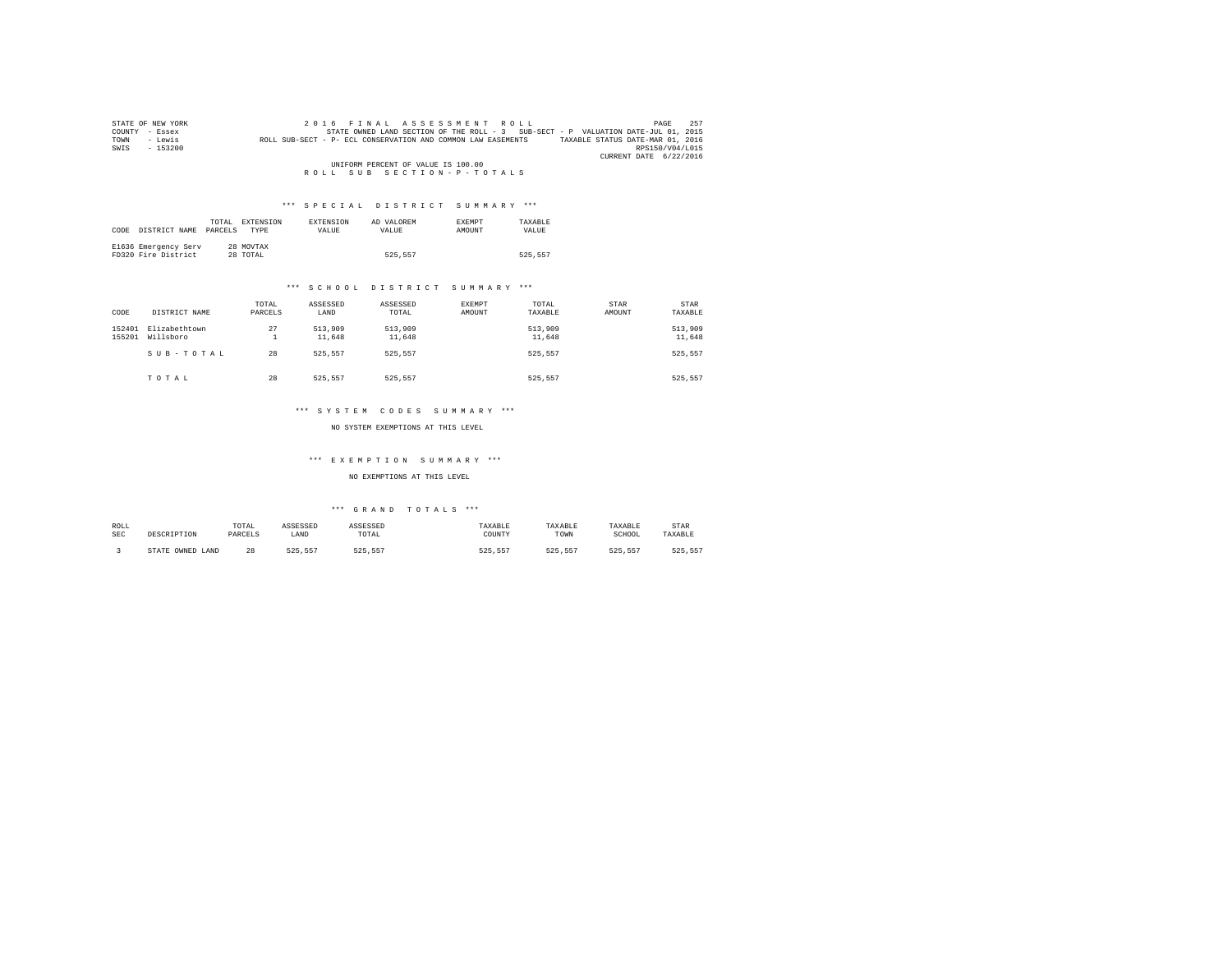| STATE OF NEW YORK | 2016 FINAL ASSESSMENT ROLL               | 258<br>PAGE                      |
|-------------------|------------------------------------------|----------------------------------|
| COUNTY - Essex    | STATE OWNED LAND SECTION OF THE ROLL - 3 | VALUATION DATE-JUL 01, 2015      |
| TOWN<br>- Lewis   |                                          | TAXABLE STATUS DATE-MAR 01, 2016 |
| SWIS<br>- 153200  |                                          | RPS150/V04/L015                  |
|                   | UNIFORM PERCENT OF VALUE IS 100.00       | CURRENT DATE 6/22/2016           |
|                   | ROLL SECTION TOTALS                      |                                  |

| CODE | DISTRICT NAME                               | TOTAL.<br>PARCELS | EXTENSION<br><b>TYPE</b> | <b>EXTENSION</b><br>VALUE | AD VALOREM<br>VALUE | <b>EXEMPT</b><br>AMOUNT | TAXARLE<br>VALUE |
|------|---------------------------------------------|-------------------|--------------------------|---------------------------|---------------------|-------------------------|------------------|
|      | E1636 Emergency Serv<br>FD320 Fire District |                   | 82 MOVTAX<br>82 TOTAL    |                           | 5276.457            |                         | 5276.457         |

#### \*\*\* S C H O O L D I S T R I C T S U M M A R Y \*\*\*

| CODE             | DISTRICT NAME              | TOTAL<br>PARCELS | ASSESSED<br>LAND   | ASSESSED<br>TOTAL  | <b>EXEMPT</b><br><b>AMOUNT</b> | TOTAL<br>TAXABLE   | STAR<br>AMOUNT | STAR<br>TAXABLE    |
|------------------|----------------------------|------------------|--------------------|--------------------|--------------------------------|--------------------|----------------|--------------------|
| 152401<br>155201 | Elizabethtown<br>Willsboro | 82<br>∸          | 5264,809<br>11,648 | 5264.809<br>11,648 |                                | 5264,809<br>11,648 |                | 5264.809<br>11,648 |
|                  | SUB-TOTAL                  | 83               | 5276.457           | 5276.457           |                                | 5276.457           |                | 5276.457           |
|                  | TOTAL                      | 83               | 5276.457           | 5276.457           |                                | 5276.457           |                | 5276.457           |

#### \*\*\* S Y S T E M C O D E S S U M M A R Y \*\*\*

NO SYSTEM EXEMPTIONS AT THIS LEVEL

#### \*\*\* E X E M P T I O N S U M M A R Y \*\*\*

#### NO EXEMPTIONS AT THIS LEVEL

| ROLL       | DESCRIPTION      | TOTAL   | ASSESSED      | ASSESSED | TAXABLE       | TAXABLE  | TAXABLE  | STAR    |
|------------|------------------|---------|---------------|----------|---------------|----------|----------|---------|
| <b>SEC</b> |                  | PARCELS | LAND          | TOTAL    | COUNTY        | TOWN     | SCHOOL   | TAXABLE |
|            | STATE OWNED LAND | ନ୍ଦ     | 5276<br>. 457 | 5276.457 | 5276.<br>.457 | 5276.457 | 5276.457 | 5276.   |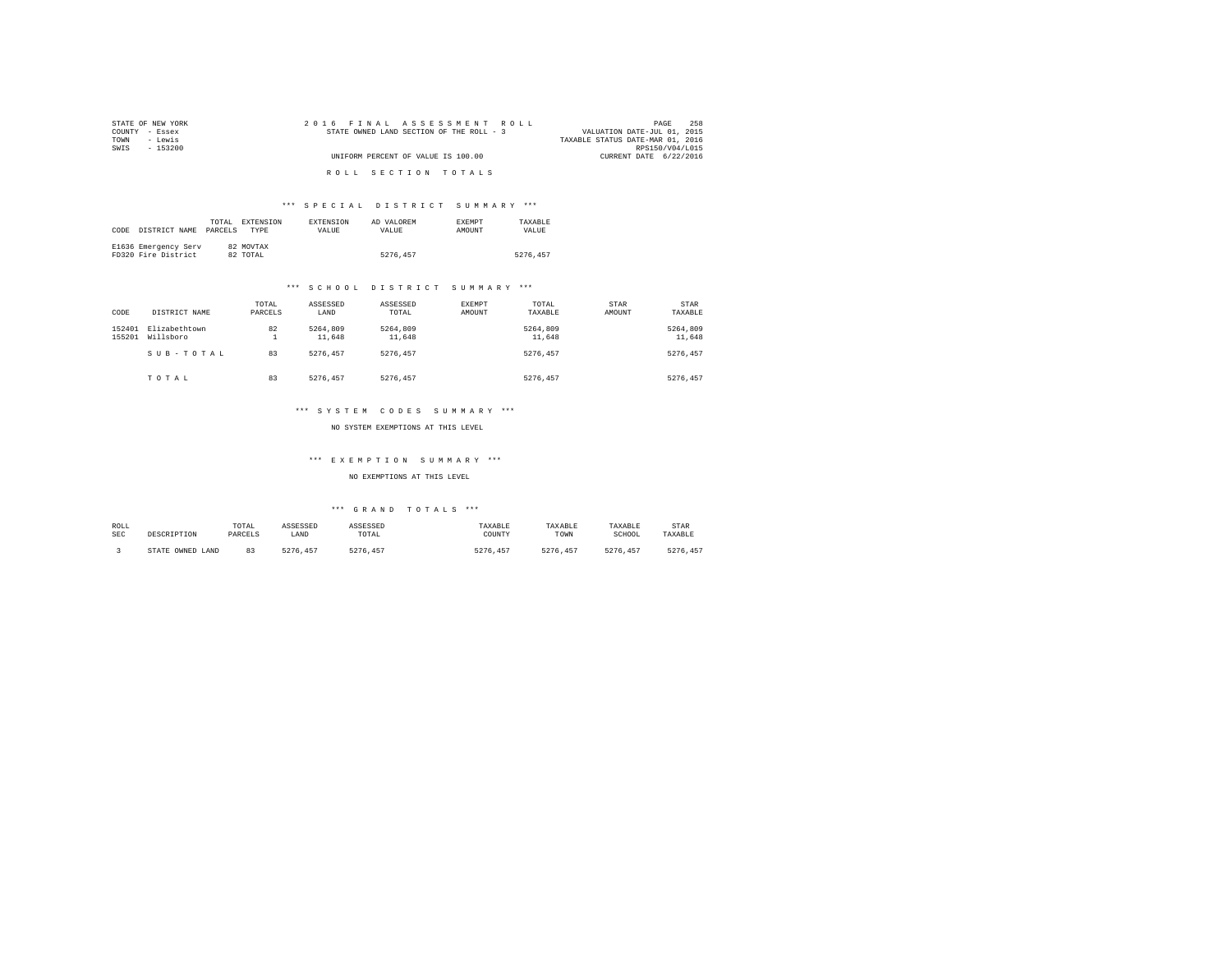| COUNTY - Essex<br>TOWN<br>- Lewis<br>SWIS - 153200                                                                                                         |                                                                                                                                                                                                                       |                     | SPECIAL FRANCHISE SECTION OF THE ROLL - 5<br>OWNERS NAME SEOUENCE<br>UNIFORM PERCENT OF VALUE IS 100.00 | VALUATION DATE-JUL 01, 2015<br>TAXABLE STATUS DATE-MAR 01, 2016                                                                                                                          |  |  |
|------------------------------------------------------------------------------------------------------------------------------------------------------------|-----------------------------------------------------------------------------------------------------------------------------------------------------------------------------------------------------------------------|---------------------|---------------------------------------------------------------------------------------------------------|------------------------------------------------------------------------------------------------------------------------------------------------------------------------------------------|--|--|
| TAX MAP PARCEL NUMBER<br>CURRENT OWNERS NAME<br>CURRENT OWNERS ADDRESS<br>*************************                                                        | SCHOOL DISTRICT<br>PARCEL SIZE/GRID COORD                                                                                                                                                                             | LAND<br>TOTAL.      | TAX DESCRIPTION<br>SPECIAL DISTRICTS                                                                    | PROPERTY LOCATION & CLASS ASSESSMENT EXEMPTION CODE---------------COUNTY-------TOWN------SCHOOL<br>TAXABLE VALUE<br>ACCOUNT NO.<br>************************ 532.-9999-608.900/8601 ***** |  |  |
| 532. - 9999-608.900/8601<br>Chazy & Westport Tel Corp<br>PO Box 249<br>Westport, NY 12993                                                                  | Town Outside Vlg<br>866 Telephone<br>Elizabethtown 152401<br>Special Franchise Town<br>No Land Improvements Only<br>608900-153200-860<br>EAST-0691471 NRTH-1565307<br>FULL MARKET VALUE                               | 16,966              | COUNTY TAXABLE VALUE<br>0 TOWN<br>TAXABLE VALUE<br>16,966 SCHOOL TAXABLE VALUE<br>FD320 Fire District   | 6350306103<br>16,966<br>16,966<br>16,966<br>16,966 TO                                                                                                                                    |  |  |
| 532. - 9999 - 744.830/1881<br>Elantic Telecom Inc<br>c/o Duff & Phelps LLC<br>PO Box 2629<br>Addison, TX 75001                                             | Outside Plant<br>866 Telephone<br>Elizabethtown 152401<br>888888<br>152401 94%/744860-1532<br>Telecommunication<br>EAST-0691471 NRTH-1565307<br>FULL MARKET VALUE                                                     | $\Omega$<br>442,306 | COUNTY TAXABLE VALUE<br>TOWN<br>TAXABLE VALUE<br>442.306 SCHOOL TAXABLE VALUE<br>FD320 Fire District    | 635Z001014<br>442.306<br>442,306<br>442,306<br>442,306 TO                                                                                                                                |  |  |
| 532. - 9999 - 744.830/1882<br>Elantic Telecom Inc<br>c/o Duff & Phelps LLC<br>PO Box 2629<br>Addison, TX 75001                                             | Outside Plant<br>866 Telephone<br>Westport 155001<br>888888<br>155001 6%/744860-1532<br>Telecommunication<br>EAST-0691471 NRTH-1565307<br>FULL MARKET VALUE                                                           | $\sim$ 0<br>28,232  | COUNTY TAXABLE VALUE<br>TOWN<br>TAXABLE VALUE<br>28,232 SCHOOL TAXABLE VALUE<br>FD320 Fire District     | 635Z001015<br>28,232<br>28,232<br>28,232<br>28,232 TO                                                                                                                                    |  |  |
| 532. - 9999 - 932. 620/8601<br>Falcon Cable TV<br>Charter Communication<br>Attn: Property Tax Dept<br>12405 Powerscourt Dr Fl 3<br>St Louis, MO 63131-3674 | Town Outside Vla<br>869 Television<br>Elizabethtown 152401<br>Special Franchise Town 92,046 SCHOOL TAXABLE VALUE<br>No Land Improvements Only<br>932620-153200-860<br>EAST-0691471 NRTH-1565307<br>FULL MARKET VALUE  | $\sim$ 0<br>92,046  | COUNTY TAXABLE VALUE<br>TOWN<br>TAXABLE VALUE<br>FD320 Fire District                                    | 6350186002<br>92,046<br>92,046<br>92,046<br>92,046 TO                                                                                                                                    |  |  |
| 532. - 9999-131.600/8601<br>NYSEG Corp<br>Utility Shared Svcs<br>Freeport Bldg<br>70 Farm View Dr<br>New Gloucester, ME 04260                              | Town Outside Vlg<br>861 Elec & gas<br>Elizabethtown 152401<br>Special Franchise Town<br>No Land Improvements Only<br>131600-152600-860 96.57%<br>EAST-0691471 NRTH-1565307<br>DEED BOOK 96 PG-57<br>FULL MARKET VALUE | 479.135             | COUNTY TAXABLE VALUE<br>0 TOWN<br>TAXABLE VALUE<br>479,135 SCHOOL TAXABLE VALUE<br>FD320 Fire District  | 6350306102<br>479.135<br>479.135<br>479,135<br>479,135 TO                                                                                                                                |  |  |

STATE OF NEW YORK 2016 FINAL ASSESSMENT ROLL PAGE 259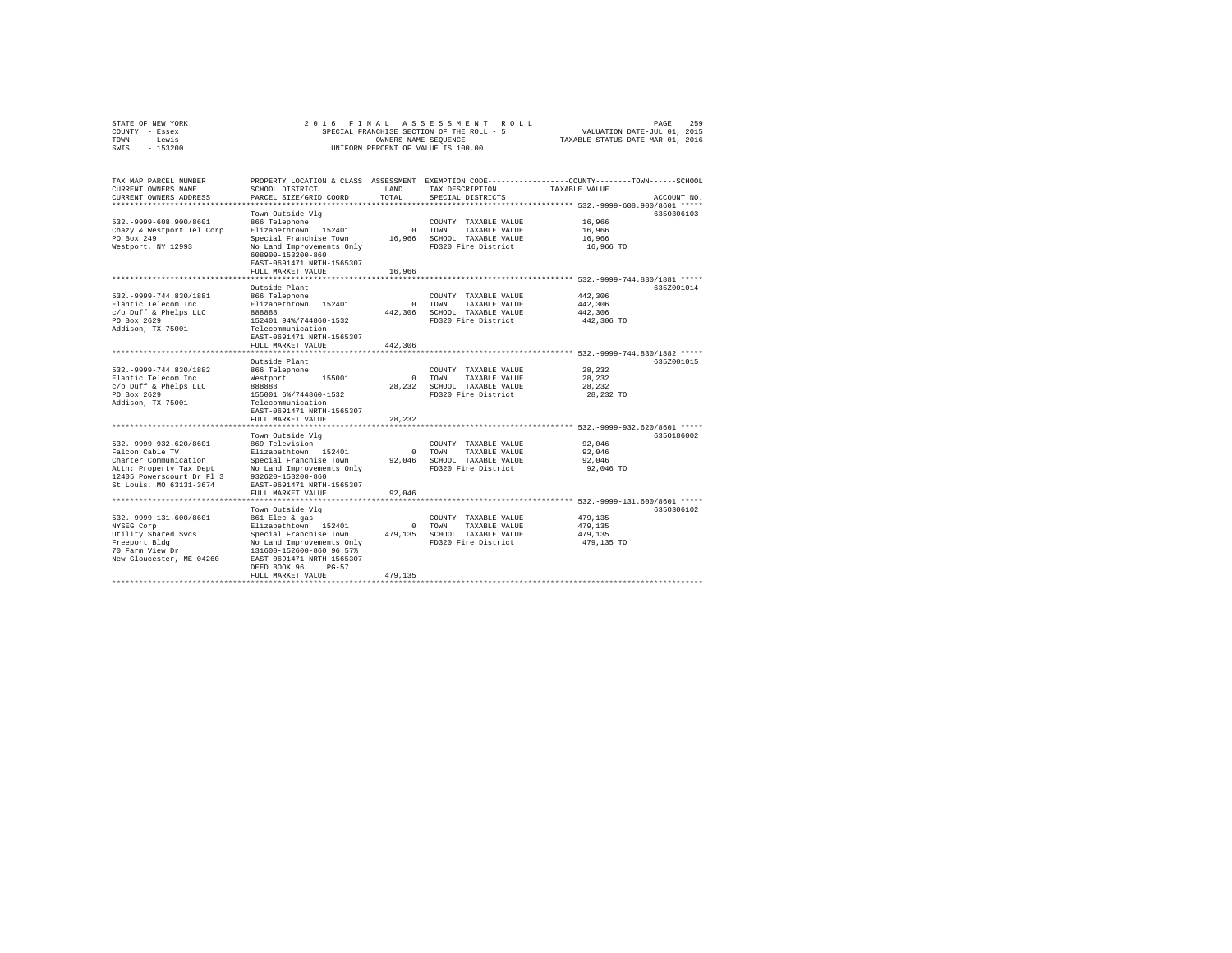| STATE OF NEW YORK<br>COUNTY - Essex<br>- Lewis<br>TOWN<br>$-153200$<br>SWTS                                                   | 2016 FINAL ASSESSMENT ROLL<br>SPECIAL FRANCHISE SECTION OF THE ROLL - 5<br>INIFORM PERCENT OF VALUE IS 100.00                                                                                                          | VALUATION DATE-JUL 01, 2015<br>TAXABLE STATUS DATE-MAR 01, 2016 | 260<br>PAGE                                                                                                                             |                                             |             |
|-------------------------------------------------------------------------------------------------------------------------------|------------------------------------------------------------------------------------------------------------------------------------------------------------------------------------------------------------------------|-----------------------------------------------------------------|-----------------------------------------------------------------------------------------------------------------------------------------|---------------------------------------------|-------------|
| TAX MAP PARCEL NUMBER<br>CURRENT OWNERS NAME<br>CURRENT OWNERS ADDRESS<br>*************************                           | SCHOOL DISTRICT<br>PARCEL SIZE/GRID COORD                                                                                                                                                                              | <b>T.AND</b><br>TOTAL.                                          | PROPERTY LOCATION & CLASS ASSESSMENT EXEMPTION CODE---------------COUNTY-------TOWN------SCHOOL<br>TAX DESCRIPTION<br>SPECIAL DISTRICTS | TAXARLE VALUE                               | ACCOUNT NO. |
| 532. - 9999-131.600/8602<br>NYSEG Corp<br>Utility Shared Svcs<br>Freeport Bldg<br>70 Farm View Dr<br>New Gloucester, ME 04260 | Town Outside Vlg<br>861 Elec & gas<br>Westport<br>155001<br>Special Franchise Town<br>No Land Improvements Only<br>131600-152600-860 2.85%<br>EAST-0691471 NRTH-1565307<br>DEED BOOK 2<br>$PG-85$<br>FULL MARKET VALUE | $\Omega$<br>14,140<br>14,140                                    | COUNTY TAXABLE VALUE<br><b>TOWN</b><br>TAXABLE VALUE<br>SCHOOL TAXABLE VALUE<br>FD320 Fire District                                     | 14,140<br>14,140<br>14,140<br>14,140 TO     | 635J190022  |
| 532. - 9999-131.600/8603<br>NYSEG Corp<br>Utility Shared Svcs<br>Freeport Bldg<br>70 Farm View Dr<br>New Gloucester, ME 04260 | Town Outside Vlg<br>861 Elec & gas<br>Willsboro<br>155201<br>Special Franchise Town<br>No Land Improvements Only<br>131600-152600-860 .58%<br>EAST-0691471 NRTH-1565307<br>FULL MARKET VALUE                           | $\Omega$<br>2,878<br>2,878                                      | COUNTY TAXABLE VALUE<br>TOWN<br>TAXABLE VALUE<br>SCHOOL TAXABLE VALUE<br>FD320 Fire District                                            | 2.878<br>2.878<br>2.878<br>2,878 TO         | 635.T190021 |
| 532. - 9999-631.900/8601<br>Verizon New York Inc<br>c/o Duff & Phelps<br>PO Box 2749<br>Addison, TX 75001                     | Town Outside Vlg<br>866 Telephone<br>Elizabethtown 152401<br>Special Franchise Town 197.272<br>No Land Improvements Only<br>631900-153200-860<br>EAST-0691471 NRTH-1565307<br>FULL MARKET VALUE                        | $\Omega$<br>197.272                                             | COUNTY TAXABLE VALUE<br><b>TOWN</b><br>TAXABLE VALUE<br>SCHOOL TAXABLE VALUE<br>FD320 Fire District                                     | 197,272<br>197.272<br>197.272<br>197,272 TO | 6350306101  |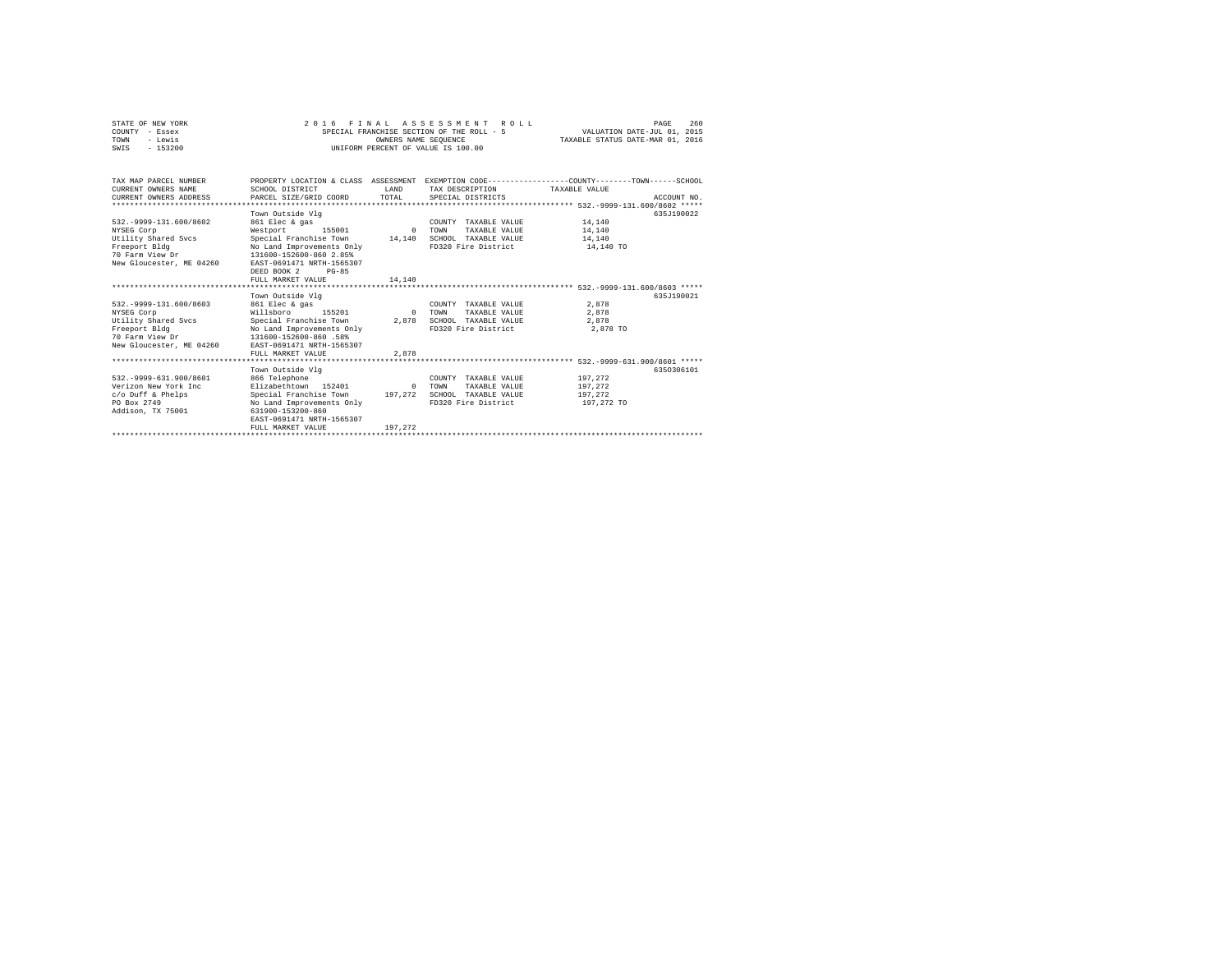| STATE OF NEW YORK | 2016 FINAL ASSESSMENT ROLL                | 261<br>PAGE                      |
|-------------------|-------------------------------------------|----------------------------------|
| COUNTY - Essex    | SPECIAL FRANCHISE SECTION OF THE ROLL - 5 | VALUATION DATE-JUL 01, 2015      |
| TOWN<br>- Lewis   |                                           | TAXABLE STATUS DATE-MAR 01, 2016 |
| SWTS<br>- 153200  |                                           | RPS150/V04/L015                  |
|                   | UNIFORM PERCENT OF VALUE IS 100.00        | CURRENT DATE 6/22/2016           |
|                   |                                           |                                  |
|                   | ROLL SUB SECTION- - TOTALS                |                                  |
|                   |                                           |                                  |

|      |                     | TOTAL<br><b>EXTENSION</b> | <b>EXTENSION</b> | AD VALOREM | <b>EXEMPT</b> | TAXARLE  |
|------|---------------------|---------------------------|------------------|------------|---------------|----------|
| CODE | DISTRICT NAME       | PARCELS<br>TYPE           | VALUE            | VALUE.     | AMOUNT        | VALUE.   |
|      |                     |                           |                  |            |               |          |
|      | FD320 Fire District | 8 TOTAL                   |                  | 1272.975   |               | 1272.975 |

#### \*\*\* S C H O O L D I S T R I C T S U M M A R Y \*\*\*

| CODE                       | DISTRICT NAME                          | TOTAL<br>PARCELS | ASSESSED<br>LAND | ASSESSED<br>TOTAL           | EXEMPT<br>AMOUNT | TOTAL<br>TAXABLE            | STAR<br>AMOUNT | STAR<br>TAXABLE             |
|----------------------------|----------------------------------------|------------------|------------------|-----------------------------|------------------|-----------------------------|----------------|-----------------------------|
| 152401<br>155001<br>155201 | Elizabethtown<br>Westport<br>Willsboro | 5<br>$\sim$<br>∡ |                  | 1227.725<br>42.372<br>2,878 |                  | 1227.725<br>42.372<br>2.878 |                | 1227,725<br>42,372<br>2.878 |
|                            | SUB-TOTAL                              | 8                |                  | 1272.975                    |                  | 1272.975                    |                | 1272.975                    |
|                            | TOTAL                                  | 8                |                  | 1272.975                    |                  | 1272.975                    |                | 1272.975                    |

#### \*\*\* S Y S T E M C O D E S S U M M A R Y \*\*\*

#### NO SYSTEM EXEMPTIONS AT THIS LEVEL

#### \*\*\* E X E M P T I O N S U M M A R Y \*\*\*

#### NO EXEMPTIONS AT THIS LEVEL

| ROLL | DESCRIPTION       | TOTAL   | ASSESSED | ASSESSED | TAXABLE  | TAXABLE  | TAXABLE  | <b>STAR</b> |
|------|-------------------|---------|----------|----------|----------|----------|----------|-------------|
| SEC  |                   | PARCELS | LAND     | TOTAL    | COUNTY   | TOWN     | SCHOOL   | TAXABLE     |
|      | SPECIAL FRANCHISE |         |          | 1272.975 | 1272.975 | 1272.975 | 1272.975 | 1272.975    |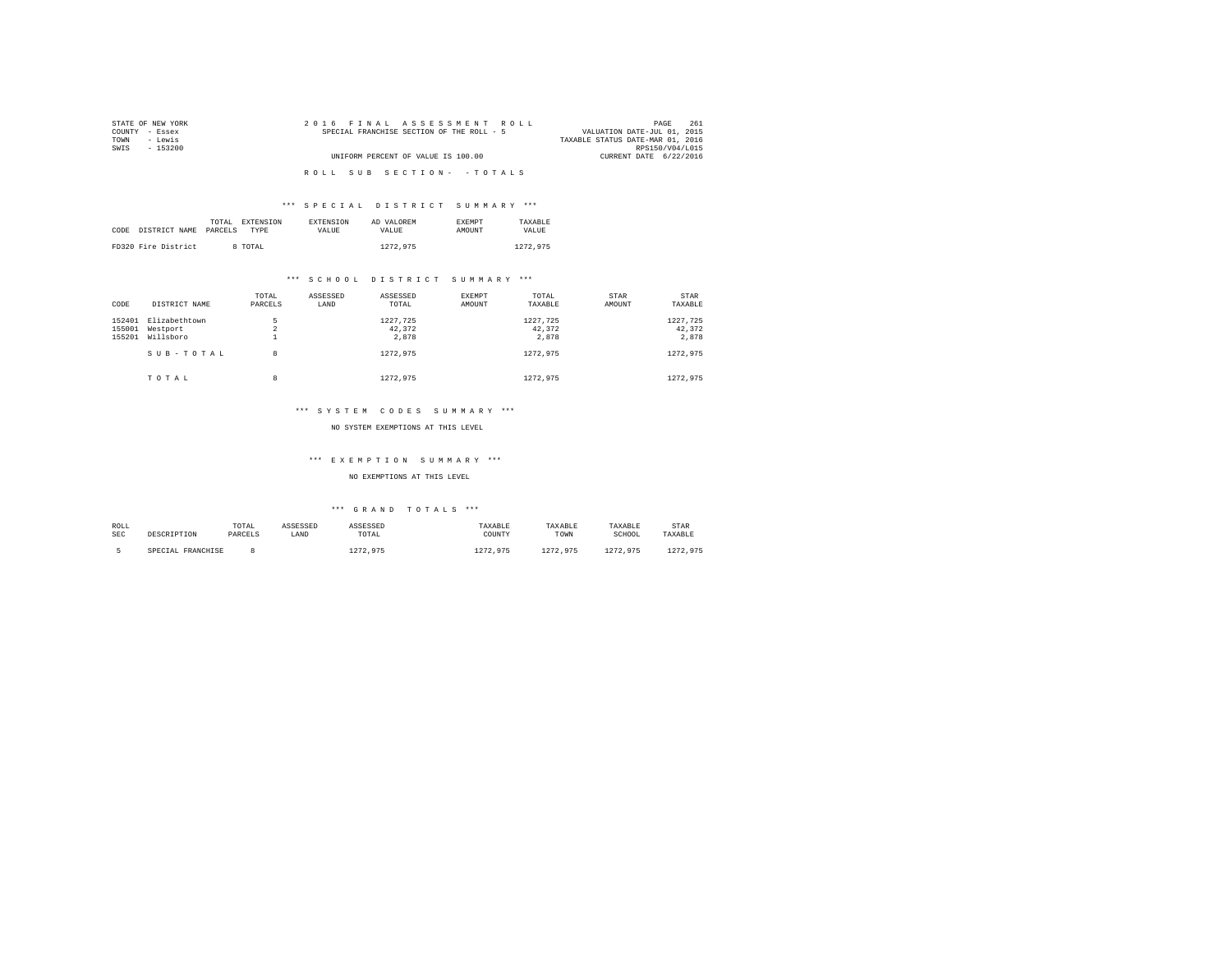|                | STATE OF NEW YORK |  |  | 2016 FINAL ASSESSMENT ROLL                |  |  |                                  | PAGE            | 262 |
|----------------|-------------------|--|--|-------------------------------------------|--|--|----------------------------------|-----------------|-----|
| COUNTY - Essex |                   |  |  | SPECIAL FRANCHISE SECTION OF THE ROLL - 5 |  |  | VALUATION DATE-JUL 01, 2015      |                 |     |
| TOWN           | - Lewis           |  |  |                                           |  |  | TAXABLE STATUS DATE-MAR 01, 2016 |                 |     |
| SWTS           | - 153200          |  |  | UNIFORM PERCENT OF VALUE IS 100.00        |  |  |                                  | RPS150/V04/L015 |     |
|                |                   |  |  |                                           |  |  | CURRENT DATE 6/22/2016           |                 |     |

#### R O L L S E C T I O N T O T A L S

#### \*\*\* S P E C I A L D I S T R I C T S U M M A R Y \*\*\*

|      |                     | TOTAL<br>EXTENSION | <b>EXTENSION</b> | AD VALOREM | <b>EXEMPT</b> | TAXARLE  |
|------|---------------------|--------------------|------------------|------------|---------------|----------|
| CODE | DISTRICT NAME       | PARCELS<br>TYPE    | VALUE            | VALUE.     | AMOUNT        | VALUE    |
|      |                     |                    |                  |            |               |          |
|      | FD320 Fire District | 8 TOTAL            |                  | 1272.975   |               | 1272.975 |

#### \*\*\* S C H O O L D I S T R I C T S U M M A R Y \*\*\*

| CODE                       | DISTRICT NAME                          | TOTAL<br>PARCELS                | ASSESSED<br>LAND | ASSESSED<br>TOTAL           | EXEMPT<br>AMOUNT | TOTAL<br>TAXABLE            | <b>STAR</b><br>AMOUNT | STAR<br>TAXABLE             |
|----------------------------|----------------------------------------|---------------------------------|------------------|-----------------------------|------------------|-----------------------------|-----------------------|-----------------------------|
| 152401<br>155001<br>155201 | Elizabethtown<br>Westport<br>Willsboro | 5<br>$\overline{a}$<br><b>.</b> |                  | 1227.725<br>42.372<br>2,878 |                  | 1227.725<br>42.372<br>2.878 |                       | 1227.725<br>42.372<br>2.878 |
|                            | SUB-TOTAL                              | 8                               |                  | 1272.975                    |                  | 1272.975                    |                       | 1272.975                    |
|                            | TOTAL                                  | 8                               |                  | 1272.975                    |                  | 1272.975                    |                       | 1272.975                    |

#### \*\*\* S Y S T E M C O D E S S U M M A R Y \*\*\*

#### NO SYSTEM EXEMPTIONS AT THIS LEVEL

#### \*\*\* E X E M P T I O N S U M M A R Y \*\*\*

#### NO EXEMPTIONS AT THIS LEVEL

| ROLL<br><b>SEC</b> | DESCRIPTION       | TOTAL<br>PARCELS | ASSESSED<br>LAND | ASSESSED<br>TOTAL | TAXABLE<br>COUNTY | TAXABLE<br>TOWN | TAXABLE<br>SCHOOL | STAR<br>TAXABLE |
|--------------------|-------------------|------------------|------------------|-------------------|-------------------|-----------------|-------------------|-----------------|
|                    | SPECIAL FRANCHISE |                  |                  | 1272.975          | 1272.975          | 1272.975        | 1272.975          | 1272.975        |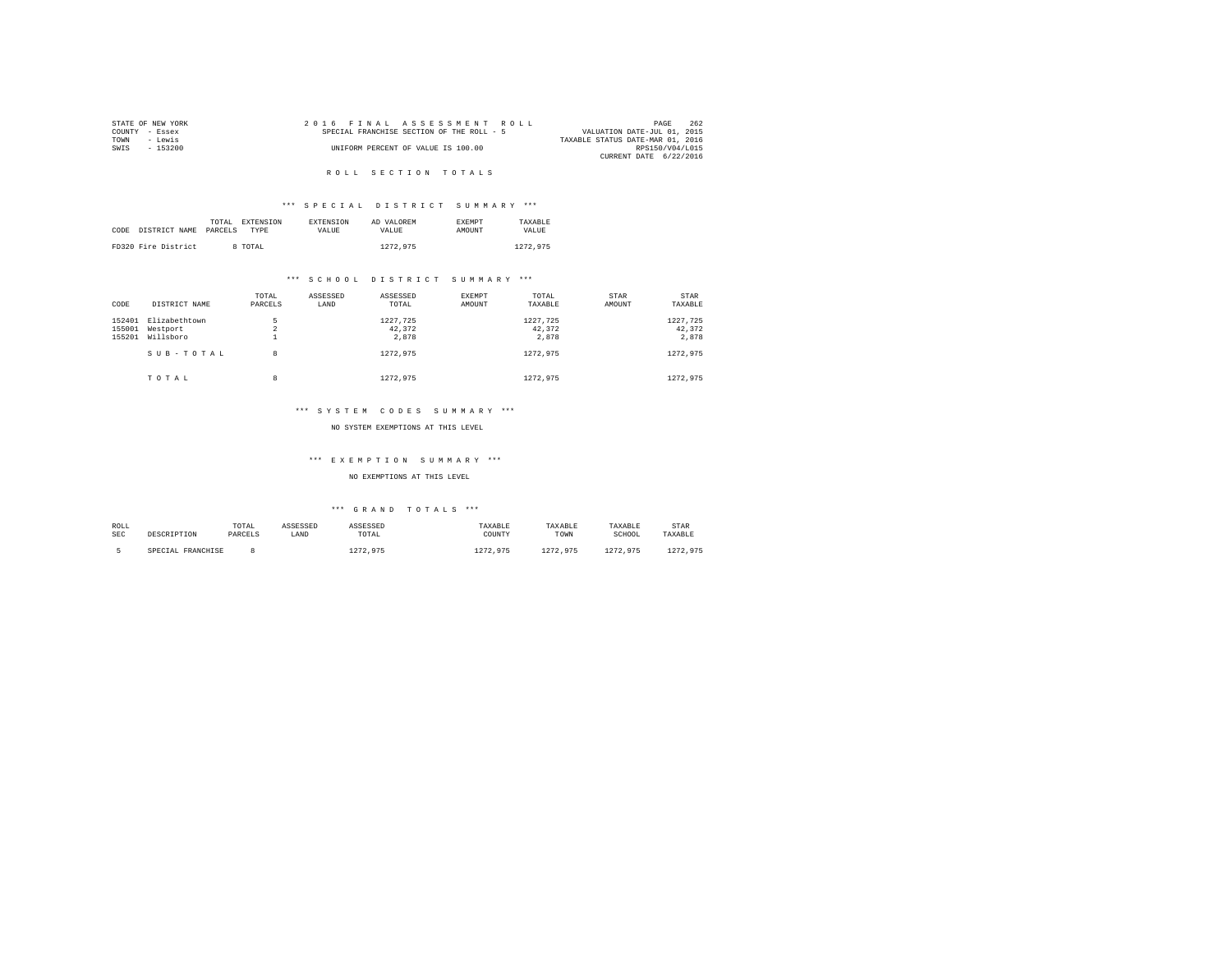| STATE OF NEW YORK | 2016 FINAL ASSESSMENT ROLL             | 263<br>PAGE                      |
|-------------------|----------------------------------------|----------------------------------|
| COUNTY - Essex    | UTILITY & R.R. SECTION OF THE ROLL - 6 | VALUATION DATE-JUL 01, 2015      |
| TOWN<br>- Lewis   | OWNERS NAME SEOUENCE                   | TAXABLE STATUS DATE-MAR 01, 2016 |
| $-153200$<br>SWIS | UNIFORM PERCENT OF VALUE IS 100.00     |                                  |

| TAX MAP PARCEL NUMBER<br>CURRENT OWNERS NAME<br>CURRENT OWNERS ADDRESS                                                   | SCHOOL DISTRICT<br>PARCEL SIZE/GRID COORD<br>**********************                                                                                                                          | LAND<br>TOTAL              | TAX DESCRIPTION<br>SPECIAL DISTRICTS                                                                                     | PROPERTY LOCATION & CLASS ASSESSMENT EXEMPTION CODE---------------COUNTY-------TOWN-----SCHOOL<br>TAXABLE VALUE<br>ACCOUNT NO.                                        |
|--------------------------------------------------------------------------------------------------------------------------|----------------------------------------------------------------------------------------------------------------------------------------------------------------------------------------------|----------------------------|--------------------------------------------------------------------------------------------------------------------------|-----------------------------------------------------------------------------------------------------------------------------------------------------------------------|
| 632. - 9999 - 608. 900/1881<br>Chazy & Westport Tel Corp<br>PO Box 249<br>Westport, NY 12993                             | Outside Plant<br>836 Telecom. eq.<br>Elizabethtown 152401<br>888888<br>152401.10000<br>Apportion School 97.1%<br>EAST-0691471 NRTH-1565307<br>FULL MARKET VALUE<br>********************      | $\circ$<br>16,463          | COUNTY TAXABLE VALUE<br>TOWN<br>TAXABLE VALUE<br>16,463 SCHOOL TAXABLE VALUE<br>FD320 Fire District                      | 635N206003<br>16,463<br>16,463<br>16,463<br>16,463 TO                                                                                                                 |
| 632. - 9999 - 608. 900/1882<br>Chazy & Westport Tel Corp<br>PO Box 249<br>Westport, NY 12993                             | Outside Plant<br>836 Telecom. eq.<br>155001<br>Westport<br>888888<br>152401.10000<br>Apportion School 2.54%<br>EAST-0691471 NRTH-1565307<br>FULL MARKET VALUE                                | $\sim$<br>431              | COUNTY TAXABLE VALUE<br>TOWN<br>TAXABLE VALUE<br>431 SCHOOL TAXABLE VALUE<br>FD320 Fire District                         | 635N015006<br>431<br>431<br>431<br>431 TO                                                                                                                             |
| 632. - 9999-608.900/1883<br>Chazy & Westport Tel Corp<br>PO Box 249<br>Westport, NY 12993                                | Outside Plant<br>836 Telecom. ea.<br>Willsboro<br>155201<br>888888<br>152401.10000<br>Apportion School .36%<br>EAST-0691471 NRTH-1565307<br>FULL MARKET VALUE                                | 61                         | COUNTY TAXABLE VALUE<br>0 TOWN<br>TAXABLE VALUE<br>61 SCHOOL TAXABLE VALUE<br>FD320 Fire District                        | 635N015007<br>61<br>61<br>61<br>61 TO                                                                                                                                 |
| 38.1-1-26.110/1<br>Global Tower Partners<br>750 Park of Commercial BlvdSte 14 Essex Tract<br>Boca Raton, FL 33487-3612   | 9319 US Route 9<br>837 Cell Tower<br>Elizabethtown 152401<br>1584/282 & 1606/182 Lease<br>1600/266 Amnd Lease<br>EAST-0704744 NRTH-1577127<br>DEED BOOK 971<br>$PG-112$<br>FULL MARKET VALUE | 6.000<br>69,000<br>69,000  | COUNTY TAXABLE VALUE<br>TOWN<br>TAXABLE VALUE<br>SCHOOL TAXABLE VALUE<br>E1636 Emergency Services<br>FD320 Fire District | **************** 38.1-1-26.110/1 ************<br>635Z010002<br>69,000<br>69,000<br>69,000<br>$.00$ MT<br>69,000 TO<br>******************* 47.1-1-17.000 ************* |
| $47.1 - 1 - 17.000$<br>NYSEG Corp<br>Utility Shared Svcs<br>Freeport Bldg<br>70 Farm View Dr<br>New Gloucester, ME 04260 | US Route 9<br>330 Vacant comm<br>Elizabethtown 152401<br>2 Essex Tract<br>Lewis Subsite 19<br>ACRES<br>1.00<br>EAST-0701339 NRTH-1565128<br>FULL MARKET VALUE                                | 15,800<br>15,800<br>15,800 | COUNTY TAXABLE VALUE<br>TOWN<br>TAXABLE VALUE<br>SCHOOL TAXABLE VALUE<br>E1636 Emergency Services<br>FD320 Fire District | 635N206005<br>15,800<br>15,800<br>15,800<br>$.00$ MT<br>15,800 TO                                                                                                     |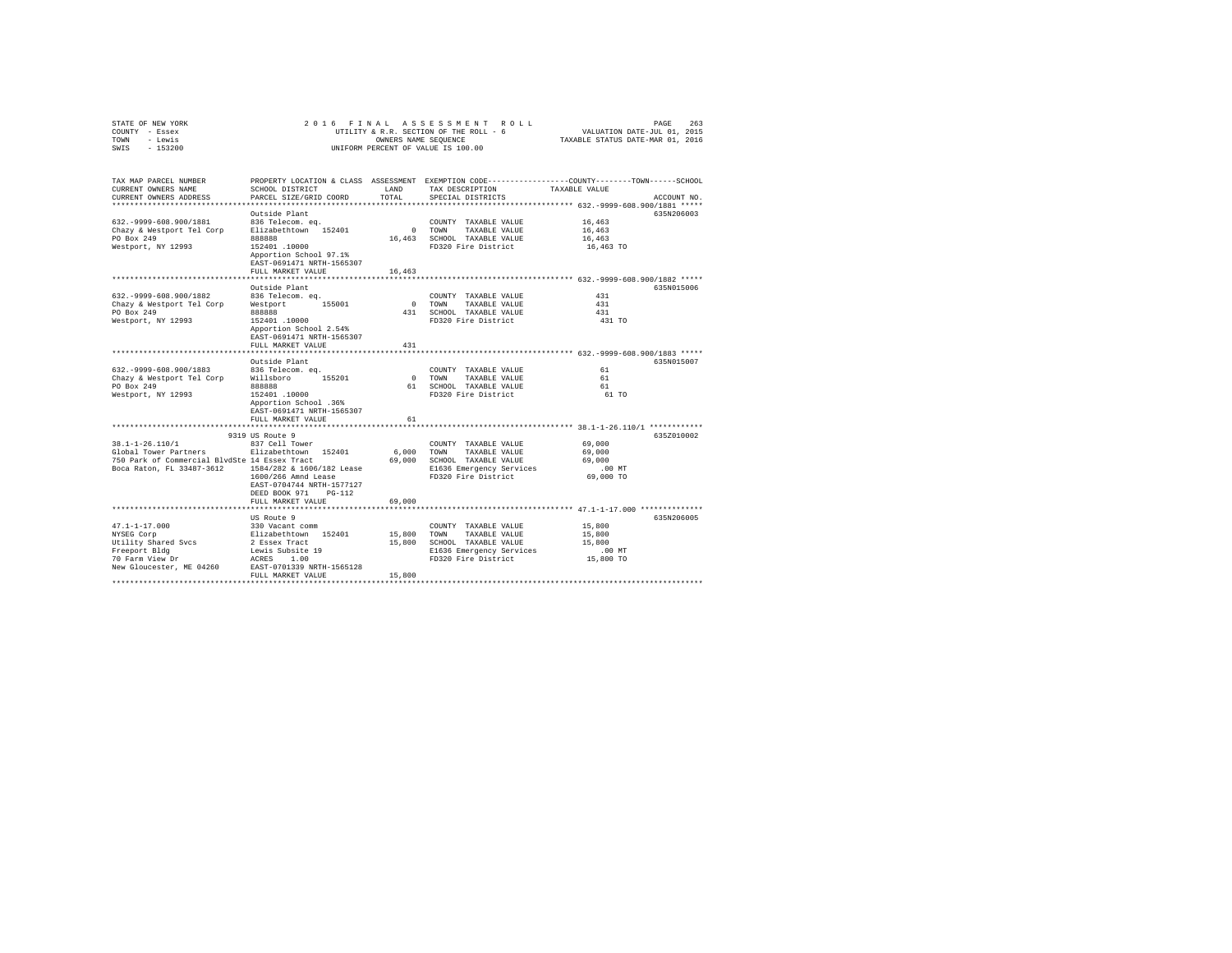|      | STATE OF NEW YORK | 2016 FINAL ASSESSMENT ROLL             | 264<br>PAGE                      |  |
|------|-------------------|----------------------------------------|----------------------------------|--|
|      | COUNTY - Essex    | UTILITY & R.R. SECTION OF THE ROLL - 6 | VALUATION DATE-JUL 01, 2015      |  |
| TOWN | - Lewis           | OWNERS NAME SEOUENCE                   | TAXABLE STATUS DATE-MAR 01, 2016 |  |
| SWIS | $-153200$         | UNIFORM PERCENT OF VALUE IS 100.00     |                                  |  |

| TAX MAP PARCEL NUMBER<br>CURRENT OWNERS NAME<br>CURRENT OWNERS ADDRESS | SCHOOL DISTRICT<br>PARCEL SIZE/GRID COORD                                                  | LAND<br>TOTAL. | TAX DESCRIPTION<br>SPECIAL DISTRICTS            | PROPERTY LOCATION & CLASS ASSESSMENT EXEMPTION CODE---------------COUNTY-------TOWN-----SCHOOL<br>TAXABLE VALUE<br>ACCOUNT NO. |
|------------------------------------------------------------------------|--------------------------------------------------------------------------------------------|----------------|-------------------------------------------------|--------------------------------------------------------------------------------------------------------------------------------|
|                                                                        |                                                                                            |                |                                                 |                                                                                                                                |
|                                                                        | 730 Stowersville Rd                                                                        |                |                                                 | 635J196008                                                                                                                     |
| $47.2 - 1 - 28.001$                                                    | 871 Elec-Gas Facil                                                                         |                | COUNTY TAXABLE VALUE                            | 1141,673                                                                                                                       |
| NYSEG Corp                                                             | Elizabethtown 152401 100,000                                                               |                | TOWN<br>TAXABLE VALUE                           | 1141,673                                                                                                                       |
| Utility Shared Svcs<br>Freeport Bldg                                   | 4 Platt Rogers Tr 1<br>Location 111111                                                     |                | 1141,673 SCHOOL TAXABLE VALUE                   | 1141,673<br>$.00$ MT                                                                                                           |
| 70 Farm View Dr                                                        | Lewis Operating System                                                                     |                | E1636 Emergency Services<br>FD320 Fire District | 1141,673 TO                                                                                                                    |
| New Gloucester, ME 04260                                               | ACRES<br>5.66                                                                              |                | WB320 Lewis B&I                                 | 1141,673 TO C                                                                                                                  |
|                                                                        | EAST-0709017 NRTH-1561909                                                                  |                | WD320 Water District                            | 1141,673 TO M                                                                                                                  |
|                                                                        | DEED BOOK 1093 PG-187                                                                      |                |                                                 |                                                                                                                                |
|                                                                        | FULL MARKET VALUE                                                                          | 1141,673       |                                                 |                                                                                                                                |
|                                                                        |                                                                                            |                |                                                 |                                                                                                                                |
|                                                                        | Northeast Grouped Trans                                                                    |                |                                                 | 635Z006008                                                                                                                     |
| 632. - 9999-131.600/1001                                               | 882 Elec Trans Imp                                                                         |                | COUNTY TAXABLE VALUE                            | 291,397                                                                                                                        |
| NYSEG Corp                                                             | Elizabethtown 152401                                                                       |                | 0 TOWN<br>TAXABLE VALUE                         | 291,397                                                                                                                        |
| Utility Shared Svcs                                                    | 000016                                                                                     | 291,397        | SCHOOL TAXABLE VALUE                            | 291,397                                                                                                                        |
| Freeport Bldg                                                          | 152401 .1000                                                                               |                | FD320 Fire District                             | 291,397 TO                                                                                                                     |
| 70 Farm View Dr<br>New Gloucester, ME 04260                            | EAST-0691471 NRTH-1565307<br>FULL MARKET VALUE                                             | 291,397        |                                                 |                                                                                                                                |
| **********************                                                 | *************************                                                                  |                |                                                 | ******************* 632.-9999-131.600/1881 *****                                                                               |
|                                                                        | Total Electric Dist                                                                        |                |                                                 | 635N206006                                                                                                                     |
| 632. - 9999-131.600/1881                                               | 884 Elec Dist Out                                                                          |                | COUNTY TAXABLE VALUE                            | 1775,066                                                                                                                       |
| NYSEG Corp                                                             | Elizabethtown 152401                                                                       |                | 0 TOWN<br>TAXABLE VALUE                         | 1775,066                                                                                                                       |
| Utility Shared Svcs                                                    | 888888                                                                                     | 1775,066       | SCHOOL TAXABLE VALUE                            | 1775,066                                                                                                                       |
| Freeport Bldg                                                          | 152401.10000                                                                               |                | FD320 Fire District                             | 1775,066 TO                                                                                                                    |
| 70 Farm View Dr                                                        | EAST-0691471 NRTH-1565307                                                                  |                |                                                 |                                                                                                                                |
| New Gloucester, ME 04260                                               | FULL MARKET VALUE<br>**************************                                            | 1775,066       |                                                 |                                                                                                                                |
|                                                                        | County Route 10                                                                            |                |                                                 | *************** 47.4-1-32.000/2 ************<br>635Z011005                                                                     |
| $47.4 - 1 - 32.000/2$                                                  | 837 Cell Tower                                                                             |                | COUNTY TAXABLE VALUE                            | 111,900                                                                                                                        |
| T-Mobile                                                               |                                                                                            | 5,000          | TOWN<br>TAXABLE VALUE                           | 111,900                                                                                                                        |
| Attn: Property Tax Dept                                                |                                                                                            |                | 111,900 SCHOOL TAXABLE VALUE                    | 111,900                                                                                                                        |
| 12920 SE 38th St                                                       | Elizabethtown 152401<br>44 Mccormick<br>EAST-0710835 NRTH-1553089                          |                | E1636 Emergency Services                        | $.00$ MT                                                                                                                       |
| Bellevue, WA 98006                                                     | DEED BOOK 305<br>PG-518                                                                    |                | FD320 Fire District                             | 111,900 TO                                                                                                                     |
|                                                                        | FULL MARKET VALUE                                                                          | 111,900        |                                                 |                                                                                                                                |
|                                                                        |                                                                                            |                |                                                 |                                                                                                                                |
|                                                                        | Public Service Town                                                                        |                |                                                 | 635N206008                                                                                                                     |
| 632. - 9999-631.900/1881                                               |                                                                                            |                | COUNTY TAXABLE VALUE                            | 78,191                                                                                                                         |
| Verizon New York Inc                                                   |                                                                                            |                | 0 TOWN<br>TAXABLE VALUE                         | 78,191                                                                                                                         |
| c/o Duff & Phelps<br>PO Box 2749                                       | 836 Telecom. eq.<br>Elizabethtown 152401 0<br>888888 Outside Plant 78,191<br>152401 .10000 |                | SCHOOL TAXABLE VALUE<br>FD320 Fire District     | 78,191<br>78,191 TO                                                                                                            |
| Addison, TX 75001                                                      | Apportion School 97.1%                                                                     |                |                                                 |                                                                                                                                |
|                                                                        | EAST-0691471 NRTH-1565307                                                                  |                |                                                 |                                                                                                                                |
|                                                                        | FULL MARKET VALUE                                                                          | 78.191         |                                                 |                                                                                                                                |
|                                                                        |                                                                                            |                |                                                 |                                                                                                                                |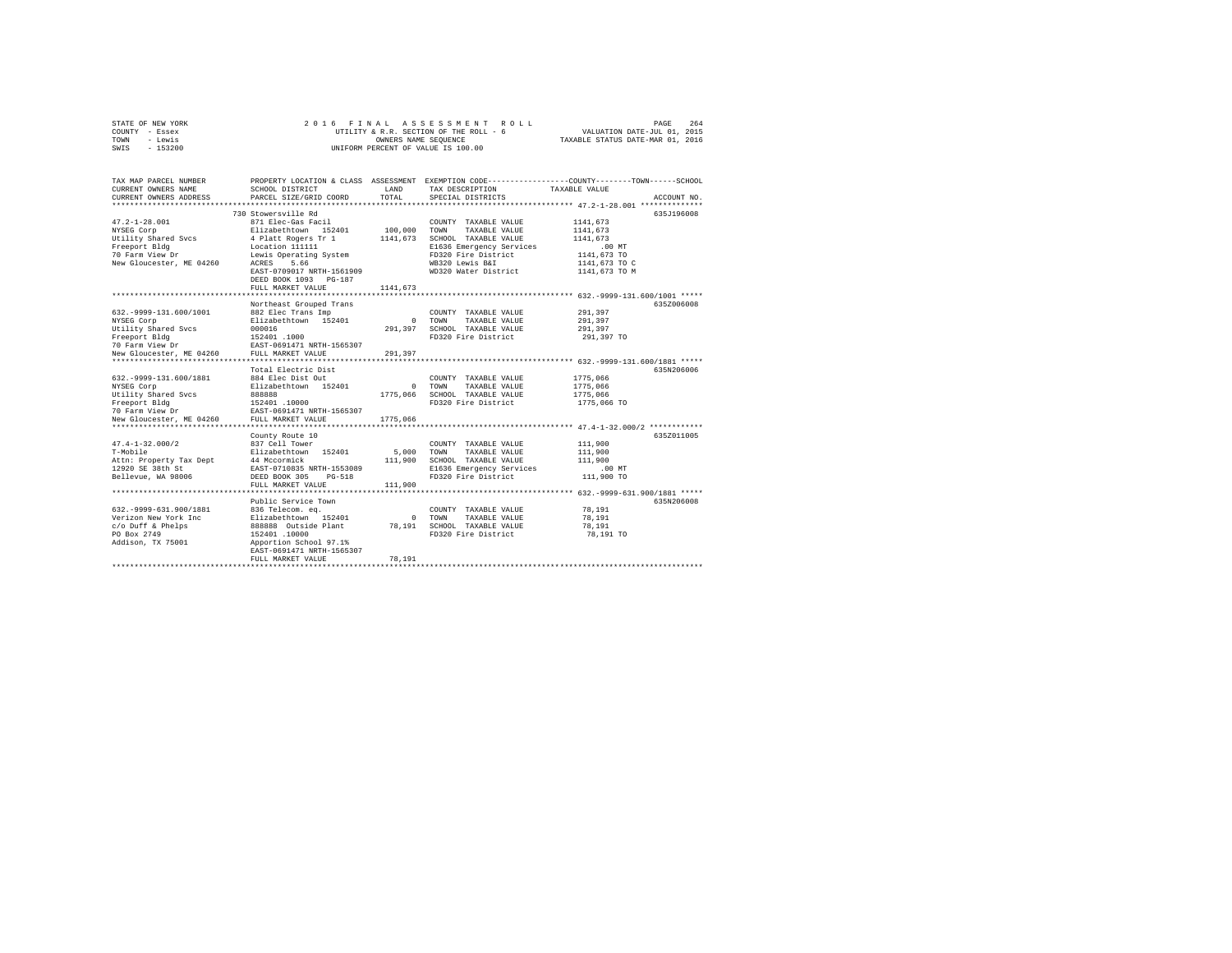| STATE OF NEW YORK | 2016 FINAL ASSESSMENT ROLL             | 265<br>PAGE                      |
|-------------------|----------------------------------------|----------------------------------|
| COUNTY - Essex    | UTILITY & R.R. SECTION OF THE ROLL - 6 | VALUATION DATE-JUL 01, 2015      |
| TOWN<br>- Lewis   | OWNERS NAME SEOUENCE                   | TAXABLE STATUS DATE-MAR 01, 2016 |
| $-153200$<br>SWIS | UNIFORM PERCENT OF VALUE IS 100.00     |                                  |

| TAX MAP PARCEL NUMBER<br>CURRENT OWNERS NAME<br>CURRENT OWNERS ADDRESS                                                                                        | SCHOOL DISTRICT<br>PARCEL SIZE/GRID COORD                                                                                                                                                            | T.AND<br>TOTAL                      | TAX DESCRIPTION<br>SPECIAL DISTRICTS                                                                                     | PROPERTY LOCATION & CLASS ASSESSMENT EXEMPTION CODE----------------COUNTY-------TOWN------SCHOOL<br>TAXABLE VALUE<br>ACCOUNT NO. |
|---------------------------------------------------------------------------------------------------------------------------------------------------------------|------------------------------------------------------------------------------------------------------------------------------------------------------------------------------------------------------|-------------------------------------|--------------------------------------------------------------------------------------------------------------------------|----------------------------------------------------------------------------------------------------------------------------------|
| 632. - 9999 - 631. 900/1882<br>Verizon New York Inc<br>c/o Duff & Phelps<br>PO Box 2749<br>Addison, TX 75001                                                  | Public Service Town<br>836 Telecom. eq.<br>155001<br>Westport<br>888888 Outside Plant<br>152401.10000<br>Apportion School 2.54%<br>EAST-0691471 NRTH-1565307                                         | $\sim$ 0<br>2.045                   | COUNTY TAXABLE VALUE<br>TAXABLE VALUE<br>TOWN<br>SCHOOL TAXABLE VALUE<br>FD320 Fire District                             | 635N015008<br>2.045<br>2.045<br>2,045<br>2,045 TO                                                                                |
|                                                                                                                                                               | FULL MARKET VALUE                                                                                                                                                                                    | 2.045                               |                                                                                                                          |                                                                                                                                  |
| 632. - 9999 - 631. 900/1883<br>Verizon New York Inc<br>c/o Duff & Phelps<br>PO Box 2749<br>Addison, TX 75001 Apportion School .36%                            | ********************************<br>Public Service Town<br>836 Telecom, ea.<br>155201<br>Willsboro 155201<br>888888 Outside Plant<br>152401 .10000<br>EAST-0691471 NRTH-1565307<br>FULL MARKET VALUE | 0 TOWN<br>290<br>290<br>*********** | COUNTY TAXABLE VALUE<br>TAXABLE VALUE<br>SCHOOL TAXABLE VALUE<br>FD320 Fire District                                     | ****************************** 632.-9999-631.900/1883 *****<br>635N015009<br>290<br>290<br>290<br>290 TO                         |
| $29. - 2 - 8.006 / 1$<br>Verizon Wireless<br>c/o Duff & Phelps LLC<br>PO Box 2549<br>Addison, TX 75001 EAST-0705847 NRTH-1591183<br>MAY BE SUBJECT TO PAYMENT | US Route 9<br>837 Cell Tower<br>Elizabethtown 152401<br>24 Essex Tract<br>1717/149 Lease<br>DEED BOOK 1000<br>$PG-6$<br>FULL MARKET VALUE                                                            | 20,100<br>175,900<br>175,900        | COUNTY TAXABLE VALUE<br>TOWN<br>TAXABLE VALUE<br>SCHOOL TAXABLE VALUE<br>E1636 Emergency Services<br>FD320 Fire District | 635Z013002<br>175,900<br>175,900<br>175,900<br>$.00$ MT<br>175,900 TO                                                            |
| UNDER RPTL480A UNTIL 2022                                                                                                                                     |                                                                                                                                                                                                      |                                     |                                                                                                                          |                                                                                                                                  |
|                                                                                                                                                               | 1414 County Route 10                                                                                                                                                                                 |                                     |                                                                                                                          | 6352010003                                                                                                                       |
| $47.4 - 1 - 32.000/1$<br>Verizon Wireless<br>c/o Duff & Phelps LLC<br>PO Box 2549<br>Addison, TX 75001                                                        | 837 Cell Tower<br>Elizabethtown 152401 18,000<br>44 Mccormick<br>1728/303 Lease<br>EAST-0710835 NRTH-1553089<br>DEED BOOK 305<br>$PG-518$<br>FULL MARKET VALUE                                       | 131,000<br>131,000                  | COUNTY TAXABLE VALUE<br>TOWN<br>TAXABLE VALUE<br>SCHOOL TAXABLE VALUE<br>E1636 Emergency Services<br>FD320 Fire District | 131,000<br>131,000<br>131,000<br>$.00$ MT<br>131,000 TO                                                                          |
|                                                                                                                                                               |                                                                                                                                                                                                      |                                     |                                                                                                                          |                                                                                                                                  |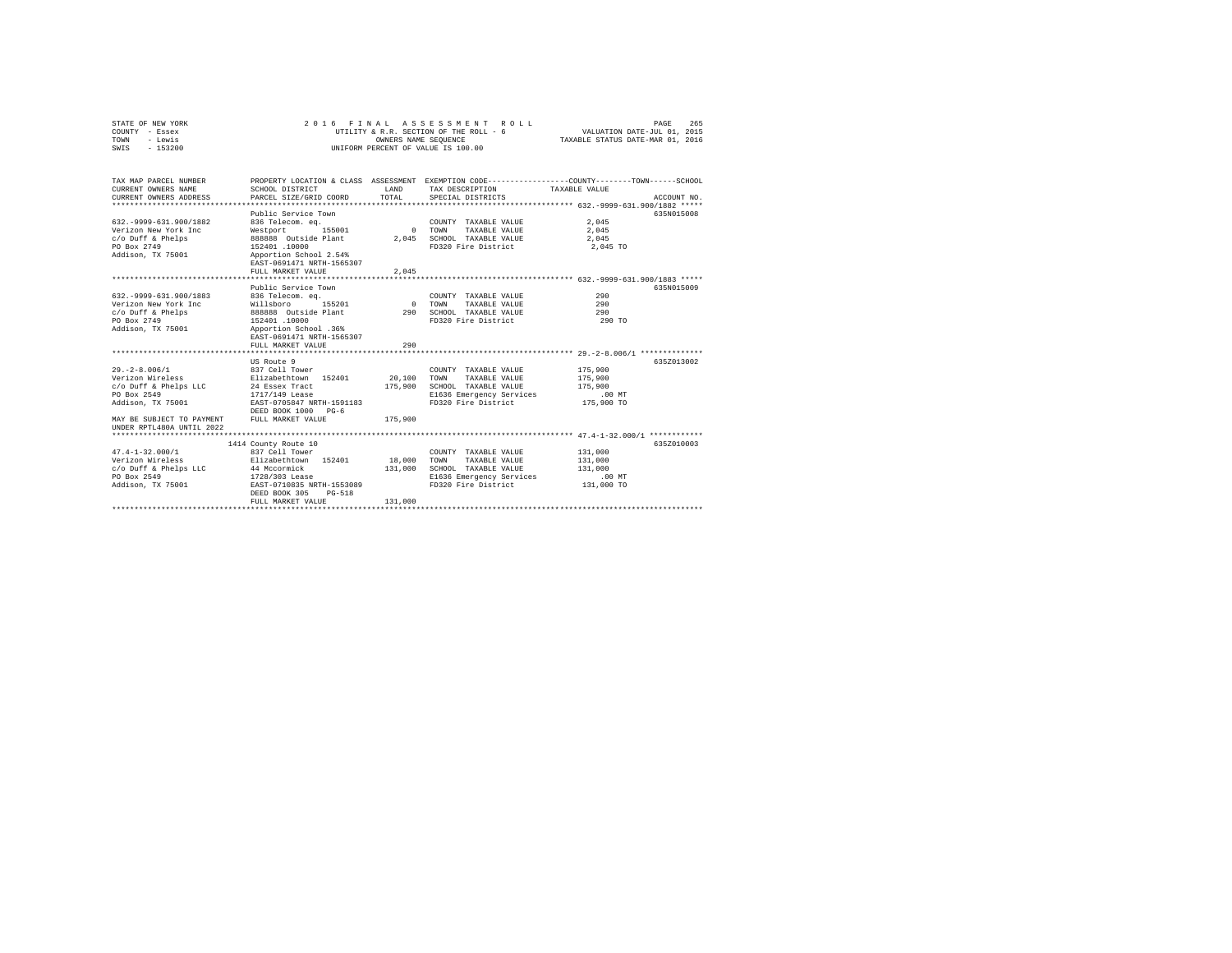| STATE OF NEW YORK | 2016 FINAL ASSESSMENT ROLL             | 266<br>PAGE                      |
|-------------------|----------------------------------------|----------------------------------|
| COUNTY - Essex    | UTILITY & R.R. SECTION OF THE ROLL - 6 | VALUATION DATE-JUL 01, 2015      |
| TOWN<br>- Lewis   |                                        | TAXABLE STATUS DATE-MAR 01, 2016 |
| SWIS<br>- 153200  |                                        | RPS150/V04/L015                  |
|                   | UNIFORM PERCENT OF VALUE IS 100.00     | CURRENT DATE 6/22/2016           |
|                   |                                        |                                  |
|                   | ROLL SUB SECTION- - TOTALS             |                                  |

|      |                      | TOTAL   | EXTENSION   | EXTENSION | AD VALOREM | EXEMPT | TAXARLE  |
|------|----------------------|---------|-------------|-----------|------------|--------|----------|
| CODE | DISTRICT NAME        | PARCELS | <b>TYPE</b> | VALUE     | VALUE      | AMOUNT | VALUE    |
|      |                      |         |             |           |            |        |          |
|      | E1636 Emergency Serv |         | 6 MOVTAX    |           |            |        |          |
|      | FD320 Fire District  |         | 14 TOTAL    |           | 3809.217   |        | 3809.217 |
|      | WB320 Lewis B&I      |         | 1 TOTAL C   |           | 1141,673   |        | 1141.673 |
|      | WD320 Water District |         | 1 TOTAL     | M         | 1141,673   |        | 1141.673 |

#### \*\*\* S C H O O L D I S T R I C T S U M M A R Y \*\*\*

| CODE                       | DISTRICT NAME                          | TOTAL<br>PARCELS          | ASSESSED<br>LAND | ASSESSED<br>TOTAL        | EXEMPT<br>AMOUNT | TOTAL<br>TAXABLE         | <b>STAR</b><br>AMOUNT | <b>STAR</b><br>TAXABLE   |
|----------------------------|----------------------------------------|---------------------------|------------------|--------------------------|------------------|--------------------------|-----------------------|--------------------------|
| 152401<br>155001<br>155201 | Elizabethtown<br>Westport<br>Willsboro | 10<br>2<br>$\overline{a}$ | 164,900          | 3806,390<br>2.476<br>351 |                  | 3806,390<br>2.476<br>351 |                       | 3806,390<br>2.476<br>351 |
|                            | SUB-TOTAL                              | 14                        | 164,900          | 3809.217                 |                  | 3809.217                 |                       | 3809.217                 |
|                            | TOTAL                                  | 14                        | 164,900          | 3809.217                 |                  | 3809.217                 |                       | 3809.217                 |

#### \*\*\* S Y S T E M C O D E S S U M M A R Y \*\*\*

NO SYSTEM EXEMPTIONS AT THIS LEVEL

#### \*\*\* E X E M P T I O N S U M M A R Y \*\*\*

NO EXEMPTIONS AT THIS LEVEL

| ROLL       | DESCRIPTION      | TOTAL   | ASSESSED | ASSESSED | TAXABLE  | TAXABLE  | TAXABLE  | STAR     |
|------------|------------------|---------|----------|----------|----------|----------|----------|----------|
| <b>SEC</b> |                  | PARCELS | LAND     | TOTAL    | COUNTY   | TOWN     | SCHOOL   | TAXABLE  |
|            | UTILITIES & N.C. | 14      | 164.900  | 3809.217 | 3809.217 | 3809.217 | 3809.217 | 3809.217 |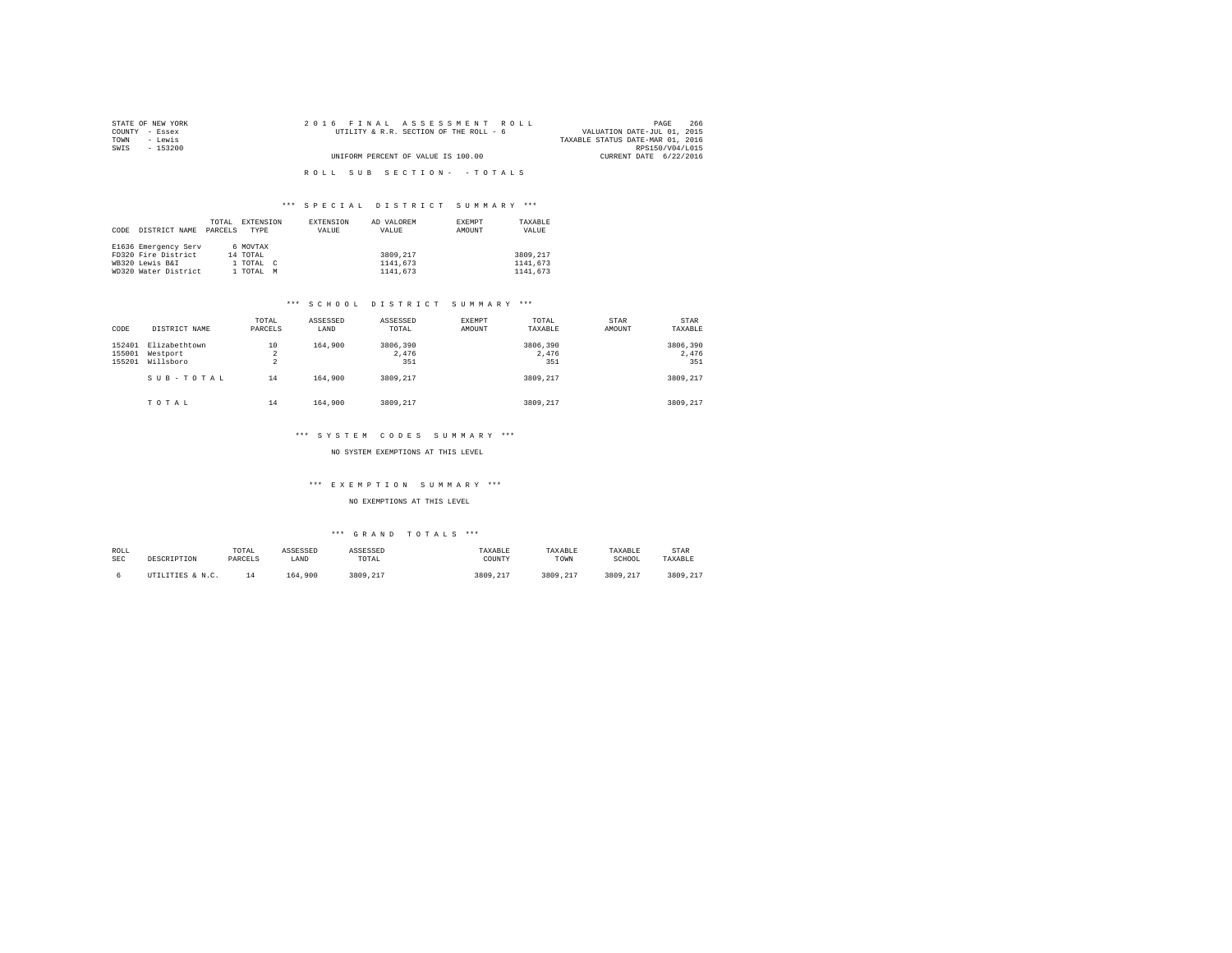|      | STATE OF NEW YORK | 2016 FINAL ASSESSMENT ROLL |                                        |                                  | PAGE                        | 267 |
|------|-------------------|----------------------------|----------------------------------------|----------------------------------|-----------------------------|-----|
|      | COUNTY - Essex    |                            | UTILITY & R.R. SECTION OF THE ROLL - 6 |                                  | VALUATION DATE-JUL 01, 2015 |     |
| TOWN | - Lewis           |                            |                                        | TAXABLE STATUS DATE-MAR 01, 2016 |                             |     |
| SWIS | $-153200$         |                            | UNIFORM PERCENT OF VALUE IS 100.00     |                                  | RPS150/V04/L015             |     |
|      |                   |                            |                                        |                                  | CURRENT DATE 6/22/2016      |     |

#### R O L L S E C T I O N T O T A L S

#### \*\*\* S P E C I A L D I S T R I C T S U M M A R Y \*\*\*

|      |                      | TOTAL   | EXTENSION | EXTENSION  | AD VALOREM | EXEMPT | TAXABLE  |
|------|----------------------|---------|-----------|------------|------------|--------|----------|
| CODE | DISTRICT NAME        | PARCELS | TYPE      | VALUE      | VALUE      | AMOUNT | VALUE    |
|      |                      |         |           |            |            |        |          |
|      | E1636 Emergency Serv |         | 6 MOVTAX  |            |            |        |          |
|      | FD320 Fire District  |         | 14 TOTAL  |            | 3809,217   |        | 3809.217 |
|      | WB320 Lewis B&I      |         | 1 TOTAL   | $\epsilon$ | 1141.673   |        | 1141.673 |
|      | WD320 Water District |         | 1 TOTAL   | M          | 1141,673   |        | 1141.673 |

#### \*\*\* S C H O O L D I S T R I C T S U M M A R Y \*\*\*

| CODE                       | DISTRICT NAME                          | TOTAL<br>PARCELS          | ASSESSED<br>LAND | ASSESSED<br>TOTAL        | EXEMPT<br>AMOUNT | TOTAL<br>TAXABLE         | <b>STAR</b><br>AMOUNT | STAR<br>TAXABLE          |
|----------------------------|----------------------------------------|---------------------------|------------------|--------------------------|------------------|--------------------------|-----------------------|--------------------------|
| 152401<br>155001<br>155201 | Elizabethtown<br>Westport<br>Willsboro | 10<br>2<br>$\overline{a}$ | 164,900          | 3806,390<br>2.476<br>351 |                  | 3806,390<br>2.476<br>351 |                       | 3806,390<br>2.476<br>351 |
|                            | SUB-TOTAL                              | 14                        | 164,900          | 3809.217                 |                  | 3809.217                 |                       | 3809.217                 |
|                            | TOTAL                                  | 14                        | 164,900          | 3809.217                 |                  | 3809.217                 |                       | 3809,217                 |

#### \*\*\* S Y S T E M C O D E S S U M M A R Y \*\*\*

NO SYSTEM EXEMPTIONS AT THIS LEVEL

#### \*\*\* E X E M P T I O N S U M M A R Y \*\*\*

NO EXEMPTIONS AT THIS LEVEL

| ROLL       | DESCRIPTION      | TOTAL   | ASSESSED | ASSESSED | TAXABLE  | TAXABLE  | TAXABLE  | STAR     |
|------------|------------------|---------|----------|----------|----------|----------|----------|----------|
| <b>SEC</b> |                  | PARCELS | LAND     | TOTAL    | COUNTY   | TOWN     | SCHOOL   | TAXABLE  |
|            | UTILITIES & N.C. | 1 4     | 164.900  | 3809.217 | 3809.217 | 3809.217 | 3809.217 | 3809.217 |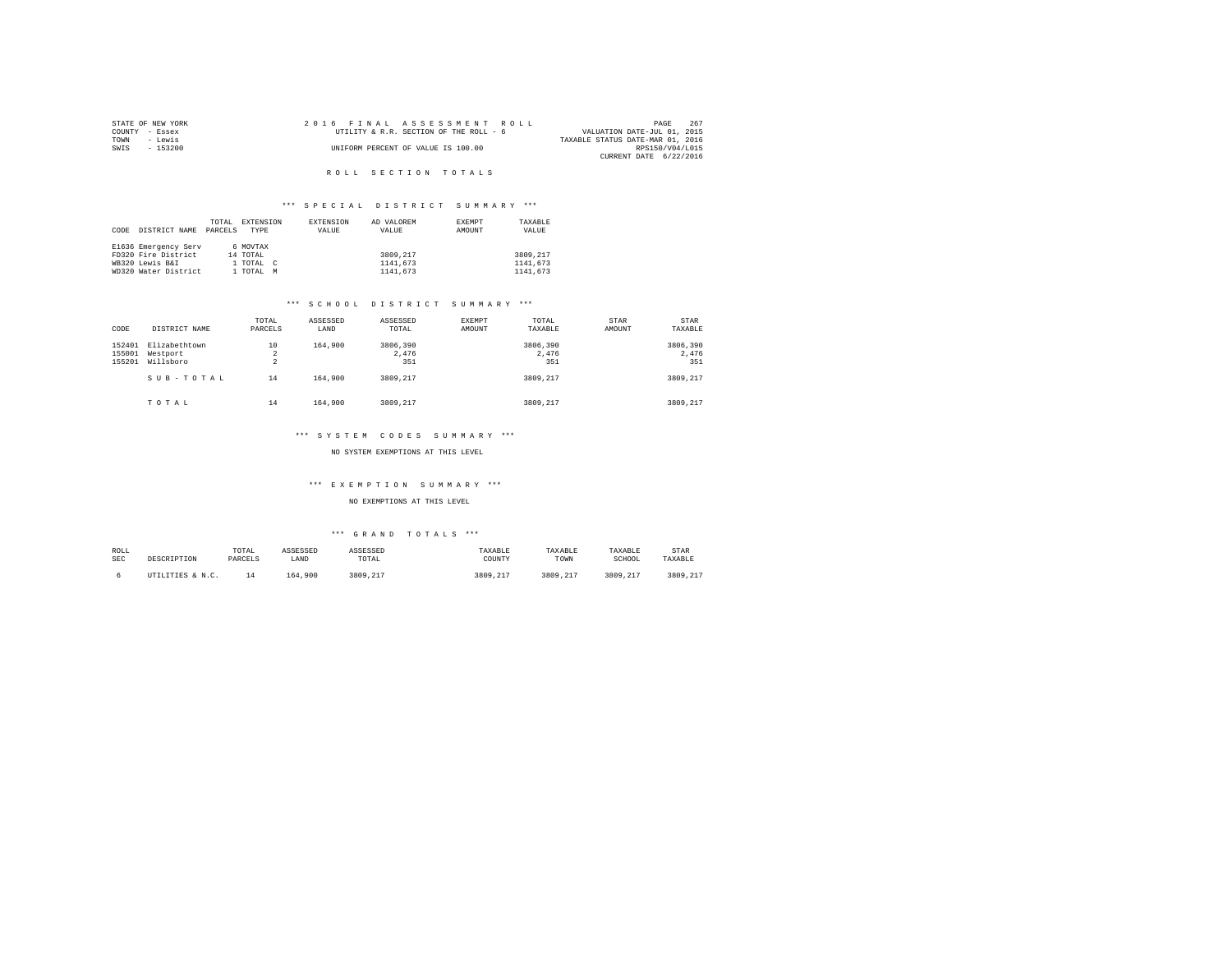| STATE OF NEW YORK | 2016 FINAL ASSESSMENT ROLL            | 268<br>PAGE                      |
|-------------------|---------------------------------------|----------------------------------|
| COUNTY - Essex    | WHOLLY EXEMPT SECTION OF THE ROLL - 8 | VALUATION DATE-JUL 01, 2015      |
| TOWN<br>- Lewis   | OWNERS NAME SEOUENCE                  | TAXABLE STATUS DATE-MAR 01, 2016 |
| $-153200$<br>SWIS | UNIFORM PERCENT OF VALUE IS 100.00    |                                  |

| TAX MAP PARCEL NUMBER<br>CURRENT OWNERS NAME<br>CURRENT OWNERS ADDRESS                                                                                                                                                                          | SCHOOL DISTRICT<br>PARCEL SIZE/GRID COORD                                                                                                                   | LAND<br>TOTAL | PROPERTY LOCATION & CLASS ASSESSMENT EXEMPTION CODE----------------COUNTY-------TOWN-----SCHOOL<br>TAX DESCRIPTION TAXABLE VALUE<br>SPECIAL DISTRICTS |                                                                          | ACCOUNT NO.            |
|-------------------------------------------------------------------------------------------------------------------------------------------------------------------------------------------------------------------------------------------------|-------------------------------------------------------------------------------------------------------------------------------------------------------------|---------------|-------------------------------------------------------------------------------------------------------------------------------------------------------|--------------------------------------------------------------------------|------------------------|
| $38.1 - 1 - 6.000$<br>Church<br>COMM TAXABLE VALUE<br>COLLEWIS CENTER MANUS AND TOWN TAXABLE VALUE<br>PO Box 532 ACRES 0.93<br>Lewis, NY 12950 BASS DESET-0702849 NRTH-1580966 BI636 BENE VALUE<br>DEED BOX 169 PG-98 BI636 FD320 Fire District | 149 Hale Hill Ln<br>FULL MARKET VALUE                                                                                                                       | 5,700         | TAXABLE VALUE<br>5.700 EX                                                                                                                             | 5,700<br>5,700<br>$\Omega$<br>$\Omega$<br>$\Omega$<br>.00MT<br>0.70      | 6379906208<br>5,700    |
| $47.13 - 1 - 16.000$                                                                                                                                                                                                                            | 8557 US Route 9<br>620 Religious<br>ACRES 0.90<br>EAST-0700917 NRTH-1559031                                                                                 |               | CONST REL 25110                                                                                                                                       | 83,300<br>83,300<br>$\mathbf{r}$<br>$\Omega$<br>$\Omega$                 | 6379906205<br>83,300   |
|                                                                                                                                                                                                                                                 | DEED BOOK 662 PG-192<br>FULL MARKET VALUE                                                                                                                   | 83,300        | E1636 Emergency Services<br>FD320 Fire District<br>FD320 Fire District<br>83,300 EX<br>WB320 Lewis B&I<br>WD320 Water District                        | .00MT<br>$0$ TO<br>83,300 TO C<br>0 TO M                                 |                        |
|                                                                                                                                                                                                                                                 |                                                                                                                                                             |               |                                                                                                                                                       |                                                                          |                        |
| $56.1 - 2 - 16.000$<br>Elizabethtown-Lewis<br>Emergency Squad<br>PO Box 443<br>Elizabethtown, NY 12932 EAST-0700493 NRTH-1548780                                                                                                                | 8143 US Route 9<br>662 Police/fire NP ORGANIZ 25300<br>DEED BOOK 1493    PG-120<br>FULL MARKET VALUE                                                        | 238,600       | SCHOOL TAXABLE VALUE<br>E1636 Emergency Services .00 MT<br>FD320 Fire District<br>238,600 EX                                                          | 238,600<br>238,600<br>$\Omega$<br>$\Omega$<br>$\Omega$<br>0 <sub>T</sub> | 635.7103614<br>238,600 |
| $29. - 2 - 9.000$<br>Essex Co ARC Facilities Inc Elizabethtown 152401 33,500 COUNTY TAXABLE VALUE                                                                                                                                               | 2132 Trout Pond Rd<br>2.90<br>ACRES<br>EAST-0705002 NRTH-1590118 FD320 Fire District<br>PEED BOOK 1545 PG 174<br>DEED BOOK 1545 PG-174<br>FULL MARKET VALUE | 233,100       | 210 1 Family Res NP MOR/MEN 25230 233,100<br>TAXABLE VALUE<br>SCHOOL TAXABLE VALUE<br>E1636 Emergency Services .00 MT<br>233,100 EX                   | 233,100<br>$^{\circ}$<br>$\Omega$<br>$\sim$<br>0 <sub>T</sub>            | 635.7105304<br>233,100 |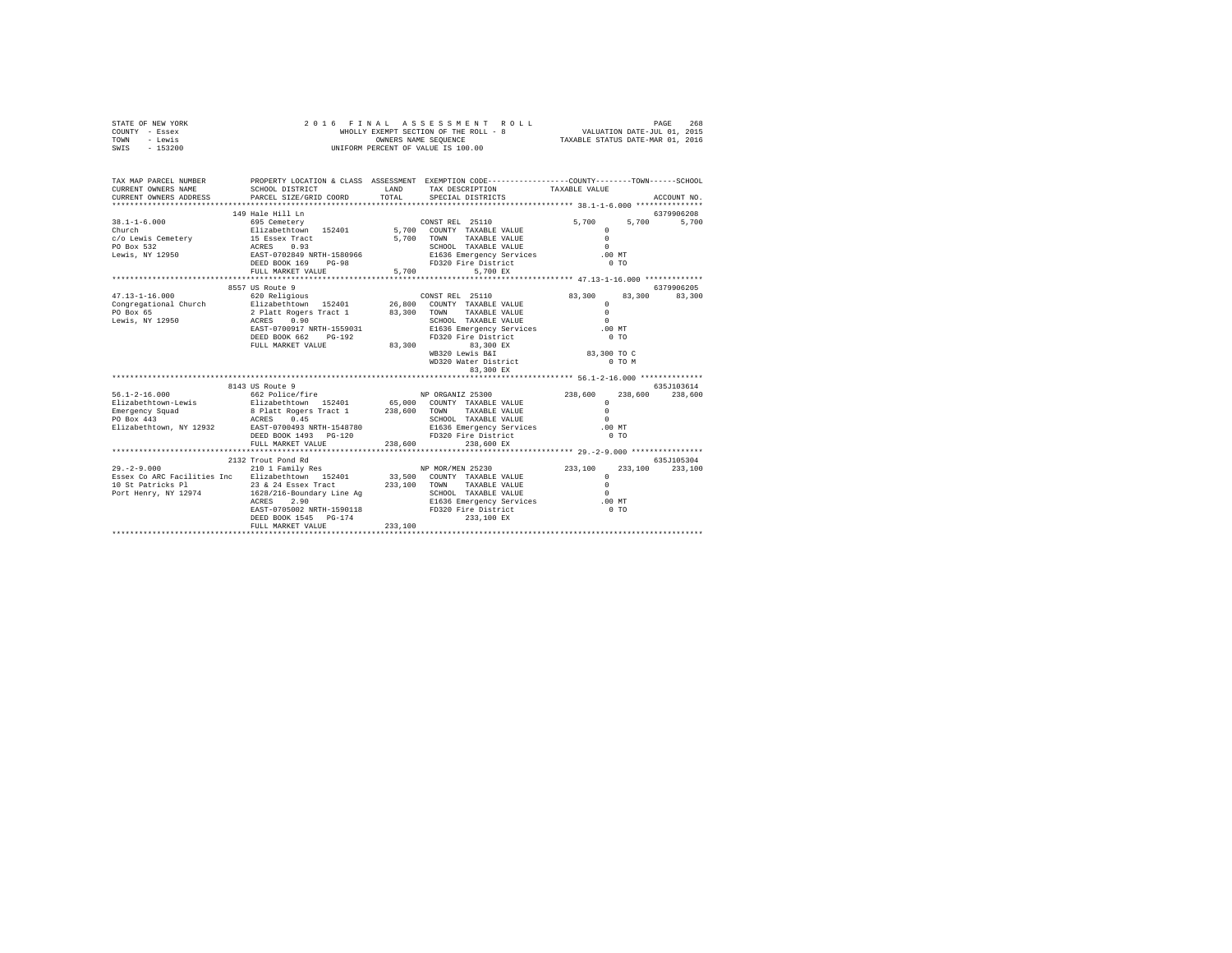| TOWN<br>- Lewis<br>SWIS<br>$-153200$                                                                                                                                   | OWNERS NAME SEQUENCE<br>UNIFORM PERCENT OF VALUE IS 100.00<br>OWNERS NAME SEQUENCE TAXABLE STATUS DATE-MAR 01, 2016 |           |                                                                                                           |                                           |               |
|------------------------------------------------------------------------------------------------------------------------------------------------------------------------|---------------------------------------------------------------------------------------------------------------------|-----------|-----------------------------------------------------------------------------------------------------------|-------------------------------------------|---------------|
| TAX MAP PARCEL NUMBER PROPERTY LOCATION & CLASS ASSESSMENT EXEMPTION CODE---------------COUNTY-------TOWN------SCHOOL<br>CURRENT OWNERS NAME<br>CURRENT OWNERS ADDRESS | SCHOOL DISTRICT<br>PARCEL SIZE/GRID COORD                                                                           | TOTAL     | LAND TAX DESCRIPTION<br>SPECIAL DISTRICTS                                                                 | TAXABLE VALUE                             | ACCOUNT NO.   |
|                                                                                                                                                                        | 8518 US Route 9                                                                                                     |           |                                                                                                           |                                           | 635J101112    |
| $47.13 - 2 - 33.000$                                                                                                                                                   | 484 1 use sm bld                                                                                                    |           | NP MOR/MEN 25230                                                                                          | 76,700                                    | 76,700 76,700 |
| Essex Co Facilities Inc                                                                                                                                                |                                                                                                                     |           |                                                                                                           | $\Omega$                                  |               |
| 10 St Patricks Pl                                                                                                                                                      | Elizabethtown 152401<br>2 Platt Rogers Tract 1                                                                      |           | 27,000 COUNTY TAXABLE VALUE<br>76,700 TOWN TAXABLE VALUE                                                  | $\Omega$                                  |               |
| Port Henry, NY 12974                                                                                                                                                   | ACRES 0.20                                                                                                          |           | SCHOOL TAXABLE VALUE                                                                                      | $\sim$                                    |               |
|                                                                                                                                                                        | EAST-0700873 NRTH-1557923                                                                                           |           | E1636 Emergency Services                                                                                  | .00 MT                                    |               |
|                                                                                                                                                                        | DEED BOOK 1301 PG-19                                                                                                |           | FD320 Fire District                                                                                       | $0$ TO                                    |               |
|                                                                                                                                                                        | FULL MARKET VALUE                                                                                                   |           | 76,700 76,700 EX<br>WB320 Lewis B&I<br>WD320 Water District                                               |                                           |               |
|                                                                                                                                                                        |                                                                                                                     |           |                                                                                                           | 76,700 TO C<br>O TO M                     |               |
|                                                                                                                                                                        |                                                                                                                     |           | 76,700 EX                                                                                                 |                                           |               |
|                                                                                                                                                                        |                                                                                                                     |           | ***************************** 47.13-2-34.000 *************                                                |                                           |               |
|                                                                                                                                                                        | 8516 US Route 9                                                                                                     |           |                                                                                                           |                                           | 635J101901    |
| $47.13 - 2 - 34.000$                                                                                                                                                   | 210 1 Family Res                                                                                                    |           | NP MOR/MEN 25230                                                                                          | 93,800 93,800 93,800                      |               |
| Essex Co Facilities Inc                                                                                                                                                | Elizabethtown 152401                                                                                                |           | 29,500 COUNTY TAXABLE VALUE                                                                               | $\Omega$                                  |               |
| 10 St Patricks Pl                                                                                                                                                      | Elizabethtown<br>2 Platt Rogers Tract 1<br>ACRES 0.30<br>200012 NPTH-1557832                                        |           | 93,800 TOWN TAXABLE VALUE                                                                                 | $\sim$ 0                                  |               |
| Port Henry, NY 12974                                                                                                                                                   |                                                                                                                     |           | SCHOOL TAXABLE VALUE                                                                                      | $\sim$<br>.00 MT                          |               |
|                                                                                                                                                                        | DEED BOOK 1301 PG-19                                                                                                |           | E1636 Emergency Services<br>FD320 Fire District                                                           | $0$ TO                                    |               |
|                                                                                                                                                                        | FULL MARKET VALUE                                                                                                   |           | 93,800 FLUED 13,800 EX<br>WB320 Lewis B&I                                                                 |                                           |               |
|                                                                                                                                                                        |                                                                                                                     |           |                                                                                                           | 93,800 TO C                               |               |
|                                                                                                                                                                        |                                                                                                                     |           |                                                                                                           | 0 TO M                                    |               |
|                                                                                                                                                                        |                                                                                                                     |           | WD320 Water District<br>93,800 EX                                                                         |                                           |               |
|                                                                                                                                                                        |                                                                                                                     |           |                                                                                                           |                                           |               |
|                                                                                                                                                                        | 702 Stowersville Rd                                                                                                 |           |                                                                                                           |                                           | 635J103810    |
| $47.2 - 1 - 30.110$                                                                                                                                                    | 670 Correctional<br>Elizabethtown 152401 427,500 COUNTY TAXABLE VALUE                                               |           | CNTY OWN I 13100                                                                                          | 31146,100 31146,100 31146,100<br>$\Omega$ |               |
| Essex County<br>7551 Court St                                                                                                                                          | 4 Platt Rogers                                                                                                      |           | 31146,100 TOWN TAXABLE VALUE                                                                              | $\Omega$                                  |               |
| Elizabethtown, NY 12932                                                                                                                                                |                                                                                                                     |           | SCHOOL TAXABLE VALUE                                                                                      | $\Omega$                                  |               |
|                                                                                                                                                                        |                                                                                                                     |           | E1636 Emergency Services                                                                                  | .00MT                                     |               |
|                                                                                                                                                                        |                                                                                                                     |           | FD320 Fire District                                                                                       | 0 <sub>T</sub>                            |               |
|                                                                                                                                                                        |                                                                                                                     |           |                                                                                                           |                                           |               |
|                                                                                                                                                                        |                                                                                                                     |           |                                                                                                           | 31146,100 TO C                            |               |
|                                                                                                                                                                        | FULL MARKET VALUE                                                                                                   | 31146,100 |                                                                                                           |                                           |               |
|                                                                                                                                                                        | Stowersville Rd                                                                                                     |           |                                                                                                           |                                           | 635J191021    |
| 47.2-1-30.120                                                                                                                                                          | Stowersville Rd<br>322 Rural vac>10<br>Elizabethtown 152401<br>4 Platt Rogers<br>1415/95 Scenic Easement            |           | CNTY OWN I 13100                                                                                          | 8,398                                     | 8,398 8,398   |
| Essex County                                                                                                                                                           |                                                                                                                     |           | 8,398 COUNTY TAXABLE VALUE                                                                                | $\sim$ 0                                  |               |
| sssex County<br>7551 Court St                                                                                                                                          |                                                                                                                     |           | 8,398 TOWN TAXABLE VALUE                                                                                  | $\sim$ 0                                  |               |
| Elizabethtown, NY 12932                                                                                                                                                |                                                                                                                     |           | SCHOOL TAXABLE VALUE                                                                                      | $\sim$                                    |               |
|                                                                                                                                                                        |                                                                                                                     |           |                                                                                                           |                                           |               |
|                                                                                                                                                                        | 1567/30 Lease<br>ACRES 17.32<br>EAST-0709136 NRTH-1561426                                                           |           | SCHOOL TAXABLE VALUE<br>E1636 Emergency Services 00 MT<br>FD320 Fire District<br>5 200 Free District 0 TO |                                           |               |
|                                                                                                                                                                        |                                                                                                                     |           | 8.398 EX                                                                                                  |                                           |               |
|                                                                                                                                                                        | DEED BOOK 1446 PG-118<br>CONSERVATION ESMT % 74.00                                                                  |           |                                                                                                           |                                           |               |
|                                                                                                                                                                        | FULL MARKET VALUE                                                                                                   | 8,398     |                                                                                                           |                                           |               |
|                                                                                                                                                                        |                                                                                                                     |           |                                                                                                           |                                           |               |

STATE OF NEW YORK 2 0 1 6 F I N A L A S S E S S M E N T R O L L PAGE 269 COUNTY - Essex WHOLLY EXEMPT SECTION OF THE ROLL - 8 VALUATION DATE-JUL 01, 2015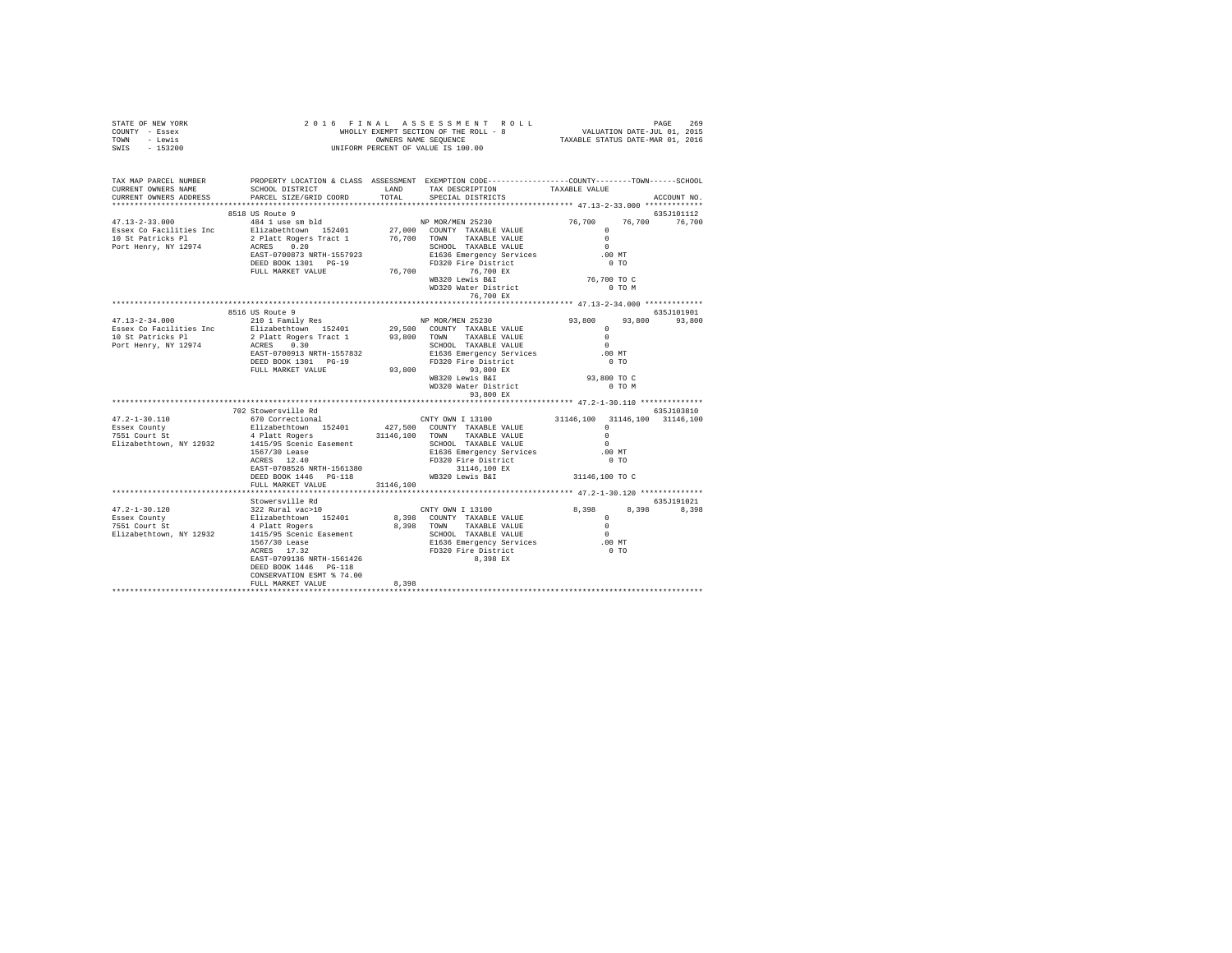| STATE OF NEW YORK<br>COUNTY - Essex<br>TOWN - Lewis<br>SWIS - 153200                                                                                                                                                                                                                                                                                                                                               |                   |                                                                                                   |  |             |
|--------------------------------------------------------------------------------------------------------------------------------------------------------------------------------------------------------------------------------------------------------------------------------------------------------------------------------------------------------------------------------------------------------------------|-------------------|---------------------------------------------------------------------------------------------------|--|-------------|
| TAX MAP PARCEL NUMBER PROPERTY LOCATION & CLASS ASSESSMENT EXEMPTION CODE--------------COUNTY-------TOWN------SCHOOL<br>CURRENT OWNERS NAME                                                                                                                                                                                                                                                                        |                   | SCHOOL DISTRICT                        LAND        TAX DESCRIPTION                  TAXABLE VALUE |  | ACCOUNT NO. |
|                                                                                                                                                                                                                                                                                                                                                                                                                    |                   |                                                                                                   |  |             |
|                                                                                                                                                                                                                                                                                                                                                                                                                    | 8053 US Route 9   |                                                                                                   |  | 6379906408  |
|                                                                                                                                                                                                                                                                                                                                                                                                                    |                   |                                                                                                   |  |             |
|                                                                                                                                                                                                                                                                                                                                                                                                                    |                   |                                                                                                   |  |             |
|                                                                                                                                                                                                                                                                                                                                                                                                                    |                   |                                                                                                   |  |             |
|                                                                                                                                                                                                                                                                                                                                                                                                                    | 8181 US Route 9   |                                                                                                   |  | 635J105302  |
| $\begin{tabular}{lllllllllllll} \textbf{56.1-2-21.000} & \textbf{8181 US Note 9} & \textbf{8181 US Note 9} & \textbf{CNTY OWN I 13100} & \textbf{153,300} & \textbf{153,300} & \textbf{153,300} & \textbf{153,300} & \textbf{153,300} & \textbf{153,300} & \textbf{153,300} & \textbf{153,300} & \textbf{153,300} & \textbf{153,300} & \textbf{153,300$                                                            |                   |                                                                                                   |  |             |
|                                                                                                                                                                                                                                                                                                                                                                                                                    |                   |                                                                                                   |  |             |
|                                                                                                                                                                                                                                                                                                                                                                                                                    |                   | 195,800 EX                                                                                        |  |             |
|                                                                                                                                                                                                                                                                                                                                                                                                                    |                   |                                                                                                   |  |             |
| $\begin{array}{cccc} \texttt{47.1-1-24.000} & \texttt{408} & \texttt{MER} & \texttt{MER} & \texttt{NS} & \texttt{NP} & \texttt{MOR/MEN} & \texttt{25230} & \texttt{035.175007} \\ \texttt{ESsex} & \texttt{Country Recilities} & \texttt{Enc} & \texttt{Eliabethown} & \texttt{152401} & 36,300 & \texttt{70NN} & \texttt{TAXABLE} & \texttt{YALUE} & 0 & 238,800 & 238,800 \\ \texttt{10 S E partices} & \texttt$ | 408 Wells Hill Rd | WB320 Lewis B&I<br>WB320 Lewis B&I 238,800 TO C<br>WD320 Water District 0 TO M<br>238,800 EX      |  | 635J175007  |
|                                                                                                                                                                                                                                                                                                                                                                                                                    |                   |                                                                                                   |  |             |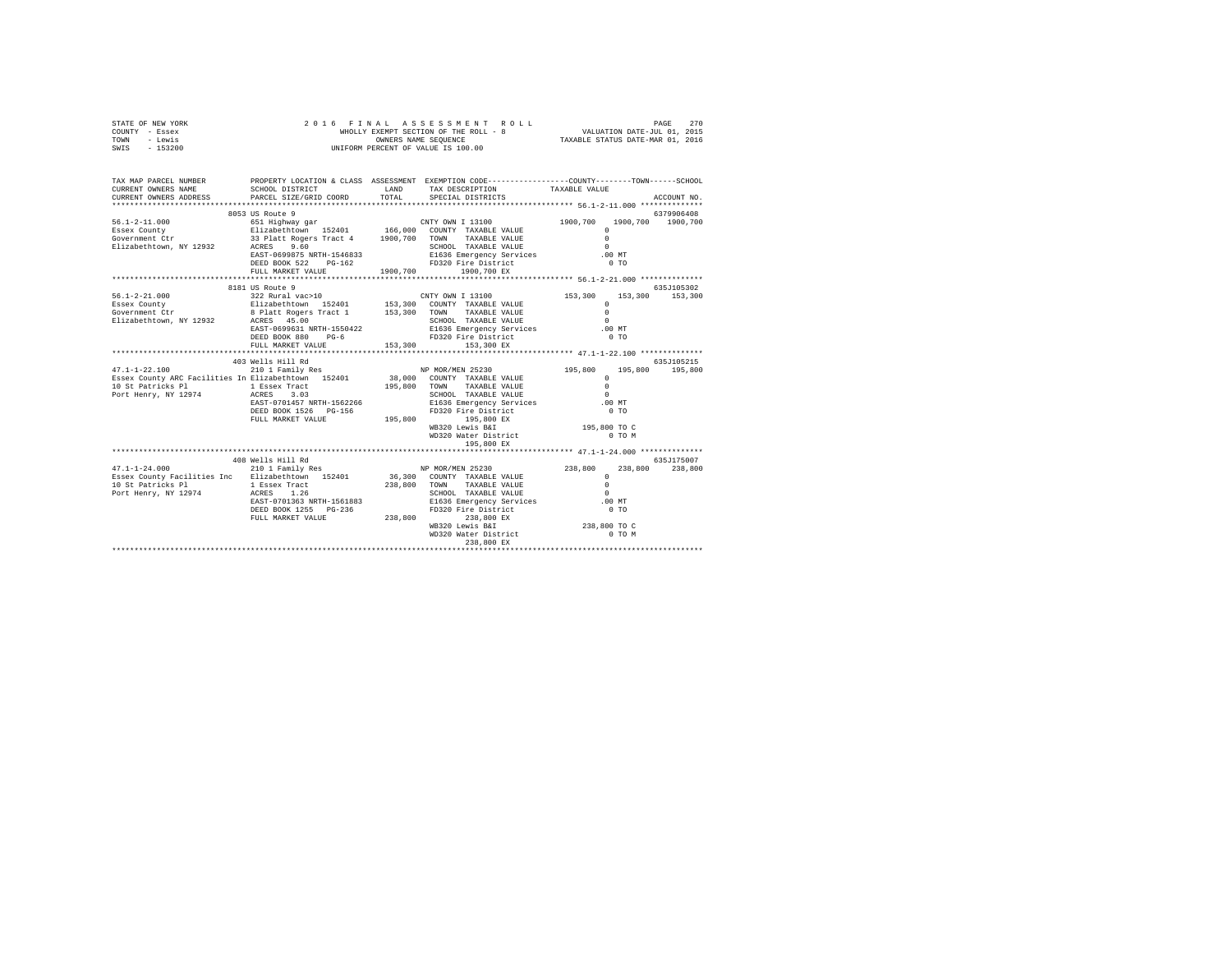| STATE OF NEW YORK<br>COUNTY<br>- Essex<br>- Lewis<br>TOWN<br>$-153200$<br>SWIS | 2016                                                                   | WHOLLY EXEMPT SECTION OF THE ROLL - 8<br>OWNERS NAME SEOUENCE<br>INIFORM PERCENT OF VALUE IS 100.00 |                          | FINAL ASSESSMENT ROLL                           | TAXABLE STATUS DATE-MAR 01, 2016                                             |         | 271<br>PAGE<br>VALUATION DATE-JUL 01, 2015 |
|--------------------------------------------------------------------------------|------------------------------------------------------------------------|-----------------------------------------------------------------------------------------------------|--------------------------|-------------------------------------------------|------------------------------------------------------------------------------|---------|--------------------------------------------|
| TAX MAP PARCEL NUMBER<br>CURRENT OWNERS NAME<br>CURRENT OWNERS ADDRESS         | PROPERTY LOCATION & CLASS<br>SCHOOL DISTRICT<br>PARCEL SIZE/GRID COORD | ASSESSMENT<br>LAND<br>TOTAL                                                                         |                          | TAX DESCRIPTION<br>SPECIAL DISTRICTS            | EXEMPTION CODE----------------COUNTY-------TOWN------SCHOOL<br>TAXABLE VALUE |         | ACCOUNT NO.                                |
| $56.1 - 2 - 10.000$                                                            | US Route 9<br>322 Rural vac>10                                         |                                                                                                     | CNTY OWN I 13100         |                                                 | 168,400                                                                      | 168,400 | 635J104913<br>168,400                      |
| Essex County Govt Ctr<br>7551 Court St<br>PO Box 217                           | 152401<br>Elizabethtown<br>33 Platt Rogers Tract 4<br>49.42<br>ACRES   | 168,400<br>168,400                                                                                  | COUNTY<br>TOWN<br>SCHOOL | TAXABLE VALUE<br>TAXABLE VALUE<br>TAXABLE VALUE |                                                                              |         |                                            |

| Elizabethtown, NY 12932 |                                                   | EAST-0699271 NRTH-1547852 E1636 Emergency Services                                      | $.00$ MT                |            |
|-------------------------|---------------------------------------------------|-----------------------------------------------------------------------------------------|-------------------------|------------|
|                         | DEED BOOK 950 PG-238                              | FD320 Fire District 0 TO                                                                |                         |            |
|                         |                                                   |                                                                                         |                         |            |
|                         |                                                   |                                                                                         |                         |            |
|                         | US Route 9                                        |                                                                                         |                         | 635J101704 |
|                         |                                                   |                                                                                         | 9072.100 9072.100       |            |
|                         |                                                   |                                                                                         |                         |            |
| 7551 Court St           |                                                   | 33 Platt Rogers Tract 4 9072,100 TOWN TAXABLE VALUE                                     | $\Omega$                |            |
| PO Box 217              | ACRES 111.10                                      | SCHOOL TAXABLE VALUE                                                                    | $\cap$                  |            |
|                         | Elizabethtown, NY 12932 EAST-0697752 NRTH-1550321 | E1636 Emergency Services .00 MT                                                         |                         |            |
|                         | DEED BOOK 763 PG-63                               | FD320 Fire District                                                                     | 0 T0                    |            |
|                         | FULL MARKET VALUE 9072,100                        | 9072,100 EX                                                                             |                         |            |
|                         |                                                   |                                                                                         |                         |            |
|                         | 8487 US Route 9                                   |                                                                                         |                         | 6379975100 |
|                         |                                                   |                                                                                         | 230,100 230,100 230,100 |            |
|                         |                                                   |                                                                                         | $^{\circ}$<br>$\Omega$  |            |
|                         |                                                   | c/o Brian Frawley 2 Platt Rogers Tract 1 230,100 TOWN TAXABLE VALUE                     |                         |            |
| 7321 US Rt 9            | ACRES 1.50                                        | SCHOOL TAXABLE VALUE                                                                    | $\Omega$                |            |
| PO Box 813              | EAST-0700810 NRTH-1557188                         | E1636 Emergency Services                                                                | .00MT                   |            |
|                         | Elizabethtown, NY 12932 DEED BOOK 600 PG-285      | FD320 Fire District                                                                     | 0T0                     |            |
|                         | FULL MARKET VALUE 230,100                         | 230,100 EX                                                                              |                         |            |
|                         |                                                   | WB320 Lewis B&I 230.100 TO C                                                            |                         |            |
|                         |                                                   | WD320 Water District 0 TO M                                                             |                         |            |
|                         |                                                   | 230,100 EX                                                                              |                         |            |
|                         |                                                   |                                                                                         |                         |            |
|                         | US Route 9                                        |                                                                                         |                         | 635J100902 |
|                         |                                                   | 47.13-1-2.000   322 Rural vac>10   TOWN OWN I 13500   13,900   13,900   13,900   13,900 |                         |            |
|                         |                                                   |                                                                                         | $\mathbf{r}$            |            |
|                         |                                                   |                                                                                         | $\circ$                 |            |
|                         |                                                   |                                                                                         | $\Omega$                |            |
|                         | EAST-0700464 NRTH-1559610                         | E1636 Emergency Services .00 MT                                                         |                         |            |
|                         | DEED BOOK 1316 PG-321                             | FD320 Fire District 0 TO                                                                |                         |            |
|                         | FULL MARKET VALUE                                 | 13,900 13,900 EX                                                                        |                         |            |
|                         |                                                   |                                                                                         |                         |            |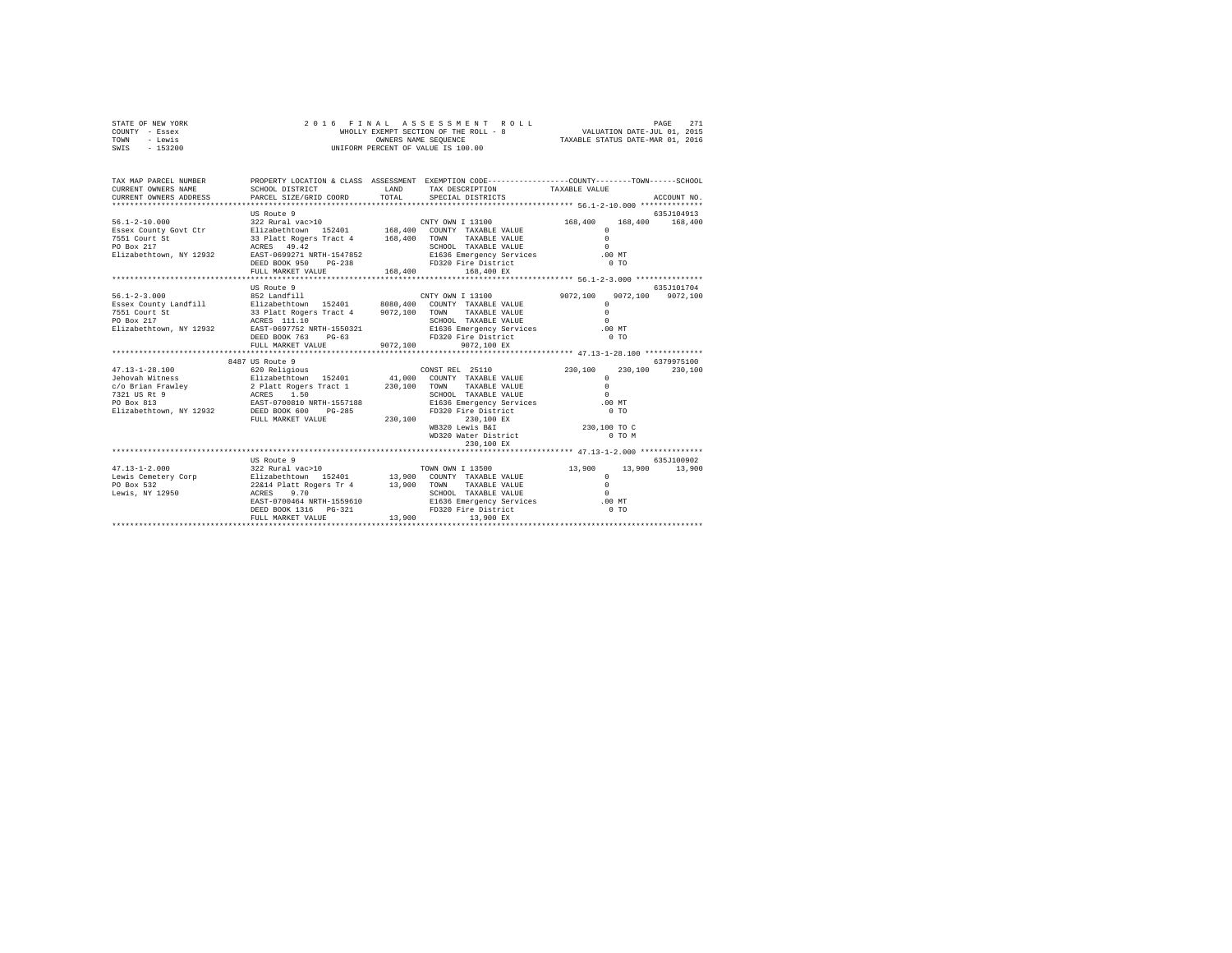| STATE OF NEW YORK<br>COUNTY - Essex<br>TOWN - Lewis<br>SWIS - 153200                                                                                                                                                                                                                                                                                                                                                                                            | 2016 FINAL ASSESSMENT ROL<br>WHOLLY EXEMPT SECTION OF THE ROLL - 8<br>ONNERS NAME SEQUENCE<br>UNIFORM PERCENT OF VALUE IS 100.00 |  |                                                                                                                                                                                                                                 |  |             |
|-----------------------------------------------------------------------------------------------------------------------------------------------------------------------------------------------------------------------------------------------------------------------------------------------------------------------------------------------------------------------------------------------------------------------------------------------------------------|----------------------------------------------------------------------------------------------------------------------------------|--|---------------------------------------------------------------------------------------------------------------------------------------------------------------------------------------------------------------------------------|--|-------------|
| TAX MAP PARCEL NUMBER PROPERTY LOCATION & CLASS ASSESSMENT EXEMPTION CODE--------------COUNTY-------TOWN-----SCHOOL<br>CURRENT OWNERS NAME<br>CURRENT OWNERS ADDRESS                                                                                                                                                                                                                                                                                            |                                                                                                                                  |  | ${\tt SCHOOL\ DISTRICT}\qquad\qquad {\tt LAND}\qquad\qquad {\tt TAX\ DESCRIPTION}\qquad\qquad {\tt TAXABLE\ VALUE}\nonumber$ PARCEL SIZE/GRID COORD $\qquad\qquad {\tt TOTAL}\qquad\qquad {\tt SPECIAL\ DISTRICTS}\qquad\qquad$ |  | ACCOUNT NO. |
|                                                                                                                                                                                                                                                                                                                                                                                                                                                                 | 14 Fire House Ln                                                                                                                 |  |                                                                                                                                                                                                                                 |  | 6379906407  |
|                                                                                                                                                                                                                                                                                                                                                                                                                                                                 |                                                                                                                                  |  |                                                                                                                                                                                                                                 |  |             |
| $\begin{tabular}{l c c c c} \multicolumn{1}{c}{\textbf{47.13--2--12.374}} & \multicolumn{1}{c}{\textbf{48.100}} & \multicolumn{1}{c}{\textbf{57.11\textwidth}} & \multicolumn{1}{c}{\textbf{58.12\textwidth}} & \multicolumn{1}{c}{\textbf{59.12\textwidth}} & \multicolumn{1}{c}{\textbf{63.12\textwidth}} & \multicolumn{1}{c}{\textbf{63.12\textwidth}} & \multicolumn{1}{c}{\textbf{63.12\textwidth}} & \multicolumn{1}{c}{\textbf{63.$                     |                                                                                                                                  |  |                                                                                                                                                                                                                                 |  |             |
|                                                                                                                                                                                                                                                                                                                                                                                                                                                                 |                                                                                                                                  |  |                                                                                                                                                                                                                                 |  |             |
|                                                                                                                                                                                                                                                                                                                                                                                                                                                                 | Wells Hill Rd                                                                                                                    |  |                                                                                                                                                                                                                                 |  | 6379906403  |
| $\begin{tabular}{l c c c c c} \multicolumn{3}{c}{\textbf{0}} & \multicolumn{3}{c}{\textbf{0}} & \multicolumn{3}{c}{\textbf{0}} & \multicolumn{3}{c}{\textbf{0}} & \multicolumn{3}{c}{\textbf{0}} & \multicolumn{3}{c}{\textbf{0}} & \multicolumn{3}{c}{\textbf{0}} & \multicolumn{3}{c}{\textbf{0}} & \multicolumn{3}{c}{\textbf{0}} & \multicolumn{3}{c}{\textbf{0}} & \multicolumn{3}{c}{\textbf{0}} & \multicolumn{3}{c}{\textbf{0}} & \multicolumn{3}{c}{\$ |                                                                                                                                  |  |                                                                                                                                                                                                                                 |  |             |
|                                                                                                                                                                                                                                                                                                                                                                                                                                                                 |                                                                                                                                  |  |                                                                                                                                                                                                                                 |  |             |
|                                                                                                                                                                                                                                                                                                                                                                                                                                                                 | Osawentha Dr                                                                                                                     |  |                                                                                                                                                                                                                                 |  | 6379906404  |
| $\begin{tabular}{l c c c c c} \multicolumn{1}{c c c c} \multicolumn{1}{c c c} \multicolumn{1}{c c c} \multicolumn{1}{c c c} \multicolumn{1}{c c c} \multicolumn{1}{c c c} \multicolumn{1}{c c c} \multicolumn{1}{c c c} \multicolumn{1}{c c c} \multicolumn{1}{c c c} \multicolumn{1}{c c c} \multicolumn{1}{c c c} \multicolumn{1}{c c c} \multicolumn{1}{c c c} \multicolumn{1}{c c c} \multicolumn{$                                                         |                                                                                                                                  |  |                                                                                                                                                                                                                                 |  |             |
|                                                                                                                                                                                                                                                                                                                                                                                                                                                                 |                                                                                                                                  |  |                                                                                                                                                                                                                                 |  |             |
|                                                                                                                                                                                                                                                                                                                                                                                                                                                                 |                                                                                                                                  |  |                                                                                                                                                                                                                                 |  |             |
|                                                                                                                                                                                                                                                                                                                                                                                                                                                                 | 933 Fox Run Rd                                                                                                                   |  |                                                                                                                                                                                                                                 |  | 6379906207  |
|                                                                                                                                                                                                                                                                                                                                                                                                                                                                 |                                                                                                                                  |  |                                                                                                                                                                                                                                 |  |             |
|                                                                                                                                                                                                                                                                                                                                                                                                                                                                 |                                                                                                                                  |  |                                                                                                                                                                                                                                 |  |             |
|                                                                                                                                                                                                                                                                                                                                                                                                                                                                 |                                                                                                                                  |  |                                                                                                                                                                                                                                 |  |             |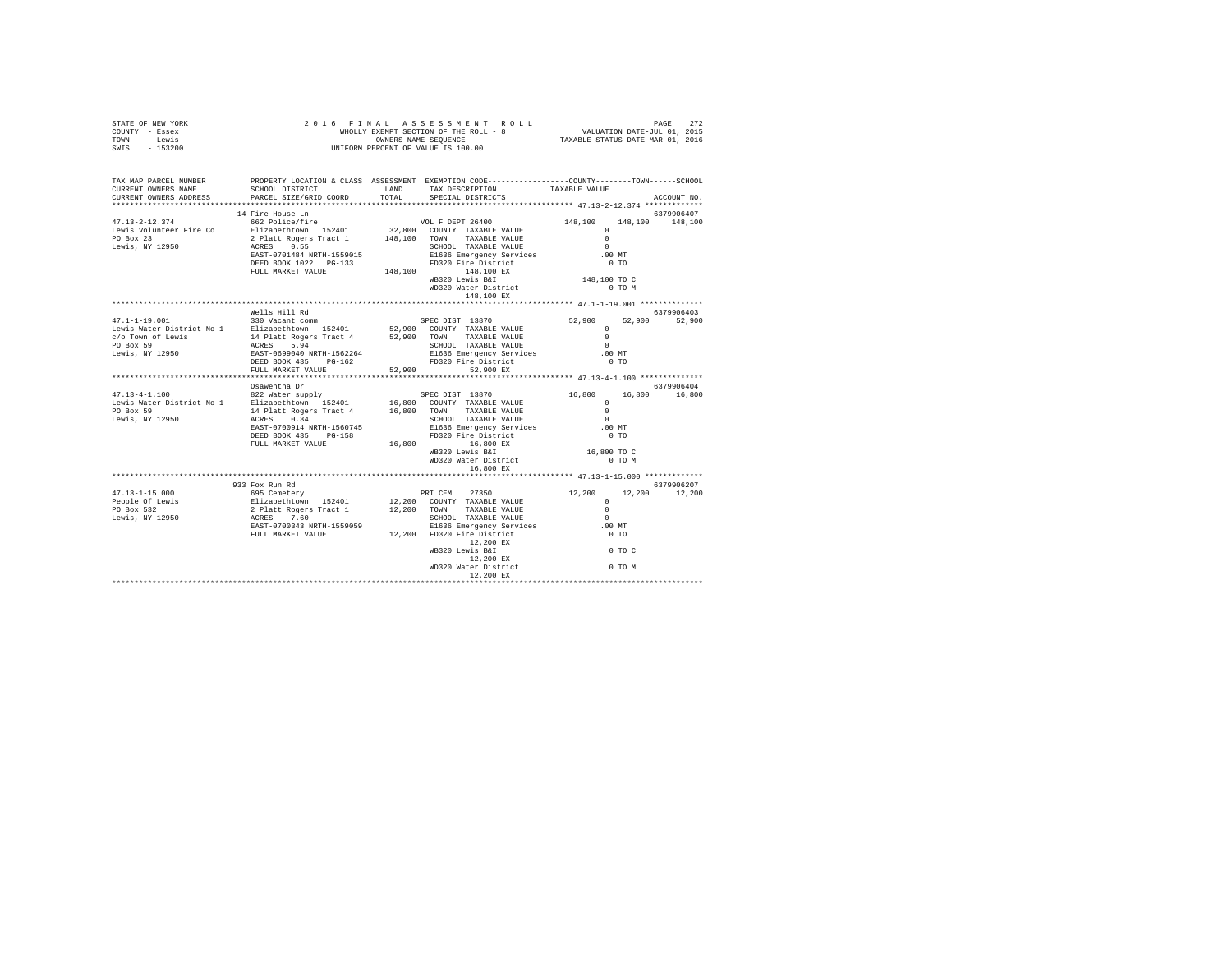| STATE OF NEW YORK | 2016 FINAL ASSESSMENT ROLL            | 273<br>PAGE                      |
|-------------------|---------------------------------------|----------------------------------|
| COUNTY - Essex    | WHOLLY EXEMPT SECTION OF THE ROLL - 8 | VALUATION DATE-JUL 01, 2015      |
| TOWN<br>- Lewis   | OWNERS NAME SEOUENCE                  | TAXABLE STATUS DATE-MAR 01, 2016 |
| $-153200$<br>SWIS | UNIFORM PERCENT OF VALUE IS 100.00    |                                  |

| TAX MAP PARCEL NUMBER<br>CURRENT OWNERS NAME<br>CURRENT OWNERS ADDRESS                                                                                                                                                                                     | SCHOOL DISTRICT<br>PARCEL SIZE/GRID COORD                                                                                                                                                                                                                       | LAND<br>TOTAL           | PROPERTY LOCATION & CLASS ASSESSMENT EXEMPTION CODE----------------COUNTY-------TOWN-----SCHOOL<br>TAX DESCRIPTION<br>SPECIAL DISTRICTS                                                                                                                                                                 | TAXABLE VALUE                                                                                                                                                                                        | ACCOUNT NO.                              |
|------------------------------------------------------------------------------------------------------------------------------------------------------------------------------------------------------------------------------------------------------------|-----------------------------------------------------------------------------------------------------------------------------------------------------------------------------------------------------------------------------------------------------------------|-------------------------|---------------------------------------------------------------------------------------------------------------------------------------------------------------------------------------------------------------------------------------------------------------------------------------------------------|------------------------------------------------------------------------------------------------------------------------------------------------------------------------------------------------------|------------------------------------------|
| ************************                                                                                                                                                                                                                                   | ****************************                                                                                                                                                                                                                                    |                         |                                                                                                                                                                                                                                                                                                         |                                                                                                                                                                                                      |                                          |
| $48.3 - 2 - 1.000$<br>Plattsburgh State Teachers Col Westport 155001<br>Benevolent Edotn Assn 39 Platt Rogers<br>Plattsburgh, NY 12901 ACRES 375.70                                                                                                        | 95 Twin Valley Ln                                                                                                                                                                                                                                               | 777.900 TOWN            | 1 will value multiple Mark NP ORGANIZ 25300 777,900<br>613 College/univ 155001 302,300 COUNTY TAXABLE VALUE<br>TAXABLE VALUE<br>TAXABLE VALUE<br>TAXABLE VALUE                                                                                                                                          | 777,900<br>$\Omega$<br>$\circ$<br>$\Omega$<br>$.00$ MT                                                                                                                                               | 6379906312<br>777,900                    |
|                                                                                                                                                                                                                                                            |                                                                                                                                                                                                                                                                 |                         |                                                                                                                                                                                                                                                                                                         | 0 <sub>T</sub>                                                                                                                                                                                       |                                          |
|                                                                                                                                                                                                                                                            | FULL MARKET VALUE                                                                                                                                                                                                                                               |                         | 777,900 777,900 EX                                                                                                                                                                                                                                                                                      |                                                                                                                                                                                                      |                                          |
|                                                                                                                                                                                                                                                            | County Route 10                                                                                                                                                                                                                                                 |                         |                                                                                                                                                                                                                                                                                                         |                                                                                                                                                                                                      | 635J106406                               |
| $47.4 - 1 - 27.211$<br>Society For Strings Inc<br>1424 County Rte 10<br>Westport, NY 12993                                                                                                                                                                 | 615 Educatn fac<br>Elizabethtown 152401<br>EAST-0713508 NRTH-1553293                                                                                                                                                                                            |                         | NP ORGANIZ 25300<br>169,800 COUNTY TAXABLE VALUE<br>SCHOOL TAXABLE VALUE<br>E1636 Emergency Services<br>FD320 Fire District                                                                                                                                                                             | $946, 200$ 0<br>$^{\circ}$<br>$\Omega$<br>$\Omega$<br>.00 MT                                                                                                                                         | 946,200 946,200                          |
|                                                                                                                                                                                                                                                            | DEED BOOK 636<br>PG-76                                                                                                                                                                                                                                          |                         | FD320 Fire District                                                                                                                                                                                                                                                                                     | $0$ TO                                                                                                                                                                                               |                                          |
|                                                                                                                                                                                                                                                            | FULL MARKET VALUE<br>**************************                                                                                                                                                                                                                 | 946,200                 | 946,200 EX                                                                                                                                                                                                                                                                                              |                                                                                                                                                                                                      |                                          |
|                                                                                                                                                                                                                                                            |                                                                                                                                                                                                                                                                 |                         |                                                                                                                                                                                                                                                                                                         |                                                                                                                                                                                                      | 6379906315                               |
| $47.4 - 1 - 31.000$<br>Society For Strings Inc<br>1424 County Route 10<br>Westport, NY 12993<br>$47.4 - 1 - 32.000$<br>Society For Strings Inc Blizabethtown 152401<br>1424 County Route 10<br>Westport, NY 12993                                          | County Route 10<br>615 Educatn fac<br>Elizabethtown 152401<br>44 Mccormick<br>ACRES 10.00<br>EAST-0711608 NRTH-1553096<br>$PG-227$<br>DEED BOOK 306<br>FULL MARKET VALUE<br>1424 County Route 10<br>615 Educatn fac<br>44 Mccormick<br>1728/303 Lease<br>51.4ac | 685,500 TOWN<br>685,500 | NP ORGANIZ 25300<br>143,000 COUNTY TAXABLE VALUE<br>TAXABLE VALUE<br>SCHOOL TAXABLE VALUE<br>E1636 Emergency Services<br>FD320 Fire District<br>685,500 EX<br>NP ORGANIZ 25300<br>185,100 COUNTY TAXABLE VALUE<br>876.100 TOWN TAXABLE VALUE<br>SCHOOL TAXABLE VALUE<br>E1636 Emergency Services .00 MT | 685,500<br>685,500<br>$\Omega$<br>$^{\circ}$<br>$\Omega$<br>$.00$ MT<br>0 <sub>T</sub><br>*************** 47.4-1-32.000 **************<br>$876,100\ \begin{array}{c} 0 \\ 0 \end{array}$<br>$\Omega$ | 685,500<br>6379906314<br>876,100 876,100 |
|                                                                                                                                                                                                                                                            | $ACRES$ 50.50<br>EAST-0710835 NRTH-1553089<br>DEED BOOK 305<br>PG-518<br>FULL MARKET VALUE                                                                                                                                                                      | 876,100                 | FD320 Fire District<br>876,100 EX                                                                                                                                                                                                                                                                       | 0 <sub>T</sub>                                                                                                                                                                                       |                                          |
|                                                                                                                                                                                                                                                            | County Route 10                                                                                                                                                                                                                                                 |                         |                                                                                                                                                                                                                                                                                                         |                                                                                                                                                                                                      | 635J104806                               |
| 17.4-1-33.000 (19.1 - 19.15 Educatric Later Pacific AP ORGANIZ 25300 (19.800 – 19.800 – 19.800 – 19.900 – 19.<br>Society For Strings Inc – Elizabethtown 152401 – 140,700 COUNTY TAXABLE VALUE – 1424 (20.11) – 1424 – 1424 – 1<br>1<br>Westport, NY 12993 | 52.4ac<br>ACRES 50.20<br>EAST-0709807 NRTH-1554231<br>DEED BOOK 315<br>$PG-264$<br>FULL MARKET VALUE                                                                                                                                                            | 691,800                 | 9CHOOL TAXABLE VALUE<br>E1636 Emergency Services 0<br>FD320 Fire District 0 0 mm<br>691,800 EX                                                                                                                                                                                                          |                                                                                                                                                                                                      | 691,800 691,800                          |
|                                                                                                                                                                                                                                                            |                                                                                                                                                                                                                                                                 |                         |                                                                                                                                                                                                                                                                                                         |                                                                                                                                                                                                      |                                          |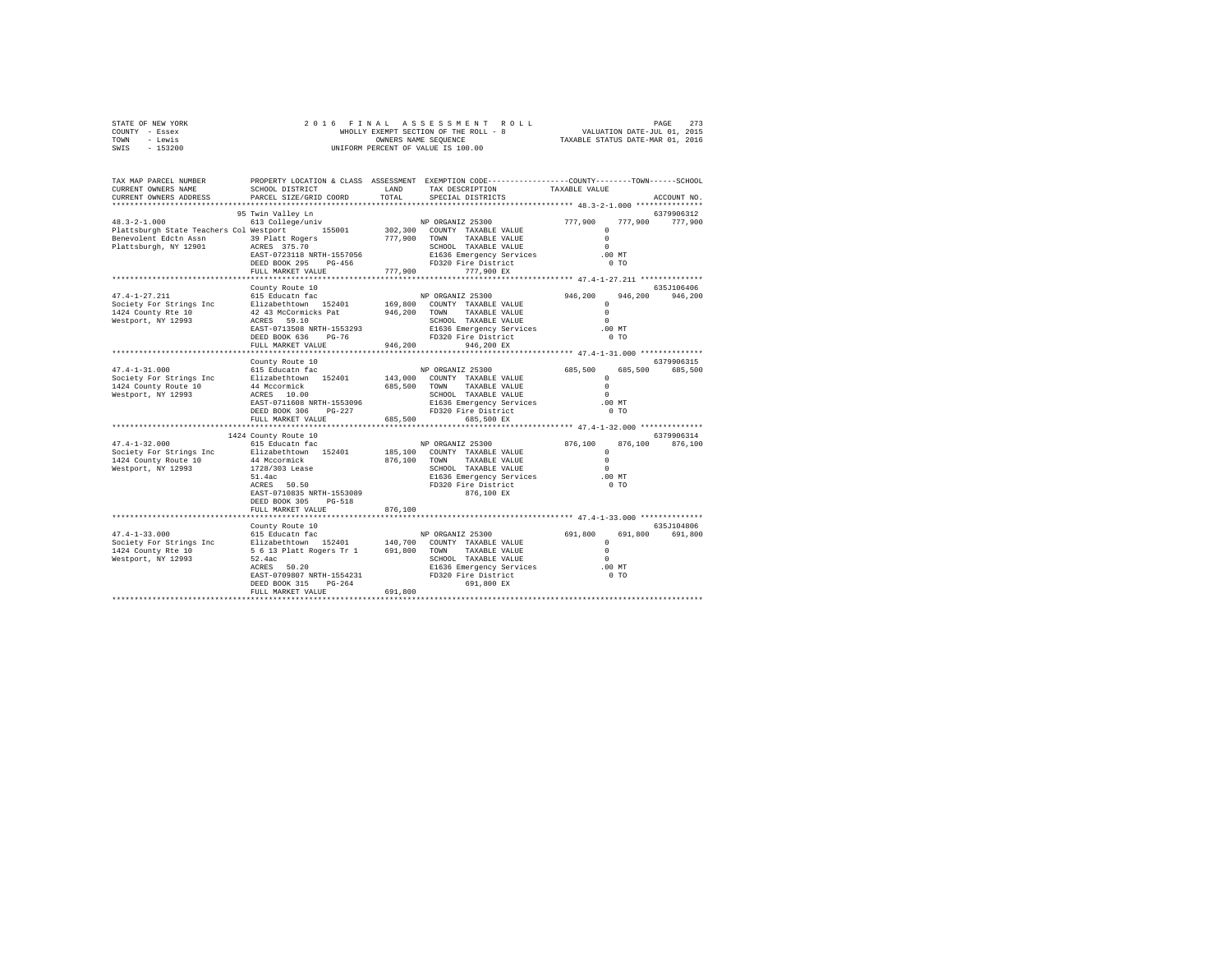| STATE OF NEW YORK | 2016 FINAL ASSESSMENT ROLL            | 274<br>PAGE                      |
|-------------------|---------------------------------------|----------------------------------|
| COUNTY - Essex    | WHOLLY EXEMPT SECTION OF THE ROLL - 8 | VALUATION DATE-JUL 01, 2015      |
| TOWN<br>- Lewis   | OWNERS NAME SEOUENCE                  | TAXABLE STATUS DATE-MAR 01, 2016 |
| $-153200$<br>SWIS | UNIFORM PERCENT OF VALUE IS 100.00    |                                  |

| TAX MAP PARCEL NUMBER<br>CURRENT OWNERS NAME<br>CURRENT OWNERS ADDRESS                                                                                                                          | SCHOOL DISTRICT<br>PARCEL SIZE/GRID COORD                                                                                                                                                                                                                                                                                  | LAND<br>TOTAL | PROPERTY LOCATION & CLASS ASSESSMENT EXEMPTION CODE----------------COUNTY-------TOWN------SCHOOL<br>TAX DESCRIPTION<br>SPECIAL DISTRICTS                                                                                                                                                                                | TAXABLE VALUE                                                                       | ACCOUNT NO.                                       |
|-------------------------------------------------------------------------------------------------------------------------------------------------------------------------------------------------|----------------------------------------------------------------------------------------------------------------------------------------------------------------------------------------------------------------------------------------------------------------------------------------------------------------------------|---------------|-------------------------------------------------------------------------------------------------------------------------------------------------------------------------------------------------------------------------------------------------------------------------------------------------------------------------|-------------------------------------------------------------------------------------|---------------------------------------------------|
|                                                                                                                                                                                                 |                                                                                                                                                                                                                                                                                                                            |               |                                                                                                                                                                                                                                                                                                                         |                                                                                     |                                                   |
| $47.4 - 1 - 36.000$<br>Society For Strings Inc<br>1424 County Route 10<br>Westport, NY 12993                                                                                                    | County Route 10<br>Elizabethrown 152401 120,300 COUNTY TAXABLE-VALUE<br>5&6 Platt Rogers Tract 1 179,200 TOWN TAXABLE-VALUE<br>ACRES 17.30<br>EAST-0709297 NRTH-1555515<br>DEED BOOK 329 PG-360 FD320 Fire District<br>FULL MARKET VALUE 179,200 179,200 EX                                                                |               | E1636 Emergency Services                                                                                                                                                                                                                                                                                                | $\Omega$<br>$\Omega$<br>$\sim$<br>$.00$ MT<br>0 <sub>T</sub>                        | 6379906313<br>179.200 179.200                     |
|                                                                                                                                                                                                 |                                                                                                                                                                                                                                                                                                                            |               |                                                                                                                                                                                                                                                                                                                         |                                                                                     |                                                   |
| $56.2 - 3 - 26.000$<br>State Of New York<br>State Comptroller<br>Land Claims Unit<br>Alfred E Smith Bld Fl 7<br>Albany, NY 12205<br>$56.2 - 3 - 27.000$<br>State Of New York<br>Lewis, NY 12950 | County Route 10<br>932 Forest s532b<br>Elizabethtown 152401<br>39 Mccormick<br>ACRES 1.00<br>EAST-0715337 NRTH-1549296<br>DEED BOOK 211 PG-171<br>FULL MARKET VALUE<br>Brainards Forge Rd<br>932 Forest as 122<br>932 Forest as 12201 11,300 COUNT<br>36 & 39 Mccormicks 11,300 TOWN<br>3.4ac<br>$ACRES$ 3.90              | 2,900         | N.Y. STATE 12100<br>2,900 COUNTY TAXABLE VALUE<br>AAABLE VALUE<br>SCHOOL TAXABLE VALUE<br>E1636 Emergency<br>2,900 TOWN TAXABLE VALUE<br>E1636 Emergency Services .00 MT<br>FD320 Fire District  0 TO<br>FD320 Fire District<br>2.900 EX<br>N.Y. STATE 12100<br>11,300 COUNTY TAXABLE VALUE<br>E1636 Emergency Services | $2,900$ $_{\odot}$<br>$\circ$<br>$\Omega$<br>$\sim$<br>11,300<br>11,300<br>$.00$ MT | 6379906307<br>2,900 2,900<br>6379906305<br>11,300 |
|                                                                                                                                                                                                 | EAST-0715253 NRTH-1548457 FD320 Fire District<br>DEED BOOK 211 PG-171<br>FULL MARKET VALUE                                                                                                                                                                                                                                 | 11,300        | 11,300 EX                                                                                                                                                                                                                                                                                                               | 0 <sub>T</sub>                                                                      |                                                   |
|                                                                                                                                                                                                 | ************************                                                                                                                                                                                                                                                                                                   |               |                                                                                                                                                                                                                                                                                                                         |                                                                                     | 6379906303                                        |
|                                                                                                                                                                                                 | Brainards Forge Rd<br>5.1ac<br>ACRES 5.60<br>EAST-0714212 NRTH-1548756<br>DEED BOOK 211<br>$PG-171$<br>FULL MARKET VALUE                                                                                                                                                                                                   | 16,200        | SCHOOL TAXABLE VALUE<br>SCHOOL TAXABLE VALUE<br>E1636 Emergency Services (00 MT<br>FD320 Fire District<br>16,200 EX                                                                                                                                                                                                     | 16,200<br>$\circ$<br>$\Omega$<br>$\sim$ 0<br>$0$ TO                                 | 16,200 16,200                                     |
|                                                                                                                                                                                                 |                                                                                                                                                                                                                                                                                                                            |               |                                                                                                                                                                                                                                                                                                                         |                                                                                     |                                                   |
| $56.2 - 3 - 29.000$<br>State Of New York<br>State Comptroller<br>Land Claims Unit<br>Alfred E Smith Bld Fl 7<br>Albany, NY 12205<br>***********************************                         | County Route 10<br>932 Forest 5532b<br>Elizabethtown 152401 28,400 COUNTY TAXABLE VALUE<br>36 & 39 Mccormicks 28,400 TONN TAXABLE VALUE<br>9.2ac SCHOOL TAXABLE VALUE<br>ACRES 11.70 E1636 Emergency Services<br>EAST-0715040 NRTH-1549037 FD320 Fire District<br>ACRES 11.70<br>DEED BOOK 211 PG-170<br>FULL MARKET VALUE | 28,400        | 28,400<br>TOWN TAXABLE VALUE<br>SCHOOL TAXABLE VALUE<br>E1636 Emergency Services<br>En 200 -<br>E1636 Emergency Services .00 MT<br>28,400 EX                                                                                                                                                                            | 28,400<br>$\circ$<br>$\Omega$<br>$\Omega$<br>$0$ TO                                 | 6379906306<br>28,400 28,400                       |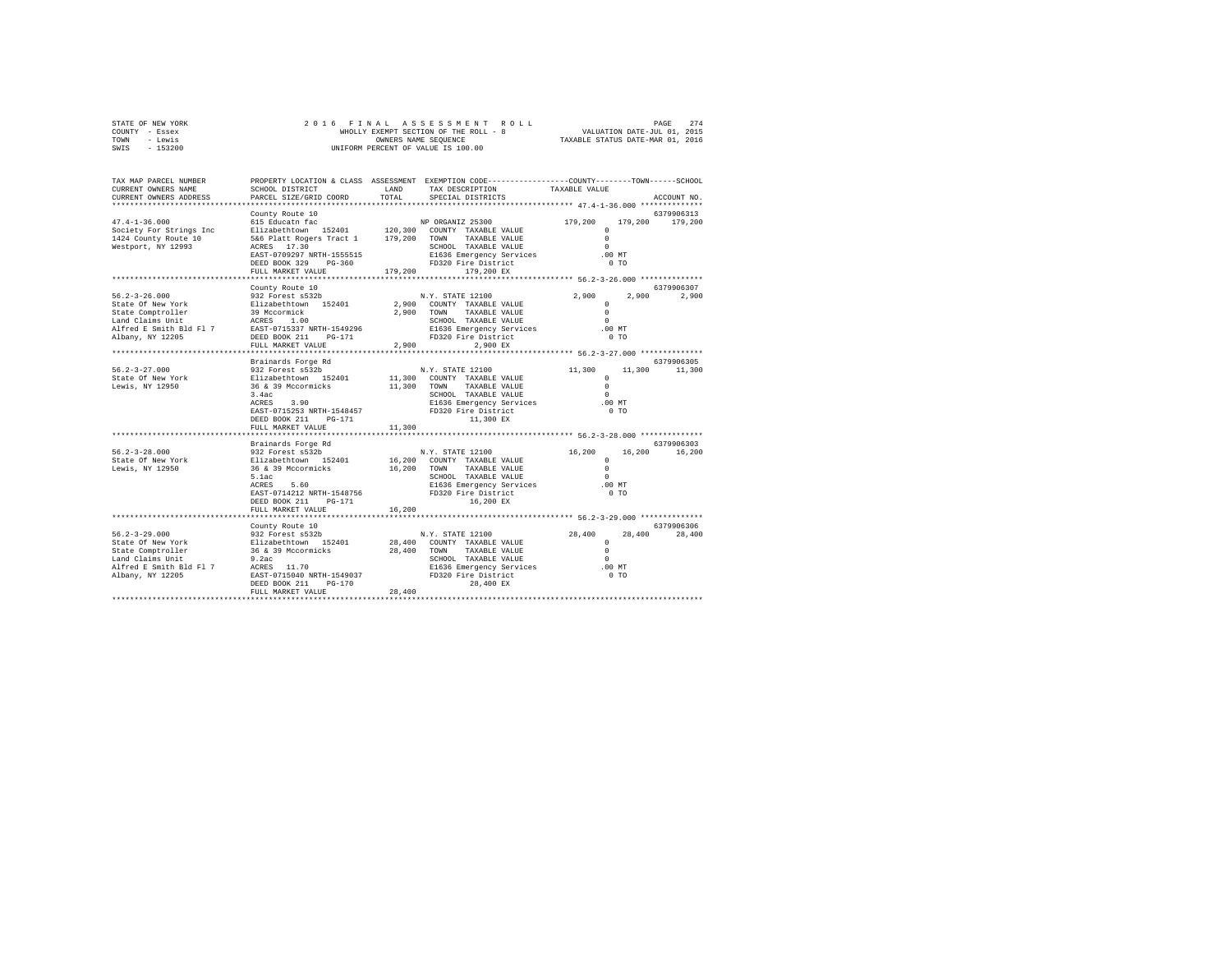| STATE OF NEW YORK |           |  | 2016 FINAL ASSESSMENT ROLL            |                                  | PAGE                        | 275 |
|-------------------|-----------|--|---------------------------------------|----------------------------------|-----------------------------|-----|
| COUNTY - Essex    |           |  | WHOLLY EXEMPT SECTION OF THE ROLL - 8 |                                  | VALUATION DATE-JUL 01, 2015 |     |
| TOWN              | - Lewis   |  | OWNERS NAME SEOUENCE                  | TAXABLE STATUS DATE-MAR 01, 2016 |                             |     |
| SWIS              | $-153200$ |  | UNIFORM PERCENT OF VALUE IS 100.00    |                                  |                             |     |

| TAX MAP PARCEL NUMBER<br>CURRENT OWNERS NAME<br>CURRENT OWNERS ADDRESS                                                                                                                                                                                                                                                                                                                                                                                  | SCHOOL DISTRICT                               |        | PROPERTY LOCATION & CLASS ASSESSMENT EXEMPTION CODE---------------COUNTY-------TOWN-----SCHOOL<br>$\begin{tabular}{ll} $\begin{array}{l} & \multicolumn{3}{l} \multicolumn{3}{l}{\multicolumn{3}{l}{\multicolumn{3}{l}{\multicolumn{3}{l}{\multicolumn{3}{l}{\multicolumn{3}{l}{\multicolumn{3}{l}{\multicolumn{3}{l}{\multicolumn{3}{l}{\multicolumn{3}{l}{\multicolumn{3}{l}{\multicolumn{3}{l}{\multicolumn{3}{l}{\multicolumn{3}{l}{\multicolumn{3}{l}{\multicolumn{3}{l}{\multicolumn{3}{l}{\multicolumn{3}{l}{\multicolumn{3}{l}{\multicolumn{3}{l}{\multicolumn{3}{l}{\multicolumn{3$<br>LAND TAX DESCRIPTION |                                            |                   |
|---------------------------------------------------------------------------------------------------------------------------------------------------------------------------------------------------------------------------------------------------------------------------------------------------------------------------------------------------------------------------------------------------------------------------------------------------------|-----------------------------------------------|--------|----------------------------------------------------------------------------------------------------------------------------------------------------------------------------------------------------------------------------------------------------------------------------------------------------------------------------------------------------------------------------------------------------------------------------------------------------------------------------------------------------------------------------------------------------------------------------------------------------------------------|--------------------------------------------|-------------------|
|                                                                                                                                                                                                                                                                                                                                                                                                                                                         | PARCEL SIZE/GRID COORD                        |        |                                                                                                                                                                                                                                                                                                                                                                                                                                                                                                                                                                                                                      |                                            | ACCOUNT NO.       |
|                                                                                                                                                                                                                                                                                                                                                                                                                                                         |                                               |        |                                                                                                                                                                                                                                                                                                                                                                                                                                                                                                                                                                                                                      |                                            | 6379906304        |
|                                                                                                                                                                                                                                                                                                                                                                                                                                                         |                                               |        |                                                                                                                                                                                                                                                                                                                                                                                                                                                                                                                                                                                                                      | 15,400 15,400 15,400                       |                   |
|                                                                                                                                                                                                                                                                                                                                                                                                                                                         |                                               |        |                                                                                                                                                                                                                                                                                                                                                                                                                                                                                                                                                                                                                      |                                            |                   |
|                                                                                                                                                                                                                                                                                                                                                                                                                                                         |                                               |        |                                                                                                                                                                                                                                                                                                                                                                                                                                                                                                                                                                                                                      |                                            |                   |
|                                                                                                                                                                                                                                                                                                                                                                                                                                                         |                                               |        |                                                                                                                                                                                                                                                                                                                                                                                                                                                                                                                                                                                                                      |                                            |                   |
|                                                                                                                                                                                                                                                                                                                                                                                                                                                         |                                               |        | SCHOOL TAXABLE VALUE<br>E1636 Emergency Services (00 MT                                                                                                                                                                                                                                                                                                                                                                                                                                                                                                                                                              |                                            |                   |
|                                                                                                                                                                                                                                                                                                                                                                                                                                                         |                                               |        |                                                                                                                                                                                                                                                                                                                                                                                                                                                                                                                                                                                                                      | 0 <sub>T</sub>                             |                   |
| $\begin{tabular}{lcccc} 56.2-3-30.000 & \textbf{Steele Woods Rd} & & & & & & & & 15,400 \\ \texttt{State Of New York} & & & & & 932 & \texttt{Forest S52D} & & & & & & 15,400 \\ \texttt{State Of New York} & & & & & & & 12. \texttt{Plate Mods} & & & & 15,400 & \texttt{COMITY TAXABLE VALUE} & & & & & & 0 \\ \texttt{State Comprueller} & & & & 12. \texttt{Plate Rogers T1k36k39} & & & 15,400 & \texttt{TONAT YAXABLE VALUE} & & & & & & 0 \\ \$ |                                               |        |                                                                                                                                                                                                                                                                                                                                                                                                                                                                                                                                                                                                                      |                                            |                   |
|                                                                                                                                                                                                                                                                                                                                                                                                                                                         |                                               |        |                                                                                                                                                                                                                                                                                                                                                                                                                                                                                                                                                                                                                      |                                            |                   |
|                                                                                                                                                                                                                                                                                                                                                                                                                                                         | Brainards Forge Rd                            |        |                                                                                                                                                                                                                                                                                                                                                                                                                                                                                                                                                                                                                      |                                            | 6379980011        |
| $56.2 - 3 - 31.000$                                                                                                                                                                                                                                                                                                                                                                                                                                     | 932 Forest s532b                              |        | N.Y. STATE 12100                                                                                                                                                                                                                                                                                                                                                                                                                                                                                                                                                                                                     | 5,700                                      | 5,700 5,700       |
|                                                                                                                                                                                                                                                                                                                                                                                                                                                         |                                               |        |                                                                                                                                                                                                                                                                                                                                                                                                                                                                                                                                                                                                                      |                                            |                   |
|                                                                                                                                                                                                                                                                                                                                                                                                                                                         |                                               |        |                                                                                                                                                                                                                                                                                                                                                                                                                                                                                                                                                                                                                      |                                            |                   |
|                                                                                                                                                                                                                                                                                                                                                                                                                                                         |                                               |        |                                                                                                                                                                                                                                                                                                                                                                                                                                                                                                                                                                                                                      |                                            |                   |
| $\begin{tabular}{lcccc} 56.2-3-31.0000 & 19.27 & 19.28 & 19.28 & 19.28 & 19.28 & 19.28 & 19.28 & 19.28 & 19.28 & 19.28 & 19.28 & 19.28 & 19.28 & 19.28 & 19.28 & 19.28 & 19.28 & 19.28 & 19.28 & 19.28 & 19.28 & 19.28 & 19.28 & 19.28 & 19.28 & 19.28 & 19.28 & 19.28$                                                                                                                                                                                 |                                               |        |                                                                                                                                                                                                                                                                                                                                                                                                                                                                                                                                                                                                                      |                                            |                   |
|                                                                                                                                                                                                                                                                                                                                                                                                                                                         |                                               |        |                                                                                                                                                                                                                                                                                                                                                                                                                                                                                                                                                                                                                      |                                            |                   |
|                                                                                                                                                                                                                                                                                                                                                                                                                                                         |                                               |        |                                                                                                                                                                                                                                                                                                                                                                                                                                                                                                                                                                                                                      |                                            |                   |
|                                                                                                                                                                                                                                                                                                                                                                                                                                                         | Trout Pond Rd                                 |        |                                                                                                                                                                                                                                                                                                                                                                                                                                                                                                                                                                                                                      |                                            | 6379980030        |
|                                                                                                                                                                                                                                                                                                                                                                                                                                                         |                                               |        |                                                                                                                                                                                                                                                                                                                                                                                                                                                                                                                                                                                                                      |                                            | 1,800 1,800 1,800 |
|                                                                                                                                                                                                                                                                                                                                                                                                                                                         |                                               |        |                                                                                                                                                                                                                                                                                                                                                                                                                                                                                                                                                                                                                      |                                            |                   |
|                                                                                                                                                                                                                                                                                                                                                                                                                                                         |                                               |        |                                                                                                                                                                                                                                                                                                                                                                                                                                                                                                                                                                                                                      |                                            |                   |
|                                                                                                                                                                                                                                                                                                                                                                                                                                                         |                                               |        |                                                                                                                                                                                                                                                                                                                                                                                                                                                                                                                                                                                                                      |                                            |                   |
|                                                                                                                                                                                                                                                                                                                                                                                                                                                         |                                               |        |                                                                                                                                                                                                                                                                                                                                                                                                                                                                                                                                                                                                                      |                                            |                   |
|                                                                                                                                                                                                                                                                                                                                                                                                                                                         |                                               |        |                                                                                                                                                                                                                                                                                                                                                                                                                                                                                                                                                                                                                      |                                            |                   |
|                                                                                                                                                                                                                                                                                                                                                                                                                                                         | FULL MARKET VALUE                             | 1,800  | 1,800 EX                                                                                                                                                                                                                                                                                                                                                                                                                                                                                                                                                                                                             |                                            |                   |
|                                                                                                                                                                                                                                                                                                                                                                                                                                                         |                                               |        |                                                                                                                                                                                                                                                                                                                                                                                                                                                                                                                                                                                                                      |                                            |                   |
|                                                                                                                                                                                                                                                                                                                                                                                                                                                         | 8849 US Route 9                               |        |                                                                                                                                                                                                                                                                                                                                                                                                                                                                                                                                                                                                                      |                                            | 635J100411        |
|                                                                                                                                                                                                                                                                                                                                                                                                                                                         |                                               |        |                                                                                                                                                                                                                                                                                                                                                                                                                                                                                                                                                                                                                      | 60,100                                     | 60,100<br>60,100  |
|                                                                                                                                                                                                                                                                                                                                                                                                                                                         |                                               |        |                                                                                                                                                                                                                                                                                                                                                                                                                                                                                                                                                                                                                      |                                            |                   |
|                                                                                                                                                                                                                                                                                                                                                                                                                                                         |                                               |        |                                                                                                                                                                                                                                                                                                                                                                                                                                                                                                                                                                                                                      | $\begin{array}{c} 0 \\ 0 \\ 0 \end{array}$ |                   |
|                                                                                                                                                                                                                                                                                                                                                                                                                                                         |                                               |        | SCHOOL TAXABLE VALUE                                                                                                                                                                                                                                                                                                                                                                                                                                                                                                                                                                                                 | $\sim$                                     |                   |
|                                                                                                                                                                                                                                                                                                                                                                                                                                                         |                                               |        | E1636 Emergency Services                                                                                                                                                                                                                                                                                                                                                                                                                                                                                                                                                                                             | .00MT                                      |                   |
|                                                                                                                                                                                                                                                                                                                                                                                                                                                         | EAST-0701035 NRTH-1566034 FD320 Fire District |        |                                                                                                                                                                                                                                                                                                                                                                                                                                                                                                                                                                                                                      | 0 <sub>T</sub>                             |                   |
|                                                                                                                                                                                                                                                                                                                                                                                                                                                         | DEED BOOK 1308 PG-88                          |        | $60,100$ EX                                                                                                                                                                                                                                                                                                                                                                                                                                                                                                                                                                                                          |                                            |                   |
|                                                                                                                                                                                                                                                                                                                                                                                                                                                         | FULL MARKET VALUE                             | 60,100 |                                                                                                                                                                                                                                                                                                                                                                                                                                                                                                                                                                                                                      |                                            |                   |
|                                                                                                                                                                                                                                                                                                                                                                                                                                                         |                                               |        |                                                                                                                                                                                                                                                                                                                                                                                                                                                                                                                                                                                                                      |                                            |                   |
|                                                                                                                                                                                                                                                                                                                                                                                                                                                         |                                               |        |                                                                                                                                                                                                                                                                                                                                                                                                                                                                                                                                                                                                                      |                                            | 635J103109        |
|                                                                                                                                                                                                                                                                                                                                                                                                                                                         |                                               |        |                                                                                                                                                                                                                                                                                                                                                                                                                                                                                                                                                                                                                      |                                            | 22,000<br>22,000  |
|                                                                                                                                                                                                                                                                                                                                                                                                                                                         |                                               |        |                                                                                                                                                                                                                                                                                                                                                                                                                                                                                                                                                                                                                      |                                            |                   |
|                                                                                                                                                                                                                                                                                                                                                                                                                                                         |                                               |        |                                                                                                                                                                                                                                                                                                                                                                                                                                                                                                                                                                                                                      |                                            |                   |
|                                                                                                                                                                                                                                                                                                                                                                                                                                                         |                                               |        |                                                                                                                                                                                                                                                                                                                                                                                                                                                                                                                                                                                                                      |                                            |                   |
| 1991 116.000 1321 Aboute 9<br>1991 121 Aboute 9<br>TOWN OWN I 13500 22,000 22<br>TOWN OWN I 13500 22,000 22<br>TOWN OWN TAXABLE VALUE 0<br>EUROL I 22,000 TOWN TAXABLE VALUE 0<br>22,000 TOWN TAXABLE VALUE 0<br>FOR BOSTON TAXABLE VALUE 0<br>                                                                                                                                                                                                         |                                               |        |                                                                                                                                                                                                                                                                                                                                                                                                                                                                                                                                                                                                                      |                                            |                   |
|                                                                                                                                                                                                                                                                                                                                                                                                                                                         |                                               |        |                                                                                                                                                                                                                                                                                                                                                                                                                                                                                                                                                                                                                      |                                            |                   |
|                                                                                                                                                                                                                                                                                                                                                                                                                                                         | DEED BOOK 1308 PG-88                          |        | 22,000 EX                                                                                                                                                                                                                                                                                                                                                                                                                                                                                                                                                                                                            |                                            |                   |
|                                                                                                                                                                                                                                                                                                                                                                                                                                                         | FULL MARKET VALUE                             | 22,000 |                                                                                                                                                                                                                                                                                                                                                                                                                                                                                                                                                                                                                      |                                            |                   |
|                                                                                                                                                                                                                                                                                                                                                                                                                                                         |                                               |        |                                                                                                                                                                                                                                                                                                                                                                                                                                                                                                                                                                                                                      |                                            |                   |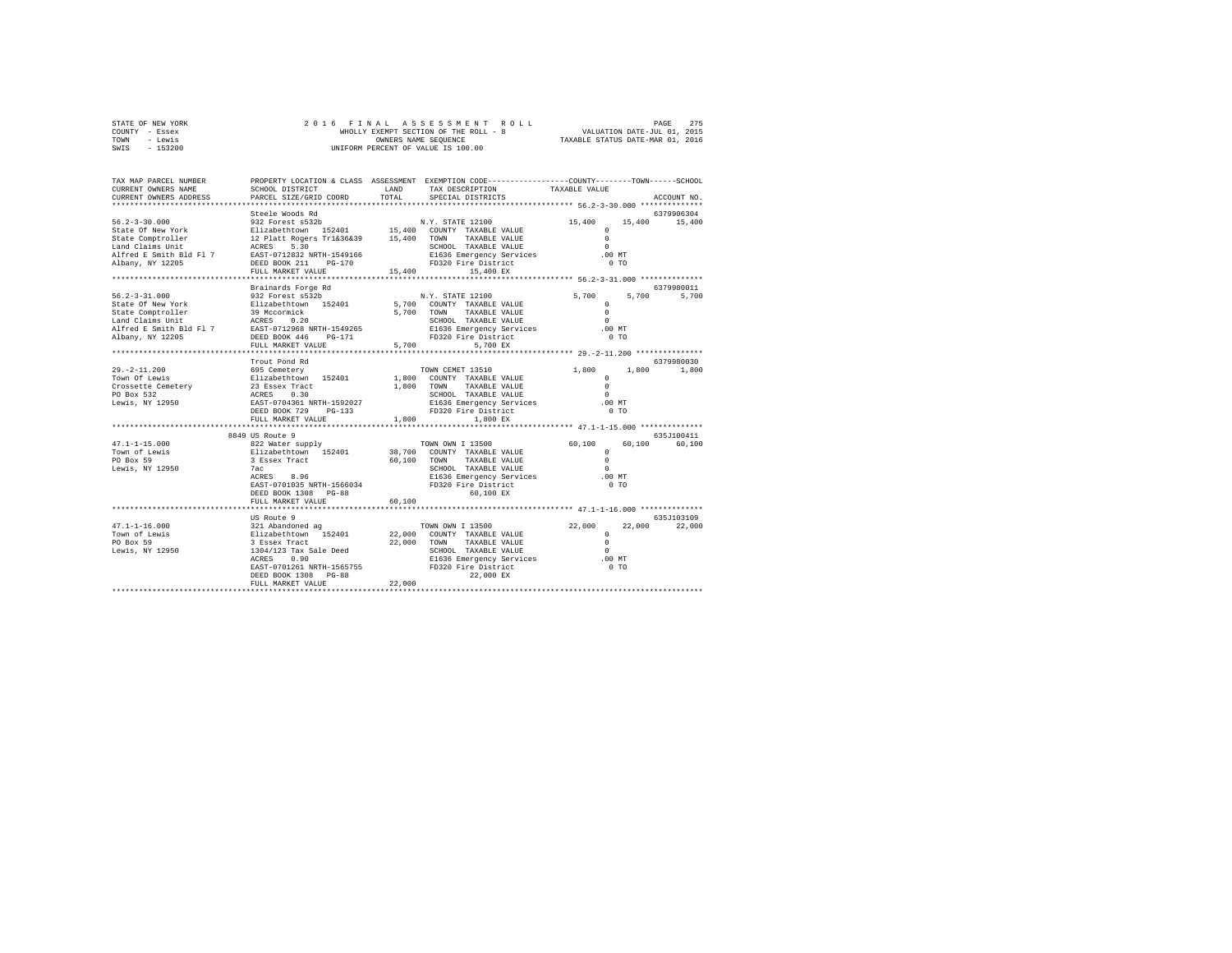| STATE OF NEW YORK | 2016 FINAL ASSESSMENT ROLL            | 276<br>PAGE                      |
|-------------------|---------------------------------------|----------------------------------|
| COUNTY - Essex    | WHOLLY EXEMPT SECTION OF THE ROLL - 8 | VALUATION DATE-JUL 01, 2015      |
| TOWN<br>- Lewis   | OWNERS NAME SEOUENCE                  | TAXABLE STATUS DATE-MAR 01, 2016 |
| $-153200$<br>SWIS | UNIFORM PERCENT OF VALUE IS 100.00    |                                  |

| TAX MAP PARCEL NUMBER<br>CURRENT OWNERS NAME<br>CURRENT OWNERS ADDRESS                                                                                                                                                                                                                                                                                                                                      | SCHOOL DISTRICT<br>PARCEL SIZE/GRID COORD                                                                                                |        | PROPERTY LOCATION & CLASS ASSESSMENT EXEMPTION CODE---------------COUNTY-------TOWN-----SCHOOL<br>LAND TAX DESCRIPTION TAXABLE VALUE COORD TOTAL SPECIAL DISTRICTS |                        | ACCOUNT NO.                 |
|-------------------------------------------------------------------------------------------------------------------------------------------------------------------------------------------------------------------------------------------------------------------------------------------------------------------------------------------------------------------------------------------------------------|------------------------------------------------------------------------------------------------------------------------------------------|--------|--------------------------------------------------------------------------------------------------------------------------------------------------------------------|------------------------|-----------------------------|
|                                                                                                                                                                                                                                                                                                                                                                                                             | 230 Goff Rd                                                                                                                              |        |                                                                                                                                                                    |                        | 6379992007                  |
| $\begin{array}{cccccc} 47.1-1-45.200 & 300\text{ vacuum} & \text{TOMN OMN} & 13500 & 30,400 & 53795 \cr \text{TOWR OF Lewis} & \text{E1izabethown} & 152401 & 30,400 & 30,400 & 30,400 \cr \text{PO Box 59} & \text{E1izabethown} & 152401 & 30,400 & \text{COMTYT AXXABLE VALUE} & 0 \cr \text{PO Box 59} & \text{ACRES} & 7.27 & 30,400 & \text{TONNN O TAXXABLE VALUE$                                   | Wells Hill Rd                                                                                                                            |        |                                                                                                                                                                    |                        | 6379993002<br>30,400        |
|                                                                                                                                                                                                                                                                                                                                                                                                             | 849 Fox Run Rd<br>EAST-0698002 NRTH-1559642 PD320 Fire District<br>DEED BOOK 312 PG-241<br>FULL MARKET VALUE<br>************************ | 16,200 | SCHOOL TAXABLE VALUE<br>E1636 Emergency Services (0 0 MT<br>FD320 Fire District (0 TO<br>16,200 EX                                                                 | $^{\circ}$<br>$\Omega$ | 6379906215<br>16,200 16,200 |
|                                                                                                                                                                                                                                                                                                                                                                                                             | Fox Run Rd                                                                                                                               |        | 17,600 EX                                                                                                                                                          |                        | 6379906212<br>17,600        |
| $\begin{tabular}{l c c c c} \multicolumn{3}{c}{\textbf{47.3--2-4.000}} & \multicolumn{3}{c}{\textbf{49.3--2-4.000}} & \multicolumn{3}{c}{\textbf{59.3~Picnic site}} & \multicolumn{3}{c}{\textbf{70NN~0NN I 13500}} & \multicolumn{3}{c}{\textbf{27.100}} & \multicolumn{3}{c}{\textbf{27.100}} & \multicolumn{3}{c}{\textbf{27.100}} & \multicolumn{3}{c}{\textbf{27.100}} & \multicolumn{3}{c}{\textbf{2$ | 1037 County Route 10                                                                                                                     |        |                                                                                                                                                                    |                        | 6379906213<br>27,100 27,100 |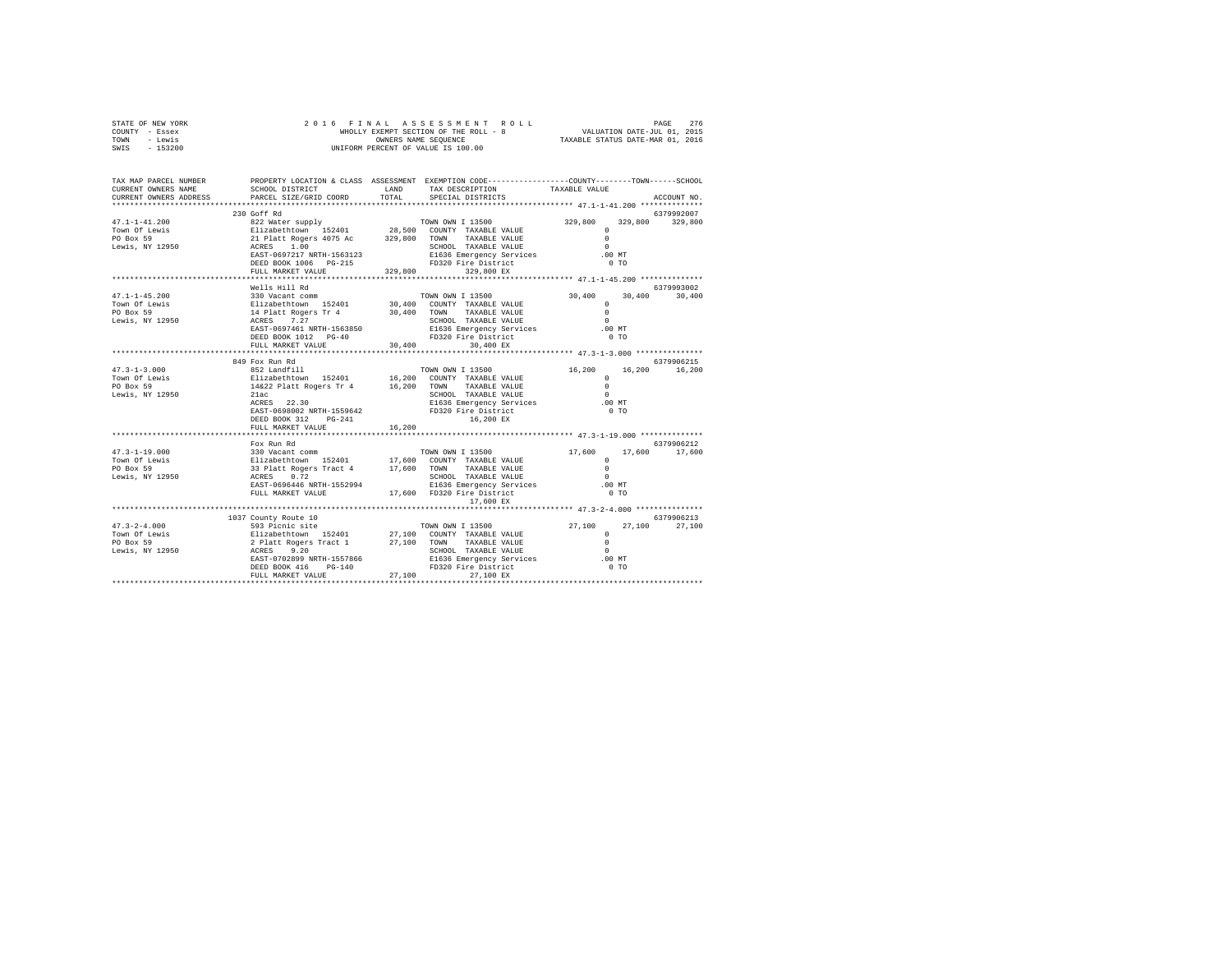| PROPERTY LOCATION & CLASS ASSESSMENT EXEMPTION CODE-----------------COUNTY-------TOWN------SCHOOL<br>TAX MAP PARCEL NUMBER<br>${\tt SCHOOL\ DISTRICT}\qquad \qquad {\tt LAND}\qquad \qquad {\tt TAX\ DESCRIFTION}\qquad \qquad {\tt TAXABLE\ VALUE}\nonumber$ PARCEL SIZE/GRID COORD $\qquad \qquad {\tt TOTAL}\qquad \qquad {\tt SPECIAL\ DISTRICTS}$<br>CURRENT OWNERS NAME<br>CURRENT OWNERS ADDRESS<br>ACCOUNT NO.<br>PO Box 59<br>635Z013001<br>$47.13 - 1 - 36.000$<br>Town of Lewis<br>PO Box 59<br>Lewis, NY<br>197.13-2-9.000<br>Magazine SF 2000 and communications and the ST 2000 and the ST 2000 and the ST 2000 and the ST 2000<br>Town of Lewis and the ST 2000 and the ST 2000 and the ST 2000 and the ST 2000 and the ST 2000 and the ST | STATE OF NEW YORK<br>COUNTY - Essex<br>TOWN - Lewis<br>SWIS - 153200 |  |  |  |
|-----------------------------------------------------------------------------------------------------------------------------------------------------------------------------------------------------------------------------------------------------------------------------------------------------------------------------------------------------------------------------------------------------------------------------------------------------------------------------------------------------------------------------------------------------------------------------------------------------------------------------------------------------------------------------------------------------------------------------------------------------------|----------------------------------------------------------------------|--|--|--|
|                                                                                                                                                                                                                                                                                                                                                                                                                                                                                                                                                                                                                                                                                                                                                           |                                                                      |  |  |  |
|                                                                                                                                                                                                                                                                                                                                                                                                                                                                                                                                                                                                                                                                                                                                                           |                                                                      |  |  |  |
|                                                                                                                                                                                                                                                                                                                                                                                                                                                                                                                                                                                                                                                                                                                                                           |                                                                      |  |  |  |
|                                                                                                                                                                                                                                                                                                                                                                                                                                                                                                                                                                                                                                                                                                                                                           |                                                                      |  |  |  |
|                                                                                                                                                                                                                                                                                                                                                                                                                                                                                                                                                                                                                                                                                                                                                           |                                                                      |  |  |  |
|                                                                                                                                                                                                                                                                                                                                                                                                                                                                                                                                                                                                                                                                                                                                                           |                                                                      |  |  |  |
|                                                                                                                                                                                                                                                                                                                                                                                                                                                                                                                                                                                                                                                                                                                                                           |                                                                      |  |  |  |
|                                                                                                                                                                                                                                                                                                                                                                                                                                                                                                                                                                                                                                                                                                                                                           |                                                                      |  |  |  |
|                                                                                                                                                                                                                                                                                                                                                                                                                                                                                                                                                                                                                                                                                                                                                           |                                                                      |  |  |  |
|                                                                                                                                                                                                                                                                                                                                                                                                                                                                                                                                                                                                                                                                                                                                                           |                                                                      |  |  |  |
|                                                                                                                                                                                                                                                                                                                                                                                                                                                                                                                                                                                                                                                                                                                                                           |                                                                      |  |  |  |
|                                                                                                                                                                                                                                                                                                                                                                                                                                                                                                                                                                                                                                                                                                                                                           |                                                                      |  |  |  |
|                                                                                                                                                                                                                                                                                                                                                                                                                                                                                                                                                                                                                                                                                                                                                           |                                                                      |  |  |  |
|                                                                                                                                                                                                                                                                                                                                                                                                                                                                                                                                                                                                                                                                                                                                                           |                                                                      |  |  |  |
|                                                                                                                                                                                                                                                                                                                                                                                                                                                                                                                                                                                                                                                                                                                                                           |                                                                      |  |  |  |
|                                                                                                                                                                                                                                                                                                                                                                                                                                                                                                                                                                                                                                                                                                                                                           |                                                                      |  |  |  |
|                                                                                                                                                                                                                                                                                                                                                                                                                                                                                                                                                                                                                                                                                                                                                           |                                                                      |  |  |  |
|                                                                                                                                                                                                                                                                                                                                                                                                                                                                                                                                                                                                                                                                                                                                                           |                                                                      |  |  |  |
|                                                                                                                                                                                                                                                                                                                                                                                                                                                                                                                                                                                                                                                                                                                                                           |                                                                      |  |  |  |
|                                                                                                                                                                                                                                                                                                                                                                                                                                                                                                                                                                                                                                                                                                                                                           |                                                                      |  |  |  |
|                                                                                                                                                                                                                                                                                                                                                                                                                                                                                                                                                                                                                                                                                                                                                           |                                                                      |  |  |  |
|                                                                                                                                                                                                                                                                                                                                                                                                                                                                                                                                                                                                                                                                                                                                                           |                                                                      |  |  |  |
|                                                                                                                                                                                                                                                                                                                                                                                                                                                                                                                                                                                                                                                                                                                                                           |                                                                      |  |  |  |
|                                                                                                                                                                                                                                                                                                                                                                                                                                                                                                                                                                                                                                                                                                                                                           |                                                                      |  |  |  |
|                                                                                                                                                                                                                                                                                                                                                                                                                                                                                                                                                                                                                                                                                                                                                           |                                                                      |  |  |  |
|                                                                                                                                                                                                                                                                                                                                                                                                                                                                                                                                                                                                                                                                                                                                                           |                                                                      |  |  |  |
|                                                                                                                                                                                                                                                                                                                                                                                                                                                                                                                                                                                                                                                                                                                                                           |                                                                      |  |  |  |
|                                                                                                                                                                                                                                                                                                                                                                                                                                                                                                                                                                                                                                                                                                                                                           |                                                                      |  |  |  |
|                                                                                                                                                                                                                                                                                                                                                                                                                                                                                                                                                                                                                                                                                                                                                           |                                                                      |  |  |  |
|                                                                                                                                                                                                                                                                                                                                                                                                                                                                                                                                                                                                                                                                                                                                                           |                                                                      |  |  |  |
|                                                                                                                                                                                                                                                                                                                                                                                                                                                                                                                                                                                                                                                                                                                                                           |                                                                      |  |  |  |
|                                                                                                                                                                                                                                                                                                                                                                                                                                                                                                                                                                                                                                                                                                                                                           |                                                                      |  |  |  |
|                                                                                                                                                                                                                                                                                                                                                                                                                                                                                                                                                                                                                                                                                                                                                           |                                                                      |  |  |  |
|                                                                                                                                                                                                                                                                                                                                                                                                                                                                                                                                                                                                                                                                                                                                                           |                                                                      |  |  |  |
|                                                                                                                                                                                                                                                                                                                                                                                                                                                                                                                                                                                                                                                                                                                                                           |                                                                      |  |  |  |
|                                                                                                                                                                                                                                                                                                                                                                                                                                                                                                                                                                                                                                                                                                                                                           |                                                                      |  |  |  |
|                                                                                                                                                                                                                                                                                                                                                                                                                                                                                                                                                                                                                                                                                                                                                           |                                                                      |  |  |  |
|                                                                                                                                                                                                                                                                                                                                                                                                                                                                                                                                                                                                                                                                                                                                                           |                                                                      |  |  |  |
|                                                                                                                                                                                                                                                                                                                                                                                                                                                                                                                                                                                                                                                                                                                                                           |                                                                      |  |  |  |
|                                                                                                                                                                                                                                                                                                                                                                                                                                                                                                                                                                                                                                                                                                                                                           |                                                                      |  |  |  |
|                                                                                                                                                                                                                                                                                                                                                                                                                                                                                                                                                                                                                                                                                                                                                           |                                                                      |  |  |  |
|                                                                                                                                                                                                                                                                                                                                                                                                                                                                                                                                                                                                                                                                                                                                                           |                                                                      |  |  |  |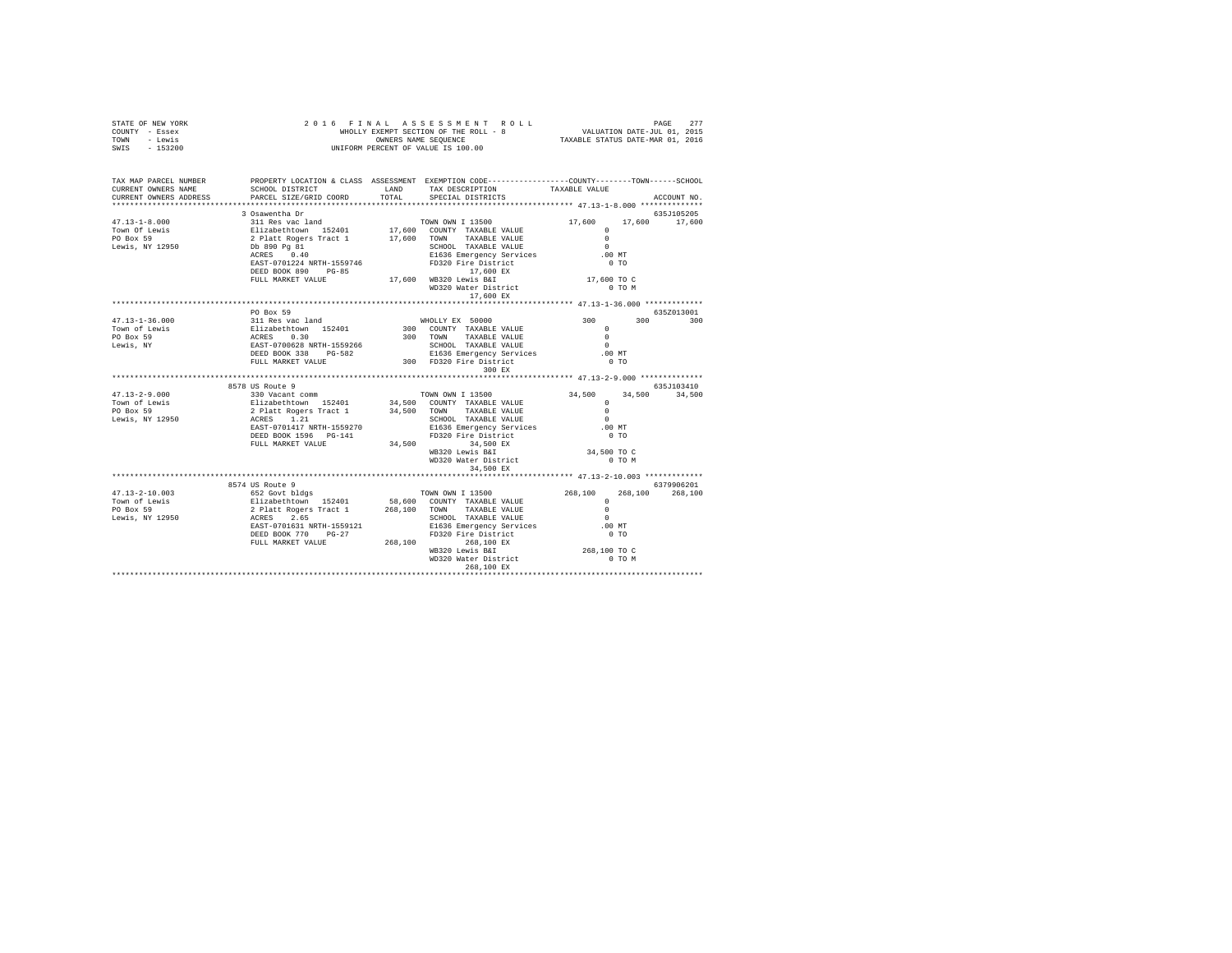| STATE OF NEW YORK<br>COUNTY - Essex<br>TOWN - Lewis<br>SWIS - 153200                                                                       |                                                                                                |       | 278 PAGE 278 A S S S S S M E N T R O L L<br>WHOLLY EXEMPT SECTION OF THE ROLL - 8<br>WHOLLY EXEMPT SEQUENCE A TAXABLE STATUS DATE–NAR 01, 2016<br>UNIFORM PERCENT OF VALUE IS 100.00 |            |                                |                 |
|--------------------------------------------------------------------------------------------------------------------------------------------|------------------------------------------------------------------------------------------------|-------|--------------------------------------------------------------------------------------------------------------------------------------------------------------------------------------|------------|--------------------------------|-----------------|
|                                                                                                                                            |                                                                                                |       |                                                                                                                                                                                      |            |                                |                 |
| TAX MAP PARCEL NUMBER PROPERTY LOCATION & CLASS ASSESSMENT EXEMPTION CODE--------------COUNTY-------TOWN-----SCHOOL<br>CURRENT OWNERS NAME | SCHOOL DISTRICT TAND TAX DESCRIPTION                                                           |       |                                                                                                                                                                                      |            | TAXABLE VALUE                  |                 |
| CURRENT OWNERS ADDRESS PARCEL SIZE/GRID COORD                                                                                              |                                                                                                | TOTAL | SPECIAL DISTRICTS                                                                                                                                                                    |            |                                | ACCOUNT NO.     |
|                                                                                                                                            |                                                                                                |       |                                                                                                                                                                                      |            |                                |                 |
|                                                                                                                                            |                                                                                                |       |                                                                                                                                                                                      |            |                                | 6379906210      |
|                                                                                                                                            |                                                                                                |       | TOWN OWN I 13500 141,100                                                                                                                                                             |            | $\Omega$                       | 141,100 141,100 |
|                                                                                                                                            |                                                                                                |       |                                                                                                                                                                                      |            | $\sim$                         |                 |
|                                                                                                                                            |                                                                                                |       |                                                                                                                                                                                      |            | $\sim$                         |                 |
|                                                                                                                                            |                                                                                                |       | E1636 Emergency Services                                                                                                                                                             |            | .00 MT                         |                 |
|                                                                                                                                            |                                                                                                |       | FD320 Fire District                                                                                                                                                                  |            | 0T0                            |                 |
|                                                                                                                                            |                                                                                                |       |                                                                                                                                                                                      |            |                                |                 |
|                                                                                                                                            | DEED BOOK 1318 PG-22 141,100 WB320 Lewis B&I<br>FULL MARKET VALUE 141,100 WB320 Lewis B&I      |       |                                                                                                                                                                                      |            | 141,100 TO C                   |                 |
|                                                                                                                                            |                                                                                                |       | WD320 Water District<br>141,100 EX                                                                                                                                                   |            | 0 TO M                         |                 |
|                                                                                                                                            |                                                                                                |       |                                                                                                                                                                                      |            |                                |                 |
|                                                                                                                                            | Osawentha Dr                                                                                   |       |                                                                                                                                                                                      |            |                                | 6379906202      |
|                                                                                                                                            |                                                                                                |       |                                                                                                                                                                                      |            |                                |                 |
|                                                                                                                                            |                                                                                                |       |                                                                                                                                                                                      |            |                                |                 |
|                                                                                                                                            |                                                                                                |       |                                                                                                                                                                                      |            |                                |                 |
|                                                                                                                                            |                                                                                                |       |                                                                                                                                                                                      |            | .00 MT                         |                 |
|                                                                                                                                            | DEED BOOK 207 PG-129                                                                           |       | SCHOOL TAXABLE VALUE<br>E1636 Emergency Services<br>FD320 Fire District                                                                                                              |            | $0$ TO                         |                 |
|                                                                                                                                            | FULL MARKET VALUE                                                                              |       | 1,000 1,000 EX                                                                                                                                                                       |            |                                |                 |
|                                                                                                                                            |                                                                                                |       | WB320 Lewis B&I                                                                                                                                                                      |            | 1,000 TO C                     |                 |
|                                                                                                                                            |                                                                                                |       | WD320 Water District                                                                                                                                                                 |            | $0$ TO $M$                     |                 |
|                                                                                                                                            |                                                                                                |       |                                                                                                                                                                                      | $1,000$ EX |                                |                 |
|                                                                                                                                            | 256 Roscoe Rd                                                                                  |       |                                                                                                                                                                                      |            |                                | 6379906209      |
|                                                                                                                                            |                                                                                                |       |                                                                                                                                                                                      |            | 17,100                         | 17,100 17,100   |
|                                                                                                                                            |                                                                                                |       |                                                                                                                                                                                      |            | $\Omega$                       |                 |
|                                                                                                                                            |                                                                                                |       |                                                                                                                                                                                      |            | $\Omega$                       |                 |
|                                                                                                                                            |                                                                                                |       |                                                                                                                                                                                      |            | $\sim$                         |                 |
|                                                                                                                                            |                                                                                                |       |                                                                                                                                                                                      |            | .00 MT                         |                 |
|                                                                                                                                            |                                                                                                |       |                                                                                                                                                                                      |            | 0.70                           |                 |
|                                                                                                                                            |                                                                                                |       | 17,100 EX                                                                                                                                                                            |            |                                |                 |
|                                                                                                                                            |                                                                                                |       |                                                                                                                                                                                      |            |                                |                 |
|                                                                                                                                            | Roscoe Rd                                                                                      |       |                                                                                                                                                                                      |            |                                | 6379906402      |
|                                                                                                                                            |                                                                                                |       |                                                                                                                                                                                      |            | $26,200$ $26,200$ $83799$<br>0 | 26,200          |
|                                                                                                                                            |                                                                                                |       |                                                                                                                                                                                      |            |                                |                 |
|                                                                                                                                            |                                                                                                |       | SCHOOL TAXABLE VALUE                                                                                                                                                                 |            | $\sim$                         |                 |
|                                                                                                                                            |                                                                                                |       |                                                                                                                                                                                      |            | .00 MT                         |                 |
|                                                                                                                                            | EAST-0688755 NRTH-1542874 E1636 Emergency Services<br>DEED BOOK 391 PG-263 FD320 Fire District |       |                                                                                                                                                                                      |            | 0.70                           |                 |
|                                                                                                                                            | FULL MARKET VALUE                                                                              |       | 26,200 26,200 EX                                                                                                                                                                     |            |                                |                 |
|                                                                                                                                            |                                                                                                |       |                                                                                                                                                                                      |            |                                |                 |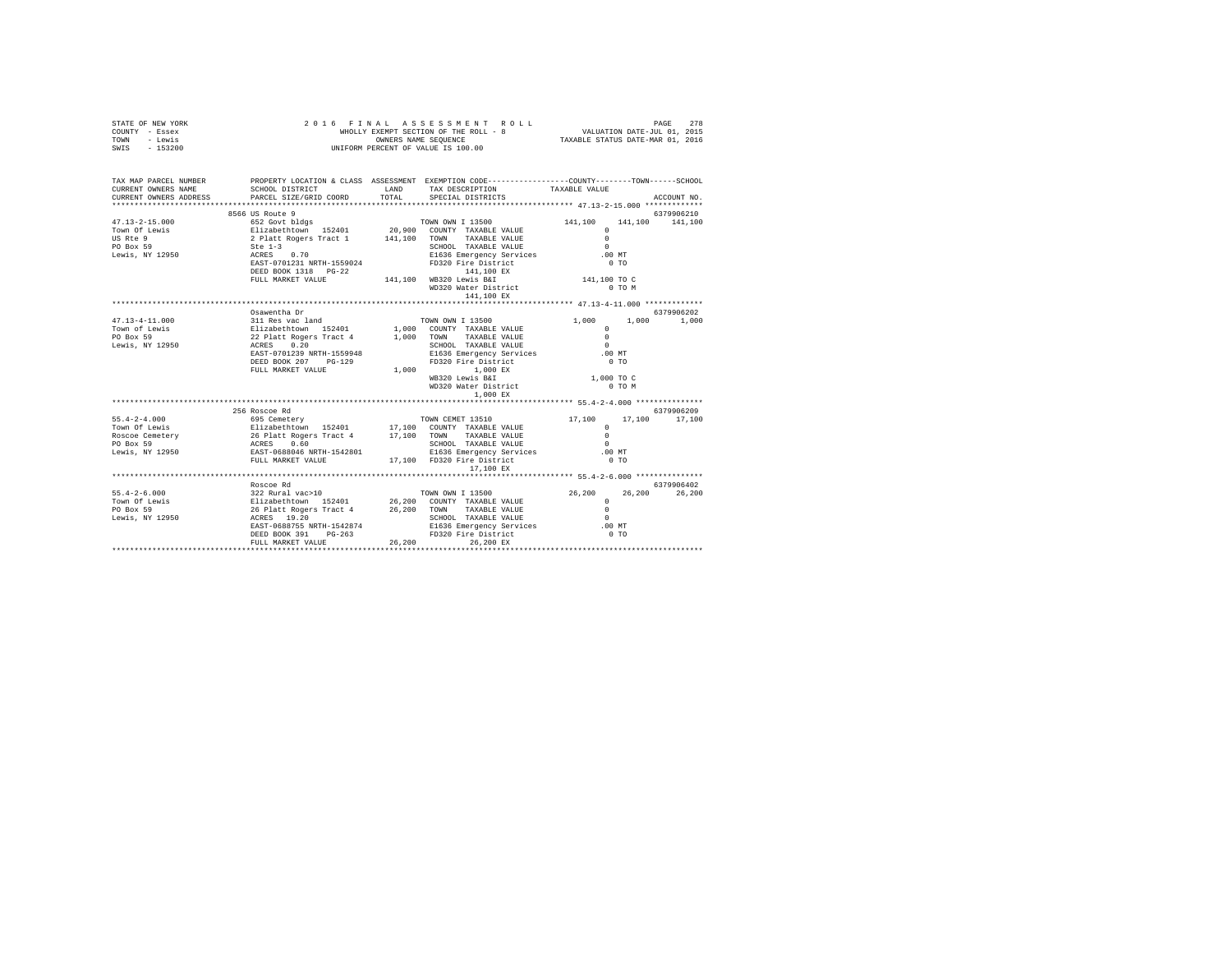| STATE OF NEW YORK | 2016 FINAL ASSESSMENT ROLL            | 2.79<br>PAGE                     |
|-------------------|---------------------------------------|----------------------------------|
| COUNTY - Essex    | WHOLLY EXEMPT SECTION OF THE ROLL - 8 | VALUATION DATE-JUL 01, 2015      |
| TOWN<br>- Lewis   |                                       | TAXABLE STATUS DATE-MAR 01, 2016 |
| SWIS<br>- 153200  |                                       | RPS150/V04/L015                  |
|                   | UNIFORM PERCENT OF VALUE IS 100.00    | CURRENT DATE 6/22/2016           |
|                   |                                       |                                  |
|                   | ROLL SUB SECTION- - TOTALS            |                                  |

|      |                      | TOTAL   | EXTENSION                 | EXTENSION | AD VALOREM | EXEMPT    | TAXABLE   |
|------|----------------------|---------|---------------------------|-----------|------------|-----------|-----------|
| CODE | DISTRICT NAME        | PARCELS | TYPE                      | VALUE     | VALUE      | AMOUNT    | VALUE     |
|      |                      |         |                           |           |            |           |           |
|      | E1636 Emergency Serv |         | 48 MOVTAX                 |           |            |           |           |
|      | FD320 Fire District  |         | 48 TOTAL                  |           | 49336,298  | 49336,298 |           |
|      | WB320 Lewis B&I      |         | 15 TOTAL<br>$\mathcal{C}$ |           | 32704,000  | 12,200    | 32691,800 |
|      | WD320 Water District |         | 14 TOTAL<br>M             |           | 1557,900   | 1557.900  |           |

#### \*\*\* S C H O O L D I S T R I C T S U M M A R Y \*\*\*

| CODE             | DISTRICT NAME             | TOTAL<br>PARCELS | ASSESSED<br>LAND     | ASSESSED<br>TOTAL    | EXEMPT<br>AMOUNT     | TOTAL<br>TAXABLE | STAR<br>AMOUNT | STAR<br>TAXABLE |
|------------------|---------------------------|------------------|----------------------|----------------------|----------------------|------------------|----------------|-----------------|
| 152401<br>155001 | Elizabethtown<br>Westport | 47<br>1          | 10632.698<br>302,300 | 48558.398<br>777,900 | 48558.398<br>777,900 |                  |                |                 |
|                  | SUB-TOTAL                 | 48               | 10934,998            | 49336.298            | 49336,298            |                  |                |                 |
|                  | TOTAL                     | 48               | 10934,998            | 49336.298            | 49336.298            |                  |                |                 |
|                  |                           |                  | *** SYSTEM           | CODES                | SUMMARY ***          |                  |                |                 |
| CODE             | DESCRIPTION               | TOTAL<br>PARCELS |                      |                      | COUNTY               | TOWN             | SCHOOL         |                 |

| _____ | .                  | .          | .          |            |
|-------|--------------------|------------|------------|------------|
| 50000 | WHOLLY EX<br>TOTAL | 300<br>300 | 300<br>300 | 300<br>300 |

#### \*\*\* E X E M P T I O N S U M M A R Y \*\*\*

|       |             | TOTAL                    |           |           |           |
|-------|-------------|--------------------------|-----------|-----------|-----------|
| CODE  | DESCRIPTION | PARCELS                  | COUNTY    | TOWN      | SCHOOL    |
|       |             |                          |           |           |           |
| 12100 | N.Y. STATE  | 6.                       | 79,900    | 79,900    | 79,900    |
| 13100 | CNTY OWN I  | 6                        | 42448.998 | 42448.998 | 42448.998 |
| 13500 | TOWN OWN I  | 14                       | 1005,600  | 1005,600  | 1005,600  |
| 13510 | TOWN CEMET  | ×                        | 18,900    | 18,900    | 18,900    |
| 13870 | SPEC DIST   | $\overline{\phantom{a}}$ | 69,700    | 69,700    | 69,700    |
| 25110 | CONST REL   |                          | 319,100   | 319,100   | 319,100   |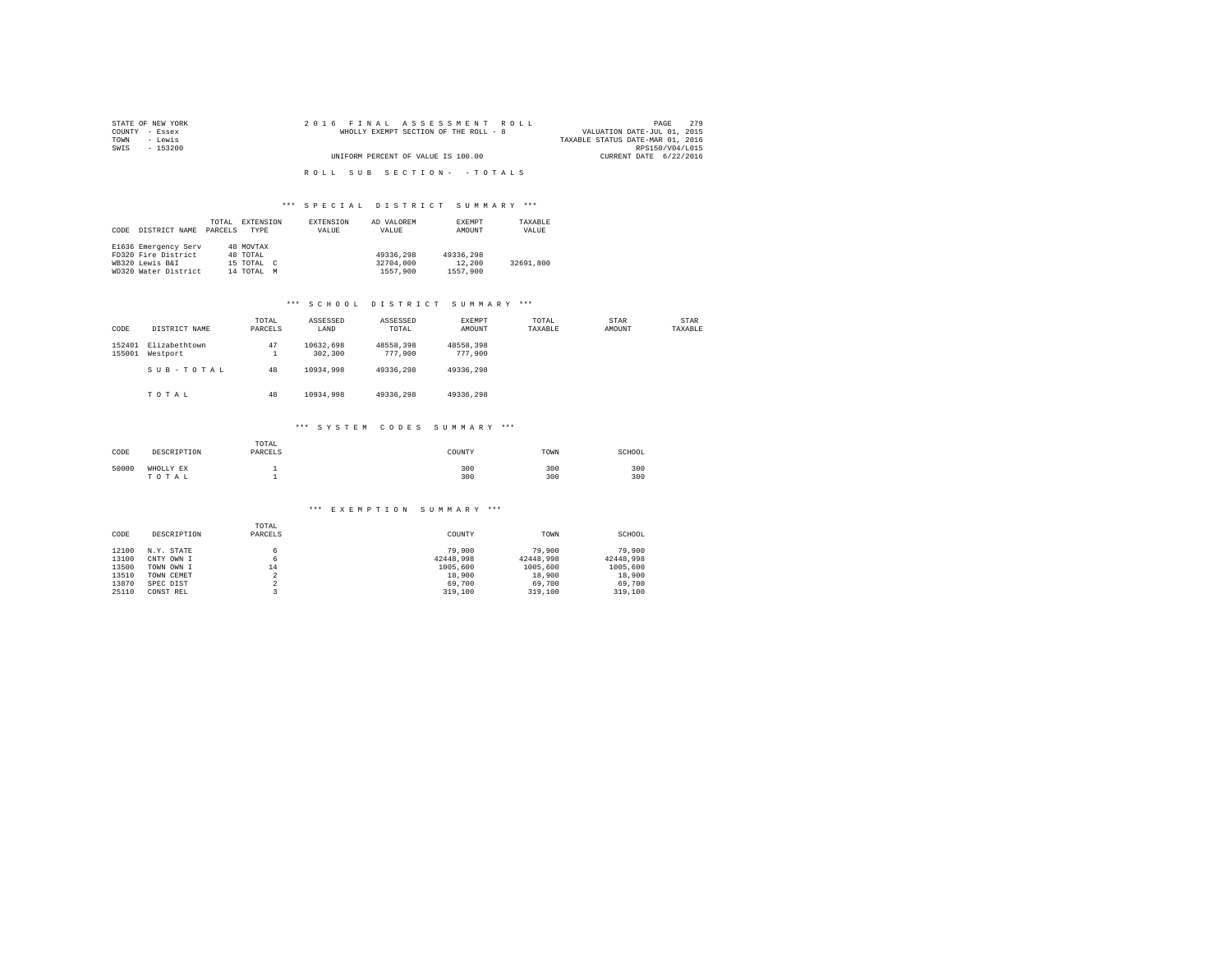| STATE OF NEW YORK | 2016 FINAL ASSESSMENT ROLL            | 280<br>PAGE                      |
|-------------------|---------------------------------------|----------------------------------|
| COUNTY - Essex    | WHOLLY EXEMPT SECTION OF THE ROLL - 8 | VALUATION DATE-JUL 01, 2015      |
| TOWN<br>- Lewis   |                                       | TAXABLE STATUS DATE-MAR 01, 2016 |
| SWIS<br>- 153200  |                                       | RPS150/V04/L015                  |
|                   | UNIFORM PERCENT OF VALUE IS 100.00    | CURRENT DATE 6/22/2016           |
|                   |                                       |                                  |
|                   | ROLL SUB SECTION- - TOTALS            |                                  |

|       |             | TOTAL    |           |           |           |
|-------|-------------|----------|-----------|-----------|-----------|
| CODE  | DESCRIPTION | PARCELS  | COUNTY    | TOWN      | SCHOOL    |
|       |             |          |           |           |           |
| 25230 | NP MOR/MEN  |          | 838,200   | 838,200   | 838,200   |
| 25300 | NP ORGANIZ  |          | 4395,300  | 4395,300  | 4395,300  |
| 26400 | VOL F DEPT  |          | 148,100   | 148,100   | 148,100   |
| 27350 | PRI CEM     | <b>.</b> | 12,200    | 12,200    | 12,200    |
|       | TOTAL       | 47       | 49335,998 | 49335,998 | 49335,998 |

\*\*\* GRAND TOTALS \*\*\*

| ROLL<br><b>SEC</b> | DESCRIPTION   | TOTAL<br>PARCELS | ASSESSED<br>LAND | ASSESSED<br>TOTAL | TAXABLE<br>COUNTY | TAXABLE<br>TOWN | TAXABLE<br>SCHOOL | STAR<br>TAXABLE |
|--------------------|---------------|------------------|------------------|-------------------|-------------------|-----------------|-------------------|-----------------|
|                    | WHOLLY EXEMPT | 48               | 10934,998        | 49336.298         |                   |                 |                   |                 |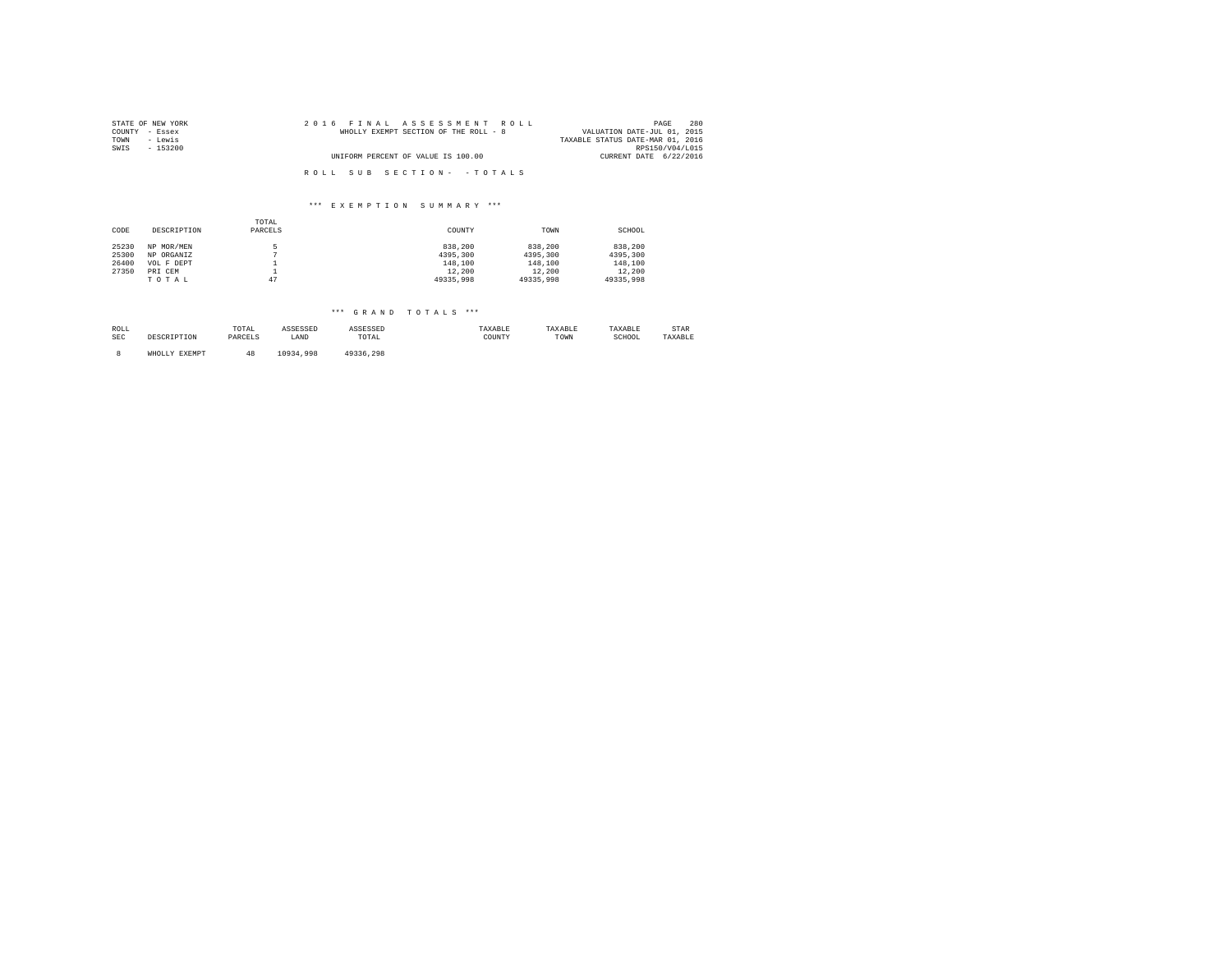|                | STATE OF NEW YORK |  |  |                                    | 2016 FINAL ASSESSMENT ROLL            |  |                                  |                        | PAGE | 2.81 |
|----------------|-------------------|--|--|------------------------------------|---------------------------------------|--|----------------------------------|------------------------|------|------|
| COUNTY - Essex |                   |  |  |                                    | WHOLLY EXEMPT SECTION OF THE ROLL - 8 |  | VALUATION DATE-JUL 01, 2015      |                        |      |      |
| TOWN           | - Lewis           |  |  |                                    |                                       |  | TAXABLE STATUS DATE-MAR 01, 2016 |                        |      |      |
| SWIS           | - 153200          |  |  | UNIFORM PERCENT OF VALUE IS 100.00 |                                       |  |                                  | RPS150/V04/L015        |      |      |
|                |                   |  |  |                                    |                                       |  |                                  | CURRENT DATE 6/22/2016 |      |      |

# R O L L S E C T I O N T O T A L S

#### \*\*\* SPECIAL DISTRICT SUMMARY \*\*\*

|      |                      | TOTAL   | EXTENSION     | <b>EXTENSION</b> | AD VALOREM | EXEMPT    | TAXABLE   |
|------|----------------------|---------|---------------|------------------|------------|-----------|-----------|
| CODE | DISTRICT NAME        | PARCELS | TYPE          | VALUE            | VALUE      | AMOUNT    | VALUE     |
|      |                      |         |               |                  |            |           |           |
|      | E1636 Emergency Serv |         | 48 MOVTAX     |                  |            |           |           |
|      | FD320 Fire District  |         | 48 TOTAL      |                  | 49336,298  | 49336,298 |           |
|      | WB320 Lewis B&I      |         | 15 TOTAL C    |                  | 32704,000  | 12,200    | 32691.800 |
|      | WD320 Water District |         | 14 TOTAL<br>M |                  | 1557,900   | 1557.900  |           |

## \*\*\* S C H O O L D I S T R I C T S U M M A R Y \*\*\*

| CODE             | DISTRICT NAME             | TOTAL<br>PARCELS           | ASSESSED<br>LAND     | ASSESSED<br>TOTAL    | EXEMPT<br>AMOUNT     | TOTAL<br>TAXABLE | STAR<br>AMOUNT | STAR<br>TAXABLE |
|------------------|---------------------------|----------------------------|----------------------|----------------------|----------------------|------------------|----------------|-----------------|
| 152401<br>155001 | Elizabethtown<br>Westport | 47<br>$\overline{a}$<br>÷. | 10632.698<br>302,300 | 48558.398<br>777,900 | 48558.398<br>777,900 |                  |                |                 |
|                  | SUB-TOTAL                 | 48                         | 10934.998            | 49336.298            | 49336.298            |                  |                |                 |
|                  | TOTAL                     | 48                         | 10934,998            | 49336.298            | 49336.298            |                  |                |                 |
|                  |                           |                            | *** SYSTEM CODES     |                      | SUMMARY ***          |                  |                |                 |
|                  |                           | TOTAL                      |                      |                      |                      |                  |                |                 |

| CODE  | DESCRIPTION        | PARCELS | COUNTY     | TOWN       | SCHOOL     |
|-------|--------------------|---------|------------|------------|------------|
| 50000 | WHOLLY EX<br>TOTAL |         | 300<br>300 | 300<br>300 | 300<br>300 |

#### \*\*\* E X E M P T I O N S U M M A R Y \*\*\*

|       |             | TOTAL               |           |           |           |
|-------|-------------|---------------------|-----------|-----------|-----------|
| CODE  | DESCRIPTION | PARCELS             | COUNTY    | TOWN      | SCHOOL    |
|       |             |                     |           |           |           |
| 12100 | N.Y. STATE  | 6.                  | 79,900    | 79,900    | 79,900    |
| 13100 | CNTY OWN I  | 6                   | 42448.998 | 42448.998 | 42448.998 |
| 13500 | TOWN OWN I  | 14                  | 1005,600  | 1005,600  | 1005,600  |
| 13510 | TOWN CEMET  | $\hat{\phantom{a}}$ | 18,900    | 18,900    | 18,900    |
| 13870 | SPEC DIST   | ×                   | 69,700    | 69,700    | 69,700    |
| 25110 | CONST REL   |                     | 319,100   | 319,100   | 319,100   |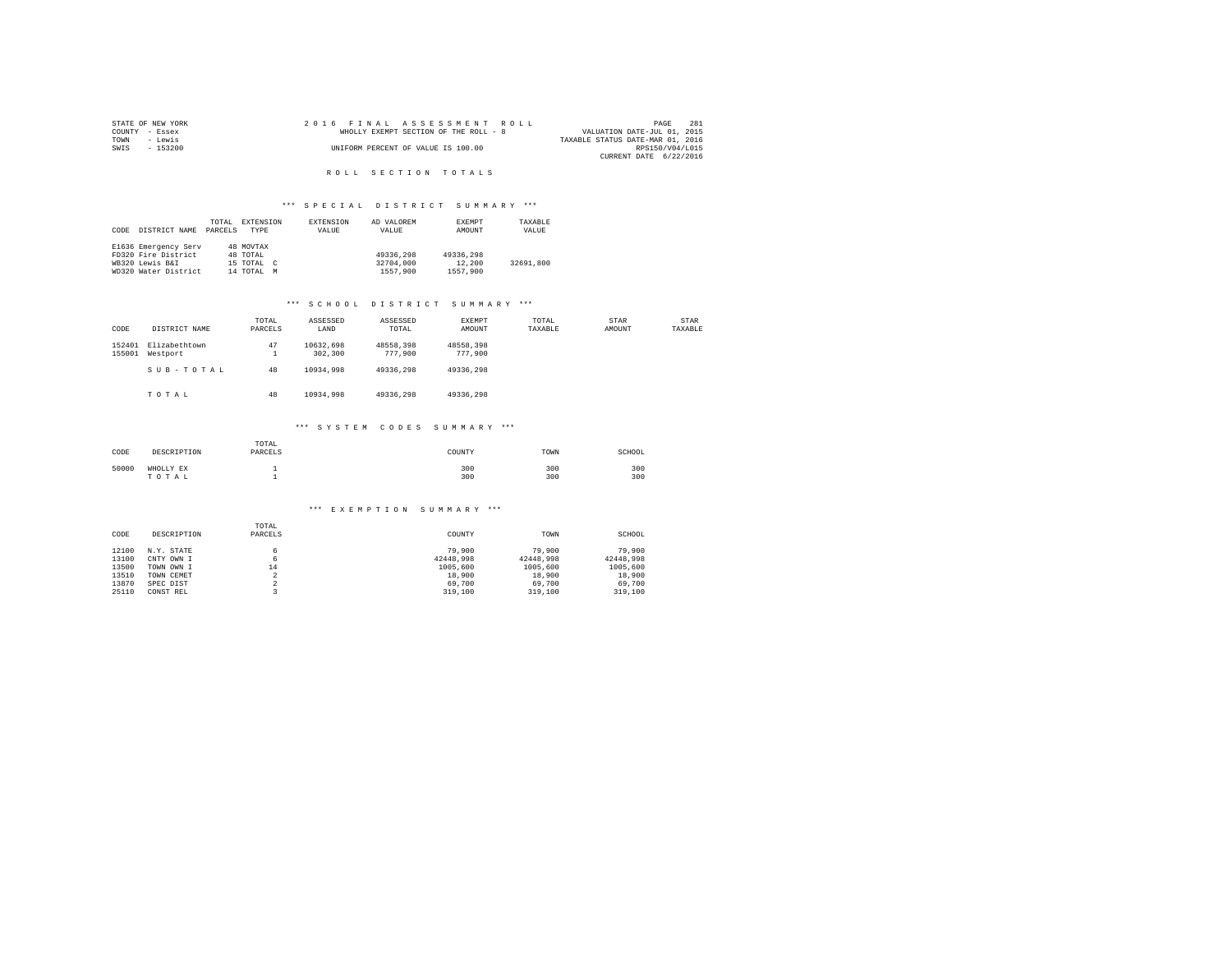| STATE OF NEW YORK | 2016 FINAL ASSESSMENT ROLL            | 282<br>PAGE                      |
|-------------------|---------------------------------------|----------------------------------|
| COUNTY - Essex    | WHOLLY EXEMPT SECTION OF THE ROLL - 8 | VALUATION DATE-JUL 01, 2015      |
| TOWN<br>- Lewis   |                                       | TAXABLE STATUS DATE-MAR 01, 2016 |
| SWIS<br>- 153200  | UNIFORM PERCENT OF VALUE IS 100.00    | RPS150/V04/L015                  |
|                   |                                       | CURRENT DATE 6/22/2016           |
|                   |                                       |                                  |
|                   | ROLL SECTION TOTALS                   |                                  |

|       |             | TOTAL    |           |           |           |
|-------|-------------|----------|-----------|-----------|-----------|
| CODE  | DESCRIPTION | PARCELS  | COUNTY    | TOWN      | SCHOOL    |
| 25230 | NP MOR/MEN  | к        | 838,200   | 838,200   | 838,200   |
| 25300 | NP ORGANIZ  |          | 4395,300  | 4395,300  | 4395,300  |
| 26400 | VOL F DEPT  | <b>.</b> | 148,100   | 148,100   | 148,100   |
| 27350 | PRI CEM     | <b>.</b> | 12,200    | 12,200    | 12,200    |
|       | TOTAL       | 47       | 49335,998 | 49335,998 | 49335,998 |

| ROLL<br>SEC | DESCRIPTION   | TOTAL<br>PARCELS | ASSESSED<br>LAND | ASSESSED<br>TOTAL | TAXABLE<br>COUNTY | TAXABLE<br>TOWN | TAXABLE<br>SCHOOL | STAR<br>TAXABLE |
|-------------|---------------|------------------|------------------|-------------------|-------------------|-----------------|-------------------|-----------------|
|             | WHOLLY EXEMPT |                  | 10934.998        | 49336.298         |                   |                 |                   |                 |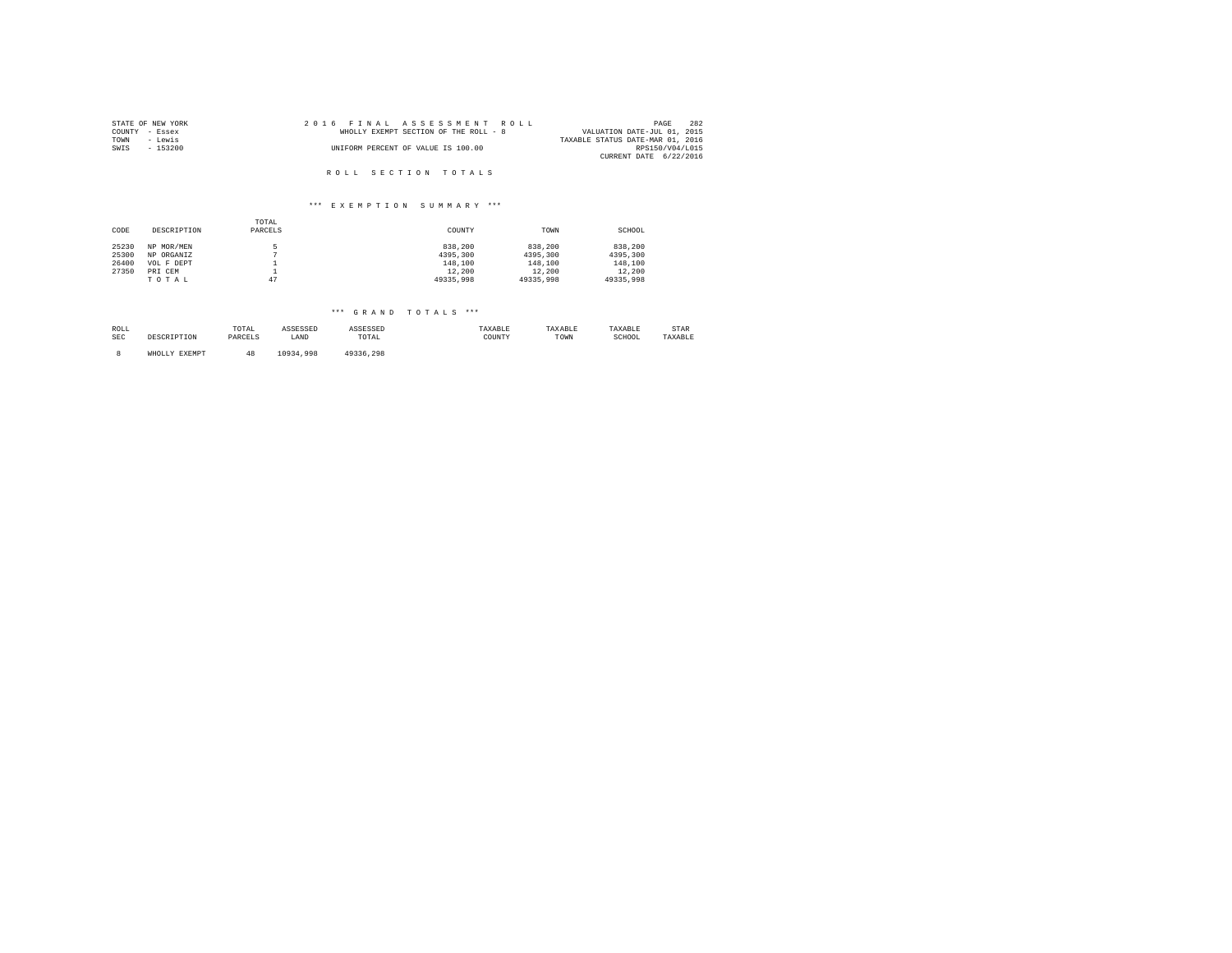|      | STATE OF NEW YORK | 2016 FINAL ASSESSMENT ROLL |                                    |                                  | PAGE            | 283 |
|------|-------------------|----------------------------|------------------------------------|----------------------------------|-----------------|-----|
|      | COUNTY - Essex    |                            |                                    | VALUATION DATE-JUL 01, 2015      |                 |     |
| TOWN | - Lewis           |                            | SWIS TOTALS                        | TAXABLE STATUS DATE-MAR 01, 2016 |                 |     |
| SWIS | $-153200$         |                            | UNIFORM PERCENT OF VALUE IS 100.00 |                                  | RPS150/V04/L015 |     |
|      |                   |                            |                                    | CURRENT DATE 6/22/2016           |                 |     |

|      |                      | TOTAL   | <b>EXTENSION</b>           | <b>EXTENSION</b> | AD VALOREM | <b>EXEMPT</b> | TAXABLE    |
|------|----------------------|---------|----------------------------|------------------|------------|---------------|------------|
| CODE | DISTRICT NAME        | PARCELS | TYPE                       | VALUE            | VALUE      | AMOUNT        | VALUE      |
|      |                      |         |                            |                  |            |               |            |
|      | AP904 Apptmnt tax S  |         | 1 MOVTAX                   | 430.57           |            |               | 430.57     |
|      | OT902 Omitted tax C  |         | 4 MOVTAX                   | 694.07           |            |               | 694.07     |
|      | OT903 Omitted tax T  |         | 4 MOVTAX                   | 732.68           |            |               | 732.68     |
|      | OT904 Omitted tax S  |         | 1 MOVTAX                   | 534.96           |            |               | 534.96     |
|      | OT908 Omitted tax FD |         | 1 MOVTAX                   | 78.29            |            |               | 78.29      |
|      | E1636 Emergency Serv |         | 1,208 MOVTAX               |                  |            |               |            |
|      | FD320 Fire District  |         | 1,224 TOTAL                |                  | 166800.092 | 49336,298     | 117463.794 |
|      | WB320 Lewis B&I      |         | 160 TOTAL<br>$\mathcal{C}$ |                  | 45968.866  | 12,200        | 45956.666  |
|      | WD320 Water District |         | $159$ TOTAL<br>M           |                  | 14822.766  | 1557.900      | 13264,866  |

## \*\*\* S C H O O L D I S T R I C T S U M M A R Y \*\*\*

| CODE                       | DISTRICT NAME                          | TOTAL<br>PARCELS  | ASSESSED<br>LAND                 | ASSESSED<br>TOTAL.                | <b>EXEMPT</b><br>AMOUNT          | TOTAL<br>TAXABLE                  | STAR<br>AMOUNT       | <b>STAR</b><br>TAXABLE           |
|----------------------------|----------------------------------------|-------------------|----------------------------------|-----------------------------------|----------------------------------|-----------------------------------|----------------------|----------------------------------|
| 152401<br>155001<br>155201 | Elizabethtown<br>Westport<br>Willsboro | 1,166<br>44<br>15 | 66395,400<br>2123,400<br>570,400 | 162282.315<br>3944.148<br>573.629 | 56467.122<br>1095.884<br>154,115 | 105815,193<br>2848.264<br>419.514 | 12820,400<br>351,200 | 92994.793<br>2497.064<br>419.514 |
|                            | SUB-TOTAL                              | 1.225             | 69089,200                        | 166800.092                        | 57717.121                        | 109082.971                        | 13171.600            | 95911.371                        |
|                            | TOTAL                                  | 1.225             | 69089,200                        | 166800.092                        | 57717.121                        | 109082.971                        | 13171,600            | 95911.371                        |

#### \*\*\* S Y S T E M C O D E S S U M M A R Y \*\*\*

| CODE  | DESCRIPTION        | TOTAL<br>PARCELS | COUNTY     | TOWN       | SCHOOL     |
|-------|--------------------|------------------|------------|------------|------------|
| 50000 | WHOLLY EX<br>TOTAL |                  | 300<br>300 | 300<br>300 | 300<br>300 |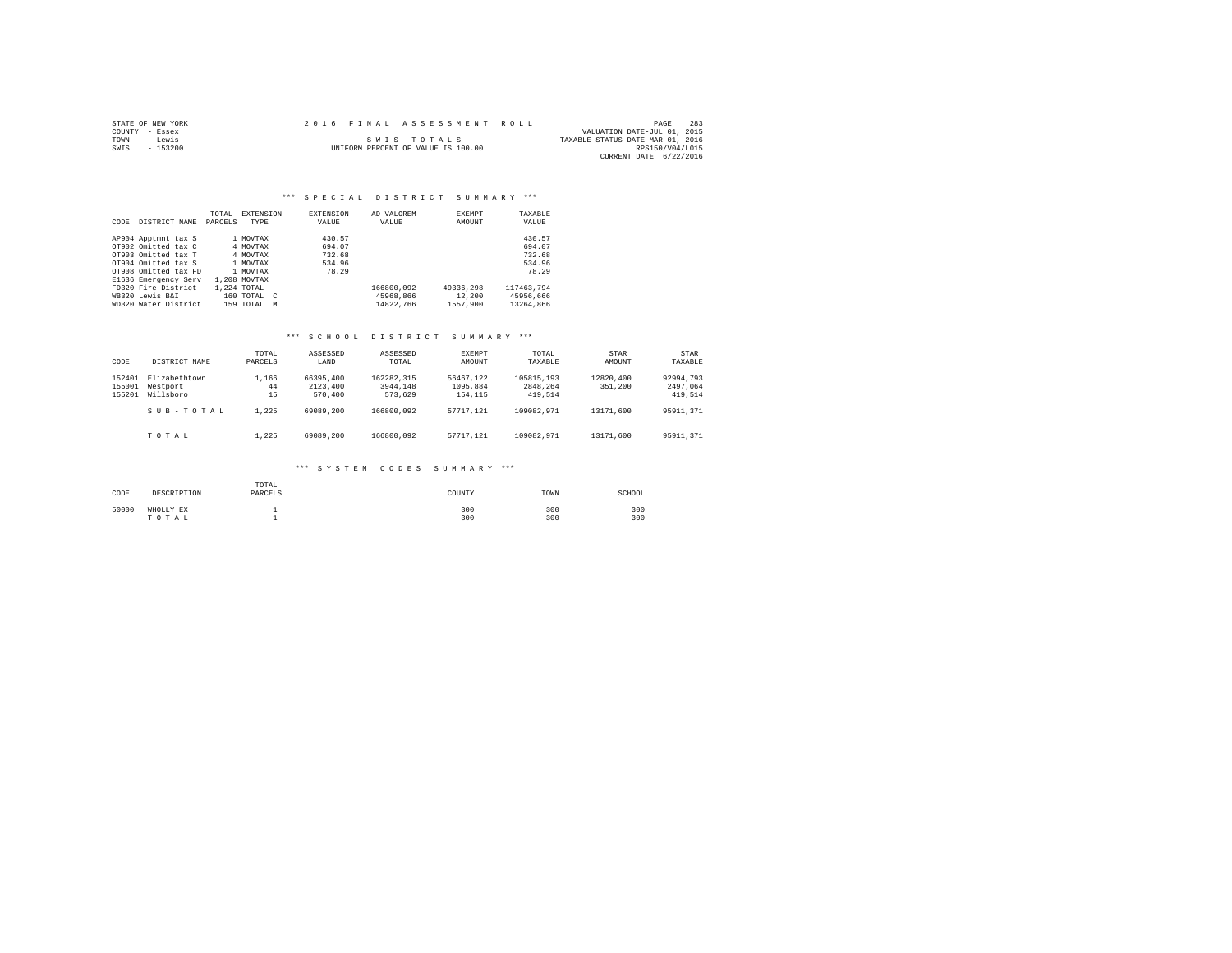|      | STATE OF NEW YORK | 2016 FINAL ASSESSMENT ROLL |                                    |                                  | PAGE            | 284 |
|------|-------------------|----------------------------|------------------------------------|----------------------------------|-----------------|-----|
|      | COUNTY - Essex    |                            |                                    | VALUATION DATE-JUL 01, 2015      |                 |     |
| TOWN | - Lewis           |                            | SWIS TOTALS                        | TAXABLE STATUS DATE-MAR 01, 2016 |                 |     |
| SWIS | $-153200$         |                            | UNIFORM PERCENT OF VALUE IS 100.00 |                                  | RPS150/V04/L015 |     |
|      |                   |                            |                                    | CURRENT DATE 6/22/2016           |                 |     |

|       |             | TOTAL          |           |           |           |
|-------|-------------|----------------|-----------|-----------|-----------|
| CODE  | DESCRIPTION | PARCELS        | COUNTY    | TOWN      | SCHOOL    |
| 12100 | N.Y. STATE  | 6              | 79,900    | 79,900    | 79,900    |
| 13100 | CNTY OWN I  | 6              | 42448.998 | 42448,998 | 42448,998 |
| 13500 | TOWN OWN I  | 14             | 1005,600  | 1005,600  | 1005,600  |
| 13510 | TOWN CEMET  | 2              | 18,900    | 18,900    | 18,900    |
| 13572 | TOWN OWN O  | $\overline{a}$ | 243,800   |           |           |
| 13870 | SPEC DIST   | $\,2$          | 69,700    | 69,700    | 69,700    |
| 25110 | CONST REL   | 3              | 319,100   | 319,100   | 319,100   |
| 25230 | NP MOR/MEN  | 5              | 838,200   | 838,200   | 838,200   |
| 25300 | NP ORGANIZ  |                | 4395,300  | 4395,300  | 4395.300  |
| 26400 | VOL F DEPT  |                | 148,100   | 148,100   | 148,100   |
| 27350 | PRI CEM     |                | 12,200    | 12,200    | 12,200    |
| 33302 | CNTY REFOR  | 5              | 322,200   |           |           |
| 41121 | VET WAR CT  | 34             | 470.820   | 470.820   |           |
| 41131 | VET COM CT  | 21             | 486,575   | 486,575   |           |
| 41141 | VET DIS CT  | 16             | 414,965   | 414,965   |           |
| 41720 | AG DIST C   | 11             | 267,813   | 267,813   | 267,813   |
| 41730 | AG. DIST    | $\mathbf{1}$   | 40,457    | 40.457    | 40,457    |
| 41800 | AGED ALL    | 17             | 754,563   | 754,563   | 775,200   |
| 41834 | STAR<br>SR. | 100            |           |           | 6032,150  |
| 41854 | RES. STAR   | 237            |           |           | 7139,450  |
| 47450 | FISCHER     | 13             | 268,334   | 268,334   | 268,334   |
| 47460 | PRIV FOR    | 101            | 7029,019  | 7029,019  | 7029,019  |
|       | TOTAL       | 605            | 59634.544 | 59068.544 | 70888,421 |

| ROLL<br><b>SEC</b> | DESCRIPTION       | TOTAL<br>PARCELS | ASSESSED<br>LAND | ASSESSED<br>TOTAL | TAXABLE<br>COUNTY | TAXABLE<br>TOWN | TAXABLE<br>SCHOOL | STAR<br>TAXABLE |
|--------------------|-------------------|------------------|------------------|-------------------|-------------------|-----------------|-------------------|-----------------|
|                    | TAXABLE           | 1.072            | 52712.845        | 107105.145        | 96806,599         | 97372.599       | 98724.322         | 85552.722       |
|                    | STATE OWNED LAND  | 83               | 5276.457         | 5276.457          | 5276.457          | 5276.457        | 5276.457          | 5276.457        |
|                    | SPECIAL FRANCHISE | 8                |                  | 1272.975          | 1272.975          | 1272.975        | 1272.975          | 1272.975        |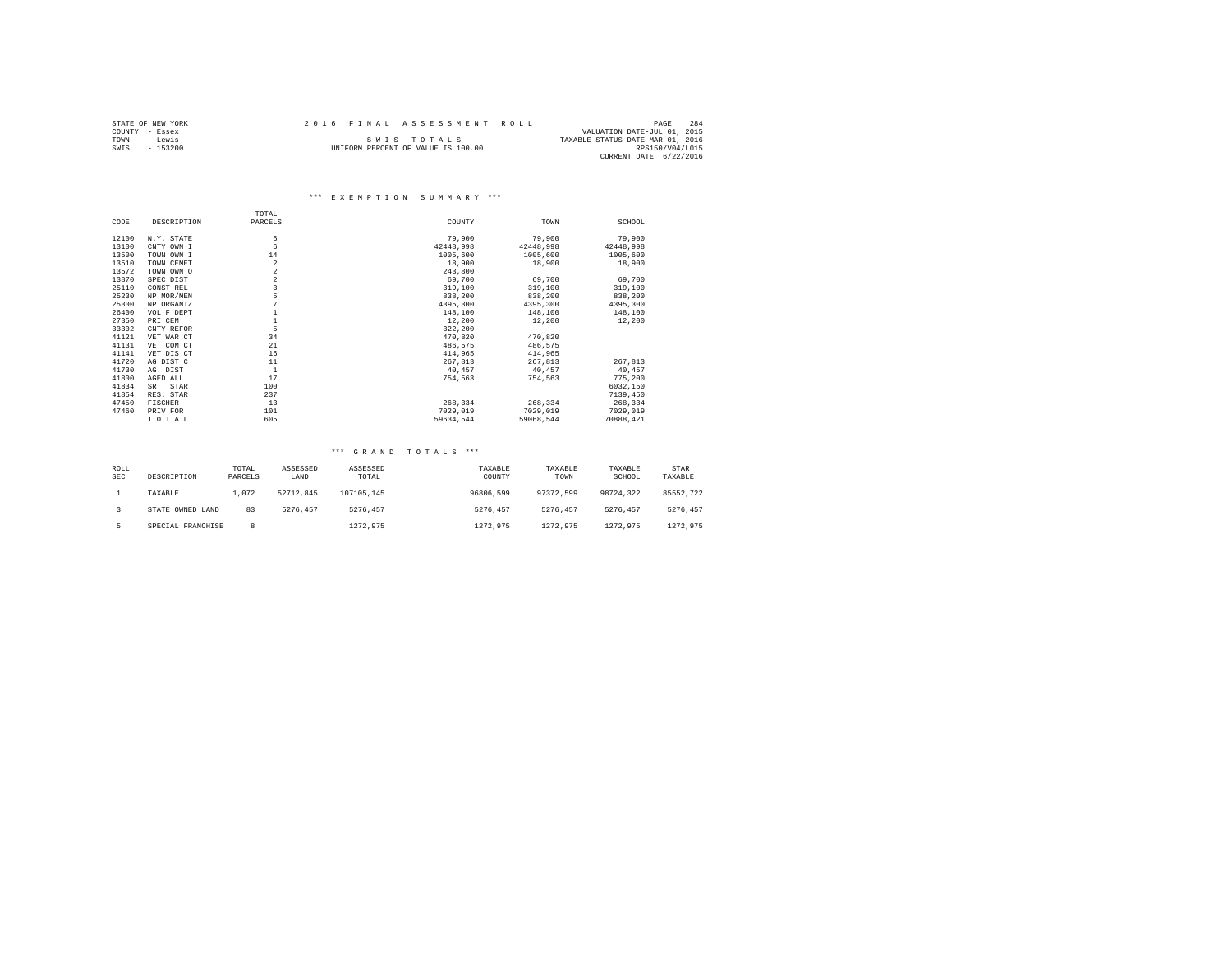| STATE OF NEW YORK |          |  |  |  |  | 2016 FINAL ASSESSMENT ROLL         |  |  |  |  |                                  | PAGE            | 285 |
|-------------------|----------|--|--|--|--|------------------------------------|--|--|--|--|----------------------------------|-----------------|-----|
| COUNTY - Essex    |          |  |  |  |  |                                    |  |  |  |  | VALUATION DATE-JUL 01, 2015      |                 |     |
| TOWN              | - Lewis  |  |  |  |  | SWIS TOTALS                        |  |  |  |  | TAXABLE STATUS DATE-MAR 01, 2016 |                 |     |
| SWIS              | - 153200 |  |  |  |  | UNIFORM PERCENT OF VALUE IS 100.00 |  |  |  |  |                                  | RPS150/V04/L015 |     |
|                   |          |  |  |  |  |                                    |  |  |  |  | CURRENT DATE 6/22/2016           |                 |     |

|             |                     |                  |                  | *** GRAND TOTALS  | $***$             |                 |                   |                 |
|-------------|---------------------|------------------|------------------|-------------------|-------------------|-----------------|-------------------|-----------------|
| ROLL<br>SEC | DESCRIPTION         | TOTAL<br>PARCELS | ASSESSED<br>LAND | ASSESSED<br>TOTAL | TAXABLE<br>COUNTY | TAXABLE<br>TOWN | TAXABLE<br>SCHOOL | STAR<br>TAXABLE |
| 6           | UTILITIES & N.C.    | 14               | 164,900          | 3809.217          | 3809.217          | 3809.217        | 3809.217          | 3809.217        |
| 8           | WHOLLY EXEMPT       | 48               | 10934.998        | 49336.298         |                   |                 |                   |                 |
| $\star$     | TOTAL<br><b>SUB</b> | 1.225            | 69089,200        | 166800.092        | 107165.248        | 107731.248      | 109082.971        | 95911,371       |
| $***$       | GRAND TOTAL         | 1.225            | 69089.200        | 166800.092        | 107165.248        | 107731.248      | 109082.971        | 95911.371       |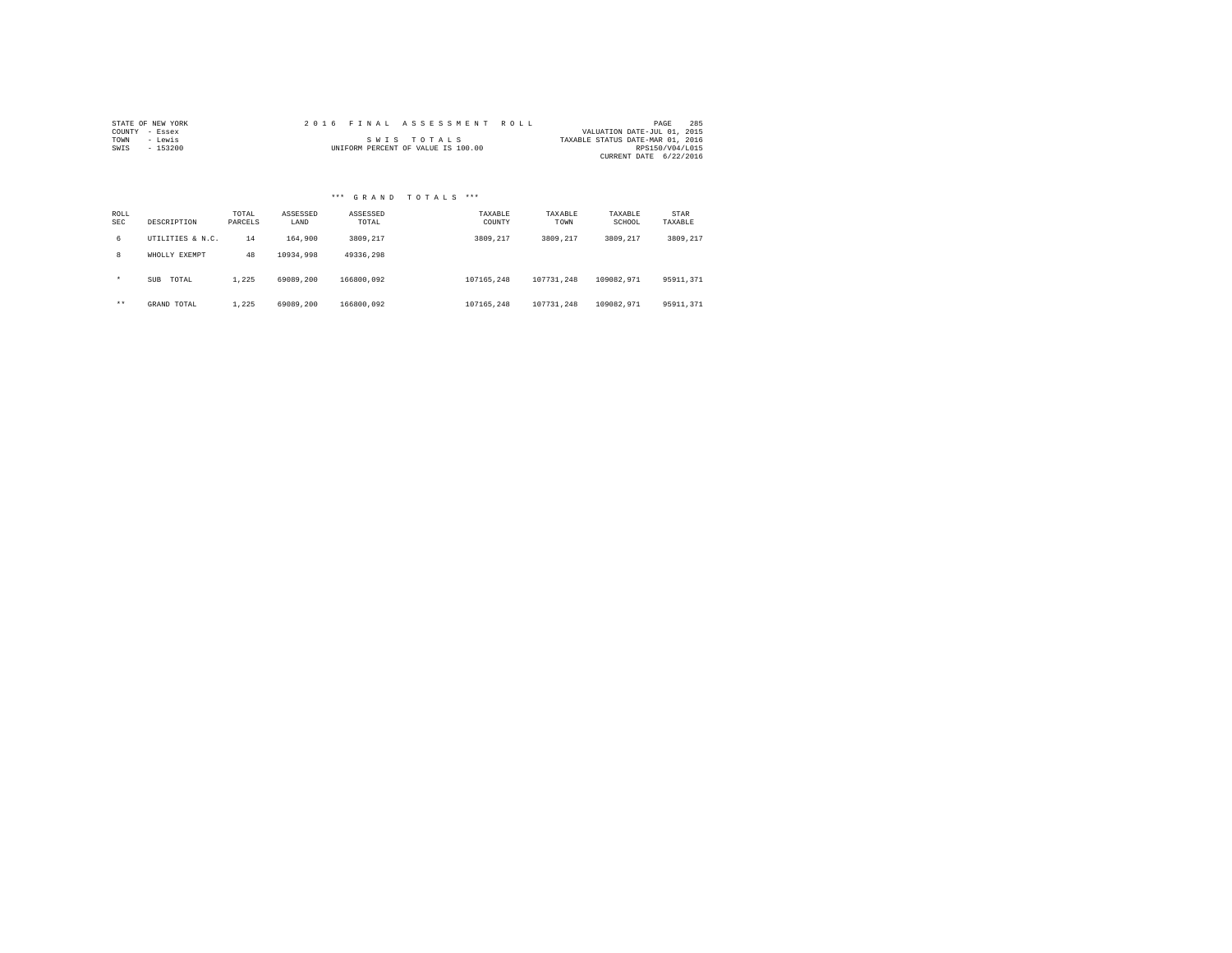| STATE OF NEW YORK | 2016 FINAL ASSESSMENT ROLL         | 286<br>PAGE                      |
|-------------------|------------------------------------|----------------------------------|
| COUNTY - Essex    | TOWN TOTALS                        | VALUATION DATE-JUL 01, 2015      |
| TOWN<br>- Lewis   |                                    | TAXABLE STATUS DATE-MAR 01, 2016 |
| SWIS<br>$-1532$   | UNIFORM PERCENT OF VALUE IS 100.00 | RPS150/V04/L015                  |
|                   |                                    | CURRENT DATE 6/22/2016           |

|      |                      | TOTAL   | EXTENSION        | <b>EXTENSION</b> | AD VALOREM | EXEMPT    | TAXABLE    |
|------|----------------------|---------|------------------|------------------|------------|-----------|------------|
| CODE | DISTRICT NAME        | PARCELS | TYPE             | VALUE            | VALUE      | AMOUNT    | VALUE      |
|      |                      |         |                  |                  |            |           |            |
|      | AP904 Apptmnt tax S  |         | 1 MOVTAX         | 430.57           |            |           | 430.57     |
|      | OT902 Omitted tax C  |         | 4 MOVTAX         | 694.07           |            |           | 694.07     |
|      | OT903 Omitted tax T  |         | 4 MOVTAX         | 732.68           |            |           | 732.68     |
|      | OT904 Omitted tax S  |         | 1 MOVTAX         | 534.96           |            |           | 534.96     |
|      | OT908 Omitted tax FD |         | 1 MOVTAX         | 78.29            |            |           | 78.29      |
|      | E1636 Emergency Serv |         | 1,208 MOVTAX     |                  |            |           |            |
|      | FD320 Fire District  |         | 1,224 TOTAL      |                  | 166800.092 | 49336,298 | 117463.794 |
|      | WB320 Lewis B&I      |         | 160 TOTAL C      |                  | 45968.866  | 12,200    | 45956.666  |
|      | WD320 Water District |         | $159$ TOTAL<br>M |                  | 14822.766  | 1557,900  | 13264,866  |

## \*\*\* S C H O O L D I S T R I C T S U M M A R Y \*\*\*

| CODE                       | DISTRICT NAME                          | TOTAL<br>PARCELS  | ASSESSED<br>LAND                 | ASSESSED<br>TOTAL                 | EXEMPT<br>AMOUNT                 | TOTAL<br>TAXABLE                  | STAR<br>AMOUNT       | <b>STAR</b><br>TAXABLE           |
|----------------------------|----------------------------------------|-------------------|----------------------------------|-----------------------------------|----------------------------------|-----------------------------------|----------------------|----------------------------------|
| 152401<br>155001<br>155201 | Elizabethtown<br>Westport<br>Willsboro | 1,166<br>44<br>15 | 66395,400<br>2123,400<br>570,400 | 162282.315<br>3944.148<br>573.629 | 56467.122<br>1095,884<br>154,115 | 105815,193<br>2848.264<br>419,514 | 12820,400<br>351,200 | 92994.793<br>2497.064<br>419,514 |
|                            | SUB-TOTAL                              | 1.225             | 69089,200                        | 166800.092                        | 57717.121                        | 109082.971                        | 13171.600            | 95911,371                        |
|                            | TOTAL                                  | 1.225             | 69089,200                        | 166800.092                        | 57717.121                        | 109082.971                        | 13171,600            | 95911.371                        |

#### \*\*\* S Y S T E M C O D E S S U M M A R Y \*\*\*

| CODE  | DESCRIPTION        | TOTAL<br>PARCELS | COUNTY     | TOWN       | SCHOOL     |
|-------|--------------------|------------------|------------|------------|------------|
| 50000 | WHOLLY EX<br>TOTAL |                  | 300<br>300 | 300<br>300 | 300<br>300 |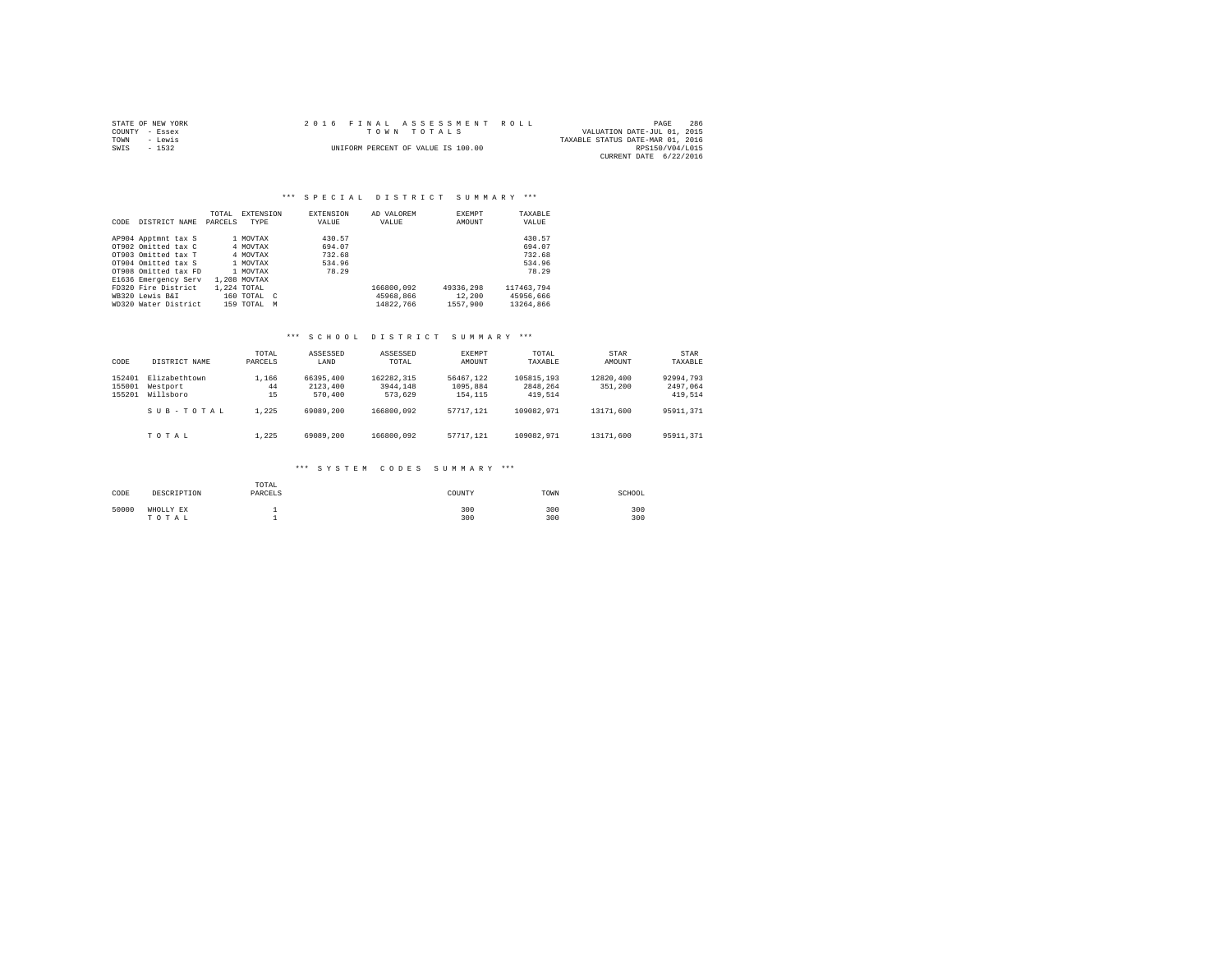|                | STATE OF NEW YORK | 2016 FINAL ASSESSMENT ROLL |                                    |  |                                  | PAGE            | 287 |
|----------------|-------------------|----------------------------|------------------------------------|--|----------------------------------|-----------------|-----|
| COUNTY - Essex |                   |                            | TOWN TOTALS                        |  | VALUATION DATE-JUL 01, 2015      |                 |     |
| TOWN           | - Lewis           |                            |                                    |  | TAXABLE STATUS DATE-MAR 01, 2016 |                 |     |
| SWIS           | $-1532$           |                            | UNIFORM PERCENT OF VALUE IS 100.00 |  |                                  | RPS150/V04/L015 |     |
|                |                   |                            |                                    |  | CURRENT DATE 6/22/2016           |                 |     |

|       |                | TOTAL                   |           |           |           |
|-------|----------------|-------------------------|-----------|-----------|-----------|
| CODE  | DESCRIPTION    | PARCELS                 | COUNTY    | TOWN      | SCHOOL    |
| 12100 | N.Y. STATE     | 6                       | 79,900    | 79,900    | 79,900    |
| 13100 | CNTY OWN I     | 6                       | 42448.998 | 42448,998 | 42448,998 |
| 13500 | TOWN OWN I     | 14                      | 1005,600  | 1005,600  | 1005,600  |
| 13510 | TOWN CEMET     | 2                       | 18,900    | 18,900    | 18,900    |
| 13572 | TOWN OWN O     | $\,2$                   | 243,800   |           |           |
| 13870 | SPEC DIST      | $\,2$                   | 69,700    | 69,700    | 69,700    |
| 25110 | CONST REL      | $\overline{\mathbf{3}}$ | 319,100   | 319,100   | 319,100   |
| 25230 | NP MOR/MEN     | 5                       | 838,200   | 838,200   | 838,200   |
| 25300 | NP ORGANIZ     | 7                       | 4395,300  | 4395,300  | 4395.300  |
| 26400 | VOL F DEPT     | $\mathbf{1}$            | 148,100   | 148,100   | 148,100   |
| 27350 | PRI CEM        | $\mathbf{1}$            | 12,200    | 12,200    | 12,200    |
| 33302 | CNTY REFOR     | 5                       | 322,200   |           |           |
| 41121 | VET WAR CT     | 34                      | 470.820   | 470.820   |           |
| 41131 | VET COM CT     | 21                      | 486.575   | 486,575   |           |
| 41141 | VET DIS CT     | 16                      | 414,965   | 414,965   |           |
| 41720 | AG DIST C      | 11                      | 267,813   | 267,813   | 267,813   |
| 41730 | AG. DIST       | $\mathbf{1}$            | 40,457    | 40.457    | 40,457    |
| 41800 | AGED ALL       | 17                      | 754,563   | 754,563   | 775,200   |
| 41834 | STAR<br>SR     | 100                     |           |           | 6032,150  |
| 41854 | RES. STAR      | 237                     |           |           | 7139,450  |
| 47450 | <b>FISCHER</b> | 13                      | 268,334   | 268,334   | 268,334   |
| 47460 | PRIV FOR       | 101                     | 7029,019  | 7029,019  | 7029,019  |
|       | TOTAL          | 605                     | 59634.544 | 59068.544 | 70888.421 |

| ROLL<br><b>SEC</b> | DESCRIPTION       | TOTAL<br>PARCELS | ASSESSED<br>LAND | ASSESSED<br>TOTAL | TAXABLE<br>COUNTY | TAXABLE<br>TOWN | TAXABLE<br>SCHOOL | STAR<br>TAXABLE |
|--------------------|-------------------|------------------|------------------|-------------------|-------------------|-----------------|-------------------|-----------------|
|                    | TAXABLE           | 1,072            | 52712.845        | 107105.145        | 96806.599         | 97372.599       | 98724.322         | 85552.722       |
|                    | STATE OWNED LAND  | 83               | 5276.457         | 5276.457          | 5276.457          | 5276.457        | 5276.457          | 5276.457        |
|                    | SPECIAL FRANCHISE | 8                |                  | 1272.975          | 1272.975          | 1272.975        | 1272.975          | 1272.975        |